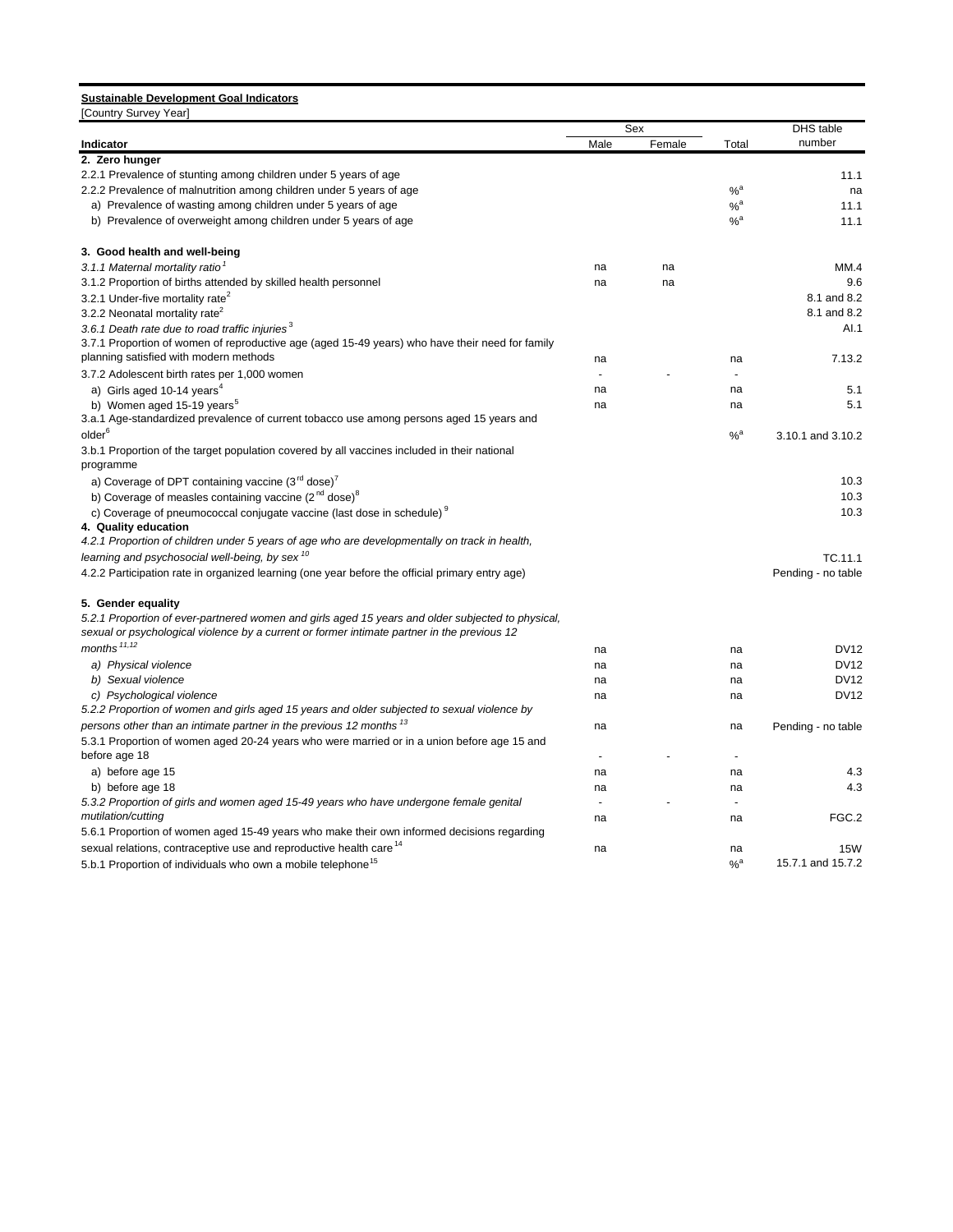|                                                                                                   |       | Residence |                   |                    |
|---------------------------------------------------------------------------------------------------|-------|-----------|-------------------|--------------------|
| 7. Affordable clean energy                                                                        | Urban | Rural     | Total             |                    |
| 7.1.1 Proportion of population with access to electricity                                         |       |           |                   | 2.4                |
| 7.1.2 Proportion of population with primary reliance on clean fuels and technology <sup>16</sup>  |       |           |                   | 2.4                |
|                                                                                                   |       | Sex       |                   |                    |
| 8. Decent work and economic growth                                                                | Male  | Female    | Total             |                    |
| 8.7.1 Proportion and number of children aged 5-17 years engaged in child labor                    |       |           |                   | PR.3.3             |
| 8.10.2 Proportion of adults (15 years and older) with an account at a bank or other financial     |       |           |                   |                    |
| institution or with a mobile-money-service provider <sup>17</sup>                                 |       |           | $\%$ <sup>a</sup> | 15.7.1 and 15.7.2  |
| 16. Peace, justice, and strong institutions                                                       |       |           |                   |                    |
| 16.2.1 Percentage of children aged 1-17 years who experienced any physical punishment and/or      |       |           |                   |                    |
| psychological aggression by caregivers in the past month <sup>18</sup>                            |       |           |                   | PR.2.1             |
| 16.2.3 Proportion of young women [and men] aged 18-29 years who experienced sexual violence       |       |           | na                | Pending - no table |
| by age $18^{19}$                                                                                  |       |           |                   |                    |
| 16.9.1 Proportion of children under 5 years of age whose births have been registered with a civil |       |           |                   |                    |
| authority                                                                                         |       |           |                   | 2.11               |
| 17. Partnerships for the goals                                                                    |       |           |                   |                    |
| 17.8.1 Proportion of individuals using the Internet <sup>20</sup>                                 |       |           | $%$ <sup>a</sup>  | 3.5.1 and 3.5.2    |
|                                                                                                   |       |           |                   |                    |

na = Not applicable

<sup>1</sup> Expressed in terms of maternal deaths per 100,000 live births in the 7-year period preceding the survey

 $2$  Expressed in terms of deaths per 1,000 live births for the 5-year period preceding the survey

3 Calculated per 100,000 population

 $^4$  Equivalent to the age-specific fertility rate for girls age 10-14 for the 3-year period preceding the survey, expressed in terms of births per 1,000 girls age 10-14

 $5$  Equivalent to the age-specific fertility rate for women age 15-19 for the 3-year period preceding the survey, expressed in terms of births per 1,000 women age 15-19

- $^6$  Data are not age-standardized and are available for women and men age 15-49 only.
- $^7$  The percentage of children age 12-23 months who received three doses of [DPT CONTAINING VACCINE]

 $^8$  The percentage of children age 24-35 months who received two doses of [MEASLES CONTAINING VACCINE]

 $^9$  The percentage of children age 12-23 months who received a [THREE/TWO] doses of [PNEUMOCOCCAL CONJUGATE VACCINE]

10 Measured for children age 36-59 months

<sup>11</sup> Data are available for women age 15-49 who have ever been in union only.

 $12$  In the DHS, psychological violence is termed emotional violence.

 $13$  Data are available for women age 15-49 only.

<sup>14</sup> Data are available for currently married women who are not pregnant only.

<sup>15</sup> Data are available for women and men age 15-49 only.

 $16$  Measured as the percentage of the population using clean fuel for cooking

<sup>17</sup> Data are available for women and men age 15-49 who have and use an account at bank or other financial institution; information on use of a mobile-moneyservice provider is not available.

<sup>18</sup> Data are available for children age 1-14 only.

<sup>19</sup> Data are available for women only.

 $20$  Data are available for women and men age 15-49 who have used the internet in the past 12 months.

<sup>a</sup> The total is calculated as the simple arithmetic mean of the percentages in the columns for males and females.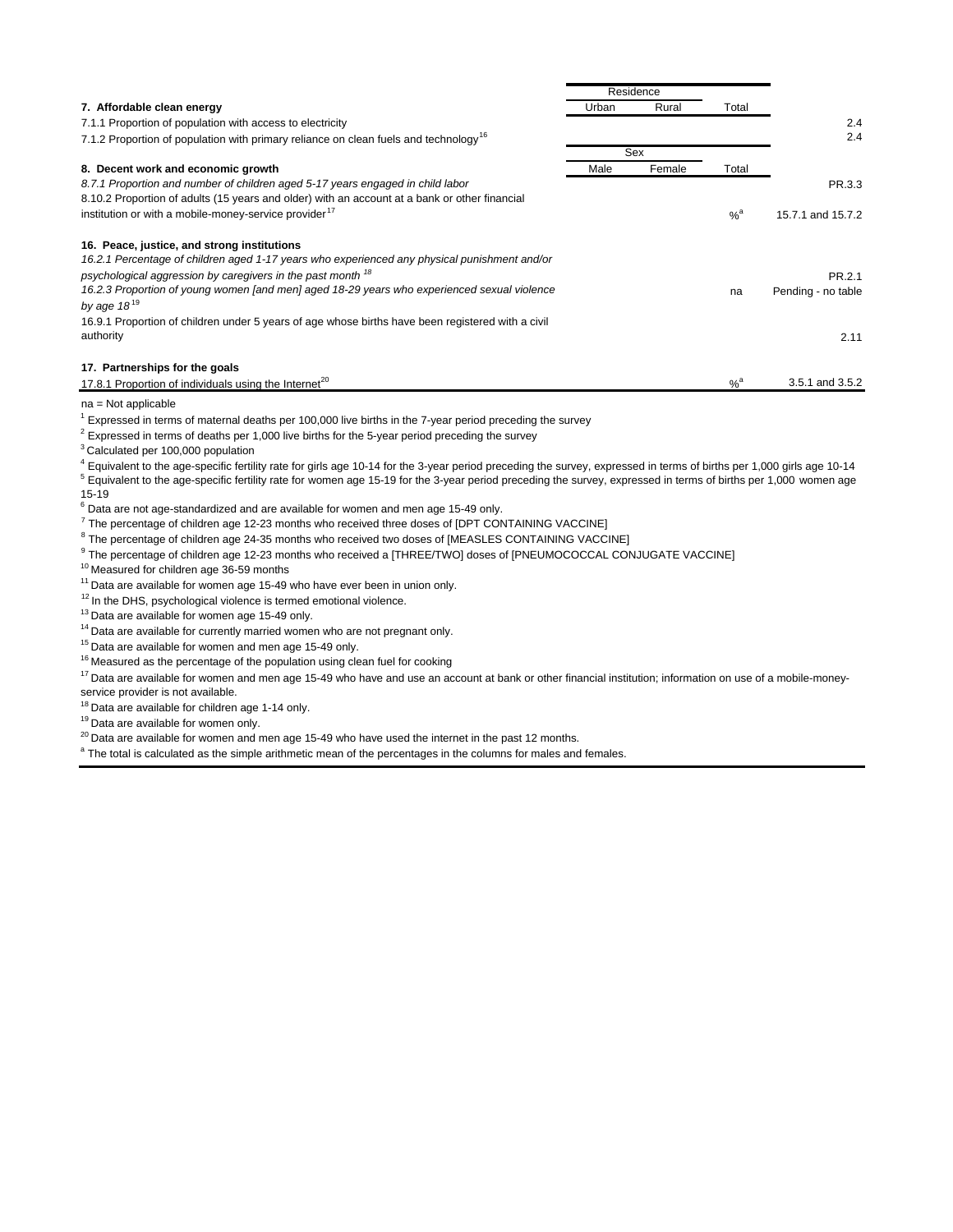# **Table of Contents version: 25Feb2020**

Table 2.1.1 Household drinking water Table 2.1.2 Drinking water according to region and wealth Table 2.1.3 Treatment of household drinking water Table 2.2 Availability of water Table 2.3.1 Household sanitation facilities Table 2.3.2 Sanitation facility type according to region and wealth Table 2.4 Household characteristics

Table 1.1 Results of the household and individual interviews

Table 2.5 Household possessions

Table 2.6 Wealth quintiles

Table 2.7 Handwashing

Table 2.8 Household population by age, sex, and residence

Figure 2.1W Population pyramid (WORKING TABLE ONLY)

Table 2.9 Household composition

Table 2.10 Children's living arrangements and orphanhood

Table 2.11 Birth registration of children under age 5

Table 2.12.1 Educational attainment of the female household population

Table 2.12.2 Educational attainment of the male household population

Table 2.13 School attendance ratios

Figure 2.2W Age-specific attendance rates of the de facto population age 5-24 years (WORKING TABLE ONLY)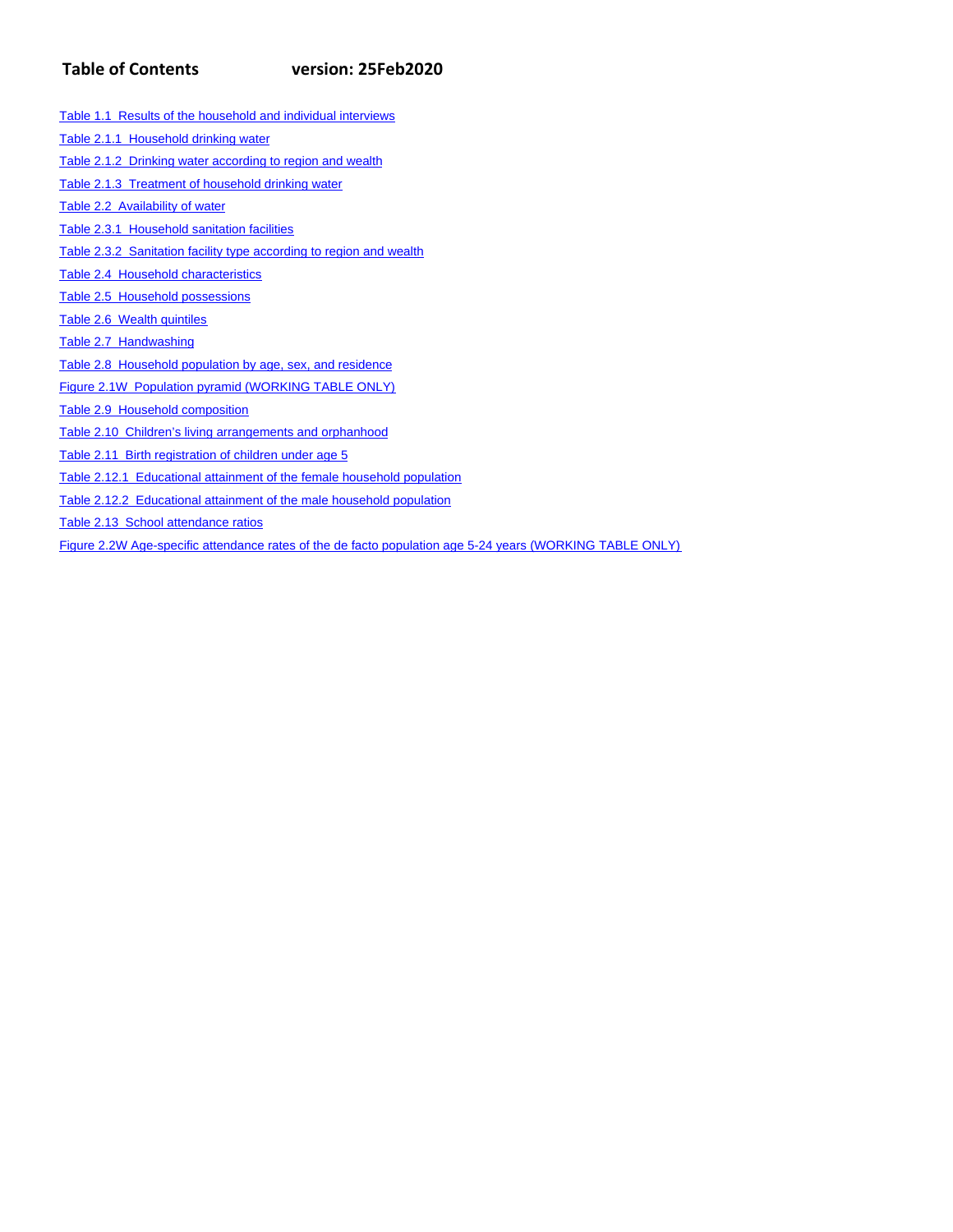#### **Table 1.1 Results of the household and individual interviews**

Number of households, number of interviews, and response rates, according to residence (unweighted), [Country Survey Year]

|                                                   |       | Residence |       |
|---------------------------------------------------|-------|-----------|-------|
| Result                                            | Urban | Rural     | Total |
| <b>Household interviews</b>                       |       |           |       |
| Households selected                               |       |           |       |
| Households occupied                               |       |           |       |
| Households interviewed                            |       |           |       |
| Household response rate <sup>1</sup>              |       |           |       |
| Interviews with women age 15-49                   |       |           |       |
| Number of eligible women                          |       |           |       |
| Number of eligible women interviewed              |       |           |       |
| Eligible women response rate <sup>2</sup>         |       |           |       |
| Household interviews in subsample                 |       |           |       |
| Households selected                               |       |           |       |
| Households occupied                               |       |           |       |
| Households interviewed                            |       |           |       |
| Household response rate in subsample <sup>1</sup> |       |           |       |
| Interviews with men age 15-54[59]                 |       |           |       |
| Number of eligible men                            |       |           |       |
| Number of eligible men interviewed                |       |           |       |
|                                                   |       |           |       |
|                                                   |       |           |       |

### Eligible men response rate<sup>2</sup>

1 Households interviewed/households occupied

2 Respondents interviewed/eligible respondents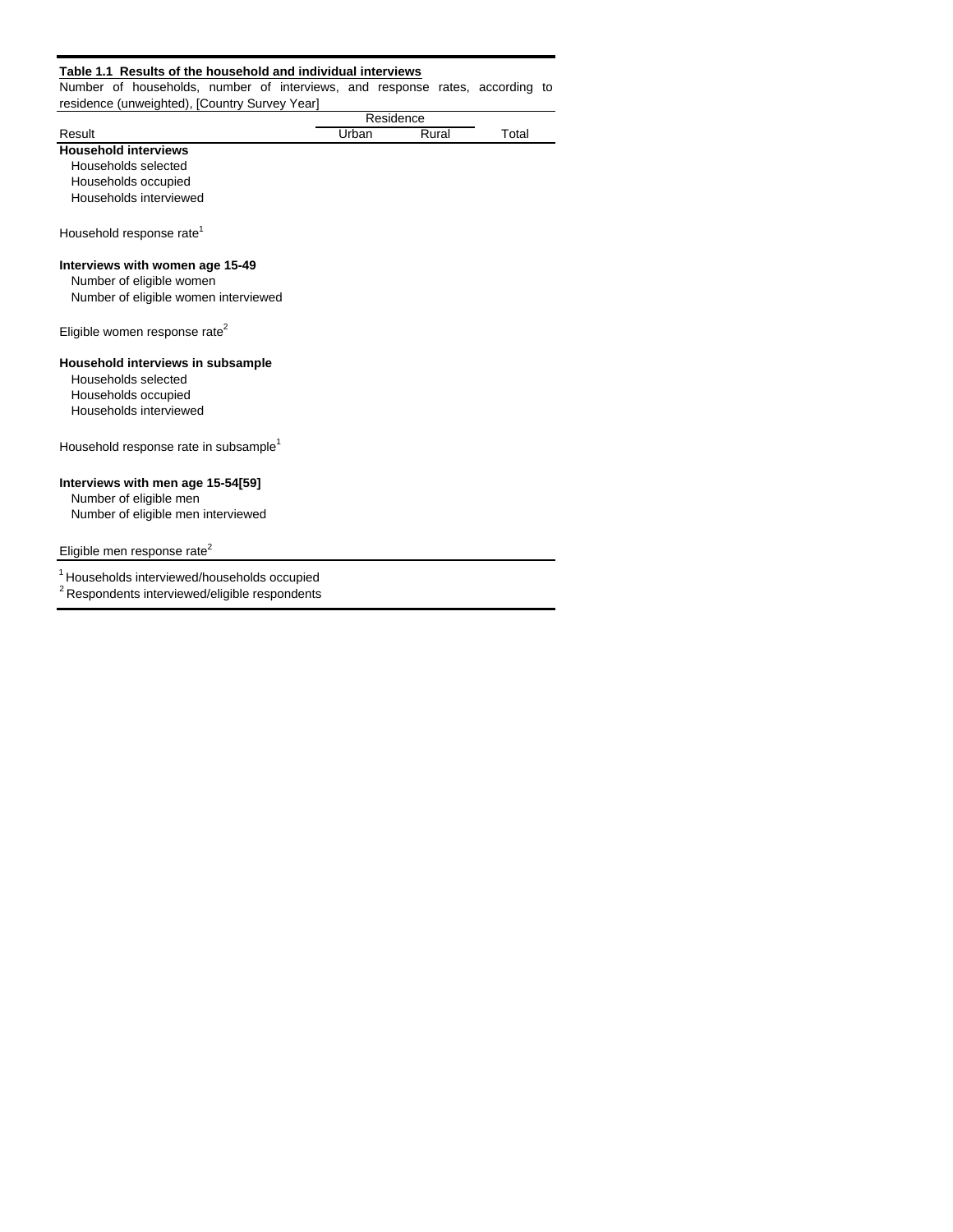#### **Table 2.1.1 Household drinking water**

Percent distribution of households and de jure population by source of drinking water and by time to obtain drinking water; percentage of households and de jure population with basic drinking water service and percentage with limited drinking water service, according to residence, [Country Survey Year]

|                                                                                                                                          | Households |       |       | Population |       |       |
|------------------------------------------------------------------------------------------------------------------------------------------|------------|-------|-------|------------|-------|-------|
| Characteristic                                                                                                                           | Urban      | Rural | Total | Urban      | Rural | Total |
| Source of drinking water                                                                                                                 |            |       |       |            |       |       |
| <b>Improved source</b>                                                                                                                   |            |       |       |            |       |       |
| Piped into dwelling/yard/plot                                                                                                            |            |       |       |            |       |       |
| Piped to neighbor                                                                                                                        |            |       |       |            |       |       |
| Public tap/standpipe                                                                                                                     |            |       |       |            |       |       |
| Tubewell/borehole                                                                                                                        |            |       |       |            |       |       |
| Protected dug well                                                                                                                       |            |       |       |            |       |       |
| Protected spring                                                                                                                         |            |       |       |            |       |       |
| Rainwater                                                                                                                                |            |       |       |            |       |       |
| Tanker truck/cart with small tank                                                                                                        |            |       |       |            |       |       |
| <b>Bottled water</b>                                                                                                                     |            |       |       |            |       |       |
| <b>Unimproved source</b>                                                                                                                 |            |       |       |            |       |       |
| Unprotected dug well                                                                                                                     |            |       |       |            |       |       |
| Unprotected spring                                                                                                                       |            |       |       |            |       |       |
| Surface water                                                                                                                            |            |       |       |            |       |       |
| Other                                                                                                                                    |            |       |       |            |       |       |
| Total                                                                                                                                    | 100.0      | 100.0 | 100.0 | 100.0      | 100.0 | 100.0 |
| Time to obtain drinking water (round trip)<br>Water on premises <sup>1</sup><br>30 minutes or less<br>More than 30 minutes<br>Don't know |            |       |       |            |       |       |
| Total                                                                                                                                    | 100.0      | 100.0 | 100.0 | 100.0      | 100.0 | 100.0 |
| Percentage with basic drinking water service <sup>2</sup><br>Percentage with limited drinking water service <sup>3</sup>                 |            |       |       |            |       |       |
| Number of households/population                                                                                                          |            |       |       |            |       |       |

 $1$  Includes water piped to a neighbor and those reporting a round trip collection time of zero minutes

 $^2$  Defined as drinking water from an improved source, provided either water is on the premises or round-trip collection time is 30 minutes or less. Includes safely managed drinking water, which is not shown separately.

<sup>3</sup> Drinking water from an improved source, provided round-trip collection time is more than 30 minutes or is unknown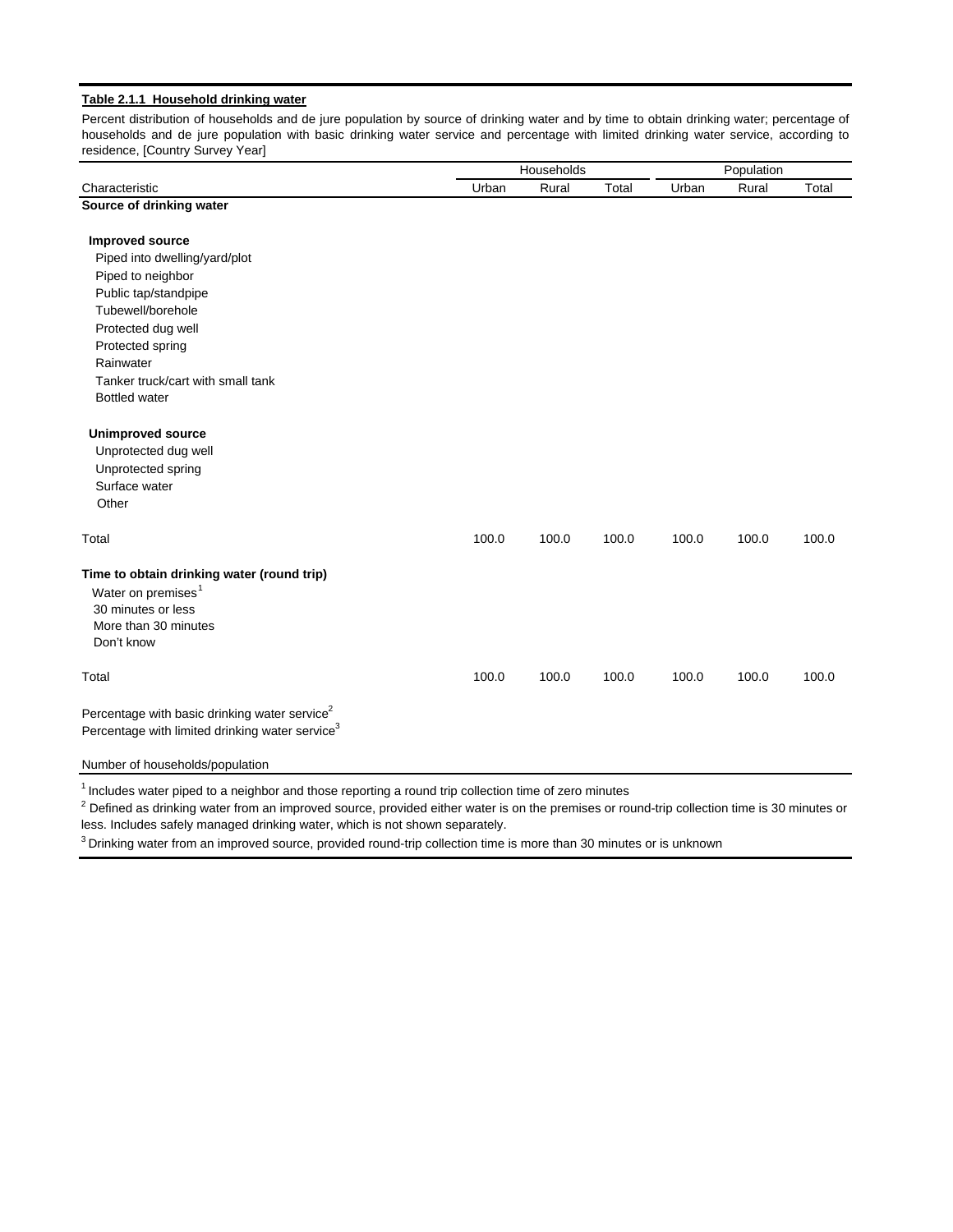#### **Table 2.1.2 Drinking water according to region and wealth**

Percent distribution of de jure population by drinking water source, percentage of de jure population with basic drinking water service, and percentage with limited drinking water service, according to region and wealth quintile, [Country Survey Year]

| Background<br>characteristic | Improved<br>source of<br>drinking<br>water <sup>1</sup> | Unimproved<br>source of<br>drinking<br>water <sup>2</sup> | Total | basic drinking<br>water service <sup>3</sup> | Percentage with Percentage with<br>limited drinking<br>water service <sup>4</sup> | Number of<br>persons |
|------------------------------|---------------------------------------------------------|-----------------------------------------------------------|-------|----------------------------------------------|-----------------------------------------------------------------------------------|----------------------|
| <b>Region</b>                |                                                         |                                                           |       |                                              |                                                                                   |                      |
|                              |                                                         |                                                           |       |                                              |                                                                                   |                      |
| Region 1                     |                                                         |                                                           | 100.0 |                                              |                                                                                   |                      |
| Region 2                     |                                                         |                                                           | 100.0 |                                              |                                                                                   |                      |
| Region 3                     |                                                         |                                                           | 100.0 |                                              |                                                                                   |                      |
| Region 4                     |                                                         |                                                           | 100.0 |                                              |                                                                                   |                      |
| <b>Wealth quintile</b>       |                                                         |                                                           |       |                                              |                                                                                   |                      |
| Lowest                       |                                                         |                                                           | 100.0 |                                              |                                                                                   |                      |
| Second                       |                                                         |                                                           | 100.0 |                                              |                                                                                   |                      |
| Middle                       |                                                         |                                                           |       |                                              |                                                                                   |                      |
| Fourth                       |                                                         |                                                           | 100.0 |                                              |                                                                                   |                      |
|                              |                                                         |                                                           | 100.0 |                                              |                                                                                   |                      |
| Highest                      |                                                         |                                                           | 100.0 |                                              |                                                                                   |                      |
| Total                        |                                                         |                                                           | 100.0 |                                              |                                                                                   |                      |

 $1$  See Table 2.1.1 for definition of an improved source.

 $2$  See Table 2.1.1 for definition of an unimproved source.

 $3$  Defined as drinking water from an improved source, provided either water is on the premises or round-trip collection time is 30 minutes or less. Includes safely managed drinking water, which is not shown separately.

4 Drinking water from an improved source**,** provided round-trip collection time is more than 30 minutes or is unknown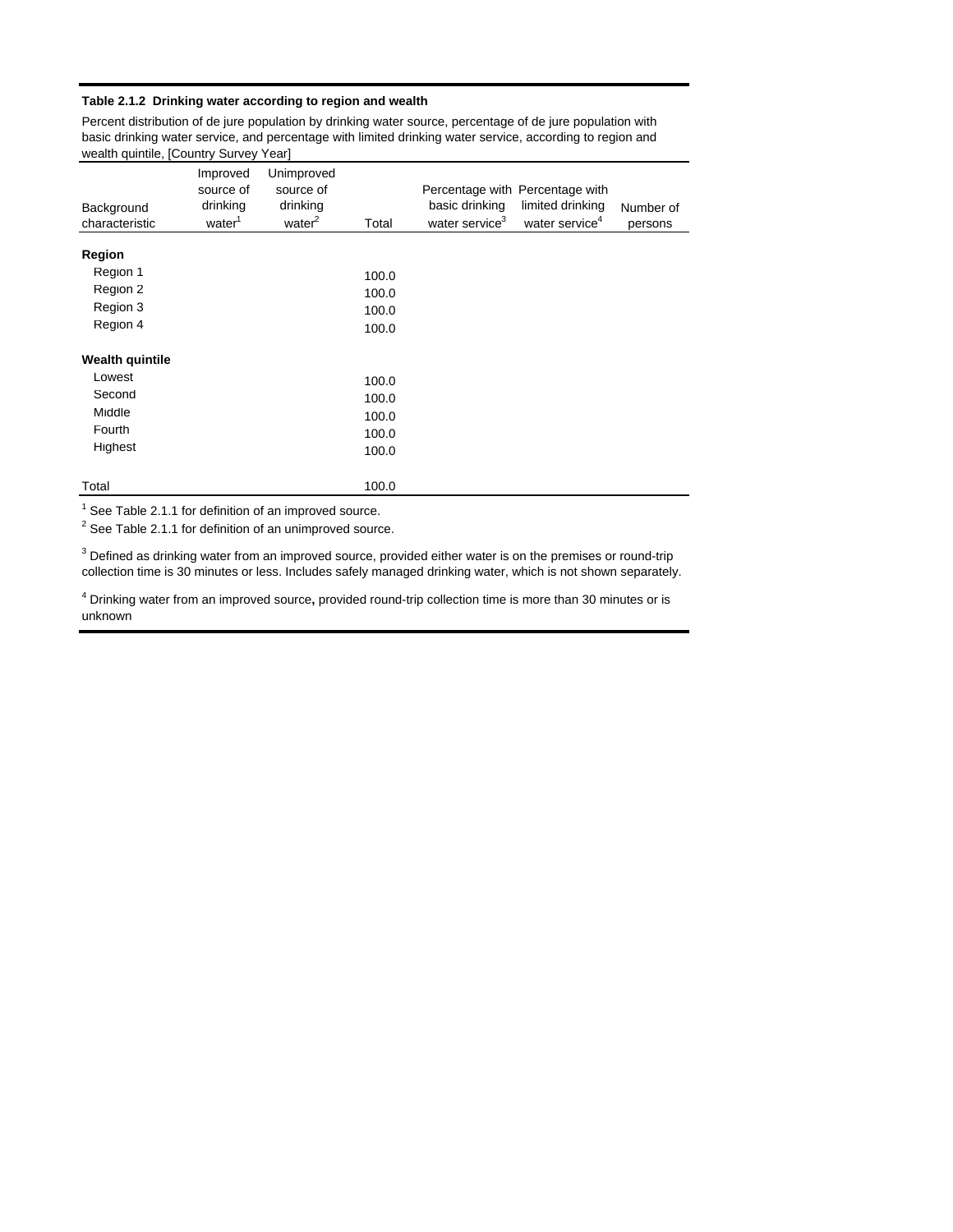#### **Table 2.1.3 Treatment of household drinking water**

Percentage of households and de jure population using various methods to treat drinking water, and percentage using an appropriate treatment method, according to residence, [Country Survey Year]

|                             |       | louseholds |             |       | <b>DOM</b><br>opulation |       |
|-----------------------------|-------|------------|-------------|-------|-------------------------|-------|
| Water<br>∵ treatment method | Jrbar | Rura.      | $\tau$ otal | Urbar | Rural                   | Total |

 Boil Bleach/chlorine added Strain through cloth Ceramic, sand or other filter Solar disinfection Let it stand and settle **Other** No treatment

Percentage using an appropriate treatment method<sup>1</sup>

#### Number of households/population

Note: Respondents may report multiple treatment methods so the sum of treatment may exceed 100%.

 $1$  Appropriate water treatment methods are boiling, bleaching, filtering and solar disinfecting.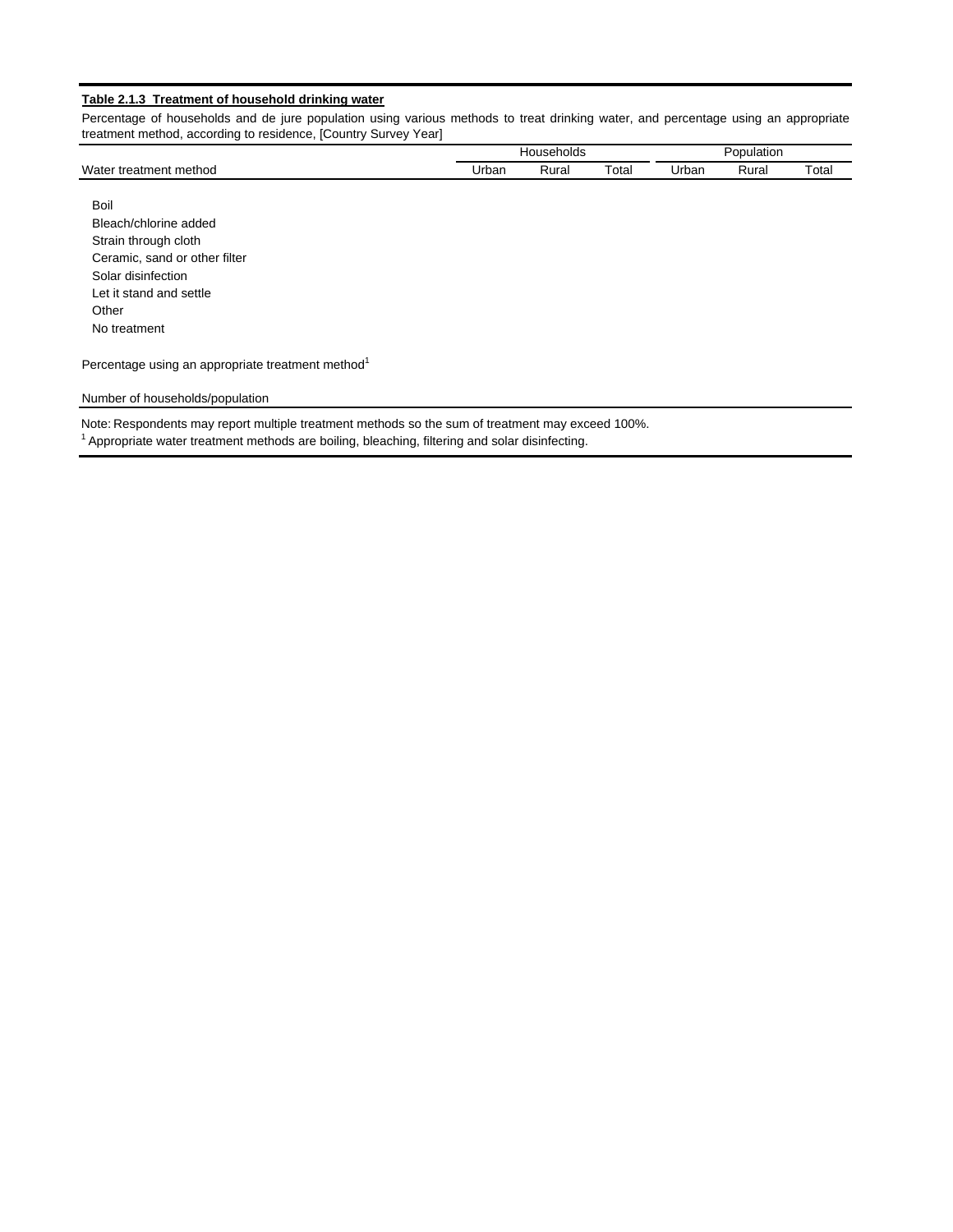#### **Table 2.2 Availability of water**

Percent distribution of households and de jure population using piped water or water from a tube well or borehole, by availability of water in the last 2 weeks, according to residence, [Country Survey Year]

|                                                                                                         |       | Households |       |       | Population |       |
|---------------------------------------------------------------------------------------------------------|-------|------------|-------|-------|------------|-------|
| Availability of water in last 2 weeks                                                                   | Urban | Rural      | Total | Urban | Rural      | Total |
| Not available for at least 1 day<br>Available with no interruption of<br>at least one day<br>Don't know |       |            |       |       |            |       |
| Total                                                                                                   | 100.0 | 100.0      | 100.0 | 100.0 | 100.0      | 100.0 |
| Number of households/population<br>using piped water or water from a<br>tube well <sup>1</sup>          |       |            |       |       |            |       |

<sup>1</sup> Includes households/population reporting piped water or water from a tube well or borehole as their main source of drinking water and households/population reporting bottled water as their main source of drinking water if their main source of water for cooking and handwashing is piped water or water from a tube well or borehole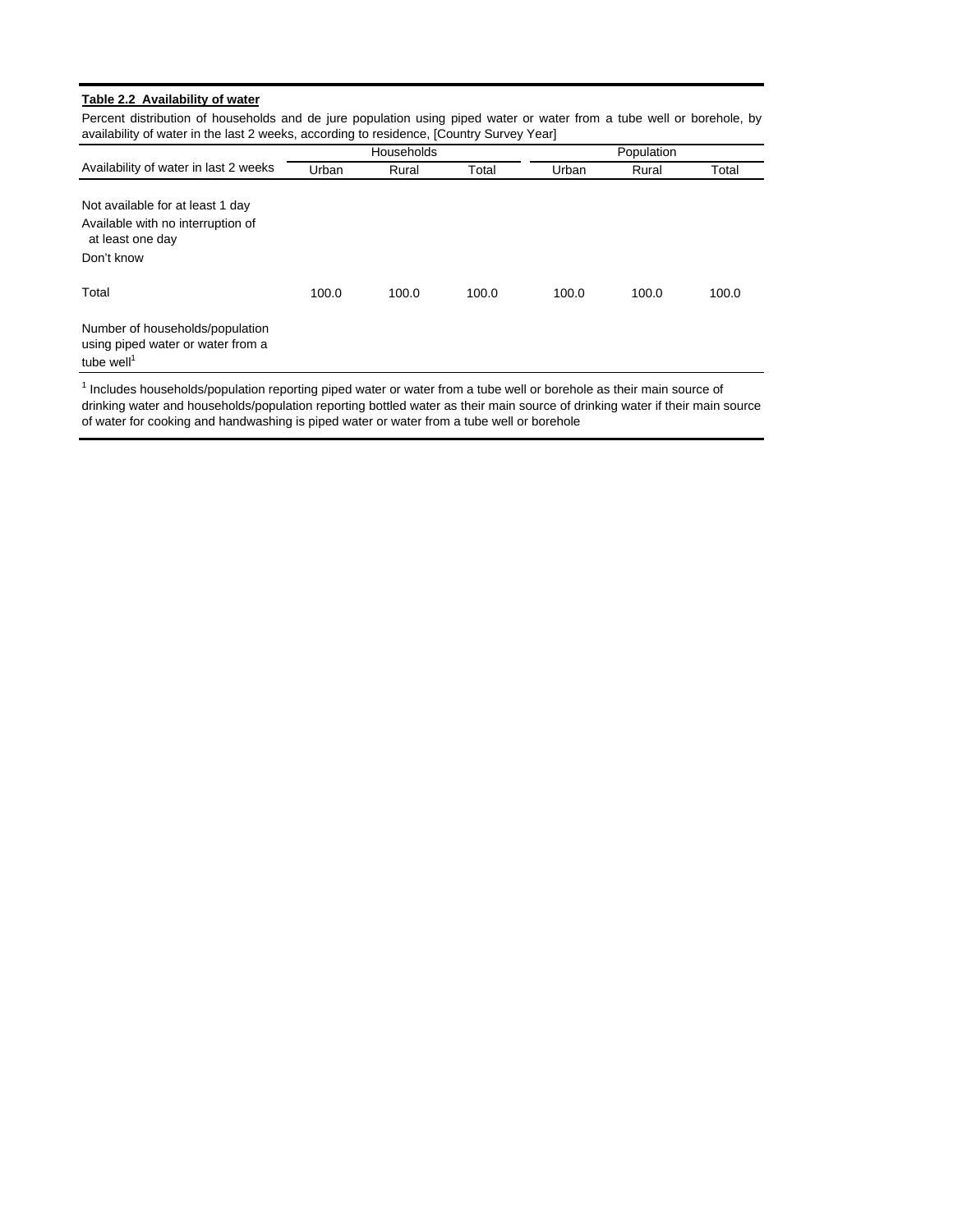#### **Table 2.3.1 Household sanitation facilities**

Percent distribution of households and de jure population by type of toilet/latrine facilities, percent distribution of households and de jure population with a toilet/latrine facility by location of the facility, percentage of households and de jure population with basic sanitation services, and percentage with limited sanitation services, according to residence, [Country Survey Year]

| Households                                                                                                                                 |       | Population |       |       |       |       |
|--------------------------------------------------------------------------------------------------------------------------------------------|-------|------------|-------|-------|-------|-------|
| Type and location of toilet/latrine facility                                                                                               | Urban | Rural      | Total | Urban | Rural | Total |
| <b>Improved sanitation facility</b>                                                                                                        |       |            |       |       |       |       |
| Flush/pour flush to piped sewer system                                                                                                     |       |            |       |       |       |       |
| Flush/pour flush to septic tank                                                                                                            |       |            |       |       |       |       |
| Flush/pour flush to a pit latrine                                                                                                          |       |            |       |       |       |       |
| Flush/pour flush, don't know where                                                                                                         |       |            |       |       |       |       |
| Ventilated improved pit (VIP) latrine                                                                                                      |       |            |       |       |       |       |
| Pit latrine with a slab                                                                                                                    |       |            |       |       |       |       |
| Composting toilet                                                                                                                          |       |            |       |       |       |       |
| <b>Unimproved sanitation facility</b>                                                                                                      |       |            |       |       |       |       |
| Flush/pour flush not to sewer/<br>septic tank/pit latrine                                                                                  |       |            |       |       |       |       |
| Pit latrine without slab/open pit                                                                                                          |       |            |       |       |       |       |
| <b>Bucket</b>                                                                                                                              |       |            |       |       |       |       |
| Hanging toilet/hanging latrine                                                                                                             |       |            |       |       |       |       |
| Other                                                                                                                                      |       |            |       |       |       |       |
| Open defecation (no facility/bush/field)                                                                                                   |       |            |       |       |       |       |
| Total                                                                                                                                      | 100.0 | 100.0      | 100.0 | 100.0 | 100.0 | 100.0 |
| Number of households/population                                                                                                            |       |            |       |       |       |       |
| Location of the facility                                                                                                                   |       |            |       |       |       |       |
| In own dwelling                                                                                                                            |       |            |       |       |       |       |
| In own yard/plot                                                                                                                           |       |            |       |       |       |       |
| Elsewhere                                                                                                                                  |       |            |       |       |       |       |
| Total                                                                                                                                      | 100.0 | 100.0      | 100.0 | 100.0 | 100.0 | 100.0 |
| Number of households/population with a<br>toilet/latrine facility                                                                          |       |            |       |       |       |       |
| Percentage with basic sanitation service <sup>1</sup>                                                                                      |       |            |       |       |       |       |
| Percentage with limited sanitation service <sup>2</sup>                                                                                    |       |            |       |       |       |       |
| Number of households/population                                                                                                            |       |            |       |       |       |       |
| $^1$ Defined as use of improved facilities that are not shared with other bouseholds. Includes safely managed sanitation service, which is |       |            |       |       |       |       |

Defined as use of improved facilities that are not shared with other households. Includes safely managed sanitation service, which is not shown separately.

 $2$  Defined as use of improved facilities shared by 2 or more households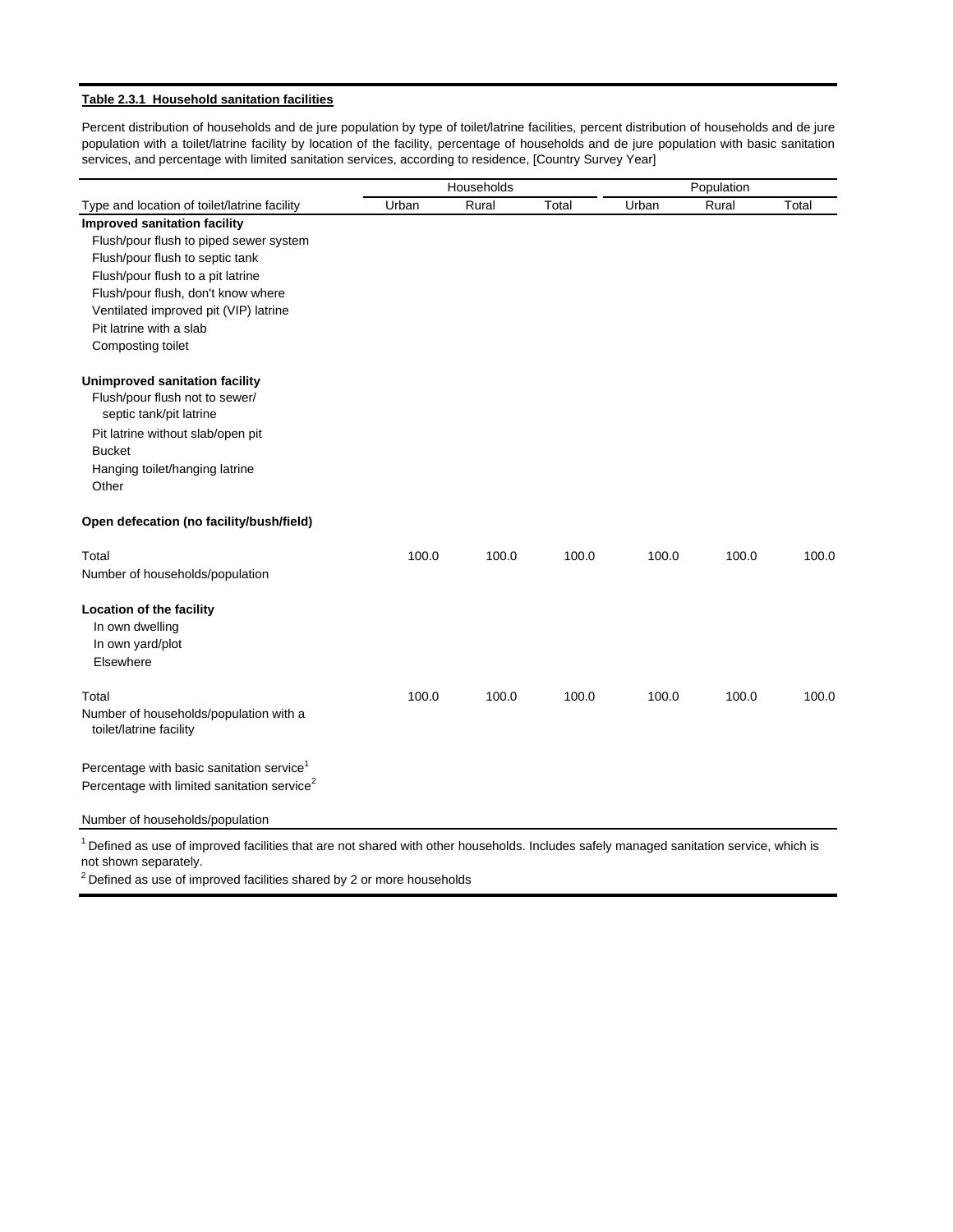#### **Table 2.3.2 Sanitation facility type according to region and wealth**

Percent distribution of de jure population by type of sanitation, percentage of de jure population with basic sanitation service, and percentage with limited sanitation service, according to region and wealth quintile, [Country Survey Year]

|                        |                       | Type of sanitation |            |       | Percentage           | Percentage           |           |
|------------------------|-----------------------|--------------------|------------|-------|----------------------|----------------------|-----------|
|                        | Improved              | Unimproved         |            |       | with basic           | with limited         |           |
| Background             | sanitation            | sanitation         | Open       |       | sanitation           | sanitation           | Number of |
| characteristic         | facility <sup>1</sup> | facility $^2$      | defecation | Total | service <sup>3</sup> | service <sup>4</sup> | persons   |
| <b>Region</b>          |                       |                    |            |       |                      |                      |           |
| Region 1               |                       |                    |            | 100.0 |                      |                      |           |
| Region 2               |                       |                    |            | 100.0 |                      |                      |           |
| Region 3               |                       |                    |            | 100.0 |                      |                      |           |
| Region 4               |                       |                    |            | 100.0 |                      |                      |           |
| <b>Wealth quintile</b> |                       |                    |            |       |                      |                      |           |
| Lowest                 |                       |                    |            | 100.0 |                      |                      |           |
| Second                 |                       |                    |            | 100.0 |                      |                      |           |
| Middle                 |                       |                    |            | 100.0 |                      |                      |           |
| Fourth                 |                       |                    |            | 100.0 |                      |                      |           |
| Highest                |                       |                    |            | 100.0 |                      |                      |           |
| Total                  |                       |                    |            | 100.0 |                      |                      |           |

 $1$  See Table 2.3.1 for definition of an improved facility.

 $2$  See Table 2.3.1 for definition of an unimproved facility.

 $^3$  Defined as use of improved facilities that are not shared with other households. Includes safely managed sanitation service, which is not shown separately.

4 Defined as use of improved facilities shared by 2 or more households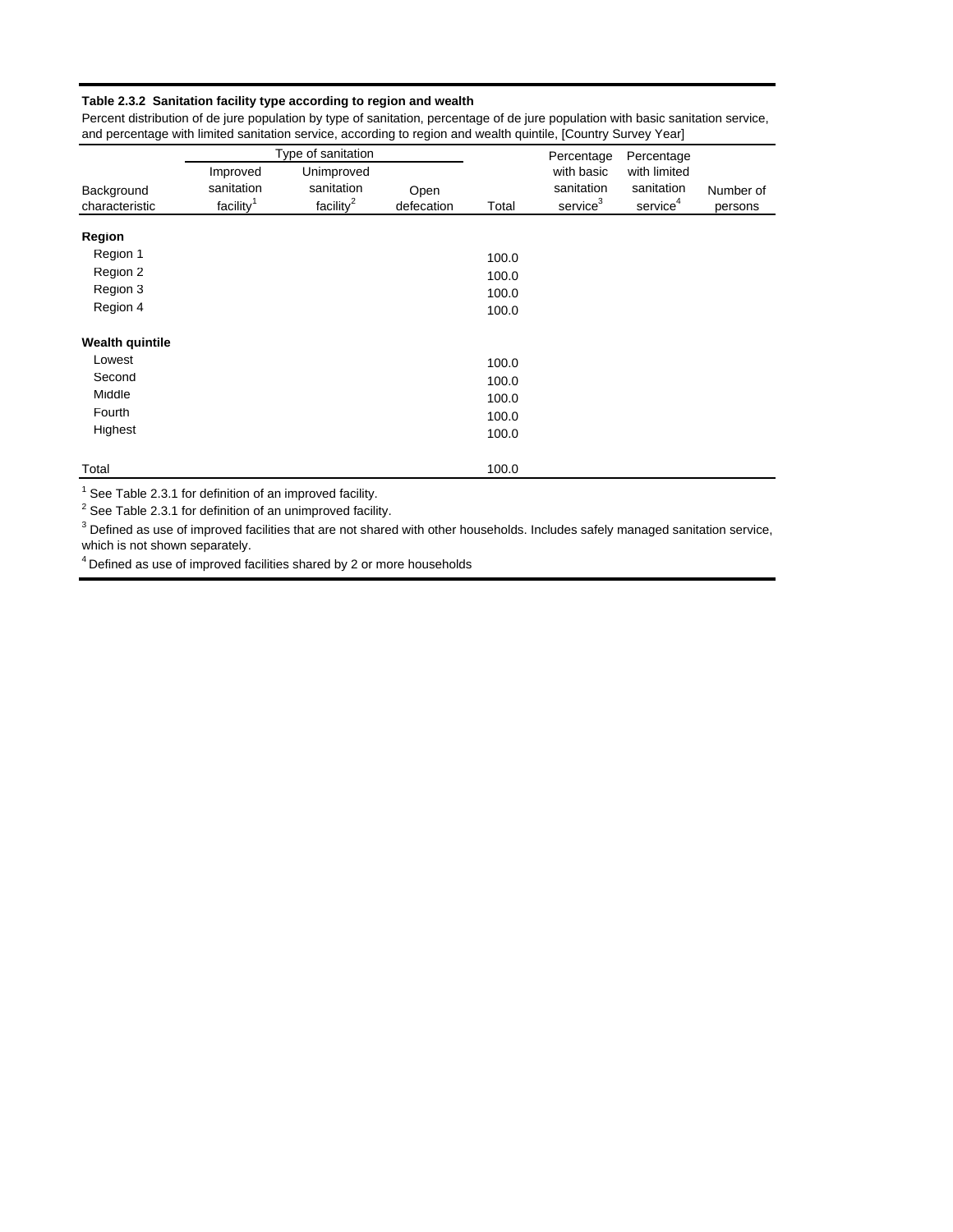#### **Table 2.4 Household characteristics**

Percent distribution of households and de jure population by housing characteristics, percentage using solid fuel for cooking, percentage using clean fuel for cooking, and percent distribution by frequency of smoking in the home, according to residence, [Country Survey Year]

|                                                                                                                                                                                                                     | Households |       | Population |       |       |       |
|---------------------------------------------------------------------------------------------------------------------------------------------------------------------------------------------------------------------|------------|-------|------------|-------|-------|-------|
| Housing characteristic                                                                                                                                                                                              | Urban      | Rural | Total      | Urban | Rural | Total |
| Electricity                                                                                                                                                                                                         |            |       |            |       |       |       |
| Yes                                                                                                                                                                                                                 |            |       |            |       |       |       |
| No                                                                                                                                                                                                                  |            |       |            |       |       |       |
| Total                                                                                                                                                                                                               | 100.0      | 100.0 | 100.0      | 100.0 | 100.0 | 100.0 |
| <b>Flooring material</b><br>Earth/sand<br>Dung<br>Wood planks<br>Palm/bamboo<br>Parquet or polished wood<br>Vinyl or asphalt strips<br>Ceramic tiles<br>Cement<br>Carpet<br>Other                                   |            |       |            |       |       |       |
| Total                                                                                                                                                                                                               | 100.0      | 100.0 | 100.0      | 100.0 | 100.0 | 100.0 |
| Rooms used for sleeping<br>One<br>Two<br>Three or more                                                                                                                                                              |            |       |            |       |       |       |
| Total                                                                                                                                                                                                               | 100.0      | 100.0 | 100.0      | 100.0 | 100.0 | 100.0 |
| Place for cooking<br>In the house<br>In a separate building<br>Outdoors<br>No food cooked in household<br>Other                                                                                                     |            |       |            |       |       |       |
| Total                                                                                                                                                                                                               | 100.0      | 100.0 | 100.0      | 100.0 | 100.0 | 100.0 |
| <b>Cooking fuel</b><br>Electricity<br>LPG/natural gas/biogas<br>Kerosene<br>Coal/lignite<br>Charcoal<br>Wood<br>Straw/shrubs/grass<br>Agricultural crop<br>Animal dung<br>Other fuel<br>No food cooked in household |            |       |            |       |       |       |
| Total                                                                                                                                                                                                               | 100.0      | 100.0 | 100.0      | 100.0 | 100.0 | 100.0 |
| Percentage using solid fuel for cooking <sup>1</sup>                                                                                                                                                                |            |       |            |       |       |       |

Percentage using clean fuel for cooking<sup>2</sup>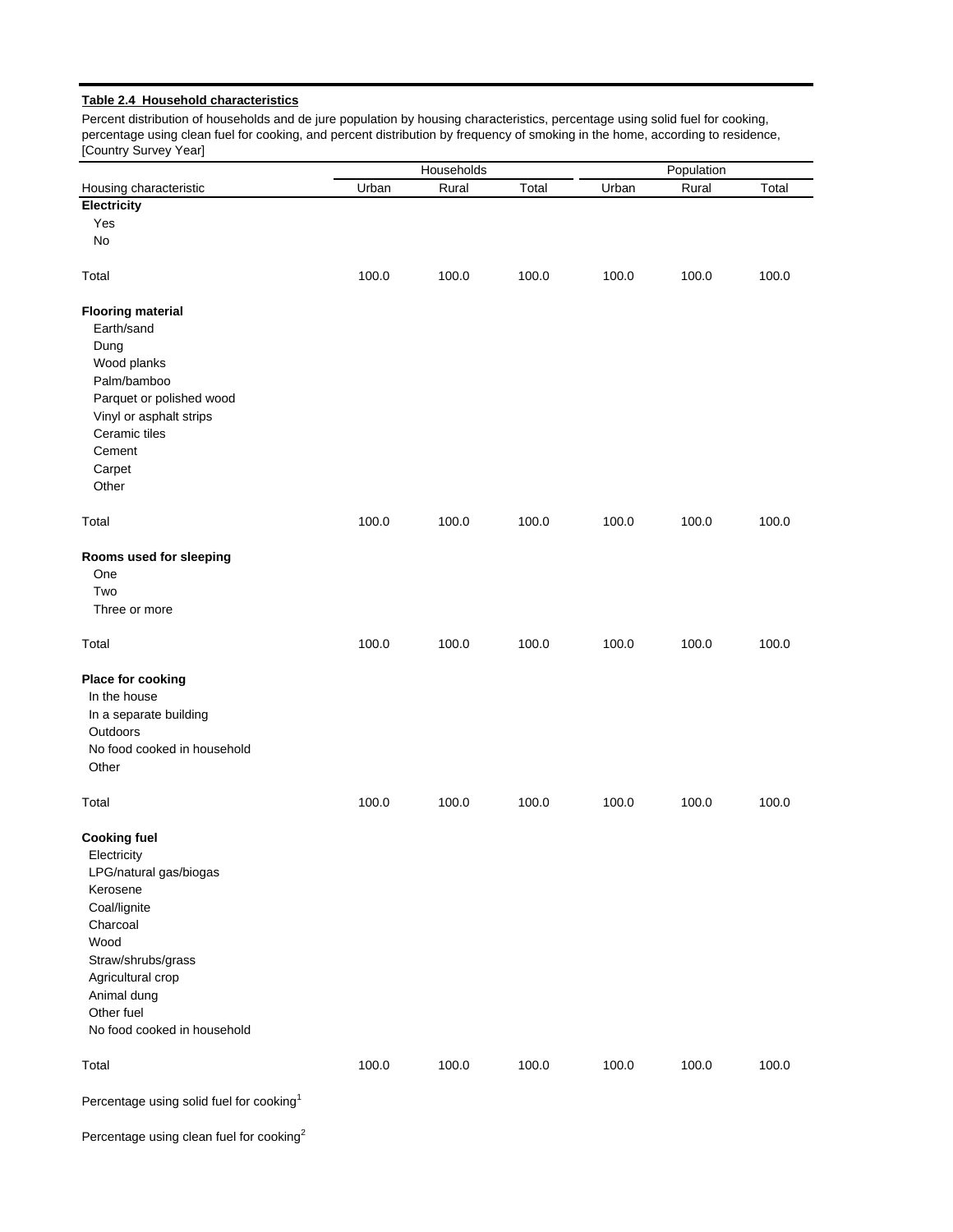| Frequency of smoking in the home                                                                                                 |       |       |       |       |       |       |
|----------------------------------------------------------------------------------------------------------------------------------|-------|-------|-------|-------|-------|-------|
| Daily                                                                                                                            |       |       |       |       |       |       |
| Weekly                                                                                                                           |       |       |       |       |       |       |
| Monthly                                                                                                                          |       |       |       |       |       |       |
| Less often than once a month                                                                                                     |       |       |       |       |       |       |
| Never                                                                                                                            |       |       |       |       |       |       |
| Total                                                                                                                            | 100.0 | 100.0 | 100.0 | 100.0 | 100.0 | 100.0 |
| Number of households/population                                                                                                  |       |       |       |       |       |       |
| $LPG =$ Liquefied petroleum gas                                                                                                  |       |       |       |       |       |       |
| <sup>1</sup> Includes coal/lignite, charcoal, wood, straw/shrubs/grass, agricultural crops, and animal dung [LIST ANY ADDITIONAL |       |       |       |       |       |       |

CATEGORIES INCLUDED IN THE SURVEY QUESTIONNAIRE]

<sup>2</sup> Includes electricity and LPG/natural gas/biogas [LIST ANY ADDITIONAL CATEGORIES INCLUDED IN THE SURVEY QUESTIONNAIRE]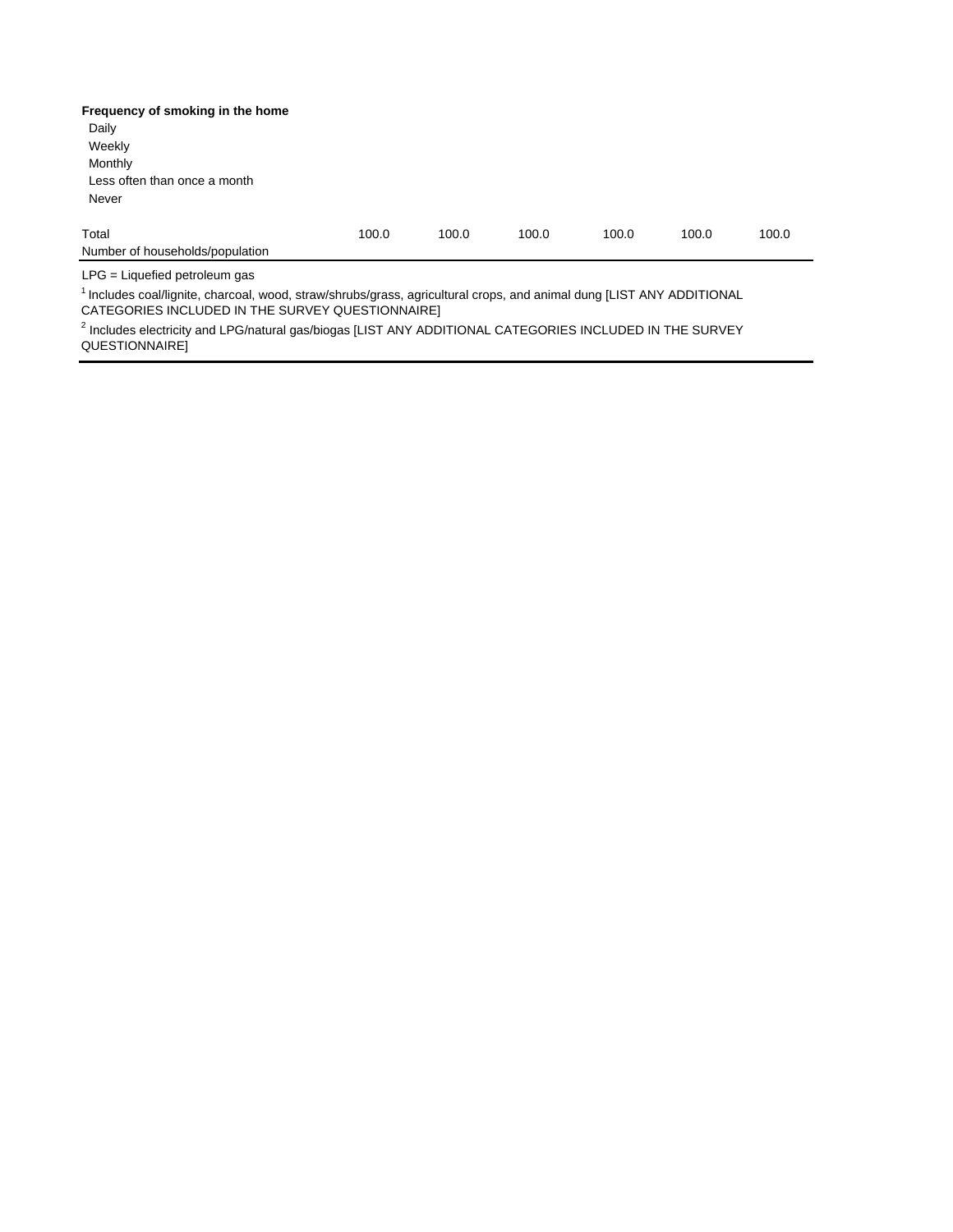### **Table 2.5 Household possessions**

Percentage of households possessing various household effects, means of transportation, agricultural land and livestock/farm animals, according to residence, [Country Survey Year]

|                                                                                            |       | Residence |       |
|--------------------------------------------------------------------------------------------|-------|-----------|-------|
| Possession                                                                                 | Urban | Rural     | Total |
| <b>Household effects</b>                                                                   |       |           |       |
| Radio                                                                                      |       |           |       |
| Television                                                                                 |       |           |       |
| Mobile phone                                                                               |       |           |       |
| Non-mobile telephone                                                                       |       |           |       |
| Computer                                                                                   |       |           |       |
| Refrigerator                                                                               |       |           |       |
| <b>Means of transport</b>                                                                  |       |           |       |
| <b>Bicycle</b>                                                                             |       |           |       |
| Animal drawn cart                                                                          |       |           |       |
| Motorcycle/scooter                                                                         |       |           |       |
| Car/truck                                                                                  |       |           |       |
| Boat with a motor                                                                          |       |           |       |
| Ownership of agricultural land                                                             |       |           |       |
| Ownership of farm animals <sup>1</sup>                                                     |       |           |       |
| Number of households                                                                       |       |           |       |
| <sup>1</sup> Cows, bulls, other cattle, horses, donkeys, mules, goats, sheep, chickens, or |       |           |       |

other poultry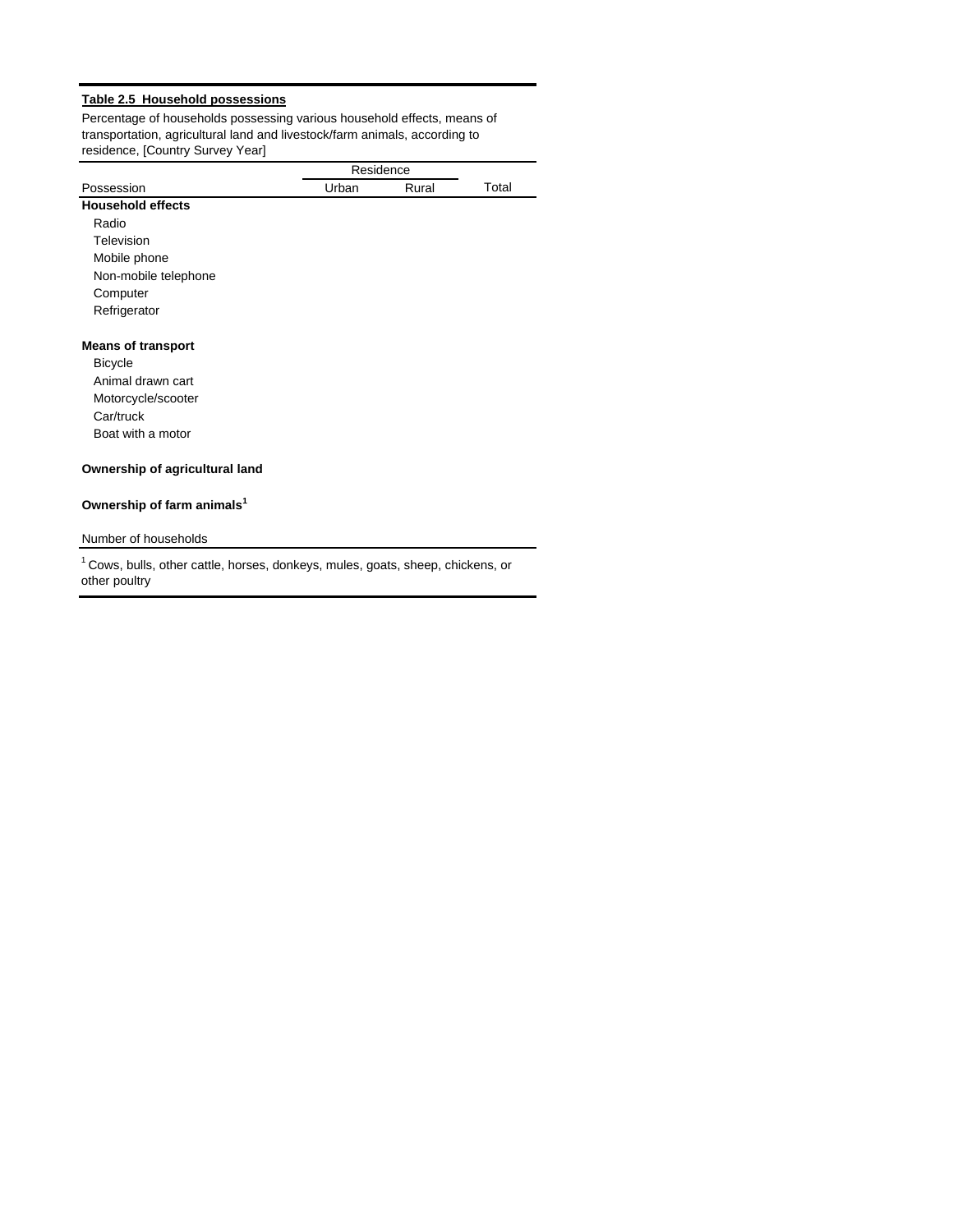# **Table 2.6 Wealth quintiles**

Percent distribution of the de jure population by wealth quintiles and the Gini coefficient, according to residence and region, [Country Survey Year]

|                  |        |        | Wealth quintile |        |         |       | Number of | Gini        |
|------------------|--------|--------|-----------------|--------|---------|-------|-----------|-------------|
| Residence/region | Lowest | Second | Middle          | Fourth | Highest | Total | persons   | coefficient |
| Residence        |        |        |                 |        |         |       |           |             |
| Urban            |        |        |                 |        |         | 100.0 |           |             |
| Rural            |        |        |                 |        |         | 100.0 |           |             |
| <b>Region</b>    |        |        |                 |        |         |       |           |             |
| Region 1         |        |        |                 |        |         | 100.0 |           |             |
| Region 2         |        |        |                 |        |         | 100.0 |           |             |
| Region 3         |        |        |                 |        |         | 100.0 |           |             |
| Region 4         |        |        |                 |        |         | 100.0 |           |             |
| Total            |        |        |                 |        |         | 100.0 |           |             |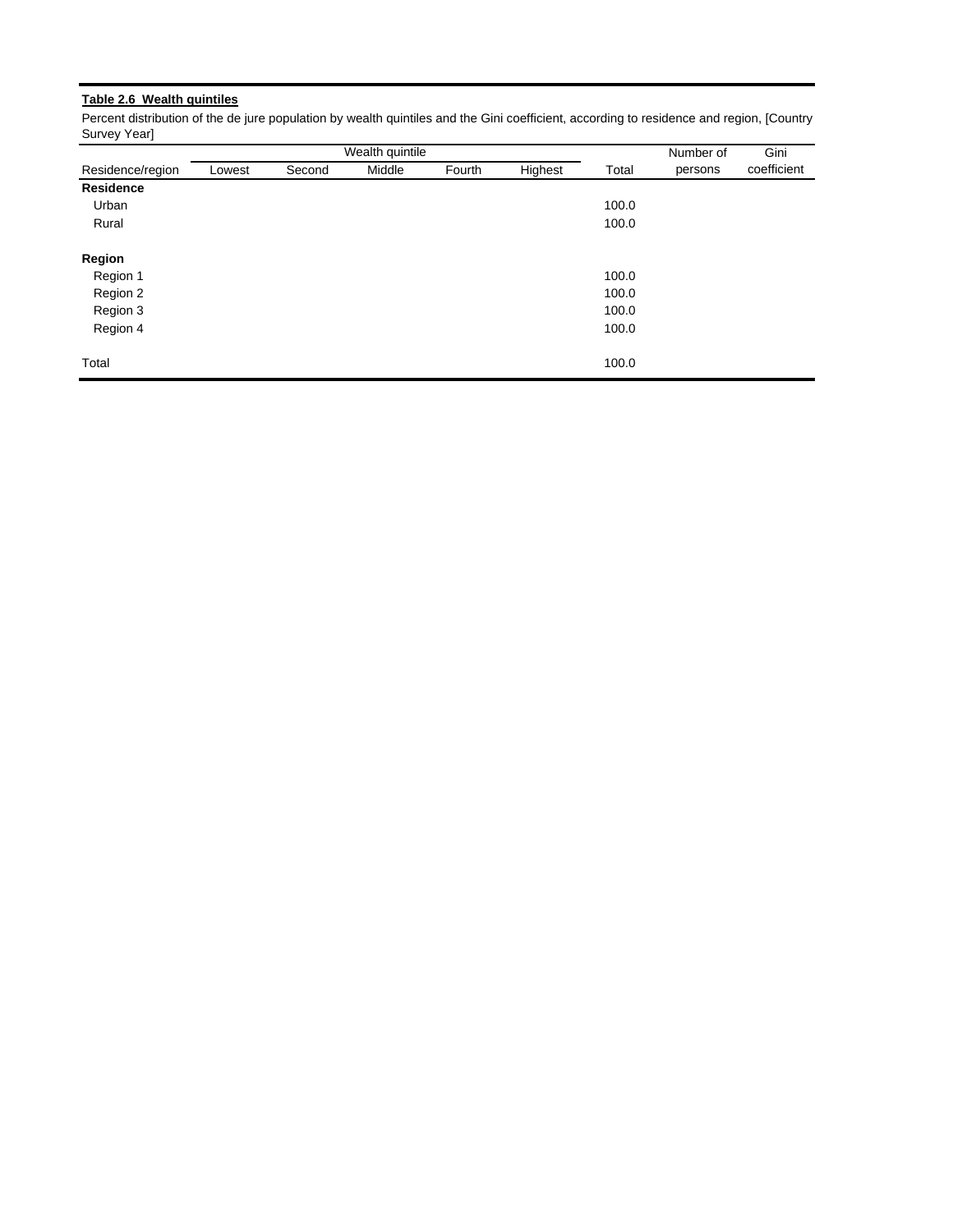#### **Table 2.7 Handwashing**

Percentage of the de jure population for whom the place most often used for washing hands was observed, by whether the location was fixed or mobile, and total percentage of the de jure population for whom the place for handwashing was observed; and among the de jure population for whom the place for handwashing was observed, percentage with water available, percentage with soap available, and percentage with <sup>a</sup> cleansing agent other than soap available; percentage of the de jure population with <sup>a</sup> basic handwashing facility and percentage with a limited handwashing facility, according to background characteristics [Country Survey Year]

|                                                                           |                                               |                                                                                               |                  |                          |                    | Place for handwashing observed<br>and: |                                                                 |                                                                        |                                                                                    |                                                   | Number of<br>persons for<br>whom a place<br>for         |
|---------------------------------------------------------------------------|-----------------------------------------------|-----------------------------------------------------------------------------------------------|------------------|--------------------------|--------------------|----------------------------------------|-----------------------------------------------------------------|------------------------------------------------------------------------|------------------------------------------------------------------------------------|---------------------------------------------------|---------------------------------------------------------|
|                                                                           |                                               | Percentage of the de jure population for<br>whom place for washing hands was<br>observed and: |                  |                          |                    |                                        |                                                                 | Number of<br>Percentage of<br>persons for<br>the de jure<br>whom place |                                                                                    | Percentage of<br>the de jure                      | handwashing<br>was observed<br>or with no place         |
| Background<br>characteristic                                              | Place for<br>handwashing<br>was a fixed place | Place for<br>handwashing<br>was mobile                                                        | Total            | Number of<br>persons     | Water<br>available | Soap<br>available <sup>1</sup>         | Cleansing<br>agent other<br>than soap<br>available <sup>2</sup> | for<br>handwashing<br>was<br>observed                                  | population with a population with<br>basic<br>handwashing<br>facility <sup>3</sup> | a limited<br>handwashing<br>facility <sup>4</sup> | for<br>handwashing in<br>the dwelling,<br>yard, or plot |
| <b>Residence</b><br>Urban<br>Rural                                        | QH139=1                                       | QH139=2                                                                                       | QH139=<br>1 OR 2 | $QH139 = 1$ ,<br>2,3,4,5 | $QH140=$<br>-1     | $QH141=A$                              | $QH141=B$                                                       | $QH139 = 1$ or<br>2                                                    | $QH140=1$ AND<br>$QH141=A$                                                         | $QH140 \ll 1$ OR<br>$QH141 \leq A$                | $QH139 = 1$ or 2<br>or 3                                |
| Region<br>Region 1<br>Region 2<br>Region 3<br>Region 4                    |                                               |                                                                                               |                  |                          |                    |                                        |                                                                 |                                                                        |                                                                                    |                                                   |                                                         |
| <b>Wealth quintile</b><br>Lowest<br>Second<br>Middle<br>Fourth<br>Highest |                                               |                                                                                               |                  |                          |                    |                                        |                                                                 |                                                                        |                                                                                    |                                                   |                                                         |
| Total                                                                     |                                               |                                                                                               |                  |                          |                    |                                        |                                                                 |                                                                        |                                                                                    |                                                   |                                                         |

<sup>1</sup> Soap includes soap or detergent in bar, liquid, powder or paste form.

<sup>2</sup> Cleansing agents other than soap include locally available materials such as ash, mud or sand.

 $3$  The availability of a handwashing facility on premises with soap and water

4 The availability of a handwashing facility on premises without soap and/or water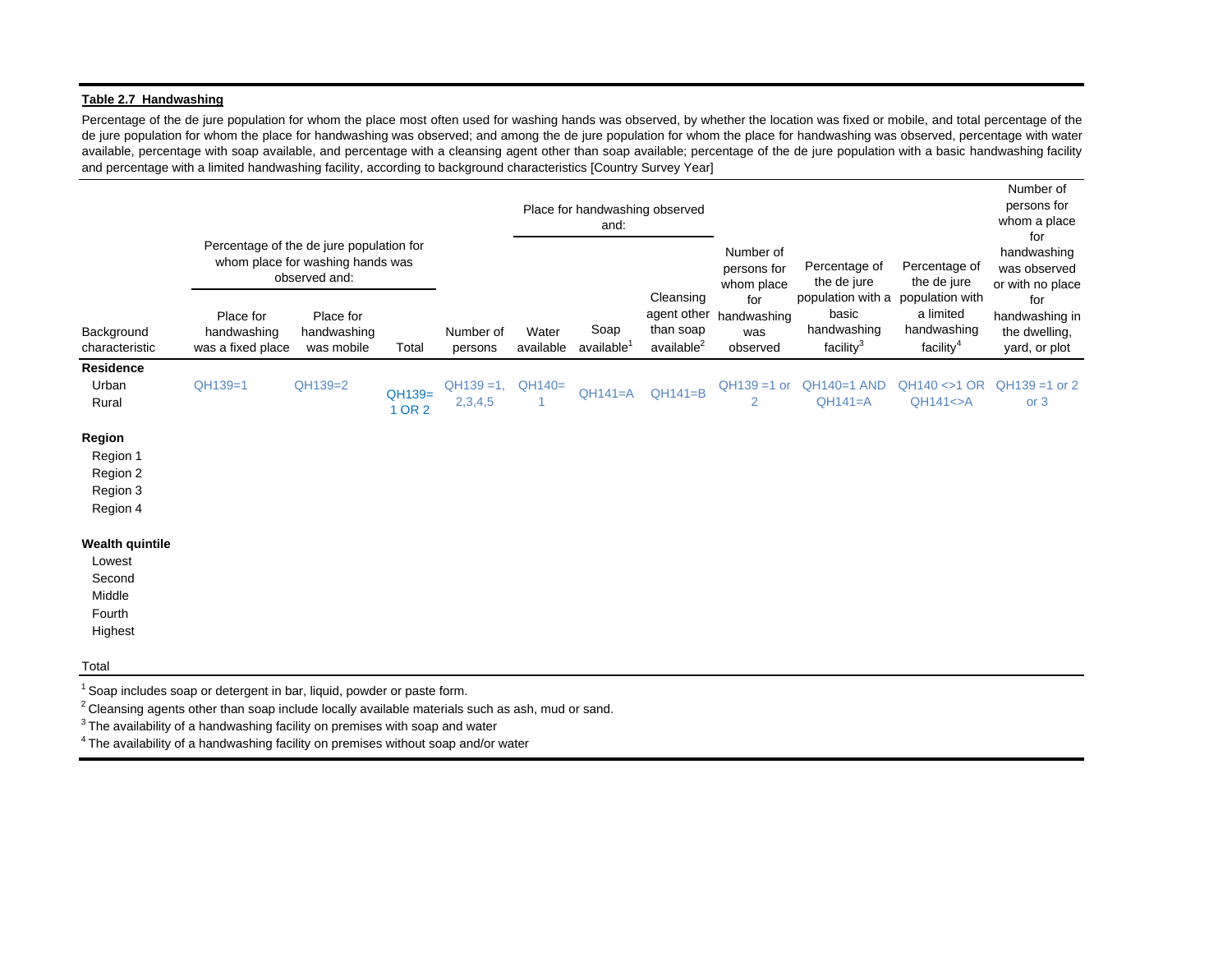# **Table 2.8 Household population by age, sex, and residence**

Percent distributions of the de facto household population by various age groups and percentage of the de facto household population age 10-19, according to sex and residence, [Country Survey Year]

|                                                        |       | Urban  |       |       | Rural  |       | Total |        |       |  |
|--------------------------------------------------------|-------|--------|-------|-------|--------|-------|-------|--------|-------|--|
| Age                                                    | Male  | Female | Total | Male  | Female | Total | Male  | Female | Total |  |
| 5<                                                     |       |        |       |       |        |       |       |        |       |  |
| $5-9$                                                  |       |        |       |       |        |       |       |        |       |  |
| $10 - 14$                                              |       |        |       |       |        |       |       |        |       |  |
| $15 - 19$                                              |       |        |       |       |        |       |       |        |       |  |
| $20 - 24$                                              |       |        |       |       |        |       |       |        |       |  |
| 25-29                                                  |       |        |       |       |        |       |       |        |       |  |
| 30-34                                                  |       |        |       |       |        |       |       |        |       |  |
| 35-39                                                  |       |        |       |       |        |       |       |        |       |  |
| 40-44                                                  |       |        |       |       |        |       |       |        |       |  |
| 45-49                                                  |       |        |       |       |        |       |       |        |       |  |
| 50-54                                                  |       |        |       |       |        |       |       |        |       |  |
| 55-59                                                  |       |        |       |       |        |       |       |        |       |  |
| 60-64                                                  |       |        |       |       |        |       |       |        |       |  |
| 65-69                                                  |       |        |       |       |        |       |       |        |       |  |
| 70-74                                                  |       |        |       |       |        |       |       |        |       |  |
| 75-79                                                  |       |        |       |       |        |       |       |        |       |  |
| $80 +$                                                 |       |        |       |       |        |       |       |        |       |  |
|                                                        |       |        |       |       |        |       |       |        |       |  |
| Total                                                  | 100.0 | 100.0  | 100.0 | 100.0 | 100.0  | 100.0 | 100.0 | 100.0  | 100.0 |  |
| Dependency age<br>groups<br>$0 - 14$<br>15-64<br>$65+$ |       |        |       |       |        |       |       |        |       |  |
| Total                                                  | 100.0 | 100.0  | 100.0 | 100.0 | 100.0  | 100.0 | 100.0 | 100.0  | 100.0 |  |
| Child and adult<br>populations<br>$0 - 17$<br>$18+$    |       |        |       |       |        |       |       |        |       |  |
| Total                                                  | 100.0 | 100.0  | 100.0 | 100.0 | 100.0  | 100.0 | 100.0 | 100.0  | 100.0 |  |
| Adolescents 10-19                                      |       |        |       |       |        |       |       |        |       |  |
| Number of persons                                      |       |        |       |       |        |       |       |        |       |  |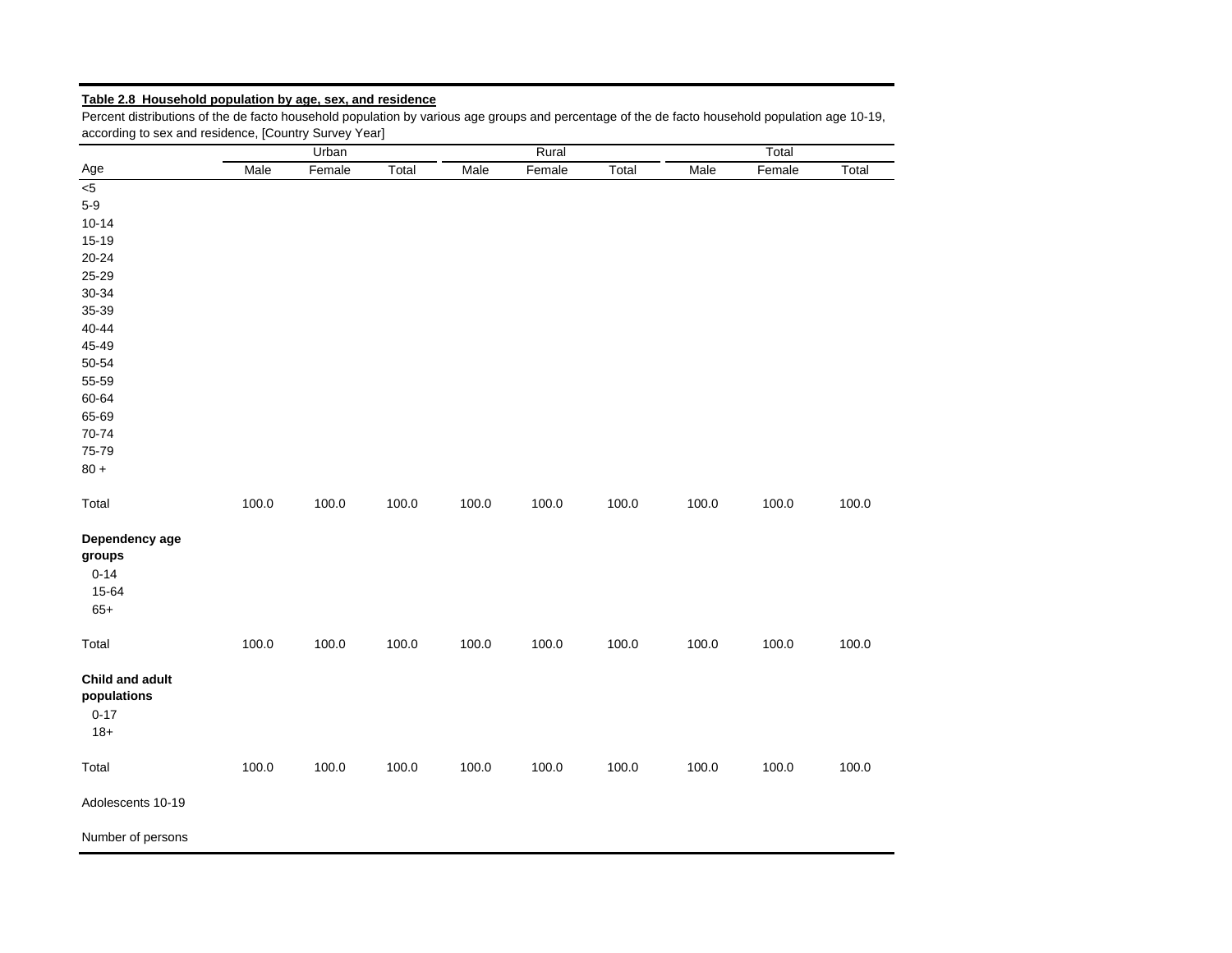### **Figure 2.1W Population pyramid (WORKING TABLE ONLY)**

Percent distribution of the de facto household population by 5-year age groups, according to sex, [Country Survey Year]

| Age       | Male | Female | Total |
|-----------|------|--------|-------|
| $<$ 5     |      |        |       |
| $5-9$     |      |        |       |
| $10 - 14$ |      |        |       |
| $15 - 19$ |      |        |       |
| 20-24     |      |        |       |
| 25-29     |      |        |       |
| 30-34     |      |        |       |
| 35-39     |      |        |       |
| 40-44     |      |        |       |
| 45-49     |      |        |       |
| 50-54     |      |        |       |
| 55-59     |      |        |       |
| 60-64     |      |        |       |
| 65-69     |      |        |       |
| 70-74     |      |        |       |
| 75-79     |      |        |       |
| $80+$     |      |        |       |
|           |      |        |       |
| Total     |      |        | 100.0 |
|           |      |        |       |
| Number    |      |        |       |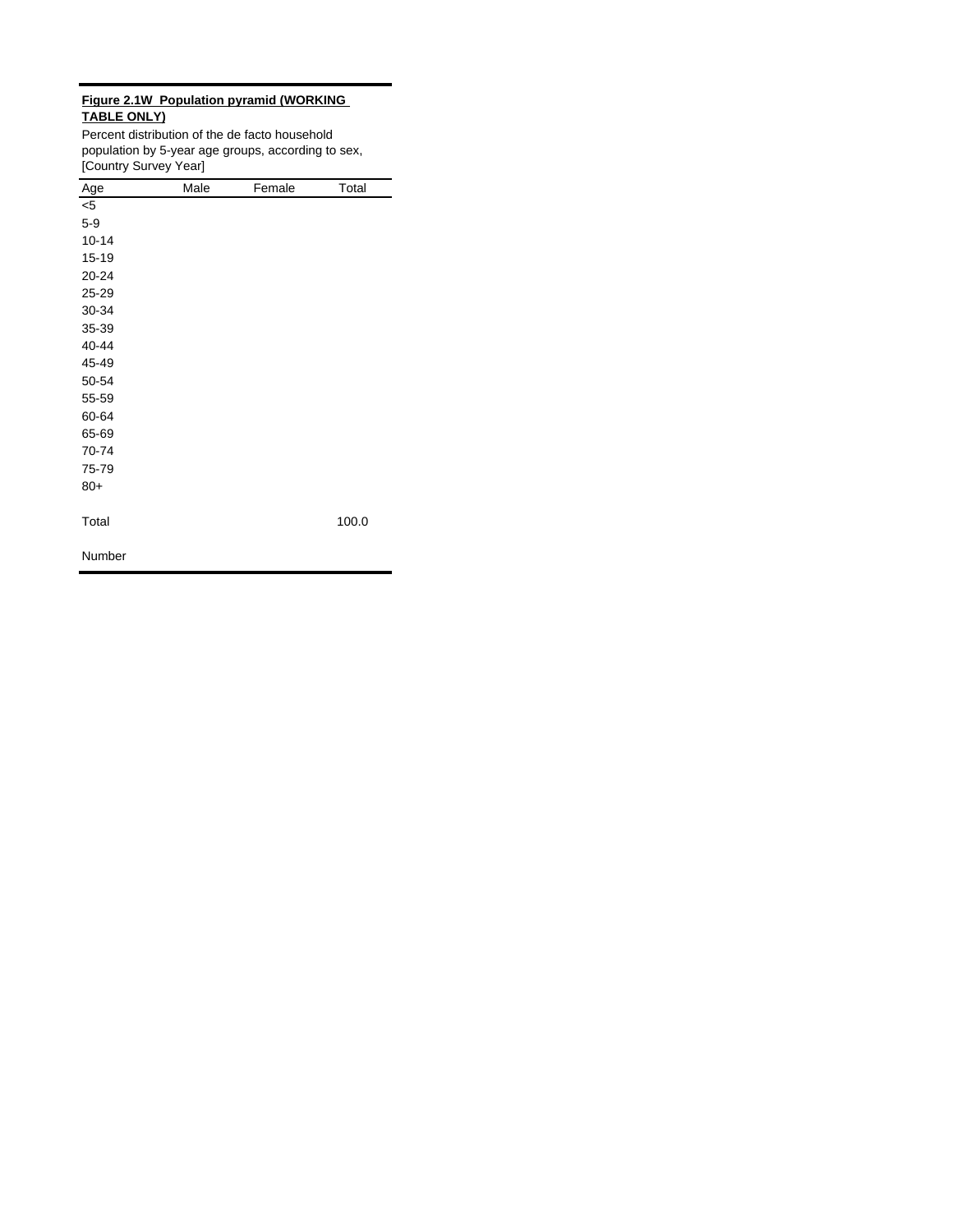#### **Table 2.9 Household composition**

Percent distribution of households by sex of head of household and by household size; mean size of households; and percentage of households with children under age 18 who are orphans or not living with a biological parent, according to residence, [Country Survey Year]

|                                | Residence |       | Total |
|--------------------------------|-----------|-------|-------|
| Characteristic                 | Urban     | Rural |       |
| Household headship             |           |       |       |
| Male                           |           |       |       |
| Female                         |           |       |       |
| Total                          | 100.0     | 100.0 | 100.0 |
| <b>Number of usual members</b> |           |       |       |
| 1                              |           |       |       |
| $\overline{2}$                 |           |       |       |
| $\mathbf{3}$                   |           |       |       |
| $\overline{4}$                 |           |       |       |
| 5                              |           |       |       |
| 6                              |           |       |       |
| 7                              |           |       |       |
| 8                              |           |       |       |
| $9+$                           |           |       |       |
| Total                          | 100.0     | 100.0 | 100.0 |
| Mean size of households        |           |       |       |

# **Percentage of households with children under age 18 who are**

**orphans or not living with a biological parent**

Double orphans Single orphans<sup>1</sup>

Children not living with a biological parent<sup>2</sup>

Orphans and/or children not living with a biological parent

#### Number of households

Note: Table is based on de jure household members, i.e., usual residents.

 $1$  Includes children with one dead parent and an unknown survival status of the other parent

 $2$  Children not living with a biological parent are those under age 18 living in households with neither their mother nor their father present.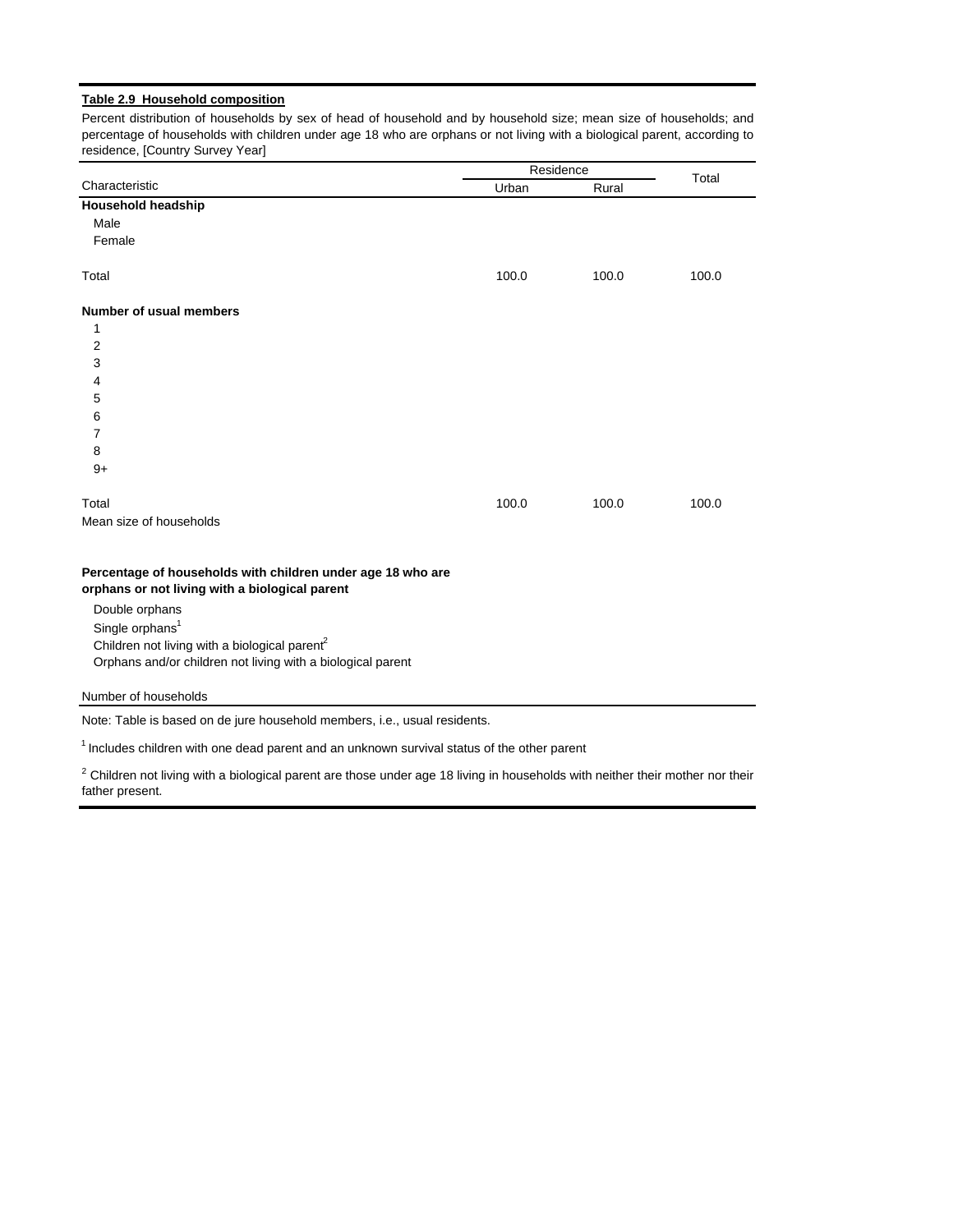#### **Table 2.10 Children's living arrangements and orphanhood**

Percent distribution of de jure children under age 18 by living arrangements and survival status of parents, percentage of children not living with a biological parent, and percentage of children with one or both parents dead, according to background characteristics, [Country Survey Year]

|                              |                                       |       | Living with<br>mother but not<br>with father |                 | Living with father<br>but not with<br>mother |                      | Not living with either parent |                         |                     |                                                     |                |                                                                 |                                                                        |                       |
|------------------------------|---------------------------------------|-------|----------------------------------------------|-----------------|----------------------------------------------|----------------------|-------------------------------|-------------------------|---------------------|-----------------------------------------------------|----------------|-----------------------------------------------------------------|------------------------------------------------------------------------|-----------------------|
| Background<br>characteristic | Living<br>with both Father<br>parents | alive | Father<br>dead                               | Mother<br>alive | Mother<br>dead                               | <b>Both</b><br>alive | Only<br>mother<br>alive       | Only<br>father<br>alive | <b>Both</b><br>dead | Missing<br>inform-<br>ation on<br>father/<br>mother | Total          | Percent-a<br>ge not<br>living with<br>a<br>biological<br>parent | Percent-a<br>ge with<br>one or<br>both<br>parents<br>dead <sup>1</sup> | Number of<br>children |
| Age                          |                                       |       |                                              |                 |                                              |                      |                               |                         |                     |                                                     |                |                                                                 |                                                                        |                       |
| $0-4$                        |                                       |       |                                              |                 |                                              |                      |                               |                         |                     |                                                     | 100.0          |                                                                 |                                                                        |                       |
| ${<}2$                       |                                       |       |                                              |                 |                                              |                      |                               |                         |                     |                                                     | 100.0          |                                                                 |                                                                        |                       |
| $2 - 4$                      |                                       |       |                                              |                 |                                              |                      |                               |                         |                     |                                                     | 100.0          |                                                                 |                                                                        |                       |
| $5-9$                        |                                       |       |                                              |                 |                                              |                      |                               |                         |                     |                                                     | 100.0          |                                                                 |                                                                        |                       |
| $10 - 14$<br>$15-17$         |                                       |       |                                              |                 |                                              |                      |                               |                         |                     |                                                     | 100.0<br>100.0 |                                                                 |                                                                        |                       |
| Sex                          |                                       |       |                                              |                 |                                              |                      |                               |                         |                     |                                                     |                |                                                                 |                                                                        |                       |
| Male                         |                                       |       |                                              |                 |                                              |                      |                               |                         |                     |                                                     | 100.0          |                                                                 |                                                                        |                       |
| Female                       |                                       |       |                                              |                 |                                              |                      |                               |                         |                     |                                                     | 100.0          |                                                                 |                                                                        |                       |
| Residence                    |                                       |       |                                              |                 |                                              |                      |                               |                         |                     |                                                     |                |                                                                 |                                                                        |                       |
| Urban                        |                                       |       |                                              |                 |                                              |                      |                               |                         |                     |                                                     | 100.0          |                                                                 |                                                                        |                       |
| Rural                        |                                       |       |                                              |                 |                                              |                      |                               |                         |                     |                                                     | 100.0          |                                                                 |                                                                        |                       |
| Region                       |                                       |       |                                              |                 |                                              |                      |                               |                         |                     |                                                     |                |                                                                 |                                                                        |                       |
| Region 1                     |                                       |       |                                              |                 |                                              |                      |                               |                         |                     |                                                     | 100.0          |                                                                 |                                                                        |                       |
| Region 2                     |                                       |       |                                              |                 |                                              |                      |                               |                         |                     |                                                     | 100.0          |                                                                 |                                                                        |                       |
| Region 3                     |                                       |       |                                              |                 |                                              |                      |                               |                         |                     |                                                     | 100.0          |                                                                 |                                                                        |                       |
| Region 4                     |                                       |       |                                              |                 |                                              |                      |                               |                         |                     |                                                     | 100.0          |                                                                 |                                                                        |                       |
| <b>Wealth quintile</b>       |                                       |       |                                              |                 |                                              |                      |                               |                         |                     |                                                     |                |                                                                 |                                                                        |                       |
| Lowest                       |                                       |       |                                              |                 |                                              |                      |                               |                         |                     |                                                     | 100.0          |                                                                 |                                                                        |                       |
| Second                       |                                       |       |                                              |                 |                                              |                      |                               |                         |                     |                                                     | 100.0          |                                                                 |                                                                        |                       |
| Middle                       |                                       |       |                                              |                 |                                              |                      |                               |                         |                     |                                                     | 100.0          |                                                                 |                                                                        |                       |
| Fourth                       |                                       |       |                                              |                 |                                              |                      |                               |                         |                     |                                                     | 100.0          |                                                                 |                                                                        |                       |
| Highest                      |                                       |       |                                              |                 |                                              |                      |                               |                         |                     |                                                     | 100.0          |                                                                 |                                                                        |                       |
| Total $<$ 15                 |                                       |       |                                              |                 |                                              |                      |                               |                         |                     |                                                     | 100.0          |                                                                 |                                                                        |                       |
| Total <18                    |                                       |       |                                              |                 |                                              |                      |                               |                         |                     |                                                     | 100.0          |                                                                 |                                                                        |                       |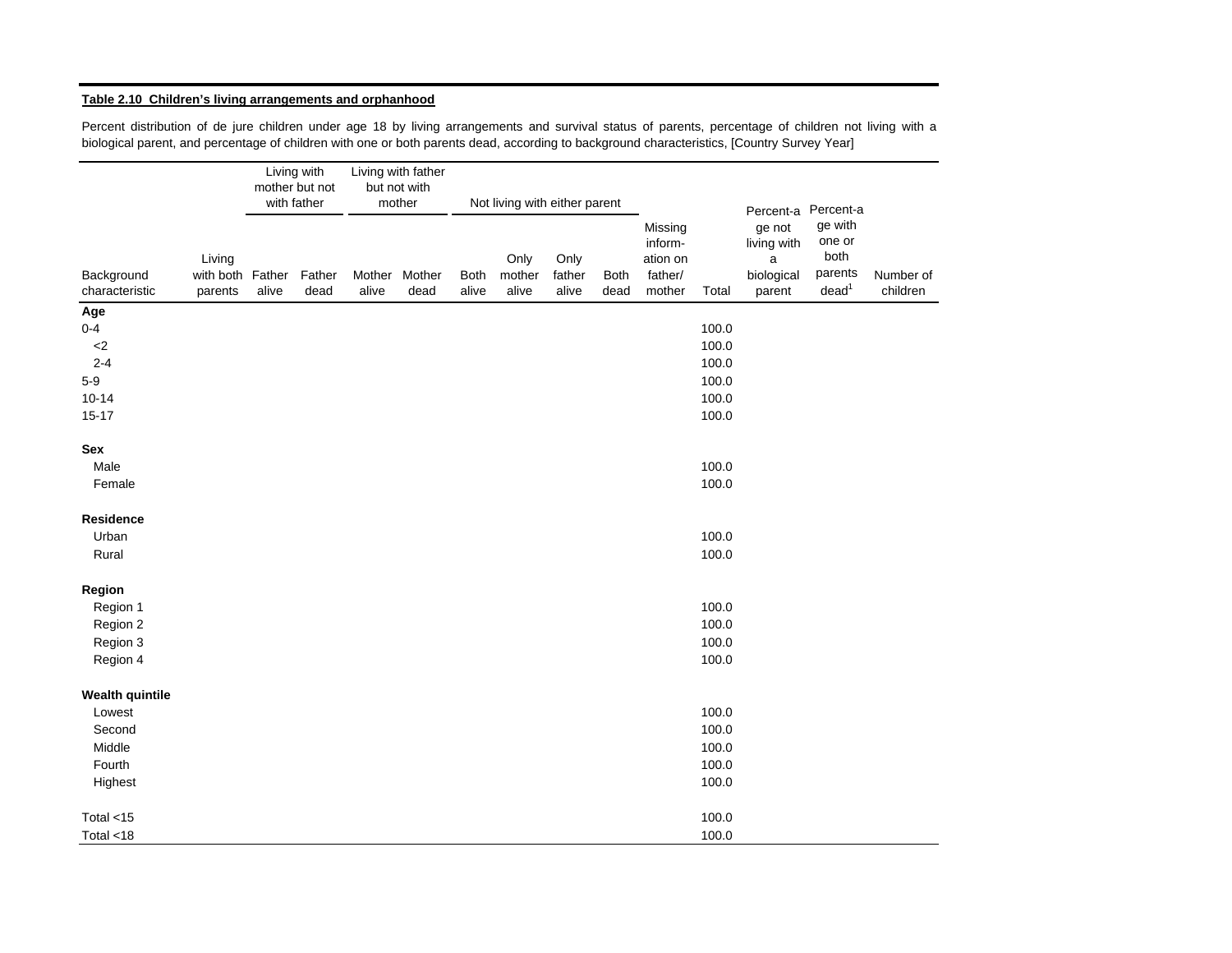Note: Table is based on de jure members, i.e., usual residents.

<sup>1</sup> Includes children with father dead, mother dead, both dead, and one parent dead but missing information on survival status of the other parent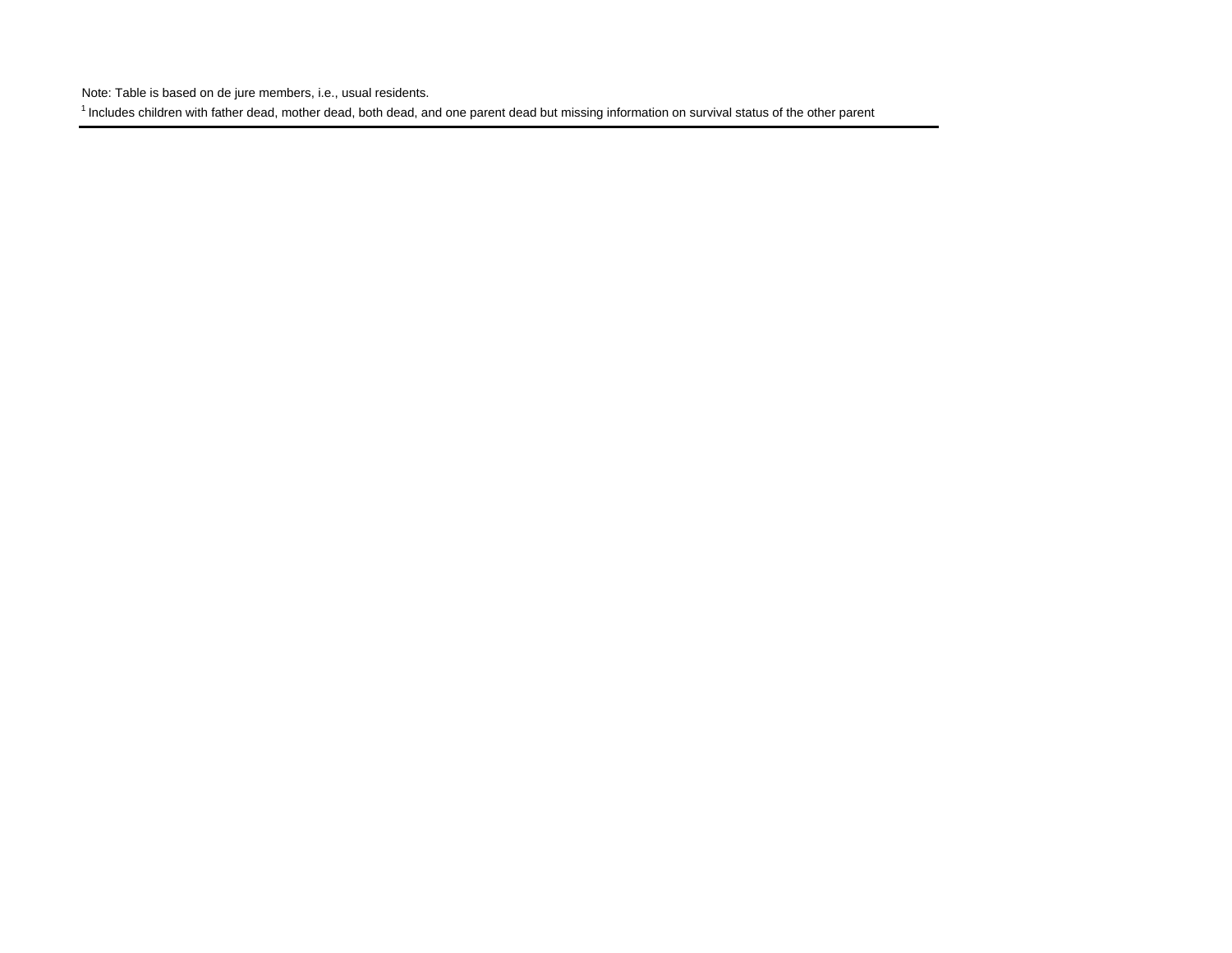### **Table 2.11 Birth registration of children under age 5**

Percentage of de jure children under age 5 whose births are registered with the civil authorities, according to background characteristics, [Country Survey Year]

|                              |                            | Percentage of children whose births<br>are registered and who: | Total<br>percentage of                     |                       |
|------------------------------|----------------------------|----------------------------------------------------------------|--------------------------------------------|-----------------------|
| Background<br>characteristic | Had a birth<br>certificate | Did not have a birth<br>certificate                            | children whose<br>births are<br>registered | Number of<br>children |
| Age                          |                            |                                                                |                                            |                       |
| $2$<br>$2 - 4$               | $HQ20=1$                   | $HQ20=2$                                                       | HQ20=1 or 2                                |                       |
| <b>Sex</b>                   |                            |                                                                |                                            |                       |
| Male<br>Female               |                            |                                                                |                                            |                       |
| <b>Residence</b>             |                            |                                                                |                                            |                       |
| Urban<br>Rural               |                            |                                                                |                                            |                       |
| Region                       |                            |                                                                |                                            |                       |
| Region 1                     |                            |                                                                |                                            |                       |
| Region 2                     |                            |                                                                |                                            |                       |
| Region 3<br>Region 4         |                            |                                                                |                                            |                       |
| <b>Wealth quintile</b>       |                            |                                                                |                                            |                       |
| Lowest                       |                            |                                                                |                                            |                       |
| Second                       |                            |                                                                |                                            |                       |
| Middle                       |                            |                                                                |                                            |                       |
| Fourth<br>Highest            |                            |                                                                |                                            |                       |
| Total                        |                            |                                                                |                                            |                       |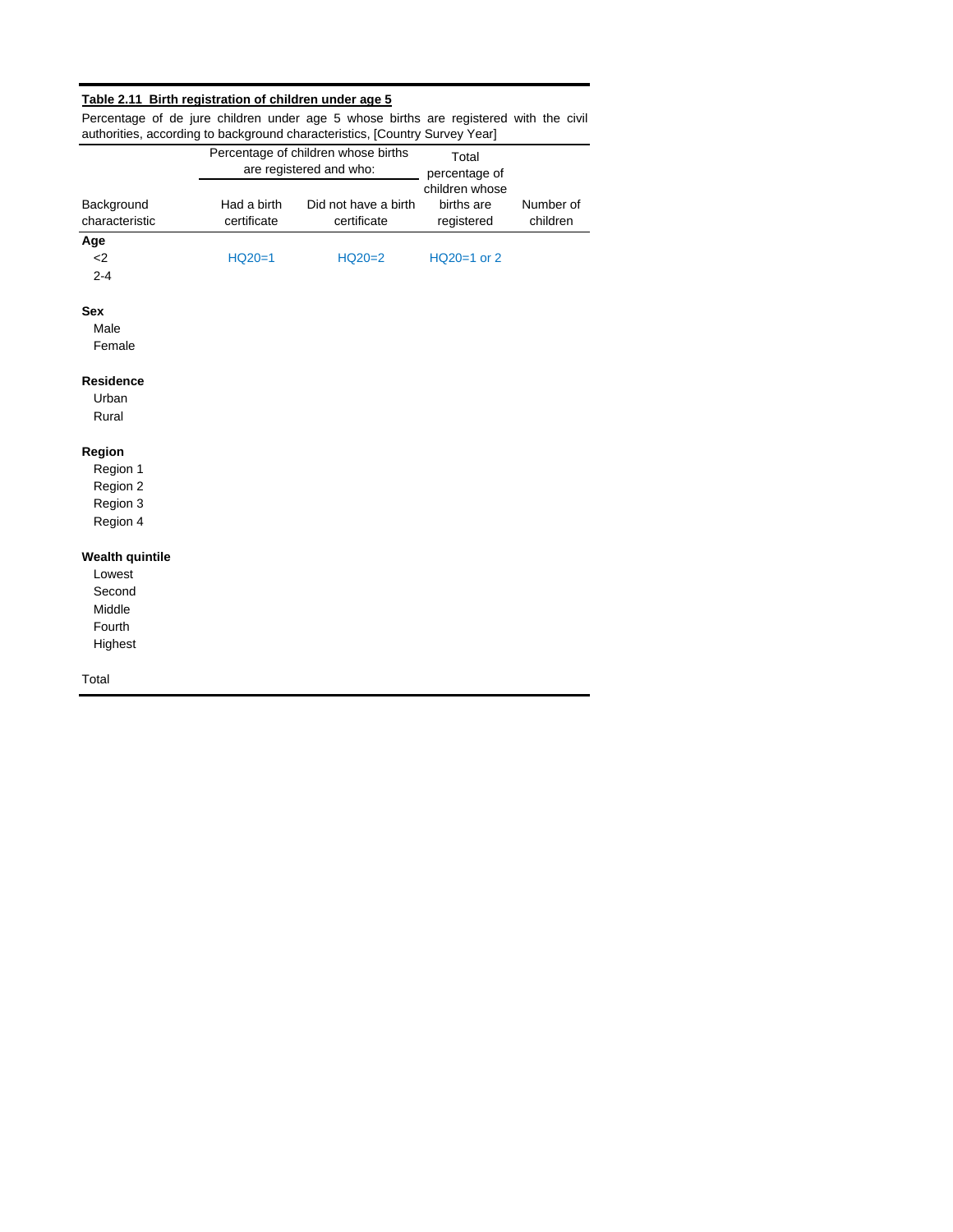### **Table 2.12.1 Educational attainment of the female household population**

Percent distribution of the de facto female household population age 6 and over by highest level of schooling attended or completed and median years completed, according to background characteristics, [Country Survey Year]

| Background<br>characteristic                                                                                 | No<br>education | Some<br>primary | Completed<br>primary <sup>1</sup> | Some<br>second-<br>ary | Completed<br>secondary <sup>2</sup> | More than<br>secondary | Don't<br>know/<br>missing | Total | Number of<br>women | Median<br>years<br>completed |
|--------------------------------------------------------------------------------------------------------------|-----------------|-----------------|-----------------------------------|------------------------|-------------------------------------|------------------------|---------------------------|-------|--------------------|------------------------------|
| Age                                                                                                          |                 |                 |                                   |                        |                                     |                        |                           |       |                    |                              |
| $6-9$                                                                                                        |                 |                 |                                   |                        |                                     |                        |                           | 100.0 |                    |                              |
| $10 - 14$                                                                                                    |                 |                 |                                   |                        |                                     |                        |                           | 100.0 |                    |                              |
| $15 - 19$                                                                                                    |                 |                 |                                   |                        |                                     |                        |                           | 100.0 |                    |                              |
| $20 - 24$                                                                                                    |                 |                 |                                   |                        |                                     |                        |                           | 100.0 |                    |                              |
| 25-29                                                                                                        |                 |                 |                                   |                        |                                     |                        |                           | 100.0 |                    |                              |
| 30-34                                                                                                        |                 |                 |                                   |                        |                                     |                        |                           | 100.0 |                    |                              |
| 35-39                                                                                                        |                 |                 |                                   |                        |                                     |                        |                           | 100.0 |                    |                              |
| 40-44                                                                                                        |                 |                 |                                   |                        |                                     |                        |                           | 100.0 |                    |                              |
| 45-49                                                                                                        |                 |                 |                                   |                        |                                     |                        |                           | 100.0 |                    |                              |
| 50-54                                                                                                        |                 |                 |                                   |                        |                                     |                        |                           | 100.0 |                    |                              |
| 55-59                                                                                                        |                 |                 |                                   |                        |                                     |                        |                           | 100.0 |                    |                              |
| 60-64                                                                                                        |                 |                 |                                   |                        |                                     |                        |                           | 100.0 |                    |                              |
| $65+$                                                                                                        |                 |                 |                                   |                        |                                     |                        |                           | 100.0 |                    |                              |
| <b>Residence</b>                                                                                             |                 |                 |                                   |                        |                                     |                        |                           |       |                    |                              |
| Urban                                                                                                        |                 |                 |                                   |                        |                                     |                        |                           | 100.0 |                    |                              |
| Rural                                                                                                        |                 |                 |                                   |                        |                                     |                        |                           | 100.0 |                    |                              |
| Region                                                                                                       |                 |                 |                                   |                        |                                     |                        |                           |       |                    |                              |
| Region 1                                                                                                     |                 |                 |                                   |                        |                                     |                        |                           | 100.0 |                    |                              |
| Region 2                                                                                                     |                 |                 |                                   |                        |                                     |                        |                           | 100.0 |                    |                              |
| Region 3                                                                                                     |                 |                 |                                   |                        |                                     |                        |                           | 100.0 |                    |                              |
| Region 4                                                                                                     |                 |                 |                                   |                        |                                     |                        |                           | 100.0 |                    |                              |
|                                                                                                              |                 |                 |                                   |                        |                                     |                        |                           | 100.0 |                    |                              |
| <b>Wealth quintile</b>                                                                                       |                 |                 |                                   |                        |                                     |                        |                           |       |                    |                              |
| Lowest                                                                                                       |                 |                 |                                   |                        |                                     |                        |                           | 100.0 |                    |                              |
| Second                                                                                                       |                 |                 |                                   |                        |                                     |                        |                           | 100.0 |                    |                              |
| Middle                                                                                                       |                 |                 |                                   |                        |                                     |                        |                           | 100.0 |                    |                              |
| Fourth                                                                                                       |                 |                 |                                   |                        |                                     |                        |                           | 100.0 |                    |                              |
| Highest                                                                                                      |                 |                 |                                   |                        |                                     |                        |                           | 100.0 |                    |                              |
| Total                                                                                                        |                 |                 |                                   |                        |                                     |                        |                           | 100.0 |                    |                              |
| <sup>1</sup> Completed X grade at the primary level<br><sup>2</sup> Completed X grade at the secondary level |                 |                 |                                   |                        |                                     |                        |                           |       |                    |                              |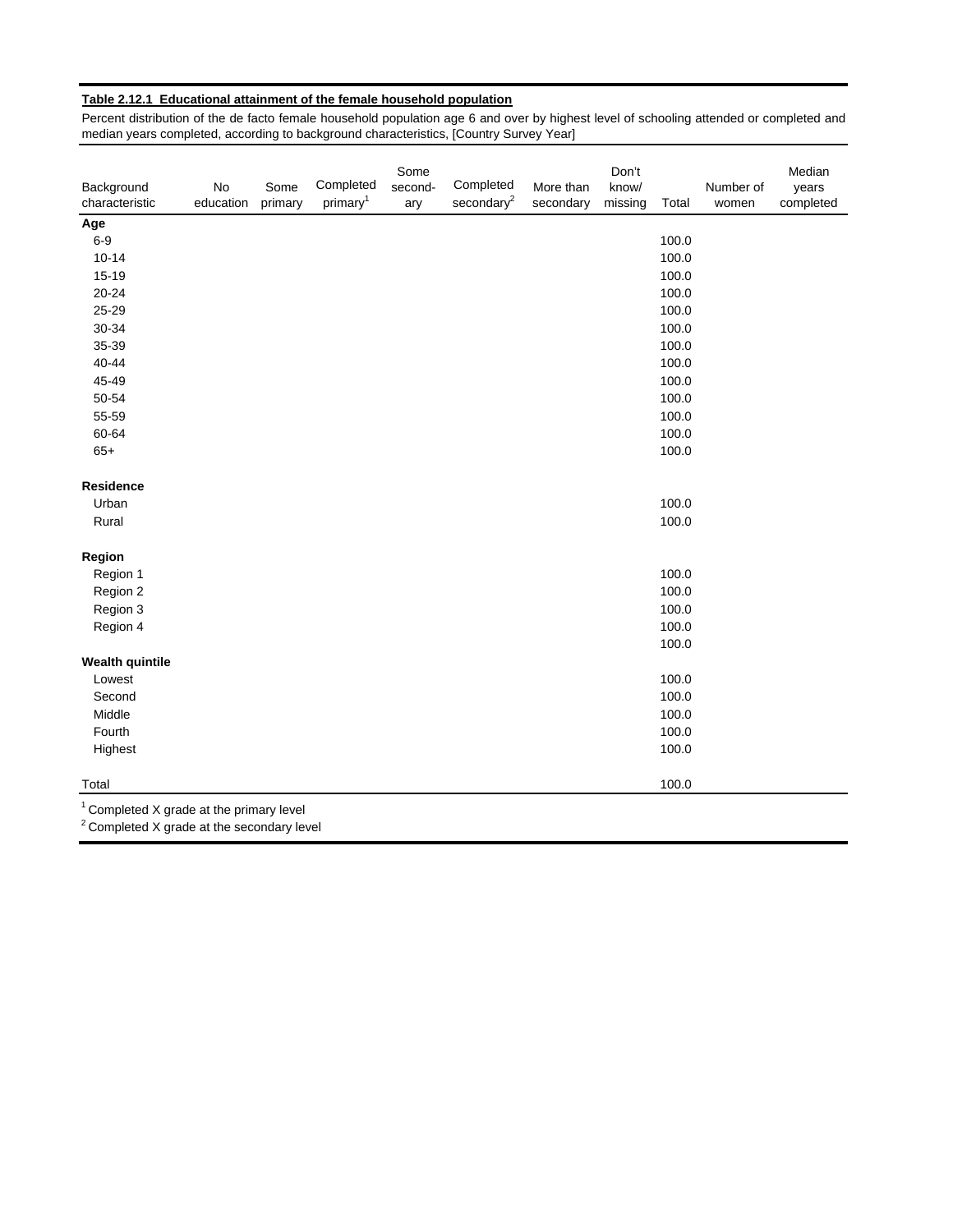### **Table 2.12.2 Educational attainment of the male household population**

Percent distribution of the de facto male household population age 6 and over by highest level of schooling attended or completed and median years completed, according to background characteristics, [Country Survey Year]

| Background<br>characteristic                                                           | No<br>education | Some<br>primary | Completed<br>primary <sup>1</sup> | Some<br>second-<br>ary | Completed<br>secondary <sup>2</sup> | More than<br>secondary | Don't<br>know/<br>missing | Total | Number of<br>men | Median<br>years<br>completed |
|----------------------------------------------------------------------------------------|-----------------|-----------------|-----------------------------------|------------------------|-------------------------------------|------------------------|---------------------------|-------|------------------|------------------------------|
| Age                                                                                    |                 |                 |                                   |                        |                                     |                        |                           |       |                  |                              |
| $6-9$                                                                                  |                 |                 |                                   |                        |                                     |                        |                           | 100.0 |                  |                              |
| $10 - 14$                                                                              |                 |                 |                                   |                        |                                     |                        |                           | 100.0 |                  |                              |
| 15-19                                                                                  |                 |                 |                                   |                        |                                     |                        |                           | 100.0 |                  |                              |
| 20-24                                                                                  |                 |                 |                                   |                        |                                     |                        |                           | 100.0 |                  |                              |
| 25-29                                                                                  |                 |                 |                                   |                        |                                     |                        |                           | 100.0 |                  |                              |
| 30-34                                                                                  |                 |                 |                                   |                        |                                     |                        |                           | 100.0 |                  |                              |
| 35-39                                                                                  |                 |                 |                                   |                        |                                     |                        |                           | 100.0 |                  |                              |
| 40-44                                                                                  |                 |                 |                                   |                        |                                     |                        |                           | 100.0 |                  |                              |
| 45-49                                                                                  |                 |                 |                                   |                        |                                     |                        |                           | 100.0 |                  |                              |
| 50-54                                                                                  |                 |                 |                                   |                        |                                     |                        |                           | 100.0 |                  |                              |
| 55-59                                                                                  |                 |                 |                                   |                        |                                     |                        |                           | 100.0 |                  |                              |
| 60-64                                                                                  |                 |                 |                                   |                        |                                     |                        |                           | 100.0 |                  |                              |
| $65+$                                                                                  |                 |                 |                                   |                        |                                     |                        |                           | 100.0 |                  |                              |
| Residence                                                                              |                 |                 |                                   |                        |                                     |                        |                           |       |                  |                              |
| Urban                                                                                  |                 |                 |                                   |                        |                                     |                        |                           | 100.0 |                  |                              |
| Rural                                                                                  |                 |                 |                                   |                        |                                     |                        |                           | 100.0 |                  |                              |
| Region                                                                                 |                 |                 |                                   |                        |                                     |                        |                           |       |                  |                              |
| Region 1                                                                               |                 |                 |                                   |                        |                                     |                        |                           | 100.0 |                  |                              |
| Region 2                                                                               |                 |                 |                                   |                        |                                     |                        |                           | 100.0 |                  |                              |
| Region 3                                                                               |                 |                 |                                   |                        |                                     |                        |                           | 100.0 |                  |                              |
| Region 4                                                                               |                 |                 |                                   |                        |                                     |                        |                           | 100.0 |                  |                              |
|                                                                                        |                 |                 |                                   |                        |                                     |                        |                           | 100.0 |                  |                              |
| <b>Wealth quintile</b>                                                                 |                 |                 |                                   |                        |                                     |                        |                           |       |                  |                              |
| Lowest                                                                                 |                 |                 |                                   |                        |                                     |                        |                           | 100.0 |                  |                              |
| Second                                                                                 |                 |                 |                                   |                        |                                     |                        |                           | 100.0 |                  |                              |
| Middle                                                                                 |                 |                 |                                   |                        |                                     |                        |                           | 100.0 |                  |                              |
| Fourth                                                                                 |                 |                 |                                   |                        |                                     |                        |                           | 100.0 |                  |                              |
| Highest                                                                                |                 |                 |                                   |                        |                                     |                        |                           | 100.0 |                  |                              |
| Total                                                                                  |                 |                 |                                   |                        |                                     |                        |                           | 100.0 |                  |                              |
| Completed X grade at the primary level<br>$2$ Completed X grade at the secondary level |                 |                 |                                   |                        |                                     |                        |                           |       |                  |                              |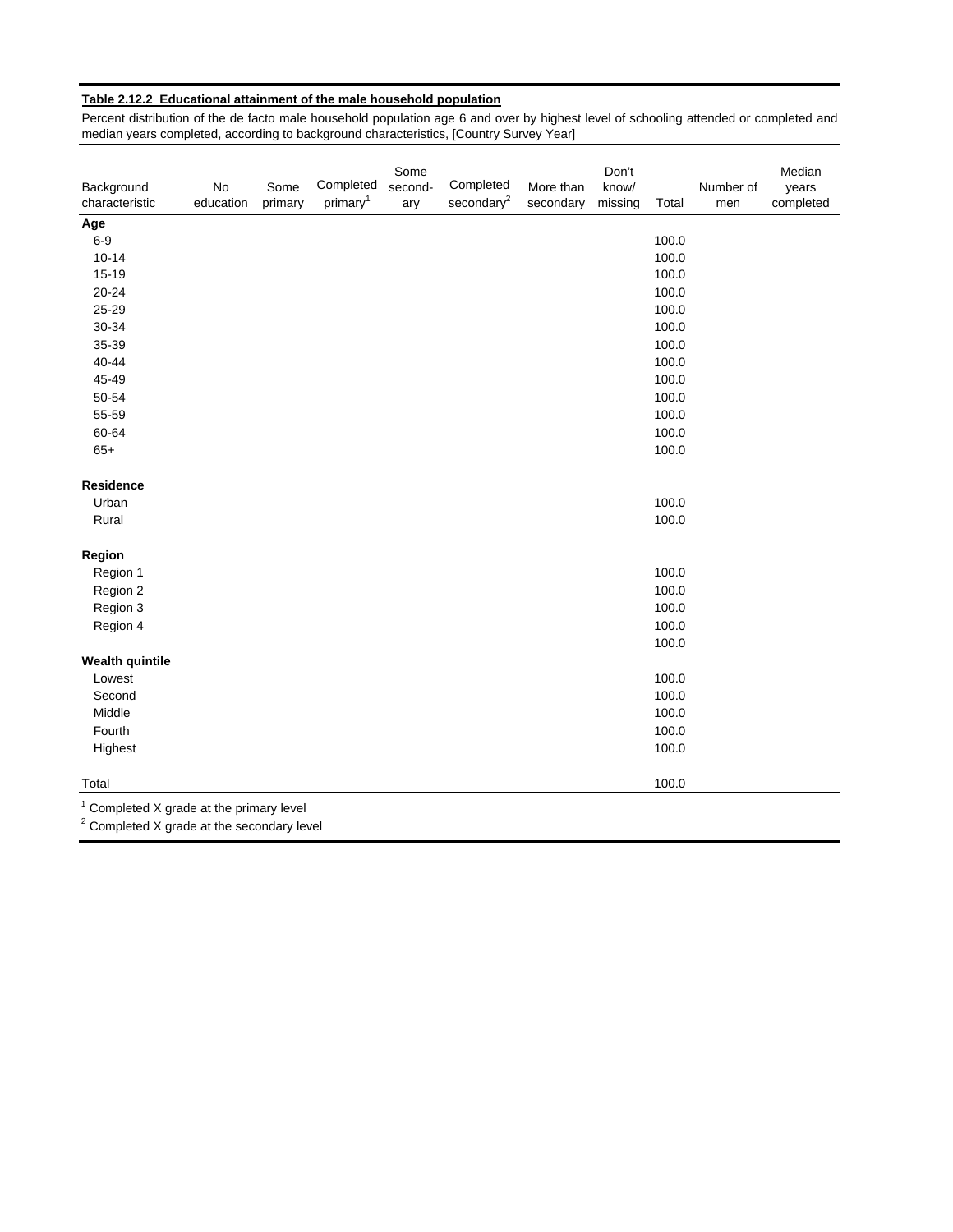| and the Gender Parity Index (GPI), according to background characteristics, [Country Survey Year] |      |                                   |       |                           |      |                                     |       |                           |
|---------------------------------------------------------------------------------------------------|------|-----------------------------------|-------|---------------------------|------|-------------------------------------|-------|---------------------------|
|                                                                                                   |      | Net attendance ratio <sup>1</sup> |       |                           |      | Gross attendance ratio <sup>2</sup> |       |                           |
| Background                                                                                        |      |                                   |       | Gender                    |      |                                     |       | Gender                    |
| characteristic                                                                                    | Male | Female                            | Total | Parity Index <sup>3</sup> | Male | Female                              | Total | Parity Index <sup>3</sup> |
|                                                                                                   |      |                                   |       | PRIMARY SCHOOL            |      |                                     |       |                           |
| <b>Residence</b>                                                                                  |      |                                   |       |                           |      |                                     |       |                           |
| Urban                                                                                             |      |                                   |       |                           |      |                                     |       |                           |
| Rural                                                                                             |      |                                   |       |                           |      |                                     |       |                           |
| Region                                                                                            |      |                                   |       |                           |      |                                     |       |                           |
| Region 1                                                                                          |      |                                   |       |                           |      |                                     |       |                           |
| Region 2                                                                                          |      |                                   |       |                           |      |                                     |       |                           |
| Region 3                                                                                          |      |                                   |       |                           |      |                                     |       |                           |
| Region 4                                                                                          |      |                                   |       |                           |      |                                     |       |                           |
| <b>Wealth quintile</b>                                                                            |      |                                   |       |                           |      |                                     |       |                           |
| Lowest                                                                                            |      |                                   |       |                           |      |                                     |       |                           |
| Second                                                                                            |      |                                   |       |                           |      |                                     |       |                           |
| Middle                                                                                            |      |                                   |       |                           |      |                                     |       |                           |
| Fourth                                                                                            |      |                                   |       |                           |      |                                     |       |                           |
| Highest                                                                                           |      |                                   |       |                           |      |                                     |       |                           |
| Total                                                                                             |      |                                   |       |                           |      |                                     |       |                           |
|                                                                                                   |      |                                   |       | SECONDARY SCHOOL          |      |                                     |       |                           |
| Residence                                                                                         |      |                                   |       |                           |      |                                     |       |                           |
| Urban                                                                                             |      |                                   |       |                           |      |                                     |       |                           |
| Rural                                                                                             |      |                                   |       |                           |      |                                     |       |                           |
| Region                                                                                            |      |                                   |       |                           |      |                                     |       |                           |
| Region 1                                                                                          |      |                                   |       |                           |      |                                     |       |                           |
| Region 2                                                                                          |      |                                   |       |                           |      |                                     |       |                           |
| Region 3                                                                                          |      |                                   |       |                           |      |                                     |       |                           |
| Region 4                                                                                          |      |                                   |       |                           |      |                                     |       |                           |
| <b>Wealth quintile</b>                                                                            |      |                                   |       |                           |      |                                     |       |                           |
| Lowest                                                                                            |      |                                   |       |                           |      |                                     |       |                           |
| Second                                                                                            |      |                                   |       |                           |      |                                     |       |                           |
| Middle                                                                                            |      |                                   |       |                           |      |                                     |       |                           |
| Fourth                                                                                            |      |                                   |       |                           |      |                                     |       |                           |
| Highest                                                                                           |      |                                   |       |                           |      |                                     |       |                           |
| Total                                                                                             |      |                                   |       |                           |      |                                     |       |                           |

#### **Table 2.13 School attendance ratios**

Net attendance ratios (NAR) and gross attendance ratios (GAR) for the de facto household population by sex and level of schooling;

 $1$  The NAR for primary school is the percentage of the primary-school age (A-B years) population that is attending primary school. The NAR for secondary school is the percentage of the secondary-school age (C-D years) population that is attending secondary school. By definition the NAR cannot exceed 100.0.

 $2$  The GAR for primary school is the total number of primary school students, expressed as a percentage of the official primary-schoolage population. The GAR for secondary school is the total number of secondary school students, expressed as a percentage of the official secondary-school-age population. If there are significant numbers of overage and underage students at a given level of schooling, the GAR can exceed 100.0.

<sup>3</sup> The Gender Parity Index for primary school is the ratio of the primary school NAR (GAR) for females to the NAR (GAR) for males. The Gender Parity Index for secondary school is the ratio of the secondary school NAR (GAR) for females to the NAR (GAR) for males.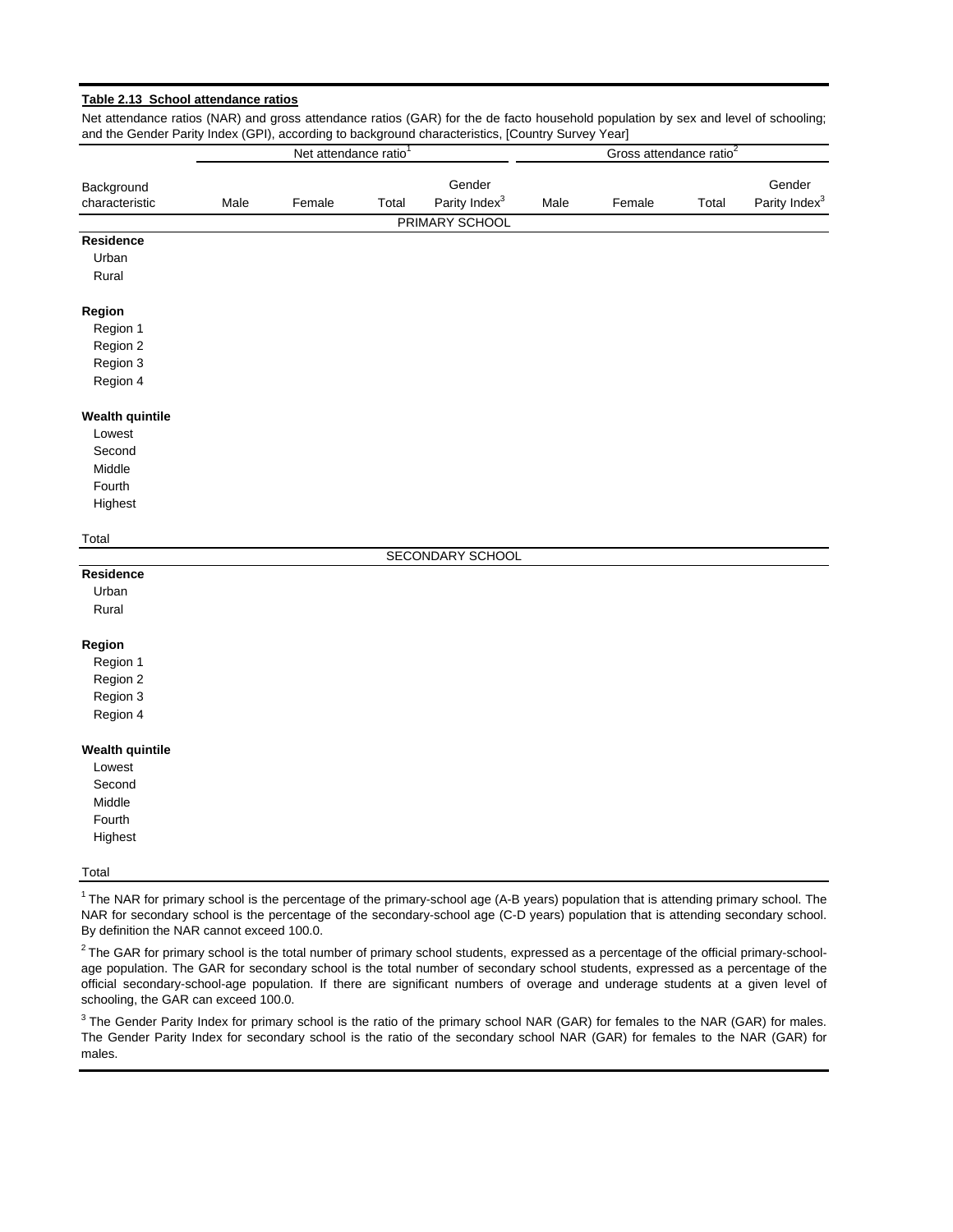#### **Figure 2.2W Age-specific attendance rates of the de facto population age 5-24 years (WORKING TABLE ONLY)**

Percentage of the de facto household population age 5-24 years attending school, by age and sex, [Country Survey Year]

|                | Percentage       |        |
|----------------|------------------|--------|
| Age            | attending school | Number |
|                | <b>MALE</b>      |        |
| 5              |                  |        |
| 6              |                  |        |
| $\overline{7}$ |                  |        |
| 8              |                  |        |
| 9              |                  |        |
| 10             |                  |        |
| 11             |                  |        |
| 12             |                  |        |
| 13             |                  |        |
| 14             |                  |        |
| 15             |                  |        |
| 16             |                  |        |
| 17             |                  |        |
| 18             |                  |        |
| 19             |                  |        |
| 20             |                  |        |
| 21             |                  |        |
| 22             |                  |        |
| 23             |                  |        |
| 24             |                  |        |
|                | <b>FEMALE</b>    |        |
| 5              |                  |        |
| 6              |                  |        |
| $\overline{7}$ |                  |        |
| 8              |                  |        |
| 9              |                  |        |
| 10             |                  |        |
| 11             |                  |        |
| 12             |                  |        |
| 13             |                  |        |
| 14             |                  |        |
| 15             |                  |        |
| 16             |                  |        |
| 17             |                  |        |
| 18             |                  |        |
| 19             |                  |        |
| 20             |                  |        |
| 21             |                  |        |
| 22             |                  |        |
| 23             |                  |        |
| 24             |                  |        |
|                |                  |        |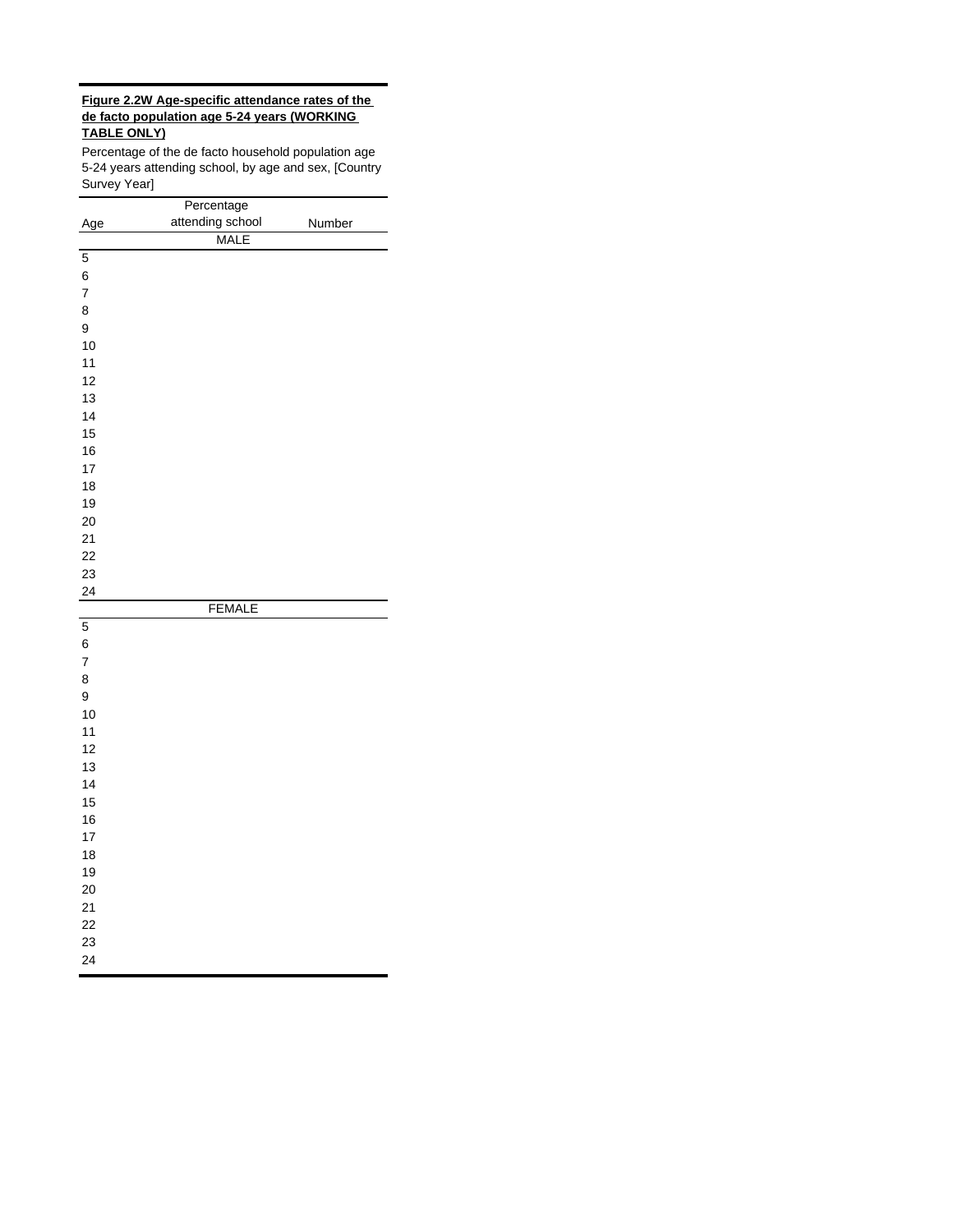Table 3.1 Background characteristics of respondents Table 3.2.1 Educational attainment: Women Table 3.2.2 Educational attainment: Men Table 3.3.1 Literacy: Women Table 3.3.2 Literacy: Men Table 3.4.1 Exposure to mass media: Women Table 3.4.2 Exposure to mass media: Men Table 3.5.1 Internet usage: Women Table 3.5.2 Internet usage: Men Table 3.6.1 Employment status: Women Table 3.6.2 Employment status: Men Table 3.7.1 Occupation: Women Table 3.7.2 Occupation: Men Table 3.8 Type of employment: Women Table 3.9.1 Health insurance coverage: Women Table 3.9.2 Health insurance coverage: Men Table 3.10.1 Tobacco smoking: Women Table 3.10.2 Tobacco smoking: Men Average number of cigarettes smoked daily: women (WORKING TABLE ONLY ) Table 3.11 Average number of cigarettes smoked daily: Men Table 3.12 Smokeless tobacco use and any tobacco use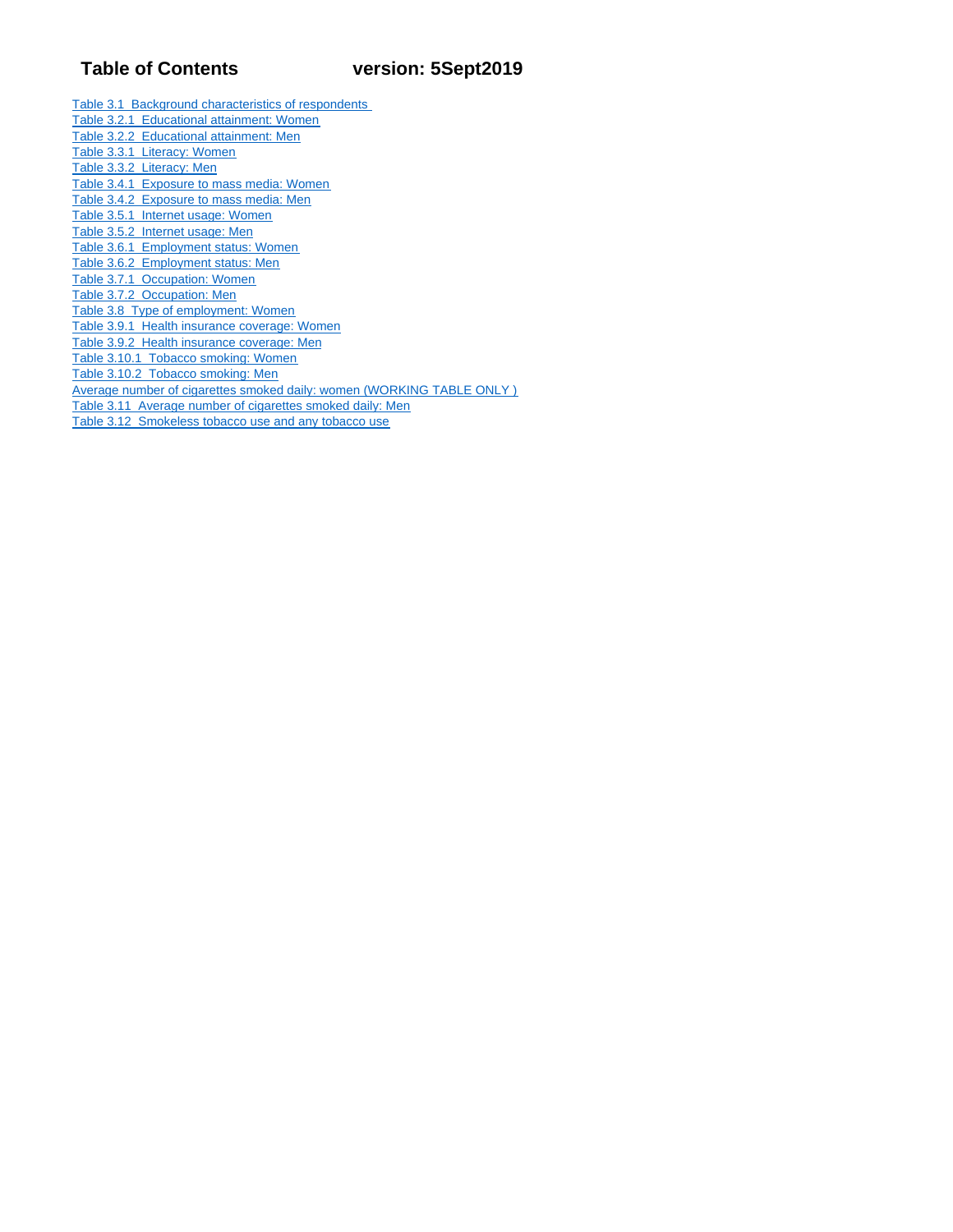#### **Table 3.1 Background characteristics of respondents**

Percent distribution of women and men age 15-49 by selected background characteristics, [Country Survey Year]

|                           |          | Women    |            | Men      |          |            |  |  |
|---------------------------|----------|----------|------------|----------|----------|------------|--|--|
|                           | Weighted | Weighted | Unweighted | Weighted | Weighted | Unweighted |  |  |
| Background characteristic | percent  | number   | number     | percent  | number   | number     |  |  |
| Age                       |          |          |            |          |          |            |  |  |
| $15 - 19$                 |          |          |            |          |          |            |  |  |
| -- - - -                  |          |          |            |          |          |            |  |  |

20-24

25-29

30-34

# 35-39

40-44 45-49

#### **Religion**

--

# --

#### **Ethnic group**

-- --

#### **Marital status**

Never married Married Living together Divorced/separated Widowed

#### **Residence**

Urban Rural

#### **Region**

Region 1 Region 2 Region 3 Region 4

#### **Education**

No education Primary **Secondary** More than secondary

#### **Wealth quintile**

| Lowest<br>Second<br>Middle<br>Fourth<br>Highest |          |          |          |          |
|-------------------------------------------------|----------|----------|----------|----------|
| <b>Total 15-49</b>                              | 100.0    |          |          | 100.0    |
| 50-54[59]<br>Total 15-54[59]                    | na<br>na | na<br>na | na<br>na | na<br>na |

Note: Education categories refer to the highest level of education attended, whether or not that level was completed.

na = Not applicable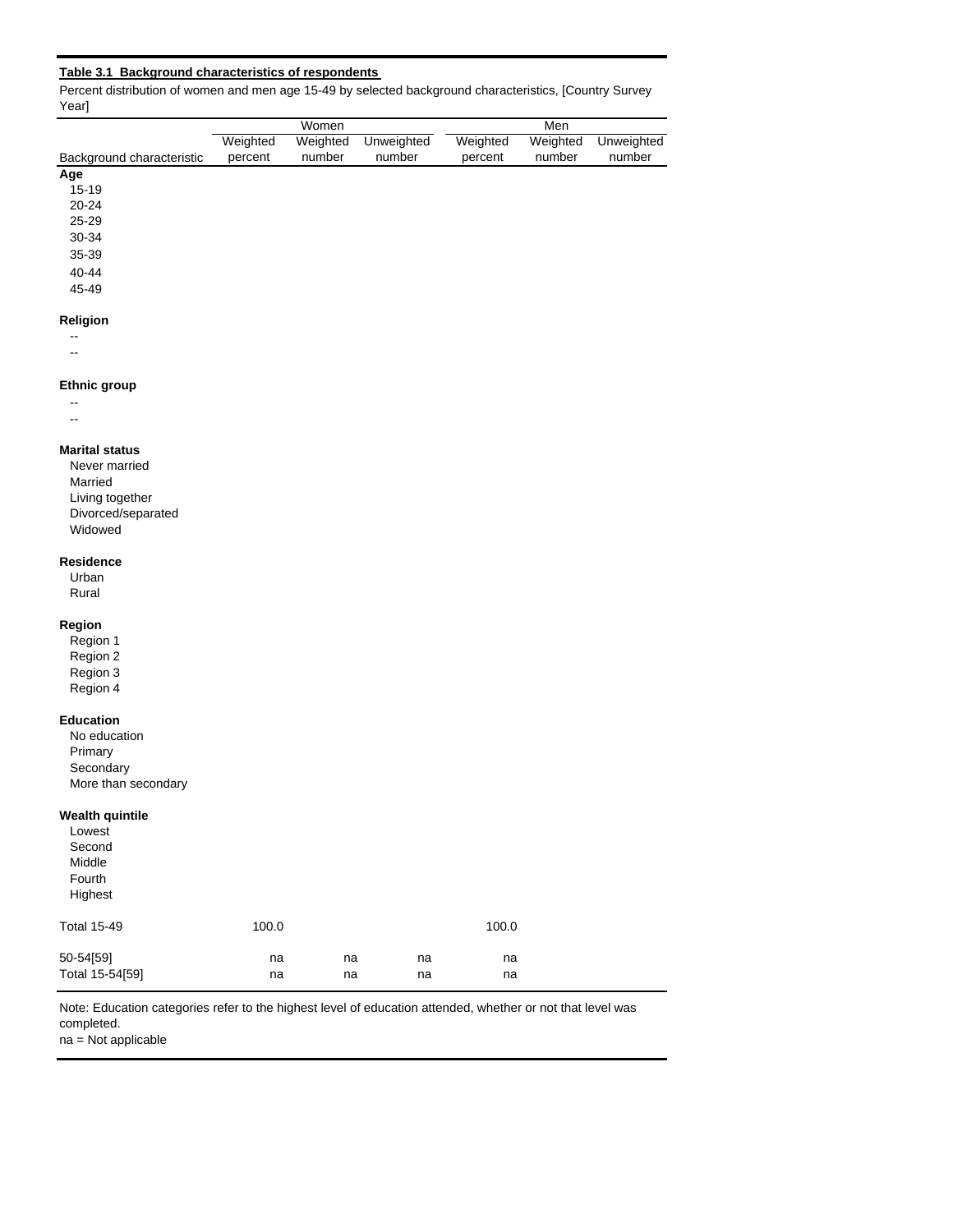### **Table 3.2.1 Educational attainment: Women**

Percent distribution of women age 15-49 by highest level of schooling attended or completed, and median years completed, according to background characteristics, [Country Survey Year]

|                        | Highest level of schooling |         |                      |           |                                                 |           |         |       | Median    |           |
|------------------------|----------------------------|---------|----------------------|-----------|-------------------------------------------------|-----------|---------|-------|-----------|-----------|
| Background             | No                         | Some    | Completed            | Some      | Completed                                       | More than |         |       | years     | Number of |
| characteristic         | education                  | primary | primary <sup>1</sup> | secondary | $\frac{\text{secondary}^2}{\text{secondary}^2}$ | secondary | Missing | Total | completed | women     |
| Age                    |                            |         |                      |           |                                                 |           |         |       |           |           |
| $15 - 24$              |                            |         |                      |           |                                                 |           |         | 100.0 |           |           |
| 15-19                  |                            |         |                      |           |                                                 |           |         | 100.0 |           |           |
| $20 - 24$              |                            |         |                      |           |                                                 |           |         | 100.0 |           |           |
| 25-29                  |                            |         |                      |           |                                                 |           |         | 100.0 |           |           |
| 30-34                  |                            |         |                      |           |                                                 |           |         | 100.0 |           |           |
| 35-39                  |                            |         |                      |           |                                                 |           |         | 100.0 |           |           |
| 40-44                  |                            |         |                      |           |                                                 |           |         | 100.0 |           |           |
| 45-49                  |                            |         |                      |           |                                                 |           |         | 100.0 |           |           |
| <b>Residence</b>       |                            |         |                      |           |                                                 |           |         |       |           |           |
| Urban                  |                            |         |                      |           |                                                 |           |         | 100.0 |           |           |
| Rural                  |                            |         |                      |           |                                                 |           |         | 100.0 |           |           |
| Region                 |                            |         |                      |           |                                                 |           |         |       |           |           |
| Region 1               |                            |         |                      |           |                                                 |           |         | 100.0 |           |           |
| Region 2               |                            |         |                      |           |                                                 |           |         | 100.0 |           |           |
| Region 3               |                            |         |                      |           |                                                 |           |         | 100.0 |           |           |
| Region 4               |                            |         |                      |           |                                                 |           |         | 100.0 |           |           |
|                        |                            |         |                      |           |                                                 |           |         | 100.0 |           |           |
| <b>Wealth quintile</b> |                            |         |                      |           |                                                 |           |         |       |           |           |
| Lowest                 |                            |         |                      |           |                                                 |           |         | 100.0 |           |           |
| Second                 |                            |         |                      |           |                                                 |           |         | 100.0 |           |           |
| Middle                 |                            |         |                      |           |                                                 |           |         | 100.0 |           |           |
| Fourth                 |                            |         |                      |           |                                                 |           |         | 100.0 |           |           |
| Highest                |                            |         |                      |           |                                                 |           |         | 100.0 |           |           |
| Total                  |                            |         |                      |           |                                                 |           |         | 100.0 |           |           |
|                        |                            |         |                      |           |                                                 |           |         |       |           |           |

 $1$  Completed X grade at the primary level

 $2$  Completed Y grade at the secondary level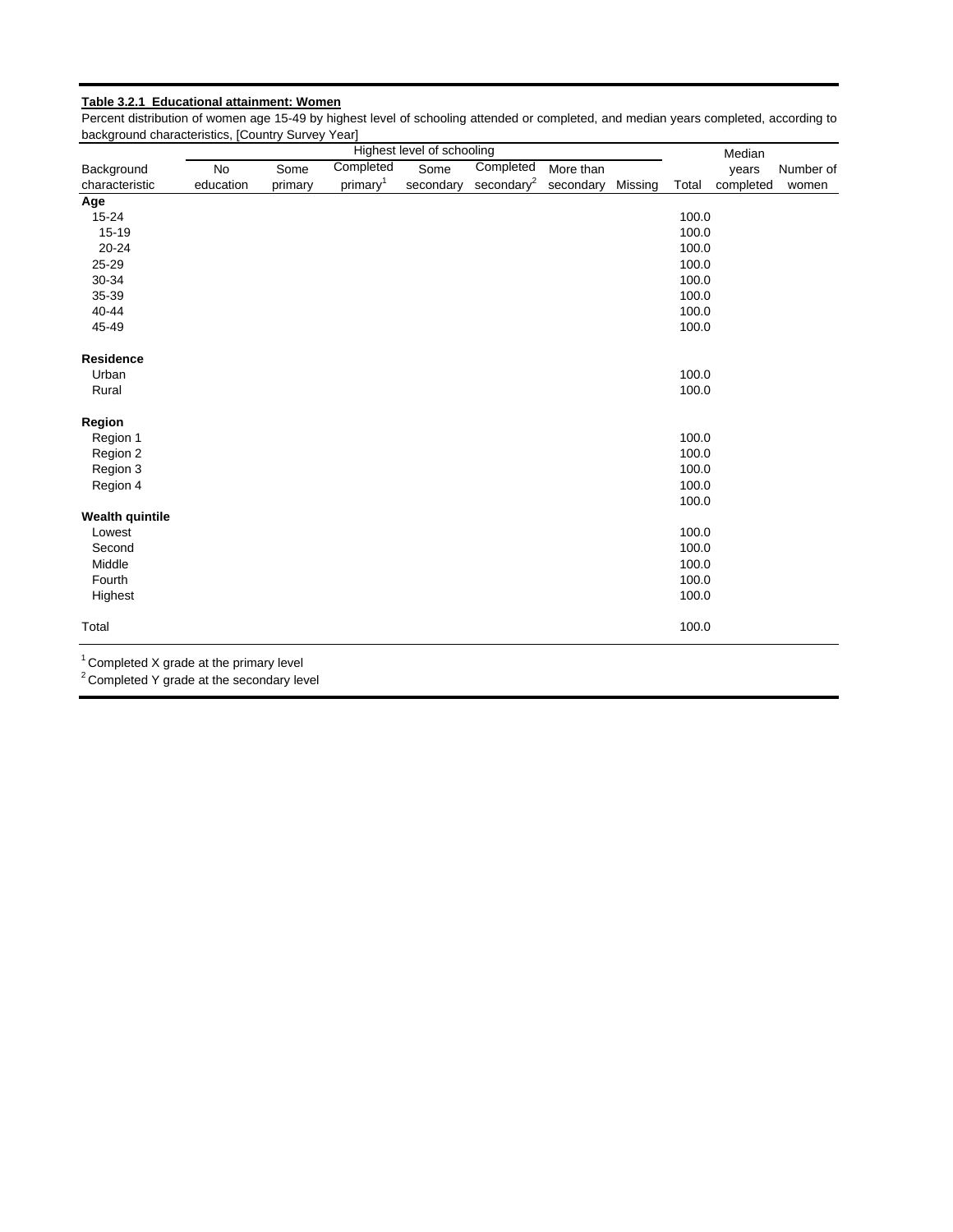### **Table 3.2.2 Educational attainment: Men**

Percent distribution of men age 15-49 by highest level of schooling attended or completed, and median years completed, according to background characteristics, [Country Survey Year]

| Completed<br>Completed<br>Some<br><b>No</b><br>Some<br>More than<br>years<br>Number of<br>$\frac{\text{secondary}^2}{\text{secondary}^2}$<br>primary <sup>1</sup><br>Missing<br>education<br>secondary<br>secondary<br>Total<br>completed<br>primary<br>men<br>100.0<br>$15 - 24$<br>100.0<br>15-19<br>$20 - 24$<br>100.0<br>25-29<br>100.0<br>30-34<br>100.0<br>35-39<br>100.0<br>40-44<br>100.0<br>45-49<br>100.0<br><b>Residence</b><br>100.0<br>Urban<br>100.0<br>Rural<br>Region 1<br>100.0<br>100.0<br>Region 2<br>100.0<br>Region 3<br>100.0<br>Region 4<br>100.0<br>Lowest<br>100.0<br>Second<br>100.0<br>Middle<br>100.0<br>100.0<br>Fourth<br>Highest<br>100.0<br>100.0<br>100.0<br>50-54[59]<br>100.0<br>Total 15-54[59] |                        |  | Highest level of schooling |  |  | Median |  |
|-------------------------------------------------------------------------------------------------------------------------------------------------------------------------------------------------------------------------------------------------------------------------------------------------------------------------------------------------------------------------------------------------------------------------------------------------------------------------------------------------------------------------------------------------------------------------------------------------------------------------------------------------------------------------------------------------------------------------------------|------------------------|--|----------------------------|--|--|--------|--|
|                                                                                                                                                                                                                                                                                                                                                                                                                                                                                                                                                                                                                                                                                                                                     | Background             |  |                            |  |  |        |  |
|                                                                                                                                                                                                                                                                                                                                                                                                                                                                                                                                                                                                                                                                                                                                     | characteristic         |  |                            |  |  |        |  |
|                                                                                                                                                                                                                                                                                                                                                                                                                                                                                                                                                                                                                                                                                                                                     | Age                    |  |                            |  |  |        |  |
|                                                                                                                                                                                                                                                                                                                                                                                                                                                                                                                                                                                                                                                                                                                                     |                        |  |                            |  |  |        |  |
|                                                                                                                                                                                                                                                                                                                                                                                                                                                                                                                                                                                                                                                                                                                                     |                        |  |                            |  |  |        |  |
|                                                                                                                                                                                                                                                                                                                                                                                                                                                                                                                                                                                                                                                                                                                                     |                        |  |                            |  |  |        |  |
|                                                                                                                                                                                                                                                                                                                                                                                                                                                                                                                                                                                                                                                                                                                                     |                        |  |                            |  |  |        |  |
|                                                                                                                                                                                                                                                                                                                                                                                                                                                                                                                                                                                                                                                                                                                                     |                        |  |                            |  |  |        |  |
|                                                                                                                                                                                                                                                                                                                                                                                                                                                                                                                                                                                                                                                                                                                                     |                        |  |                            |  |  |        |  |
|                                                                                                                                                                                                                                                                                                                                                                                                                                                                                                                                                                                                                                                                                                                                     |                        |  |                            |  |  |        |  |
|                                                                                                                                                                                                                                                                                                                                                                                                                                                                                                                                                                                                                                                                                                                                     |                        |  |                            |  |  |        |  |
|                                                                                                                                                                                                                                                                                                                                                                                                                                                                                                                                                                                                                                                                                                                                     |                        |  |                            |  |  |        |  |
|                                                                                                                                                                                                                                                                                                                                                                                                                                                                                                                                                                                                                                                                                                                                     |                        |  |                            |  |  |        |  |
|                                                                                                                                                                                                                                                                                                                                                                                                                                                                                                                                                                                                                                                                                                                                     |                        |  |                            |  |  |        |  |
|                                                                                                                                                                                                                                                                                                                                                                                                                                                                                                                                                                                                                                                                                                                                     |                        |  |                            |  |  |        |  |
|                                                                                                                                                                                                                                                                                                                                                                                                                                                                                                                                                                                                                                                                                                                                     | Region                 |  |                            |  |  |        |  |
|                                                                                                                                                                                                                                                                                                                                                                                                                                                                                                                                                                                                                                                                                                                                     |                        |  |                            |  |  |        |  |
|                                                                                                                                                                                                                                                                                                                                                                                                                                                                                                                                                                                                                                                                                                                                     |                        |  |                            |  |  |        |  |
|                                                                                                                                                                                                                                                                                                                                                                                                                                                                                                                                                                                                                                                                                                                                     |                        |  |                            |  |  |        |  |
|                                                                                                                                                                                                                                                                                                                                                                                                                                                                                                                                                                                                                                                                                                                                     |                        |  |                            |  |  |        |  |
|                                                                                                                                                                                                                                                                                                                                                                                                                                                                                                                                                                                                                                                                                                                                     |                        |  |                            |  |  |        |  |
|                                                                                                                                                                                                                                                                                                                                                                                                                                                                                                                                                                                                                                                                                                                                     | <b>Wealth quintile</b> |  |                            |  |  |        |  |
|                                                                                                                                                                                                                                                                                                                                                                                                                                                                                                                                                                                                                                                                                                                                     |                        |  |                            |  |  |        |  |
|                                                                                                                                                                                                                                                                                                                                                                                                                                                                                                                                                                                                                                                                                                                                     |                        |  |                            |  |  |        |  |
|                                                                                                                                                                                                                                                                                                                                                                                                                                                                                                                                                                                                                                                                                                                                     |                        |  |                            |  |  |        |  |
|                                                                                                                                                                                                                                                                                                                                                                                                                                                                                                                                                                                                                                                                                                                                     |                        |  |                            |  |  |        |  |
|                                                                                                                                                                                                                                                                                                                                                                                                                                                                                                                                                                                                                                                                                                                                     |                        |  |                            |  |  |        |  |
|                                                                                                                                                                                                                                                                                                                                                                                                                                                                                                                                                                                                                                                                                                                                     | <b>Total 15-49</b>     |  |                            |  |  |        |  |
|                                                                                                                                                                                                                                                                                                                                                                                                                                                                                                                                                                                                                                                                                                                                     |                        |  |                            |  |  |        |  |
|                                                                                                                                                                                                                                                                                                                                                                                                                                                                                                                                                                                                                                                                                                                                     |                        |  |                            |  |  |        |  |

 $1$  Completed X grade at the primary level

<sup>2</sup> Completed Y grade at the secondary level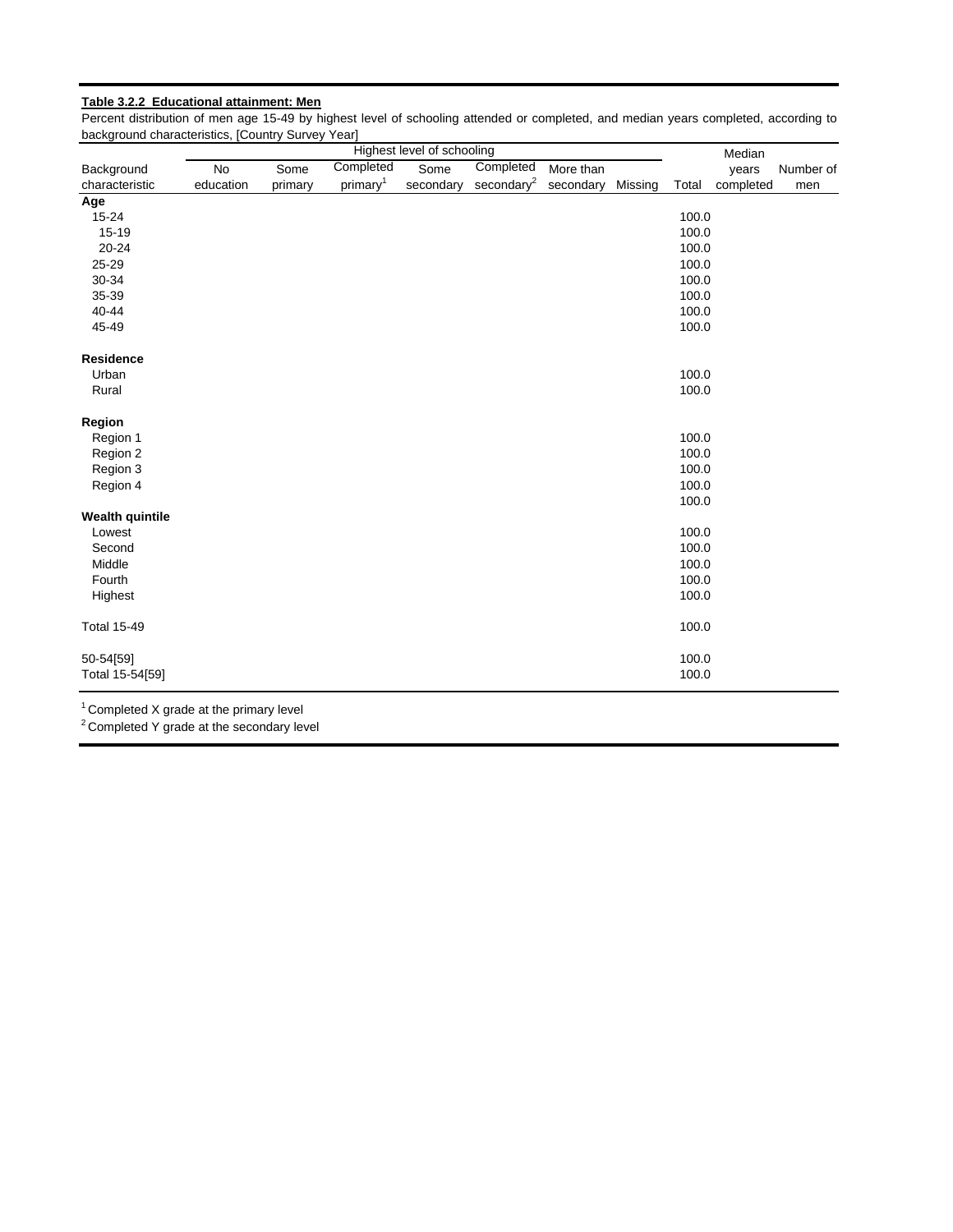### **Table 3.3.1 Literacy: Women**

Percent distribution of women age 15-49 by level of schooling attended and level of literacy, and percentage literate, according to background characteristics, [Country Survey Year]

|                        |                        |          |           | No schooling, primary or secondary school |              |          |         |       |                      |       |
|------------------------|------------------------|----------|-----------|-------------------------------------------|--------------|----------|---------|-------|----------------------|-------|
|                        | Higher than Can read a |          | Can read  |                                           | No card with | Blind/   |         |       |                      |       |
| Background             | secondary              | whole    | part of a | Cannot read                               | required     | visually |         |       | Percentage Number of |       |
| characteristic         | schooling              | sentence | sentence  | at all                                    | language     | impaired | Missing | Total | literate $1$         | women |
| Age                    |                        |          |           |                                           |              |          |         |       |                      |       |
| $15 - 24$              |                        |          |           |                                           |              |          |         | 100.0 |                      |       |
| $15 - 19$              |                        |          |           |                                           |              |          |         | 100.0 |                      |       |
| 20-24                  |                        |          |           |                                           |              |          |         | 100.0 |                      |       |
| 25-29                  |                        |          |           |                                           |              |          |         | 100.0 |                      |       |
| 30-34                  |                        |          |           |                                           |              |          |         | 100.0 |                      |       |
| 35-39                  |                        |          |           |                                           |              |          |         | 100.0 |                      |       |
| 40-44                  |                        |          |           |                                           |              |          |         | 100.0 |                      |       |
| 45-49                  |                        |          |           |                                           |              |          |         | 100.0 |                      |       |
| <b>Residence</b>       |                        |          |           |                                           |              |          |         |       |                      |       |
| Urban                  |                        |          |           |                                           |              |          |         | 100.0 |                      |       |
| Rural                  |                        |          |           |                                           |              |          |         | 100.0 |                      |       |
| Region                 |                        |          |           |                                           |              |          |         |       |                      |       |
| Region 1               |                        |          |           |                                           |              |          |         | 100.0 |                      |       |
| Region 2               |                        |          |           |                                           |              |          |         | 100.0 |                      |       |
| Region 3               |                        |          |           |                                           |              |          |         | 100.0 |                      |       |
| Region 4               |                        |          |           |                                           |              |          |         | 100.0 |                      |       |
| <b>Wealth quintile</b> |                        |          |           |                                           |              |          |         |       |                      |       |
| Lowest                 |                        |          |           |                                           |              |          |         | 100.0 |                      |       |
| Second                 |                        |          |           |                                           |              |          |         | 100.0 |                      |       |
| Middle                 |                        |          |           |                                           |              |          |         | 100.0 |                      |       |
| Fourth                 |                        |          |           |                                           |              |          |         | 100.0 |                      |       |
| Highest                |                        |          |           |                                           |              |          |         | 100.0 |                      |       |
| Total                  |                        |          |           |                                           |              |          |         | 100.0 |                      |       |

<sup>1</sup> Refers to women who attended schooling higher than the secondary level and women who can read a whole sentence or part of a sentence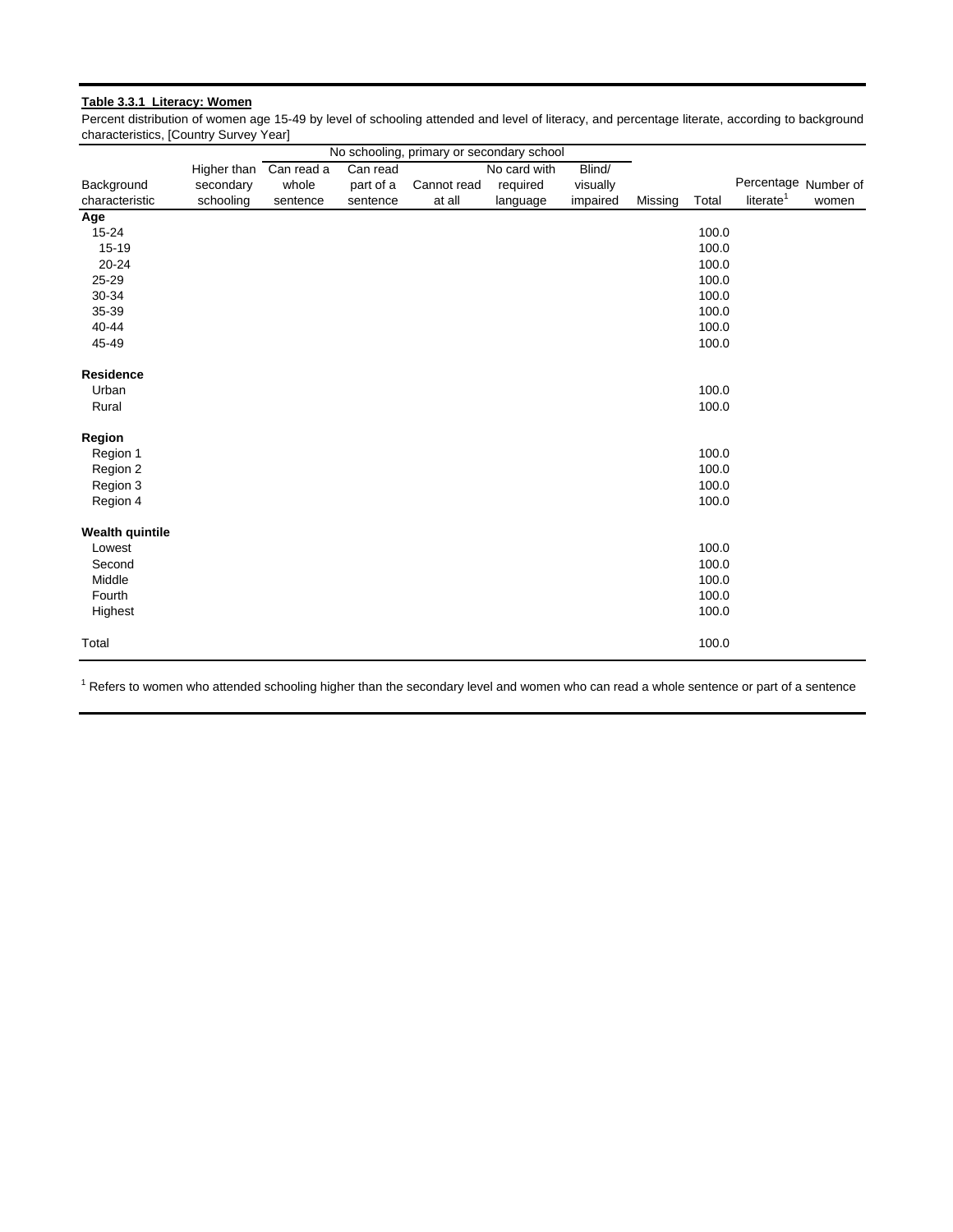#### **Table 3.3.2 Literacy: Men**

Percent distribution of men age 15-49 by level of schooling attended and level of literacy, and percentage literate, according to background characteristics, [Country Survey Year]

|                        |                        |          |           | No schooling, primary or secondary school |              |          |         |       |                       |     |
|------------------------|------------------------|----------|-----------|-------------------------------------------|--------------|----------|---------|-------|-----------------------|-----|
|                        | Higher than Can read a |          | Can read  |                                           | No card with | Blind/   |         |       |                       |     |
| Background             | secondary              | whole    | part of a | Cannot read                               | required     | visually |         |       | Percentage Number of  |     |
| characteristic         | schooling              | sentence | sentence  | at all                                    | language     | impaired | Missing | Total | literate <sup>1</sup> | men |
| Age                    |                        |          |           |                                           |              |          |         |       |                       |     |
| 15-24                  |                        |          |           |                                           |              |          |         | 100.0 |                       |     |
| 15-19                  |                        |          |           |                                           |              |          |         | 100.0 |                       |     |
| 20-24                  |                        |          |           |                                           |              |          |         | 100.0 |                       |     |
| 25-29                  |                        |          |           |                                           |              |          |         | 100.0 |                       |     |
| 30-34                  |                        |          |           |                                           |              |          |         | 100.0 |                       |     |
| 35-39                  |                        |          |           |                                           |              |          |         | 100.0 |                       |     |
| 40-44                  |                        |          |           |                                           |              |          |         | 100.0 |                       |     |
| 45-49                  |                        |          |           |                                           |              |          |         | 100.0 |                       |     |
| <b>Residence</b>       |                        |          |           |                                           |              |          |         |       |                       |     |
| Urban                  |                        |          |           |                                           |              |          |         | 100.0 |                       |     |
| Rural                  |                        |          |           |                                           |              |          |         | 100.0 |                       |     |
| Region                 |                        |          |           |                                           |              |          |         |       |                       |     |
| Region 1               |                        |          |           |                                           |              |          |         | 100.0 |                       |     |
| Region 2               |                        |          |           |                                           |              |          |         | 100.0 |                       |     |
| Region 3               |                        |          |           |                                           |              |          |         | 100.0 |                       |     |
| Region 4               |                        |          |           |                                           |              |          |         | 100.0 |                       |     |
| <b>Wealth quintile</b> |                        |          |           |                                           |              |          |         |       |                       |     |
| Lowest                 |                        |          |           |                                           |              |          |         | 100.0 |                       |     |
| Second                 |                        |          |           |                                           |              |          |         | 100.0 |                       |     |
| Middle                 |                        |          |           |                                           |              |          |         | 100.0 |                       |     |
| Fourth                 |                        |          |           |                                           |              |          |         | 100.0 |                       |     |
| Highest                |                        |          |           |                                           |              |          |         | 100.0 |                       |     |
| <b>Total 15-49</b>     |                        |          |           |                                           |              |          |         | 100.0 |                       |     |
| 50-54[59]              |                        |          |           |                                           |              |          |         | 100.0 |                       |     |
| Total 15-54[59]        |                        |          |           |                                           |              |          |         | 100.0 |                       |     |

<sup>1</sup> Refers to men who attended schooling higher than the secondary level and men who can read a whole sentence or part of a sentence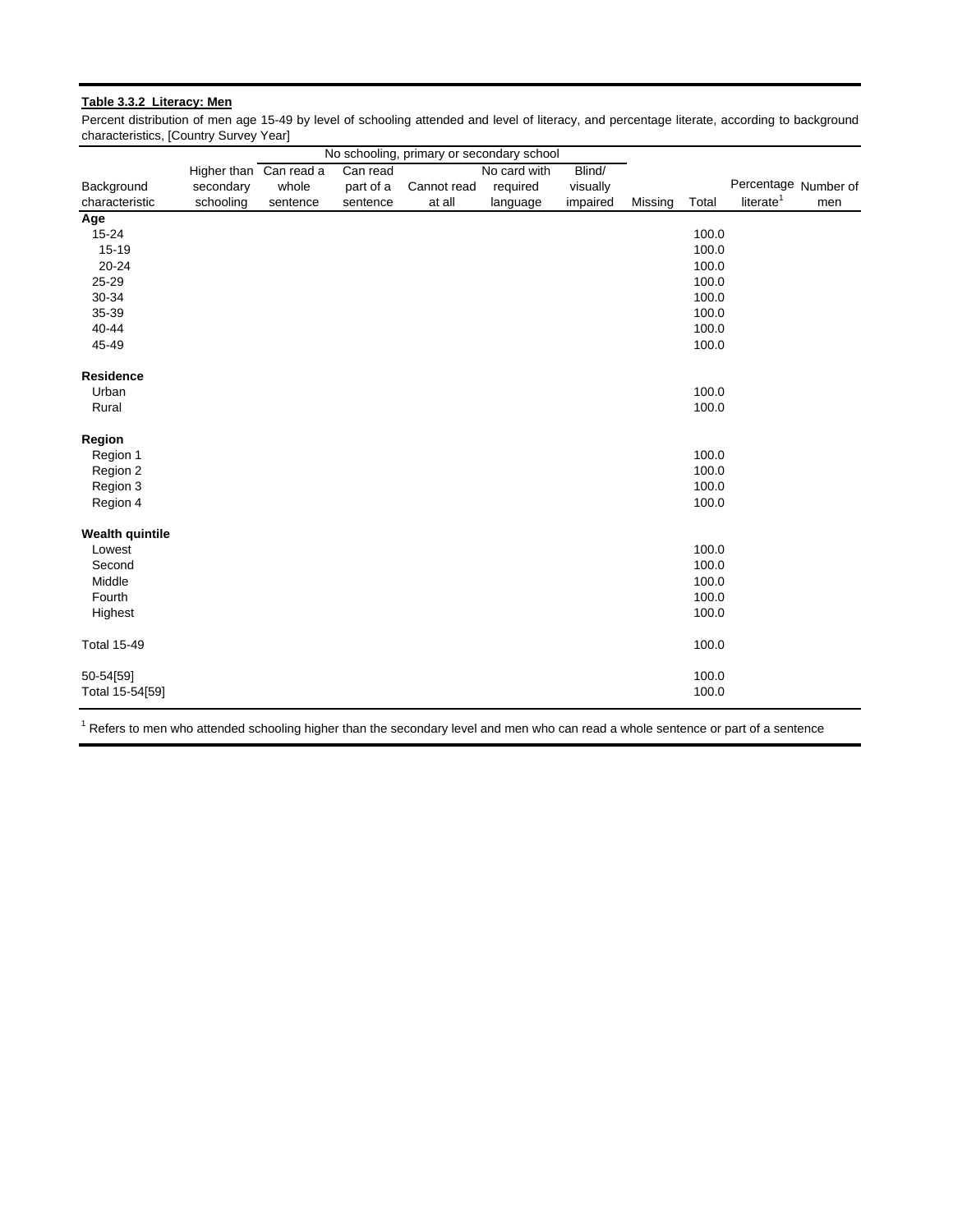#### **Table 3.4.1 Exposure to mass media: Women**

Percentage of women age 15-49 who are exposed to specific media on a weekly basis, according to background characteristics, [Country Survey Year]

| Background characteristic | Reads a<br>newspaper at<br>least once a<br>week | Watches<br>television at<br>least once a<br>week | Listens to<br>radio at least<br>once a week | Accesses all<br>three media<br>at least once<br>a week | Accesses<br>none of the<br>three media<br>at least once<br>a week | Number of<br>women |
|---------------------------|-------------------------------------------------|--------------------------------------------------|---------------------------------------------|--------------------------------------------------------|-------------------------------------------------------------------|--------------------|
| Age                       |                                                 |                                                  |                                             |                                                        |                                                                   |                    |
| 15-19                     |                                                 |                                                  |                                             |                                                        |                                                                   |                    |
| $20 - 24$                 |                                                 |                                                  |                                             |                                                        |                                                                   |                    |
| 25-29                     |                                                 |                                                  |                                             |                                                        |                                                                   |                    |
| 30-34                     |                                                 |                                                  |                                             |                                                        |                                                                   |                    |
| 35-39                     |                                                 |                                                  |                                             |                                                        |                                                                   |                    |
| $40 - 44$                 |                                                 |                                                  |                                             |                                                        |                                                                   |                    |
| 45-49                     |                                                 |                                                  |                                             |                                                        |                                                                   |                    |
| Residence                 |                                                 |                                                  |                                             |                                                        |                                                                   |                    |
| Urban                     |                                                 |                                                  |                                             |                                                        |                                                                   |                    |
| Rural                     |                                                 |                                                  |                                             |                                                        |                                                                   |                    |
| Region                    |                                                 |                                                  |                                             |                                                        |                                                                   |                    |
| Region 1                  |                                                 |                                                  |                                             |                                                        |                                                                   |                    |
| Region 2                  |                                                 |                                                  |                                             |                                                        |                                                                   |                    |
| Region 3                  |                                                 |                                                  |                                             |                                                        |                                                                   |                    |
| Region 4                  |                                                 |                                                  |                                             |                                                        |                                                                   |                    |
| <b>Education</b>          |                                                 |                                                  |                                             |                                                        |                                                                   |                    |
| No education              |                                                 |                                                  |                                             |                                                        |                                                                   |                    |
| Primary                   |                                                 |                                                  |                                             |                                                        |                                                                   |                    |
| Secondary                 |                                                 |                                                  |                                             |                                                        |                                                                   |                    |
| More than secondary       |                                                 |                                                  |                                             |                                                        |                                                                   |                    |
| <b>Wealth quintile</b>    |                                                 |                                                  |                                             |                                                        |                                                                   |                    |
| Lowest                    |                                                 |                                                  |                                             |                                                        |                                                                   |                    |
| Second                    |                                                 |                                                  |                                             |                                                        |                                                                   |                    |
| Middle                    |                                                 |                                                  |                                             |                                                        |                                                                   |                    |
| Fourth                    |                                                 |                                                  |                                             |                                                        |                                                                   |                    |
| Highest                   |                                                 |                                                  |                                             |                                                        |                                                                   |                    |
| Total                     |                                                 |                                                  |                                             |                                                        |                                                                   |                    |
|                           |                                                 |                                                  |                                             |                                                        |                                                                   |                    |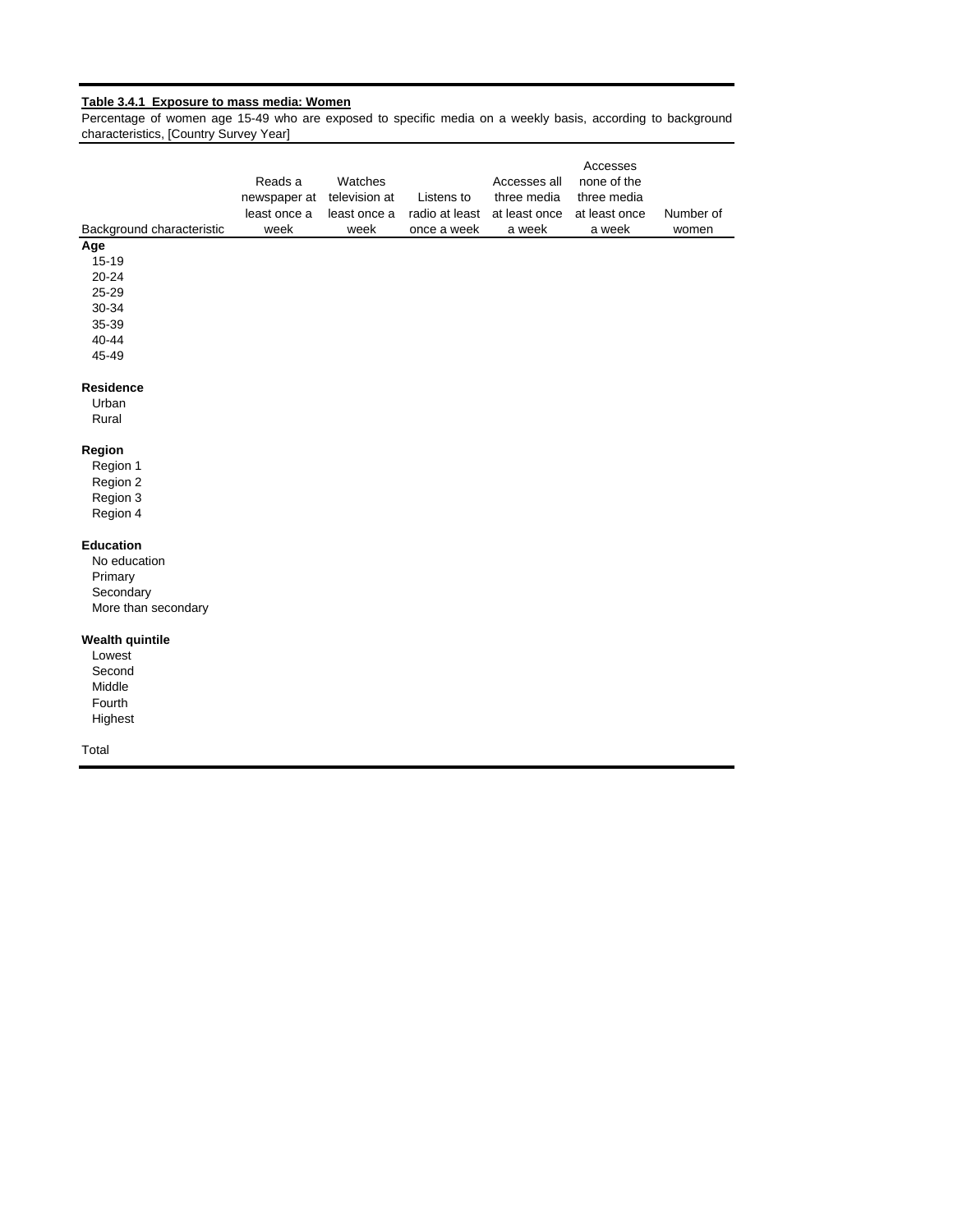#### **Table 3.4.2 Exposure to mass media: Men**

Percentage of men age 15-49 who are exposed to specific media on a weekly basis, according to background characteristics, [Country Survey Year]

| Background characteristic | Reads a<br>newspaper at<br>least once a<br>week | Watches<br>television at<br>least once a<br>week | Listens to<br>radio at least<br>once a week | Accesses all<br>three media<br>at least once<br>a week | Accesses<br>none of the<br>three media<br>at least once<br>a week | Number of<br>men |
|---------------------------|-------------------------------------------------|--------------------------------------------------|---------------------------------------------|--------------------------------------------------------|-------------------------------------------------------------------|------------------|
| Age                       |                                                 |                                                  |                                             |                                                        |                                                                   |                  |
| $15 - 19$                 |                                                 |                                                  |                                             |                                                        |                                                                   |                  |
| 20-24<br>25-29            |                                                 |                                                  |                                             |                                                        |                                                                   |                  |
| 30-34                     |                                                 |                                                  |                                             |                                                        |                                                                   |                  |
| 35-39                     |                                                 |                                                  |                                             |                                                        |                                                                   |                  |
| $40 - 44$                 |                                                 |                                                  |                                             |                                                        |                                                                   |                  |
| 45-49                     |                                                 |                                                  |                                             |                                                        |                                                                   |                  |
| <b>Residence</b>          |                                                 |                                                  |                                             |                                                        |                                                                   |                  |
| Urban                     |                                                 |                                                  |                                             |                                                        |                                                                   |                  |
| Rural                     |                                                 |                                                  |                                             |                                                        |                                                                   |                  |
| Region                    |                                                 |                                                  |                                             |                                                        |                                                                   |                  |
| Region 1                  |                                                 |                                                  |                                             |                                                        |                                                                   |                  |
| Region 2                  |                                                 |                                                  |                                             |                                                        |                                                                   |                  |
| Region 3                  |                                                 |                                                  |                                             |                                                        |                                                                   |                  |
| Region 4                  |                                                 |                                                  |                                             |                                                        |                                                                   |                  |
| <b>Education</b>          |                                                 |                                                  |                                             |                                                        |                                                                   |                  |
| No education              |                                                 |                                                  |                                             |                                                        |                                                                   |                  |
| Primary                   |                                                 |                                                  |                                             |                                                        |                                                                   |                  |
| Secondary                 |                                                 |                                                  |                                             |                                                        |                                                                   |                  |
| More than secondary       |                                                 |                                                  |                                             |                                                        |                                                                   |                  |
| <b>Wealth quintile</b>    |                                                 |                                                  |                                             |                                                        |                                                                   |                  |
| Lowest                    |                                                 |                                                  |                                             |                                                        |                                                                   |                  |
| Second                    |                                                 |                                                  |                                             |                                                        |                                                                   |                  |
| Middle                    |                                                 |                                                  |                                             |                                                        |                                                                   |                  |
| Fourth                    |                                                 |                                                  |                                             |                                                        |                                                                   |                  |
| Highest                   |                                                 |                                                  |                                             |                                                        |                                                                   |                  |
| <b>Total 15-49</b>        |                                                 |                                                  |                                             |                                                        |                                                                   |                  |
| 50-54[59]                 |                                                 |                                                  |                                             |                                                        |                                                                   |                  |
| Total 15-54[59]           |                                                 |                                                  |                                             |                                                        |                                                                   |                  |
|                           |                                                 |                                                  |                                             |                                                        |                                                                   |                  |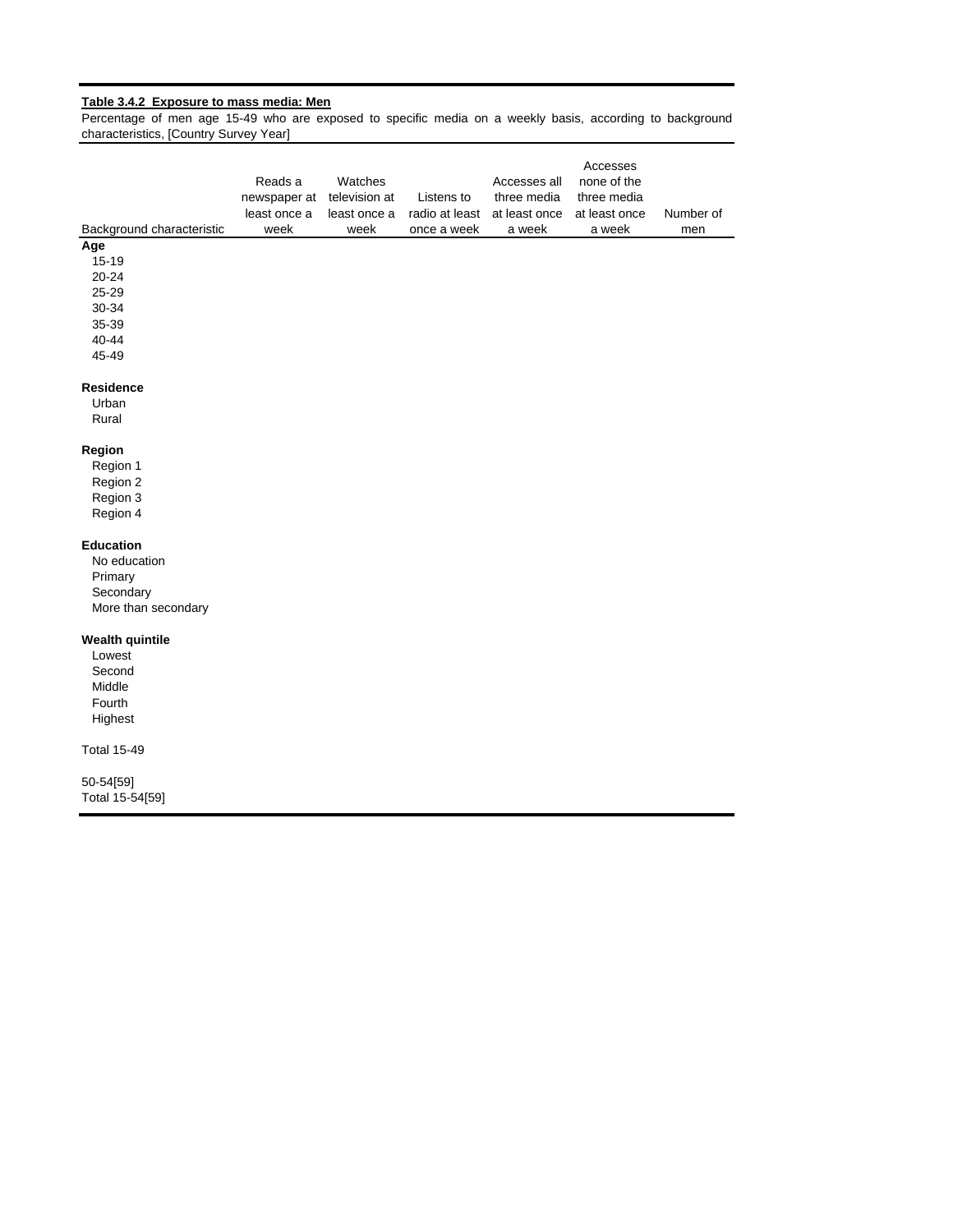### **Table 3.5.1 Internet usage: Women**

Percentage of women age 15-49 who have ever used the internet, and percentage who have used the internet in the past 12 months; and among women who have used the internet in the past 12 months, percent distribution by frequency of internet use in the past month, according to background characteristics, [Country Survey Year]

|                           |          | Among women who have used the internet in the past 12 months,<br>Used the<br>percentage who, in the past month, used the internet: |           |           |               |             |            |       |           |
|---------------------------|----------|------------------------------------------------------------------------------------------------------------------------------------|-----------|-----------|---------------|-------------|------------|-------|-----------|
|                           | Ever     | internet in                                                                                                                        |           |           |               |             |            |       |           |
|                           | used the | the past                                                                                                                           | Number of | Almost    | At least once | Less than   |            |       | Number of |
| Background characteristic | internet | 12 months                                                                                                                          | women     | every day | a week        | once a week | Not at all | Total | women     |
| Age                       |          |                                                                                                                                    |           |           |               |             |            |       |           |
| $15 - 19$                 |          |                                                                                                                                    |           |           |               |             |            | 100.0 |           |
| $20 - 24$                 |          |                                                                                                                                    |           |           |               |             |            | 100.0 |           |
| 25-29                     |          |                                                                                                                                    |           |           |               |             |            | 100.0 |           |
| 30-34                     |          |                                                                                                                                    |           |           |               |             |            | 100.0 |           |
| 35-39                     |          |                                                                                                                                    |           |           |               |             |            | 100.0 |           |
| 40-44                     |          |                                                                                                                                    |           |           |               |             |            | 100.0 |           |
| 45-49                     |          |                                                                                                                                    |           |           |               |             |            | 100.0 |           |
| <b>Residence</b>          |          |                                                                                                                                    |           |           |               |             |            |       |           |
| Urban                     |          |                                                                                                                                    |           |           |               |             |            | 100.0 |           |
| Rural                     |          |                                                                                                                                    |           |           |               |             |            | 100.0 |           |
| Region                    |          |                                                                                                                                    |           |           |               |             |            |       |           |
| Region 1                  |          |                                                                                                                                    |           |           |               |             |            | 100.0 |           |
| Region 2                  |          |                                                                                                                                    |           |           |               |             |            | 100.0 |           |
| Region 3                  |          |                                                                                                                                    |           |           |               |             |            | 100.0 |           |
| Region 4                  |          |                                                                                                                                    |           |           |               |             |            | 100.0 |           |
| <b>Education</b>          |          |                                                                                                                                    |           |           |               |             |            |       |           |
| No education              |          |                                                                                                                                    |           |           |               |             |            | 100.0 |           |
| Primary                   |          |                                                                                                                                    |           |           |               |             |            | 100.0 |           |
| Secondary                 |          |                                                                                                                                    |           |           |               |             |            | 100.0 |           |
| More than secondary       |          |                                                                                                                                    |           |           |               |             |            | 100.0 |           |
| <b>Wealth quintile</b>    |          |                                                                                                                                    |           |           |               |             |            |       |           |
| Lowest                    |          |                                                                                                                                    |           |           |               |             |            | 100.0 |           |
| Second                    |          |                                                                                                                                    |           |           |               |             |            | 100.0 |           |
| Middle                    |          |                                                                                                                                    |           |           |               |             |            | 100.0 |           |
| Fourth                    |          |                                                                                                                                    |           |           |               |             |            | 100.0 |           |
| Highest                   |          |                                                                                                                                    |           |           |               |             |            | 100.0 |           |
| Total                     |          |                                                                                                                                    |           |           |               |             |            | 100.0 |           |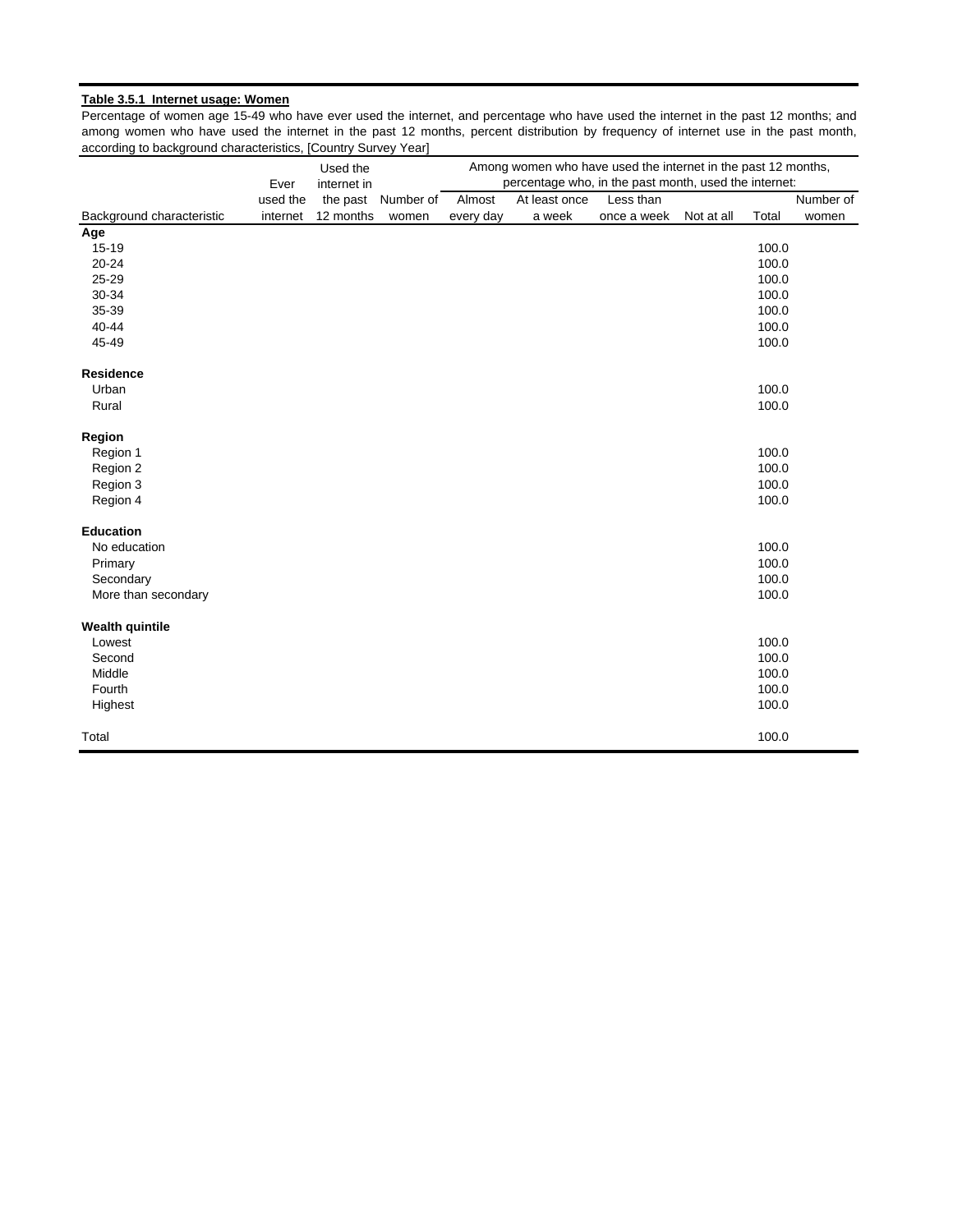### **Table 3.5.2 Internet usage: Men**

Percentage of men age 15-49 who have ever used the internet, and percentage who have used the internet in the past 12 months; and among men who have used the internet in the past 12 months, percent distribution by frequency of internet use in the past month, according to background characteristics, [Country Survey Year]

|                           |          | Used the    |                    |           |               | Among men who have used the internet in the past 12 months, percentage |            |       |           |
|---------------------------|----------|-------------|--------------------|-----------|---------------|------------------------------------------------------------------------|------------|-------|-----------|
|                           | Ever     | internet in |                    |           |               | who, in the past month, used the internet:                             |            |       |           |
|                           | used the |             | the past Number of | Almost    | At least once | Less than                                                              |            |       | Number of |
| Background characteristic | internet | 12 months   | men                | every day | a week        | once a week                                                            | Not at all | Total | men       |
| Age                       |          |             |                    |           |               |                                                                        |            |       |           |
| $15 - 19$                 |          |             |                    |           |               |                                                                        |            | 100.0 |           |
| $20 - 24$                 |          |             |                    |           |               |                                                                        |            | 100.0 |           |
| 25-29                     |          |             |                    |           |               |                                                                        |            | 100.0 |           |
| 30-34                     |          |             |                    |           |               |                                                                        |            | 100.0 |           |
| 35-39                     |          |             |                    |           |               |                                                                        |            | 100.0 |           |
| 40-44                     |          |             |                    |           |               |                                                                        |            | 100.0 |           |
| 45-49                     |          |             |                    |           |               |                                                                        |            | 100.0 |           |
| <b>Residence</b>          |          |             |                    |           |               |                                                                        |            |       |           |
| Urban                     |          |             |                    |           |               |                                                                        |            | 100.0 |           |
| Rural                     |          |             |                    |           |               |                                                                        |            | 100.0 |           |
| Region                    |          |             |                    |           |               |                                                                        |            |       |           |
| Region 1                  |          |             |                    |           |               |                                                                        |            | 100.0 |           |
| Region 2                  |          |             |                    |           |               |                                                                        |            | 100.0 |           |
| Region 3                  |          |             |                    |           |               |                                                                        |            | 100.0 |           |
| Region 4                  |          |             |                    |           |               |                                                                        |            | 100.0 |           |
| <b>Education</b>          |          |             |                    |           |               |                                                                        |            |       |           |
| No education              |          |             |                    |           |               |                                                                        |            | 100.0 |           |
| Primary                   |          |             |                    |           |               |                                                                        |            | 100.0 |           |
| Secondary                 |          |             |                    |           |               |                                                                        |            | 100.0 |           |
| More than secondary       |          |             |                    |           |               |                                                                        |            | 100.0 |           |
| <b>Wealth quintile</b>    |          |             |                    |           |               |                                                                        |            |       |           |
| Lowest                    |          |             |                    |           |               |                                                                        |            | 100.0 |           |
| Second                    |          |             |                    |           |               |                                                                        |            | 100.0 |           |
| Middle                    |          |             |                    |           |               |                                                                        |            | 100.0 |           |
| Fourth                    |          |             |                    |           |               |                                                                        |            | 100.0 |           |
| Highest                   |          |             |                    |           |               |                                                                        |            | 100.0 |           |
| <b>Total 15-49</b>        |          |             |                    |           |               |                                                                        |            | 100.0 |           |
| 50-54[59]                 |          |             |                    |           |               |                                                                        |            | 100.0 |           |
| Total 15-54[59]           |          |             |                    |           |               |                                                                        |            | 100.0 |           |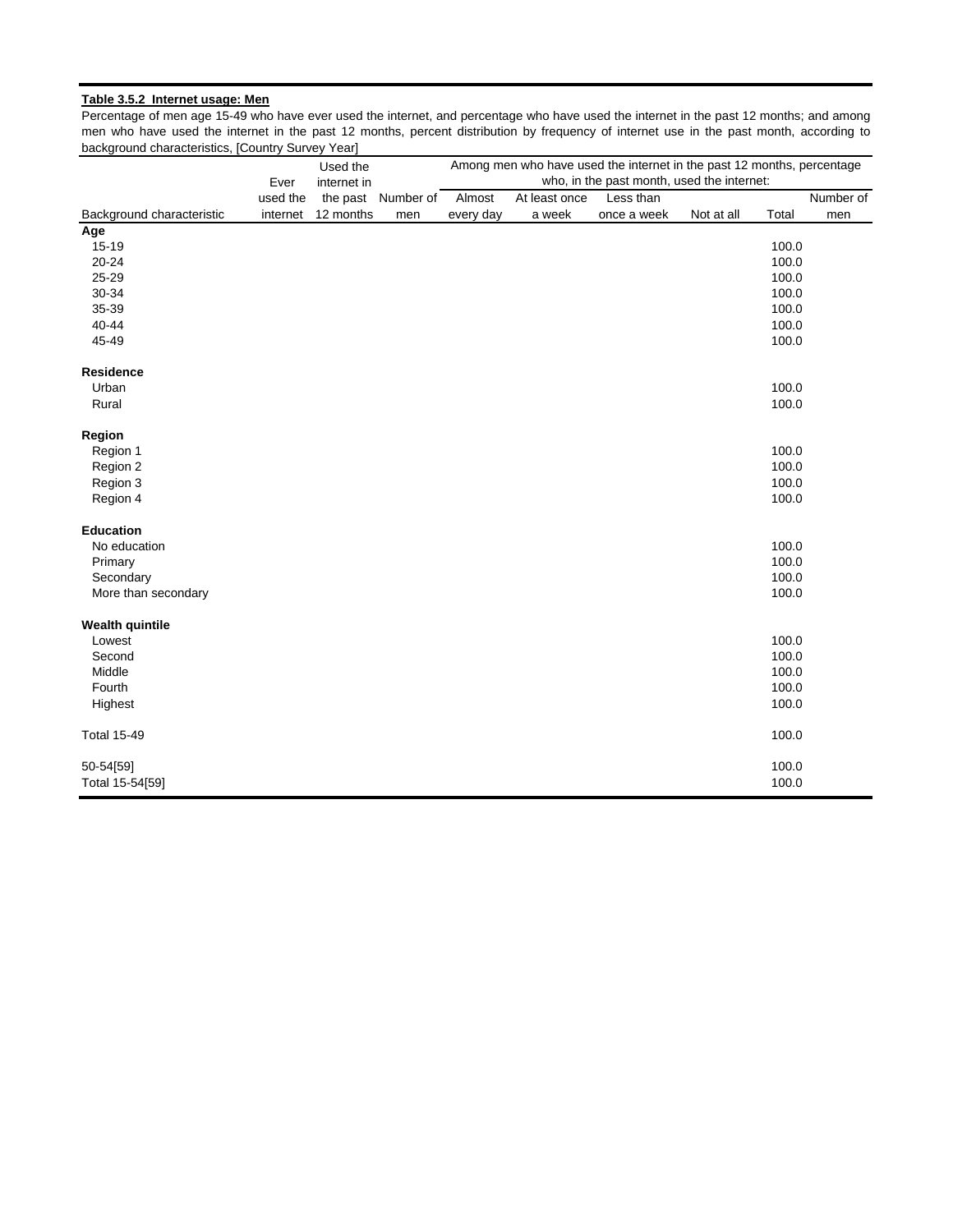### **Table 3.6.1 Employment status: Women**

Percent distribution of women age 15-49 by employment status, according to background characteristics, [Country Survey Year]

|                            |                       | Employed in the 12 months | Not                   |                   |       |           |
|----------------------------|-----------------------|---------------------------|-----------------------|-------------------|-------|-----------|
|                            |                       | preceding the survey      | employed in<br>the 12 |                   |       |           |
|                            | Currently             | Not currently             | months                | Missing/<br>don't |       | Number of |
| Background characteristic  | employed <sup>1</sup> | employed                  | preceding             | know              | Total | women     |
| Age                        |                       |                           |                       |                   |       |           |
| $15 - 19$                  |                       |                           |                       |                   | 100.0 |           |
| $20 - 24$                  |                       |                           |                       |                   | 100.0 |           |
| 25-29                      |                       |                           |                       |                   | 100.0 |           |
| 30-34                      |                       |                           |                       |                   | 100.0 |           |
| 35-39                      |                       |                           |                       |                   | 100.0 |           |
| 40-44                      |                       |                           |                       |                   | 100.0 |           |
| 45-49                      |                       |                           |                       |                   | 100.0 |           |
| <b>Marital status</b>      |                       |                           |                       |                   |       |           |
| Never married              |                       |                           |                       |                   | 100.0 |           |
| Married or living together |                       |                           |                       |                   | 100.0 |           |
| Divorced/separated/        |                       |                           |                       |                   | 100.0 |           |
| widowed                    |                       |                           |                       |                   |       |           |
| Number of living children  |                       |                           |                       |                   |       |           |
| 0                          |                       |                           |                       |                   | 100.0 |           |
| $1 - 2$                    |                       |                           |                       |                   | 100.0 |           |
| $3 - 4$                    |                       |                           |                       |                   | 100.0 |           |
| $5+$                       |                       |                           |                       |                   | 100.0 |           |
| <b>Residence</b>           |                       |                           |                       |                   |       |           |
| Urban                      |                       |                           |                       |                   | 100.0 |           |
| Rural                      |                       |                           |                       |                   | 100.0 |           |
| Region                     |                       |                           |                       |                   |       |           |
| Region 1                   |                       |                           |                       |                   | 100.0 |           |
| Region 2                   |                       |                           |                       |                   | 100.0 |           |
| Region 3                   |                       |                           |                       |                   | 100.0 |           |
| Region 4                   |                       |                           |                       |                   | 100.0 |           |
| <b>Education</b>           |                       |                           |                       |                   |       |           |
| No education               |                       |                           |                       |                   | 100.0 |           |
| Primary                    |                       |                           |                       |                   | 100.0 |           |
| Secondary                  |                       |                           |                       |                   | 100.0 |           |
| More than secondary        |                       |                           |                       |                   | 100.0 |           |
| <b>Wealth quintile</b>     |                       |                           |                       |                   |       |           |
| Lowest                     |                       |                           |                       |                   | 100.0 |           |
| Second                     |                       |                           |                       |                   | 100.0 |           |
| Middle                     |                       |                           |                       |                   | 100.0 |           |
| Fourth                     |                       |                           |                       |                   | 100.0 |           |
| Highest                    |                       |                           |                       |                   | 100.0 |           |
| Total                      |                       |                           |                       |                   | 100.0 |           |

 $<sup>1</sup>$  "Currently employed" is defined as having done work in the past 7 days. Includes persons who did not work in</sup> the past 7 days but who are regularly employed and were absent from work for leave, illness, vacation, or any other such reason.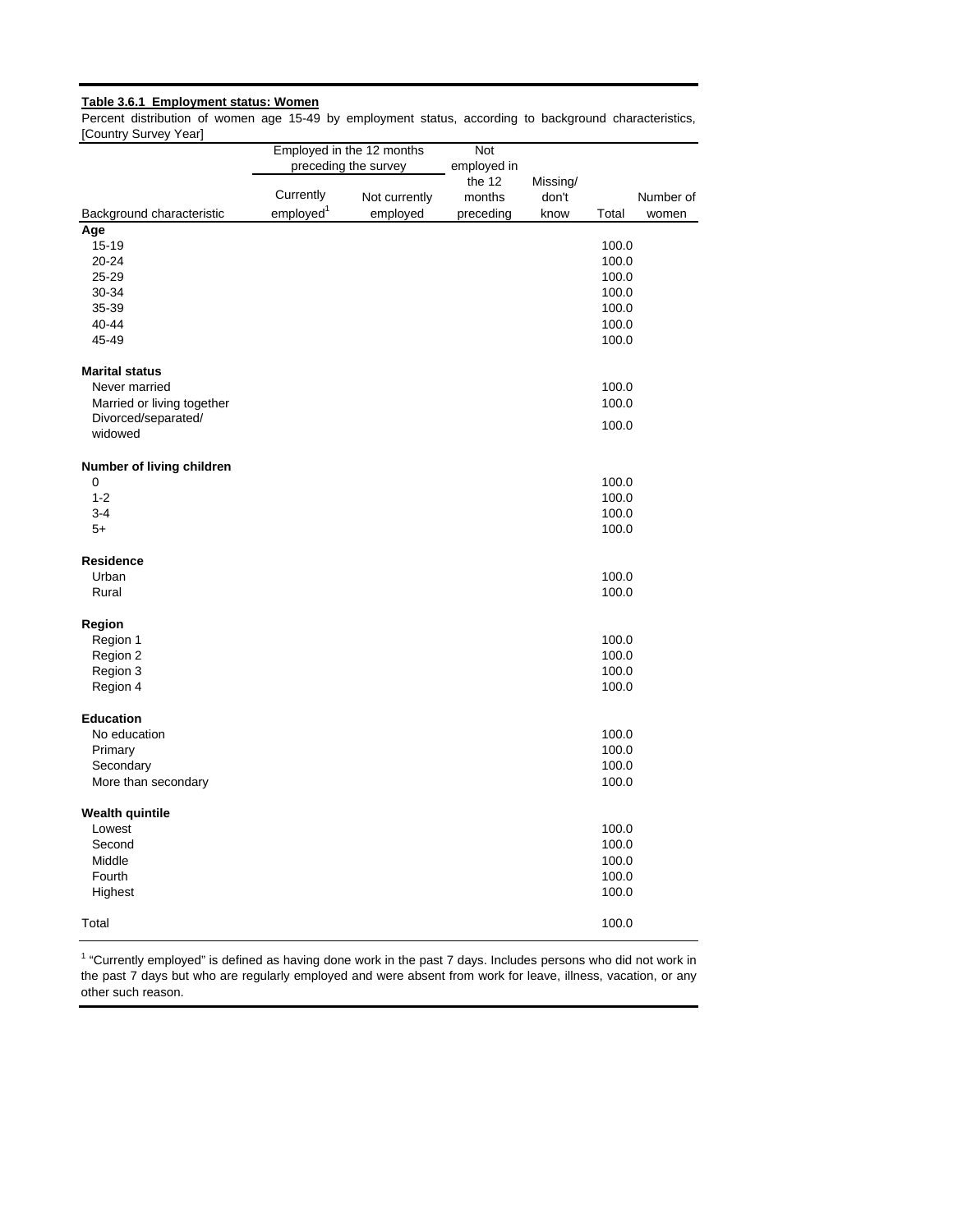# **Table 3.6.2 Employment status: Men**

Percent distribution of men age 15-49 by employment status, according to background characteristics, [Country Survey Year]

|                            |                       | Employed in the 12 months | Not         |          |       |           |
|----------------------------|-----------------------|---------------------------|-------------|----------|-------|-----------|
|                            |                       | preceding the survey      | employed in |          |       |           |
|                            |                       |                           | the 12      | Missing/ |       |           |
|                            | Currently             | Not currently             | months      | don't    |       | Number of |
| Background characteristic  | employed <sup>1</sup> | employed                  | preceding   | know     | Total | men       |
| Age                        |                       |                           |             |          |       |           |
| $15 - 19$                  |                       |                           |             |          | 100.0 |           |
| 20-24                      |                       |                           |             |          | 100.0 |           |
| 25-29                      |                       |                           |             |          | 100.0 |           |
| 30-34                      |                       |                           |             |          | 100.0 |           |
| 35-39                      |                       |                           |             |          | 100.0 |           |
| 40-44                      |                       |                           |             |          | 100.0 |           |
| 45-49                      |                       |                           |             |          | 100.0 |           |
| <b>Marital status</b>      |                       |                           |             |          |       |           |
| Never married              |                       |                           |             |          | 100.0 |           |
| Married or living together |                       |                           |             |          | 100.0 |           |
| Divorced/separated/        |                       |                           |             |          |       |           |
| widowed                    |                       |                           |             |          | 100.0 |           |
| Number of living children  |                       |                           |             |          |       |           |
| 0                          |                       |                           |             |          | 100.0 |           |
| $1 - 2$                    |                       |                           |             |          | 100.0 |           |
| $3 - 4$                    |                       |                           |             |          | 100.0 |           |
| $5+$                       |                       |                           |             |          | 100.0 |           |
| <b>Residence</b>           |                       |                           |             |          |       |           |
| Urban                      |                       |                           |             |          | 100.0 |           |
| Rural                      |                       |                           |             |          | 100.0 |           |
| Region                     |                       |                           |             |          |       |           |
| Region 1                   |                       |                           |             |          | 100.0 |           |
| Region 2                   |                       |                           |             |          | 100.0 |           |
| Region 3                   |                       |                           |             |          | 100.0 |           |
| Region 4                   |                       |                           |             |          | 100.0 |           |
| <b>Education</b>           |                       |                           |             |          |       |           |
| No education               |                       |                           |             |          | 100.0 |           |
| Primary                    |                       |                           |             |          | 100.0 |           |
| Secondary                  |                       |                           |             |          | 100.0 |           |
| More than secondary        |                       |                           |             |          | 100.0 |           |
| <b>Wealth quintile</b>     |                       |                           |             |          |       |           |
| Lowest                     |                       |                           |             |          | 100.0 |           |
| Second                     |                       |                           |             |          | 100.0 |           |
| Middle                     |                       |                           |             |          | 100.0 |           |
| Fourth                     |                       |                           |             |          | 100.0 |           |
| Highest                    |                       |                           |             |          | 100.0 |           |
| <b>Total 15-49</b>         |                       |                           |             |          | 100.0 |           |
| 50-54[59]                  |                       |                           |             |          | 100.0 |           |
| Total 15-54[59]            |                       |                           |             |          | 100.0 |           |

 $1$  "Currently employed" is defined as having done work in the past 7 days. Includes persons who did not work in the past 7 days but who are regularly employed and were absent from work for leave, illness, vacation, or any other such reason.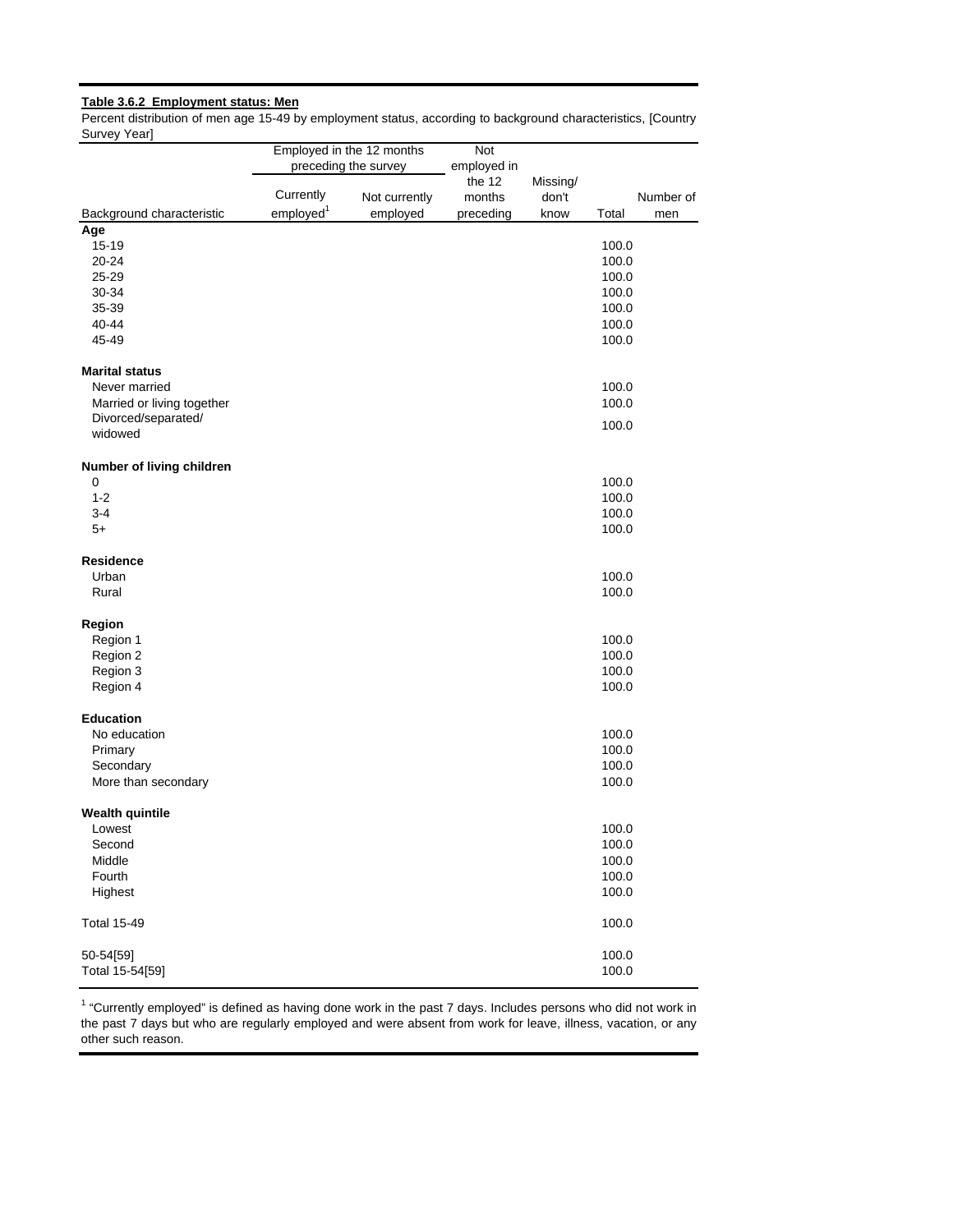# **Table 3.7.1 Occupation: Women**

Percent distribution of women age 15-49 employed in the 12 months preceding the survey by occupation, according to background characteristics, [Country Survey Year]

|                         | Professional/ |          |           |         |           |          |             |         |       | Number |
|-------------------------|---------------|----------|-----------|---------|-----------|----------|-------------|---------|-------|--------|
| Background              | technical/    |          | Sales and | Skilled | Unskilled | Domestic |             |         |       | of     |
| characteristic          | managerial    | Clerical | services  | manual  | manual    | service  | Agriculture | Missing | Total | women  |
| Age                     |               |          |           |         |           |          |             |         |       |        |
| $15 - 19$               |               |          |           |         |           |          |             |         | 100.0 |        |
| 20-24                   |               |          |           |         |           |          |             |         | 100.0 |        |
| 25-29                   |               |          |           |         |           |          |             |         | 100.0 |        |
| 30-34                   |               |          |           |         |           |          |             |         | 100.0 |        |
| 35-39                   |               |          |           |         |           |          |             |         | 100.0 |        |
| 40-44                   |               |          |           |         |           |          |             |         | 100.0 |        |
| 45-49                   |               |          |           |         |           |          |             |         | 100.0 |        |
|                         |               |          |           |         |           |          |             |         | 100.0 |        |
| <b>Marital status</b>   |               |          |           |         |           |          |             |         |       |        |
| Never married           |               |          |           |         |           |          |             |         | 100.0 |        |
| Married or living       |               |          |           |         |           |          |             |         | 100.0 |        |
| together                |               |          |           |         |           |          |             |         |       |        |
| Divorced/separated/     |               |          |           |         |           |          |             |         |       |        |
| widowed                 |               |          |           |         |           |          |             |         | 100.0 |        |
| <b>Number of living</b> |               |          |           |         |           |          |             |         |       |        |
| children                |               |          |           |         |           |          |             |         |       |        |
| $\mathbf 0$             |               |          |           |         |           |          |             |         | 100.0 |        |
| $1 - 2$                 |               |          |           |         |           |          |             |         | 100.0 |        |
| $3 - 4$                 |               |          |           |         |           |          |             |         | 100.0 |        |
| $5+$                    |               |          |           |         |           |          |             |         | 100.0 |        |
| <b>Residence</b>        |               |          |           |         |           |          |             |         |       |        |
| Urban                   |               |          |           |         |           |          |             |         | 100.0 |        |
| Rural                   |               |          |           |         |           |          |             |         | 100.0 |        |
| Region                  |               |          |           |         |           |          |             |         | 100.0 |        |
| Region 1                |               |          |           |         |           |          |             |         | 100.0 |        |
| Region 2                |               |          |           |         |           |          |             |         | 100.0 |        |
| Region 3                |               |          |           |         |           |          |             |         | 100.0 |        |
| Region 4                |               |          |           |         |           |          |             |         |       |        |
| <b>Education</b>        |               |          |           |         |           |          |             |         |       |        |
| No education            |               |          |           |         |           |          |             |         | 100.0 |        |
| Primary                 |               |          |           |         |           |          |             |         | 100.0 |        |
| Secondary               |               |          |           |         |           |          |             |         | 100.0 |        |
| More than               |               |          |           |         |           |          |             |         |       |        |
| secondary               |               |          |           |         |           |          |             |         | 100.0 |        |
| <b>Wealth quintile</b>  |               |          |           |         |           |          |             |         |       |        |
| Lowest                  |               |          |           |         |           |          |             |         | 100.0 |        |
| Second                  |               |          |           |         |           |          |             |         | 100.0 |        |
| Middle                  |               |          |           |         |           |          |             |         | 100.0 |        |
| Fourth                  |               |          |           |         |           |          |             |         | 100.0 |        |
| Highest                 |               |          |           |         |           |          |             |         | 100.0 |        |
| Total                   |               |          |           |         |           |          |             |         | 100.0 |        |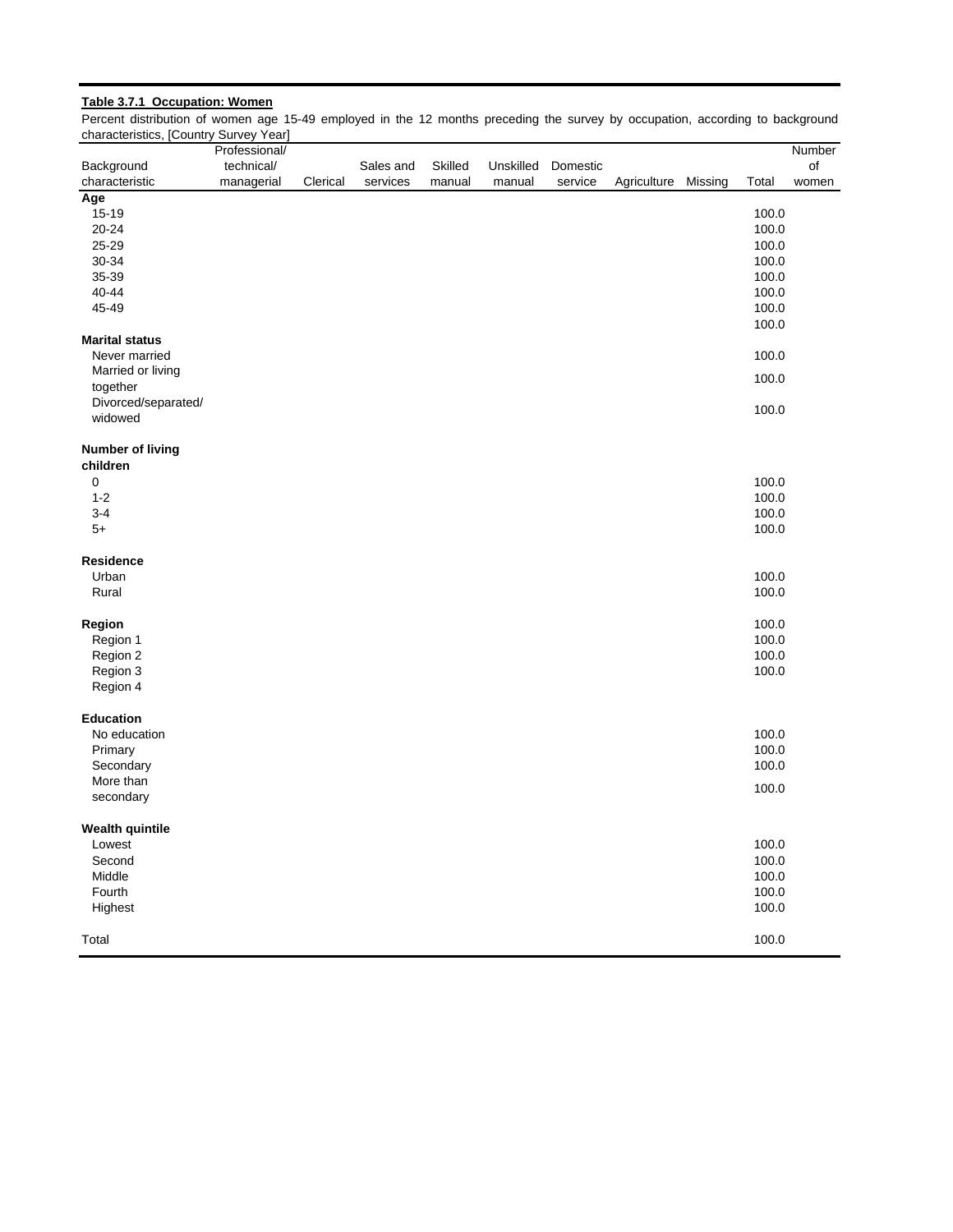# **Table 3.7.2 Occupation: Men**

Percent distribution of men age 15-49 employed in the 12 months preceding the survey by occupation, according to background characteristics, [Country Survey Year]

|                         | Professional/ |          |           |         |           |          |                     |       |        |
|-------------------------|---------------|----------|-----------|---------|-----------|----------|---------------------|-------|--------|
| Background              | technical/    |          | Sales and | Skilled | Unskilled | Domestic |                     |       | Number |
| characteristic          | managerial    | Clerical | services  | manual  | manual    | service  | Agriculture Missing | Total | of men |
| Age                     |               |          |           |         |           |          |                     |       |        |
| 15-19                   |               |          |           |         |           |          |                     | 100.0 |        |
|                         |               |          |           |         |           |          |                     |       |        |
| $20 - 24$               |               |          |           |         |           |          |                     | 100.0 |        |
| 25-29                   |               |          |           |         |           |          |                     | 100.0 |        |
| 30-34                   |               |          |           |         |           |          |                     | 100.0 |        |
| 35-39                   |               |          |           |         |           |          |                     | 100.0 |        |
| 40-44                   |               |          |           |         |           |          |                     | 100.0 |        |
| 45-49                   |               |          |           |         |           |          |                     | 100.0 |        |
|                         |               |          |           |         |           |          |                     | 100.0 |        |
| <b>Marital status</b>   |               |          |           |         |           |          |                     |       |        |
|                         |               |          |           |         |           |          |                     |       |        |
| Never married           |               |          |           |         |           |          |                     | 100.0 |        |
| Married or living       |               |          |           |         |           |          |                     | 100.0 |        |
| together                |               |          |           |         |           |          |                     |       |        |
| Divorced/separated/     |               |          |           |         |           |          |                     | 100.0 |        |
| widowed                 |               |          |           |         |           |          |                     |       |        |
|                         |               |          |           |         |           |          |                     |       |        |
| <b>Number of living</b> |               |          |           |         |           |          |                     |       |        |
| children                |               |          |           |         |           |          |                     |       |        |
| 0                       |               |          |           |         |           |          |                     | 100.0 |        |
|                         |               |          |           |         |           |          |                     |       |        |
| $1 - 2$                 |               |          |           |         |           |          |                     | 100.0 |        |
| $3 - 4$                 |               |          |           |         |           |          |                     | 100.0 |        |
| $5+$                    |               |          |           |         |           |          |                     | 100.0 |        |
| Residence               |               |          |           |         |           |          |                     |       |        |
| Urban                   |               |          |           |         |           |          |                     | 100.0 |        |
| Rural                   |               |          |           |         |           |          |                     | 100.0 |        |
|                         |               |          |           |         |           |          |                     |       |        |
| Region                  |               |          |           |         |           |          |                     | 100.0 |        |
| Region 1                |               |          |           |         |           |          |                     | 100.0 |        |
| Region 2                |               |          |           |         |           |          |                     | 100.0 |        |
| Region 3                |               |          |           |         |           |          |                     | 100.0 |        |
|                         |               |          |           |         |           |          |                     |       |        |
| Region 4                |               |          |           |         |           |          |                     |       |        |
| <b>Education</b>        |               |          |           |         |           |          |                     |       |        |
| No education            |               |          |           |         |           |          |                     | 100.0 |        |
| Primary                 |               |          |           |         |           |          |                     | 100.0 |        |
| Secondary               |               |          |           |         |           |          |                     | 100.0 |        |
| More than               |               |          |           |         |           |          |                     |       |        |
|                         |               |          |           |         |           |          |                     | 100.0 |        |
| secondary               |               |          |           |         |           |          |                     |       |        |
| <b>Wealth quintile</b>  |               |          |           |         |           |          |                     |       |        |
| Lowest                  |               |          |           |         |           |          |                     | 100.0 |        |
| Second                  |               |          |           |         |           |          |                     | 100.0 |        |
|                         |               |          |           |         |           |          |                     |       |        |
| Middle                  |               |          |           |         |           |          |                     | 100.0 |        |
| Fourth                  |               |          |           |         |           |          |                     | 100.0 |        |
| Highest                 |               |          |           |         |           |          |                     | 100.0 |        |
| <b>Total 15-49</b>      |               |          |           |         |           |          |                     | 100.0 |        |
| 50-54[59]               |               |          |           |         |           |          |                     | 100.0 |        |
| Total 15-54[59]         |               |          |           |         |           |          |                     | 100.0 |        |
|                         |               |          |           |         |           |          |                     |       |        |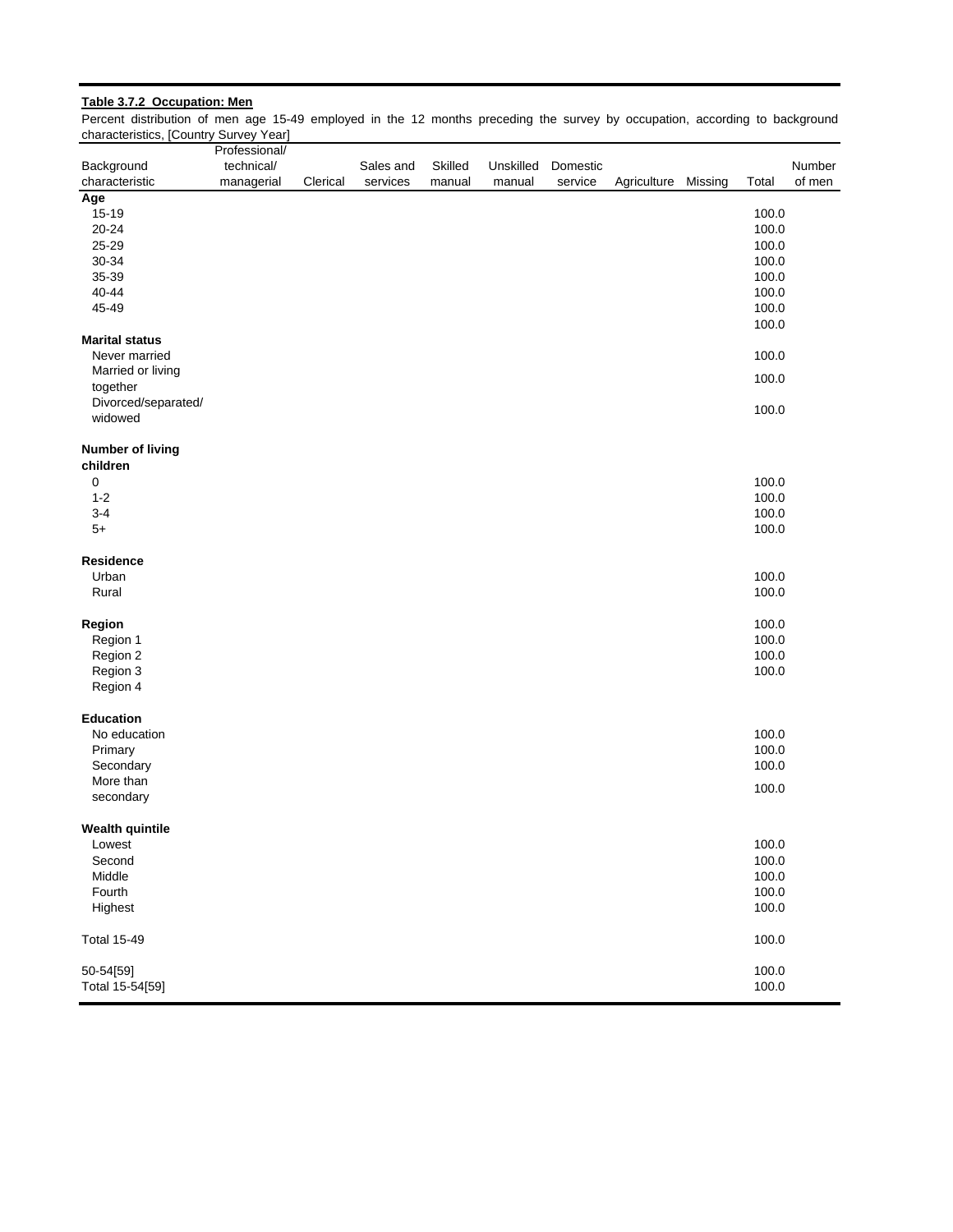# **Table 3.8 Type of employment: Women**

Percent distribution of women age 15-49 employed in the 12 months preceding the survey by type of earnings, type of employer and continuity of employment, according to type of employment (agricultural or nonagricultural), [Country Survey Year]

|                                                                                                           |                   | Nonagricultural |       |
|-----------------------------------------------------------------------------------------------------------|-------------------|-----------------|-------|
| Employment characteristic                                                                                 | Agricultural work | work            | Total |
| Type of earnings<br>Cash only<br>Cash and in-kind<br>In-kind only<br>Not paid<br>Missing                  |                   |                 |       |
| Total                                                                                                     | 100.0             | 100.0           | 100.0 |
| Type of employer<br>Employed by family member<br>Employed by nonfamily member<br>Self-employed<br>Missing |                   |                 |       |
| Total                                                                                                     | 100.0             | 100.0           | 100.0 |
| <b>Continuity of employment</b><br>All year<br>Seasonal<br>Occasional<br>Missing                          |                   |                 |       |
| Total<br>Number of women employed during the<br>past 12 months                                            | 100.0             | 100.0           | 100.0 |

Note: Total includes women with information missing on type of employment who are not shown separately.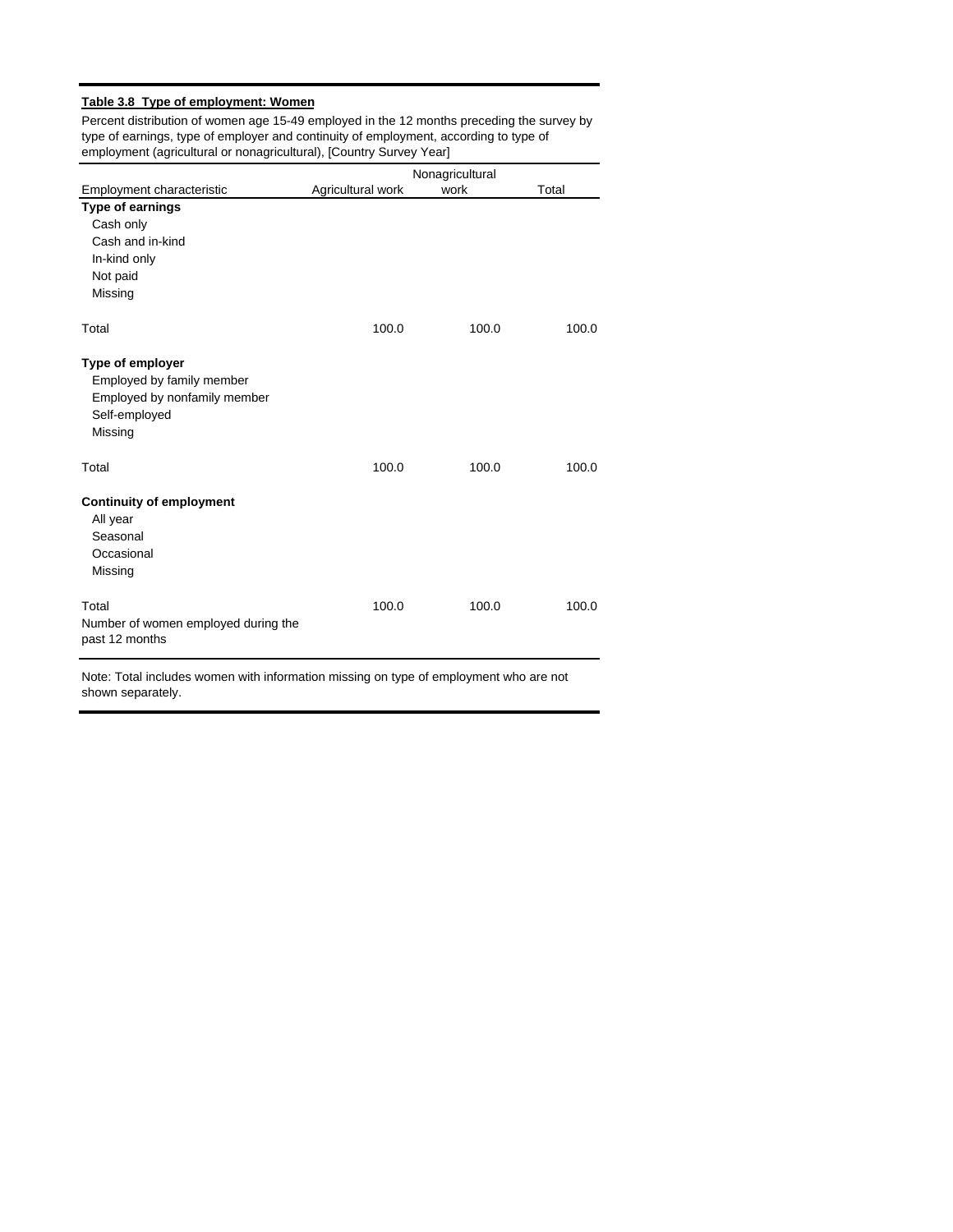# **Table 3.9.1 Health insurance coverage: Women**

Percentage of women age 15-49 with specific types of health insurance coverage, and percentage with any health insurance, according to background characteristics, [Country Survey Year]

| Background characteristic | Social<br>Security | Other<br>employer-<br>based<br>insurance | Mutual Health<br>Organization/<br>community-<br>based<br>insurance | Privately<br>purchased<br>commercial<br>insurance | Other | None | Any health<br>insurance | Number of<br>women |
|---------------------------|--------------------|------------------------------------------|--------------------------------------------------------------------|---------------------------------------------------|-------|------|-------------------------|--------------------|
| Age                       |                    |                                          |                                                                    |                                                   |       |      |                         |                    |
| $15 - 19$                 |                    |                                          |                                                                    |                                                   |       |      |                         |                    |
| $20 - 24$                 |                    |                                          |                                                                    |                                                   |       |      |                         |                    |
| 25-29                     |                    |                                          |                                                                    |                                                   |       |      |                         |                    |
| 30-34                     |                    |                                          |                                                                    |                                                   |       |      |                         |                    |
| 35-39                     |                    |                                          |                                                                    |                                                   |       |      |                         |                    |
| $40 - 44$                 |                    |                                          |                                                                    |                                                   |       |      |                         |                    |
| 45-49                     |                    |                                          |                                                                    |                                                   |       |      |                         |                    |
| Residence                 |                    |                                          |                                                                    |                                                   |       |      |                         |                    |
| Urban                     |                    |                                          |                                                                    |                                                   |       |      |                         |                    |
| Rural                     |                    |                                          |                                                                    |                                                   |       |      |                         |                    |
| Region                    |                    |                                          |                                                                    |                                                   |       |      |                         |                    |
| Region 1                  |                    |                                          |                                                                    |                                                   |       |      |                         |                    |
| Region 2                  |                    |                                          |                                                                    |                                                   |       |      |                         |                    |
| Region 3                  |                    |                                          |                                                                    |                                                   |       |      |                         |                    |
| Region 4                  |                    |                                          |                                                                    |                                                   |       |      |                         |                    |
| Education                 |                    |                                          |                                                                    |                                                   |       |      |                         |                    |
| No education              |                    |                                          |                                                                    |                                                   |       |      |                         |                    |
| Primary                   |                    |                                          |                                                                    |                                                   |       |      |                         |                    |
| Secondary                 |                    |                                          |                                                                    |                                                   |       |      |                         |                    |
| More than secondary       |                    |                                          |                                                                    |                                                   |       |      |                         |                    |
| <b>Wealth quintile</b>    |                    |                                          |                                                                    |                                                   |       |      |                         |                    |
| Lowest                    |                    |                                          |                                                                    |                                                   |       |      |                         |                    |
| Second                    |                    |                                          |                                                                    |                                                   |       |      |                         |                    |
| Middle                    |                    |                                          |                                                                    |                                                   |       |      |                         |                    |
| Fourth                    |                    |                                          |                                                                    |                                                   |       |      |                         |                    |
| Highest                   |                    |                                          |                                                                    |                                                   |       |      |                         |                    |
| Total                     |                    |                                          |                                                                    |                                                   |       |      |                         |                    |
|                           |                    |                                          |                                                                    |                                                   |       |      |                         |                    |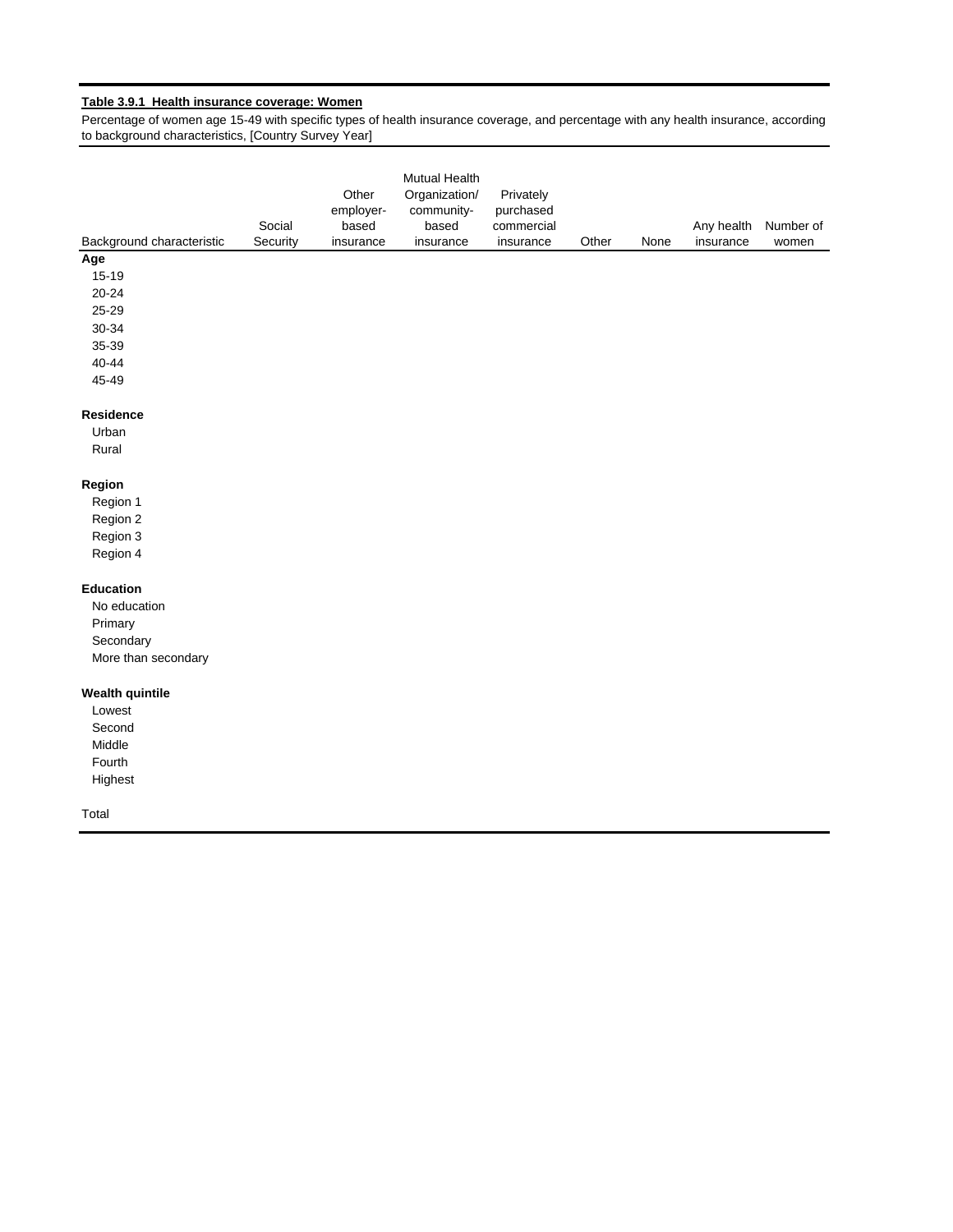# **Table 3.9.2 Health insurance coverage: Men**

Percentage of men age 15-49 with specific types of health insurance coverage, and percentage with any health insurance, according to background characteristics, [Country Survey Year]

| Background characteristic | Social<br>Security | Other<br>employer-<br>based<br>insurance | Mutual Health<br>Organization/<br>community-<br>based<br>insurance | Privately<br>purchased<br>commercial<br>insurance | Other | None | Any health<br>insurance | Number of |
|---------------------------|--------------------|------------------------------------------|--------------------------------------------------------------------|---------------------------------------------------|-------|------|-------------------------|-----------|
| Age                       |                    |                                          |                                                                    |                                                   |       |      |                         | men       |
| 15-19                     |                    |                                          |                                                                    |                                                   |       |      |                         |           |
| 20-24                     |                    |                                          |                                                                    |                                                   |       |      |                         |           |
| 25-29                     |                    |                                          |                                                                    |                                                   |       |      |                         |           |
| 30-34                     |                    |                                          |                                                                    |                                                   |       |      |                         |           |
| 35-39                     |                    |                                          |                                                                    |                                                   |       |      |                         |           |
| $40 - 44$                 |                    |                                          |                                                                    |                                                   |       |      |                         |           |
| 45-49                     |                    |                                          |                                                                    |                                                   |       |      |                         |           |
| Residence                 |                    |                                          |                                                                    |                                                   |       |      |                         |           |
| Urban                     |                    |                                          |                                                                    |                                                   |       |      |                         |           |
| Rural                     |                    |                                          |                                                                    |                                                   |       |      |                         |           |
| Region                    |                    |                                          |                                                                    |                                                   |       |      |                         |           |
| Region 1                  |                    |                                          |                                                                    |                                                   |       |      |                         |           |
| Region 2                  |                    |                                          |                                                                    |                                                   |       |      |                         |           |
| Region 3                  |                    |                                          |                                                                    |                                                   |       |      |                         |           |
| Region 4                  |                    |                                          |                                                                    |                                                   |       |      |                         |           |
| Education                 |                    |                                          |                                                                    |                                                   |       |      |                         |           |
| No education              |                    |                                          |                                                                    |                                                   |       |      |                         |           |
| Primary                   |                    |                                          |                                                                    |                                                   |       |      |                         |           |
| Secondary                 |                    |                                          |                                                                    |                                                   |       |      |                         |           |
| More than secondary       |                    |                                          |                                                                    |                                                   |       |      |                         |           |
| <b>Wealth quintile</b>    |                    |                                          |                                                                    |                                                   |       |      |                         |           |
| Lowest                    |                    |                                          |                                                                    |                                                   |       |      |                         |           |
| Second                    |                    |                                          |                                                                    |                                                   |       |      |                         |           |
| Middle                    |                    |                                          |                                                                    |                                                   |       |      |                         |           |
| Fourth                    |                    |                                          |                                                                    |                                                   |       |      |                         |           |
| Highest                   |                    |                                          |                                                                    |                                                   |       |      |                         |           |
| <b>Total 15-49</b>        |                    |                                          |                                                                    |                                                   |       |      |                         |           |
| 50-54[59]                 |                    |                                          |                                                                    |                                                   |       |      |                         |           |
| Total 15-54[59]           |                    |                                          |                                                                    |                                                   |       |      |                         |           |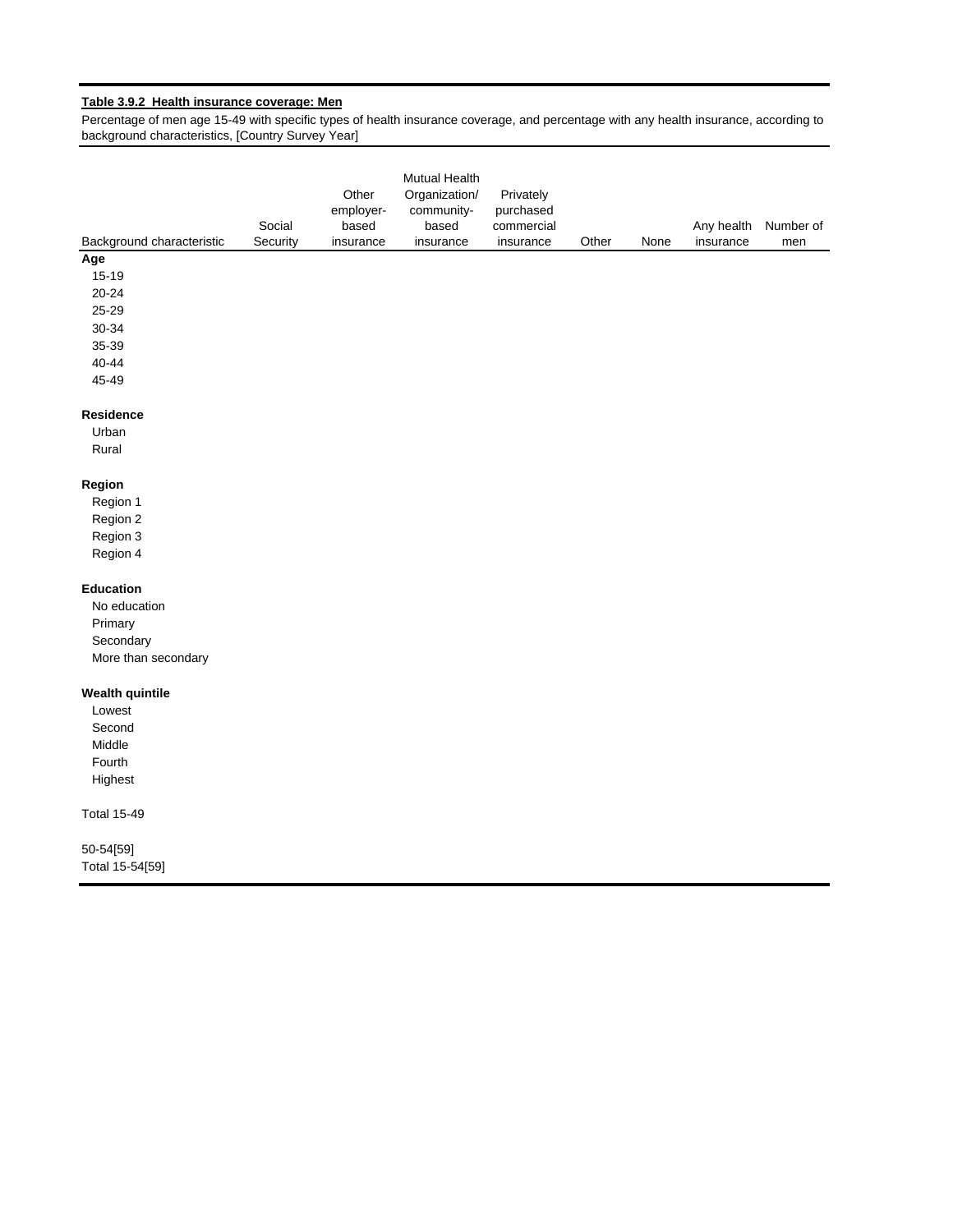# **Table 3.10.1 Tobacco smoking: Women**

Percentage of women age 15-49 who smoke various tobacco products, according to background characteristics, [Country Survey Year]

|                  |                                     | Percentage who smoke: <sup>1</sup> |            |           |
|------------------|-------------------------------------|------------------------------------|------------|-----------|
|                  |                                     | Other                              | Any type   |           |
| Background       |                                     | type of                            | οf         | Number of |
| characteristic   | Cigarettes $3$ tobacco <sup>3</sup> |                                    | tobacco    | women     |
| Age              |                                     |                                    |            |           |
| 15-19            | $1104 = 1$ or 2                     |                                    | yes in col |           |
| $20 - 24$        | or                                  | 1107b,                             | 1 or 2     |           |
| $25 - 29$        | $1107a = yes$                       | 1107c, or                          |            |           |
| 30-34            |                                     | $1107d=$                           |            |           |
| 35-39            |                                     | yes                                |            |           |
| 40-44            |                                     |                                    |            |           |
| 45-49            |                                     |                                    |            |           |
| <b>Residence</b> |                                     |                                    |            |           |
| Urban            |                                     |                                    |            |           |
| Rural            |                                     |                                    |            |           |

#### **Region**

Region 1 Region 2 Region 3 Region 4

#### **Education**

No education Primary **Secondary** More than secondary

#### **Wealth quintile**

Lowest Second Middle Fourth Highest

Total

 $<sup>1</sup>$  Includes daily and occasional (less than daily) use</sup>

 $2$  Cigarettes include kreteks.

 $3$  Includes pipes full of tobacco, cigars, cheroots, cigarillos, and water pipes [INCLUDE OTHER COUNTRY-SPECIFIC TYPES OF SMOKED TOBACCO]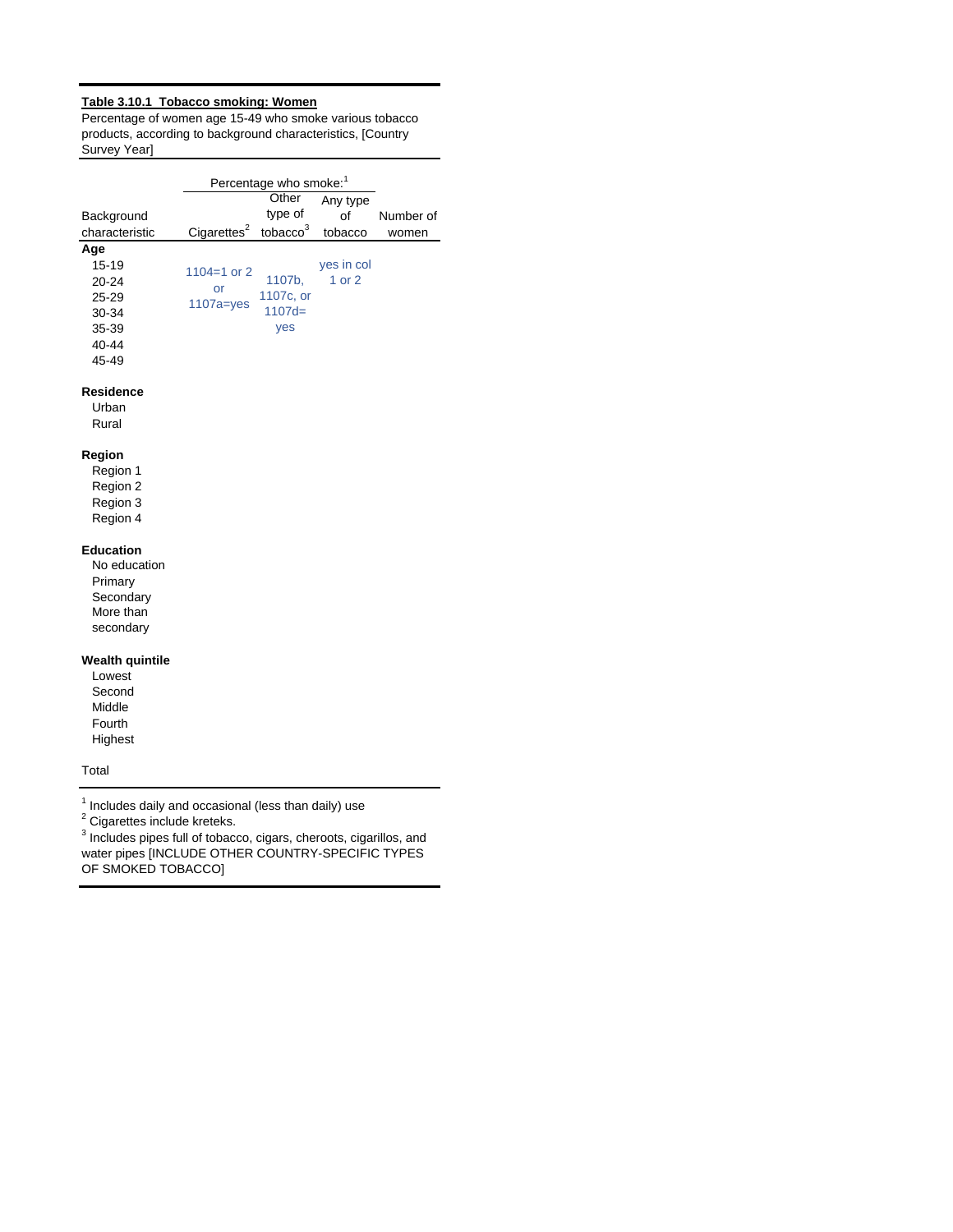#### **Table 3.10.2 Tobacco smoking: Men**

Percentage of men age 15-49 who smoke various tobacco products, and percent distribution of men by smoking frequency, according to background characteristics, [Country Survey Year]

|                        |                         | Percentage who smoke: <sup>1</sup> |               |           | Smoking frequency   |           |       |        |
|------------------------|-------------------------|------------------------------------|---------------|-----------|---------------------|-----------|-------|--------|
|                        |                         | Other                              |               |           |                     |           |       |        |
| Background             |                         | type of                            | Any type      | Daily     | Occasional          | Non-      |       | Number |
| characteristic         | Cigareftes <sup>2</sup> | tobacco <sup>3</sup>               | of tobacco    | smoker    | smoker <sup>4</sup> | smoker    | Total | of men |
| Age                    |                         |                                    |               |           |                     |           |       |        |
| 15-19                  | 811a,                   | 811d,                              | <b>YES</b> in | $808 = 1$ | $808 = 2$           | $808 = 3$ | 100.0 |        |
| 20-24                  | 811b, or                | 811e,                              | column 1      |           |                     |           | 100.0 |        |
| 25-29                  | 811c > 000              | 811f, or                           | or 2          |           |                     |           | 100.0 |        |
| 30-34                  | OR 812a,                | 811g >                             |               |           |                     |           | 100.0 |        |
| 35-39                  | 812b, or                | 000 OR                             |               |           |                     |           | 100.0 |        |
| 40-44                  | 812c > 000              | 812d,                              |               |           |                     |           | 100.0 |        |
| 45-49                  |                         | 812e,                              |               |           |                     |           | 100.0 |        |
|                        |                         | 812f, or                           |               |           |                     |           |       |        |
| Residence              |                         | 812g >                             |               |           |                     |           |       |        |
| Urban                  |                         | 000                                |               |           |                     |           | 100.0 |        |
| Rural                  |                         |                                    |               |           |                     |           | 100.0 |        |
|                        |                         |                                    |               |           |                     |           |       |        |
| Region                 |                         |                                    |               |           |                     |           | 100.0 |        |
| Region 1               |                         |                                    |               |           |                     |           | 100.0 |        |
| Region 2               |                         |                                    |               |           |                     |           | 100.0 |        |
| Region 3<br>Region 4   |                         |                                    |               |           |                     |           | 100.0 |        |
|                        |                         |                                    |               |           |                     |           | 100.0 |        |
| <b>Education</b>       |                         |                                    |               |           |                     |           |       |        |
| No education           |                         |                                    |               |           |                     |           | 100.0 |        |
| Primary                |                         |                                    |               |           |                     |           | 100.0 |        |
| Secondary              |                         |                                    |               |           |                     |           | 100.0 |        |
| More than              |                         |                                    |               |           |                     |           |       |        |
| secondary              |                         |                                    |               |           |                     |           | 100.0 |        |
|                        |                         |                                    |               |           |                     |           |       |        |
| <b>Wealth quintile</b> |                         |                                    |               |           |                     |           |       |        |
| Lowest                 |                         |                                    |               |           |                     |           | 100.0 |        |
| Second                 |                         |                                    |               |           |                     |           | 100.0 |        |
| Middle                 |                         |                                    |               |           |                     |           | 100.0 |        |
| Fourth                 |                         |                                    |               |           |                     |           | 100.0 |        |
| Highest                |                         |                                    |               |           |                     |           | 100.0 |        |
| <b>Total 15-49</b>     |                         |                                    |               |           |                     |           | 100.0 |        |
| 50-54[59]              |                         |                                    |               |           |                     |           | 100.0 |        |
| Total 15-54[59]        |                         |                                    |               |           |                     |           | 100.0 |        |
|                        |                         |                                    |               |           |                     |           |       |        |

 $1$  Includes daily and occasional (less than daily) use

2 Includes manufactured cigarettes, hand-rolled cigarettes, and kreteks

<sup>3</sup> Includes pipes, cigars, cheroots, cigarillos, and water pipes [INCLUDE OTHER COUNTRY-SPECIFIC TYPES OF SMOKED TOBACCO]

 $4$  Occasional refers to less often than daily use.

Tables based on the tabulation plan for the Global Adult Tobacco Survey (GATS), found here: http://www.who.int/tobacco/surveillance/en\_tfi\_gats\_country\_report\_template.pdf

Notes on programming: for questions 811 and 812 (columns 1 and 2), the respondent should also be included in the numerator if any of the questions include a special value of '888'.

Columns 4 and 5 may not sum to column 3: in the event that the respondent answered 1 or 2 to question 808, but then listed '000' to all questions 811a-g (or 812a-g), then he would be included in column 4 (or 5), but not column 3. That is, unless there is a data cleaning step in which his answer to 808 is changed to 3.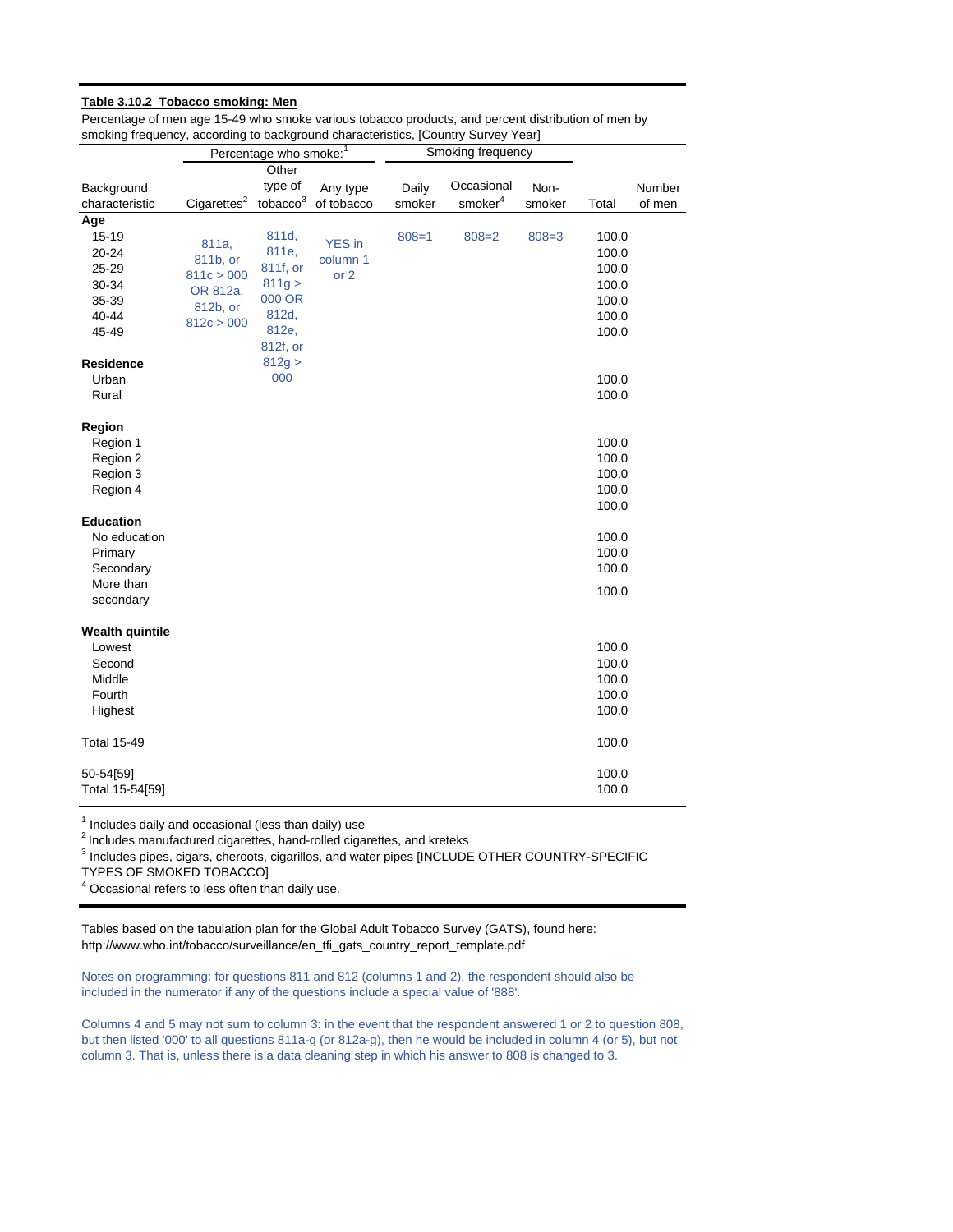## **Average number of cigarettes smoked daily: women (WORKING TABLE ONLY )**

Among women age 15-49 who smoke cigarettes daily, percent distribution by average number of cigarettes smoked per day, [Country Survey Year]

|                              |                |       | Average number of cigarettes smoked per day |           |           |                        |       | Number of<br>women who       |
|------------------------------|----------------|-------|---------------------------------------------|-----------|-----------|------------------------|-------|------------------------------|
| Background<br>characteristic | <5             | $5-9$ | 10-14                                       | $15 - 24$ | $\geq$ 25 | Don't know/<br>missing | Total | smoke<br>cigarettes<br>daily |
| Total                        | data from 1105 |       |                                             |           |           |                        | 100.0 | $1104 = 1$                   |

 $1$  Kreteks were not asked about separately; they are included to the extent that respondents included them in the number of "cigarettes" smoked per day.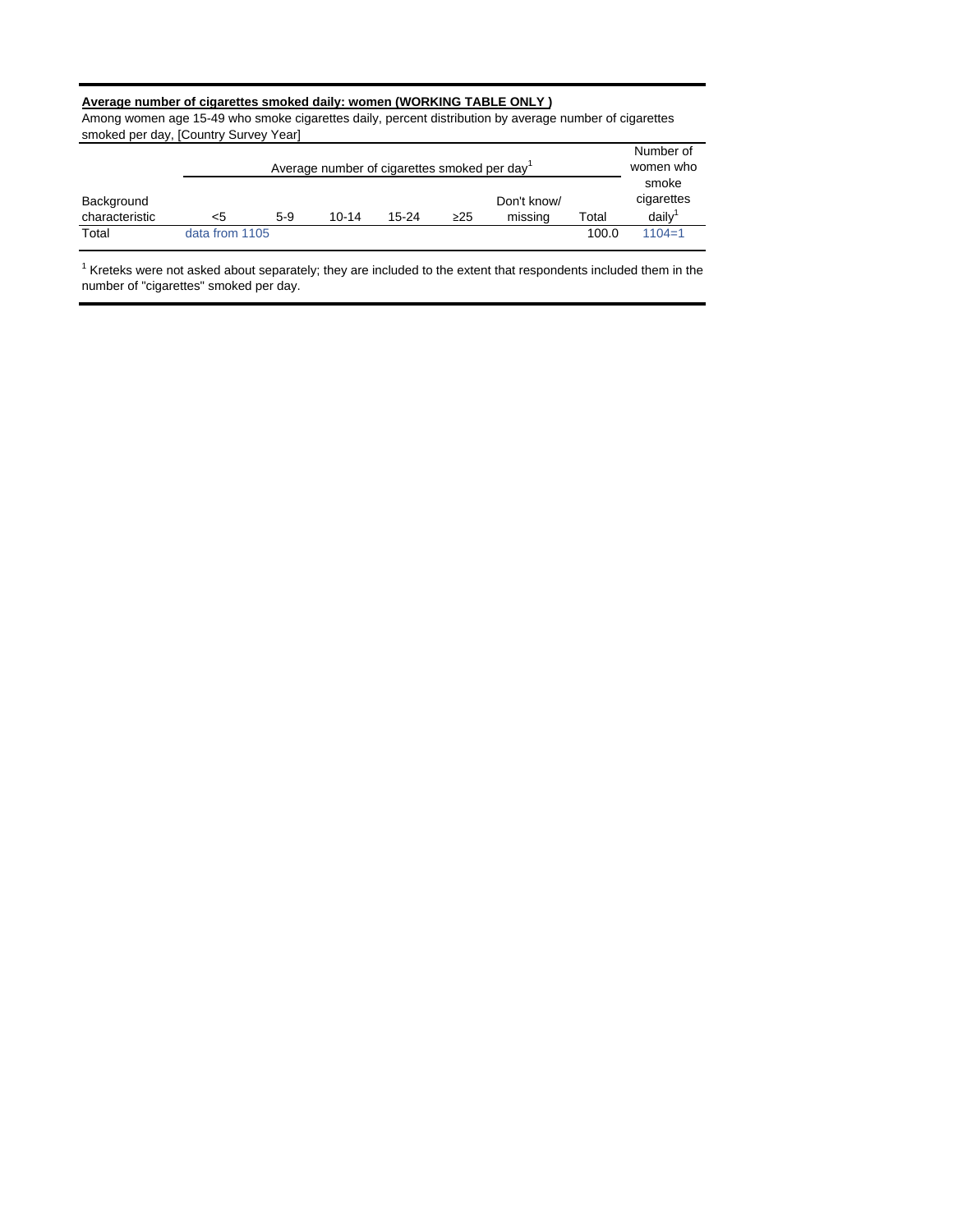#### **Table 3.11 Average number of cigarettes smoked daily: Men**

Among men age 15-49 who smoke cigarettes daily, percent distribution by average number of cigarettes smoked per day, according to background characteristics, [Country Survey Year]

|                                                                                    |     |       | Average number of cigarettes smoked per day <sup>1</sup>                                      |           |           |                                                                                                                                       |                                                             | Number of<br>men who                                               |
|------------------------------------------------------------------------------------|-----|-------|-----------------------------------------------------------------------------------------------|-----------|-----------|---------------------------------------------------------------------------------------------------------------------------------------|-------------------------------------------------------------|--------------------------------------------------------------------|
| Background<br>characteristic                                                       | $5$ | $5-9$ | $10 - 14$                                                                                     | $15 - 24$ | $\geq$ 25 | Don't know/<br>missing                                                                                                                | Total                                                       | smoke<br>cigarettes<br>daily <sup>1</sup>                          |
| Age<br>15-19<br>$20 - 24$<br>25-29<br>30-34<br>35-39<br>$40 - 44$<br>45-49         |     |       | 811c and show the distribution of that variable according to the<br>categories in columns 1-6 |           |           | Create new variables from 811a, 811b and 811c. Reset any values<br>of "888" to "000". Sum the NEW versions of variables 811a + 811b + | 100.0<br>100.0<br>100.0<br>100.0<br>100.0<br>100.0<br>100.0 | # of men<br>with value<br>$>000$ for<br>811a or<br>811b or<br>811c |
| <b>Residence</b><br>Urban<br>Rural                                                 |     |       |                                                                                               |           |           |                                                                                                                                       | 100.0<br>100.0                                              |                                                                    |
| Region<br>Region 1<br>Region 2<br>Region 3<br>Region 4                             |     |       |                                                                                               |           |           |                                                                                                                                       | 100.0<br>100.0<br>100.0<br>100.0                            |                                                                    |
| <b>Education</b><br>No education<br>Primary<br>Secondary<br>More than<br>secondary |     |       |                                                                                               |           |           |                                                                                                                                       | 100.0<br>100.0<br>100.0<br>100.0<br>100.0                   |                                                                    |
| <b>Wealth quintile</b><br>Lowest<br>Second<br>Middle<br>Fourth<br>Highest          |     |       |                                                                                               |           |           |                                                                                                                                       | 100.0<br>100.0<br>100.0<br>100.0<br>100.0                   |                                                                    |
| <b>Total 15-49</b>                                                                 |     |       |                                                                                               |           |           |                                                                                                                                       | 100.0                                                       |                                                                    |
| 50-54[59]<br>Total 15-54[59]                                                       |     |       |                                                                                               |           |           |                                                                                                                                       | 100.0<br>100.0                                              |                                                                    |

 $<sup>1</sup>$  Includes manufactured cigarettes, hand-rolled cigarettes, and kreteks</sup>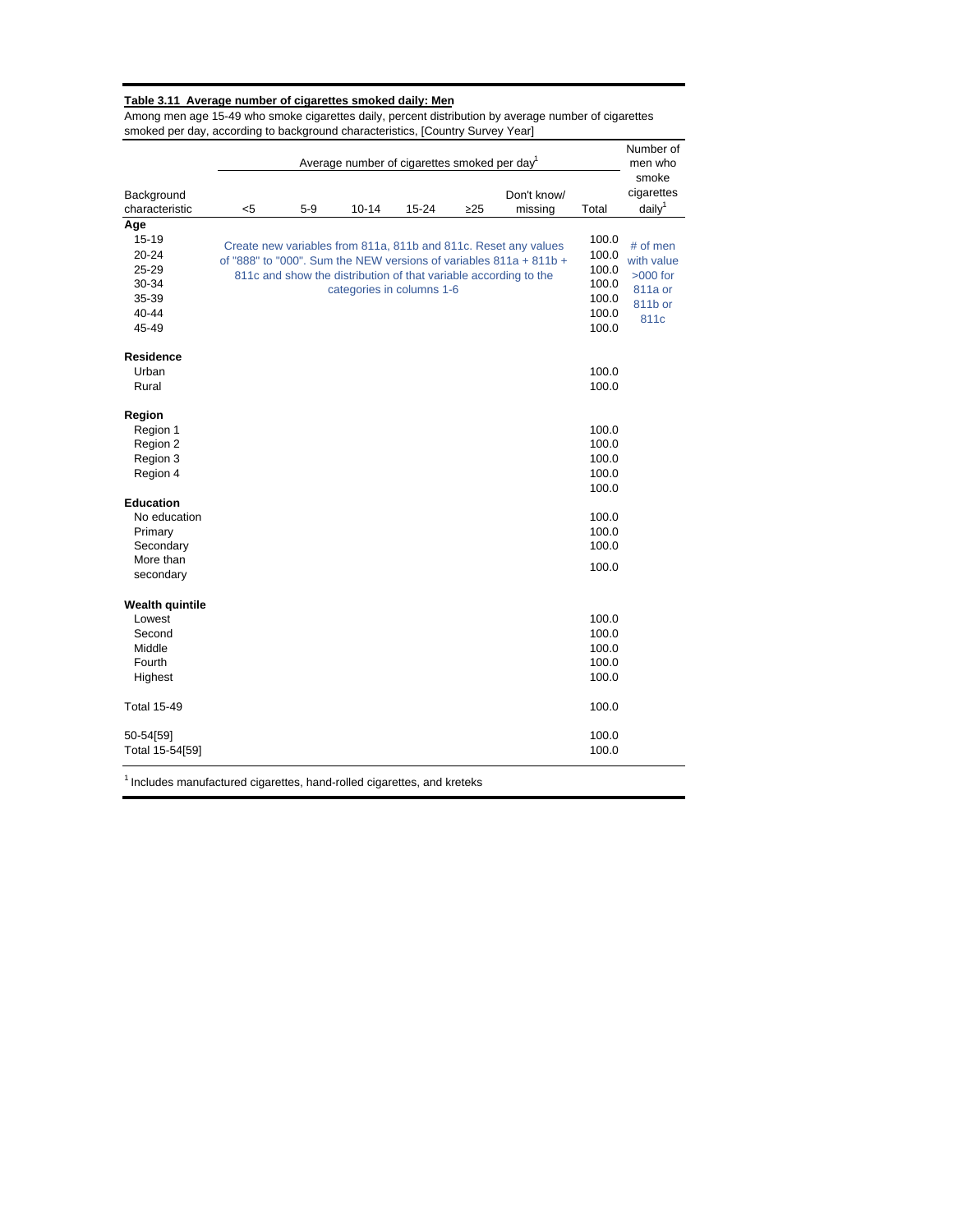## **Table 3.12 Smokeless tobacco use and any tobacco use**

Percentage of women and men age 15-49 who currently use smokeless tobacco, according to type of tobacco product, and percentage who use any type of tobacco, [Country Survey Year]

| Tobacco product                            | Women             | Men                                     |
|--------------------------------------------|-------------------|-----------------------------------------|
| Snuff, by mouth                            | $1107e = ves$     | 814a>000 or 815a>000                    |
| Snuff, by nose                             | $1107f = yes$     | 814b>000 or 815b>000                    |
| Chewing tobacco                            | $1107g = yes$     | 814c>000 or 815c>000                    |
| Betel quid with tobacco                    | $1107h = ves$     | 814d>000 or 815d>000                    |
| Other type of smokeless tobacco            |                   | other country sp(814e>000 or 815e>000   |
| Any type of smokeless tobacco <sup>1</sup> | rows 1-6, any yes |                                         |
| Any type of tobacco <sup>2</sup>           |                   | 1104=1 or 1104= 808=1 or 808=2 or 813=1 |
| Number                                     |                   |                                         |

Note: Table includes women and men who use smokeless tobacco daily or occasionally (less than daily).

<sup>1</sup> Includes snuff by mouth, snuff by nose, chewing tobacco, betel quid with tobacco, and [ADD COUNTRY SPECIFIC TYPES OF SMOKELESS

 $2$  Includes all types of smokeless tobacco shown in this table plus cigarettes, kreteks, pipes, cigars, cheroots, cigarillos, water pipes, and [ADD COUNTRY SPECIFIC TYPES OF TOBACCO]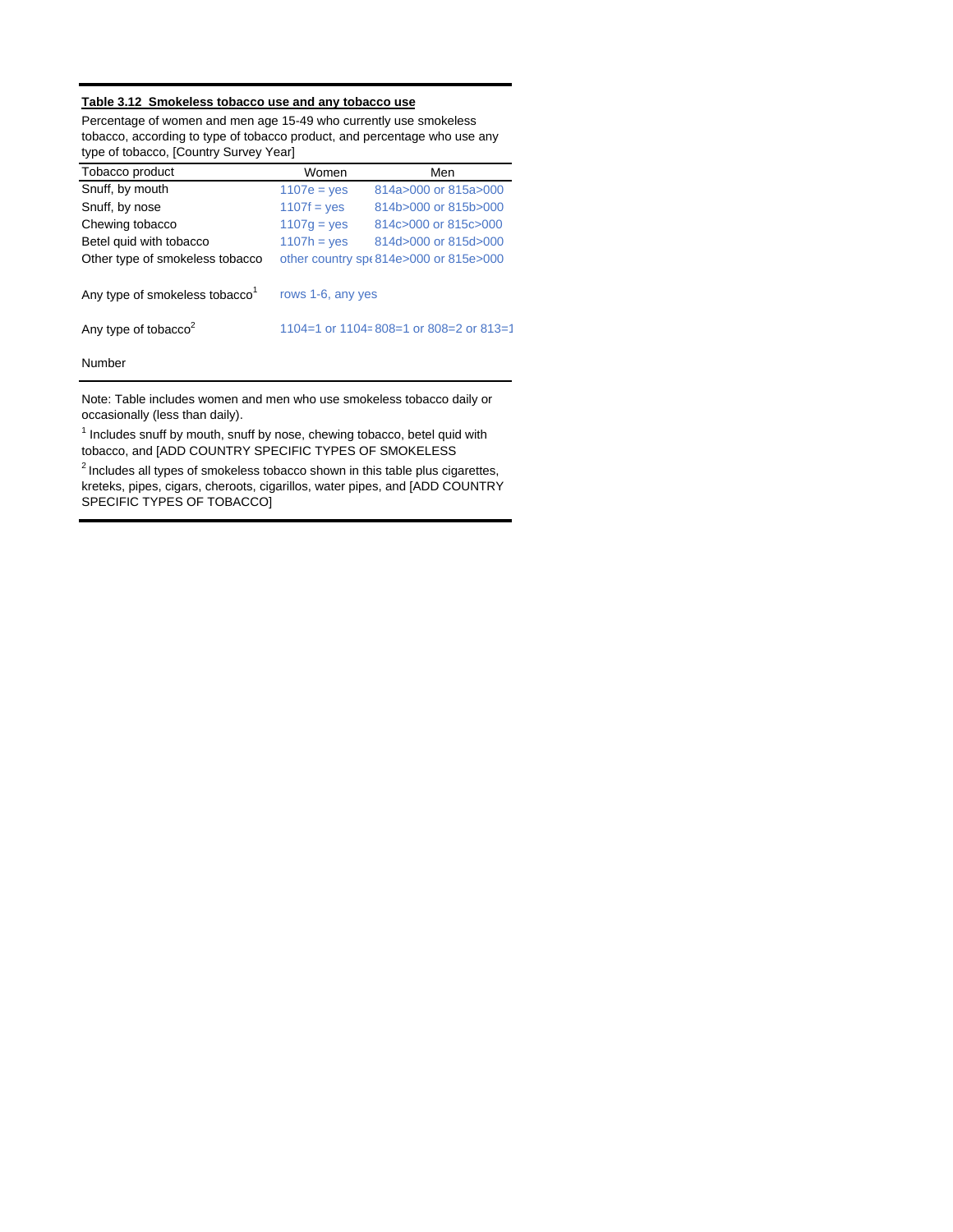# **Table of Contents version: 5Sept2019**

Table 4.1 Current marital status

Table 4.2.1 Number of women's co-wives

Table 4.2.2 Number of men's wives

Table 4.3 Age at first marriage

Table 4.4 Median age at first marriage according to background characteristics

Table 4.5 Age at first sexual intercourse

Table 4.6 Median age at first sexual intercourse according to background characteristics

Table 4.7.1 Recent sexual activity: Women

Table 4.7.2 Recent sexual activity: Men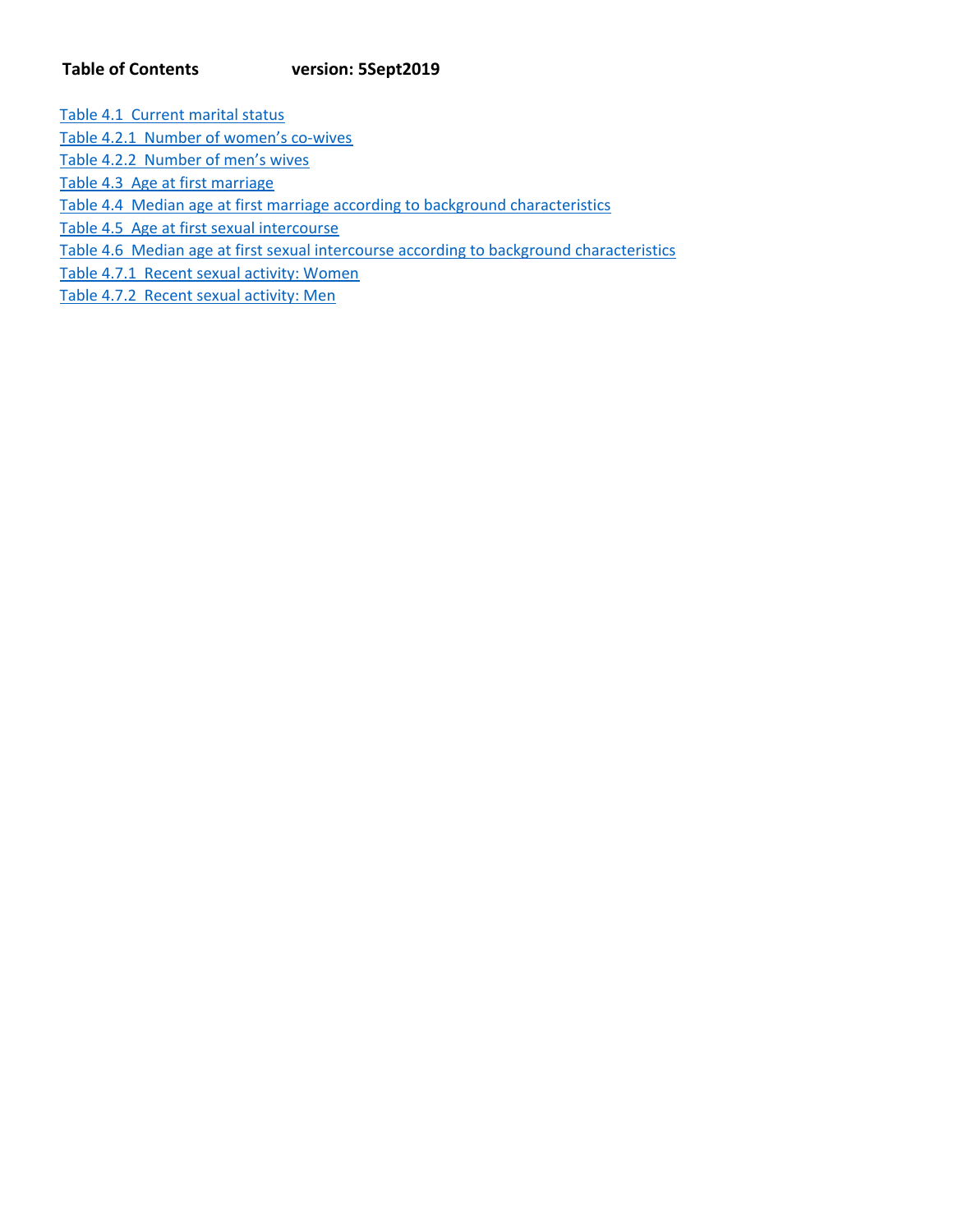|                    |                  |         |                    | Marital status |              |         |       |                                                       |                          |
|--------------------|------------------|---------|--------------------|----------------|--------------|---------|-------|-------------------------------------------------------|--------------------------|
| Age                | Never<br>married | Married | Living<br>together | Divorced       | Separated    | Widowed | Total | Percentage of<br>respondents<br>currently in<br>union | Number of<br>respondents |
|                    |                  |         |                    |                | <b>WOMEN</b> |         |       |                                                       |                          |
| 15-19              |                  |         |                    |                |              |         | 100.0 |                                                       |                          |
| $20 - 24$          |                  |         |                    |                |              |         | 100.0 |                                                       |                          |
| 25-29              |                  |         |                    |                |              |         | 100.0 |                                                       |                          |
| 30-34              |                  |         |                    |                |              |         | 100.0 |                                                       |                          |
| 35-39              |                  |         |                    |                |              |         | 100.0 |                                                       |                          |
| 40-44              |                  |         |                    |                |              |         | 100.0 |                                                       |                          |
| 45-49              |                  |         |                    |                |              |         | 100.0 |                                                       |                          |
| Total              |                  |         |                    |                |              |         | 100.0 |                                                       |                          |
|                    |                  |         |                    |                | <b>MEN</b>   |         |       |                                                       |                          |
| 15-19              |                  |         |                    |                |              |         | 100.0 |                                                       |                          |
| 20-24              |                  |         |                    |                |              |         | 100.0 |                                                       |                          |
| 25-29              |                  |         |                    |                |              |         | 100.0 |                                                       |                          |
| 30-34              |                  |         |                    |                |              |         | 100.0 |                                                       |                          |
| 35-39              |                  |         |                    |                |              |         | 100.0 |                                                       |                          |
| 40-44              |                  |         |                    |                |              |         | 100.0 |                                                       |                          |
| 45-49              |                  |         |                    |                |              |         | 100.0 |                                                       |                          |
| <b>Total 15-49</b> |                  |         |                    |                |              |         | 100.0 |                                                       |                          |
| 50-54[59]          |                  |         |                    |                |              |         | 100.0 |                                                       |                          |
| Total 15-54[59]    |                  |         |                    |                |              |         | 100.0 |                                                       |                          |

**Table 4.1 Current marital status** Percent distribution of women and men age 15-49 by current marital status, according to age, [Country Survey Year]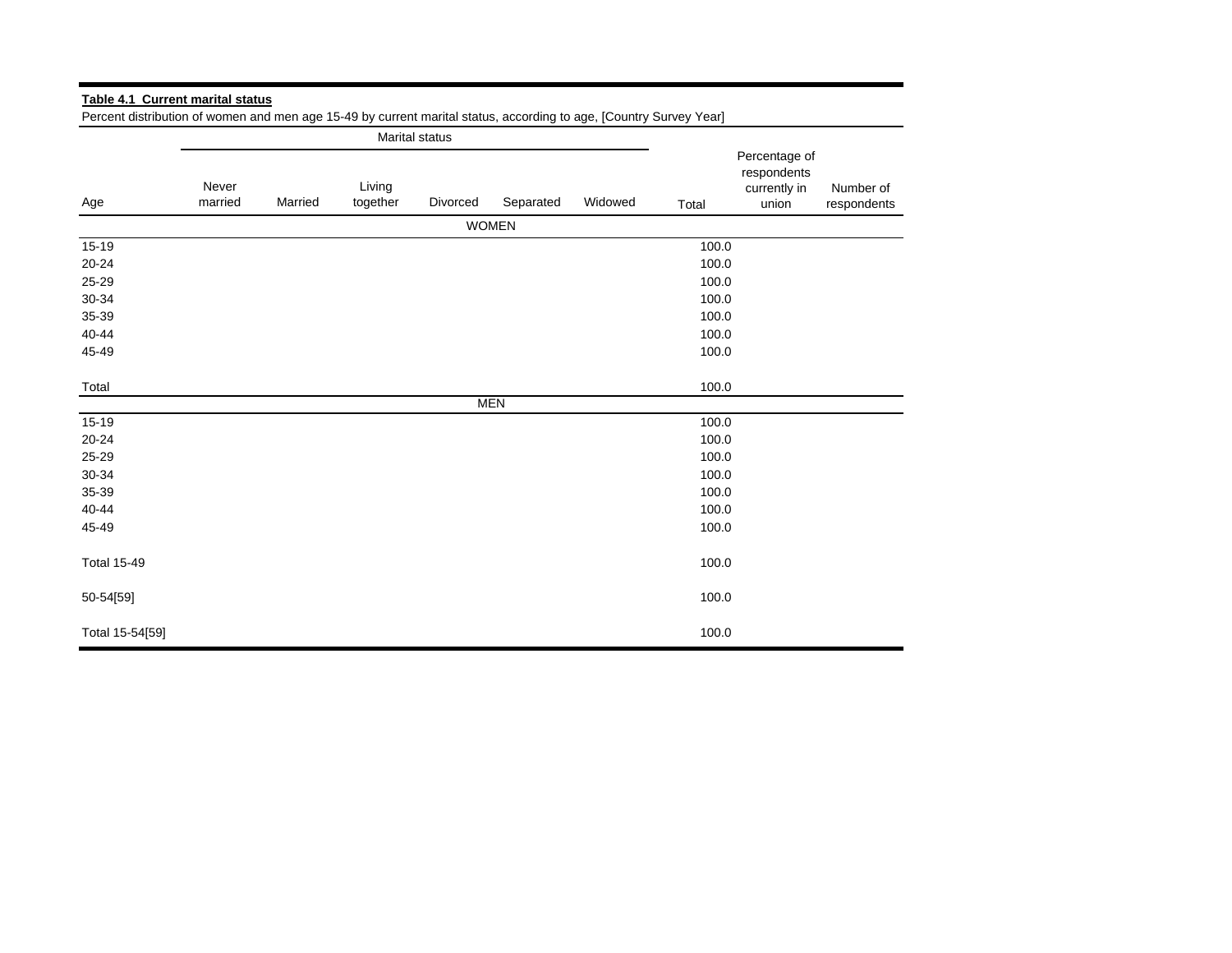## **Table 4.2.1 Number of women's co-wives**

Percent distribution of currently married women age 15-49 by number of co-wives, and percentage of currently married women with one or more co-wives, according to background characteristics, [Country Survey Year]

| $co$ -wives $1$<br>Background characteristic<br>Total<br>women<br>$\overline{0}$<br>Don't know<br>$\mathbf{1}$<br>$2+$<br>$15 - 19$<br>$Col D + Col E$<br>100.0<br>20-24<br>100.0<br>25-29<br>100.0<br>30-34<br>100.0<br>35-39<br>100.0<br>40-44<br>100.0<br>45-49<br>100.0<br>Residence<br>Urban<br>100.0<br>100.0<br>Rural<br>Region<br>Region 1<br>100.0<br>100.0<br>Region 2<br>100.0<br>Region 3<br>100.0<br>Region 4<br><b>Education</b><br>100.0<br>No education<br>100.0<br>Primary<br>100.0<br>Secondary<br>100.0<br>More than secondary<br>100.0<br>Lowest<br>100.0<br>Second<br>Middle<br>100.0<br>100.0<br>Fourth<br>100.0<br>Highest<br>100.0 |                        |  | Number of co-wives | Percentage with<br>one or more | Number of |  |
|------------------------------------------------------------------------------------------------------------------------------------------------------------------------------------------------------------------------------------------------------------------------------------------------------------------------------------------------------------------------------------------------------------------------------------------------------------------------------------------------------------------------------------------------------------------------------------------------------------------------------------------------------------|------------------------|--|--------------------|--------------------------------|-----------|--|
|                                                                                                                                                                                                                                                                                                                                                                                                                                                                                                                                                                                                                                                            |                        |  |                    |                                |           |  |
|                                                                                                                                                                                                                                                                                                                                                                                                                                                                                                                                                                                                                                                            | Age                    |  |                    |                                |           |  |
|                                                                                                                                                                                                                                                                                                                                                                                                                                                                                                                                                                                                                                                            |                        |  |                    |                                |           |  |
|                                                                                                                                                                                                                                                                                                                                                                                                                                                                                                                                                                                                                                                            |                        |  |                    |                                |           |  |
|                                                                                                                                                                                                                                                                                                                                                                                                                                                                                                                                                                                                                                                            |                        |  |                    |                                |           |  |
|                                                                                                                                                                                                                                                                                                                                                                                                                                                                                                                                                                                                                                                            |                        |  |                    |                                |           |  |
|                                                                                                                                                                                                                                                                                                                                                                                                                                                                                                                                                                                                                                                            |                        |  |                    |                                |           |  |
|                                                                                                                                                                                                                                                                                                                                                                                                                                                                                                                                                                                                                                                            |                        |  |                    |                                |           |  |
|                                                                                                                                                                                                                                                                                                                                                                                                                                                                                                                                                                                                                                                            |                        |  |                    |                                |           |  |
|                                                                                                                                                                                                                                                                                                                                                                                                                                                                                                                                                                                                                                                            |                        |  |                    |                                |           |  |
|                                                                                                                                                                                                                                                                                                                                                                                                                                                                                                                                                                                                                                                            |                        |  |                    |                                |           |  |
|                                                                                                                                                                                                                                                                                                                                                                                                                                                                                                                                                                                                                                                            |                        |  |                    |                                |           |  |
|                                                                                                                                                                                                                                                                                                                                                                                                                                                                                                                                                                                                                                                            |                        |  |                    |                                |           |  |
|                                                                                                                                                                                                                                                                                                                                                                                                                                                                                                                                                                                                                                                            |                        |  |                    |                                |           |  |
|                                                                                                                                                                                                                                                                                                                                                                                                                                                                                                                                                                                                                                                            |                        |  |                    |                                |           |  |
|                                                                                                                                                                                                                                                                                                                                                                                                                                                                                                                                                                                                                                                            |                        |  |                    |                                |           |  |
|                                                                                                                                                                                                                                                                                                                                                                                                                                                                                                                                                                                                                                                            |                        |  |                    |                                |           |  |
|                                                                                                                                                                                                                                                                                                                                                                                                                                                                                                                                                                                                                                                            |                        |  |                    |                                |           |  |
|                                                                                                                                                                                                                                                                                                                                                                                                                                                                                                                                                                                                                                                            |                        |  |                    |                                |           |  |
|                                                                                                                                                                                                                                                                                                                                                                                                                                                                                                                                                                                                                                                            |                        |  |                    |                                |           |  |
|                                                                                                                                                                                                                                                                                                                                                                                                                                                                                                                                                                                                                                                            |                        |  |                    |                                |           |  |
|                                                                                                                                                                                                                                                                                                                                                                                                                                                                                                                                                                                                                                                            |                        |  |                    |                                |           |  |
|                                                                                                                                                                                                                                                                                                                                                                                                                                                                                                                                                                                                                                                            | <b>Wealth quintile</b> |  |                    |                                |           |  |
|                                                                                                                                                                                                                                                                                                                                                                                                                                                                                                                                                                                                                                                            |                        |  |                    |                                |           |  |
|                                                                                                                                                                                                                                                                                                                                                                                                                                                                                                                                                                                                                                                            |                        |  |                    |                                |           |  |
|                                                                                                                                                                                                                                                                                                                                                                                                                                                                                                                                                                                                                                                            |                        |  |                    |                                |           |  |
|                                                                                                                                                                                                                                                                                                                                                                                                                                                                                                                                                                                                                                                            |                        |  |                    |                                |           |  |
|                                                                                                                                                                                                                                                                                                                                                                                                                                                                                                                                                                                                                                                            |                        |  |                    |                                |           |  |
|                                                                                                                                                                                                                                                                                                                                                                                                                                                                                                                                                                                                                                                            | Total                  |  |                    |                                |           |  |

 $1$  Excludes women who responded "don't know" when asked if their husband has other wives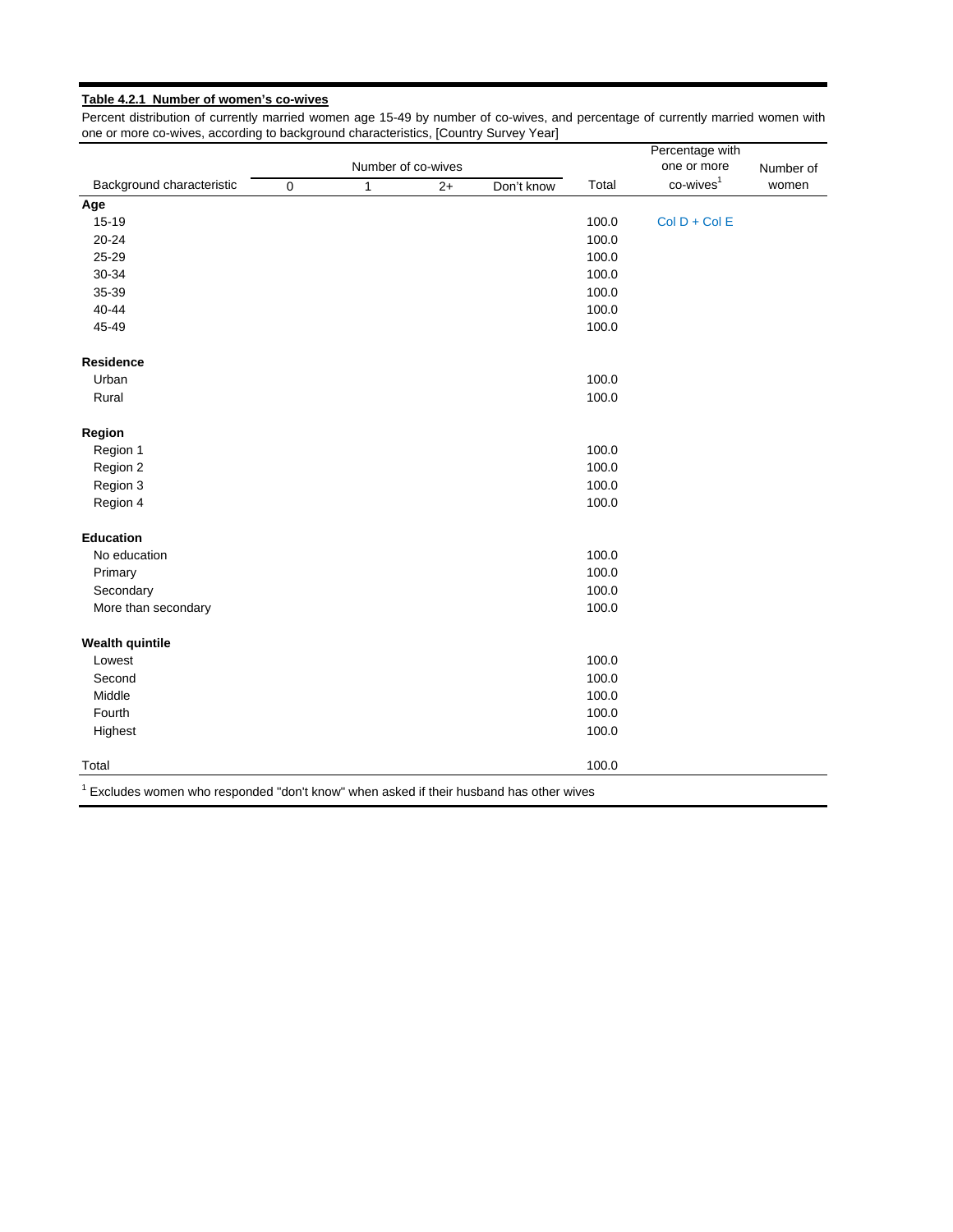# **Table 4.2.2 Number of men's wives**

Percent distribution of currently married men age 15-49 by number of wives, according to background characteristics, [Country Survey Year] ÷.

|                           |   | Number of wives |       | Number of |
|---------------------------|---|-----------------|-------|-----------|
| Background characteristic | 1 | 2+              | Total | men       |
| Age                       |   |                 |       |           |
| 15-19                     |   |                 | 100.0 |           |
| $20 - 24$                 |   |                 | 100.0 |           |
| 25-29                     |   |                 | 100.0 |           |
| 30-34                     |   |                 | 100.0 |           |
| 35-39                     |   |                 | 100.0 |           |
| 40-44                     |   |                 | 100.0 |           |
| 45-49                     |   |                 | 100.0 |           |
| Residence                 |   |                 |       |           |
| Urban                     |   |                 | 100.0 |           |
| Rural                     |   |                 | 100.0 |           |
| Region                    |   |                 |       |           |
| Region 1                  |   |                 | 100.0 |           |
| Region 2                  |   |                 | 100.0 |           |
| Region 3                  |   |                 | 100.0 |           |
| Region 4                  |   |                 | 100.0 |           |
| <b>Education</b>          |   |                 |       |           |
| No education              |   |                 | 100.0 |           |
| Primary                   |   |                 | 100.0 |           |
| Secondary                 |   |                 | 100.0 |           |
| More than secondary       |   |                 | 100.0 |           |
| <b>Wealth quintile</b>    |   |                 |       |           |
| Lowest                    |   |                 | 100.0 |           |
| Second                    |   |                 | 100.0 |           |
| Middle                    |   |                 | 100.0 |           |
| Fourth                    |   |                 | 100.0 |           |
| Highest                   |   |                 | 100.0 |           |
| <b>Total 15-49</b>        |   |                 | 100.0 |           |
| 50-54[59]                 |   |                 | 100.0 |           |
| Total 15-54[59]           |   |                 | 100.0 |           |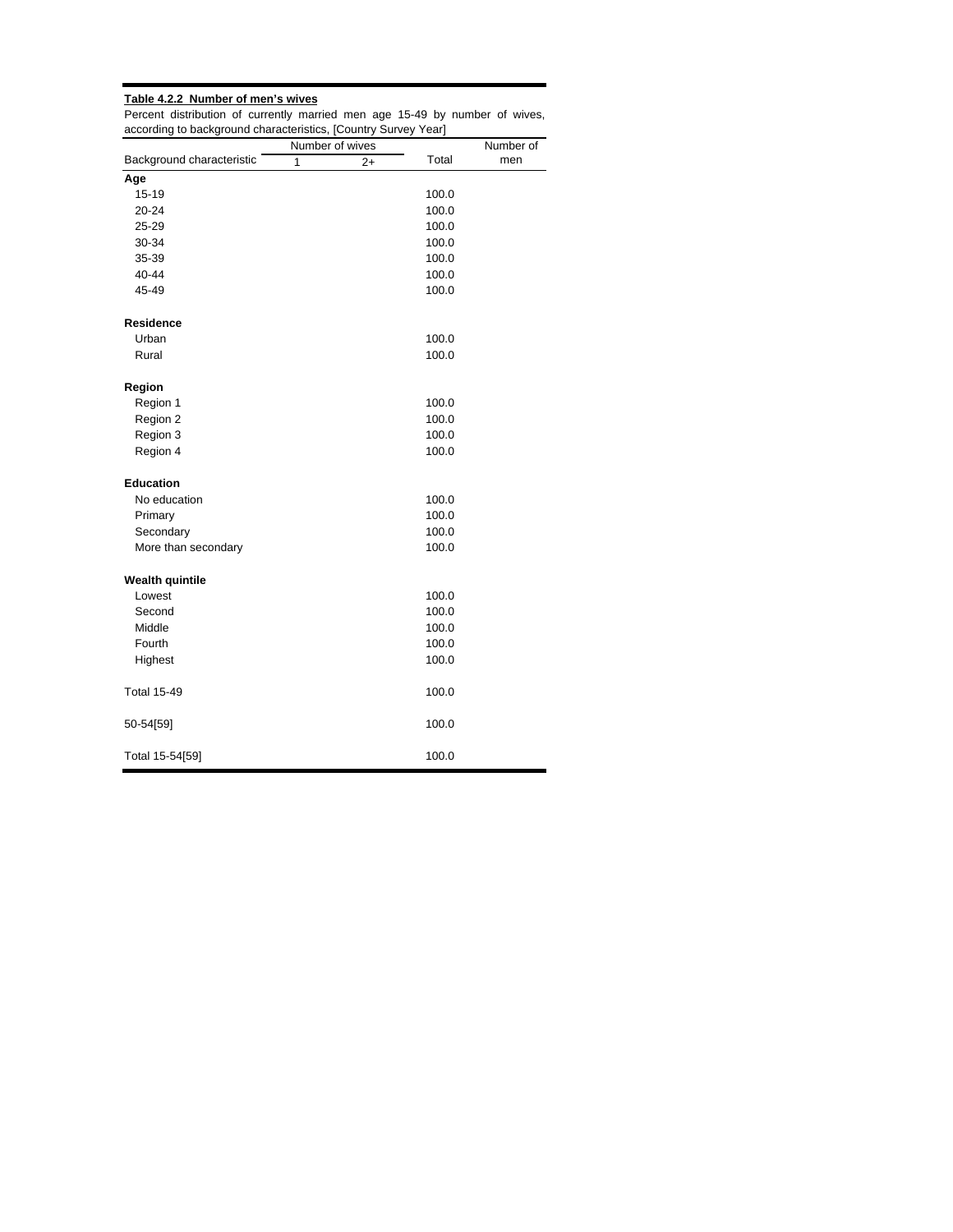#### **Table 4.3 Age at first marriage**

Percentage of women and men age 15-49 who were first married by specific exact ages, and median age at first marriage, according to current age, [Country Survey Year]

|             |    | Percentage first married by exact age: |    |              |    | Percentage    | Number of   | Median age at  |
|-------------|----|----------------------------------------|----|--------------|----|---------------|-------------|----------------|
| Current age | 15 | 18                                     | 20 | 22           | 25 | never married | respondents | first marriage |
|             |    |                                        |    | <b>WOMEN</b> |    |               |             |                |
| $15-19$     |    | na                                     | na | na           | na |               |             |                |
| $20 - 24$   |    |                                        |    | na           | na |               |             |                |
| 25-29       |    |                                        |    |              |    |               |             |                |
| $30 - 34$   |    |                                        |    |              |    |               |             |                |
| 35-39       |    |                                        |    |              |    |               |             |                |
| $40 - 44$   |    |                                        |    |              |    |               |             |                |
| 45-49       |    |                                        |    |              |    |               |             |                |
| 20-49       |    |                                        |    | na           | na |               |             |                |
| 25-49       |    |                                        |    |              |    |               |             |                |
|             |    |                                        |    | <b>MEN</b>   |    |               |             |                |
| $15-19$     |    | na                                     | na | na           | na |               |             |                |
| $20 - 24$   |    |                                        |    | na           | na |               |             |                |
| 25-29       |    |                                        |    |              |    |               |             |                |
| $30 - 34$   |    |                                        |    |              |    |               |             |                |
| 35-39       |    |                                        |    |              |    |               |             |                |
| $40 - 44$   |    |                                        |    |              |    |               |             |                |
| 45-49       |    |                                        |    |              |    |               |             |                |
| 20-49       |    |                                        |    | na           | na |               |             |                |
| 25-49       |    |                                        |    |              |    |               |             |                |
| 20-54[59]   |    |                                        |    | na           | na |               |             |                |
| 25-54[59]   |    |                                        |    |              |    |               |             |                |

Note: The age at first marriage is defined as the age at which the respondent began living with her/his first spouse/partner.

na = Not applicable due to censoring

<sup>a</sup> <sup>=</sup> Omitted because less than 50% of the women or men began living with their spouse or partner for the first time before reaching the beginning of the age group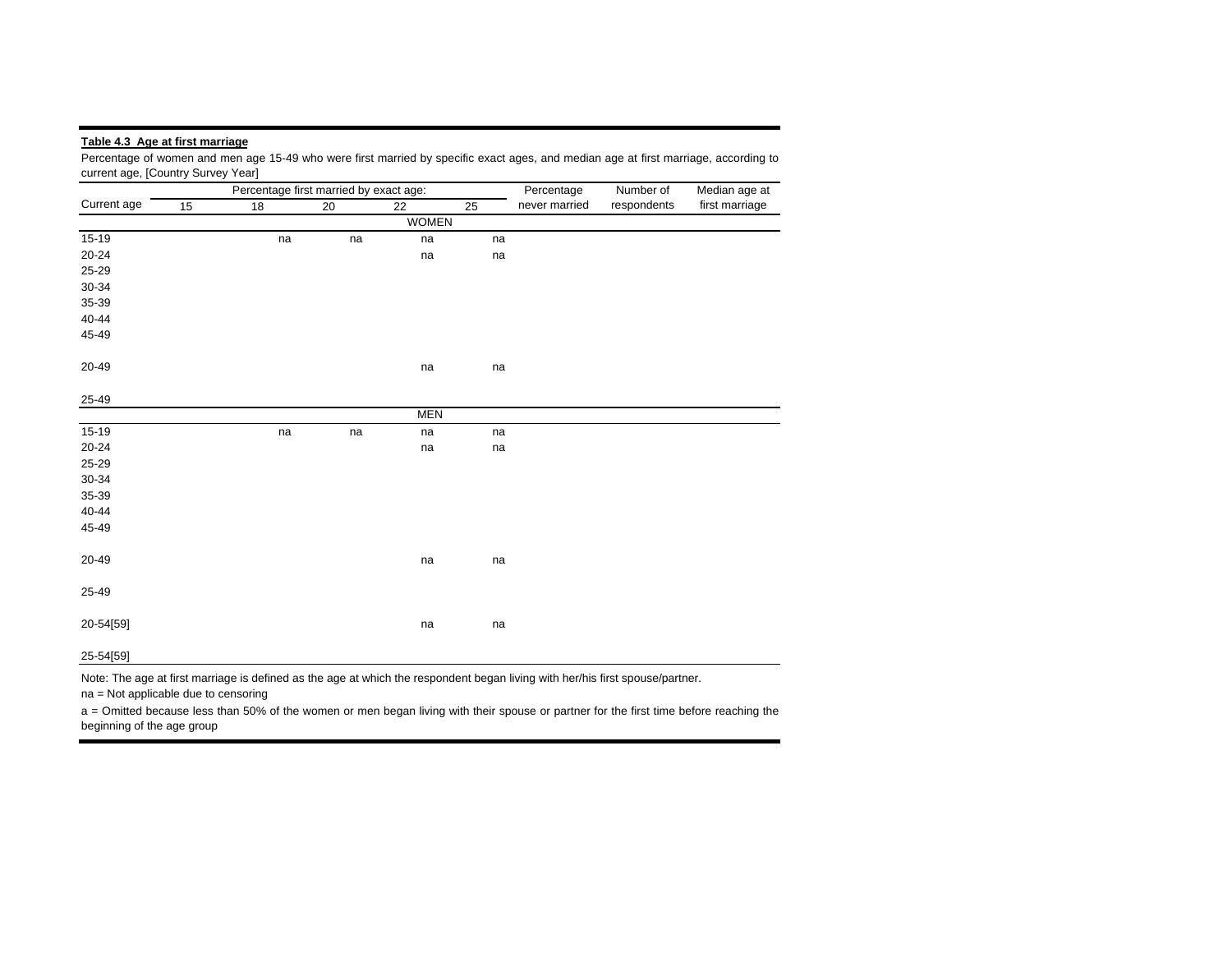### **Table 4.4 Median age at first marriage according to background characteristics**

Median age at first marriage among women age 20-49 and age 25-49, and median age at first marriage among men age 20-54[59] and 25-54[59], according to background characteristics, [Country Survey Year]

|                           |       | Women age | Men age   |           |  |
|---------------------------|-------|-----------|-----------|-----------|--|
| Background characteristic | 20-49 | 25-49     | 20-54[59] | 25-54[59] |  |
| <b>Residence</b>          |       |           |           |           |  |
| Urban                     |       |           |           |           |  |
| Rural                     |       |           |           |           |  |
| Region                    |       |           |           |           |  |
| Region 1                  |       |           |           |           |  |
| Region 2                  |       |           |           |           |  |
| Region 3                  |       |           |           |           |  |
| Region 4                  |       |           |           |           |  |
| <b>Education</b>          |       |           |           |           |  |
| No education              |       |           |           |           |  |
| Primary                   |       |           |           |           |  |
| Secondary                 |       |           |           |           |  |
| More than secondary       |       |           |           |           |  |
| <b>Wealth quintile</b>    |       |           |           |           |  |
| Lowest                    |       |           |           |           |  |
| Second                    |       |           |           |           |  |
| Middle                    |       |           |           |           |  |
| Fourth                    |       |           |           |           |  |
| Highest                   |       |           |           |           |  |

## **Total**

Note: The age at first marriage is defined as the age at which the respondent began living with his/her first spouse/partner.

a = Omitted because less than 50% of the respondents began living with their spouses/partners for the first time before reaching the beginning of the age group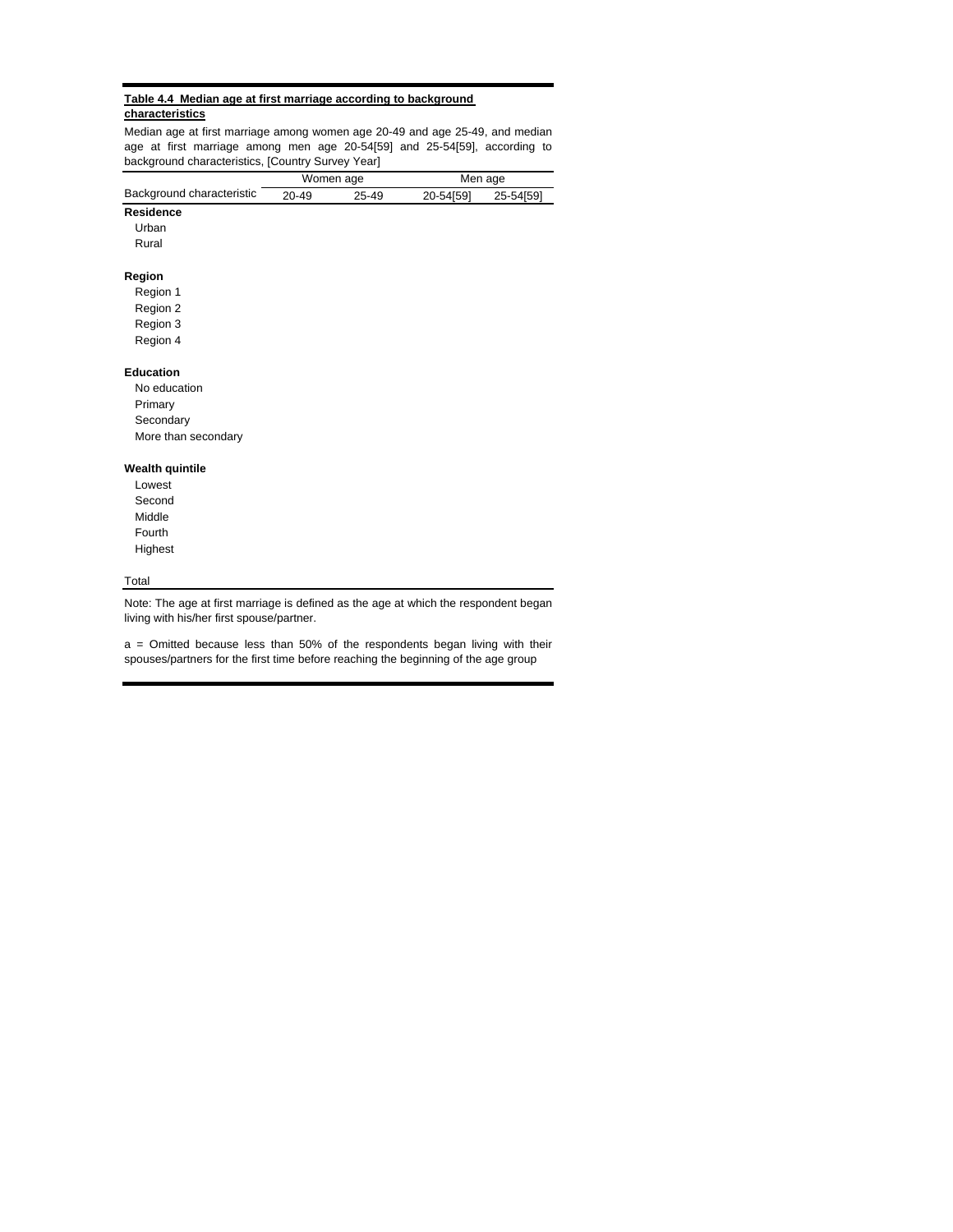#### **Table 4.5 Age at first sexual intercourse**

Percentage of women and men age 15-49 who had first sexual intercourse by specific exact ages, percentage who never had sexual intercourse, and median age at first sexual intercourse, according to current age, [Country Survey Year]

|             |    |    |    | Percentage who had first sexual intercourse by exact age: |    | Percentage<br>who never<br>had sexual | Number of   | Median age<br>at first sexual |
|-------------|----|----|----|-----------------------------------------------------------|----|---------------------------------------|-------------|-------------------------------|
| Current age | 15 | 18 | 20 | 22                                                        | 25 | intercourse                           | respondents | intercourse                   |
|             |    |    |    | <b>WOMEN</b>                                              |    |                                       |             |                               |
| $15-19$     |    | na | na | na                                                        | na |                                       |             |                               |
| 20-24       |    |    |    | na                                                        | na |                                       |             |                               |
| 25-29       |    |    |    |                                                           |    |                                       |             |                               |
| $30 - 34$   |    |    |    |                                                           |    |                                       |             |                               |
| 35-39       |    |    |    |                                                           |    |                                       |             |                               |
| 40-44       |    |    |    |                                                           |    |                                       |             |                               |
| 45-49       |    |    |    |                                                           |    |                                       |             |                               |
| 20-49       |    |    |    | na                                                        | na |                                       |             |                               |
| 25-49       |    |    |    |                                                           |    |                                       |             |                               |
| 15-24       |    | na | na | na                                                        | na |                                       |             |                               |
|             |    |    |    | <b>MEN</b>                                                |    |                                       |             |                               |
| 15-19       |    | na | na | na                                                        | na |                                       |             |                               |
| $20 - 24$   |    |    |    | na                                                        | na |                                       |             |                               |
| 25-29       |    |    |    |                                                           |    |                                       |             |                               |
| 30-34       |    |    |    |                                                           |    |                                       |             |                               |
| 35-39       |    |    |    |                                                           |    |                                       |             |                               |
| 40-44       |    |    |    |                                                           |    |                                       |             |                               |
| 45-49       |    |    |    |                                                           |    |                                       |             |                               |
| 20-49       |    |    |    | na                                                        | na |                                       |             |                               |
| 25-49       |    |    |    |                                                           |    |                                       |             |                               |
| $15 - 24$   |    | na | na | na                                                        | na |                                       |             |                               |
| 20-54[59]   |    |    |    | na                                                        | na |                                       |             |                               |

25-54[59]

na = Not applicable due to censoring

a = Omitted because less than 50% of the respondents had sexual intercourse for the first time before reaching the beginning of the age group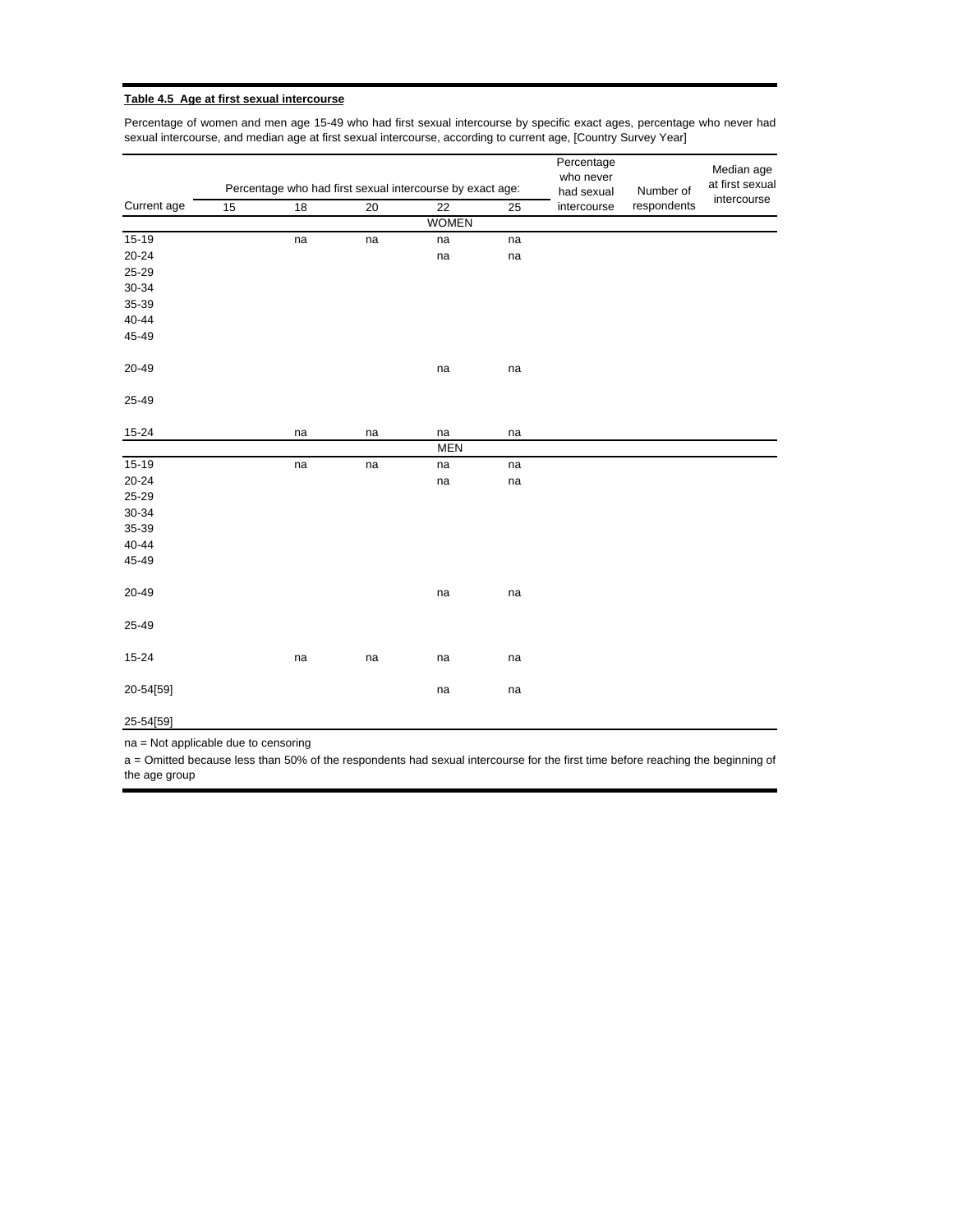#### **Table 4.6 Median age at first sexual intercourse according to background characteristics**

Median age at first sexual intercourse among women age 20-49 and age 25-49, and median age at first sexual intercourse among men age 20-54[59] and 25-54[59], according to background characteristics, [Country Survey Year]

|                           |       | Women age | Men age   |           |  |
|---------------------------|-------|-----------|-----------|-----------|--|
| Background characteristic | 20-49 | 25-49     | 20-54[59] | 25-54[59] |  |
| Residence                 |       |           |           |           |  |
| Urban                     |       |           |           |           |  |
| Rural                     |       |           |           |           |  |
| Region                    |       |           |           |           |  |
| Region 1                  |       |           |           |           |  |
| Region 2                  |       |           |           |           |  |
| Region 3                  |       |           |           |           |  |
| Region 4                  |       |           |           |           |  |
| <b>Education</b>          |       |           |           |           |  |
| No education              |       |           |           |           |  |
| Primary                   |       |           |           |           |  |
| Secondary                 |       |           |           |           |  |
| More than secondary       |       |           |           |           |  |
| Wealth quintile           |       |           |           |           |  |
| Lowest                    |       |           |           |           |  |
| Second                    |       |           |           |           |  |
| Middle                    |       |           |           |           |  |
| Fourth                    |       |           |           |           |  |
| Highest                   |       |           |           |           |  |
| Total                     |       |           |           |           |  |

a = Omitted because less than 50% of the respondents had sexual intercourse for the first time before reaching the beginning of the age group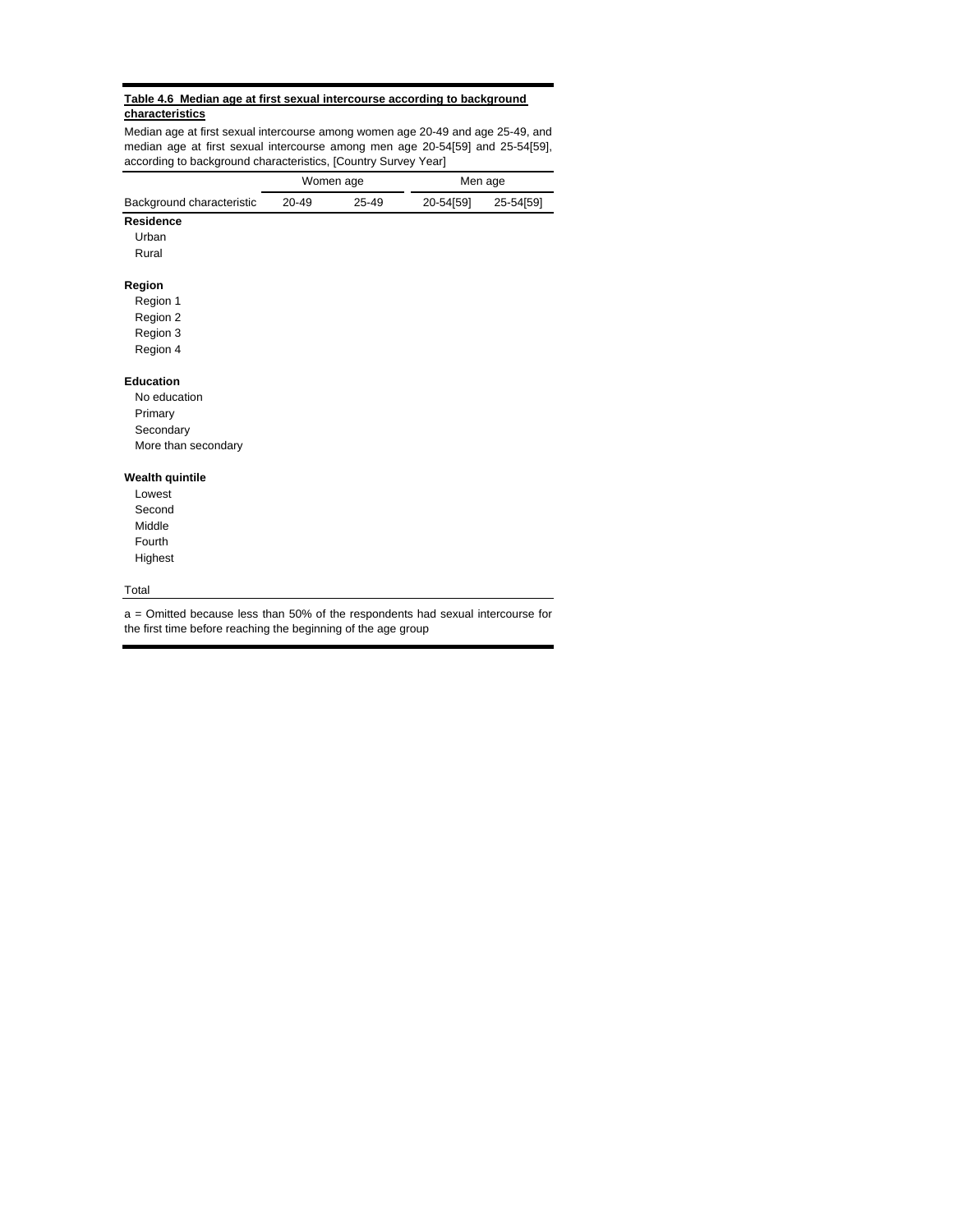# **Table 4.7.1 Recent sexual activity: Women**

Percent distribution of women age 15-49 by timing of last sexual intercourse, according to background characteristics, [Country Survey Year]

|                               |                 |                   | Timing of last sexual intercourse |         | Never had   |       |           |
|-------------------------------|-----------------|-------------------|-----------------------------------|---------|-------------|-------|-----------|
|                               | Within the past | Within 1          | One or more                       |         | sexual      |       | Number of |
| Background characteristic     | 4 weeks         | year <sup>1</sup> | years                             | Missing | intercourse | Total | women     |
| Age                           |                 |                   |                                   |         |             |       |           |
| 15-19                         |                 |                   |                                   |         |             | 100.0 |           |
| $20 - 24$                     |                 |                   |                                   |         |             | 100.0 |           |
| 25-29                         |                 |                   |                                   |         |             | 100.0 |           |
| 30-34                         |                 |                   |                                   |         |             | 100.0 |           |
| 35-39                         |                 |                   |                                   |         |             | 100.0 |           |
| 40-44                         |                 |                   |                                   |         |             | 100.0 |           |
| 45-49                         |                 |                   |                                   |         |             | 100.0 |           |
| <b>Marital status</b>         |                 |                   |                                   |         |             |       |           |
| Never married                 |                 |                   |                                   |         |             | 100.0 |           |
| Married or living together    |                 |                   |                                   |         |             | 100.0 |           |
| Divorced/separated/widowed    |                 |                   |                                   |         |             | 100.0 |           |
| Marital duration <sup>2</sup> |                 |                   |                                   |         |             |       |           |
| 0-4 years                     |                 |                   |                                   |         |             | 100.0 |           |
| 5-9 years                     |                 |                   |                                   |         |             | 100.0 |           |
| 10-14 years                   |                 |                   |                                   |         |             | 100.0 |           |
| 15-19 years                   |                 |                   |                                   |         |             | 100.0 |           |
| 20-24 years                   |                 |                   |                                   |         |             | 100.0 |           |
| 25+ years                     |                 |                   |                                   |         |             | 100.0 |           |
| Married more than once        |                 |                   |                                   |         |             | 100.0 |           |
| Residence                     |                 |                   |                                   |         |             |       |           |
| Urban                         |                 |                   |                                   |         |             | 100.0 |           |
| Rural                         |                 |                   |                                   |         |             | 100.0 |           |
| Region                        |                 |                   |                                   |         |             |       |           |
| Region 1                      |                 |                   |                                   |         |             | 100.0 |           |
| Region 2                      |                 |                   |                                   |         |             | 100.0 |           |
| Region 3                      |                 |                   |                                   |         |             | 100.0 |           |
| Region 4                      |                 |                   |                                   |         |             | 100.0 |           |
| <b>Education</b>              |                 |                   |                                   |         |             |       |           |
| No education                  |                 |                   |                                   |         |             | 100.0 |           |
| Primary                       |                 |                   |                                   |         |             | 100.0 |           |
| Secondary                     |                 |                   |                                   |         |             | 100.0 |           |
| More than secondary           |                 |                   |                                   |         |             | 100.0 |           |
| <b>Wealth quintile</b>        |                 |                   |                                   |         |             |       |           |
| Lowest                        |                 |                   |                                   |         |             | 100.0 |           |
| Second                        |                 |                   |                                   |         |             | 100.0 |           |
| Middle                        |                 |                   |                                   |         |             | 100.0 |           |
| Fourth                        |                 |                   |                                   |         |             | 100.0 |           |
|                               |                 |                   |                                   |         |             |       |           |
| Highest                       |                 |                   |                                   |         |             | 100.0 |           |
| Total                         |                 |                   |                                   |         |             | 100.0 |           |

 $1$  Excludes women who had sexual intercourse within the past 4 weeks

 $2$  Excludes women who are not currently married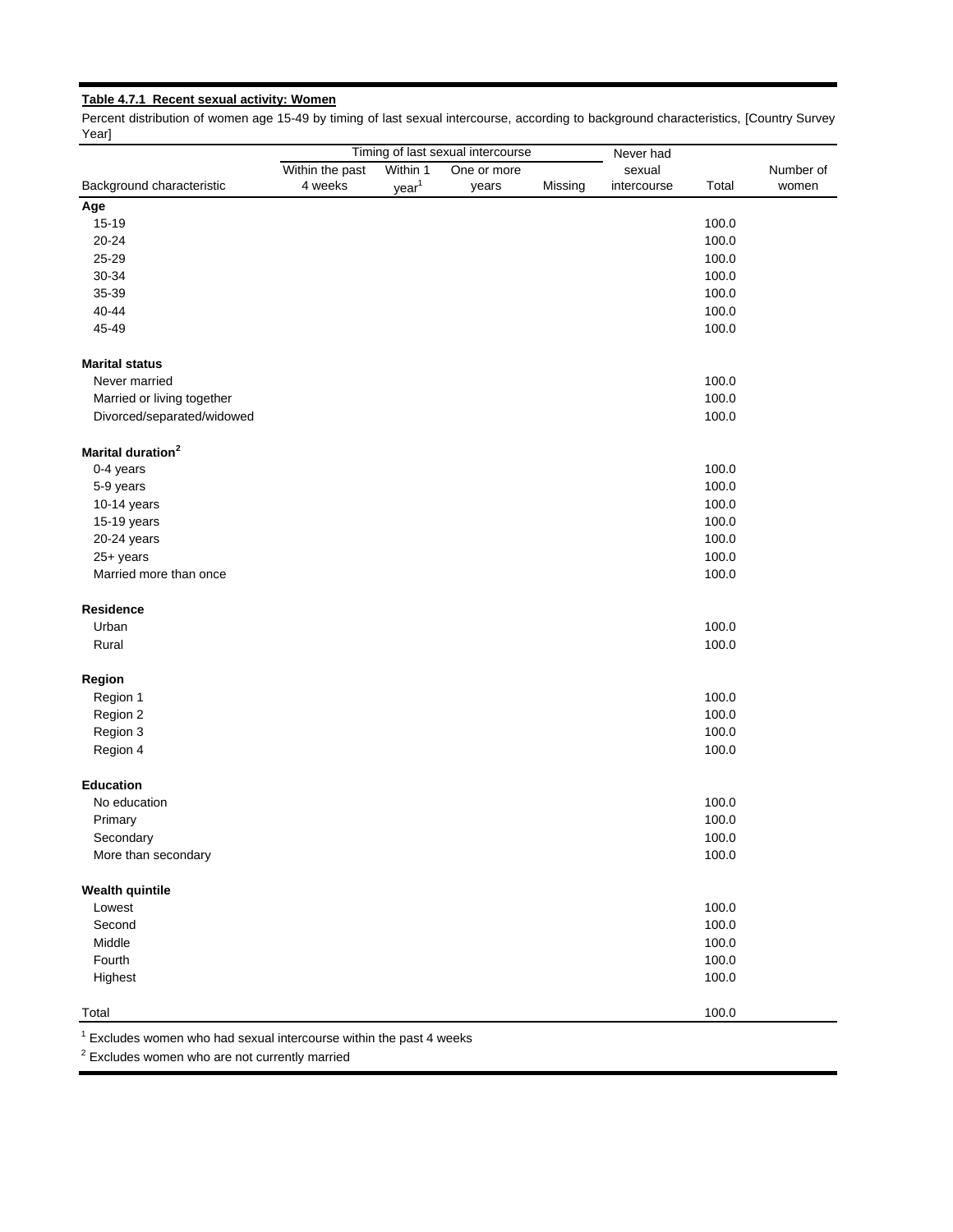# **Table 4.7.2 Recent sexual activity: Men**

Percent distribution of men age 15-49 by timing of last sexual intercourse, according to background characteristics, [Country Survey Year]

| Within the<br>Background characteristic<br>past 4 weeks<br>Age<br>15-19<br>20-24<br>25-29<br>30-34<br>35-39<br>40-44<br>45-49<br><b>Marital status</b><br>Never married<br>Married or living together<br>Divorced/separated/widowed<br>Marital duration <sup>2</sup><br>0-4 years<br>5-9 years<br>10-14 years<br>15-19 years<br>20-24 years<br>25+ years<br>Married more than once<br>Residence<br>Urban<br>Rural<br>Region<br>Region 1<br>Region 2<br>Region 3 | Within 1<br>year <sup>1</sup> | Timing of last sexual intercourse<br>One or more<br>years | Missing | Never had<br>sexual<br>intercourse | Total | Number of<br>men |
|-----------------------------------------------------------------------------------------------------------------------------------------------------------------------------------------------------------------------------------------------------------------------------------------------------------------------------------------------------------------------------------------------------------------------------------------------------------------|-------------------------------|-----------------------------------------------------------|---------|------------------------------------|-------|------------------|
|                                                                                                                                                                                                                                                                                                                                                                                                                                                                 |                               |                                                           |         |                                    |       |                  |
|                                                                                                                                                                                                                                                                                                                                                                                                                                                                 |                               |                                                           |         |                                    |       |                  |
|                                                                                                                                                                                                                                                                                                                                                                                                                                                                 |                               |                                                           |         |                                    |       |                  |
|                                                                                                                                                                                                                                                                                                                                                                                                                                                                 |                               |                                                           |         |                                    | 100.0 |                  |
|                                                                                                                                                                                                                                                                                                                                                                                                                                                                 |                               |                                                           |         |                                    | 100.0 |                  |
|                                                                                                                                                                                                                                                                                                                                                                                                                                                                 |                               |                                                           |         |                                    | 100.0 |                  |
|                                                                                                                                                                                                                                                                                                                                                                                                                                                                 |                               |                                                           |         |                                    | 100.0 |                  |
|                                                                                                                                                                                                                                                                                                                                                                                                                                                                 |                               |                                                           |         |                                    | 100.0 |                  |
|                                                                                                                                                                                                                                                                                                                                                                                                                                                                 |                               |                                                           |         |                                    | 100.0 |                  |
|                                                                                                                                                                                                                                                                                                                                                                                                                                                                 |                               |                                                           |         |                                    | 100.0 |                  |
|                                                                                                                                                                                                                                                                                                                                                                                                                                                                 |                               |                                                           |         |                                    |       |                  |
|                                                                                                                                                                                                                                                                                                                                                                                                                                                                 |                               |                                                           |         |                                    | 100.0 |                  |
|                                                                                                                                                                                                                                                                                                                                                                                                                                                                 |                               |                                                           |         |                                    | 100.0 |                  |
|                                                                                                                                                                                                                                                                                                                                                                                                                                                                 |                               |                                                           |         |                                    | 100.0 |                  |
|                                                                                                                                                                                                                                                                                                                                                                                                                                                                 |                               |                                                           |         |                                    |       |                  |
|                                                                                                                                                                                                                                                                                                                                                                                                                                                                 |                               |                                                           |         |                                    | 100.0 |                  |
|                                                                                                                                                                                                                                                                                                                                                                                                                                                                 |                               |                                                           |         |                                    | 100.0 |                  |
|                                                                                                                                                                                                                                                                                                                                                                                                                                                                 |                               |                                                           |         |                                    | 100.0 |                  |
|                                                                                                                                                                                                                                                                                                                                                                                                                                                                 |                               |                                                           |         |                                    | 100.0 |                  |
|                                                                                                                                                                                                                                                                                                                                                                                                                                                                 |                               |                                                           |         |                                    | 100.0 |                  |
|                                                                                                                                                                                                                                                                                                                                                                                                                                                                 |                               |                                                           |         |                                    | 100.0 |                  |
|                                                                                                                                                                                                                                                                                                                                                                                                                                                                 |                               |                                                           |         |                                    | 100.0 |                  |
|                                                                                                                                                                                                                                                                                                                                                                                                                                                                 |                               |                                                           |         |                                    |       |                  |
|                                                                                                                                                                                                                                                                                                                                                                                                                                                                 |                               |                                                           |         |                                    | 100.0 |                  |
|                                                                                                                                                                                                                                                                                                                                                                                                                                                                 |                               |                                                           |         |                                    | 100.0 |                  |
|                                                                                                                                                                                                                                                                                                                                                                                                                                                                 |                               |                                                           |         |                                    |       |                  |
|                                                                                                                                                                                                                                                                                                                                                                                                                                                                 |                               |                                                           |         |                                    | 100.0 |                  |
|                                                                                                                                                                                                                                                                                                                                                                                                                                                                 |                               |                                                           |         |                                    | 100.0 |                  |
|                                                                                                                                                                                                                                                                                                                                                                                                                                                                 |                               |                                                           |         |                                    | 100.0 |                  |
| Region 4                                                                                                                                                                                                                                                                                                                                                                                                                                                        |                               |                                                           |         |                                    | 100.0 |                  |
| Education                                                                                                                                                                                                                                                                                                                                                                                                                                                       |                               |                                                           |         |                                    |       |                  |
| No education                                                                                                                                                                                                                                                                                                                                                                                                                                                    |                               |                                                           |         |                                    | 100.0 |                  |
| Primary                                                                                                                                                                                                                                                                                                                                                                                                                                                         |                               |                                                           |         |                                    | 100.0 |                  |
| Secondary                                                                                                                                                                                                                                                                                                                                                                                                                                                       |                               |                                                           |         |                                    | 100.0 |                  |
| More than secondary                                                                                                                                                                                                                                                                                                                                                                                                                                             |                               |                                                           |         |                                    | 100.0 |                  |
| <b>Wealth quintile</b>                                                                                                                                                                                                                                                                                                                                                                                                                                          |                               |                                                           |         |                                    |       |                  |
| Lowest                                                                                                                                                                                                                                                                                                                                                                                                                                                          |                               |                                                           |         |                                    | 100.0 |                  |
| Second                                                                                                                                                                                                                                                                                                                                                                                                                                                          |                               |                                                           |         |                                    | 100.0 |                  |
| Middle                                                                                                                                                                                                                                                                                                                                                                                                                                                          |                               |                                                           |         |                                    | 100.0 |                  |
| Fourth                                                                                                                                                                                                                                                                                                                                                                                                                                                          |                               |                                                           |         |                                    | 100.0 |                  |
| Highest                                                                                                                                                                                                                                                                                                                                                                                                                                                         |                               |                                                           |         |                                    | 100.0 |                  |
| <b>Total 15-49</b>                                                                                                                                                                                                                                                                                                                                                                                                                                              |                               |                                                           |         |                                    | 100.0 |                  |
| 50-54[59]                                                                                                                                                                                                                                                                                                                                                                                                                                                       |                               |                                                           |         |                                    | 100.0 |                  |
| Total 15-54[59]                                                                                                                                                                                                                                                                                                                                                                                                                                                 |                               |                                                           |         |                                    | 100.0 |                  |

Excludes men who had sexual intercourse within the past 4 weeks

 $2$  Excludes men who are not currently married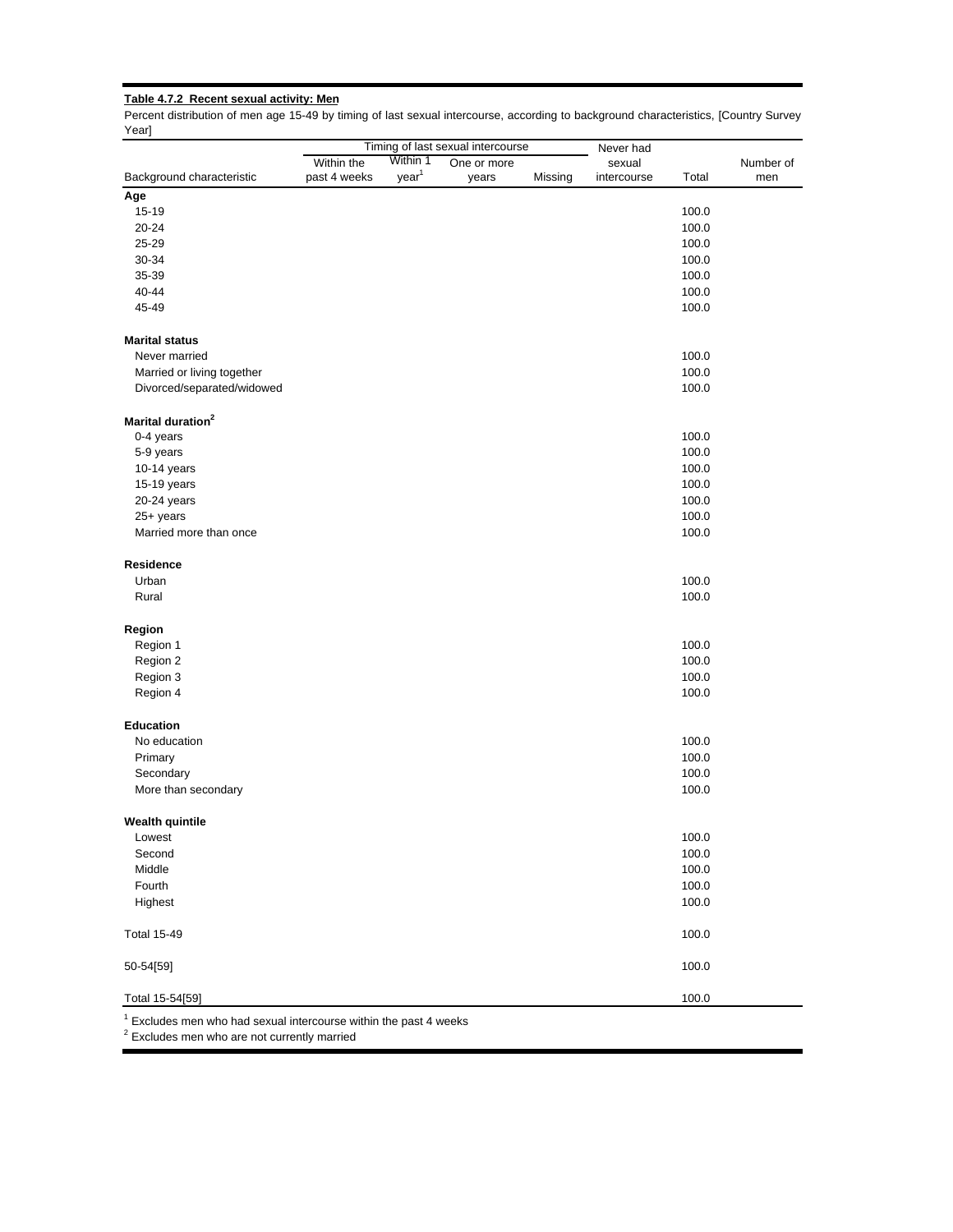# **Table of Contents version: 5Sept2019**

Table 5.1 Current fertility

- Table 5.2 Fertility by background characteristics
- Table 5.2W Fertility according to background characteristics (WORKING TABLE ONLY)
- Table 5.3.1 Trends in age-specific fertility rates
- Table 5.3.2 Trends in age-specific and total fertility rates
- Table 5.4 Children ever born and living
- Table 5.5 Birth intervals
- Table 5.6 Postpartum amenorrhea, abstinence, and insusceptibility
- Table 5.7 Median duration of amenorrhea, postpartum abstinence, and postpartum insusceptibility
- Table 5.8 Menopause

Table 5.9 Age at first birth

- Table 5.10 Median age at first birth
- Table 5.11 Teenage pregnancy and motherhood
- Table 5.12 Sexual and reproductive health behaviors before age 15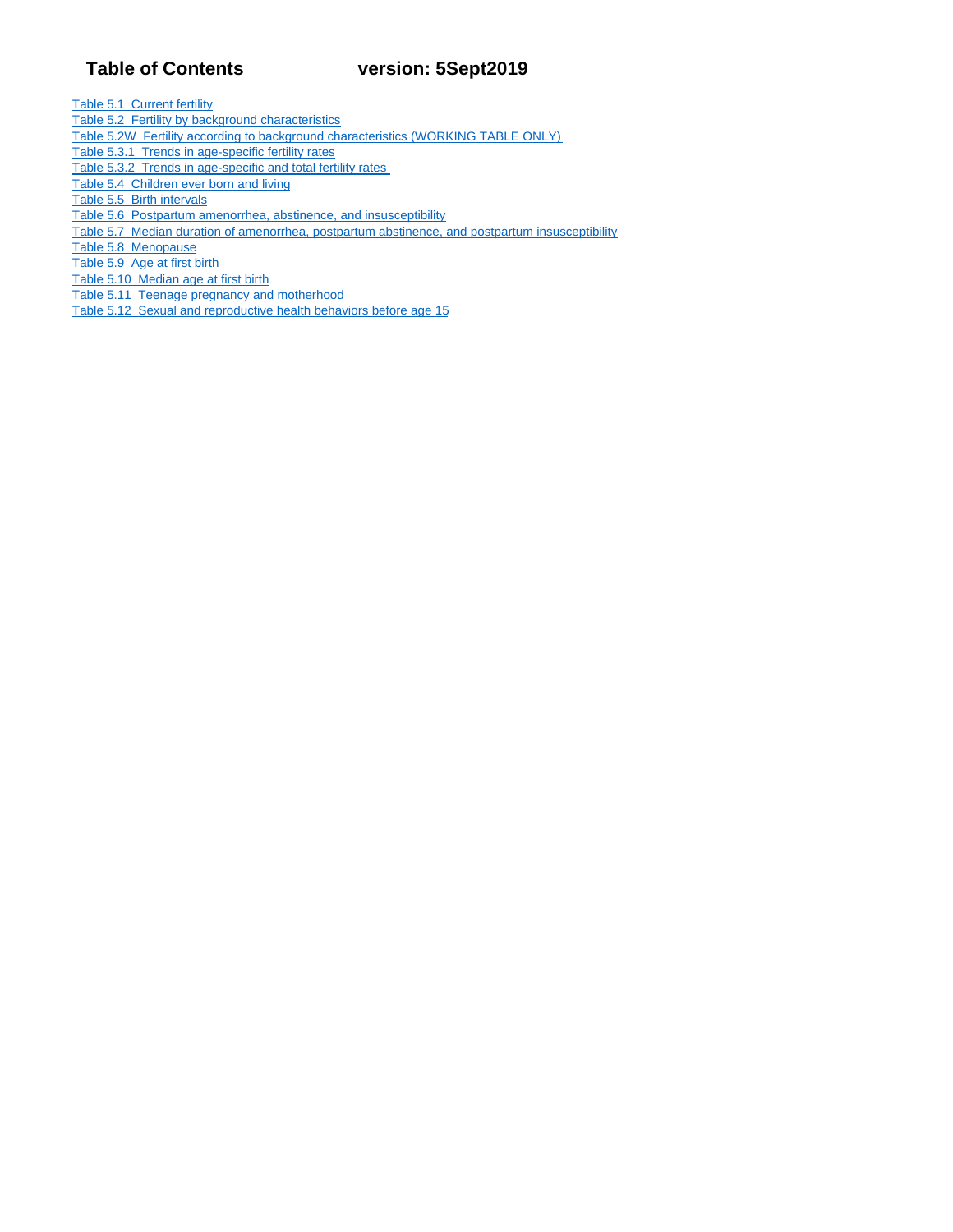# **Table 5.1 Current fertility**

Age-specific and total fertility rates, general fertility rate, and crude birth rate for the 3 years preceding the survey, according to residence, [Country Survey Year]

|             | Residence |       |       |
|-------------|-----------|-------|-------|
| Age group   | Urban     | Rural | Total |
| $10 - 14$   | [x]       | [x]   | [x]   |
| $15 - 19$   |           |       |       |
| $20 - 24$   |           |       |       |
| $25 - 29$   |           |       |       |
| 30-34       |           |       |       |
| 35-39       |           |       |       |
| $40 - 44$   |           |       |       |
| 45-49       | [x]       | [x]   | [x]   |
|             |           |       |       |
| TFR (15-49) |           |       |       |
| <b>GFR</b>  |           |       |       |
| <b>CBR</b>  |           |       |       |

Notes: Age-specific fertility rates are per 1,000 women. Estimates in brackets are truncated. Rates are for the period 1-36 months preceding the interview. Rates for the 10-14 age group are based on retrospective data from women age 15- 17.

GFR: General fertility rate expressed per 1,000 women age 15-44 TFR: Total fertility rate expressed per woman

CBR: Crude birth rate expressed per 1,000 population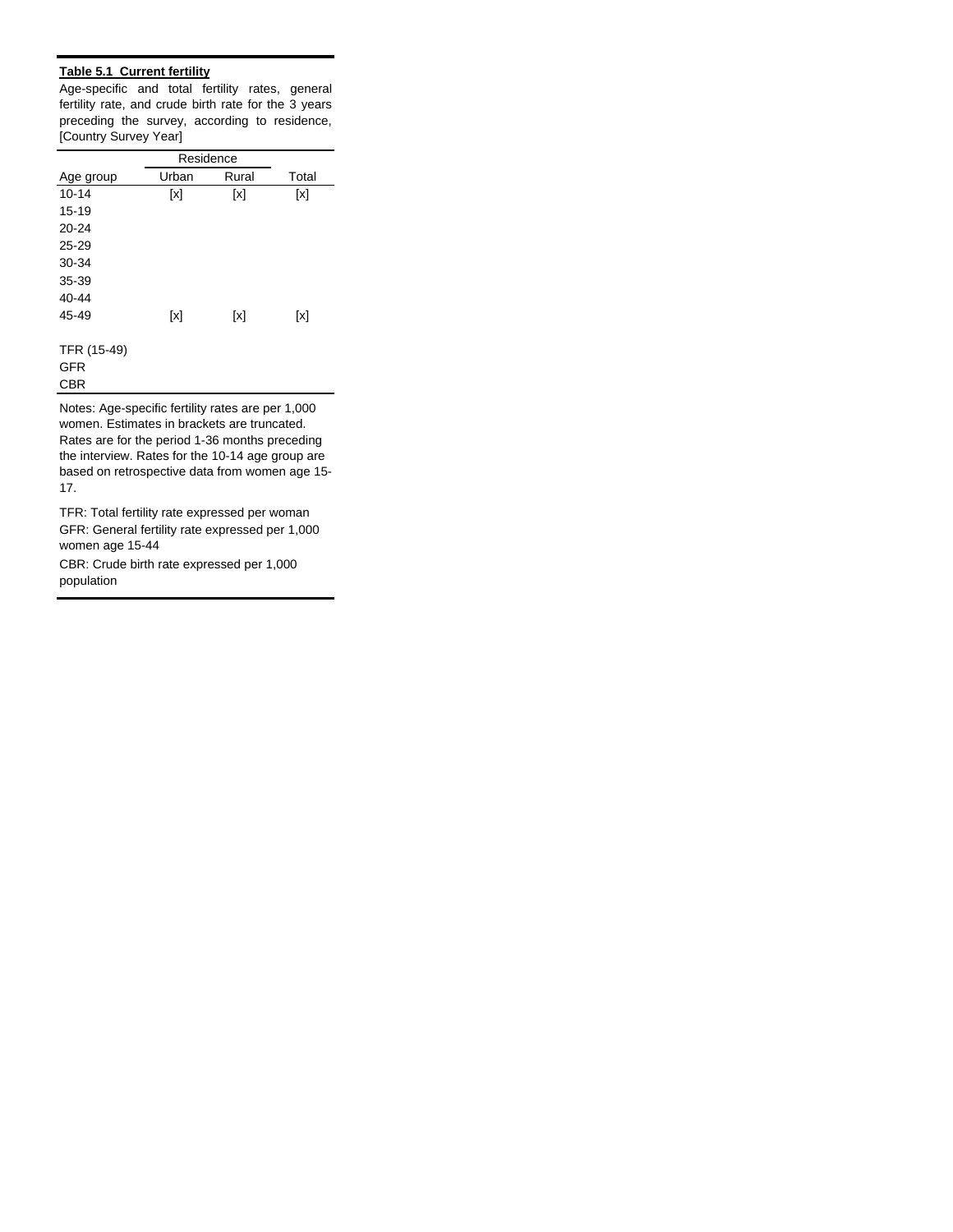## **Table 5.2 Fertility by background characteristics**

Total fertility rate for the 3 years preceding the survey, percentage of women age 15-49 currently pregnant, and mean number of children ever born to women age 40‑49 years, according to background characteristics, [Country Survey Year]

|                           |           |                    | Mean number<br>of children |
|---------------------------|-----------|--------------------|----------------------------|
|                           | Total     | Percentage of      | ever born to               |
|                           | fertility | women age 15-49    | women age                  |
| Background characteristic | rate      | currently pregnant | 40-49                      |

# **Residence**

Urban

Rural

## **Region**

Region 1 Region 2 Region 3

Region 4

#### **Education**

No education Primary **Secondary** More than secondary

## **Wealth quintile**

Lowest Second Middle Fourth Highest

# **Total**

Note: Total fertility rates are for the period 1-36 months preceding the interview.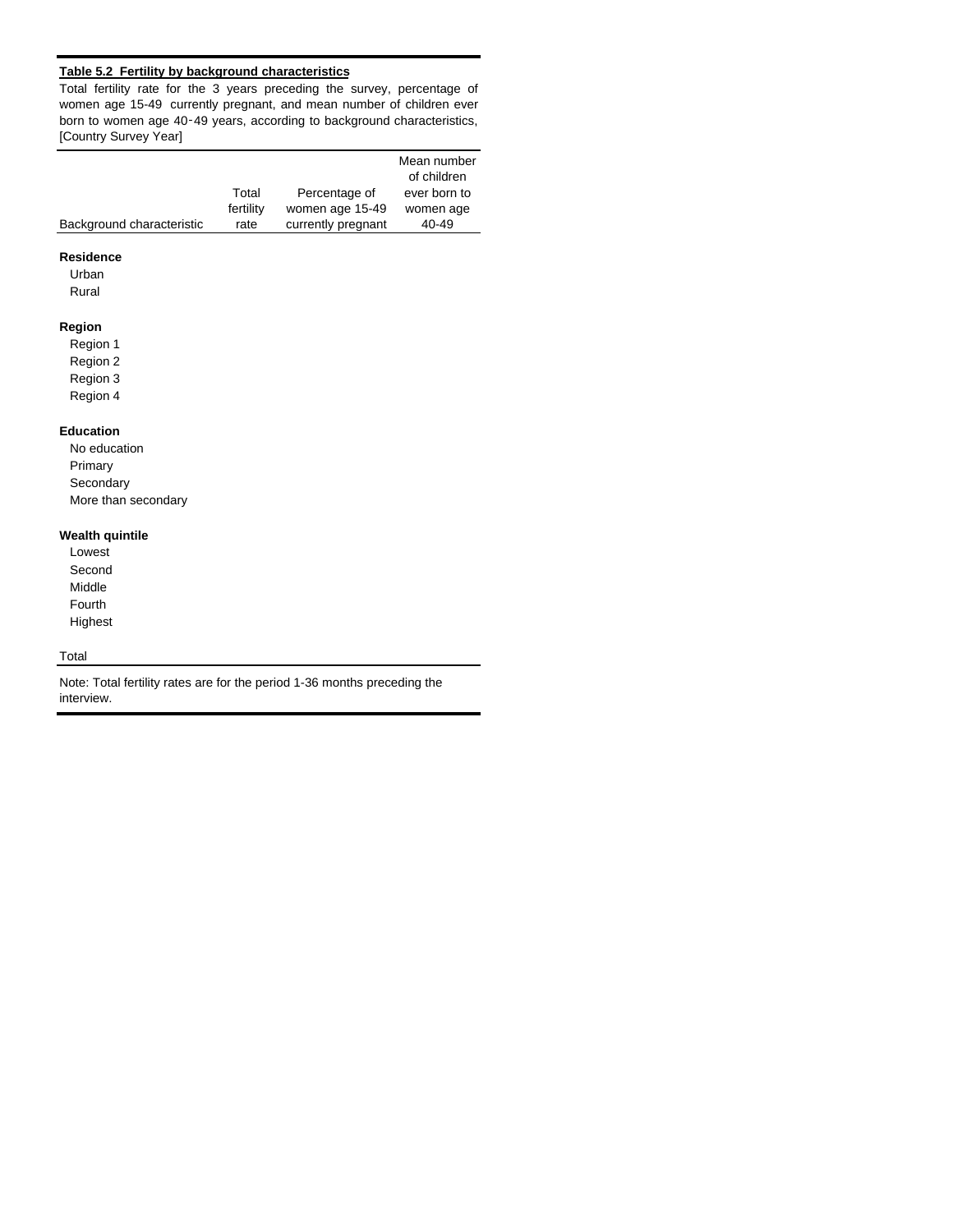#### **Table 5.2W Fertility according to background characteristics (WORKING TABLE ONLY)**

*Use this table to verify whether there are a sufficient number of cases to report the mean number of children ever born to women age 40-49 in Table 5.2* Number of women age 40-49 according to background characteristics, [Country Survey Year] Unweighted

| Background characteristics | Women age 40-49 |
|----------------------------|-----------------|
|                            |                 |

**Residence**

Urban

Rural

## **Region**

Region 1 Region 2 Region 3

Region 4

#### **Education**

No education Primary Secondary More than secondary

#### **Wealth quintile**

Lowest Second Middle Fourth Highest

Total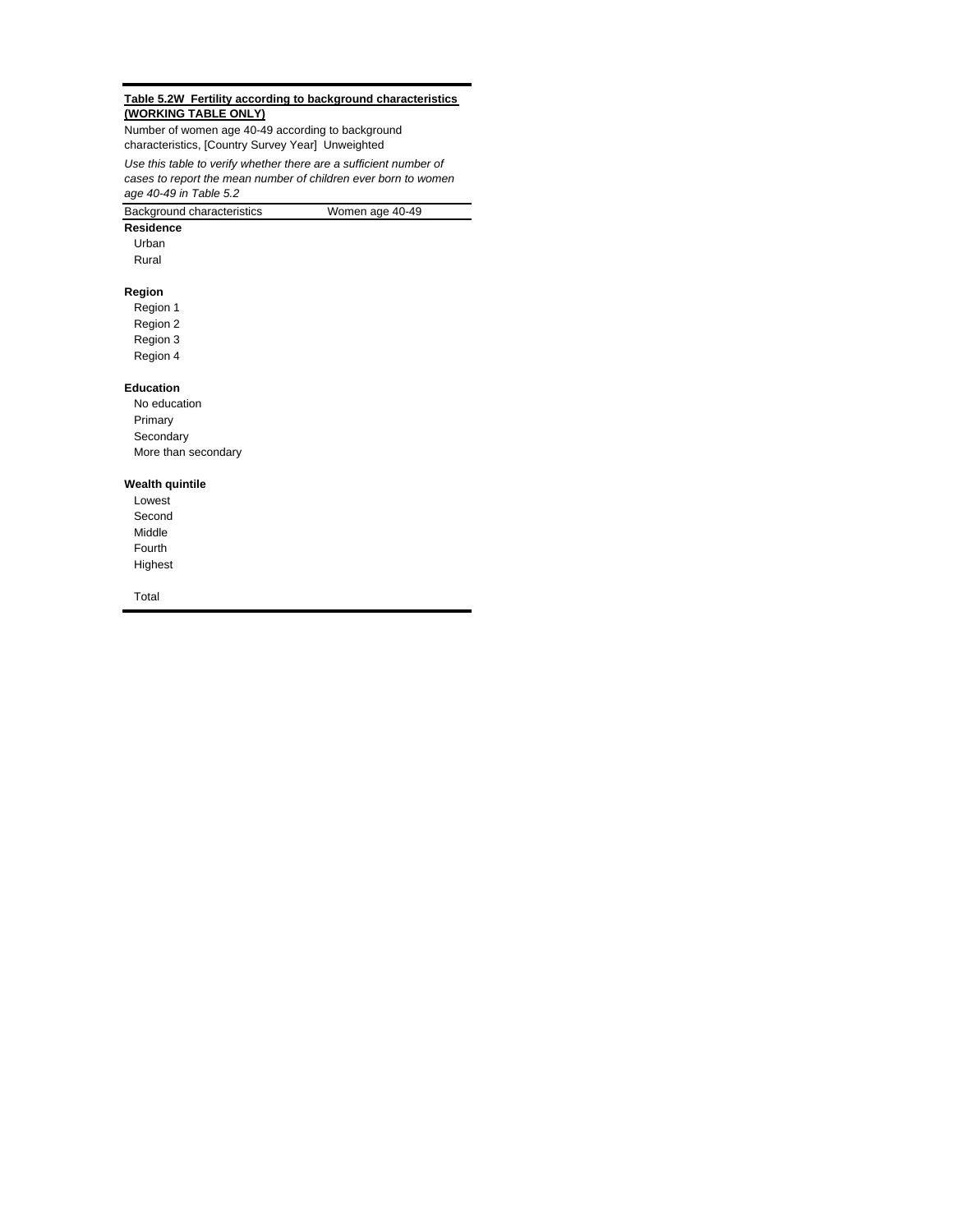## **Table 5.3.1 Trends in age-specific fertility rates**

Age-specific fertility rates for 5-year periods preceding the survey, according to age group, [Country Survey Year]

|           | Number of years preceding survey |       |           |           |  |  |  |
|-----------|----------------------------------|-------|-----------|-----------|--|--|--|
| Age group | $0 - 4$                          | $5-9$ | $10 - 14$ | $15 - 19$ |  |  |  |
| $10 - 14$ | [x]                              | x     | x         | x         |  |  |  |
| $15 - 19$ | x                                | x     | x         | x         |  |  |  |
| $20 - 24$ | x                                | x     | x         | x         |  |  |  |
| $25 - 29$ | x                                | х     | x         | x         |  |  |  |
| 30-34     | x                                | х     | х         | [x]       |  |  |  |
| 35-39     | x                                | х     | [x]       |           |  |  |  |
| 40-44     | x                                | [x]   |           |           |  |  |  |
| 45-49     | [x]                              |       |           |           |  |  |  |

Notes: Age-specific fertility rates are per 1,000 women. Estimates in brackets are truncated. Rates exclude the month of interview. For the 0-4 year period, rates for the 10- 14 age group are based on retrospective data from women age 15-19.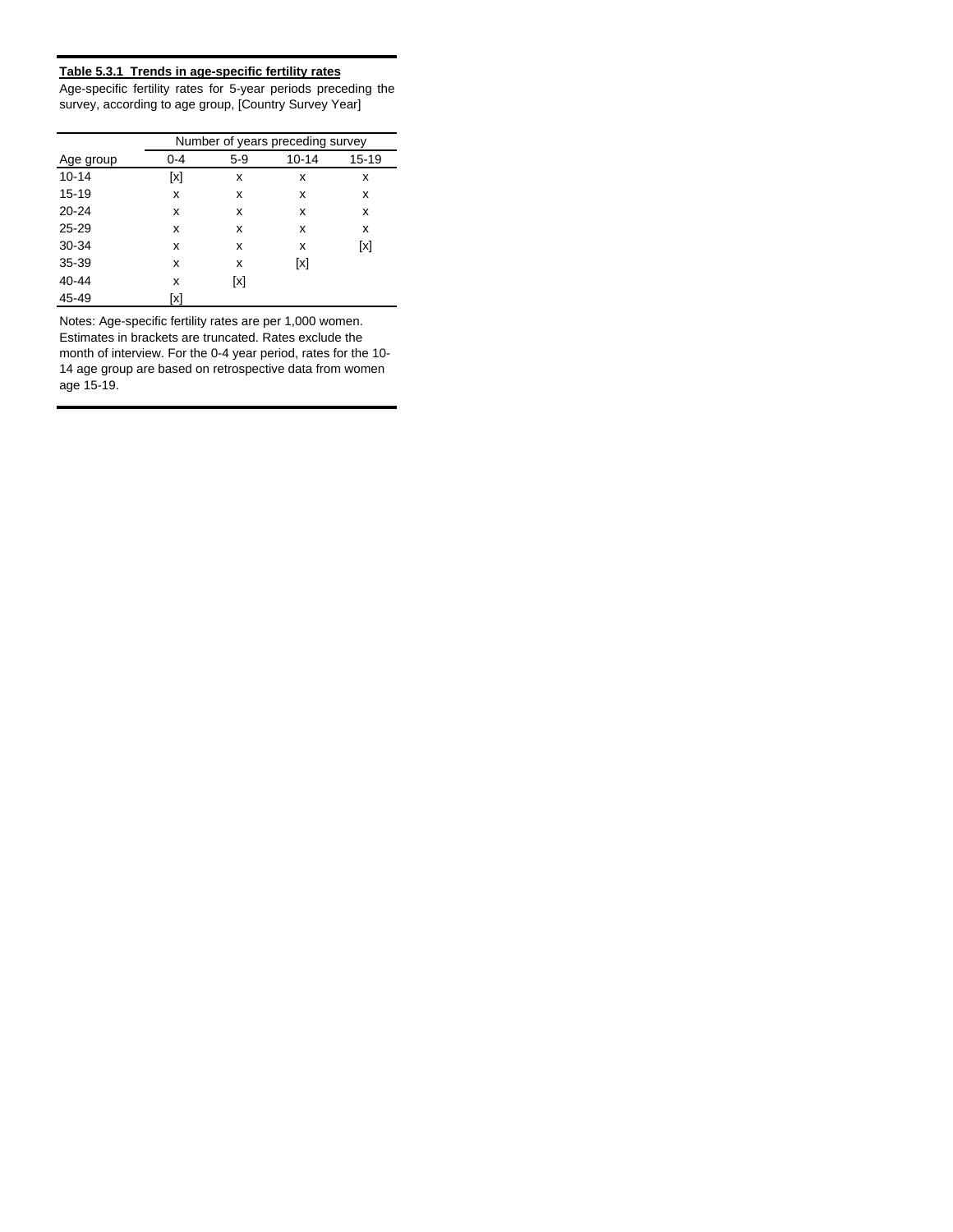## **Table 5.3.2 Trends in age-specific and total fertility rates**

Age specific and total fertility rates (TFR) for the 3-year period preceding several surveys, according to mother's age at the time of the birth, [Country Survey Year]

| Mother's age | DHS <sub>1</sub> | DHS <sub>2</sub> | <b>Current DHS</b> |
|--------------|------------------|------------------|--------------------|
| at birth     | Period 1         | Period 2         | Period 3           |
| $15 - 19$    |                  |                  |                    |
| 20-24        |                  |                  |                    |
| $25 - 29$    |                  |                  |                    |
| 30-34        |                  |                  |                    |
| 35-39        |                  |                  |                    |
| 40-44        |                  |                  |                    |
| 45-49        | [X]              | [X]              | [X]                |
|              |                  |                  |                    |

# TFR (15-49)

Notes: Age-specific fertility rates are per 1,000 women. Rates for the 45-49 age group may be slightly biased due to truncation and are therefore displayed in brackets.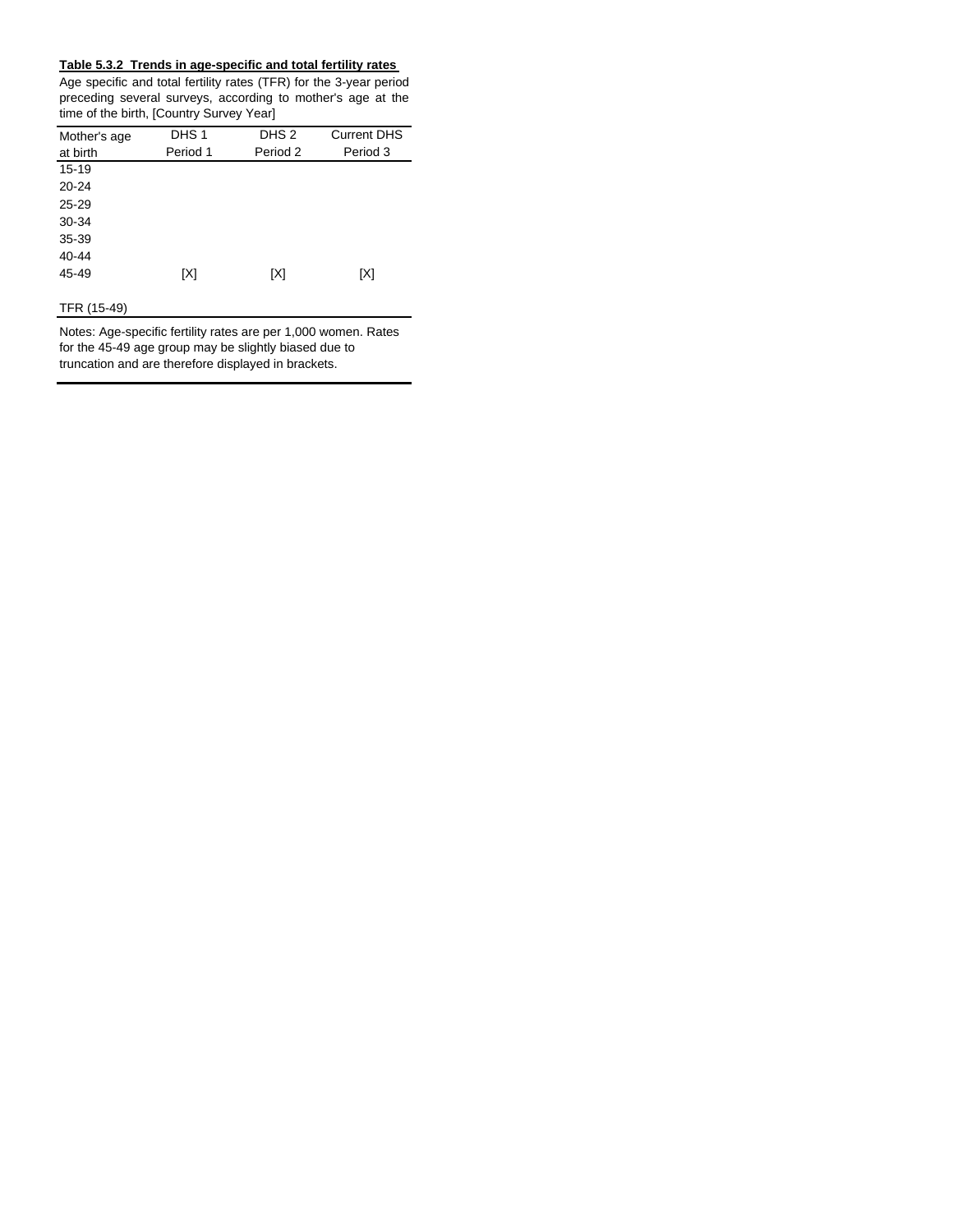# **Table 5.4 Children ever born and living**

Percent distribution of all women and currently married women age 15-49 by number of children ever born, mean number of children ever born and mean number of living children, according to age group, [Country Survey Year]

|           |   |                |                |   |   |                              |                                |                |   |   |       |       |           | Mean      | Mean<br>number of number of |
|-----------|---|----------------|----------------|---|---|------------------------------|--------------------------------|----------------|---|---|-------|-------|-----------|-----------|-----------------------------|
|           |   |                |                |   |   | Number of children ever born |                                |                |   |   |       |       | Number of | children  | living                      |
| Age group | 0 | $\overline{1}$ | $\overline{2}$ | 3 | 4 | 5                            | 6                              | $\overline{7}$ | 8 | 9 | $10+$ | Total | Women     | ever born | children                    |
|           |   |                |                |   |   |                              | ALL WOMEN                      |                |   |   |       |       |           |           |                             |
| $15-19$   |   |                |                |   |   |                              |                                |                |   |   |       | 100.0 |           |           |                             |
| 20-24     |   |                |                |   |   |                              |                                |                |   |   |       | 100.0 |           |           |                             |
| 25-29     |   |                |                |   |   |                              |                                |                |   |   |       | 100.0 |           |           |                             |
| 30-34     |   |                |                |   |   |                              |                                |                |   |   |       | 100.0 |           |           |                             |
| 35-39     |   |                |                |   |   |                              |                                |                |   |   |       | 100.0 |           |           |                             |
| 40-44     |   |                |                |   |   |                              |                                |                |   |   |       | 100.0 |           |           |                             |
| 45-49     |   |                |                |   |   |                              |                                |                |   |   |       | 100.0 |           |           |                             |
| Total     |   |                |                |   |   |                              |                                |                |   |   |       | 100.0 |           |           |                             |
|           |   |                |                |   |   |                              | <b>CURRENTLY MARRIED WOMEN</b> |                |   |   |       |       |           |           |                             |
| $15-19$   |   |                |                |   |   |                              |                                |                |   |   |       | 100.0 |           |           |                             |
| 20-24     |   |                |                |   |   |                              |                                |                |   |   |       | 100.0 |           |           |                             |
| 25-29     |   |                |                |   |   |                              |                                |                |   |   |       | 100.0 |           |           |                             |
| 30-34     |   |                |                |   |   |                              |                                |                |   |   |       | 100.0 |           |           |                             |
| 35-39     |   |                |                |   |   |                              |                                |                |   |   |       | 100.0 |           |           |                             |
| 40-44     |   |                |                |   |   |                              |                                |                |   |   |       | 100.0 |           |           |                             |
| 45-49     |   |                |                |   |   |                              |                                |                |   |   |       | 100.0 |           |           |                             |
| Total     |   |                |                |   |   |                              |                                |                |   |   |       | 100.0 |           |           |                             |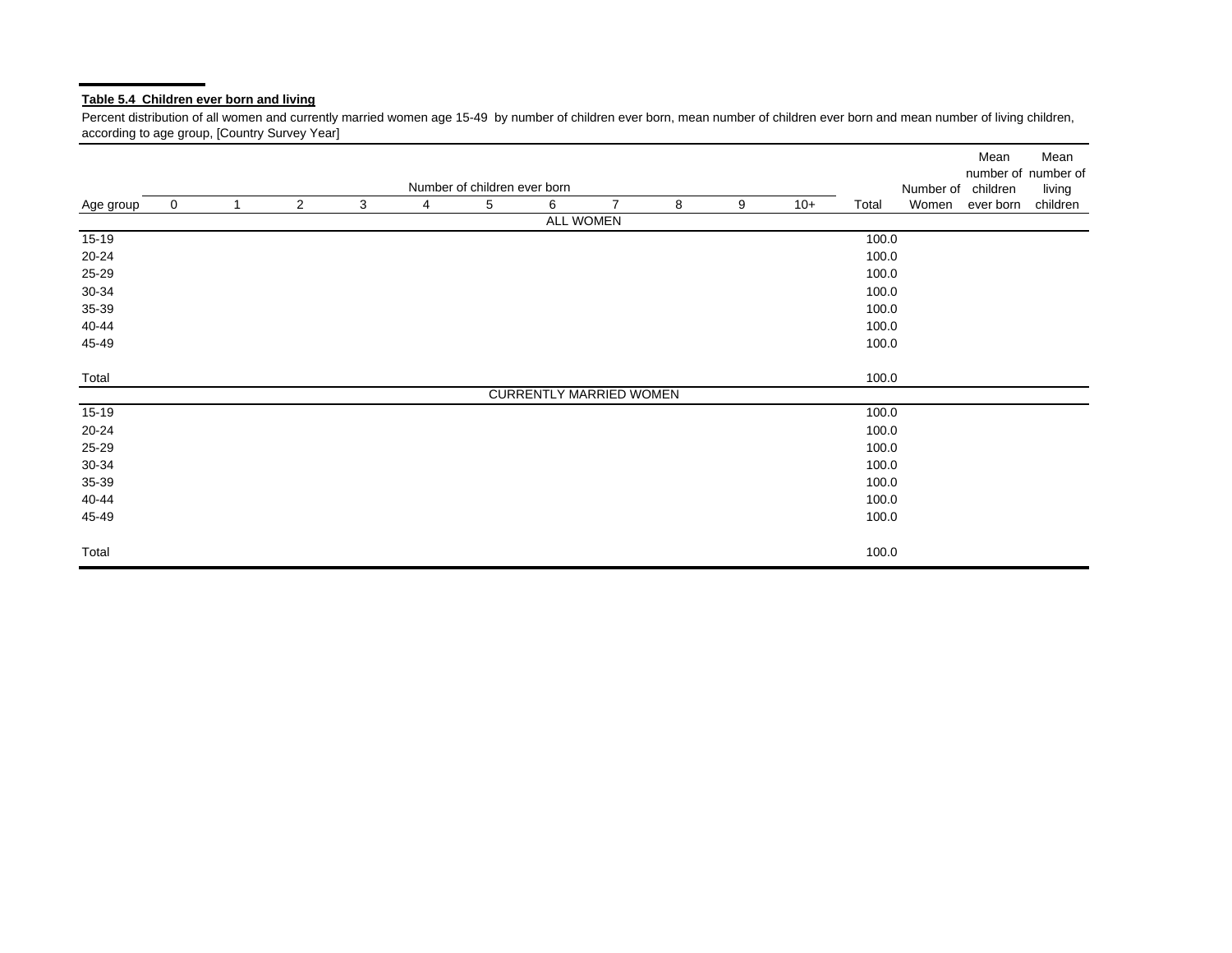## **Table 5.5 Birth intervals**

Percent distribution of non-first births in the 5 years preceding the survey by number of months since preceding birth, and median number of months since preceding birth, according to background characteristics, [Country Survey Year]

|                             |          |       | Months since preceding birth |       |       |       |       | Number of<br>non-first | Median<br>number of<br>months<br>since<br>preceding |
|-----------------------------|----------|-------|------------------------------|-------|-------|-------|-------|------------------------|-----------------------------------------------------|
| Background characteristic   | $7 - 17$ | 18-23 | 24-35                        | 36-47 | 48-59 | $60+$ | Total | births                 | birth                                               |
| Mother's age                |          |       |                              |       |       |       |       |                        |                                                     |
| 15-19                       |          |       |                              |       |       |       | 100.0 |                        |                                                     |
| 20-29                       |          |       |                              |       |       |       | 100.0 |                        |                                                     |
| 30-39                       |          |       |                              |       |       |       | 100.0 |                        |                                                     |
| 40-49                       |          |       |                              |       |       |       | 100.0 |                        |                                                     |
| Sex of preceding birth      |          |       |                              |       |       |       |       |                        |                                                     |
| Male                        |          |       |                              |       |       |       | 100.0 |                        |                                                     |
| Female                      |          |       |                              |       |       |       | 100.0 |                        |                                                     |
| Survival of preceding birth |          |       |                              |       |       |       |       |                        |                                                     |
| Living                      |          |       |                              |       |       |       | 100.0 |                        |                                                     |
| Dead                        |          |       |                              |       |       |       | 100.0 |                        |                                                     |
| <b>Birth order</b>          |          |       |                              |       |       |       |       |                        |                                                     |
| $2 - 3$                     |          |       |                              |       |       |       | 100.0 |                        |                                                     |
| $4-6$                       |          |       |                              |       |       |       | 100.0 |                        |                                                     |
| $7+$                        |          |       |                              |       |       |       | 100.0 |                        |                                                     |
| <b>Residence</b>            |          |       |                              |       |       |       |       |                        |                                                     |
| Urban                       |          |       |                              |       |       |       | 100.0 |                        |                                                     |
| Rural                       |          |       |                              |       |       |       | 100.0 |                        |                                                     |
| Region                      |          |       |                              |       |       |       |       |                        |                                                     |
| Region 1                    |          |       |                              |       |       |       | 100.0 |                        |                                                     |
| Region 2                    |          |       |                              |       |       |       | 100.0 |                        |                                                     |
| Region 3                    |          |       |                              |       |       |       | 100.0 |                        |                                                     |
| Region 4                    |          |       |                              |       |       |       | 100.0 |                        |                                                     |
| <b>Mother's education</b>   |          |       |                              |       |       |       |       |                        |                                                     |
| No education                |          |       |                              |       |       |       | 100.0 |                        |                                                     |
| Primary                     |          |       |                              |       |       |       | 100.0 |                        |                                                     |
| Secondary                   |          |       |                              |       |       |       | 100.0 |                        |                                                     |
| More than secondary         |          |       |                              |       |       |       | 100.0 |                        |                                                     |
| <b>Wealth quintile</b>      |          |       |                              |       |       |       |       |                        |                                                     |
| Lowest                      |          |       |                              |       |       |       | 100.0 |                        |                                                     |
| Second                      |          |       |                              |       |       |       | 100.0 |                        |                                                     |
| Middle                      |          |       |                              |       |       |       | 100.0 |                        |                                                     |
| Fourth                      |          |       |                              |       |       |       | 100.0 |                        |                                                     |
| Highest                     |          |       |                              |       |       |       | 100.0 |                        |                                                     |
| Total                       |          |       |                              |       |       |       | 100.0 |                        |                                                     |

Note: First-order births are excluded. The interval for multiple births is the number of months since the preceding pregnancy that ended in a live birth.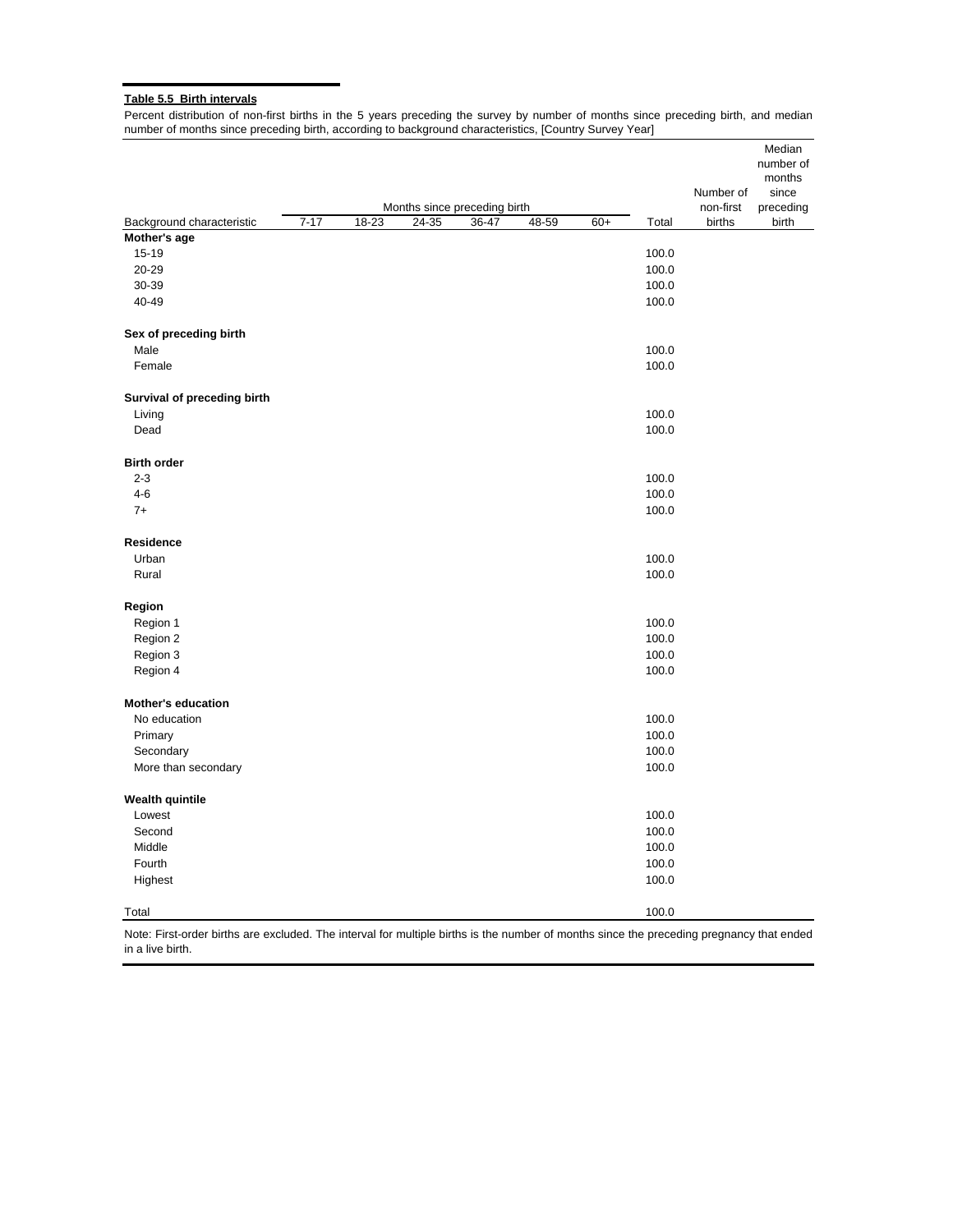#### **Table 5.6 Postpartum amenorrhea, abstinence, and insusceptibility**

Percentage of births in the 3 years preceding the survey for which mothers are postpartum amenorrheic, abstaining, and insusceptible, according to number of months since birth, and median and mean durations, [Country Survey Year]

| Months                | Percentage of births for which the mother is: |            |                                                                | Number of |
|-----------------------|-----------------------------------------------|------------|----------------------------------------------------------------|-----------|
| since birth           | Amenorrheic                                   | Abstaining | Insusceptible <sup>1</sup>                                     | births    |
| < 2                   |                                               |            |                                                                |           |
| $2 - 3$               |                                               |            |                                                                |           |
| $4 - 5$               |                                               |            |                                                                |           |
| $6 - 7$               |                                               |            |                                                                |           |
| $8 - 9$               |                                               |            |                                                                |           |
| $10 - 11$             |                                               |            |                                                                |           |
| $12 - 13$             |                                               |            |                                                                |           |
| $14 - 15$             |                                               |            |                                                                |           |
| $16 - 17$             |                                               |            |                                                                |           |
| 18-19                 |                                               |            |                                                                |           |
| $20 - 21$             |                                               |            |                                                                |           |
| 22-23                 |                                               |            |                                                                |           |
| 24-25                 |                                               |            |                                                                |           |
| 26-27                 |                                               |            |                                                                |           |
| 28-29                 |                                               |            |                                                                |           |
| 30-31                 |                                               |            |                                                                |           |
| 32-33                 |                                               |            |                                                                |           |
| 34-35                 |                                               |            |                                                                |           |
|                       |                                               |            |                                                                |           |
| Total                 |                                               |            |                                                                |           |
| Median                |                                               |            |                                                                | na        |
| Mean                  |                                               |            |                                                                | na        |
| $na = Not applicable$ |                                               |            | Note: Estimates are based on status at the time of the survey. |           |

<sup>1</sup> Includes births for which mothers are either still amenorrheic or still abstaining (or both) following birth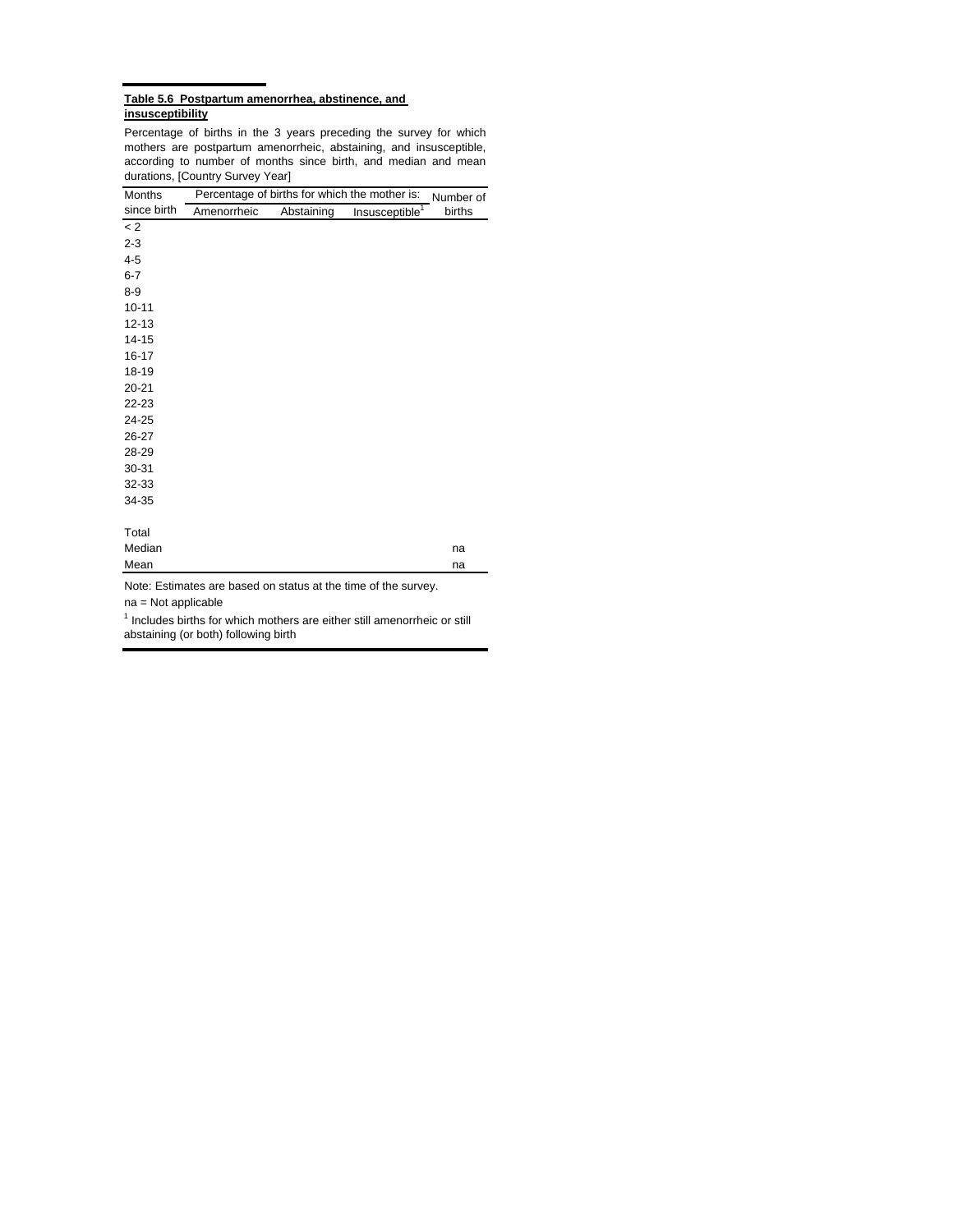#### **Table 5.7 Median duration of amenorrhea, postpartum abstinence, and postpartum insusceptibility**

Median number of months of postpartum amenorrhea, postpartum abstinence, and postpartum insusceptibility following births in the 3 years preceding the survey, according to background characteristics, [Country Survey Year]

|                           | Postpartum | Postpartum | Postpartum                    |
|---------------------------|------------|------------|-------------------------------|
| Background characteristic | amenorrhea | abstinence | insusceptibility <sup>1</sup> |
| Mother's age              |            |            |                               |
| 15-29                     |            |            |                               |
| 30-49                     |            |            |                               |
| <b>Residence</b>          |            |            |                               |
| Urban                     |            |            |                               |
| Rural                     |            |            |                               |
| Region                    |            |            |                               |
| Region 1                  |            |            |                               |
| Region 2                  |            |            |                               |
| Region 3                  |            |            |                               |
| Region 4                  |            |            |                               |
| <b>Mother's education</b> |            |            |                               |
| No education              |            |            |                               |
| Primary                   |            |            |                               |
| Secondary                 |            |            |                               |
| More than secondary       |            |            |                               |
| <b>Wealth quintile</b>    |            |            |                               |
| Lowest                    |            |            |                               |
| Second                    |            |            |                               |
| Middle                    |            |            |                               |
| Fourth                    |            |            |                               |
| Highest                   |            |            |                               |

#### Total

Note: Medians are based on the status at the time of the survey (current status).

 $<sup>1</sup>$  Includes births for which mothers are either still amenorrheic or still abstaining (or</sup> both) following birth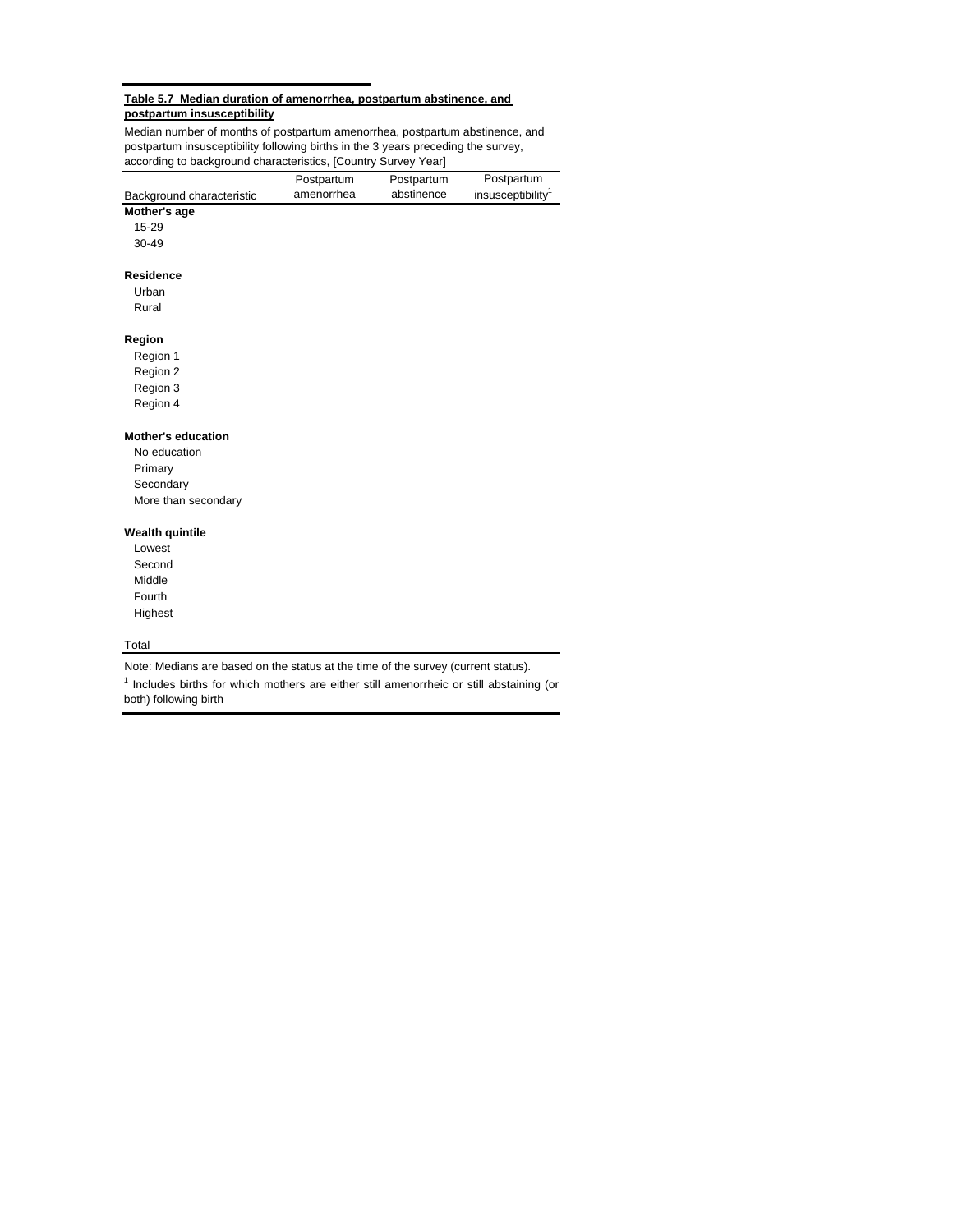#### **Table 5.8 Menopause**

Percentage of women age 30-49 who are menopausal, according to age, [Country Survey Year]

|           | Percentage              | Number of |
|-----------|-------------------------|-----------|
| Age       | menopausal <sup>1</sup> | women     |
| 30-34     |                         |           |
| 35-39     |                         |           |
| $40 - 41$ |                         |           |
| 42-43     |                         |           |
| 44-45     |                         |           |
| 46-47     |                         |           |
| 48-49     |                         |           |
|           |                         |           |

#### Total

 $1$  Percentage of women who 1) are not pregnant, and 2) have had a birth in the past 5 years and are not postpartum amenorrheic, and 3) for whom one of the following additional conditions applies: a) whose last menstrual period occurred 6 or more months preceding the survey, or b) declared that they are in menopause or have had a hysterectomy, or c) have never menstruated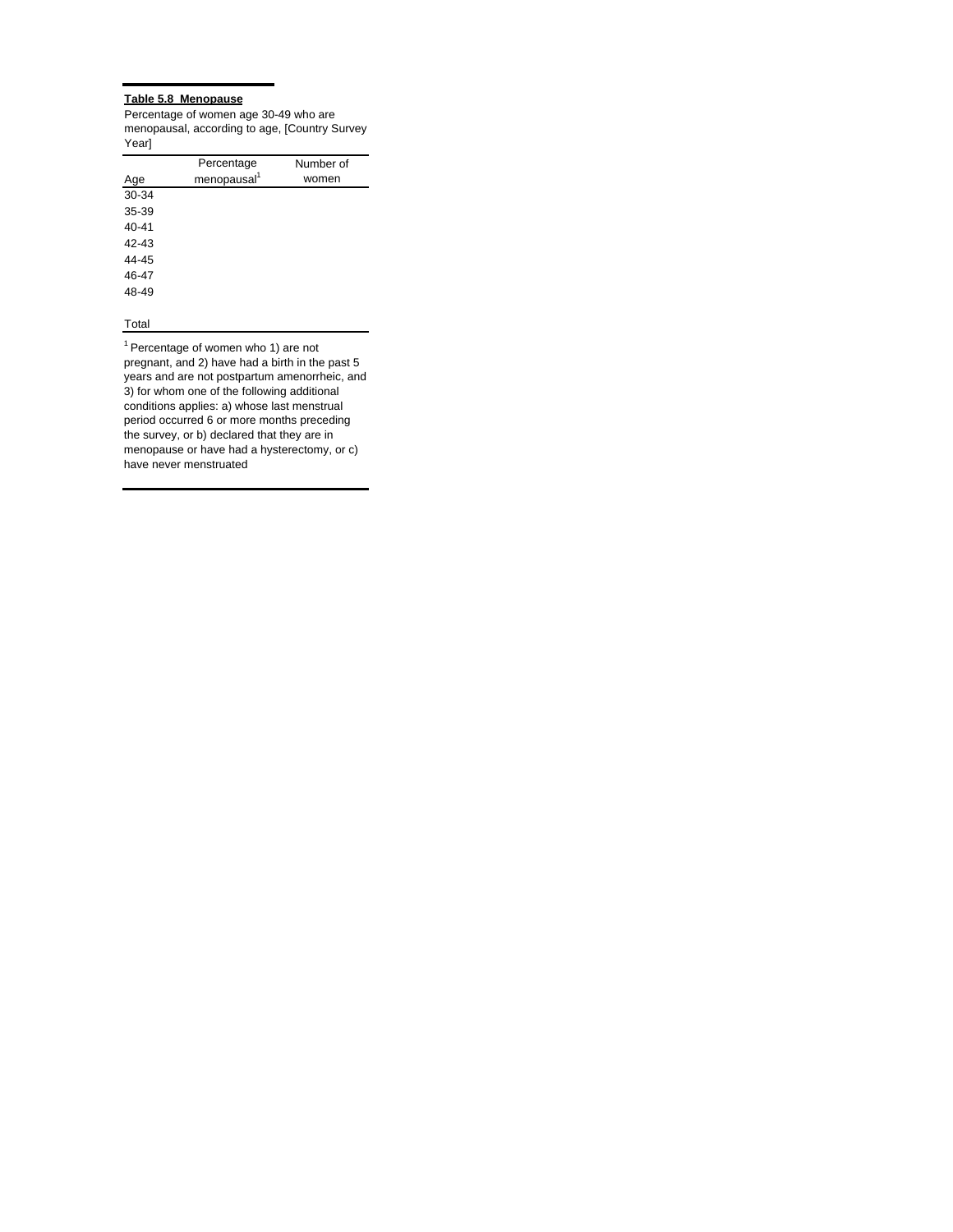# **Table 5.9 Age at first birth**

Percentage of women age 15-49 who gave birth by specific exact ages, percentage who have never given birth, and median age at first birth, according to current age, [Country Survey Year]

| Current   |    |    |    | Percentage who gave birth by exact age | Percentage<br>who have<br>never given | Number of | Median age at |             |
|-----------|----|----|----|----------------------------------------|---------------------------------------|-----------|---------------|-------------|
| age       | 15 | 18 | 20 | 22                                     | 25                                    | birth     | women         | first birth |
| 15-19     |    | na | na | na                                     | na                                    |           |               | a           |
| $20 - 24$ |    |    |    | na                                     | na                                    |           |               |             |
| 25-29     |    |    |    |                                        |                                       |           |               |             |
| 30-34     |    |    |    |                                        |                                       |           |               |             |
| 35-39     |    |    |    |                                        |                                       |           |               |             |
| 40-44     |    |    |    |                                        |                                       |           |               |             |
| 45-49     |    |    |    |                                        |                                       |           |               |             |
| $20 - 49$ |    |    |    | na                                     | na                                    |           |               |             |
| 25-49     |    |    |    |                                        |                                       |           |               |             |

na = Not applicable due to censoring

a = Omitted because less than 50% of women had a birth before reaching the beginning of the age group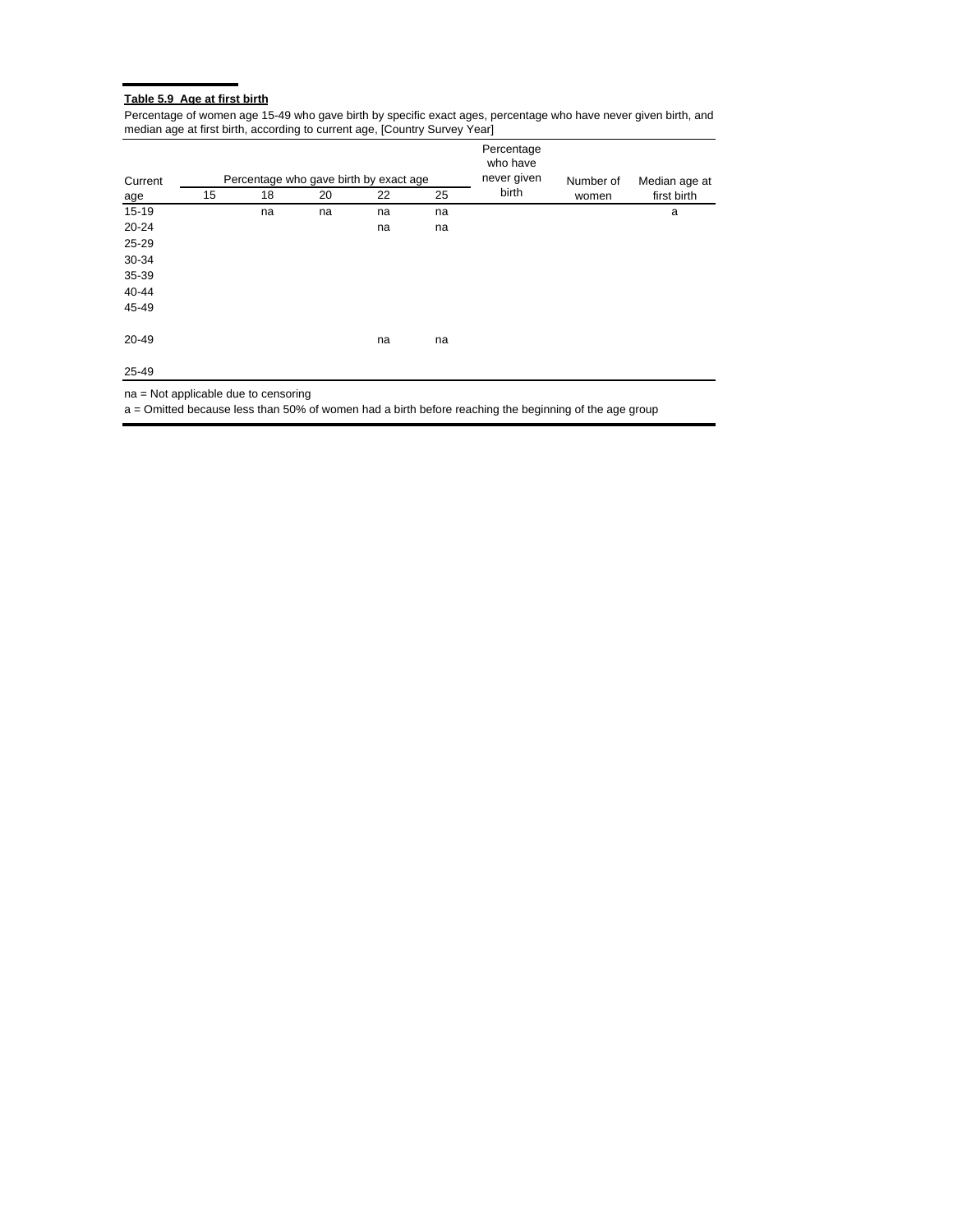#### **Table 5.10 Median age at first birth**

Median age at first birth among women age 20-49 and age 25-49, according to background characteristics, [Country Survey Year]

|                           | Women age | Women age |
|---------------------------|-----------|-----------|
| Background characteristic | 20-49     | 25-49     |
| <b>Residence</b>          |           |           |
| Urban                     |           |           |
| Rural                     |           |           |
|                           |           |           |
| Region                    |           |           |
| Region 1                  |           |           |
| Region 2                  |           |           |
| Region 3                  |           |           |
| Region 4                  |           |           |
| <b>Education</b>          |           |           |
| No education              |           |           |
| Primary                   |           |           |
| Secondary                 |           |           |
| More than secondary       |           |           |
|                           |           |           |
| <b>Wealth quintile</b>    |           |           |
| Lowest                    |           |           |
| Second                    |           |           |
| Middle                    |           |           |
| Fourth                    |           |           |
| Highest                   |           |           |
|                           |           |           |

# **Total**

a = Omitted because less than 50% of the women had a birth before reaching the beginning of the age group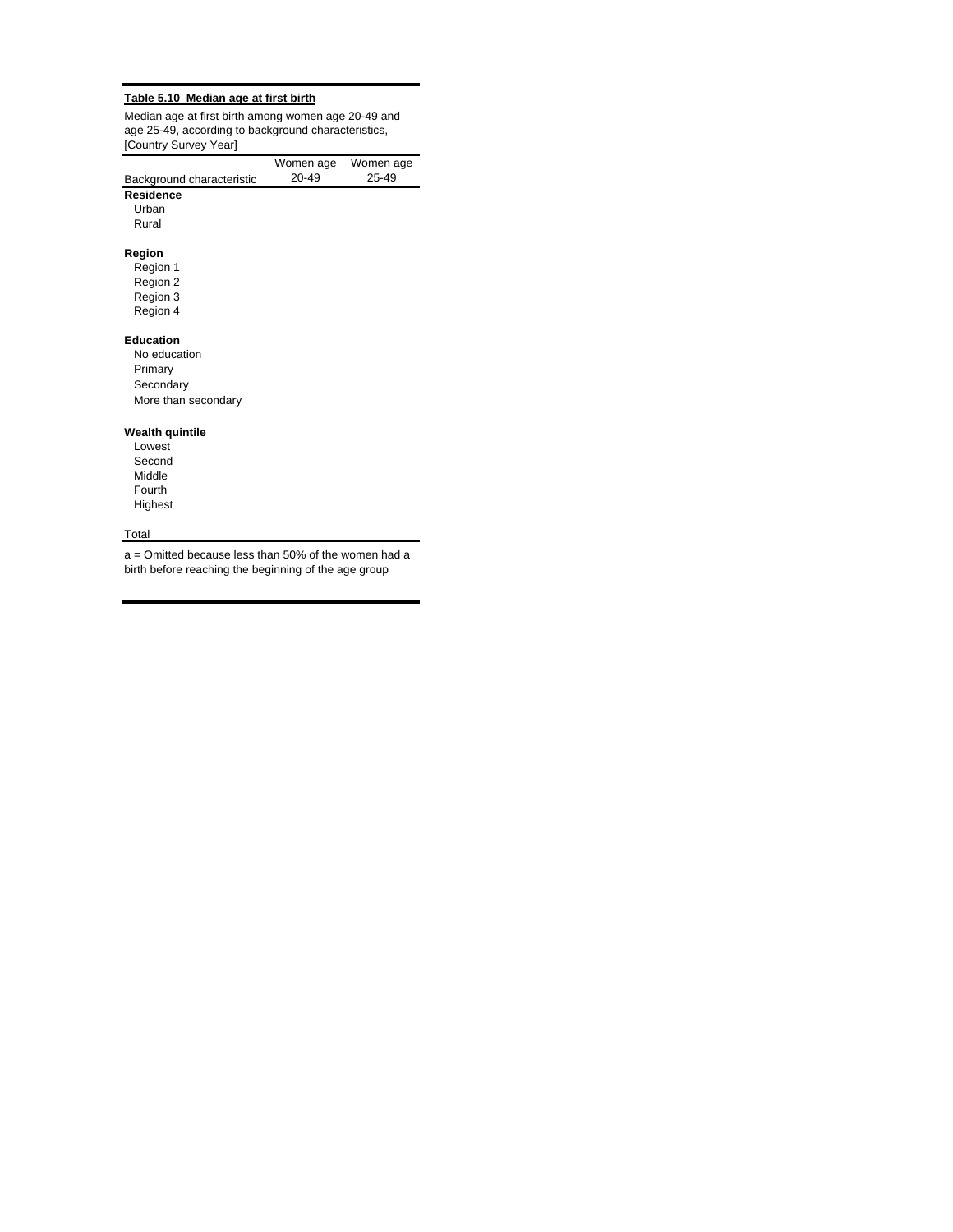## **Table 5.11 Teenage pregnancy and motherhood**

Percentage of women age 15-19 who have had a live birth or who are pregnant with their first child, and percentage who have begun childbearing, according to background characteristics, [Country Survey Year]

|                        |                 | Percentage of women age 15-19 who: | Percentage who |           |
|------------------------|-----------------|------------------------------------|----------------|-----------|
| Background             | Have had a live | Are pregnant with                  | have begun     | Number of |
| characteristic         | birth           | first child                        | childbearing   | women     |
| Age                    |                 |                                    |                |           |
| $15 - 17$              |                 |                                    |                |           |
| 15                     |                 |                                    |                |           |
| 16                     |                 |                                    |                |           |
| 17                     |                 |                                    |                |           |
| 18                     |                 |                                    |                |           |
| 19                     |                 |                                    |                |           |
| <b>Residence</b>       |                 |                                    |                |           |
| Urban                  |                 |                                    |                |           |
| Rural                  |                 |                                    |                |           |
|                        |                 |                                    |                |           |
| Region                 |                 |                                    |                |           |
| Region 1               |                 |                                    |                |           |
| Region 2               |                 |                                    |                |           |
| Region 3               |                 |                                    |                |           |
| Region 4               |                 |                                    |                |           |
| <b>Education</b>       |                 |                                    |                |           |
| No education           |                 |                                    |                |           |
| Primary                |                 |                                    |                |           |
| Secondary              |                 |                                    |                |           |
|                        |                 |                                    |                |           |
| More than secondary    |                 |                                    |                |           |
| <b>Wealth quintile</b> |                 |                                    |                |           |
| Lowest                 |                 |                                    |                |           |
| Second                 |                 |                                    |                |           |
| Middle                 |                 |                                    |                |           |
| Fourth                 |                 |                                    |                |           |
| Highest                |                 |                                    |                |           |
| Total                  |                 |                                    |                |           |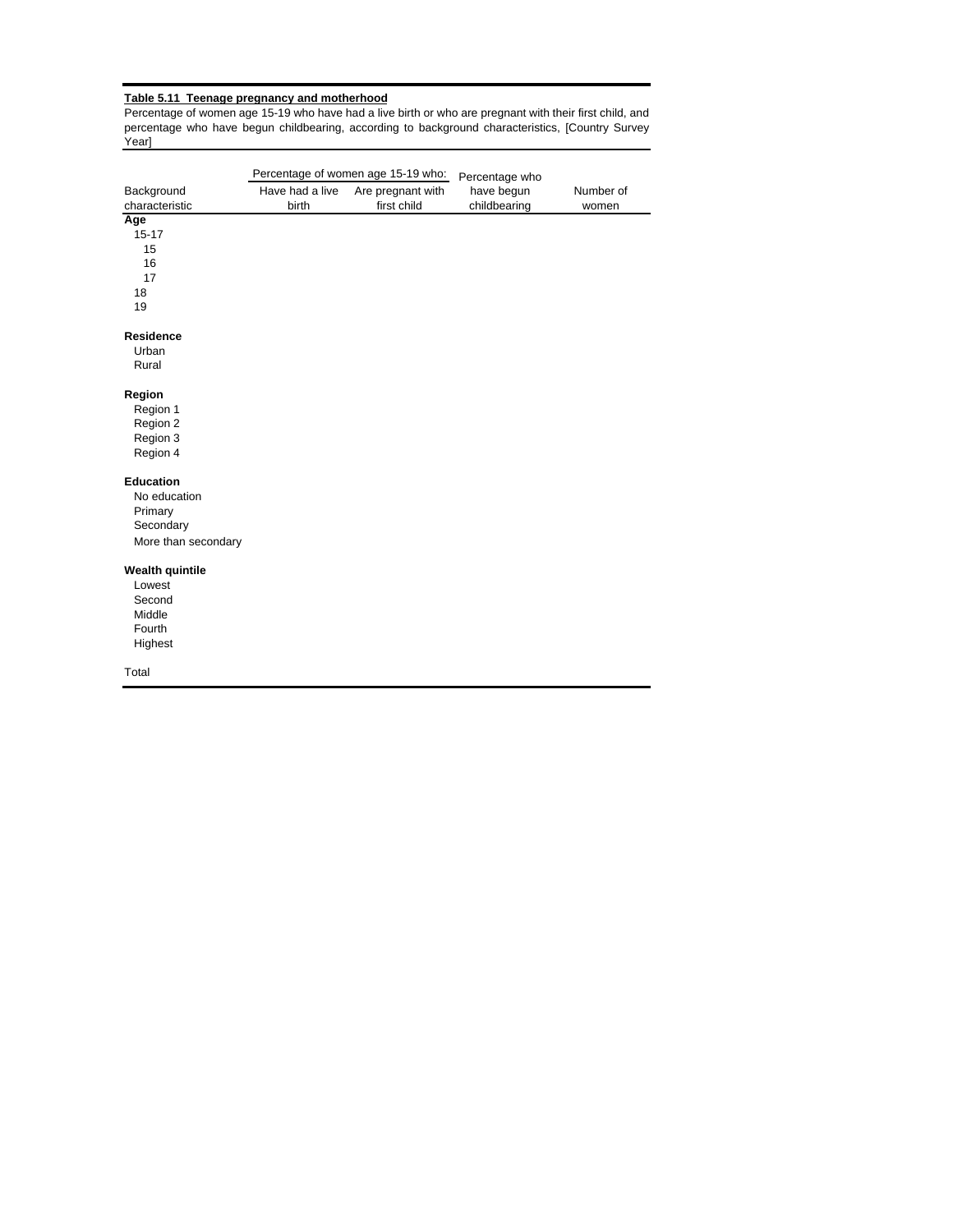## **Table 5.12 Sexual and reproductive health behaviors before age 15**

Among women and men age 15-19, percentage who initiated sexual intercourse, were married, and had a live birth/fathered a child before age 15, according to sex, [Country Survey Year]

|       |               |                | Gave             |
|-------|---------------|----------------|------------------|
|       | Had sexual    |                | birth/fathered a |
|       | intercourse   | Married before | child before     |
| Sex   | before age 15 | age 15         | age 15           |
| Women |               |                |                  |
| Men   |               |                |                  |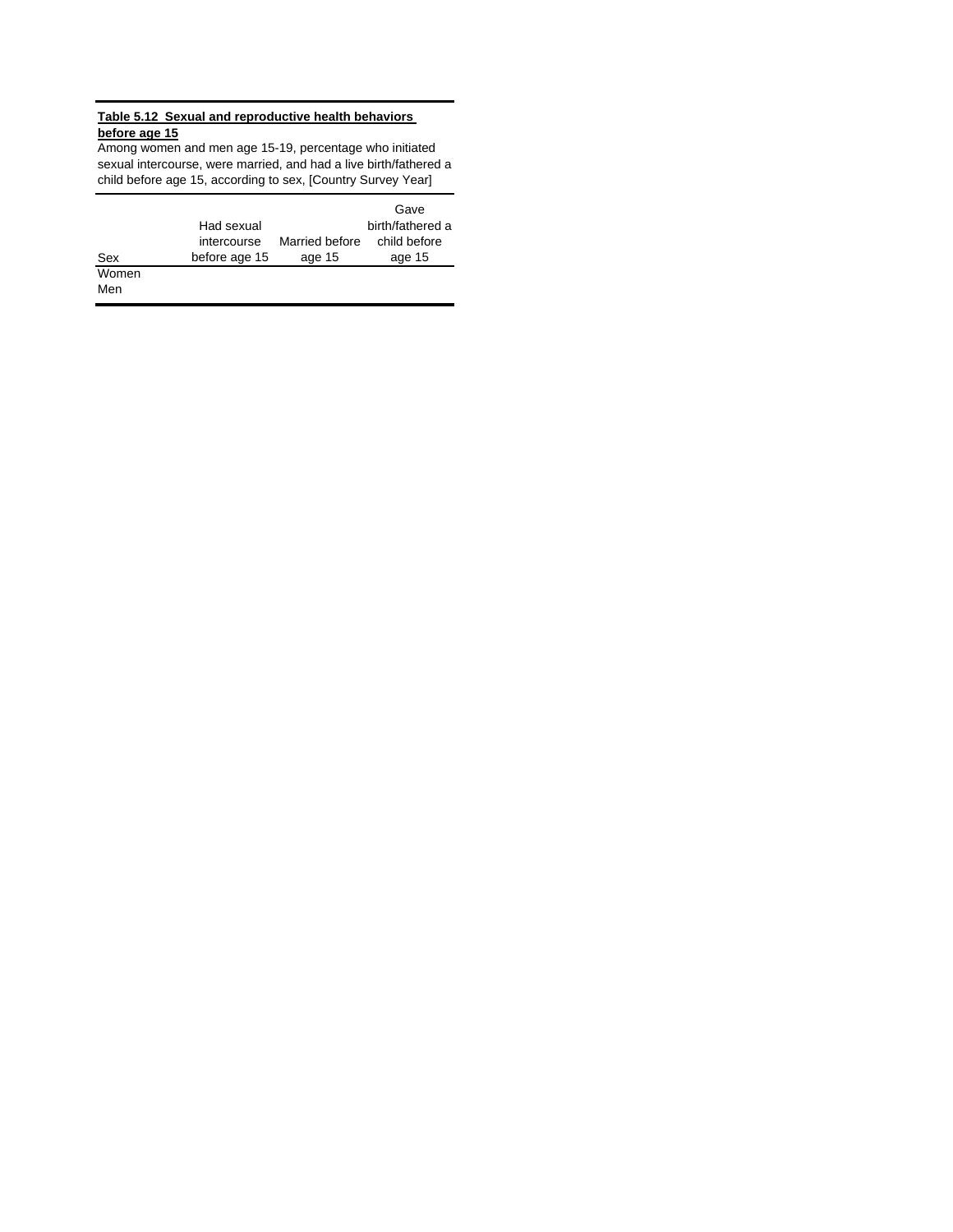## **Table of Contents version: 5Sept2019**

- Table 6.1 Fertility preferences according to number of living children
- Table 6.2.1 Desire to limit childbearing: Women
- Table 6.2.1 Number of living children: Women WORKING TABLE ONLY
- Table 6.2.2 Desire to limit childbearing: Men
- Table 6.2.2 Number of living children: Men WORKING TABLE ONLY
- Table 6.3 Ideal number of children according to number of living children
- Table 6.4 Mean ideal number of children according to background characteristics
- Table 6.5 Fertility planning status
- Table 6.6 Wanted fertility rates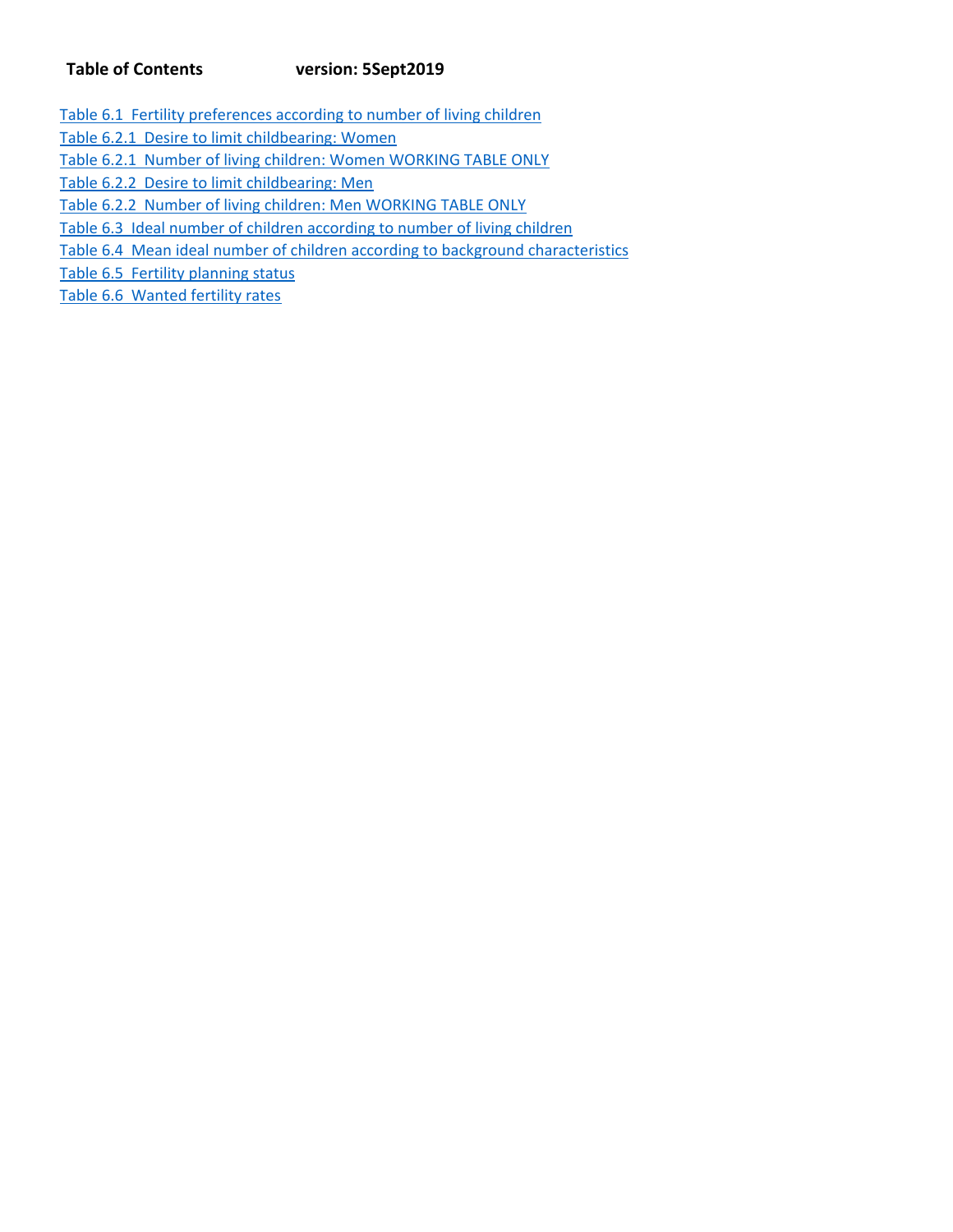## **Table 6.1 Fertility preferences according to number of living children**

Percent distribution of currently married women and currently married men age 15-49 by desire for children, according to number of living children, [Country Survey Year]

|                                                                                                                                                                                                                                                                               |          |       |                    | Number of living children |       |       |       |                    | Total 15- |
|-------------------------------------------------------------------------------------------------------------------------------------------------------------------------------------------------------------------------------------------------------------------------------|----------|-------|--------------------|---------------------------|-------|-------|-------|--------------------|-----------|
| Desire for children                                                                                                                                                                                                                                                           | $\Omega$ | 1     | 2                  |                           | 4     | 5     | $6+$  | <b>Total 15-49</b> | 54[59]    |
|                                                                                                                                                                                                                                                                               |          |       | WOMEN <sup>1</sup> |                           |       |       |       |                    |           |
| Have another soon <sup>2</sup>                                                                                                                                                                                                                                                |          |       |                    |                           |       |       |       |                    | na        |
| Have another later <sup>3</sup>                                                                                                                                                                                                                                               |          |       |                    |                           |       |       |       |                    | na        |
| Have another, undecided when                                                                                                                                                                                                                                                  |          |       |                    |                           |       |       |       |                    | na        |
| Undecided                                                                                                                                                                                                                                                                     |          |       |                    |                           |       |       |       |                    | na        |
| Want no more                                                                                                                                                                                                                                                                  |          |       |                    |                           |       |       |       |                    | na        |
| Sterilized <sup>4</sup>                                                                                                                                                                                                                                                       |          |       |                    |                           |       |       |       |                    | na        |
| Declared infecund                                                                                                                                                                                                                                                             |          |       |                    |                           |       |       |       |                    | na        |
| Total                                                                                                                                                                                                                                                                         | 100.0    | 100.0 | 100.0              | 100.0                     | 100.0 | 100.0 | 100.0 | 100.0              | na        |
| Number of women                                                                                                                                                                                                                                                               |          |       |                    |                           |       |       |       |                    | na        |
|                                                                                                                                                                                                                                                                               |          |       | MEN <sup>5</sup>   |                           |       |       |       |                    |           |
| Have another soon <sup>2</sup><br>Have another later <sup>3</sup><br>Have another, undecided when<br>Undecided<br>Want no more                                                                                                                                                |          |       |                    |                           |       |       |       |                    |           |
|                                                                                                                                                                                                                                                                               |          |       |                    |                           |       |       |       |                    |           |
| Sterilized <sup>4</sup><br>Declared infecund                                                                                                                                                                                                                                  |          |       |                    |                           |       |       |       |                    |           |
| Total                                                                                                                                                                                                                                                                         | 100.0    | 100.0 | 100.0              | 100.0                     | 100.0 | 100.0 | 100.0 | 100.0              |           |
| Number of men                                                                                                                                                                                                                                                                 |          |       |                    |                           |       |       |       |                    |           |
| $na = Not applicable$<br><sup>1</sup> The number of living children includes the current pregnancy.<br><sup>2</sup> Wants next birth within 2 years<br><sup>3</sup> Wants to delay next birth for 2 or more years<br><sup>4</sup> Includes both female and male sterilization |          |       |                    |                           |       |       |       |                    |           |
| <sup>5</sup> The number of living children includes one additional child if respondent's wife is pregnant (or if any wife is pregnant for men                                                                                                                                 |          |       |                    |                           |       |       |       |                    |           |

with more than one current wife).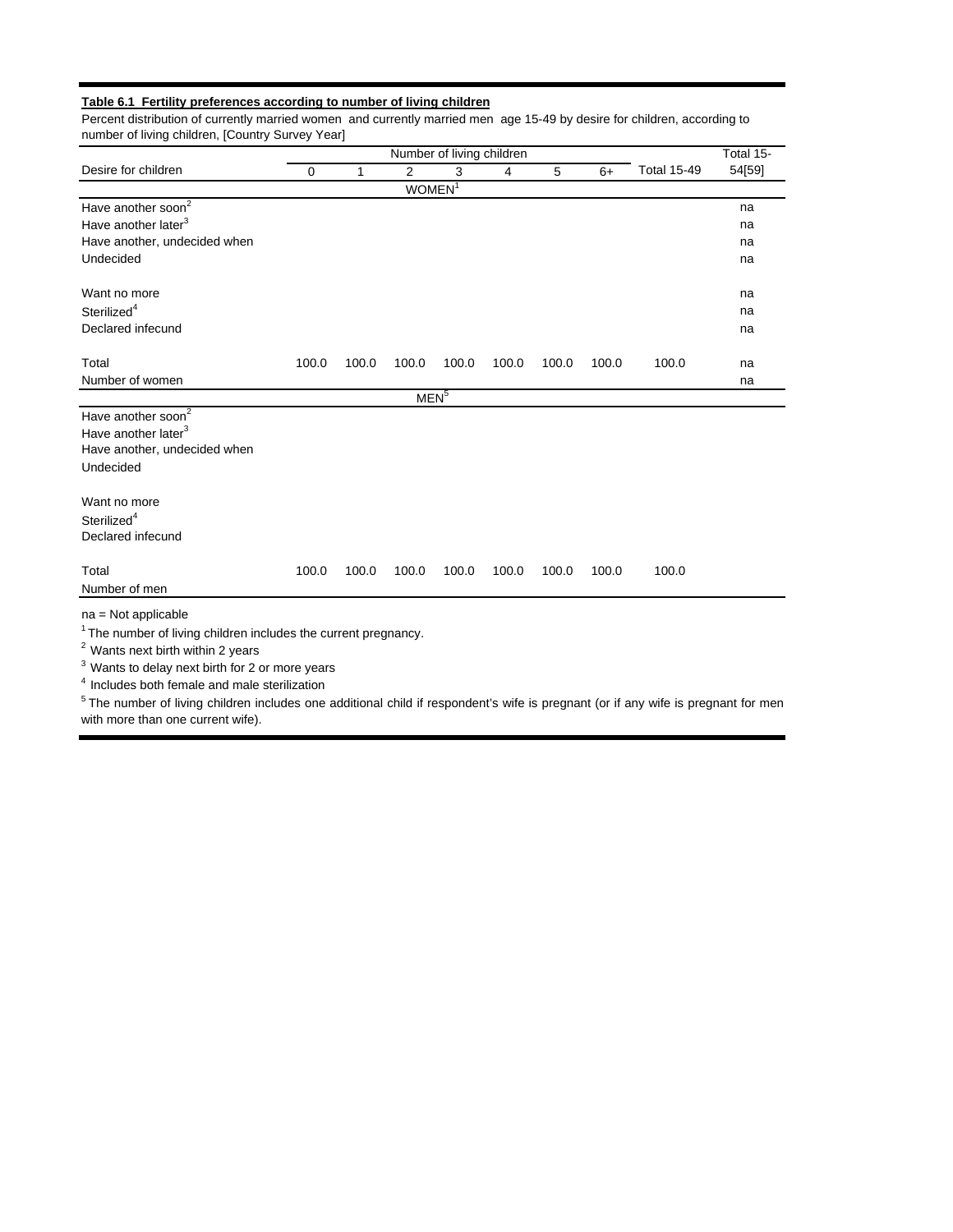## **Table 6.2.1 Desire to limit childbearing: Women**

Percentage of currently married women age 15-49 who want no more children, by number of living children, according to background characteristics, [Country Survey Year]

| Back<br>characteristic<br>nuno |  | ЛĽ | .ıber<br>livine<br>יט<br>-<br>. | $\cdot$ .<br>ı childrer |  |           |
|--------------------------------|--|----|---------------------------------|-------------------------|--|-----------|
| ___                            |  |    |                                 |                         |  | Ulc.<br>. |

## **Residence**

Urban

Rural

### **Region**

- Region 1 Region 2 Region 3
- Region 4

## **Education**

 No education Primary Secondary More than secondary

#### **Wealth quintile**

Lowest Second Middle Fourth Highest

## Total

Note: Women who have been sterilized or whose husband has been sterilized are considered to want no more children.

 $1$  The number of living children includes the current pregnancy.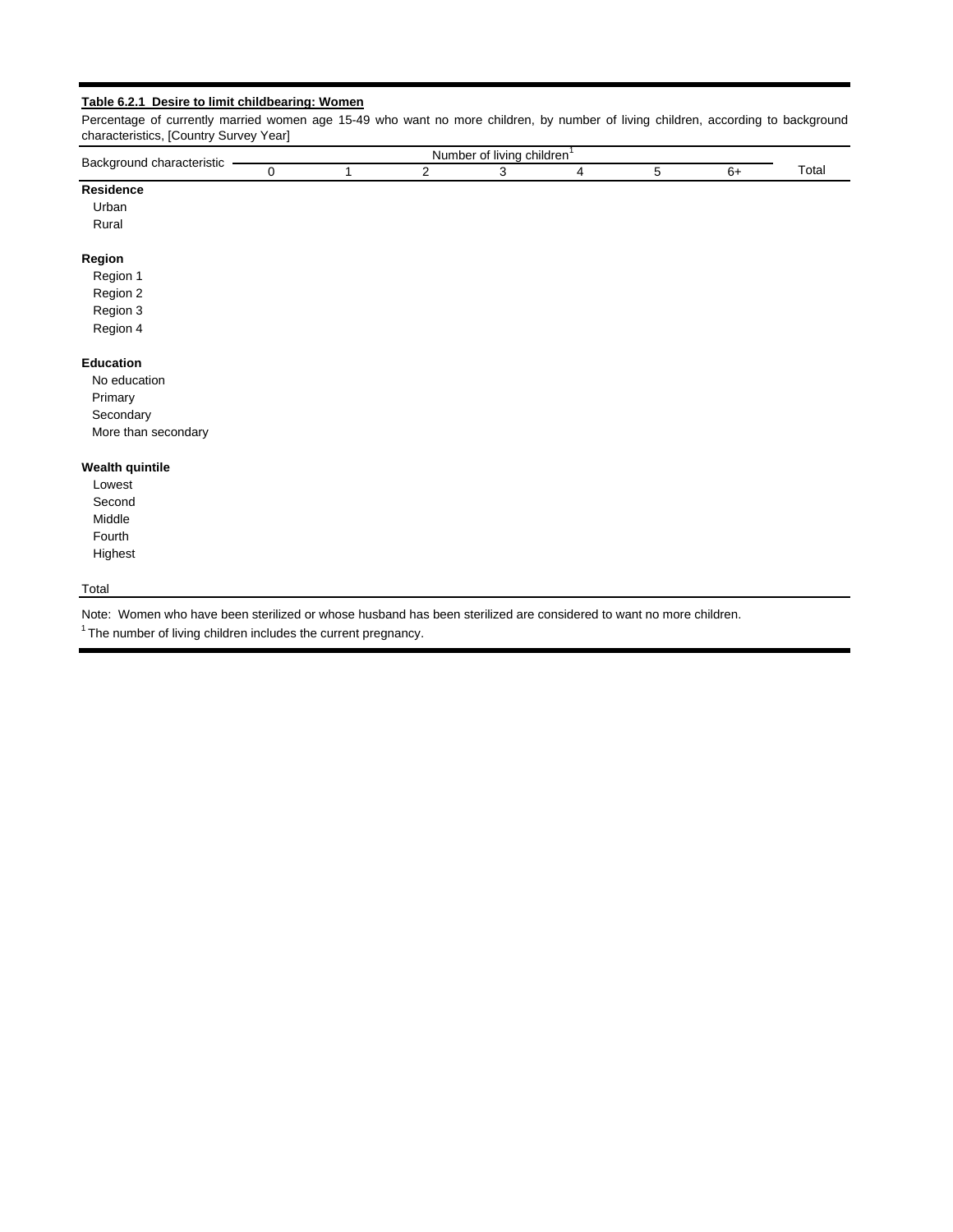## **Table 6.2.1 Number of living children: Women WORKING TABLE ONLY**

Number of currently married women age 15-49 by number of living children (including pregnancy) [Country Survey Year] Unweighted

Use this table to verify whether there are a sufficient number of cases to report the percentage of women who want no more children in *Table 6.2.1.*

|                           |             |   |   |   | Number of living children + current pregnancy |   |      | Total |
|---------------------------|-------------|---|---|---|-----------------------------------------------|---|------|-------|
| Background characteristic | $\mathbf 0$ | 1 | 2 | 3 | 4                                             | 5 | $6+$ | 15-49 |
| Residence                 |             |   |   |   |                                               |   |      |       |
| Urban                     |             |   |   |   |                                               |   |      |       |
| Rural                     |             |   |   |   |                                               |   |      |       |
| Region                    |             |   |   |   |                                               |   |      |       |
| Region 1                  |             |   |   |   |                                               |   |      |       |
| Region 2                  |             |   |   |   |                                               |   |      |       |
| Region 3                  |             |   |   |   |                                               |   |      |       |
| Region 4                  |             |   |   |   |                                               |   |      |       |
| Education                 |             |   |   |   |                                               |   |      |       |
| No education              |             |   |   |   |                                               |   |      |       |
| Primary                   |             |   |   |   |                                               |   |      |       |
| Secondary                 |             |   |   |   |                                               |   |      |       |
| More than secondary       |             |   |   |   |                                               |   |      |       |
| <b>Wealth quintile</b>    |             |   |   |   |                                               |   |      |       |
| Lowest                    |             |   |   |   |                                               |   |      |       |
| Second                    |             |   |   |   |                                               |   |      |       |
| Middle                    |             |   |   |   |                                               |   |      |       |
| Fourth                    |             |   |   |   |                                               |   |      |       |
| Highest                   |             |   |   |   |                                               |   |      |       |
| Total                     |             |   |   |   |                                               |   |      |       |
|                           |             |   |   |   |                                               |   |      |       |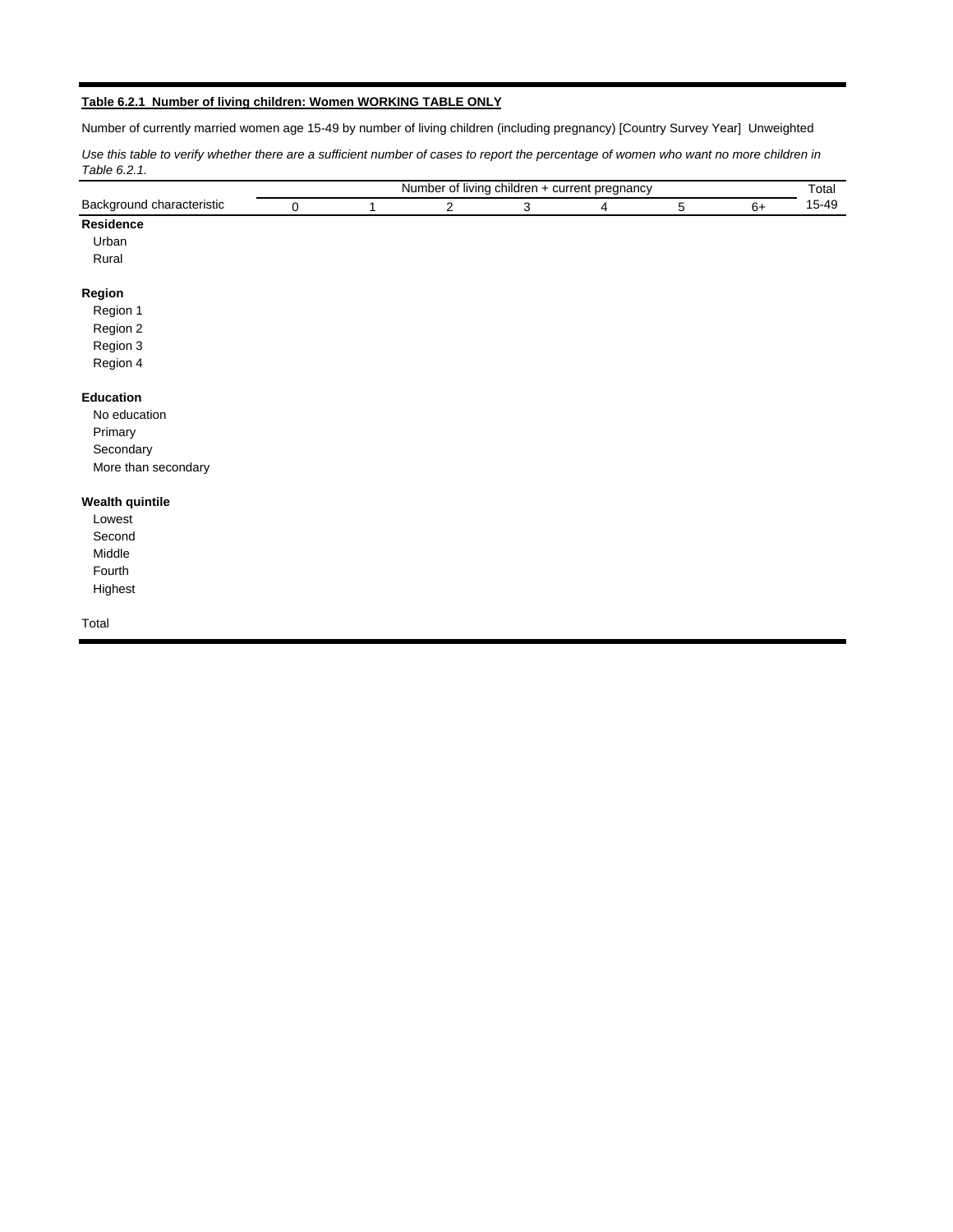#### **Table 6.2.2 Desire to limit childbearing: Men**

Percentage of currently married men age 15-49 who want no more children, by number of living children, according to background characteristics, [Country Survey Year]

| <b>Backo</b><br>∣ characteristic<br>around |  | Nui | $\sim$<br>0t<br>livina<br>nber | children |  |                                  |
|--------------------------------------------|--|-----|--------------------------------|----------|--|----------------------------------|
|                                            |  |     |                                |          |  | $\overline{\phantom{0}}$<br>otal |

## **Residence**

Urban

Rural

#### **Region**

- Region 1 Region 2 Region 3
- Region 4

#### **Education**

 No education Primary **Secondary** More than secondary

#### **Wealth quintile**

Lowest Second Middle Fourth Highest

Total 15-49

### 50-54[59] Total 15-54[59]

Note: Men who have been sterilized or who state in response to the question about desire for children that their wife has been sterilized are considered to want no more children.

 $1$  The number of living children includes one additional child if respondent's wife is pregnant (or if any wife is pregnant for men with more than one current wife).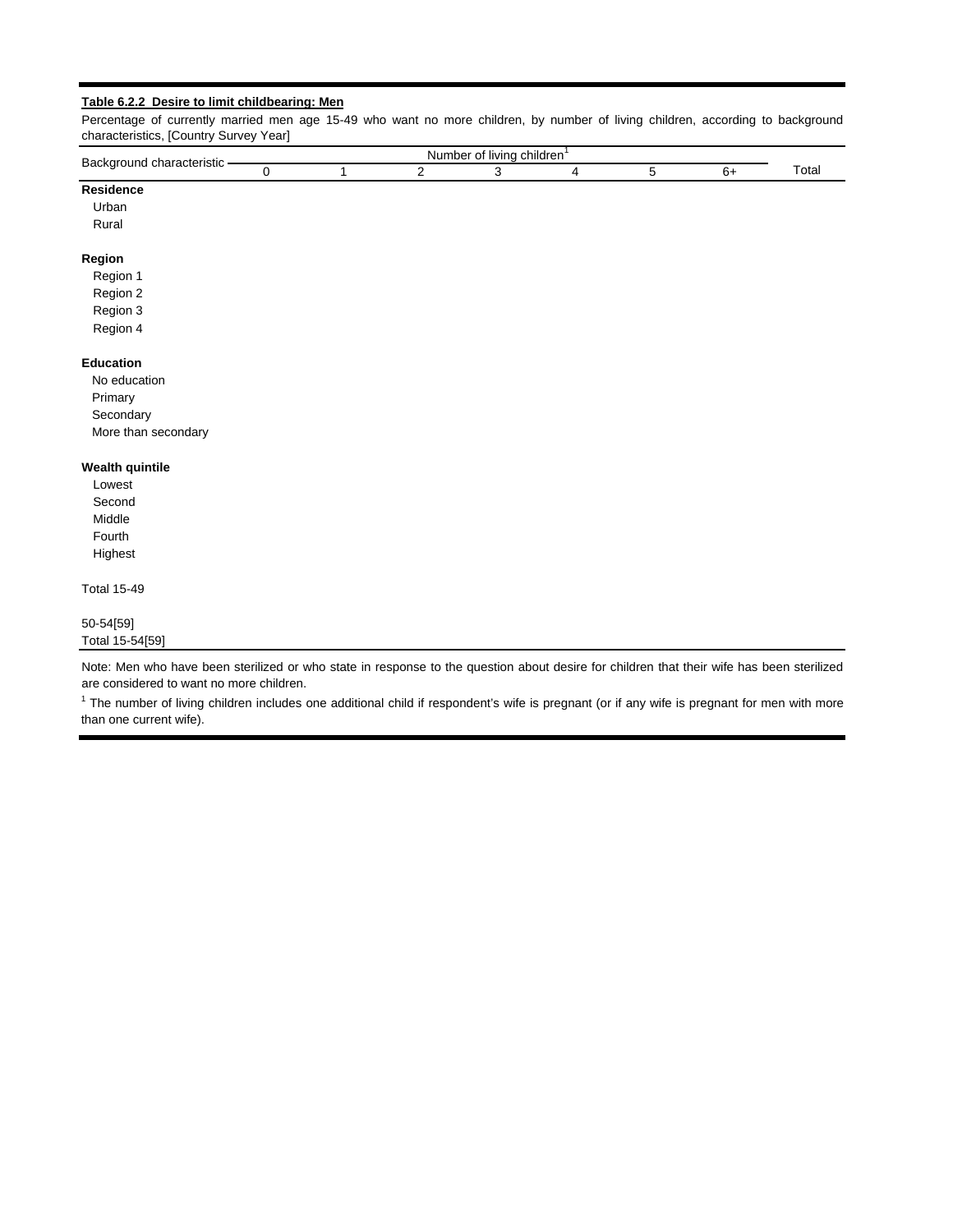### **Table 6.2.2 Number of living children: Men WORKING TABLE ONLY**

0 1 2 3 4 5 6+ **Residence** Urban Rural Total 15-49 *Use this table to verify whether there are a sufficient number of cases to report the percentage of men who want no more children in Table 6.2.2.* Number of currently married men age 15-49 by number of living children (including pregnancy of a wife) [Country Survey Year] **Unweighted** Background **Background Number of living children + wife pregnant** characteristic

## **Region**

Region 1 Region 2 Region 3

Region 4

#### **Education**

No education Primary **Secondary** More than secondary

### **Wealth quintile**

Lowest Second Middle Fourth Highest

Total 15-49

Total 50-54[59] Total 15-54[59]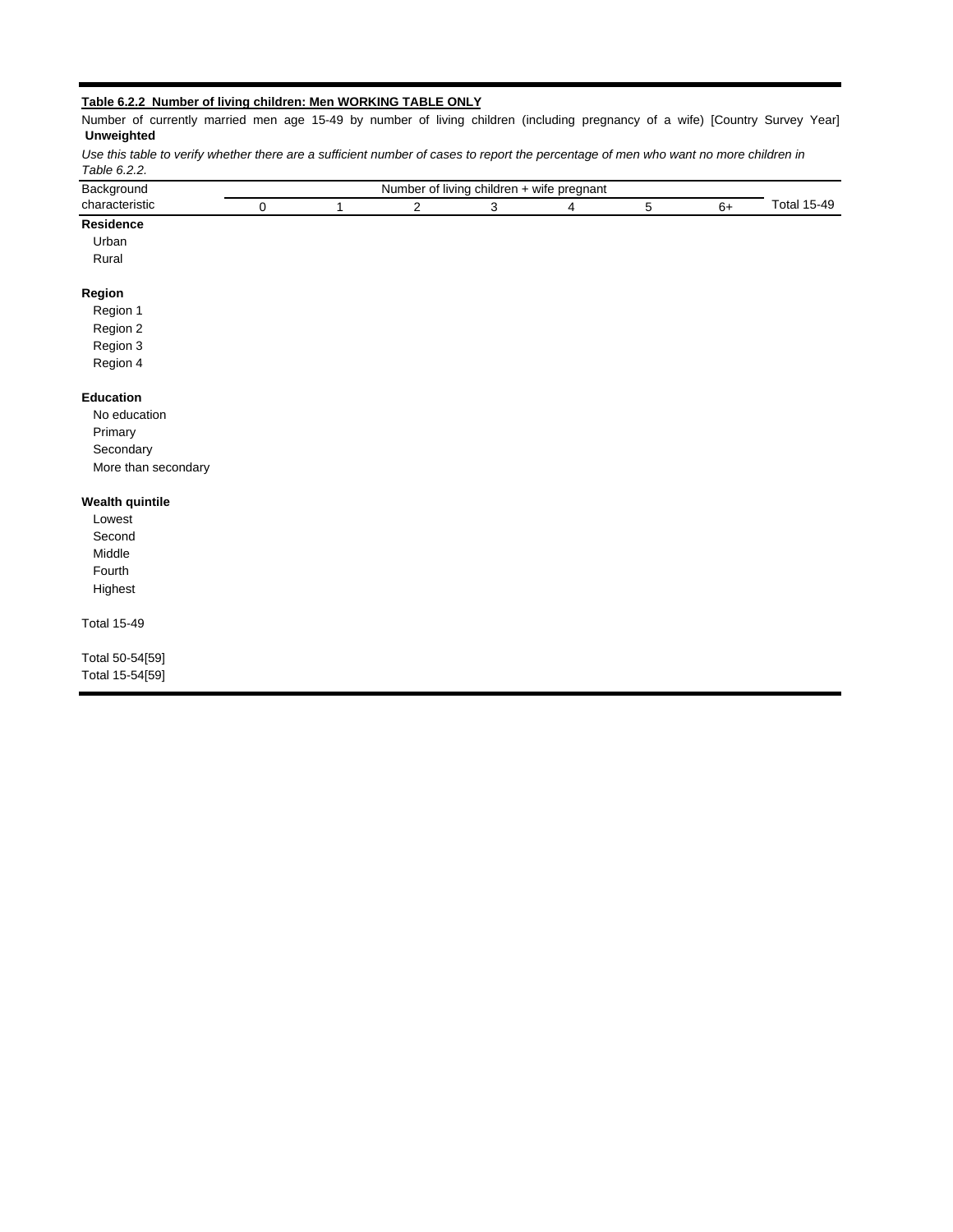## **Table 6.3 Ideal number of children according to number of living children**

Percent distribution of women and men age 15-49 by ideal number of children and mean ideal number of children for all respondents and for currently married respondents, according to the number of living children, [Country Survey Year]

|                                                                                                                                              | Number of living children |                    |            |       |       |             |       |       |  |  |  |
|----------------------------------------------------------------------------------------------------------------------------------------------|---------------------------|--------------------|------------|-------|-------|-------------|-------|-------|--|--|--|
| Ideal number of children                                                                                                                     | $\pmb{0}$                 | 1                  | $\sqrt{2}$ | 3     | 4     | $\mathbf 5$ | $6+$  | Total |  |  |  |
|                                                                                                                                              |                           | WOMEN <sup>1</sup> |            |       |       |             |       |       |  |  |  |
| $\pmb{0}$                                                                                                                                    |                           |                    |            |       |       |             |       |       |  |  |  |
| 1                                                                                                                                            |                           |                    |            |       |       |             |       |       |  |  |  |
| 2                                                                                                                                            |                           |                    |            |       |       |             |       |       |  |  |  |
| 3                                                                                                                                            |                           |                    |            |       |       |             |       |       |  |  |  |
| 4                                                                                                                                            |                           |                    |            |       |       |             |       |       |  |  |  |
| 5                                                                                                                                            |                           |                    |            |       |       |             |       |       |  |  |  |
| $6+$                                                                                                                                         |                           |                    |            |       |       |             |       |       |  |  |  |
| Non-numeric response                                                                                                                         |                           |                    |            |       |       |             |       |       |  |  |  |
| Total                                                                                                                                        | 100.0                     | 100.0              | 100.0      | 100.0 | 100.0 | 100.0       | 100.0 | 100.0 |  |  |  |
| Number of women                                                                                                                              |                           |                    |            |       |       |             |       |       |  |  |  |
| Mean ideal number of children for: <sup>2</sup><br>All women<br>Number of women                                                              |                           |                    |            |       |       |             |       |       |  |  |  |
| Currently married women<br>Number of currently married women                                                                                 |                           |                    |            |       |       |             |       |       |  |  |  |
|                                                                                                                                              |                           | MEN <sup>3</sup>   |            |       |       |             |       |       |  |  |  |
| $\overline{0}$                                                                                                                               |                           |                    |            |       |       |             |       |       |  |  |  |
| 1                                                                                                                                            |                           |                    |            |       |       |             |       |       |  |  |  |
| 2                                                                                                                                            |                           |                    |            |       |       |             |       |       |  |  |  |
| 3                                                                                                                                            |                           |                    |            |       |       |             |       |       |  |  |  |
| 4                                                                                                                                            |                           |                    |            |       |       |             |       |       |  |  |  |
| 5                                                                                                                                            |                           |                    |            |       |       |             |       |       |  |  |  |
| $6+$                                                                                                                                         |                           |                    |            |       |       |             |       |       |  |  |  |
| Non-numeric response                                                                                                                         |                           |                    |            |       |       |             |       |       |  |  |  |
| Total                                                                                                                                        | 100.0                     | 100.0              | 100.0      | 100.0 | 100.0 | 100.0       | 100.0 | 100.0 |  |  |  |
| Number of men                                                                                                                                |                           |                    |            |       |       |             |       |       |  |  |  |
|                                                                                                                                              |                           |                    |            |       |       |             |       |       |  |  |  |
| Mean ideal number of children for men<br>$15 - 49: ^2$<br>All men<br>Number of men                                                           |                           |                    |            |       |       |             |       |       |  |  |  |
| Currently married men<br>Number of currently married men                                                                                     |                           |                    |            |       |       |             |       |       |  |  |  |
| Mean ideal number of children for men<br>15-54[59]: <sup>2</sup><br>All men<br>Number of men                                                 |                           |                    |            |       |       |             |       |       |  |  |  |
| Currently married men<br>Number of currently married men<br><sup>1</sup> The number of living children includes current pregnancy for women. |                           |                    |            |       |       |             |       |       |  |  |  |

<sup>1</sup> The number of living children includes current pregnancy for women.<br><sup>2</sup> Means are calculated excluding respondents who gave non-numeric responses.

<sup>3</sup> The number of living children includes one additional child if respondent's wife is pregnant (or if any wife is pregnant for men with more than one current wife).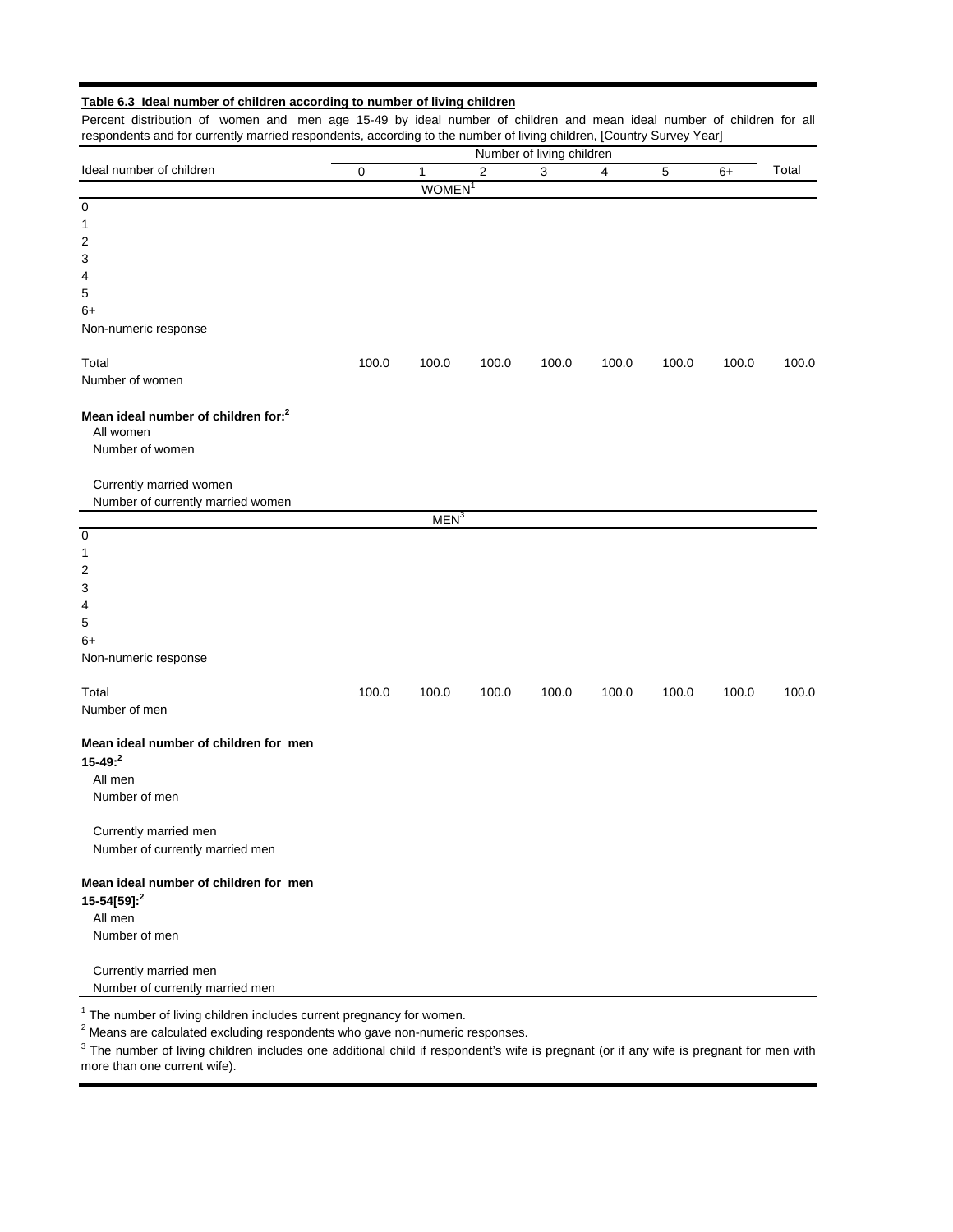## **Table 6.4 Mean ideal number of children according to background characteristics**

Mean ideal number of children for all women age 15-49. according to background characteristics, [Country Survey Year]

|                           |      | Number of          |
|---------------------------|------|--------------------|
| Background characteristic | Mean | women <sup>1</sup> |
| Age                       |      |                    |
| $15 - 19$                 |      |                    |
| 20-24                     |      |                    |
| 25-29                     |      |                    |
| 30-34                     |      |                    |
| 35-39                     |      |                    |
| 40-44                     |      |                    |
| 45-49                     |      |                    |
| <b>Residence</b>          |      |                    |
| Urban                     |      |                    |
| Rural                     |      |                    |
| Region                    |      |                    |
| Region 1                  |      |                    |
| Region 2                  |      |                    |
| Region 3                  |      |                    |
| Region 4                  |      |                    |
| <b>Education</b>          |      |                    |
| No education              |      |                    |
| Primary                   |      |                    |
| Secondary                 |      |                    |
| More than secondary       |      |                    |
|                           |      |                    |

## **Wealth quintile**

Lowest Second Middle Fourth Highest

Total

 $1$  Number of women who gave a numeric response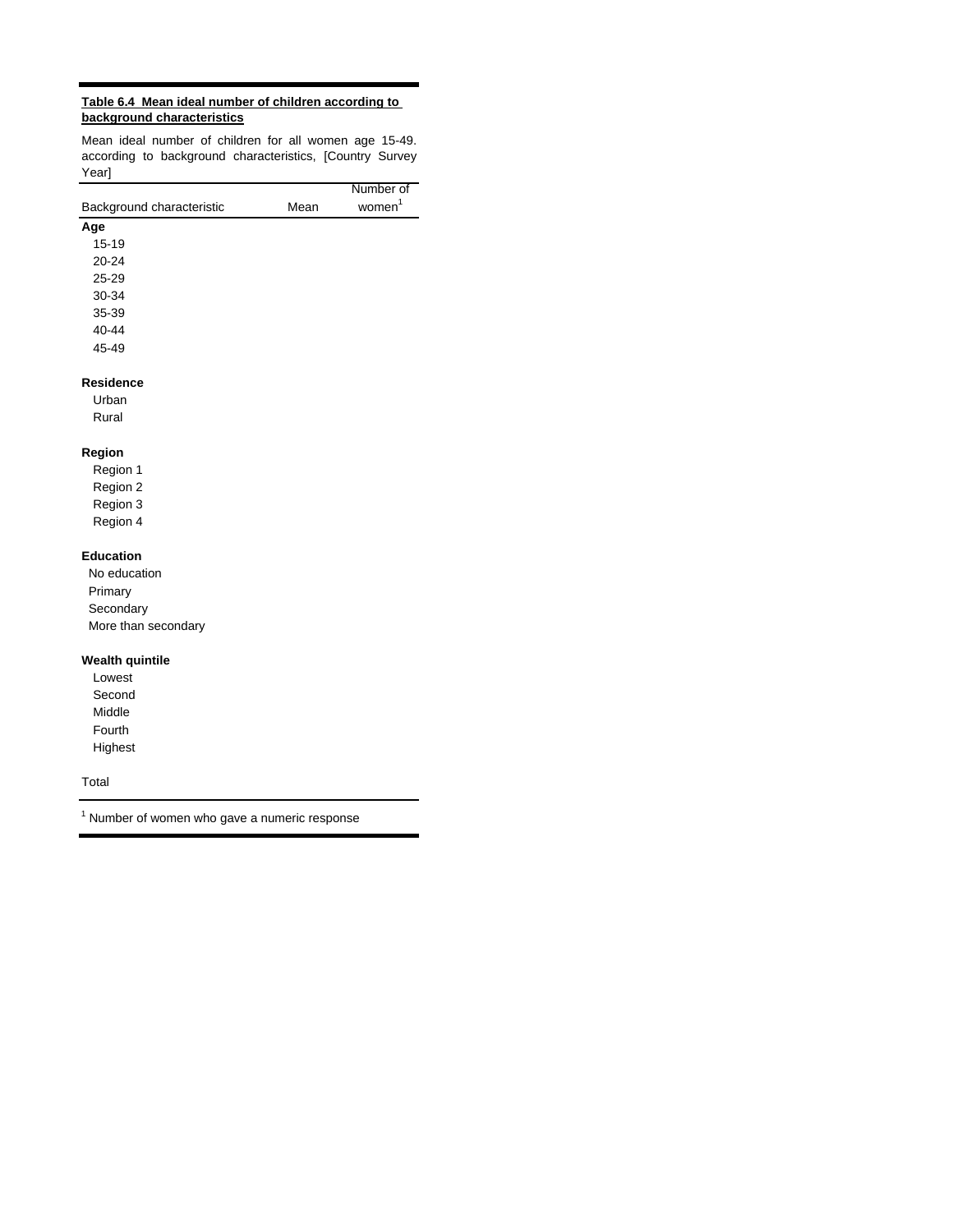## **Table 6.5 Fertility planning status**

Percent distribution of births to women age 15-49 in the 5 years preceding the survey (including current pregnancies), by planning status of the birth, according to birth order and mother's age at birth, [Country Survey Year]

|                          | Planning status of birth |           |       |           |
|--------------------------|--------------------------|-----------|-------|-----------|
| Birth order and mother's |                          | Wanted no |       | Number of |
| age at birth             | Wanted then Wanted later | more      | Total | births    |
| <b>Birth order</b>       |                          |           |       |           |
| 1                        |                          |           | 100.0 |           |
| $\overline{2}$           |                          |           | 100.0 |           |
| 3                        |                          |           | 100.0 |           |
| $4+$                     |                          |           | 100.0 |           |
|                          |                          |           |       |           |
| Mother's age at birth    |                          |           |       |           |
| $20$                     |                          |           | 100.0 |           |
| $20 - 24$                |                          |           | 100.0 |           |
| 25-29                    |                          |           | 100.0 |           |
| 30-34                    |                          |           | 100.0 |           |
| 35-39                    |                          |           | 100.0 |           |
| 40-44                    |                          |           | 100.0 |           |
| 45-49                    |                          |           | 100.0 |           |
|                          |                          |           |       |           |
| Total                    |                          |           | 100.0 |           |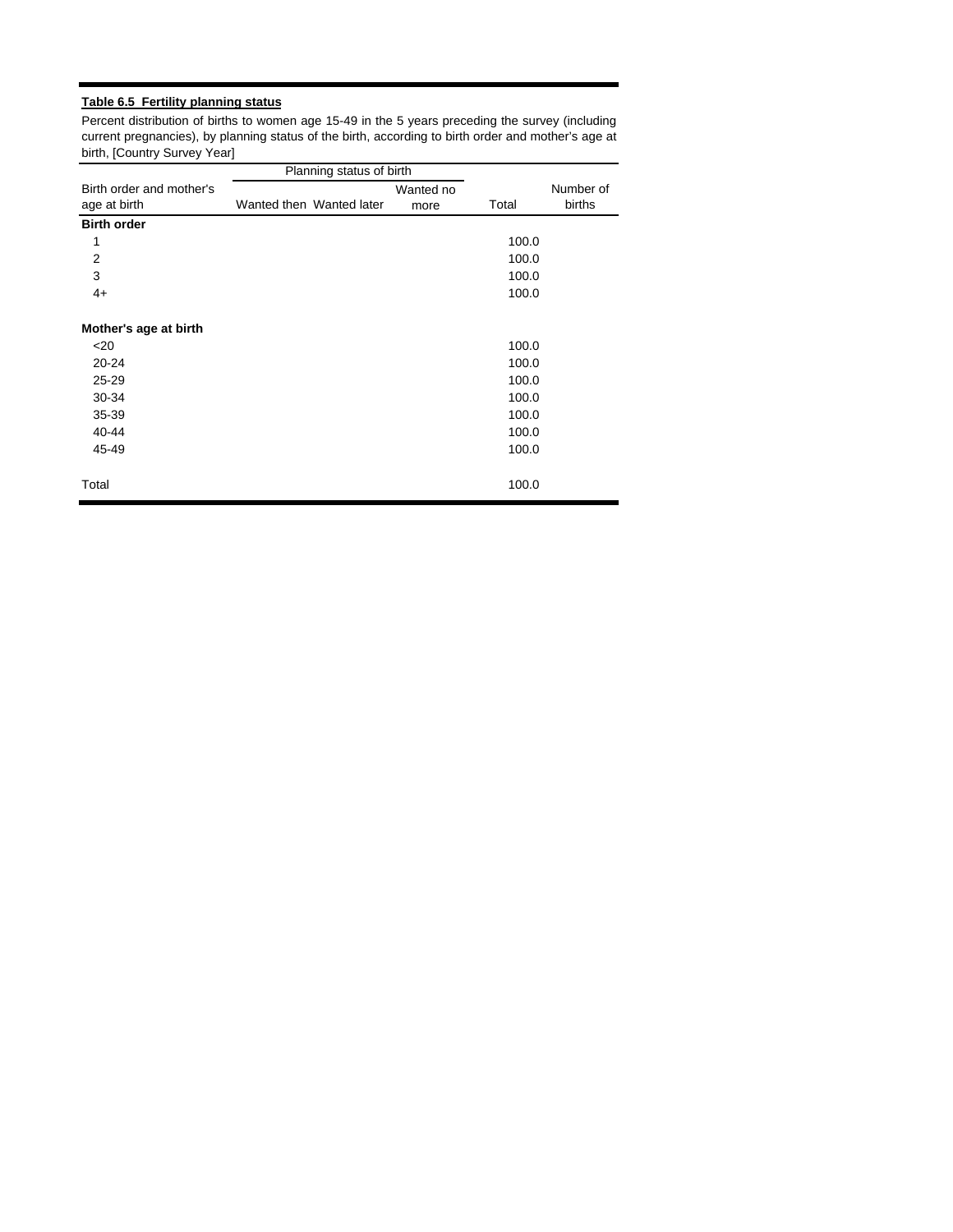## **Table 6.6 Wanted fertility rates**

Total wanted fertility rates and total fertility rates for the 3 years preceding the survey, according to background characteristics, [Country Survey Year]

Total wanted Total fertility

| Background characteristic | i viai wanivu<br>fertility rate | $1.9$ . $0.11$ . $0.11$ . $0.1$<br>rate |
|---------------------------|---------------------------------|-----------------------------------------|
| <b>Residence</b>          |                                 |                                         |
| Urban                     |                                 |                                         |
| Rural                     |                                 |                                         |
| Region                    |                                 |                                         |
| Region 1                  |                                 |                                         |
| Region 2                  |                                 |                                         |
| Region 3                  |                                 |                                         |
| Region 4                  |                                 |                                         |
| <b>Education</b>          |                                 |                                         |
| No education              |                                 |                                         |
| Primary                   |                                 |                                         |
| Secondary                 |                                 |                                         |
| More than secondary       |                                 |                                         |
| <b>Wealth quintile</b>    |                                 |                                         |
| Lowest                    |                                 |                                         |
| Second                    |                                 |                                         |
| Middle                    |                                 |                                         |
| Fourth                    |                                 |                                         |
| Highest                   |                                 |                                         |
| Total                     |                                 |                                         |

Note: Rates are calculated based on births to women age 15-49 in the period 1-36 months preceding the survey. The total fertility rates are the same as those presented in Table 5.2.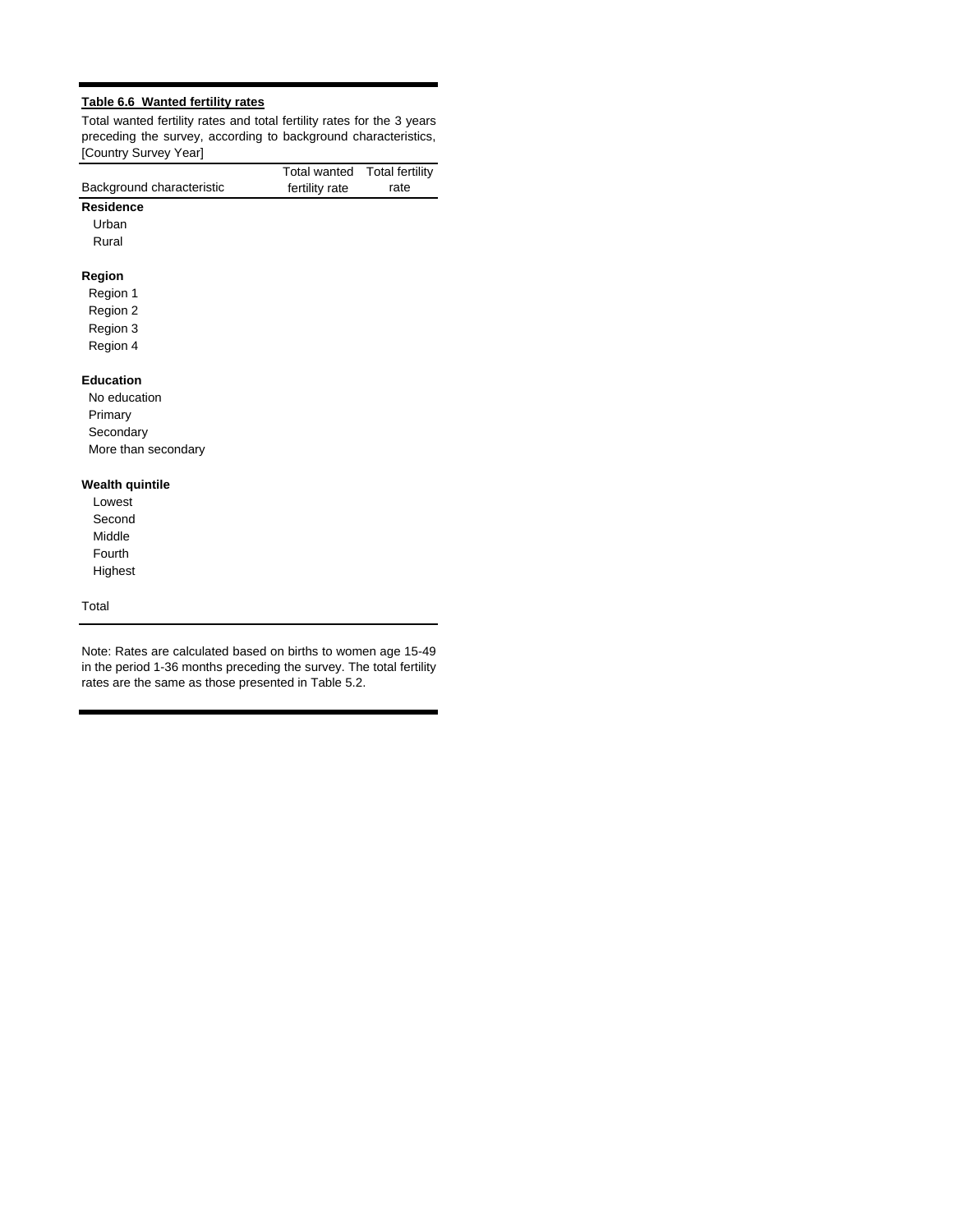## **Table of Contents version: 5Sept2019**

Table 7.1 Knowledge of contraceptive methods

Table 7.2 Knowledge of contraceptive methods according to background characteristics

Table 7.3 Current use of contraception according to age

Table 7.4.1 Current use of contraception according to background characteristics

Table 7.4.2 Trends in the current use of contraception

Table 7.5 Knowledge of fertile period

Table 7.6 Knowledge of fertile period by age

Table 7.7 Timing of sterilization

Table 7.8 Source of modern contraception methods

Table 7.9 Use of social marketing brand pills and condoms

Table 7.10 Informed choice

Table 7.11 Twelve‐month contraceptive discontinuation rates

Table 7.12 Reasons for discontinuation

Table 7.13.1 Need and demand for family planning among currently married women

Table 7.13.2 Need and demand for family planning for all women and for sexually active unmarried women

Table 7.14 Decisionmaking about family planning

Table 7.15 Future use of contraception

Table 7.16 Exposure to family planning messages

Table 7.17 Contact of nonusers with family planning providers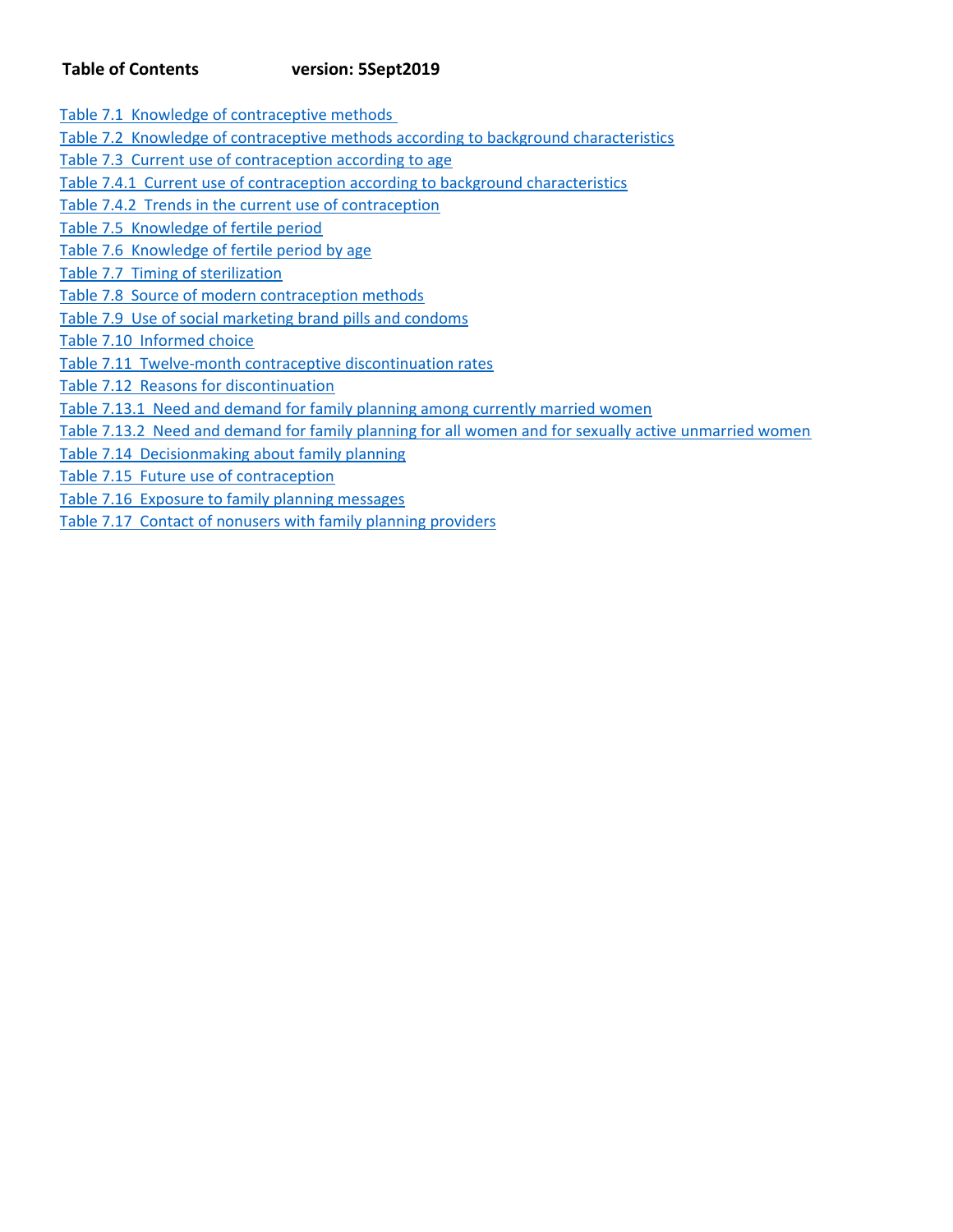### **Table 7.1 Knowledge of contraceptive methods**

Percentage of all respondents, currently married respondents, and sexually active unmarried respondents age 15-49 who have heard of any contraceptive method, according to specific method, [Country Survey Year]

|        |           | Women                |                                 |         | Men         |                                 |
|--------|-----------|----------------------|---------------------------------|---------|-------------|---------------------------------|
|        |           | Currently<br>married | Sexually<br>active<br>unmarried |         | Currently   | Sexually<br>active<br>unmarried |
| Method | All women | women                | women                           | All men | married men | men                             |

## **Any method**

## **Any modern method**

| Female sterilization                                     |    |    |    |  |
|----------------------------------------------------------|----|----|----|--|
| Male sterilization                                       |    |    |    |  |
| Pill                                                     |    |    |    |  |
| <b>IUD</b>                                               |    |    |    |  |
| Injectables                                              |    |    |    |  |
| Implants                                                 |    |    |    |  |
| Male condom                                              |    |    |    |  |
| Female condom                                            |    |    |    |  |
| Emergency contraception                                  |    |    |    |  |
| Standard days method (SDM)                               |    |    |    |  |
| Lactational amenorrhea (LAM)                             |    |    |    |  |
| Other modern method                                      |    |    |    |  |
| Any traditional method                                   |    |    |    |  |
| Rhythm                                                   |    |    |    |  |
| Withdrawal                                               |    |    |    |  |
| Other traditional method                                 |    |    |    |  |
| Mean number of methods known by<br>respondents 15-49     |    |    |    |  |
| Number of respondents                                    |    |    |    |  |
| Mean number of methods known by<br>respondents 15-54[59] | na | na | na |  |
|                                                          | na | na | na |  |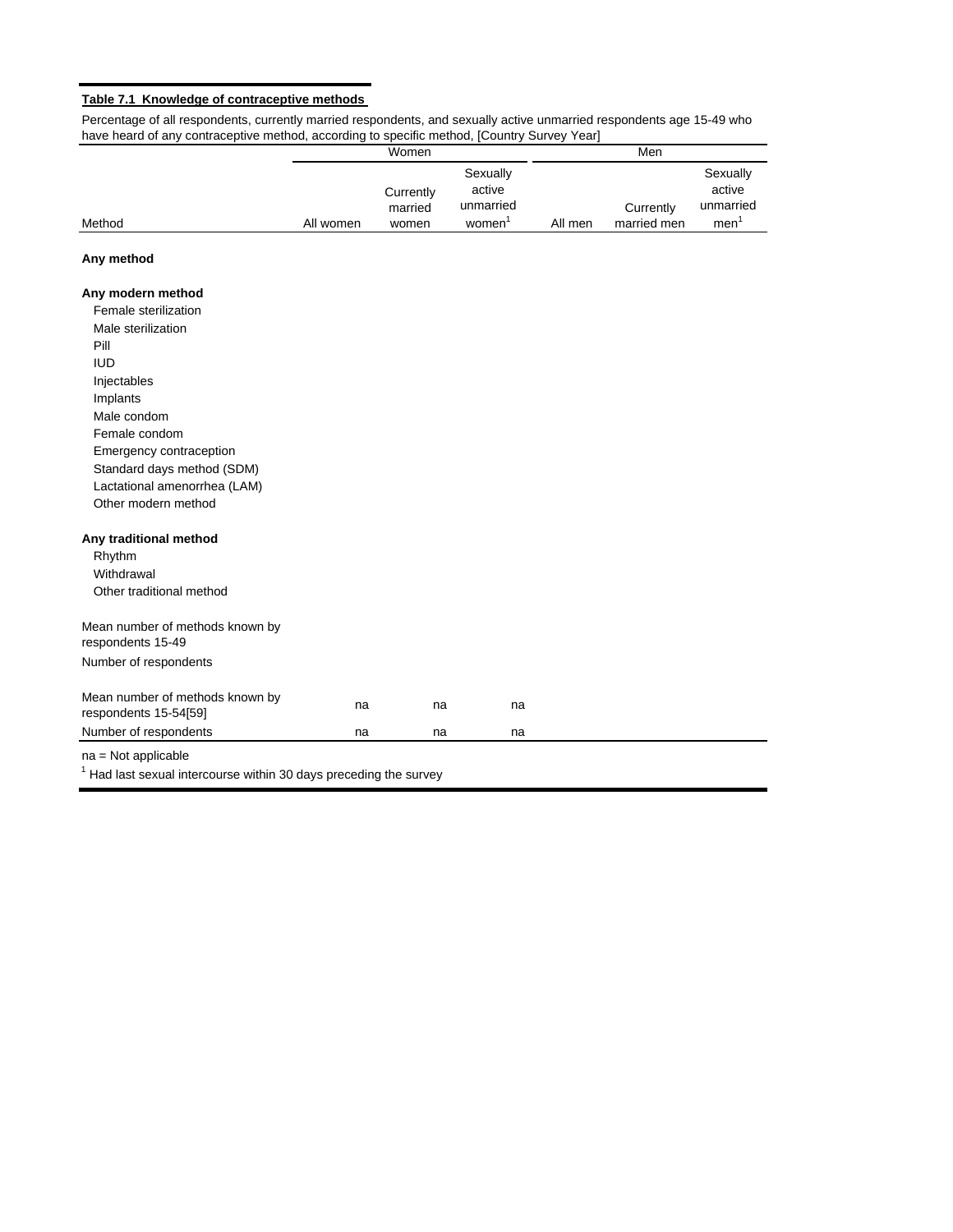## **Table 7.2 Knowledge of contraceptive methods according to background characteristics**

Percentage of currently married women and currently married men age 15-49 who have heard of at least one contraceptive method and who have heard of at least one modern method, according to background characteristics, [Country Survey Year]

|                           |              | Women               |           |              | Men                 |           |
|---------------------------|--------------|---------------------|-----------|--------------|---------------------|-----------|
|                           |              | Heard of any        |           |              | Heard of any        |           |
|                           | Heard of any | modern              | Number of | Heard of any | modern              | Number of |
| Background characteristic | method       | method <sup>1</sup> | women     | method       | method <sup>1</sup> | men       |
| Age                       |              |                     |           |              |                     |           |
| $15 - 19$                 |              |                     |           |              |                     |           |
| $20 - 24$                 |              |                     |           |              |                     |           |
| 25-29                     |              |                     |           |              |                     |           |
| 30-34                     |              |                     |           |              |                     |           |
| 35-39                     |              |                     |           |              |                     |           |
| $40 - 44$                 |              |                     |           |              |                     |           |
| 45-49                     |              |                     |           |              |                     |           |
| Residence                 |              |                     |           |              |                     |           |
| Urban                     |              |                     |           |              |                     |           |
| Rural                     |              |                     |           |              |                     |           |
| Region                    |              |                     |           |              |                     |           |
| Region 1                  |              |                     |           |              |                     |           |
| Region 2                  |              |                     |           |              |                     |           |
| Region 3                  |              |                     |           |              |                     |           |
| Region 4                  |              |                     |           |              |                     |           |
| <b>Education</b>          |              |                     |           |              |                     |           |
| No education              |              |                     |           |              |                     |           |
| Primary                   |              |                     |           |              |                     |           |
| Secondary                 |              |                     |           |              |                     |           |
| More than secondary       |              |                     |           |              |                     |           |
| <b>Wealth quintile</b>    |              |                     |           |              |                     |           |
| Lowest                    |              |                     |           |              |                     |           |
| Second                    |              |                     |           |              |                     |           |
| Middle                    |              |                     |           |              |                     |           |
| Fourth                    |              |                     |           |              |                     |           |
| Highest                   |              |                     |           |              |                     |           |
| <b>Total 15-49</b>        |              |                     |           |              |                     |           |
| 50-54 [59]                | na           | na                  | na        |              |                     |           |
| Total 15-54[59]           | na           | na                  | na        |              |                     |           |

na = Not applicable

1 Female sterilzation, male sterilization, pill, IUD, inejctables, implants, male condom, female condom, emergency contraception, standard days method (SDM), lactational amenorrhea (LAM), and other modern methods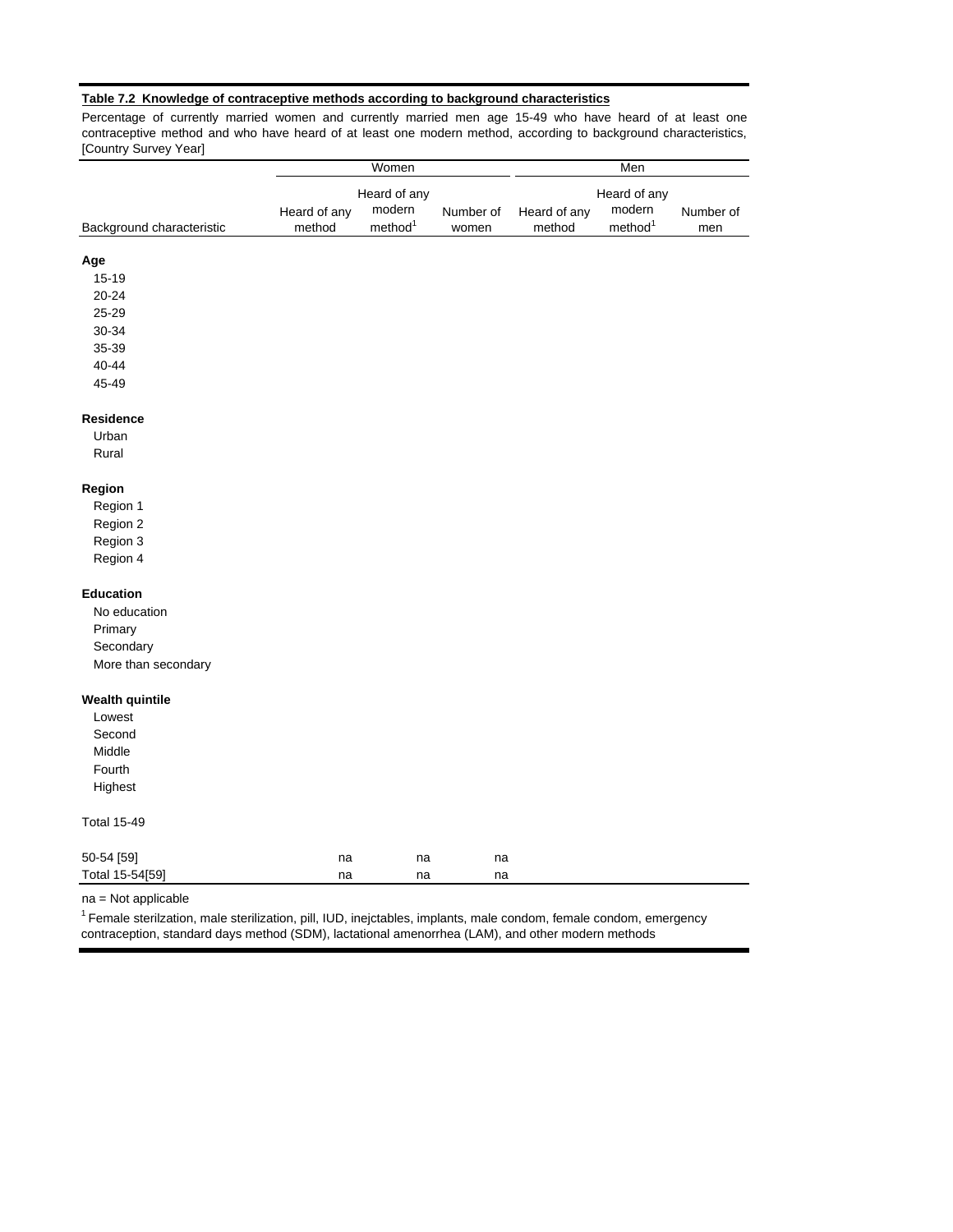|                                                                                                         |        |               |                                                                                        |      |  |                                                    | Modern method |      |                            | Percent distribution of all women, currently married women, and sexually active unmarried women age 15-49 by contraceptive method currently used, according to age, [Country Survey Year] |  |                    | <b>Traditional method</b> |                  |       |          |
|---------------------------------------------------------------------------------------------------------|--------|---------------|----------------------------------------------------------------------------------------|------|--|----------------------------------------------------|---------------|------|----------------------------|-------------------------------------------------------------------------------------------------------------------------------------------------------------------------------------------|--|--------------------|---------------------------|------------------|-------|----------|
|                                                                                                         | Any    | Any<br>modern | Female                                                                                 | Male |  |                                                    |               | Male | Female                     | Emergency                                                                                                                                                                                 |  | Any<br>traditional |                           | Not<br>currently |       | Number   |
| Age                                                                                                     | method | method        | sterilization                                                                          |      |  | sterilization Pill IUD Injectables Implants condom |               |      | condom<br><b>ALL WOMEN</b> | contraception SDM LAM Other                                                                                                                                                               |  | method             | Rhythm Withdrawal Other   | using            | Total | of women |
|                                                                                                         |        |               |                                                                                        |      |  |                                                    |               |      |                            |                                                                                                                                                                                           |  |                    |                           |                  |       |          |
| 15-19                                                                                                   |        |               |                                                                                        |      |  |                                                    |               |      |                            |                                                                                                                                                                                           |  |                    |                           |                  | 100.0 |          |
| 20-24                                                                                                   |        |               |                                                                                        |      |  |                                                    |               |      |                            |                                                                                                                                                                                           |  |                    |                           |                  | 100.0 |          |
| 25-29                                                                                                   |        |               |                                                                                        |      |  |                                                    |               |      |                            |                                                                                                                                                                                           |  |                    |                           |                  | 100.0 |          |
| 30-34                                                                                                   |        |               |                                                                                        |      |  |                                                    |               |      |                            |                                                                                                                                                                                           |  |                    |                           |                  | 100.0 |          |
| 35-39                                                                                                   |        |               |                                                                                        |      |  |                                                    |               |      |                            |                                                                                                                                                                                           |  |                    |                           |                  | 100.0 |          |
| 40-44                                                                                                   |        |               |                                                                                        |      |  |                                                    |               |      |                            |                                                                                                                                                                                           |  |                    |                           |                  | 100.0 |          |
| 45-49                                                                                                   |        |               |                                                                                        |      |  |                                                    |               |      |                            |                                                                                                                                                                                           |  |                    |                           |                  | 100.0 |          |
| Total                                                                                                   |        |               |                                                                                        |      |  |                                                    |               |      |                            |                                                                                                                                                                                           |  |                    |                           |                  | 100.0 |          |
|                                                                                                         |        |               |                                                                                        |      |  |                                                    |               |      |                            | <b>CURRENTLY MARRIED WOMEN</b>                                                                                                                                                            |  |                    |                           |                  |       |          |
| 15-19                                                                                                   |        |               |                                                                                        |      |  |                                                    |               |      |                            |                                                                                                                                                                                           |  |                    |                           |                  | 100.0 |          |
| 20-24                                                                                                   |        |               |                                                                                        |      |  |                                                    |               |      |                            |                                                                                                                                                                                           |  |                    |                           |                  | 100.0 |          |
| 25-29                                                                                                   |        |               |                                                                                        |      |  |                                                    |               |      |                            |                                                                                                                                                                                           |  |                    |                           |                  | 100.0 |          |
| 30-34                                                                                                   |        |               |                                                                                        |      |  |                                                    |               |      |                            |                                                                                                                                                                                           |  |                    |                           |                  | 100.0 |          |
| 35-39                                                                                                   |        |               |                                                                                        |      |  |                                                    |               |      |                            |                                                                                                                                                                                           |  |                    |                           |                  | 100.0 |          |
| 40-44                                                                                                   |        |               |                                                                                        |      |  |                                                    |               |      |                            |                                                                                                                                                                                           |  |                    |                           |                  | 100.0 |          |
| 45-49                                                                                                   |        |               |                                                                                        |      |  |                                                    |               |      |                            |                                                                                                                                                                                           |  |                    |                           |                  | 100.0 |          |
| Total                                                                                                   |        |               |                                                                                        |      |  |                                                    |               |      |                            |                                                                                                                                                                                           |  |                    |                           |                  | 100.0 |          |
|                                                                                                         |        |               |                                                                                        |      |  |                                                    |               |      |                            | SEXUALLY ACTIVE UNMARRIED WOMEN <sup>1</sup>                                                                                                                                              |  |                    |                           |                  |       |          |
| 15-19                                                                                                   |        |               |                                                                                        |      |  |                                                    |               |      |                            |                                                                                                                                                                                           |  |                    |                           |                  | 100.0 |          |
| 20-24                                                                                                   |        |               |                                                                                        |      |  |                                                    |               |      |                            |                                                                                                                                                                                           |  |                    |                           |                  | 100.0 |          |
| $25+$                                                                                                   |        |               |                                                                                        |      |  |                                                    |               |      |                            |                                                                                                                                                                                           |  |                    |                           |                  | 100.0 |          |
| Total                                                                                                   |        |               |                                                                                        |      |  |                                                    |               |      |                            |                                                                                                                                                                                           |  |                    |                           |                  | 100.0 |          |
| Note: If more than one method is used, only the most effective method is considered in this tabulation. |        |               |                                                                                        |      |  |                                                    |               |      |                            |                                                                                                                                                                                           |  |                    |                           |                  |       |          |
| SDM= Standard days method                                                                               |        |               |                                                                                        |      |  |                                                    |               |      |                            |                                                                                                                                                                                           |  |                    |                           |                  |       |          |
| LAM = Lactational amenorrhoea method                                                                    |        |               |                                                                                        |      |  |                                                    |               |      |                            |                                                                                                                                                                                           |  |                    |                           |                  |       |          |
|                                                                                                         |        |               | <sup>1</sup> Women who have had sexual intercourse within 30 days preceding the survey |      |  |                                                    |               |      |                            |                                                                                                                                                                                           |  |                    |                           |                  |       |          |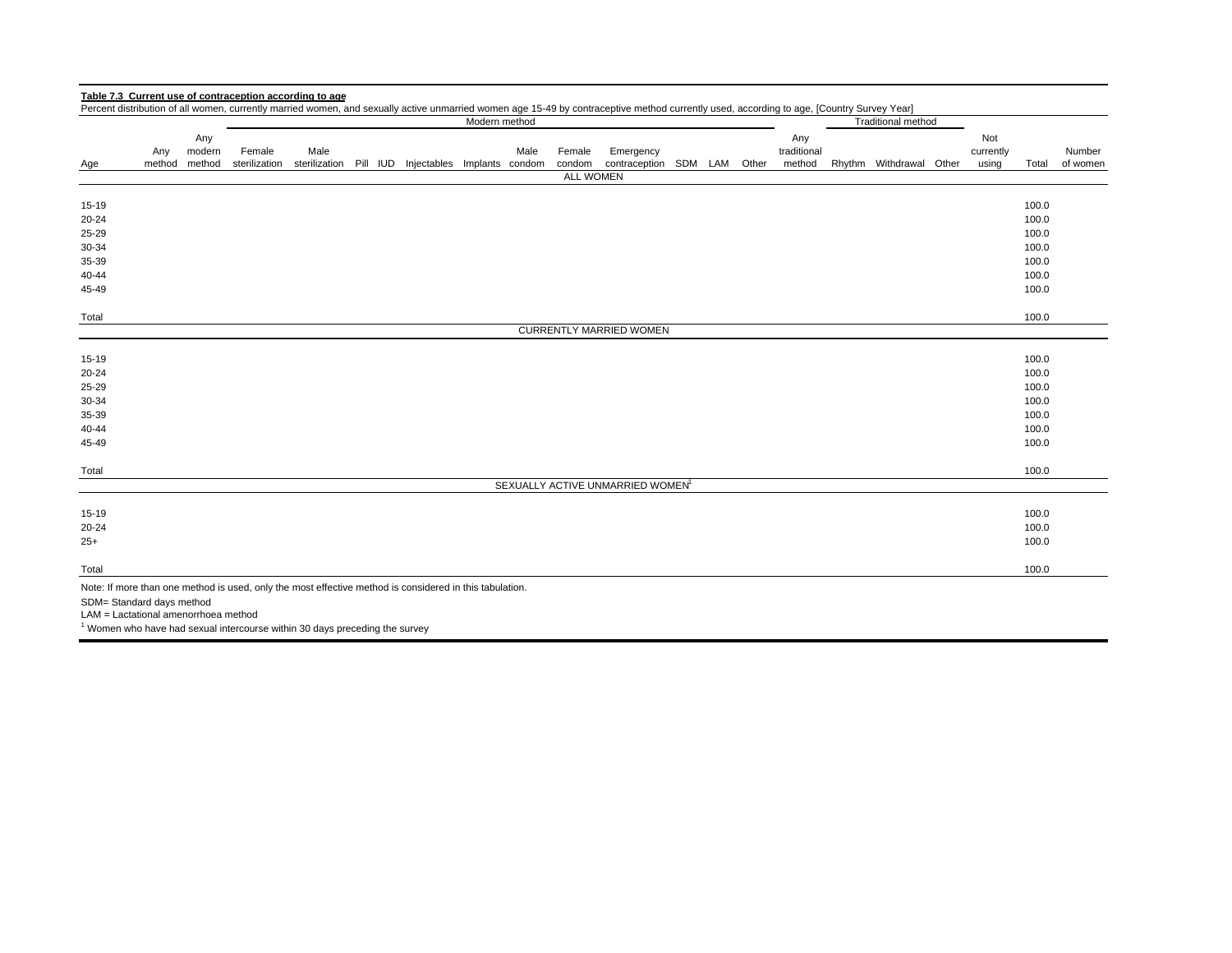| Table 7.4.1 Current use of contraception according to background characteristics                                                                                                                     |        |        |               |                        |             |          |               |                                |                                              |  |               |             |        |                           |       |           |       |           |
|------------------------------------------------------------------------------------------------------------------------------------------------------------------------------------------------------|--------|--------|---------------|------------------------|-------------|----------|---------------|--------------------------------|----------------------------------------------|--|---------------|-------------|--------|---------------------------|-------|-----------|-------|-----------|
| Percent distribution of currently married women and sexually active unmarried women age 15-49 by contraceptive method currently used, according to background characteristics, [Country Survey Year] |        |        |               |                        |             |          |               |                                |                                              |  |               |             |        |                           |       |           |       |           |
|                                                                                                                                                                                                      |        |        |               |                        |             |          | Modern method |                                |                                              |  |               |             |        | <b>Traditional method</b> |       |           |       |           |
|                                                                                                                                                                                                      |        | Any    |               |                        |             |          |               |                                |                                              |  |               | Any         |        |                           |       | Not       |       |           |
|                                                                                                                                                                                                      | Any    | modern | Female        | Male                   |             |          | Male          | Female                         | Emergency                                    |  |               | traditional |        |                           |       | currently |       | Number of |
| Background characteristic                                                                                                                                                                            | method | method | sterilization | sterilization Pill IUD | Injectables | Implants | condom        | condom                         | contraception                                |  | SDM LAM Other | method      | Rhythm | Withdrawal                | Other | using     | Total | women     |
|                                                                                                                                                                                                      |        |        |               |                        |             |          |               | <b>CURRENTLY MARRIED WOMEN</b> |                                              |  |               |             |        |                           |       |           |       |           |
| Number of living children                                                                                                                                                                            |        |        |               |                        |             |          |               |                                |                                              |  |               |             |        |                           |       |           |       |           |
| $\overline{0}$                                                                                                                                                                                       |        |        |               |                        |             |          |               |                                |                                              |  |               |             |        |                           |       |           | 100.0 |           |
| $1 - 2$                                                                                                                                                                                              |        |        |               |                        |             |          |               |                                |                                              |  |               |             |        |                           |       |           | 100.0 |           |
| $3 - 4$                                                                                                                                                                                              |        |        |               |                        |             |          |               |                                |                                              |  |               |             |        |                           |       |           | 100.0 |           |
| $5+$                                                                                                                                                                                                 |        |        |               |                        |             |          |               |                                |                                              |  |               |             |        |                           |       |           | 100.0 |           |
|                                                                                                                                                                                                      |        |        |               |                        |             |          |               |                                |                                              |  |               |             |        |                           |       |           |       |           |
| Residence                                                                                                                                                                                            |        |        |               |                        |             |          |               |                                |                                              |  |               |             |        |                           |       |           |       |           |
| Urban                                                                                                                                                                                                |        |        |               |                        |             |          |               |                                |                                              |  |               |             |        |                           |       |           | 100.0 |           |
| Rural                                                                                                                                                                                                |        |        |               |                        |             |          |               |                                |                                              |  |               |             |        |                           |       |           | 100.0 |           |
| Region                                                                                                                                                                                               |        |        |               |                        |             |          |               |                                |                                              |  |               |             |        |                           |       |           |       |           |
| Region 1                                                                                                                                                                                             |        |        |               |                        |             |          |               |                                |                                              |  |               |             |        |                           |       |           | 100.0 |           |
| Region 2                                                                                                                                                                                             |        |        |               |                        |             |          |               |                                |                                              |  |               |             |        |                           |       |           | 100.0 |           |
| Region 3                                                                                                                                                                                             |        |        |               |                        |             |          |               |                                |                                              |  |               |             |        |                           |       |           | 100.0 |           |
| Region 4                                                                                                                                                                                             |        |        |               |                        |             |          |               |                                |                                              |  |               |             |        |                           |       |           | 100.0 |           |
| Education                                                                                                                                                                                            |        |        |               |                        |             |          |               |                                |                                              |  |               |             |        |                           |       |           |       |           |
| No education                                                                                                                                                                                         |        |        |               |                        |             |          |               |                                |                                              |  |               |             |        |                           |       |           | 100.0 |           |
| Primary                                                                                                                                                                                              |        |        |               |                        |             |          |               |                                |                                              |  |               |             |        |                           |       |           | 100.0 |           |
| Secondary                                                                                                                                                                                            |        |        |               |                        |             |          |               |                                |                                              |  |               |             |        |                           |       |           | 100.0 |           |
| More than secondary                                                                                                                                                                                  |        |        |               |                        |             |          |               |                                |                                              |  |               |             |        |                           |       |           | 100.0 |           |
| Wealth quintile                                                                                                                                                                                      |        |        |               |                        |             |          |               |                                |                                              |  |               |             |        |                           |       |           |       |           |
| Lowest                                                                                                                                                                                               |        |        |               |                        |             |          |               |                                |                                              |  |               |             |        |                           |       |           | 100.0 |           |
| Second                                                                                                                                                                                               |        |        |               |                        |             |          |               |                                |                                              |  |               |             |        |                           |       |           | 100.0 |           |
| Middle                                                                                                                                                                                               |        |        |               |                        |             |          |               |                                |                                              |  |               |             |        |                           |       |           | 100.0 |           |
| Fourth                                                                                                                                                                                               |        |        |               |                        |             |          |               |                                |                                              |  |               |             |        |                           |       |           | 100.0 |           |
| Highest                                                                                                                                                                                              |        |        |               |                        |             |          |               |                                |                                              |  |               |             |        |                           |       |           | 100.0 |           |
| Total                                                                                                                                                                                                |        |        |               |                        |             |          |               |                                |                                              |  |               |             |        |                           |       |           | 100.0 |           |
|                                                                                                                                                                                                      |        |        |               |                        |             |          |               |                                | SEXUALLY ACTIVE UNMARRIED WOMEN <sup>1</sup> |  |               |             |        |                           |       |           |       |           |
|                                                                                                                                                                                                      |        |        |               |                        |             |          |               |                                |                                              |  |               |             |        |                           |       |           |       |           |
| Residence                                                                                                                                                                                            |        |        |               |                        |             |          |               |                                |                                              |  |               |             |        |                           |       |           | 100.0 |           |
| Urban                                                                                                                                                                                                |        |        |               |                        |             |          |               |                                |                                              |  |               |             |        |                           |       |           | 100.0 |           |
| Rural                                                                                                                                                                                                |        |        |               |                        |             |          |               |                                |                                              |  |               |             |        |                           |       |           |       |           |
| Total                                                                                                                                                                                                |        |        |               |                        |             |          |               |                                |                                              |  |               |             |        |                           |       |           | 100.0 |           |
| Note: If more than one method is used, only the most effective method is considered in this tabulation.                                                                                              |        |        |               |                        |             |          |               |                                |                                              |  |               |             |        |                           |       |           |       |           |
| SDM = Standard days method                                                                                                                                                                           |        |        |               |                        |             |          |               |                                |                                              |  |               |             |        |                           |       |           |       |           |
| LAM = Lactational amenorrhea method                                                                                                                                                                  |        |        |               |                        |             |          |               |                                |                                              |  |               |             |        |                           |       |           |       |           |
| <sup>1</sup> Women who have had sexual intercourse within 30 days preceding the survey                                                                                                               |        |        |               |                        |             |          |               |                                |                                              |  |               |             |        |                           |       |           |       |           |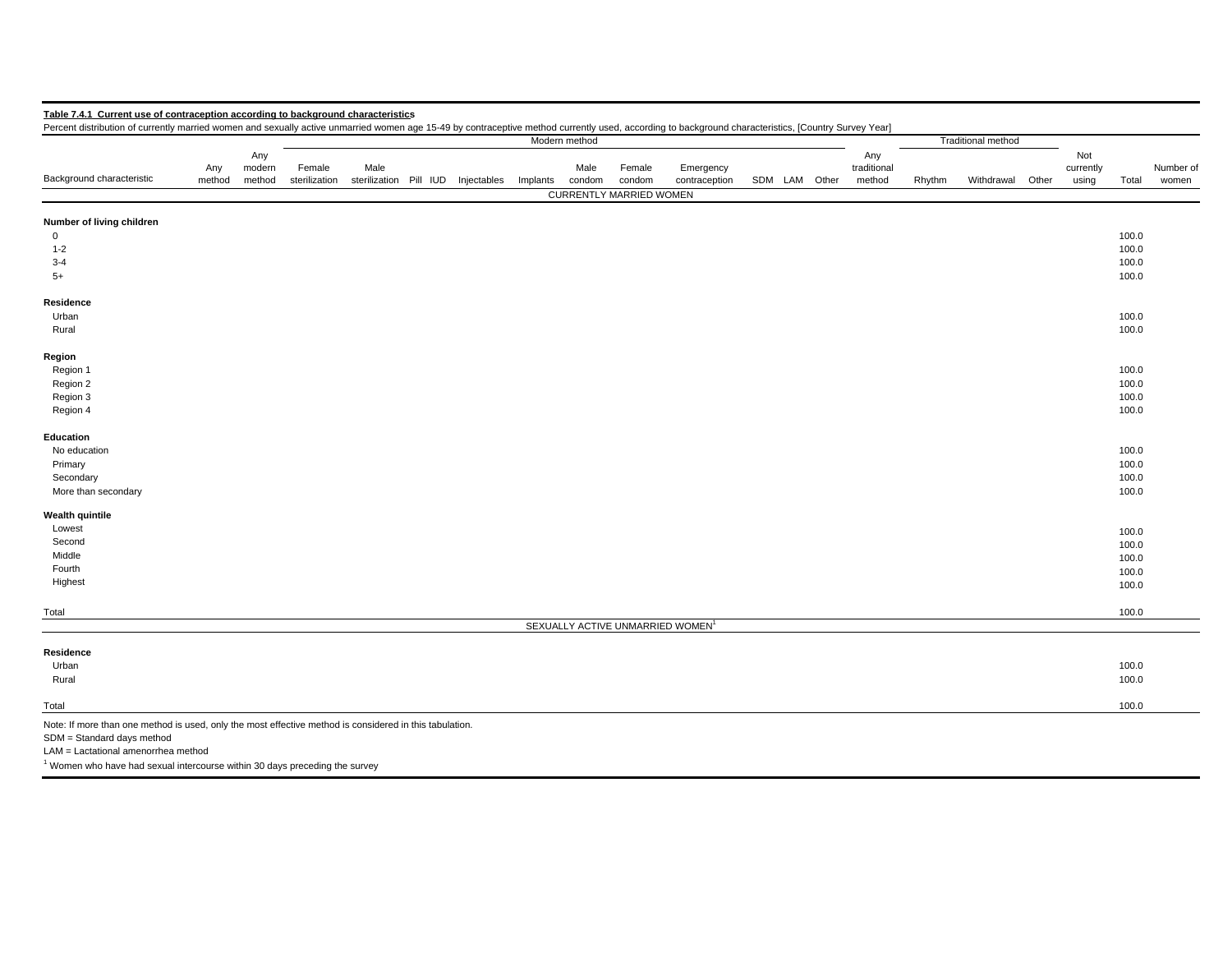## **Table 7.4.2 Trends in the current use of contraception**

Percent distribution of currently married women age 15-49 by contraceptive method currently used, according to several surveys

|                                  |          |          | Current |
|----------------------------------|----------|----------|---------|
| Method                           | Survey 1 | Survey 2 | survey  |
| Any method                       |          |          |         |
| Any modern method                |          |          |         |
| Female sterilization             |          |          |         |
| IUD<br>Pill                      |          |          |         |
| Male condom                      |          |          |         |
| Other modern method              |          |          |         |
| Any traditional method<br>Rhythm |          |          |         |
| Withdrawal                       |          |          |         |
| Other                            |          |          |         |
| Not currently using              |          |          |         |
| Total<br>Number of women         | 100.0    | 100.0    | 100.0   |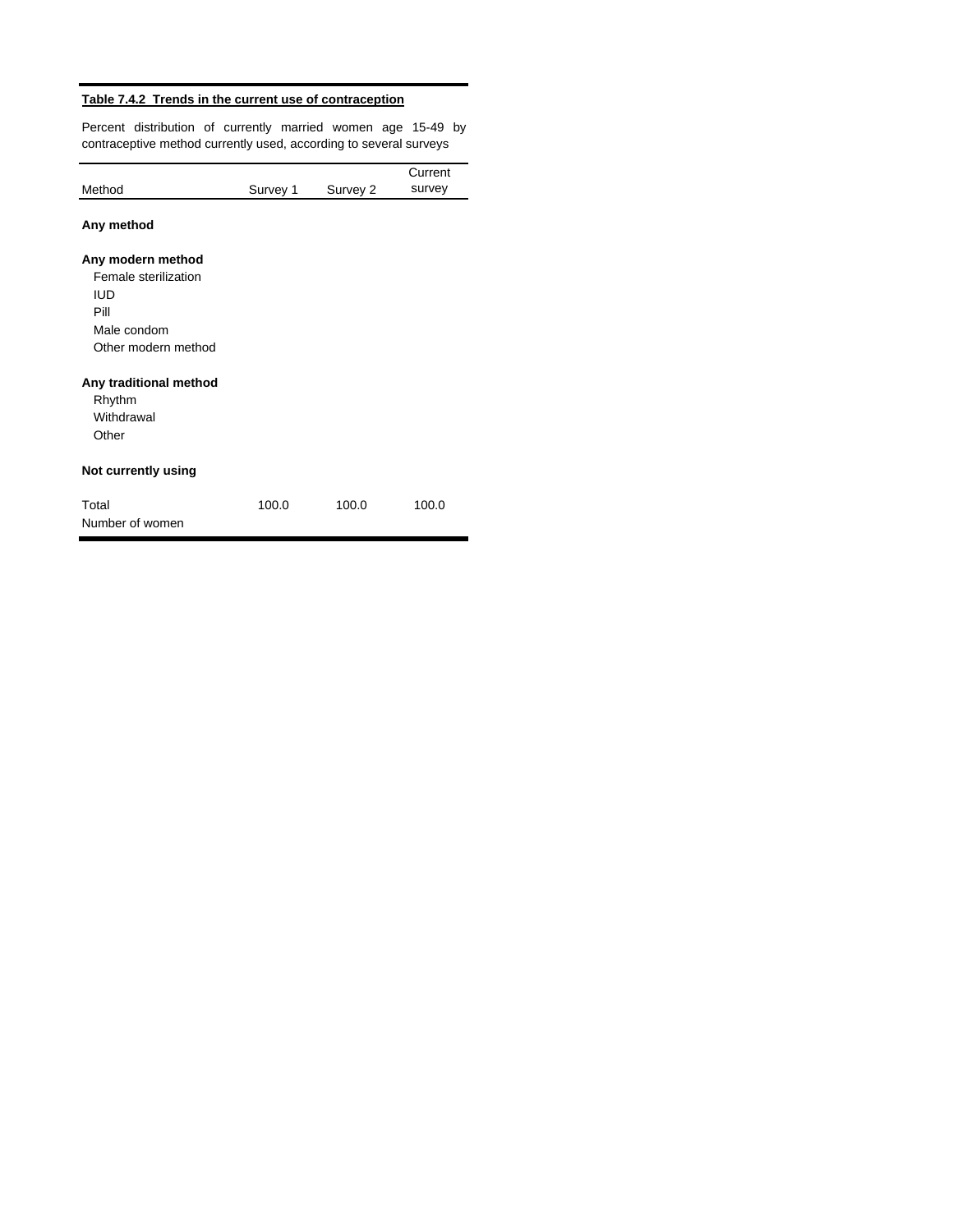#### **Table 7.5 Knowledge of fertile period**

Percent distribution of rhythm users, SDM users, and all women age 15-49 by knowledge of the fertile period during the ovulatory cycle, [Country Survey Year]

| Perceived fertile period                   | Users of<br>rhythm<br>method | Users of<br><b>SDM</b> | All women |
|--------------------------------------------|------------------------------|------------------------|-----------|
|                                            |                              |                        |           |
| Just before her menstrual period begins    |                              |                        |           |
| During her menstrual period                |                              |                        |           |
| Right after her menstrual period has ended |                              |                        |           |
| Halfway between two menstrual periods      |                              |                        |           |
| Other                                      |                              |                        |           |
| No specific time                           |                              |                        |           |
| Don't know                                 |                              |                        |           |
| Missing                                    |                              |                        |           |
| Total                                      | 100.0                        | 100.0                  | 100.0     |
| Number of women                            |                              |                        |           |
| .                                          |                              |                        |           |

SDM = Standard days method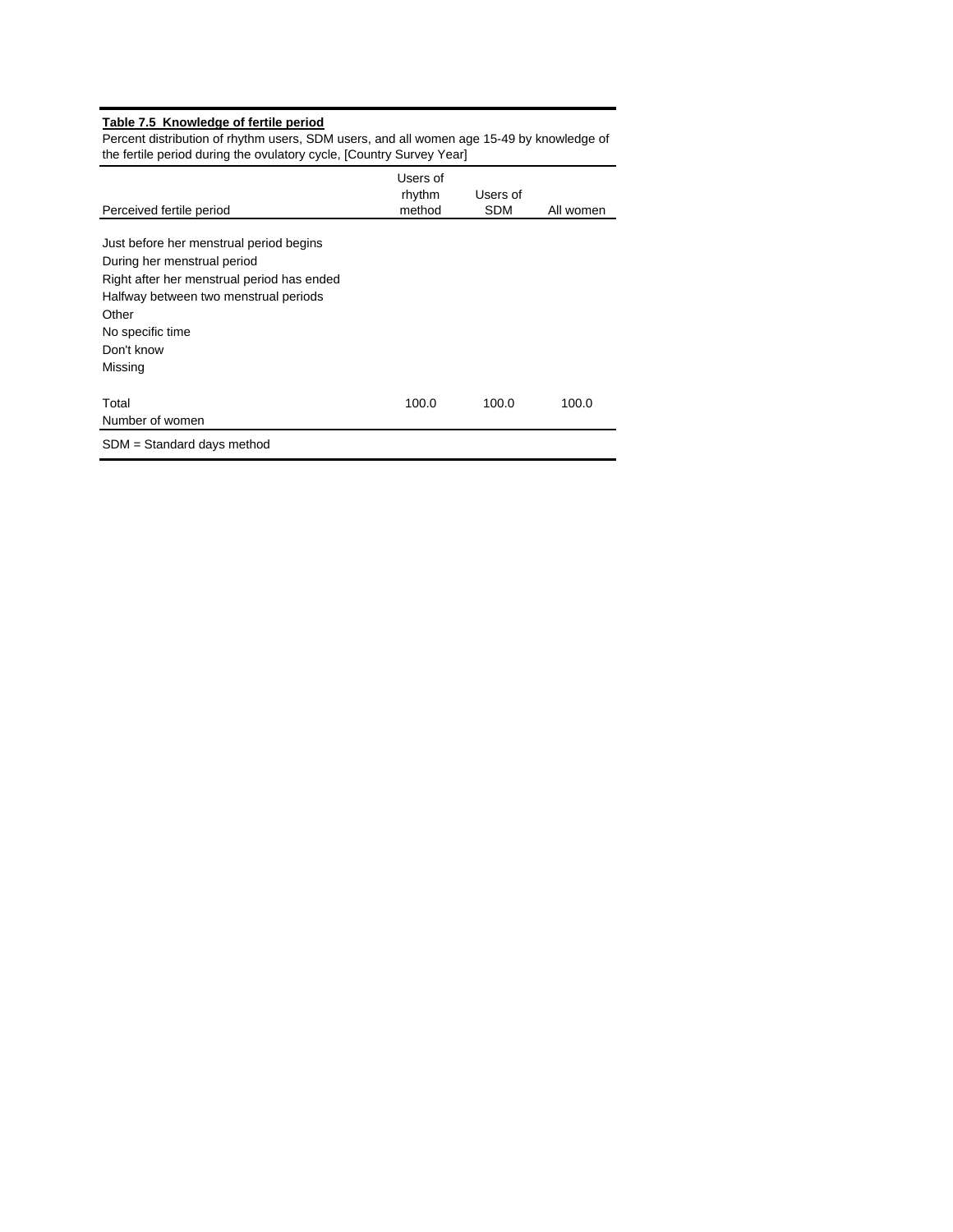## **Table 7.6 Knowledge of fertile period by age**

Percentage of women age 15-49 with correct knowledge of the fertile period during the ovulatory cycle, according to age, [Country Survey Year]

| Number of<br>knowledge of<br>the fertile period<br>Age<br>women |  |
|-----------------------------------------------------------------|--|
|                                                                 |  |
| $15 - 19$                                                       |  |
| $20 - 24$                                                       |  |
| $25 - 29$                                                       |  |
| 30-34                                                           |  |
| 35-39                                                           |  |
| $40 - 44$                                                       |  |
| 45-49                                                           |  |
|                                                                 |  |
| Total                                                           |  |

Note: Correct knowledge of the fertile period is defined as "halfway between two menstrual periods."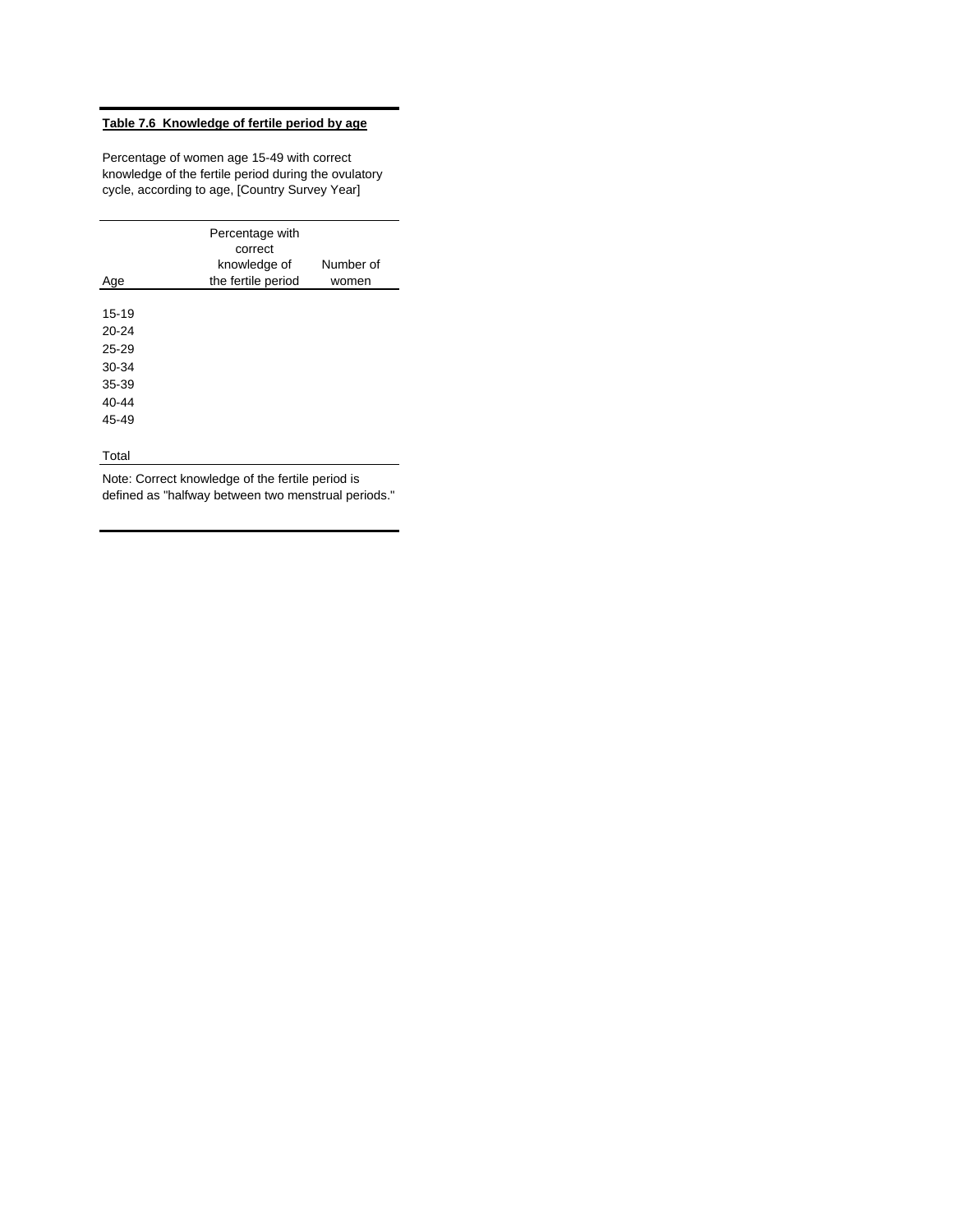## **Table 7.7 Timing of sterilization**

Percent distribution of sterilized women age 15-49 by age at the time of sterilization and median age at sterilization, according to the number of years since the operation, [Country Survey Year]

|                       |        |       | Age at time of sterilization | Number of |       |       |       |       |                         |
|-----------------------|--------|-------|------------------------------|-----------|-------|-------|-------|-------|-------------------------|
| Years since operation | $<$ 25 | 25-29 | 30-34                        | 35-39     | 40-44 | 45-49 | Total | women | Median age <sup>1</sup> |
|                       |        |       |                              |           |       |       |       |       |                         |
| $<$ 2                 |        |       |                              |           |       |       | 100.0 |       |                         |
| $2 - 3$               |        |       |                              |           |       |       | 100.0 |       |                         |
| 4-5                   |        |       |                              |           |       |       | 100.0 |       |                         |
| $6 - 7$               |        |       |                              |           |       |       | 100.0 |       |                         |
| $8 - 9$               |        |       |                              |           |       |       | 100.0 |       |                         |
| $10+$                 |        |       |                              |           |       |       | 100.0 |       | a                       |
| Total                 |        |       |                              |           |       |       | 100.0 |       |                         |

a = Not calculated due to censoring

 $1$  Median age at sterilization is calculated only for women sterilized before age 40 to avoid problems of censoring.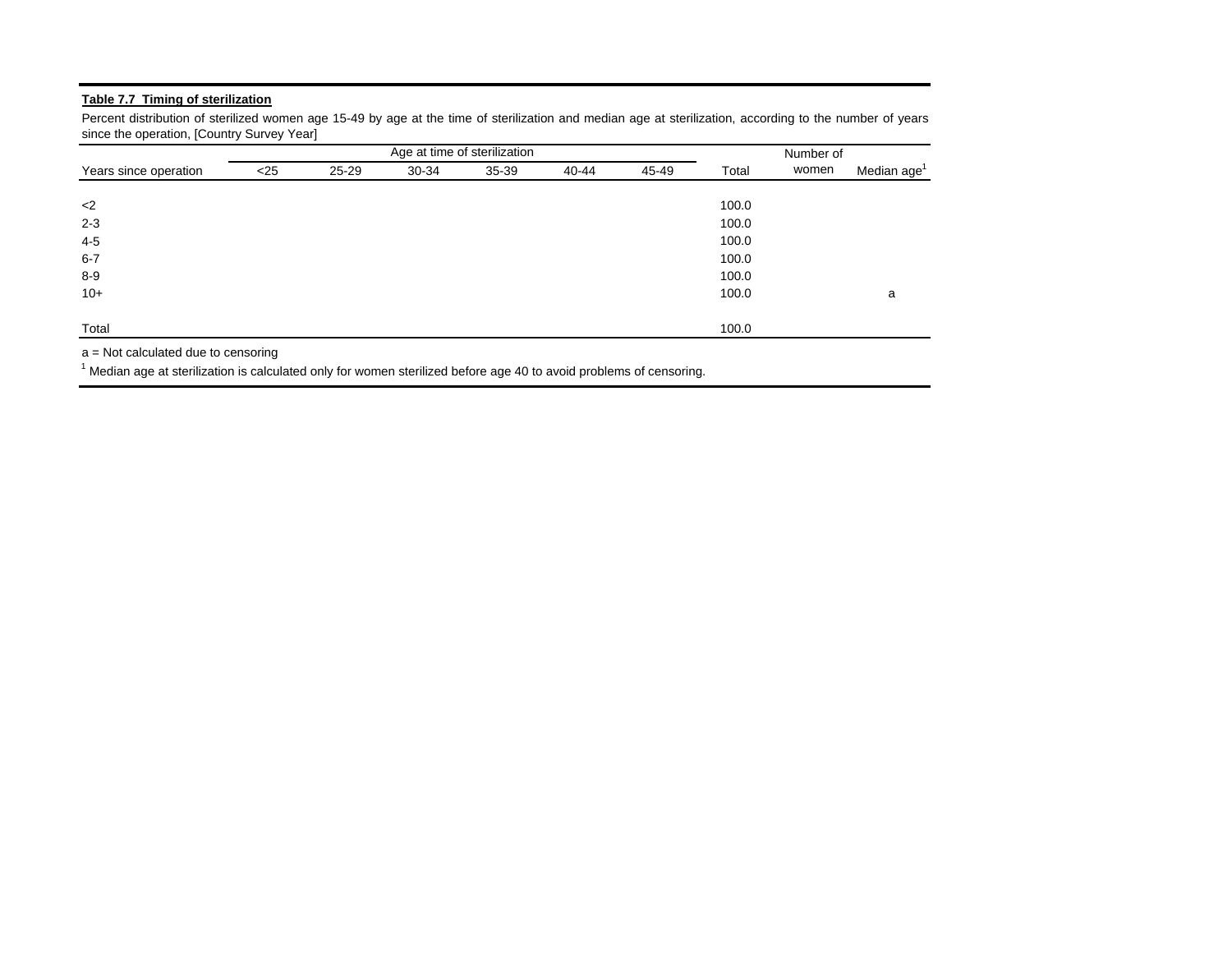|                               | Female        | Male          |            |             |          |       | Male   | Female | Emergency     |            |       |
|-------------------------------|---------------|---------------|------------|-------------|----------|-------|--------|--------|---------------|------------|-------|
| Source                        | sterilization | sterilization | <b>IUD</b> | Injectables | Implants | Pills | condom | condom | contraception | <b>SDM</b> | Total |
| <b>Public sector</b>          |               |               |            |             |          |       |        |        |               |            |       |
| Government hospital           |               |               |            |             |          |       |        |        |               |            |       |
| Government health center      |               |               |            |             |          |       |        |        |               |            |       |
| Family planning clinic        |               |               |            |             |          |       |        |        |               |            |       |
| Mobile clinic                 |               |               |            |             |          |       |        |        |               |            |       |
| Fieldworker                   |               |               |            |             |          |       |        |        |               |            |       |
| Other                         |               |               |            |             |          |       |        |        |               |            |       |
| <b>Private medical sector</b> |               |               |            |             |          |       |        |        |               |            |       |
| Private hospital/clinic       |               |               |            |             |          |       |        |        |               |            |       |
| Pharmacy                      |               |               |            |             |          |       |        |        |               |            |       |
| Private doctor                |               |               |            |             |          |       |        |        |               |            |       |
| Mobile clinic                 |               |               |            |             |          |       |        |        |               |            |       |
| Fieldworker                   |               |               |            |             |          |       |        |        |               |            |       |
| Other                         |               |               |            |             |          |       |        |        |               |            |       |
| Other source                  |               |               |            |             |          |       |        |        |               |            |       |
| Shop                          |               |               |            |             |          |       |        |        |               |            |       |
| Church                        |               |               |            |             |          |       |        |        |               |            |       |
| Friend/relative               |               |               |            |             |          |       |        |        |               |            |       |
| Other                         |               |               |            |             |          |       |        |        |               |            |       |
| Missing                       |               |               |            |             |          |       |        |        |               |            |       |
| Total                         | 100.0         | 100.0         | 100.0      | 100.0       | 100.0    | 100.0 | 100.0  | 100.0  | 100.0         | 100.0      | 100.0 |

SDM = Standard days method

 $\overline{\phantom{0}}$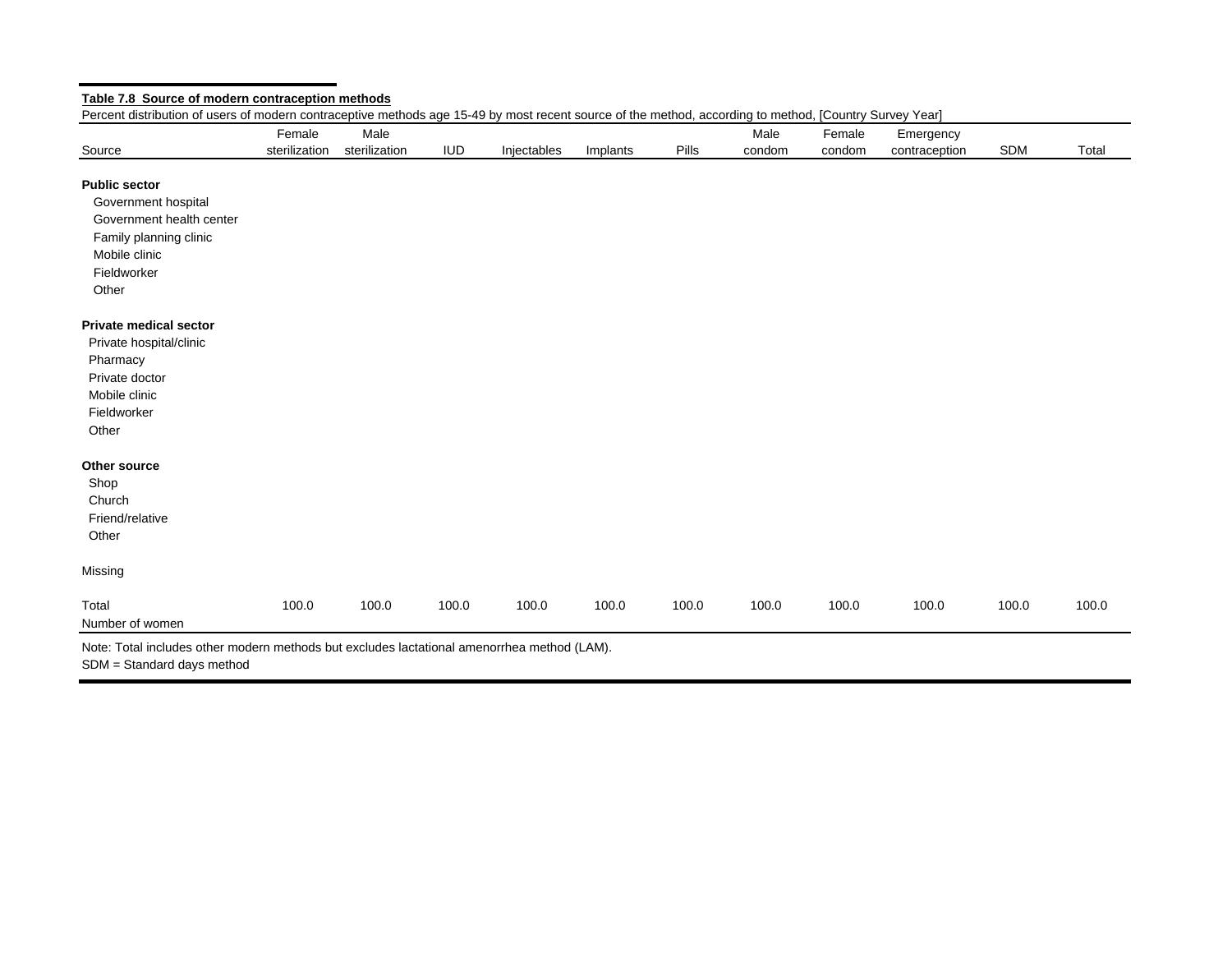## **Table 7.9 Use of social marketing brand pills and condoms**

Percentage of pill and condom users age 15-49 using a specific social marketing brand, according to background characteristics, [Country Survey Year]

|                           | Among pill users:                              |                    | Among condom users <sup>1</sup> :              |                    |  |  |  |
|---------------------------|------------------------------------------------|--------------------|------------------------------------------------|--------------------|--|--|--|
| Background characteristic | Percentage<br>using Brand<br>X [or Brand<br>Y1 | Number of<br>women | Percentage<br>using Brand<br>X [or Brand<br>Y1 | Number of<br>women |  |  |  |
|                           |                                                |                    |                                                |                    |  |  |  |
| Age                       |                                                |                    |                                                |                    |  |  |  |
| $15 - 19$                 |                                                |                    |                                                |                    |  |  |  |
| 20-24                     |                                                |                    |                                                |                    |  |  |  |
| 25-29                     |                                                |                    |                                                |                    |  |  |  |
| 30-34                     |                                                |                    |                                                |                    |  |  |  |
| 35-39                     |                                                |                    |                                                |                    |  |  |  |
| 40-44                     |                                                |                    |                                                |                    |  |  |  |
| 45-49                     |                                                |                    |                                                |                    |  |  |  |
| <b>Residence</b>          |                                                |                    |                                                |                    |  |  |  |
| Urban                     |                                                |                    |                                                |                    |  |  |  |
| Rural                     |                                                |                    |                                                |                    |  |  |  |
| Region                    |                                                |                    |                                                |                    |  |  |  |
| Region 1                  |                                                |                    |                                                |                    |  |  |  |
| Region 2                  |                                                |                    |                                                |                    |  |  |  |
| Region 3                  |                                                |                    |                                                |                    |  |  |  |
| Region 4                  |                                                |                    |                                                |                    |  |  |  |
| <b>Education</b>          |                                                |                    |                                                |                    |  |  |  |
| No education              |                                                |                    |                                                |                    |  |  |  |
| Primary                   |                                                |                    |                                                |                    |  |  |  |
| Secondary                 |                                                |                    |                                                |                    |  |  |  |
| More than secondary       |                                                |                    |                                                |                    |  |  |  |
| <b>Wealth quintile</b>    |                                                |                    |                                                |                    |  |  |  |
| Lowest                    |                                                |                    |                                                |                    |  |  |  |
| Second                    |                                                |                    |                                                |                    |  |  |  |
| Middle                    |                                                |                    |                                                |                    |  |  |  |
| Fourth                    |                                                |                    |                                                |                    |  |  |  |
| Highest                   |                                                |                    |                                                |                    |  |  |  |
|                           |                                                |                    |                                                |                    |  |  |  |

Total

Note: Table excludes pill and condom users who do not know the brand name. Condom use is based on women's reports.

 $1$  Among condom users not also using the pill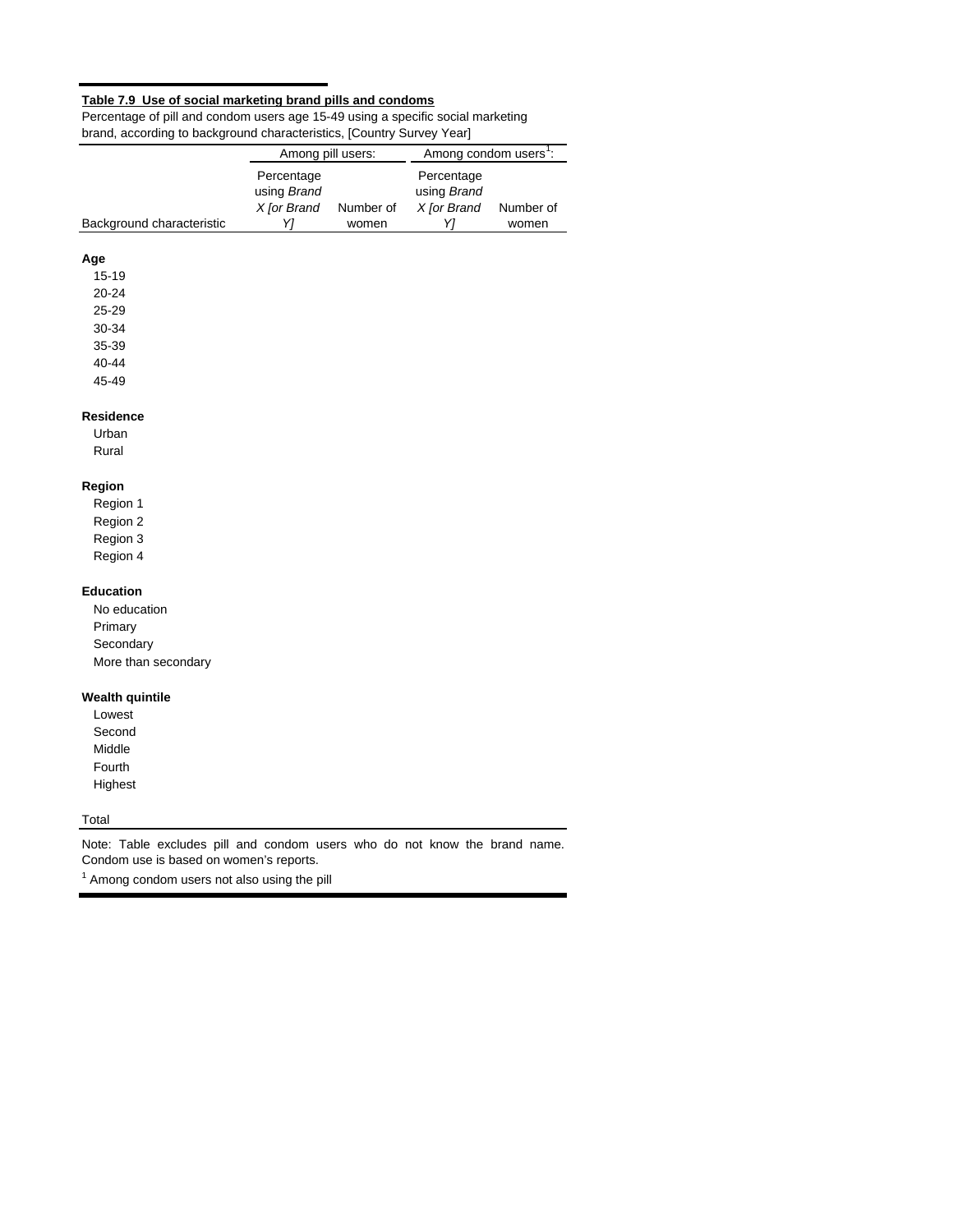### **Table 7.10 Informed choice**

Among current users of selected modern methods age 15-49 who started the last episode of use within the 5 years preceding the survey, percentage who were informed about possible side effects or problems of that method, percentage who were informed about what to do if they experienced side effects, percentage who were informed about other methods they could use, and percentage who were informed of all three, according to method and initial source, [Country Survey Year]

|                                                                                                                          | Among women who started last episode of modern contraceptive method within the 5 years<br>preceding the survey: |                                                                                       |                                                                                                                       |                                                                                      |                    |  |  |  |  |  |  |  |
|--------------------------------------------------------------------------------------------------------------------------|-----------------------------------------------------------------------------------------------------------------|---------------------------------------------------------------------------------------|-----------------------------------------------------------------------------------------------------------------------|--------------------------------------------------------------------------------------|--------------------|--|--|--|--|--|--|--|
| Method/source                                                                                                            | Percentage who<br>were informed<br>about side<br>effects or<br>problems of<br>method used                       | Percentage who<br>were informed<br>about what to do if<br>side effects<br>experienced | Percentage who<br>were informed by a<br>health or family<br>planning worker of<br>other methods that<br>could be used | Percentage who<br>were informed of all<br>three (Method<br>Information Index)        | Number of<br>women |  |  |  |  |  |  |  |
| <b>Method</b>                                                                                                            |                                                                                                                 |                                                                                       |                                                                                                                       |                                                                                      |                    |  |  |  |  |  |  |  |
| Female sterilization<br><b>IUD</b><br>Injectables<br>Implants<br>Pill                                                    |                                                                                                                 |                                                                                       |                                                                                                                       | (WQ318=1 or<br>WQ319=1 or<br>WQ320=1) AND<br>$321=1$ AND<br>(WQ322=1 or<br>$WQ323=1$ |                    |  |  |  |  |  |  |  |
| Initial source of method <sup>1</sup>                                                                                    |                                                                                                                 |                                                                                       |                                                                                                                       |                                                                                      |                    |  |  |  |  |  |  |  |
| Public sector<br>Government hospital<br>Government health center                                                         |                                                                                                                 |                                                                                       |                                                                                                                       |                                                                                      |                    |  |  |  |  |  |  |  |
| Family planning clinic<br>Mobile clinic<br>Fieldworker                                                                   |                                                                                                                 |                                                                                       |                                                                                                                       |                                                                                      |                    |  |  |  |  |  |  |  |
| Private medical sector<br>Private hospital/clinic<br>Private doctor<br>Pharmacy                                          |                                                                                                                 |                                                                                       |                                                                                                                       |                                                                                      |                    |  |  |  |  |  |  |  |
| Other                                                                                                                    |                                                                                                                 |                                                                                       |                                                                                                                       |                                                                                      |                    |  |  |  |  |  |  |  |
| Total                                                                                                                    |                                                                                                                 |                                                                                       |                                                                                                                       |                                                                                      |                    |  |  |  |  |  |  |  |
| Note: Table includes users of only the methods listed individually.<br>Source at the start of the current episode of use |                                                                                                                 |                                                                                       |                                                                                                                       |                                                                                      |                    |  |  |  |  |  |  |  |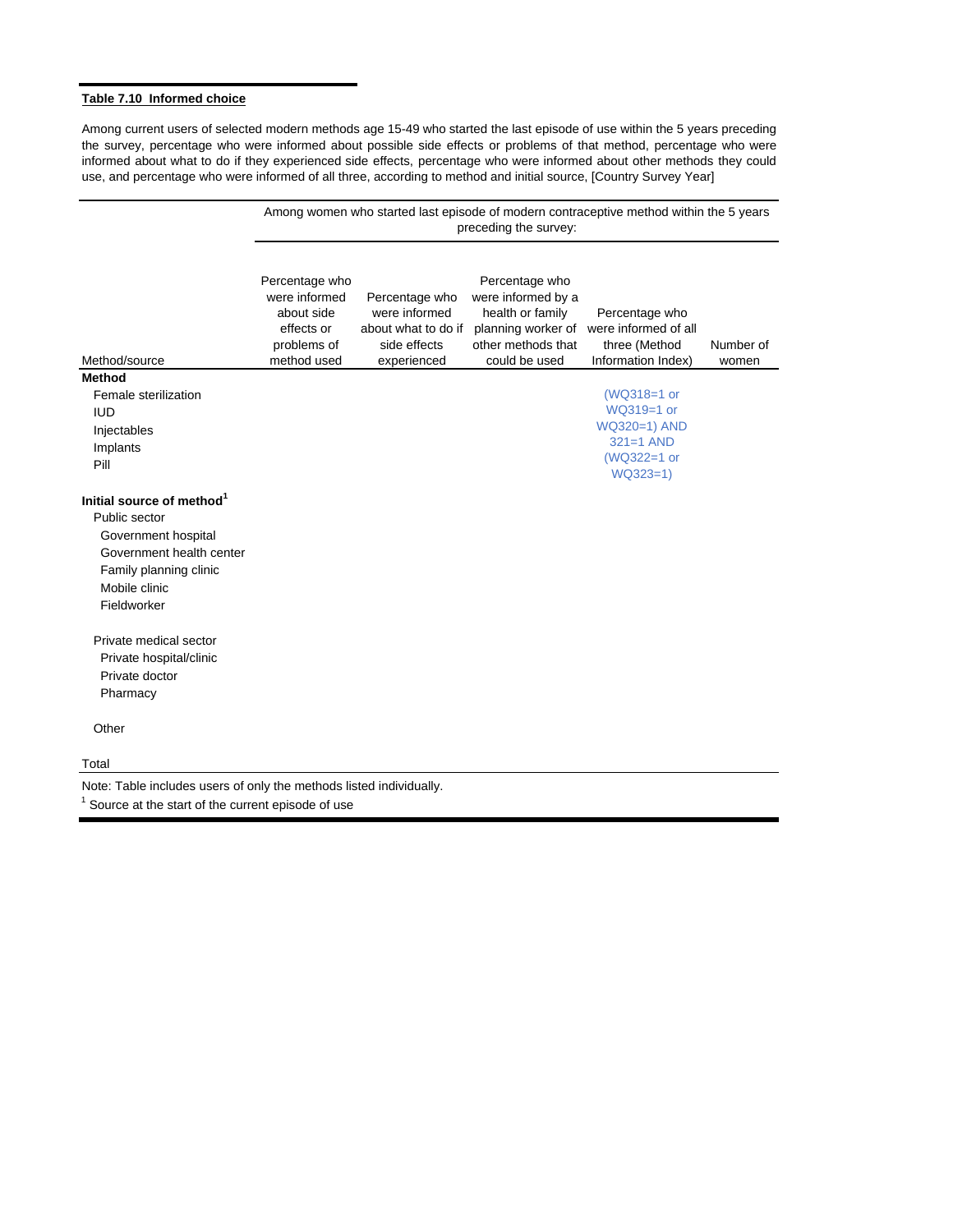#### **Table 7.11 Twelve-month contraceptive discontinuation rates**

Among episodes of contraceptive use experienced within the 5 years preceding the survey, percentage of episodes discontinued within 12 months, according to reason for discontinuation and specific method, [Country Survey Year]

| Method                                                                                                                                                                                                                       | Method<br>failure | Desire to<br>become<br>pregnant | Other fertility Side effects/<br>related<br>reasons' | health<br>reasons | Wanted<br>more<br>effective<br>method | Other<br>method<br>related<br>reasons <sup>2</sup> | Other<br>reasons | Any reason <sup>3</sup> | Switched to<br>another<br>method <sup>4</sup> | Number of<br>episodes of<br>use <sup>5</sup> |
|------------------------------------------------------------------------------------------------------------------------------------------------------------------------------------------------------------------------------|-------------------|---------------------------------|------------------------------------------------------|-------------------|---------------------------------------|----------------------------------------------------|------------------|-------------------------|-----------------------------------------------|----------------------------------------------|
| Female sterilization<br>Male sterilization<br><b>IUD</b><br>Injectables<br>Implants<br>Pill<br>Male condom<br>Female condom<br>Emergency contraception<br>Standard days method<br>Rhythm<br>Withdrawal<br>Other <sup>6</sup> |                   |                                 |                                                      |                   |                                       |                                                    |                  |                         |                                               |                                              |
| All methods                                                                                                                                                                                                                  |                   |                                 |                                                      |                   |                                       |                                                    |                  |                         |                                               |                                              |

Note: Figures are based on life table calculations using information on episodes of use that occurred 3-62 months preceding the survey.

1 Includes infrequent sex/husband away, difficult to get pregnant/menopausal, and marital dissolution/separation

 $2$  Includes lack of access/too far, costs too much, and inconvenient to use

 $3$  Reasons for discontinuation are mutually exclusive and add to the total given in this column.

<sup>4</sup> A woman is considered to have switched to another method if she used a different method in the month following discontinuation or if she gave "wanted a more effective method" as the reason for discontinuation and started another method within two months of discontinuation.

<sup>5</sup> All episodes of use that occur within the 5 years preceding the survey are included. Episodes of use include episodes that were discontinued during the period of observation and episodes of use that were not discontinued during the period of observation.

<sup>6</sup> Includes lactational amenorrhea method (LAM) and [LIST OTHER METHODS NOT SHOWN SEPARATELY]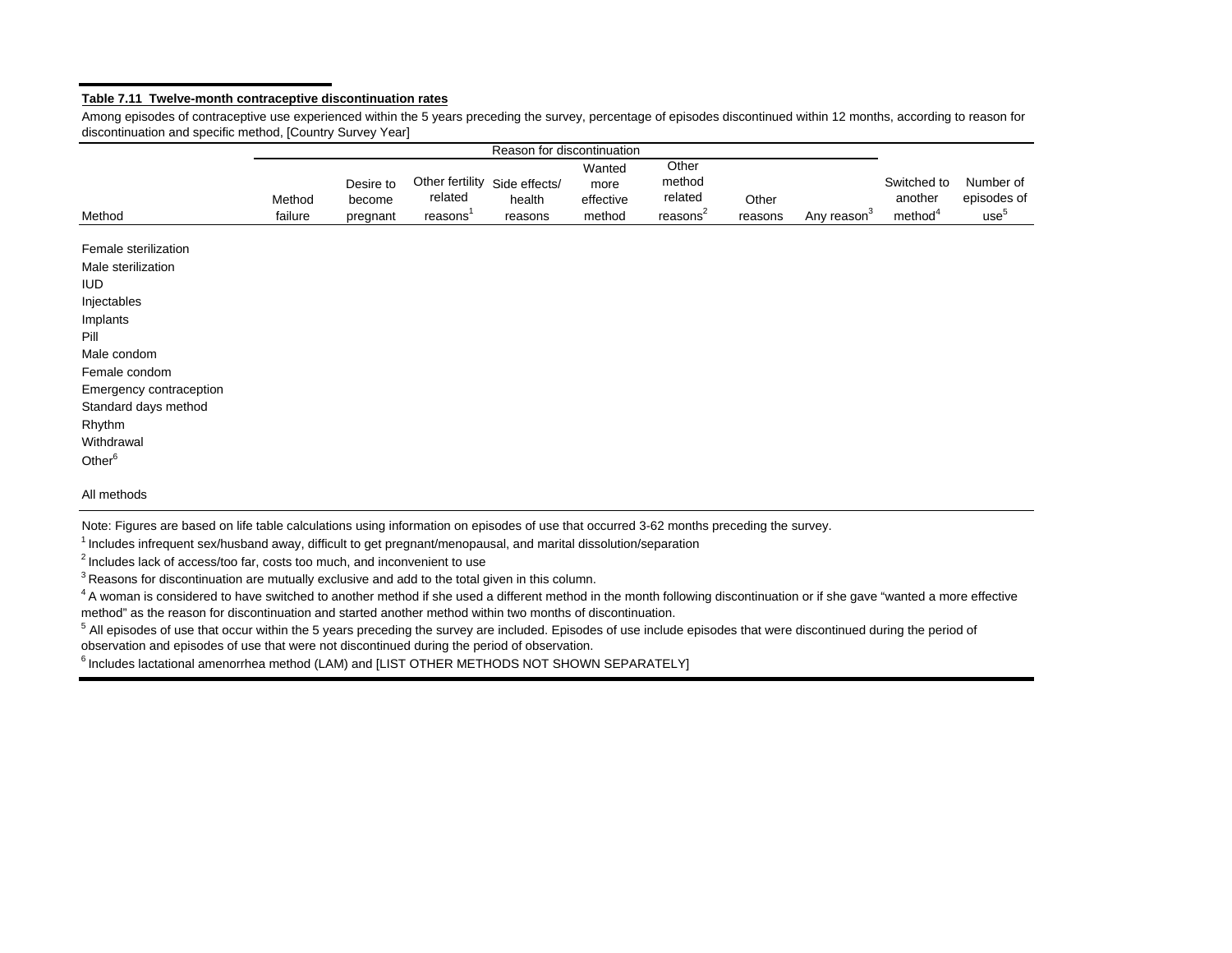## **Table 7.12 Reasons for discontinuation**

Percent distribution of discontinuations of contraceptive methods in the 5 years preceding the survey by main reason stated for discontinuation, according to specific method, [Country Survey Year]

| Reason                               | <b>IUD</b> | Injectables | Implants | Pill  | Male<br>condom | Female<br>condom | Emergency<br>contraception | SDM   | Rhythm | Withdrawal Other <sup>1</sup> |       | All<br>methods |
|--------------------------------------|------------|-------------|----------|-------|----------------|------------------|----------------------------|-------|--------|-------------------------------|-------|----------------|
|                                      |            |             |          |       |                |                  |                            |       |        |                               |       |                |
| Became pregnant while using          |            |             |          |       |                |                  |                            |       |        |                               |       |                |
| Wanted to become pregnant            |            |             |          |       |                |                  |                            |       |        |                               |       |                |
| Husband/partner disapproved          |            |             |          |       |                |                  |                            |       |        |                               |       |                |
| Wanted more effective method         |            |             |          |       |                |                  |                            |       |        |                               |       |                |
| Health concerns/side effects         |            |             |          |       |                |                  |                            |       |        |                               |       |                |
| Lack of access/too far               |            |             |          |       |                |                  |                            |       |        |                               |       |                |
| Costs too much                       |            |             |          |       |                |                  |                            |       |        |                               |       |                |
| Inconvenient to use                  |            |             |          |       |                |                  |                            |       |        |                               |       |                |
| Up to God/fatalistic                 |            |             |          |       |                |                  |                            |       |        |                               |       |                |
| Difficult to get pregnant/menopausal |            |             |          |       |                |                  |                            |       |        |                               |       |                |
| Infrequent sex/husband away          |            |             |          |       |                |                  |                            |       |        |                               |       |                |
| Marital dissolution/separation       |            |             |          |       |                |                  |                            |       |        |                               |       |                |
| Other                                |            |             |          |       |                |                  |                            |       |        |                               |       |                |
| Don't know                           |            |             |          |       |                |                  |                            |       |        |                               |       |                |
| Total                                | 100.0      | 100.0       | 100.0    | 100.0 | 100.0          | 100.0            | 100.0                      | 100.0 | 100.0  | 100.0                         | 100.0 | 100.0          |
| Number of discontinuations           |            |             |          |       |                |                  |                            |       |        |                               |       |                |
| SDM = Standard days method           |            |             |          |       |                |                  |                            |       |        |                               |       |                |
| <sup>1</sup> [LIST METHODS]          |            |             |          |       |                |                  |                            |       |        |                               |       |                |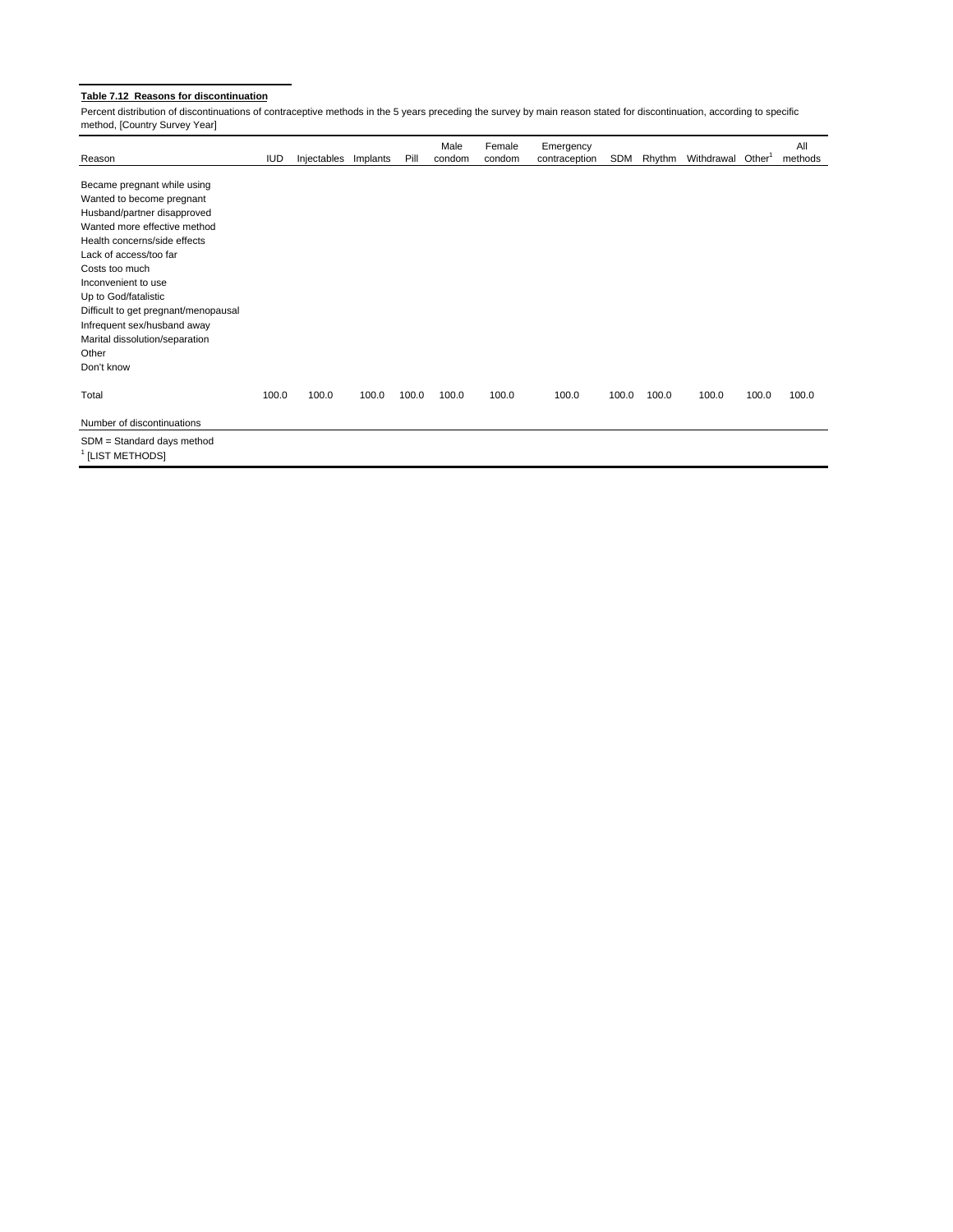#### **Table 7.13.1 Need and demand for family planning among currently married women**

Percentage of currently married women age 15-49 with unmet need for family planning, percentage with met need for family planning, total demand for family planning, and percentage of the demand for family planning that is satisfied, according to background characteristics, [Country Survey Year]

|                           | Percentage<br>Met need for family planning<br>of demand<br>Unmet need for family planning<br>(currently using)<br>Total demand for family planning <sup>1</sup><br>Number |              |       |             |              |       |             |              |       |          |                        | Percentage<br>of demand<br>satisfied by<br>modern |
|---------------------------|---------------------------------------------------------------------------------------------------------------------------------------------------------------------------|--------------|-------|-------------|--------------|-------|-------------|--------------|-------|----------|------------------------|---------------------------------------------------|
| Background characteristic | For spacing                                                                                                                                                               | For limiting | Total | For spacing | For limiting | Total | For spacing | For limiting | Total | of women | satisfied <sup>2</sup> | methods <sup>3</sup>                              |
| Age                       |                                                                                                                                                                           |              |       |             |              |       |             |              |       |          |                        |                                                   |
| 15-19                     |                                                                                                                                                                           |              |       |             |              |       |             |              |       |          |                        |                                                   |
| 20-24                     |                                                                                                                                                                           |              |       |             |              |       |             |              |       |          |                        |                                                   |
| 25-29                     |                                                                                                                                                                           |              |       |             |              |       |             |              |       |          |                        |                                                   |
| 30-34                     |                                                                                                                                                                           |              |       |             |              |       |             |              |       |          |                        |                                                   |
| 35-39                     |                                                                                                                                                                           |              |       |             |              |       |             |              |       |          |                        |                                                   |
| 40-44                     |                                                                                                                                                                           |              |       |             |              |       |             |              |       |          |                        |                                                   |
| 45-49                     |                                                                                                                                                                           |              |       |             |              |       |             |              |       |          |                        |                                                   |
| Residence                 |                                                                                                                                                                           |              |       |             |              |       |             |              |       |          |                        |                                                   |
| Urban                     |                                                                                                                                                                           |              |       |             |              |       |             |              |       |          |                        |                                                   |
| Rural                     |                                                                                                                                                                           |              |       |             |              |       |             |              |       |          |                        |                                                   |
| Region                    |                                                                                                                                                                           |              |       |             |              |       |             |              |       |          |                        |                                                   |
| Region 1                  |                                                                                                                                                                           |              |       |             |              |       |             |              |       |          |                        |                                                   |
| Region 2                  |                                                                                                                                                                           |              |       |             |              |       |             |              |       |          |                        |                                                   |
| Region 3                  |                                                                                                                                                                           |              |       |             |              |       |             |              |       |          |                        |                                                   |
| Region 4                  |                                                                                                                                                                           |              |       |             |              |       |             |              |       |          |                        |                                                   |
| <b>Education</b>          |                                                                                                                                                                           |              |       |             |              |       |             |              |       |          |                        |                                                   |
| No education              |                                                                                                                                                                           |              |       |             |              |       |             |              |       |          |                        |                                                   |
| Primary                   |                                                                                                                                                                           |              |       |             |              |       |             |              |       |          |                        |                                                   |
| Secondary                 |                                                                                                                                                                           |              |       |             |              |       |             |              |       |          |                        |                                                   |
| More than secondary       |                                                                                                                                                                           |              |       |             |              |       |             |              |       |          |                        |                                                   |
| <b>Wealth quintile</b>    |                                                                                                                                                                           |              |       |             |              |       |             |              |       |          |                        |                                                   |
| Lowest                    |                                                                                                                                                                           |              |       |             |              |       |             |              |       |          |                        |                                                   |
| Second                    |                                                                                                                                                                           |              |       |             |              |       |             |              |       |          |                        |                                                   |
| Middle                    |                                                                                                                                                                           |              |       |             |              |       |             |              |       |          |                        |                                                   |
| Fourth                    |                                                                                                                                                                           |              |       |             |              |       |             |              |       |          |                        |                                                   |
| Highest                   |                                                                                                                                                                           |              |       |             |              |       |             |              |       |          |                        |                                                   |

#### Total

Note: Numbers in this table correspond to the revised definition of unmet need described in Bradley et al., 2012.

 $1$  Total demand is the sum of unmet need and met need.

 $2$  Percentage of demand satisfied is met need divided by total demand.

<sup>3</sup> Modern methods include female sterilization, male sterilization, pill, IUD, injectables, implants, male condom, female condom, emergency contraception, standard days method (SDM),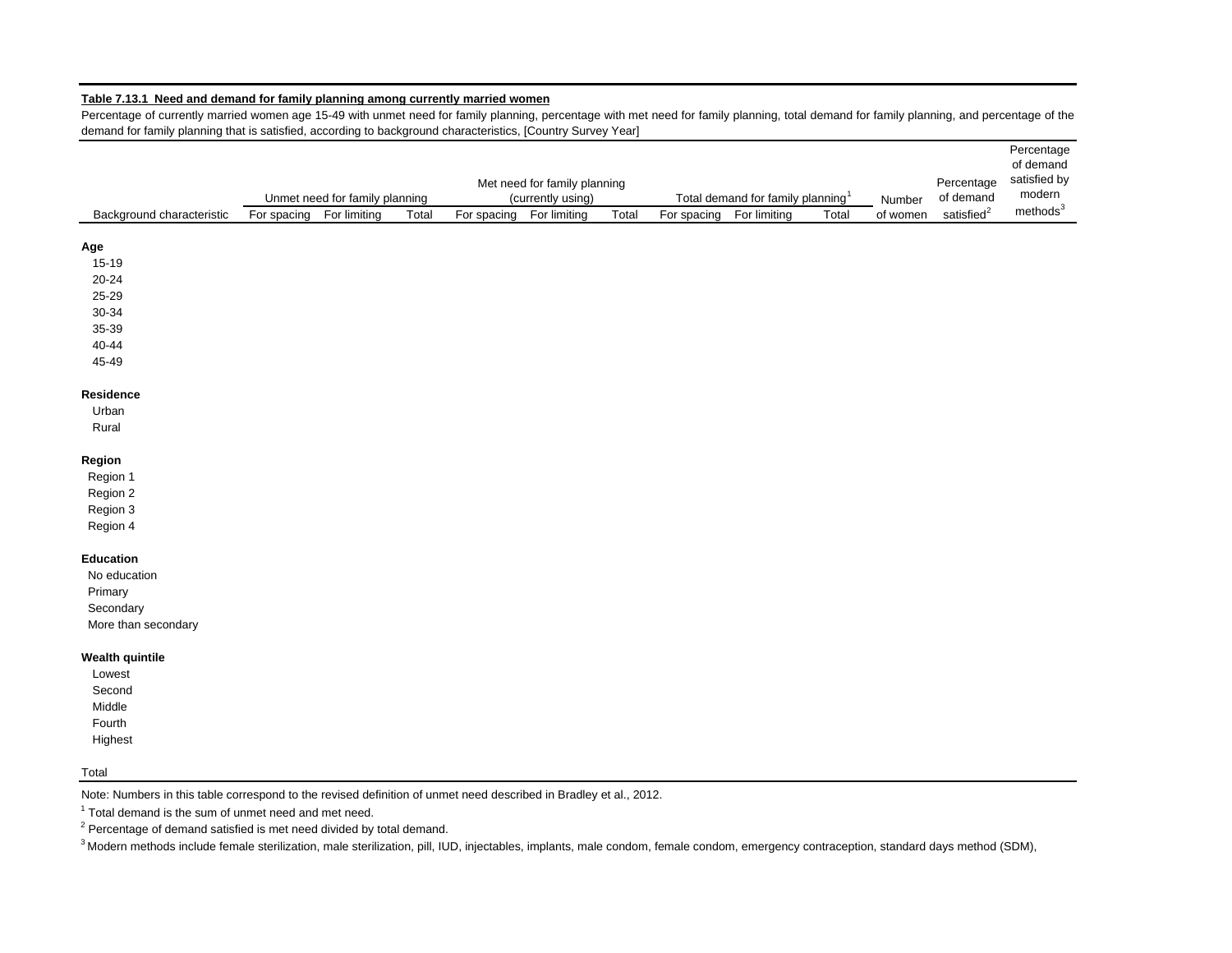lactational amenorrhea method (LAM), and other modern methods.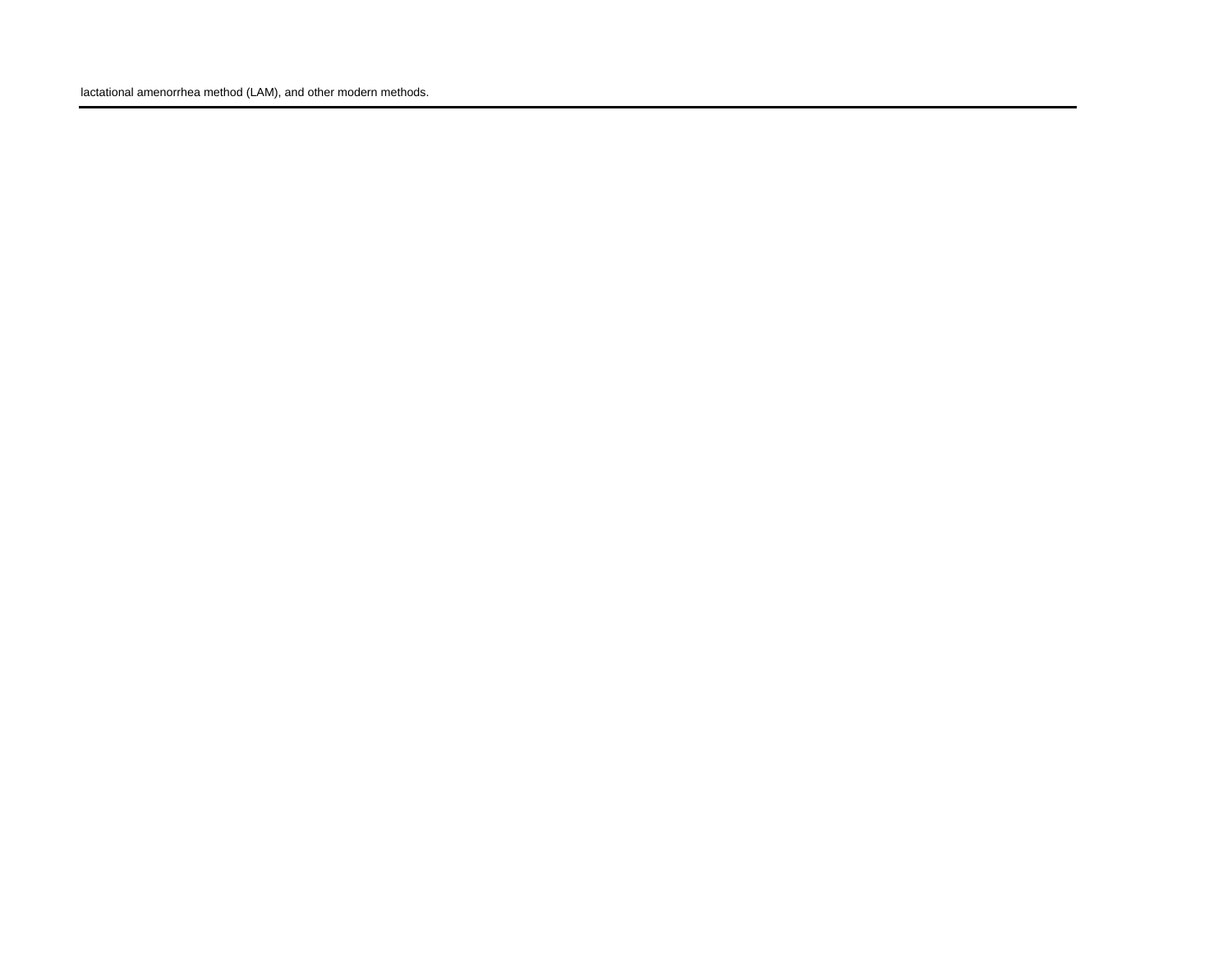## **Table 7.13.2 Need and demand for family planning for all women and for sexually active unmarried women**

Percentage of all women and sexually active unmarried women age 15-49 with unmet need for family planning, percentage with met need for family planning, total demand for family planning, and percentage of the demand for family planning that is satisfied, according to background characteristics, [Country Survey Year]

Percentage

|                           |             | Unmet need for family planning |       |             | Met need for family planning<br>(currently using) |       |             | Total demand for family planning <sup>1</sup> |       | Number   | Percentage<br>of demand | of demand<br>satisfied by<br>modern |
|---------------------------|-------------|--------------------------------|-------|-------------|---------------------------------------------------|-------|-------------|-----------------------------------------------|-------|----------|-------------------------|-------------------------------------|
| Background characteristic | For spacing | For limiting                   | Total | For spacing | For limiting                                      | Total | For spacing | For limiting                                  | Total | of women | satisfied ${}^{2}$      | methods <sup>3</sup>                |
|                           |             |                                |       |             | <b>ALL WOMEN</b>                                  |       |             |                                               |       |          |                         |                                     |
| Age                       |             |                                |       |             |                                                   |       |             |                                               |       |          |                         |                                     |
| $15 - 19$                 |             |                                |       |             |                                                   |       |             |                                               |       |          |                         |                                     |
| $20 - 24$                 |             |                                |       |             |                                                   |       |             |                                               |       |          |                         |                                     |
| 25-29                     |             |                                |       |             |                                                   |       |             |                                               |       |          |                         |                                     |
| 30-34                     |             |                                |       |             |                                                   |       |             |                                               |       |          |                         |                                     |
| 35-39                     |             |                                |       |             |                                                   |       |             |                                               |       |          |                         |                                     |
| 40-44                     |             |                                |       |             |                                                   |       |             |                                               |       |          |                         |                                     |
| 45-49                     |             |                                |       |             |                                                   |       |             |                                               |       |          |                         |                                     |
| Residence                 |             |                                |       |             |                                                   |       |             |                                               |       |          |                         |                                     |
| Urban                     |             |                                |       |             |                                                   |       |             |                                               |       |          |                         |                                     |
| Rural                     |             |                                |       |             |                                                   |       |             |                                               |       |          |                         |                                     |
| Region                    |             |                                |       |             |                                                   |       |             |                                               |       |          |                         |                                     |
| Region 1                  |             |                                |       |             |                                                   |       |             |                                               |       |          |                         |                                     |
| Region 2                  |             |                                |       |             |                                                   |       |             |                                               |       |          |                         |                                     |
| Region 3                  |             |                                |       |             |                                                   |       |             |                                               |       |          |                         |                                     |
| Region 4                  |             |                                |       |             |                                                   |       |             |                                               |       |          |                         |                                     |
| <b>Education</b>          |             |                                |       |             |                                                   |       |             |                                               |       |          |                         |                                     |
| No education              |             |                                |       |             |                                                   |       |             |                                               |       |          |                         |                                     |
| Primary                   |             |                                |       |             |                                                   |       |             |                                               |       |          |                         |                                     |
| Secondary                 |             |                                |       |             |                                                   |       |             |                                               |       |          |                         |                                     |
| More than secondary       |             |                                |       |             |                                                   |       |             |                                               |       |          |                         |                                     |
| <b>Wealth quintile</b>    |             |                                |       |             |                                                   |       |             |                                               |       |          |                         |                                     |
| Lowest                    |             |                                |       |             |                                                   |       |             |                                               |       |          |                         |                                     |
| Second                    |             |                                |       |             |                                                   |       |             |                                               |       |          |                         |                                     |
| Middle                    |             |                                |       |             |                                                   |       |             |                                               |       |          |                         |                                     |
| Fourth                    |             |                                |       |             |                                                   |       |             |                                               |       |          |                         |                                     |
| Highest                   |             |                                |       |             |                                                   |       |             |                                               |       |          |                         |                                     |
|                           |             |                                |       |             |                                                   |       |             |                                               |       |          |                         |                                     |

Total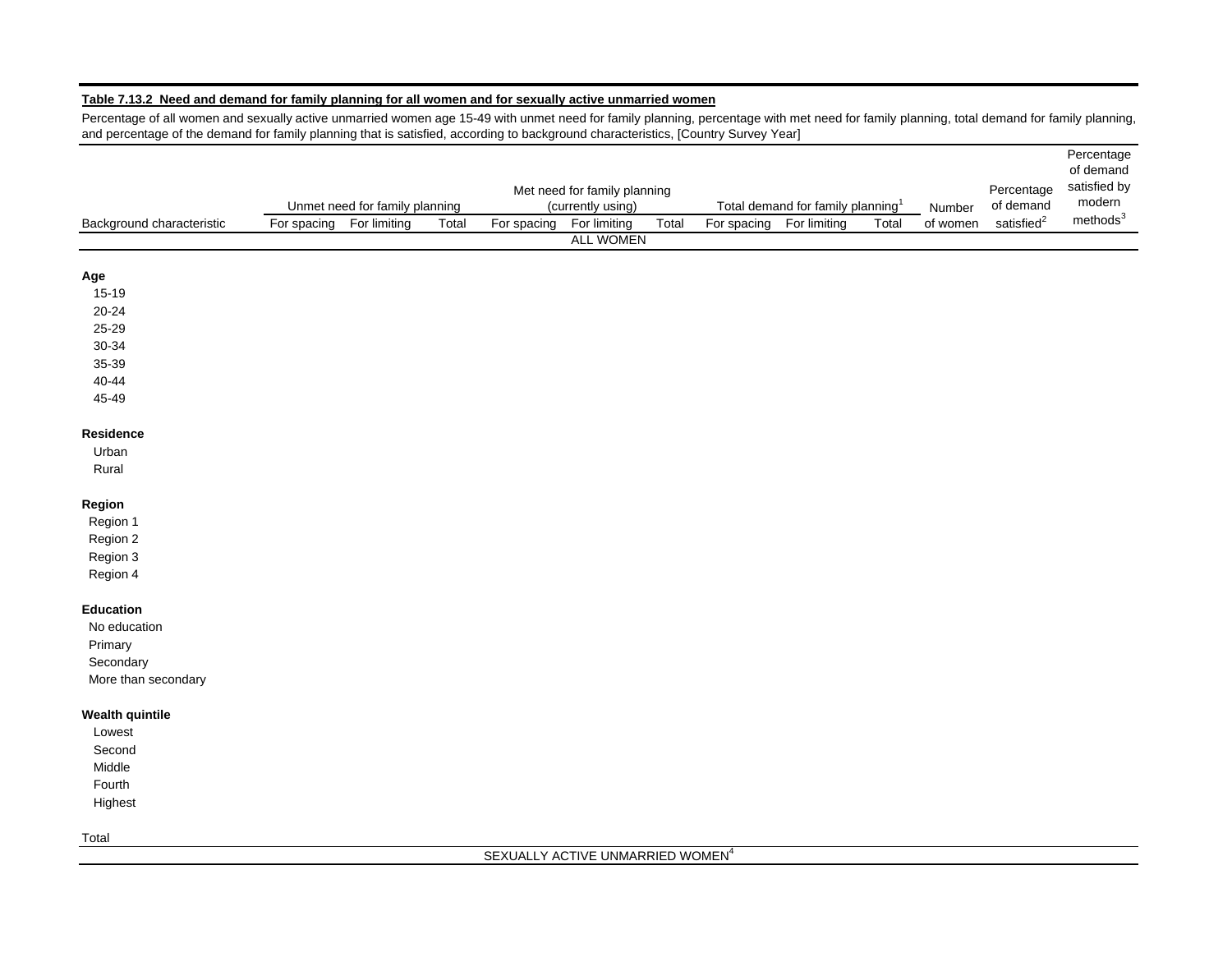### **Age**

15-19

20-24

25-29

30-34

35-39 40-44

45-49

### **Residence**

Urban Rural

## **Region**

 Region 1 Region 2 Region 3 Region 4

### **Education**

| No education        |  |
|---------------------|--|
| Primary             |  |
| Secondary           |  |
| More than secondary |  |
|                     |  |

## **Wealth quintile**

| Lowest  |
|---------|
| Second  |
| Middle  |
| Fourth  |
| Highest |

## Total

Note: Numbers in this table correspond to the revised definition of unmet need described in Bradley et al., 2012.

 $1$  Total demand is the sum of unmet need and met need.

 $2$  Percentage of demand satisfied is met need divided by total demand.

<sup>3</sup> Modern methods include female sterilization, male sterilization, pill, IUD, injectables, implants, male condom, female condom, emergency contraception, standard days method (SDM), and lactational amenorrhea method (LAM), and other modern methods.

4 Women who have had sexual intercourse within 30 days preceding the survey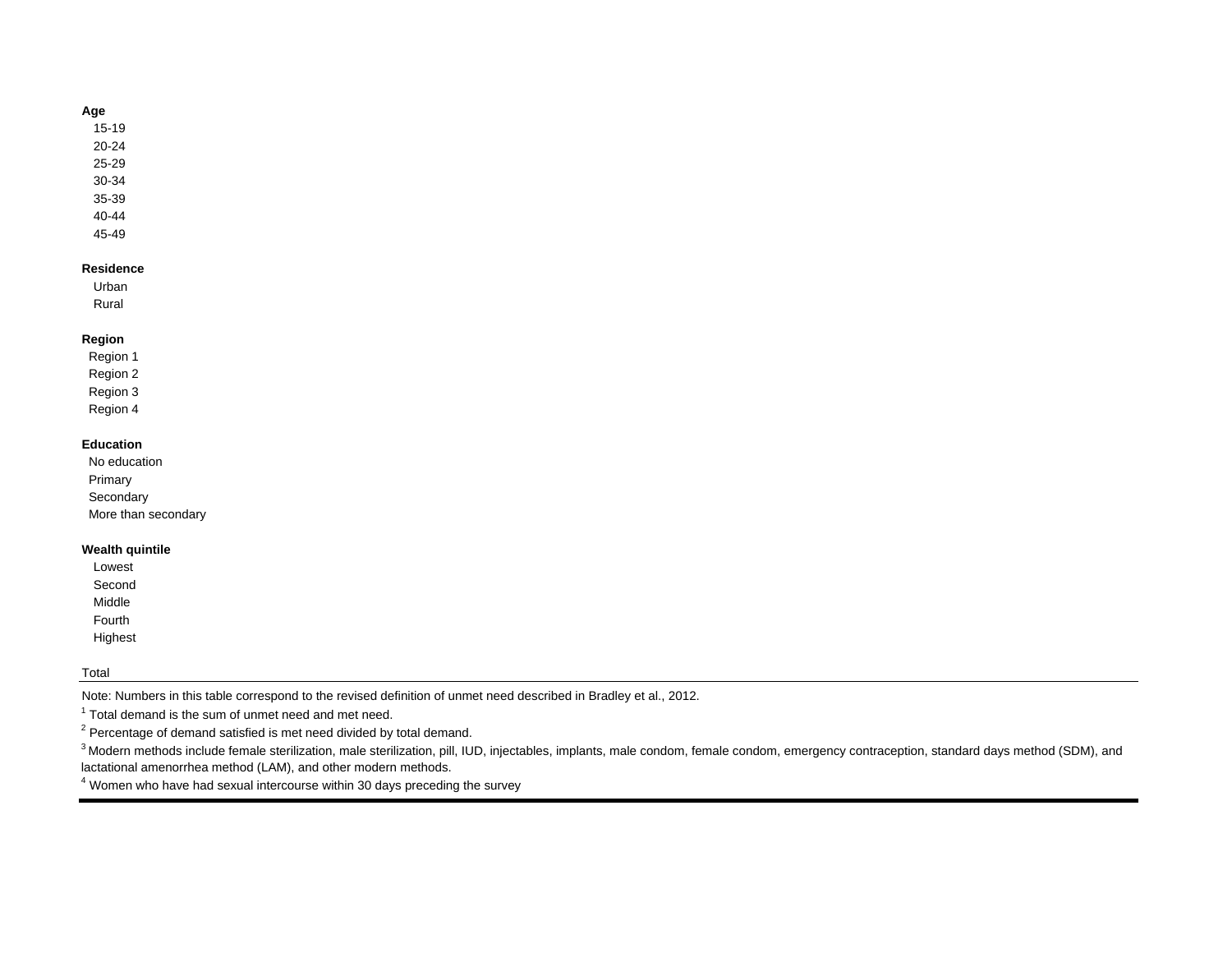## **Table 7.14 Decisionmaking about family planning**

Among currently married women age 15-49 who are current users of family planning, percent distribution by who makes the decision to use family planning; among currently married women who are not currently using family planning, percent distribution by who makes the decision not to use family planning, according to background characteristics, [Country Survey Year]

|                           | Among currently married women who are current users of family planning |                                |                   |                                 |       |                    |             | Among currently married women who are not currently using family planning |                   |                                 |       |                    |
|---------------------------|------------------------------------------------------------------------|--------------------------------|-------------------|---------------------------------|-------|--------------------|-------------|---------------------------------------------------------------------------|-------------------|---------------------------------|-------|--------------------|
| Background characteristic | Mainly wife                                                            | Wife and<br>husband<br>jointly | Mainly<br>husband | Other/don't<br>know/<br>missing | Total | Number of<br>women | Mainly wife | Wife and<br>husband<br>jointly                                            | Mainly<br>husband | Other/don't<br>know/<br>missing | Total | Number of<br>women |
| Age                       |                                                                        |                                |                   |                                 |       |                    |             |                                                                           |                   |                                 |       |                    |
| 15-19                     |                                                                        |                                |                   |                                 | 100.0 |                    |             |                                                                           |                   |                                 | 100.0 |                    |
| 20-24                     |                                                                        |                                |                   |                                 | 100.0 |                    |             |                                                                           |                   |                                 | 100.0 |                    |
| 25-29                     |                                                                        |                                |                   |                                 | 100.0 |                    |             |                                                                           |                   |                                 | 100.0 |                    |
| 30-34                     |                                                                        |                                |                   |                                 | 100.0 |                    |             |                                                                           |                   |                                 | 100.0 |                    |
| 35-39                     |                                                                        |                                |                   |                                 | 100.0 |                    |             |                                                                           |                   |                                 | 100.0 |                    |
| 40-44                     |                                                                        |                                |                   |                                 | 100.0 |                    |             |                                                                           |                   |                                 | 100.0 |                    |
| 45-49                     |                                                                        |                                |                   |                                 | 100.0 |                    |             |                                                                           |                   |                                 | 100.0 |                    |
| Number of living children |                                                                        |                                |                   |                                 |       |                    |             |                                                                           |                   |                                 |       |                    |
| 0                         |                                                                        |                                |                   |                                 | 100.0 |                    |             |                                                                           |                   |                                 | 100.0 |                    |
| $1 - 2$                   |                                                                        |                                |                   |                                 | 100.0 |                    |             |                                                                           |                   |                                 | 100.0 |                    |
| $3 - 4$                   |                                                                        |                                |                   |                                 | 100.0 |                    |             |                                                                           |                   |                                 | 100.0 |                    |
| $5+$                      |                                                                        |                                |                   |                                 | 100.0 |                    |             |                                                                           |                   |                                 | 100.0 |                    |
| Residence                 |                                                                        |                                |                   |                                 |       |                    |             |                                                                           |                   |                                 |       |                    |
| Urban                     |                                                                        |                                |                   |                                 | 100.0 |                    |             |                                                                           |                   |                                 | 100.0 |                    |
| Rural                     |                                                                        |                                |                   |                                 | 100.0 |                    |             |                                                                           |                   |                                 | 100.0 |                    |
| Region                    |                                                                        |                                |                   |                                 |       |                    |             |                                                                           |                   |                                 |       |                    |
| Region 1                  |                                                                        |                                |                   |                                 | 100.0 |                    |             |                                                                           |                   |                                 | 100.0 |                    |
| Region 2                  |                                                                        |                                |                   |                                 | 100.0 |                    |             |                                                                           |                   |                                 | 100.0 |                    |
| Region 3                  |                                                                        |                                |                   |                                 | 100.0 |                    |             |                                                                           |                   |                                 | 100.0 |                    |
| Region 4                  |                                                                        |                                |                   |                                 | 100.0 |                    |             |                                                                           |                   |                                 | 100.0 |                    |
| <b>Education</b>          |                                                                        |                                |                   |                                 |       |                    |             |                                                                           |                   |                                 |       |                    |
| No education              |                                                                        |                                |                   |                                 | 100.0 |                    |             |                                                                           |                   |                                 | 100.0 |                    |
| Primary                   |                                                                        |                                |                   |                                 | 100.0 |                    |             |                                                                           |                   |                                 | 100.0 |                    |
| Secondary                 |                                                                        |                                |                   |                                 | 100.0 |                    |             |                                                                           |                   |                                 | 100.0 |                    |
| More than secondary       |                                                                        |                                |                   |                                 | 100.0 |                    |             |                                                                           |                   |                                 | 100.0 |                    |

**Wealth quintile**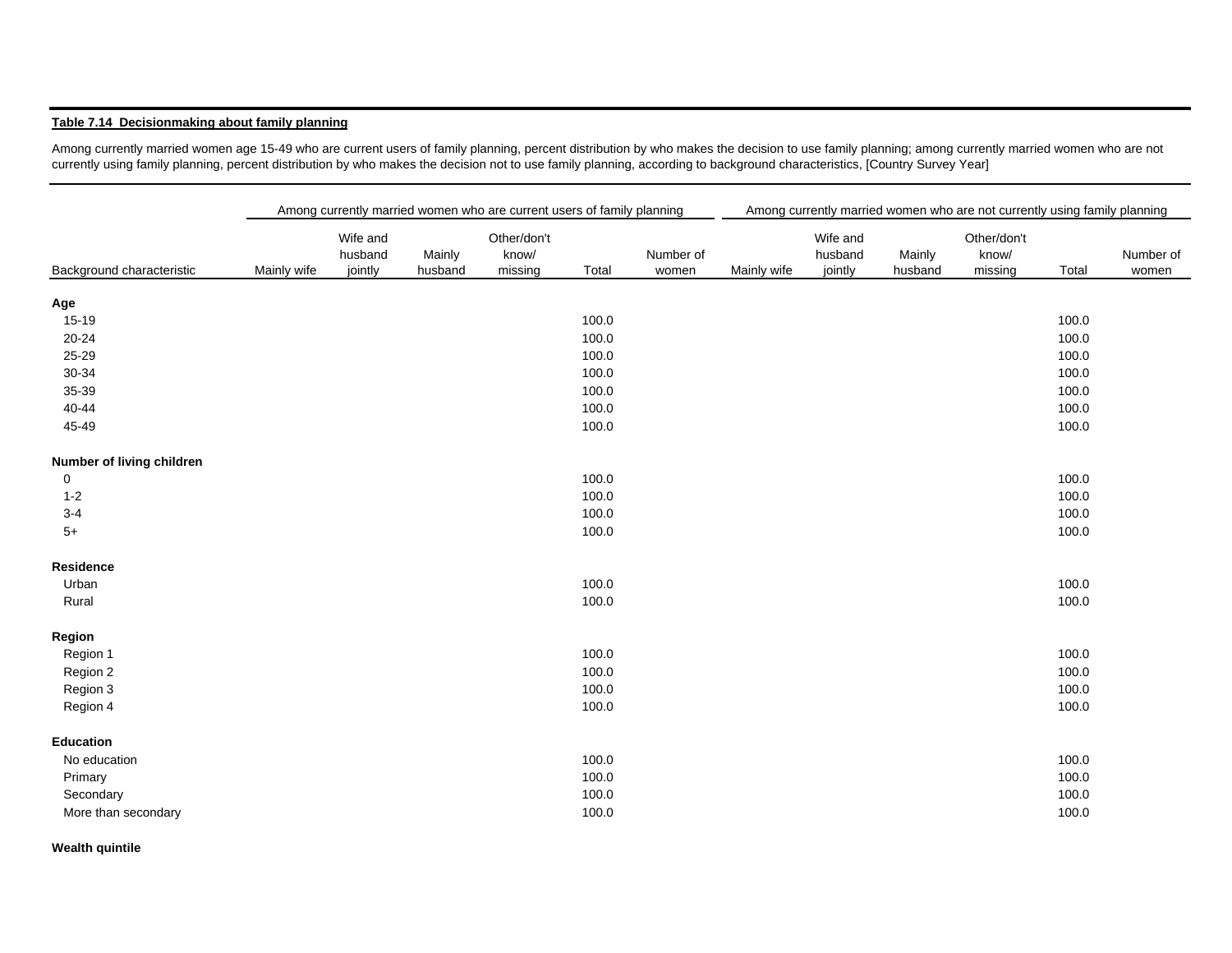| Lowest                                                 | 100.0 | 100.0 |
|--------------------------------------------------------|-------|-------|
| Second                                                 | 100.0 | 100.0 |
| Middle                                                 | 100.0 | 100.0 |
| Fourth                                                 | 100.0 | 100.0 |
| Highest                                                | 100.0 | 100.0 |
|                                                        |       |       |
| Total 15-49                                            | 100.0 | 100.0 |
| Note: Table excludes women who are currently pregnant. |       |       |
|                                                        |       |       |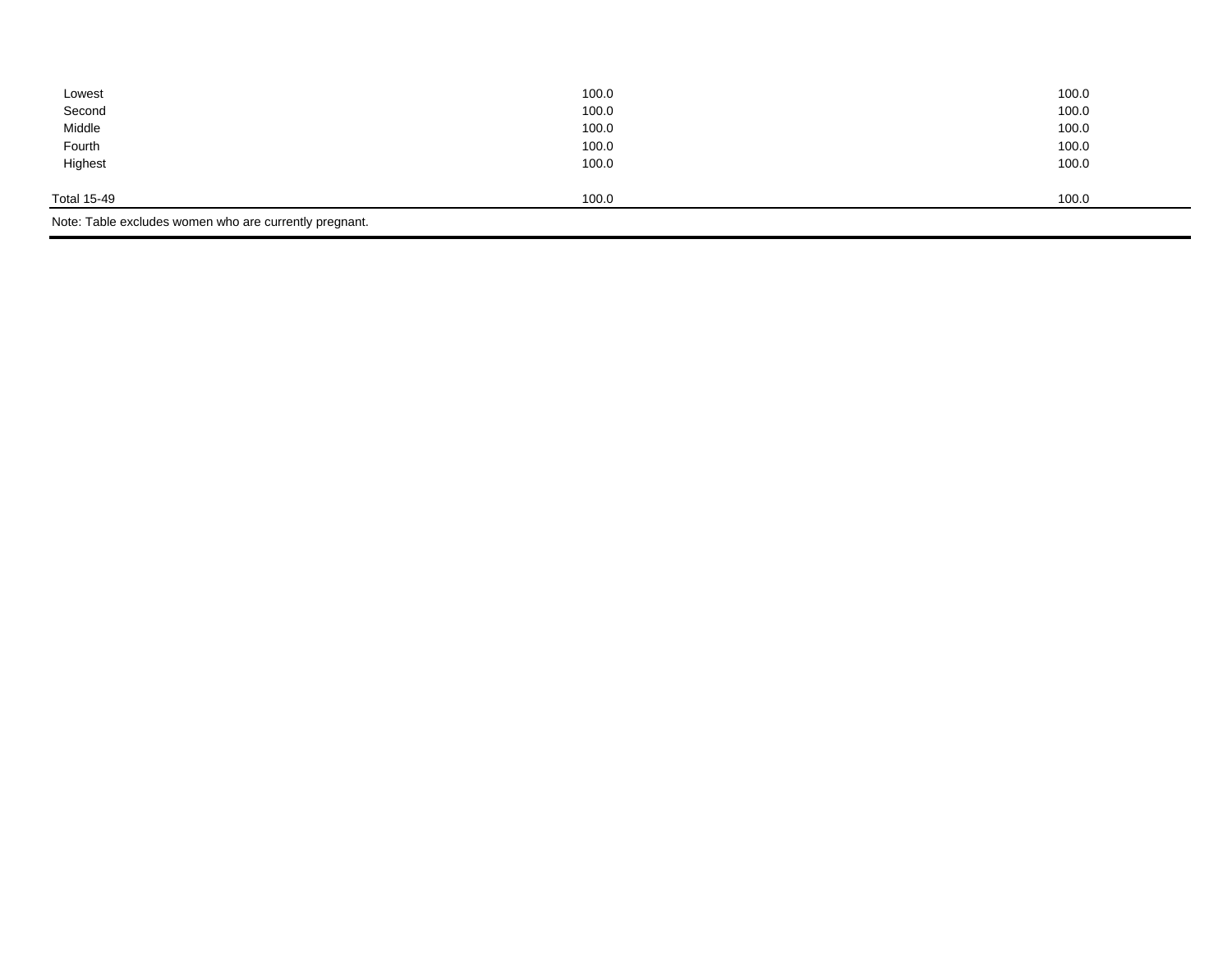## **Table 7.15 Future use of contraception**

Percent distribution of currently married women age 15-49 who are not using a contraceptive method by intention to use in the future, according to number of living children, [Country Survey Year]

| Intention to use in the future          | 0     |       | 2     | 3     | 4+    | Total |
|-----------------------------------------|-------|-------|-------|-------|-------|-------|
| Intends to use                          |       |       |       |       |       |       |
| Unsure                                  |       |       |       |       |       |       |
| Does not intend to use                  |       |       |       |       |       |       |
| Missing                                 |       |       |       |       |       |       |
| Total                                   | 100.0 | 100.0 | 100.0 | 100.0 | 100.0 | 100.0 |
| Number of women                         |       |       |       |       |       |       |
| <sup>1</sup> Includes current pregnancy |       |       |       |       |       |       |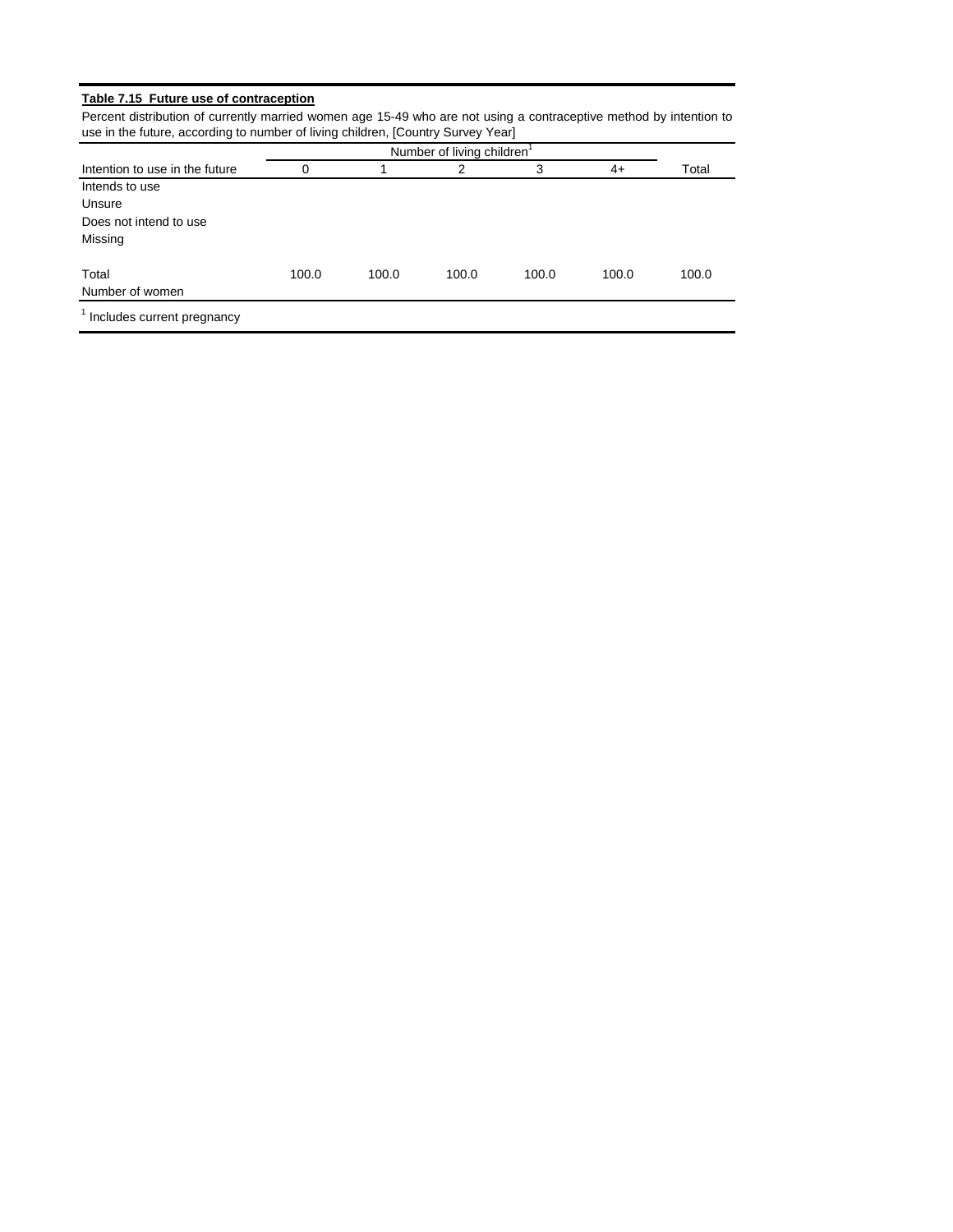#### **Table 7.16 Exposure to family planning messages**

Percentage of women and men age 15-49 who heard or saw <sup>a</sup> family planning message on radio, on television, in <sup>a</sup> newspaper or magazine, or on <sup>a</sup> mobile phone in the past few months, according to background characteristics, [Country Survey Year]

|                           |    | Women            |                         |                 |                                           |                    | Men |                  |                         |                 |                                           |                  |
|---------------------------|----|------------------|-------------------------|-----------------|-------------------------------------------|--------------------|-----|------------------|-------------------------|-----------------|-------------------------------------------|------------------|
| Background characteristic |    | Radio Television | News-paper/<br>magazine | Mobile<br>phone | None of<br>these four<br>media<br>sources | Number of<br>women |     | Radio Television | News-paper/<br>magazine | Mobile<br>phone | None of<br>these four<br>media<br>sources | Number of<br>men |
|                           |    |                  |                         |                 |                                           |                    |     |                  |                         |                 |                                           |                  |
| Age                       |    |                  |                         |                 |                                           |                    |     |                  |                         |                 |                                           |                  |
| 15-19                     |    |                  |                         |                 |                                           |                    |     |                  |                         |                 |                                           |                  |
| $20 - 24$                 |    |                  |                         |                 |                                           |                    |     |                  |                         |                 |                                           |                  |
| 25-29                     |    |                  |                         |                 |                                           |                    |     |                  |                         |                 |                                           |                  |
| 30-34                     |    |                  |                         |                 |                                           |                    |     |                  |                         |                 |                                           |                  |
| 35-39                     |    |                  |                         |                 |                                           |                    |     |                  |                         |                 |                                           |                  |
| 40-44                     |    |                  |                         |                 |                                           |                    |     |                  |                         |                 |                                           |                  |
| 45-49                     |    |                  |                         |                 |                                           |                    |     |                  |                         |                 |                                           |                  |
| Residence                 |    |                  |                         |                 |                                           |                    |     |                  |                         |                 |                                           |                  |
| Urban                     |    |                  |                         |                 |                                           |                    |     |                  |                         |                 |                                           |                  |
| Rural                     |    |                  |                         |                 |                                           |                    |     |                  |                         |                 |                                           |                  |
| Region                    |    |                  |                         |                 |                                           |                    |     |                  |                         |                 |                                           |                  |
| Region 1                  |    |                  |                         |                 |                                           |                    |     |                  |                         |                 |                                           |                  |
| Region 2                  |    |                  |                         |                 |                                           |                    |     |                  |                         |                 |                                           |                  |
| Region 3                  |    |                  |                         |                 |                                           |                    |     |                  |                         |                 |                                           |                  |
| Region 4                  |    |                  |                         |                 |                                           |                    |     |                  |                         |                 |                                           |                  |
| Education                 |    |                  |                         |                 |                                           |                    |     |                  |                         |                 |                                           |                  |
| No education              |    |                  |                         |                 |                                           |                    |     |                  |                         |                 |                                           |                  |
| Primary                   |    |                  |                         |                 |                                           |                    |     |                  |                         |                 |                                           |                  |
| Secondary                 |    |                  |                         |                 |                                           |                    |     |                  |                         |                 |                                           |                  |
| More than secondary       |    |                  |                         |                 |                                           |                    |     |                  |                         |                 |                                           |                  |
| <b>Wealth quintile</b>    |    |                  |                         |                 |                                           |                    |     |                  |                         |                 |                                           |                  |
| Lowest                    |    |                  |                         |                 |                                           |                    |     |                  |                         |                 |                                           |                  |
| Second                    |    |                  |                         |                 |                                           |                    |     |                  |                         |                 |                                           |                  |
| Middle                    |    |                  |                         |                 |                                           |                    |     |                  |                         |                 |                                           |                  |
| Fourth                    |    |                  |                         |                 |                                           |                    |     |                  |                         |                 |                                           |                  |
| Highest                   |    |                  |                         |                 |                                           |                    |     |                  |                         |                 |                                           |                  |
| <b>Total 15-49</b>        |    |                  |                         |                 |                                           |                    |     |                  |                         |                 |                                           |                  |
| 50-54[59]                 | na | na               | na                      | na              | na                                        | na                 |     |                  |                         |                 |                                           |                  |
| Total 15-54[59]           | na | na               | na                      | na              | na                                        | na                 |     |                  |                         |                 |                                           |                  |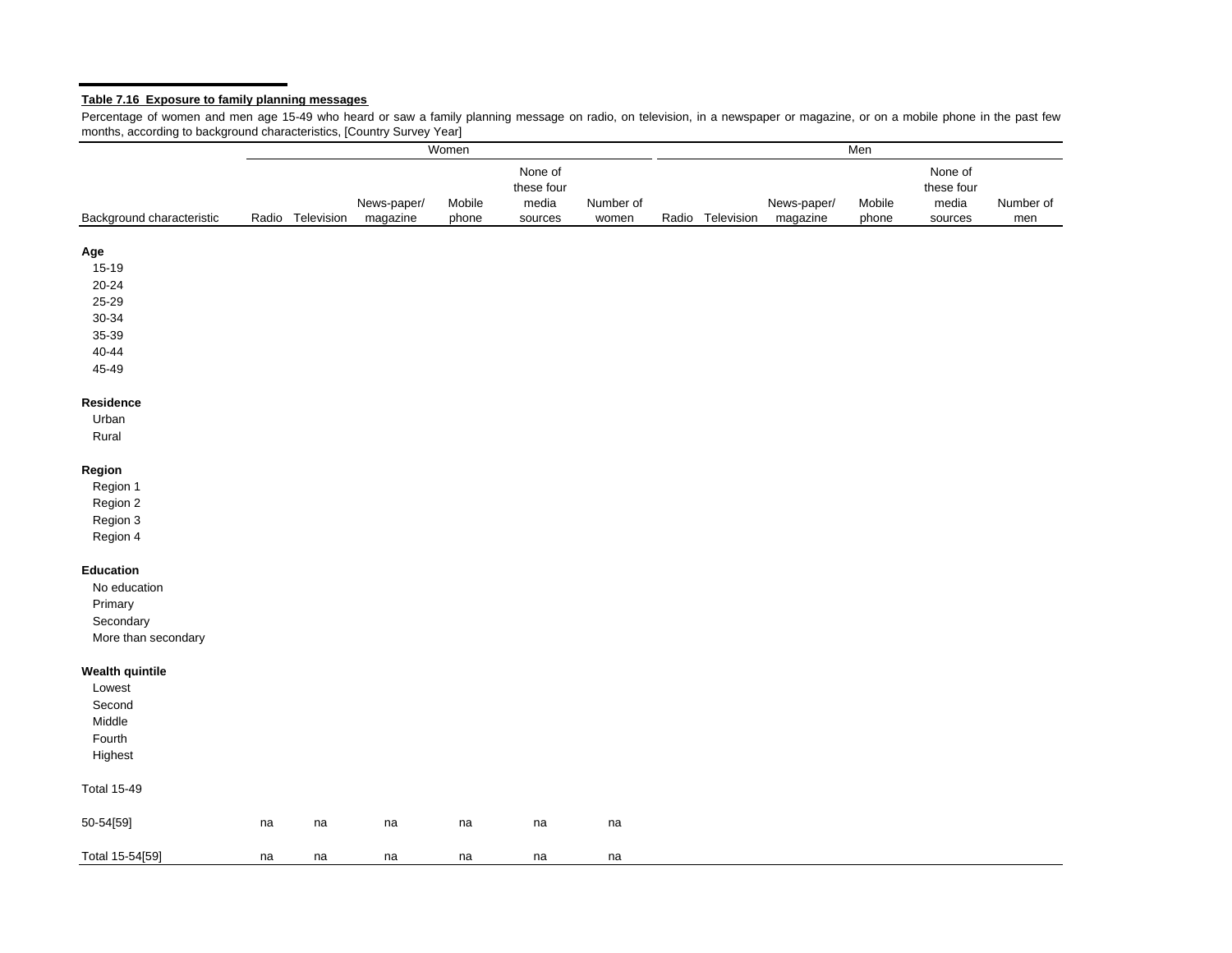na = Not applicable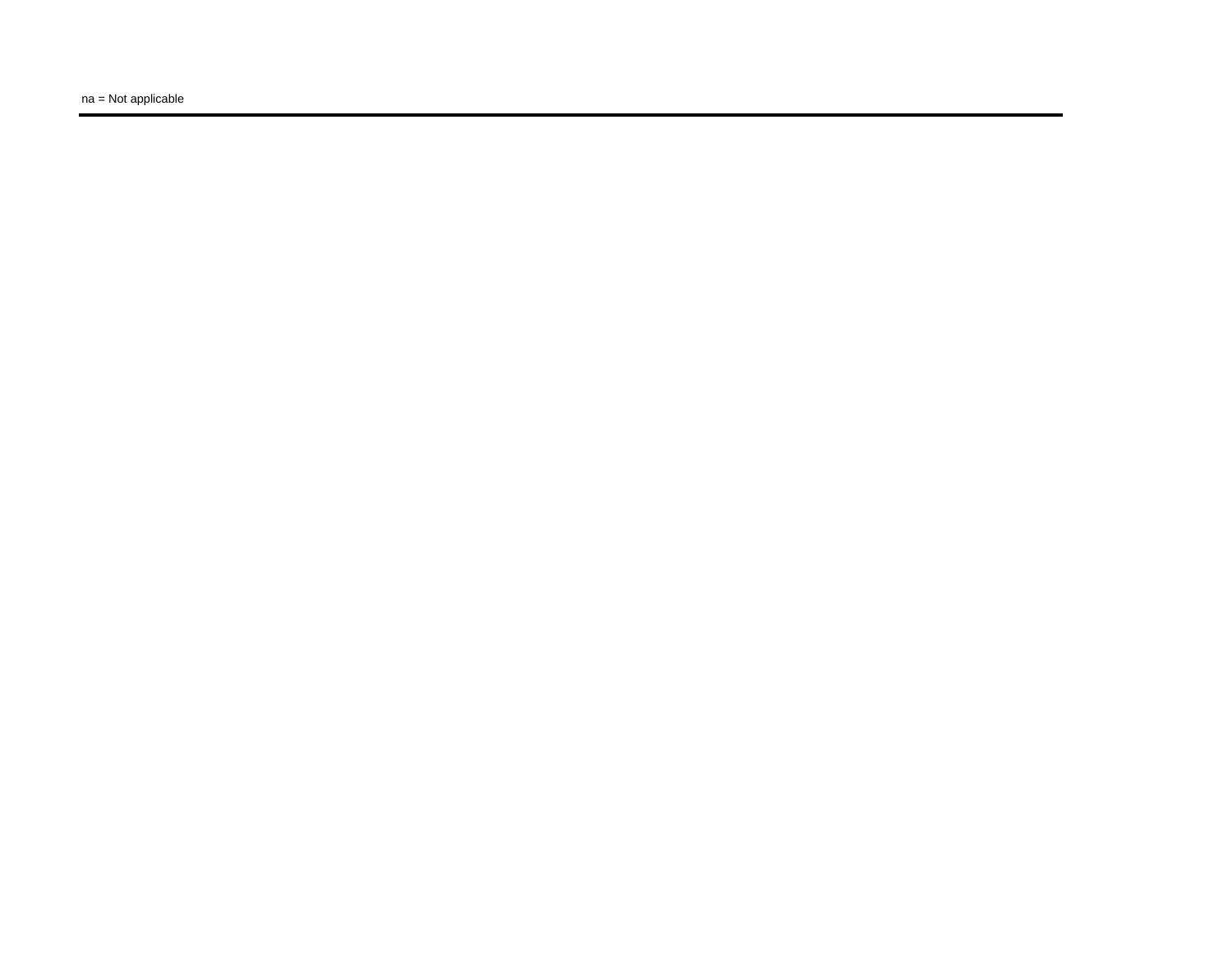### **Table 7.17 Contact of nonusers with family planning providers**

Among women age 15-49 who are not using contraception, percentage who during the past 12 months were visited by a fieldworker who discussed family planning, percentage who visited a health facility and discussed family planning, percentage who visited a health facility but did not discuss family planning, and percentage who did not discuss family planning either with a fieldworker or at a health facility, according to background characteristics, [Country Survey Year]

|                                                                                    | Percentage of<br>women who<br>were visited               | visited a health facility in<br>the past 12 months and<br>who: |                                          | Percentage of women who Percentage of<br>women who<br>did not<br>discuss family |                    |
|------------------------------------------------------------------------------------|----------------------------------------------------------|----------------------------------------------------------------|------------------------------------------|---------------------------------------------------------------------------------|--------------------|
| Background characteristic                                                          | by fieldworker<br>who<br>discussed<br>family<br>planning | <b>Discussed</b><br>family<br>planning                         | Did not<br>discuss<br>family<br>planning | planning either<br>with a<br>fieldworker or<br>at a health<br>facility          | Number of<br>women |
| Age<br>15-19<br>20-24<br>25-29<br>30-34<br>35-39<br>40-44<br>45-49                 |                                                          |                                                                |                                          |                                                                                 |                    |
| <b>Residence</b><br>Urban<br>Rural                                                 |                                                          |                                                                |                                          |                                                                                 |                    |
| Region<br>Region 1<br>Region 2<br>Region 3<br>Region 4                             |                                                          |                                                                |                                          |                                                                                 |                    |
| <b>Education</b><br>No education<br>Primary<br>Secondary<br>More than secondary    |                                                          |                                                                |                                          |                                                                                 |                    |
| <b>Wealth quintile</b><br>Lowest<br>Second<br>Middle<br>Fourth<br>Highest<br>Total |                                                          |                                                                |                                          |                                                                                 |                    |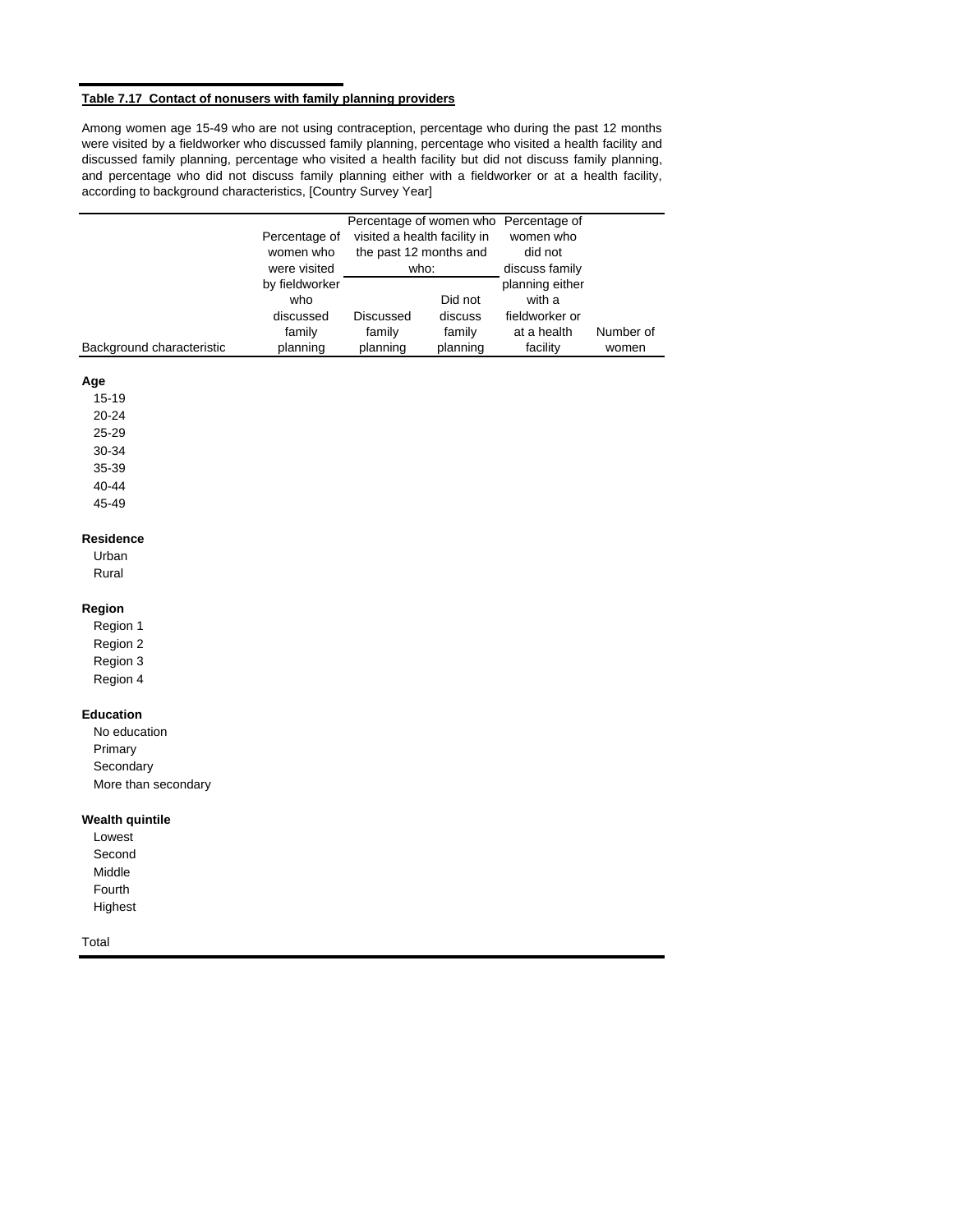# **Table of Contents version: 5Sept2019**

Table 8.1 Early childhood mortality rates

Table 8.2 Five-year early childhood mortality rates according to background characteristics

Table 8.3 Ten-year early childhood mortality rates according to additional characteristics

Table 8.4 Perinatal mortality

Table 8.5 High-risk fertility behavior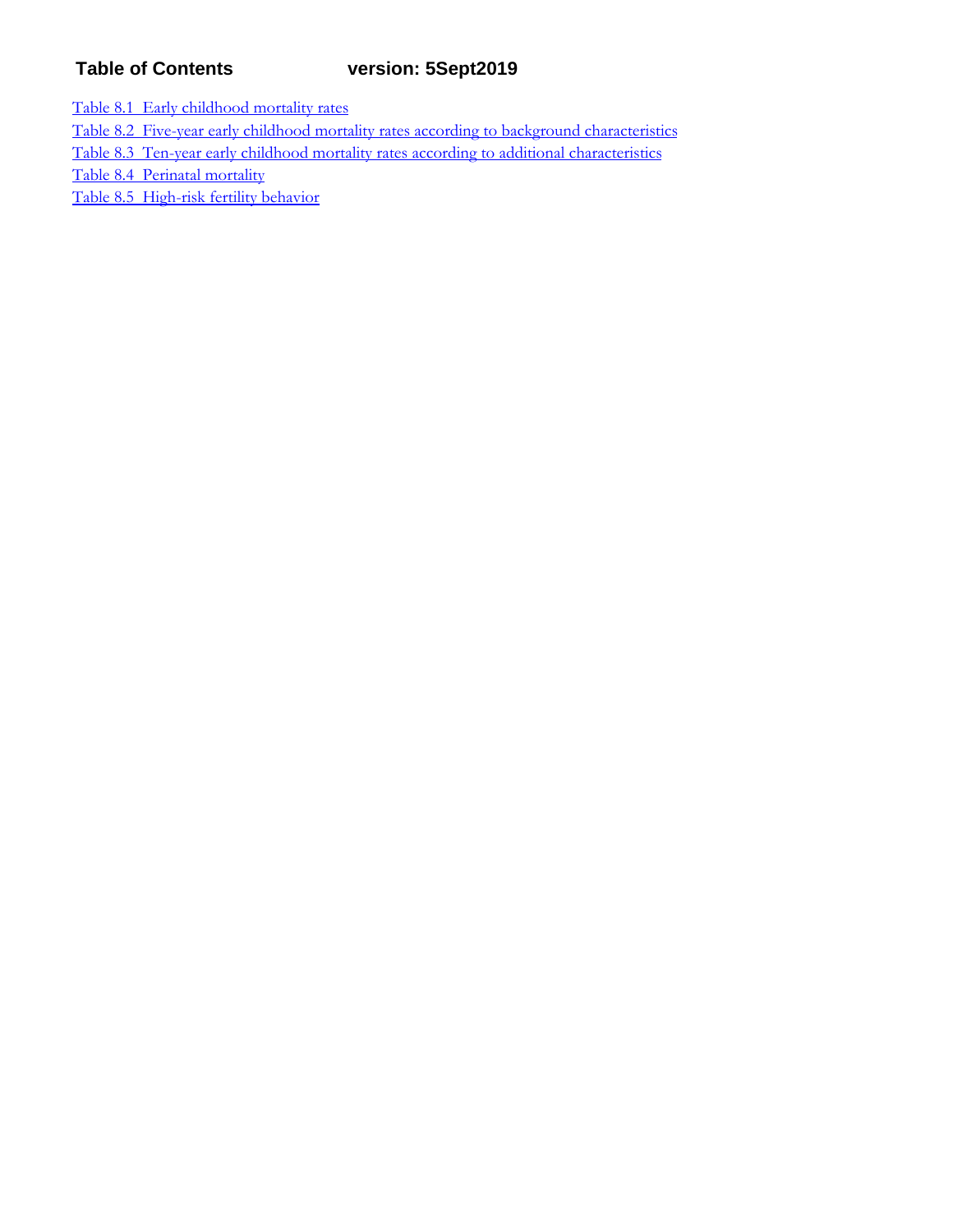## **Table 8.1 Early childhood mortality rates**

| o your ponous proceding the survey, joedning ourvey Tear |           |           |                 |             |                 |  |  |
|----------------------------------------------------------|-----------|-----------|-----------------|-------------|-----------------|--|--|
| Years                                                    |           | Postneon  |                 |             |                 |  |  |
| precedin                                                 | Neonatal  | atal      | Infant          | Child       | Under-5         |  |  |
| g the                                                    | mortality | mortality | mortality       | mortality   | mortality       |  |  |
| survey                                                   | (NN)      | $(PNN)^1$ | $({}_{1}q_{0})$ | $({}_4q_1)$ | $({}_{5}q_{0})$ |  |  |
| $0 - 4$                                                  |           |           |                 |             |                 |  |  |
| $5-9$                                                    |           |           |                 |             |                 |  |  |
| $10 - 14$                                                |           |           |                 |             |                 |  |  |
|                                                          |           |           |                 |             |                 |  |  |

Neonatal, postneonatal, infant, child, and under-5 mortality rates for 5-year periods preceding the survey, [Country Survey Year]

 $1$  Computed as the difference between the infant and neonatal mortality rates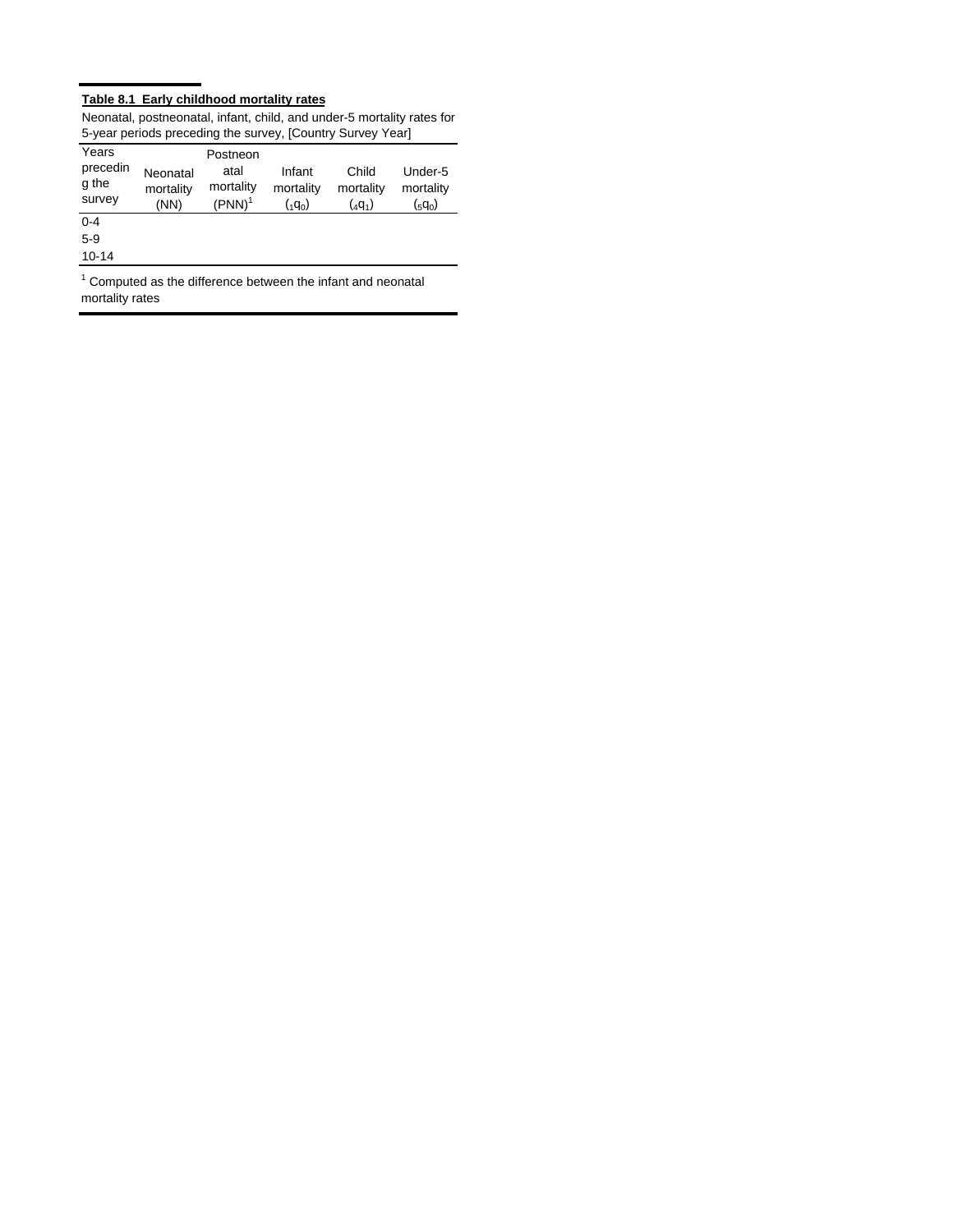# **Table 8.2 Five-year early childhood mortality rates according to background characteristics**

Neonatal, postneonatal, infant, child, and under-5 mortality rates for the 5-year period preceding the survey, according to background characteristics [Country Survey Year]

|                                                                                |           | Postneon  |                 |           |           |
|--------------------------------------------------------------------------------|-----------|-----------|-----------------|-----------|-----------|
|                                                                                | Neonatal  | atal      | Infant          | Child     | Under-5   |
|                                                                                | mortality | mortality | mortality       | mortality | mortality |
| Background characteristic                                                      | (NN)      | $(PNN)^T$ | $({}_{1}q_{0})$ | $(4q_1)$  | $(gq_0)$  |
| Child's sex                                                                    |           |           |                 |           |           |
| Male                                                                           |           |           |                 |           |           |
| Female                                                                         |           |           |                 |           |           |
| <b>Residence</b>                                                               |           |           |                 |           |           |
| Urban                                                                          |           |           |                 |           |           |
| Rural                                                                          |           |           |                 |           |           |
| Total                                                                          |           |           |                 |           |           |
| $1$ Computed as the difference between the infant and neonatal mortality rates |           |           |                 |           |           |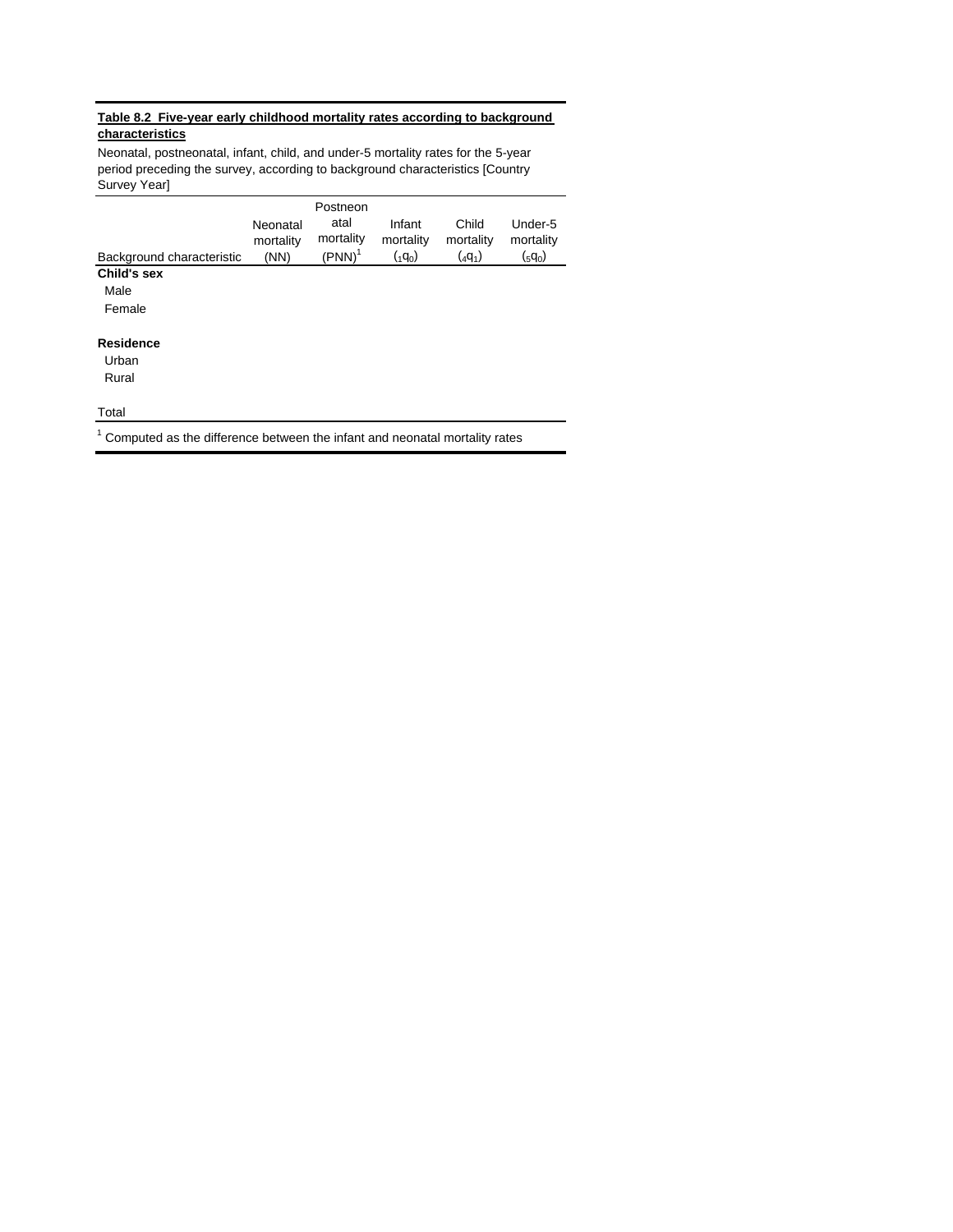#### **Table 8.3 Ten-year early childhood mortality rates according to additional characteristics**

Neonatal, postneonatal, infant, child, and under-5 mortality rates for the 10-year period preceding the survey, according to additional characteristics, [Country Survey Year]

|                                      |           | Postneona |                 |             |                 |
|--------------------------------------|-----------|-----------|-----------------|-------------|-----------------|
|                                      | Neonatal  | tal       | Infant          | Child       | Under-5         |
|                                      | mortality | mortality | mortality       | mortality   | mortality       |
| Characteristic                       | (NN)      | $(PNN)^1$ | $({}_{1}q_{0})$ | $({}_4q_1)$ | $({}_{5}q_{0})$ |
| Mother's age at birth                |           |           |                 |             |                 |
| $<$ 20                               |           |           |                 |             |                 |
| 20-29                                |           |           |                 |             |                 |
| 30-39                                |           |           |                 |             |                 |
| 40-49                                |           |           |                 |             |                 |
| <b>Birth order</b>                   |           |           |                 |             |                 |
| 1                                    |           |           |                 |             |                 |
| $2 - 3$                              |           |           |                 |             |                 |
| $4 - 6$                              |           |           |                 |             |                 |
| $7+$                                 |           |           |                 |             |                 |
| Previous birth interval <sup>2</sup> |           |           |                 |             |                 |
| <2 years                             |           |           |                 |             |                 |
| 2 years                              |           |           |                 |             |                 |
| 3 years                              |           |           |                 |             |                 |
| 4+ years                             |           |           |                 |             |                 |
| Birth size <sup>3</sup>              |           |           |                 |             |                 |
| Small/very small                     |           |           |                 | na          | na              |
| Average or larger                    |           |           |                 | na          | na              |
| Region                               |           |           |                 |             |                 |
| Region 1                             |           |           |                 |             |                 |
| Region 2                             |           |           |                 |             |                 |
| Region 3                             |           |           |                 |             |                 |
| Region 4                             |           |           |                 |             |                 |
| <b>Education</b>                     |           |           |                 |             |                 |
| No education                         |           |           |                 |             |                 |
| Primary                              |           |           |                 |             |                 |
| Secondary                            |           |           |                 |             |                 |
| More than secondary                  |           |           |                 |             |                 |
| <b>Wealth quintile</b>               |           |           |                 |             |                 |
| Lowest                               |           |           |                 |             |                 |
| Second                               |           |           |                 |             |                 |
| Middle                               |           |           |                 |             |                 |
| Fourth                               |           |           |                 |             |                 |
| Highest                              |           |           |                 |             |                 |
|                                      |           |           |                 |             |                 |

na = Not available

 $1$  Computed as the difference between the infant and neonatal mortality rates

<sup>2</sup> Excludes first-order births

 $3$  Rates for the 5-year period before the survey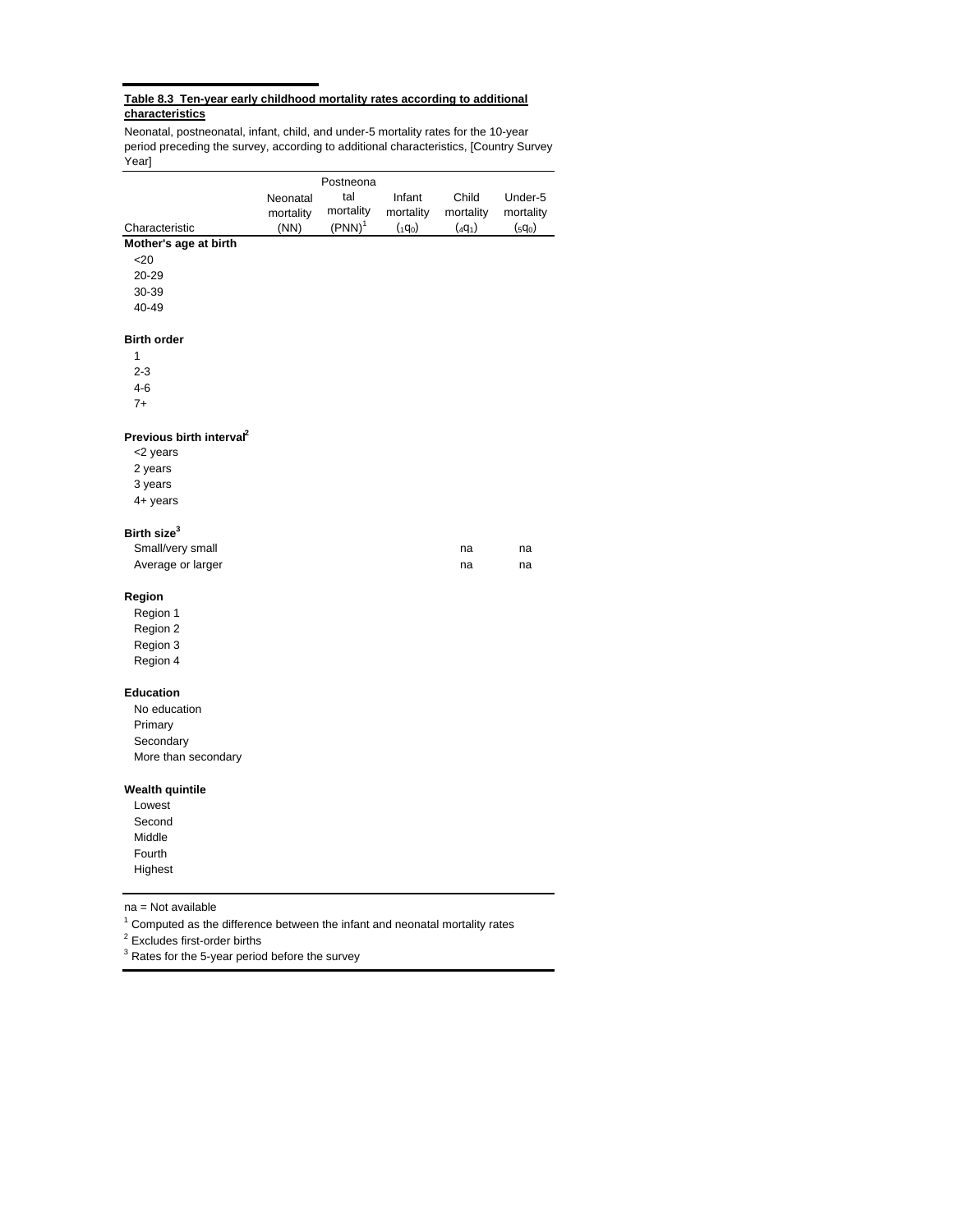#### **Table 8.4 Perinatal mortality**

Number of stillbirths and early neonatal deaths, and the perinatal mortality rate for the 5-year period preceding the survey, according to background characteristics, [Country Survey Year]

|                |                          |                     |                             | Number of    |
|----------------|--------------------------|---------------------|-----------------------------|--------------|
|                |                          | Number of           |                             | pregnancies  |
| Background     | Number of                | early neonatal      | Perinatal                   | of 7+ months |
| characteristic | stillbirths <sup>1</sup> | deaths <sup>2</sup> | mortality rate <sup>3</sup> | duration     |

#### **Mother's age at birth**

 $<20$  20-29 30-39 40-49

#### **Previous pregnancy**

 First pregnancy <15 15-26 27-38 **interval in months4**

# **Residence**

 Urban Rural

39+

# **Region**

 Region 1 Region 2 Region 3 Region 4

#### **Mother's education**

 No education Primary Secondary More than secondary

#### **Wealth quintile**

 Lowest Second Middle Fourth Highest

#### Total

 $1$  Stillbirths are fetal deaths in pregnancies lasting seven or more months.

 $2$  Early neonatal deaths are deaths at age 0-6 days among live-born children.

 $3$  The sum of the number of stillbirths and early neonatal deaths divided by the

 $^4$  Category cutoffs correspond to birth intervals of  $<$  24 months, 24-35 months, 36-47  $\,$ number of pregnancies of seven or more months' duration, expressed per 1,000

months, and 48+ months assuming a pregnancy duration of 9 months.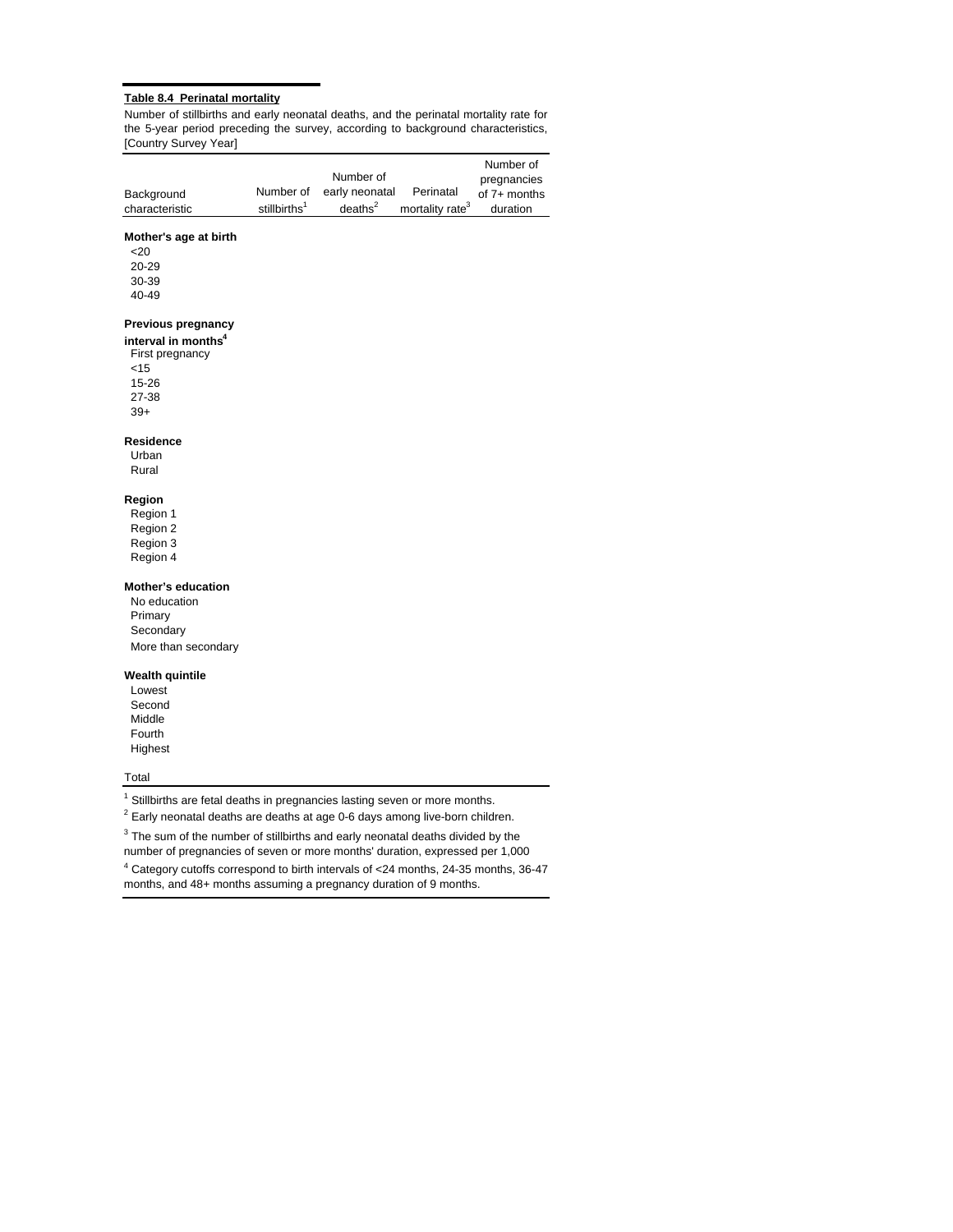#### **Table 8.5 High-risk fertility behavior**

Percent distribution of children born in the 5 years preceding the survey by category of elevated risk of mortality and the risk ratio, and percent distribution of currently married women by category of risk if they were to conceive a child at the time of the survey, [Country Survey Year]

|                                                                                                                                                                                                   | Births in the 5 years              |       | Percentage              |
|---------------------------------------------------------------------------------------------------------------------------------------------------------------------------------------------------|------------------------------------|-------|-------------------------|
|                                                                                                                                                                                                   | preceding the survey<br>Percentage | Risk  | of currently<br>married |
| Risk category                                                                                                                                                                                     | of births                          | ratio | women <sup>1</sup>      |
| Not in any high-risk category                                                                                                                                                                     |                                    | 1.00  | $\alpha$ <sup>a</sup>   |
| Unavoidable risk category                                                                                                                                                                         |                                    |       |                         |
| First-order births between ages 18 and 34                                                                                                                                                         |                                    |       |                         |
| In any avoidable high-risk category                                                                                                                                                               |                                    |       |                         |
| Single high-risk category                                                                                                                                                                         |                                    |       |                         |
| Mother's age <18 only                                                                                                                                                                             |                                    |       |                         |
| Mother's age >34 only                                                                                                                                                                             |                                    |       |                         |
| Birth interval <24 months only                                                                                                                                                                    |                                    |       |                         |
| Birth order >3 only                                                                                                                                                                               |                                    |       |                         |
| <b>Subtotal</b>                                                                                                                                                                                   |                                    |       |                         |
| Multiple high-risk category                                                                                                                                                                       |                                    |       |                         |
| Age <18 and birth interval <24 months <sup>2</sup>                                                                                                                                                |                                    |       |                         |
| Age >34 and birth interval <24 months                                                                                                                                                             |                                    |       |                         |
| Age $>34$ and birth order $>3$                                                                                                                                                                    |                                    |       |                         |
| Age >34 and birth interval <24 months and birth order >3                                                                                                                                          |                                    |       |                         |
| Birth interval <24 months and birth order >3                                                                                                                                                      |                                    |       |                         |
| <b>Subtotal</b>                                                                                                                                                                                   |                                    |       |                         |
| Total                                                                                                                                                                                             | 100.0                              | na    | 100.0                   |
| Subtotals by individual avoidable high-risk category<br>Mother's age <18                                                                                                                          |                                    |       |                         |
| Mother's age > 34                                                                                                                                                                                 |                                    |       |                         |
| Birth interval <24 months                                                                                                                                                                         |                                    |       |                         |
| Birth order > 3                                                                                                                                                                                   |                                    |       |                         |
| Number of births/women                                                                                                                                                                            |                                    | na    |                         |
| Note: Risk ratio is the ratio of the proportion dead among births in a specific high-risk category to the<br>proportion dead among births not in any high-risk category.<br>$na = Not applicable$ |                                    |       |                         |

 $1$  Women are assigned to risk categories according to the status they would have at the birth of a child if they were to conceive at the time of the survey: current age less than 17 years and 3 months or older than 34 years and 2 months, latest birth less than 15 months ago, or latest birth being of order 3 or higher.

 $2$  Includes the category age <18 and birth order >3

<sup>a</sup> Includes sterilized women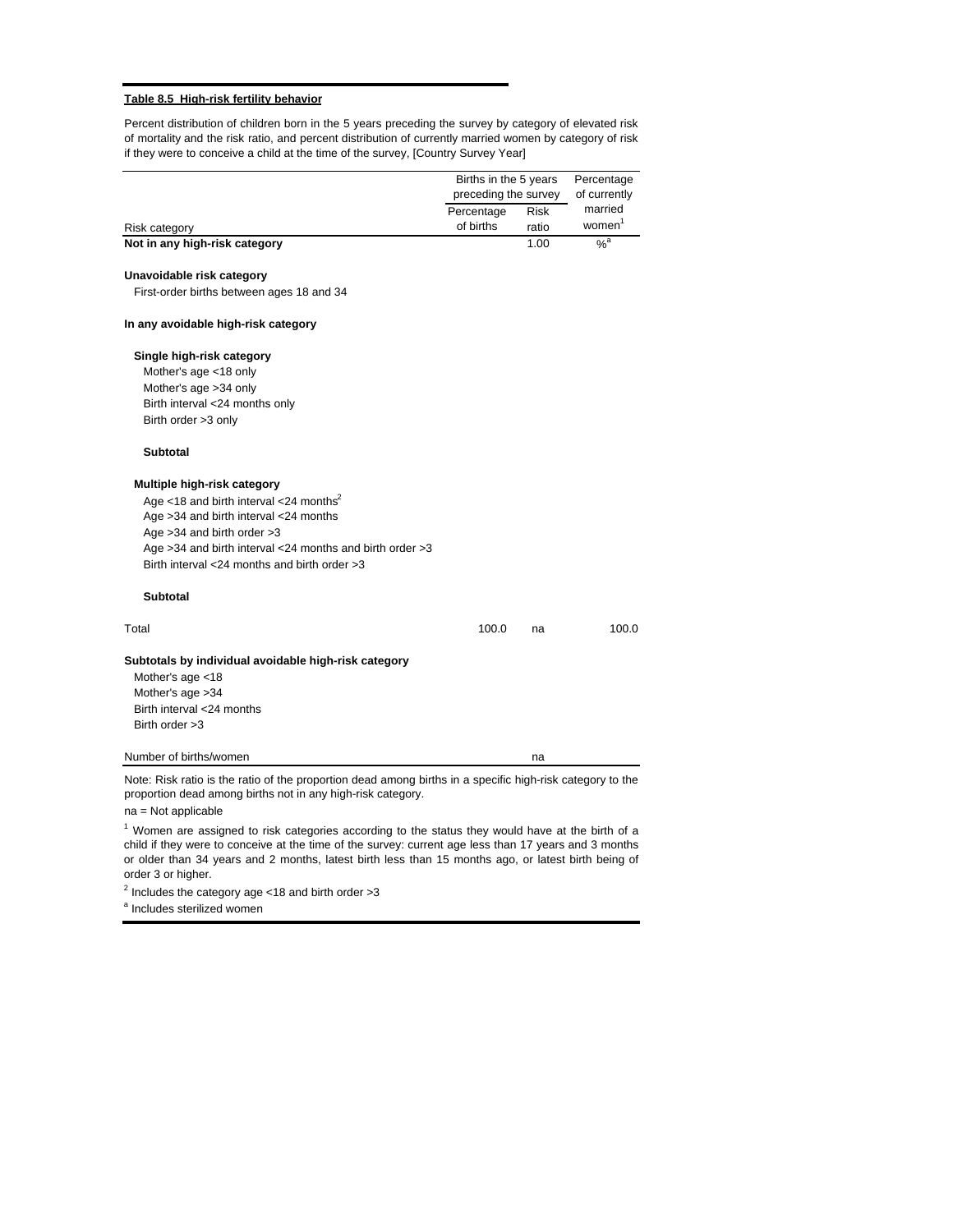# **Table of Contents version: 25Feb2020**

Table 9.1 Antenatal Care

- Table 9.2 Number of antenatal care visits and timing of first visit
- Table 9.3 Components of antenatal care
- Table 9.4 Tetanus toxoid injections
- Table 9.5 Place of delivery
- Table 9.6 Assistance during delivery
- Table 9.7 Caesarean section
- Table 9.8 Duration of stay in health facility after birth
- Table 9.9 Timing of first postnatal check for the mother
- Table 9.10 Type of provider for the first postnatal check for the mother
- Table 9.11 Timing of first postnatal check for the newborn
- Table 9.12 Type of provider for the first postnatal check for the newborn
- Table 9.13 Content of postnatal care for newborns
- Table 9.14 Problems in accessing health care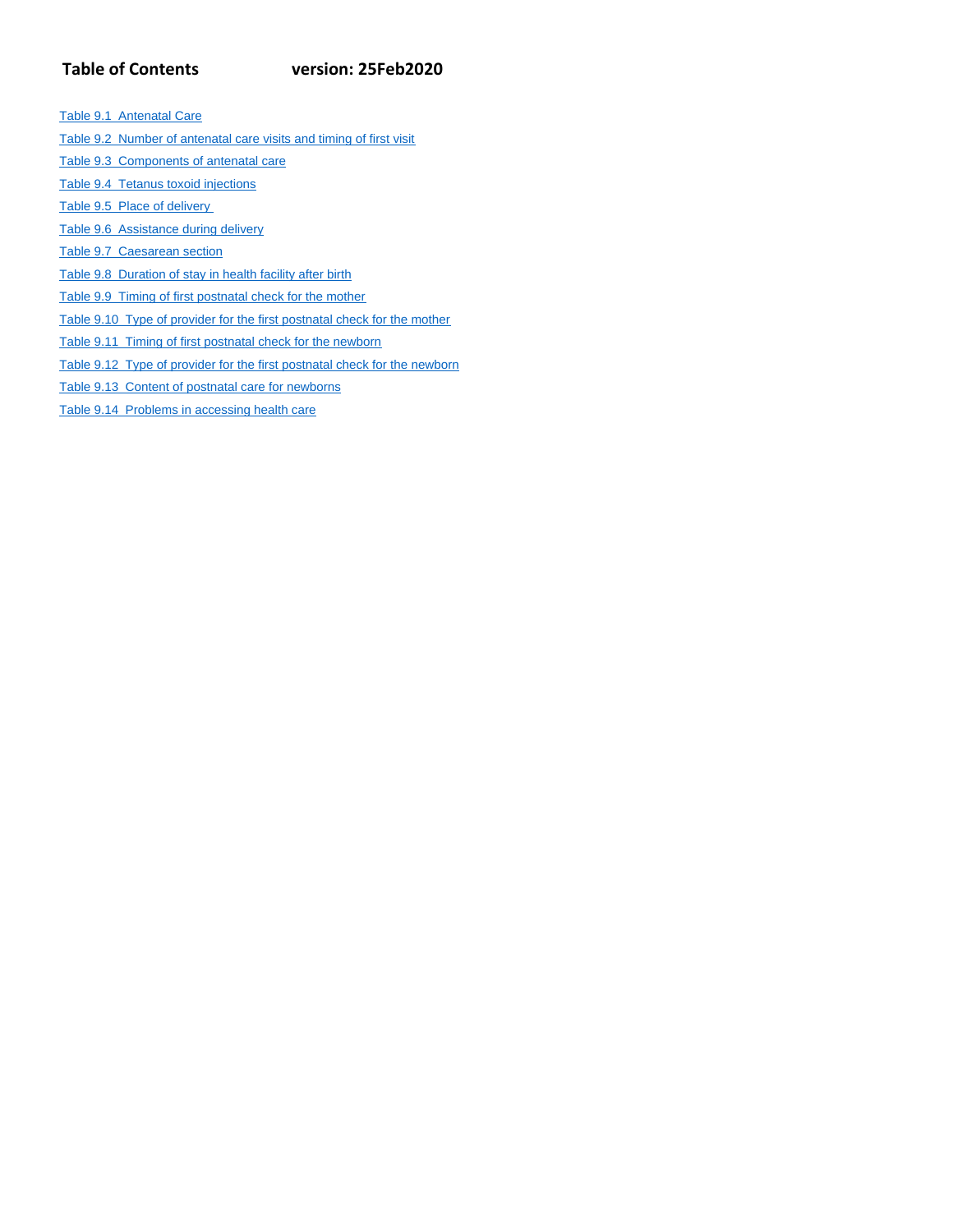#### **Table 9.1 Antenatal Care**

Percent distribution of women age 15-49 who had a live birth in the 5 years preceding the survey by antenatal care (ANC) provider during pregnancy for the most recent birth and percentage receiving antenatal care from a skilled provider for the most recent birth, according to background characteristics, [Country Survey Year]

|                           |        |                   |                                |                               | Antenatal care provider |                                   |       |         |                 |       | Percentage                                                             |                    |
|---------------------------|--------|-------------------|--------------------------------|-------------------------------|-------------------------|-----------------------------------|-------|---------|-----------------|-------|------------------------------------------------------------------------|--------------------|
| Background characteristic | Doctor | Nurse/<br>midwife | Auxiliary<br>nurse/<br>midwife | Community<br>health<br>worker | Other health<br>worker  | Traditional<br>birth<br>attendant | Other | Missing | No ANC<br>Total |       | receiving<br>antenatal care<br>from a skilled<br>provider <sup>1</sup> | Number of<br>women |
| Age at birth              |        |                   |                                |                               |                         |                                   |       |         |                 |       |                                                                        |                    |
| $<$ 20                    |        |                   |                                |                               |                         |                                   |       |         |                 | 100.0 |                                                                        |                    |
| 20-34                     |        |                   |                                |                               |                         |                                   |       |         |                 | 100.0 |                                                                        |                    |
| 35-49                     |        |                   |                                |                               |                         |                                   |       |         |                 | 100.0 |                                                                        |                    |
| <b>Birth order</b>        |        |                   |                                |                               |                         |                                   |       |         |                 |       |                                                                        |                    |
| $\mathbf{1}$              |        |                   |                                |                               |                         |                                   |       |         |                 | 100.0 |                                                                        |                    |
| $2 - 3$                   |        |                   |                                |                               |                         |                                   |       |         |                 | 100.0 |                                                                        |                    |
| $4 - 5$                   |        |                   |                                |                               |                         |                                   |       |         |                 | 100.0 |                                                                        |                    |
| $6+$                      |        |                   |                                |                               |                         |                                   |       |         |                 | 100.0 |                                                                        |                    |
| Residence                 |        |                   |                                |                               |                         |                                   |       |         |                 |       |                                                                        |                    |
| Urban                     |        |                   |                                |                               |                         |                                   |       |         |                 | 100.0 |                                                                        |                    |
| Rural                     |        |                   |                                |                               |                         |                                   |       |         |                 | 100.0 |                                                                        |                    |
| Region                    |        |                   |                                |                               |                         |                                   |       |         |                 |       |                                                                        |                    |
| Region 1                  |        |                   |                                |                               |                         |                                   |       |         |                 | 100.0 |                                                                        |                    |
| Region 2                  |        |                   |                                |                               |                         |                                   |       |         |                 | 100.0 |                                                                        |                    |
| Region 3                  |        |                   |                                |                               |                         |                                   |       |         |                 | 100.0 |                                                                        |                    |
| Region 4                  |        |                   |                                |                               |                         |                                   |       |         |                 | 100.0 |                                                                        |                    |
| <b>Education</b>          |        |                   |                                |                               |                         |                                   |       |         |                 |       |                                                                        |                    |
| No education              |        |                   |                                |                               |                         |                                   |       |         |                 | 100.0 |                                                                        |                    |
| Primary                   |        |                   |                                |                               |                         |                                   |       |         |                 | 100.0 |                                                                        |                    |
| Secondary                 |        |                   |                                |                               |                         |                                   |       |         |                 | 100.0 |                                                                        |                    |
| More than secondary       |        |                   |                                |                               |                         |                                   |       |         |                 | 100.0 |                                                                        |                    |
| <b>Wealth quintile</b>    |        |                   |                                |                               |                         |                                   |       |         |                 |       |                                                                        |                    |
| Lowest                    |        |                   |                                |                               |                         |                                   |       |         |                 | 100.0 |                                                                        |                    |
| Second                    |        |                   |                                |                               |                         |                                   |       |         |                 | 100.0 |                                                                        |                    |
| Middle                    |        |                   |                                |                               |                         |                                   |       |         |                 | 100.0 |                                                                        |                    |
| Fourth                    |        |                   |                                |                               |                         |                                   |       |         |                 | 100.0 |                                                                        |                    |
| Highest                   |        |                   |                                |                               |                         |                                   |       |         |                 | 100.0 |                                                                        |                    |
| Total                     |        |                   |                                |                               |                         |                                   |       |         |                 | 100.0 |                                                                        |                    |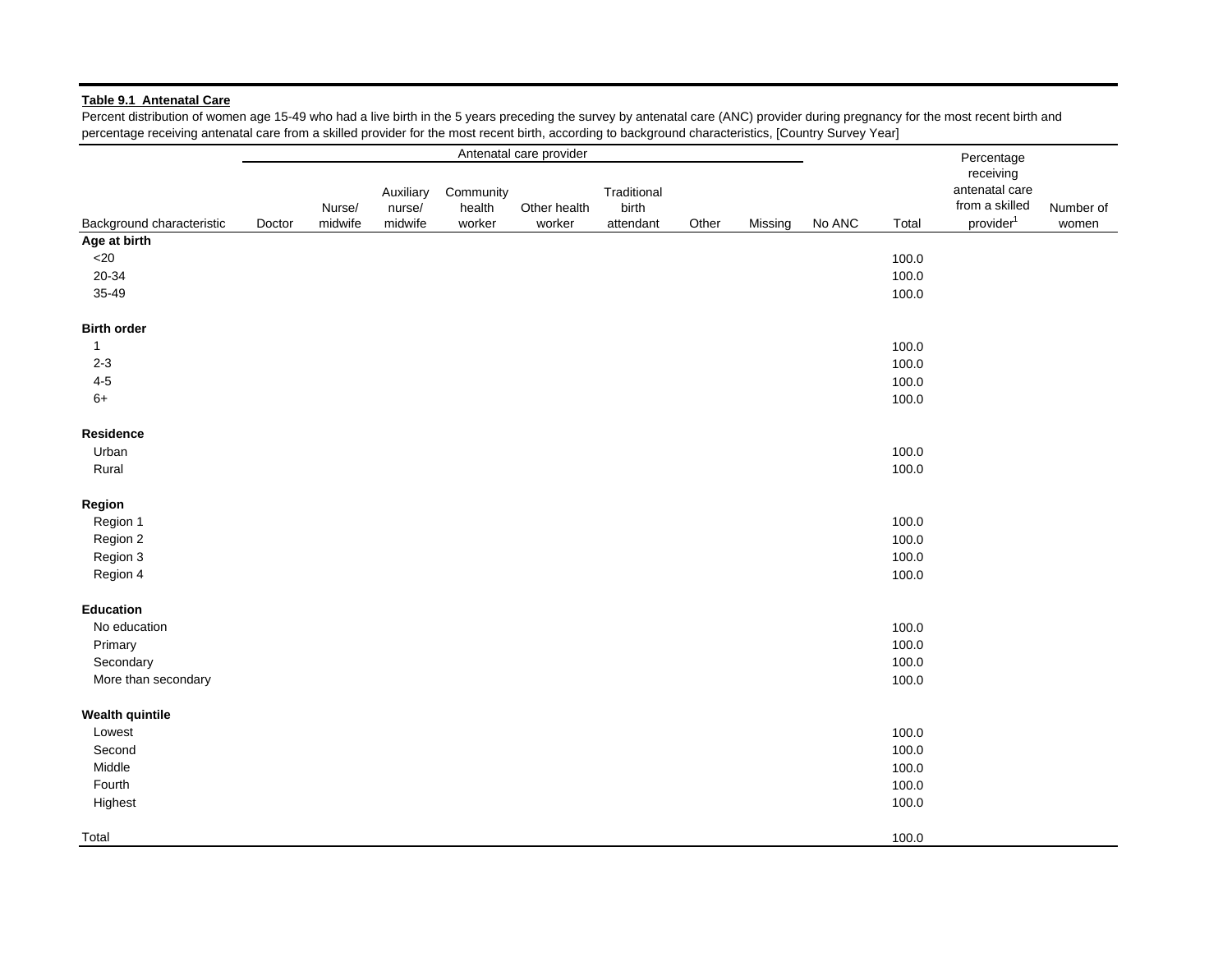Note: If more than one source of ANC was mentioned, only the provider with the highest qualifications is considered in this tabulation. <sup>1</sup> Skilled provider includes [INSERT CADRES THAT ARE CONSIDERED SKILLED ATTENDANTS IN PROVISION OF ANC IN THE COUNTRY].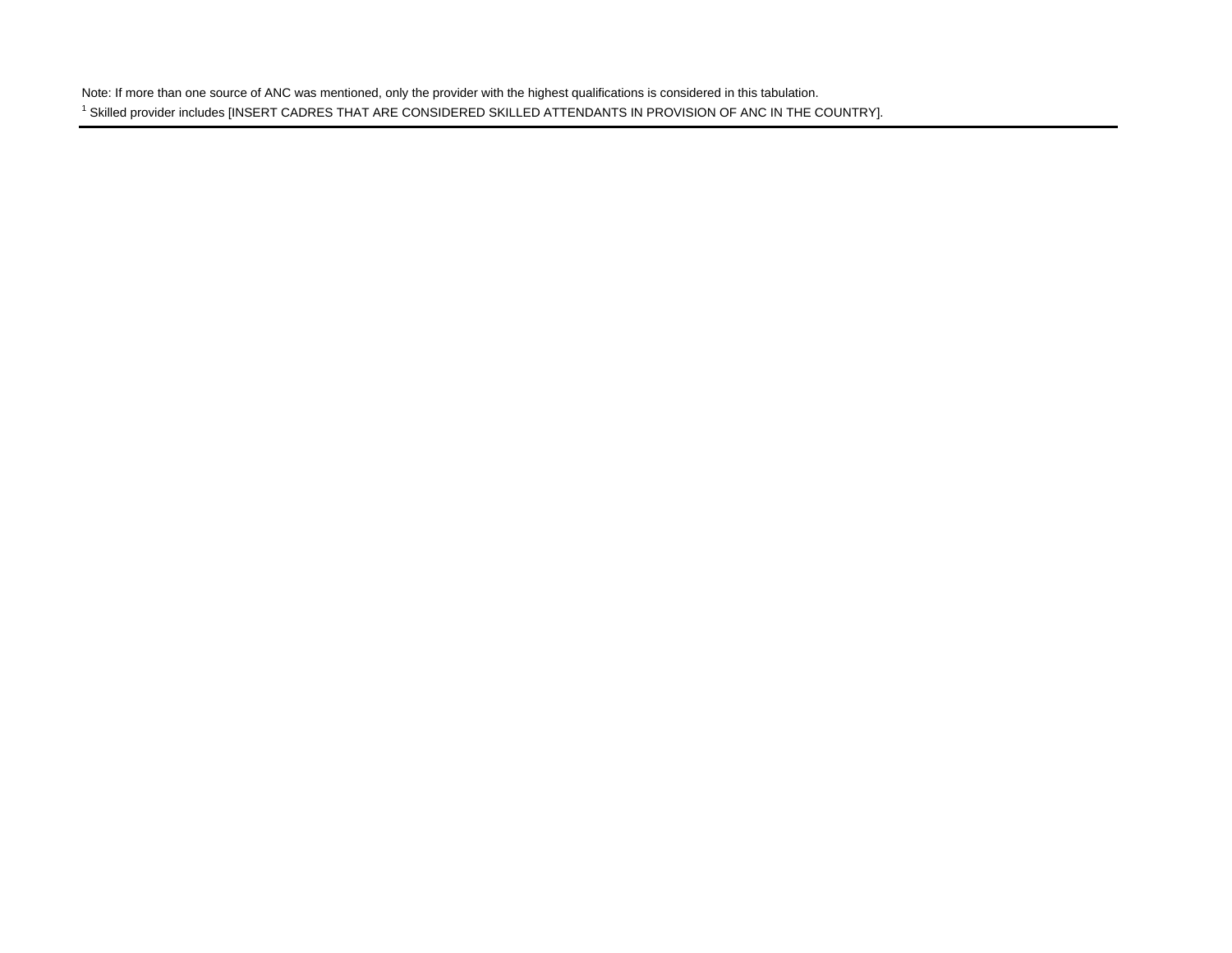# **Table 9.2 Number of antenatal care visits and timing of first visit**

Percent distribution of women age 15-49 who had a live birth in the 5 years preceding the survey by number of antenatal care (ANC) visits for the most recent live birth, and by the timing of the first visit; and among women with ANC, median months pregnant at first visit, according to residence, [Country Survey Year]

| Number of ANC visits and timing of first                                                  | Residence |       |       |
|-------------------------------------------------------------------------------------------|-----------|-------|-------|
| visit                                                                                     | Urban     | Rural | Total |
| <b>Number of ANC visits</b>                                                               |           |       |       |
| None                                                                                      |           |       |       |
| 1                                                                                         |           |       |       |
| $2 - 3$                                                                                   |           |       |       |
| $4+$                                                                                      |           |       |       |
| Don't know/missing                                                                        |           |       |       |
| Total                                                                                     | 100.0     | 100.0 | 100.0 |
| Number of months pregnant at time of<br>first ANC visit                                   |           |       |       |
| No antenatal care                                                                         |           |       |       |
| $\leq 4$                                                                                  |           |       |       |
| $4 - 5$                                                                                   |           |       |       |
| $6 - 7$                                                                                   |           |       |       |
| $8+$                                                                                      |           |       |       |
| Don't know/missing                                                                        |           |       |       |
| Total                                                                                     | 100.0     | 100.0 | 100.0 |
| Number of women                                                                           |           |       |       |
| Median months pregnant at first visit (for<br>those with ANC)<br>Number of women with ANC |           |       |       |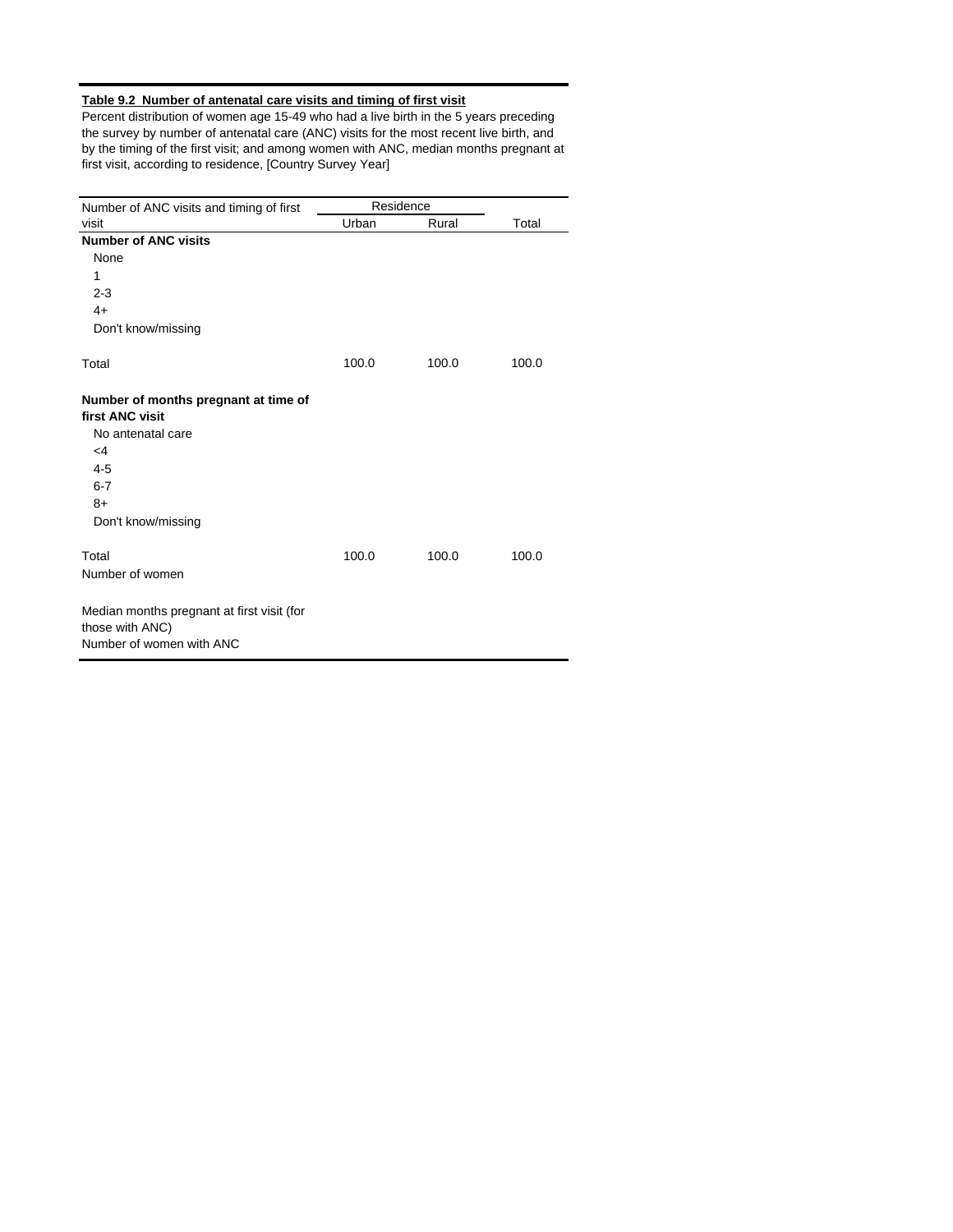## **Table 9.3 Components of antenatal care**

 Among women age 15-49 with a live birth in the 5 years preceding the survey, percentages who took iron tablets or syrup and drugs for intestinal parasites during the pregnancy of the most recent live birth; and among women receiving antenatal care (ANC) for the most recent live birth in the 5 years preceding the survey, percentage receiving specific antenatal services, according to background characteristics, [Country Survey Year]

|                           |                                  | Among women with a live birth<br>in the past 5 years, percentage<br>who during the pregnancy for<br>the their most recent live birth: |                                           | their most recent live birth in the past 5 years,                         | percentage with the selected services | Among women who received antenatal care for | Number of                                           |
|---------------------------|----------------------------------|---------------------------------------------------------------------------------------------------------------------------------------|-------------------------------------------|---------------------------------------------------------------------------|---------------------------------------|---------------------------------------------|-----------------------------------------------------|
| Background characteristic | Took iron<br>tablets or<br>syrup | parasite drugs                                                                                                                        | Number of<br>women with a<br>past 5 years | Took intestinal live birth in the Blood pressure Urine sample<br>measured | taken                                 | Blood sample<br>taken                       | women with<br>ANC for their<br>most recent<br>birth |
| Age at birth              |                                  |                                                                                                                                       |                                           |                                                                           |                                       |                                             |                                                     |
| $20$                      |                                  |                                                                                                                                       |                                           |                                                                           |                                       |                                             |                                                     |
| 20-34                     |                                  |                                                                                                                                       |                                           |                                                                           |                                       |                                             |                                                     |
| 35-49                     |                                  |                                                                                                                                       |                                           |                                                                           |                                       |                                             |                                                     |
| <b>Birth order</b>        |                                  |                                                                                                                                       |                                           |                                                                           |                                       |                                             |                                                     |
| 1                         |                                  |                                                                                                                                       |                                           |                                                                           |                                       |                                             |                                                     |
| $2 - 3$                   |                                  |                                                                                                                                       |                                           |                                                                           |                                       |                                             |                                                     |
| $4 - 5$                   |                                  |                                                                                                                                       |                                           |                                                                           |                                       |                                             |                                                     |
| $6+$                      |                                  |                                                                                                                                       |                                           |                                                                           |                                       |                                             |                                                     |
| <b>Residence</b>          |                                  |                                                                                                                                       |                                           |                                                                           |                                       |                                             |                                                     |
| Urban                     |                                  |                                                                                                                                       |                                           |                                                                           |                                       |                                             |                                                     |
| Rural                     |                                  |                                                                                                                                       |                                           |                                                                           |                                       |                                             |                                                     |
| Region                    |                                  |                                                                                                                                       |                                           |                                                                           |                                       |                                             |                                                     |
| Region 1                  |                                  |                                                                                                                                       |                                           |                                                                           |                                       |                                             |                                                     |
| Region 2                  |                                  |                                                                                                                                       |                                           |                                                                           |                                       |                                             |                                                     |
| Region 3                  |                                  |                                                                                                                                       |                                           |                                                                           |                                       |                                             |                                                     |
| Region 4                  |                                  |                                                                                                                                       |                                           |                                                                           |                                       |                                             |                                                     |
| <b>Education</b>          |                                  |                                                                                                                                       |                                           |                                                                           |                                       |                                             |                                                     |
| No education              |                                  |                                                                                                                                       |                                           |                                                                           |                                       |                                             |                                                     |
| Primary                   |                                  |                                                                                                                                       |                                           |                                                                           |                                       |                                             |                                                     |
| Secondary                 |                                  |                                                                                                                                       |                                           |                                                                           |                                       |                                             |                                                     |
| More than secondary       |                                  |                                                                                                                                       |                                           |                                                                           |                                       |                                             |                                                     |
| <b>Wealth quintile</b>    |                                  |                                                                                                                                       |                                           |                                                                           |                                       |                                             |                                                     |
| Lowest                    |                                  |                                                                                                                                       |                                           |                                                                           |                                       |                                             |                                                     |
| Second                    |                                  |                                                                                                                                       |                                           |                                                                           |                                       |                                             |                                                     |
| Middle                    |                                  |                                                                                                                                       |                                           |                                                                           |                                       |                                             |                                                     |
| Fourth                    |                                  |                                                                                                                                       |                                           |                                                                           |                                       |                                             |                                                     |
| Highest                   |                                  |                                                                                                                                       |                                           |                                                                           |                                       |                                             |                                                     |
| Total                     |                                  |                                                                                                                                       |                                           |                                                                           |                                       |                                             |                                                     |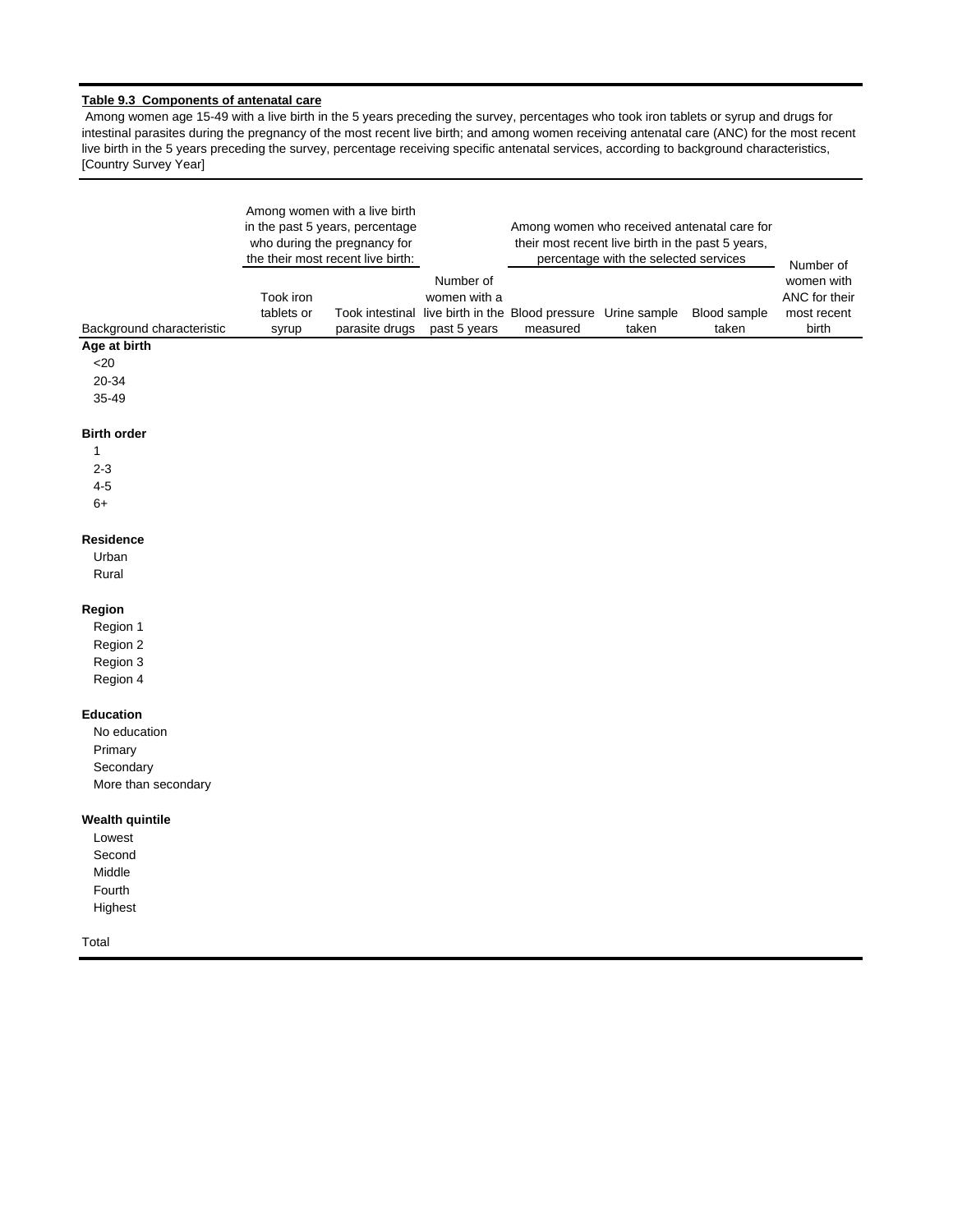## **Table 9.4 Tetanus toxoid injections**

Among mothers age 15-49 with a live birth in the 5 years preceding the survey, percentage receiving two or more tetanus toxoid injections during the pregnancy for the most recent live birth and percentage whose most recent live birth was protected against neonatal tetanus, according to background characteristics, [Country Survey Year]

|                           | Percentage receiving     |                               |                   |
|---------------------------|--------------------------|-------------------------------|-------------------|
|                           | two or more injections   | Percentage whose              |                   |
|                           | during the pregnancy     | most recent live birth        |                   |
|                           | for the most recent live | was protected against         |                   |
| Background characteristic | birth                    | neonatal tetanus <sup>1</sup> | Number of mothers |
| Age at birth              |                          |                               |                   |
| $20$                      |                          |                               |                   |
| 20-34                     |                          |                               |                   |
| 35-49                     |                          |                               |                   |
|                           |                          |                               |                   |
| <b>Birth order</b>        |                          |                               |                   |
| 1                         |                          |                               |                   |
| $2 - 3$                   |                          |                               |                   |
| $4 - 5$                   |                          |                               |                   |
| $6+$                      |                          |                               |                   |
|                           |                          |                               |                   |
| <b>Residence</b>          |                          |                               |                   |
| Urban                     |                          |                               |                   |
| Rural                     |                          |                               |                   |
|                           |                          |                               |                   |
| Region                    |                          |                               |                   |
| Region 1                  |                          |                               |                   |
| Region 2                  |                          |                               |                   |
| Region 3                  |                          |                               |                   |
| Region 4                  |                          |                               |                   |
|                           |                          |                               |                   |
| <b>Education</b>          |                          |                               |                   |
| No education              |                          |                               |                   |
| Primary                   |                          |                               |                   |
| Secondary                 |                          |                               |                   |
| More than secondary       |                          |                               |                   |
|                           |                          |                               |                   |
| <b>Wealth quintile</b>    |                          |                               |                   |
| Lowest<br>Second          |                          |                               |                   |
| Middle                    |                          |                               |                   |
|                           |                          |                               |                   |
| Fourth                    |                          |                               |                   |
| Highest                   |                          |                               |                   |
| Total                     |                          |                               |                   |
|                           |                          |                               |                   |

<sup>1</sup> Includes mothers with two injections during the pregnancy for her most recent live birth, or two or more injections (the last within 3 years of the most recent live birth), or three or more injections (the last within 5 years of the most recent live birth), or four or more injections (the last within 10 years of the most recent live birth), or five or more injections at any time prior to the most recent live birth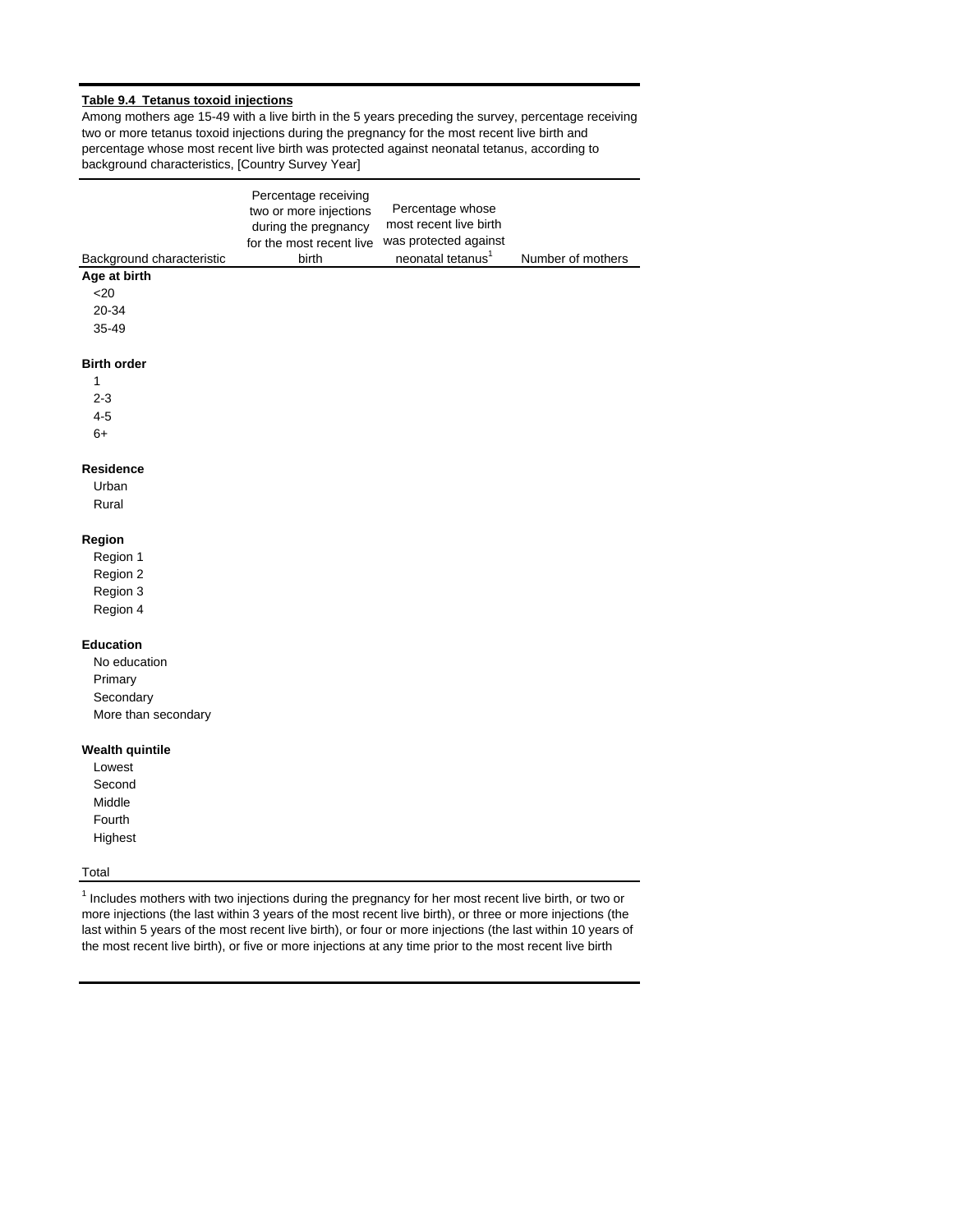# **Table 9.5 Place of delivery**

Percent distribution of live births in the 5 years preceding the survey by place of delivery and percentage delivered in a health facility, according to background characteristics, [Country Survey Year]

|                                                                             | Health facility |                   |      |       |         |       |                                                 |                     |
|-----------------------------------------------------------------------------|-----------------|-------------------|------|-------|---------|-------|-------------------------------------------------|---------------------|
| Background characteristic                                                   | Public sector   | Private<br>sector | Home | Other | Missing | Total | Percentage<br>delivered in a<br>health facility | Number of<br>births |
| Mother's age at birth                                                       |                 |                   |      |       |         |       |                                                 |                     |
| $<$ 20                                                                      |                 |                   |      |       |         | 100.0 |                                                 |                     |
| 20-34                                                                       |                 |                   |      |       |         | 100.0 |                                                 |                     |
| 35-49                                                                       |                 |                   |      |       |         | 100.0 |                                                 |                     |
| <b>Birth order</b>                                                          |                 |                   |      |       |         |       |                                                 |                     |
| 1                                                                           |                 |                   |      |       |         | 100.0 |                                                 |                     |
| $2 - 3$                                                                     |                 |                   |      |       |         | 100.0 |                                                 |                     |
| $4 - 5$                                                                     |                 |                   |      |       |         | 100.0 |                                                 |                     |
| $6+$                                                                        |                 |                   |      |       |         | 100.0 |                                                 |                     |
| Antenatal care visits <sup>1</sup>                                          |                 |                   |      |       |         |       |                                                 |                     |
| None                                                                        |                 |                   |      |       |         | 100.0 |                                                 |                     |
| $1 - 3$                                                                     |                 |                   |      |       |         | 100.0 |                                                 |                     |
| $4+$                                                                        |                 |                   |      |       |         | 100.0 |                                                 |                     |
| Don't know/missing                                                          |                 |                   |      |       |         | 100.0 |                                                 |                     |
| <b>Residence</b>                                                            |                 |                   |      |       |         |       |                                                 |                     |
| Urban                                                                       |                 |                   |      |       |         | 100.0 |                                                 |                     |
| Rural                                                                       |                 |                   |      |       |         | 100.0 |                                                 |                     |
| Region                                                                      |                 |                   |      |       |         |       |                                                 |                     |
| Region 1                                                                    |                 |                   |      |       |         | 100.0 |                                                 |                     |
| Region 2                                                                    |                 |                   |      |       |         | 100.0 |                                                 |                     |
| Region 3                                                                    |                 |                   |      |       |         | 100.0 |                                                 |                     |
| Region 4                                                                    |                 |                   |      |       |         | 100.0 |                                                 |                     |
| <b>Mother's education</b>                                                   |                 |                   |      |       |         |       |                                                 |                     |
| No education                                                                |                 |                   |      |       |         | 100.0 |                                                 |                     |
| Primary                                                                     |                 |                   |      |       |         | 100.0 |                                                 |                     |
| Secondary                                                                   |                 |                   |      |       |         | 100.0 |                                                 |                     |
| More than secondary                                                         |                 |                   |      |       |         | 100.0 |                                                 |                     |
| <b>Wealth quintile</b>                                                      |                 |                   |      |       |         |       |                                                 |                     |
| Lowest                                                                      |                 |                   |      |       |         | 100.0 |                                                 |                     |
| Second                                                                      |                 |                   |      |       |         | 100.0 |                                                 |                     |
| Middle                                                                      |                 |                   |      |       |         | 100.0 |                                                 |                     |
| Fourth                                                                      |                 |                   |      |       |         | 100.0 |                                                 |                     |
| Highest                                                                     |                 |                   |      |       |         | 100.0 |                                                 |                     |
| Total                                                                       |                 |                   |      |       |         | 100.0 |                                                 |                     |
| $1$ Includes only the most recent birth in the 5 years preceding the survey |                 |                   |      |       |         |       |                                                 |                     |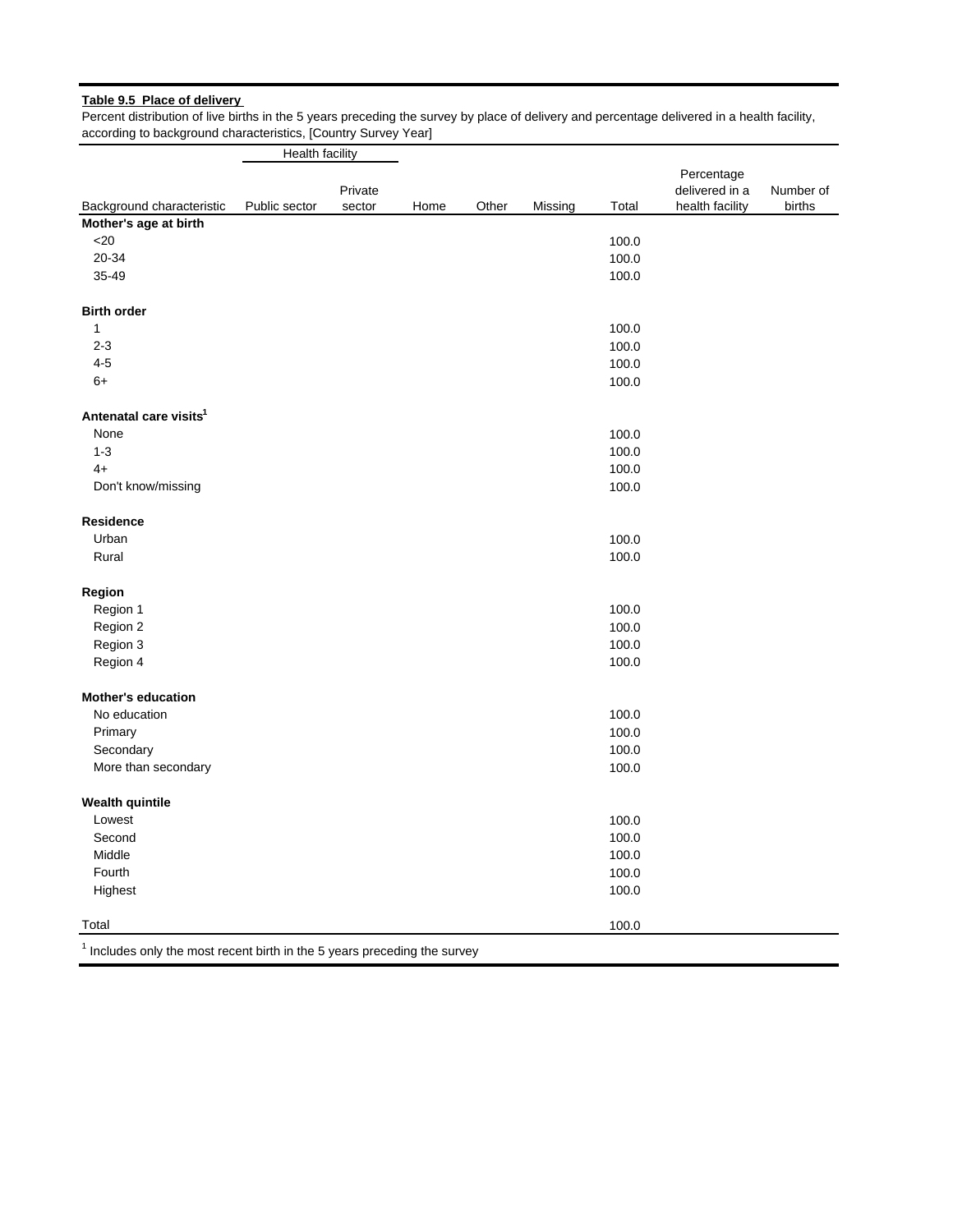# **Table 9.6 Assistance during delivery**

Percent distribution of live births in the 5 years preceding the survey by person providing assistance during delivery, percentage of births assisted by a skilled provider, and percentage with skin-to-skin contact immediately after birth, according to background characteristics, [Country Survey Year]

|                                    |        |                   |                                | Person providing assistance during delivery |                                   |                    |        |                        |       |                                                                  | Percentage                                                  |                     |
|------------------------------------|--------|-------------------|--------------------------------|---------------------------------------------|-----------------------------------|--------------------|--------|------------------------|-------|------------------------------------------------------------------|-------------------------------------------------------------|---------------------|
| Background characteristic          | Doctor | Nurse/<br>midwife | Auxiliary<br>nurse/<br>midwife | Community<br>health<br>worker               | Traditional<br>birth<br>attendant | Relative/<br>other | No one | Don't know/<br>missing | Total | Percentage<br>delivered by<br>a skilled<br>provider <sup>1</sup> | with skin-to-<br>skin contact<br>immediately<br>after birth | Number of<br>births |
| Mother's age at birth              |        |                   |                                |                                             |                                   |                    |        |                        |       |                                                                  |                                                             |                     |
| $<$ 20                             |        |                   |                                |                                             |                                   |                    |        |                        | 100.0 |                                                                  | WQ434=1                                                     |                     |
| 20-34                              |        |                   |                                |                                             |                                   |                    |        |                        | 100.0 |                                                                  | <b>AND</b>                                                  |                     |
| 35-49                              |        |                   |                                |                                             |                                   |                    |        |                        | 100.0 |                                                                  | WQ434A=1                                                    |                     |
| <b>Birth order</b>                 |        |                   |                                |                                             |                                   |                    |        |                        |       |                                                                  |                                                             |                     |
| $\mathbf{1}$                       |        |                   |                                |                                             |                                   |                    |        |                        | 100.0 |                                                                  |                                                             |                     |
| $2 - 3$                            |        |                   |                                |                                             |                                   |                    |        |                        | 100.0 |                                                                  |                                                             |                     |
| $4 - 5$                            |        |                   |                                |                                             |                                   |                    |        |                        | 100.0 |                                                                  |                                                             |                     |
| $6+$                               |        |                   |                                |                                             |                                   |                    |        |                        | 100.0 |                                                                  |                                                             |                     |
| Antenatal care visits <sup>2</sup> |        |                   |                                |                                             |                                   |                    |        |                        |       |                                                                  |                                                             |                     |
| None                               |        |                   |                                |                                             |                                   |                    |        |                        | 100.0 |                                                                  |                                                             |                     |
| $1 - 3$                            |        |                   |                                |                                             |                                   |                    |        |                        | 100.0 |                                                                  |                                                             |                     |
| $4+$                               |        |                   |                                |                                             |                                   |                    |        |                        | 100.0 |                                                                  |                                                             |                     |
| Don't know/missing                 |        |                   |                                |                                             |                                   |                    |        |                        | 100.0 |                                                                  |                                                             |                     |
| Place of delivery                  |        |                   |                                |                                             |                                   |                    |        |                        |       |                                                                  |                                                             |                     |
| <b>Health facility</b>             |        |                   |                                |                                             |                                   |                    |        |                        | 100.0 |                                                                  |                                                             |                     |
| Public facility                    |        |                   |                                |                                             |                                   |                    |        |                        | 100.0 |                                                                  |                                                             |                     |
| Private facility                   |        |                   |                                |                                             |                                   |                    |        |                        | 100.0 |                                                                  |                                                             |                     |
| Elsewhere                          |        |                   |                                |                                             |                                   |                    |        |                        | 100.0 |                                                                  |                                                             |                     |
| Residence                          |        |                   |                                |                                             |                                   |                    |        |                        |       |                                                                  |                                                             |                     |
| Urban                              |        |                   |                                |                                             |                                   |                    |        |                        | 100.0 |                                                                  |                                                             |                     |
| Rural                              |        |                   |                                |                                             |                                   |                    |        |                        | 100.0 |                                                                  |                                                             |                     |
|                                    |        |                   |                                |                                             |                                   |                    |        |                        |       |                                                                  |                                                             |                     |
| Region                             |        |                   |                                |                                             |                                   |                    |        |                        |       |                                                                  |                                                             |                     |
| Region 1                           |        |                   |                                |                                             |                                   |                    |        |                        | 100.0 |                                                                  |                                                             |                     |
| Region 2                           |        |                   |                                |                                             |                                   |                    |        |                        | 100.0 |                                                                  |                                                             |                     |
| Region 3                           |        |                   |                                |                                             |                                   |                    |        |                        | 100.0 |                                                                  |                                                             |                     |
| Region 4                           |        |                   |                                |                                             |                                   |                    |        |                        | 100.0 |                                                                  |                                                             |                     |
| <b>Mother's education</b>          |        |                   |                                |                                             |                                   |                    |        |                        |       |                                                                  |                                                             |                     |
| No education                       |        |                   |                                |                                             |                                   |                    |        |                        | 100.0 |                                                                  |                                                             |                     |
| Primary                            |        |                   |                                |                                             |                                   |                    |        |                        | 100.0 |                                                                  |                                                             |                     |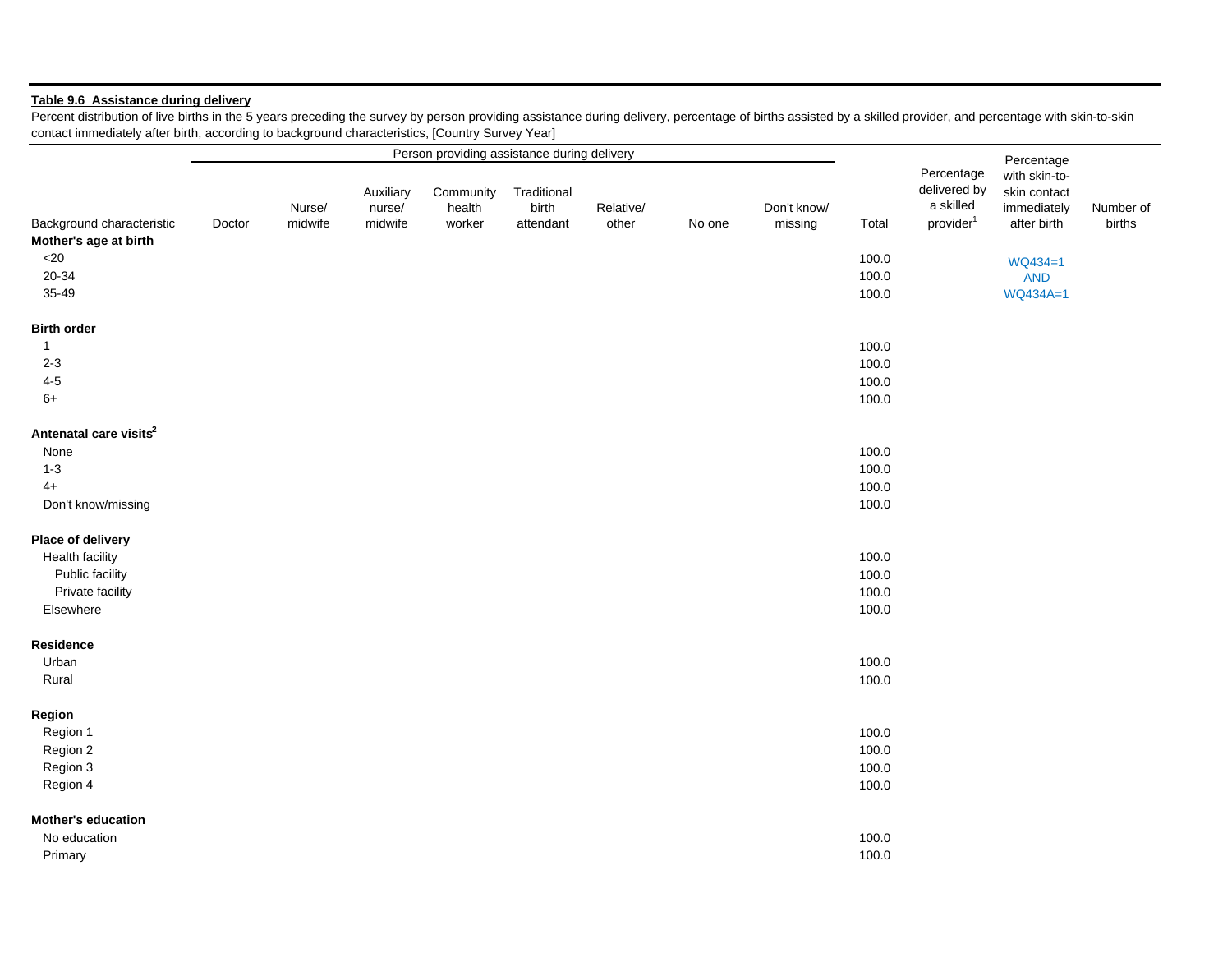| 100.0<br>100.0 |
|----------------|
|                |
|                |
| 100.0          |
| 100.0          |
| 100.0          |
| 100.0          |
| 100.0          |
| 100.0          |
|                |

Note: If the respondent mentioned more than one person attending during delivery, only the most qualified person is considered in this tabulation.

1 Skilled provider includes [INSERT CADRES THAT ARE CONSIDERED SKILLED ATTENDANTS FOR DELIVERY IN THE COUNTRY].

 $2$  Includes only the most recent birth in the 5 years preceding the survey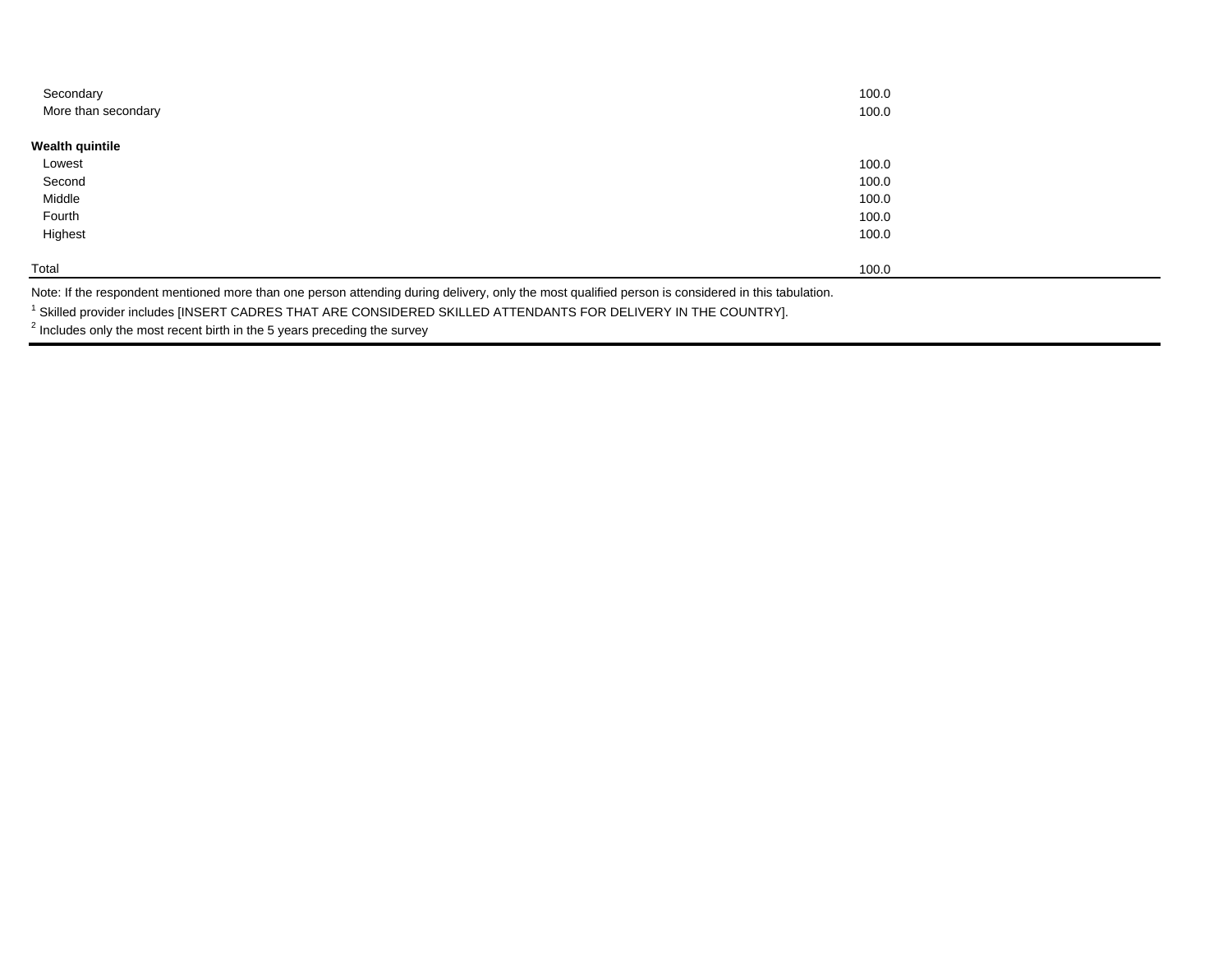## **Table 9.7 Caesarean section**

Percentage of live births in the 5 years preceding the survey delivered by Caesarean section (Csection), percentage delivered by C-section that was planned before the onset of labor pains, and percentage delivered by C-section that was decided after the onset of labor pains, according to background characteristics, [Country Survey Year]

|                                                    |                            | Timing of decision to conduct<br>C-section |                         |                     |
|----------------------------------------------------|----------------------------|--------------------------------------------|-------------------------|---------------------|
|                                                    |                            |                                            |                         |                     |
|                                                    | Percentage                 | Planned before<br>onset of labor           | Decided after           |                     |
|                                                    | delivered by C-<br>section | pains                                      | onset of labor<br>pains | Number of<br>births |
| Background characteristic<br>Mother's age at birth |                            |                                            |                         |                     |
| $20$                                               |                            |                                            |                         |                     |
|                                                    |                            |                                            |                         |                     |
| 20-34                                              |                            |                                            |                         |                     |
| 35-49                                              |                            |                                            |                         |                     |
| <b>Birth order</b>                                 |                            |                                            |                         |                     |
| 1                                                  |                            |                                            |                         |                     |
| $2 - 3$                                            |                            |                                            |                         |                     |
| $4 - 5$                                            |                            |                                            |                         |                     |
| $6+$                                               |                            |                                            |                         |                     |
|                                                    |                            |                                            |                         |                     |
| Antenatal care visits <sup>1</sup>                 |                            |                                            |                         |                     |
| None                                               |                            |                                            |                         |                     |
| $1 - 3$                                            |                            |                                            |                         |                     |
| $4+$                                               |                            |                                            |                         |                     |
| Don't know/missing                                 |                            |                                            |                         |                     |
| Place of delivery                                  |                            |                                            |                         |                     |
| <b>Health facility</b>                             |                            |                                            |                         |                     |
| Public facility                                    |                            |                                            |                         |                     |
| Private facility                                   |                            |                                            |                         |                     |
| Residence                                          |                            |                                            |                         |                     |
| Urban                                              |                            |                                            |                         |                     |
| Rural                                              |                            |                                            |                         |                     |
|                                                    |                            |                                            |                         |                     |
| Region                                             |                            |                                            |                         |                     |
| Region 1                                           |                            |                                            |                         |                     |
| Region 2                                           |                            |                                            |                         |                     |
| Region 3                                           |                            |                                            |                         |                     |
| Region 4                                           |                            |                                            |                         |                     |
| <b>Mother's education</b>                          |                            |                                            |                         |                     |
| No education                                       |                            |                                            |                         |                     |
| Primary                                            |                            |                                            |                         |                     |
| Secondary                                          |                            |                                            |                         |                     |
| More than secondary                                |                            |                                            |                         |                     |
|                                                    |                            |                                            |                         |                     |
| Wealth quintile                                    |                            |                                            |                         |                     |
| Lowest                                             |                            |                                            |                         |                     |
| Second                                             |                            |                                            |                         |                     |
| Middle                                             |                            |                                            |                         |                     |
| Fourth                                             |                            |                                            |                         |                     |
| Highest                                            |                            |                                            |                         |                     |
| Total                                              |                            |                                            |                         |                     |
|                                                    |                            |                                            |                         |                     |

Note: The question on C-section is asked only of women who delivered in a health facility. In this table, it is assumed that women who did not give birth in health facility did not receive a Csection.

 $<sup>1</sup>$  Includes only the most recent birth in the 5 years preceding the survey</sup>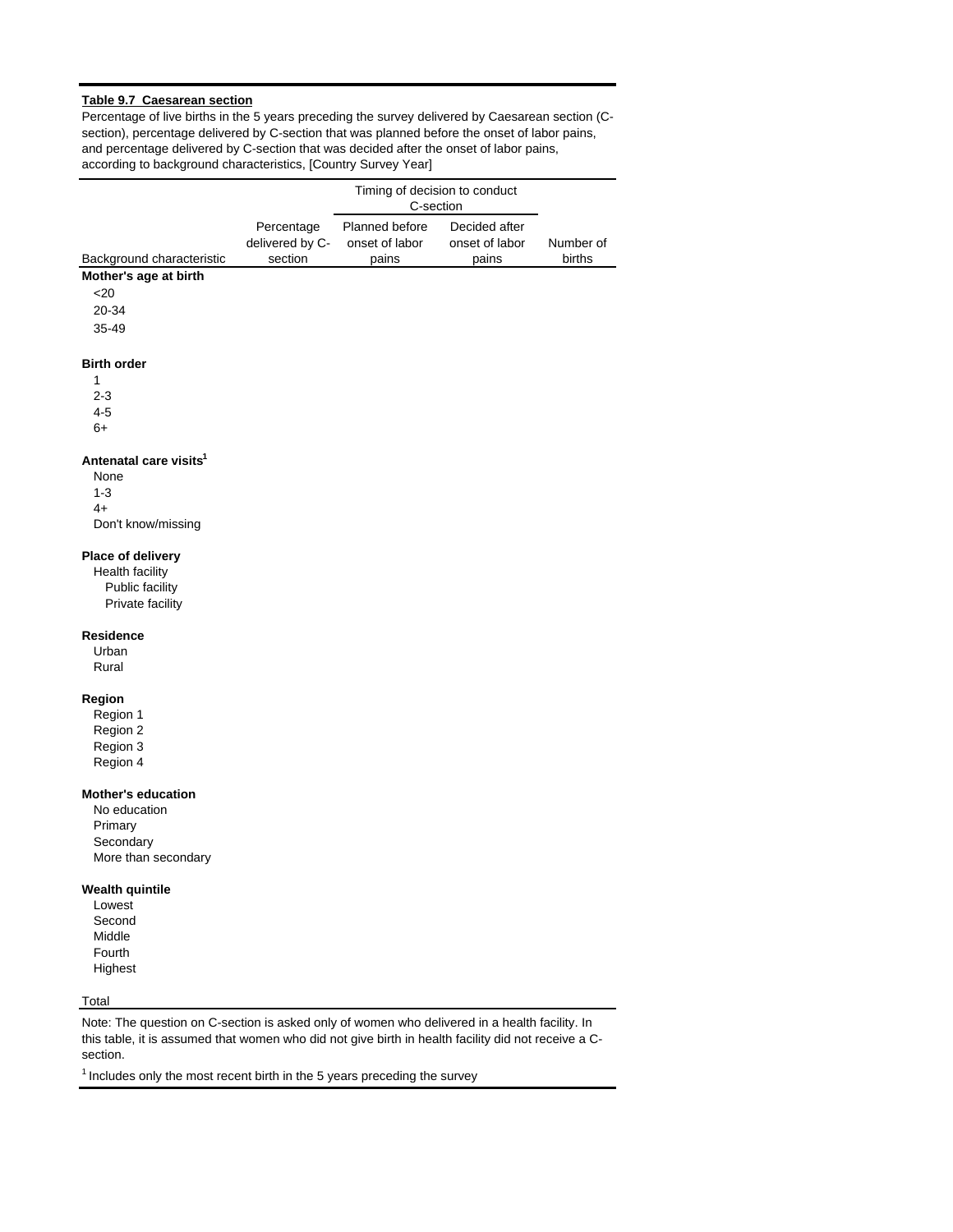# **Table 9.8 Duration of stay in health facility after birth**

 Among women with a birth in the 5 years preceding the survey who delivered their most recent live birth in a health facility, percent distribution by duration of stay in the health facility following their most recent live birth, according to type of delivery, [Country Survey Year]

| Type of delivery                   | <6 hours | 6-11 hours | 12-23 hours | 1-2 davs | $3+$ davs | Total          | Number of<br>women |
|------------------------------------|----------|------------|-------------|----------|-----------|----------------|--------------------|
| Vaginal birth<br>Caesarean section |          |            |             |          |           | 100.0<br>100.0 |                    |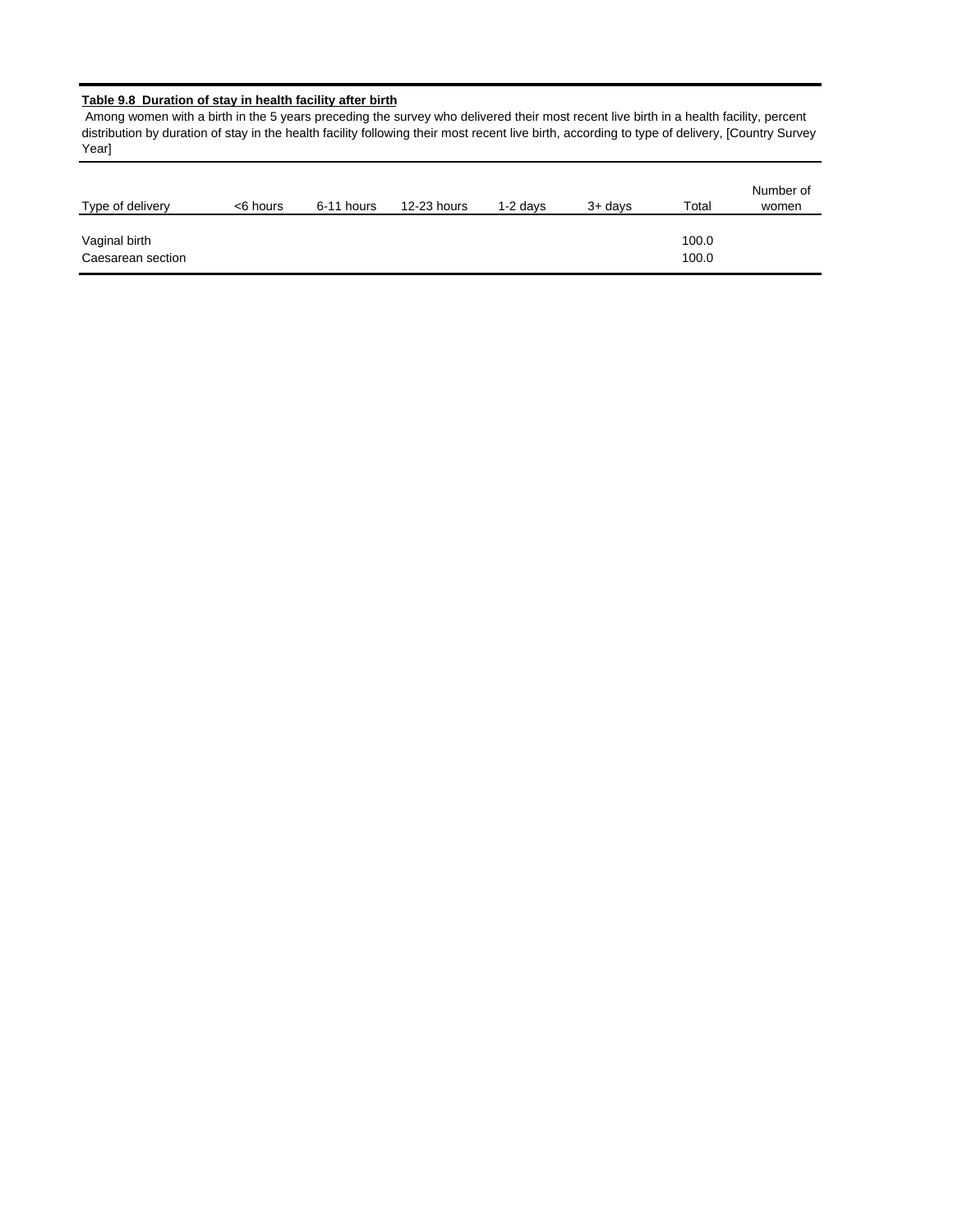# **Table 9.9 Timing of first postnatal check for the mother**

Among women age 15-49 giving birth in the 2 years preceding the survey, percent distribution of the mother's first postnatal check for the most recent live birth by time after delivery, and percentage of women with a live birth in the 2 years preceding the survey who received a postnatal check during the first 2 days after giving birth, according to background characteristics, [Country Survey Year]

Time after delivery of mother's first postnatal check<sup>1</sup>

| Background characteristic | Less than 4<br>hours | 4-23 hours                               | 1-2 days   | 3-6 days   | 7-41 days  | Don't know/<br>missing | No postnatal<br>check <sup>2</sup> | Total | Percentage of women<br>with a postnatal check<br>during the first 2 days<br>after birth <sup>1</sup> | Number of<br>women |
|---------------------------|----------------------|------------------------------------------|------------|------------|------------|------------------------|------------------------------------|-------|------------------------------------------------------------------------------------------------------|--------------------|
| Age at birth              |                      |                                          |            |            |            |                        |                                    |       |                                                                                                      |                    |
| $<$ 20                    |                      | Provider code=11, 12, 13, 21, or 22 AND: |            |            |            |                        | Provider=96, 98,                   | 100.0 | Provider=11, 12, 13,                                                                                 |                    |
| 20-34                     | 100 to 103           | 104 to 123                               | 124 to 171 | 203 to 206 | 401 to 405 | 998                    | <b>OR</b>                          | 100.0 | 21 or 22 AND                                                                                         |                    |
| 35-49                     |                      |                                          | 201 to 202 |            |            |                        | 406 and higher                     | 100.0 | Timing<br><72 hours OR                                                                               |                    |
| <b>Birth order</b>        |                      |                                          |            |            |            |                        |                                    |       | days 01 or 02                                                                                        |                    |
| $\mathbf{1}$              |                      |                                          |            |            |            |                        |                                    | 100.0 |                                                                                                      |                    |
| $2 - 3$                   |                      |                                          |            |            |            |                        |                                    | 100.0 |                                                                                                      |                    |
| $4 - 5$                   |                      |                                          |            |            |            |                        |                                    | 100.0 |                                                                                                      |                    |
| $6+$                      |                      |                                          |            |            |            |                        |                                    | 100.0 |                                                                                                      |                    |
| Place of delivery         |                      |                                          |            |            |            |                        |                                    |       |                                                                                                      |                    |
| <b>Health facility</b>    |                      |                                          |            |            |            |                        |                                    | 100.0 |                                                                                                      |                    |
| Elsewhere                 |                      |                                          |            |            |            |                        |                                    | 100.0 |                                                                                                      |                    |
| Residence                 |                      |                                          |            |            |            |                        |                                    |       |                                                                                                      |                    |
| Urban                     |                      |                                          |            |            |            |                        |                                    | 100.0 |                                                                                                      |                    |
| Rural                     |                      |                                          |            |            |            |                        |                                    | 100.0 |                                                                                                      |                    |
| Region                    |                      |                                          |            |            |            |                        |                                    |       |                                                                                                      |                    |
| Region 1                  |                      |                                          |            |            |            |                        |                                    | 100.0 |                                                                                                      |                    |
| Region 2                  |                      |                                          |            |            |            |                        |                                    | 100.0 |                                                                                                      |                    |
| Region 3                  |                      |                                          |            |            |            |                        |                                    | 100.0 |                                                                                                      |                    |
| Region 4                  |                      |                                          |            |            |            |                        |                                    | 100.0 |                                                                                                      |                    |
| <b>Education</b>          |                      |                                          |            |            |            |                        |                                    |       |                                                                                                      |                    |
| No education              |                      |                                          |            |            |            |                        |                                    | 100.0 |                                                                                                      |                    |
| Primary                   |                      |                                          |            |            |            |                        |                                    | 100.0 |                                                                                                      |                    |
| Secondary                 |                      |                                          |            |            |            |                        |                                    | 100.0 |                                                                                                      |                    |
| More than secondary       |                      |                                          |            |            |            |                        |                                    | 100.0 |                                                                                                      |                    |
| <b>Wealth quintile</b>    |                      |                                          |            |            |            |                        |                                    |       |                                                                                                      |                    |
| Lowest                    |                      |                                          |            |            |            |                        |                                    | 100.0 |                                                                                                      |                    |
| Second                    |                      |                                          |            |            |            |                        |                                    | 100.0 |                                                                                                      |                    |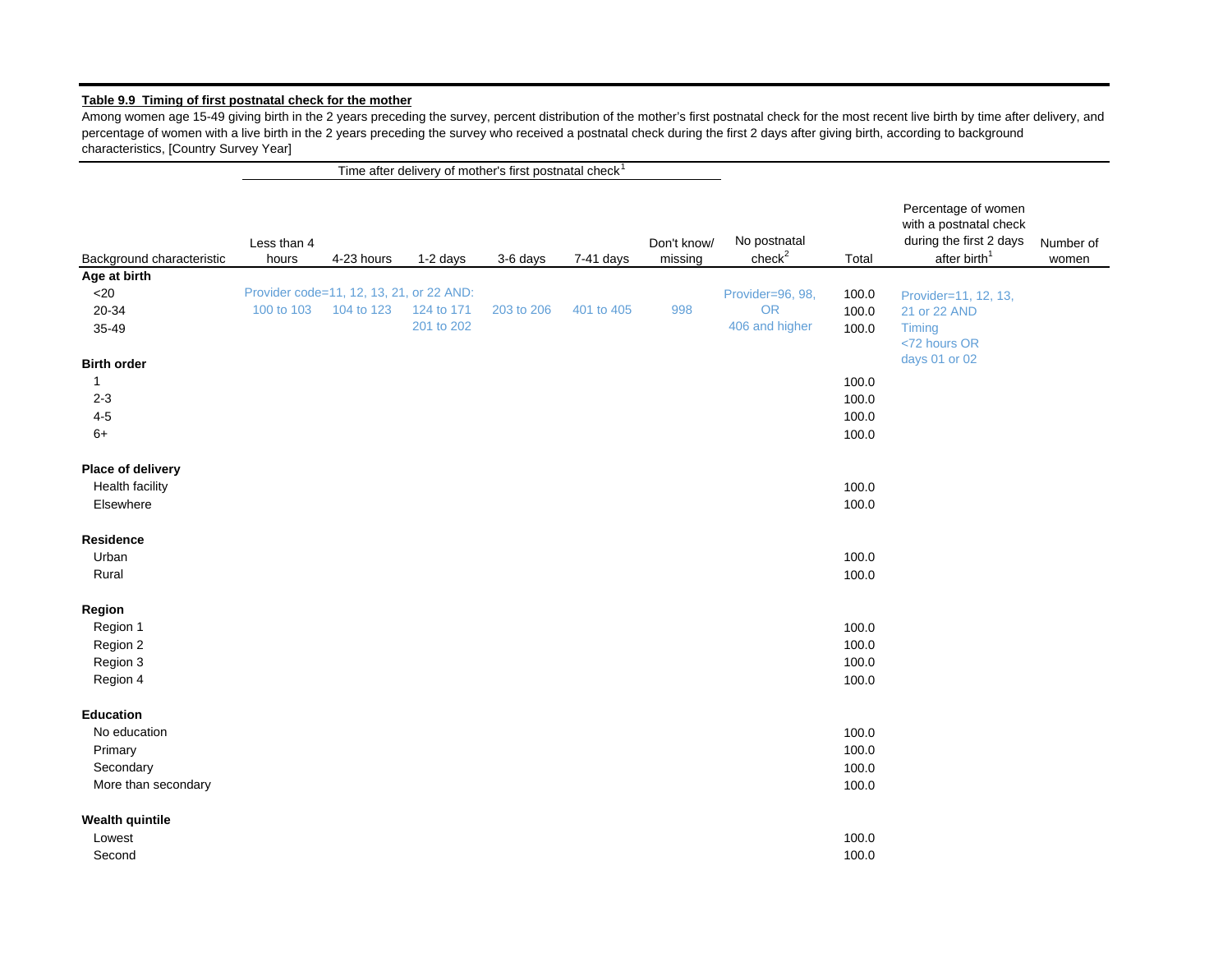| Middle<br>Fourth<br>Highest | 100.0<br>100.0<br>100.0 |
|-----------------------------|-------------------------|
| Total                       | 100.0                   |

 $<sup>1</sup>$  Includes women who received a check from a doctor, midwife, nurse, community health worker, or traditional birth attendant</sup>

 $2$  Includes women who received a check after 41 days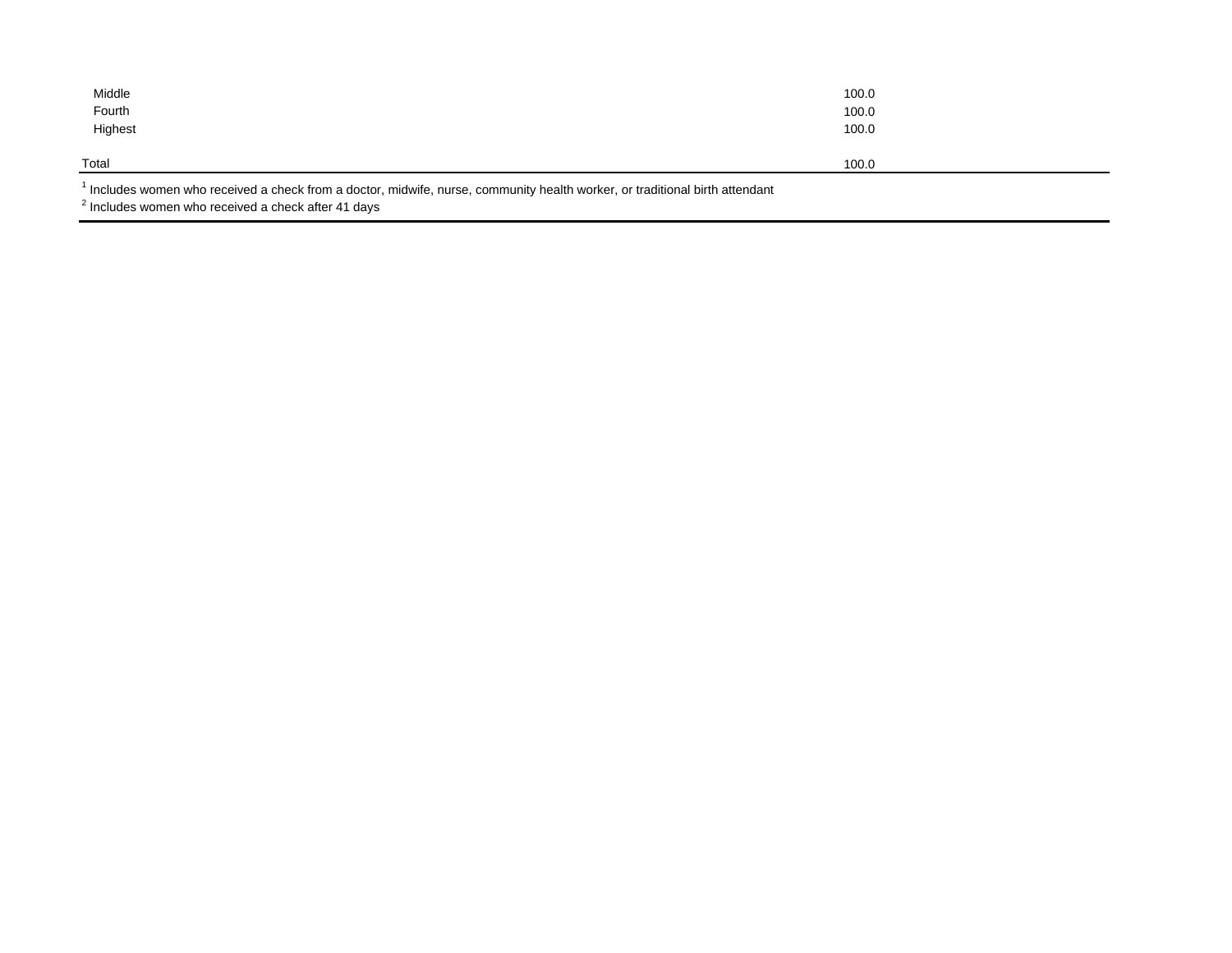Providers included: Doctor, midwife, nurse, community health worker, TBA. Other persons, such as family members or friends are not included.

Note for table programming: 9.9‐9.12 need new logic based on the new sequence of PNC questions that ask about pre and post discharge checks for health facility births. Either <sup>a</sup> pre or post discharge check should be included so long as it meets the other criteria (provider AND timing).

The same set of providers are considered "valid" for Tables 9.9‐9.12. Mom data comes from 437, 442, or 451; newborn data comes from 440, 447 or 455. The set of providers considered "valid" providers of PNC will need to be adapted to the country questionnaire. Basically, anyone that is <sup>a</sup> provider in the formal health system, or <sup>a</sup> community health worker, or <sup>a</sup> traditional birth attendant should be added to the "valid" set. Friends, family members, neighbors or other persons who are not health providers are to be excluded. In each question the same set of providers should be considered valid. In the programming, consider minimizing the number of times the "valid" set of providers needs to be defined to ensure consistency across tables.

Source questions for information on provider/timing:

For facility births, first check 437/436, and if that is blank or both criteria are not met, then check 443/442. For home births, check 451/450.

The provider and timing criteria have to be met on the provider and timing questions pertaining to the same visit. In other words, if <sup>a</sup> woman with a facility birth said she was checked before leaving the facility (435=1), the timing of the visit in 436 is 4 hours after birth, and the provider is "other" or missing in 437, you have to then check 441‐443. If 442 says the woman received <sup>a</sup> post discharge visit 8 weeks after the birth and the provider in 443 was <sup>a</sup> doctor, this women gets classified as "no postnatal check". However, if 442 is 3 days after the birth, and the provider in 443 is a doctor, then the woman does have <sup>a</sup> postnatal check, will be tallied in column 4, but will be excluded from the column on postnatal check within 2 days after birth.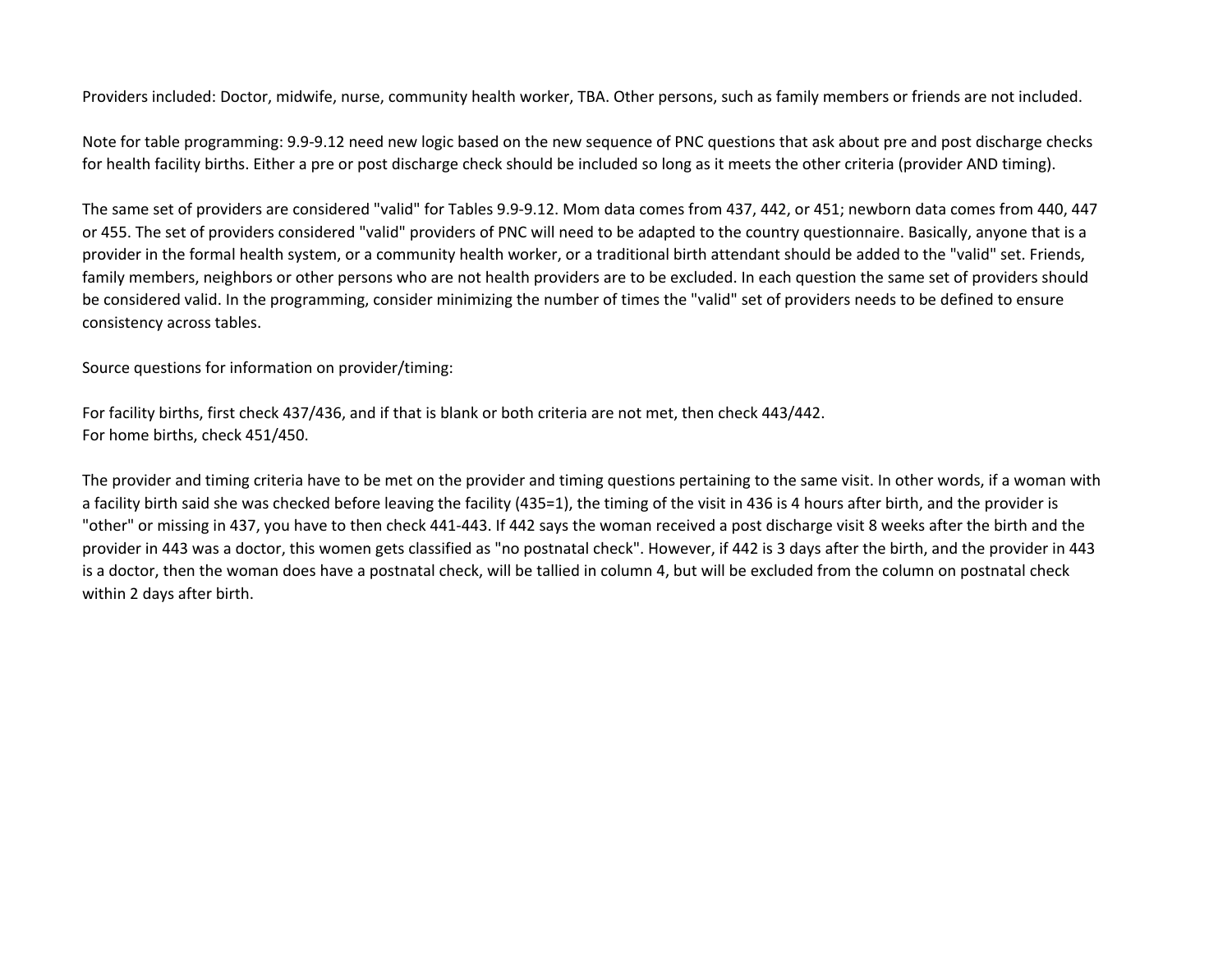## **Table 9.10 Type of provider for the first postnatal check for the mother**

Among women age 15-49 giving birth in the 2 years preceding the survey, percent distribution by type of provider for the mother's first postnatal health check during the 2 days after the last live birth, according to background characteristics [Country Survey Yearl

|                           |                              |                                | Type of health provider for mother's first postnatal<br>check |                                   |                                                                     |       |                    |
|---------------------------|------------------------------|--------------------------------|---------------------------------------------------------------|-----------------------------------|---------------------------------------------------------------------|-------|--------------------|
| Background characteristic | Doctor/<br>nurse/<br>midwife | Auxiliary<br>nurse/<br>midwife | Community<br>health<br>worker                                 | Traditional<br>birth<br>attendant | No postnatal<br>check during<br>the first 2 days<br>after the birth | Total | Number of<br>women |
| Age at birth              |                              |                                |                                                               |                                   |                                                                     |       |                    |
| $<$ 20                    |                              |                                |                                                               |                                   |                                                                     | 100.0 |                    |
| 20-34                     |                              |                                |                                                               |                                   |                                                                     | 100.0 |                    |
| 35-49                     |                              |                                |                                                               |                                   |                                                                     | 100.0 |                    |
| <b>Birth order</b>        |                              |                                |                                                               |                                   |                                                                     |       |                    |
| $\mathbf{1}$              |                              |                                |                                                               |                                   |                                                                     | 100.0 |                    |
| $2 - 3$                   |                              |                                |                                                               |                                   |                                                                     | 100.0 |                    |
| $4 - 5$                   |                              |                                |                                                               |                                   |                                                                     | 100.0 |                    |
| $6+$                      |                              |                                |                                                               |                                   |                                                                     | 100.0 |                    |
| Place of delivery         |                              |                                |                                                               |                                   |                                                                     |       |                    |
| <b>Health facility</b>    |                              |                                |                                                               |                                   |                                                                     | 100.0 |                    |
| Elsewhere                 |                              |                                |                                                               |                                   |                                                                     | 100.0 |                    |
| <b>Residence</b>          |                              |                                |                                                               |                                   |                                                                     |       |                    |
| Urban                     |                              |                                |                                                               |                                   |                                                                     | 100.0 |                    |
| Rural                     |                              |                                |                                                               |                                   |                                                                     | 100.0 |                    |
| Region                    |                              |                                |                                                               |                                   |                                                                     |       |                    |
| Region 1                  |                              |                                |                                                               |                                   |                                                                     | 100.0 |                    |
| Region 2                  |                              |                                |                                                               |                                   |                                                                     | 100.0 |                    |
| Region 3                  |                              |                                |                                                               |                                   |                                                                     | 100.0 |                    |
| Region 4                  |                              |                                |                                                               |                                   |                                                                     | 100.0 |                    |
| <b>Education</b>          |                              |                                |                                                               |                                   |                                                                     |       |                    |
| No education              |                              |                                |                                                               |                                   |                                                                     | 100.0 |                    |
| Primary                   |                              |                                |                                                               |                                   |                                                                     | 100.0 |                    |
| Secondary                 |                              |                                |                                                               |                                   |                                                                     | 100.0 |                    |
| More than secondary       |                              |                                |                                                               |                                   |                                                                     | 100.0 |                    |
| <b>Wealth quintile</b>    |                              |                                |                                                               |                                   |                                                                     |       |                    |
| Lowest                    |                              |                                |                                                               |                                   |                                                                     | 100.0 |                    |
| Second                    |                              |                                |                                                               |                                   |                                                                     | 100.0 |                    |
| Middle                    |                              |                                |                                                               |                                   |                                                                     | 100.0 |                    |
| Fourth                    |                              |                                |                                                               |                                   |                                                                     | 100.0 |                    |
| Highest                   |                              |                                |                                                               |                                   |                                                                     | 100.0 |                    |
| Total                     |                              |                                |                                                               |                                   |                                                                     | 100.0 |                    |

Programming notes

Source question for women with facility birth:

first check 435‐437.

If 435 is "no", then check 441. if 435 is "yes" check 436.

if 436 is >171 or 202, then put in column 5. If 436 is <= 171 or 202, then check 437. If 437 is 11, 12, 13,

21, or 22, put in appropriate column. If 437 is 96 or missing, then check 441.

If 441 is "no", put in column 5. if 441 is "yes", check 442.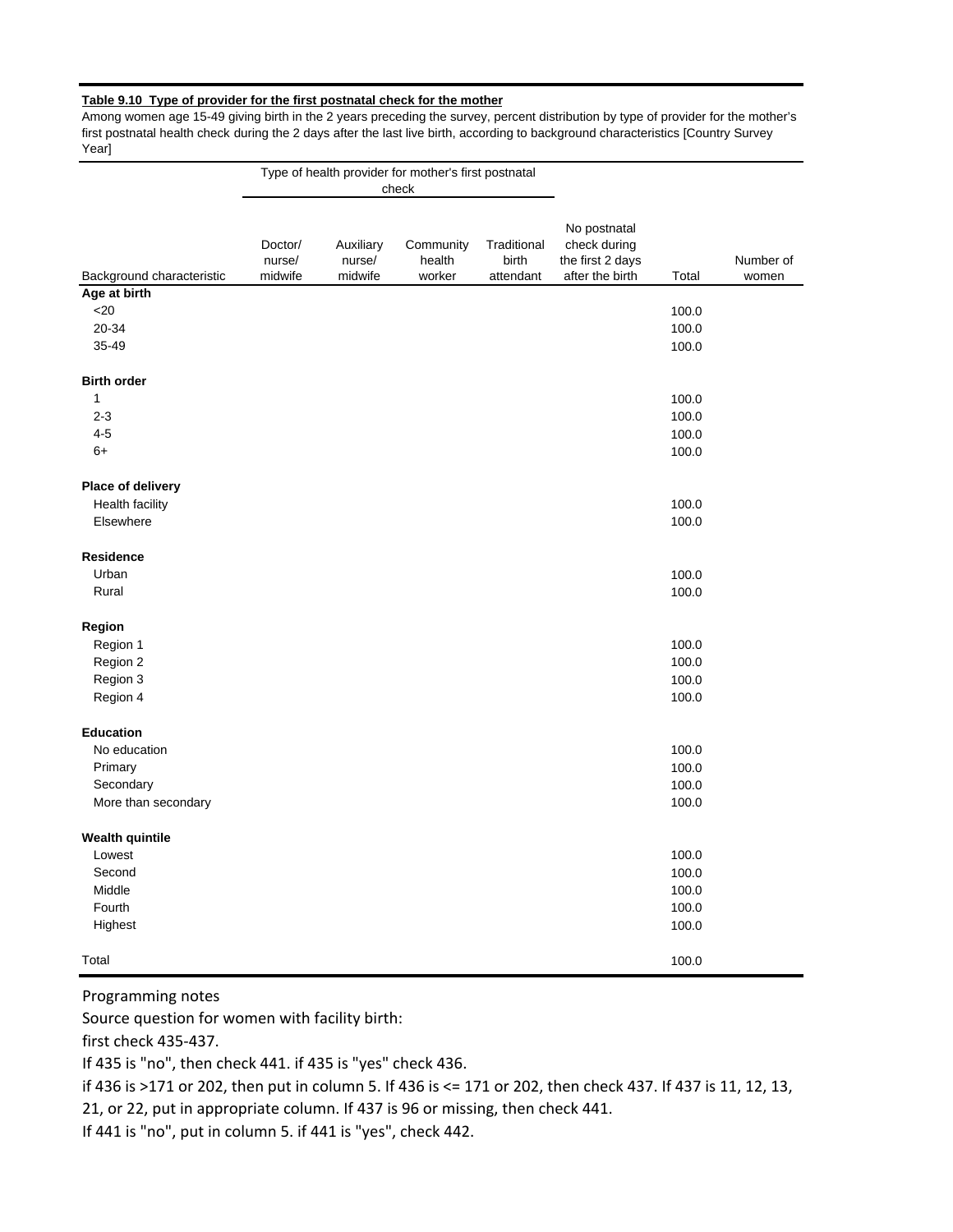if 442 is >171 or 202, then put in column 5. If 442 is <= 171 or 202, then check 443. If 443 is 11, 12, 13, 21, or 22, put in appropriate column. If 443 is 96 or missing, then put in column 5.

Source question for women with home birth:

If 450 is >171 or 202, then put in column 5. If 450 is <= 171 or 202, then check 451. If 451 is 11, 12, 13, 21, or 22, put in appropriate column. If 451 is 96 or missing, then put in column 5.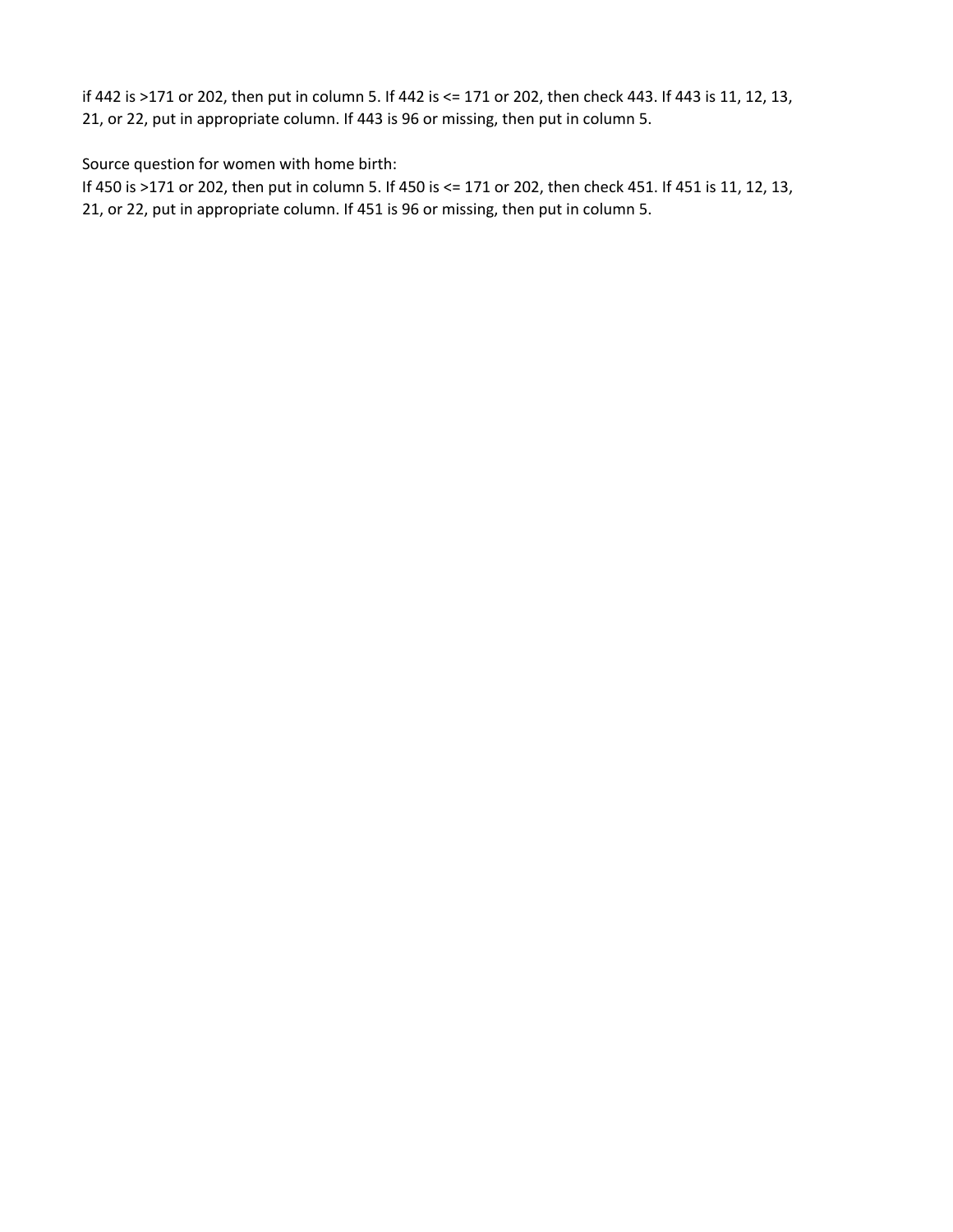# **Table 9.11 Timing of first postnatal check for the newborn**

Percent distribution of most recent live births in the 2 years preceding the survey by time after birth of first postnatal check, and percentage of births with a postnatal check during the first 2 days after birth, according to background characteristics, [Country Survey Year]

Time after delivery of newborn's first postnatal check $1$ 

|                           |                     |           |            |          |          |             |                    |       | Percentage of births                       |                     |
|---------------------------|---------------------|-----------|------------|----------|----------|-------------|--------------------|-------|--------------------------------------------|---------------------|
|                           |                     |           |            |          |          |             | No postnatal       |       | with a postnatal<br>check during the first |                     |
| Background characteristic | Less than 1<br>hour | 1-3 hours | 4-23 hours |          |          | Don't know/ | check <sup>2</sup> | Total | 2 days after birth <sup>1</sup>            | Number of<br>births |
|                           |                     |           |            | 1-2 days | 3-6 days | missing     |                    |       |                                            |                     |
| Mother's age at birth     |                     |           |            |          |          |             |                    |       |                                            |                     |
| $<$ 20                    |                     |           |            |          |          |             |                    | 100.0 |                                            |                     |
| 20-34                     |                     |           |            |          |          |             |                    | 100.0 |                                            |                     |
| 35-49                     |                     |           |            |          |          |             |                    | 100.0 |                                            |                     |
| <b>Birth order</b>        |                     |           |            |          |          |             |                    |       |                                            |                     |
| $\mathbf{1}$              |                     |           |            |          |          |             |                    | 100.0 |                                            |                     |
| $2 - 3$                   |                     |           |            |          |          |             |                    | 100.0 |                                            |                     |
| $4 - 5$                   |                     |           |            |          |          |             |                    | 100.0 |                                            |                     |
| $6+$                      |                     |           |            |          |          |             |                    | 100.0 |                                            |                     |
| Place of delivery         |                     |           |            |          |          |             |                    |       |                                            |                     |
| Health facility           |                     |           |            |          |          |             |                    | 100.0 |                                            |                     |
| Elsewhere                 |                     |           |            |          |          |             |                    | 100.0 |                                            |                     |
| <b>Residence</b>          |                     |           |            |          |          |             |                    |       |                                            |                     |
| Urban                     |                     |           |            |          |          |             |                    | 100.0 |                                            |                     |
| Rural                     |                     |           |            |          |          |             |                    | 100.0 |                                            |                     |
| Region                    |                     |           |            |          |          |             |                    |       |                                            |                     |
| Region 1                  |                     |           |            |          |          |             |                    | 100.0 |                                            |                     |
| Region 2                  |                     |           |            |          |          |             |                    | 100.0 |                                            |                     |
| Region 3                  |                     |           |            |          |          |             |                    | 100.0 |                                            |                     |
| Region 4                  |                     |           |            |          |          |             |                    | 100.0 |                                            |                     |
| <b>Mother's education</b> |                     |           |            |          |          |             |                    |       |                                            |                     |
| No education              |                     |           |            |          |          |             |                    | 100.0 |                                            |                     |
| Primary                   |                     |           |            |          |          |             |                    | 100.0 |                                            |                     |
| Secondary                 |                     |           |            |          |          |             |                    | 100.0 |                                            |                     |
| More than secondary       |                     |           |            |          |          |             |                    | 100.0 |                                            |                     |
|                           |                     |           |            |          |          |             |                    |       |                                            |                     |
| <b>Wealth quintile</b>    |                     |           |            |          |          |             |                    |       |                                            |                     |
| Lowest                    |                     |           |            |          |          |             |                    | 100.0 |                                            |                     |
| Second                    |                     |           |            |          |          |             |                    | 100.0 |                                            |                     |
| Middle                    |                     |           |            |          |          |             |                    | 100.0 |                                            |                     |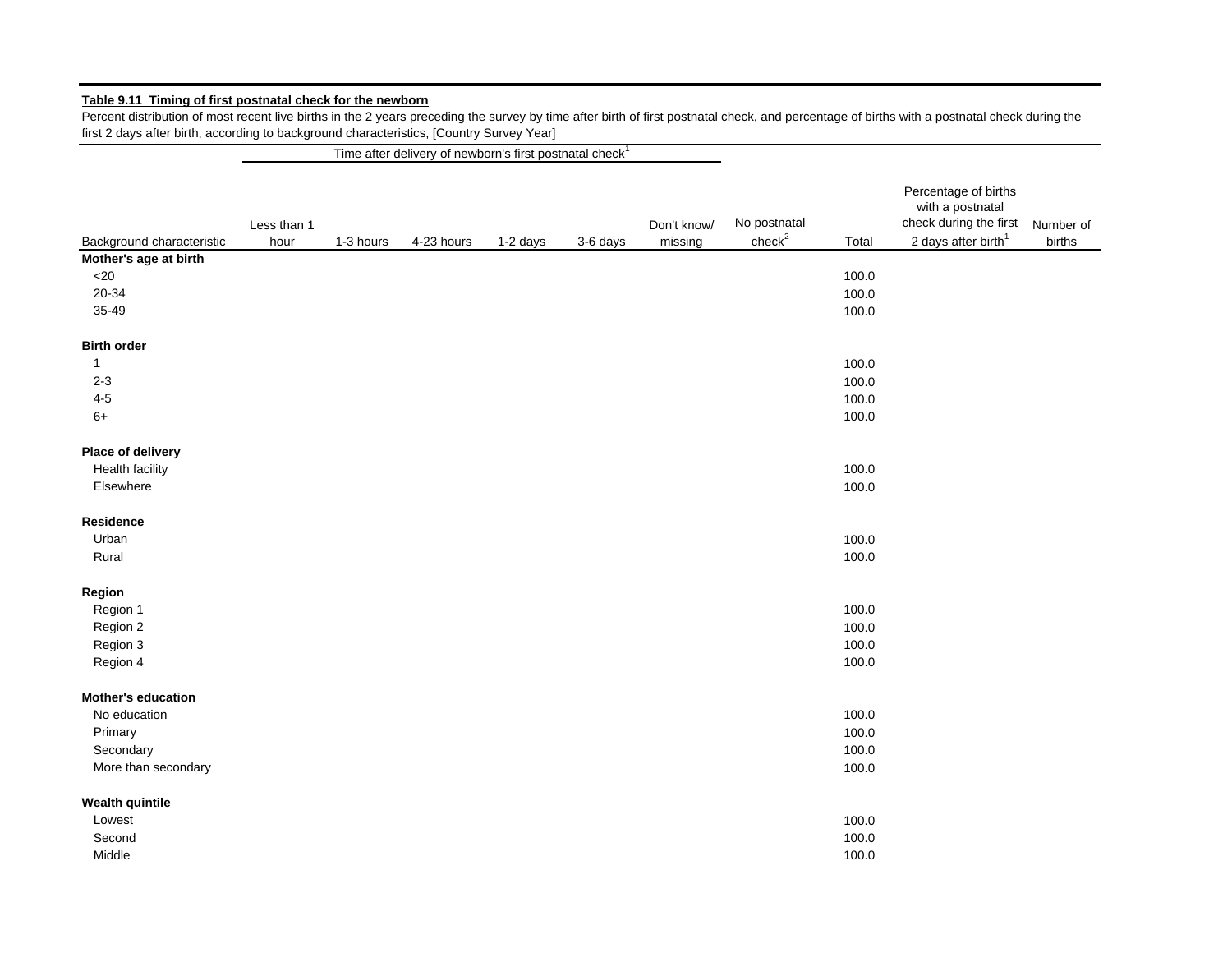| Fourth<br>Highest                                                                                                                                                                                          | 100.0<br>100.0 |  |
|------------------------------------------------------------------------------------------------------------------------------------------------------------------------------------------------------------|----------------|--|
| Total                                                                                                                                                                                                      | 100.0          |  |
| l Includes newborns who received a check from a doctor, midwife, nurse, community health worker, or traditional birth attendant<br>$2$ Includes newborns who received a check after the first week of life |                |  |

Providers included: Doctor, midwife, nurse, community health worker, TBA. Other persons, such as family members or friends are not included.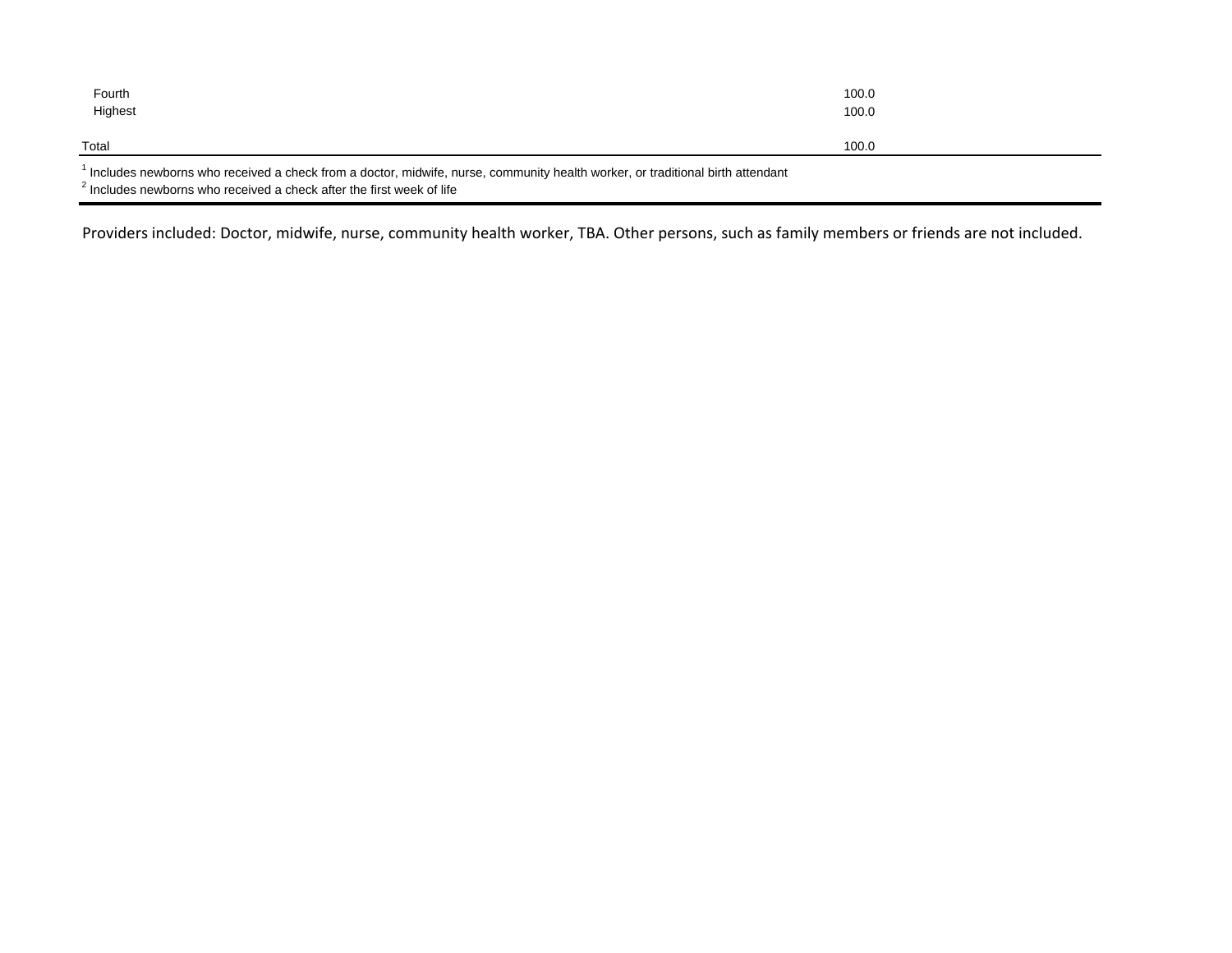# **Table 9.12 Type of provider for the first postnatal check for the newborn**

Percent distribution of most recent live births in the 2 years preceding the survey by type of provider for the newborn's first postnatal health check during the 2 days after the birth, according to background characteristics [Country Survey Year]

|                           |                              |                                | Type of health provider for newborn's first postnatal<br>check |                                   |                                                                     |       |                     |
|---------------------------|------------------------------|--------------------------------|----------------------------------------------------------------|-----------------------------------|---------------------------------------------------------------------|-------|---------------------|
|                           |                              |                                |                                                                |                                   |                                                                     |       |                     |
| Background characteristic | Doctor/<br>nurse/<br>midwife | Auxiliary<br>nurse/<br>midwife | Community<br>health<br>worker                                  | Traditional<br>birth<br>attendant | No postnatal<br>check during<br>the first 2 days<br>after the birth | Total | Number of<br>births |
| Mother's age at birth     |                              |                                |                                                                |                                   |                                                                     |       |                     |
| $<$ 20                    |                              |                                |                                                                |                                   |                                                                     | 100.0 |                     |
| 20-34                     |                              |                                |                                                                |                                   |                                                                     | 100.0 |                     |
| 35-49                     |                              |                                |                                                                |                                   |                                                                     | 100.0 |                     |
| <b>Birth order</b>        |                              |                                |                                                                |                                   |                                                                     |       |                     |
| $\mathbf{1}$              |                              |                                |                                                                |                                   |                                                                     | 100.0 |                     |
| $2 - 3$                   |                              |                                |                                                                |                                   |                                                                     | 100.0 |                     |
| $4 - 5$                   |                              |                                |                                                                |                                   |                                                                     | 100.0 |                     |
| $6+$                      |                              |                                |                                                                |                                   |                                                                     | 100.0 |                     |
| Place of delivery         |                              |                                |                                                                |                                   |                                                                     |       |                     |
| <b>Health facility</b>    |                              |                                |                                                                |                                   |                                                                     | 100.0 |                     |
| Elsewhere                 |                              |                                |                                                                |                                   |                                                                     | 100.0 |                     |
| Residence                 |                              |                                |                                                                |                                   |                                                                     |       |                     |
| Urban                     |                              |                                |                                                                |                                   |                                                                     | 100.0 |                     |
| Rural                     |                              |                                |                                                                |                                   |                                                                     | 100.0 |                     |
| Region                    |                              |                                |                                                                |                                   |                                                                     |       |                     |
| Region 1                  |                              |                                |                                                                |                                   |                                                                     | 100.0 |                     |
| Region 2                  |                              |                                |                                                                |                                   |                                                                     | 100.0 |                     |
| Region 3                  |                              |                                |                                                                |                                   |                                                                     | 100.0 |                     |
| Region 4                  |                              |                                |                                                                |                                   |                                                                     | 100.0 |                     |
| <b>Mother's education</b> |                              |                                |                                                                |                                   |                                                                     |       |                     |
| No education              |                              |                                |                                                                |                                   |                                                                     | 100.0 |                     |
| Primary                   |                              |                                |                                                                |                                   |                                                                     | 100.0 |                     |
| Secondary                 |                              |                                |                                                                |                                   |                                                                     | 100.0 |                     |
| More than secondary       |                              |                                |                                                                |                                   |                                                                     | 100.0 |                     |
| <b>Wealth quintile</b>    |                              |                                |                                                                |                                   |                                                                     |       |                     |
| Lowest                    |                              |                                |                                                                |                                   |                                                                     | 100.0 |                     |
| Second                    |                              |                                |                                                                |                                   |                                                                     | 100.0 |                     |
| Middle                    |                              |                                |                                                                |                                   |                                                                     | 100.0 |                     |
| Fourth                    |                              |                                |                                                                |                                   |                                                                     | 100.0 |                     |
| Highest                   |                              |                                |                                                                |                                   |                                                                     | 100.0 |                     |
| Total                     |                              |                                |                                                                |                                   |                                                                     | 100.0 |                     |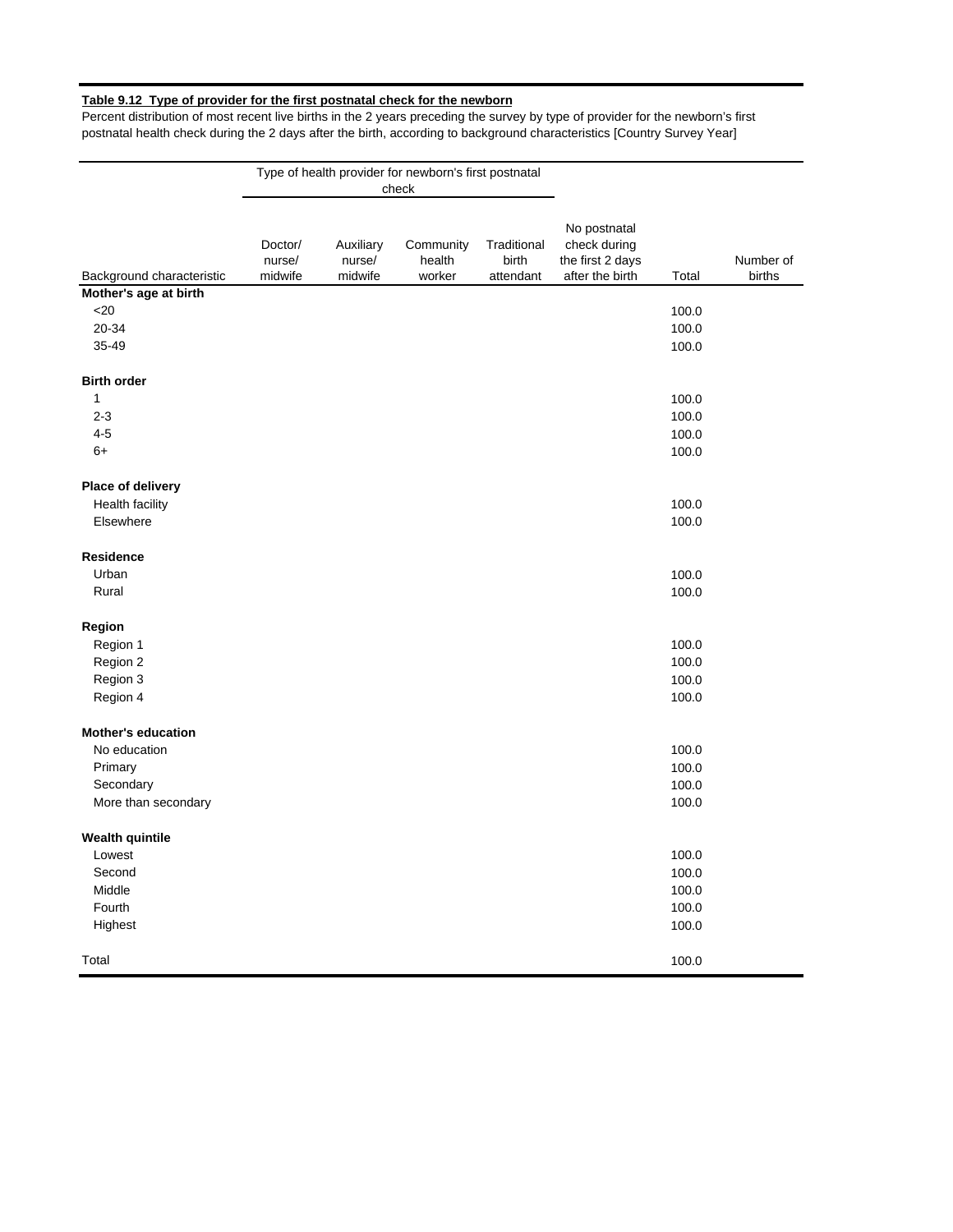# **Table 9.13 Content of postnatal care for newborns**

Among most recent live births in the 2 years preceding the survey, percentage for whom selected functions were performed during the first 2 days after the birth and percentage with at least two signal functions performed during the first 2 days after the birth, according to background characteristics [Country Survey Year]

|                                                                                                                                       |                  | Among most recent live births in the 2 years preceding the survey, percentage for<br>whom the selected function was performed during the first 2 days after the birth: |                                  |                                     | Percentage<br>with at least<br>two signal |                      |                                                                     |                     |
|---------------------------------------------------------------------------------------------------------------------------------------|------------------|------------------------------------------------------------------------------------------------------------------------------------------------------------------------|----------------------------------|-------------------------------------|-------------------------------------------|----------------------|---------------------------------------------------------------------|---------------------|
| Background characteristic                                                                                                             | Cord<br>examined | Temperature<br>measured                                                                                                                                                | Counseling<br>on danger<br>signs | Counseling<br>on breast-<br>feeding | Observation<br>of breast-<br>feeding      | Weighed <sup>1</sup> | functions<br>performed<br>during the first<br>2 days after<br>birth | Number of<br>births |
| Mother's age at birth                                                                                                                 |                  |                                                                                                                                                                        |                                  |                                     |                                           |                      |                                                                     |                     |
| $<$ 20                                                                                                                                |                  |                                                                                                                                                                        |                                  |                                     |                                           |                      |                                                                     |                     |
| 20-34                                                                                                                                 |                  |                                                                                                                                                                        |                                  |                                     |                                           |                      |                                                                     |                     |
| 35-49                                                                                                                                 |                  |                                                                                                                                                                        |                                  |                                     |                                           |                      |                                                                     |                     |
| <b>Birth order</b>                                                                                                                    |                  |                                                                                                                                                                        |                                  |                                     |                                           |                      |                                                                     |                     |
| $\mathbf 1$                                                                                                                           |                  |                                                                                                                                                                        |                                  |                                     |                                           |                      |                                                                     |                     |
| $2 - 3$                                                                                                                               |                  |                                                                                                                                                                        |                                  |                                     |                                           |                      |                                                                     |                     |
| $4 - 5$                                                                                                                               |                  |                                                                                                                                                                        |                                  |                                     |                                           |                      |                                                                     |                     |
| $6+$                                                                                                                                  |                  |                                                                                                                                                                        |                                  |                                     |                                           |                      |                                                                     |                     |
| Place of delivery                                                                                                                     |                  |                                                                                                                                                                        |                                  |                                     |                                           |                      |                                                                     |                     |
| <b>Health facility</b>                                                                                                                |                  |                                                                                                                                                                        |                                  |                                     |                                           |                      |                                                                     |                     |
| Elsewhere                                                                                                                             |                  |                                                                                                                                                                        |                                  |                                     |                                           |                      |                                                                     |                     |
| Residence                                                                                                                             |                  |                                                                                                                                                                        |                                  |                                     |                                           |                      |                                                                     |                     |
| Urban                                                                                                                                 |                  |                                                                                                                                                                        |                                  |                                     |                                           |                      |                                                                     |                     |
| Rural                                                                                                                                 |                  |                                                                                                                                                                        |                                  |                                     |                                           |                      |                                                                     |                     |
| Region                                                                                                                                |                  |                                                                                                                                                                        |                                  |                                     |                                           |                      |                                                                     |                     |
| Region 1                                                                                                                              |                  |                                                                                                                                                                        |                                  |                                     |                                           |                      |                                                                     |                     |
| Region 2                                                                                                                              |                  |                                                                                                                                                                        |                                  |                                     |                                           |                      |                                                                     |                     |
| Region 3                                                                                                                              |                  |                                                                                                                                                                        |                                  |                                     |                                           |                      |                                                                     |                     |
| Region 4                                                                                                                              |                  |                                                                                                                                                                        |                                  |                                     |                                           |                      |                                                                     |                     |
| <b>Mother's education</b>                                                                                                             |                  |                                                                                                                                                                        |                                  |                                     |                                           |                      |                                                                     |                     |
| No education                                                                                                                          |                  |                                                                                                                                                                        |                                  |                                     |                                           |                      |                                                                     |                     |
| Primary                                                                                                                               |                  |                                                                                                                                                                        |                                  |                                     |                                           |                      |                                                                     |                     |
| Secondary                                                                                                                             |                  |                                                                                                                                                                        |                                  |                                     |                                           |                      |                                                                     |                     |
| More than secondary                                                                                                                   |                  |                                                                                                                                                                        |                                  |                                     |                                           |                      |                                                                     |                     |
| <b>Wealth quintile</b>                                                                                                                |                  |                                                                                                                                                                        |                                  |                                     |                                           |                      |                                                                     |                     |
| Lowest                                                                                                                                |                  |                                                                                                                                                                        |                                  |                                     |                                           |                      |                                                                     |                     |
| Second                                                                                                                                |                  |                                                                                                                                                                        |                                  |                                     |                                           |                      |                                                                     |                     |
| Middle                                                                                                                                |                  |                                                                                                                                                                        |                                  |                                     |                                           |                      |                                                                     |                     |
| Fourth                                                                                                                                |                  |                                                                                                                                                                        |                                  |                                     |                                           |                      |                                                                     |                     |
| Highest                                                                                                                               |                  |                                                                                                                                                                        |                                  |                                     |                                           |                      |                                                                     |                     |
| Total                                                                                                                                 |                  |                                                                                                                                                                        |                                  |                                     |                                           |                      |                                                                     |                     |
| <sup>1</sup> Captures newborns who were weighed "at birth." May exclude some newborns who were weighed during the 2 days after birth. |                  |                                                                                                                                                                        |                                  |                                     |                                           |                      |                                                                     |                     |
|                                                                                                                                       |                  |                                                                                                                                                                        |                                  |                                     |                                           |                      |                                                                     |                     |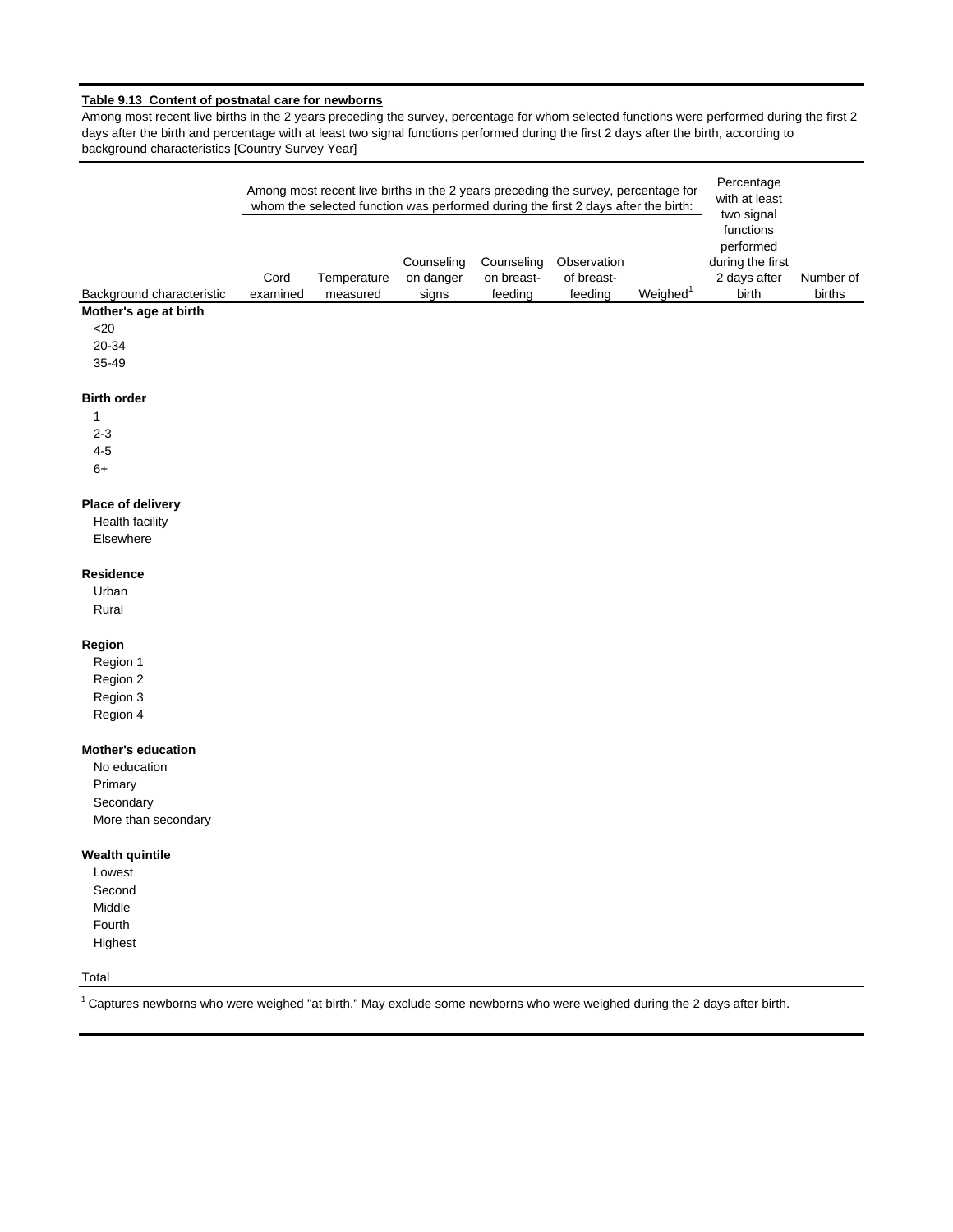#### **Table 9.14 Problems in accessing health care**

Percentage of women age 15-49 who reported that they have serious problems in accessing health care for themselves when they are sick, by type of problem, according to background characteristics, [Country Survey Year]

|                           |                                    | Problems in accessing health care |                 |             |                                      |           |  |
|---------------------------|------------------------------------|-----------------------------------|-----------------|-------------|--------------------------------------|-----------|--|
|                           | Getting<br>permission<br>to go for | Getting<br>money for              | Distance to     | Not wanting | At least one<br>problem<br>accessing | Number of |  |
| Background characteristic | treatment                          | treatment                         | health facility | to go alone | health care                          | women     |  |
| Age                       |                                    |                                   |                 |             |                                      |           |  |

15-19

20-34

35-49

## **Number of living children**

0

1-2

3-4

5+

# **Marital status**

Never married Married or living together Divornced/separated/widowed

#### **Employed past 12 months**

Not employed Employed for cash Employed not for cash

## **Residence**

Urban Rural

## **Region**

Region 1 Region 2 Region 3 Region 4

#### **Education**

No education Primary Secondary More than secondary

## **Wealth quintile**

Lowest Second Middle Fourth Highest

Total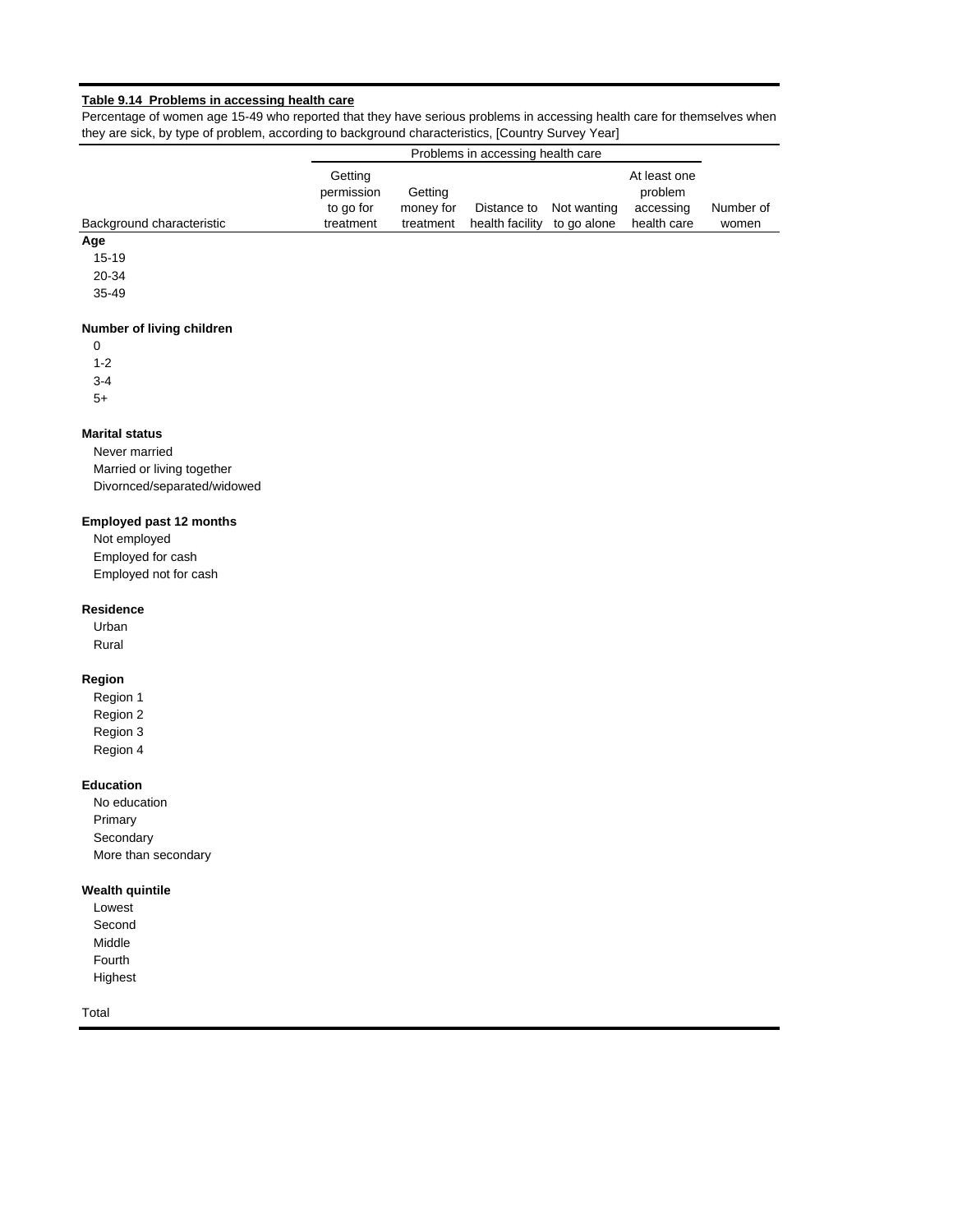# **Table of Contents version: 5Sept2019**

- Table 10.1 Child's size and weight at birth
- Table 10.2 Vaccinations by source of information
- Table 10.3 Vaccinations by background characteristics
- Table 10.4 Possession and observation of vaccination cards, according to background characteristics
- Table 10.5 Prevalence and treatment of symptoms of ARI
- Table 10.6 Source of advice or treatment for children with symptoms of ARI
- Table 10.7 Prevalence and treatment of fever
- Table 10.8 Prevalence and treatment of diarrhea
- Table 10.9 Feeding practices during diarrhea
- Table 10.10 Oral rehydration therapy, zinc and other treatments for diarrhea
- Table 10.11 Source of advice or treatment for children with diarrhea
- Table 10.12 Knowledge of ORS packets or pre-packaged liquids
- Table 10.13 Disposal of children's stools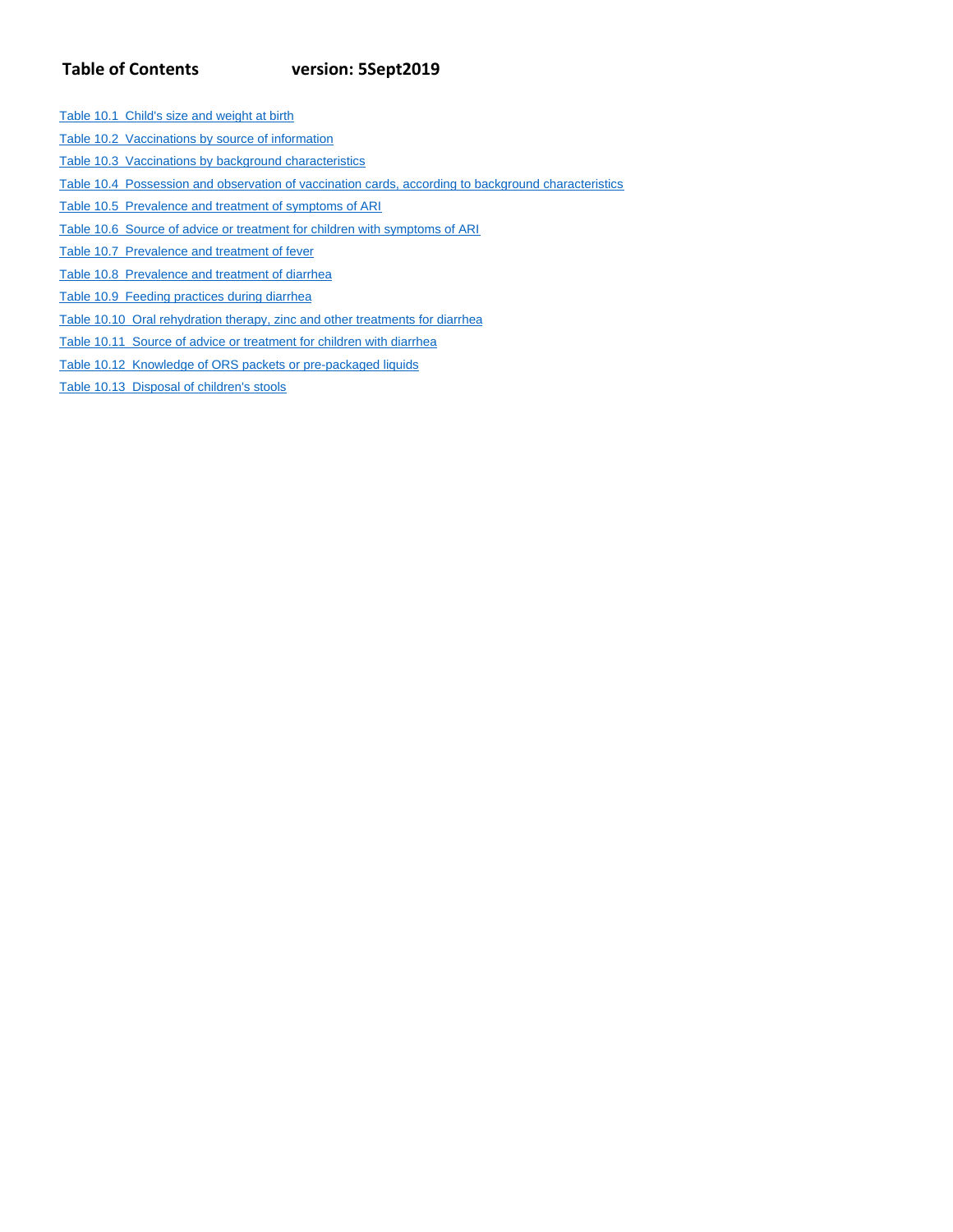# **Table 10.1 Child's size and weight at birth**

Percent distribution of live births in the 5 years preceding the survey by mother's estimate of baby's size at birth, percentage of live births in the 5 years preceding the survey that have a reported birth weight, and among live births in the 5 years preceding the survey with a reported birth weight, percentage less than 2.5 kg, according to background characteristics, [Country Survey Year]

|                                                                      |       |                                                         |            |             |                | Percentage<br>of births that |           | Among births with a<br>reported birth weight <sup>1</sup> |           |
|----------------------------------------------------------------------|-------|---------------------------------------------------------|------------|-------------|----------------|------------------------------|-----------|-----------------------------------------------------------|-----------|
|                                                                      |       | Percent distribution of births by size of baby at birth |            |             |                | have a                       |           |                                                           |           |
|                                                                      | Very  | Smaller than                                            | Average or | Don't know/ |                | reported birth Number        |           | Percentage less                                           | Number    |
| Background characteristic                                            | small | average                                                 | larger     | missing     | Total          | weight <sup>1</sup>          | of births | than 2.5 kg                                               | of births |
| Mother's age at birth                                                |       |                                                         |            |             |                |                              |           |                                                           |           |
| < 20<br>$20 - 34$                                                    |       |                                                         |            |             | 100.0<br>100.0 |                              |           |                                                           |           |
| $35 - 49$                                                            |       |                                                         |            |             | 100.0          |                              |           |                                                           |           |
|                                                                      |       |                                                         |            |             |                |                              |           |                                                           |           |
| <b>Birth order</b>                                                   |       |                                                         |            |             |                |                              |           |                                                           |           |
| 1                                                                    |       |                                                         |            |             | 100.0          |                              |           |                                                           |           |
| $2 - 3$                                                              |       |                                                         |            |             | 100.0          |                              |           |                                                           |           |
| $4 - 5$                                                              |       |                                                         |            |             | 100.0          |                              |           |                                                           |           |
| $6+$                                                                 |       |                                                         |            |             | 100.0          |                              |           |                                                           |           |
| <b>Mother's smoking status</b>                                       |       |                                                         |            |             |                |                              |           |                                                           |           |
| Smokes cigarettes/ tobacco                                           |       |                                                         |            |             | 100.0          |                              |           |                                                           |           |
| Does not smoke                                                       |       |                                                         |            |             | 100.0          |                              |           |                                                           |           |
| <b>Residence</b>                                                     |       |                                                         |            |             |                |                              |           |                                                           |           |
| Urban                                                                |       |                                                         |            |             | 100.0          |                              |           |                                                           |           |
| Rural                                                                |       |                                                         |            |             | 100.0          |                              |           |                                                           |           |
| Region                                                               |       |                                                         |            |             |                |                              |           |                                                           |           |
| Region 1                                                             |       |                                                         |            |             | 100.0          |                              |           |                                                           |           |
| Region 2                                                             |       |                                                         |            |             | 100.0          |                              |           |                                                           |           |
| Region 3                                                             |       |                                                         |            |             | 100.0          |                              |           |                                                           |           |
| Region 4                                                             |       |                                                         |            |             | 100.0          |                              |           |                                                           |           |
| <b>Mother's education</b>                                            |       |                                                         |            |             |                |                              |           |                                                           |           |
| No education                                                         |       |                                                         |            |             | 100.0          |                              |           |                                                           |           |
| Primary                                                              |       |                                                         |            |             | 100.0          |                              |           |                                                           |           |
| Secondary                                                            |       |                                                         |            |             | 100.0          |                              |           |                                                           |           |
| More than secondary                                                  |       |                                                         |            |             | 100.0          |                              |           |                                                           |           |
| <b>Wealth quintile</b>                                               |       |                                                         |            |             |                |                              |           |                                                           |           |
| Lowest                                                               |       |                                                         |            |             | 100.0          |                              |           |                                                           |           |
| Second                                                               |       |                                                         |            |             | 100.0          |                              |           |                                                           |           |
| Middle                                                               |       |                                                         |            |             | 100.0          |                              |           |                                                           |           |
| Fourth                                                               |       |                                                         |            |             | 100.0          |                              |           |                                                           |           |
| Highest                                                              |       |                                                         |            |             | 100.0          |                              |           |                                                           |           |
| Total                                                                |       |                                                         |            |             | 100.0          |                              |           |                                                           |           |
| <sup>1</sup> Based on either a written record or the mother's recall |       |                                                         |            |             |                |                              |           |                                                           |           |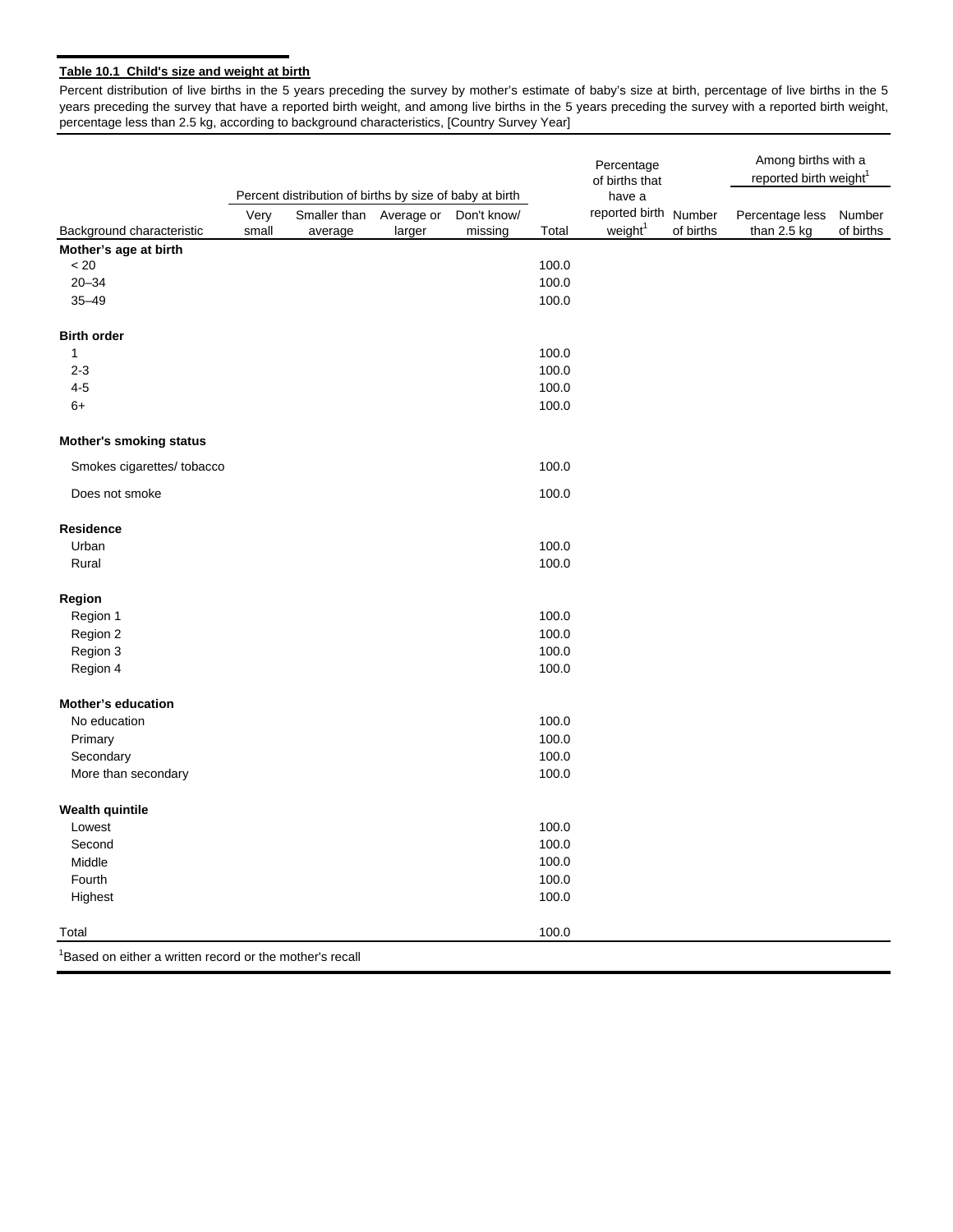## **Table 10.2 Vaccinations by source of information**

Percentage of children age 12-23 months and children age 24-35 months who received specific vaccines at any time before the survey, by source of information (vaccination card or mother's report), and percentage who received specific vaccines by the appropriate age, [Country Survey Year]

|                                                                   |                                  | Children age 12-23 months:        |                  | Children age 24-35 months:        |                                   |                      |                  |                                   |
|-------------------------------------------------------------------|----------------------------------|-----------------------------------|------------------|-----------------------------------|-----------------------------------|----------------------|------------------|-----------------------------------|
|                                                                   |                                  | Vaccinated at any time before the |                  | Vaccinated                        | Vaccinated at any time before the |                      |                  | Vaccinated                        |
|                                                                   |                                  | survey according to:              |                  | by                                |                                   | survey according to: |                  | by                                |
| Vaccine                                                           | Vaccination<br>card <sup>1</sup> | Mother's<br>report                | Either<br>source | appropriate<br>age <sup>2,3</sup> | Vaccination<br>card <sup>1</sup>  | Mother's<br>report   | Either<br>source | appropriate<br>age <sup>3,4</sup> |
| <b>BCG</b>                                                        |                                  |                                   |                  |                                   |                                   |                      |                  |                                   |
|                                                                   |                                  |                                   |                  |                                   |                                   |                      |                  |                                   |
| HepB (birth dose) <sup>5</sup>                                    |                                  |                                   |                  |                                   |                                   |                      |                  |                                   |
| Within 1 day of birth                                             |                                  | na                                | na               | na                                |                                   | na                   | na               | na                                |
| After 1 day of birth                                              |                                  | na                                | na               | na                                |                                   | na                   | na               | na                                |
| DPT-HepB-Hib                                                      |                                  |                                   |                  |                                   |                                   |                      |                  |                                   |
| 1                                                                 |                                  |                                   |                  |                                   |                                   |                      |                  |                                   |
| 2                                                                 |                                  |                                   |                  |                                   |                                   |                      |                  |                                   |
| 3                                                                 |                                  |                                   |                  |                                   |                                   |                      |                  |                                   |
| <b>Polio</b>                                                      |                                  |                                   |                  |                                   |                                   |                      |                  |                                   |
| 0 (birth dose)                                                    |                                  |                                   |                  |                                   |                                   |                      |                  |                                   |
| 1                                                                 |                                  |                                   |                  |                                   |                                   |                      |                  |                                   |
| 2                                                                 |                                  |                                   |                  |                                   |                                   |                      |                  |                                   |
| 3                                                                 |                                  |                                   |                  |                                   |                                   |                      |                  |                                   |
| Pneumococcal                                                      |                                  |                                   |                  |                                   |                                   |                      |                  |                                   |
| $\mathbf{1}$                                                      |                                  |                                   |                  |                                   |                                   |                      |                  |                                   |
| 2                                                                 |                                  |                                   |                  |                                   |                                   |                      |                  |                                   |
| 3                                                                 |                                  |                                   |                  |                                   |                                   |                      |                  |                                   |
| <b>Rotavirus</b>                                                  |                                  |                                   |                  |                                   |                                   |                      |                  |                                   |
| 1                                                                 |                                  |                                   |                  |                                   |                                   |                      |                  |                                   |
| $\overline{\mathbf{c}}$                                           |                                  |                                   |                  |                                   |                                   |                      |                  |                                   |
| 3                                                                 |                                  |                                   |                  |                                   |                                   |                      |                  |                                   |
| [MEASLES CONTAINING VACCINE]                                      |                                  |                                   |                  |                                   |                                   |                      |                  |                                   |
| 1                                                                 |                                  |                                   |                  |                                   |                                   |                      |                  |                                   |
| $\mathbf 2$                                                       | na                               | na                                | na               | na                                |                                   |                      |                  |                                   |
| All basic vaccinations <sup>6</sup>                               |                                  |                                   |                  |                                   |                                   |                      |                  |                                   |
| All age appropriate vaccinations <sup>7</sup>                     |                                  |                                   |                  |                                   |                                   |                      |                  |                                   |
| No vaccinations                                                   |                                  |                                   |                  | na                                |                                   |                      |                  | na                                |
|                                                                   |                                  |                                   |                  |                                   |                                   |                      |                  |                                   |
| Number of children                                                |                                  |                                   |                  |                                   |                                   |                      |                  |                                   |
| na = Not applicable                                               |                                  |                                   |                  |                                   |                                   |                      |                  |                                   |
| BCG = Bacille Calmette-Guérin                                     |                                  |                                   |                  |                                   |                                   |                      |                  |                                   |
| DPT = Diphtheria-pertussis-tetanus                                |                                  |                                   |                  |                                   |                                   |                      |                  |                                   |
| $HepB = Hepatitis B$                                              |                                  |                                   |                  |                                   |                                   |                      |                  |                                   |
| Hib = Haemophilus influenzae type b                               |                                  |                                   |                  |                                   |                                   |                      |                  |                                   |
| <sup>1</sup> Vaccination card, booklet or other home-based record |                                  |                                   |                  |                                   |                                   |                      |                  |                                   |

Received by age 12 months

 $3$  For children whose vaccination information is based on the mother's report, date of vaccination is not collected. The proportions of vaccinations given during the first and second years of life are assumed to be the same as for children with a written record of vaccination.

 $5$  For children whose vaccination information is based on the mother's report, children reported to have received hepatitis B (birth dose) received the vaccine within 24 hours after birth. For children whose vaccination information is based on the written record of vaccination, children are considered to have received hepatitis B (birth dose) if this vaccine is recorded on their card, regardless of when the dose was administered. <sup>4</sup> Received by age 12 months for all vaccines except [MEASLES CONTAINING VACCINE] 2, which should be received by age 24 months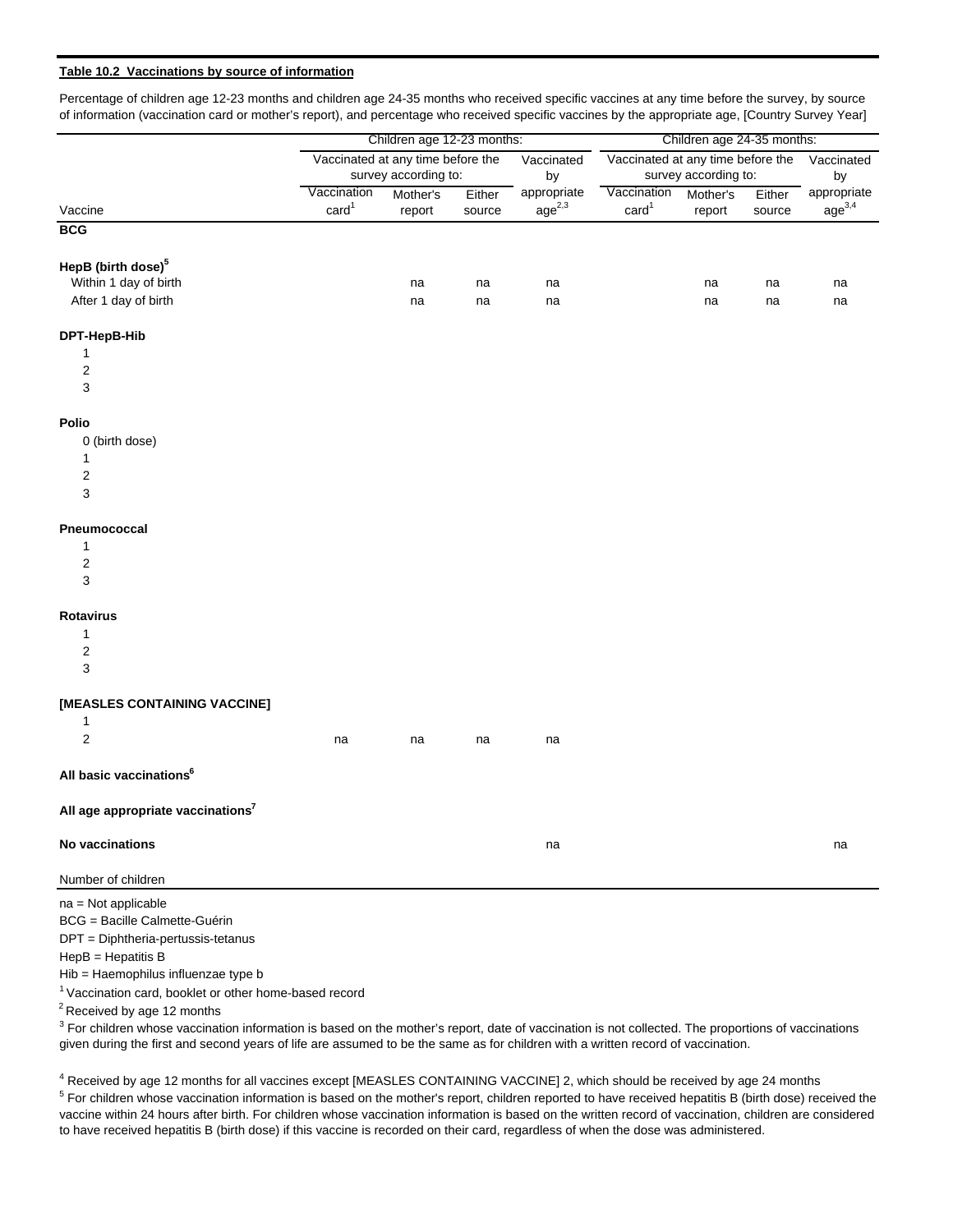<sup>6</sup> BCG, three doses of [DPT-HEPB-HIB], three doses of oral polio vaccine (excluding polio vaccine given at birth), and one dose of [MEASLES CONTAINING VACCINE]

 $^7$  For children 12-23 months: BCG, hepatitis B (birth dose), three doses of [DPT-HEPB-HIB], [THREE/FOUR] doses of oral polio vaccine, [THREE/TWO] doses of pneumococcal vaccine, [THREE/TWO] doses of rotavirus vaccine, and one dose of [MEASLES CONTAINING VACCINE]. For children 24-35 months, all of these plus a second dose of [MEASLES CONTAINING VACCINE].

# **Programming instructions:**

1. "HepB (birth dose)" under the column "Vaccination card" should be the sum of "Within 1 day of birth" and "After 1 day of birth". "Within 1 day of birth" should be calculated as the day of birth or the day after.

2. In the columns for "Vaccinated by appropriate age", include all children who are reported to have received a HepB birth dose, regardless of the timing.

# **Notes to survey managers for adaptations needed to Table 10.2 for national immunization schedules (NIS):**

Update this table to include all immunizations included in the NIS. Occasionally, vaccines are only used regionally within a country. These should not be added to the table. The adaptations needed include, but may not be limited to:

# DPT‐HepB‐Hib

• Different countries may use different formulations of DPT‐containing vaccines. In this table, the specific antigens that the vaccine protects against should be listed in the stub, and in footnotes 5 and 6, rather than the local name for the vaccine.

• The local name for the vaccine can be included in a footnote. For example, if the country gives a combined vaccine containing DPT, HebB and Hib antigens, and refers to it as "Pentavalent", then call the vaccine "DPT‐HebB‐Hib" in the stub, add a footnote superscript next to it, and explain in the footnote "DPT‐HepB‐Hib is sometimes referred to as Pentavalent."

• If the country NIS lists HepB or any part of this vaccine as a separate vaccine, include a separate variable in the stub for each individual vaccine, and list each of the doses recommended underneath the antigen name.

# Polio

• Delete "Polio 0 (birth dose)" from the stub if this dose is not included in the NIS.

• If the NIS does not include polio 0, delete "(excluding polio vaccine given at birth)" from footnote 6.

• If the NIS includes a dose of inactivated polio vaccine (IPV), add a row for "IPV" below the third dose for polio. Add "IPV = Inactivated polio vaccine" to the list of abbreviations below the table.

• In footnote 7, update the number of doses of polio vaccinations to match the NIS. The number of doses should include all doses in the NIS, including polio 0 and/or IPV, if they are included in the NIS.

# Pneumoccocal and Rotavirus

• If the NIS does not include pneumococcal or rotavirus, remove them from the table.

- If the NIS includes only 2 doses, delete the row for dose 3 in the stub.
- In footnote 7, update the number of doses of pneumococcal and rotavirus to match the NIS.

# Measles containing vaccine (MCV)

• Adapt [MEASLES CONTAINING VACCINE] to match the type of vaccine used in the NIS: for example, measles; measles, mumps and rubella (MMR); or measles and rubella (MR). Note there are occurrences in the stub, and in footnotes 4, 6, and 7 which must all be adapted. Spell out any abbreviations in the notes below the table.

o If the country's NIS includes two doses of a measles containing vaccine, the two doses could contain different antigens. In this case, refer to each dose according to the antigen names, rather than [MCV] 1 and 2.

• The recommended timing of MCV doses can vary. This table is laid out using a default schedule of 9 months for the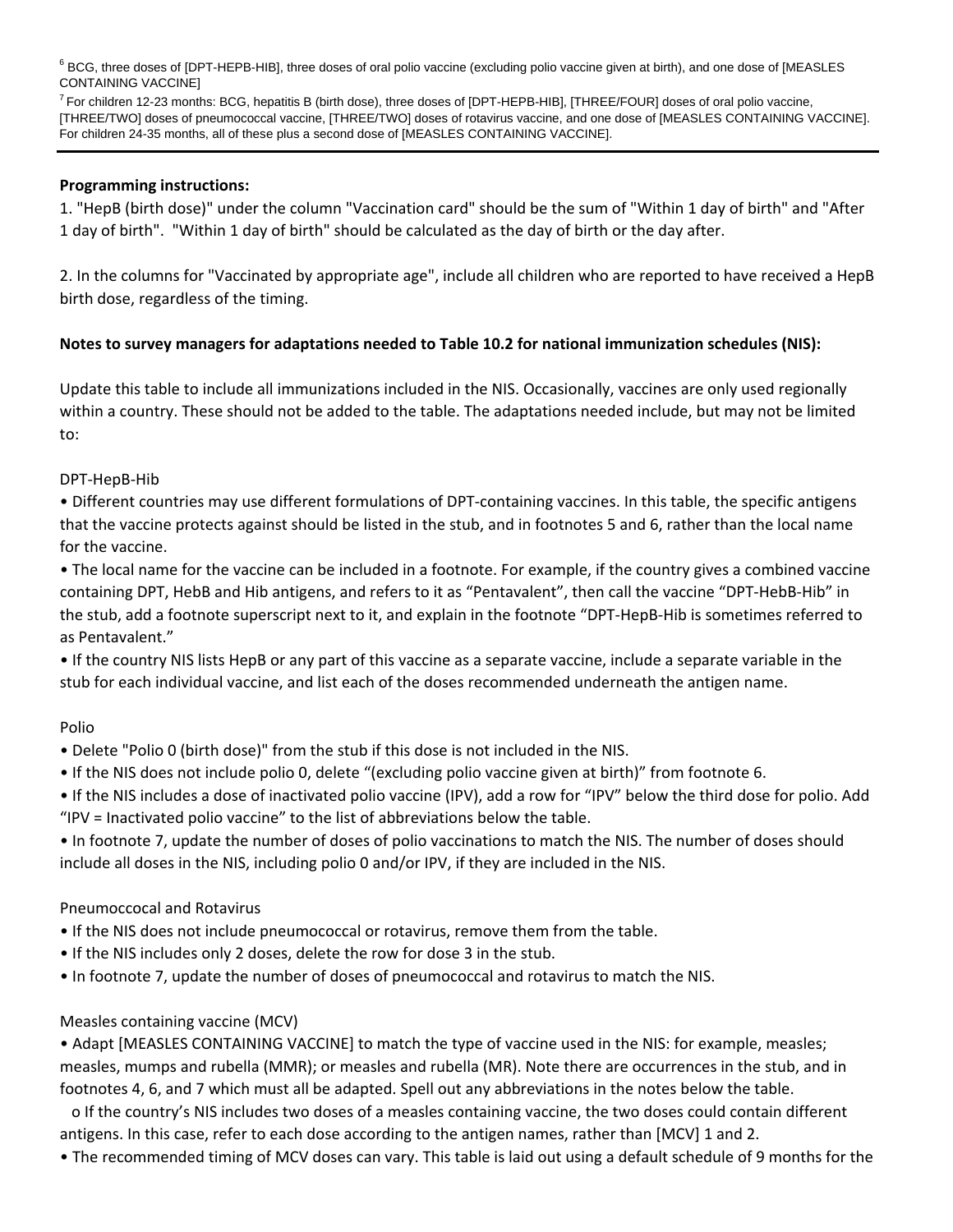first dose and 15-18 months for the second dose. If the number and/or timing of doses in your country differs, adapt the table accordingly.

o Placement of "na": If the first/only dose of MCV is given at age 12 months or later, place "na" in the rows for MCV 1 and "All basic vaccinations" in the first four columns (for children age 12‐23 months), and report MCV 1 and all basic vaccination coverage for children age 24‐35 months only.

o Inclusion/exclusion of the second dose of MCV: If the country NIS has only 1 dose of MCV, or if the second dose of MCV is given at 24 months or later, then remove the row for the second dose of MCV from the table (it would be "na" for both age groups).

o Footnote 2: Age appropriate immunization for children age 12‐23 months. The wording of this footnote will remain unchanged if the first/only dose of MCV is given at 12 months or later. The "na" on the MCV 1 row will accommodate this change.

| MCV $1 < 12$ mo & MCV $2 < 24$ mo (default) | Received by age 12 months for all vaccines except [MEASLES CONTAINING                                                        |
|---------------------------------------------|------------------------------------------------------------------------------------------------------------------------------|
|                                             | VACCINE 2], which should be received by age 24 months                                                                        |
| $MCV 1 > 12$ mo & MCV 2 < 24 mo             | Received by age 12 months for all vaccines except MCV 1, which should be                                                     |
|                                             | received by 24 months, and MCV 2, which should be received by age 24                                                         |
|                                             | months                                                                                                                       |
| $MCV 1 > 12$ mo & MCV 2 > 24 mo             | Received by age 12 months for all vaccines except MCV 1, which should be                                                     |
|                                             | received by 24 months                                                                                                        |
| MCV 1 <12 mo & MCV 2 >24 mo                 | Received by age 12 months for all vaccines                                                                                   |
| MCV 1 only, < 12 mo                         | Received by age 12 months for all vaccines                                                                                   |
| MCV 1 only, > 12 mo                         | Received by age 12 months for all vaccines except [MEASLES CONTAINING<br>VACCINE], which should be received by age 24 months |

o Footnote 4: Age appropriate immunization for children age 24‐35 months

o Footnote 6: All basic vaccinations. Wording of this footnote does not change if the first dose of MCV is given after 12 months. The "na" added to the "All basic vaccinations" row for children age 12‐23 months will accommodate this change. Likewise, the footnote does not change if the NIS includes 2 doses of MCV, only one dose is required to fulfill "all basic vaccinations."

o Footnote 7: Age appropriate vaccinations for children age 12‐23 and 24‐35 months

| MCV 1 <12 mo & MCV 2 <24 mo (default) | For children 12-23 months: BCG, hepatitis B (birth dose), three doses of [DPT-<br>HEPB-HIB], [THREE/FOUR] doses of oral polio vaccine, [THREE/TWO] doses of<br>pneumococcal vaccine, [THREE/TWO] doses of rotavirus vaccine, and one<br>dose of [MEASLES CONTAINING VACCINE]. For children 24-35 months, all of<br>these plus a second dose of [MEASLES CONTAINING VACCINE]. |
|---------------------------------------|------------------------------------------------------------------------------------------------------------------------------------------------------------------------------------------------------------------------------------------------------------------------------------------------------------------------------------------------------------------------------|
| MCV 1 >12 mo & MCV 2 <24 mo           | For children 12-23 months: BCG, hepatitis B (birth dose), three doses of [DPT-<br>HEPB-HIB], [THREE/FOUR] doses of oral polio vaccine, [THREE/TWO] doses of<br>pneumococcal vaccine, and [THREE/TWO] doses of rotavirus vaccine. For<br>children 24-35 months, all of these plus two doses of [MEASLES CONTAINING<br>VACCINE].                                               |
| IMCV 1 >12 mo & MCV 2 >24 mo          | For children 12-23 months: BCG, hepatitis B (birth dose), three doses of [DPT-<br>HEPB-HIB], [THREE/FOUR] doses of oral polio vaccine, [THREE/TWO] doses of<br>pneumococcal vaccine, and [THREE/TWO] doses of rotavirus vaccine. For<br>children 24-35 months, all of these plus one dose of [MEASLES CONTAINING<br>VACCINE].                                                |
| IMCV 1 <12 mo & MCV 2 >24 mo          | BCG, hepatitis B (birth dose), three doses of [DPT-HEPB-HIB], [THREE/FOUR]<br>doses of oral polio vaccine, [THREE/TWO] doses of pneumococcal vaccine,<br>[THREE/TWO] doses of rotavirus vaccine, and one dose of [MEASLES]<br>CONTAINING VACCINE].                                                                                                                           |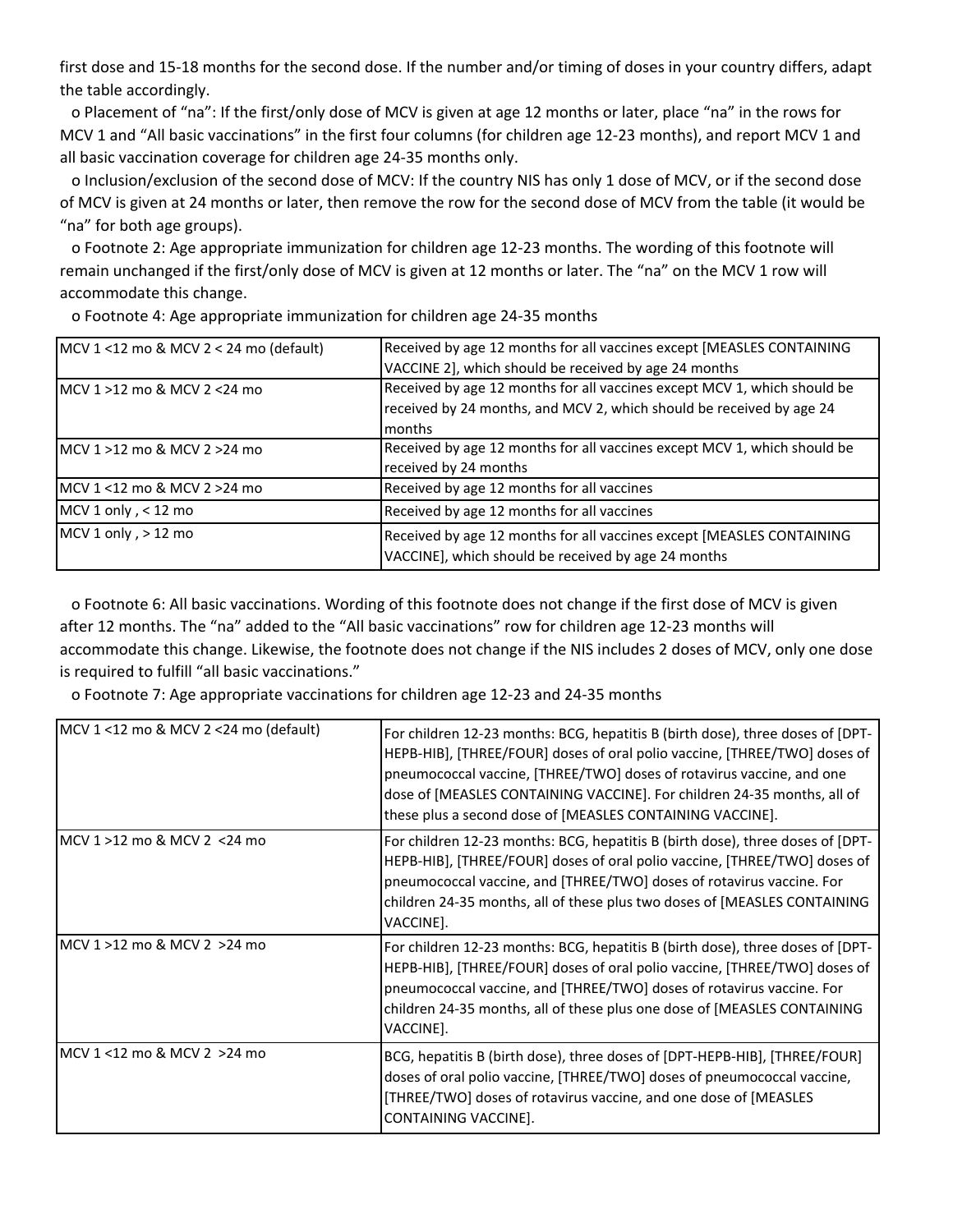| MCV 1 only, $<$ 12 mo | BCG, hepatitis B (birth dose), three doses of [DPT-HEPB-HIB], [THREE/FOUR]<br>doses of oral polio vaccine, [THREE/TWO] doses of pneumococcal vaccine,<br>[THREE/TWO] doses of rotavirus vaccine, and one dose of [MEASLES<br>CONTAINING VACCINE].                                                                              |
|-----------------------|--------------------------------------------------------------------------------------------------------------------------------------------------------------------------------------------------------------------------------------------------------------------------------------------------------------------------------|
| MCV 1 only, $> 12$ mo | For children 12-23 months: BCG, hepatitis B (birth dose), three doses of [DPT-<br>[HEPB-HIB], [THREE/FOUR] doses of oral polio vaccine, [THREE/TWO] doses of<br>pneumococcal vaccine, and [THREE/TWO] doses of rotavirus vaccine. For<br>children 24-35 months, all of these plus one dose of [MEASLES CONTAINING<br>VACCINE]. |

General

• If any additional abbreviations are used add the abbreviation and what it stands for below the table in alphabetical order. Delete any abbreviations that are not applicable.

• Add vaccines to the stub as needed if the NIS includes additional vaccines given during the ages of 0‐23 months. Refer to these vaccinations using the antigens included, rather than the local name. The local name may be included in a new footnote.

• Adapt footnote 7 to add any vaccines added to the table as per the NIS.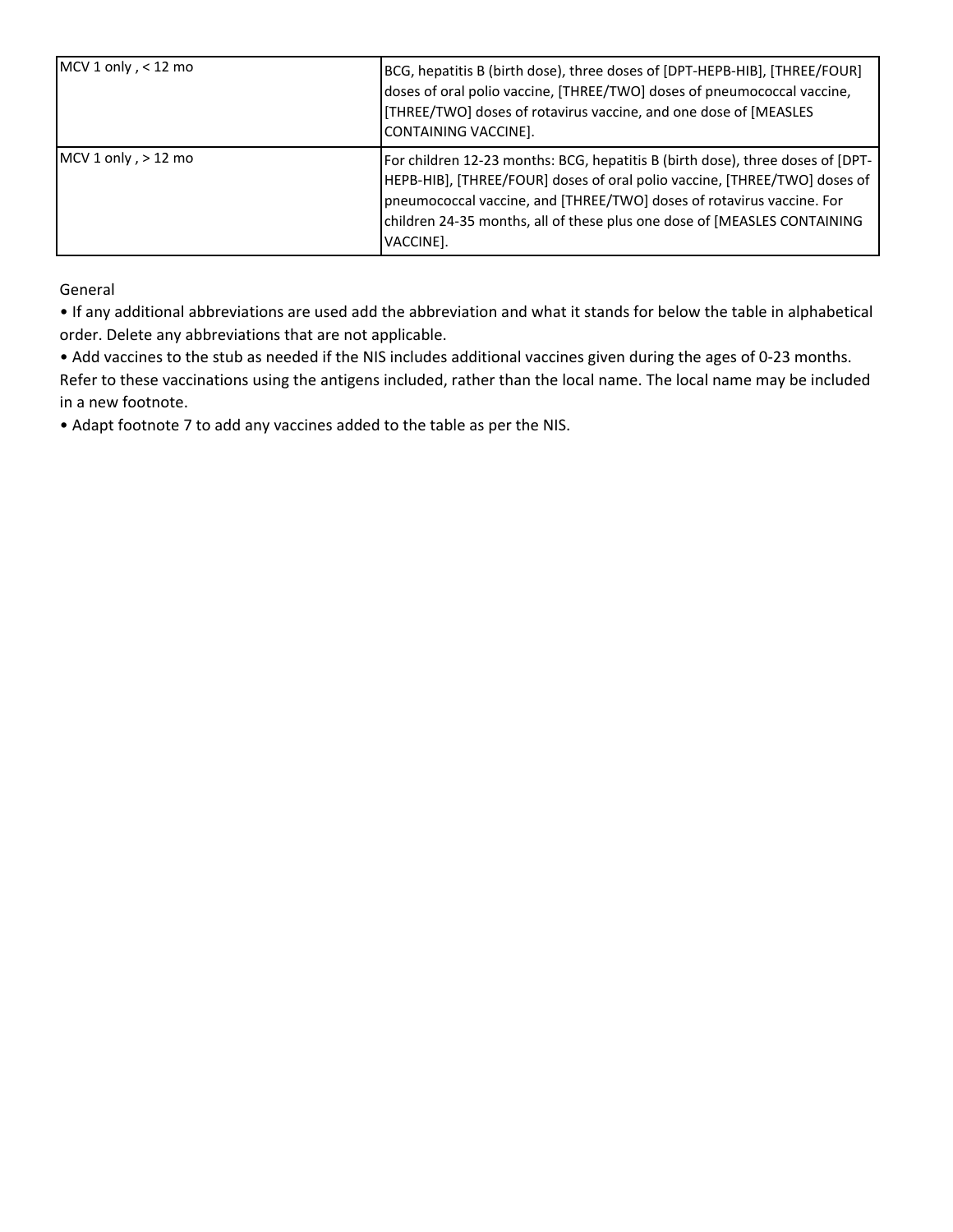#### **Table 10.3 Vaccinations by background characteristics**

Background characteristic BCG dose) $1 \quad 2 \quad 3 \quad 0 \quad 1 \quad 2 \quad 3 \quad 1 \quad 2 \quad 3 \quad 1 \quad 2 \quad 3$ **Sex** Male Female **Birth order** 12-34-56+**Vaccination card<sup>6</sup>** SeenNot seen/no card**Residence**Urban Rural **Region** Region 1 Region 2 Region 3 Region 4 **Mother's education** No education Primary **Secondary** More than secondary **Wealth quintile** Lowest Second Middle Fourth Highest Total Children age 12-23 months Children age 24-35 months  $BCG\;$  dose) $^1$ HepB (birth DPT-HepB- $Hib$  Polio<sup>2</sup> Pneumococcal Rotavirus All age appropriate Number vaccinations<sup>5</sup> of children [MEASLES CONTAINING VACCINE] 2 **IMEASLES** CONTAINING VACCINE] 1 All basic vaccinations<sup>3</sup> All age appropriate vaccinations<sup>4</sup> No vaccinationsNumber of children

Percentage of children age 12-23 months and children age 24-35 months who received specific vaccines at any time before the survey (according to a vaccination card or the mother's report), percentage with all basic vaccinations, and percentage with all age appropriate vaccinations, according to background characteristics, [Country Survey Year]

Note: Children are considered to have received the vaccine if it was either written on the child's vaccination card or reported by the mother. For children whose vaccination information is based on the mother's report, dat vaccination is not collected. The proportions of vaccinations given during the first and second years of life are assumed to be the same as for children with a written record of vaccination.

BCG = Bacille Calmette-GuérinDPT = Diphtheria-pertussis-tetanus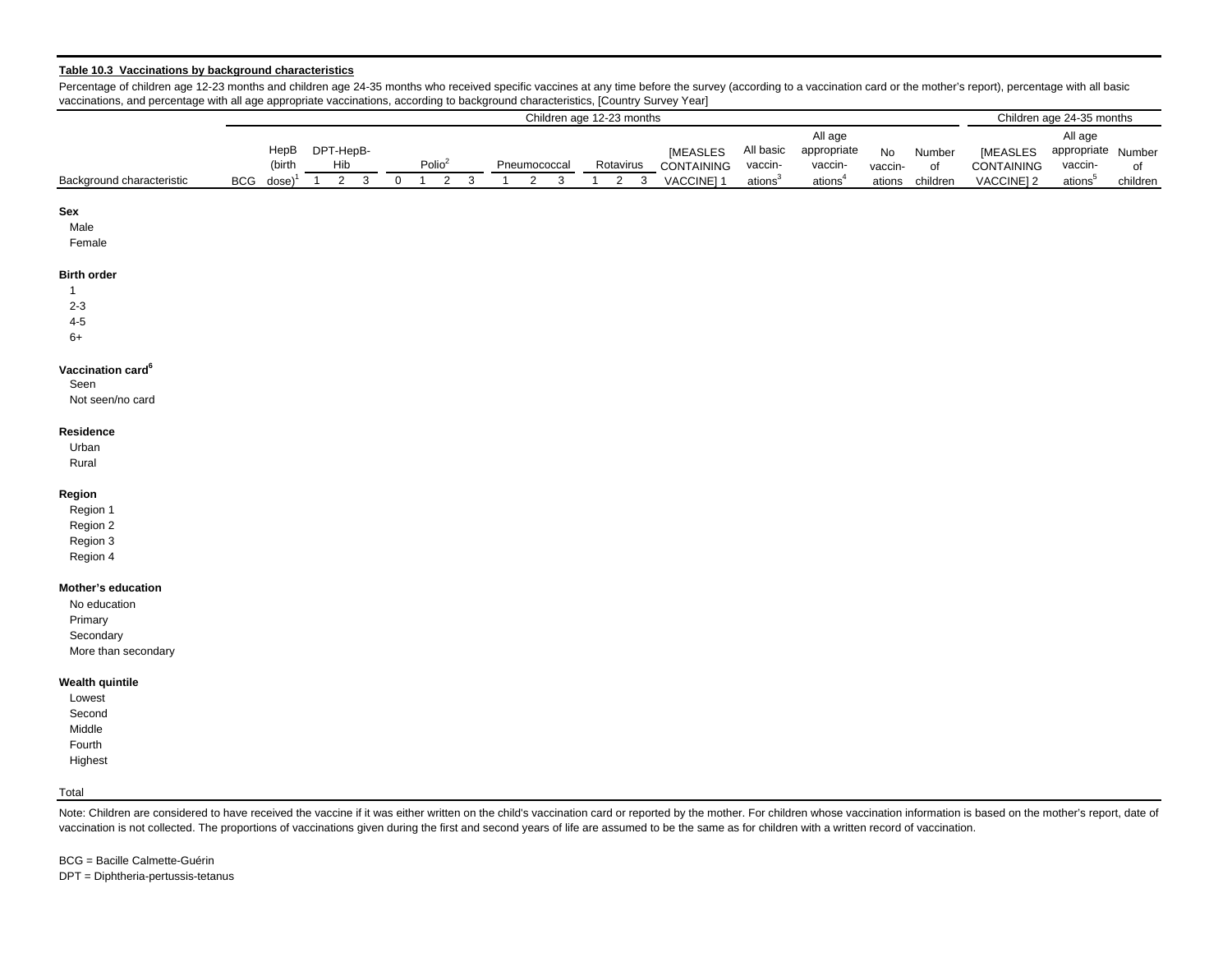#### HepB = Hepatitis B

#### Hib = Haemophilus influenzae type b

<sup>1</sup> For children whose vaccination information is based on the mother's report, children reported to have received HepB (birth dose) received the vaccine within 24 hours after birth. For children whose vaccination informat is based on the written record of vaccination, children are considered to have received hepatitis B (birth dose) if this vaccine is recorded on their card, regardless of when the dose was administered.

 $2$  Polio 0 is the polio vaccination given at birth.

<sup>3</sup> BCG, three doses of [DPT-HEPB-HIB], three doses of oral polio vaccine (excluding polio vaccine given at birth), and one dose of [MEASLES CONTAINING VACCINE]

4 BCG, hepatitis B (birth dose), three doses of [DPT-HEPB-HIB], [THREE/FOUR] doses of oral polio vaccine, [THREE/TWO] doses of pneumococcal vaccine, [THREE/TWO] doses of rotavirus vaccine, and one dose of [MEASLES CONTAINING VACCINE]

<sup>5</sup> BCG, hepatitis B (birth dose), three doses of [DPT-HEPB-HIB], [THREE/FOUR] doses of oral polio vaccine, [THREE/TWO] doses of pneumococcal vaccine, [THREE/TWO] doses of rotavirus vaccine, and two doses of [MEASLES CONTAINING VACCINE]

6 Vaccination card, booklet or other home-based record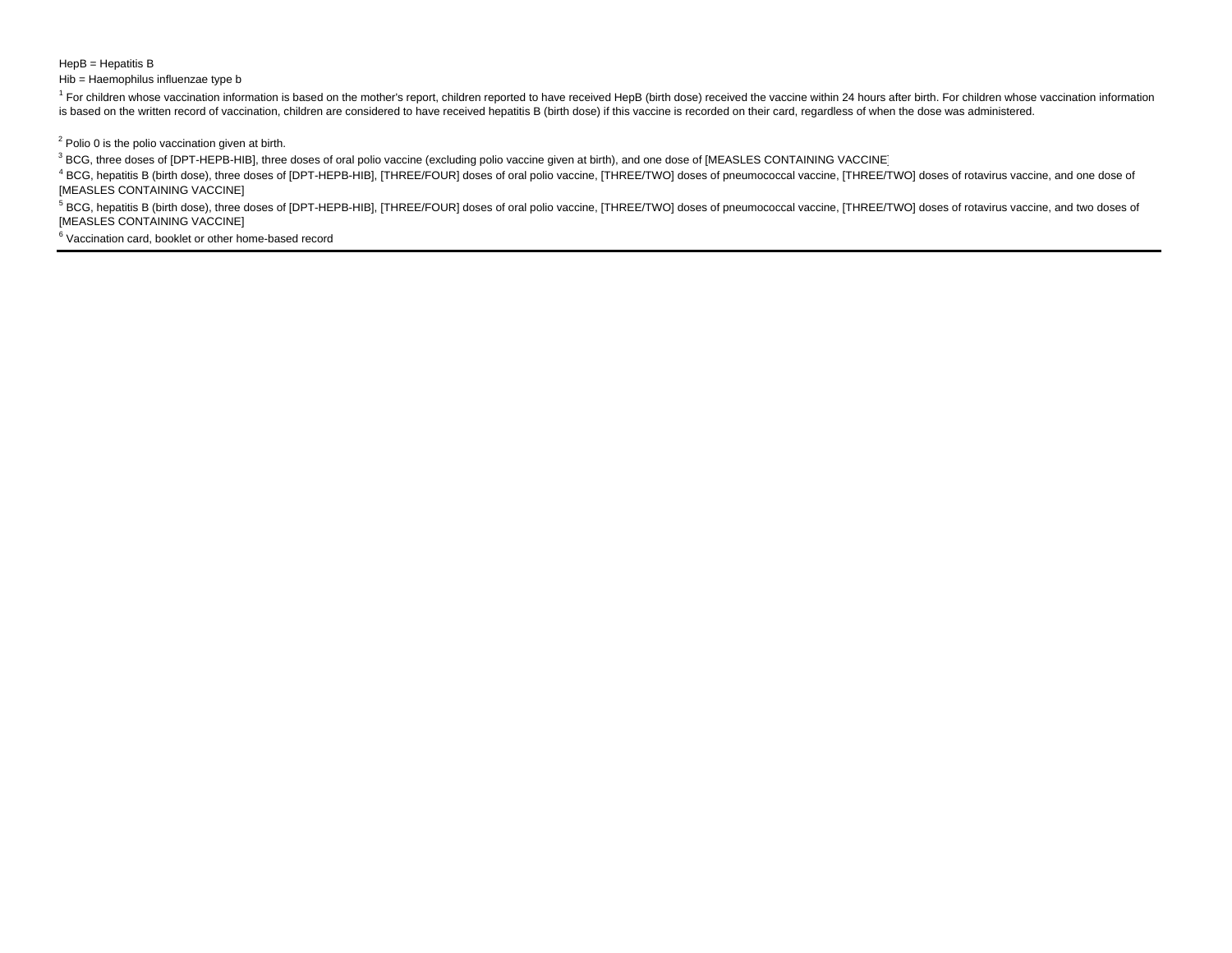Notes to survey managers for adaptations needed to Table 10.3 for national immunization schedules (NIS):

Update this table to include all immunizations included in the NIS. Occasionally, vaccines are only used regionally within a country. These should not be added to the table. The adaptations needed include, but may not be limited to:

#### DPT-HepB-Hib

• Different countries may use different formulations of DPT-containing vaccines. In this table, the specific antigens that the vaccine protects against should be listed in the column heading, and in footnotes 3, 4 and 5, r than the local name for the vaccine.

• The local name for the vaccine can be included in a footnote. For example, if the country gives a combined vaccine containing DPT, HebB and Hib antigens, and refers to it as "Pentavalent", then call the vaccine "DPT-HebB-Hib" in the column heading, add a footnote superscript next to it, and explain in the footnote "DPT-HepB-Hib is sometimes referred to as Pentavalent."

• If the country NIS lists HepB or any part of this vaccine as a separate vaccine, include a new middle-level column heading for each individual vaccine, and list each of the doses recommended in columns underneath the middle-level heading.

#### Polio

• Delete the column for polio 0 and footnote 2 if this dose is not included in the NIS.

• If the NIS does not include polio 0, delete "(excluding polio vaccine given at birth)" from footnote 3.

• If the NIS includes a dose of inactivated polio vaccine (IPV), add a column for "IPV" under the heading for "Polio" and to the right of the column for dose 3. Add "IPV = Inactivated polio vaccine" to the list of abbrevia below the table.

• In footnotes 4 and 5, update the number of doses of polio vaccinations to match the NIS. The number of doses should include all doses in the NIS, including polio 0 and/or IPV, if they are included in the NIS.

#### Pneumoccocal and Rotavirus

• If the NIS does not include pneumococcal or rotavirus, remove them from the table.

• If the NIS includes only 2 doses, delete the column for dose 3.

• In footnotes 4 and 5, update the number of doses of pneumococcal and rotavirus to match the NIS.

#### Measles containing vaccine (MCV)

• Adapt [MEASLES CONTAINING VACCINE] to match the type of vaccine used in the NIS: for example, measles; measles, mumps and rubella (MMR); or measles and rubella (MR). Note there are occurrences in multiple column headings, and in footnotes 3, 4, and 5 which must all be adapted. Spell out any abbreviations in the notes below the table.

o If the country's NIS includes two doses of a measles containing vaccine, the two doses could contain different antigens. In this case, refer to each dose according to the antigen names, rather than [MCV] 1 and 2.

• The recommended timing of MCV doses can vary. This table is laid out using a default schedule of 9 months for the first dose and 15-18 months for the second dose. If the number and/or timing of doses in your country differs, adapt the table accordingly.

o Column for [MEASLES CONTAINING VACCINE] 1: If the first dose of MCV is given at 12+ months, move this column from the cohort of children age 12-23 months to fall under the heading for the cohort of children age 24-35 months.

<sup>o</sup> Column for [MEASLES CONTAINING VACCINE] 2: If the second dose of MCV is given at 24+ months, remove this column from the table.

o If the NIS includes only one dose of MCV, place the column under the appropriate age cohort (i.e., 12-23 months if the vaccination is given before 12 months, and 24-35 months if the vaccination is given at 12+ months); remove the number referring to the dose of the MCV (i.e., "1" or "2") from the column heading.

o Column for "All basic vaccinations": If the first (or only) dose of MCV is given at 12+ months, move this column from the cohort of children age 12-23 months to fall under the heading for the cohort of children age 24-35 months.

o Footnote 3 "All basic vaccinations": Wording of this footnote does not change if the first dose of MCV is given after 12 months. Moving the placement of this column from under the heading for the 12-23 month cohort to under the heading for the 24-35 month cohort takes care of this issue. Likewise, the footnote does not change if the NIS includes 2 doses of MCV, only one dose is required to fulfill "all basic vaccinations."

<sup>o</sup> Footnote 4: Age appropriate vaccinations for children age 12-23 months

| $MCV$ 1 <12 mo & MCV 2 <24 mo (default)          | BCG, hepatitis B (birth dose), three doses of [DPT-HEPB-HIB], [THREE/FOUR] doses of oral polio vaccine, [THREE/TWO] doses of pneumococcal |
|--------------------------------------------------|-------------------------------------------------------------------------------------------------------------------------------------------|
| $MCV 1 < 12 \text{ mo } 8 MCV 2 > 24 \text{ mo}$ | vaccine, [THREE/TWO] doses of rotavirus vaccine, and one dose of [MEASLES CONTAINING VACCINE].                                            |
| MCV 1 only, $<$ 12 mo                            | BCG, hepatitis B (birth dose), three doses of [DPT-HEPB-HIB], [THREE/FOUR] doses of oral polio vaccine, [THREE/TWO] doses of pneumococcal |
| $MCV 1 > 12$ mo & MCV 2 < 24 mo                  | vaccine, and [THREE/TWO] doses of rotavirus vaccine.                                                                                      |

#### o Footnote 5: Age appropriate vaccinations for children age 24‐35 months

| $MCV$ 1 <12 mo & MCV 2 < 24 mo (default) | BCG, hepatitis B (birth dose), three doses of [DPT-HEPB-HIB], [THREE/FOUR] doses of oral polio vaccine, [THREE/TWO] doses of pneumococcal |
|------------------------------------------|-------------------------------------------------------------------------------------------------------------------------------------------|
| $MCV$ 1 >12 mo & MCV 2 < 24 mo           | vaccine, [THREE/TWO] doses of rotavirus vaccine, and two doses of [MEASLES CONTAINING VACCINE].                                           |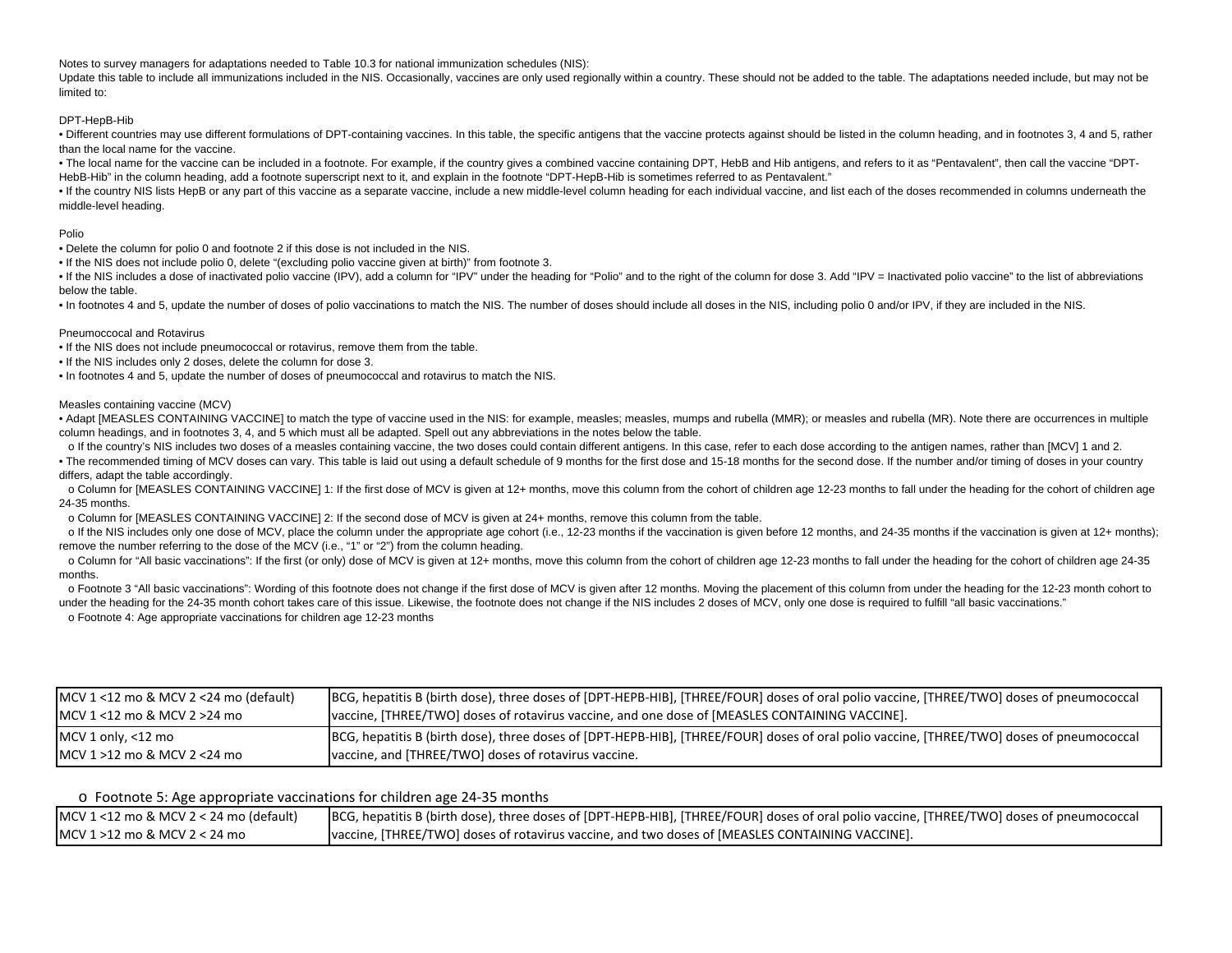General

• If any abbreviations are used add the abbreviation and what it stands for below the table in alphabetical order.

• Add columns for vaccines as needed if the NIS includes additional vaccines given between the ages of 0 and 24 months. Refer to these vaccinations using the antigens included, rather than the local name. The local name may be included in <sup>a</sup> new footnote.

• Adapt footnotes 4 and 5 to add any vaccines added to the table as per the NIS.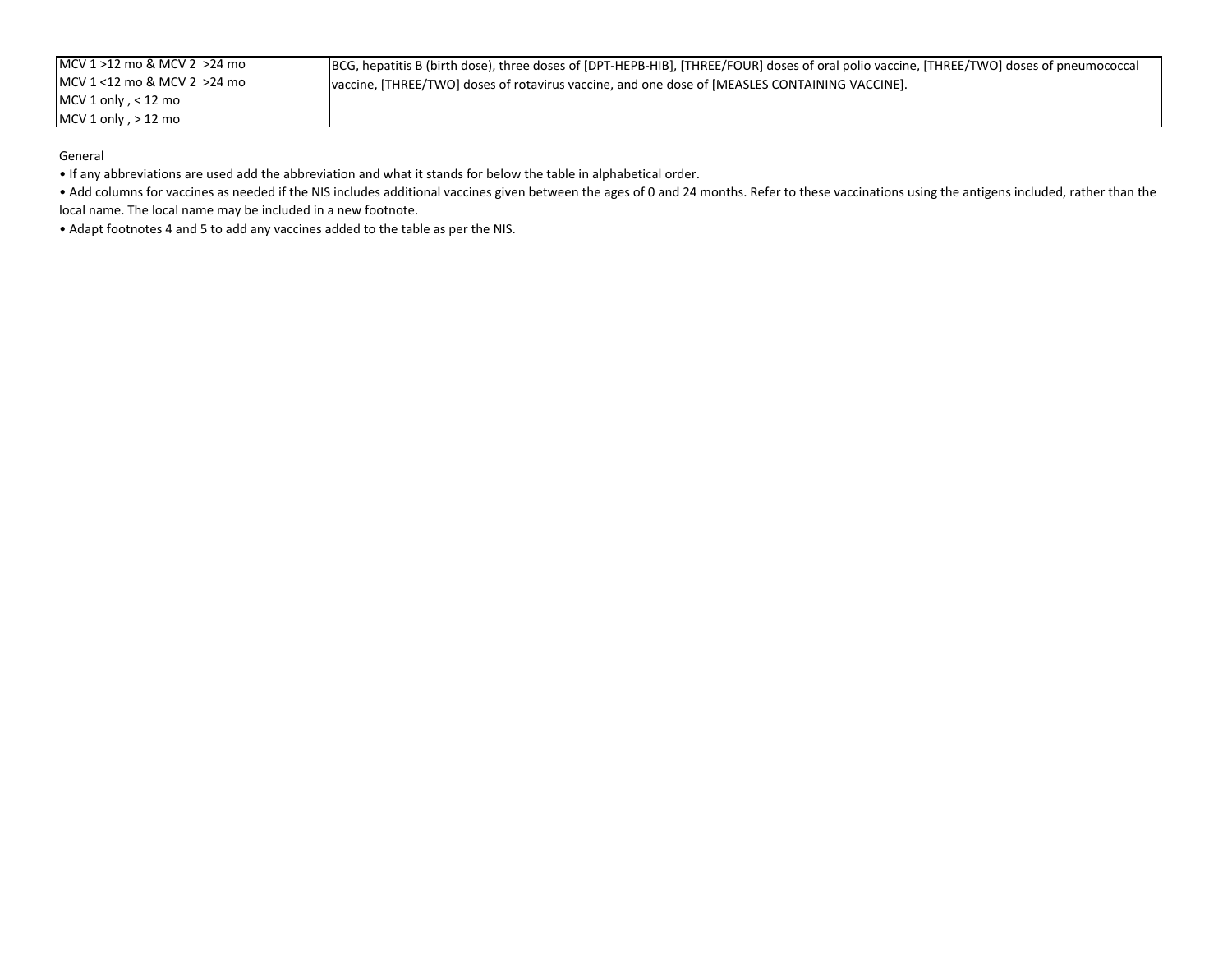#### **Table 10.4 Possession and observation of vaccination cards, according to background characteristics**

Percentage of children age 12-23 months and children age 24-35 months who ever had a vaccination card, and percentage with a vaccination card seen, according to background characteristics, [Country Survey Year]

|                           | Children age 12-23 months                                        |                                                      |                          | Children age 24-35 months                                        |                                                        |                          |
|---------------------------|------------------------------------------------------------------|------------------------------------------------------|--------------------------|------------------------------------------------------------------|--------------------------------------------------------|--------------------------|
| Background characteristic | Percentage who<br>ever had a<br>vaccination<br>card <sup>1</sup> | Percentage<br>with a<br>vaccination<br>card seen $1$ | Number<br>of<br>children | Percentage<br>who ever had a<br>vaccination<br>card <sup>1</sup> | Percentage<br>with a<br>vaccination<br>$card$ seen $1$ | Number<br>0f<br>children |
|                           |                                                                  |                                                      |                          |                                                                  |                                                        |                          |
| <b>Sex</b>                |                                                                  |                                                      |                          |                                                                  |                                                        |                          |
| Male                      |                                                                  |                                                      |                          |                                                                  |                                                        |                          |
| Female                    |                                                                  |                                                      |                          |                                                                  |                                                        |                          |
| <b>Birth order</b>        |                                                                  |                                                      |                          |                                                                  |                                                        |                          |
|                           |                                                                  |                                                      |                          |                                                                  |                                                        |                          |

2-3 4-5

6+

## **Residence**

Urban Rural

# **Region**

Region 1 Region 2 Region 3

Region 4

# **Mother's education**

No education Primary **Secondary** More than secondary

#### **Wealth quintile**

Lowest Second Middle Fourth Highest

## **Total**

<sup>1</sup> Vaccination card, booklet or other home-based record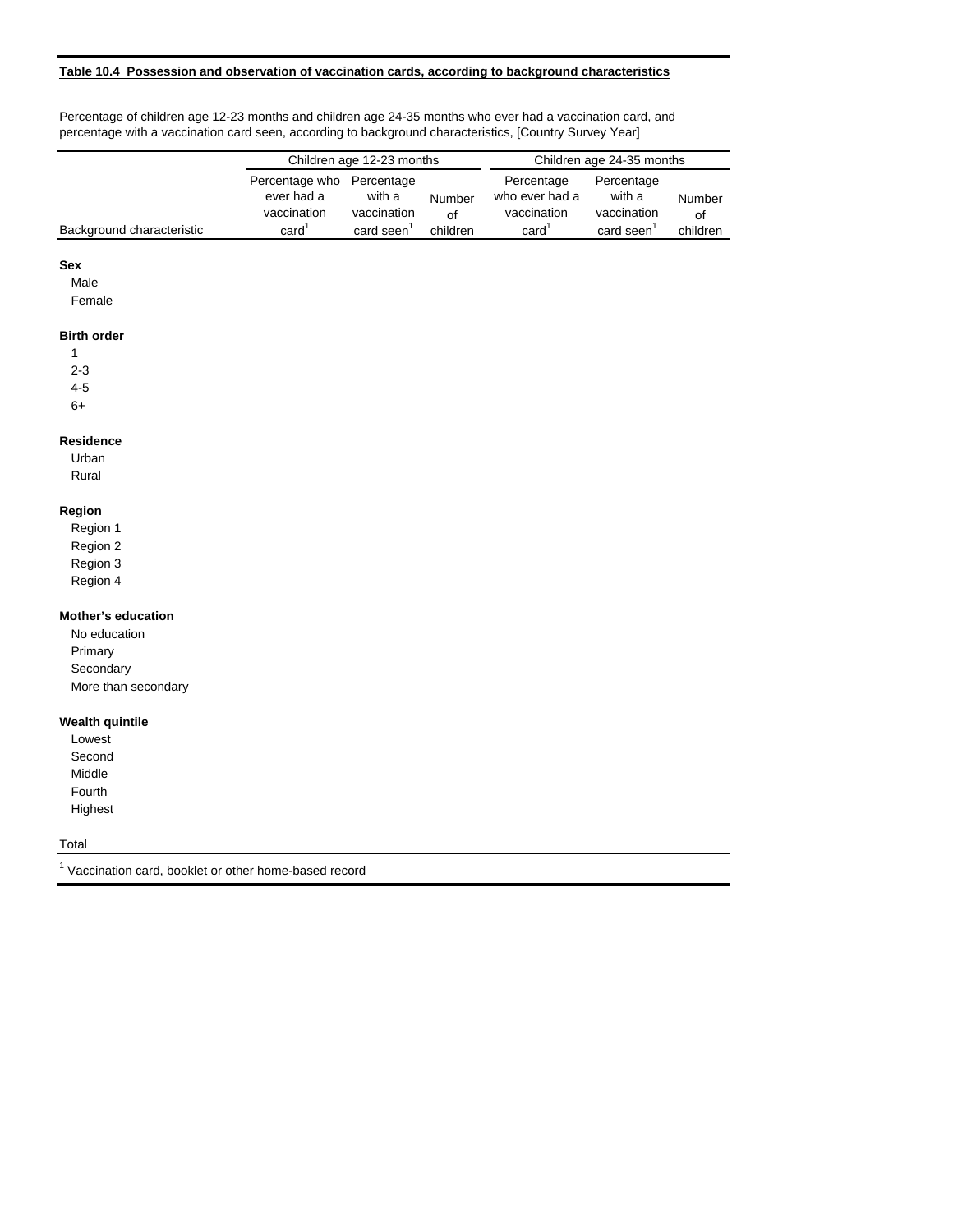## **Table 10.5 Prevalence and treatment of symptoms of ARI**

Among children under age 5, percentage who had symptoms of acute respiratory infection (ARI) in the 2 weeks preceding the survey; and among children with symptoms of ARI in the 2 weeks preceding the survey, percentage for whom advice or treatment was sought, according to background characteristics, [Country Survey Year]

|                                                                                                   | Among children under<br>age $5$ :                     |                          | Among children under age 5 with symptoms<br>of ARI:                      |                                                                          |                          |  |  |  |
|---------------------------------------------------------------------------------------------------|-------------------------------------------------------|--------------------------|--------------------------------------------------------------------------|--------------------------------------------------------------------------|--------------------------|--|--|--|
| Background characteristic<br>Age in months<br>< 6<br>$6 - 11$<br>12-23<br>24-35<br>36-47<br>48-59 | Percentage<br>with<br>symptoms of<br>ARI <sup>1</sup> | Number<br>of<br>children | Percentage for<br>whom advice or<br>treatment was<br>sought <sup>2</sup> | Percentage<br>for whom<br>treatment<br>was sought<br>same or next<br>day | Number<br>οf<br>children |  |  |  |
| <b>Sex</b><br>Male                                                                                |                                                       |                          |                                                                          |                                                                          |                          |  |  |  |

Female

# **Mother's current smoking**

#### **status**

Smokes cigarettes/ tobacco Does not smoke

# **Cooking fuel**

Electricity or gas Kerosene Coal/lignite Charcoal Wood/straw<sup>3</sup> Animal dung Other fuel No food cooked in household

## **Residence**

Urban Rural

# **Region**

Region 1 Region 2 Region 3 Region 4

#### **Mother's education**

No education Primary Secondary More than secondary

#### **Wealth quintile**

Lowest Second Middle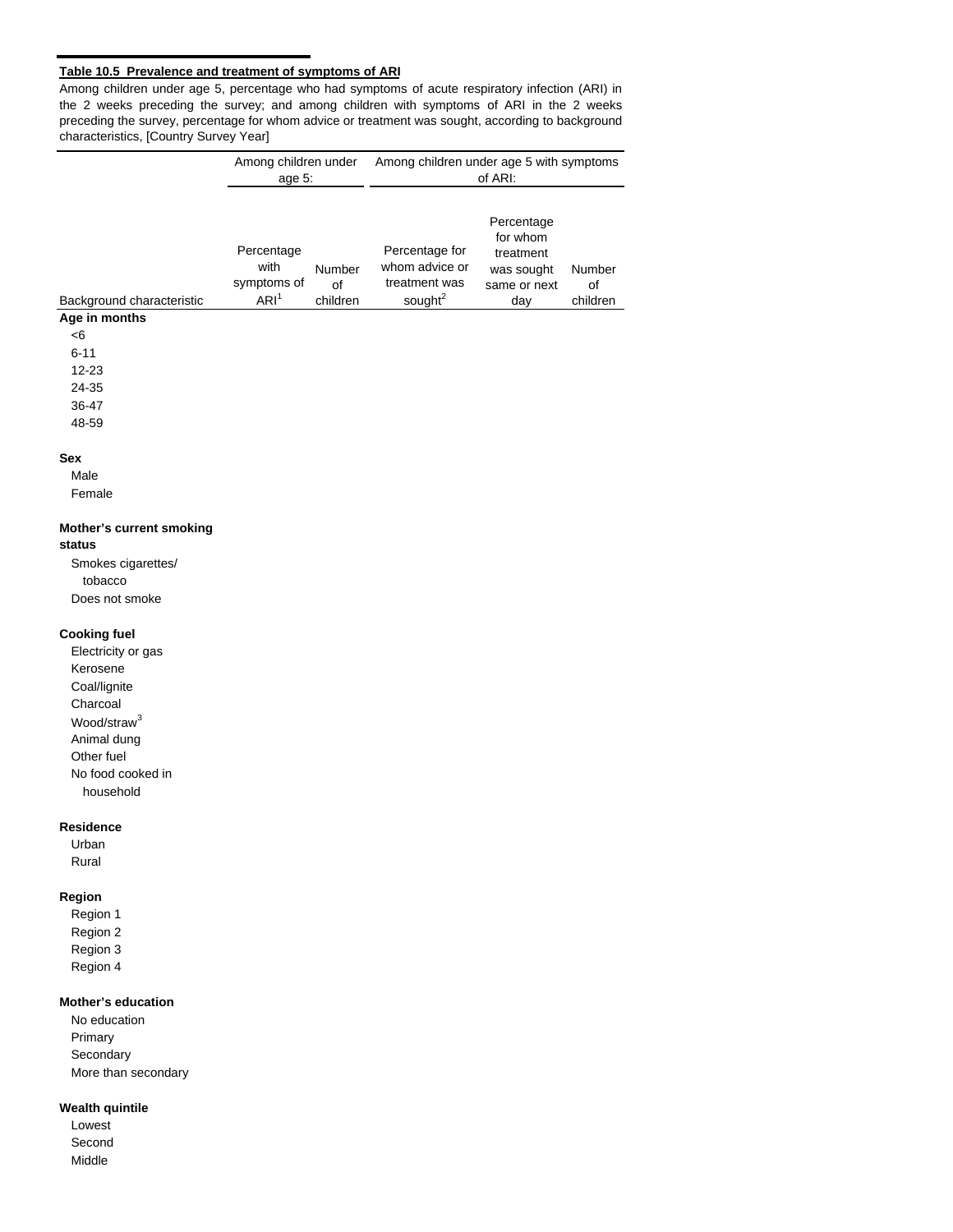Fourth Highest

#### Total

 $1$  Symptoms of ARI include short, rapid breathing which was chest-related and/or difficult breathing which was chest-related.

<sup>2</sup> Includes advice or treatment from the following sources: [PUBLIC SECTOR, PRIVATE MEDICAL SECTOR, SHOP, MARKET, AND ITINERANT DRUG SELLER]. Excludes advice or treatment from a traditional practitioner.

 $3$  Includes grass, shrubs, crop residues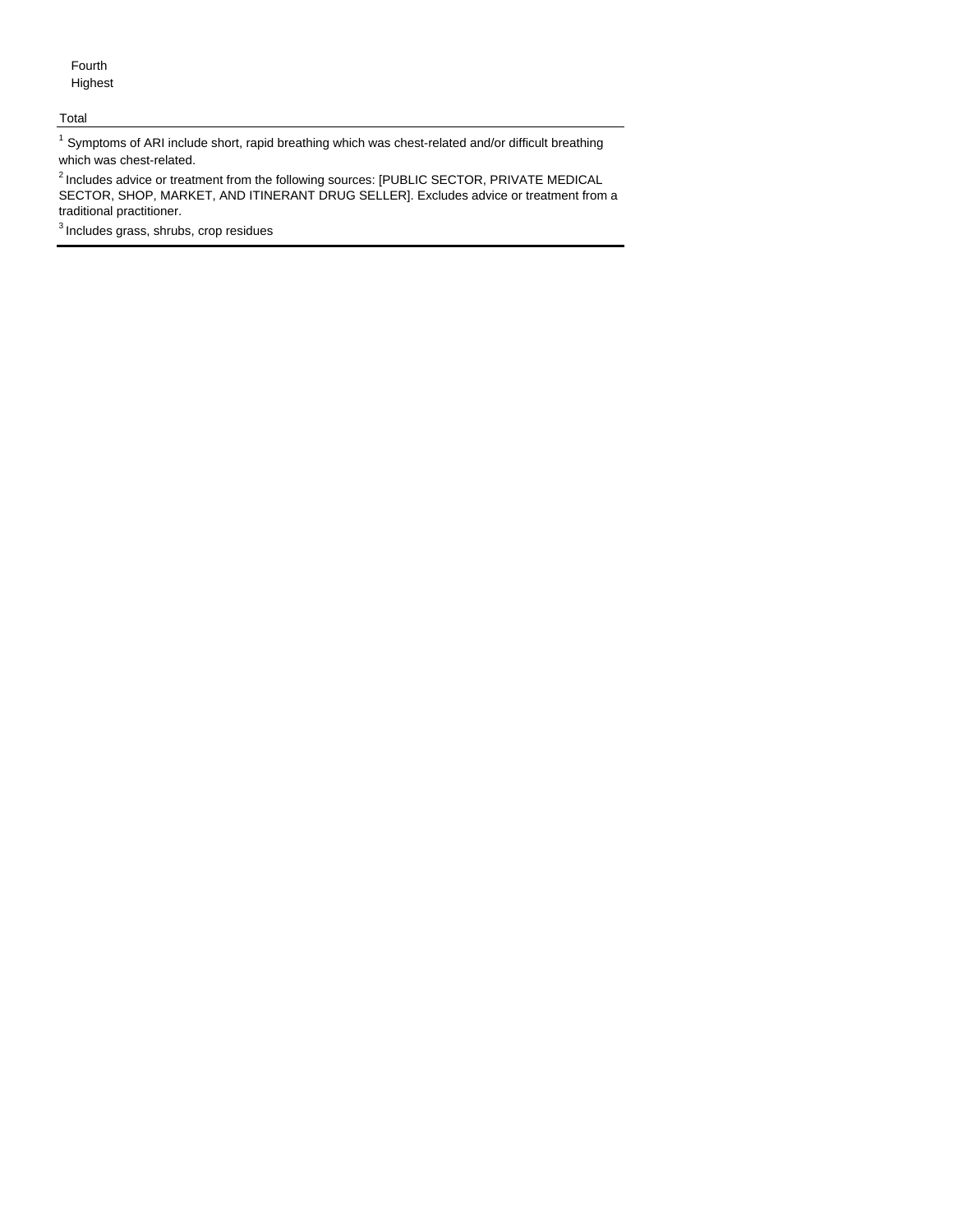#### **Table 10.6 Source of advice or treatment for children with symptoms of ARI**

Percentage of children under age 5 with symptoms of ARI in the 2 weeks preceding the survey for whom advice or treatment was sought from specific sources; and among children under age 5 with symptoms of ARI in the 2 weeks preceding the survey for whom advice or treatment was sought, percentage for whom advice or treatment was sought from specific sources, [Country Survey Year]

#### Percentage for whom advice or treatment was sought from each source:

|        |                  | Among children<br>with symptoms of   |
|--------|------------------|--------------------------------------|
|        | Among children   | ARI for whom                         |
|        |                  | with symptoms of advice or treatment |
| Source | ARI <sup>1</sup> | was sought <sup>1</sup>              |
|        |                  |                                      |

# **Public sector**

Government hospital Government health center Government health post Mobile Clinic Fieldworker/CHW Other public sector

#### **Private medical sector**

Private hospital/clinic Pharmacy Private doctor Mobile Clinic Fieldworker/CHW Other private medical sector

#### **Other private sector**

Shop Traditional practitioner Market Itinerant drug seller

#### **Other**

#### Number of children

CHW = Community health worker

 $1$  Symptoms of ARI include short, rapid breathing which was chest-related and/or difficult breathing which was chest-related.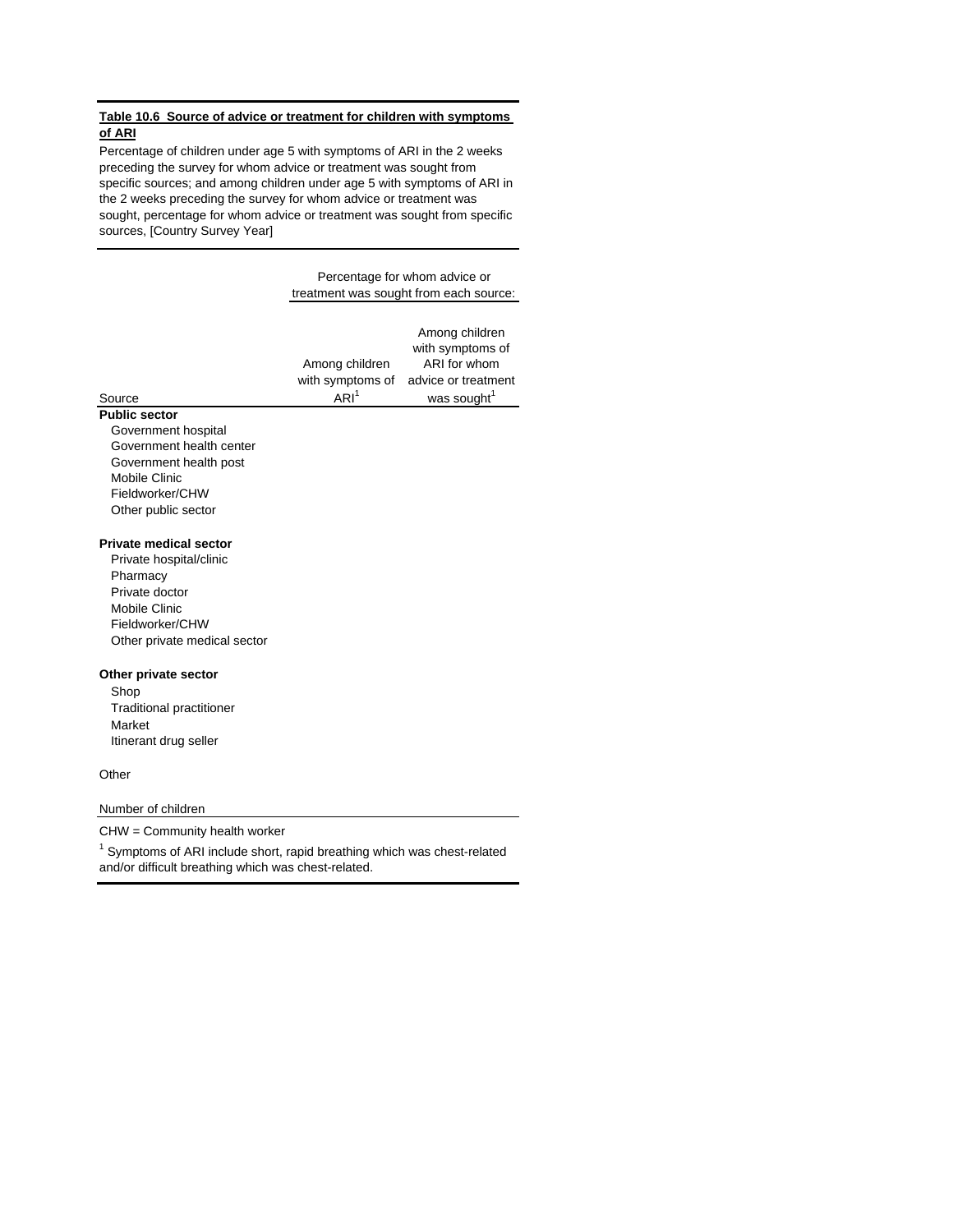# **Table 10.7 Prevalence and treatment of fever**

Among children under age 5, percentage who had a fever in the 2 weeks preceding the survey and among children with fever in the 2 weeks preceding the survey, percentage for whom advice or treatment was sought, and percentage who received antibiotics as treatment, according to background characteristics, [Country Survey Year]

|                           | Among children under     |                       |                                                                          |                                                                                  |                                 |                                     |  |  |  |  |
|---------------------------|--------------------------|-----------------------|--------------------------------------------------------------------------|----------------------------------------------------------------------------------|---------------------------------|-------------------------------------|--|--|--|--|
|                           | age 5:                   |                       | Among children under age 5 with fever:                                   |                                                                                  |                                 |                                     |  |  |  |  |
|                           |                          |                       |                                                                          |                                                                                  |                                 |                                     |  |  |  |  |
| Background characteristic | Percentage<br>with fever | Number of<br>children | Percentage for<br>whom advice or<br>treatment was<br>sought <sup>1</sup> | Percentage for<br>whom treatment Percentage<br>was sought<br>same or next<br>day | who took<br>antibiotic<br>drugs | Number of<br>children<br>with fever |  |  |  |  |
| Age in months             |                          |                       |                                                                          |                                                                                  |                                 |                                     |  |  |  |  |
| $<$ 6                     |                          |                       |                                                                          |                                                                                  |                                 |                                     |  |  |  |  |
| $6 - 11$                  |                          |                       |                                                                          |                                                                                  |                                 |                                     |  |  |  |  |
| 12-23                     |                          |                       |                                                                          |                                                                                  |                                 |                                     |  |  |  |  |
| 24-35                     |                          |                       |                                                                          |                                                                                  |                                 |                                     |  |  |  |  |
| 36-47                     |                          |                       |                                                                          |                                                                                  |                                 |                                     |  |  |  |  |
| 48-59                     |                          |                       |                                                                          |                                                                                  |                                 |                                     |  |  |  |  |
| Sex                       |                          |                       |                                                                          |                                                                                  |                                 |                                     |  |  |  |  |
| Male                      |                          |                       |                                                                          |                                                                                  |                                 |                                     |  |  |  |  |
| Female                    |                          |                       |                                                                          |                                                                                  |                                 |                                     |  |  |  |  |
| <b>Residence</b>          |                          |                       |                                                                          |                                                                                  |                                 |                                     |  |  |  |  |
| Urban                     |                          |                       |                                                                          |                                                                                  |                                 |                                     |  |  |  |  |
| Rural                     |                          |                       |                                                                          |                                                                                  |                                 |                                     |  |  |  |  |
| Region                    |                          |                       |                                                                          |                                                                                  |                                 |                                     |  |  |  |  |
| Region 1                  |                          |                       |                                                                          |                                                                                  |                                 |                                     |  |  |  |  |
| Region 2                  |                          |                       |                                                                          |                                                                                  |                                 |                                     |  |  |  |  |
| Region 3                  |                          |                       |                                                                          |                                                                                  |                                 |                                     |  |  |  |  |
| Region 4                  |                          |                       |                                                                          |                                                                                  |                                 |                                     |  |  |  |  |
| <b>Mother's education</b> |                          |                       |                                                                          |                                                                                  |                                 |                                     |  |  |  |  |
| No education              |                          |                       |                                                                          |                                                                                  |                                 |                                     |  |  |  |  |
| Primary                   |                          |                       |                                                                          |                                                                                  |                                 |                                     |  |  |  |  |
| Secondary                 |                          |                       |                                                                          |                                                                                  |                                 |                                     |  |  |  |  |
| More than secondary       |                          |                       |                                                                          |                                                                                  |                                 |                                     |  |  |  |  |
| <b>Wealth quintile</b>    |                          |                       |                                                                          |                                                                                  |                                 |                                     |  |  |  |  |
| Lowest                    |                          |                       |                                                                          |                                                                                  |                                 |                                     |  |  |  |  |
| Second                    |                          |                       |                                                                          |                                                                                  |                                 |                                     |  |  |  |  |
| Middle                    |                          |                       |                                                                          |                                                                                  |                                 |                                     |  |  |  |  |
| Fourth                    |                          |                       |                                                                          |                                                                                  |                                 |                                     |  |  |  |  |
| Highest                   |                          |                       |                                                                          |                                                                                  |                                 |                                     |  |  |  |  |
| Total                     |                          |                       |                                                                          |                                                                                  |                                 |                                     |  |  |  |  |

1 Includes advice or treatment from the following sources: [PUBLIC SECTOR, PRIVATE MEDICAL SECTOR, SHOP, MARKET, AND ITINERANT DRUG SELLER]. Excludes advice or treatment from a traditional practitioner.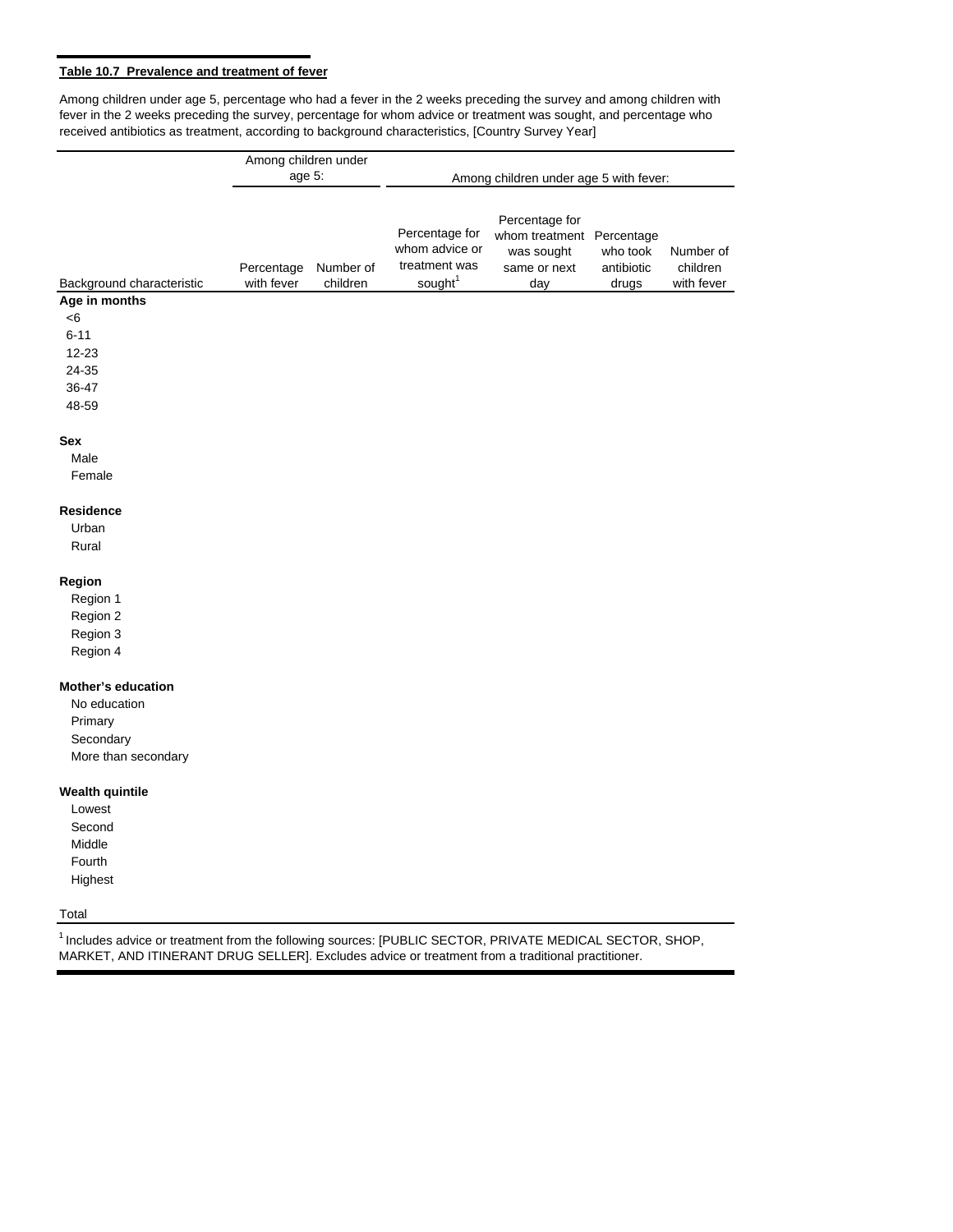## **Table 10.8 Prevalence and treatment of diarrhea**

Percentage of children under age 5 who had diarrhea in the 2 weeks preceding the survey; among children with diarrhea in the 2 weeks preceding the survey, percentage for whom advice or treatment was sought, according to background characteristics [Country Survey Year]

Among children under age 5 with

|                                       |                             |                       | Among children under age 5 with<br>diarrhea:                             |                                        |
|---------------------------------------|-----------------------------|-----------------------|--------------------------------------------------------------------------|----------------------------------------|
| Background characteristic             | Percentage<br>with diarrhea | Number of<br>children | Percentage for<br>whom advice or<br>treatment was<br>sought <sup>1</sup> | Number of<br>children with<br>diarrhea |
| Age in months                         |                             |                       |                                                                          |                                        |
| <6                                    |                             |                       |                                                                          |                                        |
| $6 - 11$                              |                             |                       |                                                                          |                                        |
| 12-23                                 |                             |                       |                                                                          |                                        |
| 24-35                                 |                             |                       |                                                                          |                                        |
| 36-47                                 |                             |                       |                                                                          |                                        |
| 48-59                                 |                             |                       |                                                                          |                                        |
| Sex                                   |                             |                       |                                                                          |                                        |
| Male                                  |                             |                       |                                                                          |                                        |
| Female                                |                             |                       |                                                                          |                                        |
|                                       |                             |                       |                                                                          |                                        |
| Source of drinking water <sup>2</sup> |                             |                       |                                                                          |                                        |
| Improved                              |                             |                       |                                                                          |                                        |
| Unimproved                            |                             |                       |                                                                          |                                        |
| Type of toilet facility <sup>3</sup>  |                             |                       |                                                                          |                                        |
| Improved sanitation facility          |                             |                       |                                                                          |                                        |
| Unimproved facility                   |                             |                       |                                                                          |                                        |
| Open defecation                       |                             |                       |                                                                          |                                        |
|                                       |                             |                       |                                                                          |                                        |
| <b>Residence</b>                      |                             |                       |                                                                          |                                        |
| Urban                                 |                             |                       |                                                                          |                                        |
| Rural                                 |                             |                       |                                                                          |                                        |
| Region                                |                             |                       |                                                                          |                                        |
| Region 1                              |                             |                       |                                                                          |                                        |
| Region 2                              |                             |                       |                                                                          |                                        |
| Region 3                              |                             |                       |                                                                          |                                        |
| Region 4                              |                             |                       |                                                                          |                                        |
|                                       |                             |                       |                                                                          |                                        |
| <b>Mother's education</b>             |                             |                       |                                                                          |                                        |
| No education                          |                             |                       |                                                                          |                                        |
| Primary                               |                             |                       |                                                                          |                                        |
| Secondary                             |                             |                       |                                                                          |                                        |
| More than secondary                   |                             |                       |                                                                          |                                        |
| <b>Wealth quintile</b>                |                             |                       |                                                                          |                                        |
|                                       |                             |                       |                                                                          |                                        |

Lowest Second Middle Fourth Highest

## Total

 $1$  Includes advice or treatment from the following sources: [PUBLIC SECTOR, PRIVATE MEDICAL SECTOR, SHOP, MARKET, AND ITINERANT DRUG SELLER]. Excludes advice or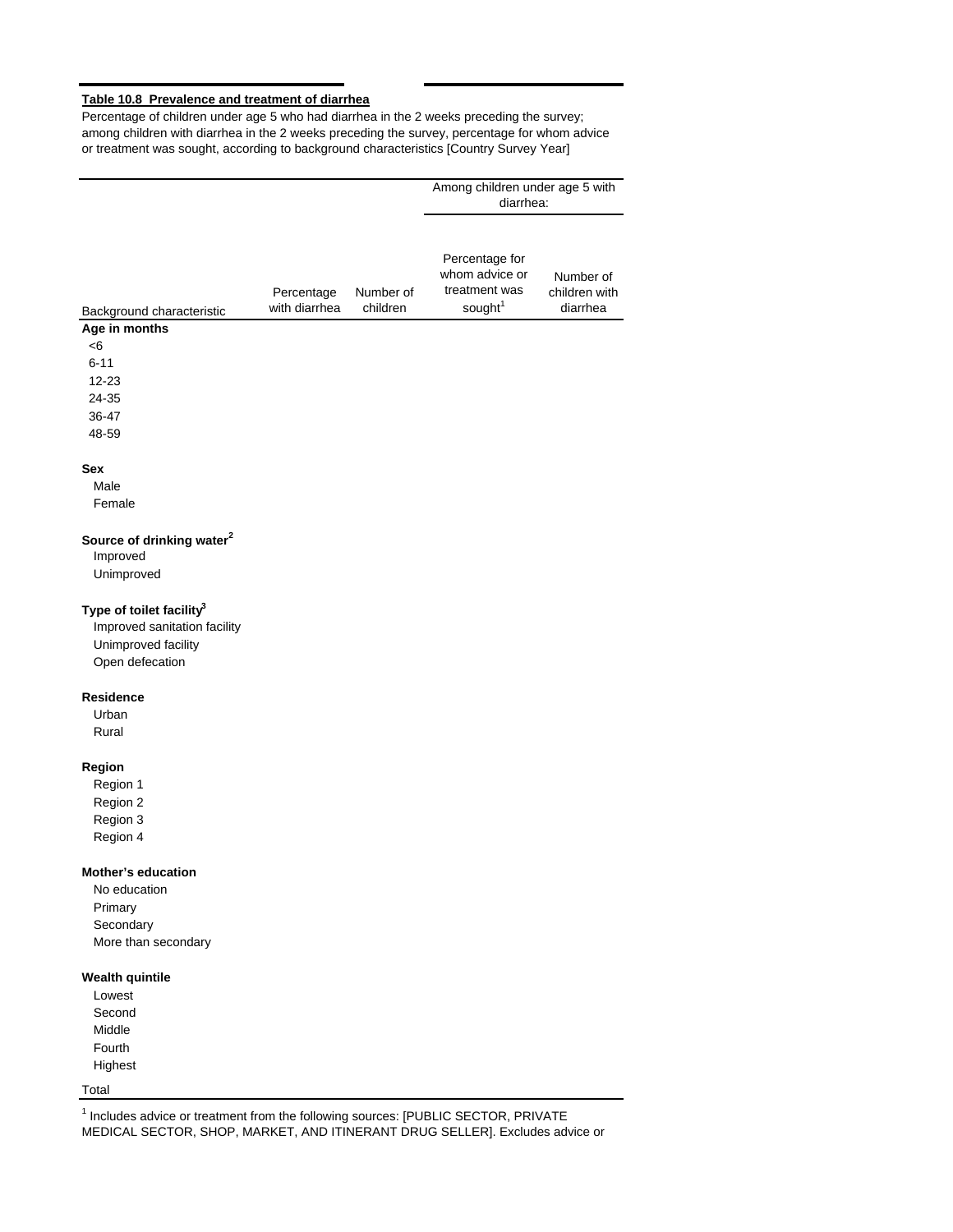treatment from a traditional practitioner.

 $2$  See Table 2.1.1 for definition of categories.

<sup>3</sup> See Table 2.3.1 for definition of categories.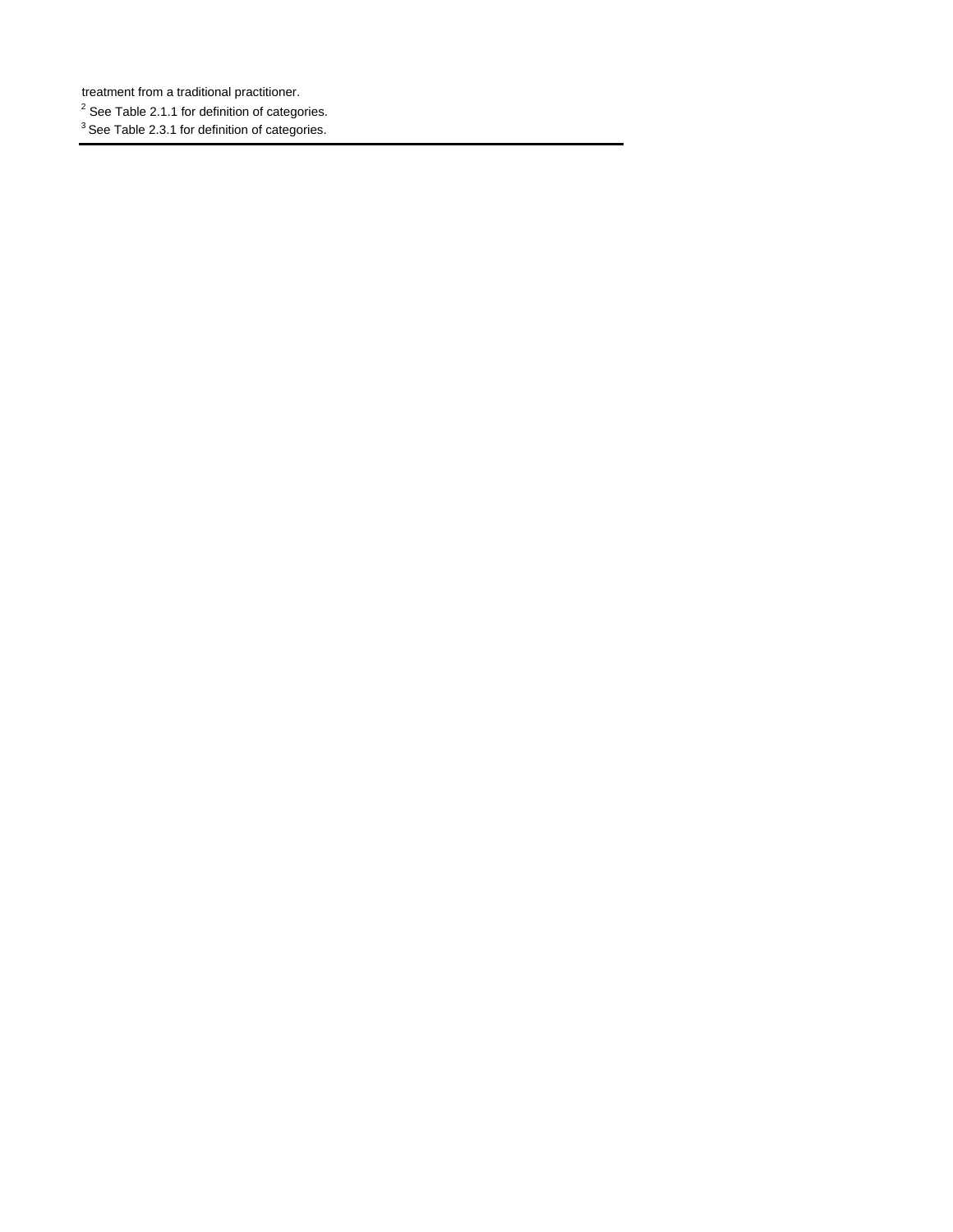## **Table 10.9 Feeding practices during diarrhea**

Percent distribution of children under age 5 who had diarrhea in the 2 weeks preceding the survey by amount of liquids and food offered compared with normal practice, according to background characteristics [Country Survey Year]

|                             |      |            | Amount of liquids given |      |      |       |       |      |            |               | Amount of food given |      |               |       |       |                            |
|-----------------------------|------|------------|-------------------------|------|------|-------|-------|------|------------|---------------|----------------------|------|---------------|-------|-------|----------------------------|
|                             |      | Same<br>as | Some-<br>what           | Much |      | Don't |       |      | Same<br>as | Some-<br>what | Much                 |      | Never<br>gave | Don't |       | Number of<br>children with |
| Background characteristic   | More | usual      | less                    | less | None | know  | Total | More | usual      | less          | less                 | None | food          | know  | Total | diarrhea                   |
| Age in months               |      |            |                         |      |      |       |       |      |            |               |                      |      |               |       |       |                            |
| < 6                         |      |            |                         |      |      |       | 100.0 |      |            |               |                      |      |               |       | 100.0 |                            |
| $6 - 11$                    |      |            |                         |      |      |       | 100.0 |      |            |               |                      |      |               |       | 100.0 |                            |
| 12-23                       |      |            |                         |      |      |       | 100.0 |      |            |               |                      |      |               |       | 100.0 |                            |
| 24-35                       |      |            |                         |      |      |       | 100.0 |      |            |               |                      |      |               |       | 100.0 |                            |
| 36-47                       |      |            |                         |      |      |       | 100.0 |      |            |               |                      |      |               |       | 100.0 |                            |
| 48-59                       |      |            |                         |      |      |       | 100.0 |      |            |               |                      |      |               |       | 100.0 |                            |
| Sex                         |      |            |                         |      |      |       |       |      |            |               |                      |      |               |       |       |                            |
| Male                        |      |            |                         |      |      |       | 100.0 |      |            |               |                      |      |               |       | 100.0 |                            |
| Female                      |      |            |                         |      |      |       | 100.0 |      |            |               |                      |      |               |       | 100.0 |                            |
| <b>Breastfeeding status</b> |      |            |                         |      |      |       |       |      |            |               |                      |      |               |       |       |                            |
| Breastfeeding               |      |            |                         |      |      |       | 100.0 |      |            |               |                      |      |               |       | 100.0 |                            |
| Not breastfeeding           |      |            |                         |      |      |       | 100.0 |      |            |               |                      |      |               |       | 100.0 |                            |
| Residence                   |      |            |                         |      |      |       |       |      |            |               |                      |      |               |       |       |                            |
| Urban                       |      |            |                         |      |      |       | 100.0 |      |            |               |                      |      |               |       | 100.0 |                            |
| Rural                       |      |            |                         |      |      |       | 100.0 |      |            |               |                      |      |               |       | 100.0 |                            |
| Region                      |      |            |                         |      |      |       |       |      |            |               |                      |      |               |       |       |                            |
| Region 1                    |      |            |                         |      |      |       | 100.0 |      |            |               |                      |      |               |       | 100.0 |                            |
| Region 2                    |      |            |                         |      |      |       | 100.0 |      |            |               |                      |      |               |       | 100.0 |                            |
| Region 3                    |      |            |                         |      |      |       | 100.0 |      |            |               |                      |      |               |       | 100.0 |                            |
| Region 4                    |      |            |                         |      |      |       | 100.0 |      |            |               |                      |      |               |       | 100.0 |                            |
| <b>Mother's education</b>   |      |            |                         |      |      |       |       |      |            |               |                      |      |               |       |       |                            |
| No education                |      |            |                         |      |      |       | 100.0 |      |            |               |                      |      |               |       | 100.0 |                            |
| Primary                     |      |            |                         |      |      |       | 100.0 |      |            |               |                      |      |               |       | 100.0 |                            |
| Secondary                   |      |            |                         |      |      |       | 100.0 |      |            |               |                      |      |               |       | 100.0 |                            |
| More than secondary         |      |            |                         |      |      |       | 100.0 |      |            |               |                      |      |               |       | 100.0 |                            |
| <b>Wealth quintile</b>      |      |            |                         |      |      |       |       |      |            |               |                      |      |               |       |       |                            |
| Lowest                      |      |            |                         |      |      |       | 100.0 |      |            |               |                      |      |               |       | 100.0 |                            |
| Second                      |      |            |                         |      |      |       | 100.0 |      |            |               |                      |      |               |       | 100.0 |                            |
| Middle                      |      |            |                         |      |      |       | 100.0 |      |            |               |                      |      |               |       | 100.0 |                            |
| Fourth                      |      |            |                         |      |      |       | 100.0 |      |            |               |                      |      |               |       | 100.0 |                            |
| Highest                     |      |            |                         |      |      |       | 100.0 |      |            |               |                      |      |               |       | 100.0 |                            |
| Total                       |      |            |                         |      |      |       | 100.0 |      |            |               |                      |      |               |       | 100.0 |                            |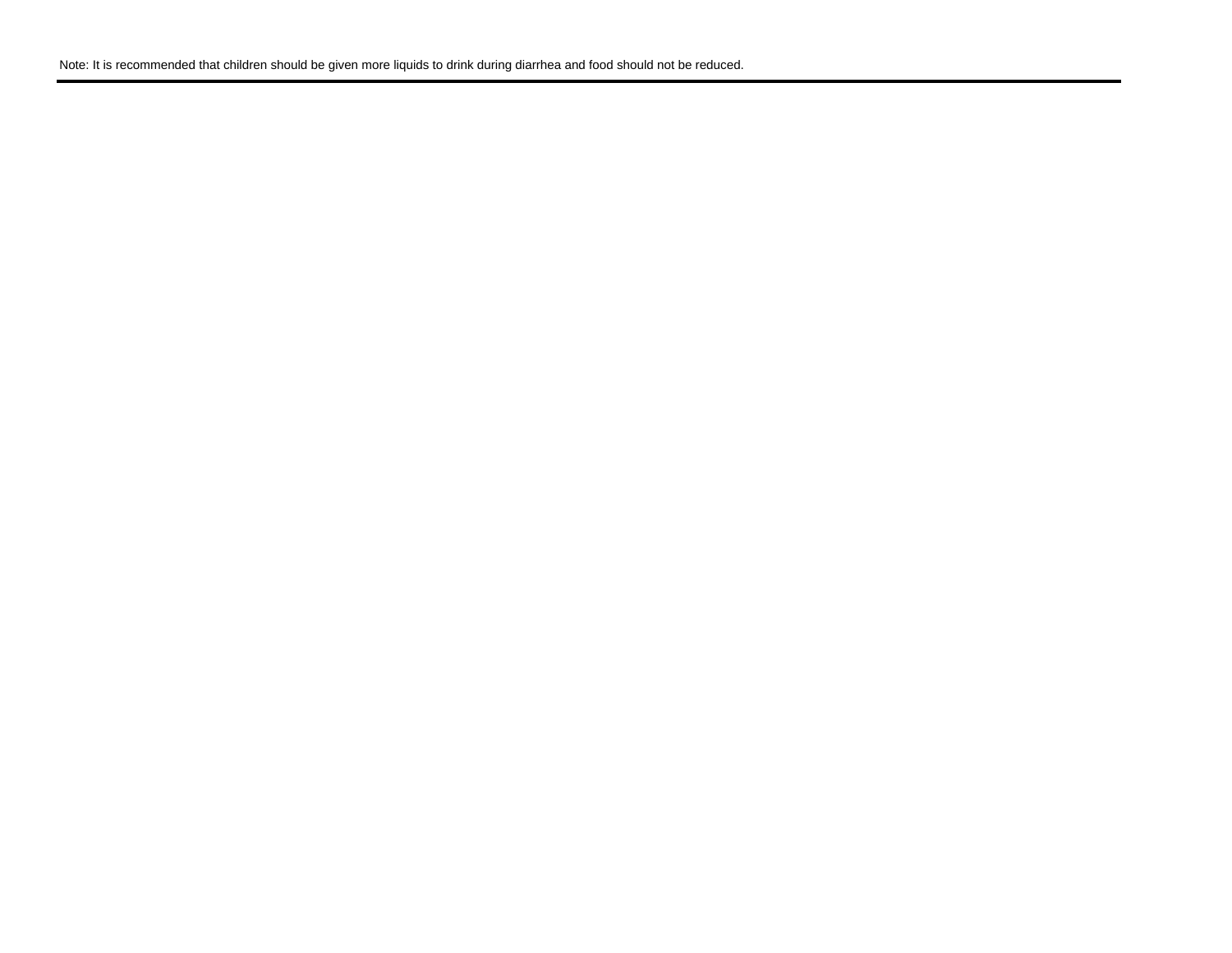#### **Table 10.10 Oral rehydration therapy, zinc and other treatments for diarrhea**

Among children under age 5 who had diarrhea in the 2 weeks preceding the survey, percentage given fluid from an ORS packet or pre-packaged ORS fluid, recommended homemade fluids (RHF), ORS or RHF, zinc, ORS and zinc, ORS or increased fluids, oral rehydration therapy (ORT), continued feeding and ORT, and other treatments; and percentage given no treatment, according to background characteristics, [Country Survey Year]

|                           |                |              |        |      |         |           | Percentage of children with diarrhea who were given: |                  |        |          |                  |         |            |           |
|---------------------------|----------------|--------------|--------|------|---------|-----------|------------------------------------------------------|------------------|--------|----------|------------------|---------|------------|-----------|
|                           | Fluid from ORS | Recom-       |        |      |         |           | ORT (ORS,                                            |                  |        |          | Other treatments |         |            | Number of |
|                           | packet or pre- | mended       | Either |      |         | ORS or    | RHF, or                                              | Continued        | Anti-  | Anti-    | Intra-           | Home    | Percentage | children  |
|                           | packaged ORS   | homemade     | ORS or |      | ORS and | increased | increased                                            | feeding and      | biotic | motility | venous           | remedy/ | given no   | with      |
| Background characteristic | fluid          | fluids (RHF) | RHF    | Zinc | zinc    | fluids    | fluids)                                              | ORT <sup>1</sup> | drugs  | drugs    | solution         | other   | treatment  | diarrhea  |
| Age in months             |                |              |        |      |         |           |                                                      |                  |        |          |                  |         |            |           |
| <6                        |                |              |        |      |         |           |                                                      |                  |        |          |                  |         |            |           |
| $6 - 11$                  |                |              |        |      |         |           |                                                      |                  |        |          |                  |         |            |           |
| 12-23                     |                |              |        |      |         |           |                                                      |                  |        |          |                  |         |            |           |
| 24-35                     |                |              |        |      |         |           |                                                      |                  |        |          |                  |         |            |           |
| 36-47                     |                |              |        |      |         |           |                                                      |                  |        |          |                  |         |            |           |
| 48-59                     |                |              |        |      |         |           |                                                      |                  |        |          |                  |         |            |           |
| Sex                       |                |              |        |      |         |           |                                                      |                  |        |          |                  |         |            |           |
| Male                      |                |              |        |      |         |           |                                                      |                  |        |          |                  |         |            |           |
| Female                    |                |              |        |      |         |           |                                                      |                  |        |          |                  |         |            |           |
| Residence                 |                |              |        |      |         |           |                                                      |                  |        |          |                  |         |            |           |
| Urban                     |                |              |        |      |         |           |                                                      |                  |        |          |                  |         |            |           |
| Rural                     |                |              |        |      |         |           |                                                      |                  |        |          |                  |         |            |           |
| Region                    |                |              |        |      |         |           |                                                      |                  |        |          |                  |         |            |           |
| Region 1                  |                |              |        |      |         |           |                                                      |                  |        |          |                  |         |            |           |
| Region 2                  |                |              |        |      |         |           |                                                      |                  |        |          |                  |         |            |           |
| Region 3                  |                |              |        |      |         |           |                                                      |                  |        |          |                  |         |            |           |
| Region 4                  |                |              |        |      |         |           |                                                      |                  |        |          |                  |         |            |           |
| Mother's education        |                |              |        |      |         |           |                                                      |                  |        |          |                  |         |            |           |
| No education              |                |              |        |      |         |           |                                                      |                  |        |          |                  |         |            |           |
| Primary                   |                |              |        |      |         |           |                                                      |                  |        |          |                  |         |            |           |
| Secondary                 |                |              |        |      |         |           |                                                      |                  |        |          |                  |         |            |           |
| More than secondary       |                |              |        |      |         |           |                                                      |                  |        |          |                  |         |            |           |
| <b>Wealth quintile</b>    |                |              |        |      |         |           |                                                      |                  |        |          |                  |         |            |           |
| Lowest                    |                |              |        |      |         |           |                                                      |                  |        |          |                  |         |            |           |
| Second                    |                |              |        |      |         |           |                                                      |                  |        |          |                  |         |            |           |
| Middle                    |                |              |        |      |         |           |                                                      |                  |        |          |                  |         |            |           |
| Fourth                    |                |              |        |      |         |           |                                                      |                  |        |          |                  |         |            |           |
| Highest                   |                |              |        |      |         |           |                                                      |                  |        |          |                  |         |            |           |
| Total                     |                |              |        |      |         |           |                                                      |                  |        |          |                  |         |            |           |

ORS = Oral rehydration salts

1 Continued feeding includes children who were given more, same as usual, or somewhat less food during the diarrhea episode.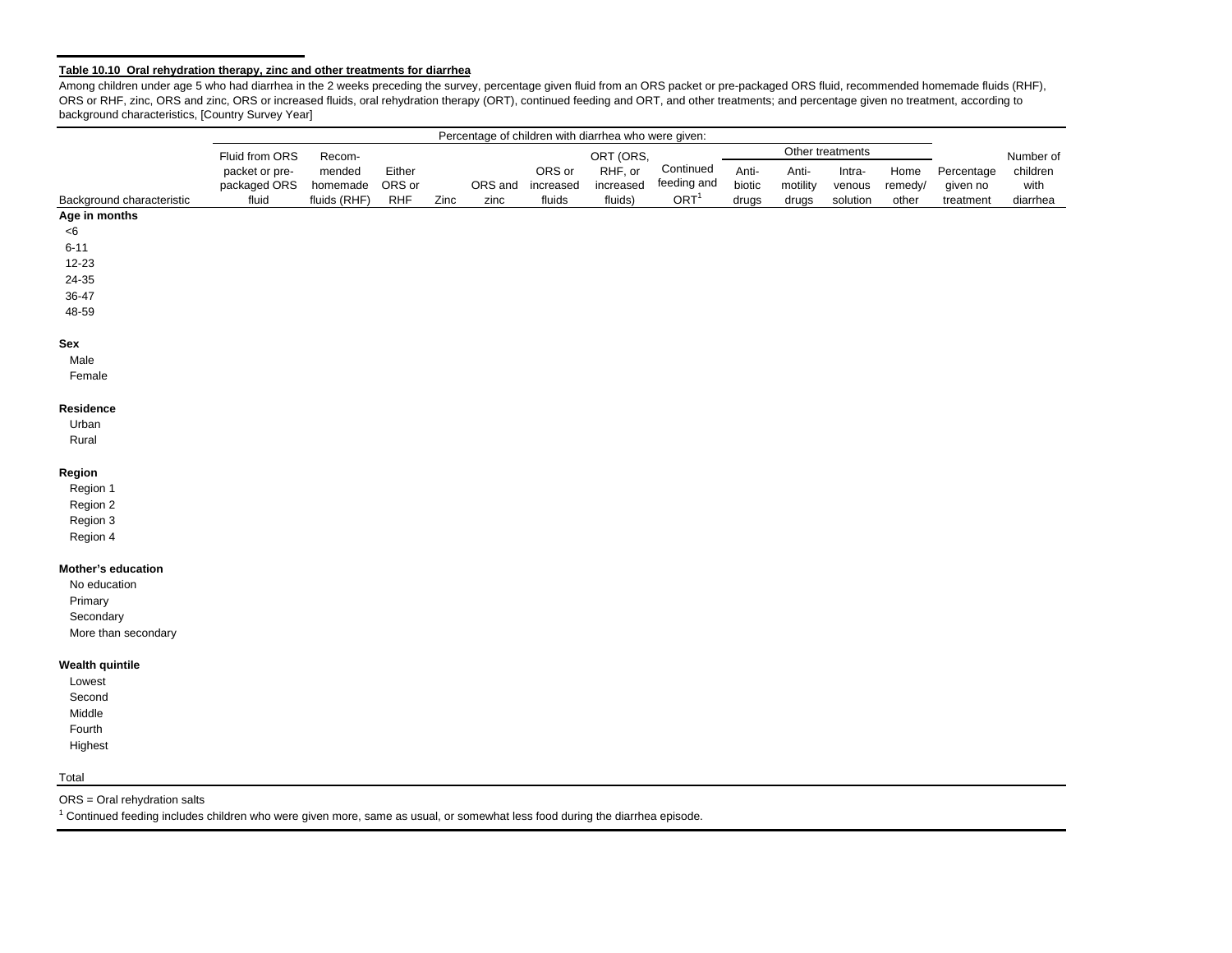#### Survey managers:

Note that the terminology in this table has changed since DHS-6. ORT used to be defined as ORS or RHF. ORT is now defined as ORS, RHF, or increased fluids to be comparable with MICS.

Column 5: "ORS and zinc" is MICS indicator 3.11 "Diarrhoea treatment with oral rehydration salts (ORS) and zinc."

Column 6: This column is consistent with the column "ORT or increased fluids" from DHS-6 Table 10.8.

Column 8: "Continued feeding and ORT" is MICS indicator 3.12 "Diarrhea treatment with oral rehydration therapuy (ORT) and continued feeding". This column is consistent with the column "Percentage who continued feeding and were given ORT and/or increased fluids" from the DHS-6 Table 10.9.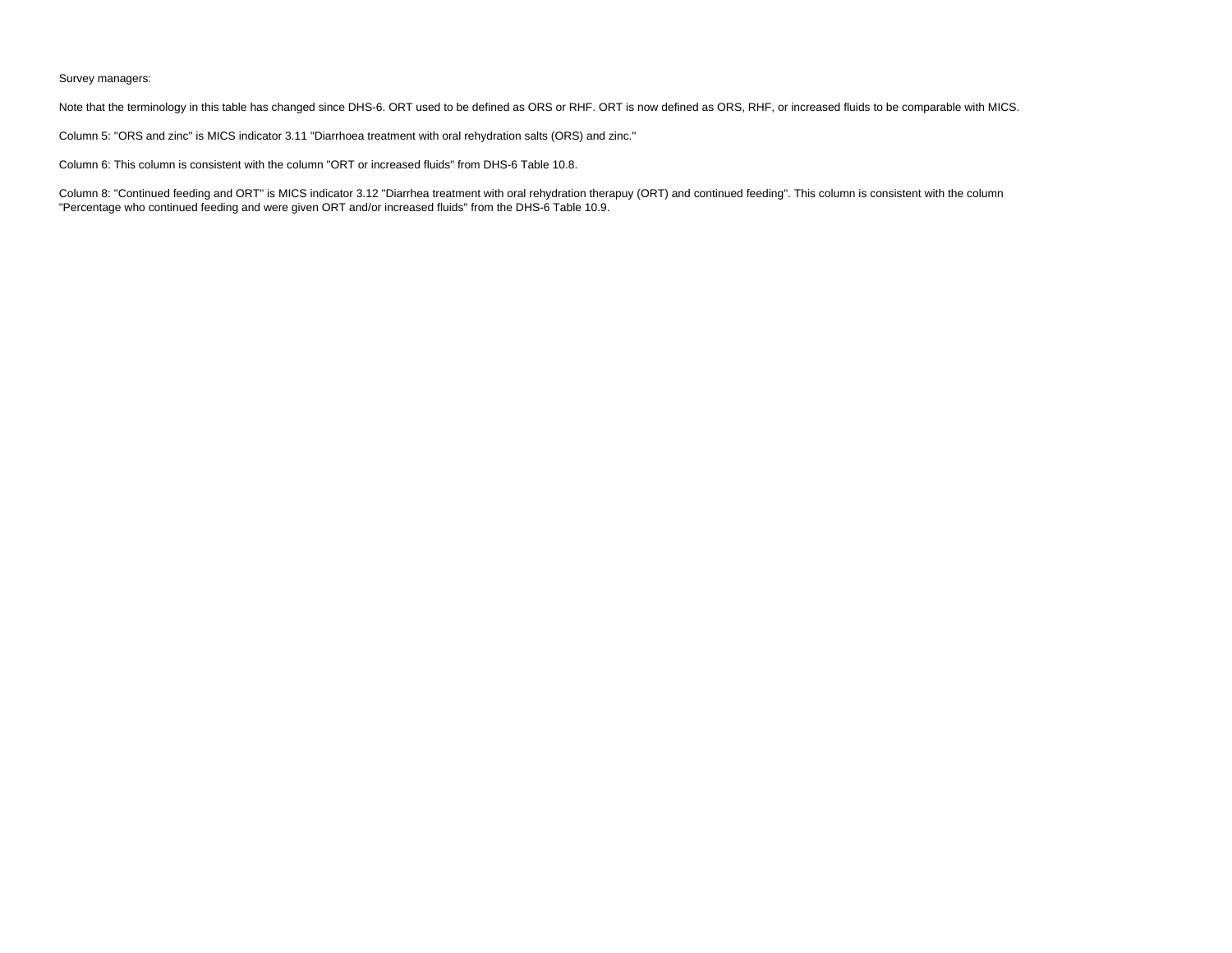#### **Table 10.11 Source of advice or treatment for children with diarrhea**

Percentage of children under age 5 with diarrhea in the 2 weeks preceding the survey for whom advice or treatment was sought from specific sources; among children under age 5 with diarrhea in the 2 weeks preceding the survey for whom advice or treatment was sought, percentage for whom advice or treatment was sought from specific sources; and among children with diarrhea who received ORS, percentage for whom advice or treatment was sought from specific sources, [Country Survey Year]

|                                 |                                 | Percentage for whom advice or treatment was sought from<br>each source:          |                                                                  |
|---------------------------------|---------------------------------|----------------------------------------------------------------------------------|------------------------------------------------------------------|
| Source                          | Among children<br>with diarrhea | Among children<br>with diarrhea for<br>whom advice or<br>treatment was<br>sought | Among children<br>with diarrhea who<br>received ORS <sup>1</sup> |
| <b>Public sector</b>            |                                 |                                                                                  |                                                                  |
| Government hospital             |                                 |                                                                                  |                                                                  |
| Government health center        |                                 |                                                                                  |                                                                  |
| Government health post          |                                 |                                                                                  |                                                                  |
| Mobile Clinic                   |                                 |                                                                                  |                                                                  |
| Fieldworker/CHW                 |                                 |                                                                                  |                                                                  |
| Other public sector             |                                 |                                                                                  |                                                                  |
| <b>Private medical sector</b>   |                                 |                                                                                  |                                                                  |
| Private hospital/clinic         |                                 |                                                                                  |                                                                  |
| Pharmacy                        |                                 |                                                                                  |                                                                  |
| Private doctor                  |                                 |                                                                                  |                                                                  |
| Mobile Clinic                   |                                 |                                                                                  |                                                                  |
| Fieldworker/CHW                 |                                 |                                                                                  |                                                                  |
| Other private medical sector    |                                 |                                                                                  |                                                                  |
| Other private sector            |                                 |                                                                                  |                                                                  |
| Shop                            |                                 |                                                                                  |                                                                  |
| <b>Traditional practitioner</b> |                                 |                                                                                  |                                                                  |
| Market                          |                                 |                                                                                  |                                                                  |
| Itinerant drug seller           |                                 |                                                                                  |                                                                  |
| Other                           |                                 |                                                                                  |                                                                  |

Number of children

CHW = Community health worker ORS = Oral rehydration salts <sup>1</sup> Fluid from ORS packet or pre-packaged ORS fluid

This table was designed specifically according to USAID requests. In interpreting the last column in this table, it is important to keep in mind that the seeking advice or treatment question is independent of the question on receiving ORS. This table does not specifically report where the ORS was obtained (we do not collect that information in the questionnaire). Children receiving ORS for whom advice/treatment from each source did not necessarily receive ORS from that source. Nonetheless, this column should give a reasonable idea of sources for ORS, keeping in mind the following situations:

1) Children may have sought advice/treatment from more than one source, but have received ORS from only one of them.

2) It is possible that children received ORS that was already at home, even if they also sought advice/treatment from a source outside the home.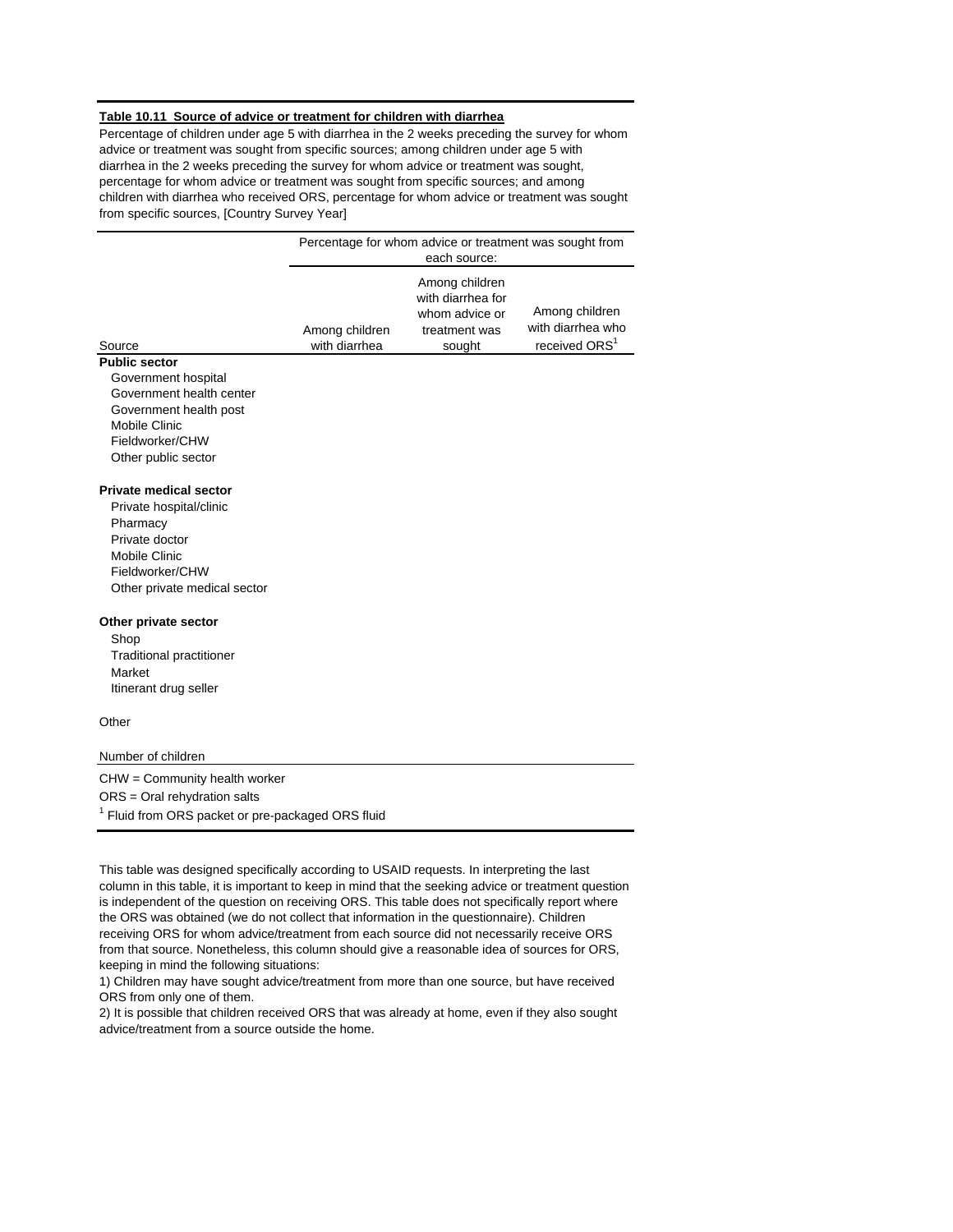# **Table 10.12 Knowledge of ORS packets or pre-packaged liquids**

Percentage of women age 15-49 with a live birth in the 5 years preceding the survey who know about ORS packets or ORS pre-packaged liquids for treatment of diarrhea, according to background characteristics, [Country Survey Year]

|                           | Percentage of women<br>who know about ORS |           |
|---------------------------|-------------------------------------------|-----------|
|                           | packets or ORS pre-                       | Number of |
| Background characteristic | packaged liquids                          | women     |
| Age                       |                                           |           |
| 15-19                     |                                           |           |
| $20 - 24$                 |                                           |           |
| 25-34                     |                                           |           |
| 35-49                     |                                           |           |
| <b>Residence</b>          |                                           |           |
| Urban                     |                                           |           |
| Rural                     |                                           |           |
| Region                    |                                           |           |
| Region 1                  |                                           |           |
| Region 2                  |                                           |           |
| Region 3                  |                                           |           |
| Region 4                  |                                           |           |
| <b>Education</b>          |                                           |           |
| No education              |                                           |           |
| Primary                   |                                           |           |
| Secondary                 |                                           |           |
| More than secondary       |                                           |           |
| <b>Wealth quintile</b>    |                                           |           |
| Lowest                    |                                           |           |
| Second                    |                                           |           |
| Middle                    |                                           |           |
| Fourth                    |                                           |           |
| Highest                   |                                           |           |
| Total                     |                                           |           |

ORS = Oral rehydration salts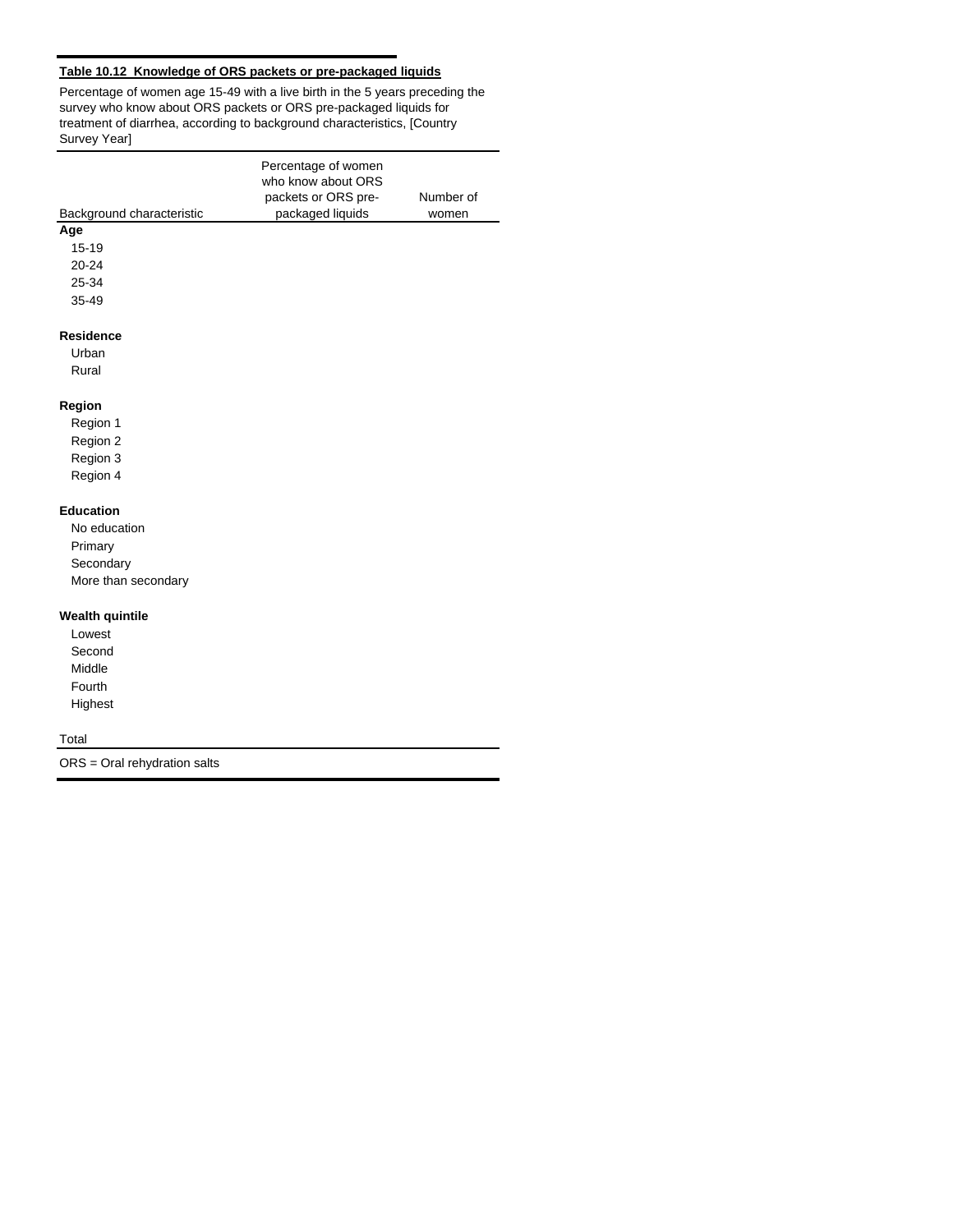# **Table 10.13 Disposal of children's stools**

Percent distribution of youngest children under age 2 living with the mother by the manner of disposal of the child's last fecal matter, and percentage of children whose stools are disposed of appropriately, according to background characteristics, [Country Survey Year]

|                                                                      | Manner of disposal of children's stools |                                                    |               |                                      |                                    |      |       |                        |       |                                                                                            |                       |
|----------------------------------------------------------------------|-----------------------------------------|----------------------------------------------------|---------------|--------------------------------------|------------------------------------|------|-------|------------------------|-------|--------------------------------------------------------------------------------------------|-----------------------|
| Background characteristics                                           | toilet or<br>latrine                    | Child used Put/rinsed<br>into toilet or<br>latrine | <b>Buried</b> | Put/rinsed<br>into drain<br>or ditch | Thrown into Left in the<br>garbage | open | Other | Don't know/<br>missing | Total | Percentage of<br>children whose<br>stools are<br>disposed of<br>appropriately <sup>1</sup> | Number of<br>children |
| Age of child in months                                               |                                         |                                                    |               |                                      |                                    |      |       |                        |       |                                                                                            |                       |
| $0 - 1$                                                              |                                         |                                                    |               |                                      |                                    |      |       |                        | 100.0 |                                                                                            |                       |
| $2 - 3$                                                              |                                         |                                                    |               |                                      |                                    |      |       |                        | 100.0 |                                                                                            |                       |
| $4-5$                                                                |                                         |                                                    |               |                                      |                                    |      |       |                        | 100.0 |                                                                                            |                       |
| $6 - 8$                                                              |                                         |                                                    |               |                                      |                                    |      |       |                        | 100.0 |                                                                                            |                       |
| $9 - 11$                                                             |                                         |                                                    |               |                                      |                                    |      |       |                        | 100.0 |                                                                                            |                       |
| $12 - 17$                                                            |                                         |                                                    |               |                                      |                                    |      |       |                        | 100.0 |                                                                                            |                       |
| 18-23                                                                |                                         |                                                    |               |                                      |                                    |      |       |                        | 100.0 |                                                                                            |                       |
| $6 - 23$                                                             |                                         |                                                    |               |                                      |                                    |      |       |                        | 100.0 |                                                                                            |                       |
| Type of toilet facility <sup>2</sup><br>Improved sanitation facility |                                         |                                                    |               |                                      |                                    |      |       |                        | 100.0 |                                                                                            |                       |
|                                                                      |                                         |                                                    |               |                                      |                                    |      |       |                        | 100.0 |                                                                                            |                       |
| Unimproved facility<br>Open defecation                               |                                         |                                                    |               |                                      |                                    |      |       |                        | 100.0 |                                                                                            |                       |
| <b>Residence</b>                                                     |                                         |                                                    |               |                                      |                                    |      |       |                        |       |                                                                                            |                       |
| Urban                                                                |                                         |                                                    |               |                                      |                                    |      |       |                        | 100.0 |                                                                                            |                       |
| Rural                                                                |                                         |                                                    |               |                                      |                                    |      |       |                        | 100.0 |                                                                                            |                       |
| Region                                                               |                                         |                                                    |               |                                      |                                    |      |       |                        |       |                                                                                            |                       |
| Region 1                                                             |                                         |                                                    |               |                                      |                                    |      |       |                        | 100.0 |                                                                                            |                       |
| Region 2                                                             |                                         |                                                    |               |                                      |                                    |      |       |                        | 100.0 |                                                                                            |                       |
| Region 3                                                             |                                         |                                                    |               |                                      |                                    |      |       |                        | 100.0 |                                                                                            |                       |
| Region 4                                                             |                                         |                                                    |               |                                      |                                    |      |       |                        | 100.0 |                                                                                            |                       |
| Mother's education                                                   |                                         |                                                    |               |                                      |                                    |      |       |                        |       |                                                                                            |                       |
| No education                                                         |                                         |                                                    |               |                                      |                                    |      |       |                        | 100.0 |                                                                                            |                       |
| Primary                                                              |                                         |                                                    |               |                                      |                                    |      |       |                        | 100.0 |                                                                                            |                       |
| Secondary                                                            |                                         |                                                    |               |                                      |                                    |      |       |                        | 100.0 |                                                                                            |                       |
| More than secondary                                                  |                                         |                                                    |               |                                      |                                    |      |       |                        | 100.0 |                                                                                            |                       |
| <b>Wealth quintile</b>                                               |                                         |                                                    |               |                                      |                                    |      |       |                        |       |                                                                                            |                       |
| Lowest                                                               |                                         |                                                    |               |                                      |                                    |      |       |                        | 100.0 |                                                                                            |                       |
| Second                                                               |                                         |                                                    |               |                                      |                                    |      |       |                        | 100.0 |                                                                                            |                       |
| Middle                                                               |                                         |                                                    |               |                                      |                                    |      |       |                        | 100.0 |                                                                                            |                       |
| Fourth                                                               |                                         |                                                    |               |                                      |                                    |      |       |                        | 100.0 |                                                                                            |                       |
| Highest                                                              |                                         |                                                    |               |                                      |                                    |      |       |                        | 100.0 |                                                                                            |                       |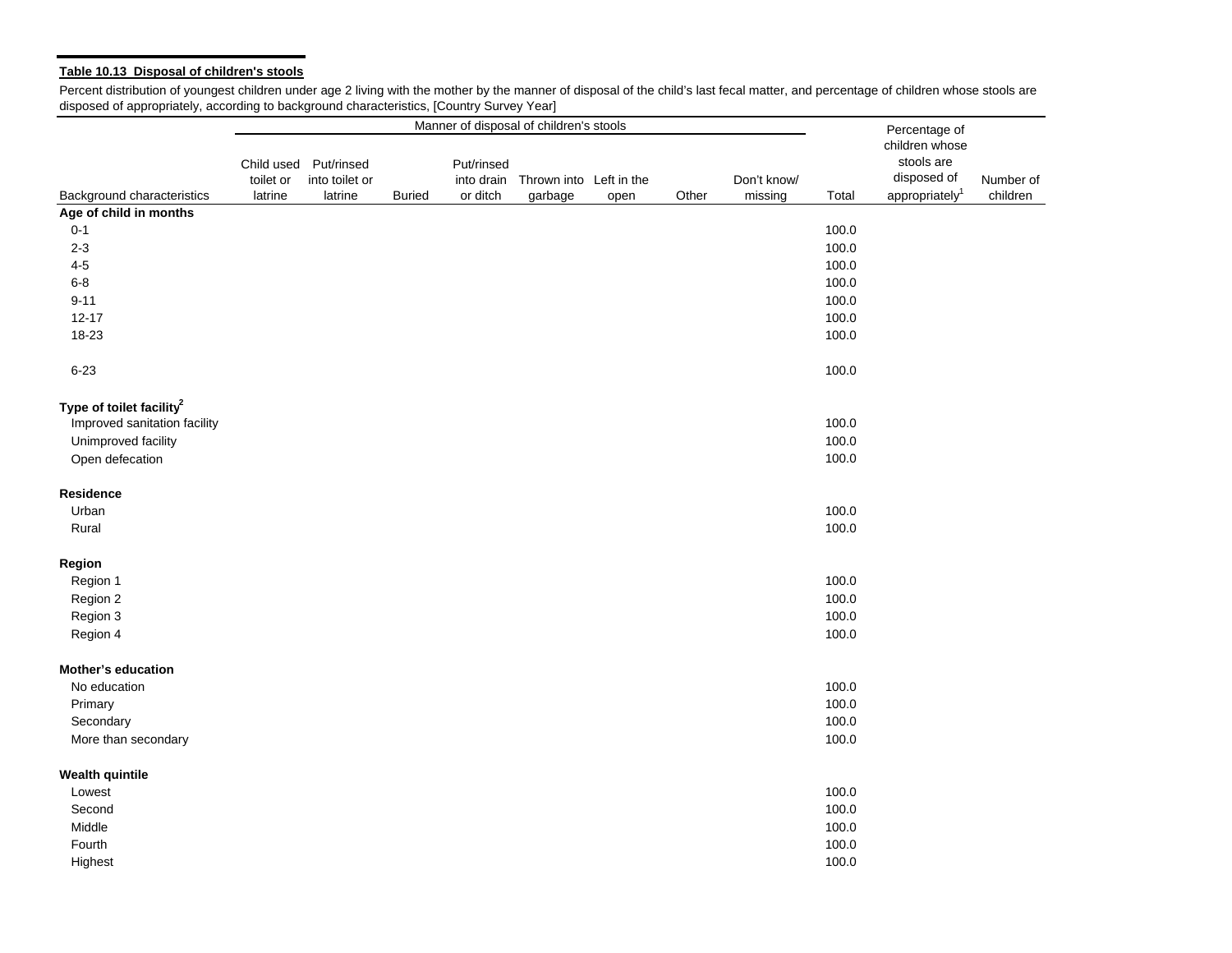<sup>1</sup> Children's stools are considered to be disposed of appropriately if the child used a toilet or latrine, if the fecal matter was put/rinsed into a toilet or latrine or if it was buried.

 $2$  See Table 2.3.1 for definition of categories.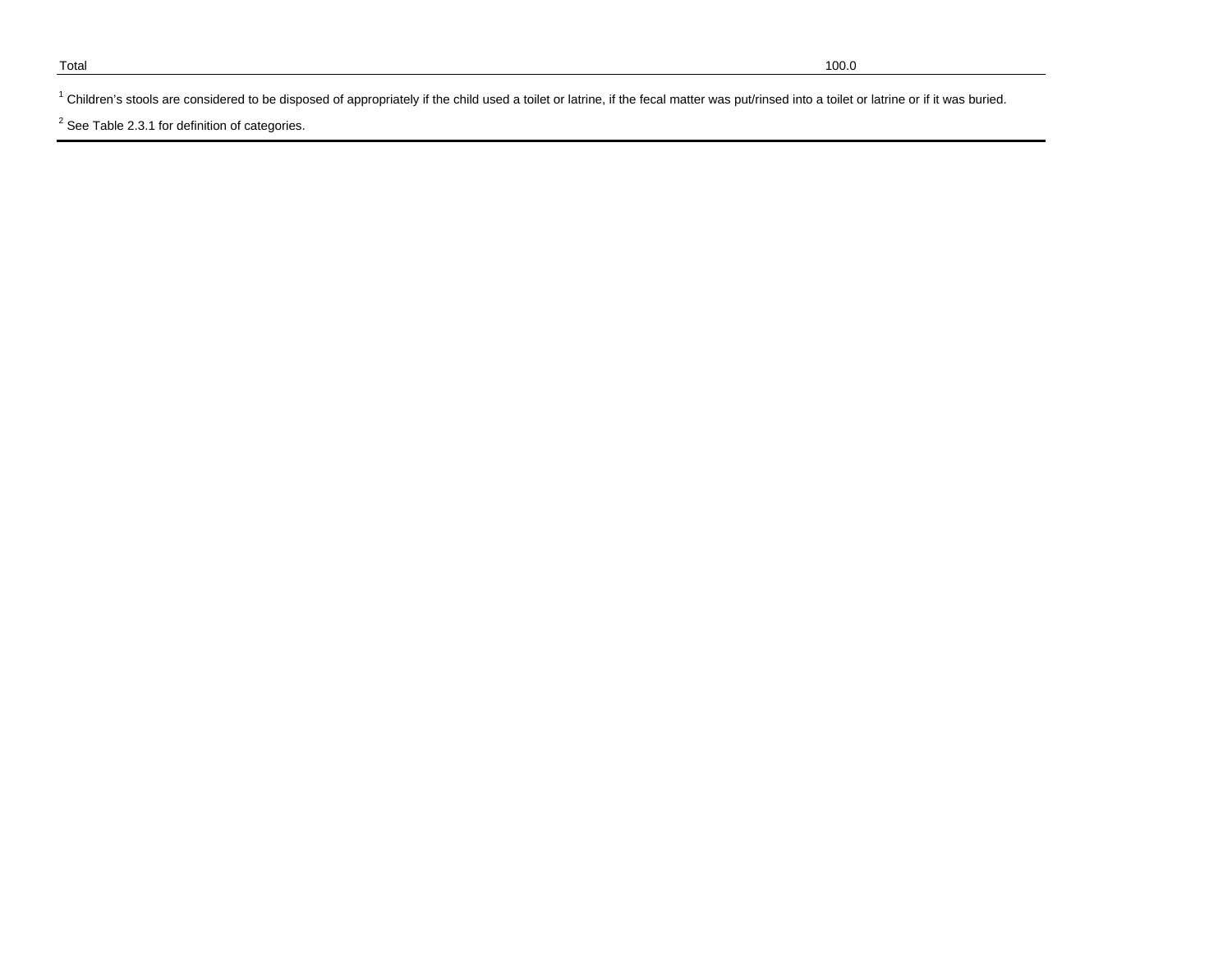# **Table of Contents version: 25Feb2020**

Table 11.1 Nutritional status of children

- Figure 11.1W Nutritional status of children by age (WORKING TABLE ONLY)
- Table 11.1W Remeasurement response rate (WORKING TABLE ONLY)
- Table 11.2 Initial breastfeeding
- Table 11.3 Breastfeeding status according to age
- Figure 11.5 Infant feeding practices by age (WORKING TABLE ONLY)
- Table 11.4 Infant and young child feeding (IYCF) indicators on breastfeeding status
- Table 11.5 Median duration of breastfeeding
- Table 11.6 Foods and liquids consumed by children in the day or night preceding the interview
- Table 11.7 Minimum acceptable diet
- Table 11.8 Prevalence of anemia in children
- Table 11.9 Presence of iodized salt in household
- Table 11.10 Micronutrient intake among children
- Table 11.11 Therapeutic and supplemental foods
- Table 11.12.1 Nutritional status of women
- Table 11.12.2 Nutritional status of men
- Table 11.13.1 Prevalence of anemia in women Table 11.13.2 Prevalence of anemia in men
- Table 11.14 Micronutrient intake among mothers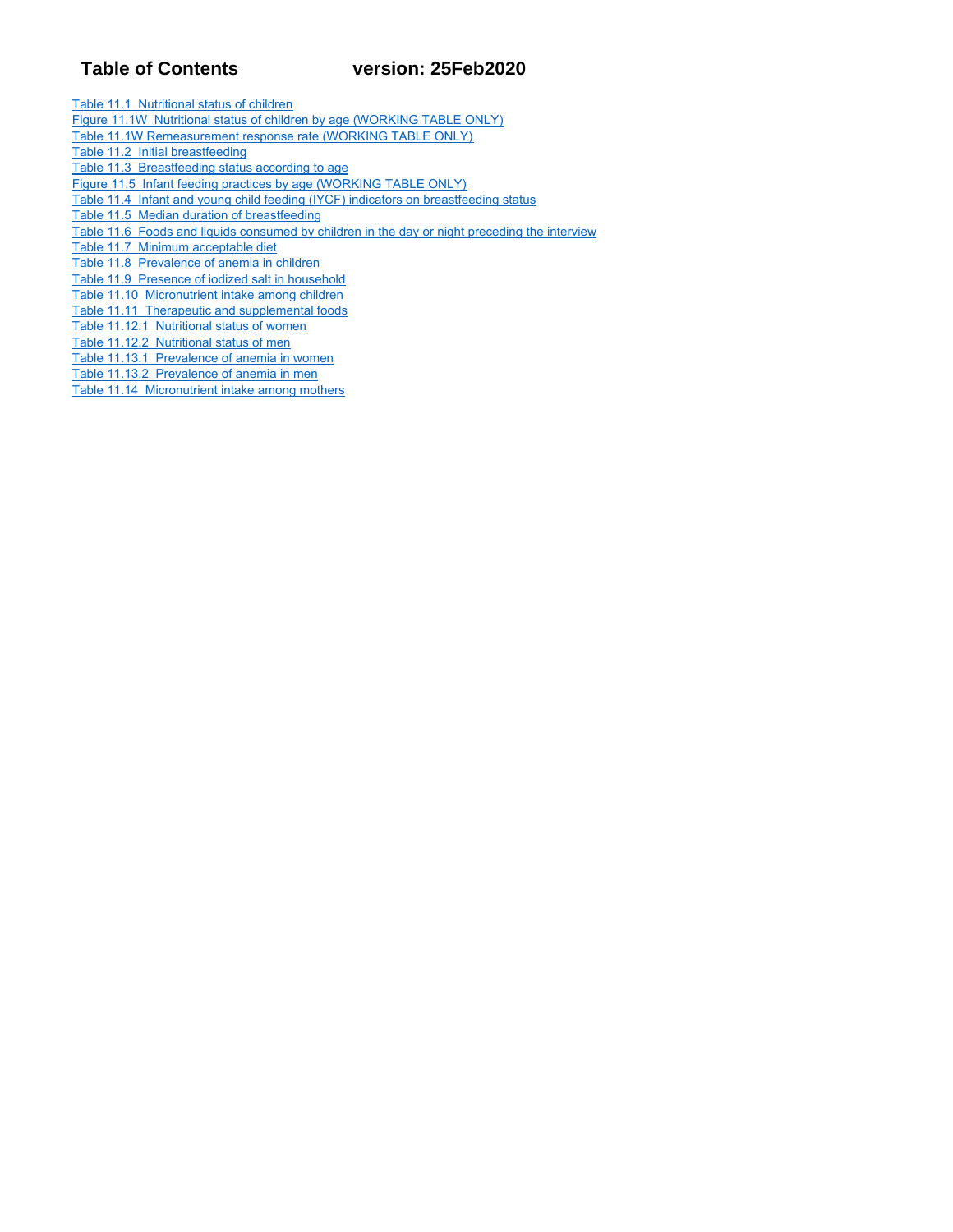#### **Table 11.1 Nutritional status of children**

Percentage of children under age 5 classified as malnourished according to three anthropometric indices of nutritional status: height-for-age, weight-for-height, and weight-forage, according to background characteristics, [Country Survey Year]

|                                          |                   |          | Height-for-age <sup>1</sup> |                |         | Weight-for-height |                            |       |                | Weight-for-age |          |                            |         |          |
|------------------------------------------|-------------------|----------|-----------------------------|----------------|---------|-------------------|----------------------------|-------|----------------|----------------|----------|----------------------------|---------|----------|
|                                          | Percent- Percent- |          |                             |                |         |                   | Percent- Percent- Percent- |       |                |                |          | Percent- Percent- Percent- |         |          |
|                                          | age               | age      |                             | Mean Z- Number | age     | age               | age                        |       | Mean Z- Number | age            | age      | age                        | Mean Z- | Number   |
|                                          | below             | below    | score                       | of             | below   | below             | above                      | score | of             | below          | below    | above                      | score   | of       |
| Background characteristic                | $-3$ SD           | -2 $SD2$ | (SD)                        | children       | $-3$ SD | -2 $SD2$          | $+2SD$                     | (SD)  | children       | $-3$ SD        | -2 $SD2$ | $+2SD$                     | (SD)    | children |
| Age in months                            |                   |          |                             |                |         |                   |                            |       |                |                |          |                            |         |          |
| $<\!6$                                   |                   |          |                             |                |         |                   |                            |       |                |                |          |                            |         |          |
| $6 - 8$                                  |                   |          |                             |                |         |                   |                            |       |                |                |          |                            |         |          |
| $9 - 11$                                 |                   |          |                             |                |         |                   |                            |       |                |                |          |                            |         |          |
| $12 - 17$                                |                   |          |                             |                |         |                   |                            |       |                |                |          |                            |         |          |
| 18-23                                    |                   |          |                             |                |         |                   |                            |       |                |                |          |                            |         |          |
| 24-35                                    |                   |          |                             |                |         |                   |                            |       |                |                |          |                            |         |          |
| 36-47                                    |                   |          |                             |                |         |                   |                            |       |                |                |          |                            |         |          |
| 48-59                                    |                   |          |                             |                |         |                   |                            |       |                |                |          |                            |         |          |
|                                          |                   |          |                             |                |         |                   |                            |       |                |                |          |                            |         |          |
| Sex                                      |                   |          |                             |                |         |                   |                            |       |                |                |          |                            |         |          |
| Male                                     |                   |          |                             |                |         |                   |                            |       |                |                |          |                            |         |          |
| Female                                   |                   |          |                             |                |         |                   |                            |       |                |                |          |                            |         |          |
|                                          |                   |          |                             |                |         |                   |                            |       |                |                |          |                            |         |          |
| Birth interval in months <sup>3</sup>    |                   |          |                             |                |         |                   |                            |       |                |                |          |                            |         |          |
| First birth <sup>4</sup>                 |                   |          |                             |                |         |                   |                            |       |                |                |          |                            |         |          |
| $24$                                     |                   |          |                             |                |         |                   |                            |       |                |                |          |                            |         |          |
|                                          |                   |          |                             |                |         |                   |                            |       |                |                |          |                            |         |          |
| 24-47                                    |                   |          |                             |                |         |                   |                            |       |                |                |          |                            |         |          |
| $48+$                                    |                   |          |                             |                |         |                   |                            |       |                |                |          |                            |         |          |
| Size at birth <sup>3</sup>               |                   |          |                             |                |         |                   |                            |       |                |                |          |                            |         |          |
|                                          |                   |          |                             |                |         |                   |                            |       |                |                |          |                            |         |          |
| Very small                               |                   |          |                             |                |         |                   |                            |       |                |                |          |                            |         |          |
| Small                                    |                   |          |                             |                |         |                   |                            |       |                |                |          |                            |         |          |
| Average or larger                        |                   |          |                             |                |         |                   |                            |       |                |                |          |                            |         |          |
|                                          |                   |          |                             |                |         |                   |                            |       |                |                |          |                            |         |          |
| Mother's interview status                |                   |          |                             |                |         |                   |                            |       |                |                |          |                            |         |          |
| Interviewed                              |                   |          |                             |                |         |                   |                            |       |                |                |          |                            |         |          |
| Not interviewed but in                   |                   |          |                             |                |         |                   |                            |       |                |                |          |                            |         |          |
| household                                |                   |          |                             |                |         |                   |                            |       |                |                |          |                            |         |          |
| Not interviewed, and not in              |                   |          |                             |                |         |                   |                            |       |                |                |          |                            |         |          |
| household <sup>5</sup>                   |                   |          |                             |                |         |                   |                            |       |                |                |          |                            |         |          |
|                                          |                   |          |                             |                |         |                   |                            |       |                |                |          |                            |         |          |
| Mother's nutritional status <sup>6</sup> |                   |          |                             |                |         |                   |                            |       |                |                |          |                            |         |          |
| Thin (BMI<18.5)                          |                   |          |                             |                |         |                   |                            |       |                |                |          |                            |         |          |
| Normal (BMI 18.5-24.9)                   |                   |          |                             |                |         |                   |                            |       |                |                |          |                            |         |          |
| Overweight/obese (BMI ≥25)               |                   |          |                             |                |         |                   |                            |       |                |                |          |                            |         |          |
| Missing                                  |                   |          |                             |                |         |                   |                            |       |                |                |          |                            |         |          |
|                                          |                   |          |                             |                |         |                   |                            |       |                |                |          |                            |         |          |

#### **Residence**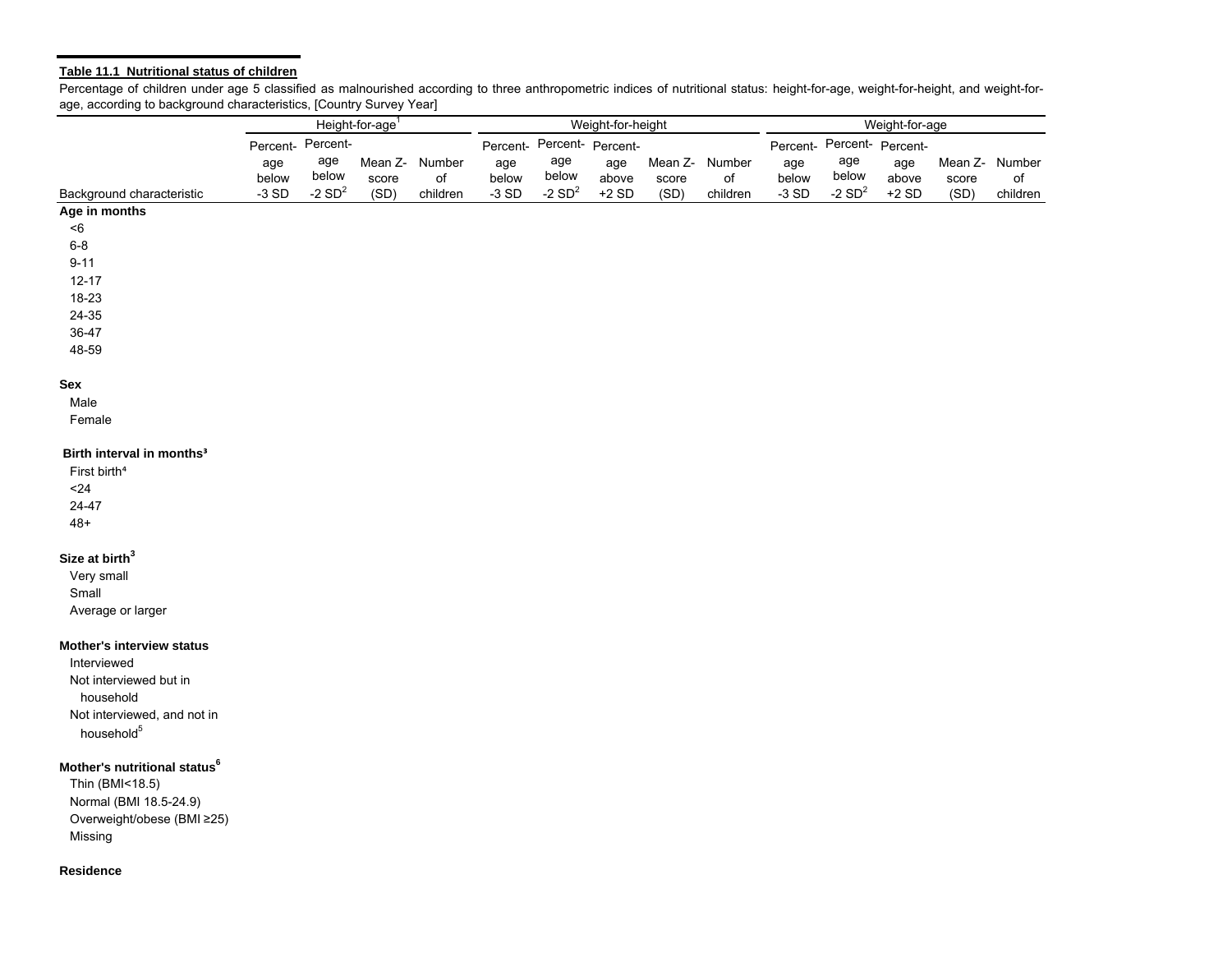# Urban

Rural

# **Region**

Region 1 Region 2 Region 3 Region 4

# **Mother's education<sup>7</sup>**

No educationPrimary **Secondary** More than secondary

## **Wealth quintile**

LowestSecondMiddleFourth Highest

## Total

Note: Each of the indices is expressed in standard deviation units (SD) from the median of the WHO Child Growth Standards.

<sup>1</sup> Recumbent length is measured for children under age 2; standing height is measured for all other children.

2 Includes children who are below –3 standard deviations (SD) from the WHO Growth Standards population median

 $3$  Excludes children whose mothers were not interviewed

4 First-born twins (triplets, etc.) are counted as first births because they do not have a previous birth interval.

<sup>5</sup> Includes children whose mothers are deceased

<sup>6</sup> Excludes children whose mothers were not weighed and measured, children whose mothers were not interviewed, and children whose mothers are pregnant or gave birth within the preceding 2 months. Mother's nutritional status in terms of BMI (Body Mass Index) is presented in Table 11.12.1.

 $^7$  For women who are not interviewed, information is taken from the Household Questionnaire. Excludes children whose mothers are not listed in the Household Questionnaire.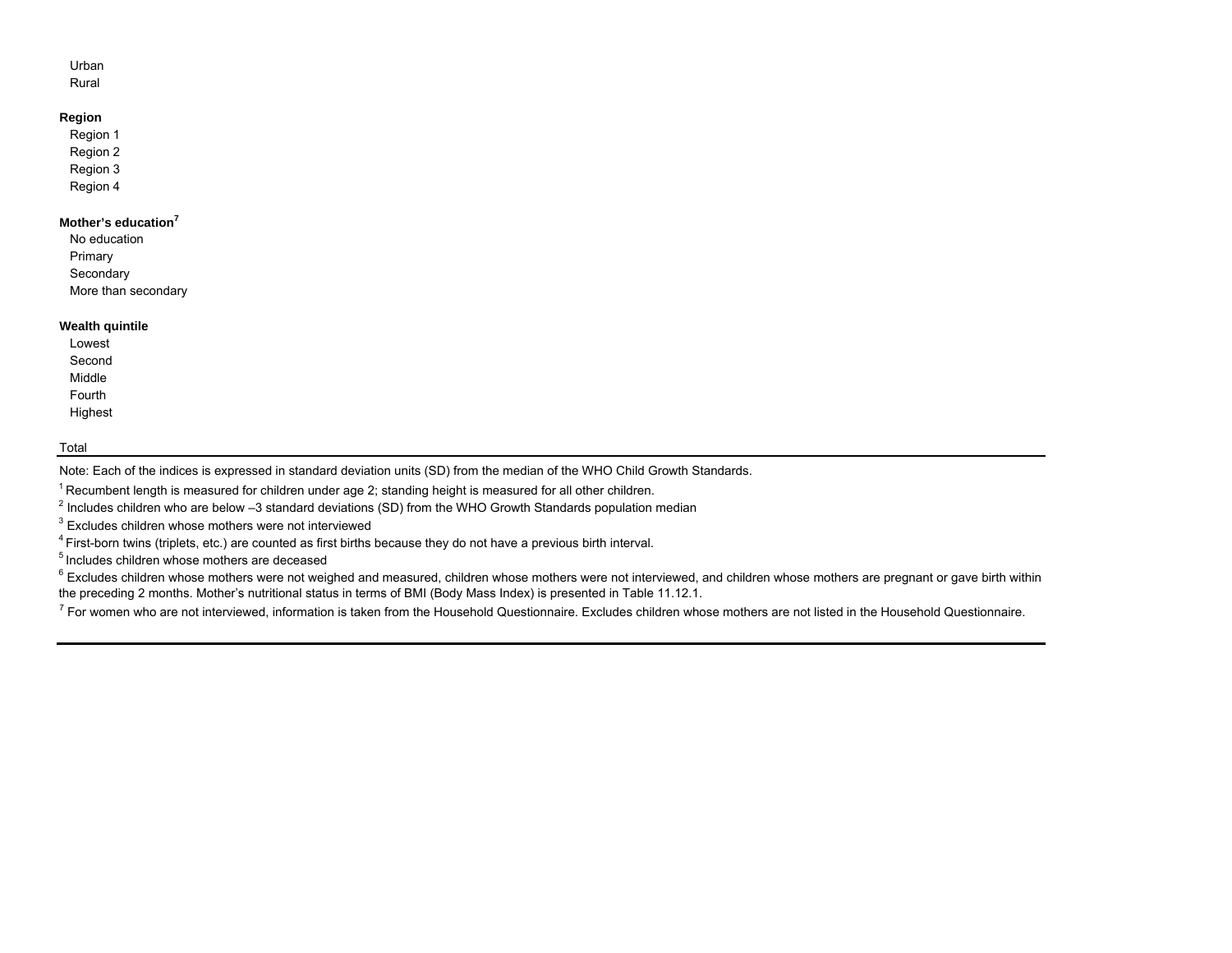## **Figure 11.1W Nutritional status of children by age (WORKING TABLE ONLY)**

Percentage of children under age 5 classified as malnourished according to three anthropometric indices of nutritional status: height-for-age, weight-for-height, and weight-for-age, by child's age in months, smoothed by a five-month moving average, [Country Survey Year]

|                       | Height-for- |           | Weight-for- |           | Weight-for-      |           |
|-----------------------|-------------|-----------|-------------|-----------|------------------|-----------|
|                       | age         |           | height      |           | age              |           |
|                       | percentage  |           | percentage  |           | percentage       |           |
|                       | below       | Number of | below       | Number of | below            | Number of |
| Child's age in months | -2 $SD1$    | children  | -2 $SD1$    | children  | -2 $\text{SD}^1$ | children  |
| $\pmb{0}$             |             |           |             |           |                  |           |
|                       |             |           |             |           |                  |           |
|                       |             |           |             |           |                  |           |
|                       |             |           |             |           |                  |           |
|                       |             |           |             |           |                  |           |
| 123456789             |             |           |             |           |                  |           |
|                       |             |           |             |           |                  |           |
|                       |             |           |             |           |                  |           |
|                       |             |           |             |           |                  |           |
|                       |             |           |             |           |                  |           |
| $10\,$                |             |           |             |           |                  |           |
| 11                    |             |           |             |           |                  |           |
| 12                    |             |           |             |           |                  |           |
| 13                    |             |           |             |           |                  |           |
| 14<br>$15\,$          |             |           |             |           |                  |           |
| $16\,$                |             |           |             |           |                  |           |
| $17\,$                |             |           |             |           |                  |           |
| $18\,$                |             |           |             |           |                  |           |
| $19$                  |             |           |             |           |                  |           |
| $20\,$                |             |           |             |           |                  |           |
| 21                    |             |           |             |           |                  |           |
| 22                    |             |           |             |           |                  |           |
| 23                    |             |           |             |           |                  |           |
| 24                    |             |           |             |           |                  |           |
| 25                    |             |           |             |           |                  |           |
| ${\bf 26}$            |             |           |             |           |                  |           |
| $27\,$                |             |           |             |           |                  |           |
| 28                    |             |           |             |           |                  |           |
| 29                    |             |           |             |           |                  |           |
| $30\,$                |             |           |             |           |                  |           |
| 31                    |             |           |             |           |                  |           |
| $32\,$                |             |           |             |           |                  |           |
| 33                    |             |           |             |           |                  |           |
| $34\,$                |             |           |             |           |                  |           |
| $35\,$<br>36          |             |           |             |           |                  |           |
| 37                    |             |           |             |           |                  |           |
| 38                    |             |           |             |           |                  |           |
| 39                    |             |           |             |           |                  |           |
| 40                    |             |           |             |           |                  |           |
| 41                    |             |           |             |           |                  |           |
| 42                    |             |           |             |           |                  |           |
| 43                    |             |           |             |           |                  |           |
| 44                    |             |           |             |           |                  |           |
| 45                    |             |           |             |           |                  |           |
| 46                    |             |           |             |           |                  |           |
| 47                    |             |           |             |           |                  |           |
| 48                    |             |           |             |           |                  |           |
| 49                    |             |           |             |           |                  |           |
| 50                    |             |           |             |           |                  |           |
| 51                    |             |           |             |           |                  |           |
| 52<br>53              |             |           |             |           |                  |           |
| 54                    |             |           |             |           |                  |           |
| 55                    |             |           |             |           |                  |           |
| 56                    |             |           |             |           |                  |           |
| 57                    |             |           |             |           |                  |           |
| 58                    |             |           |             |           |                  |           |
| 59                    |             |           |             |           |                  |           |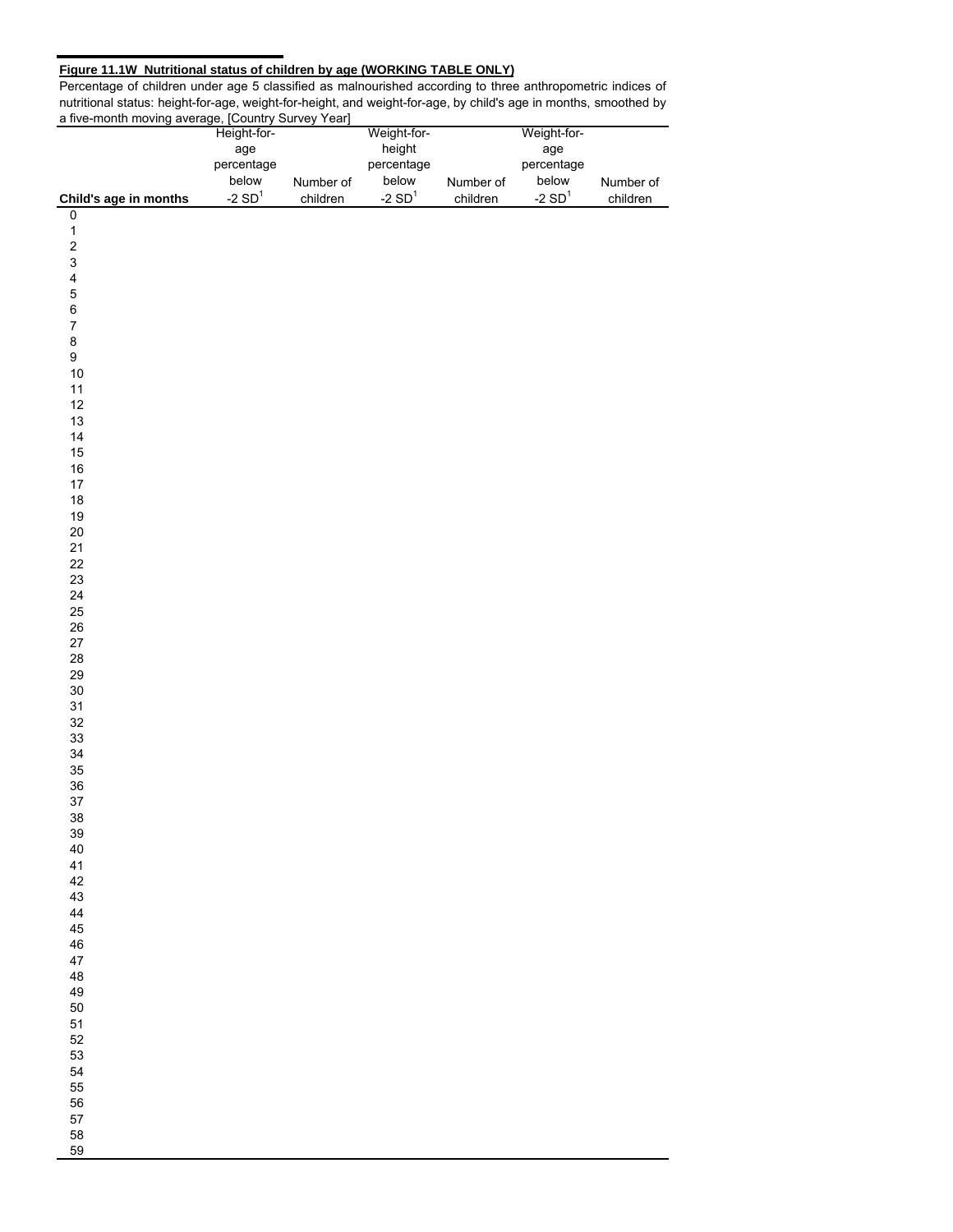Note: Each of the indices is expressed in standard deviation units (SD) from the median of the WHO Child Growth Standards.

<sup>1</sup> Includes children who are below -3 standard deviations from the WHO Child Growth Standards median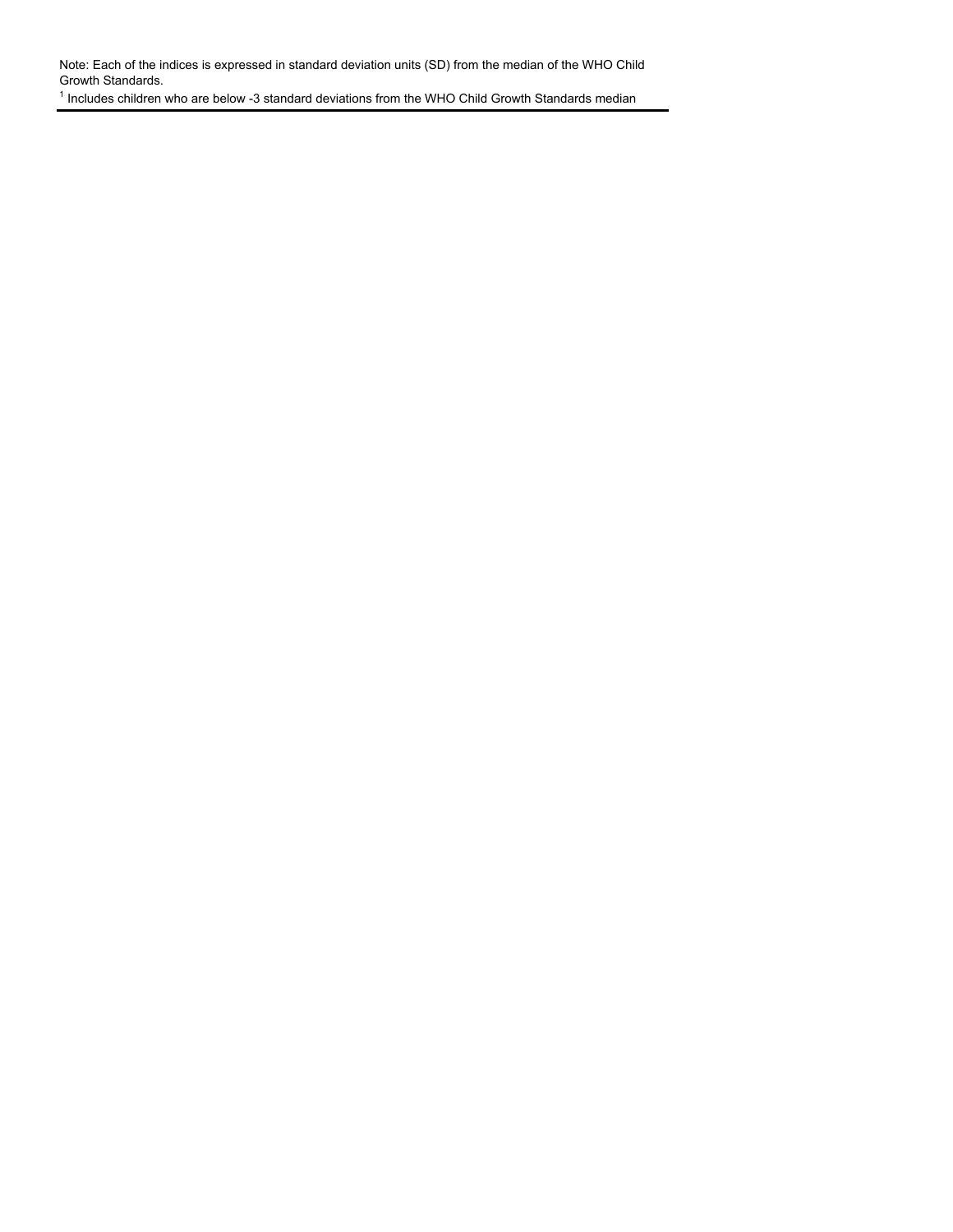## **Table 11.1W Remeasurement response rate (WORKING TABLE ONLY)**

Perentage of children remeasured (height and weight) among all children under age 5 (0-59 months) eligible for remeasurement (unweighted), [Country Survey Year]

|        |                        | Number of children    |
|--------|------------------------|-----------------------|
|        |                        | selected for          |
|        | Percentage of children | remeasurement for any |
|        | remeasured             | reason                |
| $\tau$ |                        |                       |

Total

**Note to DP: the N for this table is all children who were eligible for remeasurement whether selected at random or flagged.**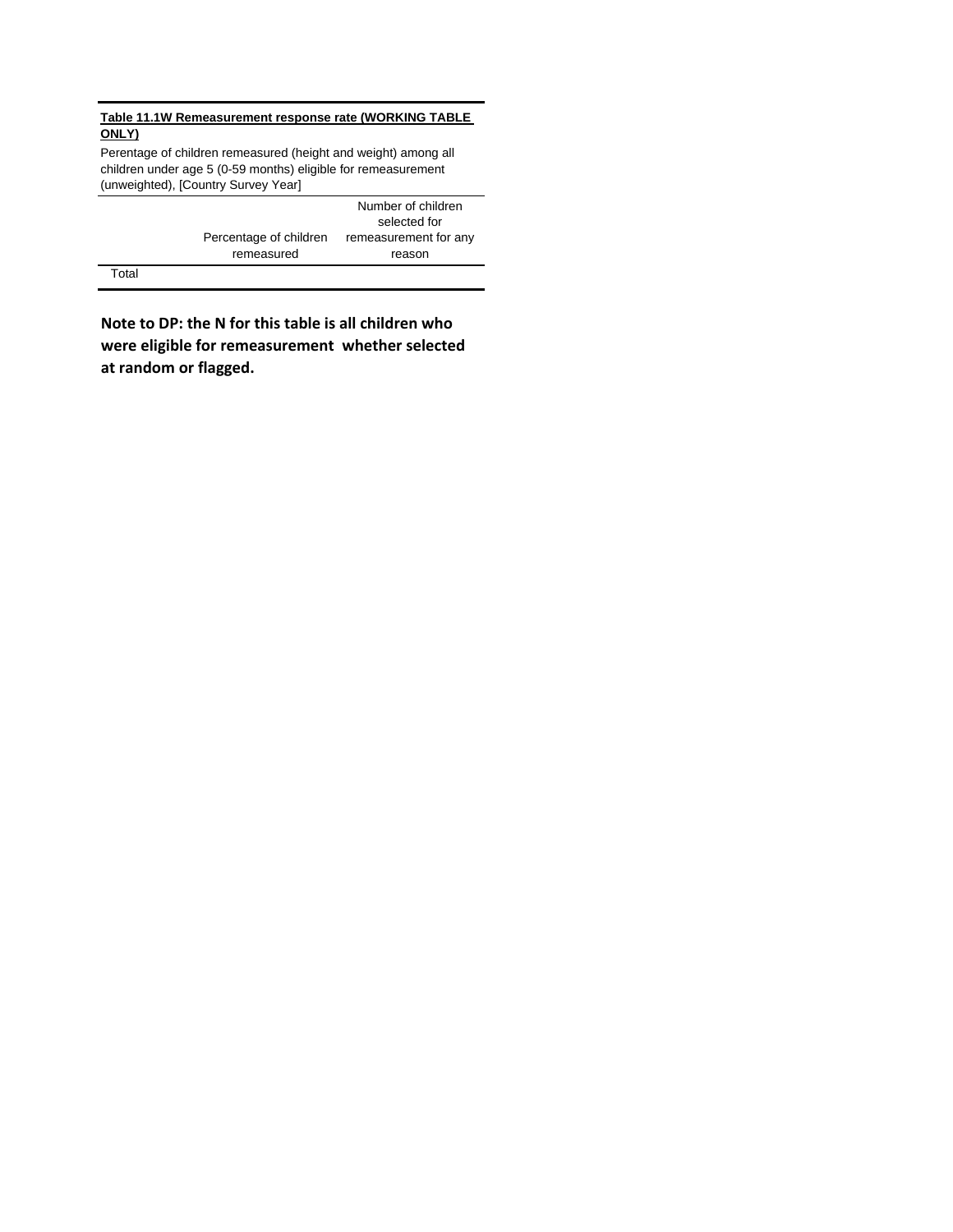## **Table 11.2 Initial breastfeeding**

Among last-born children who were born in the 2 years preceding the survey, percentage who were ever breastfed and percentages who started breastfeeding within 1 hour and within 1 day of birth; and among lastborn children born in the 2 years preceding the survey who were ever breastfed, percentage who received a prelacteal feed in the first 3 days after birth, according to background characteristics, [Country Survey Year]

|                                                                                                           |                                 |                                                                         | Among last-born children born in the past 2 years:                                                      |          | Among last-born<br>children born in the<br>past 2 years who were<br>ever breastfed: |                                            |
|-----------------------------------------------------------------------------------------------------------|---------------------------------|-------------------------------------------------------------------------|---------------------------------------------------------------------------------------------------------|----------|-------------------------------------------------------------------------------------|--------------------------------------------|
| Background characteristic<br><b>Sex</b>                                                                   | Percentage<br>ever<br>breastfed | Percentage<br>who started<br>breastfeeding<br>within 1 hour<br>of birth | Percentage<br>who started<br>breastfeeding Number of<br>within 1 day of last-born<br>birth <sup>1</sup> | children | Percentage Number of<br>who<br>received a<br>prelacteal<br>feed <sup>2</sup>        | last-born<br>children<br>ever<br>breastfed |
| Male<br>Female                                                                                            |                                 |                                                                         |                                                                                                         |          |                                                                                     |                                            |
| Assistance at delivery<br>Health personnel <sup>3</sup><br>Traditional birth attendant<br>Other<br>No one |                                 |                                                                         |                                                                                                         |          |                                                                                     |                                            |
| Place of delivery<br>Health facility<br>At home<br>Other                                                  |                                 |                                                                         |                                                                                                         |          |                                                                                     |                                            |
| <b>Residence</b><br>Urban<br>Rural                                                                        |                                 |                                                                         |                                                                                                         |          |                                                                                     |                                            |
| Region<br>Region 1<br>Region 2<br>Region 3<br>Region 4                                                    |                                 |                                                                         |                                                                                                         |          |                                                                                     |                                            |
| <b>Mother's education</b><br>No education<br>Primary<br>Secondary<br>More than secondary                  |                                 |                                                                         |                                                                                                         |          |                                                                                     |                                            |
| <b>Wealth quintile</b><br>Lowest<br>Second<br>Middle<br>Fourth<br>Highest                                 |                                 |                                                                         |                                                                                                         |          |                                                                                     |                                            |

## Total

Note: Table is based on last-born children born in the 2 years preceding the survey regardless of whether the children are living or dead at the time of interview.

 $1$  Includes children who started breastfeeding within 1 hour of birth

 $2$  Children given something other than breast milk during the first 3 days of life

<sup>3</sup> Doctor, nurse/midwife, or auxiliary nurse/midwife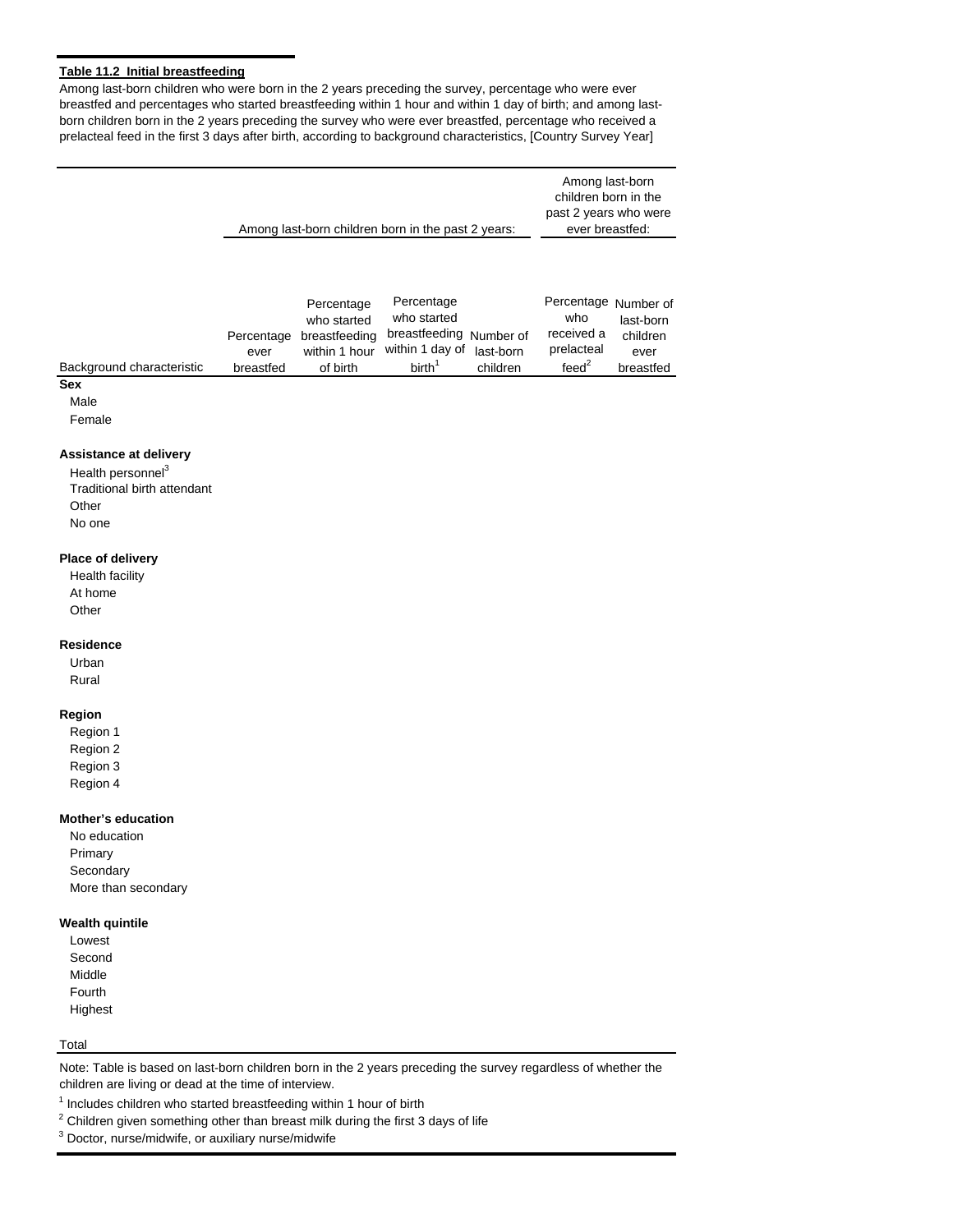#### **Table 11.3 Breastfeeding status according to age**

Percent distribution of youngest children under age 2 who are living with their mother, by breastfeeding status and percentage currently breastfeeding; and percentage of all children under age 2 using a bottle with a nipple, according to age in months, [Country Survey Year]

|               |                        |                    |                                                                                     | <b>Breastfeeding status</b>                                   |                                                      |                                                                       |       |                                               |                                                                               |                                                  |                                                |
|---------------|------------------------|--------------------|-------------------------------------------------------------------------------------|---------------------------------------------------------------|------------------------------------------------------|-----------------------------------------------------------------------|-------|-----------------------------------------------|-------------------------------------------------------------------------------|--------------------------------------------------|------------------------------------------------|
| Age in months | Not breast-<br>feeding | breast-<br>feeding | Breast-<br>feeding<br>and<br>Exclusively consuming consuming<br>plain water<br>only | Breast-<br>feeding<br>and<br>non-milk<br>liquids <sup>1</sup> | Breast-<br>feeding<br>and<br>consuming<br>other milk | Breast-<br>feeding<br>and<br>consuming<br>comple-<br>mentary<br>foods | Total | Percentage<br>currently<br>breast-<br>feeding | Number of<br>youngest<br>children<br>under age 2<br>living with<br>the mother | Percentage<br>using a<br>bottle with<br>a nipple | Number of<br>all<br>children<br>under age<br>2 |
| $0 - 1$       |                        |                    |                                                                                     |                                                               |                                                      |                                                                       | 100.0 |                                               |                                                                               |                                                  |                                                |
| $2 - 3$       |                        |                    |                                                                                     |                                                               |                                                      |                                                                       | 100.0 |                                               |                                                                               |                                                  |                                                |
| $4-5$         |                        |                    |                                                                                     |                                                               |                                                      |                                                                       | 100.0 |                                               |                                                                               |                                                  |                                                |
| $6 - 8$       |                        |                    |                                                                                     |                                                               |                                                      |                                                                       | 100.0 |                                               |                                                                               |                                                  |                                                |
| $9 - 11$      |                        |                    |                                                                                     |                                                               |                                                      |                                                                       | 100.0 |                                               |                                                                               |                                                  |                                                |
| $12 - 17$     |                        |                    |                                                                                     |                                                               |                                                      |                                                                       | 100.0 |                                               |                                                                               |                                                  |                                                |
| 18-23         |                        |                    |                                                                                     |                                                               |                                                      |                                                                       | 100.0 |                                               |                                                                               |                                                  |                                                |
| $0 - 3$       |                        |                    |                                                                                     |                                                               |                                                      |                                                                       | 100.0 |                                               |                                                                               |                                                  |                                                |
| $0-5$         |                        |                    |                                                                                     |                                                               |                                                      |                                                                       | 100.0 |                                               |                                                                               |                                                  |                                                |
| $6-9$         |                        |                    |                                                                                     |                                                               |                                                      |                                                                       | 100.0 |                                               |                                                                               |                                                  |                                                |
| $12 - 15$     |                        |                    |                                                                                     |                                                               |                                                      |                                                                       | 100.0 |                                               |                                                                               |                                                  |                                                |
| $12 - 23$     |                        |                    |                                                                                     |                                                               |                                                      |                                                                       | 100.0 |                                               |                                                                               |                                                  |                                                |
| 20-23         |                        |                    |                                                                                     |                                                               |                                                      |                                                                       | 100.0 |                                               |                                                                               |                                                  |                                                |

Note: Breastfeeding status refers to a "24-hour" period (yesterday and last night). Children who are classified as breastfeeding and consuming plain water only consumed no liquid or solid supplements. The categories of not breastfeeding, exclusively breastfeeding, breastfeeding and consuming plain water, non-milk liquids, other milk, and complementary foods (solids and semi-solids) are hierarchical and mutually exclusive, and their percentages add to 100 percent. Thus children who receive breast milk and non-milk liquids and who do not receive other milk and who do not receive complementary foods are classified in the non-milk liquid category even though they may also get plain water. Any children who get complementary food are classified in that category as long as they are breastfeeding as well.

 $1$  Non-milk liquids include juice, juice drinks, clear broth or other liquids.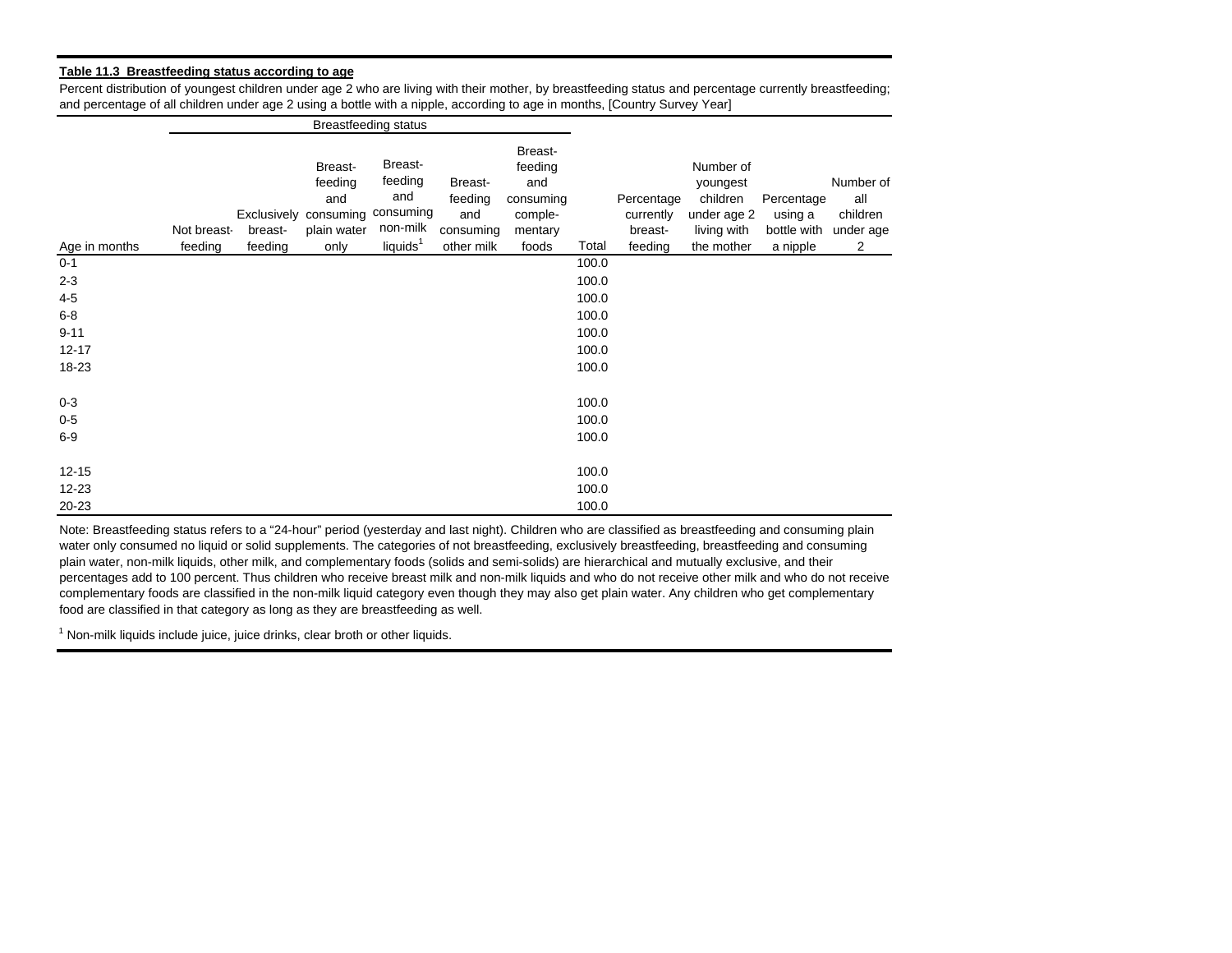# **Figure 11.5 Infant feeding practices by age (WORKING TABLE ONLY)**

[Country Survey Year]

Breastfeeding status

| Age group Not breast<br>feeding<br>in months | Exclusively<br>breastfed | Breast-<br>feeding<br>ming plain<br>water only | Breast-<br>feeding<br>and consu-<br>milk<br>liquids | Breast-<br>feeding<br>and consu ming non and consu<br>ming<br>other milk | Breast-<br>feeding<br>and consu-<br>ming<br>comple-<br>mentary<br>foods | Total | Percentage<br>currently<br>breast-<br>feeding | Number of<br>youngest<br>children<br>2 living<br>with their<br>mother | under age Percentag<br>e using a<br>a nipple | Number of<br>all<br>children<br>bottle with under age<br>2 |
|----------------------------------------------|--------------------------|------------------------------------------------|-----------------------------------------------------|--------------------------------------------------------------------------|-------------------------------------------------------------------------|-------|-----------------------------------------------|-----------------------------------------------------------------------|----------------------------------------------|------------------------------------------------------------|
| $<$ 2                                        |                          |                                                |                                                     |                                                                          |                                                                         | 100.0 |                                               |                                                                       |                                              |                                                            |
| $2 - 3$                                      |                          |                                                |                                                     |                                                                          |                                                                         | 100.0 |                                               |                                                                       |                                              |                                                            |
| $4-5$                                        |                          |                                                |                                                     |                                                                          |                                                                         | 100.0 |                                               |                                                                       |                                              |                                                            |
| $6 - 7$                                      |                          |                                                |                                                     |                                                                          |                                                                         | 100.0 |                                               |                                                                       |                                              |                                                            |
| $8-9$                                        |                          |                                                |                                                     |                                                                          |                                                                         | 100.0 |                                               |                                                                       |                                              |                                                            |
| $10 - 11$                                    |                          |                                                |                                                     |                                                                          |                                                                         | 100.0 |                                               |                                                                       |                                              |                                                            |
| $12 - 13$                                    |                          |                                                |                                                     |                                                                          |                                                                         | 100.0 |                                               |                                                                       |                                              |                                                            |
| $14 - 15$                                    |                          |                                                |                                                     |                                                                          |                                                                         | 100.0 |                                               |                                                                       |                                              |                                                            |
| 16-17                                        |                          |                                                |                                                     |                                                                          |                                                                         | 100.0 |                                               |                                                                       |                                              |                                                            |
| $18 - 19$                                    |                          |                                                |                                                     |                                                                          |                                                                         | 100.0 |                                               |                                                                       |                                              |                                                            |
| $20 - 21$                                    |                          |                                                |                                                     |                                                                          |                                                                         | 100.0 |                                               |                                                                       |                                              |                                                            |
| $22 - 23$                                    |                          |                                                |                                                     |                                                                          |                                                                         | 100.0 |                                               |                                                                       |                                              |                                                            |

This table is need to produce Figure 11.5 in the new report format.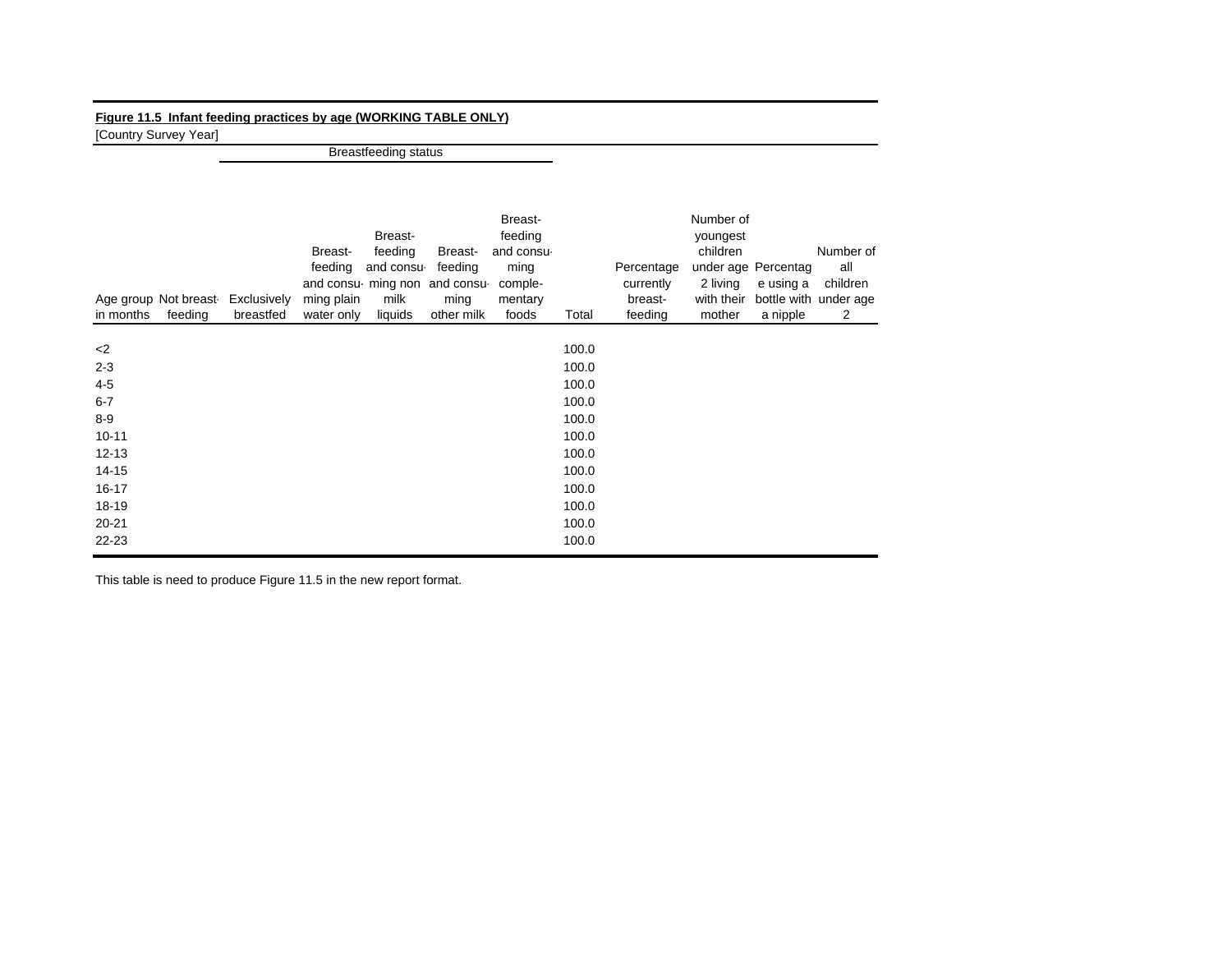## **Table 11.4 Infant and young child feeding (IYCF) indicators on breastfeeding status**

| Indicator                            | Indicator numerator and denominator                                         | Value |
|--------------------------------------|-----------------------------------------------------------------------------|-------|
| Exclusive breastfeeding under 6      | Percentage exclusively breastfed                                            | 31.7  |
| months                               | Number of children age 0-5 months                                           | n     |
| Exclusive breastfeeding at 4-5       | Percentage exclusively breastfed                                            | 22.5  |
| months of age                        | Number of children age 4-5 months                                           | n     |
| Continued breastfeeding at 1 year    | Percentage currently breastfeeding                                          | 86.4  |
|                                      | Number of children age 12-15 months                                         | n     |
| Introduction of solid, semi-solid or | Percentage of children age 6-8 months who received any solid, semi-solid or |       |
| soft foods (6-8 months)              | soft foods during the previous day                                          | 73.5  |
|                                      | Number of youngest children age 6-8 months living with the mother           | n     |
|                                      | Continued breastfeeding at 2 years Percentage currently breastfeeding       | 24.2  |
|                                      | Number of children age 20-23 months                                         | n     |
| Age-appropriate breastfeeding (0-    | Percentage with age-appropriate breastfeeding <sup>1</sup>                  | 18.0  |
| 23 months)                           | Number of youngest children age 0-23 months of age living with the mother   | n     |
| Predominant breastfeeding (0-5       | Percentage with predominant breastfeeding <sup>2</sup>                      | 93.9  |
| months)                              | Number of children age 0-5 months                                           | n     |
| Mixed breast and non-breast milk     | Percentage with mixed breast and non-breast milk feeding <sup>3</sup>       | 27.2  |
| feeding (0-5 months)                 | Number of children age 0-5 months                                           | n     |
| Bottle feeding (0-23 months)         | Percentage using a bottle with a nipple                                     | 8.7   |
|                                      | Number of children age 0-23 months                                          | n     |

 $1$  For children age 0-5 months: exclusively breastfed, for children age 6-23 months: received breastmilk and complementary foods

 $2$  Either exclusively breastfed or received breast milk and plain water, and/or non-milk liquids only

<sup>3</sup> Received breast milk and fresh, tinned, or powdered animal milk, [SOY MILK,] or commercial infant formula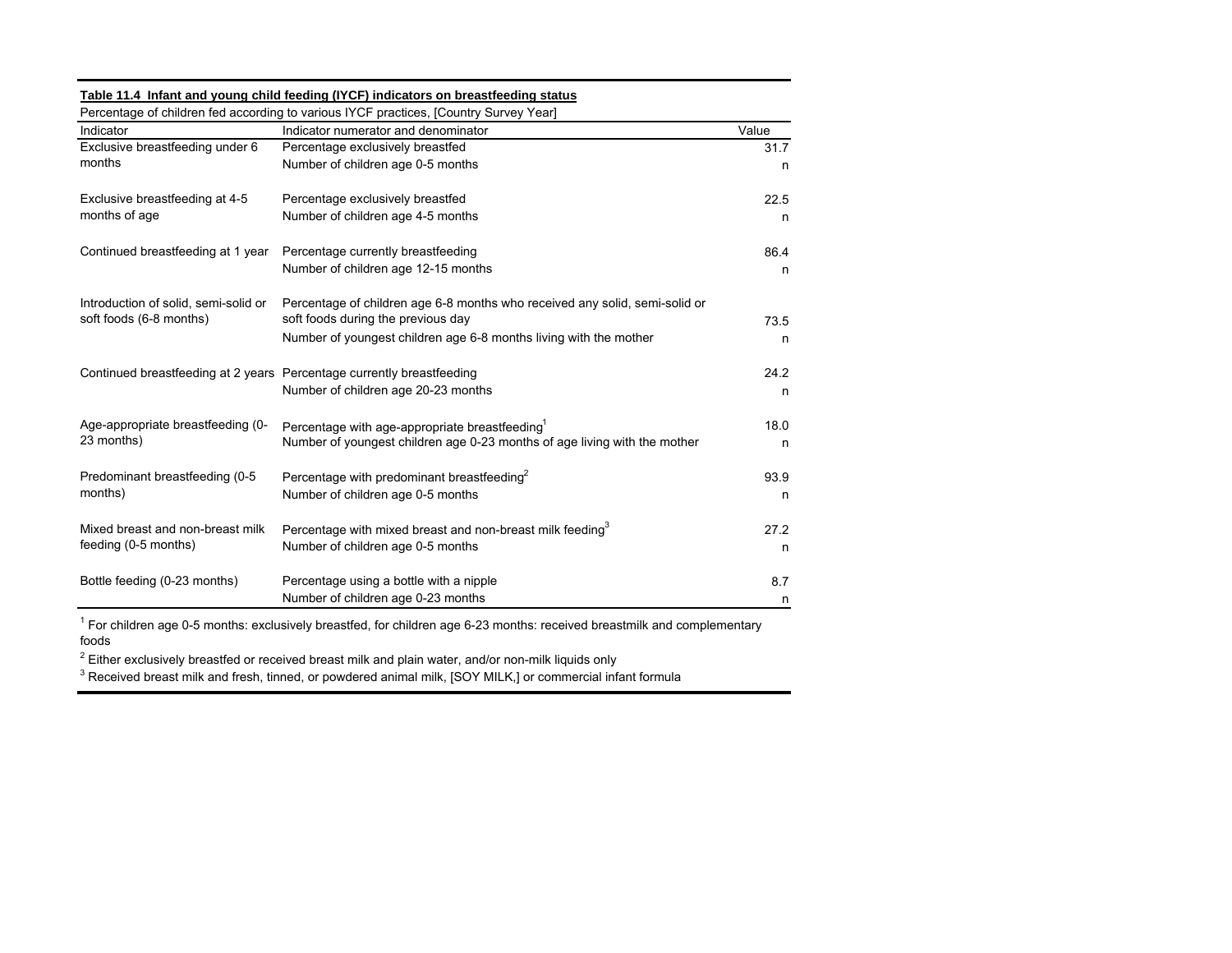## **Table 11.5 Median duration of breastfeeding**

Median duration of any breastfeeding, exclusive breastfeeding, and predominant breastfeeding among children born in the 3 years preceding the survey, according to background characteristics, [Country Survey Year]

|                           |               | Median duration (months) of breastfeeding            |                            |
|---------------------------|---------------|------------------------------------------------------|----------------------------|
|                           |               | among children born in the past 3 years <sup>1</sup> |                            |
|                           |               |                                                      |                            |
|                           | Any           | Exclusive                                            | Predominant                |
| Background characteristic | breastfeeding | breastfeeding                                        | breastfeeding <sup>2</sup> |
| <b>Sex</b>                |               |                                                      |                            |
| Male                      |               |                                                      |                            |
| Female                    |               |                                                      |                            |
|                           |               |                                                      |                            |
| <b>Residence</b>          |               |                                                      |                            |
| Urban                     |               |                                                      |                            |
| Rural                     |               |                                                      |                            |
|                           |               |                                                      |                            |
| Region                    |               |                                                      |                            |
| Region 1                  |               |                                                      |                            |
| Region 2                  |               |                                                      |                            |
| Region 3                  |               |                                                      |                            |

Region 3

Region 4

# **Mother's education**

No education Primary Secondary More than secondary

#### **Wealth quintile**

Lowest Second Middle Fourth Highest

#### Total

#### Mean for all children

Note: Median and mean durations are based on breastfeeding status of the child at the time of the survey (current status). Includes living and deceased children.

a = Omitted because less than 50% of the children in this group were exclusively or predominantly breastfeeding

 $1$  For last-born children under age 24 months who live with the mother and are breastfeeding, information to determine exclusive and predominant breastfeeding comes from a 24-hour dietary recall. Tabulations assume that last-born children age 24 months or older who live with the mother and are breastfeeding are neither exclusively nor predominantly breastfed. It is assumed that last-born children not currently living with the mother and all non-last-born children are not currently breastfeeding.

 $2$  Either exclusively breastfed or received breast milk and plain water, and/or non-milk liquids only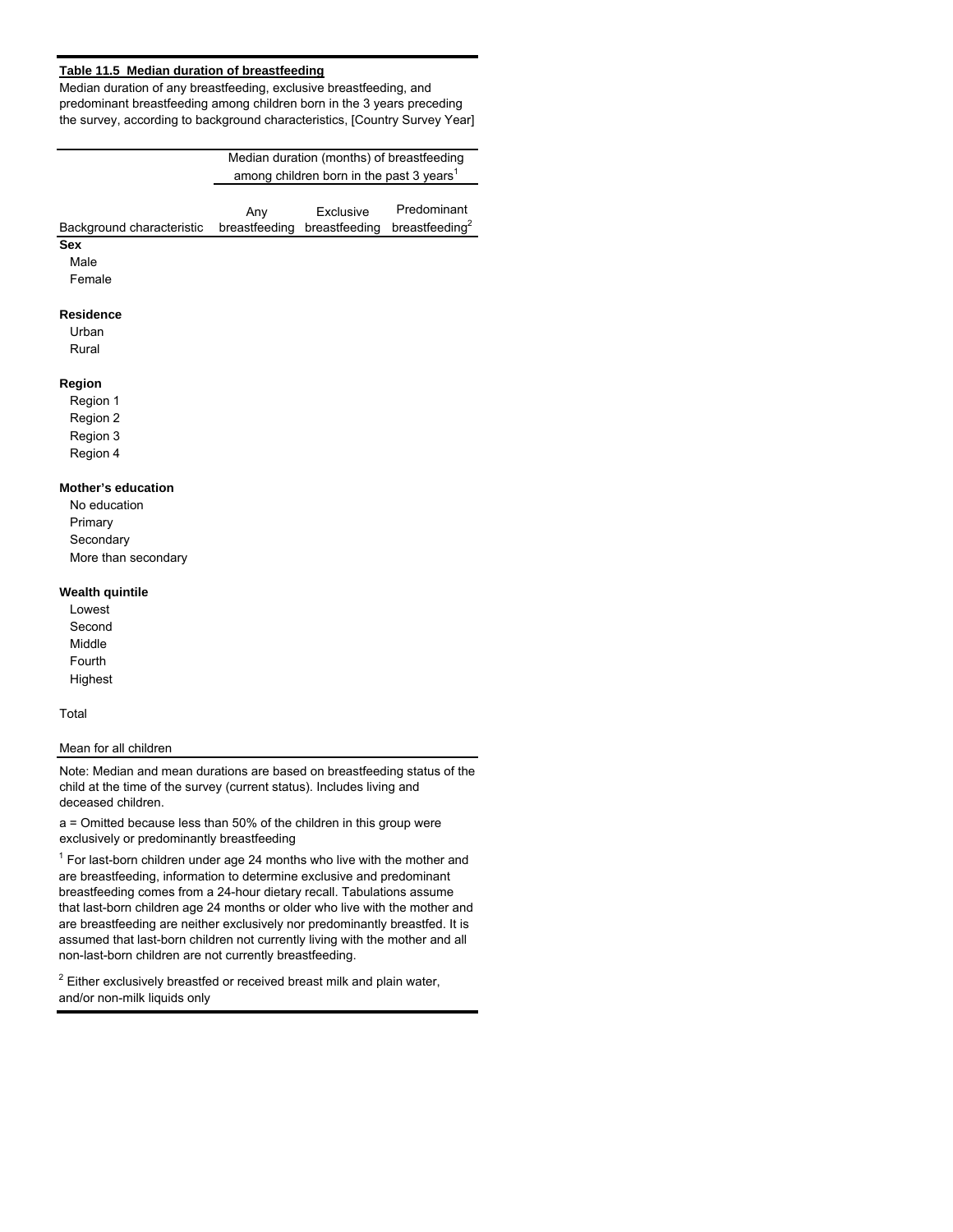## **Table 11.6 Foods and liquids consumed by children in the day or night preceding the interview**

Percentage of youngest children under age 2 who are living with the mother by type of foods consumed in the day or night preceding the interview, according to breastfeeding status and age, [Country Survey Year]

|                                                                                             |                   | Liquids                 |                               |                            | Solid or semi-solid foods                 |                                                 |                                                       |                                       |                             |                        |      |                                             |                                     |                                            |
|---------------------------------------------------------------------------------------------|-------------------|-------------------------|-------------------------------|----------------------------|-------------------------------------------|-------------------------------------------------|-------------------------------------------------------|---------------------------------------|-----------------------------|------------------------|------|---------------------------------------------|-------------------------------------|--------------------------------------------|
| Age in months                                                                               | Infant<br>formula | Other milk <sup>1</sup> | Other<br>liquids <sup>2</sup> | Fortified<br>baby<br>foods | Foods<br>made from<br>grains <sup>3</sup> | Fruits and<br>rich in<br>vitamin A <sup>4</sup> | vegetables Other fruits made from made from<br>tables | Food<br>and vege- roots and<br>tubers | Food<br>legumes<br>and nuts | Meat, fish,<br>poultry | Eggs | Cheese,<br>yogurt,<br>other milk<br>product | Any solid<br>or semi-<br>solid food | Number<br>of<br>children<br>under<br>age 2 |
|                                                                                             |                   |                         |                               |                            |                                           | BREASTFEEDING CHILDREN                          |                                                       |                                       |                             |                        |      |                                             |                                     |                                            |
| $0 - 1$<br>$2 - 3$<br>$4 - 5$<br>$6 - 8$<br>$9 - 11$<br>$12 - 17$<br>18-23                  |                   |                         |                               |                            |                                           |                                                 |                                                       |                                       |                             |                        |      |                                             |                                     |                                            |
| $6 - 23$                                                                                    |                   |                         |                               |                            |                                           |                                                 |                                                       |                                       |                             |                        |      |                                             |                                     |                                            |
| Total                                                                                       |                   |                         |                               |                            |                                           |                                                 |                                                       |                                       |                             |                        |      |                                             |                                     |                                            |
|                                                                                             |                   |                         |                               |                            |                                           | NON BREASTFEEDING CHILDREN                      |                                                       |                                       |                             |                        |      |                                             |                                     |                                            |
| $0 - 1$<br>$2 - 3$<br>$4 - 5$<br>$6-8$                                                      |                   |                         |                               |                            |                                           |                                                 |                                                       |                                       |                             |                        |      |                                             |                                     |                                            |
| $9 - 11$<br>$12 - 17$                                                                       |                   |                         |                               |                            |                                           |                                                 |                                                       |                                       |                             |                        |      |                                             |                                     |                                            |
| 18-23                                                                                       |                   |                         |                               |                            |                                           |                                                 |                                                       |                                       |                             |                        |      |                                             |                                     |                                            |
| $6 - 23$                                                                                    |                   |                         |                               |                            |                                           |                                                 |                                                       |                                       |                             |                        |      |                                             |                                     |                                            |
| Total<br>Note: Breastfeeding status refers to a "24-bour" period (vesterday and last night) |                   |                         |                               |                            |                                           |                                                 |                                                       |                                       |                             |                        |      |                                             |                                     |                                            |

Note: Breastfeeding status refers to a "24-hour" period (yesterday and last night).

<sup>1</sup> Other milk includes fresh, tinned, and powdered animal milk.

<sup>²</sup> Does not include plain water. Includes juice, juice drinks, clear broth, or other non-milk liquids.

<sup>3</sup> Includes fortified baby food

<sup>⁴</sup> Includes [list fruits and vegetables included in the questionnaire such as pumpkin, red or yellow yams or squash, carrots, red sweet potatoes, dark green leafy vegetables, ripe mangoes, ripe papayas, and other locally grown fruits and vegetables that are rich in vitamin A]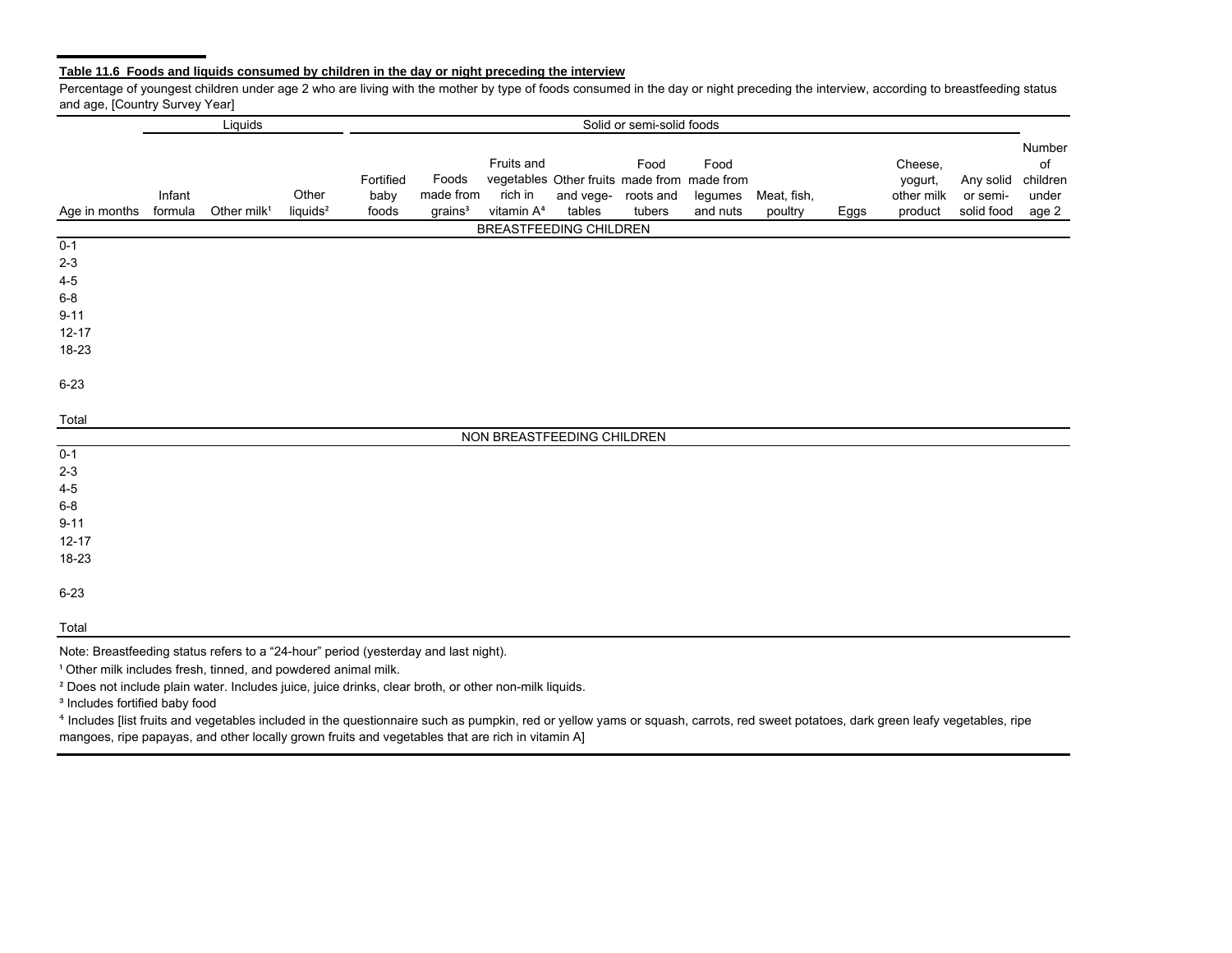## **Table 11.7 Minimum acceptable diet**

Percentage of youngest children age 6-23 months living with their mother who are fed a minimum acceptable diet based on breastfeeding status, number of food groups, and times they are fed during the day or night preceding the survey, according to background characteristics, [Country Survey Year]

|                           |         | Among breastfed children age 6-               |                  |                        |                |         | Among non-breastfed children age 6-23         |                   |                                  |                       |                        | Among all children age 6-23 months, percentage |                 |              |
|---------------------------|---------|-----------------------------------------------|------------------|------------------------|----------------|---------|-----------------------------------------------|-------------------|----------------------------------|-----------------------|------------------------|------------------------------------------------|-----------------|--------------|
|                           |         | 23 months, percentage fed:                    |                  |                        |                |         | months, percentage fed:                       |                   | Number of                        |                       |                        | fed:                                           |                 |              |
|                           |         |                                               |                  |                        | Minimum        |         |                                               |                   | non-                             |                       |                        |                                                |                 |              |
|                           |         |                                               |                  | Number of              | milk           |         |                                               |                   | breastfed                        |                       |                        |                                                |                 | Number of    |
|                           |         | Minimum Minimum                               | Minimum          | breastfed              | feeding        |         | Minimum Minimum                               | Minimum           | children age Breastmilk, Minimum |                       |                        | Minimum                                        | Minimum         | all children |
| Background                | dietary | meal                                          | acceptable       | children age frequency |                | dietary | meal                                          | acceptable        | $6 - 23$                         | milk, or milk dietary |                        | meal                                           | acceptable      | age 6-23     |
| characteristic            |         | diversity <sup>1</sup> frequency <sup>2</sup> | die <sup>3</sup> | 6-23 months            | $\overline{4}$ |         | diversity <sup>1</sup> frequency <sup>5</sup> | diet <sup>6</sup> | months                           | products <sup>7</sup> | diversity <sup>1</sup> | frequency <sup>8</sup>                         | $\text{diet}^9$ | months       |
| Age in months             |         |                                               |                  |                        |                |         |                                               |                   |                                  |                       |                        |                                                |                 |              |
| $6 - 11$                  |         |                                               |                  |                        |                |         |                                               |                   |                                  |                       |                        |                                                |                 |              |
| $6 - 8$                   |         |                                               |                  |                        |                |         |                                               |                   |                                  |                       |                        |                                                |                 |              |
| $9 - 11$                  |         |                                               |                  |                        |                |         |                                               |                   |                                  |                       |                        |                                                |                 |              |
| $12 - 17$                 |         |                                               |                  |                        |                |         |                                               |                   |                                  |                       |                        |                                                |                 |              |
| 18-23                     |         |                                               |                  |                        |                |         |                                               |                   |                                  |                       |                        |                                                |                 |              |
| Sex                       |         |                                               |                  |                        |                |         |                                               |                   |                                  |                       |                        |                                                |                 |              |
| Male                      |         |                                               |                  |                        |                |         |                                               |                   |                                  |                       |                        |                                                |                 |              |
| Female                    |         |                                               |                  |                        |                |         |                                               |                   |                                  |                       |                        |                                                |                 |              |
|                           |         |                                               |                  |                        |                |         |                                               |                   |                                  |                       |                        |                                                |                 |              |
| Residence                 |         |                                               |                  |                        |                |         |                                               |                   |                                  |                       |                        |                                                |                 |              |
| Urban                     |         |                                               |                  |                        |                |         |                                               |                   |                                  |                       |                        |                                                |                 |              |
| Rural                     |         |                                               |                  |                        |                |         |                                               |                   |                                  |                       |                        |                                                |                 |              |
|                           |         |                                               |                  |                        |                |         |                                               |                   |                                  |                       |                        |                                                |                 |              |
| Region                    |         |                                               |                  |                        |                |         |                                               |                   |                                  |                       |                        |                                                |                 |              |
| Region 1                  |         |                                               |                  |                        |                |         |                                               |                   |                                  |                       |                        |                                                |                 |              |
| Region 2                  |         |                                               |                  |                        |                |         |                                               |                   |                                  |                       |                        |                                                |                 |              |
| Region 3                  |         |                                               |                  |                        |                |         |                                               |                   |                                  |                       |                        |                                                |                 |              |
| Region 4                  |         |                                               |                  |                        |                |         |                                               |                   |                                  |                       |                        |                                                |                 |              |
| <b>Mother's education</b> |         |                                               |                  |                        |                |         |                                               |                   |                                  |                       |                        |                                                |                 |              |
| No education              |         |                                               |                  |                        |                |         |                                               |                   |                                  |                       |                        |                                                |                 |              |
| Primary                   |         |                                               |                  |                        |                |         |                                               |                   |                                  |                       |                        |                                                |                 |              |
| Secondary                 |         |                                               |                  |                        |                |         |                                               |                   |                                  |                       |                        |                                                |                 |              |
| More than secondary       |         |                                               |                  |                        |                |         |                                               |                   |                                  |                       |                        |                                                |                 |              |
|                           |         |                                               |                  |                        |                |         |                                               |                   |                                  |                       |                        |                                                |                 |              |
| <b>Wealth quintile</b>    |         |                                               |                  |                        |                |         |                                               |                   |                                  |                       |                        |                                                |                 |              |
| Lowest                    |         |                                               |                  |                        |                |         |                                               |                   |                                  |                       |                        |                                                |                 |              |
| Second                    |         |                                               |                  |                        |                |         |                                               |                   |                                  |                       |                        |                                                |                 |              |
| Middle                    |         |                                               |                  |                        |                |         |                                               |                   |                                  |                       |                        |                                                |                 |              |
| Fourth                    |         |                                               |                  |                        |                |         |                                               |                   |                                  |                       |                        |                                                |                 |              |
| Highest                   |         |                                               |                  |                        |                |         |                                               |                   |                                  |                       |                        |                                                |                 |              |
|                           |         |                                               |                  |                        |                |         |                                               |                   |                                  |                       |                        |                                                |                 |              |

Total

<sup>1</sup> Children received foods from five or more of the following eight food groups: a. breast milk; b. infant formula, milk other than breast milk, cheese or yogurt or other milk products; c. foods made from grains, roots, and tubers, including porridge and fortified baby food from grains; d. vitamin A-rich fruits and vegetables [AND RED PALM OIL]; e. other fruits and vegetables; f. eggs; g. meat,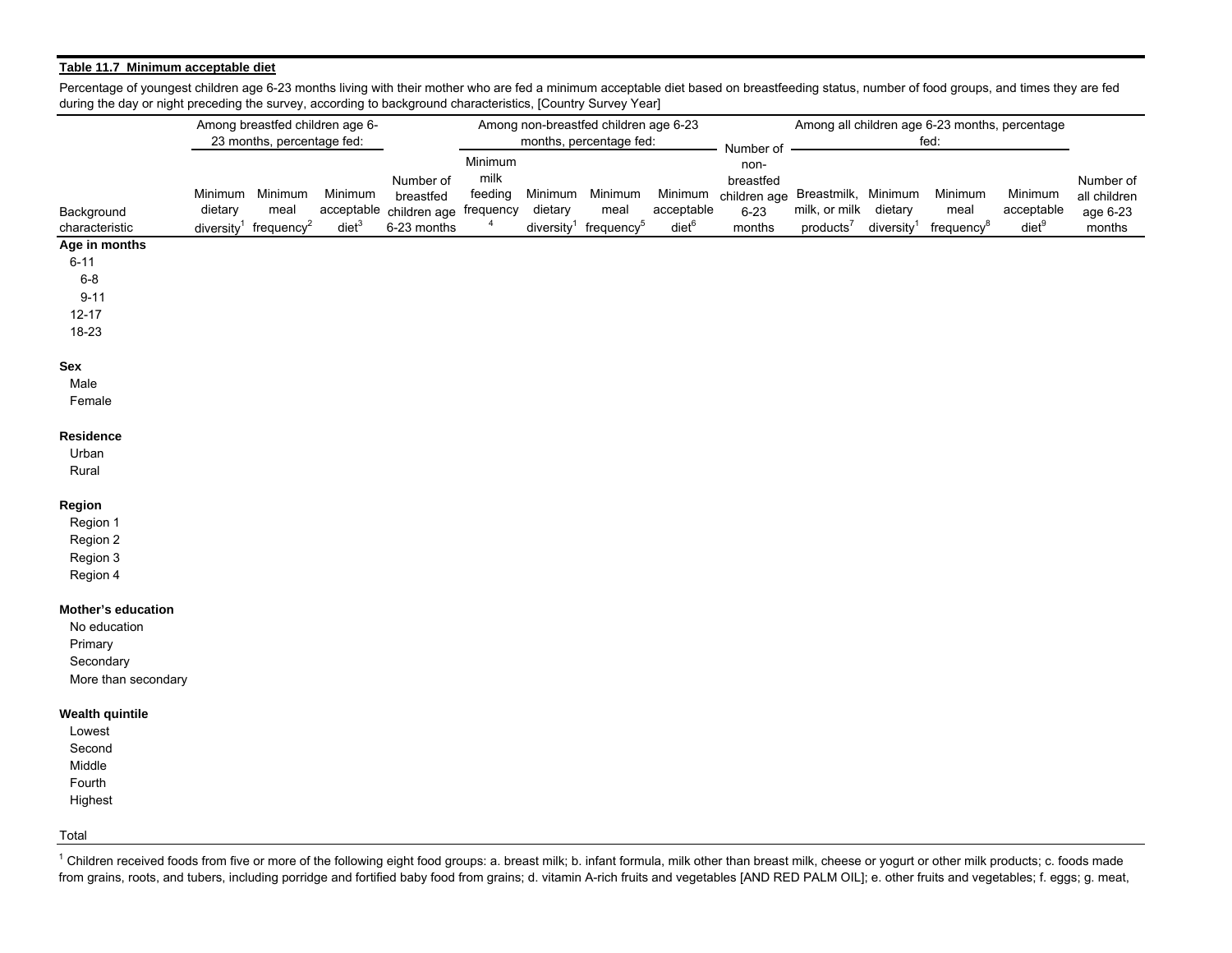poultry, fish, and shellfish (and organ meats); h. legumes and nuts.

<sup>2</sup> For breastfed children, minimum meal frequency is receiving solid, semi-solid, or soft food at least twice a day for infants 6-8 months and at least three times a day for children 9-23 months.

<sup>3</sup> Breastfed children age 6-23 months are considered to be fed a minimum acceptable diet if they are fed the minimum dietary diversity as described in footnote 1 and the minimum meal frequency as defined in footnote 2.

4 Includes two or more feedings of commercial infant formula, fresh, tinned and powdered animal milk, and yogurt

 $5$  For non-breastfed children age 6-23 months, minimum meal frequency is receiving solid, semi-solid food or soft food or milk feeds at least four times a day. At least one of the feeds must be a solid, semi-solid, or soft feed.

 $6$  Non-breastfed children age 6-23 months are considered to be fed a minimum acceptable diet if they receive other milk or milk products at least twice a day, receive the minimum meal frequency as defined in footnote 5, and receive solid, semi-solid, or soft foods from at least four food groups not including the milk or milk products food group.

 $^7$  Breastfeeding, or not breastfeeding and receiving two or more feedings of commercial infant formula, fresh, tinned, and powdered animal milk, and yogurt

<sup>8</sup> Children are fed the minimum recommended number of times per day according to their age and breastfeeding status as described in footnotes 2 and 5.

<sup>9</sup> Children age 6-23 months are considered to be fed a minimum acceptable diet if they receive breastmilk, other milk or milk products as described in footnote 7, are fed the minimum dietary diversity as described in footnote 1, and are fed the minimum meal frequency as described in footnotes 2 and 5.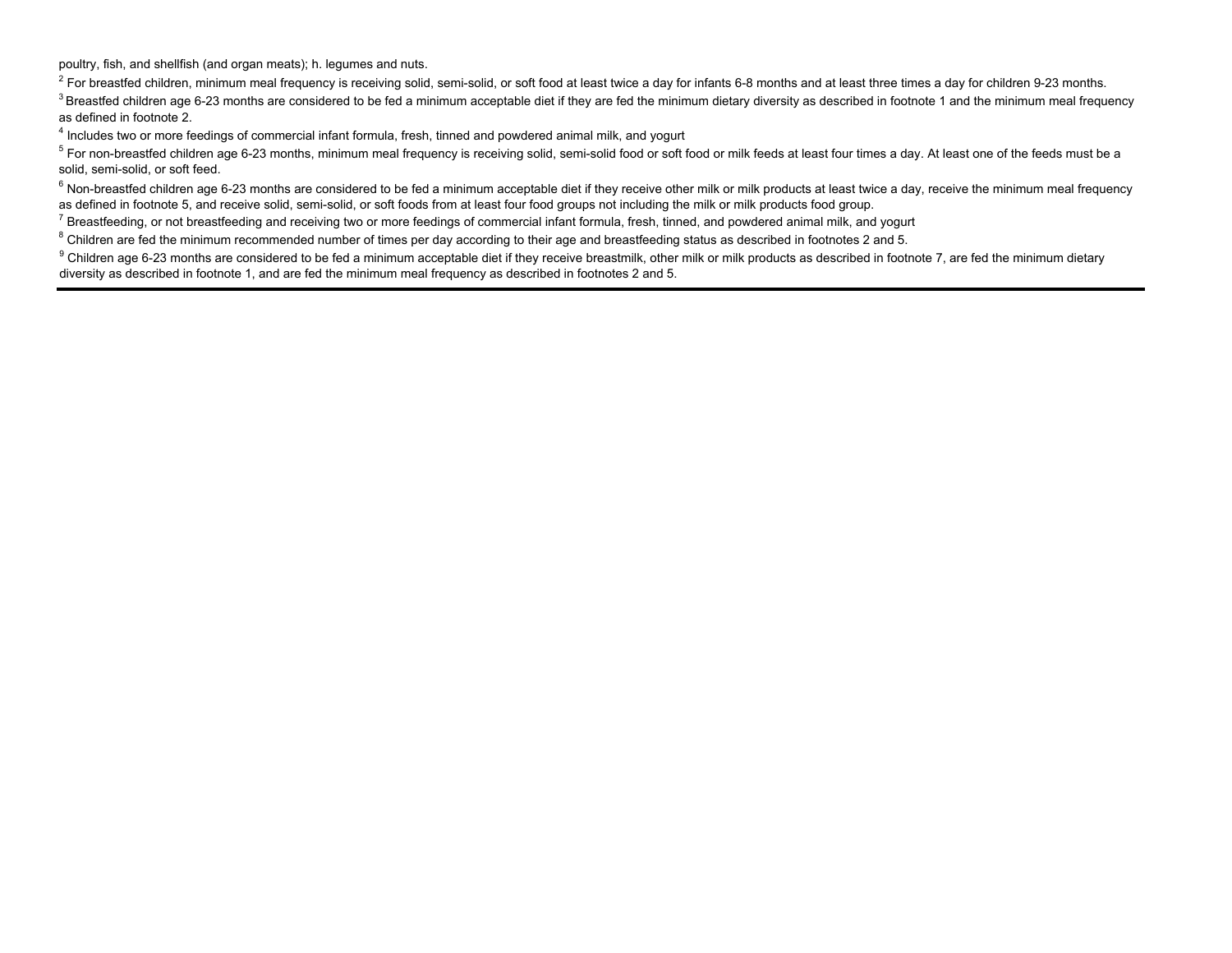## **Table 11.8 Prevalence of anemia in children**

Percentage of children age 6-59 months classified as having anemia, according to background characteristics, [Country Survey Year]

|                             |            | Anemia status by hemoglobin level |               |                      |           |
|-----------------------------|------------|-----------------------------------|---------------|----------------------|-----------|
|                             | Any        | Mild                              | Moderate      |                      | Number of |
|                             | anemia     | anemia                            | anemia        | Severe               | children  |
|                             | $($ < 11.0 | $(10.0 - 10.9$                    | $(7.0 - 9.9)$ | anemia               | age 6-59  |
| Background characteristic   | g/dl       | g/dl                              | g/dl          | $(27.0 \text{ g/d})$ | months    |
| Age in months               |            |                                   |               |                      |           |
| $6 - 8$                     |            |                                   |               |                      |           |
| $9 - 11$<br>$12 - 17$       |            |                                   |               |                      |           |
| 18-23                       |            |                                   |               |                      |           |
| 24-35                       |            |                                   |               |                      |           |
| 36-47                       |            |                                   |               |                      |           |
| 48-59                       |            |                                   |               |                      |           |
| <b>Sex</b>                  |            |                                   |               |                      |           |
| Male                        |            |                                   |               |                      |           |
| Female                      |            |                                   |               |                      |           |
| Mother's interview status   |            |                                   |               |                      |           |
| Interviewed                 |            |                                   |               |                      |           |
| Not interviewed but in      |            |                                   |               |                      |           |
| household                   |            |                                   |               |                      |           |
| Not interviewed, and not in |            |                                   |               |                      |           |
| household <sup>1</sup>      |            |                                   |               |                      |           |
| <b>Residence</b>            |            |                                   |               |                      |           |

Urban

Rural

## **Region**

Region 1 Region 2 Region 3

Region 4

# **Mother's education<sup>2</sup>**

No education Primary **Secondary** More than secondary

#### **Wealth quintile**

Lowest Second Middle Fourth Highest

# Total

Notes: Table is based on children who stayed in the household on the night before the interview and who were tested for anemia. Prevalence of anemia, based on hemoglobin levels, is adjusted for altitude using formulas in CDC, 1998. Hemoglobin in grams per deciliter (g/dl).

 $<sup>1</sup>$  Includes children whose mothers are deceased</sup>

 $2$  For women who are not interviewed, information is taken from the Household Questionnaire. Excludes children whose mothers are not listed in the Household

Questionnaire.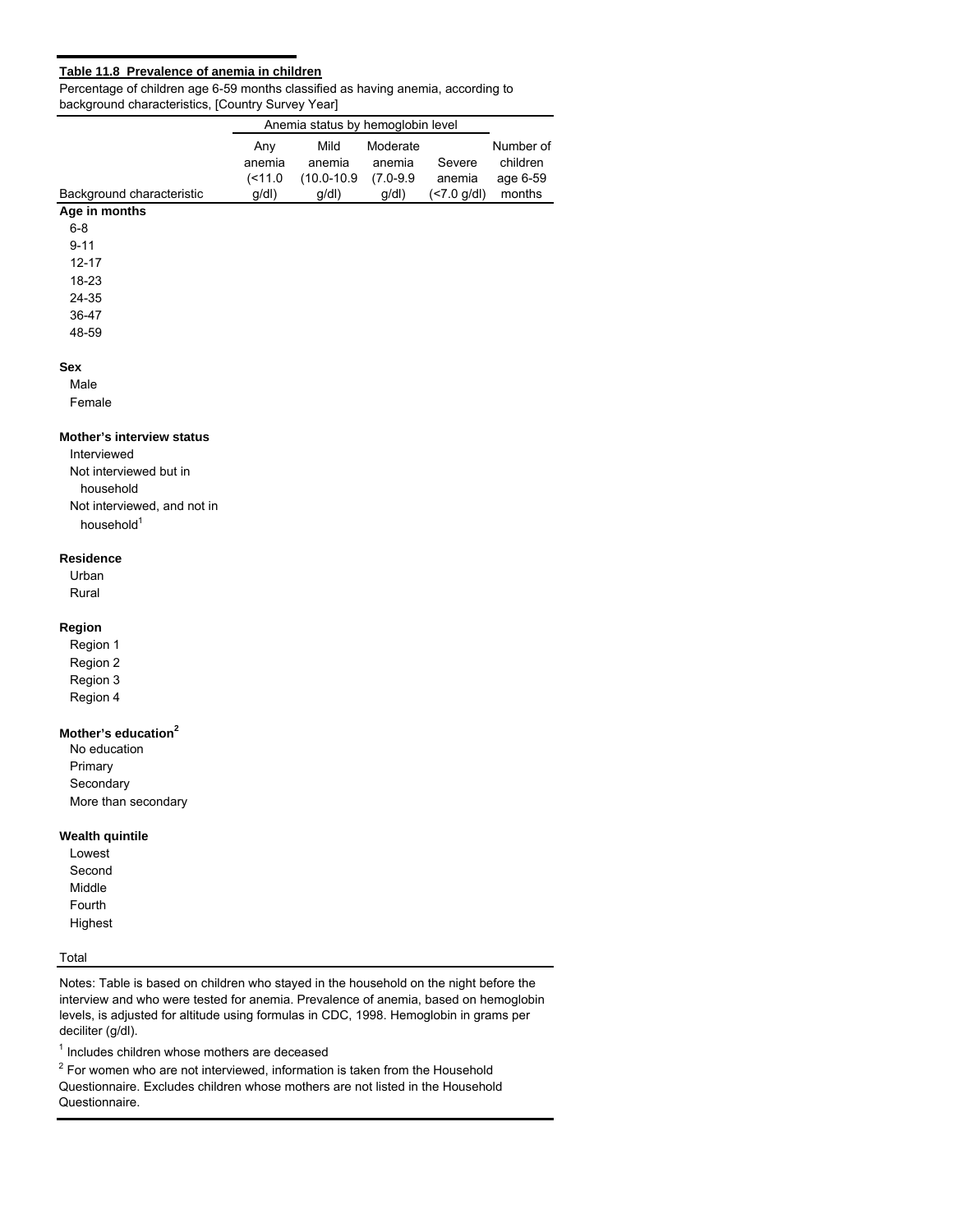# **Table 11.9 Presence of iodized salt in household**

Among all households, percentage with salt tested for iodine content, percentage with salt in the household but the salt was not tested, and percentage with no salt in the household; and among households with salt tested, percentage with iodized salt, according to background characteristics, [Country Survey Year]

| Number of<br>households | Percentage<br>with iodized |            |
|-------------------------|----------------------------|------------|
|                         |                            |            |
|                         |                            | Number of  |
|                         |                            | households |
|                         |                            |            |
|                         |                            |            |
|                         |                            |            |
|                         |                            |            |
|                         |                            |            |
|                         |                            |            |
|                         |                            |            |
|                         |                            |            |
|                         |                            |            |
|                         |                            |            |
|                         |                            |            |
|                         |                            |            |
|                         |                            |            |
|                         |                            |            |
|                         |                            |            |
|                         |                            | salt       |

<sup>1</sup> Includes households in which salt could not be tested for technical or logistical reasons, including availability of test kits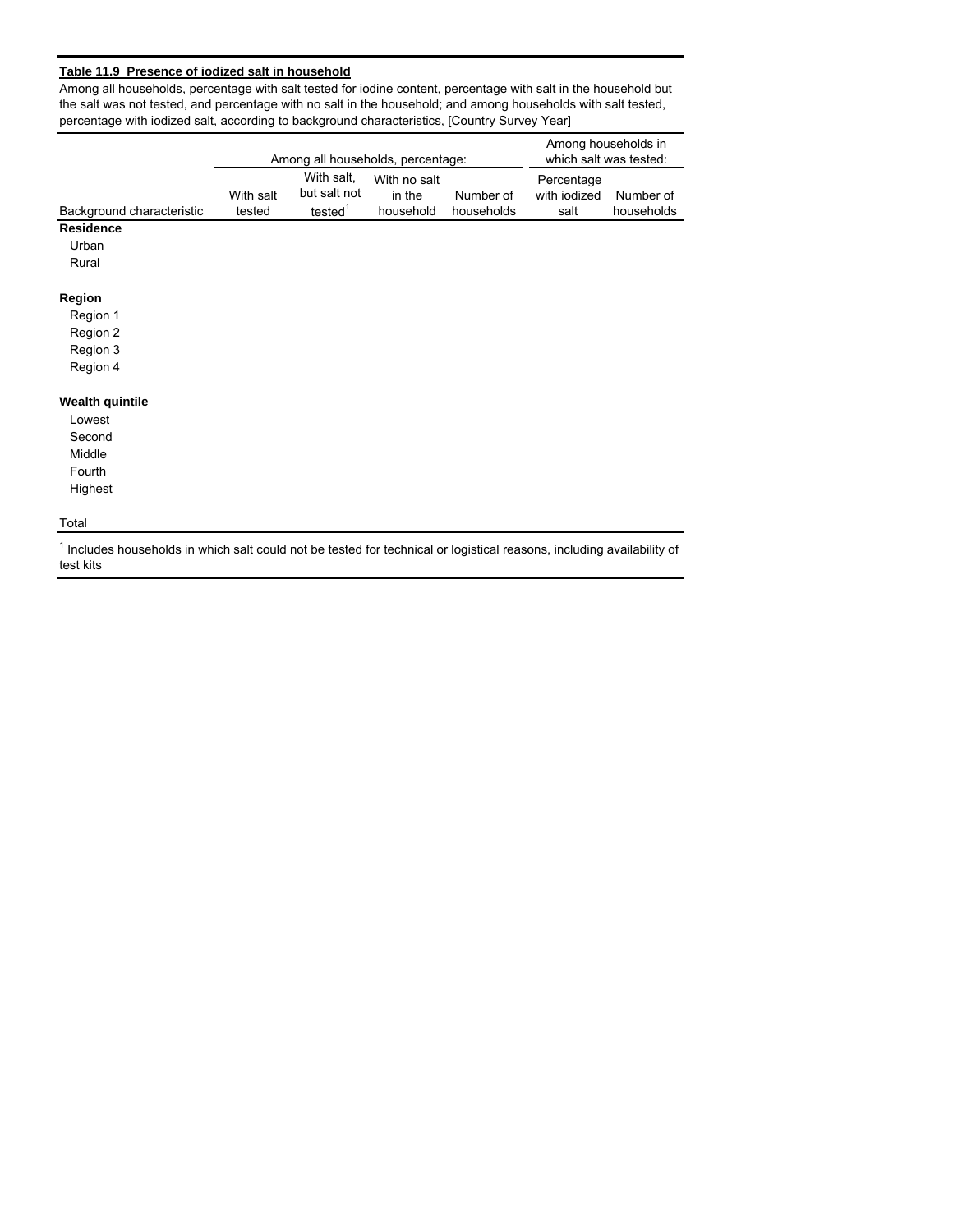#### **Table 11.10 Micronutrient intake among children**

Among youngest children age 6-23 months who are living with their mother, percentages who consumed vitamin A-rich and iron-rich foods in the 24 hours preceding the survey; among all children age 6-23 months, percentage given [MULTIPLE MICRONUTRIENT POWDER] in the 7 days preceding the survey; among all children age 6-59 months, percentages who were given vitamin A supplements in the 6 months preceding the survey, who were given iron supplements in the 7 days preceding the survey, and who were given deworming medication in the 6 months preceding the survey; and among all children age 6-59 months who live in households in which salt was tested for iodine, percentage who live in households with iodized salt, according to background characteristics, [Country Survey Year]

|                                                                   |                                                                                                 | Among youngest children<br>age 6-23 months living<br>with the mother:                   |                       | Among all children age 6-23<br>months:                                                     |                       |                                                                             |                                                                                       | Among all children age 6-59 months:                                            |                          | Among children age<br>6-59 months living in<br>households in which salt<br>was tested: |                       |
|-------------------------------------------------------------------|-------------------------------------------------------------------------------------------------|-----------------------------------------------------------------------------------------|-----------------------|--------------------------------------------------------------------------------------------|-----------------------|-----------------------------------------------------------------------------|---------------------------------------------------------------------------------------|--------------------------------------------------------------------------------|--------------------------|----------------------------------------------------------------------------------------|-----------------------|
| Background characteristic                                         | Percentage<br>who<br>consumed<br>foods rich in<br>vitamin A in<br>past 24<br>hours <sup>1</sup> | Percentage<br>who<br>consumed<br>foods rich in<br>iron in past<br>24 hours <sup>2</sup> | Number of<br>children | Percentage<br>given<br>[MULTIPLE<br>MICRO-<br><b>NUTRIENT</b><br>POWDER] in<br>past 7 days | Number of<br>children | Percentage<br>given iron<br>supple-<br>ments in<br>past 7 days <sup>3</sup> | Percentage<br>given<br>vitamin A<br>supplements<br>in past<br>$6$ months <sup>4</sup> | Percentage<br>given<br>deworming<br>medication<br>in past<br>6 months $^{3,5}$ | Number<br>οf<br>children | Percentage<br>living in<br>households<br>with<br>iodized salt <sup>6</sup>             | Number of<br>children |
| Age in months                                                     |                                                                                                 |                                                                                         |                       |                                                                                            |                       |                                                                             |                                                                                       |                                                                                |                          |                                                                                        |                       |
| $6 - 8$                                                           |                                                                                                 |                                                                                         |                       |                                                                                            |                       |                                                                             |                                                                                       |                                                                                |                          |                                                                                        |                       |
| $9 - 11$                                                          |                                                                                                 |                                                                                         |                       |                                                                                            |                       |                                                                             |                                                                                       |                                                                                |                          |                                                                                        |                       |
| $12 - 17$                                                         |                                                                                                 |                                                                                         |                       |                                                                                            |                       |                                                                             |                                                                                       |                                                                                |                          |                                                                                        |                       |
| 18-23                                                             |                                                                                                 |                                                                                         |                       |                                                                                            |                       |                                                                             |                                                                                       |                                                                                |                          |                                                                                        |                       |
| 24-35                                                             | na                                                                                              | na                                                                                      | na                    | na                                                                                         | na                    |                                                                             |                                                                                       |                                                                                |                          |                                                                                        |                       |
| 36-47                                                             | na                                                                                              | na                                                                                      | na                    | na                                                                                         | na                    |                                                                             |                                                                                       |                                                                                |                          |                                                                                        |                       |
| 48-59                                                             | na                                                                                              | na                                                                                      | na                    | na                                                                                         | na                    |                                                                             |                                                                                       |                                                                                |                          |                                                                                        |                       |
| <b>Sex</b><br>Male<br>Female                                      |                                                                                                 |                                                                                         |                       |                                                                                            |                       |                                                                             |                                                                                       |                                                                                |                          |                                                                                        |                       |
| <b>Breastfeeding status</b><br>Breastfeeding<br>Not breastfeeding |                                                                                                 |                                                                                         |                       |                                                                                            |                       |                                                                             |                                                                                       |                                                                                |                          |                                                                                        |                       |

#### **Mother's age**

| 15-19 |  |
|-------|--|
| 20-29 |  |
| 30-39 |  |
| 40-49 |  |

#### **Residence**

Urban Rural

## **Region**

Region 1 Region 2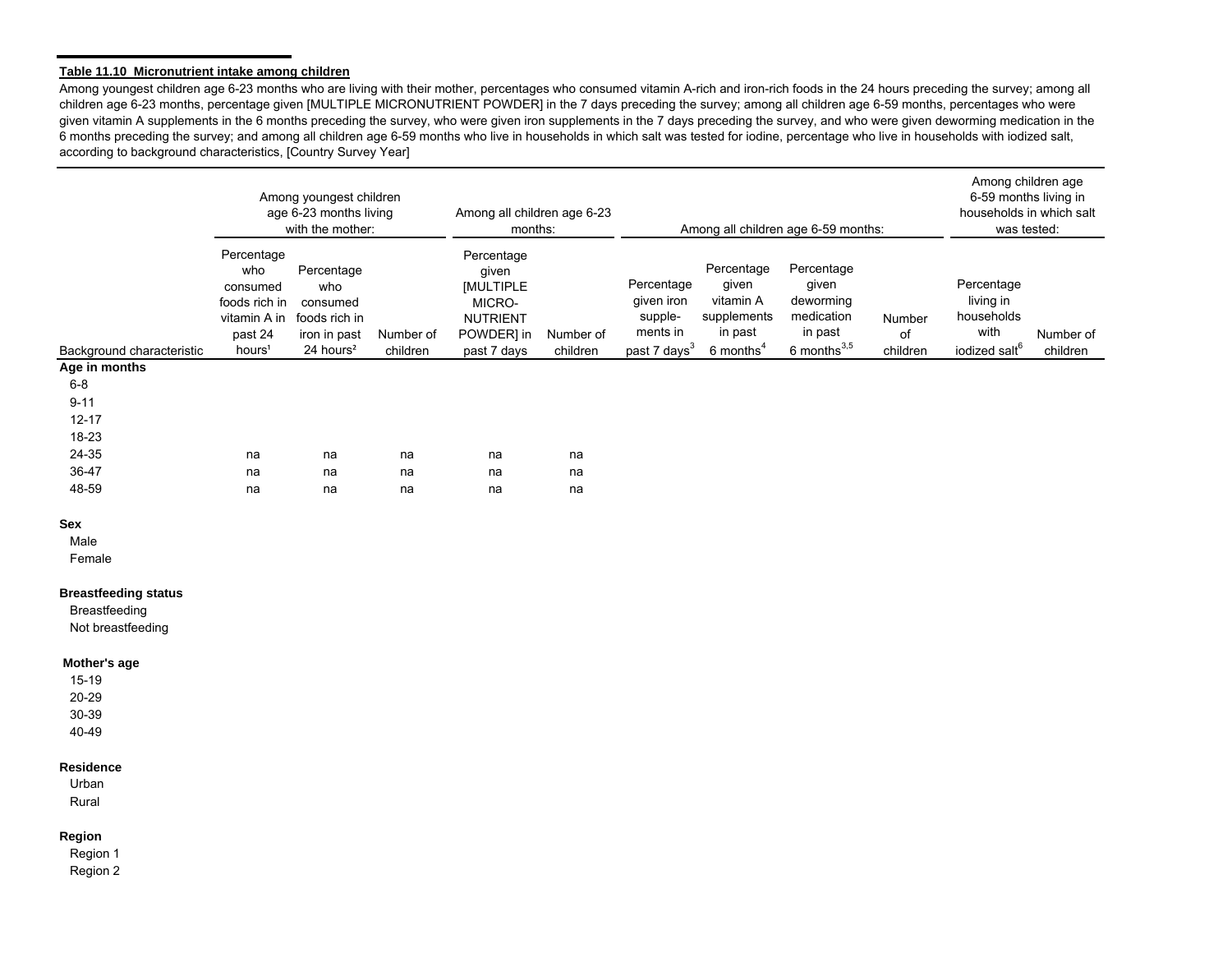## Region 3 Region 4

# **Mother's education**

No educationPrimary **Secondary** More than secondary

## **Wealth quintile**

| Lowest  |
|---------|
| Second  |
| Middle  |
| Fourth  |
| Highest |

#### Total

#### na = Not applicable

<sup>1</sup> Includes meat (and organ meat), fish, poultry, eggs, pumpkin, red or yellow yams or squash, carrots, red sweet potatoes, dark green leafy vegetables, ripe mango, ripe papaya, and other locally grown fruits and vegetables that are rich in vitamin A, [AND RED PALM OIL]

² Includes meat (and organ meat), fish, poultry, and eggs

<sup>3</sup> Based on mother's recall

4 Based on both mother's recall and the vaccination card (where available)

<sup>5</sup> Deworming for intestinal parasites is commonly done for helminths and schistosomiasis.

6 Excludes children in households in which salt was not tested

Delete [AND RED PALM OIL] from footnote 1 if it is not measured in the survey. Insert country-specific name for [MULTIPLE MICRONUTRIENT POWDER]. Delete if not given in the country.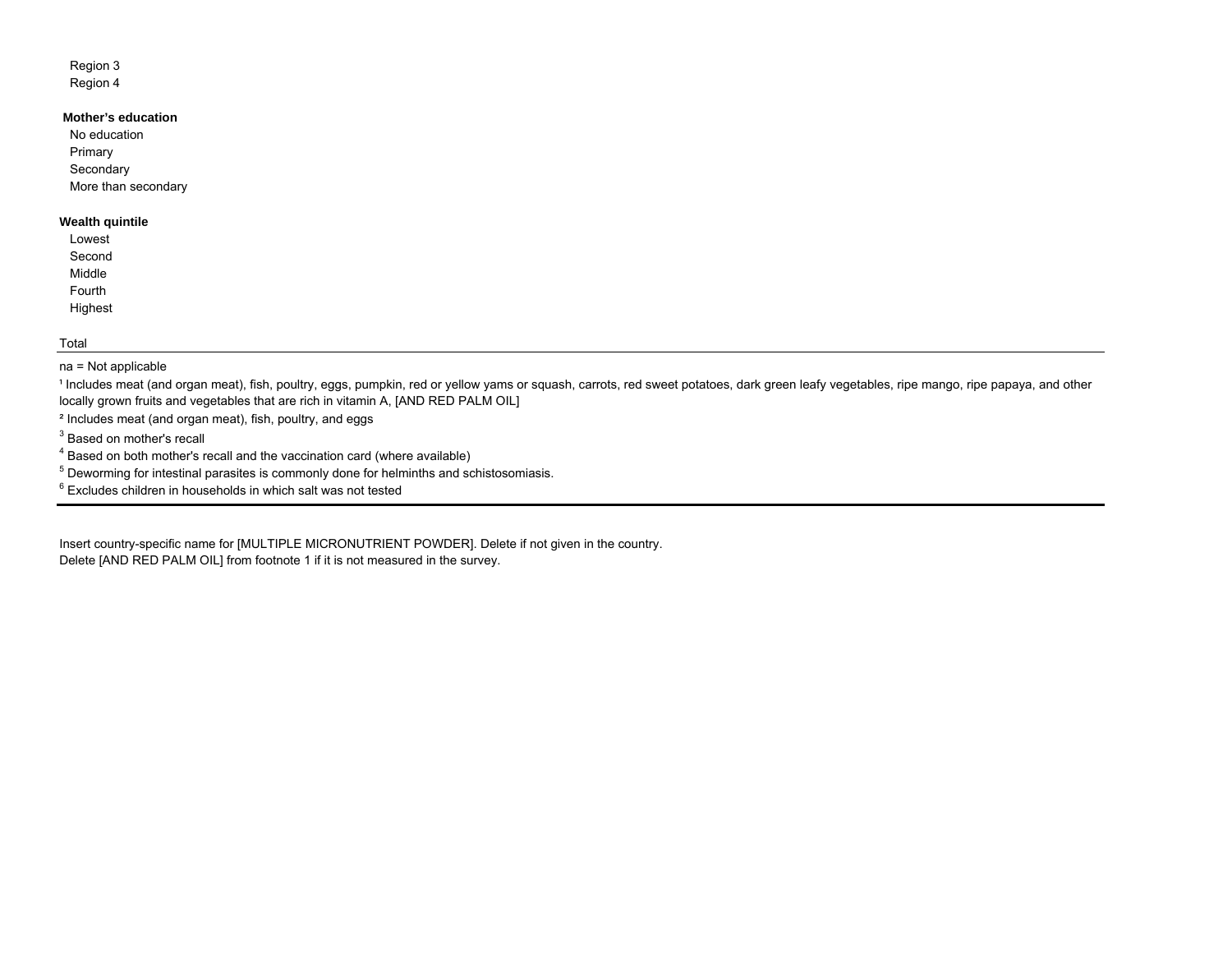## **Table 11.11 Therapeutic and supplemental foods**

Among children age 6-35 months, percentages who received [PLUMPY'NUT] and [PLUMPY'DOZ] in the 7 days preceding the survey, according to background characteristics, [Country Survey Year]

| Background characteristic   | Percentage<br>who<br>received<br>[PLUMPY'<br>NUT] in the<br>past 7 days | Percentage<br>who<br>received<br>[PLUMPY'<br>DOZ] in the<br>past 7 days | Number of<br>children |
|-----------------------------|-------------------------------------------------------------------------|-------------------------------------------------------------------------|-----------------------|
| Age in months               |                                                                         |                                                                         |                       |
| $6 - 8$                     |                                                                         |                                                                         |                       |
| $9 - 11$                    |                                                                         |                                                                         |                       |
| $12 - 17$                   |                                                                         |                                                                         |                       |
| 18-23                       |                                                                         |                                                                         |                       |
| 24-35                       |                                                                         |                                                                         |                       |
| <b>Sex</b>                  |                                                                         |                                                                         |                       |
| Male                        |                                                                         |                                                                         |                       |
| Female                      |                                                                         |                                                                         |                       |
| <b>Breastfeeding status</b> |                                                                         |                                                                         |                       |
| Breastfeeding               |                                                                         |                                                                         |                       |
| Not breastfeeding           |                                                                         |                                                                         |                       |

## **Wasting status<sup>1</sup>**

Severe acute malnutrition<sup>2</sup> Moderate acute malnutrition $3$ Not wasted<sup>4</sup>

#### **Mother's age**

15-19 20-29 30-39 40-49

#### **Residence**

Urban Rural

#### **Region**

Region 1 Region 2 Region 3 Region 4

#### **Mother's education**

No education Primary Secondary More than secondary

# **Wealth quintile**

Lowest Second Middle Fourth Highest

# Total

 $1$  Restricted to children with valid data for weight and height

 $2$  Children with severe acute malnutrition (SAM) are those whose weight-for-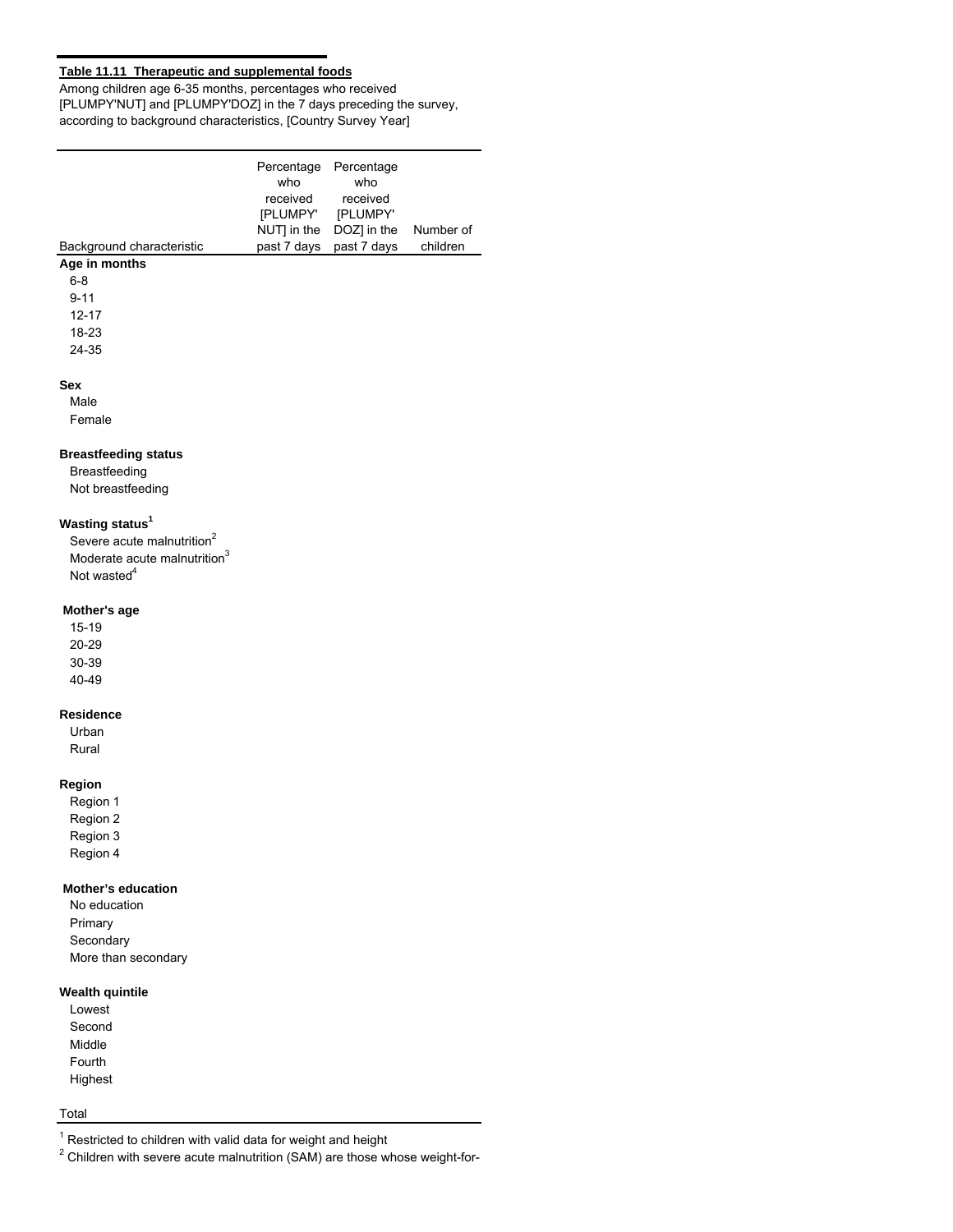height z-score is below –3 standard deviations (SD) from the WHO Growth Standards population median.

 $3$  Children with moderate acute malnutrition (MAM) are those whose weightfor-height z-score is below –2 standard deviations and ≥ –3 standard deviations (SD) from the WHO Growth Standards population median.

4 Children whose weight-for-height z-score is ≥ –2 standard deviations (SD) from the WHO Growth Standards population median.

As needed, change PLUMPY'NUT to the country-specific name for the local name for therapeutic food.

As needed, change PLUMPY'DOZ to the country-specific name for the local name for ready to eat supplemental food. PLUMPY'NUT is targeted at children with SAM. PLUMPY'DOZ is targeted at children with MAM. Exercise caution in interpreting the row(s) for coverage of PLUMPY'NUT and PLUMPY'DOZ for the children above the designated wasting category. This could indicate successful use of theraputic or supplemental food to improve nutrition.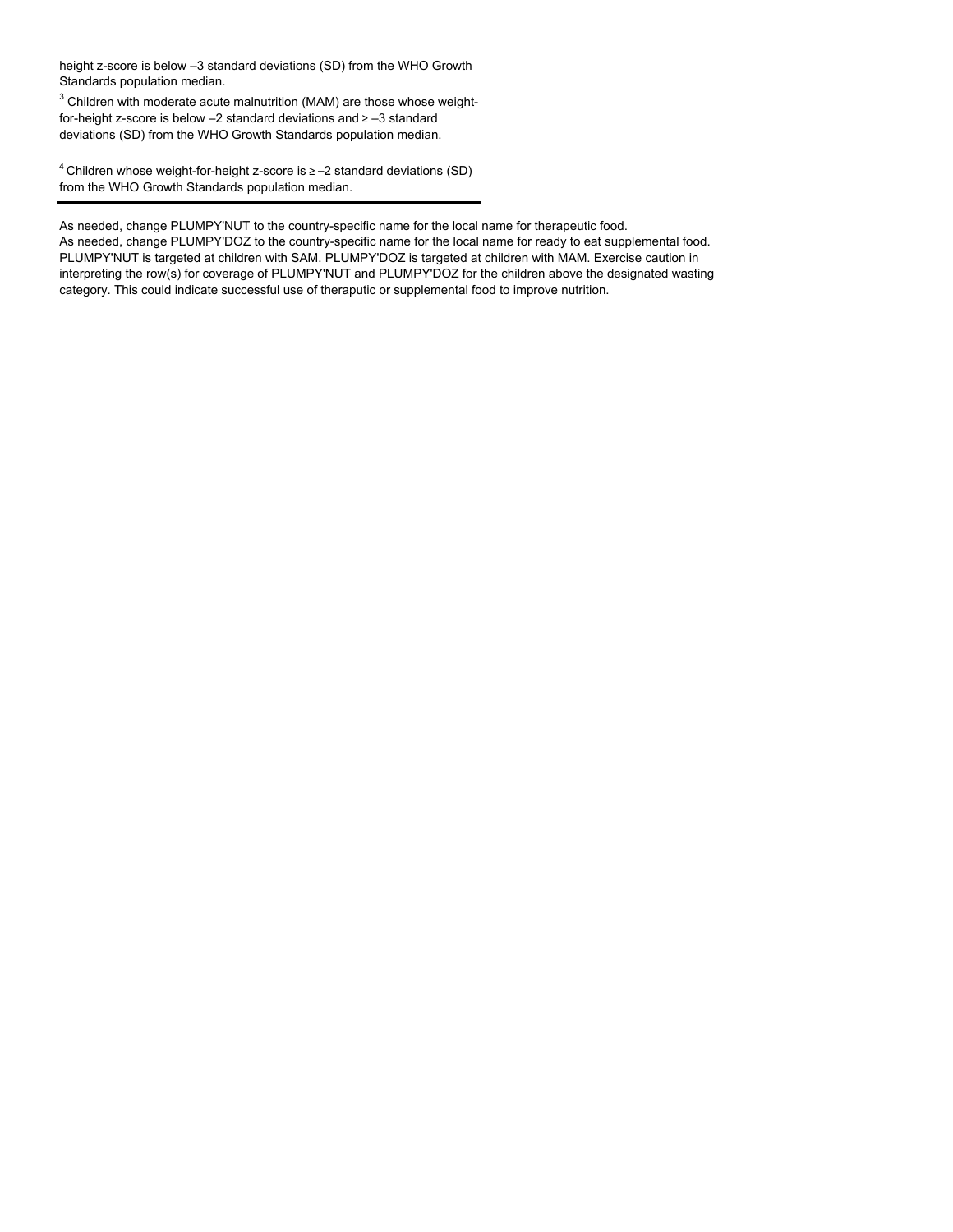#### **Table 11.12.1 Nutritional status of women**

Among women age 15-49, percentage with height under 145 cm, mean Body Mass Index (BMI), and percentage with specific BMI levels, according to background characteristics, [Country Survey Year]

|                           | Body Mass Index <sup>1</sup> |           |                |          |              |               |                  |              |           |             |           |
|---------------------------|------------------------------|-----------|----------------|----------|--------------|---------------|------------------|--------------|-----------|-------------|-----------|
|                           | Height                       |           | Normal<br>Thin |          |              |               | Overweight/obese |              |           |             |           |
|                           |                              |           |                | $18.5 -$ |              |               | 17.0             |              |           |             |           |
|                           | Percentage                   |           | Mean Body      | 24.9     |              |               | (moderately      | ≥25.0 (total | 25.0-29.9 |             |           |
|                           | below                        | Number of | Mass Index     | (total   | < 18.5       | 17.0-18.4     | and severely     | overweight   | (over-    | $\geq 30.0$ | Number of |
| Background characteristic | 145 cm                       | women     | (BMI)          | normal)  | (total thin) | (mildly thin) | thin)            | or obese)    | weight)   | (obese)     | women     |
| Age                       |                              |           |                |          |              |               |                  |              |           |             |           |
| $15-19$                   |                              |           |                |          |              |               |                  |              |           |             |           |
| $20 - 29$                 |                              |           |                |          |              |               |                  |              |           |             |           |
| 30-39                     |                              |           |                |          |              |               |                  |              |           |             |           |
| 40-49                     |                              |           |                |          |              |               |                  |              |           |             |           |
| Residence                 |                              |           |                |          |              |               |                  |              |           |             |           |
| Urban                     |                              |           |                |          |              |               |                  |              |           |             |           |
| Rural                     |                              |           |                |          |              |               |                  |              |           |             |           |
| Region                    |                              |           |                |          |              |               |                  |              |           |             |           |
| Region 1                  |                              |           |                |          |              |               |                  |              |           |             |           |
| Region 2                  |                              |           |                |          |              |               |                  |              |           |             |           |
| Region 3                  |                              |           |                |          |              |               |                  |              |           |             |           |
| Region 4                  |                              |           |                |          |              |               |                  |              |           |             |           |
| <b>Education</b>          |                              |           |                |          |              |               |                  |              |           |             |           |
| No education              |                              |           |                |          |              |               |                  |              |           |             |           |
| Primary                   |                              |           |                |          |              |               |                  |              |           |             |           |
| Secondary                 |                              |           |                |          |              |               |                  |              |           |             |           |
| More than secondary       |                              |           |                |          |              |               |                  |              |           |             |           |
| <b>Wealth quintile</b>    |                              |           |                |          |              |               |                  |              |           |             |           |
| Lowest                    |                              |           |                |          |              |               |                  |              |           |             |           |
| Second                    |                              |           |                |          |              |               |                  |              |           |             |           |
| Middle                    |                              |           |                |          |              |               |                  |              |           |             |           |
| Fourth                    |                              |           |                |          |              |               |                  |              |           |             |           |
| Highest                   |                              |           |                |          |              |               |                  |              |           |             |           |
| Total                     |                              |           |                |          |              |               |                  |              |           |             |           |

<sup>1</sup> Excludes pregnant women and women with a birth in the preceding 2 months Note: The Body Mass Index (BMI) is expressed as the ratio of weight in kilograms to the square of height in meters (kg/m<sup>2</sup>).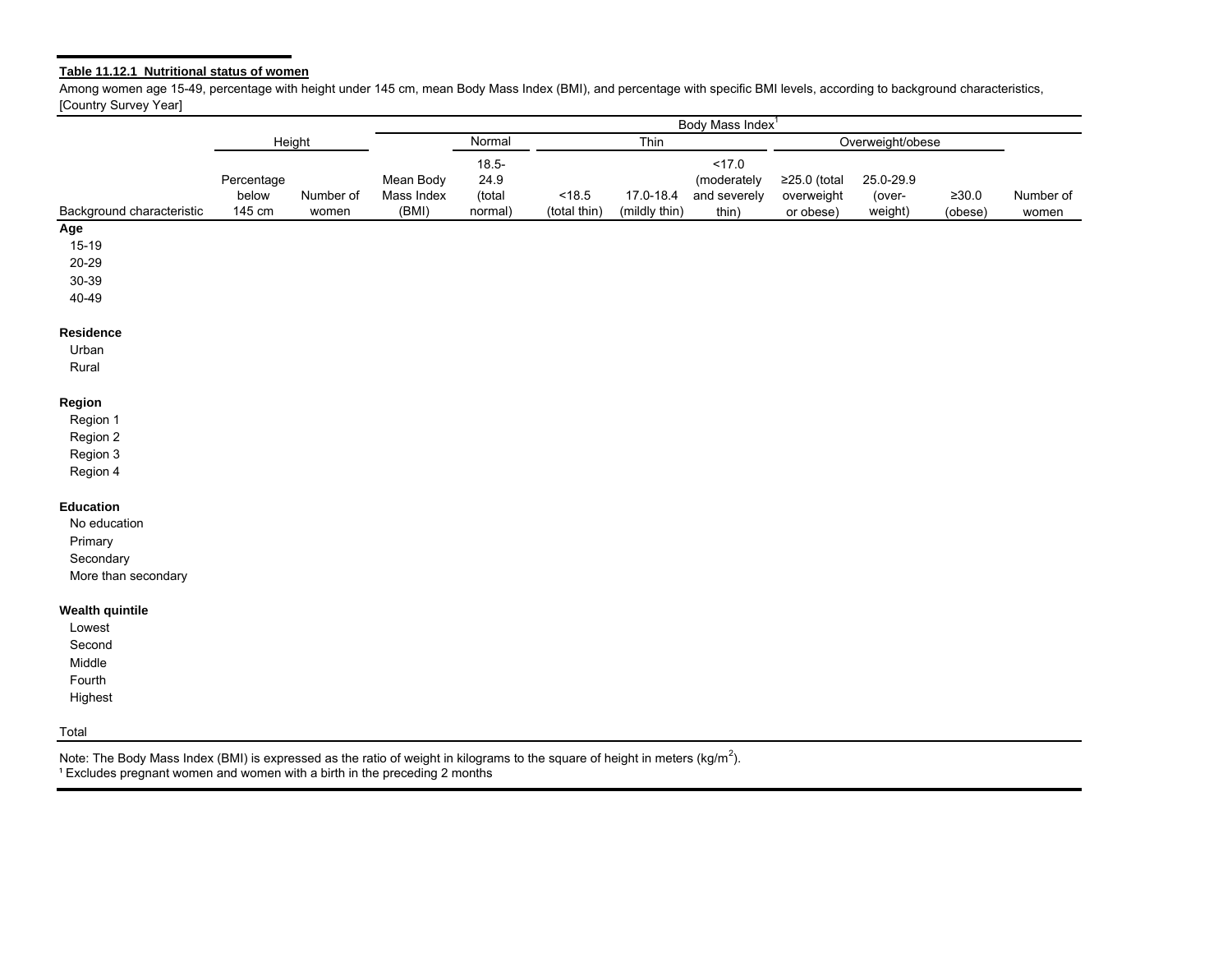# **Table 11.12.2 Nutritional status of men**

Among men age 15-49, mean Body Mass Index (BMI), and percentage with specific BMI levels, according to background characteristics, [Country Survey Year]

|                           | Body Mass Index |          |              |               |              |                  |           |             |           |
|---------------------------|-----------------|----------|--------------|---------------|--------------|------------------|-----------|-------------|-----------|
|                           |                 | Normal   | Thin         |               |              | Overweight/obese |           |             |           |
|                           |                 | $18.5 -$ |              |               | 17.0         |                  |           |             |           |
|                           | Mean Body       | 24.9     |              |               | (moderately  | $≥25.0$ (total   | 25.0-29.9 |             |           |
|                           | Mass Index      | (total   | < 18.5       | 17.0-18.4     | and severely | overweight       | (over-    | $\geq 30.0$ | Number of |
| Background characteristic | (BMI)           | normal)  | (total thin) | (mildly thin) | thin)        | or obese)        | weight)   | (obese)     | men       |
| Age                       |                 |          |              |               |              |                  |           |             |           |
| $15 - 19$                 |                 |          |              |               |              |                  |           |             |           |
| $20 - 29$                 |                 |          |              |               |              |                  |           |             |           |
| 30-39                     |                 |          |              |               |              |                  |           |             |           |
| 40-49                     |                 |          |              |               |              |                  |           |             |           |
| Residence                 |                 |          |              |               |              |                  |           |             |           |
| Urban                     |                 |          |              |               |              |                  |           |             |           |
| Rural                     |                 |          |              |               |              |                  |           |             |           |
| Region                    |                 |          |              |               |              |                  |           |             |           |
| Region 1                  |                 |          |              |               |              |                  |           |             |           |
| Region 2                  |                 |          |              |               |              |                  |           |             |           |
| Region 3                  |                 |          |              |               |              |                  |           |             |           |
| Region 4                  |                 |          |              |               |              |                  |           |             |           |
| <b>Education</b>          |                 |          |              |               |              |                  |           |             |           |
| No education              |                 |          |              |               |              |                  |           |             |           |
| Primary                   |                 |          |              |               |              |                  |           |             |           |
| Secondary                 |                 |          |              |               |              |                  |           |             |           |
| More than secondary       |                 |          |              |               |              |                  |           |             |           |
| <b>Wealth quintile</b>    |                 |          |              |               |              |                  |           |             |           |
| Lowest                    |                 |          |              |               |              |                  |           |             |           |
| Second                    |                 |          |              |               |              |                  |           |             |           |
| Middle                    |                 |          |              |               |              |                  |           |             |           |
| Fourth                    |                 |          |              |               |              |                  |           |             |           |
| Highest                   |                 |          |              |               |              |                  |           |             |           |
| Total                     |                 |          |              |               |              |                  |           |             |           |
| 50-54[59]                 |                 |          |              |               |              |                  |           |             |           |
| Total 15-54[59]           |                 |          |              |               |              |                  |           |             |           |

Note: The Body Mass Index (BMI) is expressed as the ratio of weight in kilograms to the square of height in meters (kg/m<sup>2</sup>).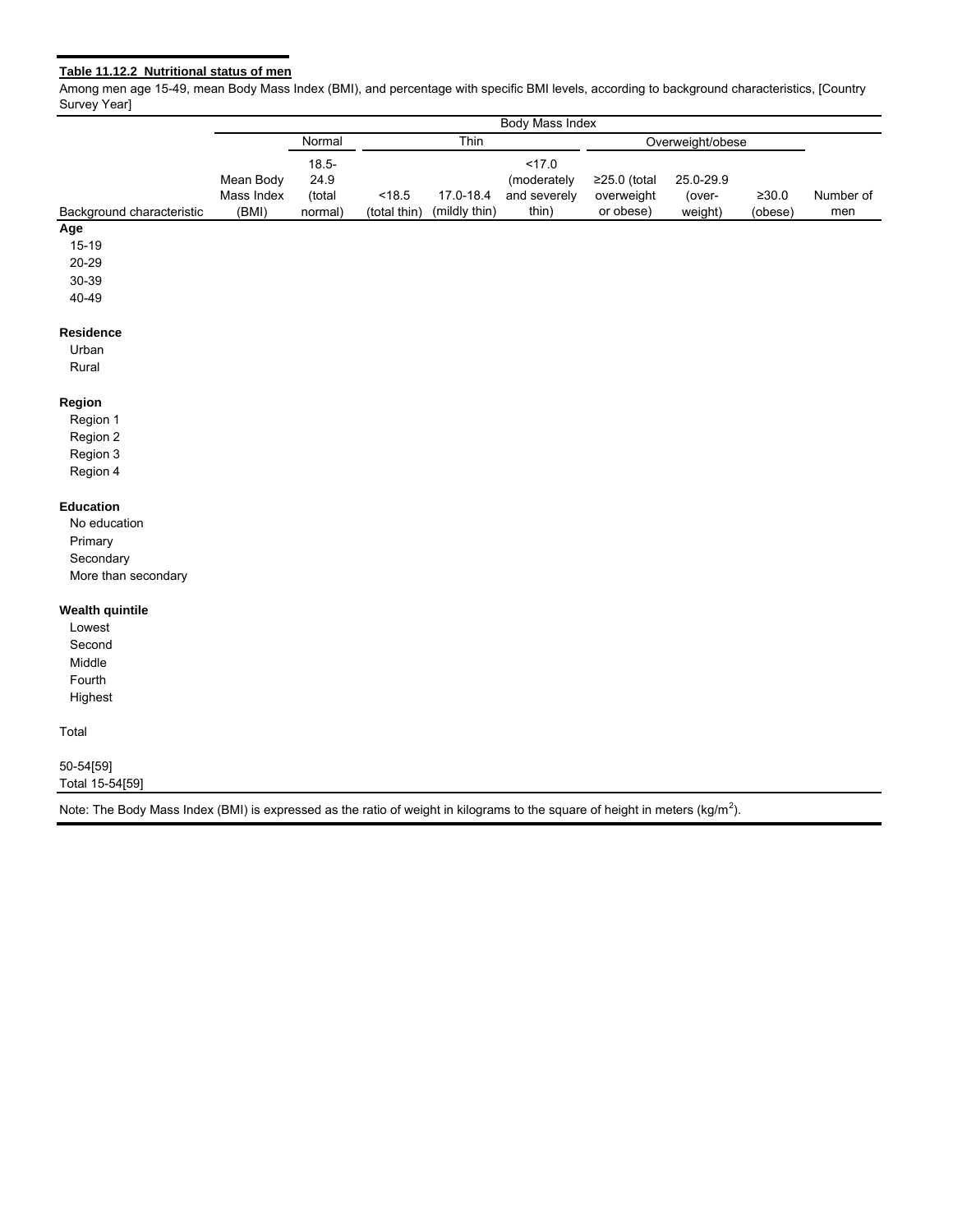## **Table 11.13.1 Prevalence of anemia in women**

Percentage of women age 15-49 with anemia, according to background characteristics, [Country Survey Year]

|                           |              | Anemia status by hemoglobin level |                                                             |  |              |       |  |  |
|---------------------------|--------------|-----------------------------------|-------------------------------------------------------------|--|--------------|-------|--|--|
|                           |              | Anv                               | Mild<br>Moderate<br>Severe                                  |  |              |       |  |  |
|                           | Not pregnant |                                   | <12.0 g/dl 11.0-11.9 g/dl 8.0-10.9 g/dl <8.0 g/dl Number of |  |              |       |  |  |
| Background characteristic | Pregnant     | $<$ 11.0 g/dl                     | 10.0-10.9 g/dl 7.0-9.9 g/dl                                 |  | $< 7.0$ a/dl | women |  |  |
| Age                       |              |                                   |                                                             |  |              |       |  |  |
| $15 - 19$                 |              |                                   |                                                             |  |              |       |  |  |

20-29

30-39

40-49

## **Number of children ever born**

0 1 2-3

4-5

6+

## **Maternity status**

Pregnant Breastfeeding Neither

## **Using IUD**

Yes No

## **Cigarette use1**

Smokes cigarettes Does not smoke cigarettes

#### **Residence**

Urban Rural

## **Region**

Region 1 Region 2 Region 3 Region 4

#### **Education**

No education Primary **Secondary** More than secondary

## **Wealth quintile**

Lowest Second Middle Fourth Highest

## Total

Note: Prevalence is adjusted for altitude and for smoking status, if known, using formulas in CDC, 1998.

 $1$ Includes manufactured cigarettes and hand-rolled cigarettes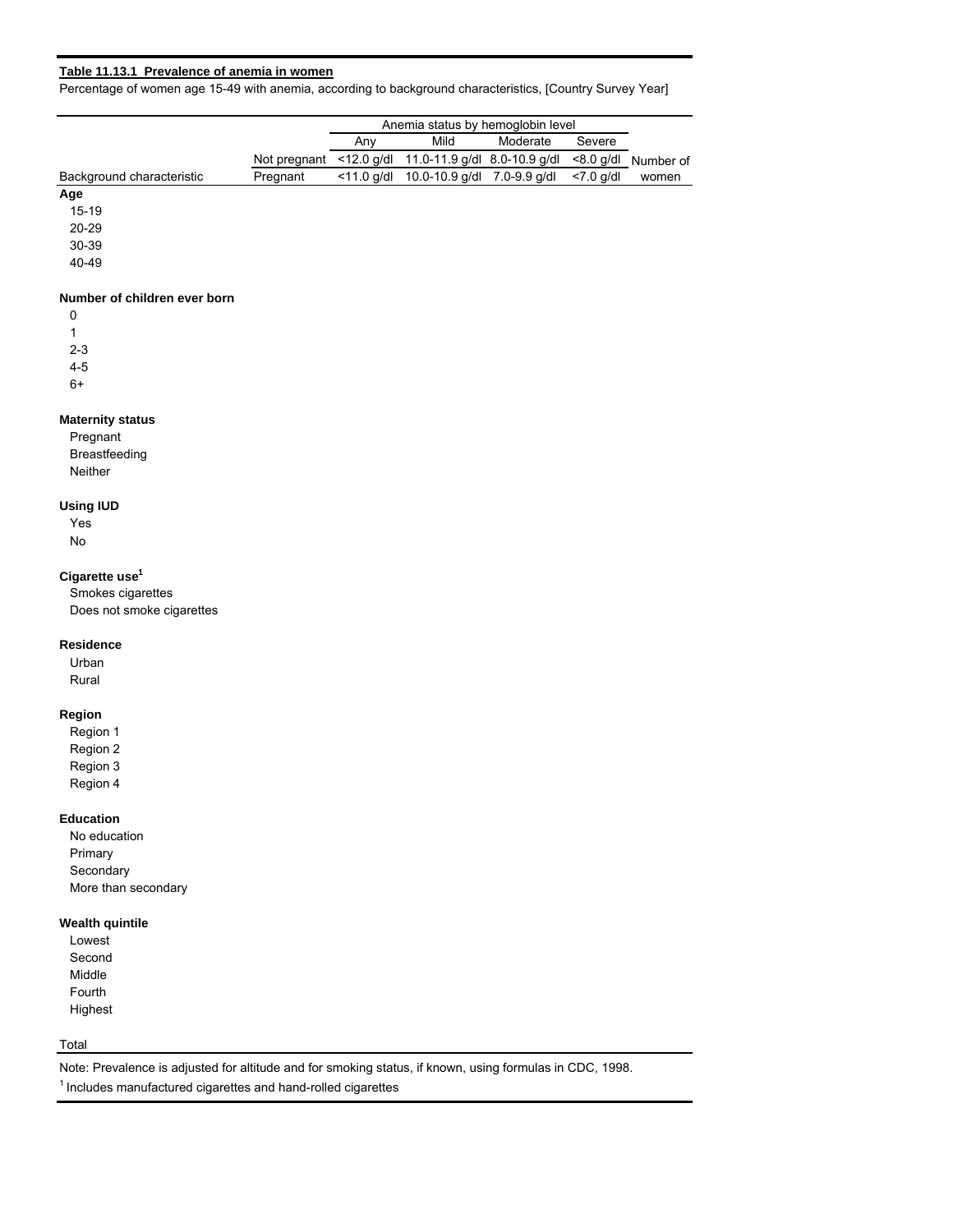## **Table 11.13.2 Prevalence of anemia in men**

Percentage of men age 15-49 with anemia, according to background characteristics, [Country Survey Year]

| Background characteristic | Any anemia Number of<br>$<$ 13.0 a/dl | men |
|---------------------------|---------------------------------------|-----|
| Age                       |                                       |     |

15-19 20-29

30-39 40-49

# **Cigarette use1**

Smokes cigarettes Does not smoke cigarettes

## **Residence**

Urban Rural

# **Region**

Region 1 Region 2 Region 3 Region 4

## **Education**

No education Primary **Secondary** More than secondary

## **Wealth quintile**

Lowest Second Middle Fourth Highest

## Total

50-54[59] Total 15-54[59]

Note: Prevalence is adjusted for altitude and for smoking status, if known, using formulas in CDC, 1998.

<sup>1</sup> Includes manufactured cigarettes, hand-rolled cigarettes, and kreteks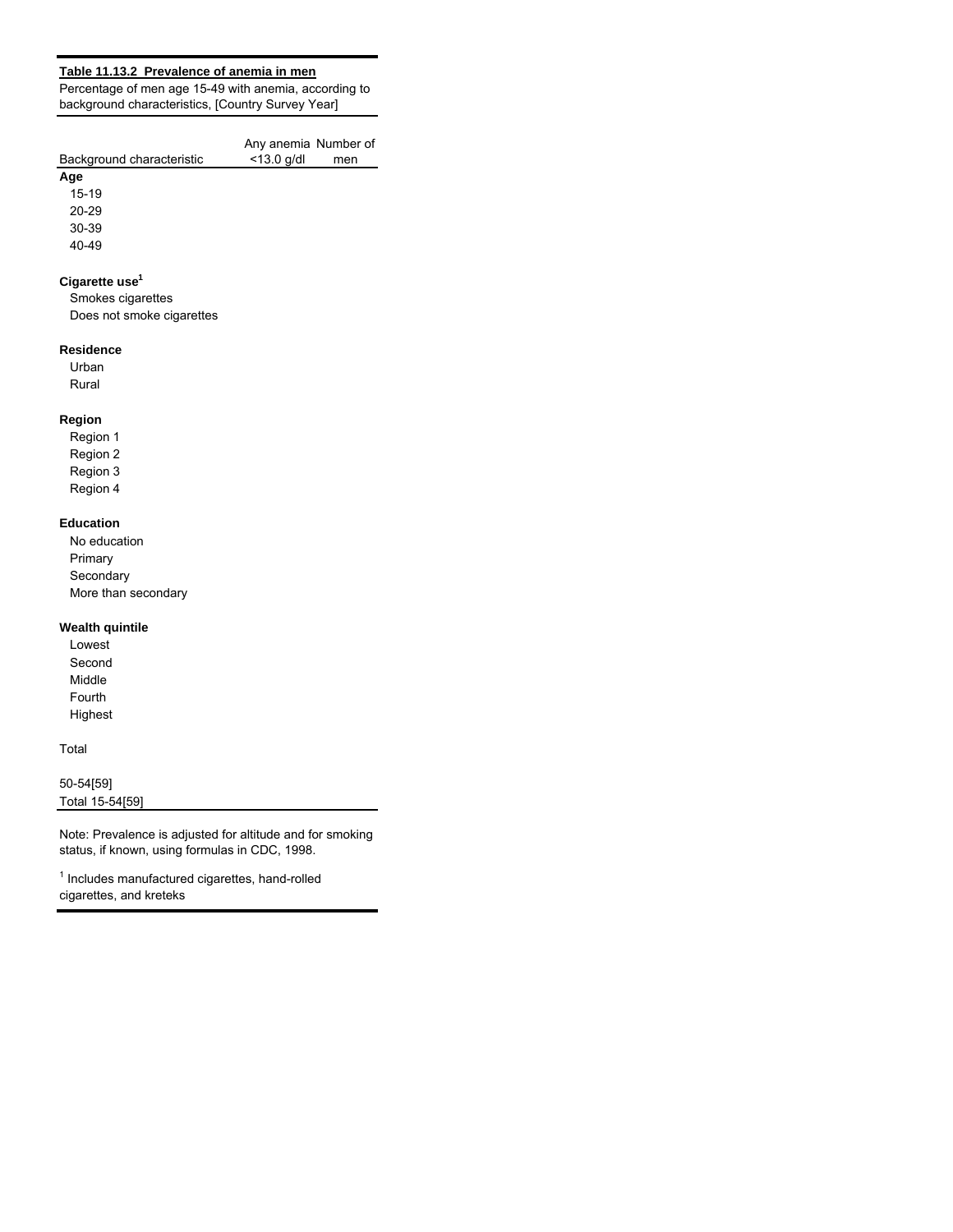## **Table 11.14 Micronutrient intake among mothers**

Among women age 15-49 with a child born in the 5 years preceding the survey, percent distribution by number of days they took iron tablets or syrup during the pregnancy of the last child, and percentage who took deworming medication during the pregnancy of the last child; and among women age 15-49 with a child born in the 5 years preceding the survey and who live in households that were tested for iodized salt, percentage who live in households with iodized salt, according to background characteristics, [Country Survey Year]

|                                                        |      |     | Among women with a child born in the past 5 years:                                |       |       |                                                   |           | Among women with a child                                                        |           |
|--------------------------------------------------------|------|-----|-----------------------------------------------------------------------------------|-------|-------|---------------------------------------------------|-----------|---------------------------------------------------------------------------------|-----------|
|                                                        |      |     |                                                                                   |       |       | Percentage of<br>women who<br>took                |           | born in the past 5 years who<br>live in households in which salt<br>was tested: |           |
|                                                        |      |     | Number of days women took iron tablets or syrup during pregnancy<br>of last birth |       |       | deworming<br>medication<br>during<br>pregnancy of | Number of | Percentage<br>living in<br>households with                                      | Number of |
| Background characteristics                             | None | <60 | 60-89                                                                             | $90+$ | Total | last birth                                        | women     | iodized salt <sup>1</sup>                                                       | women     |
| Age                                                    |      |     |                                                                                   |       |       |                                                   |           |                                                                                 |           |
| $15-19$                                                |      |     |                                                                                   |       | 100.0 |                                                   |           |                                                                                 |           |
| 20-29                                                  |      |     |                                                                                   |       | 100.0 |                                                   |           |                                                                                 |           |
| 30-39                                                  |      |     |                                                                                   |       | 100.0 |                                                   |           |                                                                                 |           |
| 40-49                                                  |      |     |                                                                                   |       | 100.0 |                                                   |           |                                                                                 |           |
| <b>Residence</b>                                       |      |     |                                                                                   |       |       |                                                   |           |                                                                                 |           |
| Urban                                                  |      |     |                                                                                   |       | 100.0 |                                                   |           |                                                                                 |           |
| Rural                                                  |      |     |                                                                                   |       | 100.0 |                                                   |           |                                                                                 |           |
| Region                                                 |      |     |                                                                                   |       |       |                                                   |           |                                                                                 |           |
| Region 1                                               |      |     |                                                                                   |       | 100.0 |                                                   |           |                                                                                 |           |
| Region 2                                               |      |     |                                                                                   |       | 100.0 |                                                   |           |                                                                                 |           |
| Region 3                                               |      |     |                                                                                   |       | 100.0 |                                                   |           |                                                                                 |           |
| Region 4                                               |      |     |                                                                                   |       | 100.0 |                                                   |           |                                                                                 |           |
| <b>Education</b>                                       |      |     |                                                                                   |       |       |                                                   |           |                                                                                 |           |
| No education                                           |      |     |                                                                                   |       | 100.0 |                                                   |           |                                                                                 |           |
| Primary                                                |      |     |                                                                                   |       | 100.0 |                                                   |           |                                                                                 |           |
| Secondary                                              |      |     |                                                                                   |       | 100.0 |                                                   |           |                                                                                 |           |
| More than secondary                                    |      |     |                                                                                   |       | 100.0 |                                                   |           |                                                                                 |           |
| <b>Wealth quintile</b>                                 |      |     |                                                                                   |       |       |                                                   |           |                                                                                 |           |
| Lowest                                                 |      |     |                                                                                   |       | 100.0 |                                                   |           |                                                                                 |           |
| Second                                                 |      |     |                                                                                   |       | 100.0 |                                                   |           |                                                                                 |           |
| Middle                                                 |      |     |                                                                                   |       | 100.0 |                                                   |           |                                                                                 |           |
| Fourth                                                 |      |     |                                                                                   |       | 100.0 |                                                   |           |                                                                                 |           |
| Highest                                                |      |     |                                                                                   |       | 100.0 |                                                   |           |                                                                                 |           |
| Total                                                  |      |     |                                                                                   |       | 100.0 |                                                   |           |                                                                                 |           |
| Excludes women in households where salt was not tested |      |     |                                                                                   |       |       |                                                   |           |                                                                                 |           |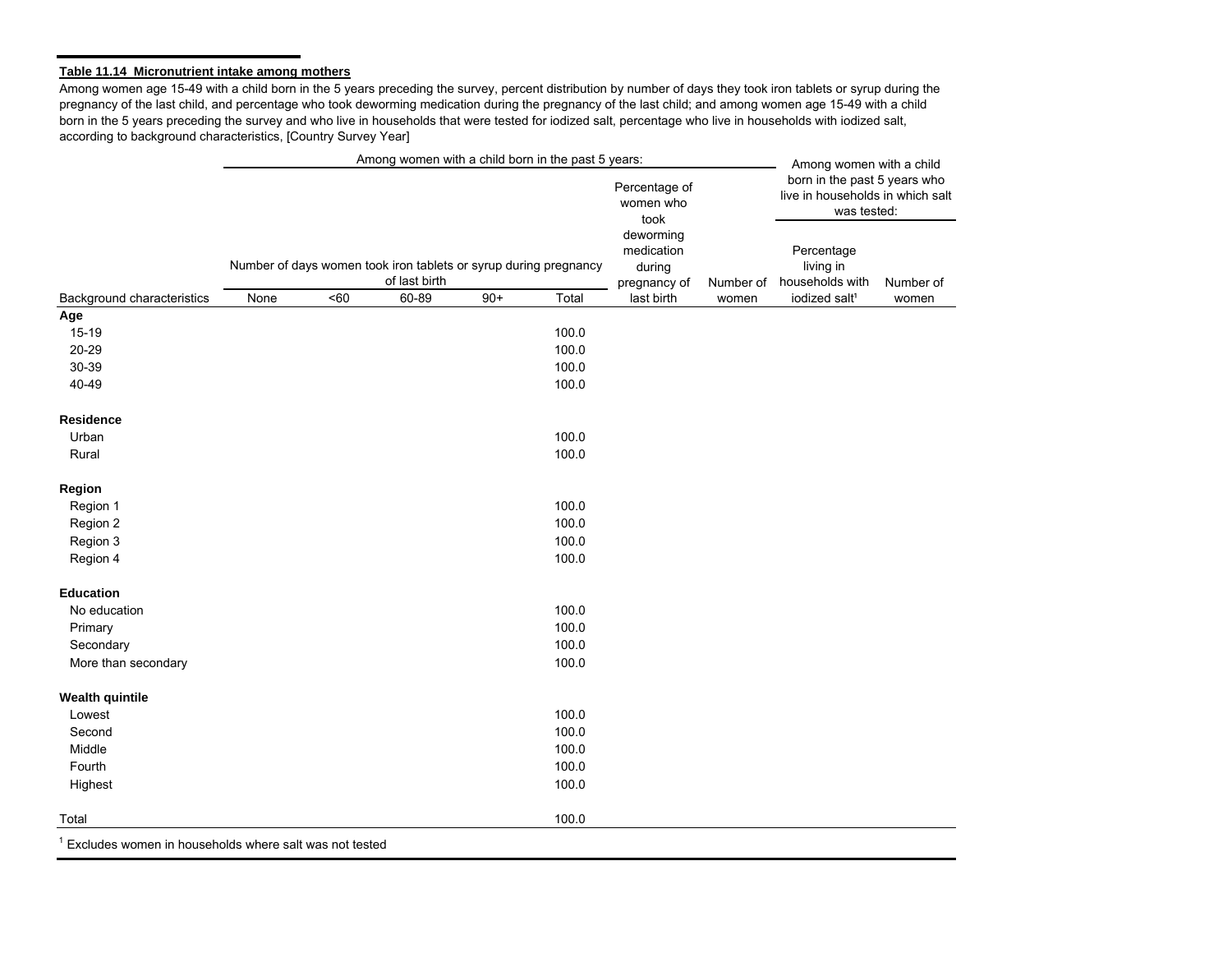# **Table of Contents version: 5Sept2019**

- Table 12. 1 Household possession of mosquito nets
- Table 12.2 Source of mosquito nets
- Table 12.3 Access to an insecticide-treated net (ITN)
- Table 12.4 Access to an ITN
- Table 12.5 Use of mosquito nets by persons in the household
- Table 12.6 Use of existing ITNs
- Table 12.7 Use of mosquito nets by children
- Table 12.8 Use of mosquito nets by pregnant women
- Table 12.9 Use of intermittent preventive treatment (IPTp) by women during pregnancy
- Table 12.10 Prevalence, diagnosis, and prompt treatment of children with fever
- Table 12.11 Source of advice or treatment for children with fever
- Table 12.12 Type of antimalarial drugs used
- Table 12.13 Coverage of testing for anemia and malaria in children
- Table 12.14 Hemoglobin <8.0 g/dl in children
- Table 12.15 Prevalence of malaria in children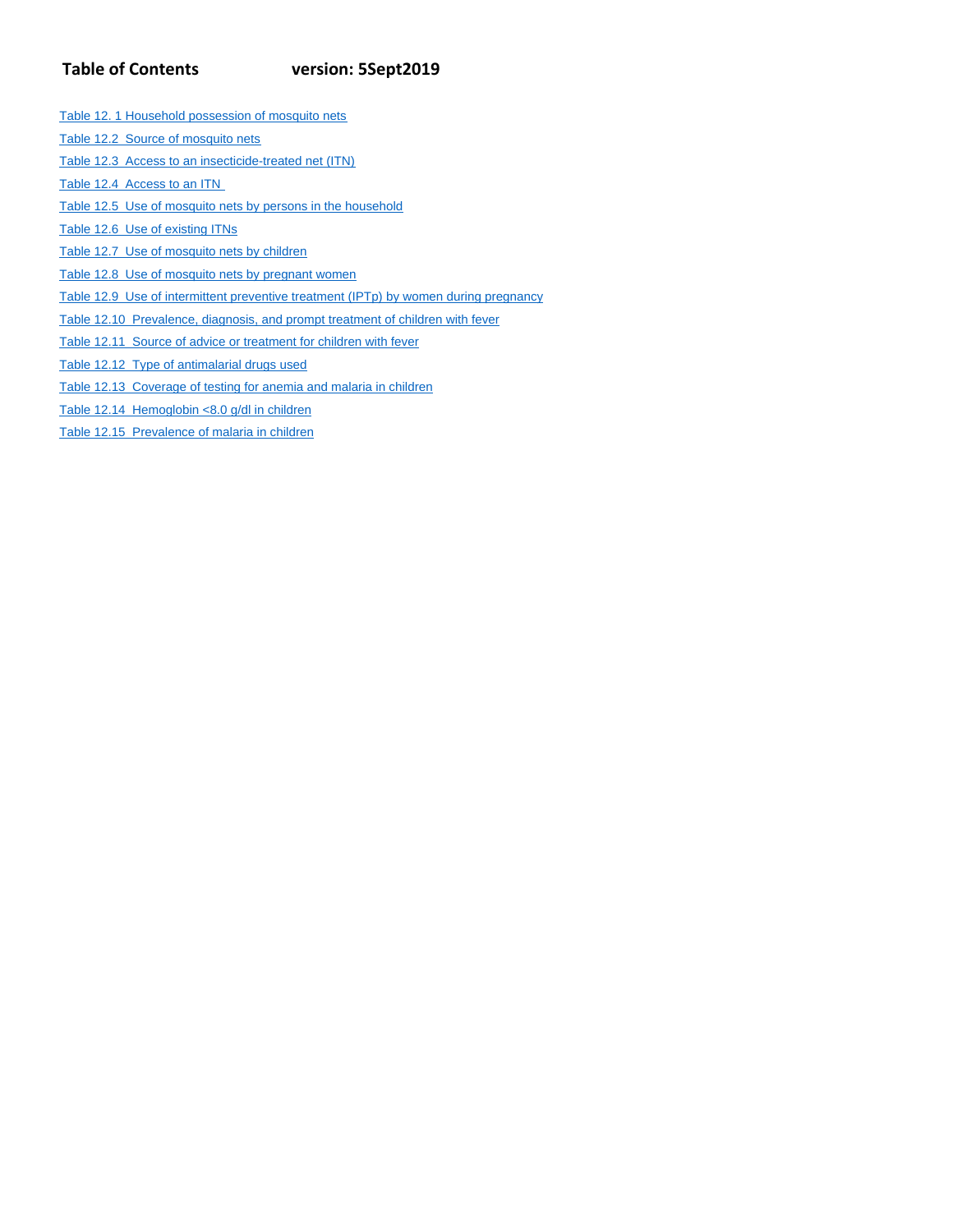# **Table 12. 1 Household possession of mosquito nets**

Percentage of households with at least one mosquito net (treated or untreated) and insecticide-treated net (ITN); average number of nets and ITNs per household; and percentage of households with at least one net and ITN per two persons who stayed in the household last night, according to background characteristics, [Country Survey Year]

|                              |                        | Percentage of<br>households with at least<br>one mosquito net |                        | Average number of nets<br>per household              |                              |                        | Percentage of<br>households with at least<br>one mosquito net for<br>every two persons who<br>stayed in the household<br>last night | Number of<br>households                                                     |
|------------------------------|------------------------|---------------------------------------------------------------|------------------------|------------------------------------------------------|------------------------------|------------------------|-------------------------------------------------------------------------------------------------------------------------------------|-----------------------------------------------------------------------------|
| Background<br>characteristic | Any<br>mosquito<br>net | Insecticide-<br>treated<br>mosquito<br>net $(ITN)^T$          | Any<br>mosquito<br>net | Insecticide-<br>treated<br>mosquito<br>net $(ITN)^T$ | Number<br>of house-<br>holds | Any<br>mosquito<br>net | Insecticide-<br>treated<br>mosquito<br>net $(ITN)^T$                                                                                | with at least<br>one person<br>who stayed in<br>the household<br>last night |
| Residence<br>Urban<br>Rural  |                        |                                                               |                        |                                                      |                              |                        |                                                                                                                                     |                                                                             |

# **Region**

Region 1 Region 2

Region 3

Region 4

## **Wealth quintile**

| Lowest  |  |
|---------|--|
| Second  |  |
| Middle  |  |
| Fourth  |  |
| Highest |  |

### Total

 $1$  An insecticide-treated net (ITN) is a factory-treated net that does not require any further treatment. In the [YEAR DHS], this was known as a long-lasting insecticidal net (LLIN).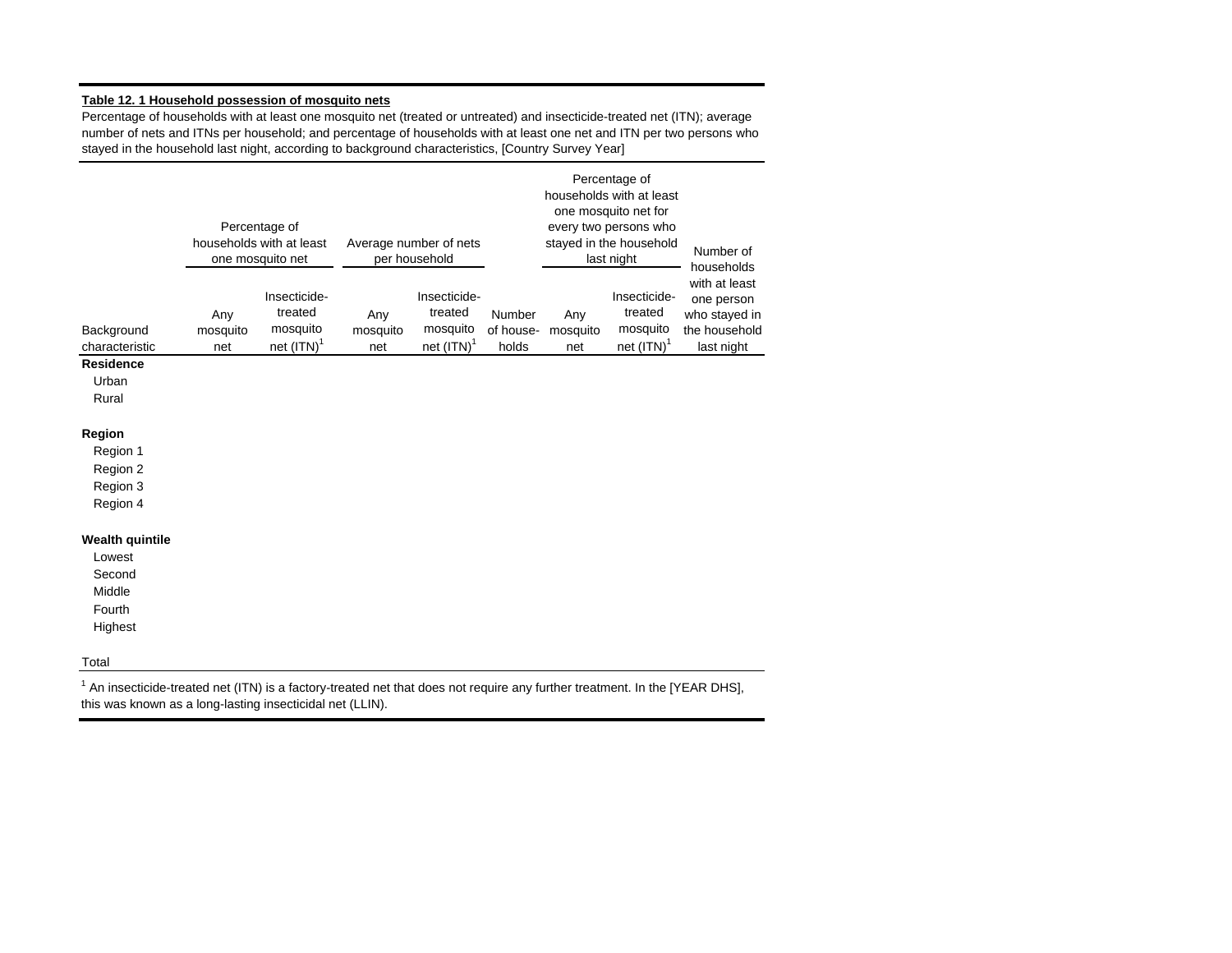| Table 12.2 Source of mosquito nets                                                                                     |                                  |              |                         |                                       |                               |          |                 |                               |                          |        |       |               |                                           |                               |
|------------------------------------------------------------------------------------------------------------------------|----------------------------------|--------------|-------------------------|---------------------------------------|-------------------------------|----------|-----------------|-------------------------------|--------------------------|--------|-------|---------------|-------------------------------------------|-------------------------------|
| Percent distribution of mosquito nets by source of net, according to background characteristics, [Country Survey Year] |                                  |              |                         |                                       |                               |          |                 |                               |                          |        |       |               |                                           |                               |
| Background<br>characteristic                                                                                           | Mass<br>distribution<br>campaign | ANC<br>visit | Immuniza-<br>tion visit | Govern-<br>ment<br>health<br>facility | Private<br>health<br>facility | Pharmacy | Shop/<br>market | Community<br>health<br>worker | Religious<br>institution | School | Other | Don't<br>know | Total                                     | Number of<br>mosquito<br>nets |
| Type of net<br>ITN <sup>1</sup><br>Other $2$                                                                           |                                  |              |                         |                                       |                               |          |                 |                               |                          |        |       |               | 100.0<br>100.0                            |                               |
| <b>Residence</b><br>Urban<br>Rural                                                                                     |                                  |              |                         |                                       |                               |          |                 |                               |                          |        |       |               | 100.0<br>100.0                            |                               |
| Region<br>Region 1<br>Region 2<br>Region 3<br>Region 4                                                                 |                                  |              |                         |                                       |                               |          |                 |                               |                          |        |       |               | 100.0<br>100.0<br>100.0<br>100.0          |                               |
| <b>Wealth quintile</b><br>Lowest<br>Second<br>Middle<br>Fourth<br>Highest                                              |                                  |              |                         |                                       |                               |          |                 |                               |                          |        |       |               | 100.0<br>100.0<br>100.0<br>100.0<br>100.0 |                               |
| Total                                                                                                                  |                                  |              |                         |                                       |                               |          |                 |                               |                          |        |       |               | 100.0                                     |                               |

ANC = Antenatal care

<sup>1</sup> An insecticide-treated net (ITN) is a factory-treated net that does not require any further treatment. In the [YEAR DHS], this was known as a long-lasting insecticidal net (LLIN).

<sup>2</sup> Any net that is not an ITN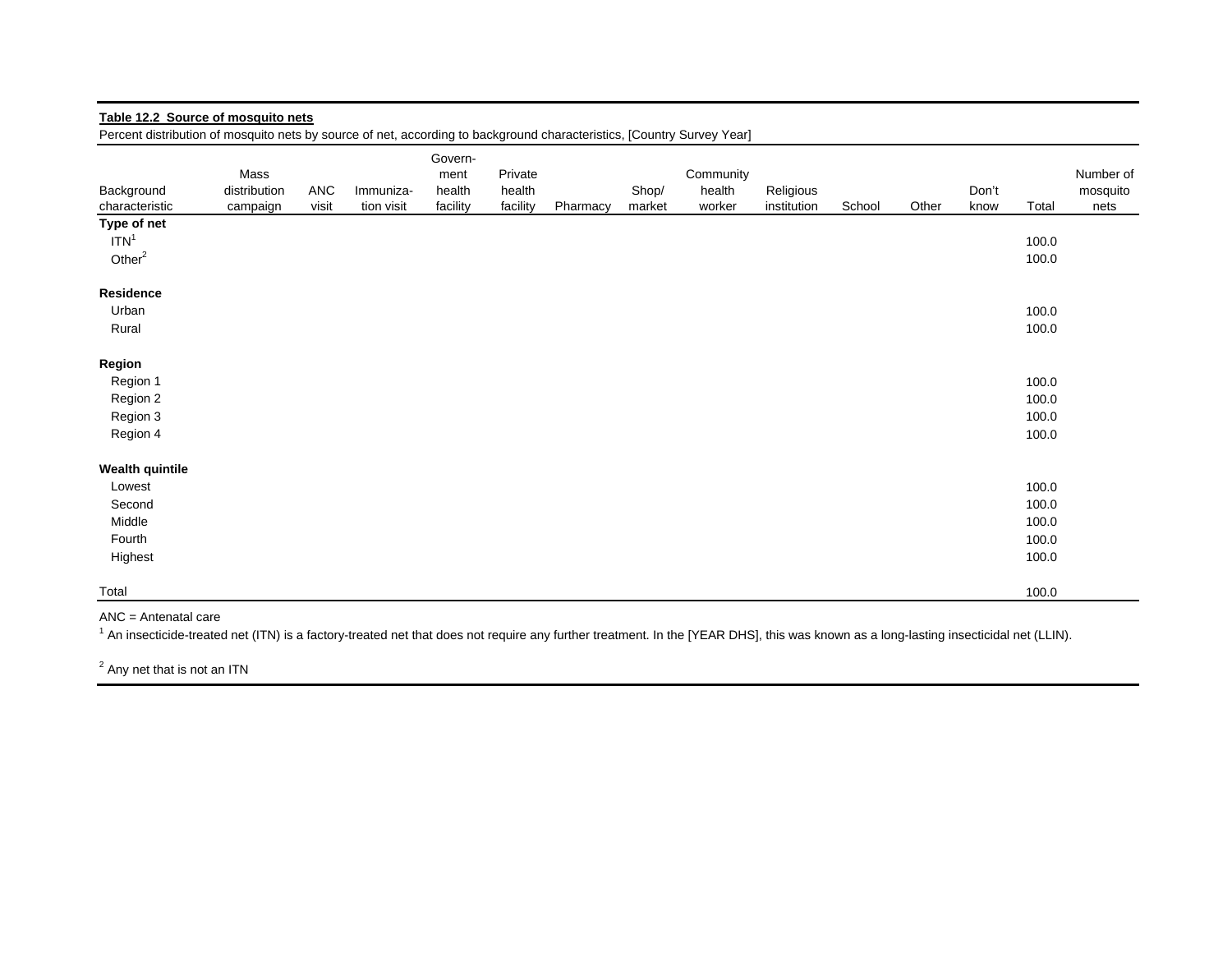## **Table 12.3 Access to an insecticide-treated net (ITN)**

Percent distribution of the de facto household population by number of ITNs the household owns, and percentage with access to an ITN, according to number of persons who stayed in the household the night before the survey, [Country Survey Year]

| Number of persons who stayed in the household the night before the survey |       |       |       |       |       |       |                |       |       |
|---------------------------------------------------------------------------|-------|-------|-------|-------|-------|-------|----------------|-------|-------|
|                                                                           |       |       |       |       |       |       |                |       |       |
| Number of ITNs <sup>1</sup>                                               | 1     | 2     | 3     | 4     | 5     | 6     | $\overline{7}$ | 8+    | Total |
| 0                                                                         |       |       |       |       |       |       |                |       |       |
| 1                                                                         |       |       |       |       |       |       |                |       |       |
| $\boldsymbol{2}$                                                          |       |       |       |       |       |       |                |       |       |
| 3                                                                         |       |       |       |       |       |       |                |       |       |
| 4                                                                         |       |       |       |       |       |       |                |       |       |
| $\mathbf 5$                                                               |       |       |       |       |       |       |                |       |       |
| 6                                                                         |       |       |       |       |       |       |                |       |       |
| 7                                                                         |       |       |       |       |       |       |                |       |       |
| $8+$                                                                      |       |       |       |       |       |       |                |       |       |
| Total                                                                     | 100.0 | 100.0 | 100.0 | 100.0 | 100.0 | 100.0 | 100.0          | 100.0 | 100.0 |
| Number                                                                    |       |       |       |       |       |       |                |       |       |
| Percentage with<br>access to an ITN <sup>1,2</sup>                        |       |       |       |       |       |       |                |       |       |

<sup>1</sup> An insecticide-treated net (ITN) is a factory-treated net that does not require any further treatment. In the [YEAR DHS], this was known as a long-lasting insecticidal net (LLIN).

 $^2$  Percentage of the de facto household population who could sleep under an ITN if each ITN in the household were used by up to two people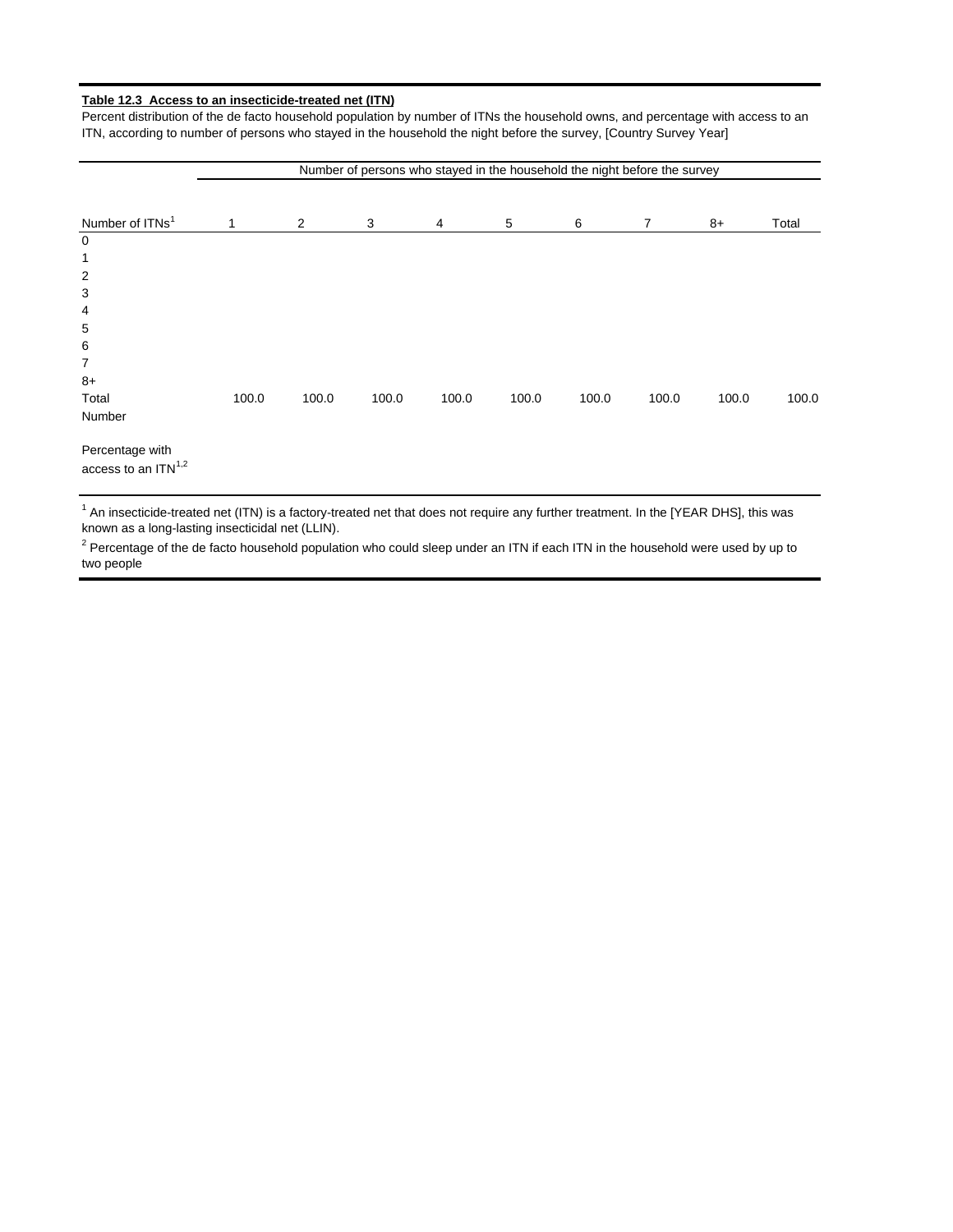# **Table 12.4 Access to an ITN**

Percentage of the de facto population with access to an ITN in the household, according to background characteristics, [Country Survey Year]

|                 | Percentage of the de          |           |
|-----------------|-------------------------------|-----------|
| Background      | facto population with         | Number of |
| characteristic  | access to an ITN <sup>1</sup> | persons   |
| Residence       |                               |           |
| Urban           |                               |           |
| Rural           |                               |           |
| Region          |                               |           |
| Region 1        |                               |           |
| Region 2        |                               |           |
| Region 3        |                               |           |
| Region 4        |                               |           |
| Wealth quintile |                               |           |
| Lowest          |                               |           |
| Second          |                               |           |
| Middle          |                               |           |
| Fourth          |                               |           |
| Highest         |                               |           |
| Total           |                               |           |

<sup>1</sup> Percentage of de facto household population who could sleep under an ITN if each ITN in the household were used by up to two people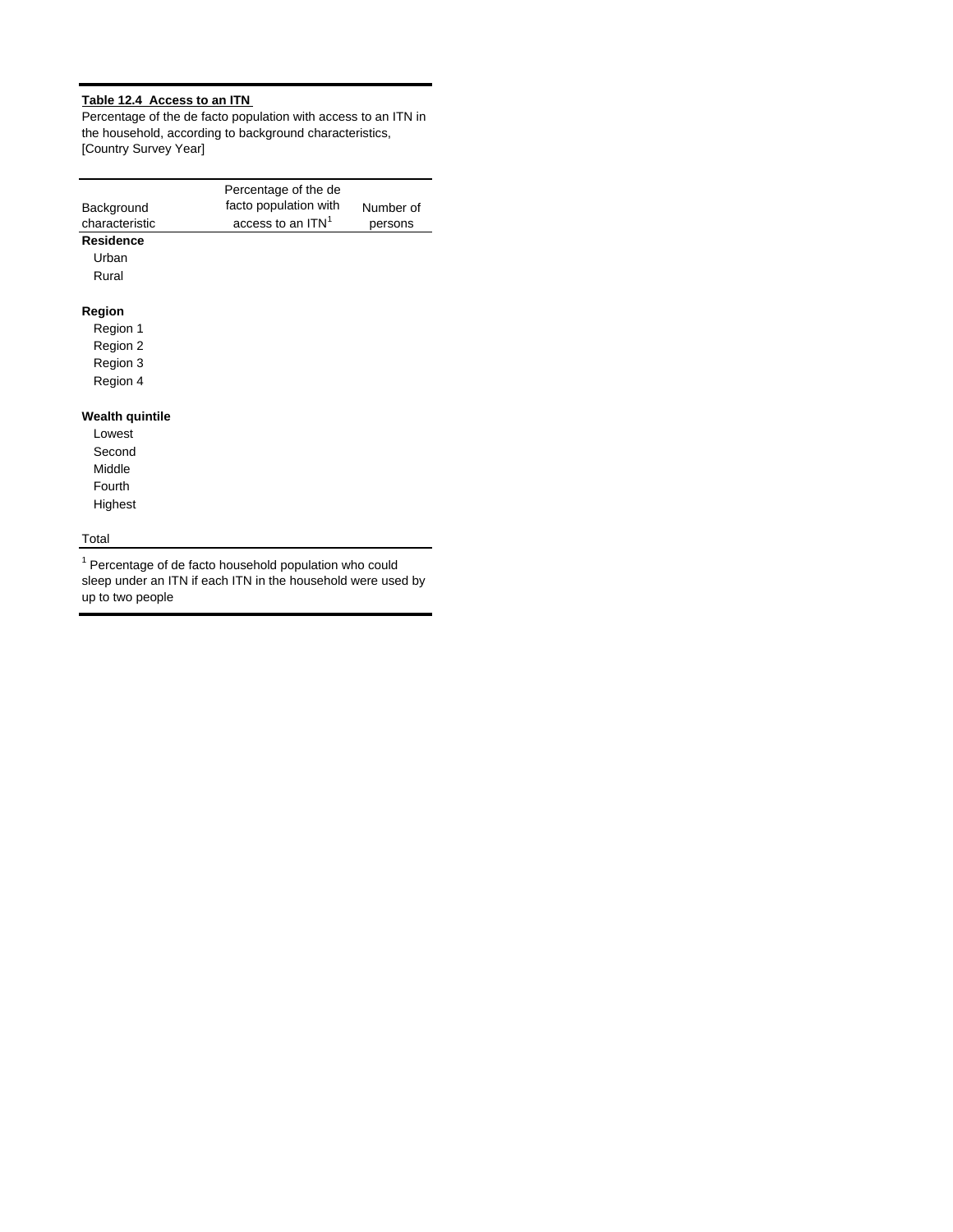# **Table 12.5 Use of mosquito nets by persons in the household**

Percentage of the de facto household population who slept the night before the survey under a mosquito net (treated or untreated) and under an insecticide-treated net (ITN); and among the de facto household population in households with at least one ITN, percentage who slept under an ITN the night before the survey, according to background characteristics, [Country Survey Year]

|                                                                           | Household population                                                                                                               |                      | Household population in<br>households with at least one<br>ITN <sup>1</sup> |                      |
|---------------------------------------------------------------------------|------------------------------------------------------------------------------------------------------------------------------------|----------------------|-----------------------------------------------------------------------------|----------------------|
| Background<br>characteristic                                              | Percentage<br>Percentage<br>who slept under who slept under<br>an ITN <sup>1</sup> last<br>any mosquito<br>net last night<br>night | Number of<br>persons | Percentage<br>who slept<br>under an<br>$ITN1$ last<br>night                 | Number of<br>persons |
| Age<br>$5$<br>$5 - 14$<br>15-34<br>35-49<br>$50+$                         |                                                                                                                                    |                      |                                                                             |                      |
| <b>Sex</b><br>Male<br>Female                                              |                                                                                                                                    |                      |                                                                             |                      |
| <b>Residence</b><br>Urban<br>Rural                                        |                                                                                                                                    |                      |                                                                             |                      |
| Region<br>Region 1<br>Region 2<br>Region 3<br>Region 4                    |                                                                                                                                    |                      |                                                                             |                      |
| <b>Wealth quintile</b><br>Lowest<br>Second<br>Middle<br>Fourth<br>Highest |                                                                                                                                    |                      |                                                                             |                      |
| Total                                                                     |                                                                                                                                    |                      |                                                                             |                      |

 $1$  An insecticide-treated net (ITN) is a factory-treated net that does not require any further treatment. In the [YEAR DHS], this was known as a long-lasting insecticidal net (LLIN).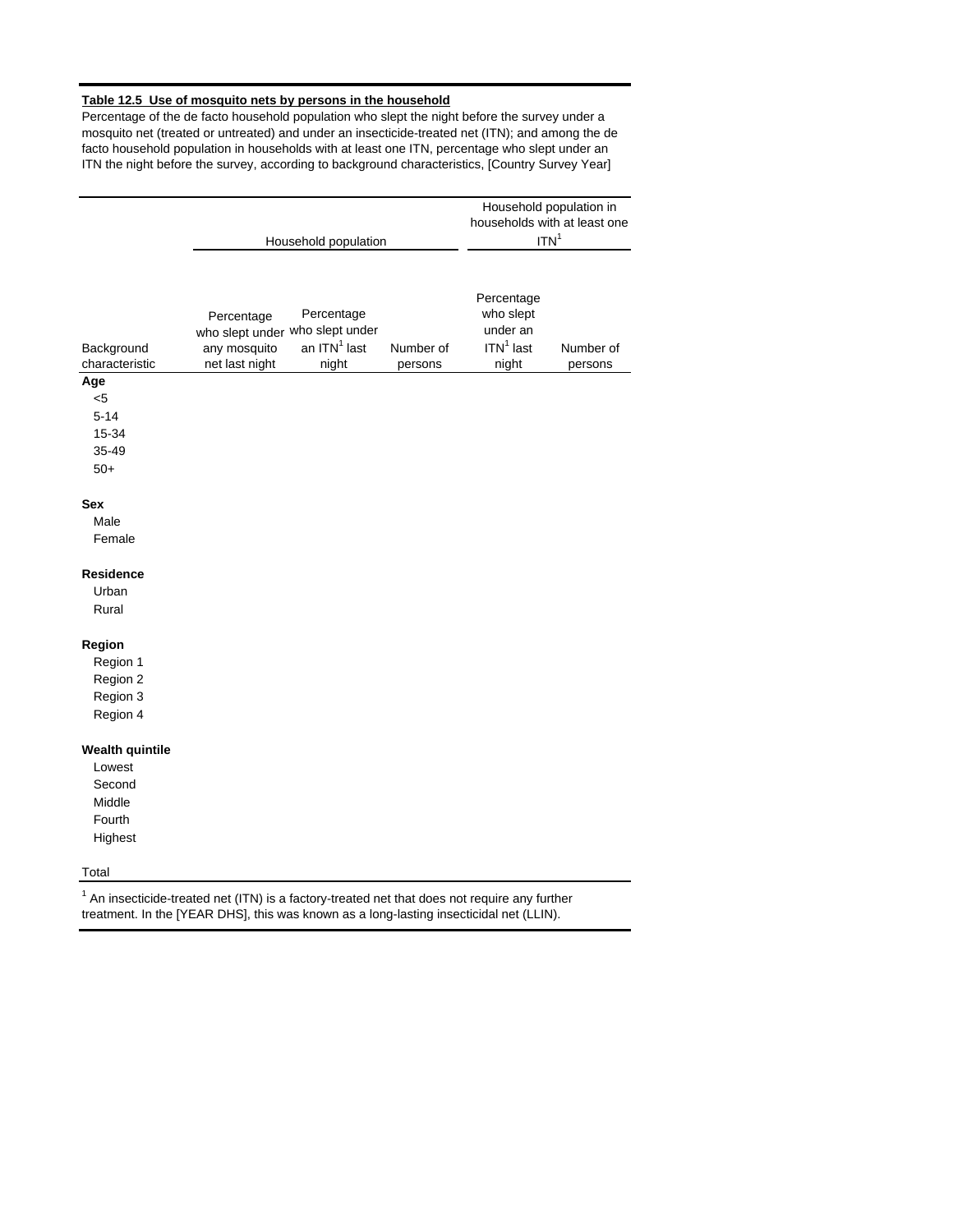# **Table 12.6 Use of existing ITNs**

Percentage of insecticide-treated nets (ITNs) that were used by anyone the night before the survey, according to background characteristics, [Country Survey Year]

| Background<br>characteristic<br>Residence<br>Urban                 | Percentage of<br>existing ITNs <sup>1</sup> used<br>last night | Number of ITNs <sup>1</sup> |  |
|--------------------------------------------------------------------|----------------------------------------------------------------|-----------------------------|--|
| Rural                                                              |                                                                |                             |  |
| Region<br>Region 1                                                 |                                                                |                             |  |
| Region 2                                                           |                                                                |                             |  |
| Region 3                                                           |                                                                |                             |  |
| Region 4                                                           |                                                                |                             |  |
| Wealth quintile<br>Lowest<br>Second<br>Middle<br>Fourth<br>Highest |                                                                |                             |  |
| Total                                                              |                                                                |                             |  |

 $1$  An insecticide-treated net (ITN) is a factory-treated net that does not require any further treatment. In the [YEAR DHS], this was known as a long-lasting insecticidal net (LLIN).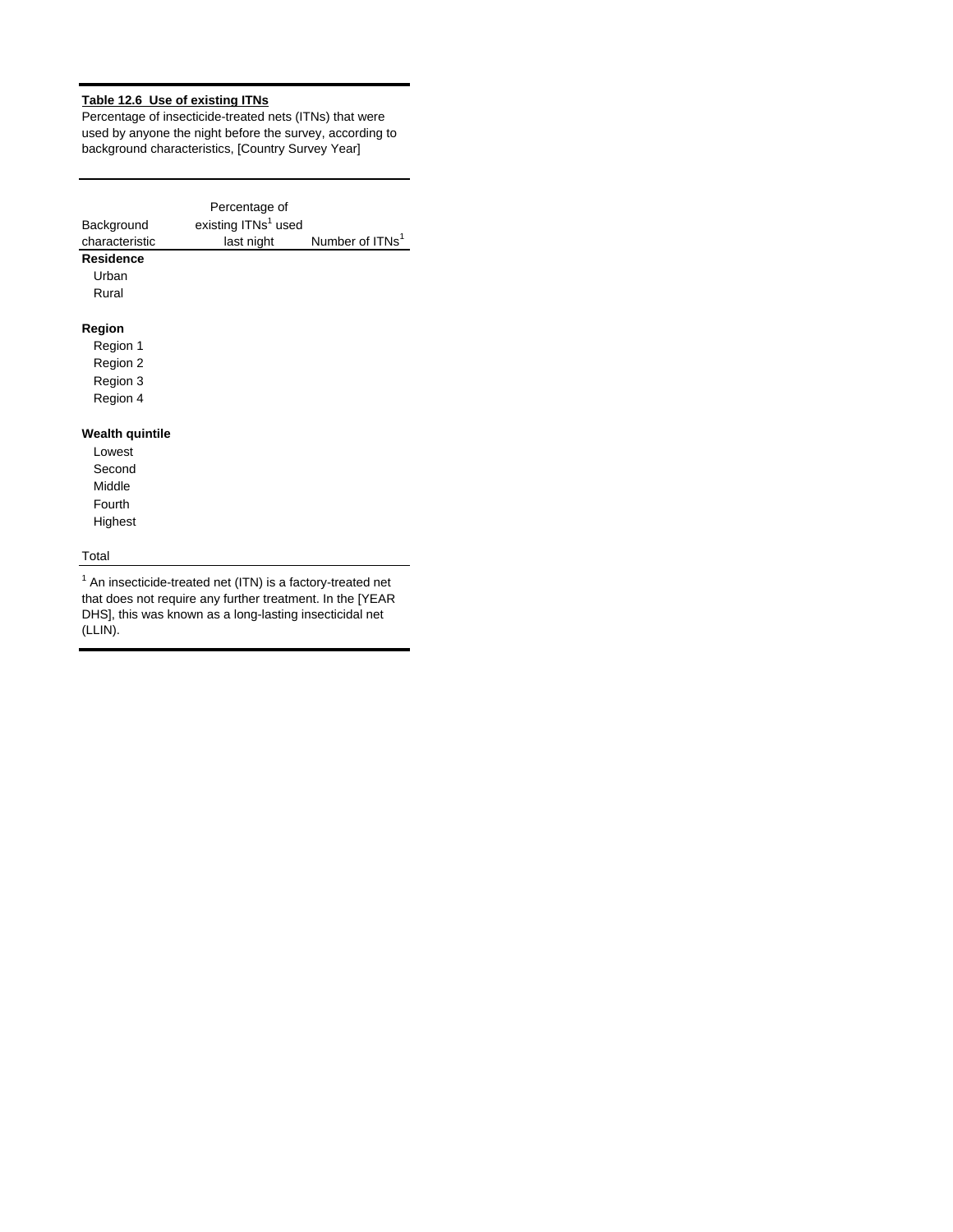## **Table 12.7 Use of mosquito nets by children**

Percentage of children under age 5 who, the night before the survey, slept under a mosquito net (treated or untreated) and under an insecticide-treated net (ITN); and among children under age 5 in households with at least one ITN, percentage who slept under an ITN the night before the survey, according to background characteristics, [Country Survey Year]

|                                                                           |                                                                                 | Children under age 5 in all households | Children under age 5 in<br>households with at least one<br>ITN <sup>1</sup> |                                                             |                       |
|---------------------------------------------------------------------------|---------------------------------------------------------------------------------|----------------------------------------|-----------------------------------------------------------------------------|-------------------------------------------------------------|-----------------------|
| Background<br>characteristic                                              | Percentage<br>who slept under who slept under<br>any mosquito<br>net last night | Percentage<br>an $ITN1$ last<br>night  | Number of<br>children                                                       | Percentage<br>who slept<br>under an<br>$ITN1$ last<br>night | Number of<br>children |
| Age in months<br>12<br>$12 - 23$<br>24-35<br>36-47<br>48-59               |                                                                                 |                                        |                                                                             |                                                             |                       |
| <b>Sex</b><br>Male<br>Female                                              |                                                                                 |                                        |                                                                             |                                                             |                       |
| <b>Residence</b><br>Urban<br>Rural                                        |                                                                                 |                                        |                                                                             |                                                             |                       |
| Region<br>Region 1<br>Region 2<br>Region 3<br>Region 4                    |                                                                                 |                                        |                                                                             |                                                             |                       |
| <b>Wealth quintile</b><br>Lowest<br>Second<br>Middle<br>Fourth<br>Highest |                                                                                 |                                        |                                                                             |                                                             |                       |
| Total                                                                     |                                                                                 |                                        |                                                                             |                                                             |                       |

Note: Table is based on children who stayed in the household the night before the interview.

 $1$  An insecticide-treated net (ITN) is a factory-treated net that does not require any further treatment. In the [YEAR DHS], this was known as a long-lasting insecticidal net (LLIN).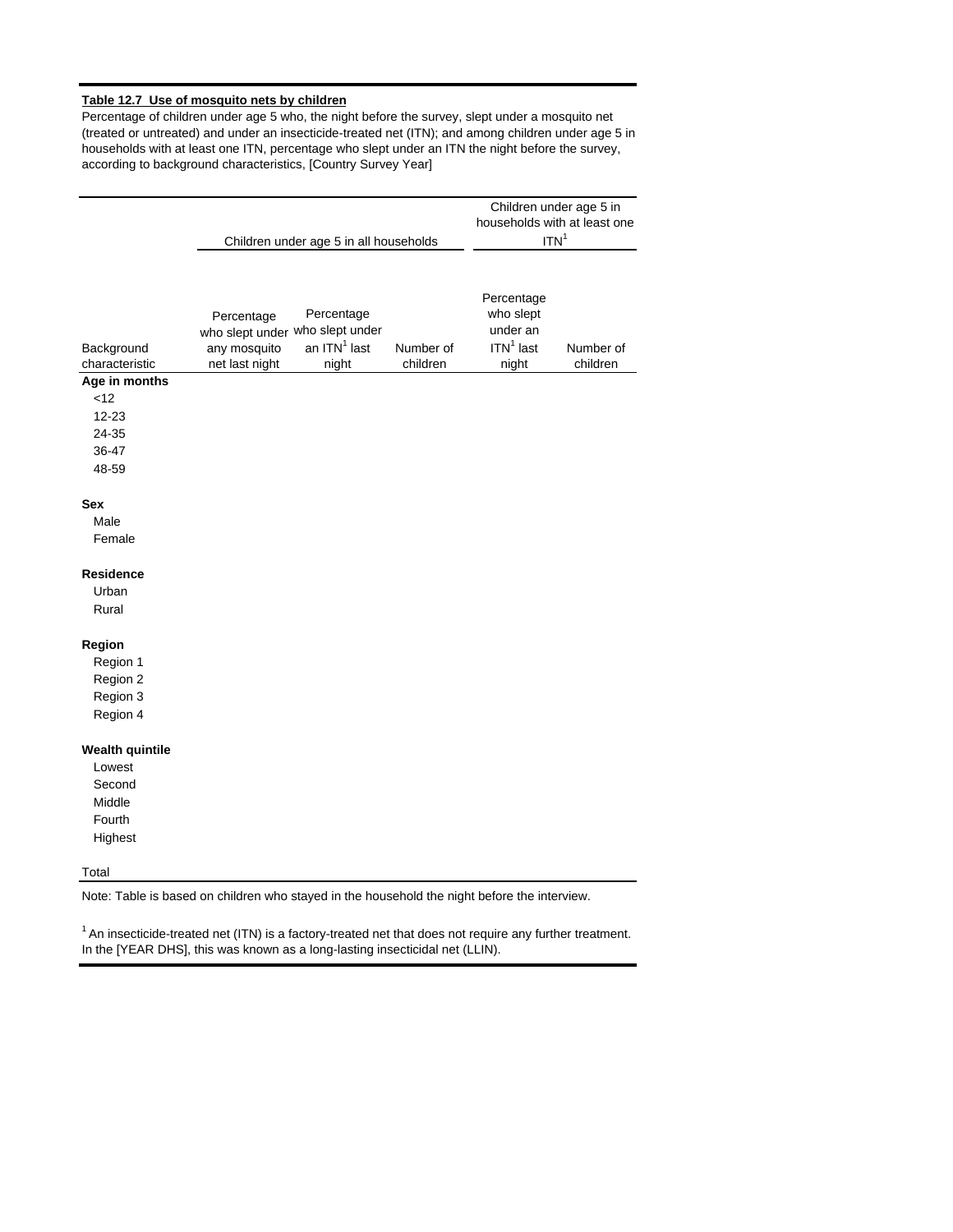## **Table 12.8 Use of mosquito nets by pregnant women**

Percentage of pregnant women age 15-49 who, the night before the survey, slept under a mosquito net (treated or untreated) and under an insecticide-treated net (ITN); and among pregnant women age 15-49 in households with at least one ITN, percentage who slept under an ITN the night before the survey, according to background characteristics, [Country Survey Year]

|                                                                                    |                                                                                 | Among pregnant women age 15-49 in all<br>households | Among pregnant women<br>age 15-49 in households<br>with at least one ITN <sup>1</sup> |                                                             |                                |
|------------------------------------------------------------------------------------|---------------------------------------------------------------------------------|-----------------------------------------------------|---------------------------------------------------------------------------------------|-------------------------------------------------------------|--------------------------------|
| Background<br>characteristic<br><b>Residence</b><br>Urban<br>Rural                 | Percentage<br>who slept under who slept under<br>any mosquito<br>net last night | Percentage<br>an $ITN1$ last<br>night               | Number of<br>pregnant<br>women                                                        | Percentage<br>who slept<br>under an<br>$ITN1$ last<br>night | Number of<br>pregnant<br>women |
| Region<br>Region 1<br>Region 2<br>Region 3<br>Region 4                             |                                                                                 |                                                     |                                                                                       |                                                             |                                |
| <b>Education</b><br>No education<br>Primary<br>Secondary<br>secondary              |                                                                                 |                                                     |                                                                                       |                                                             |                                |
| <b>Wealth quintile</b><br>Lowest<br>Second<br>Middle<br>Fourth<br>Highest<br>Total |                                                                                 |                                                     |                                                                                       |                                                             |                                |

Note: Table is based on women who stayed in the household the night before the interview.

 $1$  An insecticide-treated net (ITN) is a factory-treated net that does not require any further treatment. In the [YEAR DHS], this was known as a long-lasting insecticidal net (LLIN).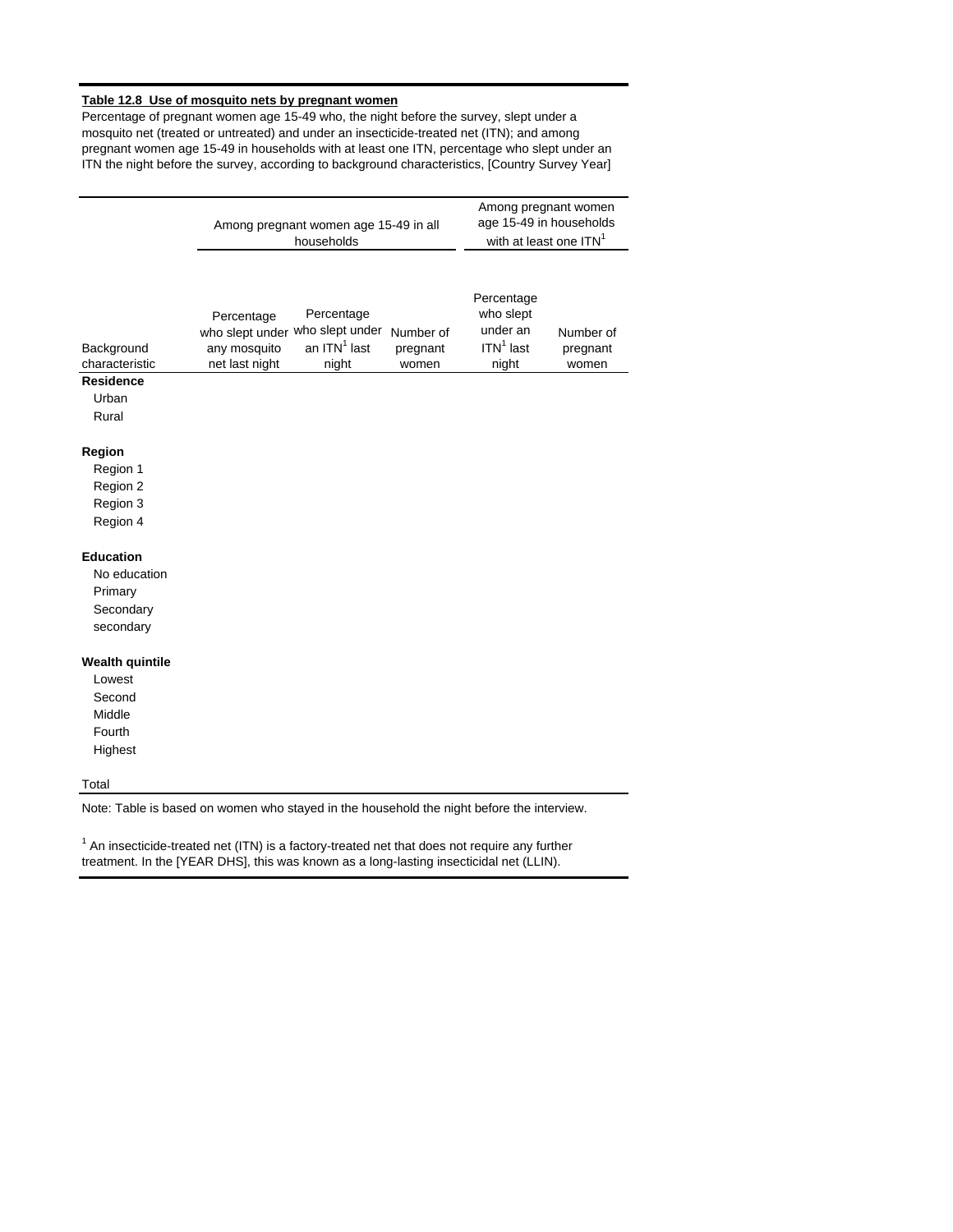# **Table 12.9 Use of intermittent preventive treatment (IPTp) by women during pregnancy**

Percentage of women age 15-49 with a live birth in the 2 years preceding the survey who, during the pregnancy that resulted in the last live birth, received one or more doses of SP/Fansidar, received two or more doses of SP/Fansidar, and received three or more doses of SP/Fansidar, according to background characteristics, [Country Survey Year]

| Background characteristic<br><b>Residence</b><br>Urban<br>Rural                 | received one or<br>more doses of<br>SP/Fansidar | Percentage who Percentage who Percentage who<br>received two or<br>more doses of<br>SP/Fansidar | received three<br>or more doses<br>of SP/Fansidar | Number of women with<br>a live birth in the 2 years<br>preceding the survey |
|---------------------------------------------------------------------------------|-------------------------------------------------|-------------------------------------------------------------------------------------------------|---------------------------------------------------|-----------------------------------------------------------------------------|
| Region<br>Region 1<br>Region 2<br>Region 3<br>Region 4                          |                                                 |                                                                                                 |                                                   |                                                                             |
| <b>Education</b><br>No education<br>Primary<br>Secondary<br>More than secondary |                                                 |                                                                                                 |                                                   |                                                                             |
| <b>Wealth quintile</b><br>Lowest<br>Second<br>Middle<br>Fourth<br>Highest       |                                                 |                                                                                                 |                                                   |                                                                             |
| Total                                                                           |                                                 |                                                                                                 |                                                   |                                                                             |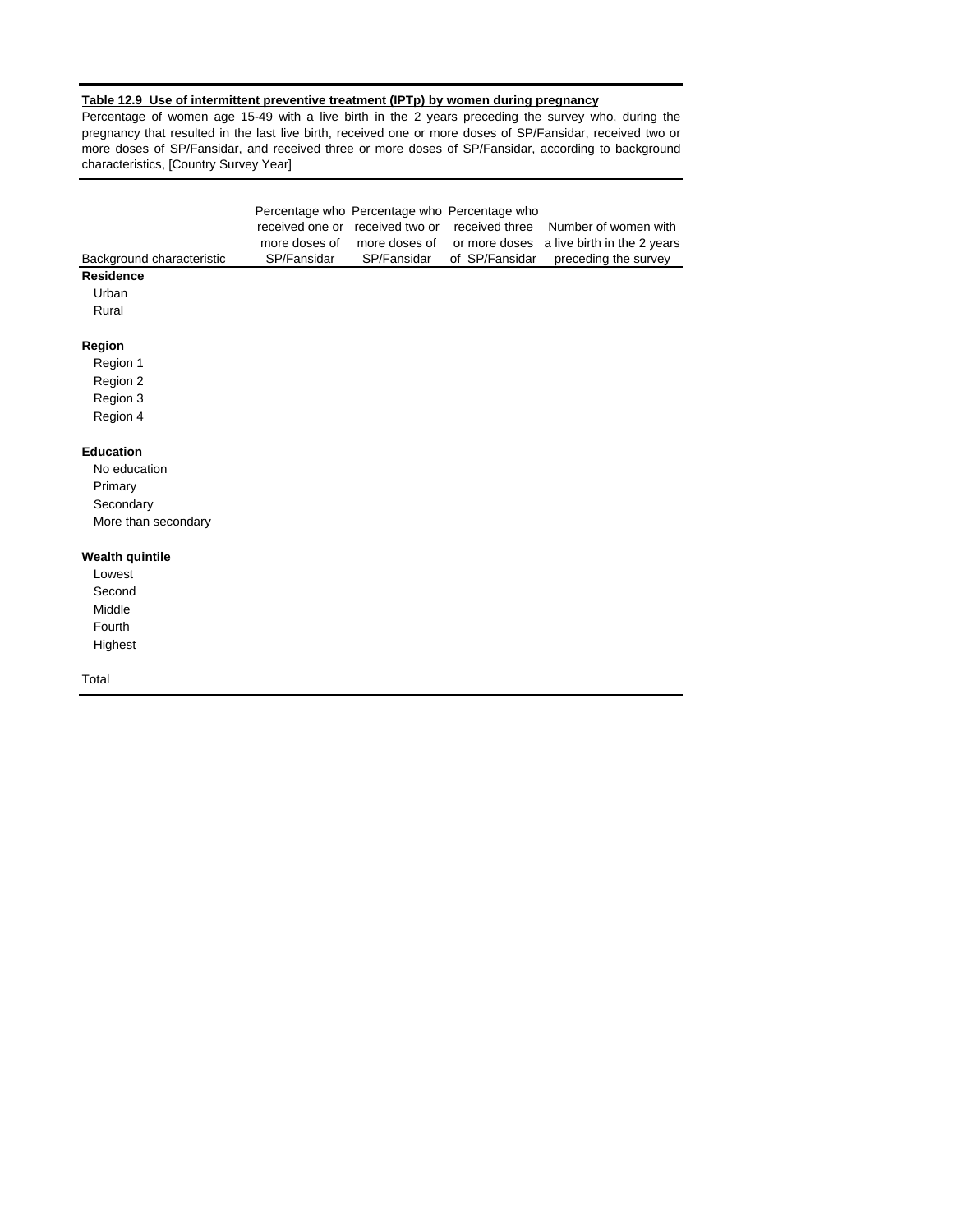# **Table 12.10 Prevalence, diagnosis, and prompt treatment of children with fever**

Percentage of children under age 5 with fever in the 2 weeks preceding the survey; and among children under age 5 with fever, percentage for whom advice or treatment was sought, percentage for whom advice or treatment was sought the same or next day following the onset of fever, and percentage who had blood taken from a finger or heel for testing, according to background characteristics, [Country Survey Year]

|                                                                                                                                                                                                                          | Children under age 5                    |           |                                                   | Children under age 5 with fever                       |                                                                |           |
|--------------------------------------------------------------------------------------------------------------------------------------------------------------------------------------------------------------------------|-----------------------------------------|-----------|---------------------------------------------------|-------------------------------------------------------|----------------------------------------------------------------|-----------|
|                                                                                                                                                                                                                          |                                         |           |                                                   | Percentage for                                        |                                                                |           |
|                                                                                                                                                                                                                          | Percentage with fever<br>in the 2 weeks | Number of | Percentage for<br>whom advice or<br>treatment was | whom advice or<br>treatment was<br>sought the same or | Percentage who had<br>blood taken from a<br>finger or heel for | Number of |
| Background characteristic                                                                                                                                                                                                | preceding the survey                    | children  | sought <sup>1</sup>                               | next day <sup>1</sup>                                 | testing                                                        | children  |
| Age in months                                                                                                                                                                                                            |                                         |           |                                                   |                                                       |                                                                |           |
| $<$ 12                                                                                                                                                                                                                   |                                         |           |                                                   |                                                       |                                                                |           |
| 12-23                                                                                                                                                                                                                    |                                         |           |                                                   |                                                       |                                                                |           |
| 24-35                                                                                                                                                                                                                    |                                         |           |                                                   |                                                       |                                                                |           |
| 36-47                                                                                                                                                                                                                    |                                         |           |                                                   |                                                       |                                                                |           |
| 48-59                                                                                                                                                                                                                    |                                         |           |                                                   |                                                       |                                                                |           |
| Sex                                                                                                                                                                                                                      |                                         |           |                                                   |                                                       |                                                                |           |
| Male                                                                                                                                                                                                                     |                                         |           |                                                   |                                                       |                                                                |           |
| Female                                                                                                                                                                                                                   |                                         |           |                                                   |                                                       |                                                                |           |
| Residence                                                                                                                                                                                                                |                                         |           |                                                   |                                                       |                                                                |           |
| Urban                                                                                                                                                                                                                    |                                         |           |                                                   |                                                       |                                                                |           |
| Rural                                                                                                                                                                                                                    |                                         |           |                                                   |                                                       |                                                                |           |
| Region                                                                                                                                                                                                                   |                                         |           |                                                   |                                                       |                                                                |           |
| Region 1                                                                                                                                                                                                                 |                                         |           |                                                   |                                                       |                                                                |           |
| Region 2                                                                                                                                                                                                                 |                                         |           |                                                   |                                                       |                                                                |           |
| Region 3                                                                                                                                                                                                                 |                                         |           |                                                   |                                                       |                                                                |           |
| Region 4                                                                                                                                                                                                                 |                                         |           |                                                   |                                                       |                                                                |           |
| <b>Mother's education</b>                                                                                                                                                                                                |                                         |           |                                                   |                                                       |                                                                |           |
| No education                                                                                                                                                                                                             |                                         |           |                                                   |                                                       |                                                                |           |
| Primary                                                                                                                                                                                                                  |                                         |           |                                                   |                                                       |                                                                |           |
| Secondary                                                                                                                                                                                                                |                                         |           |                                                   |                                                       |                                                                |           |
| More than secondary                                                                                                                                                                                                      |                                         |           |                                                   |                                                       |                                                                |           |
| <b>Wealth quintile</b>                                                                                                                                                                                                   |                                         |           |                                                   |                                                       |                                                                |           |
| Lowest                                                                                                                                                                                                                   |                                         |           |                                                   |                                                       |                                                                |           |
| Second                                                                                                                                                                                                                   |                                         |           |                                                   |                                                       |                                                                |           |
| Middle                                                                                                                                                                                                                   |                                         |           |                                                   |                                                       |                                                                |           |
| Fourth                                                                                                                                                                                                                   |                                         |           |                                                   |                                                       |                                                                |           |
| Highest                                                                                                                                                                                                                  |                                         |           |                                                   |                                                       |                                                                |           |
| Total                                                                                                                                                                                                                    |                                         |           |                                                   |                                                       |                                                                |           |
| <sup>1</sup> Includes advice or treatment from the following sources: [PUBLIC SECTOR, PRIVATE MEDICAL SECTOR, SHOP, MARKET, AND<br>ITINERANT DRUG SELLER]. Excludes advice or treatment from a traditional practitioner. |                                         |           |                                                   |                                                       |                                                                |           |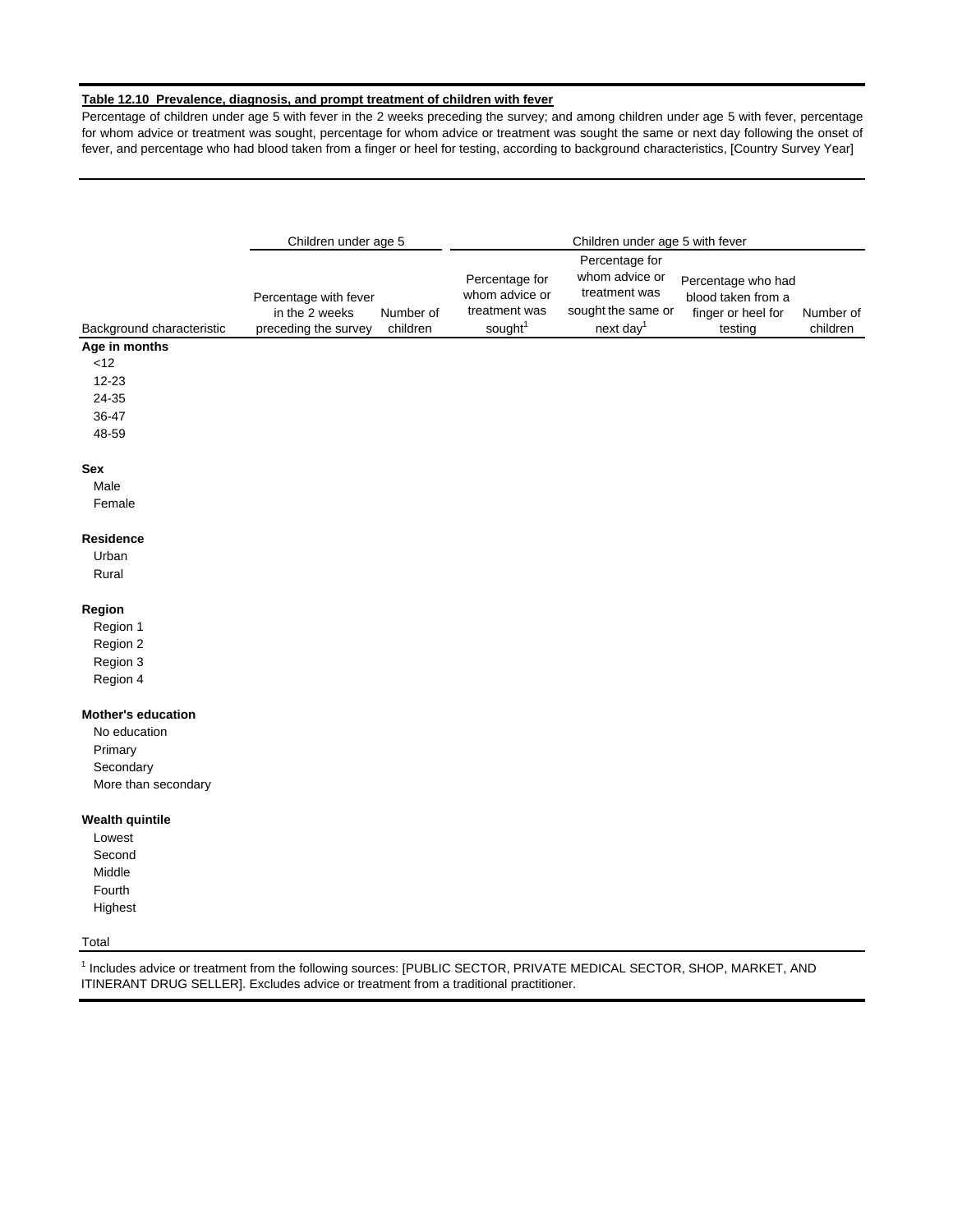#### **Table 12.11 Source of advice or treatment for children with fever**

Percentage of children under age 5 with fever in the 2 weeks preceding the survey for whom advice or treatment was sought from specific sources; and among children under age 5 with fever in the 2 weeks preceding the survey for whom advice or treatment was sought, the percentage for whom advice or treatment was sought from specific sources, [Country Survey Year]

> Percentage for whom advice or treatment was sought from each source:

Among children with fever Among children with fever for whom advice or treatment was sought

#### **Public sector** Source

Government hospital Government health center Government health post Mobile Clinic Fieldworker/CHW Other public sector

## **Private medical sector**

Private hospital/clinic Pharmacy Private doctor Mobile Clinic Fieldworker/CHW Other private medical sector

#### **Other private sector**

Shop Traditional practitioner Market Itinerant drug seller

**Other** 

Number of children

CHW = Community health worker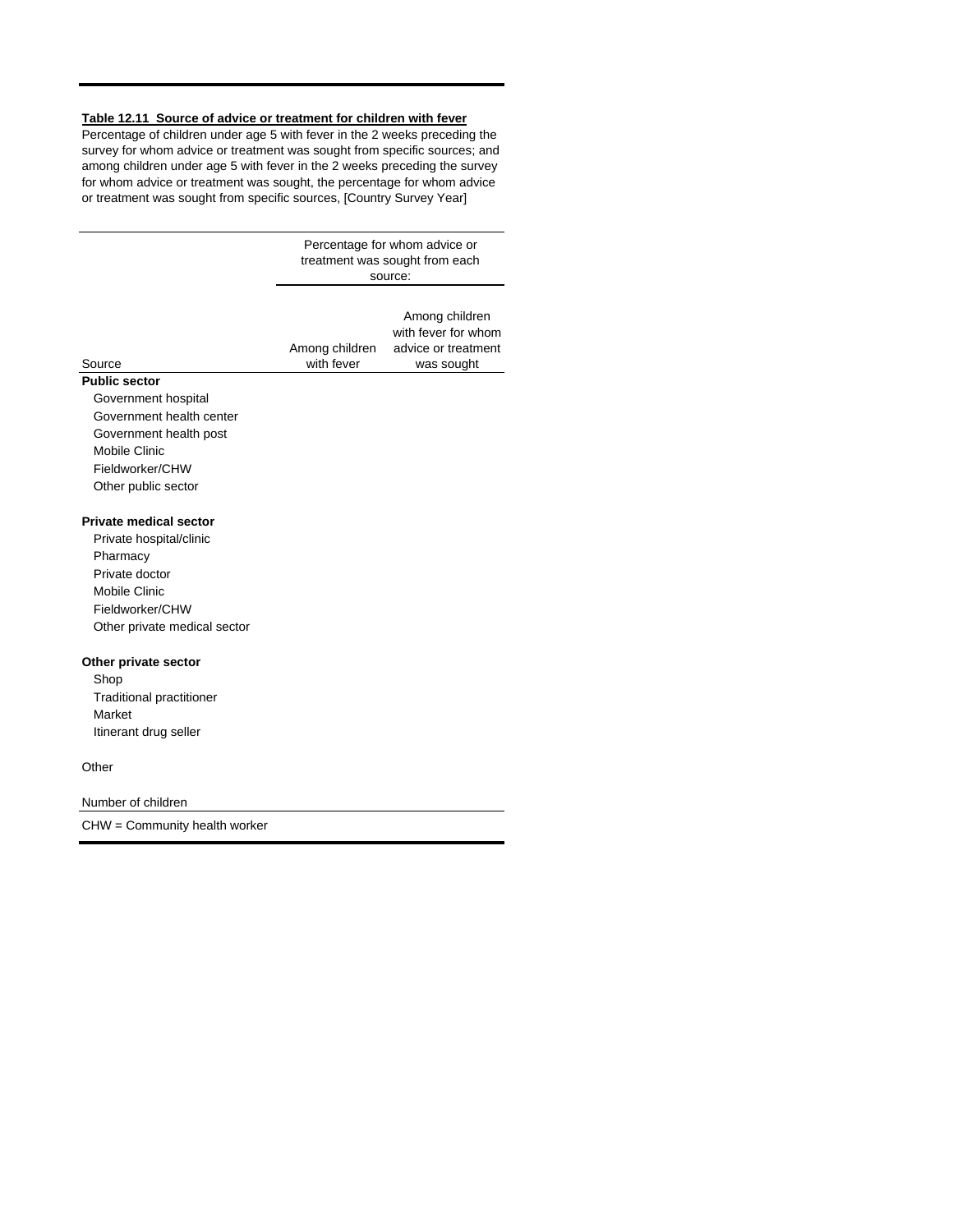# **Table 12.12 Type of antimalarial drugs used**

Among children under age 5 with fever in the 2 weeks preceding the survey who took any antimalarial medication, percentage who took specific antimalarial drugs, according to background characteristics, [Country Survey Year]

|                              |            |                 |                         |                  | Percentage of children who took: |                      |                            |                            |                                                                          |
|------------------------------|------------|-----------------|-------------------------|------------------|----------------------------------|----------------------|----------------------------|----------------------------|--------------------------------------------------------------------------|
| Background<br>characteristic | Any<br>ACT | SP/<br>Fansidar | Chloroquine Amodiaquine | Quinine<br>pills | Quinine<br>injection/IV          | Artesunate<br>rectal | Artesunate<br>injection/IV | Other<br>anti-<br>malarial | Number of<br>children with<br>fever who took<br>any antimalarial<br>drug |
| Age in months                |            |                 |                         |                  |                                  |                      |                            |                            |                                                                          |
| < 6                          |            |                 |                         |                  |                                  |                      |                            |                            |                                                                          |
| $6 - 11$                     |            |                 |                         |                  |                                  |                      |                            |                            |                                                                          |
| $12 - 23$                    |            |                 |                         |                  |                                  |                      |                            |                            |                                                                          |
| 24-35                        |            |                 |                         |                  |                                  |                      |                            |                            |                                                                          |
| 36-47                        |            |                 |                         |                  |                                  |                      |                            |                            |                                                                          |
| 48-59                        |            |                 |                         |                  |                                  |                      |                            |                            |                                                                          |
| Sex                          |            |                 |                         |                  |                                  |                      |                            |                            |                                                                          |
| Male                         |            |                 |                         |                  |                                  |                      |                            |                            |                                                                          |
| Female                       |            |                 |                         |                  |                                  |                      |                            |                            |                                                                          |
| Residence<br>Urban<br>Rural  |            |                 |                         |                  |                                  |                      |                            |                            |                                                                          |
| Region                       |            |                 |                         |                  |                                  |                      |                            |                            |                                                                          |
| Region 1                     |            |                 |                         |                  |                                  |                      |                            |                            |                                                                          |
| Region 2                     |            |                 |                         |                  |                                  |                      |                            |                            |                                                                          |
| Region 3                     |            |                 |                         |                  |                                  |                      |                            |                            |                                                                          |
| Region 4                     |            |                 |                         |                  |                                  |                      |                            |                            |                                                                          |
| Mother's education           |            |                 |                         |                  |                                  |                      |                            |                            |                                                                          |
| No education                 |            |                 |                         |                  |                                  |                      |                            |                            |                                                                          |
| Primary                      |            |                 |                         |                  |                                  |                      |                            |                            |                                                                          |
| Secondary                    |            |                 |                         |                  |                                  |                      |                            |                            |                                                                          |
| secondary                    |            |                 |                         |                  |                                  |                      |                            |                            |                                                                          |
| <b>Wealth quintile</b>       |            |                 |                         |                  |                                  |                      |                            |                            |                                                                          |
| Lowest                       |            |                 |                         |                  |                                  |                      |                            |                            |                                                                          |
| Second                       |            |                 |                         |                  |                                  |                      |                            |                            |                                                                          |
| Middle                       |            |                 |                         |                  |                                  |                      |                            |                            |                                                                          |
| Fourth                       |            |                 |                         |                  |                                  |                      |                            |                            |                                                                          |
| Highest                      |            |                 |                         |                  |                                  |                      |                            |                            |                                                                          |
|                              |            |                 |                         |                  |                                  |                      |                            |                            |                                                                          |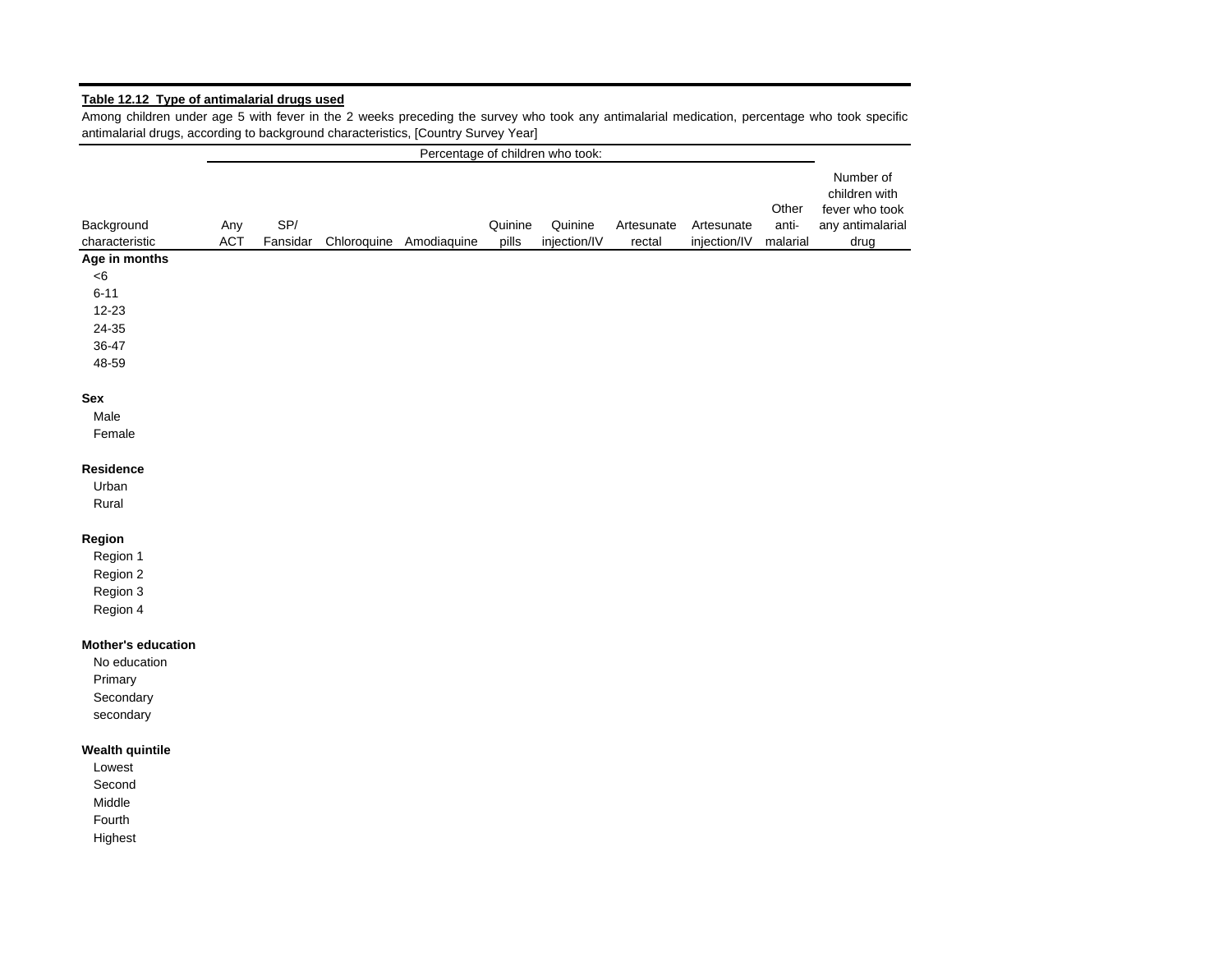ACT = Artemisinin-based combination therapy

#### Total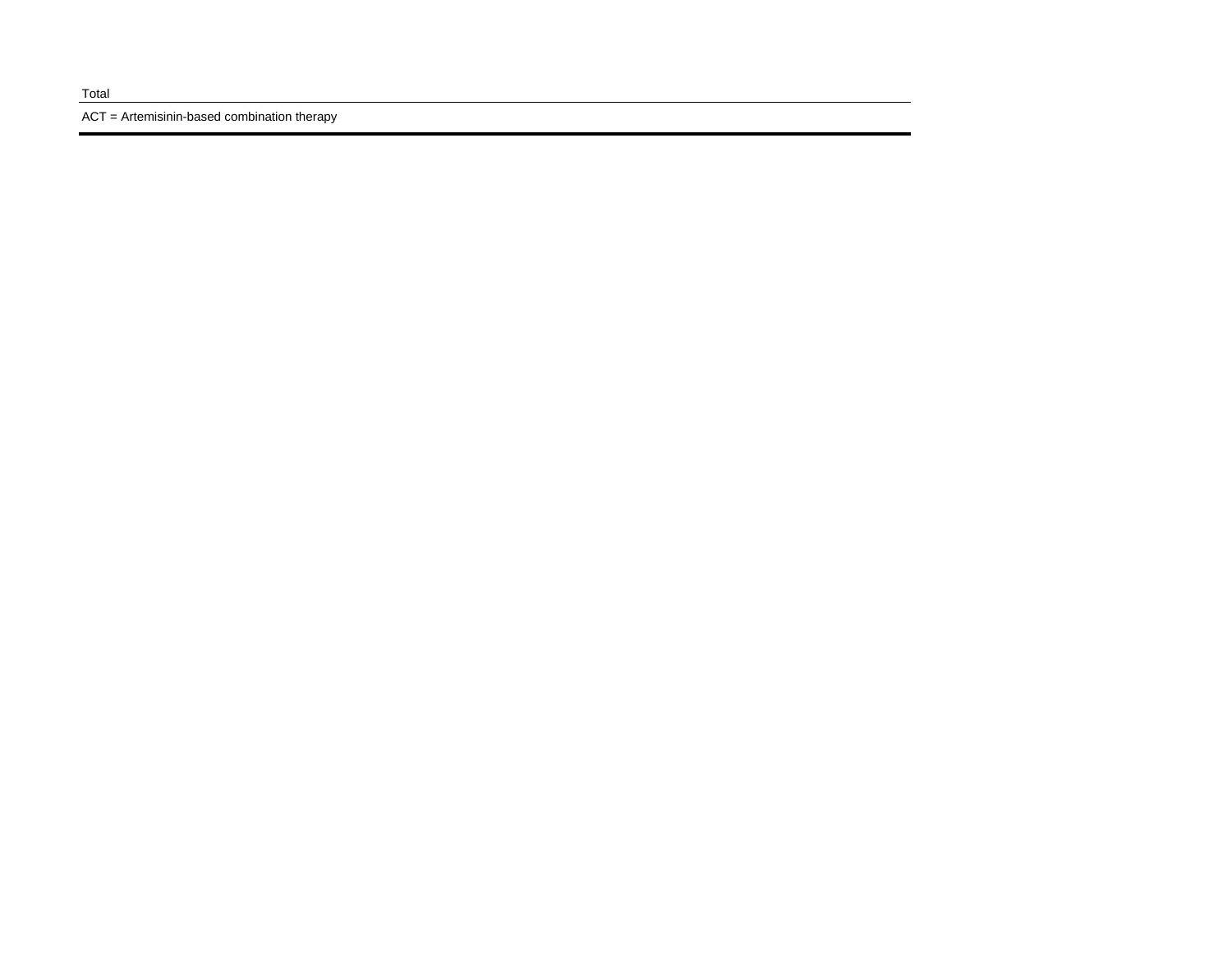# **Table 12.13 Coverage of testing for anemia and malaria in children**

Percentage of eligible children age 6-59 months who were tested for anemia and for malaria, according to background characteristics (unweighted), [Country Survey Year]

|                                   |        | Percentage tested for: |            |           |
|-----------------------------------|--------|------------------------|------------|-----------|
|                                   |        | Malaria with           | Malaria by | Number of |
| Background characteristic         | Anemia | <b>RDT</b>             | microscopy | children  |
| Age in months                     |        |                        |            |           |
| $6 - 8$                           |        |                        |            |           |
| $9 - 11$                          |        |                        |            |           |
| $12 - 17$                         |        |                        |            |           |
| 18-23                             |        |                        |            |           |
| 24-35                             |        |                        |            |           |
| 36-47                             |        |                        |            |           |
| 48-59                             |        |                        |            |           |
| Sex                               |        |                        |            |           |
| Male                              |        |                        |            |           |
| Female                            |        |                        |            |           |
| <b>Mother's interview status</b>  |        |                        |            |           |
| Interviewed                       |        |                        |            |           |
| Not interviewed, but in household |        |                        |            |           |
| Not interviewed, and not in       |        |                        |            |           |
| household <sup>1</sup>            |        |                        |            |           |
| <b>Residence</b>                  |        |                        |            |           |
| Urban                             |        |                        |            |           |
| Rural                             |        |                        |            |           |
| Region                            |        |                        |            |           |
| Region 1                          |        |                        |            |           |
| Region 2                          |        |                        |            |           |
| Region 3                          |        |                        |            |           |
| Region 4                          |        |                        |            |           |
| Mother's education <sup>2</sup>   |        |                        |            |           |
| No education                      |        |                        |            |           |
| Primary                           |        |                        |            |           |
| Secondary                         |        |                        |            |           |
| More than secondary               |        |                        |            |           |
| <b>Wealth quintile</b>            |        |                        |            |           |
| Lowest                            |        |                        |            |           |
| Second                            |        |                        |            |           |
| Middle                            |        |                        |            |           |
| Fourth                            |        |                        |            |           |
| Highest                           |        |                        |            |           |

# Total

RDT = Rapid Diagnostic Test ([INSERT NAME OF RDT USED])

1 Includes children whose mothers are deceased

 $2$  For women who are not interviewed, information on education is taken from the Household Questionnaire. Excludes children whose mothers are not listed in the Household Questionnaire.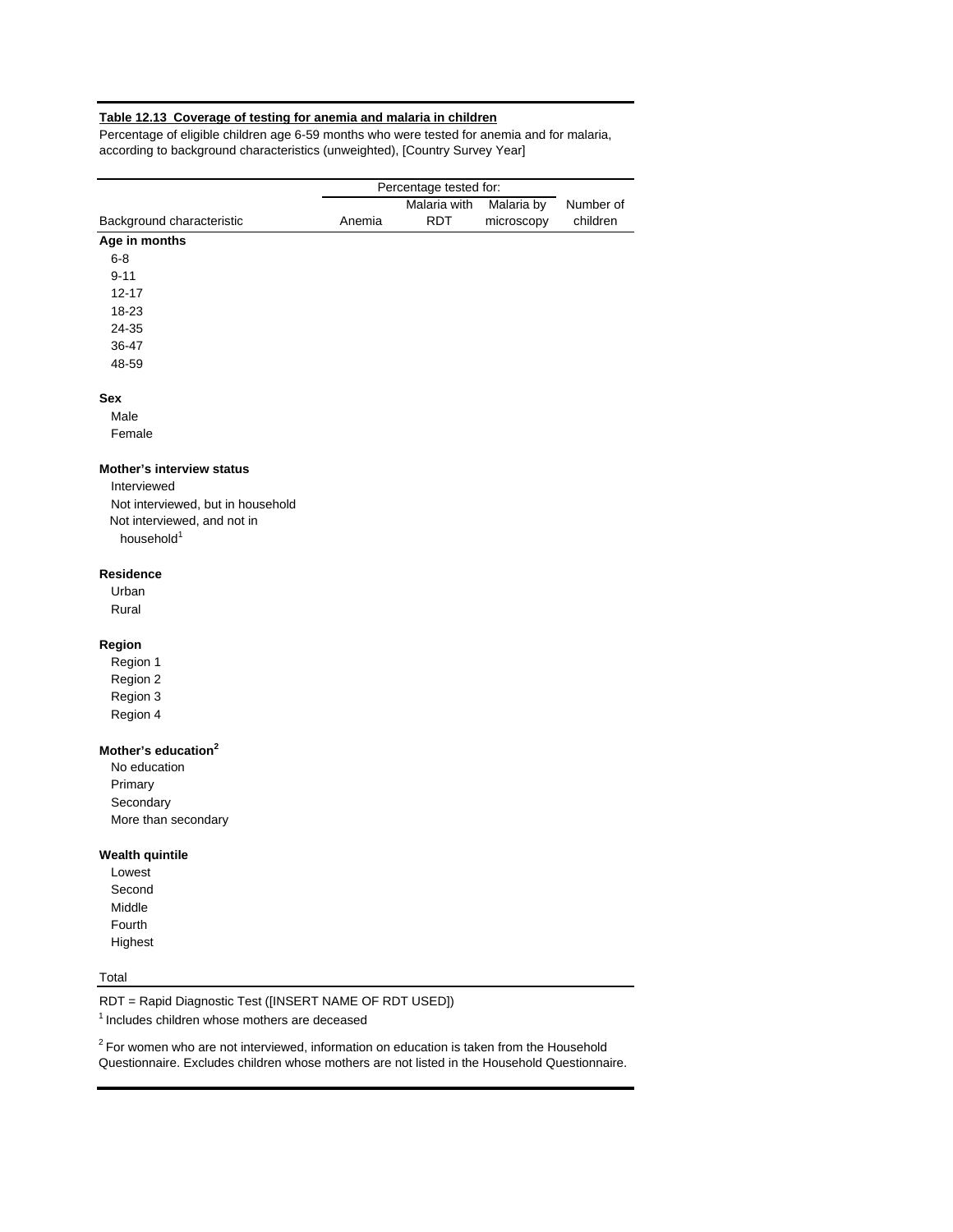## **Table 12.14 Hemoglobin <8.0 g/dl in children**

Percentage of children age 6-59 months with hemoglobin lower than 8.0 g/dl, according to background characteristics, [Country Survey Year<sup>1</sup>

|                           | Hemoglobin   | Number of |
|---------------------------|--------------|-----------|
| Background characteristic | $< 8.0$ g/dl | children  |
| Age in months             |              |           |
| $6 - 8$                   |              |           |
| $9 - 11$                  |              |           |
| $12 - 17$                 |              |           |
| 18-23                     |              |           |
| 24-35                     |              |           |
| 36-47                     |              |           |
| 48-59                     |              |           |
| Sex                       |              |           |
| Male                      |              |           |
| Female                    |              |           |
| .                         |              |           |

# **Mother's interview status**

Interviewed Not interviewed, but in household Not interviewed, and not in household<sup>1</sup>

## **Residence**

Urban Rural

# **Region**

Region 1 Region 2 Region 3

Region 4

## **Mother's education<sup>2</sup>**

No education Primary **Secondary** More than secondary

#### **Wealth quintile**

Lowest Second Middle Fourth Highest

#### Total

Note: Table is based on children who stayed in the household the night before the interview. Hemoglobin levels are adjusted for altitude using CDC formulas (CDC 1998). Hemoglobin is measured in grams per deciliter (g/dl).

1 Includes children whose mothers are deceased

 $2$  For women who are not interviewed, information on education is taken from the Household Questionnaire. Excludes children whose mothers are not listed in the Household Questionnaire.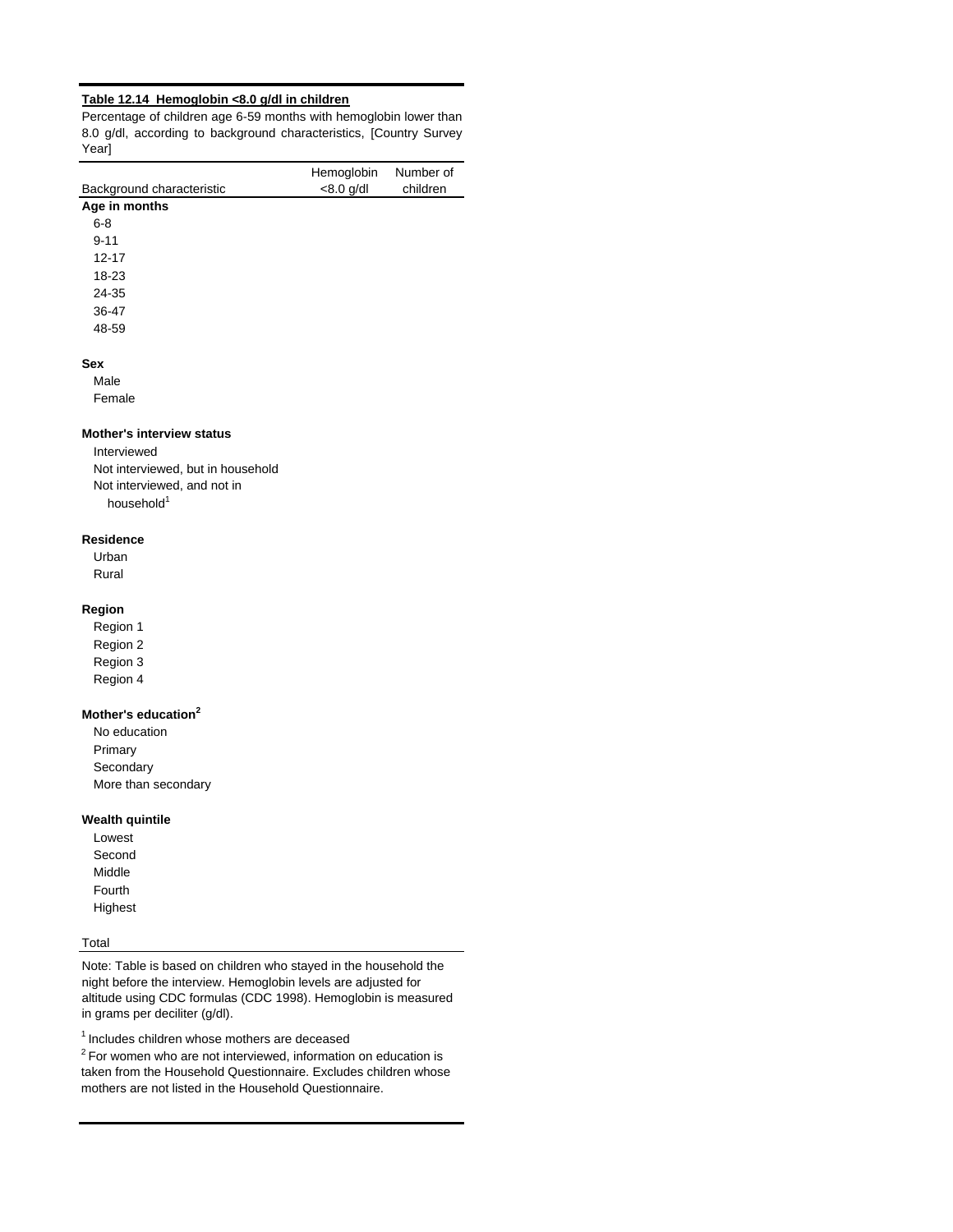# **Table 12.15 Prevalence of malaria in children**

Percentage of children age 6-59 months classified in two tests as having malaria, according to background characteristics, [Country Survey Year]

|                                   | Malaria prevalence<br>according to RDT |                       |                        | Malaria prevalence<br>according to microscopy |
|-----------------------------------|----------------------------------------|-----------------------|------------------------|-----------------------------------------------|
| Background characteristic         | RDT positive                           | Number of<br>children | Microscopy<br>positive | Number of<br>children                         |
| Age in months                     |                                        |                       |                        |                                               |
| $6 - 8$                           |                                        |                       |                        |                                               |
| $9 - 11$                          |                                        |                       |                        |                                               |
| $12 - 17$                         |                                        |                       |                        |                                               |
| 18-23                             |                                        |                       |                        |                                               |
| 24-35                             |                                        |                       |                        |                                               |
| 36-47                             |                                        |                       |                        |                                               |
| 48-59                             |                                        |                       |                        |                                               |
| <b>Sex</b>                        |                                        |                       |                        |                                               |
| Male                              |                                        |                       |                        |                                               |
| Female                            |                                        |                       |                        |                                               |
| <b>Mother's interview status</b>  |                                        |                       |                        |                                               |
| Interviewed                       |                                        |                       |                        |                                               |
| Not interviewed, but in household |                                        |                       |                        |                                               |
| Not interviewed, and not in       |                                        |                       |                        |                                               |
| household <sup>1</sup>            |                                        |                       |                        |                                               |
| <b>Residence</b>                  |                                        |                       |                        |                                               |
| Urban                             |                                        |                       |                        |                                               |
| Rural                             |                                        |                       |                        |                                               |
| Region                            |                                        |                       |                        |                                               |
|                                   |                                        |                       |                        |                                               |

Region 1 Region 2 Region 3

Region 4

# **Mother's education<sup>2</sup>**

No education Primary **Secondary** More than secondary

# **Wealth quintile**

Lowest Second Middle Fourth Highest

# Total

RDT = Rapid Diagnostic Test

1 Includes children whose mothers are deceased

 $2$  For women who are not interviewed, information on education is taken from the Household Questionnaire. Excludes children whose mothers are not listed in the Household Questionnaire.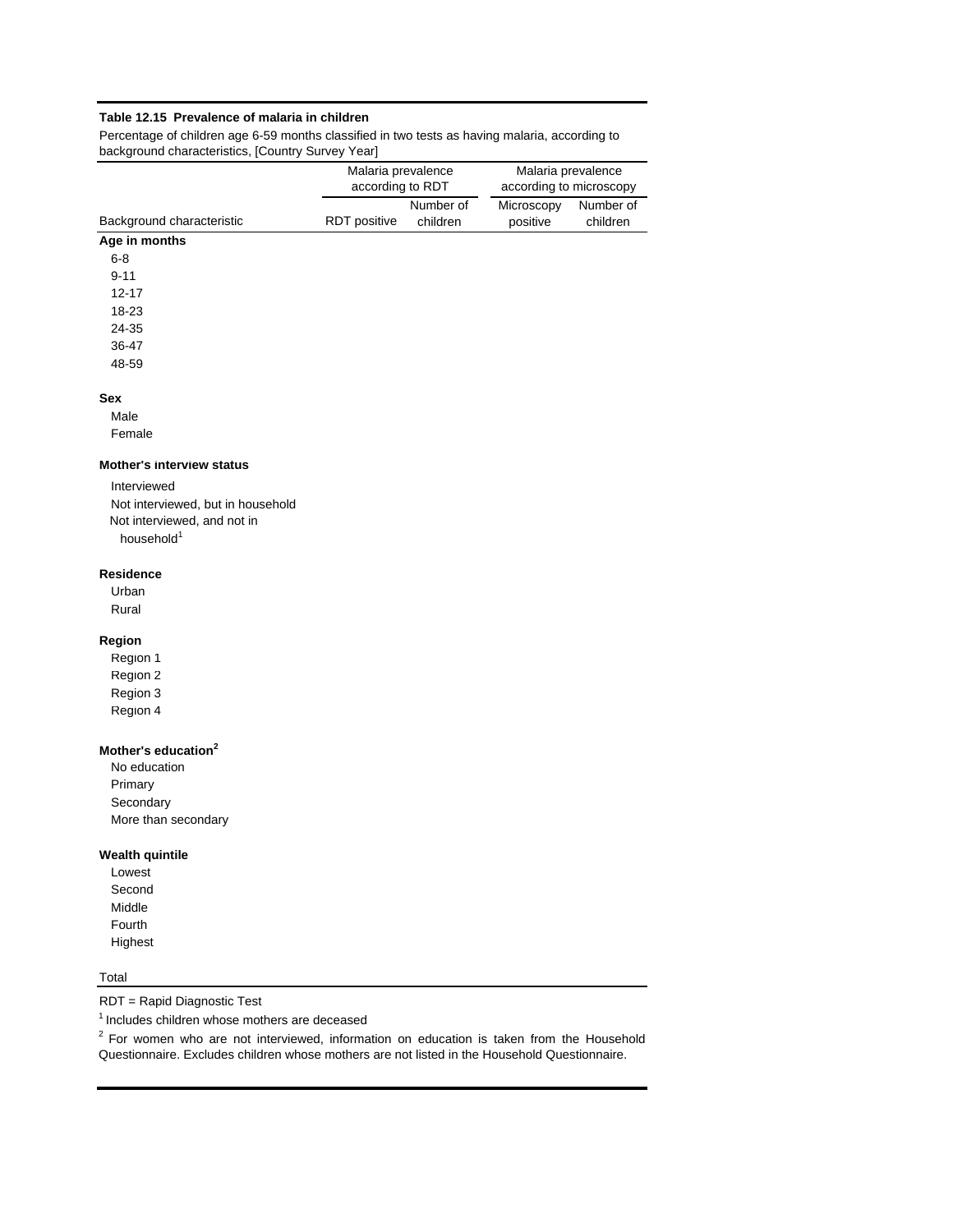# **Table of Contents version: 5Sept2019**

Working Table 13.0.W Knowledge of HIV or AIDS

Table 13.1 Knowledge of HIV prevention methods

Table 13.2 Comprehensive knowledge about HIV

Table 13.2.W Most common local misconceptions (WORKING TABLE ONLY)

Table 13.3 Knowledge of prevention of mother‐to‐child transmission of HIV

Table 13.4 Discriminatory attitudes towards people living with HIV

Table 13.5.1 Multiple sexual partners and higher‐risk sexual intercourse in the past 12 months: Women

Table 13.5.2 Multiple sexual partners and higher-risk sexual intercourse in the past 12 months: Men

Table 13.6 Payment for sexual intercourse and condom use at last paid sexual intercourse

Table 13.7.1 Coverage of prior HIV testing: Women

Table 13.7.2 Coverage of prior HIV testing: Men

Table 13.8 Pregnant women counseled and tested for HIV

Table 13.9 Male circumcision

Table 13.10 Self-reported prevalence of sexually transmitted infections (STIs) and STI symptoms

Table 13.11 Women and men seeking treatment for STIs

Table 13.12 Comprehensive knowledge about HIV among young people

Table 13.13 Age at first sexual intercourse among young people

Table 13.14 Premarital sexual intercourse among young people

Table 13.15.1 Multiple sexual partners and higher‐risk sexual intercourse in the past 12 months among young people: Women

Table 13.15.2 Multiple sexual partners and higher‐risk sexual intercourse in the past 12 months among young people: Men

Table 13.16 Recent HIV tests among young people

Table 13.17 Knowledge and coverage of self‐testing for HIV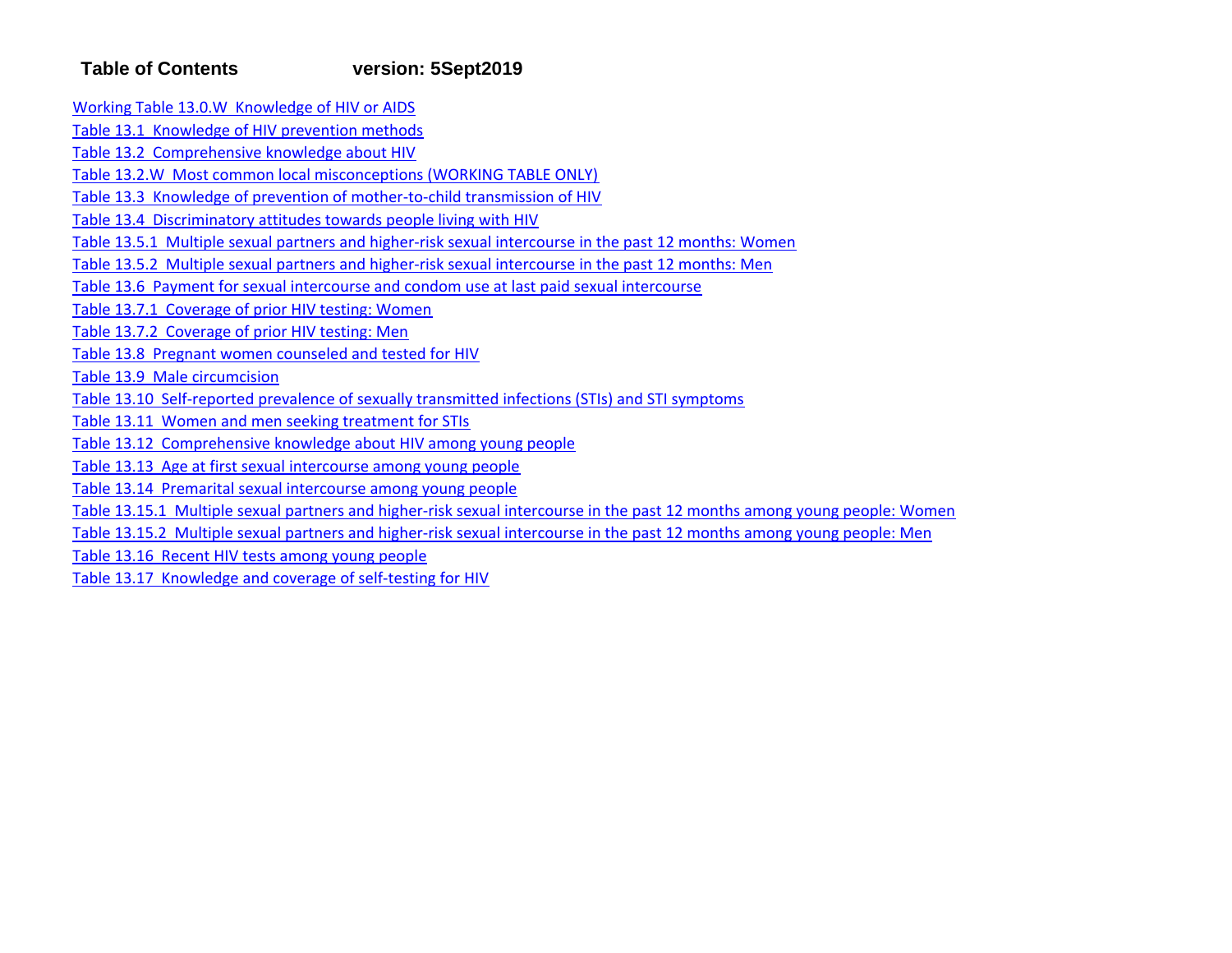# **Working Table 13.0.W Knowledge of HIV or AIDS**

Percentage of women and men age 15-49 who have heard of HIV or AIDS according to background characteristics, [Country Survey Year]  $\overline{a}$ 

| to background characteristics, | $[0.001]$ in $y$ our $y$ is $0.01$<br>Women |           | Men                     |           |
|--------------------------------|---------------------------------------------|-----------|-------------------------|-----------|
|                                | Have heard<br>of HIV or                     | Number of | Have heard<br>of HIV or | Number of |
| Background characteristic      | <b>AIDS</b>                                 | women     | <b>AIDS</b>             | men       |
| Age                            |                                             |           |                         |           |
| 15-24                          |                                             |           |                         |           |
| 15-19                          |                                             |           |                         |           |
| 20-24                          |                                             |           |                         |           |
| $25 - 29$                      |                                             |           |                         |           |
| 30-39                          |                                             |           |                         |           |
| 40-49                          |                                             |           |                         |           |
| <b>Marital status</b>          |                                             |           |                         |           |
| Never married                  |                                             |           |                         |           |
| Ever had sex                   |                                             |           |                         |           |
| Never had sex                  |                                             |           |                         |           |
| Married/living together        |                                             |           |                         |           |
| Divorced/separated/widowed     |                                             |           |                         |           |
| <b>Residence</b>               |                                             |           |                         |           |
| Urban                          |                                             |           |                         |           |
| Rural                          |                                             |           |                         |           |
| Region                         |                                             |           |                         |           |
| Region 1                       |                                             |           |                         |           |
| Region 2                       |                                             |           |                         |           |
| Region 3                       |                                             |           |                         |           |
| Region 4                       |                                             |           |                         |           |
| <b>Education</b>               |                                             |           |                         |           |
| No education                   |                                             |           |                         |           |
| Primary                        |                                             |           |                         |           |
| Secondary                      |                                             |           |                         |           |
| More than secondary            |                                             |           |                         |           |
| Wealth quintile                |                                             |           |                         |           |
| Lowest                         |                                             |           |                         |           |
| Second                         |                                             |           |                         |           |
| Middle                         |                                             |           |                         |           |
| Fourth                         |                                             |           |                         |           |
| Highest                        |                                             |           |                         |           |
| <b>Total 15-49</b>             |                                             |           |                         |           |
| 50-54[59]                      | na                                          | na        |                         |           |
| Total 15-54[59]                | na                                          | na        |                         |           |
| na = Not applicable            |                                             |           |                         |           |

In many surveys knowledge of HIV or AIDS is over 90% in each row. In such surveys consider removing this table. If the table is not shown, include the results from the total row in the text.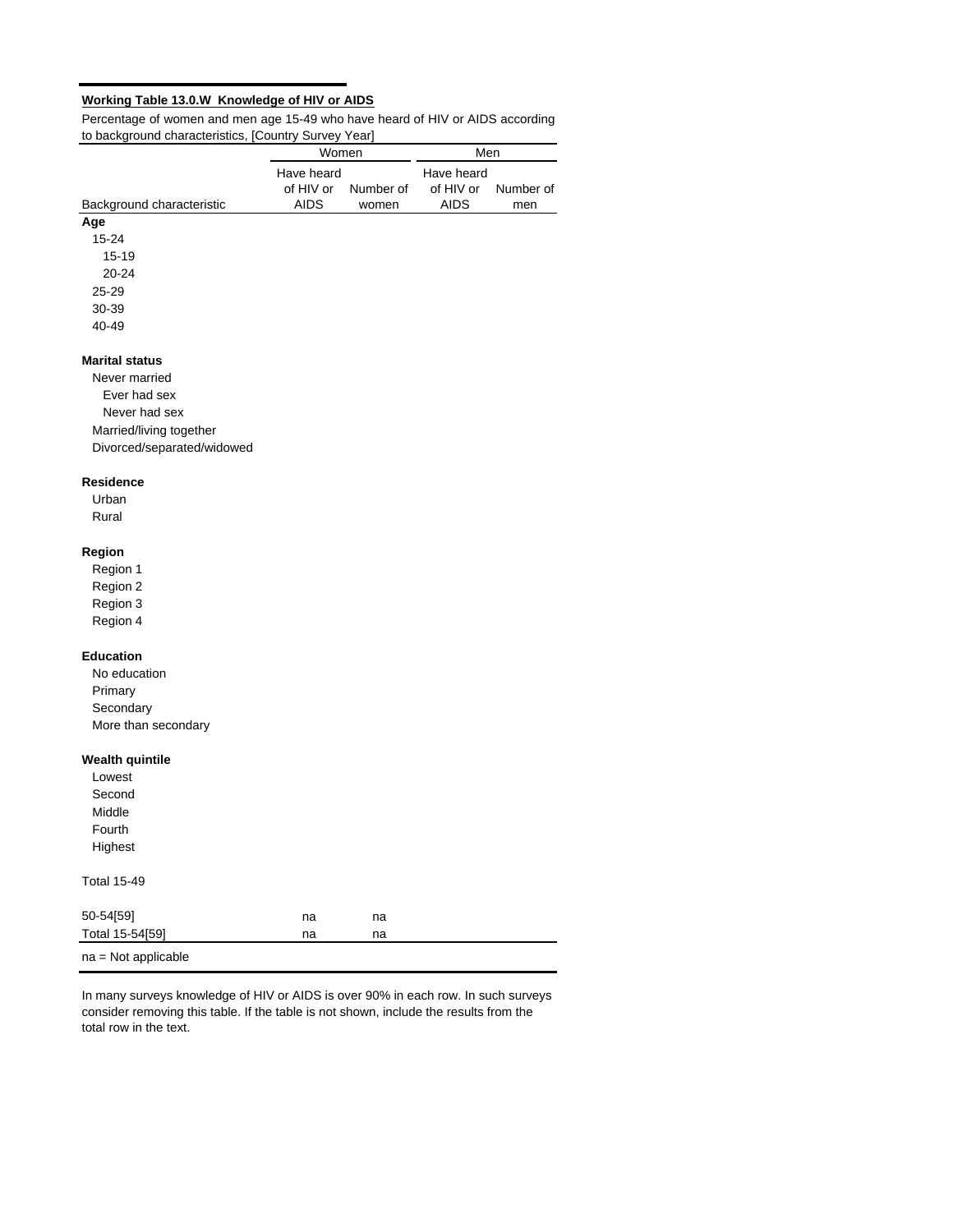# **Table 13.1 Knowledge of HIV prevention methods**

Percentage of women and men age 15-49 who, in response to prompted questions, say that people can reduce the risk of getting HIV by using condoms every time they have sexual intercourse, and by having one sex partner who is not infected and has no other partners, according to background characteristics, [Country Survey Year]

|                                                           |                      |                      | Women                  |           |                |                      | Men                     |        |
|-----------------------------------------------------------|----------------------|----------------------|------------------------|-----------|----------------|----------------------|-------------------------|--------|
|                                                           |                      |                      | Using                  |           |                |                      | Using                   |        |
|                                                           |                      |                      | condoms                |           |                |                      | condoms                 |        |
|                                                           |                      | Limiting             | and limiting           |           |                | Limiting             | and limiting            |        |
|                                                           |                      | sexual               | sexual                 |           |                | sexual               | sexual                  |        |
|                                                           |                      | intercourse          | intercourse            |           |                |                      | intercourse intercourse |        |
|                                                           |                      | to one               | to one                 |           |                | to one               | to one                  |        |
|                                                           | Using                | uninfected           | uninfected             | Number of | condom         | uninfected           | uninfected              | Number |
| Background characteristic                                 | condoms <sup>1</sup> | partner <sup>2</sup> | partner <sup>1,2</sup> | women     | s <sup>1</sup> | partner <sup>2</sup> | partner <sup>1,2</sup>  | of men |
| Age                                                       |                      |                      |                        |           |                |                      |                         |        |
| 15-24                                                     |                      |                      |                        |           |                |                      |                         |        |
| 15-19                                                     |                      |                      |                        |           |                |                      |                         |        |
| 20-24                                                     |                      |                      |                        |           |                |                      |                         |        |
| 25-29                                                     |                      |                      |                        |           |                |                      |                         |        |
| 30-39                                                     |                      |                      |                        |           |                |                      |                         |        |
| 40-49                                                     |                      |                      |                        |           |                |                      |                         |        |
|                                                           |                      |                      |                        |           |                |                      |                         |        |
| <b>Residence</b>                                          |                      |                      |                        |           |                |                      |                         |        |
| Urban                                                     |                      |                      |                        |           |                |                      |                         |        |
| Rural                                                     |                      |                      |                        |           |                |                      |                         |        |
|                                                           |                      |                      |                        |           |                |                      |                         |        |
| Region                                                    |                      |                      |                        |           |                |                      |                         |        |
| Region 1                                                  |                      |                      |                        |           |                |                      |                         |        |
| Region 2                                                  |                      |                      |                        |           |                |                      |                         |        |
|                                                           |                      |                      |                        |           |                |                      |                         |        |
| Region 3                                                  |                      |                      |                        |           |                |                      |                         |        |
| Region 4                                                  |                      |                      |                        |           |                |                      |                         |        |
| <b>Education</b>                                          |                      |                      |                        |           |                |                      |                         |        |
| No education                                              |                      |                      |                        |           |                |                      |                         |        |
| Primary                                                   |                      |                      |                        |           |                |                      |                         |        |
| Secondary                                                 |                      |                      |                        |           |                |                      |                         |        |
|                                                           |                      |                      |                        |           |                |                      |                         |        |
| More than secondary                                       |                      |                      |                        |           |                |                      |                         |        |
| <b>Wealth quintile</b>                                    |                      |                      |                        |           |                |                      |                         |        |
| Lowest                                                    |                      |                      |                        |           |                |                      |                         |        |
| Second                                                    |                      |                      |                        |           |                |                      |                         |        |
| Middle                                                    |                      |                      |                        |           |                |                      |                         |        |
| Fourth                                                    |                      |                      |                        |           |                |                      |                         |        |
|                                                           |                      |                      |                        |           |                |                      |                         |        |
| Highest                                                   |                      |                      |                        |           |                |                      |                         |        |
| <b>Total 15-49</b>                                        |                      |                      |                        |           |                |                      |                         |        |
|                                                           |                      |                      |                        |           |                |                      |                         |        |
| 50-54[59]                                                 | na                   | na                   | na                     | na        |                |                      |                         |        |
| Total 15-54[59]                                           | na                   | na                   | na                     | na        |                |                      |                         |        |
| na = Not applicable                                       |                      |                      |                        |           |                |                      |                         |        |
| $1$ Using condoms every time they have sexual intercourse |                      |                      |                        |           |                |                      |                         |        |
| <sup>2</sup> Partner who has no other partners            |                      |                      |                        |           |                |                      |                         |        |
|                                                           |                      |                      |                        |           |                |                      |                         |        |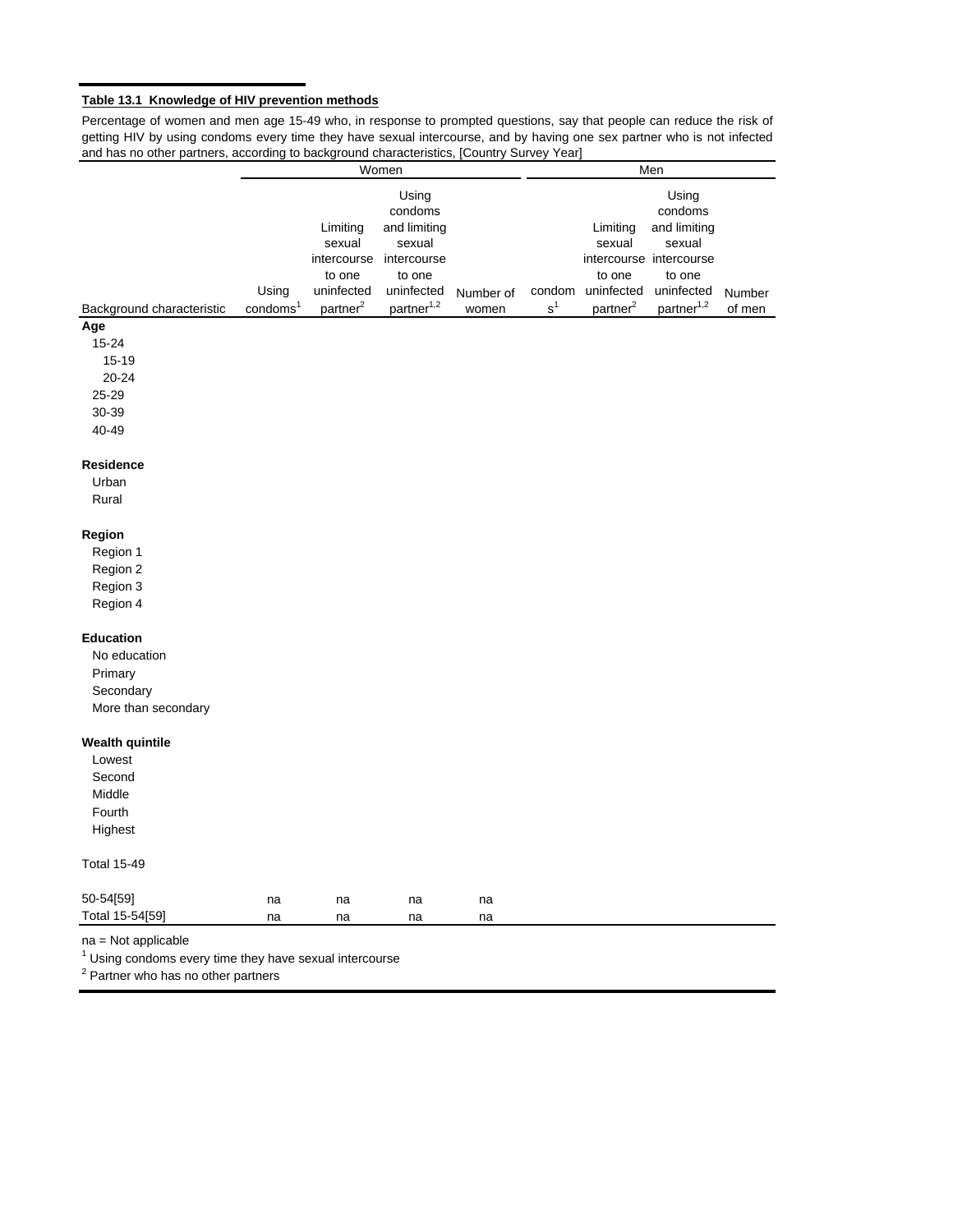## **Table 13.2 Comprehensive knowledge about HIV**

Percentage of women and men age 15-49 who say that a healthy-looking person can have HIV and who, in response to prompted questions, correctly reject local misconceptions about transmission or prevention of HIV, and percentage with a comprehensive knowledge about HIV, according to age, [Country Survey Year]

|                                                                                              |            | Percentage of respondents who say that: |                |                 |                            |                  |             |
|----------------------------------------------------------------------------------------------|------------|-----------------------------------------|----------------|-----------------|----------------------------|------------------|-------------|
|                                                                                              |            |                                         |                |                 | Percentage<br>who say that |                  |             |
|                                                                                              |            |                                         | HIV cannot     | A person        | a healthy-                 |                  |             |
|                                                                                              |            | HIV cannot                              | be             | cannot          | looking                    |                  |             |
|                                                                                              |            | be                                      | transmitted    | become          | person can                 | Percentag        |             |
|                                                                                              |            | transmitted                             | by             | infected by     | have HIV and               | e with a         |             |
|                                                                                              | A healthy- | by                                      | supernatur     | sharing food    | who reject the             | compre-          |             |
|                                                                                              | looking    | mosquito                                | al means       | with a person   | two most                   | hensive          |             |
|                                                                                              | person     | bites                                   | <b>[COUNTR</b> | who has HIV     | common local knowledge     |                  |             |
|                                                                                              | can have   | [COUNTRY                                | Y              | <b>ICOUNTRY</b> | miscon-                    | about            | Number of   |
| Age                                                                                          | <b>HIV</b> | SPECIFIC]                               | SPECIFIC]      | SPECIFIC]       | ceptions <sup>1</sup>      | HIV <sup>2</sup> | respondents |
| $15 - 24$                                                                                    |            |                                         | <b>WOMEN</b>   |                 |                            |                  |             |
| 15-19                                                                                        |            |                                         |                |                 |                            |                  |             |
| $20 - 24$                                                                                    |            |                                         |                |                 |                            |                  |             |
| 25-29                                                                                        |            |                                         |                |                 |                            |                  |             |
| 30-39                                                                                        |            |                                         |                |                 |                            |                  |             |
| 40-49                                                                                        |            |                                         |                |                 |                            |                  |             |
|                                                                                              |            |                                         |                |                 |                            |                  |             |
| Total                                                                                        |            |                                         |                |                 |                            |                  |             |
|                                                                                              |            |                                         | <b>MEN</b>     |                 |                            |                  |             |
| $15 - 24$                                                                                    |            |                                         |                |                 |                            |                  |             |
| 15-19                                                                                        |            |                                         |                |                 |                            |                  |             |
| $20 - 24$                                                                                    |            |                                         |                |                 |                            |                  |             |
| 25-29                                                                                        |            |                                         |                |                 |                            |                  |             |
| 30-39                                                                                        |            |                                         |                |                 |                            |                  |             |
| 40-49                                                                                        |            |                                         |                |                 |                            |                  |             |
| <b>Total 15-49</b>                                                                           |            |                                         |                |                 |                            |                  |             |
| 50-54[59]                                                                                    |            |                                         |                |                 |                            |                  |             |
| Total 15-54[59]                                                                              |            |                                         |                |                 |                            |                  |             |
| <sup>1</sup> Two most common local misconceptions: [DEFINE FOR EACH COUNTRY BASED ON 13.3.W] |            |                                         |                |                 |                            |                  |             |

 $2$  Comprehensive knowledge means knowing that consistent use of condoms during sexual intercourse and having just one uninfected faithful partner can reduce the chance of getting HIV, knowing that a healthy-looking person can have HIV, and rejecting the two most common local misconceptions about transmission or prevention of HIV.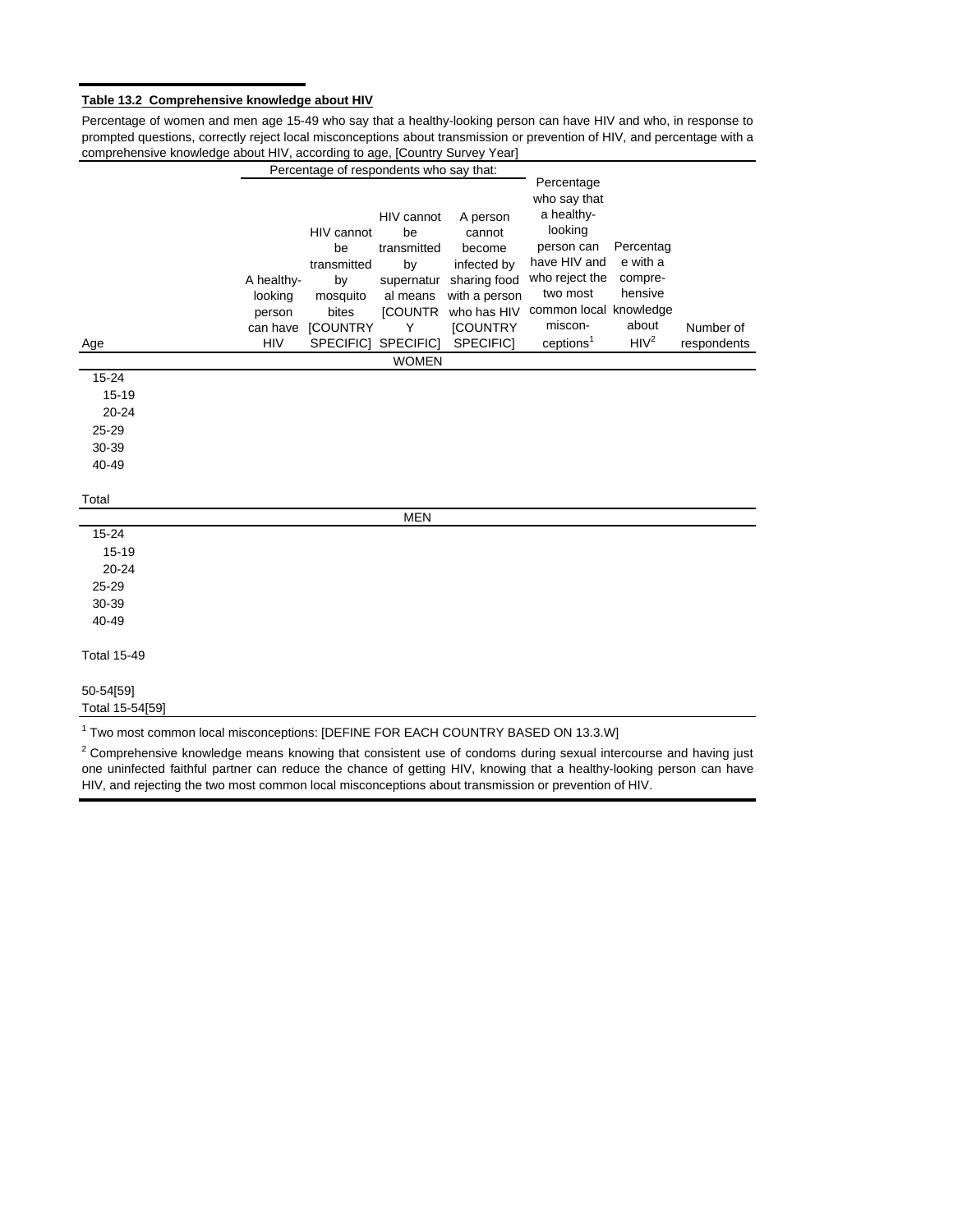# **Table 13.2.W Most common local misconceptions (WORKING TABLE ONLY)**

Percentage of women and men who believe in misconceptions, [Country survey year]

|                                                                         | % of women<br>age 15-49<br>who<br>answered<br><b>YES</b> | % of men<br>age 15-49<br>who<br>answered<br><b>YES</b> | % of women and<br>men age 15-49<br>who answered<br><b>YES</b> |
|-------------------------------------------------------------------------|----------------------------------------------------------|--------------------------------------------------------|---------------------------------------------------------------|
| HIV CAN be transmitted by<br>mosquito bites                             |                                                          |                                                        |                                                               |
| HIV CAN be transmitted by<br>supernatural means                         |                                                          |                                                        |                                                               |
| HIV CAN become infected by<br>sharing food with a person<br>who has HIV |                                                          |                                                        |                                                               |
| Country-specific<br>misconception 1                                     |                                                          |                                                        |                                                               |
| Country-specific<br>misconception 2                                     |                                                          |                                                        |                                                               |
| Number of respondents                                                   |                                                          |                                                        |                                                               |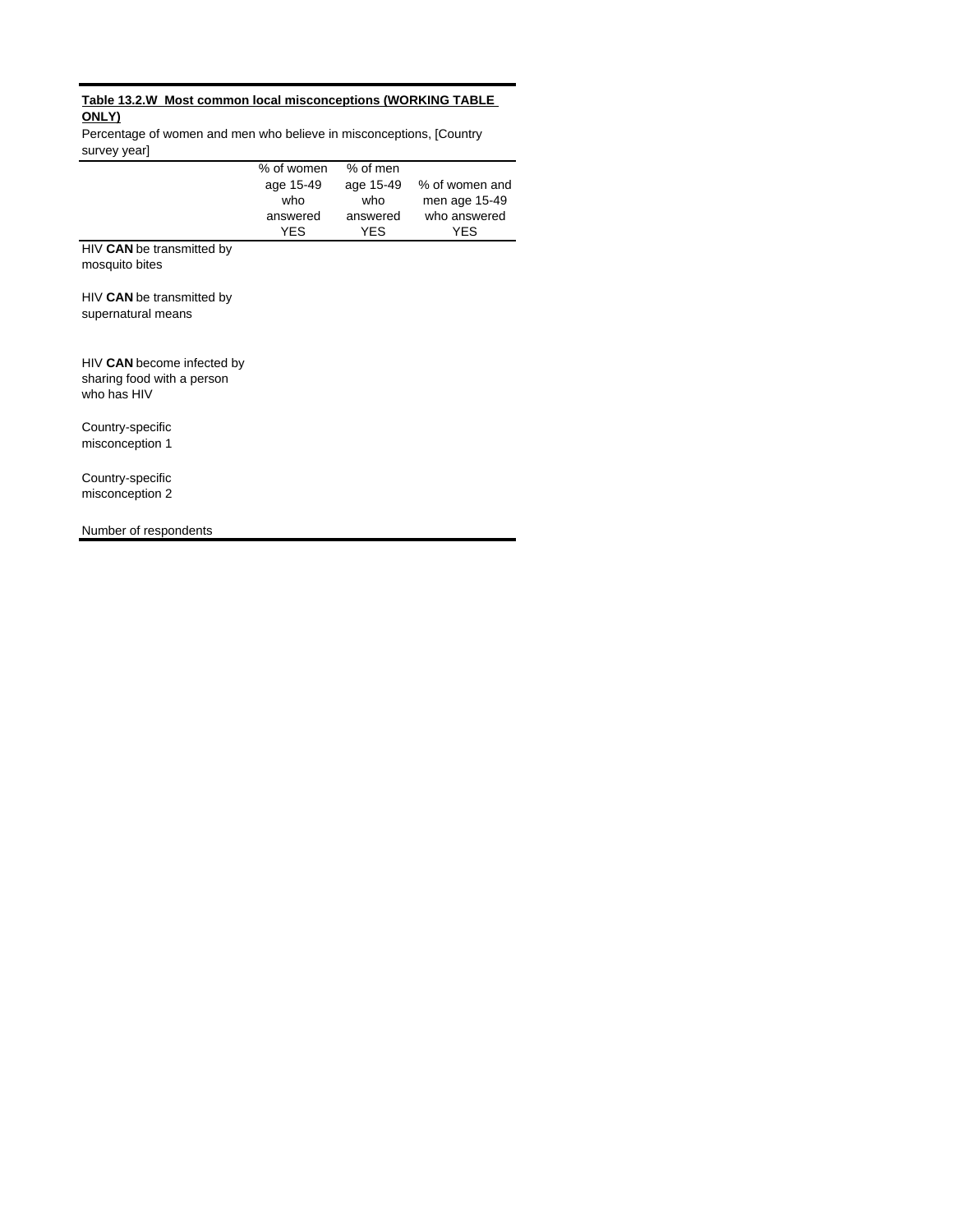# **Table 13.3 Knowledge of prevention of mother-to-child transmission of HIV**

Percentage of women and men age 15-49 who know that HIV can be transmitted from mother to child during pregnancy, during delivery, by breastfeeding, and by all three means, and percentage who know that the risk of mother to child transmission (MTCT) of HIV can be reduced by mother taking special drugs, according to age, [Country Survey Year]

|                              |           |          |                                                                          |                         | Percentage who<br>know that the<br>risk of MTCT |             |
|------------------------------|-----------|----------|--------------------------------------------------------------------------|-------------------------|-------------------------------------------------|-------------|
|                              |           |          | Percentage who know that HIV can be<br>transmitted from mother to child: |                         | can be reduced<br>by mother                     |             |
|                              | During    | During   |                                                                          | By breast- By all three | taking special                                  | Number of   |
| Age                          | pregnancy | delivery | feeding<br>Women                                                         | means                   | drugs                                           | respondents |
| $15 - 24$                    |           |          |                                                                          |                         |                                                 |             |
| 15-19                        |           |          |                                                                          |                         |                                                 |             |
| $20 - 24$                    |           |          |                                                                          |                         |                                                 |             |
| $25 - 29$                    |           |          |                                                                          |                         |                                                 |             |
| 30-39                        |           |          |                                                                          |                         |                                                 |             |
| 40-49                        |           |          |                                                                          |                         |                                                 |             |
| Total                        |           |          |                                                                          |                         |                                                 |             |
|                              |           |          | Men                                                                      |                         |                                                 |             |
| $15 - 24$                    |           |          |                                                                          |                         |                                                 |             |
| 15-19                        |           |          |                                                                          |                         |                                                 |             |
| $20 - 24$                    |           |          |                                                                          |                         |                                                 |             |
| $25 - 29$                    |           |          |                                                                          |                         |                                                 |             |
| 30-39                        |           |          |                                                                          |                         |                                                 |             |
| 40-49                        |           |          |                                                                          |                         |                                                 |             |
| <b>Total 15-49</b>           |           |          |                                                                          |                         |                                                 |             |
| 50-54[59]<br>Total 15-54[59] |           |          |                                                                          |                         |                                                 |             |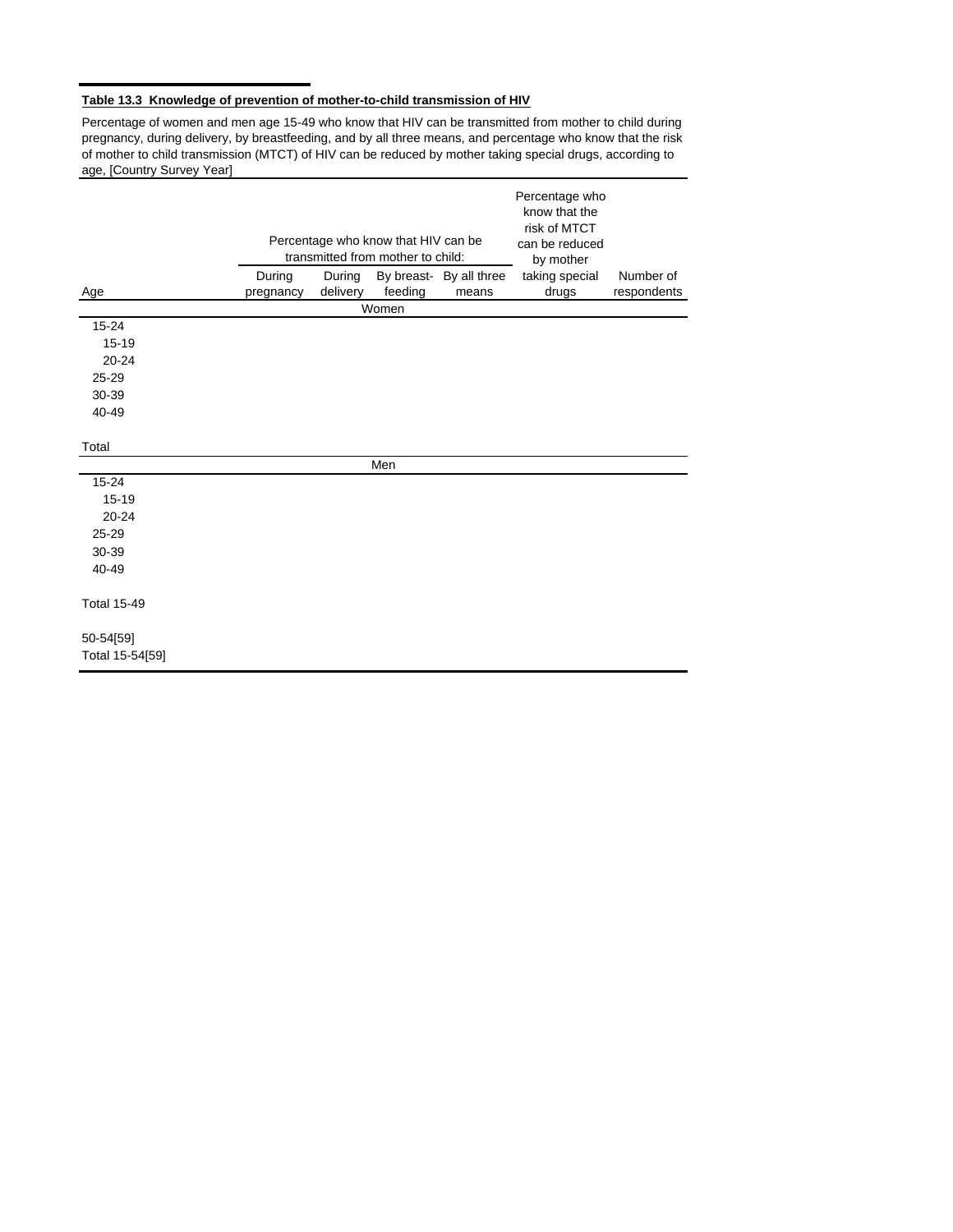## **Table 13.4 Discriminatory attitudes towards people living with HIV**

Among women and men age 15-49 who have heard of HIV or AIDS, percentage who do not think that children living with HIV should be able to attend school with children who are HIV negative, percentage who would not buy fresh vegetables from a shopkeeper who has HIV, and percentage with discriminatory attitudes towards people living with HIV, according to background characteristics [Country Survey Year]

| Percentage<br>who do not    |                                   |                              |                                                                    | Percentage<br>who do not    |                                   |                |                                                                                               |
|-----------------------------|-----------------------------------|------------------------------|--------------------------------------------------------------------|-----------------------------|-----------------------------------|----------------|-----------------------------------------------------------------------------------------------|
| children living<br>with HIV | who would<br>not buy              | Percentage                   |                                                                    | children living<br>with HIV | Percentage<br>who would           | Percentage     |                                                                                               |
| should be<br>able to attend | fresh<br>vegetables               | discriminatory               | Number of<br>women                                                 | to attend                   | not buy<br>fresh                  | discriminato   | Number of<br>men who                                                                          |
| school with                 | from a                            | attitudes                    | who have                                                           | school with                 | vegetables                        | ry attitudes   | have                                                                                          |
| children who                | shopkeeper                        |                              | heard of                                                           | children who                | from a                            |                | heard of                                                                                      |
|                             |                                   |                              |                                                                    |                             |                                   |                | HIV or<br><b>AIDS</b>                                                                         |
|                             | think that<br>are HIV<br>negative | Percentage<br>who has<br>HIV | Women<br>with<br>towards<br>people living<br>with HIV <sup>1</sup> | HIV or<br><b>AIDS</b>       | think that<br>are HIV<br>negative | should be able | Men<br>with<br>towards<br>people living<br>shopkeeper<br>with HIV <sup>1</sup><br>who has HIV |

**Age**

15-24 15-19 20-24 25-29

30-39 40-49

#### **Marital status**

Never married Ever had sex Never had sex Married/living together Divorced/separated/widowed

#### **Residence**

#### Urban Rural

# **Region**

Region 1 Region 2

Region 3 Region 4

#### **Education**

No education Primary **Secondary** More than secondary

## **Wealth quintile**

| Lowest  |
|---------|
| Second  |
| Middle  |
| Fourth  |
| Highest |

## Total 15-49

| 50-54[59]       | na | na | na | na |
|-----------------|----|----|----|----|
| Total 15-54[59] | na | na | na | na |

## na = Not applicable

<sup>1</sup> Percentage who do not think that children living with HIV should be able to attend school with children who are HIV negative and/or would not buy fresh vegetables from a shopkeeper who has HIV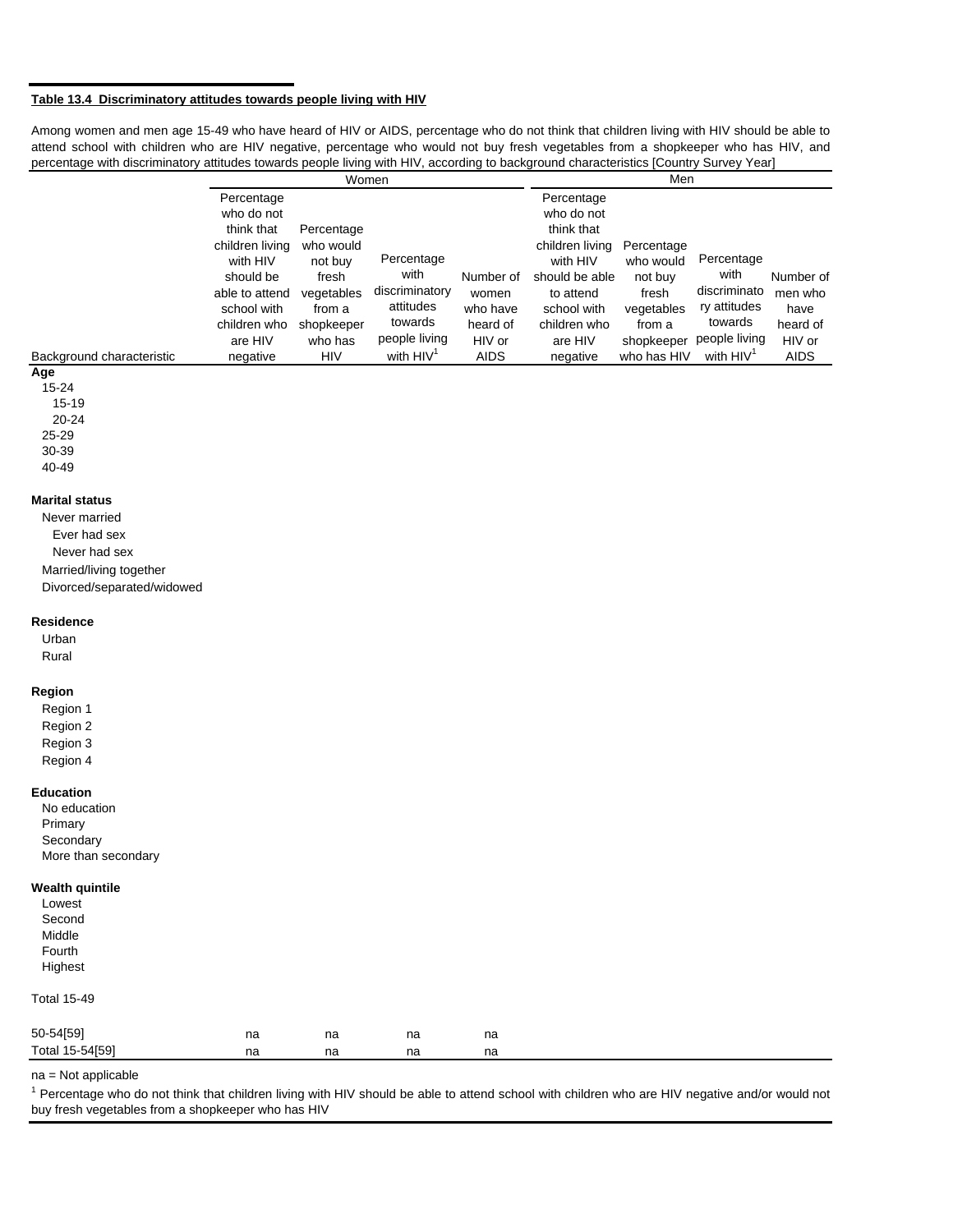#### **Table 13.5.1 Multiple sexual partners and higher-risk sexual intercourse in the past 12 months: Women**

Among all women age 15-49, percentage who had sexual intercourse with more than one sexual partner in the past 12 months, and percentage who had intercourse in the past 12 months with <sup>a</sup> person who was neither their husband nor lived with them; among those having more than one partner in the past 12 months, percentage reporting that <sup>a</sup> condom was used during last intercourse; among women age 15-49 who had sexual intercourse in the past 12 months with <sup>a</sup> person who was neither their husband nor lived with them, percentage who used <sup>a</sup> condom during last sexual intercourse with such <sup>a</sup> partner; and among women who ever had sexual intercourse, mean number of sexual partners during their lifetime, according to background characteristics, [Country Survey Year]

|                            | All women                                                        |                                                                                                                                           |                       | Women who had 2+<br>partners in the past 12<br>months                             |                       | Women who had<br>intercourse in the past 12<br>months with a person who<br>was neither their husband<br>nor lived with them |                       | Women who ever<br>had sexual<br>intercourse               |                       |
|----------------------------|------------------------------------------------------------------|-------------------------------------------------------------------------------------------------------------------------------------------|-----------------------|-----------------------------------------------------------------------------------|-----------------------|-----------------------------------------------------------------------------------------------------------------------------|-----------------------|-----------------------------------------------------------|-----------------------|
| Background characteristic  | Percentage<br>who had 2+<br>partners in the<br>past 12<br>months | Percentage who<br>had intercourse<br>in the past 12<br>months with a<br>person who was<br>neither their<br>husband nor<br>lived with them | Number<br>of<br>women | Percentage who<br>reported using a<br>condom during<br>last sexual<br>intercourse | Number<br>of<br>women | Percentage who<br>reported using a<br>condom during<br>last sexual<br>intercourse with<br>such a partner                    | Number<br>of<br>women | Mean<br>number<br>of sexual<br>partners<br>in<br>lifetime | Number<br>of<br>women |
| Age                        |                                                                  |                                                                                                                                           |                       |                                                                                   |                       |                                                                                                                             |                       |                                                           |                       |
| $15 - 24$                  |                                                                  |                                                                                                                                           |                       |                                                                                   |                       |                                                                                                                             |                       |                                                           |                       |
| 15-19                      |                                                                  |                                                                                                                                           |                       |                                                                                   |                       |                                                                                                                             |                       |                                                           |                       |
| $20 - 24$                  |                                                                  |                                                                                                                                           |                       |                                                                                   |                       |                                                                                                                             |                       |                                                           |                       |
| $25 - 29$                  |                                                                  |                                                                                                                                           |                       |                                                                                   |                       |                                                                                                                             |                       |                                                           |                       |
| 30-39                      |                                                                  |                                                                                                                                           |                       |                                                                                   |                       |                                                                                                                             |                       |                                                           |                       |
| 40-49                      |                                                                  |                                                                                                                                           |                       |                                                                                   |                       |                                                                                                                             |                       |                                                           |                       |
| <b>Marital status</b>      |                                                                  |                                                                                                                                           |                       |                                                                                   |                       |                                                                                                                             |                       |                                                           |                       |
| Never married              |                                                                  |                                                                                                                                           |                       |                                                                                   |                       |                                                                                                                             |                       |                                                           |                       |
| Married/living together    |                                                                  |                                                                                                                                           |                       |                                                                                   |                       |                                                                                                                             |                       |                                                           |                       |
| Divorced/separated/widowed |                                                                  |                                                                                                                                           |                       |                                                                                   |                       |                                                                                                                             |                       |                                                           |                       |
| <b>Residence</b>           |                                                                  |                                                                                                                                           |                       |                                                                                   |                       |                                                                                                                             |                       |                                                           |                       |
| Urban                      |                                                                  |                                                                                                                                           |                       |                                                                                   |                       |                                                                                                                             |                       |                                                           |                       |
|                            |                                                                  |                                                                                                                                           |                       |                                                                                   |                       |                                                                                                                             |                       |                                                           |                       |

Rural

## **Region**

Region 1

- Region 2
- Region 3
- Region 4

#### **Education**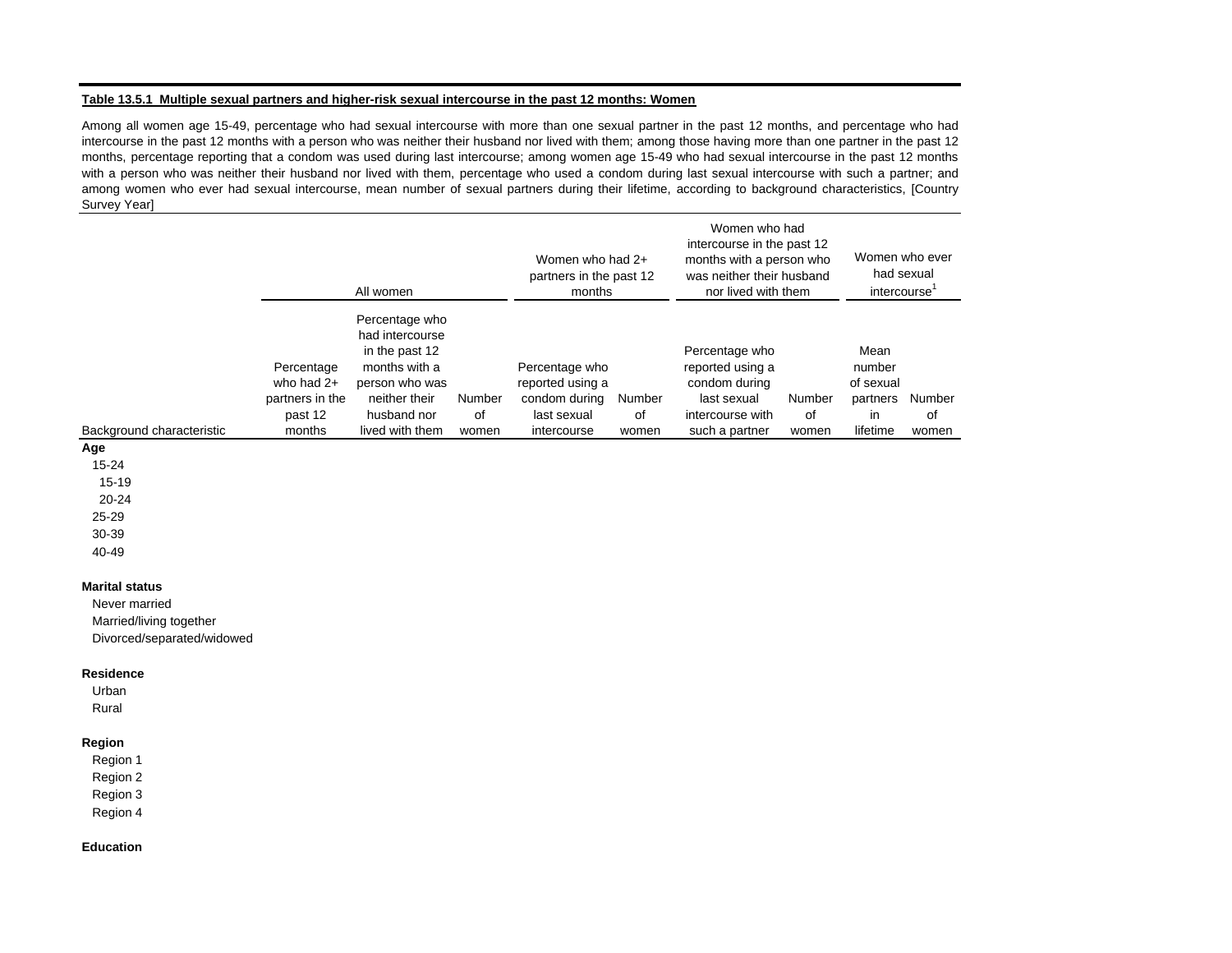| No education        |
|---------------------|
| Primary             |
| Secondary           |
| More than secondary |

# **Wealth quintile**

Lowest Second Middle Fourth Highest

Total

 $^1$  Means are calculated excluding respondents who gave non-numeric responses.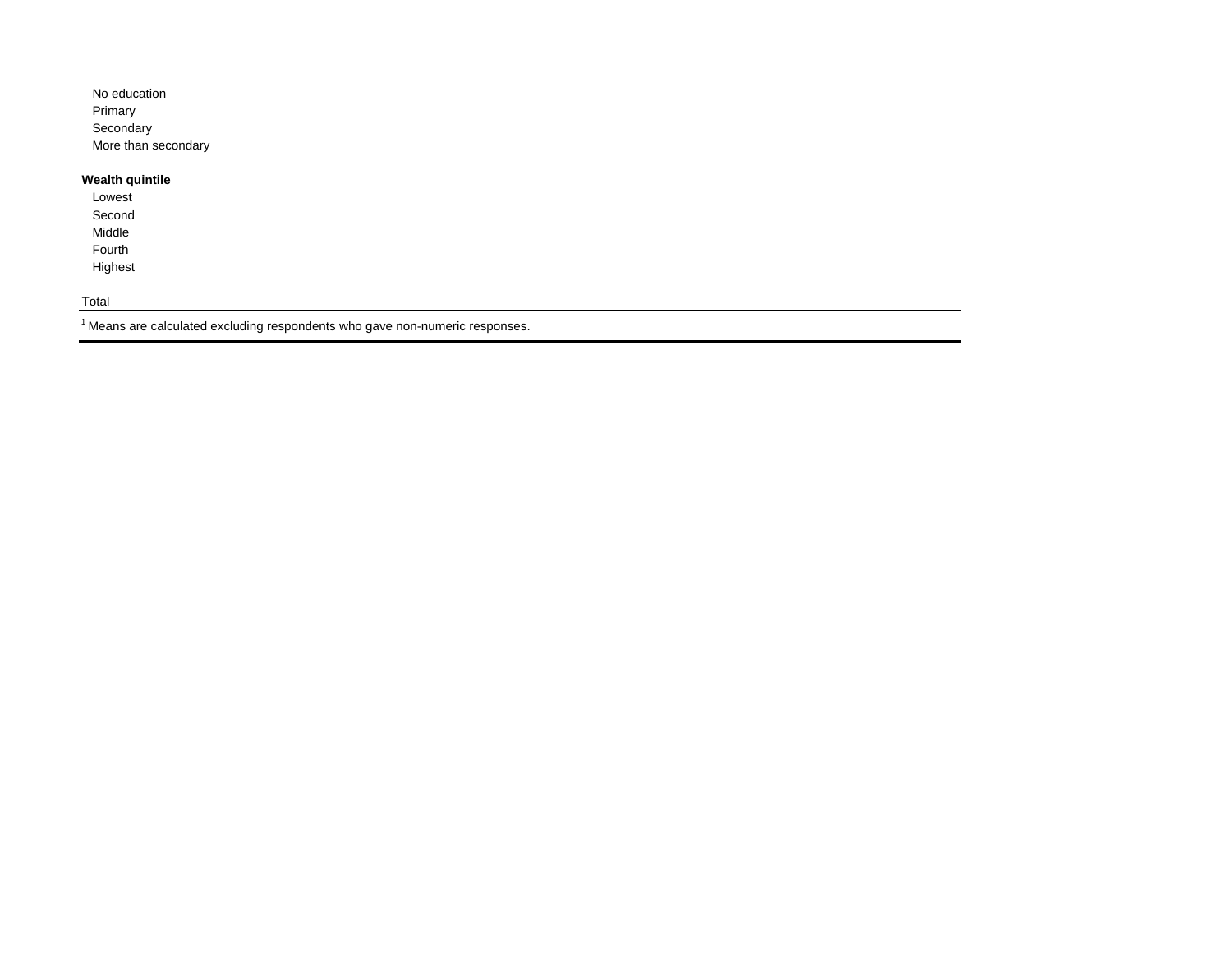#### **Table 13.5.2 Multiple sexual partners and higher-risk sexual intercourse in the past 12 months: Men**

Among all men age 15-49, percentage who had sexual intercourse with more than one sexual partner in the past 12 months, and percentage who had intercourse in the past 12 months with <sup>a</sup> person who was neither their wife nor lived with them; among those having more than one partner in the past 12 months, percentage reporting that <sup>a</sup> condom was used during last intercourse; among men age 15-49 who had sexual intercourse in the past 12 months with <sup>a</sup> person who was neither their wife nor lived with them, percentage who used <sup>a</sup> condom during last sexual intercourse with such <sup>a</sup> partner; and among men who ever had sexual intercourse, mean number of sexual partners during their lifetime, according to background characteristics, [Country Survey Year]

|                           |                                                                    | All men                                                                                                                                |                  | Men who had $2+$<br>partners in the past 12<br>months                                |                  | Men who had intercourse in<br>the past 12 months with a<br>person who was neither<br>their wife nor lived with<br>them | Men who ever had<br>sexual intercourse' |                                                           |                  |
|---------------------------|--------------------------------------------------------------------|----------------------------------------------------------------------------------------------------------------------------------------|------------------|--------------------------------------------------------------------------------------|------------------|------------------------------------------------------------------------------------------------------------------------|-----------------------------------------|-----------------------------------------------------------|------------------|
| Background characteristic | Percentage<br>who had $2+$<br>partners in<br>the past 12<br>months | Percentage who<br>had intercourse<br>in the past 12<br>months with a<br>person who was<br>neither their wife<br>nor lived with<br>them | Number<br>of men | Percentage<br>who reported<br>using a<br>condom during<br>last sexual<br>intercourse | Number<br>of men | Percentage who<br>reported using a<br>condom during<br>last sexual<br>intercourse with<br>such a partner               | Number<br>of men                        | Mean<br>number<br>of sexual<br>partners<br>in<br>lifetime | Number<br>of men |
| Age                       |                                                                    |                                                                                                                                        |                  |                                                                                      |                  |                                                                                                                        |                                         |                                                           |                  |

**Age**

15-24

15-19

20-24

25-29

30-39 40-49

#### **Marital status**

Never married Married/living together

Divorced/separated/widowed

#### **Type of union**

In polygynous union Not in polygynous union Not currently in union

#### **Residence**

Urban Rural

#### **Region**

Region 1 Region 2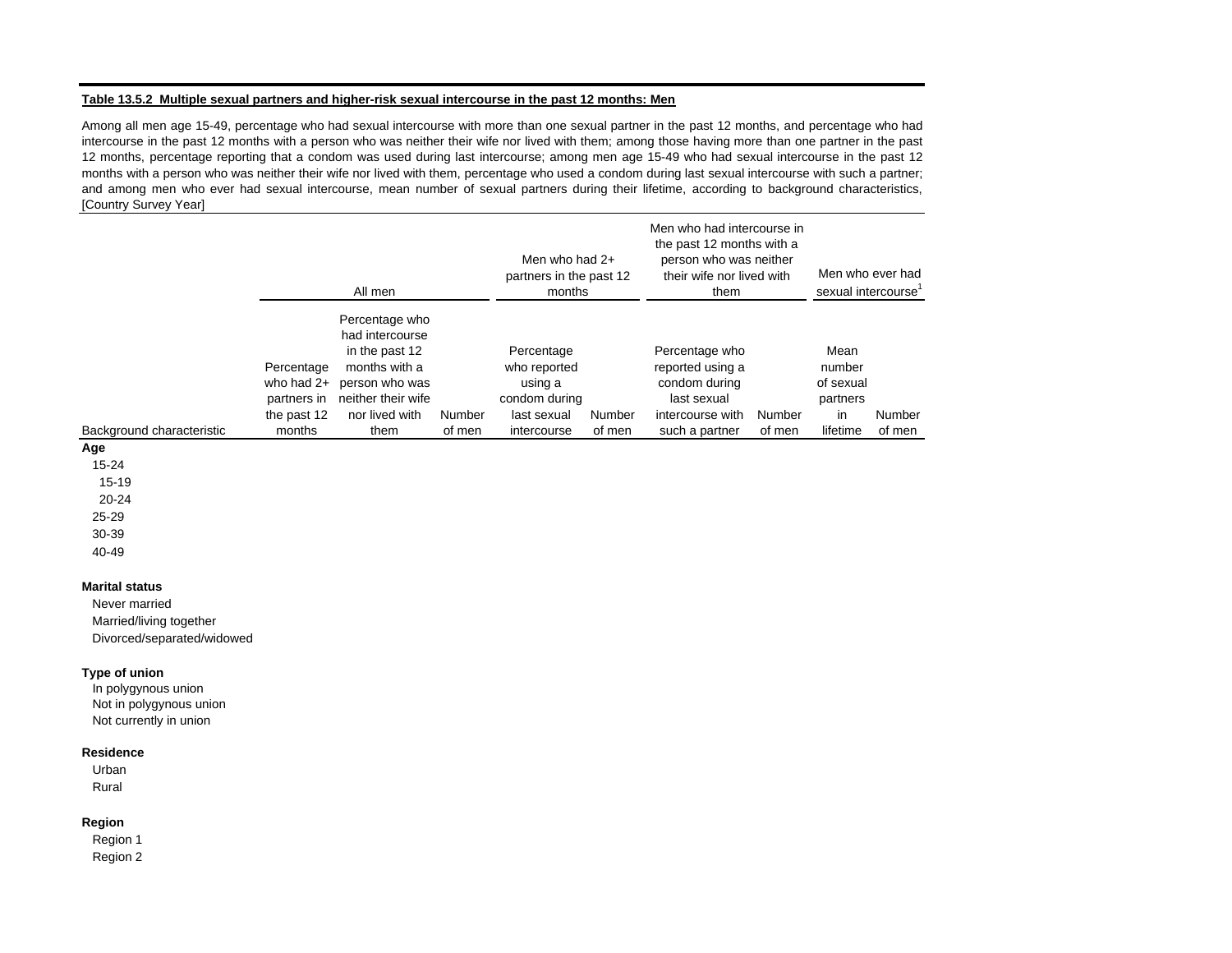Region 3 Region 4

## **Education**

No educationPrimary **Secondary** More than secondary

# **Wealth quintile**

Lowest Second Middle Fourth Highest Total 15-49 50-54[59] Total 15-54[59]

 $1$  Means are calculated excluding respondents who gave non-numeric responses.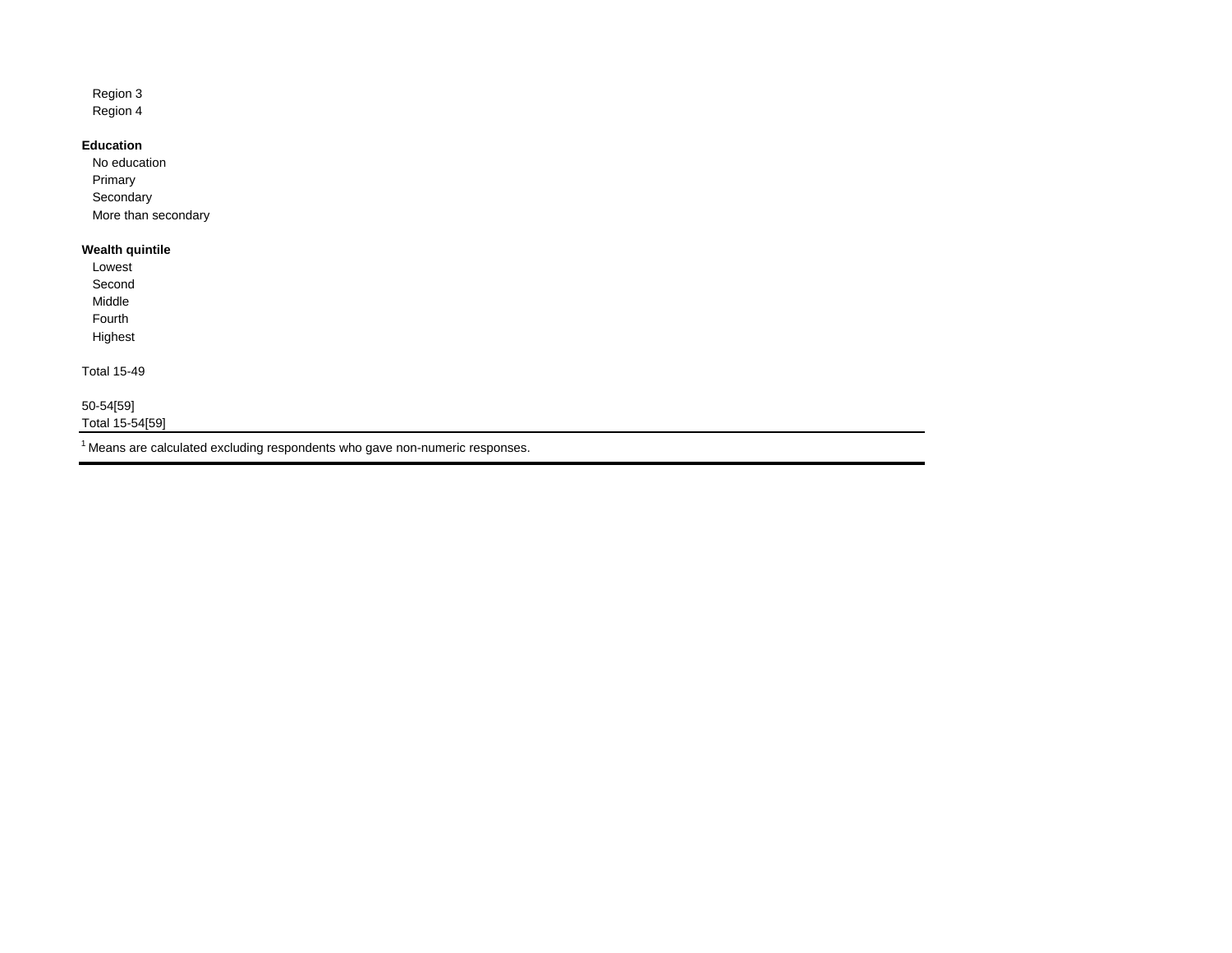## **Table 13.6 Payment for sexual intercourse and condom use at last paid sexual intercourse**

Percentage of men age 15-49 who ever paid for sexual intercourse and percentage reporting payment for sexual intercourse in the past 12 months, and among them, percentage reporting that a condom was used the last time they paid for sexual intercourse, according to age, [Country Survey Year]

|                                                            |                                              | Among all men:                                                               | Among men who paid for<br>sex in the past 12<br>months: |                                                                 |           |
|------------------------------------------------------------|----------------------------------------------|------------------------------------------------------------------------------|---------------------------------------------------------|-----------------------------------------------------------------|-----------|
|                                                            | Percentage<br>who ever<br>paid for<br>sexual | Percentage<br>who paid<br>for sexual<br>intercourse<br>in the past Number of |                                                         | Percentage<br>reporting<br>condom use<br>at last paid<br>sexual | Number of |
| Age                                                        | intercourse                                  | 12 months                                                                    | men                                                     | intercourse                                                     | men       |
| $15 - 24$<br>15-19<br>20-24<br>$25 - 29$<br>30-39<br>40-49 |                                              |                                                                              |                                                         |                                                                 |           |
| <b>Total 15-49</b>                                         |                                              |                                                                              |                                                         |                                                                 |           |
| 50-54[59]<br>Total 15-54[59]                               |                                              |                                                                              |                                                         |                                                                 |           |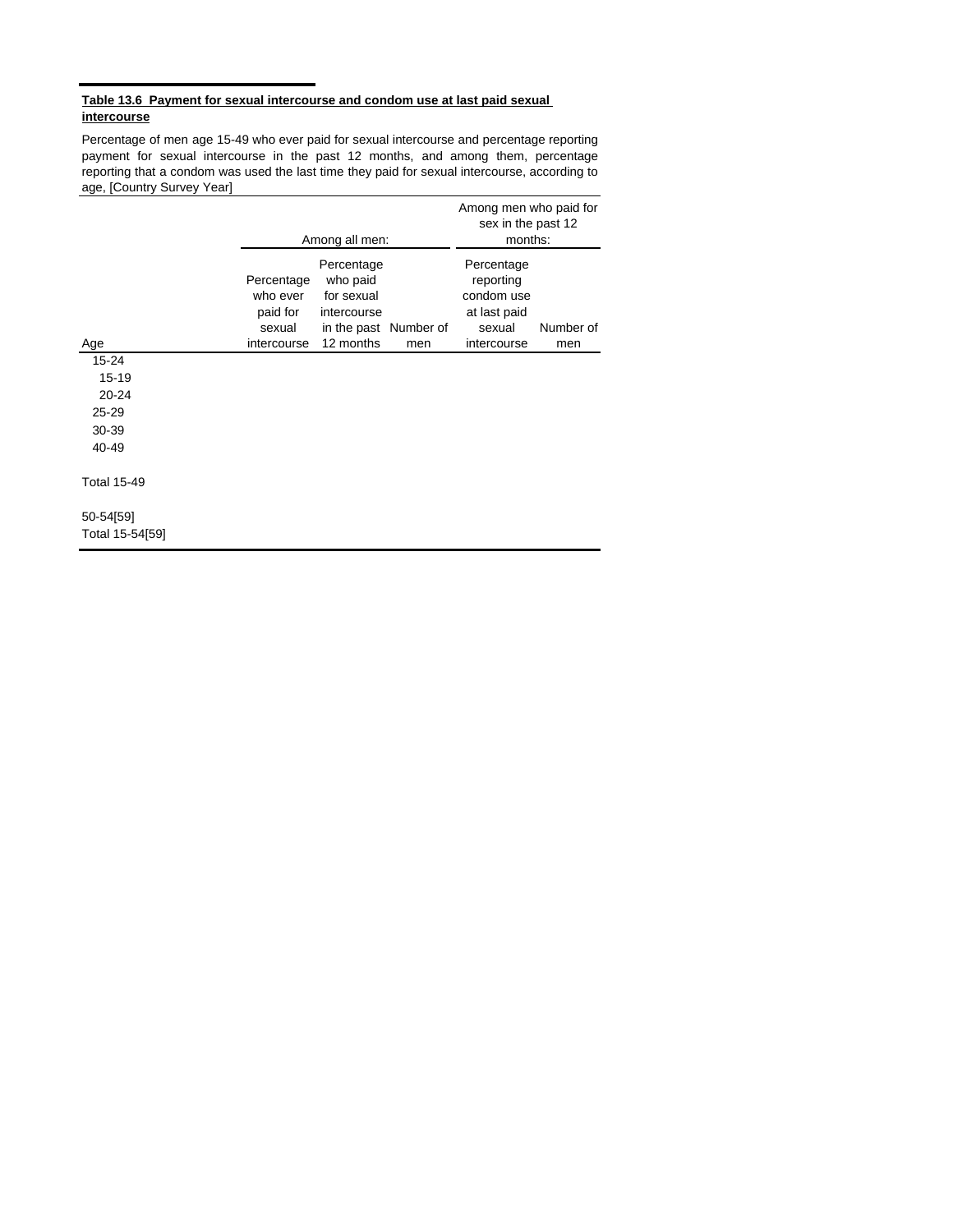# **Table 13.7.1 Coverage of prior HIV testing: Women**

Percentage of women age 15-49 who know where to get an HIV test, percent distribution of women by testing status and by whether they received the results of the last test, percentage of women ever tested, and percentage of women who were tested in the past 12 months and received the results of the last test, according to background characteristics, [Country Survey Year]

|                                            |                                                          |                                           | Percent distribution of women by<br>testing status and by whether<br>they received the results of the<br>last test |                              |                |             | Percentage who<br>have been tested                                                                       |       |
|--------------------------------------------|----------------------------------------------------------|-------------------------------------------|--------------------------------------------------------------------------------------------------------------------|------------------------------|----------------|-------------|----------------------------------------------------------------------------------------------------------|-------|
| Background characteristic                  | Percentage<br>who know<br>where to<br>get an HIV<br>test | Ever<br>tested and<br>received<br>results | Ever<br>tested, did<br>not<br>receive<br>results                                                                   | Never<br>tested <sup>1</sup> | Total          | ever tested | for HIV in the<br>past 12 months<br>and received the<br>Percentage results of the last Number of<br>test | women |
| Age                                        |                                                          |                                           |                                                                                                                    |                              |                |             |                                                                                                          |       |
| $15 - 24$                                  |                                                          |                                           |                                                                                                                    |                              | 100.0          |             |                                                                                                          |       |
| $15 - 19$                                  |                                                          |                                           |                                                                                                                    |                              | 100.0          |             |                                                                                                          |       |
| 20-24                                      |                                                          |                                           |                                                                                                                    |                              | 100.0          |             |                                                                                                          |       |
| 25-29                                      |                                                          |                                           |                                                                                                                    |                              | 100.0          |             |                                                                                                          |       |
| 30-39                                      |                                                          |                                           |                                                                                                                    |                              | 100.0          |             |                                                                                                          |       |
| 40-49                                      |                                                          |                                           |                                                                                                                    |                              | 100.0          |             |                                                                                                          |       |
| <b>Marital status</b>                      |                                                          |                                           |                                                                                                                    |                              |                |             |                                                                                                          |       |
| Never married                              |                                                          |                                           |                                                                                                                    |                              | 100.0          |             |                                                                                                          |       |
| Ever had sex                               |                                                          |                                           |                                                                                                                    |                              | 100.0          |             |                                                                                                          |       |
| Never had sex                              |                                                          |                                           |                                                                                                                    |                              | 100.0          |             |                                                                                                          |       |
| Married/living together                    |                                                          |                                           |                                                                                                                    |                              | 100.0          |             |                                                                                                          |       |
| Divorced/separated/widowed                 |                                                          |                                           |                                                                                                                    |                              | 100.0          |             |                                                                                                          |       |
| <b>Residence</b>                           |                                                          |                                           |                                                                                                                    |                              |                |             |                                                                                                          |       |
| Urban                                      |                                                          |                                           |                                                                                                                    |                              | 100.0          |             |                                                                                                          |       |
| Rural                                      |                                                          |                                           |                                                                                                                    |                              | 100.0          |             |                                                                                                          |       |
| Region                                     |                                                          |                                           |                                                                                                                    |                              |                |             |                                                                                                          |       |
| Region 1                                   |                                                          |                                           |                                                                                                                    |                              | 100.0          |             |                                                                                                          |       |
| Region 2                                   |                                                          |                                           |                                                                                                                    |                              | 100.0          |             |                                                                                                          |       |
| Region 3                                   |                                                          |                                           |                                                                                                                    |                              | 100.0          |             |                                                                                                          |       |
| Region 4                                   |                                                          |                                           |                                                                                                                    |                              | 100.0          |             |                                                                                                          |       |
| <b>Education</b>                           |                                                          |                                           |                                                                                                                    |                              |                |             |                                                                                                          |       |
| No education                               |                                                          |                                           |                                                                                                                    |                              | 100.0          |             |                                                                                                          |       |
| Primary                                    |                                                          |                                           |                                                                                                                    |                              | 100.0          |             |                                                                                                          |       |
| Secondary<br>More than secondary           |                                                          |                                           |                                                                                                                    |                              | 100.0<br>100.0 |             |                                                                                                          |       |
| <b>Wealth quintile</b>                     |                                                          |                                           |                                                                                                                    |                              |                |             |                                                                                                          |       |
| Lowest                                     |                                                          |                                           |                                                                                                                    |                              | 100.0          |             |                                                                                                          |       |
| Second                                     |                                                          |                                           |                                                                                                                    |                              | 100.0          |             |                                                                                                          |       |
| Middle                                     |                                                          |                                           |                                                                                                                    |                              | 100.0          |             |                                                                                                          |       |
| Fourth                                     |                                                          |                                           |                                                                                                                    |                              | 100.0          |             |                                                                                                          |       |
| Highest                                    |                                                          |                                           |                                                                                                                    |                              | 100.0          |             |                                                                                                          |       |
| Total                                      |                                                          |                                           |                                                                                                                    |                              | 100.0          |             |                                                                                                          |       |
| <sup>1</sup> Includes 'don't know/missing' |                                                          |                                           |                                                                                                                    |                              |                |             |                                                                                                          |       |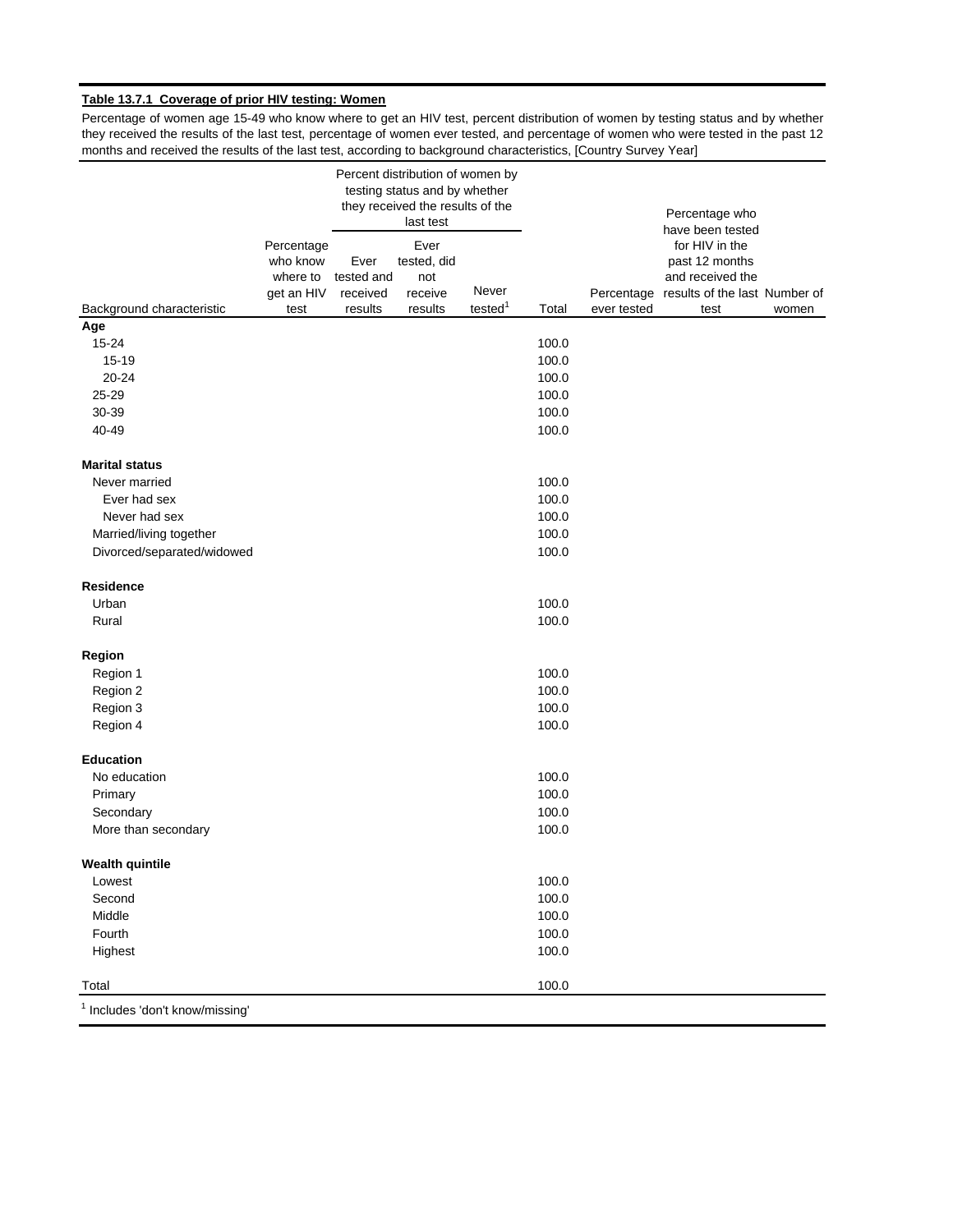# **Table 13.7.2 Coverage of prior HIV testing: Men**

Percentage of men age 15-49 who know where to get an HIV test, percent distribution of men by testing status and by whether they received the results of the last test, percentage of men ever tested, and percentage of men age 15-49 who were tested in the past 12 months and received the results of the last test, according to background characteristics, [Country Survey Year]

|                                            |                                                          | Percent distribution of men by<br>testing status and by whether<br>they received the results of the<br>last test |                                                  |                              |       |             | Percentage who<br>have been tested                                                                       |     |
|--------------------------------------------|----------------------------------------------------------|------------------------------------------------------------------------------------------------------------------|--------------------------------------------------|------------------------------|-------|-------------|----------------------------------------------------------------------------------------------------------|-----|
| Background characteristic                  | Percentage<br>who know<br>where to<br>get an HIV<br>test | Ever<br>tested and<br>received<br>results                                                                        | Ever<br>tested, did<br>not<br>receive<br>results | Never<br>tested <sup>1</sup> | Total | ever tested | for HIV in the past<br>12 months and<br>received the<br>Percentage results of the last Number of<br>test | men |
| Age                                        |                                                          |                                                                                                                  |                                                  |                              |       |             |                                                                                                          |     |
| $15 - 24$                                  |                                                          |                                                                                                                  |                                                  |                              | 100.0 |             |                                                                                                          |     |
| 15-19                                      |                                                          |                                                                                                                  |                                                  |                              | 100.0 |             |                                                                                                          |     |
| 20-24                                      |                                                          |                                                                                                                  |                                                  |                              | 100.0 |             |                                                                                                          |     |
| 25-29                                      |                                                          |                                                                                                                  |                                                  |                              | 100.0 |             |                                                                                                          |     |
| 30-39                                      |                                                          |                                                                                                                  |                                                  |                              | 100.0 |             |                                                                                                          |     |
| 40-49                                      |                                                          |                                                                                                                  |                                                  |                              | 100.0 |             |                                                                                                          |     |
| <b>Marital status</b>                      |                                                          |                                                                                                                  |                                                  |                              |       |             |                                                                                                          |     |
| Never married                              |                                                          |                                                                                                                  |                                                  |                              | 100.0 |             |                                                                                                          |     |
| Ever had sex                               |                                                          |                                                                                                                  |                                                  |                              | 100.0 |             |                                                                                                          |     |
| Never had sex                              |                                                          |                                                                                                                  |                                                  |                              | 100.0 |             |                                                                                                          |     |
| Married/living together                    |                                                          |                                                                                                                  |                                                  |                              | 100.0 |             |                                                                                                          |     |
| Divorced/separated/widowed                 |                                                          |                                                                                                                  |                                                  |                              | 100.0 |             |                                                                                                          |     |
| <b>Residence</b>                           |                                                          |                                                                                                                  |                                                  |                              |       |             |                                                                                                          |     |
| Urban                                      |                                                          |                                                                                                                  |                                                  |                              | 100.0 |             |                                                                                                          |     |
| Rural                                      |                                                          |                                                                                                                  |                                                  |                              | 100.0 |             |                                                                                                          |     |
| Region                                     |                                                          |                                                                                                                  |                                                  |                              |       |             |                                                                                                          |     |
| Region 1                                   |                                                          |                                                                                                                  |                                                  |                              | 100.0 |             |                                                                                                          |     |
| Region 2                                   |                                                          |                                                                                                                  |                                                  |                              | 100.0 |             |                                                                                                          |     |
| Region 3                                   |                                                          |                                                                                                                  |                                                  |                              | 100.0 |             |                                                                                                          |     |
| Region 4                                   |                                                          |                                                                                                                  |                                                  |                              | 100.0 |             |                                                                                                          |     |
| <b>Education</b>                           |                                                          |                                                                                                                  |                                                  |                              |       |             |                                                                                                          |     |
| No education                               |                                                          |                                                                                                                  |                                                  |                              | 100.0 |             |                                                                                                          |     |
| Primary                                    |                                                          |                                                                                                                  |                                                  |                              | 100.0 |             |                                                                                                          |     |
| Secondary                                  |                                                          |                                                                                                                  |                                                  |                              | 100.0 |             |                                                                                                          |     |
| More than secondary                        |                                                          |                                                                                                                  |                                                  |                              | 100.0 |             |                                                                                                          |     |
| <b>Wealth quintile</b>                     |                                                          |                                                                                                                  |                                                  |                              |       |             |                                                                                                          |     |
| Lowest                                     |                                                          |                                                                                                                  |                                                  |                              | 100.0 |             |                                                                                                          |     |
| Second                                     |                                                          |                                                                                                                  |                                                  |                              | 100.0 |             |                                                                                                          |     |
| Middle                                     |                                                          |                                                                                                                  |                                                  |                              | 100.0 |             |                                                                                                          |     |
| Fourth                                     |                                                          |                                                                                                                  |                                                  |                              | 100.0 |             |                                                                                                          |     |
| Highest                                    |                                                          |                                                                                                                  |                                                  |                              | 100.0 |             |                                                                                                          |     |
| <b>Total 15-49</b>                         |                                                          |                                                                                                                  |                                                  |                              | 100.0 |             |                                                                                                          |     |
| 50-54[59]                                  |                                                          |                                                                                                                  |                                                  |                              | 100.0 |             |                                                                                                          |     |
| Total 15-54[59]                            |                                                          |                                                                                                                  |                                                  |                              | 100.0 |             |                                                                                                          |     |
| <sup>1</sup> Includes 'don't know/missing' |                                                          |                                                                                                                  |                                                  |                              |       |             |                                                                                                          |     |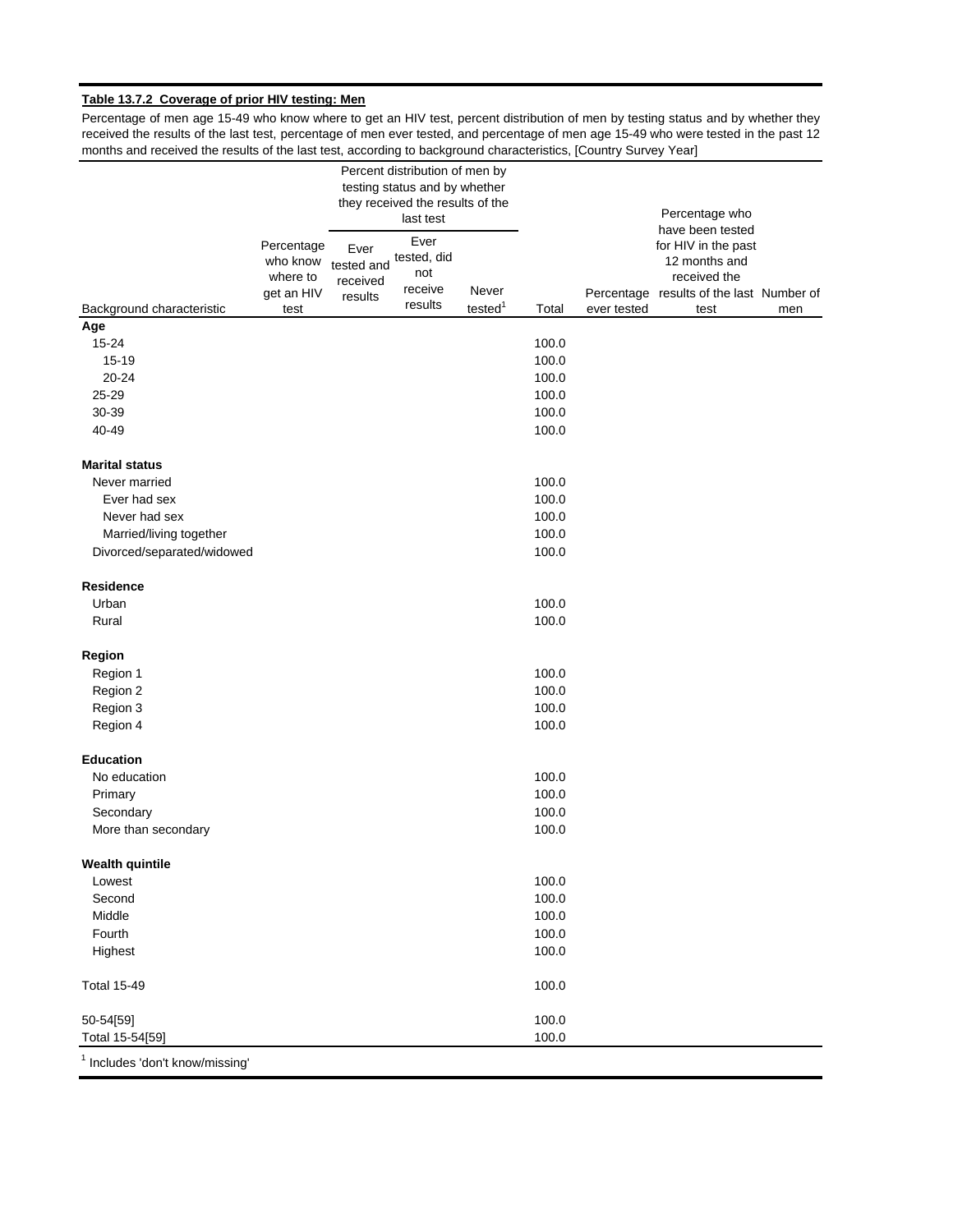#### **Table 13.8 Pregnant women counseled and tested for HIV**

Among all women age 15-49 who gave birth in the 2 years preceding the survey, percentage who received counseling on HIV during antenatal care, percentage who received an HIV test during antenatal care for their most recent birth by whether they received their results and post-test counseling, and percentage who received an HIV test during ANC or labor for their most recent birth by whether they received their test results, according to background characteristics, [Country Survey Year]

|                           | Percentage<br>who      |                       | Percentage who were tested for HIV<br>during antenatal care and who: |                    | Percentage                      | Percentage who had<br>an HIV test during<br>ANC or labor and |                    |                          |  |
|---------------------------|------------------------|-----------------------|----------------------------------------------------------------------|--------------------|---------------------------------|--------------------------------------------------------------|--------------------|--------------------------|--|
|                           | received<br>counseling |                       | Received results and:                                                |                    | who received<br>counseling on   | who: $2$                                                     | Number of<br>women |                          |  |
|                           | on HIV                 |                       | Did not                                                              |                    | HIV and an                      |                                                              |                    | who gave                 |  |
|                           | during<br>antenatal    | Received<br>post-test | receive post-<br>test                                                | Did not<br>receive | HIV test during<br>ANC, and the | Received                                                     | Did not<br>receive | birth in the<br>past two |  |
| Background characteristic | care                   | counseling            | counseling                                                           | results            | results                         | results                                                      | results            | years <sup>3</sup>       |  |

# **Age**

15-24 15-19

20-24

25-29

30-39

40-49

## **Marital status**

Never married Married/living together Divorced/separated/widowed

#### **Residence**

Urban Rural

#### **Region**

Region 1 Region 2 Region 3 Region 4

#### **Education**

No education Primary **Secondary** More than secondary

#### **Wealth quintile**

Lowest Second Middle Fourth

#### Total

 $1$  In this context, "counseling" means that someone talked with the respondent about all three of the following topics: 1) babies getting HIV from their mother, 2) preventing the virus, and 3) getting tested for HIV.

 $^2$  Women are asked whether they received an HIV test during labor only if they gave birth in a health facility.

 $3$  Denominator for percentages includes women who did not receive antenatal care for their last birth in the past two years.

Programming note for columns 6 and 7: In DHS-6, only women who did not receive an HIV test during ANC were asked about HIV testing during labor. In DHS-7, all women who gave birth in a health facility were asked about HIV testing during labor regardless of whether or not they had been tested for HIV during ANC.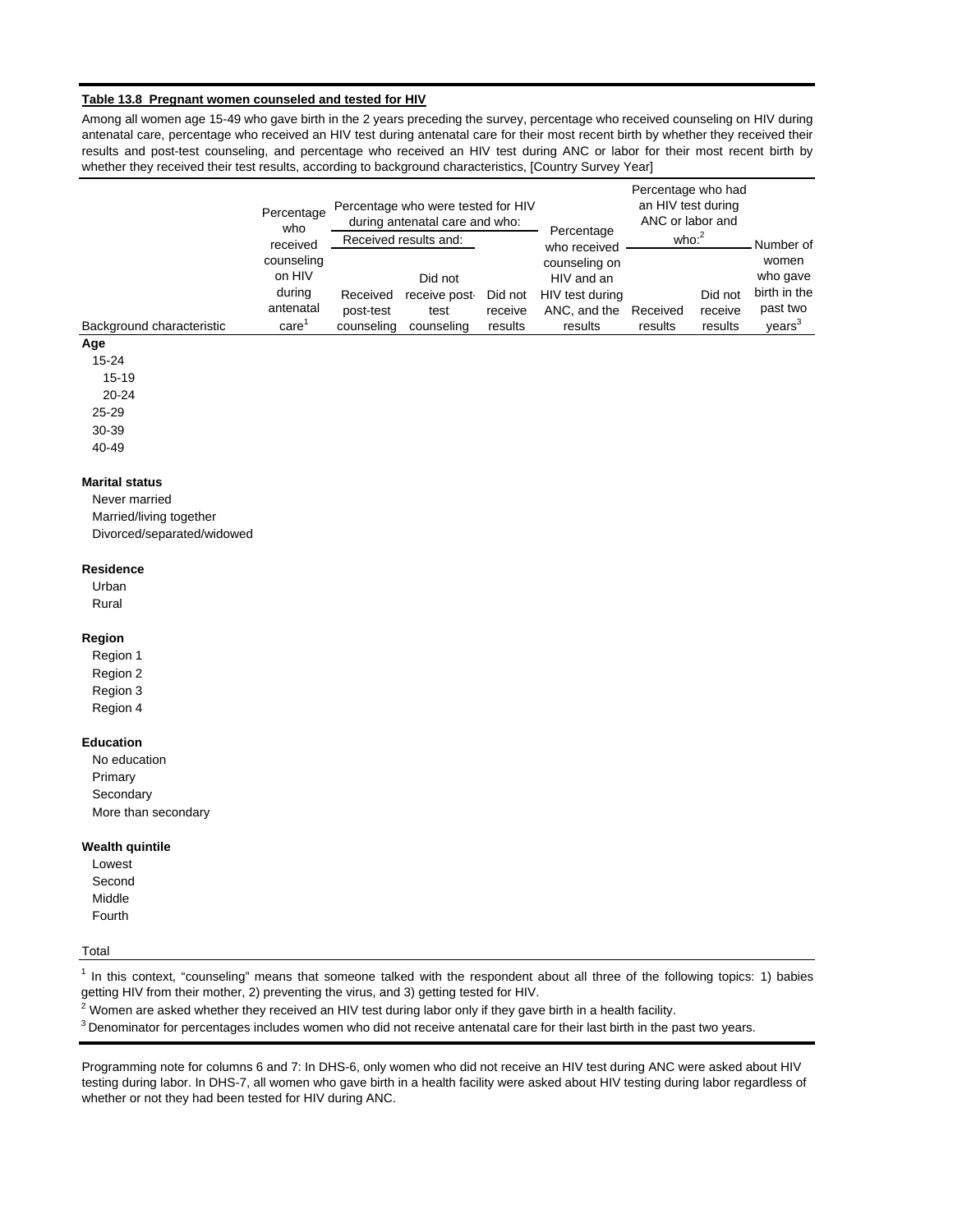## **Table 13.9 Male circumcision**

Percent distribution of men age 15-49 by circumcision status and provider of circumcision, and percentage of men circumcised, according to background characteristics, [Country Survey Year]

|                                                                                       |                | Circumcised by: |             |             | Don't know   |       |                          |           |
|---------------------------------------------------------------------------------------|----------------|-----------------|-------------|-------------|--------------|-------|--------------------------|-----------|
|                                                                                       |                | Traditional     | Other/don't |             | circumcision |       | Percentage               |           |
| Background                                                                            | Health worker/ | practitioner/   | know/       | Not         | status/      |       | of men                   | Number of |
| characteristic                                                                        | professional   | family/friend   | missing     | circumcised | missing      | Total | circumcised <sup>1</sup> | men       |
| Age                                                                                   |                |                 |             |             |              |       |                          |           |
| $15 - 24$                                                                             |                |                 |             |             |              | 100.0 |                          |           |
| $15 - 19$                                                                             |                |                 |             |             |              | 100.0 |                          |           |
| $20 - 24$                                                                             |                |                 |             |             |              | 100.0 |                          |           |
| 25-29                                                                                 |                |                 |             |             |              | 100.0 |                          |           |
| 30-39                                                                                 |                |                 |             |             |              | 100.0 |                          |           |
| 40-49                                                                                 |                |                 |             |             |              | 100.0 |                          |           |
| Residence                                                                             |                |                 |             |             |              |       |                          |           |
| Urban                                                                                 |                |                 |             |             |              | 100.0 |                          |           |
| Rural                                                                                 |                |                 |             |             |              | 100.0 |                          |           |
| Region                                                                                |                |                 |             |             |              |       |                          |           |
| Region 1                                                                              |                |                 |             |             |              | 100.0 |                          |           |
| Region 2                                                                              |                |                 |             |             |              | 100.0 |                          |           |
| Region 3                                                                              |                |                 |             |             |              | 100.0 |                          |           |
| Region 4                                                                              |                |                 |             |             |              | 100.0 |                          |           |
| Religion                                                                              |                |                 |             |             |              |       |                          |           |
|                                                                                       |                |                 |             |             |              | 100.0 |                          |           |
|                                                                                       |                |                 |             |             |              | 100.0 |                          |           |
|                                                                                       |                |                 |             |             |              | 100.0 |                          |           |
| <b>Ethnic group</b>                                                                   |                |                 |             |             |              |       |                          |           |
| Group 1                                                                               |                |                 |             |             |              | 100.0 |                          |           |
| Group 2                                                                               |                |                 |             |             |              | 100.0 |                          |           |
| Group 3                                                                               |                |                 |             |             |              | 100.0 |                          |           |
| <b>Total 15-49</b>                                                                    |                |                 |             |             |              | 100.0 |                          |           |
| 50-54[59]                                                                             |                |                 |             |             |              | 100.0 |                          |           |
| Total 15-54[59]                                                                       |                |                 |             |             |              | 100.0 |                          |           |
| <sup>1</sup> Includes all men who report they are circumcised, regardless of provider |                |                 |             |             |              |       |                          |           |

This table is optional. Countries with high HIV prevalence (above 5%) and those with voluntary medical male circumcision campaigns may wish to include this table in their report.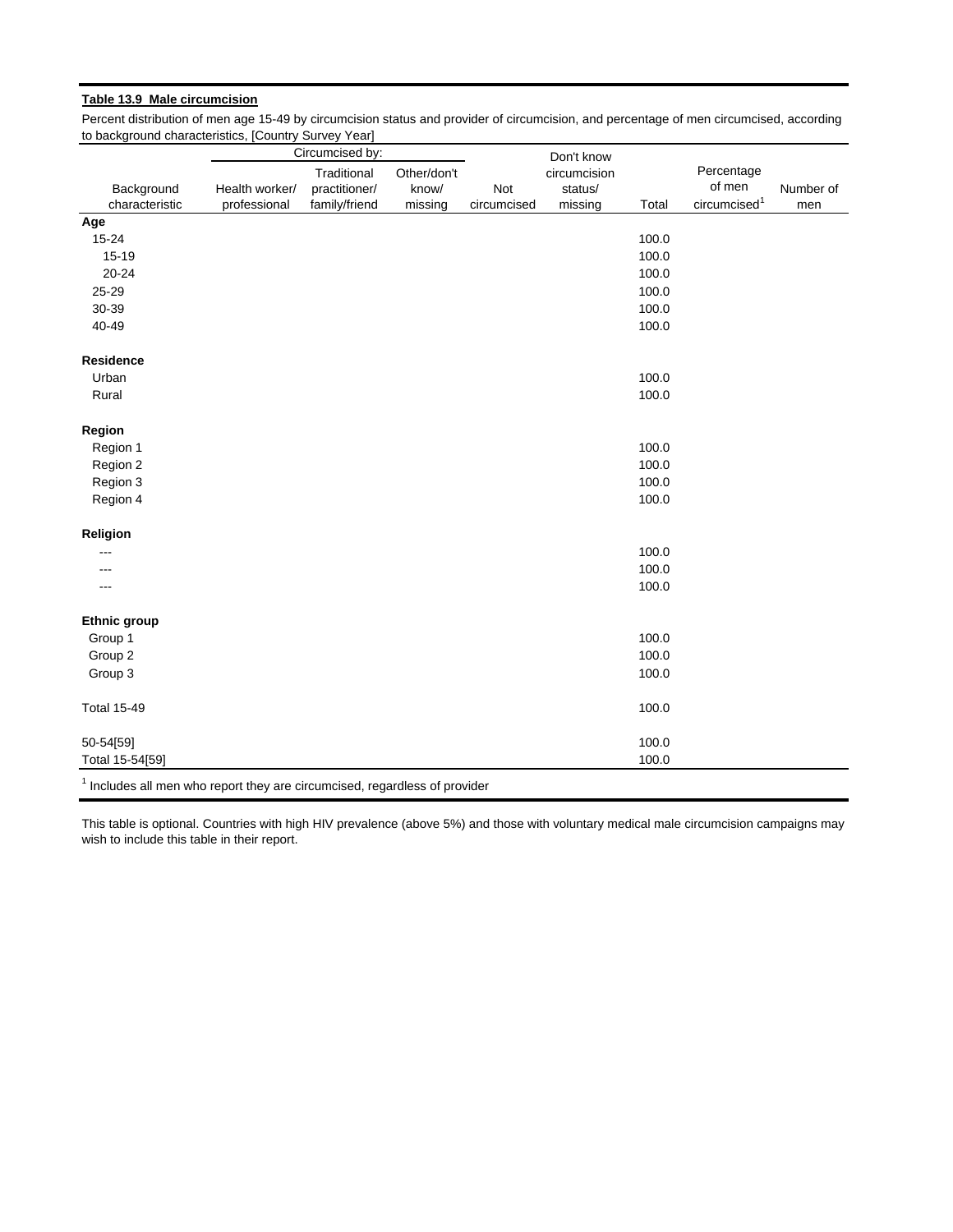# **Table 13.10 Self-reported prevalence of sexually transmitted infections (STIs) and STI symptoms**

Among women and men age 15-49 who ever had sexual intercourse, percentage reporting having an STI and/or symptoms of an STI in the past 12 months, according to background characteristics, [Country Survey Year]

|                            | Women                                      |                     |         |            |                                              | Men             |           |         |               |             |
|----------------------------|--------------------------------------------|---------------------|---------|------------|----------------------------------------------|-----------------|-----------|---------|---------------|-------------|
|                            | Percentage of women who reported having in |                     |         |            | Percentage of men who reported having in the |                 |           |         |               |             |
|                            |                                            | the past 12 months: |         |            |                                              | past 12 months: |           |         |               |             |
|                            |                                            | Bad-                |         |            | Number of                                    |                 |           |         |               | Number of   |
|                            |                                            | smelling/a          |         |            | STI/genital women who                        |                 | Abnormal  |         | STI/ abnormal | men who     |
|                            |                                            | bnormal             | Genital | discharge/ | ever had                                     |                 | discharge | Genital | discharge     | ever had    |
|                            |                                            | genital             | sore or | sore or    | sexual                                       |                 | from      | sore or | from penis/   | sexual      |
| Background characteristic  | STI                                        | discharge           | ulcer   | ulcer      | intercourse                                  | STI             | penis     | ulcer   | sore or ulcer | intercourse |
| Age                        |                                            |                     |         |            |                                              |                 |           |         |               |             |
| 15-24                      |                                            |                     |         |            |                                              |                 |           |         |               |             |
| $15 - 19$                  |                                            |                     |         |            |                                              |                 |           |         |               |             |
| $20 - 24$                  |                                            |                     |         |            |                                              |                 |           |         |               |             |
| 25-29                      |                                            |                     |         |            |                                              |                 |           |         |               |             |
| 30-39                      |                                            |                     |         |            |                                              |                 |           |         |               |             |
| 40-49                      |                                            |                     |         |            |                                              |                 |           |         |               |             |
|                            |                                            |                     |         |            |                                              |                 |           |         |               |             |
| <b>Marital status</b>      |                                            |                     |         |            |                                              |                 |           |         |               |             |
| Never married              |                                            |                     |         |            |                                              |                 |           |         |               |             |
| Married/living together    |                                            |                     |         |            |                                              |                 |           |         |               |             |
| Divorced/separated/widowed |                                            |                     |         |            |                                              |                 |           |         |               |             |
|                            |                                            |                     |         |            |                                              |                 |           |         |               |             |
| Circumcised                |                                            |                     |         |            |                                              |                 |           |         |               |             |
| Yes <sup>1</sup>           | na                                         | na                  | na      | na         | na                                           |                 |           |         |               |             |
| No                         | na                                         | na                  | na      | na         | na                                           |                 |           |         |               |             |
| Residence                  |                                            |                     |         |            |                                              |                 |           |         |               |             |
| Urban                      |                                            |                     |         |            |                                              |                 |           |         |               |             |
| Rural                      |                                            |                     |         |            |                                              |                 |           |         |               |             |
| Region                     |                                            |                     |         |            |                                              |                 |           |         |               |             |
| Region 1                   |                                            |                     |         |            |                                              |                 |           |         |               |             |
| Region 2                   |                                            |                     |         |            |                                              |                 |           |         |               |             |
| Region 3                   |                                            |                     |         |            |                                              |                 |           |         |               |             |
| Region 4                   |                                            |                     |         |            |                                              |                 |           |         |               |             |
|                            |                                            |                     |         |            |                                              |                 |           |         |               |             |
| <b>Education</b>           |                                            |                     |         |            |                                              |                 |           |         |               |             |
| No education               |                                            |                     |         |            |                                              |                 |           |         |               |             |
| Primary                    |                                            |                     |         |            |                                              |                 |           |         |               |             |
| Secondary                  |                                            |                     |         |            |                                              |                 |           |         |               |             |
| More than secondary        |                                            |                     |         |            |                                              |                 |           |         |               |             |
|                            |                                            |                     |         |            |                                              |                 |           |         |               |             |
|                            |                                            |                     |         |            |                                              |                 |           |         |               |             |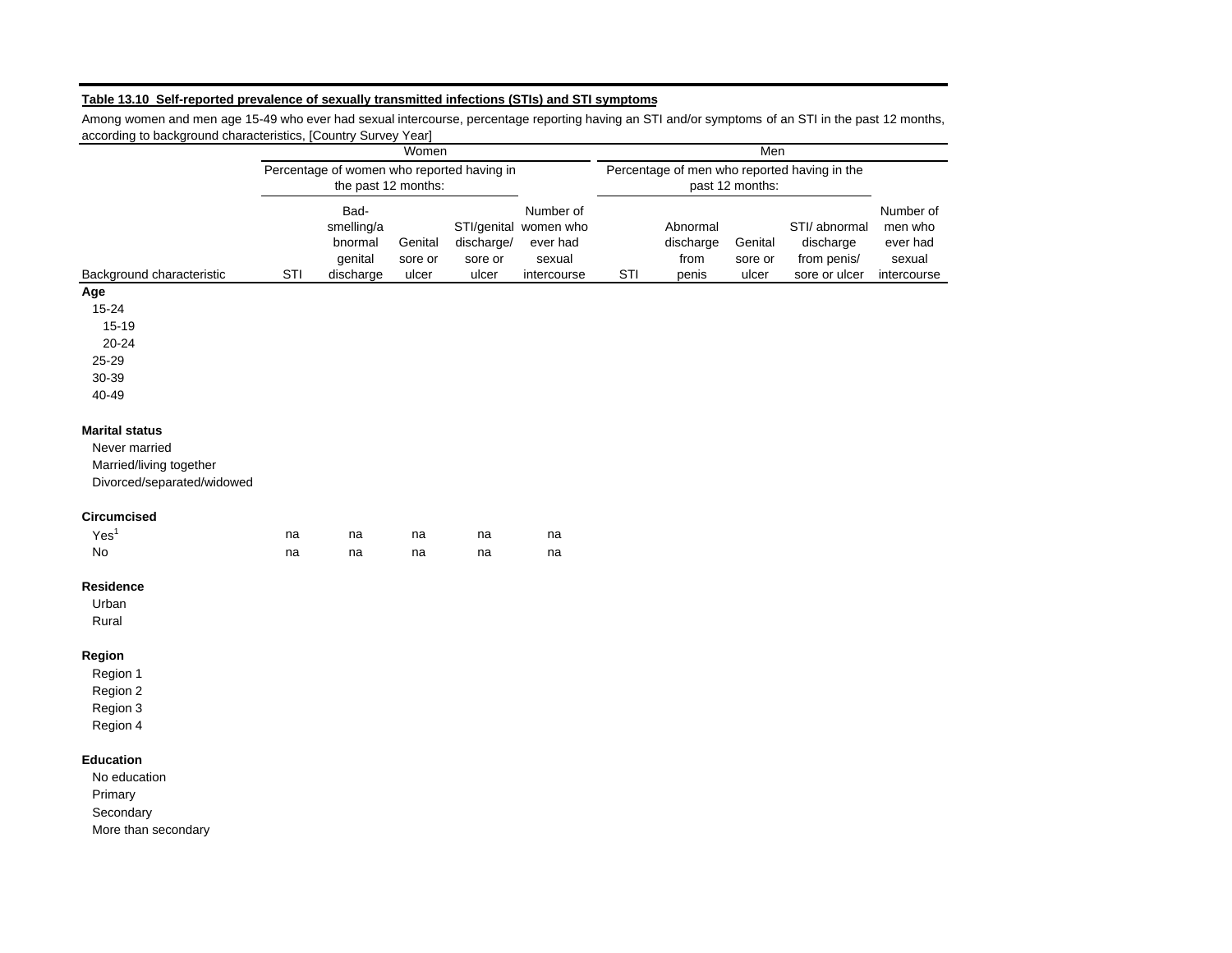| <b>Wealth quintile</b> |    |    |    |    |    |  |  |
|------------------------|----|----|----|----|----|--|--|
| Lowest                 |    |    |    |    |    |  |  |
| Second                 |    |    |    |    |    |  |  |
| Middle                 |    |    |    |    |    |  |  |
| Fourth                 |    |    |    |    |    |  |  |
| <b>Total 15-49</b>     |    |    |    |    |    |  |  |
| 50-54[59]              | na | na | na | na | na |  |  |
| Total 15-54[59]        | na | na | na | na | na |  |  |

na = Not applicable

 $<sup>1</sup>$  Includes all men who report they are circumcised, regardless of provider</sup>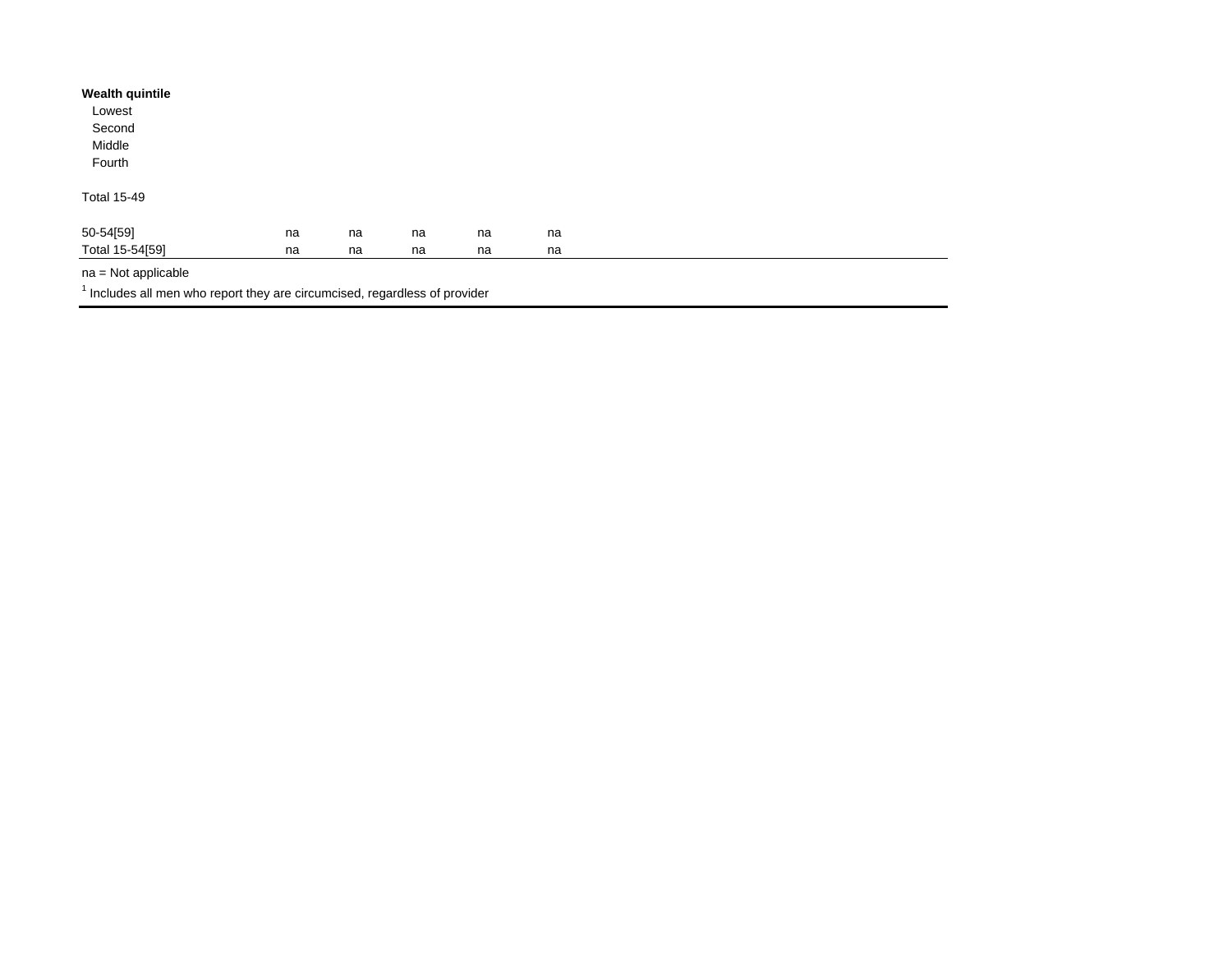# **Table 13.11 Women and men seeking treatment for STIs**

Percentage of women and men age 15-49 reporting an STI or symptoms of an STI in the past 12 months who sought advice or treatment, [Country Survey Year]

|                                                             | Percentage Percentage |        |
|-------------------------------------------------------------|-----------------------|--------|
| Source of advice or treatment                               | of women              | of men |
| Clinic/hospital/private doctor/other health<br>professional |                       |        |
| Advice or medicine from shop/pharmacy                       |                       |        |
| Advice or treatment from any other source                   |                       |        |
| No advice or treatment                                      |                       |        |

Number with STI or symptoms of STI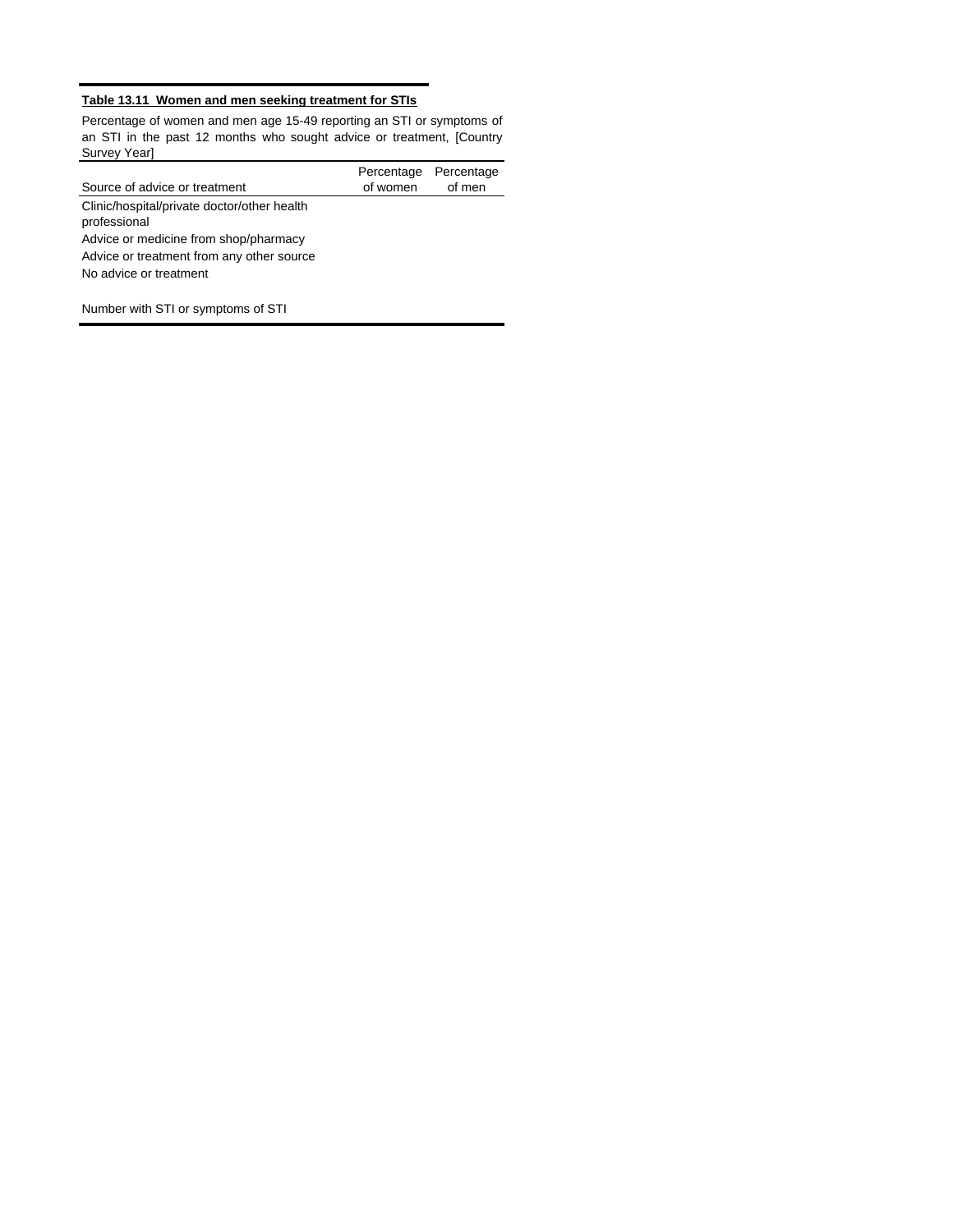#### **Table 13.12 Comprehensive knowledge about HIV among young people**

Percentage of young women and young men age 15-24 with comprehensive knowledge about HIV, according to background characteristics, [Country Survey Year]

|                                                                                         | Women age 15-24                                                      |                    | Men age 15-24                                                        |                  |  |  |
|-----------------------------------------------------------------------------------------|----------------------------------------------------------------------|--------------------|----------------------------------------------------------------------|------------------|--|--|
| Background<br>characteristic                                                            | Percentage with<br>comprehensive<br>knowledge of<br>HIV <sup>1</sup> | Number of<br>women | Percentage with<br>comprehensive<br>knowledge of<br>HIV <sup>1</sup> | Number of<br>men |  |  |
| Age                                                                                     |                                                                      |                    |                                                                      |                  |  |  |
| $15 - 19$                                                                               |                                                                      |                    |                                                                      |                  |  |  |
| $15 - 17$                                                                               |                                                                      |                    |                                                                      |                  |  |  |
| $18 - 19$                                                                               |                                                                      |                    |                                                                      |                  |  |  |
| $20 - 24$                                                                               |                                                                      |                    |                                                                      |                  |  |  |
| $20 - 22$                                                                               |                                                                      |                    |                                                                      |                  |  |  |
| 23-24                                                                                   |                                                                      |                    |                                                                      |                  |  |  |
| <b>Marital status</b><br>Never married<br>Ever had sex<br>Never had sex<br>Ever married |                                                                      |                    |                                                                      |                  |  |  |
| <b>Residence</b>                                                                        |                                                                      |                    |                                                                      |                  |  |  |
| Urban                                                                                   |                                                                      |                    |                                                                      |                  |  |  |
| Rural                                                                                   |                                                                      |                    |                                                                      |                  |  |  |
| <b>Education</b>                                                                        |                                                                      |                    |                                                                      |                  |  |  |
| No education                                                                            |                                                                      |                    |                                                                      |                  |  |  |
| Primary                                                                                 |                                                                      |                    |                                                                      |                  |  |  |
| Secondary                                                                               |                                                                      |                    |                                                                      |                  |  |  |
| More than secondary                                                                     |                                                                      |                    |                                                                      |                  |  |  |
| <b>Total 15-24</b>                                                                      |                                                                      |                    |                                                                      |                  |  |  |

 $1$  Comprehensive knowledge means knowing that consistent use of condoms during sexual intercourse and having just one uninfected faithful partner can reduce the chance of getting HIV, knowing that a healthy-looking person can have HIV, and rejecting the two most common local misconceptions about transmission or prevention of HIV. The components of comprehensive knowledge are presented in Tables 13.1 and 13.2.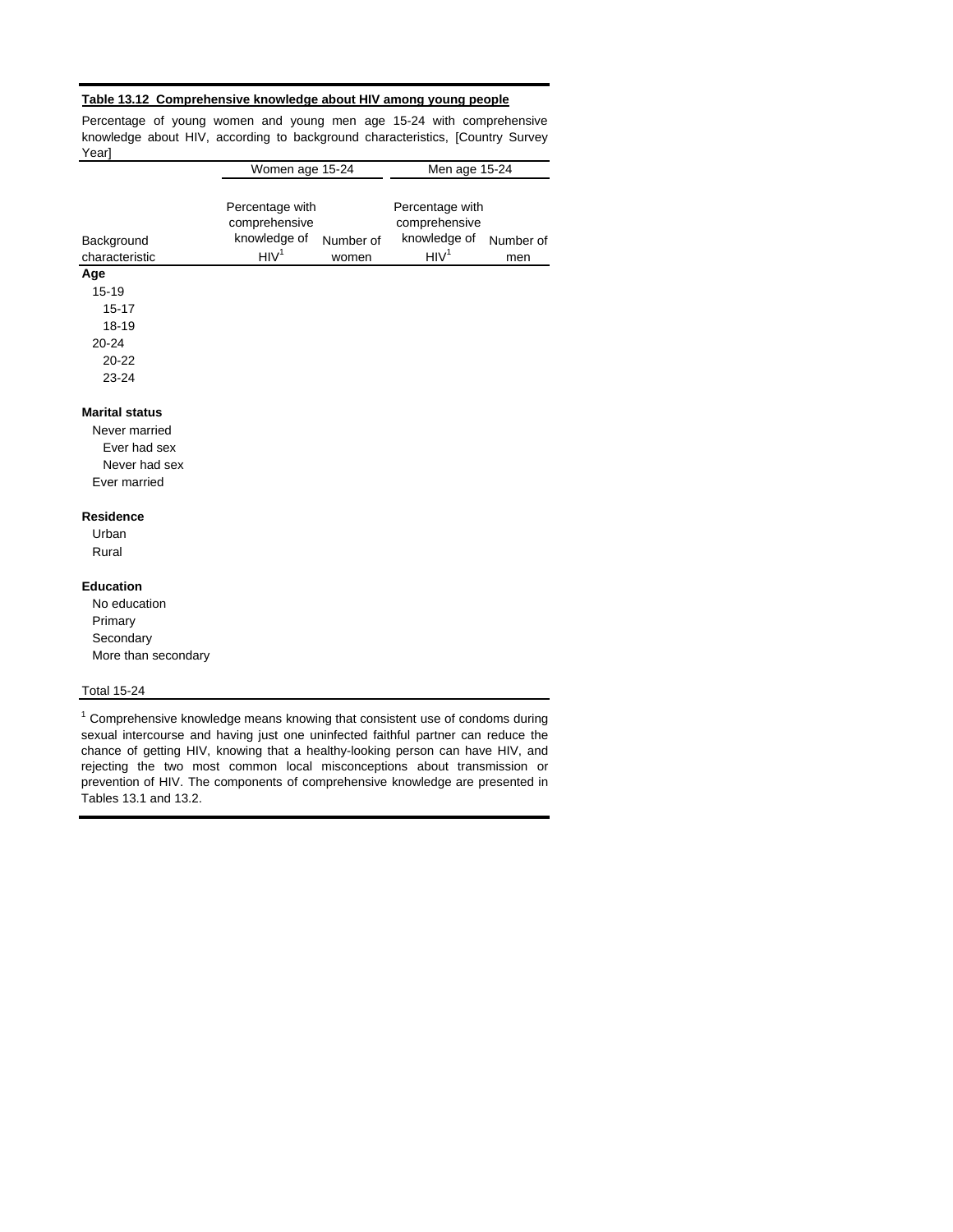#### **Table 13.13 Age at first sexual intercourse among young people**

**Age** 15-19 na na na na 15-17 na na na na 18-19 20-24 20-22 23-24 **Residence** Urban Rural **Education** No education Primary **Secondary** More than secondary Total Percentage who had sexual intercourse before age 15 Number of men Number of men Background characteristic Women age 15-24 Women age 18-24 Men age 15-24 Men age 18-24 Number of women Percentage who had sexual intercourse before age 18 Percentage who had sexual intercourse before age 15 Percentage who had sexual intercourse before age 18 Number of women

Percentage of young women and young men age 15-24 who had sexual intercourse before age 15 and percentage of young women and young men age 18-24 who had sexual intercourse before age 18, according to background characteristics, [Country Survey Year]

na = Not applicable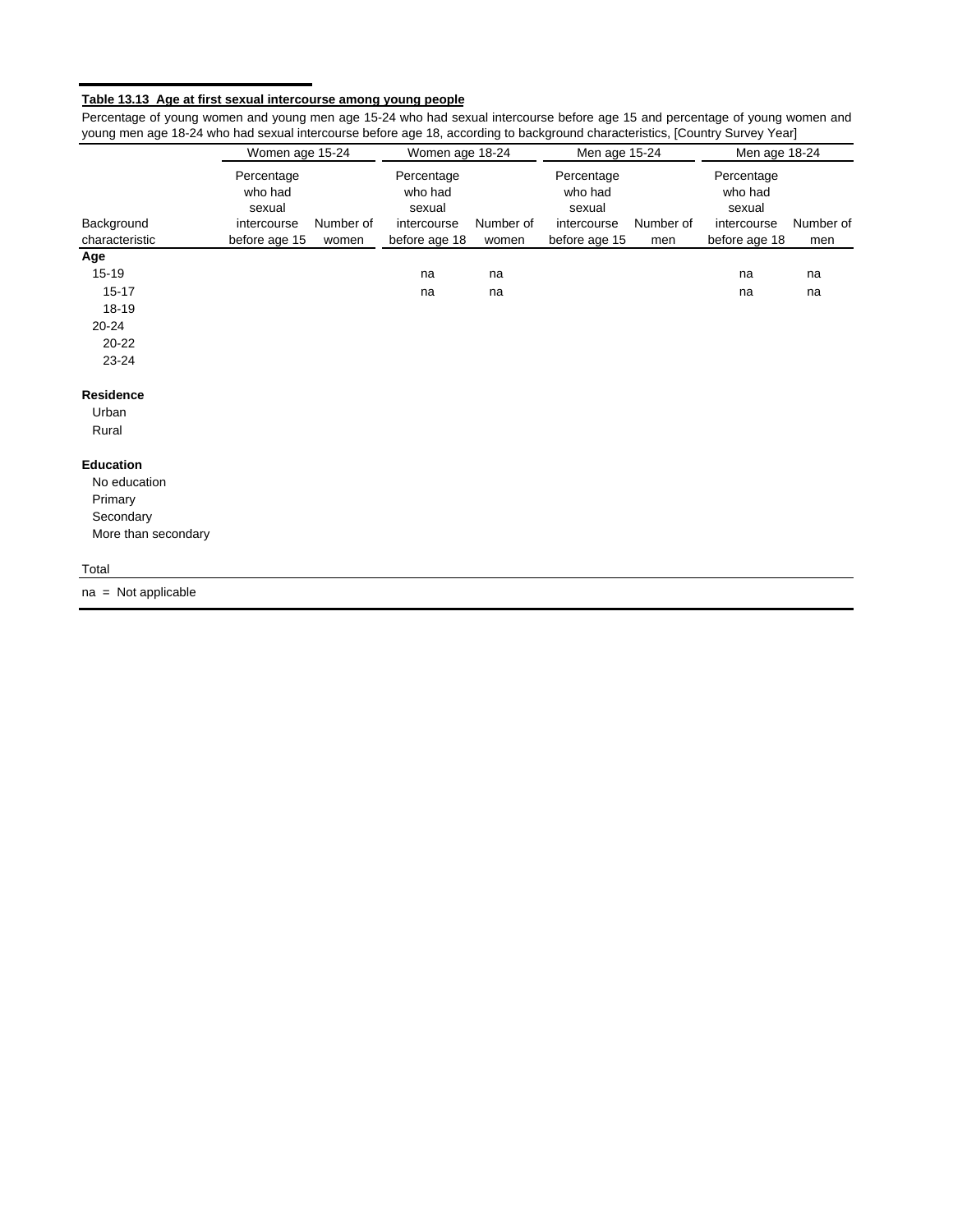# **Table 13.14 Premarital sexual intercourse among young people**

Among never-married women and men age 15-24, percentage who have never had sexual intercourse, according to background characteristics, [Country Survey Year]

|                                                                                 | Women age 15-24                                              |                                | Men age 15-24                                                |                                |  |
|---------------------------------------------------------------------------------|--------------------------------------------------------------|--------------------------------|--------------------------------------------------------------|--------------------------------|--|
| Background<br>characteristic                                                    | Percentage<br>who have<br>never had<br>sexual<br>intercourse | Number of<br>never-<br>married | Percentage<br>who have<br>never had<br>sexual<br>intercourse | Number of<br>never-<br>married |  |
| Age                                                                             |                                                              | women                          |                                                              | men                            |  |
| $15 - 19$<br>$15 - 17$<br>18-19<br>$20 - 24$<br>$20 - 22$<br>23-24              |                                                              |                                |                                                              |                                |  |
|                                                                                 |                                                              |                                |                                                              |                                |  |
| <b>Residence</b><br>Urban<br>Rural                                              |                                                              |                                |                                                              |                                |  |
| <b>Education</b><br>No education<br>Primary<br>Secondary<br>More than secondary |                                                              |                                |                                                              |                                |  |
| <b>Total 15-24</b>                                                              |                                                              |                                |                                                              |                                |  |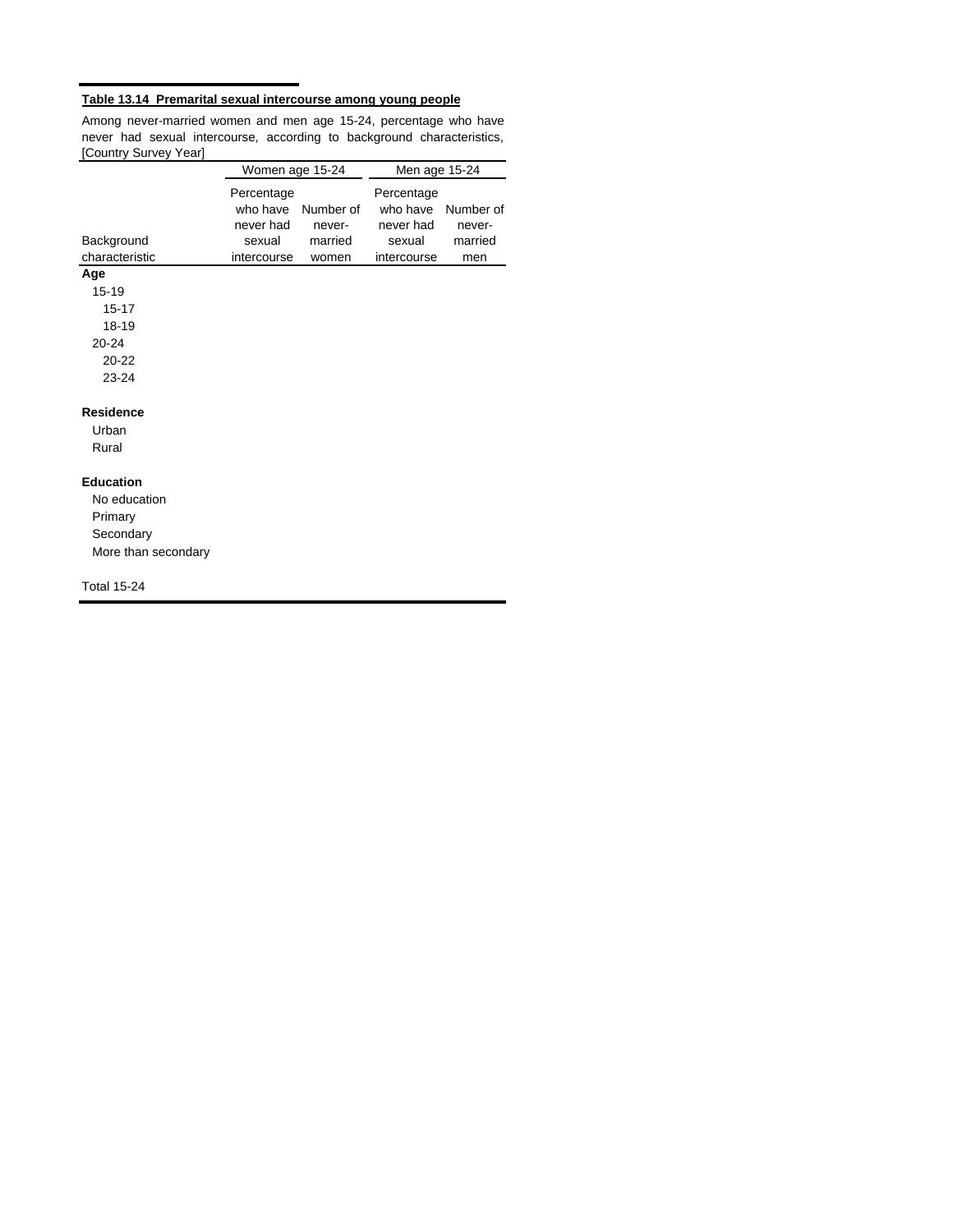#### **Table 13.15.1 Multiple sexual partners and higher-risk sexual intercourse in the past 12 months among young people: Women**

Among all young women age 15-24, percentage who had sexual intercourse with more than one sexual partner in the past 12 months, and percentage who had intercourse in the past 12 months with a person who was neither their husband nor lived with them; among those having more than one partner in the past 12 months, percentage reporting that a condom was used during last intercourse; among young women age 15-24 who had sexual intercourse in the past 12 months with a person who was neither their husband nor lived with them, percentage who used a condom during last sexual intercourse with such a partner, according to background characteristics, [Country Survey Year]

|                              |                                                                    | Women age 15-24                                                                                                                                       |                    |                                                                                            | Women age 15-24 who<br>had 2+ partners in the<br>past 12 months | Women age 15-24 who had<br>intercourse in the past 12<br>months with a person who<br>was neither their husband nor<br>lived with them |       |  |
|------------------------------|--------------------------------------------------------------------|-------------------------------------------------------------------------------------------------------------------------------------------------------|--------------------|--------------------------------------------------------------------------------------------|-----------------------------------------------------------------|---------------------------------------------------------------------------------------------------------------------------------------|-------|--|
| Background<br>characteristic | Percentage<br>who had $2+$<br>partners in<br>the past 12<br>months | Percentage<br>who had<br>intercourse<br>in the past<br>12 months<br>with a<br>person who<br>was neither<br>their<br>husband nor<br>lived with<br>them | Number of<br>women | Percentage<br>who<br>reported<br>using a<br>condom<br>during last<br>sexual<br>intercourse | Number of<br>women                                              | Percentage who<br>reported using a<br>condom during last<br>sexual intercourse Number of<br>with such a partner                       | women |  |
| Age                          |                                                                    |                                                                                                                                                       |                    |                                                                                            |                                                                 |                                                                                                                                       |       |  |

 $15 - 19$ 

15-17 18-19

20-24

20-22

# 23-24

## **Marital status**

Never married Ever married

#### **Residence**

Urban Rural

#### **Education**

No education Primary **Secondary** More than secondary

Total 15-24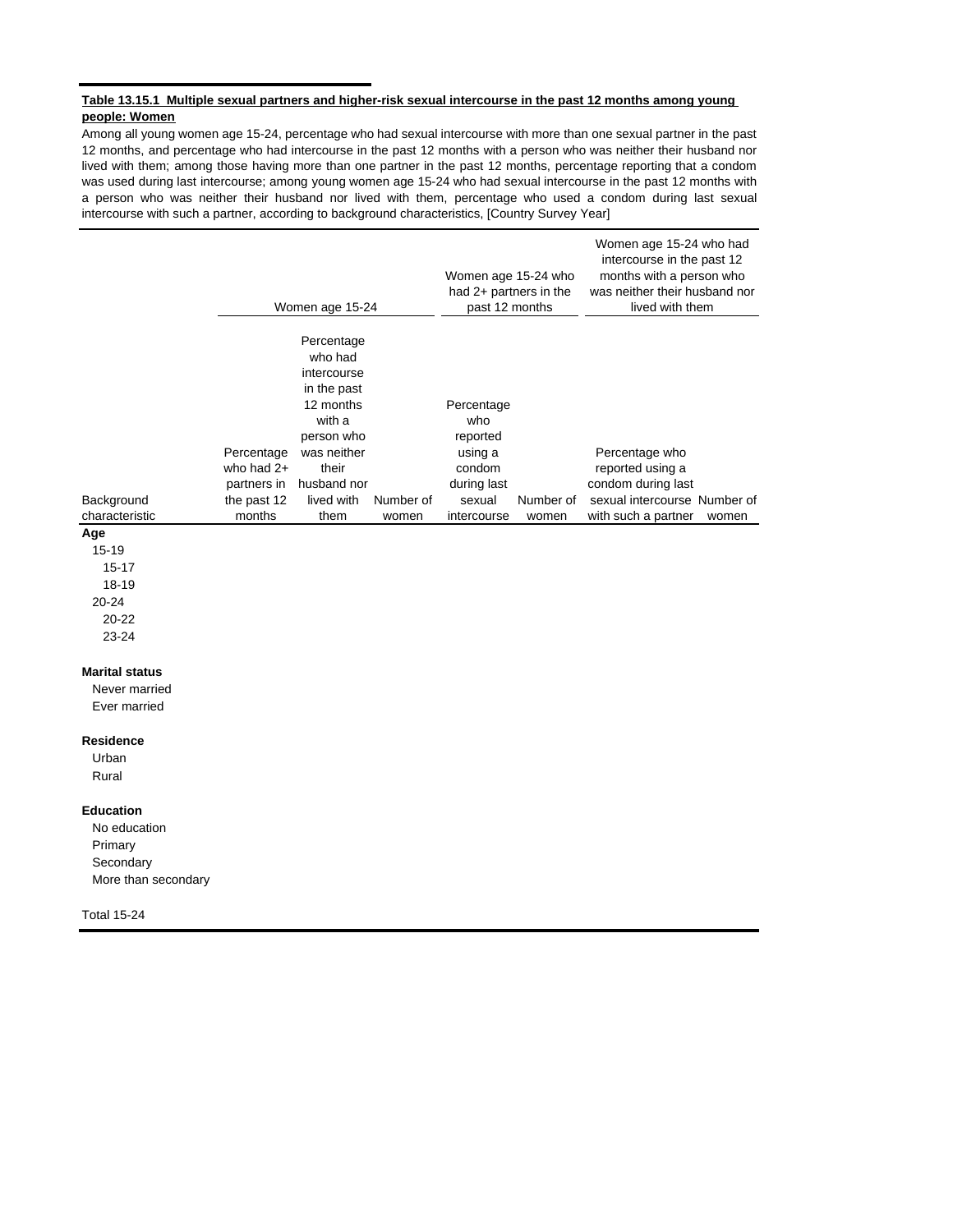#### **Table 13.15.2 Multiple sexual partners and higher-risk sexual intercourse in the past 12 months among young people: Men**

Among all young men age 15-24, percentage who had sexual intercourse with more than one sexual partner in the past 12 months, and percentage who had intercourse in the past 12 months with a person who was neither their wife nor lived with them; among those having more than one partner in the past 12 months, percentage reporting that a condom was used during last intercourse; among men age 15-24 who had sexual intercourse in the past 12 months with a person who was neither their wife nor lived with them, percentage who used a condom during last sexual intercourse with such a partner, according to background characteristics, [Country Survey Year]

|                |                          | Men age 15-24                                                    | Men age 15-24 who<br>had $2+$ partners in the<br>past 12 months |        | Men age 15-24 who had<br>intercourse in the past 12<br>months with a person who was<br>neither their wife nor lived with<br>them |     |
|----------------|--------------------------|------------------------------------------------------------------|-----------------------------------------------------------------|--------|----------------------------------------------------------------------------------------------------------------------------------|-----|
|                |                          | Percentage<br>who had<br>intercourse<br>in the past<br>12 months | Percentage                                                      |        |                                                                                                                                  |     |
|                |                          | with a                                                           | who reported                                                    |        |                                                                                                                                  |     |
|                | Percentage person who    |                                                                  | using a                                                         |        | Percentage who                                                                                                                   |     |
|                | who had $2+$ was neither |                                                                  | condom                                                          |        | reported using a                                                                                                                 |     |
|                | partners in              | their wife                                                       | during last                                                     |        | condom during last                                                                                                               |     |
| Background     | the past 12              | nor lived<br>Number                                              | sexual                                                          | Number | sexual intercourse Number of                                                                                                     |     |
| characteristic | months                   | with them<br>of men                                              | intercourse                                                     | of men | with such a partner                                                                                                              | men |
| $\mathbf{A}$   |                          |                                                                  |                                                                 |        |                                                                                                                                  |     |

#### **Age**

15-19 15-17

18-19

20-24

20-22

23-24

## **Marital status**

Never married Ever married

#### **Residence**

Urban Rural

## **Education**

No education Primary **Secondary** More than secondary

Total 15-24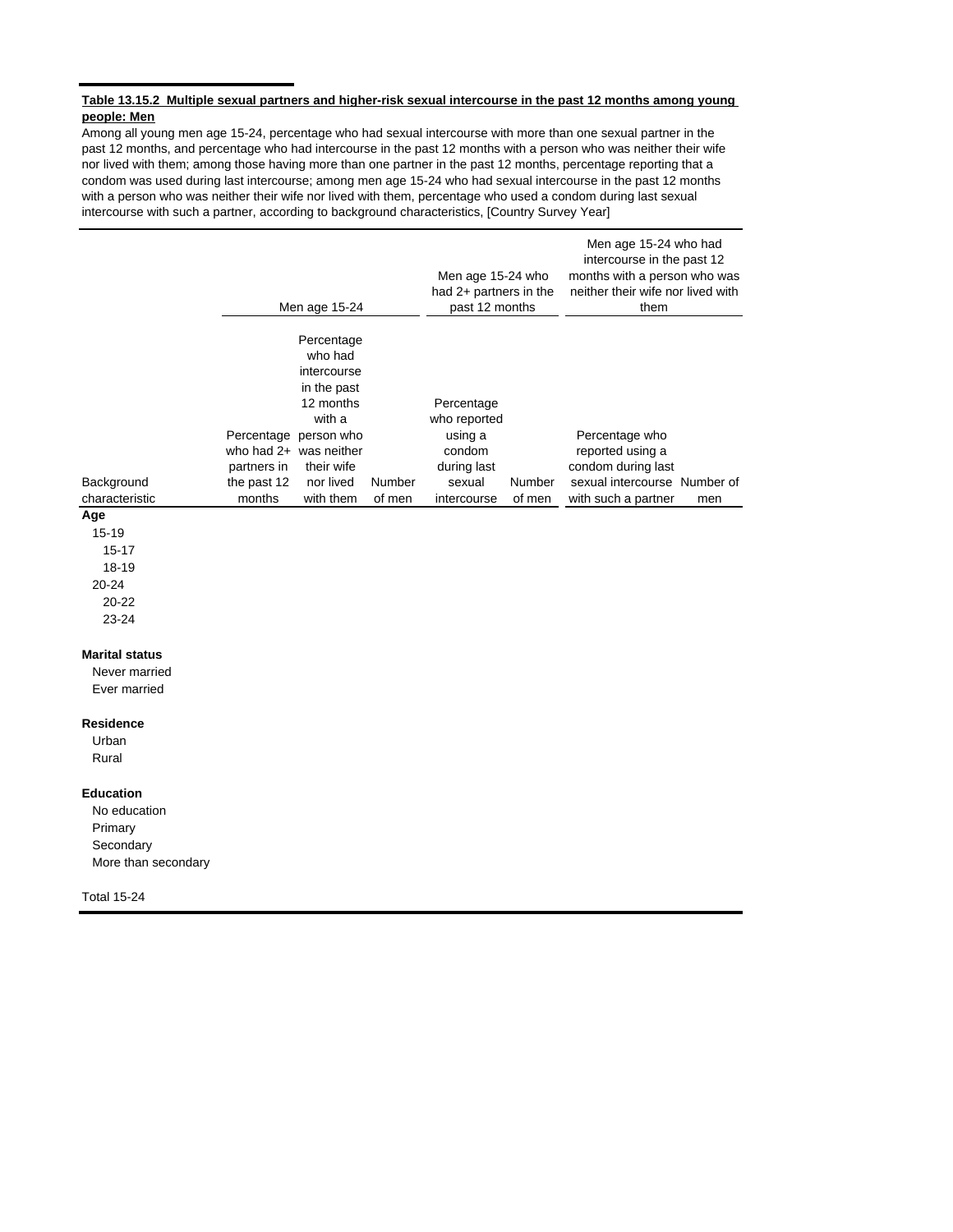# **Table 13.16 Recent HIV tests among young people**

Among young women and young men age 15-24 who have had sexual intercourse in the past 12 months, percentage who were tested for HIV in the past 12 months and received the results of the last test, according to background characteristics, [Country Survey Year]

|                                                                                                 | Women age 15-24 who have<br>had sexual intercourse in the<br>past 12 months                                                      |       | Men age 15-24 who have had<br>sexual intercourse in the past<br>12 months                                                        |     |  |  |
|-------------------------------------------------------------------------------------------------|----------------------------------------------------------------------------------------------------------------------------------|-------|----------------------------------------------------------------------------------------------------------------------------------|-----|--|--|
| Background<br>characteristic                                                                    | Percentage who<br>have been tested<br>for HIV in the past<br>12 months and<br>received the results Number of<br>of the last test | women | Percentage who<br>have been tested<br>for HIV in the past<br>12 months and<br>received the results Number of<br>of the last test | men |  |  |
| Age                                                                                             |                                                                                                                                  |       |                                                                                                                                  |     |  |  |
| $15 - 19$<br>$15 - 17$<br>18-19<br>$20 - 24$<br>$20 - 22$<br>$23 - 24$<br><b>Marital status</b> |                                                                                                                                  |       |                                                                                                                                  |     |  |  |
| Never married<br>Ever married                                                                   |                                                                                                                                  |       |                                                                                                                                  |     |  |  |
| <b>Total 15-24</b>                                                                              |                                                                                                                                  |       |                                                                                                                                  |     |  |  |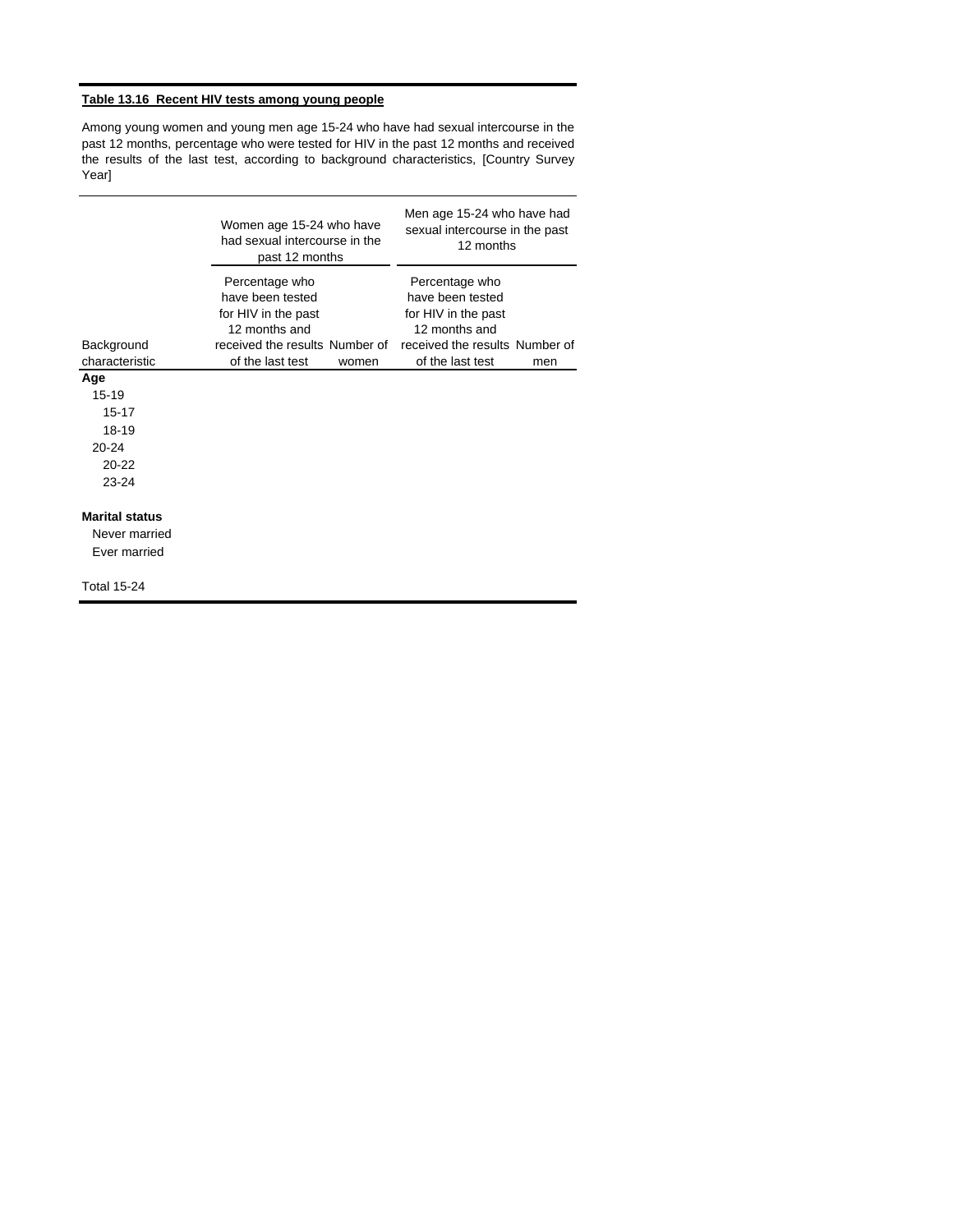## **Table 13.17 Knowledge and coverage of self-testing for HIV**

Percentage of women and men age 15-49 who have ever heard of HIV self test kits, and percentage who have ever used an HIV self test kit, according to background characteristics [Country Survey Year]

|                           |                                           | Women                                   |                    | Men                                       |                                         |                  |  |
|---------------------------|-------------------------------------------|-----------------------------------------|--------------------|-------------------------------------------|-----------------------------------------|------------------|--|
| Background characteristic | Ever<br>heard of<br>HIV self<br>test kits | Ever used<br>an HIV<br>self test<br>kit | Number of<br>women | Ever<br>heard of<br>HIV self<br>test kits | Ever used<br>an HIV<br>self test<br>kit | Number of<br>men |  |
|                           |                                           |                                         |                    |                                           |                                         |                  |  |
| Age                       |                                           | WQ1033= WQ1034=                         |                    |                                           |                                         |                  |  |
| $15 - 19$                 | 1                                         | 1                                       |                    |                                           | MQ718=1 MQ719=1                         |                  |  |
| 20-24                     |                                           |                                         |                    |                                           |                                         |                  |  |
| 25-29                     |                                           |                                         |                    |                                           |                                         |                  |  |
| 30-34                     |                                           |                                         |                    |                                           |                                         |                  |  |
| 35-39                     |                                           |                                         |                    |                                           |                                         |                  |  |
| 40-44                     |                                           |                                         |                    |                                           |                                         |                  |  |
| 45-49                     |                                           |                                         |                    |                                           |                                         |                  |  |
| <b>Residence</b>          |                                           |                                         |                    |                                           |                                         |                  |  |
| Urban                     |                                           |                                         |                    |                                           |                                         |                  |  |
| Rural                     |                                           |                                         |                    |                                           |                                         |                  |  |
| <b>Education</b>          |                                           |                                         |                    |                                           |                                         |                  |  |
| No education              |                                           |                                         |                    |                                           |                                         |                  |  |
| Primary                   |                                           |                                         |                    |                                           |                                         |                  |  |
| Secondary                 |                                           |                                         |                    |                                           |                                         |                  |  |
| More than secondary       |                                           |                                         |                    |                                           |                                         |                  |  |
| <b>Wealth quintile</b>    |                                           |                                         |                    |                                           |                                         |                  |  |
| Lowest                    |                                           |                                         |                    |                                           |                                         |                  |  |
| Second                    |                                           |                                         |                    |                                           |                                         |                  |  |
| Middle                    |                                           |                                         |                    |                                           |                                         |                  |  |
| Fourth                    |                                           |                                         |                    |                                           |                                         |                  |  |
| Highest                   |                                           |                                         |                    |                                           |                                         |                  |  |
| <b>Total 15-49</b>        |                                           |                                         |                    |                                           |                                         |                  |  |
| 50-54[59]                 | na                                        | na                                      | na                 |                                           |                                         |                  |  |
| Total 15-54[59]           | na                                        | na                                      | na                 |                                           |                                         |                  |  |
| $na = Not applicable$     |                                           |                                         |                    |                                           |                                         |                  |  |

Note to Survey Managers: This is an optional table that should be presented for countries that included questions on HIV self test kits. (Such questions are standard in the model questionnaires, but are sometimes deleted in countries where HIV prevalence is low or self-testing kits are not available.). It should be placed after Table 13.9, and will therefore require renumbering of subsequent tables.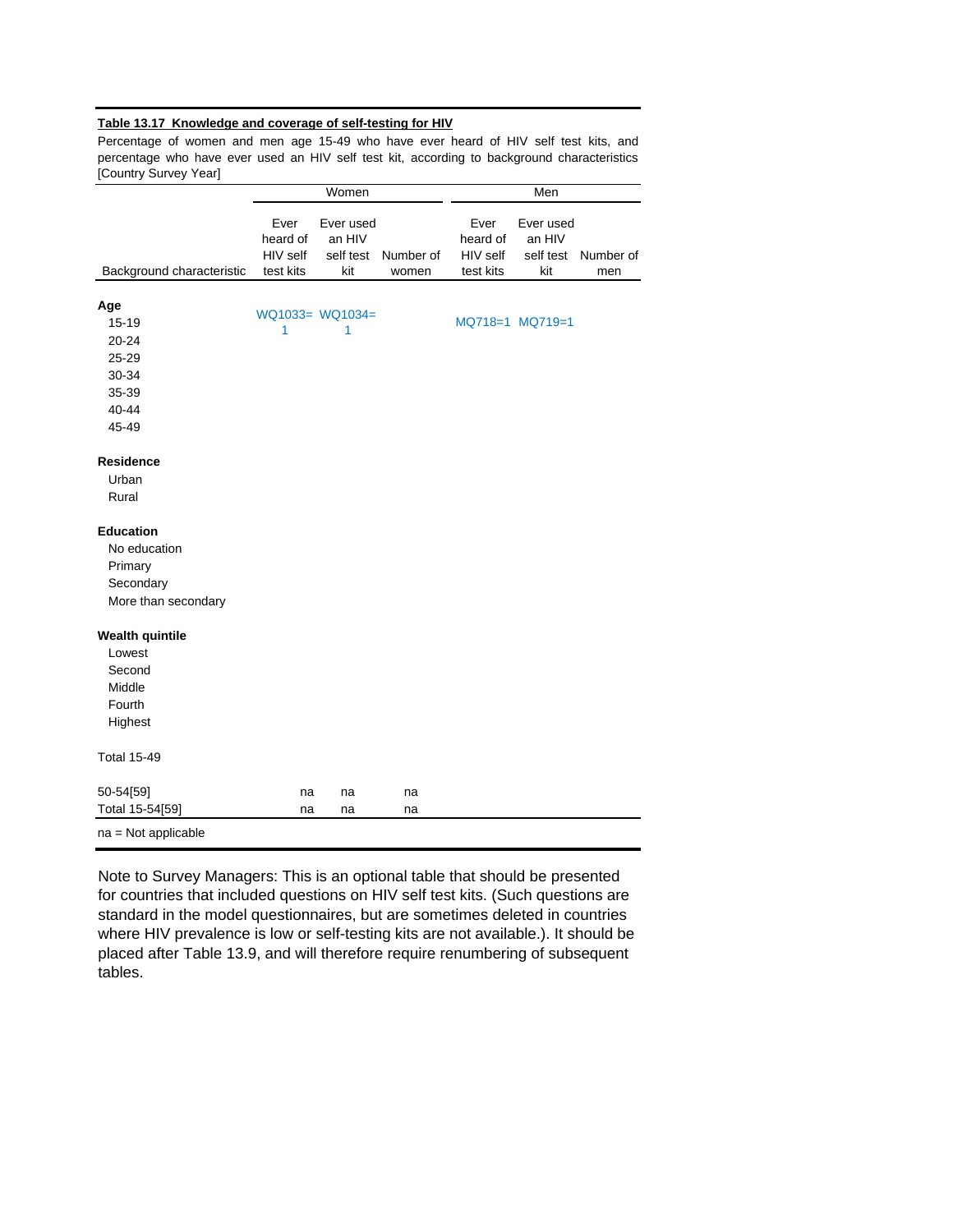# **Table of Contents version: 5Sept2019**

Table 14.1 Coverage of HIV testing by residence and region Table 14.2 Coverage of HIV testing according to selected background characteristics WORKING TABLE. HIV prevalence according to de facto and interview status Table 14.3 HIV prevalence by age Table 14.3 HIV prevalence by age WORKING TABLE. Detailed results of the testing algorithm Table 14.4 HIV prevalence by socioeconomic characteristics Table 14.5 HIV prevalence by demographic characteristics Table 14.6 HIV prevalence by sexual behavior Table 14.7 HIV prevalence among young people by background characteristics Table 14.8 HIV prevalence among young people by sexual behavior Table 14.9 HIV prevalence by other characteristics Table 14.10 Prior HIV testing by current HIV status Table 14.11 HIV prevalence by male circumcision

Table 14.12 HIV prevalence among couples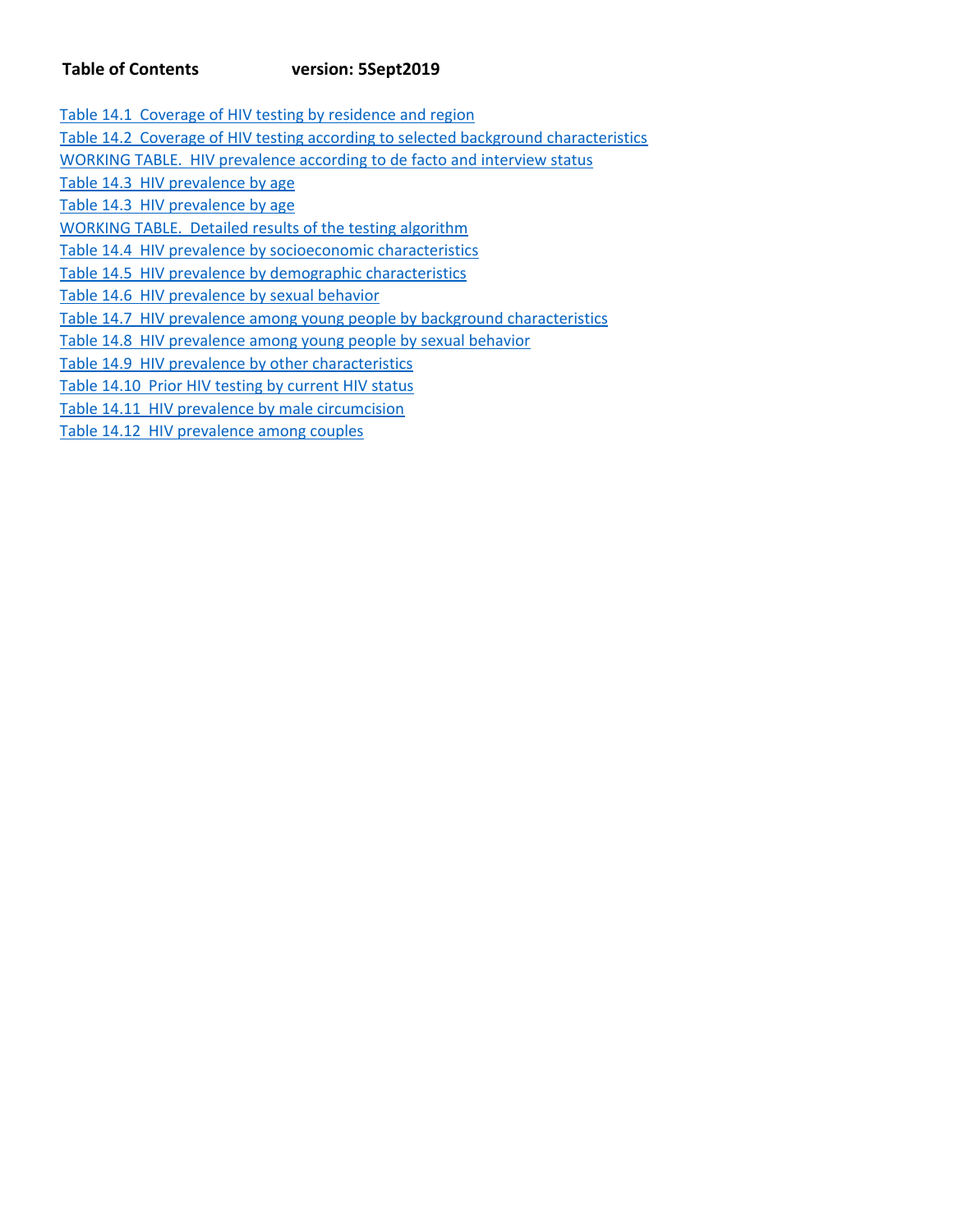## **Table 14.1 Coverage of HIV testing by residence and region**

Percent distribution of women and men age 15-49 eligible for HIV testing by testing status, according to residence and region (unweighted), [Country Survey Year]

|                    |        |                         |        | <b>Testing status</b>       |                    |                                           |        |                            |       |        |
|--------------------|--------|-------------------------|--------|-----------------------------|--------------------|-------------------------------------------|--------|----------------------------|-------|--------|
|                    |        | DBS tested <sup>1</sup> |        | Refused to provide<br>blood |                    | Absent at the time of<br>blood collection |        | Other/missing <sup>2</sup> |       |        |
| Residence and      | Inter- | Not inter-              | Inter- | Not inter-                  | Inter-             | Not inter-                                | Inter- | Not inter-                 |       |        |
| region             | viewed | viewed                  | viewed | viewed                      | viewed             | viewed                                    | viewed | viewed                     | Total | Number |
|                    |        |                         |        |                             | <b>WOMEN 15-49</b> |                                           |        |                            |       |        |
| Residence          |        |                         |        |                             |                    |                                           |        |                            |       |        |
| Urban              |        |                         |        |                             |                    |                                           |        |                            | 100.0 |        |
| Rural              |        |                         |        |                             |                    |                                           |        |                            | 100.0 |        |
| Region             |        |                         |        |                             |                    |                                           |        |                            |       |        |
| Region 1           |        |                         |        |                             |                    |                                           |        |                            | 100.0 |        |
| Region 2           |        |                         |        |                             |                    |                                           |        |                            | 100.0 |        |
| Region 3           |        |                         |        |                             |                    |                                           |        |                            | 100.0 |        |
| Region 4           |        |                         |        |                             |                    |                                           |        |                            | 100.0 |        |
| <b>Total 15-49</b> |        |                         |        |                             |                    |                                           |        |                            | 100.0 |        |
|                    |        |                         |        |                             | <b>MEN 15-49</b>   |                                           |        |                            |       |        |
| <b>Residence</b>   |        |                         |        |                             |                    |                                           |        |                            |       |        |
| Urban              |        |                         |        |                             |                    |                                           |        |                            | 100.0 |        |
| Rural              |        |                         |        |                             |                    |                                           |        |                            | 100.0 |        |
| Region             |        |                         |        |                             |                    |                                           |        |                            |       |        |
| Region 1           |        |                         |        |                             |                    |                                           |        |                            | 100.0 |        |
| Region 2           |        |                         |        |                             |                    |                                           |        |                            | 100.0 |        |
| Region 3           |        |                         |        |                             |                    |                                           |        |                            | 100.0 |        |
| Region 4           |        |                         |        |                             |                    |                                           |        |                            | 100.0 |        |
| <b>Total 15-49</b> |        |                         |        |                             |                    |                                           |        |                            | 100.0 |        |
| 50-54[59]          |        |                         |        |                             |                    |                                           |        |                            | 100.0 |        |
| Total 15-54[59]    |        |                         |        |                             |                    |                                           |        |                            | 100.0 |        |
|                    |        |                         |        | TOTAL (WOMEN AND MEN 15-49) |                    |                                           |        |                            |       |        |
| Residence          |        |                         |        |                             |                    |                                           |        |                            |       |        |
| Urban              |        |                         |        |                             |                    |                                           |        |                            | 100.0 |        |
| Rural              |        |                         |        |                             |                    |                                           |        |                            | 100.0 |        |
| Region             |        |                         |        |                             |                    |                                           |        |                            |       |        |
| Region 1           |        |                         |        |                             |                    |                                           |        |                            | 100.0 |        |
| Region 2           |        |                         |        |                             |                    |                                           |        |                            | 100.0 |        |
| Region 3           |        |                         |        |                             |                    |                                           |        |                            | 100.0 |        |
| Region 4           |        |                         |        |                             |                    |                                           |        |                            | 100.0 |        |
| <b>Total 15-49</b> |        |                         |        |                             |                    |                                           |        |                            | 100.0 |        |

<sup>1</sup> Includes all Dried Blood Spot (DBS) specimens tested at the lab and for which there is a final result, i.e., positive, negative, or inconclusive

 $2$  Includes: 1) other results of blood collection (e.g., technical problem in the field), 2) lost specimens, 3) noncorresponding bar codes, and 4) lab results such as blood not tested for technical reason or not enough blood to complete the algorithm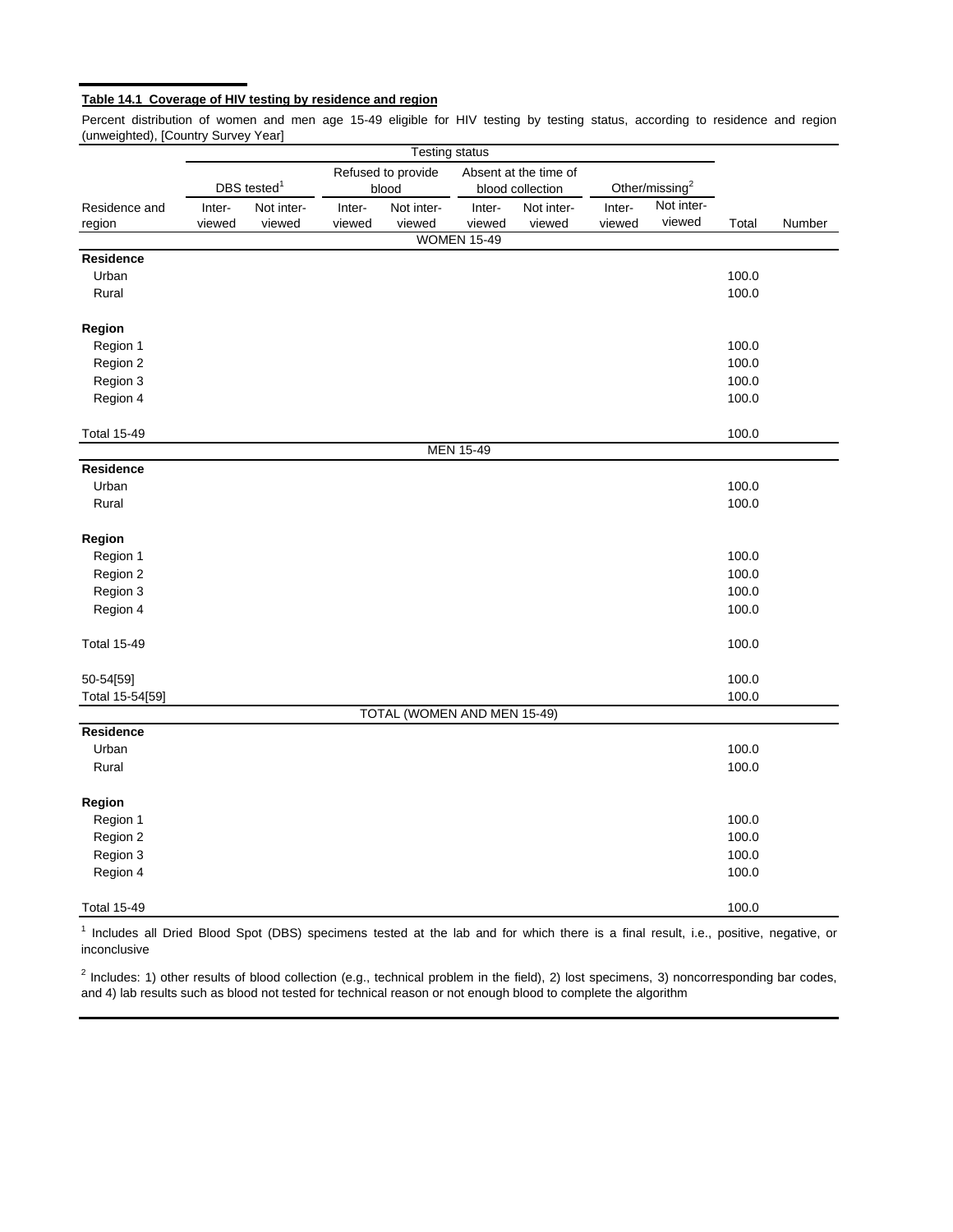## **Table 14.2 Coverage of HIV testing according to selected background characteristics**

Percent distribution of women and men age 15-49 eligible for HIV testing by testing status, according to selected background characteristics (unweighted), [Country Survey Year]

|                           |        |                         |        |                                             | <b>Testing status</b> |            |                            |            |       |        |
|---------------------------|--------|-------------------------|--------|---------------------------------------------|-----------------------|------------|----------------------------|------------|-------|--------|
|                           |        |                         |        | Refused to provide<br>Absent at the time of |                       |            |                            |            |       |        |
|                           |        | DBS tested <sup>1</sup> | blood  |                                             | blood collection      |            | Other/missing <sup>2</sup> |            |       |        |
|                           | Inter- | Not inter-              | Inter- | Not inter-                                  | Inter-                | Not inter- | Inter-                     | Not inter- |       |        |
| Background characteristic | viewed | viewed                  | viewed | viewed                                      | viewed                | viewed     | viewed                     | viewed     | Total | Number |
|                           |        |                         |        | <b>WOMEN 15-49</b>                          |                       |            |                            |            |       |        |
| Age                       |        |                         |        |                                             |                       |            |                            |            |       |        |
| 15-19                     |        |                         |        |                                             |                       |            |                            |            | 100.0 |        |
| $20 - 24$                 |        |                         |        |                                             |                       |            |                            |            | 100.0 |        |
| 25-29                     |        |                         |        |                                             |                       |            |                            |            | 100.0 |        |
| 30-34                     |        |                         |        |                                             |                       |            |                            |            | 100.0 |        |
| 35-39                     |        |                         |        |                                             |                       |            |                            |            | 100.0 |        |
| 40-44                     |        |                         |        |                                             |                       |            |                            |            | 100.0 |        |
| 45-49                     |        |                         |        |                                             |                       |            |                            |            | 100.0 |        |
| <b>Education</b>          |        |                         |        |                                             |                       |            |                            |            |       |        |
| No education              |        |                         |        |                                             |                       |            |                            |            | 100.0 |        |
| Primary                   |        |                         |        |                                             |                       |            |                            |            | 100.0 |        |
| Secondary                 |        |                         |        |                                             |                       |            |                            |            | 100.0 |        |
| More than secondary       |        |                         |        |                                             |                       |            |                            |            | 100.0 |        |
| <b>Wealth quintile</b>    |        |                         |        |                                             |                       |            |                            |            |       |        |
| Lowest                    |        |                         |        |                                             |                       |            |                            |            | 100.0 |        |
| Second                    |        |                         |        |                                             |                       |            |                            |            | 100.0 |        |
| Middle                    |        |                         |        |                                             |                       |            |                            |            | 100.0 |        |
| Fourth                    |        |                         |        |                                             |                       |            |                            |            | 100.0 |        |
| Highest                   |        |                         |        |                                             |                       |            |                            |            | 100.0 |        |
| <b>Total 15-49</b>        |        |                         |        |                                             |                       |            |                            |            | 100.0 |        |
|                           |        |                         |        | <b>MEN 15-49</b>                            |                       |            |                            |            |       |        |
| Age                       |        |                         |        |                                             |                       |            |                            |            |       |        |
| 15-19                     |        |                         |        |                                             |                       |            |                            |            | 100.0 |        |
| $20 - 24$                 |        |                         |        |                                             |                       |            |                            |            | 100.0 |        |
| 25-29                     |        |                         |        |                                             |                       |            |                            |            | 100.0 |        |
| 30-34                     |        |                         |        |                                             |                       |            |                            |            | 100.0 |        |
| 35-39                     |        |                         |        |                                             |                       |            |                            |            | 100.0 |        |
| $40 - 44$                 |        |                         |        |                                             |                       |            |                            |            | 100.0 |        |
| 45-49                     |        |                         |        |                                             |                       |            |                            |            | 100.0 |        |
| <b>Education</b>          |        |                         |        |                                             |                       |            |                            |            |       |        |
| No education              |        |                         |        |                                             |                       |            |                            |            | 100.0 |        |
| Primary                   |        |                         |        |                                             |                       |            |                            |            | 100.0 |        |
| Secondary                 |        |                         |        |                                             |                       |            |                            |            | 100.0 |        |
| More than secondary       |        |                         |        |                                             |                       |            |                            |            | 100.0 |        |
| <b>Wealth quintile</b>    |        |                         |        |                                             |                       |            |                            |            |       |        |
| Lowest                    |        |                         |        |                                             |                       |            |                            |            | 100.0 |        |
| Second                    |        |                         |        |                                             |                       |            |                            |            | 100.0 |        |
| Middle                    |        |                         |        |                                             |                       |            |                            |            | 100.0 |        |
| Fourth                    |        |                         |        |                                             |                       |            |                            |            | 100.0 |        |
| Highest                   |        |                         |        |                                             |                       |            |                            |            | 100.0 |        |
| <b>Total 15-49</b>        |        |                         |        |                                             |                       |            |                            |            | 100.0 |        |

<sup>1</sup> Includes all Dried Blood Spot (DBS) specimens tested at the lab and for which there is a final result, i.e., positive, negative, or inconclusive

 $2$  Includes: 1) other results of blood collection (e.g., technical problem in the field), 2) lost specimens, 3) noncorresponding bar codes, and 4)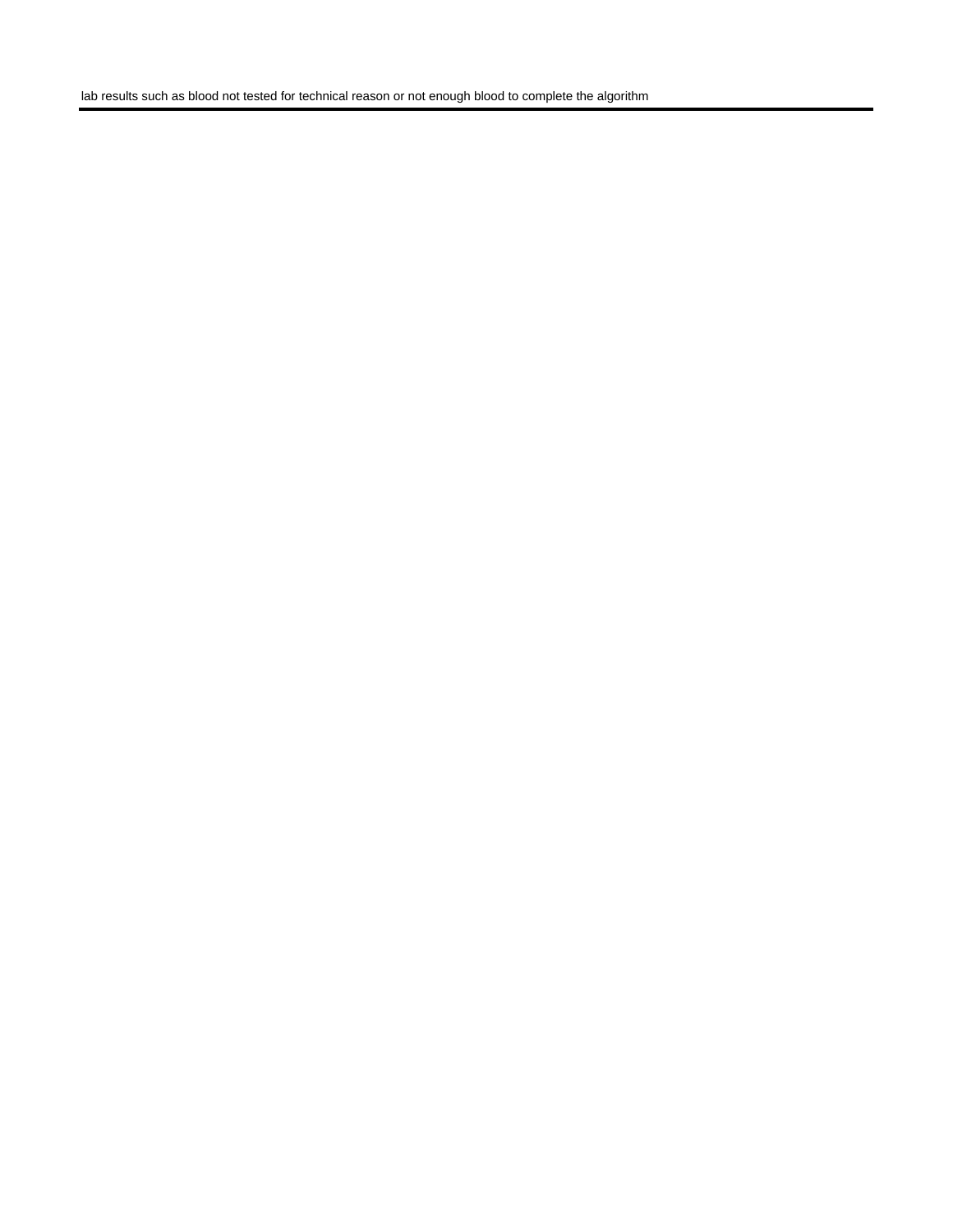# **WORKING TABLE. HIV prevalence according to de facto and interview status**

|     |                                       |                            |                          | Column $3=$     |
|-----|---------------------------------------|----------------------------|--------------------------|-----------------|
|     |                                       | Column 1                   | Column 2                 | Col. 1 / Col. 2 |
|     |                                       | Number of all HIV positive | Number of all DBS with a |                 |
| Row | Population                            | <b>DBS</b>                 | test result              | Prevalence      |
|     | De facto population with interview    |                            |                          |                 |
| 2   | De facto population WITHOUT interview |                            |                          |                 |
| 3   | NON DE FACTO population               |                            |                          |                 |
| 4   | Total population with a test result   | $=$ Row 1+Row 2+Row 3      | $=$ Row 1+Row 2+Row 3    |                 |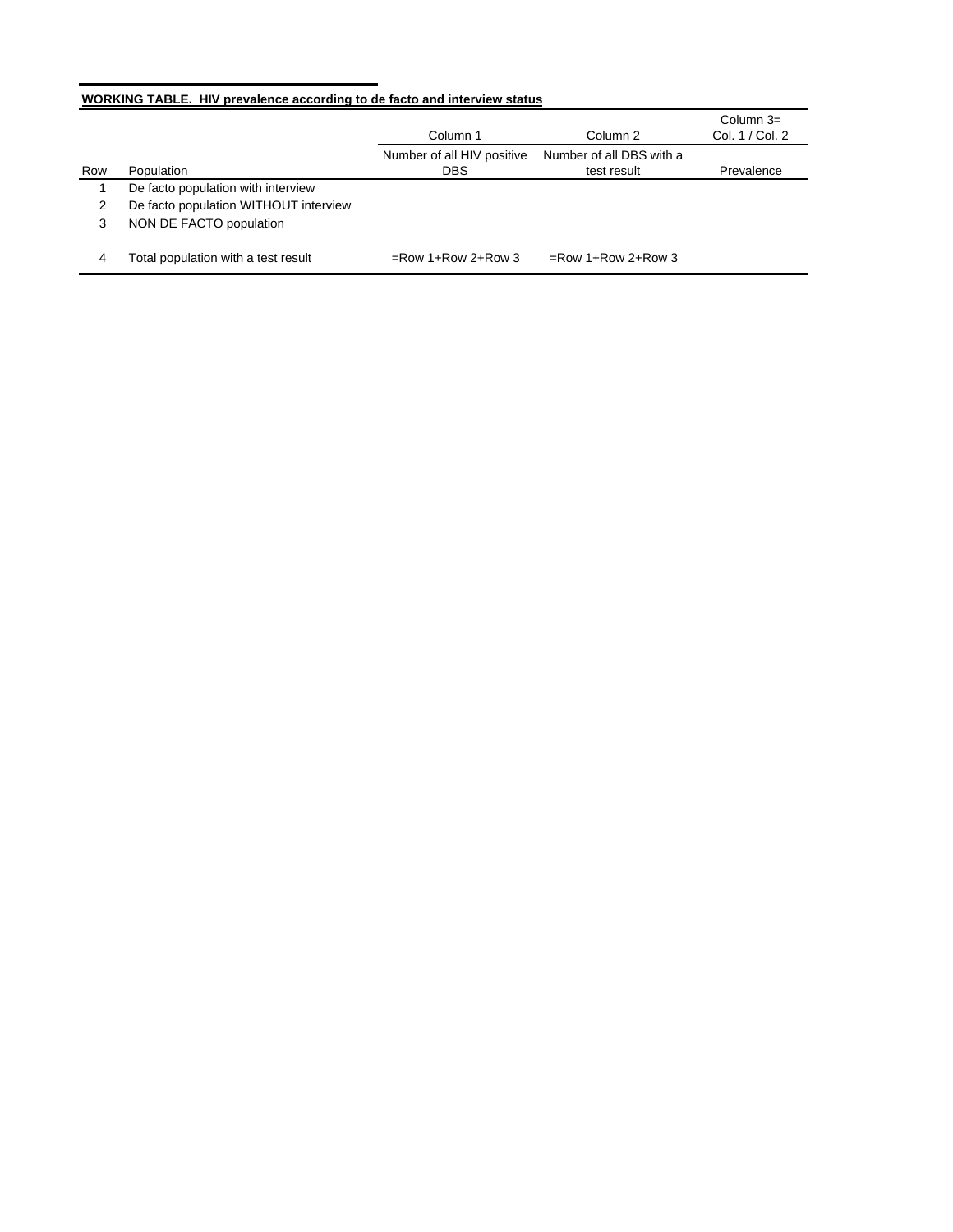# **Table 14.3 HIV prevalence by age**

Among the de facto women age 15-49 and men age 15-54[59] who were interviewed and tested, percentage HIV positive, according to age, [Country Survey Year]

|                       | Women        |        | Men                 |        | Total        |        |
|-----------------------|--------------|--------|---------------------|--------|--------------|--------|
|                       | Percentage   |        | Percentage          |        | Percentage   |        |
| Age                   | HIV positive | Number | <b>HIV positive</b> | Number | HIV positive | Number |
| $15 - 19$             |              |        |                     |        |              |        |
| 20-24                 |              |        |                     |        |              |        |
| 25-29                 |              |        |                     |        |              |        |
| 30-34                 |              |        |                     |        |              |        |
| 35-39                 |              |        |                     |        |              |        |
| 40-44                 |              |        |                     |        |              |        |
| 45-49                 |              |        |                     |        |              |        |
| 50-54[59]             | na           | na     |                     |        | na           | na     |
| <b>Total 15-49</b>    |              |        |                     |        |              |        |
| Confidence interval   | (X, Y)       |        | (X, Y)              |        | (X, Y)       |        |
| Total 15-54[59]       | na           | na     |                     |        | na           | na     |
| Confidence interval   |              |        | (X, Y)              |        |              |        |
| $na = Not applicable$ |              |        |                     |        |              |        |

Reports will use one of the two options provided for Table 14.3. If the survey does not include a typing assay to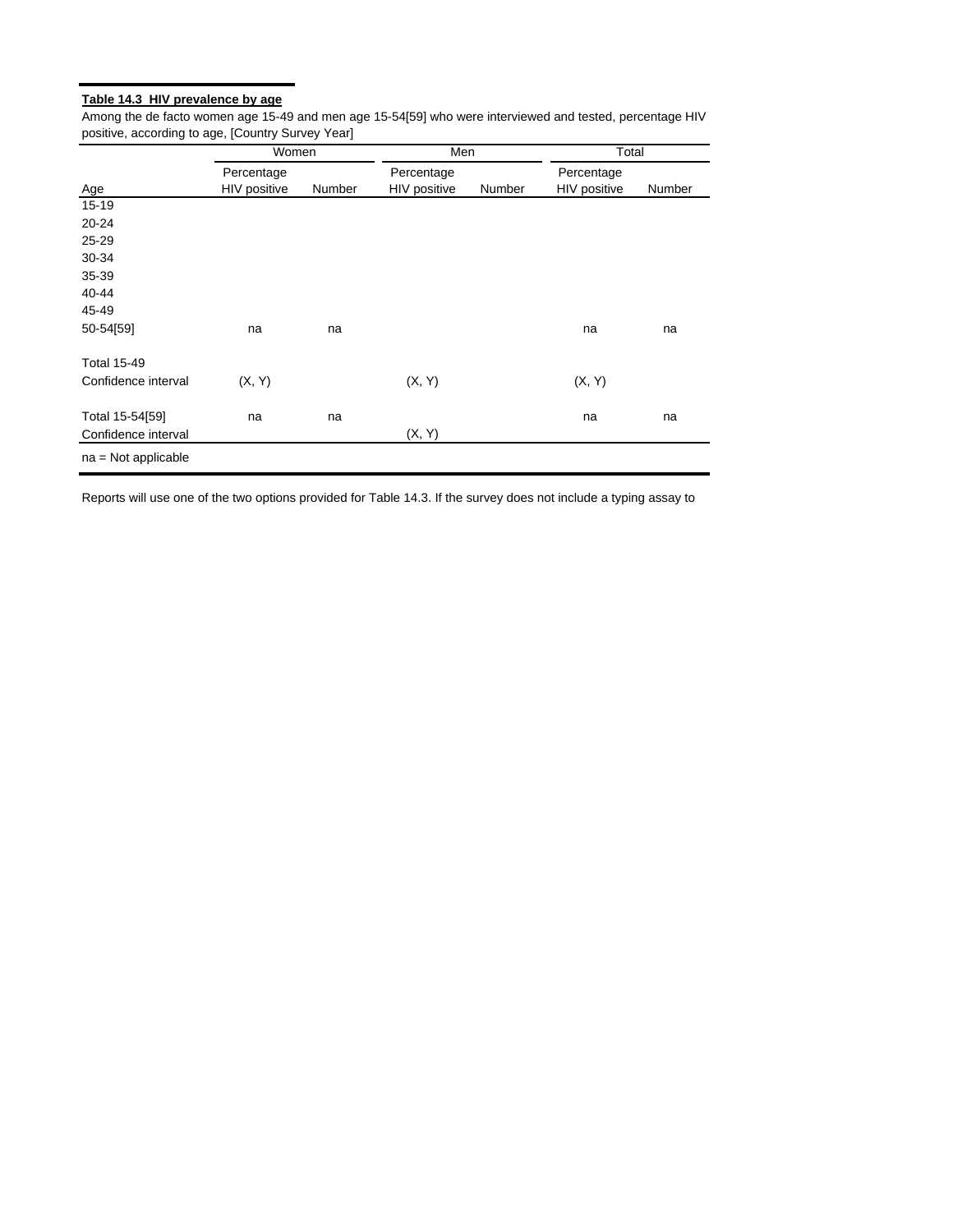## **Table 14.3 HIV prevalence by age**

Among the de facto women age 15-49 and men age 15-54[59] who were interviewed and tested, percentage HIV positive, according to age, [Country Survey Year]

|                                                                                                                               |                                                | Women                                          |                                                            |        |                                                | Men                                            |                                                            |        |                                                | Total                                          |                                                            |        |
|-------------------------------------------------------------------------------------------------------------------------------|------------------------------------------------|------------------------------------------------|------------------------------------------------------------|--------|------------------------------------------------|------------------------------------------------|------------------------------------------------------------|--------|------------------------------------------------|------------------------------------------------|------------------------------------------------------------|--------|
| <u>Age</u>                                                                                                                    | Percentage<br>$HIV-1$<br>positive <sup>1</sup> | Percentage<br>$HIV-2$<br>positive <sup>2</sup> | Percentage<br>HIV-1 or<br>$HIV-2$<br>positive <sup>3</sup> | Number | Percentage<br>$HIV-1$<br>positive <sup>1</sup> | Percentage<br>$HIV-2$<br>positive <sup>2</sup> | Percentage<br>HIV-1 or<br>$HIV-2$<br>positive <sup>3</sup> | Number | Percentage<br>$HIV-1$<br>positive <sup>1</sup> | Percentage<br>$HIV-2$<br>positive <sup>2</sup> | Percentage<br>HIV-1 or<br>$HIV-2$<br>positive <sup>3</sup> | Number |
| $15 - 19$                                                                                                                     |                                                |                                                |                                                            |        |                                                |                                                |                                                            |        |                                                |                                                |                                                            |        |
| $20 - 24$                                                                                                                     |                                                |                                                |                                                            |        |                                                |                                                |                                                            |        |                                                |                                                |                                                            |        |
| 25-29                                                                                                                         |                                                |                                                |                                                            |        |                                                |                                                |                                                            |        |                                                |                                                |                                                            |        |
| 30-34                                                                                                                         |                                                |                                                |                                                            |        |                                                |                                                |                                                            |        |                                                |                                                |                                                            |        |
| 35-39                                                                                                                         |                                                |                                                |                                                            |        |                                                |                                                |                                                            |        |                                                |                                                |                                                            |        |
| 40-44                                                                                                                         |                                                |                                                |                                                            |        |                                                |                                                |                                                            |        |                                                |                                                |                                                            |        |
| 45-49                                                                                                                         |                                                |                                                |                                                            |        |                                                |                                                |                                                            |        |                                                |                                                |                                                            |        |
| 50-54[59]                                                                                                                     | na                                             | na                                             | na                                                         | na     |                                                |                                                |                                                            |        | na                                             | na                                             | na                                                         | na     |
| <b>Total 15-49</b>                                                                                                            |                                                |                                                |                                                            |        |                                                |                                                |                                                            |        |                                                |                                                |                                                            |        |
| Confidence interval                                                                                                           |                                                |                                                | (X, Y)                                                     |        |                                                |                                                | (X, Y)                                                     |        |                                                |                                                | (X, Y)                                                     |        |
| Total 15-54[59]<br>Confidence interval                                                                                        | na                                             | na                                             | na                                                         | na     |                                                |                                                | (X, Y)                                                     |        | na                                             | na                                             | na                                                         | na     |
| $na = Not applicable$<br><sup>1</sup> Includes cases that are HIV-1 positive only and cases that are HIV-1 and HIV-2 positive |                                                |                                                |                                                            |        |                                                |                                                |                                                            |        |                                                |                                                |                                                            |        |

2 Includes cases that are only HIV-2 positive

<sup>3</sup> Indicates the percentage defined as "HIV positive" in all subsequent HIV prevalence tables

Reports will use one of the two options for Table 14.3. If the survey includes a typing assay to determine HIV type, reports will include this version of the table. Subsequent tables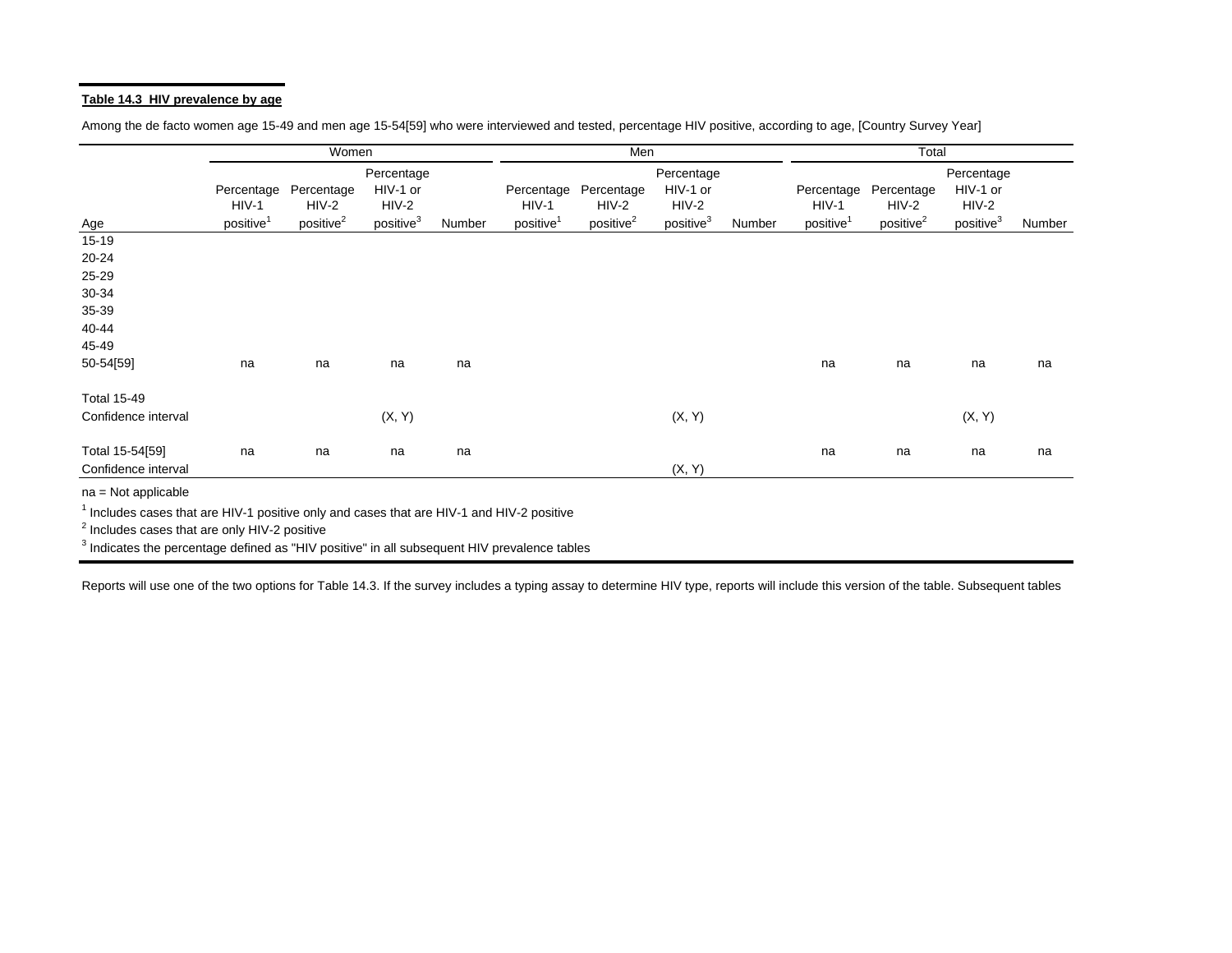# **WORKING TABLE. Detailed results of the testing algorithm**

|                                | Total number of DBS with a test result and with an interview (de facto population) |        |          |          |        |        |          |                       |        |                            |          |        |          |        |        |               |  |
|--------------------------------|------------------------------------------------------------------------------------|--------|----------|----------|--------|--------|----------|-----------------------|--------|----------------------------|----------|--------|----------|--------|--------|---------------|--|
| ELISA <sub>1</sub><br>$N$ HIV+ |                                                                                    |        |          |          |        |        |          |                       |        | N HIV-<br>5 or 10 per cent |          |        |          |        |        |               |  |
| ELISA 2                        | N HIV+                                                                             |        |          |          | N HIV- |        |          |                       | N HIV- |                            |          |        | $N$ HIV+ |        |        |               |  |
| Repeat ELISA 1                 | $N$ HIV+                                                                           | N HIV- |          | $N$ HIV+ |        |        | N HIV-   |                       |        | N HIV-                     | $N$ HIV+ |        | N HIV-   |        |        | $N$ HIV+      |  |
| Repeat ELISA 2                 | $N$ HIV+                                                                           | N HIV- |          | N HIV-   |        |        | $N$ HIV+ |                       |        | N HIV-                     | N HIV+   |        | $N$ HIV+ |        |        | N HIV-        |  |
| Western Blot                   |                                                                                    |        | $N$ HIV+ | N HIV-   | N HIV? | N HIV+ | N HIV-   | N HIV? $\blacksquare$ |        |                            |          | N HIV- | $N$ HIV+ | N HIV? | N HIV- | $NHIV+~NHIV?$ |  |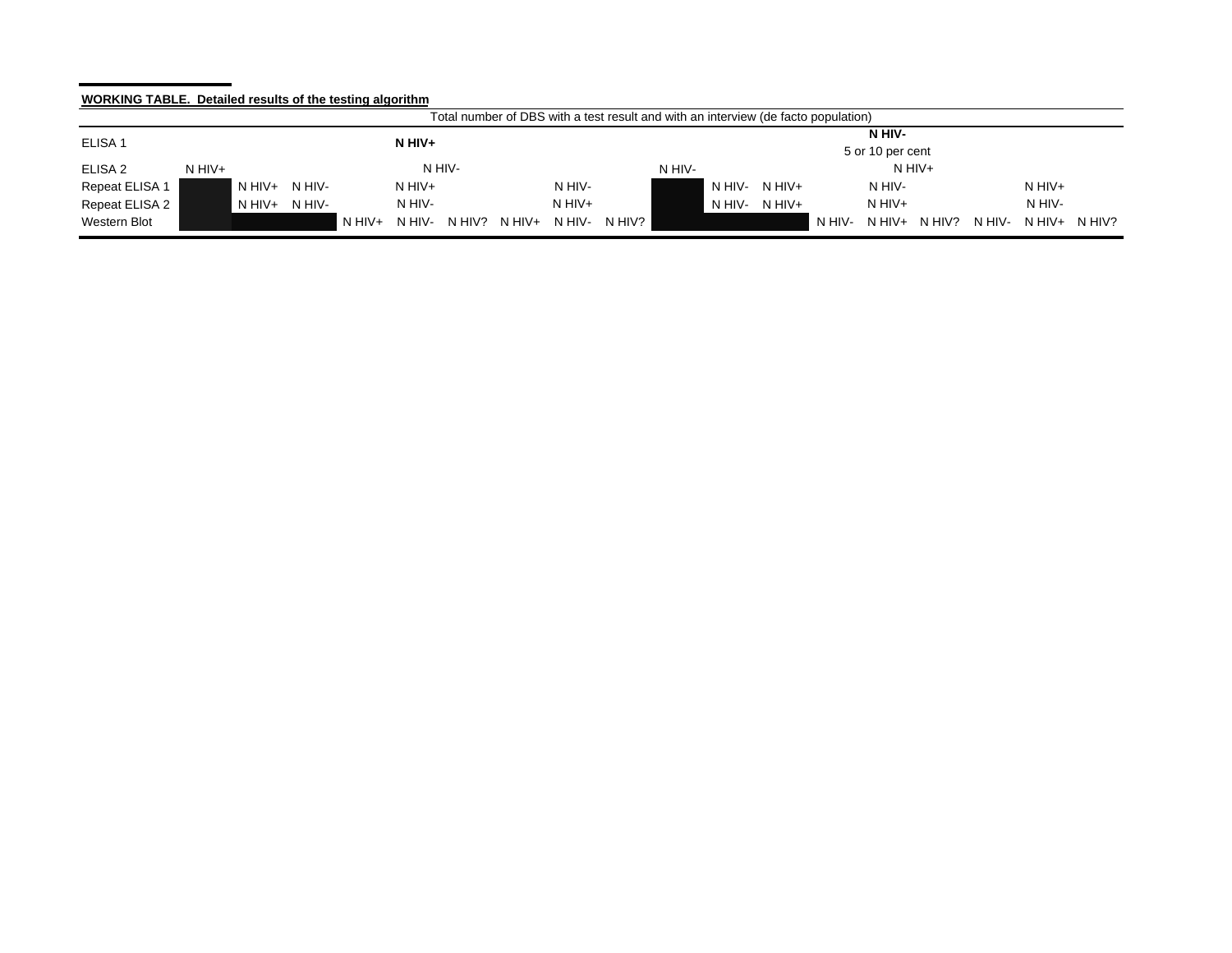# **Table 14.4 HIV prevalence by socioeconomic characteristics**

Percentage HIV positive among women and men age 15-49 who were tested, according to socioeconomic characteristics, [Country Survey Year]

|                                             | Women                      |        | Men                        |        | Total                      |        |
|---------------------------------------------|----------------------------|--------|----------------------------|--------|----------------------------|--------|
| Background characteristic                   | Percentage<br>HIV positive | Number | Percentage<br>HIV positive | Number | Percentage<br>HIV positive | Number |
| <b>Ethnicity</b>                            |                            |        |                            |        |                            |        |
|                                             |                            |        |                            |        |                            |        |
|                                             |                            |        |                            |        |                            |        |
|                                             |                            |        |                            |        |                            |        |
| Religion                                    |                            |        |                            |        |                            |        |
|                                             |                            |        |                            |        |                            |        |
|                                             |                            |        |                            |        |                            |        |
|                                             |                            |        |                            |        |                            |        |
| No religion                                 |                            |        |                            |        |                            |        |
| Employment (past 12 months)<br>Not employed |                            |        |                            |        |                            |        |
| Employed                                    |                            |        |                            |        |                            |        |
| Residence                                   |                            |        |                            |        |                            |        |
| Urban                                       |                            |        |                            |        |                            |        |
| Rural                                       |                            |        |                            |        |                            |        |
| Region                                      |                            |        |                            |        |                            |        |
| Region 1                                    |                            |        |                            |        |                            |        |
| Region 2                                    |                            |        |                            |        |                            |        |
| Region 3                                    |                            |        |                            |        |                            |        |
| Region 4                                    |                            |        |                            |        |                            |        |
| <b>Education</b>                            |                            |        |                            |        |                            |        |
| No education                                |                            |        |                            |        |                            |        |
| Primary                                     |                            |        |                            |        |                            |        |
| Secondary                                   |                            |        |                            |        |                            |        |
| More than secondary                         |                            |        |                            |        |                            |        |
| <b>Wealth quintile</b>                      |                            |        |                            |        |                            |        |
| Lowest                                      |                            |        |                            |        |                            |        |
| Second                                      |                            |        |                            |        |                            |        |
| Middle                                      |                            |        |                            |        |                            |        |
| Fourth                                      |                            |        |                            |        |                            |        |
| Highest                                     |                            |        |                            |        |                            |        |
| Total 15-49                                 |                            |        |                            |        |                            |        |
| 50-54[59]                                   | na                         | na     |                            |        | na                         | na     |
| Total 15-54[59]                             | na                         | na     |                            |        | na                         | na     |
| na = Not applicable                         |                            |        |                            |        |                            |        |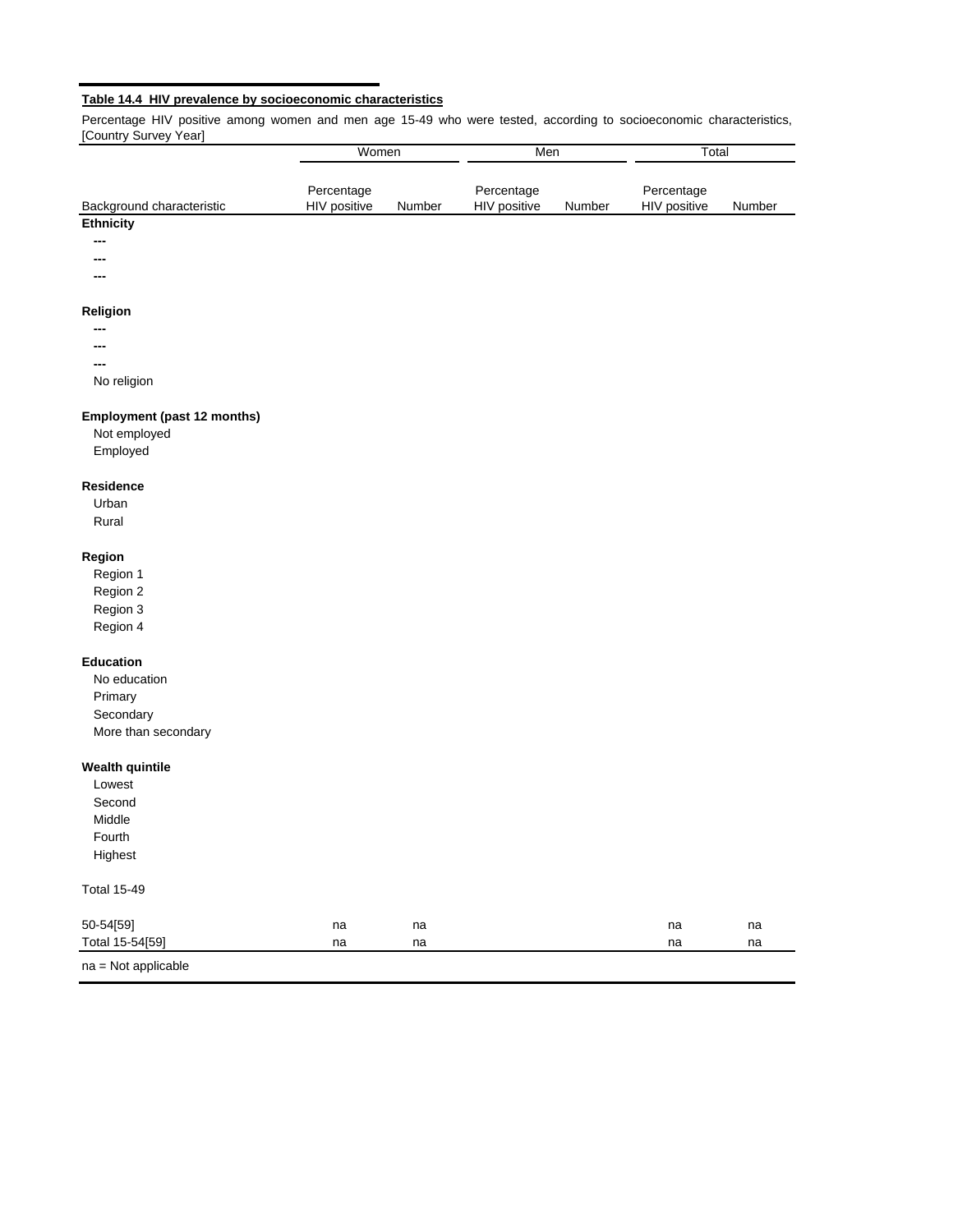# **Table 14.5 HIV prevalence by demographic characteristics**

Percentage HIV positive among women and men age 15-49 who were tested, according to demographic characteristics, [Country Survey Year]

|                                              | Women                      |        | Men                        |        | Total                      |        |
|----------------------------------------------|----------------------------|--------|----------------------------|--------|----------------------------|--------|
| Demographic characteristic                   | Percentage<br>HIV positive | Number | Percentage<br>HIV positive | Number | Percentage<br>HIV positive | Number |
| <b>Marital status</b>                        |                            |        |                            |        |                            |        |
| Never married                                |                            |        |                            |        |                            |        |
| Ever had sexual intercourse                  |                            |        |                            |        |                            |        |
| Never had sexual intercourse                 |                            |        |                            |        |                            |        |
| Married/living together                      |                            |        |                            |        |                            |        |
| Divorced/separated                           |                            |        |                            |        |                            |        |
| Widowed                                      |                            |        |                            |        |                            |        |
| Type of union                                |                            |        |                            |        |                            |        |
| In polygynous union                          |                            |        |                            |        |                            |        |
| In non-polygynous union                      |                            |        |                            |        |                            |        |
| Not currently in union                       |                            |        |                            |        |                            |        |
| Times slept away from home in past 12 months |                            |        |                            |        |                            |        |
| None                                         |                            |        |                            |        |                            |        |
| $1 - 2$                                      |                            |        |                            |        |                            |        |
| $3 - 4$                                      |                            |        |                            |        |                            |        |
| $5+$                                         |                            |        |                            |        |                            |        |
| Time away in past 12 months                  |                            |        |                            |        |                            |        |
| Away for more than 1 month at a time         |                            |        |                            |        |                            |        |
| Away only for less than 1 month at a time    |                            |        |                            |        |                            |        |
| Not away                                     |                            |        |                            |        |                            |        |
| <b>Currently pregnant</b>                    |                            |        |                            |        |                            |        |
| Pregnant                                     |                            |        | na                         | na     | na                         | na     |
| Not pregnant or not sure                     |                            |        | na                         | na     | na                         | na     |
| ANC for last birth in past 3 years           |                            |        |                            |        |                            |        |
| ANC provided by the public sector            |                            |        | na                         | na     | na                         | na     |
| ANC provided by other than the public sector |                            |        | na                         | na     | na                         | na     |
| No ANC/No birth in past 3 years              |                            |        | na                         | na     | na                         | na     |
| <b>Total 15-49</b>                           |                            |        |                            |        |                            |        |
| 50-54[59]                                    | na                         | na     |                            |        | na                         | na     |
| Total 15-54[59]                              | na                         | na     |                            |        | na                         | na     |
| $na = Not applicable$                        |                            |        |                            |        |                            |        |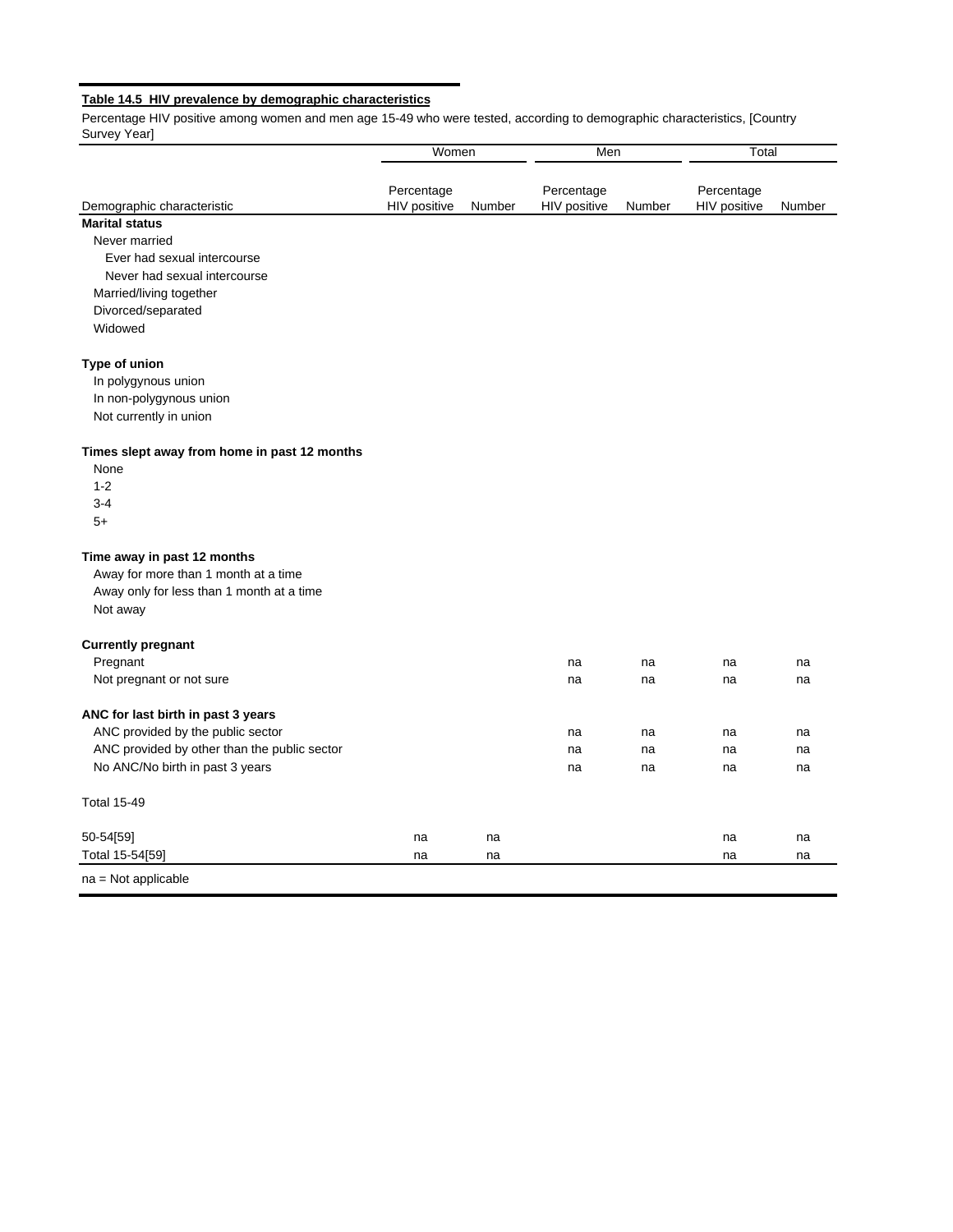# **Table 14.6 HIV prevalence by sexual behavior**

Percentage HIV positive among women and men age 15-49 who ever had sex and were tested for HIV, according to sexual behavior characteristics, [Country Survey Year]

|                                                                                           | Women                      |        | Men                        |               | Total                      |        |
|-------------------------------------------------------------------------------------------|----------------------------|--------|----------------------------|---------------|----------------------------|--------|
|                                                                                           |                            |        |                            |               |                            |        |
| Sexual behavior characteristic                                                            | Percentage<br>HIV positive | Number | Percentage<br>HIV positive | <b>Number</b> | Percentage<br>HIV positive | Number |
| Age at first sexual intercourse                                                           |                            |        |                            |               |                            |        |
| <16                                                                                       |                            |        |                            |               |                            |        |
| $16 - 17$                                                                                 |                            |        |                            |               |                            |        |
| 18-19                                                                                     |                            |        |                            |               |                            |        |
| $20+$                                                                                     |                            |        |                            |               |                            |        |
| Number of lifetime partners                                                               |                            |        |                            |               |                            |        |
| 1                                                                                         |                            |        |                            |               |                            |        |
| 2                                                                                         |                            |        |                            |               |                            |        |
| $3 - 4$                                                                                   |                            |        |                            |               |                            |        |
| $5-9$                                                                                     |                            |        |                            |               |                            |        |
| $10+$                                                                                     |                            |        |                            |               |                            |        |
| Multiple sexual partners in past 12 months                                                |                            |        |                            |               |                            |        |
| 0                                                                                         |                            |        |                            |               |                            |        |
| 1                                                                                         |                            |        |                            |               |                            |        |
| $2+$                                                                                      |                            |        |                            |               |                            |        |
| Non-marital, non-cohabiting partners in                                                   |                            |        |                            |               |                            |        |
| past 12 months <sup>1</sup>                                                               |                            |        |                            |               |                            |        |
| 0<br>1                                                                                    |                            |        |                            |               |                            |        |
| $2 +$                                                                                     |                            |        |                            |               |                            |        |
| Condom use at last sexual intercourse in past                                             |                            |        |                            |               |                            |        |
| 12 months                                                                                 |                            |        |                            |               |                            |        |
| Used condom                                                                               |                            |        |                            |               |                            |        |
| Did not use condom                                                                        |                            |        |                            |               |                            |        |
| No sexual intercourse in past 12 months                                                   |                            |        |                            |               |                            |        |
| Condom use at last sexual intercourse with a                                              |                            |        |                            |               |                            |        |
| non-marital, non-cohabiting partner in past                                               |                            |        |                            |               |                            |        |
| 12 months <sup>1</sup>                                                                    |                            |        |                            |               |                            |        |
| Used condom                                                                               |                            |        |                            |               |                            |        |
| Did not use condom                                                                        |                            |        |                            |               |                            |        |
| No sexual intercourse with any non-marital, non-<br>cohabiting partners in past 12 months |                            |        |                            |               |                            |        |
| Paid for sexual intercourse in past 12 months                                             |                            |        |                            |               |                            |        |
| Yes                                                                                       | na                         | na     |                            |               | na                         | na     |
| Used condom                                                                               | na                         | na     |                            |               | na                         | na     |
| Did not use condom                                                                        | na                         | na     |                            |               | na                         | na     |
| No                                                                                        | na                         | na     |                            |               | na                         | na     |
| <b>Total 15-49</b>                                                                        |                            |        |                            |               |                            |        |
| 50-54[59]                                                                                 | na                         | na     |                            |               | na                         | na     |
| Total 15-54[59]                                                                           | na                         | na     |                            |               | na                         | na     |
| na = Not applicable                                                                       |                            |        |                            |               |                            |        |

 $1$  Any partner who was not a spouse and did not live with the respondent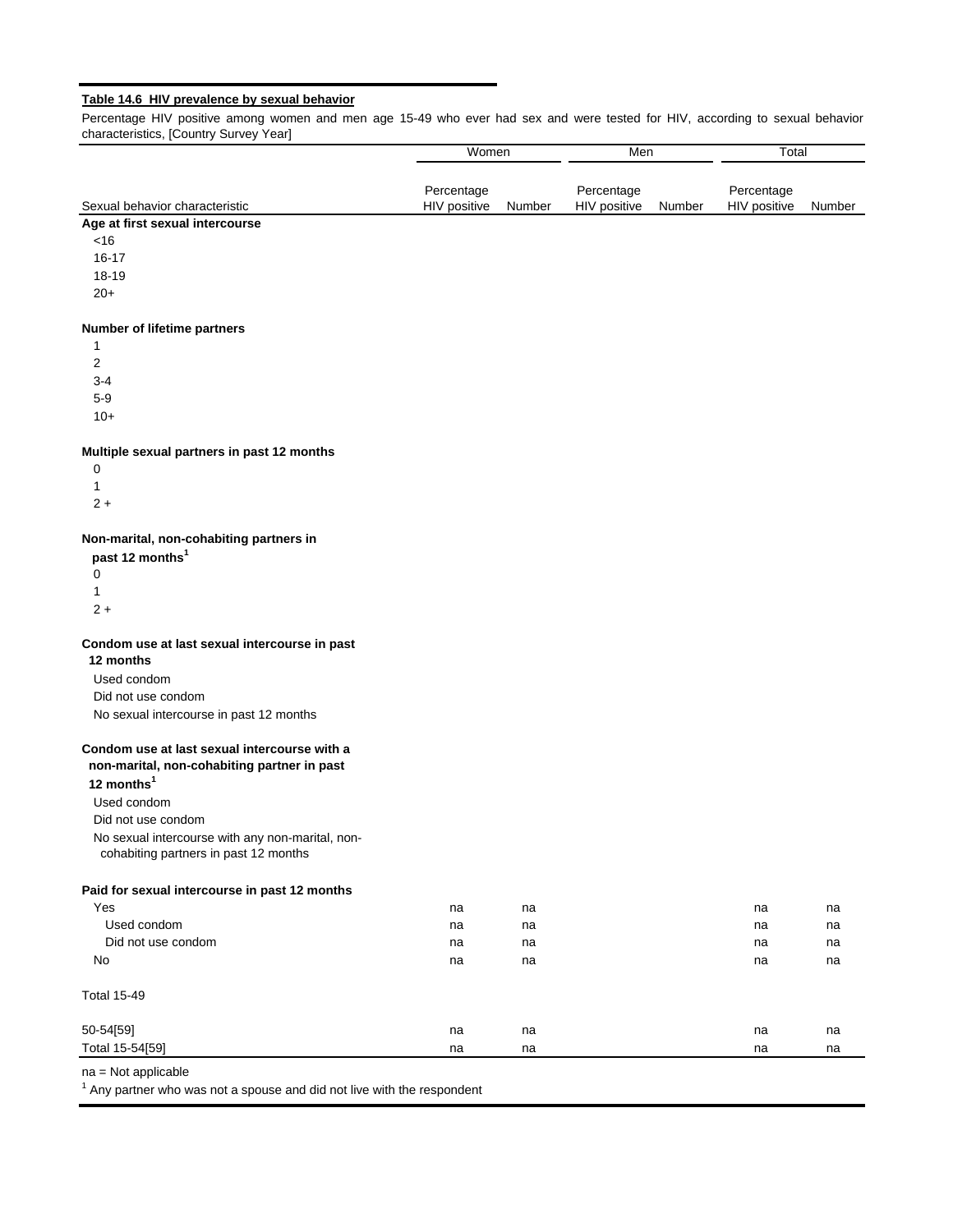# **Table 14.7 HIV prevalence among young people by background characteristics**

j,

Percentage HIV positive among women and men age 15-24 who were tested for HIV, according to background characteristics, [Country Survey Year]

|                           | Women                      |        | Men                        |        | Total                      |        |
|---------------------------|----------------------------|--------|----------------------------|--------|----------------------------|--------|
| Background characteristic | Percentage<br>HIV positive | Number | Percentage<br>HIV positive | Number | Percentage<br>HIV positive | Number |
| Age                       |                            |        |                            |        |                            |        |
| 15-19                     |                            |        |                            |        |                            |        |
| $15 - 17$                 |                            |        |                            |        |                            |        |
| 18-19                     |                            |        |                            |        |                            |        |
| 20-24                     |                            |        |                            |        |                            |        |
| 20-22                     |                            |        |                            |        |                            |        |
| 23-24                     |                            |        |                            |        |                            |        |
| <b>Marital status</b>     |                            |        |                            |        |                            |        |
| Never married             |                            |        |                            |        |                            |        |
| Ever had sex              |                            |        |                            |        |                            |        |
| Never had sex             |                            |        |                            |        |                            |        |
| Married/living together   |                            |        |                            |        |                            |        |
| Widowed/divorced/         |                            |        |                            |        |                            |        |
| separated                 |                            |        |                            |        |                            |        |
| <b>Currently pregnant</b> |                            |        |                            |        |                            |        |
| Pregnant                  |                            |        | na                         | na     | na                         | na     |
| Not pregnant or not sure  |                            |        | na                         | na     | na                         | na     |
| Residence                 |                            |        |                            |        |                            |        |
| Urban                     |                            |        |                            |        |                            |        |
| Rural                     |                            |        |                            |        |                            |        |
| Region                    |                            |        |                            |        |                            |        |
| Region 1                  |                            |        |                            |        |                            |        |
| Region 2                  |                            |        |                            |        |                            |        |
| Region 3                  |                            |        |                            |        |                            |        |
| Region 4                  |                            |        |                            |        |                            |        |
| <b>Education</b>          |                            |        |                            |        |                            |        |
| None                      |                            |        |                            |        |                            |        |
| Primary                   |                            |        |                            |        |                            |        |
| Secondary                 |                            |        |                            |        |                            |        |
| More than secondary       |                            |        |                            |        |                            |        |
| Wealth quintile           |                            |        |                            |        |                            |        |
| Lowest                    |                            |        |                            |        |                            |        |
| Second                    |                            |        |                            |        |                            |        |
| Middle                    |                            |        |                            |        |                            |        |
| Fourth                    |                            |        |                            |        |                            |        |
| Highest                   |                            |        |                            |        |                            |        |
| <b>Total 15-24</b>        |                            |        |                            |        |                            |        |
| na = Not applicable       |                            |        |                            |        |                            |        |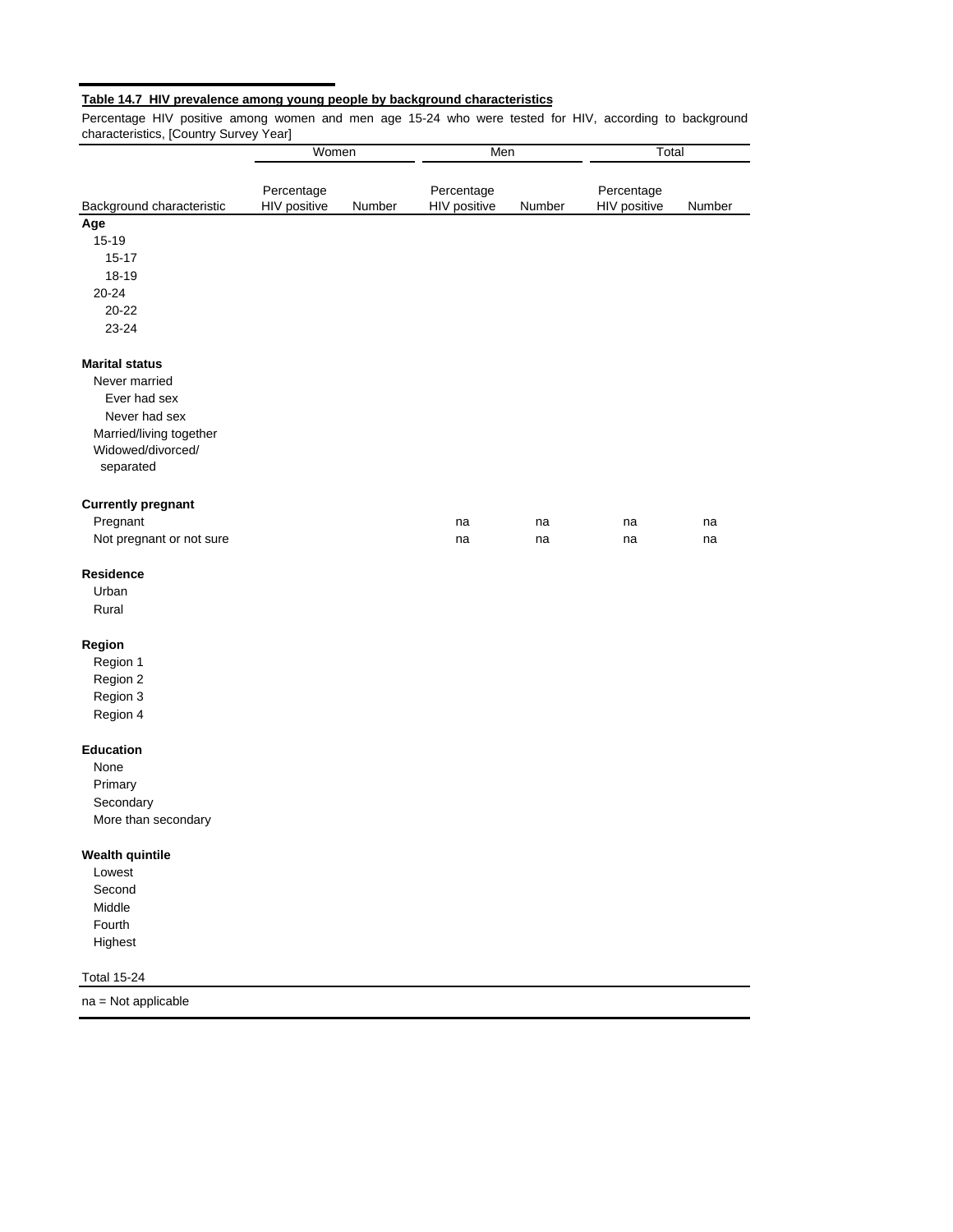# **Table 14.8 HIV prevalence among young people by sexual behavior**

Percentage HIV positive among women and men age 15-24 who have ever had sex and were tested for HIV, according to sexual behavior, [Country Survey Year]

|                                                            | Women                      |        | Men                        |        | Total                      |        |  |
|------------------------------------------------------------|----------------------------|--------|----------------------------|--------|----------------------------|--------|--|
| Sexual behavior characteristic                             | Percentage<br>HIV positive | Number | Percentage<br>HIV positive | Number | Percentage<br>HIV positive | Number |  |
| Multiple sexual partners in past                           |                            |        |                            |        |                            |        |  |
| 12 months                                                  |                            |        |                            |        |                            |        |  |
| 0                                                          |                            |        |                            |        |                            |        |  |
|                                                            |                            |        |                            |        |                            |        |  |
| $2 +$                                                      |                            |        |                            |        |                            |        |  |
| Non-marital, non-cohabiting partners<br>in past 12 months  |                            |        |                            |        |                            |        |  |
| 0                                                          |                            |        |                            |        |                            |        |  |
|                                                            |                            |        |                            |        |                            |        |  |
| $2 +$                                                      |                            |        |                            |        |                            |        |  |
| Condom use at last sexual intercourse in past<br>12 months |                            |        |                            |        |                            |        |  |
| Used condom                                                |                            |        |                            |        |                            |        |  |
| Did not use condom                                         |                            |        |                            |        |                            |        |  |
| No sexual intercourse in past 12<br>months                 |                            |        |                            |        |                            |        |  |
| <b>Total 15-24</b>                                         |                            |        |                            |        |                            |        |  |

 $1$  Any partner who was not a spouse and did not live with the respondent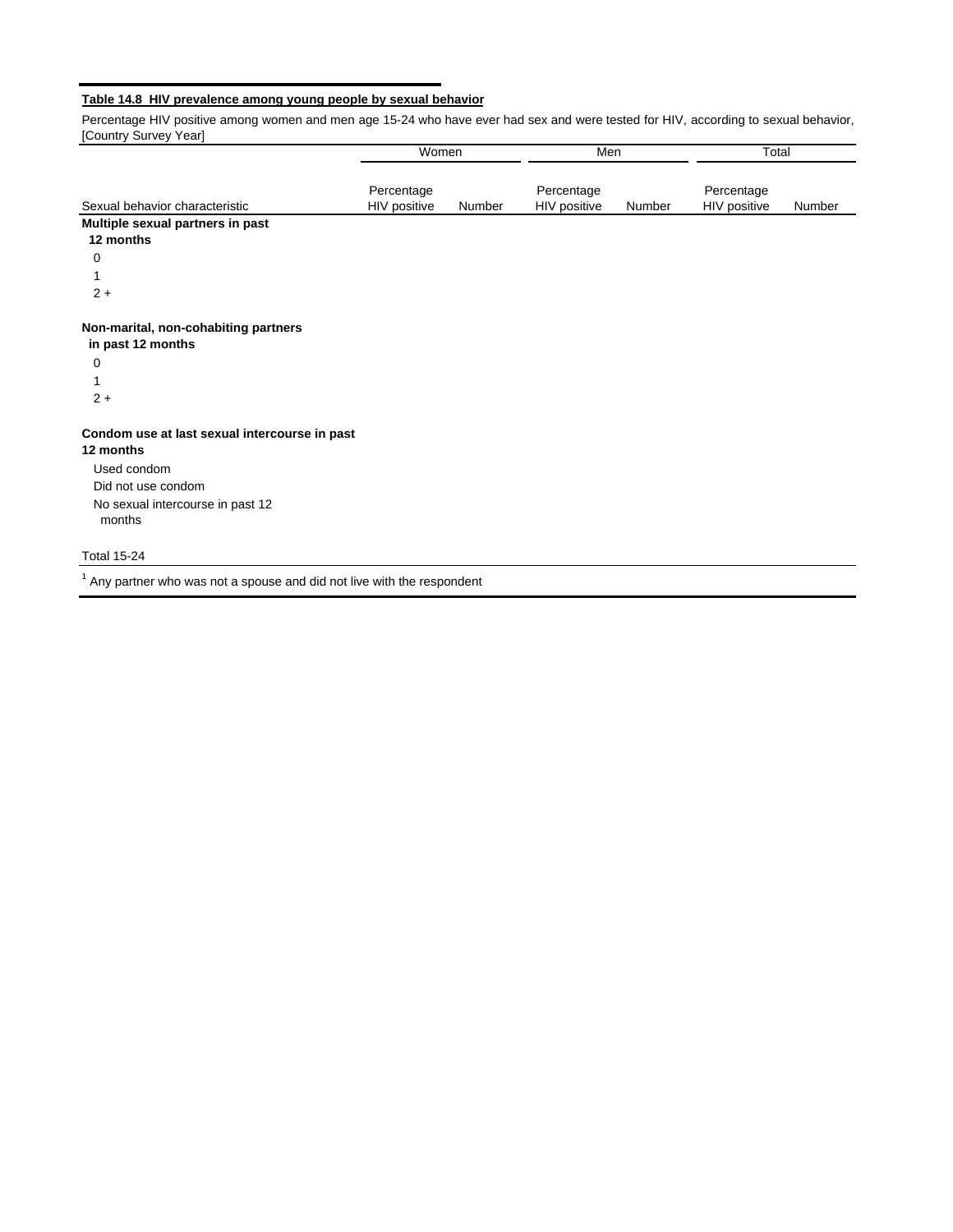# **Table 14.9 HIV prevalence by other characteristics**

Percentage HIV positive among women and men age 15-49 who have ever had sex and were tested for HIV, according to whether they had an STI in the past 12 months and prior testing for HIV, [Country Survey Year]

|                                        | Women        |        | Men          |        | Total        |        |
|----------------------------------------|--------------|--------|--------------|--------|--------------|--------|
|                                        | Percentage   |        | Percentage   |        | Percentage   |        |
| Characteristic                         | HIV positive | Number | HIV positive | Number | HIV positive | Number |
| Sexually transmitted infection in past |              |        |              |        |              |        |
| 12 months                              |              |        |              |        |              |        |
| Had STI or STI symptoms                |              |        |              |        |              |        |
| No STI, no symptoms                    |              |        |              |        |              |        |
| <b>Prior HIV testing</b>               |              |        |              |        |              |        |
| Ever tested                            |              |        |              |        |              |        |
| Received results                       |              |        |              |        |              |        |
| Did not receive results                |              |        |              |        |              |        |
| Never tested                           |              |        |              |        |              |        |
| <b>Total 15-49</b>                     |              |        |              |        |              |        |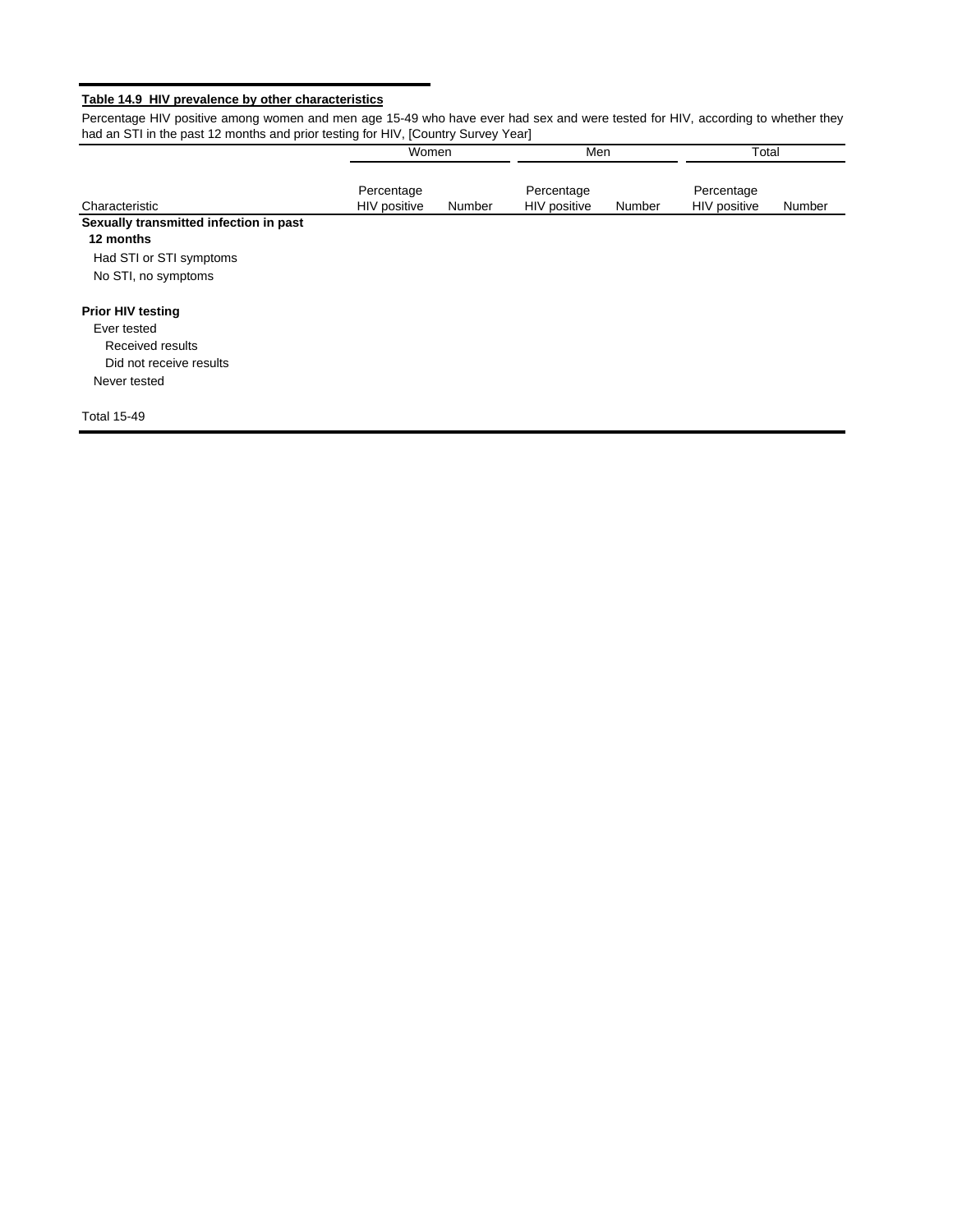# **Table 14.10 Prior HIV testing by current HIV status**

Percent distribution of women and men age 15-49 who tested HIV positive and who tested HIV negative according to HIV testing status prior to the survey, [Country Survey Year]

|                                                                                                                                                                                                                                                                                                            |       | Women                     |       | Men                       |       | Total                     |  |
|------------------------------------------------------------------------------------------------------------------------------------------------------------------------------------------------------------------------------------------------------------------------------------------------------------|-------|---------------------------|-------|---------------------------|-------|---------------------------|--|
| HIV testing prior to the survey                                                                                                                                                                                                                                                                            |       | HIV positive HIV negative |       | HIV positive HIV negative |       | HIV positive HIV negative |  |
| Ever tested for HIV and received the<br>result of the most recent test<br>Tested in the past 12 months and<br>received the result <sup>1</sup><br>Tested 12 or more months ago and<br>received the result <sup>1</sup><br>Ever tested for HIV and did not<br>receive the result of the most<br>recent test |       |                           |       |                           |       |                           |  |
| Not previously tested                                                                                                                                                                                                                                                                                      |       |                           |       |                           |       |                           |  |
| Total<br>Number                                                                                                                                                                                                                                                                                            | 100.0 | 100.0                     | 100.0 | 100.0                     | 100.0 | 100.0                     |  |
| Of the most recent HIV test                                                                                                                                                                                                                                                                                |       |                           |       |                           |       |                           |  |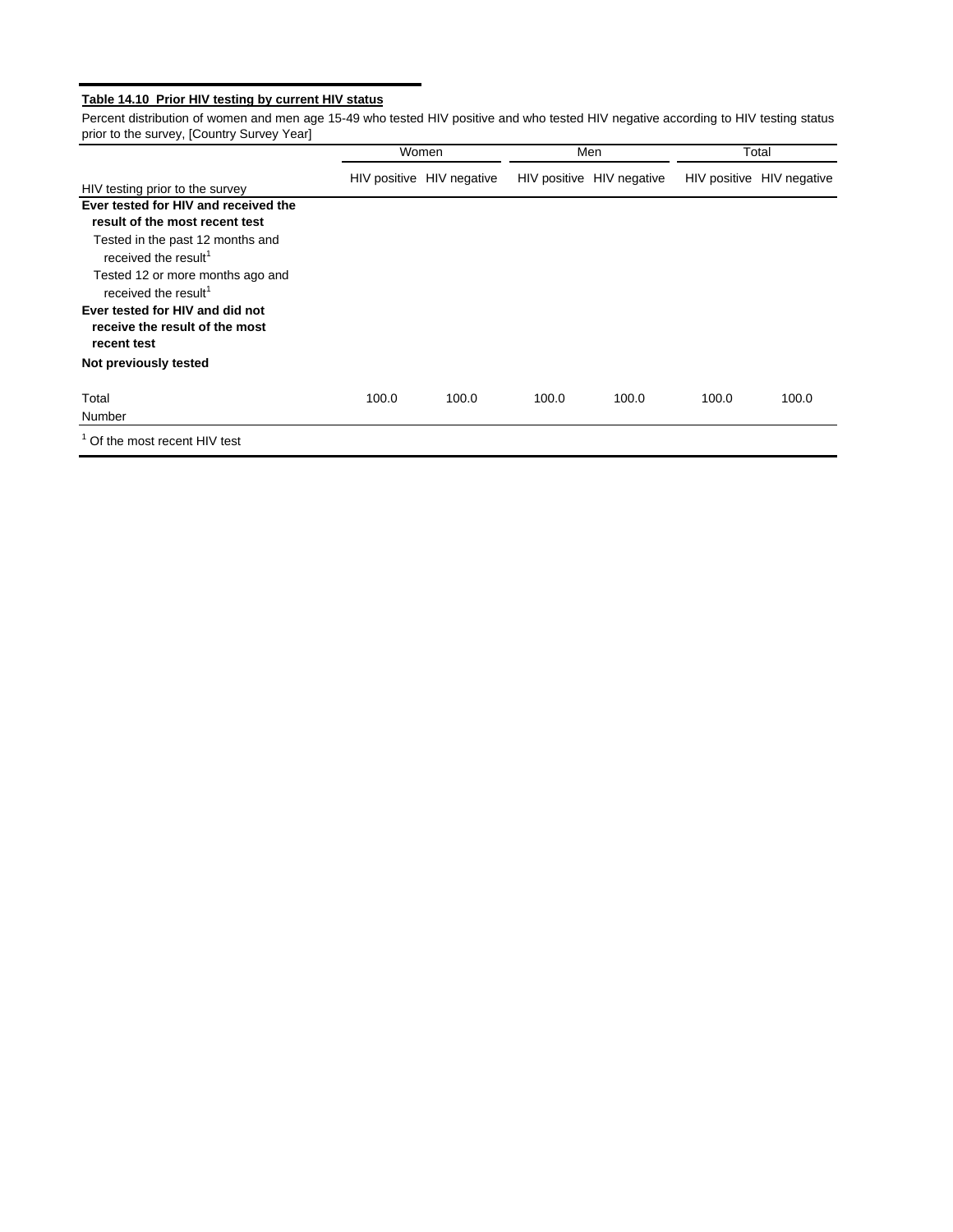#### **Table 14.11 HIV prevalence by male circumcision**

Among men age 15-49 who were tested for HIV, percentage HIV positive by circumcision status, according to background characteristics, [Country Survey Year]

|                           |                                              |        | Circumcised                                              |        |                              |        |                            |        |
|---------------------------|----------------------------------------------|--------|----------------------------------------------------------|--------|------------------------------|--------|----------------------------|--------|
|                           | Circumcised by health<br>worker/professional |        | Circumcised by traditional<br>practitioner/family/friend |        | All circumcised <sup>1</sup> |        | Uncircumcised              |        |
| Background characteristic | Percentage<br>HIV positive                   | Number | Percentage<br>HIV positive                               | Number | Percentage<br>HIV positive   | Number | Percentage<br>HIV positive | Number |
| Age                       |                                              |        |                                                          |        |                              |        |                            |        |
| $15 - 19$                 |                                              |        |                                                          |        |                              |        |                            |        |
| $20 - 24$                 |                                              |        |                                                          |        |                              |        |                            |        |
| 25-29                     |                                              |        |                                                          |        |                              |        |                            |        |
| 30-34                     |                                              |        |                                                          |        |                              |        |                            |        |
| 35-39                     |                                              |        |                                                          |        |                              |        |                            |        |
| 40-44                     |                                              |        |                                                          |        |                              |        |                            |        |
| 45-49                     |                                              |        |                                                          |        |                              |        |                            |        |
| Ethnicity                 |                                              |        |                                                          |        |                              |        |                            |        |
|                           |                                              |        |                                                          |        |                              |        |                            |        |
| ----                      |                                              |        |                                                          |        |                              |        |                            |        |
| ----                      |                                              |        |                                                          |        |                              |        |                            |        |
| Religion                  |                                              |        |                                                          |        |                              |        |                            |        |
| ----                      |                                              |        |                                                          |        |                              |        |                            |        |
| ----                      |                                              |        |                                                          |        |                              |        |                            |        |
| ----                      |                                              |        |                                                          |        |                              |        |                            |        |
| No religion               |                                              |        |                                                          |        |                              |        |                            |        |
| Residence                 |                                              |        |                                                          |        |                              |        |                            |        |
| Urban                     |                                              |        |                                                          |        |                              |        |                            |        |
| Rural                     |                                              |        |                                                          |        |                              |        |                            |        |
| Region                    |                                              |        |                                                          |        |                              |        |                            |        |
| Region 1                  |                                              |        |                                                          |        |                              |        |                            |        |
| Region 2                  |                                              |        |                                                          |        |                              |        |                            |        |
| Region 3                  |                                              |        |                                                          |        |                              |        |                            |        |
| Region 4                  |                                              |        |                                                          |        |                              |        |                            |        |
| Education                 |                                              |        |                                                          |        |                              |        |                            |        |
| None                      |                                              |        |                                                          |        |                              |        |                            |        |
| Primary                   |                                              |        |                                                          |        |                              |        |                            |        |
| Secondary                 |                                              |        |                                                          |        |                              |        |                            |        |
| More than secondary       |                                              |        |                                                          |        |                              |        |                            |        |
| <b>Wealth quintile</b>    |                                              |        |                                                          |        |                              |        |                            |        |
| Lowest                    |                                              |        |                                                          |        |                              |        |                            |        |
| Second                    |                                              |        |                                                          |        |                              |        |                            |        |
| Middle                    |                                              |        |                                                          |        |                              |        |                            |        |
| Fourth                    |                                              |        |                                                          |        |                              |        |                            |        |
| Highest                   |                                              |        |                                                          |        |                              |        |                            |        |
| <b>Total 15-49</b>        |                                              |        |                                                          |        |                              |        |                            |        |
| 50-54[59]                 |                                              |        |                                                          |        |                              |        |                            |        |
| Total 15-54[59]           |                                              |        |                                                          |        |                              |        |                            |        |
|                           |                                              |        |                                                          |        |                              |        |                            |        |

1 Includes all men who report they are circumcised, including men circumcised by medical or traditional practitioners. Also includes those circumcised by other practitioners, those who don't know what practitioner performed their circumcision, and those who did not report a practitioner of circumcision, not shown separately.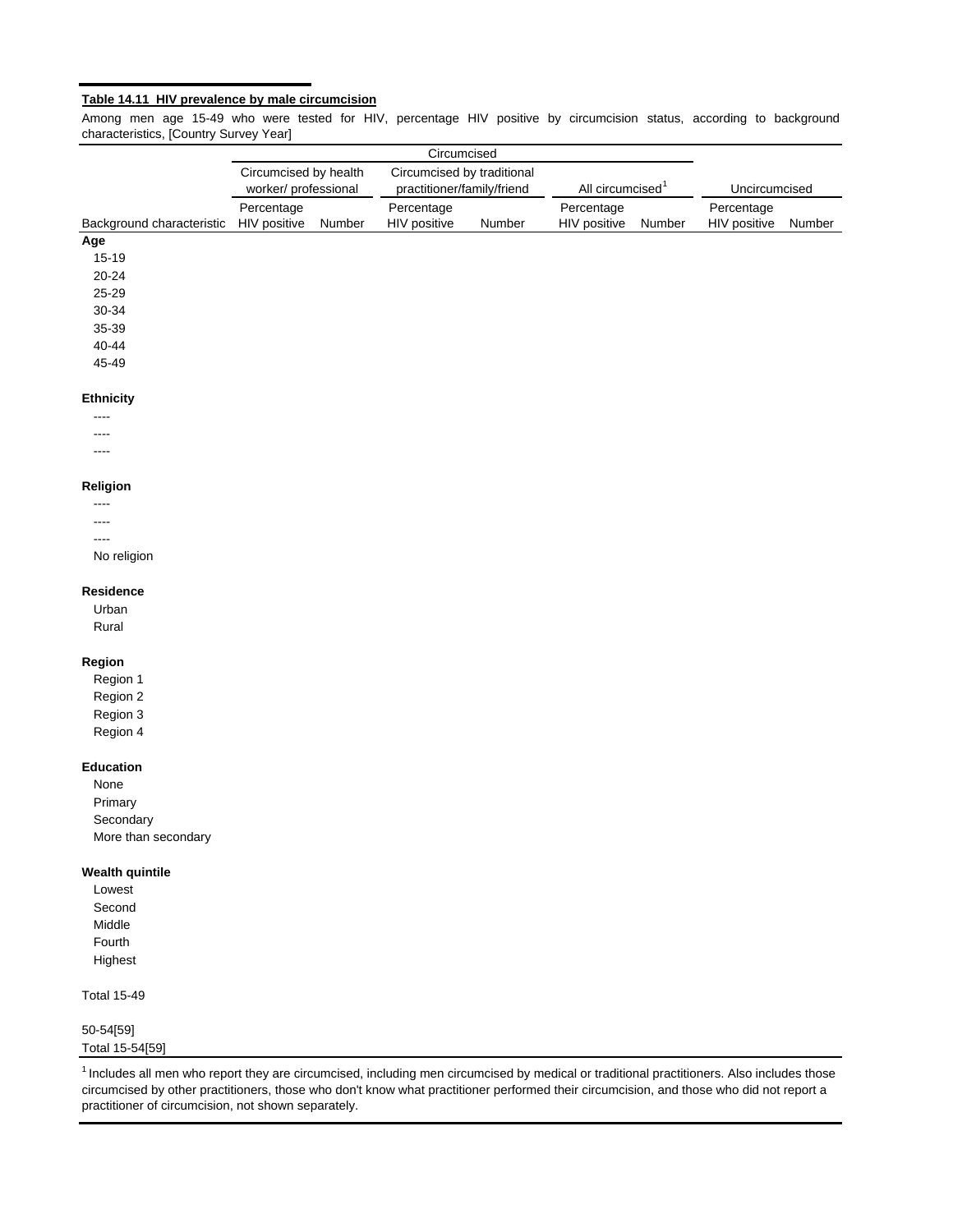# **Table 14.12 HIV prevalence among couples**

Percent distribution of couples living in the same household, both of whom were tested for HIV, by HIV status, according to background characteristics, [Country Survey Year]

|                                                             |          | Man HIV   |               |          |       |           |
|-------------------------------------------------------------|----------|-----------|---------------|----------|-------|-----------|
|                                                             |          | positive, | Woman HIV     |          |       |           |
|                                                             | Both HIV | woman HIV | positive, man | Both HIV |       | Number of |
| Background characteristic                                   | positive | negative  | HIV negative  | negative | Total | couples   |
| Woman's age                                                 |          |           |               |          |       |           |
| 15-19                                                       |          |           |               |          | 100.0 |           |
| 20-29                                                       |          |           |               |          | 100.0 |           |
| 30-39                                                       |          |           |               |          | 100.0 |           |
| 40-49                                                       |          |           |               |          | 100.0 |           |
| Man's age                                                   |          |           |               |          |       |           |
| 15-19                                                       |          |           |               |          | 100.0 |           |
| 20-29                                                       |          |           |               |          | 100.0 |           |
| 30-39                                                       |          |           |               |          | 100.0 |           |
| 40-49                                                       |          |           |               |          | 100.0 |           |
| 50-54[59]                                                   |          |           |               |          | 100.0 |           |
| Age difference between partners                             |          |           |               |          |       |           |
| Woman older                                                 |          |           |               |          | 100.0 |           |
| Same age/man older by 0-4 years                             |          |           |               |          | 100.0 |           |
| Man older by 5-9 years                                      |          |           |               |          | 100.0 |           |
| Man older by 10-14 years                                    |          |           |               |          | 100.0 |           |
| Man older by 15+ years                                      |          |           |               |          | 100.0 |           |
|                                                             |          |           |               |          |       |           |
| Type of union                                               |          |           |               |          |       |           |
| Non-polygynous                                              |          |           |               |          | 100.0 |           |
| Polygynous                                                  |          |           |               |          | 100.0 |           |
| Multiple partners in past 12 months <sup>1</sup><br>Both no |          |           |               |          | 100.0 |           |
| Man yes, woman no                                           |          |           |               |          | 100.0 |           |
| Woman yes, man no                                           |          |           |               |          | 100.0 |           |
| Both yes                                                    |          |           |               |          | 100.0 |           |
| <b>Residence</b>                                            |          |           |               |          |       |           |
| Urban                                                       |          |           |               |          | 100.0 |           |
| Rural                                                       |          |           |               |          | 100.0 |           |
|                                                             |          |           |               |          |       |           |
| Region                                                      |          |           |               |          |       |           |
| Region 1                                                    |          |           |               |          | 100.0 |           |
| Region 2                                                    |          |           |               |          | 100.0 |           |
| Region 3                                                    |          |           |               |          | 100.0 |           |
| Region 4                                                    |          |           |               |          | 100.0 |           |
| Woman's education                                           |          |           |               |          |       |           |
| None                                                        |          |           |               |          | 100.0 |           |
| Primary                                                     |          |           |               |          | 100.0 |           |
| Secondary                                                   |          |           |               |          | 100.0 |           |
| More than secondary                                         |          |           |               |          | 100.0 |           |
| Man's education                                             |          |           |               |          |       |           |
| None                                                        |          |           |               |          | 100.0 |           |
| Primary                                                     |          |           |               |          | 100.0 |           |
| Secondary                                                   |          |           |               |          | 100.0 |           |
| More than secondary                                         |          |           |               |          | 100.0 |           |

# **Wealth quintile**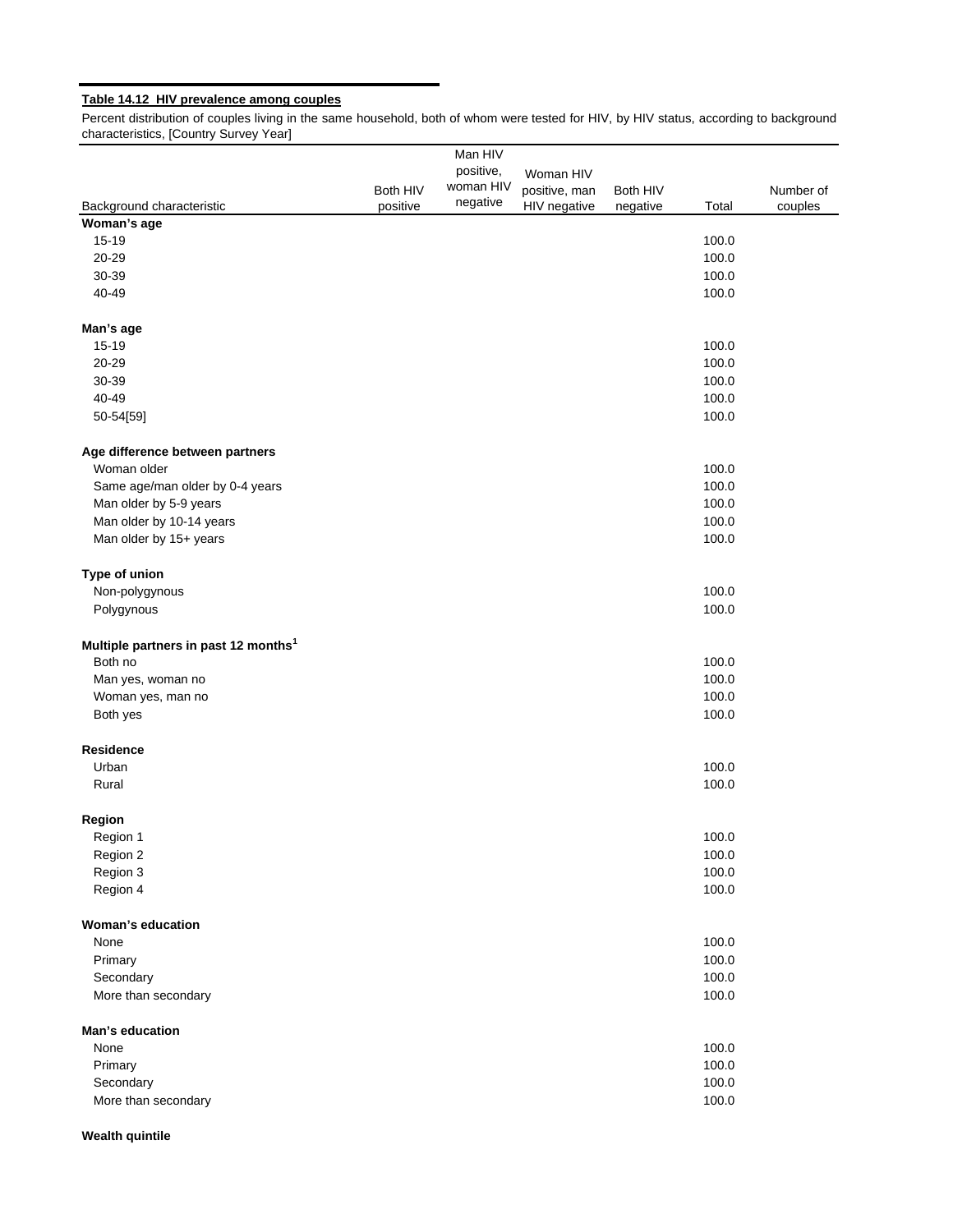| Lowest        | 100.0 |
|---------------|-------|
| Second        | 100.0 |
| Middle        | 100.0 |
| Fourth        | 100.0 |
| Highest       | 100.0 |
|               |       |
| Total couples | 100.0 |
|               |       |

Note: The table is based on couples for which a valid test result (positive or negative) is available for both partners.

 $1$  A respondent is considered to have had multiple sexual partners in the past 12 months if he or she had sexual intercourse with two or more people during this time period. (Respondents with multiple partners include polygynous men who had sexual intercourse with two or more wives.)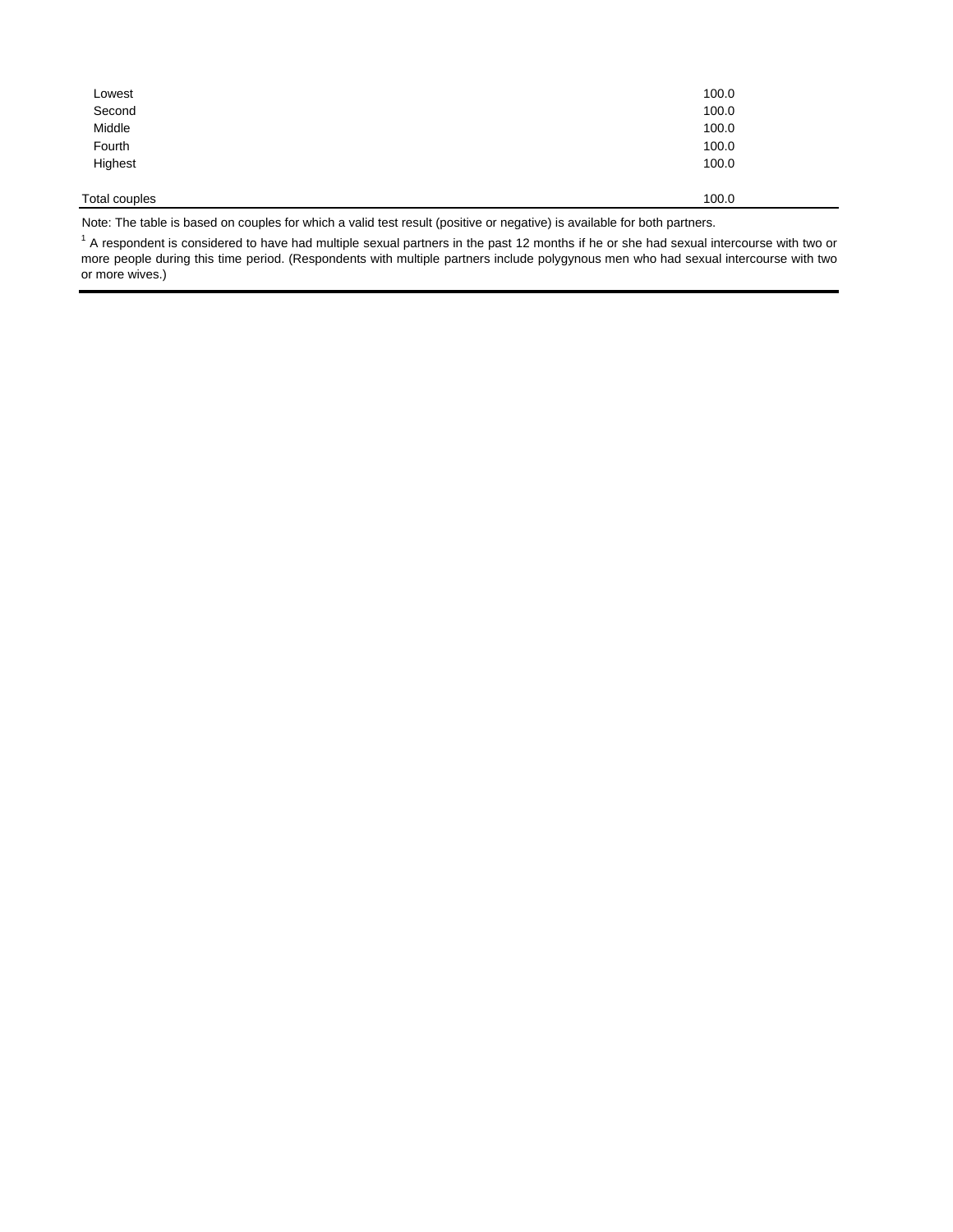# **Table of Contents version: 5Sept2019**

Table 15.1 Employment and cash earnings of currently married women and men

Table 15.2.1 Control over women's cash earnings and relative magnitude of women's cash earnings

Table 15.2.2 Control over men's cash earnings

Table 15.3 Women's control over their earnings and over those of their husbands

Table 15.4.1 Ownership of assets: Women

Table 15.4.2 Ownership of assets: Men

Table 15.5.1 Ownership of title or deed for house: Women

Table 15.5.2 Ownership of title or deed for house: Men

Table 15.6.1 Ownership of title or deed for land: Women

Table 15.6.2 Ownership of title or deed for land: Men

Table 15.7.1 Ownership and use of bank accounts and mobile phones: Women

Table 15.7.2 Ownership and use of bank accounts and mobile phones: Men

Table 15.8 Participation in decision making

Table 15.9.1 Women's participation in decision making by background characteristics

Figure 15.1W Number of decisions in which currently married women participate (WORKING TABLE ONLY)

Table 15.9.2 Men's participation in decision making by background characteristics

Table 15.10.1 Attitude toward wife beating: Women

Table 15.10.2 Attitude toward wife beating: Men

Table 15.11 Attitudes toward negotiating safer sexual relations with husband

Table 15.12 Ability to negotiate sexual relations with husband

Table 15.13 Indicators of women's empowerment

Table 15.14 Current use of contraception by women's empowerment

Table 15.15 Ideal number of children and unmet need for family planning by women's empowerment

Table 15.16 Reproductive health care by women's empowerment

Table 15.17 Early childhood mortality rates by indicators of women's empowerment

Table 15W Table to produce SDG indicator 5.6.1 (WORKING TABLE ONLY)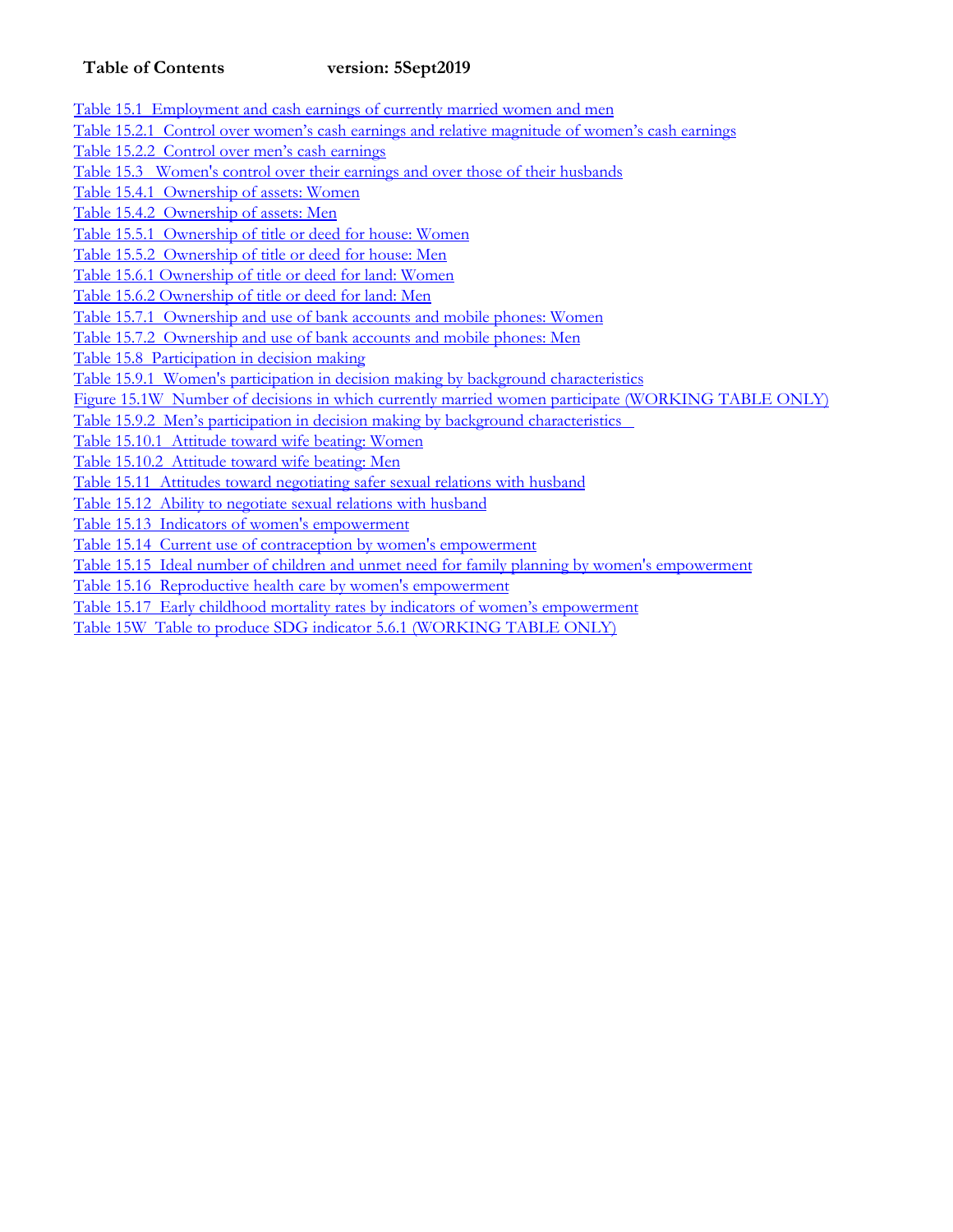#### **Table 15.1 Employment and cash earnings of currently married women and men**

Percentage of currently married women and men age 15-49 who were employed at any time in the past 12 months and percent distribution of currently married women and men employed in the past 12 months by type of earnings, according to age, [Country Survey Year]

|                    | Among currently married    |           | Percent distribution of currently married respondents |                                                 |         |          |            |       |             |
|--------------------|----------------------------|-----------|-------------------------------------------------------|-------------------------------------------------|---------|----------|------------|-------|-------------|
|                    | respondents:               |           |                                                       | employed in past 12 months, by type of earnings |         |          |            |       |             |
|                    | Percentage                 |           |                                                       |                                                 |         |          |            |       |             |
|                    | employed in                | Number of |                                                       | Cash and                                        | In-kind |          | Missing/   |       | Number of   |
| Age                | past 12 months respondents |           | Cash only                                             | in-kind                                         | only    | Not paid | don't know | Total | respondents |
|                    |                            |           |                                                       | <b>WOMEN</b>                                    |         |          |            |       |             |
| $15 - 19$          |                            |           |                                                       |                                                 |         |          |            | 100.0 |             |
| $20 - 24$          |                            |           |                                                       |                                                 |         |          |            | 100.0 |             |
| 25-29              |                            |           |                                                       |                                                 |         |          |            | 100.0 |             |
| 30-34              |                            |           |                                                       |                                                 |         |          |            | 100.0 |             |
| 35-39              |                            |           |                                                       |                                                 |         |          |            | 100.0 |             |
| 40-44              |                            |           |                                                       |                                                 |         |          |            | 100.0 |             |
| 45-49              |                            |           |                                                       |                                                 |         |          |            | 100.0 |             |
|                    |                            |           |                                                       |                                                 |         |          |            |       |             |
| Total              |                            |           |                                                       |                                                 |         |          |            | 100.0 |             |
|                    |                            |           |                                                       | <b>MEN</b>                                      |         |          |            |       |             |
| 15-19              |                            |           |                                                       |                                                 |         |          |            | 100.0 |             |
| 20-24              |                            |           |                                                       |                                                 |         |          |            | 100.0 |             |
| 25-29              |                            |           |                                                       |                                                 |         |          |            | 100.0 |             |
| 30-34              |                            |           |                                                       |                                                 |         |          |            | 100.0 |             |
| 35-39              |                            |           |                                                       |                                                 |         |          |            | 100.0 |             |
| 40-44              |                            |           |                                                       |                                                 |         |          |            | 100.0 |             |
| 45-49              |                            |           |                                                       |                                                 |         |          |            | 100.0 |             |
|                    |                            |           |                                                       |                                                 |         |          |            |       |             |
| <b>Total 15-49</b> |                            |           |                                                       |                                                 |         |          |            | 100.0 |             |
|                    |                            |           |                                                       |                                                 |         |          |            |       |             |
| 50-54[59]          |                            |           |                                                       |                                                 |         |          |            | 100.0 |             |
| Total 15-54[59]    |                            |           |                                                       |                                                 |         |          |            | 100.0 |             |
|                    |                            |           |                                                       |                                                 |         |          |            |       |             |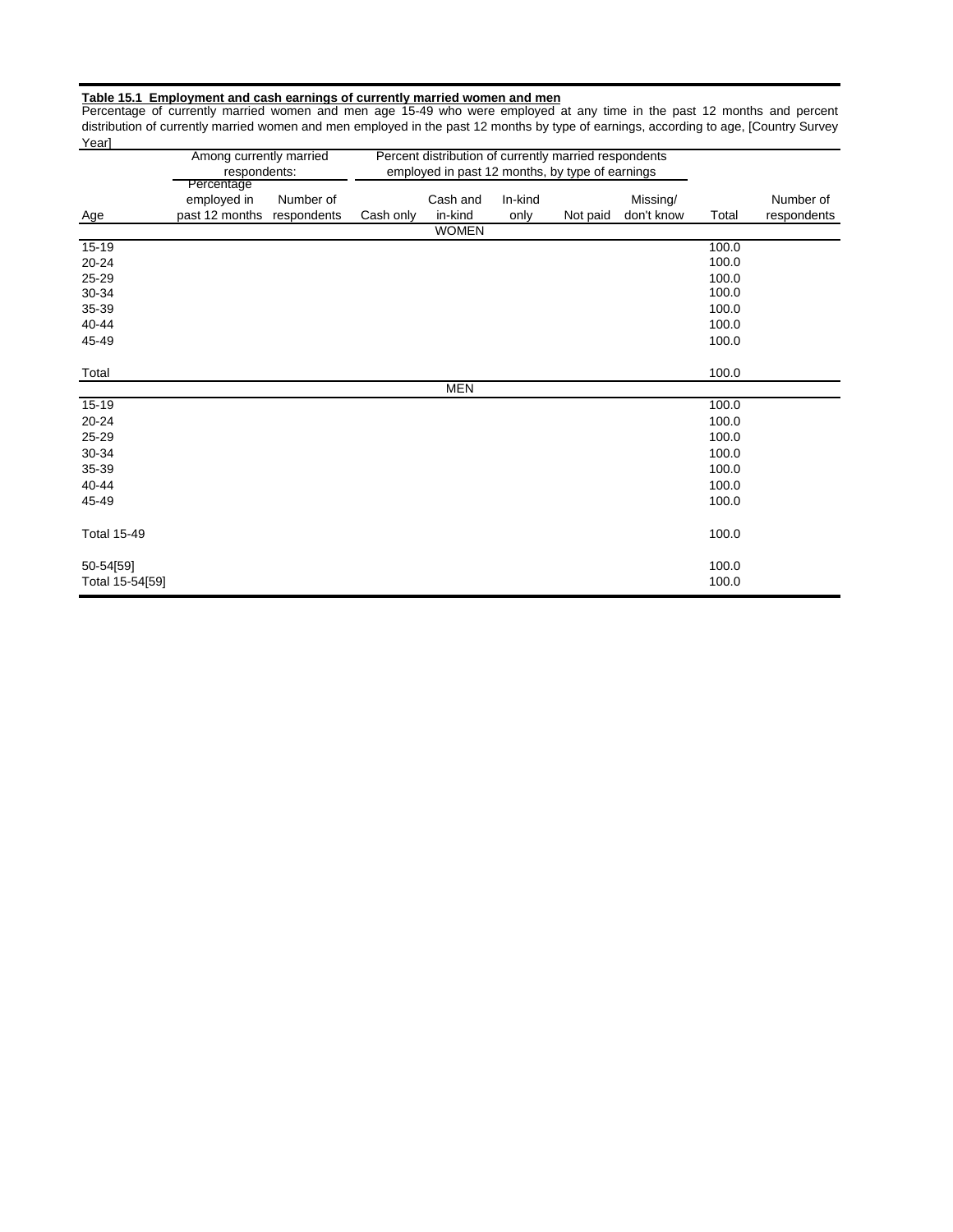#### **Table 15.2.1 Control over women's cash earnings and relative magnitude of women's cash earnings**

Percent distribution of currently married women age 15-49 who received cash earnings for employment in the 12 months preceding the survey by person who decides how wife's cash earnings are used and by whether she earned more or less than her husband, according to background characteristics, [Country Survey Year]

|                           |                    | Person who decides how wife's cash |                 |       |                          |      |      | Wife's cash earnings compared with |         |       |       |           |
|---------------------------|--------------------|------------------------------------|-----------------|-------|--------------------------|------|------|------------------------------------|---------|-------|-------|-----------|
|                           | earnings are used: |                                    |                 |       | husband's cash earnings: |      |      |                                    |         |       |       |           |
|                           | Mainly             | Wife and Mainly                    |                 |       |                          |      |      | About                              | Husband | Don't |       | Number of |
| Background characteristic | wife               |                                    | husband husband | Other | Total                    | More | Less | the same                           | has no  | know  | Total | women     |
| Age                       |                    |                                    |                 |       |                          |      |      |                                    |         |       |       |           |
| 15-19                     |                    |                                    |                 |       | 100.0                    |      |      |                                    |         |       | 100.0 |           |
| 20-24                     |                    |                                    |                 |       | 100.0                    |      |      |                                    |         |       | 100.0 |           |
| 25-29                     |                    |                                    |                 |       | 100.0                    |      |      |                                    |         |       | 100.0 |           |
| 30-34                     |                    |                                    |                 |       | 100.0                    |      |      |                                    |         |       | 100.0 |           |
| 35-39                     |                    |                                    |                 |       | 100.0                    |      |      |                                    |         |       | 100.0 |           |
| 40-44                     |                    |                                    |                 |       | 100.0                    |      |      |                                    |         |       | 100.0 |           |
| 45-49                     |                    |                                    |                 |       | 100.0                    |      |      |                                    |         |       | 100.0 |           |
| <b>Number of living</b>   |                    |                                    |                 |       |                          |      |      |                                    |         |       |       |           |
| children                  |                    |                                    |                 |       |                          |      |      |                                    |         |       |       |           |
| $\pmb{0}$                 |                    |                                    |                 |       | 100.0                    |      |      |                                    |         |       | 100.0 |           |
| $1 - 2$                   |                    |                                    |                 |       | 100.0                    |      |      |                                    |         |       | 100.0 |           |
| $3 - 4$                   |                    |                                    |                 |       | 100.0                    |      |      |                                    |         |       | 100.0 |           |
| $5+$                      |                    |                                    |                 |       | 100.0                    |      |      |                                    |         |       | 100.0 |           |
| Residence                 |                    |                                    |                 |       |                          |      |      |                                    |         |       |       |           |
| Urban                     |                    |                                    |                 |       | 100.0                    |      |      |                                    |         |       | 100.0 |           |
| Rural                     |                    |                                    |                 |       | 100.0                    |      |      |                                    |         |       | 100.0 |           |
| Region                    |                    |                                    |                 |       |                          |      |      |                                    |         |       |       |           |
| Region 1                  |                    |                                    |                 |       | 100.0                    |      |      |                                    |         |       | 100.0 |           |
| Region 2                  |                    |                                    |                 |       | 100.0                    |      |      |                                    |         |       | 100.0 |           |
| Region 3                  |                    |                                    |                 |       | 100.0                    |      |      |                                    |         |       | 100.0 |           |
| Region 4                  |                    |                                    |                 |       | 100.0                    |      |      |                                    |         |       | 100.0 |           |
| <b>Education</b>          |                    |                                    |                 |       |                          |      |      |                                    |         |       |       |           |
| No education              |                    |                                    |                 |       | 100.0                    |      |      |                                    |         |       | 100.0 |           |
| Primary                   |                    |                                    |                 |       | 100.0                    |      |      |                                    |         |       | 100.0 |           |
| Secondary                 |                    |                                    |                 |       | 100.0                    |      |      |                                    |         |       | 100.0 |           |
| More than secondary       |                    |                                    |                 |       | 100.0                    |      |      |                                    |         |       | 100.0 |           |
| <b>Wealth quintile</b>    |                    |                                    |                 |       |                          |      |      |                                    |         |       |       |           |
| Lowest                    |                    |                                    |                 |       | 100.0                    |      |      |                                    |         |       | 100.0 |           |
| Second                    |                    |                                    |                 |       | 100.0                    |      |      |                                    |         |       | 100.0 |           |
| Middle                    |                    |                                    |                 |       | 100.0                    |      |      |                                    |         |       | 100.0 |           |
| Fourth                    |                    |                                    |                 |       | 100.0                    |      |      |                                    |         |       | 100.0 |           |
| Highest                   |                    |                                    |                 |       | 100.0                    |      |      |                                    |         |       | 100.0 |           |
| Total                     |                    |                                    |                 |       | 100.0                    |      |      |                                    |         |       | 100.0 |           |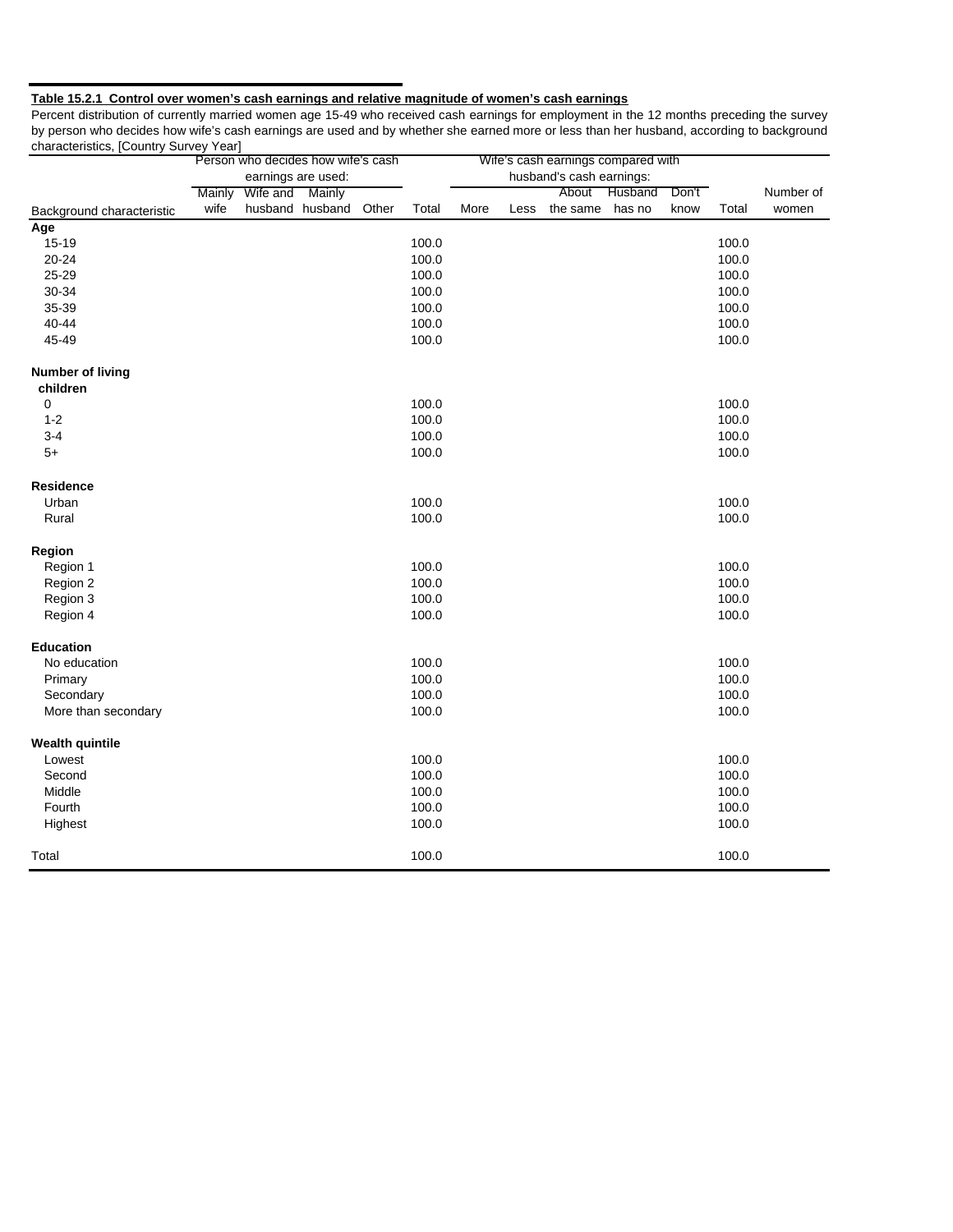#### **Table 15.2.2 Control over men's cash earnings**

Percent distributions of currently married men age 15-49 who receive cash earnings and of currently married women age 15-49 whose husbands receive cash earnings, by person who decides how husband's cash earnings are used, according to background characteristics, [Country Survey Year]

|                         | Men                                                                  |                         |         |       |       |        | Women |                 |                         |       |       |        |  |  |
|-------------------------|----------------------------------------------------------------------|-------------------------|---------|-------|-------|--------|-------|-----------------|-------------------------|-------|-------|--------|--|--|
|                         | Person who decides how husband's<br>Person who decides how husband's |                         |         |       |       |        |       |                 |                         |       |       |        |  |  |
|                         |                                                                      | cash earnings are used: |         |       |       |        |       |                 | cash earnings are used: |       |       | Number |  |  |
| Background              |                                                                      | Mainly Wife and         | Mainly  |       |       | Number |       | Mainly Wife and | Mainly                  |       |       | οf     |  |  |
| characteristic          | wife                                                                 | husband                 | husband | Other | Total | of men | wife  | husband         | husband                 | Other | Total | women  |  |  |
| Age                     |                                                                      |                         |         |       |       |        |       |                 |                         |       |       |        |  |  |
| 15-19                   |                                                                      |                         |         |       | 100.0 |        |       |                 |                         |       | 100.0 |        |  |  |
| 20-24                   |                                                                      |                         |         |       | 100.0 |        |       |                 |                         |       | 100.0 |        |  |  |
| 25-29                   |                                                                      |                         |         |       | 100.0 |        |       |                 |                         |       | 100.0 |        |  |  |
| 30-34                   |                                                                      |                         |         |       | 100.0 |        |       |                 |                         |       | 100.0 |        |  |  |
| 35-39                   |                                                                      |                         |         |       | 100.0 |        |       |                 |                         |       | 100.0 |        |  |  |
| 40-44                   |                                                                      |                         |         |       | 100.0 |        |       |                 |                         |       | 100.0 |        |  |  |
| 45-49                   |                                                                      |                         |         |       | 100.0 |        |       |                 |                         |       | 100.0 |        |  |  |
| <b>Number of living</b> |                                                                      |                         |         |       |       |        |       |                 |                         |       |       |        |  |  |
| children                |                                                                      |                         |         |       |       |        |       |                 |                         |       |       |        |  |  |
| 0                       |                                                                      |                         |         |       | 100.0 |        |       |                 |                         |       | 100.0 |        |  |  |
| $1 - 2$                 |                                                                      |                         |         |       | 100.0 |        |       |                 |                         |       | 100.0 |        |  |  |
| $3 - 4$                 |                                                                      |                         |         |       | 100.0 |        |       |                 |                         |       | 100.0 |        |  |  |
| $5+$                    |                                                                      |                         |         |       | 100.0 |        |       |                 |                         |       | 100.0 |        |  |  |
| <b>Residence</b>        |                                                                      |                         |         |       |       |        |       |                 |                         |       |       |        |  |  |
| Urban                   |                                                                      |                         |         |       | 100.0 |        |       |                 |                         |       | 100.0 |        |  |  |
| Rural                   |                                                                      |                         |         |       | 100.0 |        |       |                 |                         |       | 100.0 |        |  |  |
| Region                  |                                                                      |                         |         |       |       |        |       |                 |                         |       |       |        |  |  |
| Region 1                |                                                                      |                         |         |       | 100.0 |        |       |                 |                         |       | 100.0 |        |  |  |
| Region 2                |                                                                      |                         |         |       | 100.0 |        |       |                 |                         |       | 100.0 |        |  |  |
| Region 3                |                                                                      |                         |         |       | 100.0 |        |       |                 |                         |       | 100.0 |        |  |  |
| Region 4                |                                                                      |                         |         |       | 100.0 |        |       |                 |                         |       | 100.0 |        |  |  |
| <b>Education</b>        |                                                                      |                         |         |       |       |        |       |                 |                         |       |       |        |  |  |
| No education            |                                                                      |                         |         |       | 100.0 |        |       |                 |                         |       | 100.0 |        |  |  |
| Primary                 |                                                                      |                         |         |       | 100.0 |        |       |                 |                         |       | 100.0 |        |  |  |
| Secondary               |                                                                      |                         |         |       | 100.0 |        |       |                 |                         |       | 100.0 |        |  |  |
| More than secondary     |                                                                      |                         |         |       | 100.0 |        |       |                 |                         |       | 100.0 |        |  |  |
| <b>Wealth quintile</b>  |                                                                      |                         |         |       |       |        |       |                 |                         |       |       |        |  |  |
| Lowest                  |                                                                      |                         |         |       | 100.0 |        |       |                 |                         |       | 100.0 |        |  |  |
| Second                  |                                                                      |                         |         |       | 100.0 |        |       |                 |                         |       | 100.0 |        |  |  |
| Middle                  |                                                                      |                         |         |       | 100.0 |        |       |                 |                         |       | 100.0 |        |  |  |
| Fourth                  |                                                                      |                         |         |       | 100.0 |        |       |                 |                         |       | 100.0 |        |  |  |
| Highest                 |                                                                      |                         |         |       | 100.0 |        |       |                 |                         |       | 100.0 |        |  |  |
| <b>Total 15-49</b>      |                                                                      |                         |         |       | 100.0 |        |       |                 |                         |       | 100.0 |        |  |  |
| 50-54[59]               |                                                                      |                         |         |       | 100.0 |        | na    | na              | na                      | na    | na    | na     |  |  |
| Total 15-54[59]         |                                                                      |                         |         |       | 100.0 |        | na    | na              | na                      | na    | na    | na     |  |  |
| $na = Not applicable$   |                                                                      |                         |         |       |       |        |       |                 |                         |       |       |        |  |  |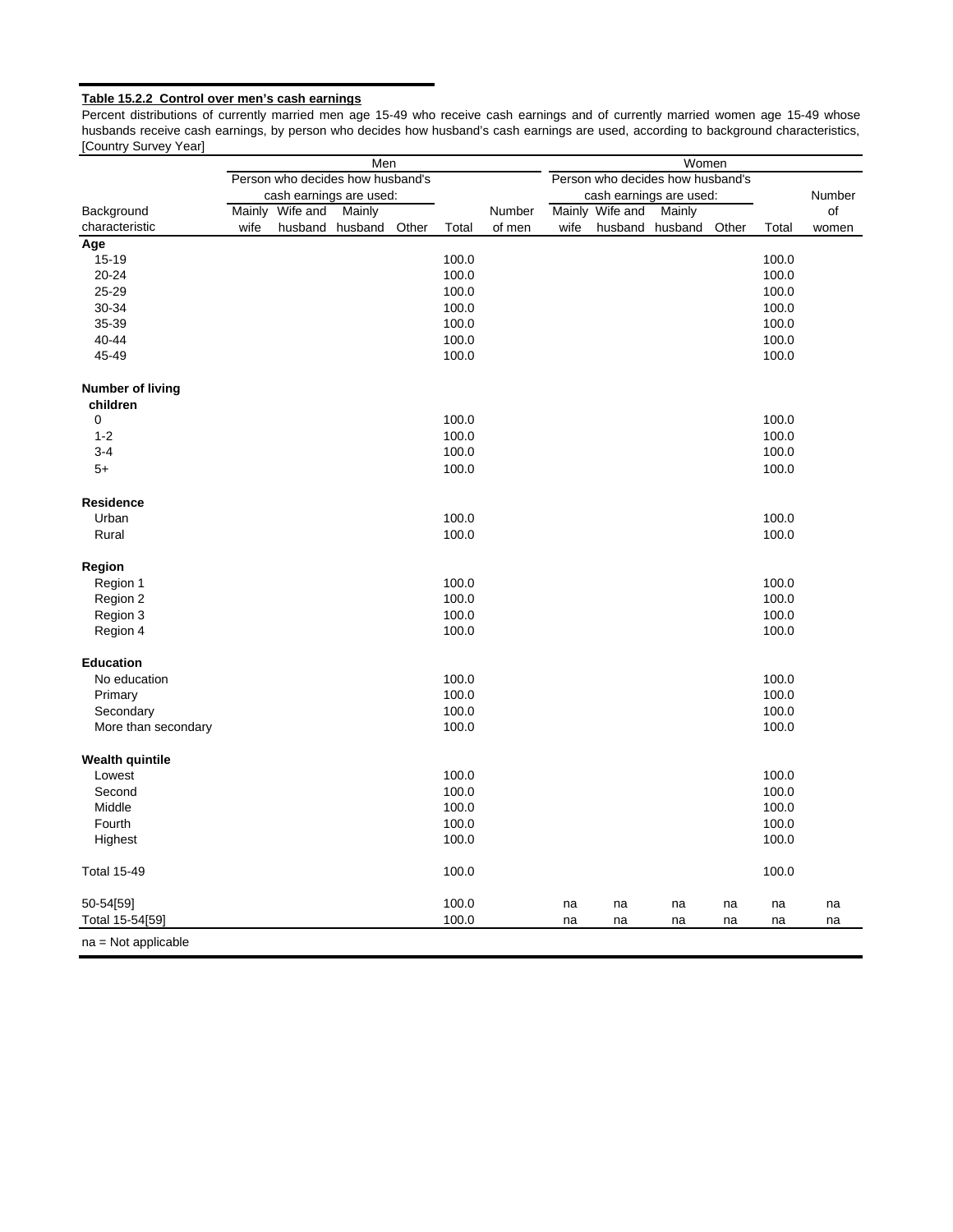#### **Table 15.3 Women's control over their earnings and over those of their husbands**

Percent distribution of currently married women age 15-49 with cash earnings in the last 12 months by person who decides how the wife's cash earnings are used; and percent distribution of currently married women age 15-49 whose husbands have cash earnings by person who decides how the husband's cash earnings are used, according to the relation between wife's and husband's cash earnings, [Country Survey Year]

|                                                 | Person who decides how wife's<br>cash earnings are used: |      |                 |       |       | Person who decides how husband's<br>cash earnings are used: |        |      |                 |       |       |        |
|-------------------------------------------------|----------------------------------------------------------|------|-----------------|-------|-------|-------------------------------------------------------------|--------|------|-----------------|-------|-------|--------|
|                                                 |                                                          | Wife |                 |       |       | Number                                                      |        | Wife |                 |       |       | Number |
| Woman's earnings relative                       | Mainly                                                   | and  | Mainly          |       |       | οf                                                          | Mainly | and  | Mainly          |       |       | of     |
| to husband's earnings                           | wife                                                     |      | husband husband | Other | Total | women                                                       | wife   |      | husband husband | Other | Total | women  |
| More than husband                               |                                                          |      |                 |       | 100.0 |                                                             |        |      |                 |       | 100.0 |        |
| Less than husband                               |                                                          |      |                 |       | 100.0 |                                                             |        |      |                 |       | 100.0 |        |
| Same as husband                                 |                                                          |      |                 |       | 100.0 |                                                             |        |      |                 |       | 100.0 |        |
| Husband has no cash<br>earnings or did not work |                                                          |      |                 |       | 100.0 |                                                             | na     | na   | na              | na    | na    |        |
| Woman worked but has                            |                                                          |      |                 |       |       |                                                             |        |      |                 |       |       |        |
| no cash earnings                                | na                                                       | na   | na              | na    | na    |                                                             |        |      |                 |       | 100.0 |        |
| Woman did not work                              | na                                                       | na   | na              | na    | na    |                                                             |        |      |                 |       | 100.0 |        |
| Total                                           |                                                          |      |                 |       | 100.0 |                                                             |        |      |                 |       | 100.0 |        |

na = Not applicable

 $<sup>1</sup>$  Includes cases where a woman does not know whether she earned more or less than her husband</sup>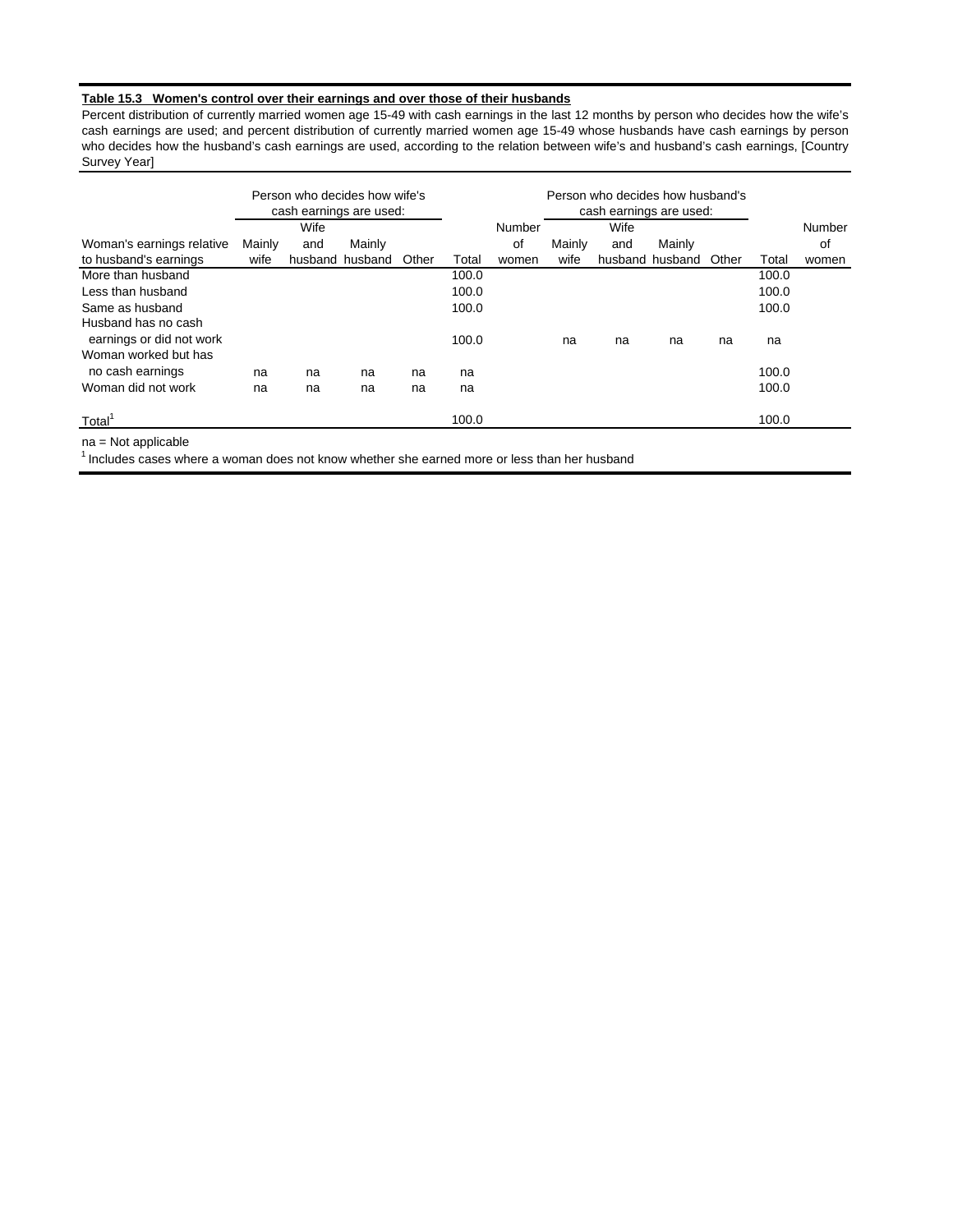# **Table 15.4.1 Ownership of assets: Women**

Percent distribution of women age 15-49 by ownership of housing and land, according to background characteristics, [Country Survey Year]

|                        |       | Percentage who own a |         |            |       |       |                          |         |            |       |        |
|------------------------|-------|----------------------|---------|------------|-------|-------|--------------------------|---------|------------|-------|--------|
|                        |       | house:               |         | Percentage |       |       | Percentage who own land: |         |            |       |        |
|                        |       |                      | Alone   | who do not |       |       |                          | Alone   | Percentage |       | Number |
| Background             |       |                      | and     | own a      |       |       |                          | and     | who do not |       | of     |
| characteristic         | Alone | Jointly              | jointly | house      | Total | Alone | Jointly                  | jointly | own land   | Total | women  |
| Age                    |       |                      |         |            |       |       |                          |         |            |       |        |
| 15-19                  |       |                      |         |            | 100.0 |       |                          |         |            | 100.0 |        |
| 20-24                  |       |                      |         |            | 100.0 |       |                          |         |            | 100.0 |        |
| 25-29                  |       |                      |         |            | 100.0 |       |                          |         |            | 100.0 |        |
| 30-34                  |       |                      |         |            | 100.0 |       |                          |         |            | 100.0 |        |
| 35-39                  |       |                      |         |            | 100.0 |       |                          |         |            | 100.0 |        |
| 40-44                  |       |                      |         |            | 100.0 |       |                          |         |            | 100.0 |        |
| 45-49                  |       |                      |         |            | 100.0 |       |                          |         |            | 100.0 |        |
| Residence              |       |                      |         |            |       |       |                          |         |            |       |        |
| Urban                  |       |                      |         |            | 100.0 |       |                          |         |            | 100.0 |        |
| Rural                  |       |                      |         |            | 100.0 |       |                          |         |            | 100.0 |        |
| Region                 |       |                      |         |            |       |       |                          |         |            |       |        |
| Region 1               |       |                      |         |            | 100.0 |       |                          |         |            | 100.0 |        |
| Region 2               |       |                      |         |            | 100.0 |       |                          |         |            | 100.0 |        |
| Region 3               |       |                      |         |            | 100.0 |       |                          |         |            | 100.0 |        |
| Region 4               |       |                      |         |            | 100.0 |       |                          |         |            | 100.0 |        |
| <b>Education</b>       |       |                      |         |            |       |       |                          |         |            |       |        |
| No education           |       |                      |         |            | 100.0 |       |                          |         |            | 100.0 |        |
| Primary                |       |                      |         |            | 100.0 |       |                          |         |            | 100.0 |        |
| Secondary              |       |                      |         |            | 100.0 |       |                          |         |            | 100.0 |        |
| More than secondary    |       |                      |         |            | 100.0 |       |                          |         |            | 100.0 |        |
| <b>Wealth quintile</b> |       |                      |         |            |       |       |                          |         |            |       |        |
| Lowest                 |       |                      |         |            | 100.0 |       |                          |         |            | 100.0 |        |
| Second                 |       |                      |         |            | 100.0 |       |                          |         |            | 100.0 |        |
| Middle                 |       |                      |         |            | 100.0 |       |                          |         |            | 100.0 |        |
| Fourth                 |       |                      |         |            | 100.0 |       |                          |         |            | 100.0 |        |
| Highest                |       |                      |         |            | 100.0 |       |                          |         |            | 100.0 |        |
| Total                  |       |                      |         |            | 100.0 |       |                          |         |            | 100.0 |        |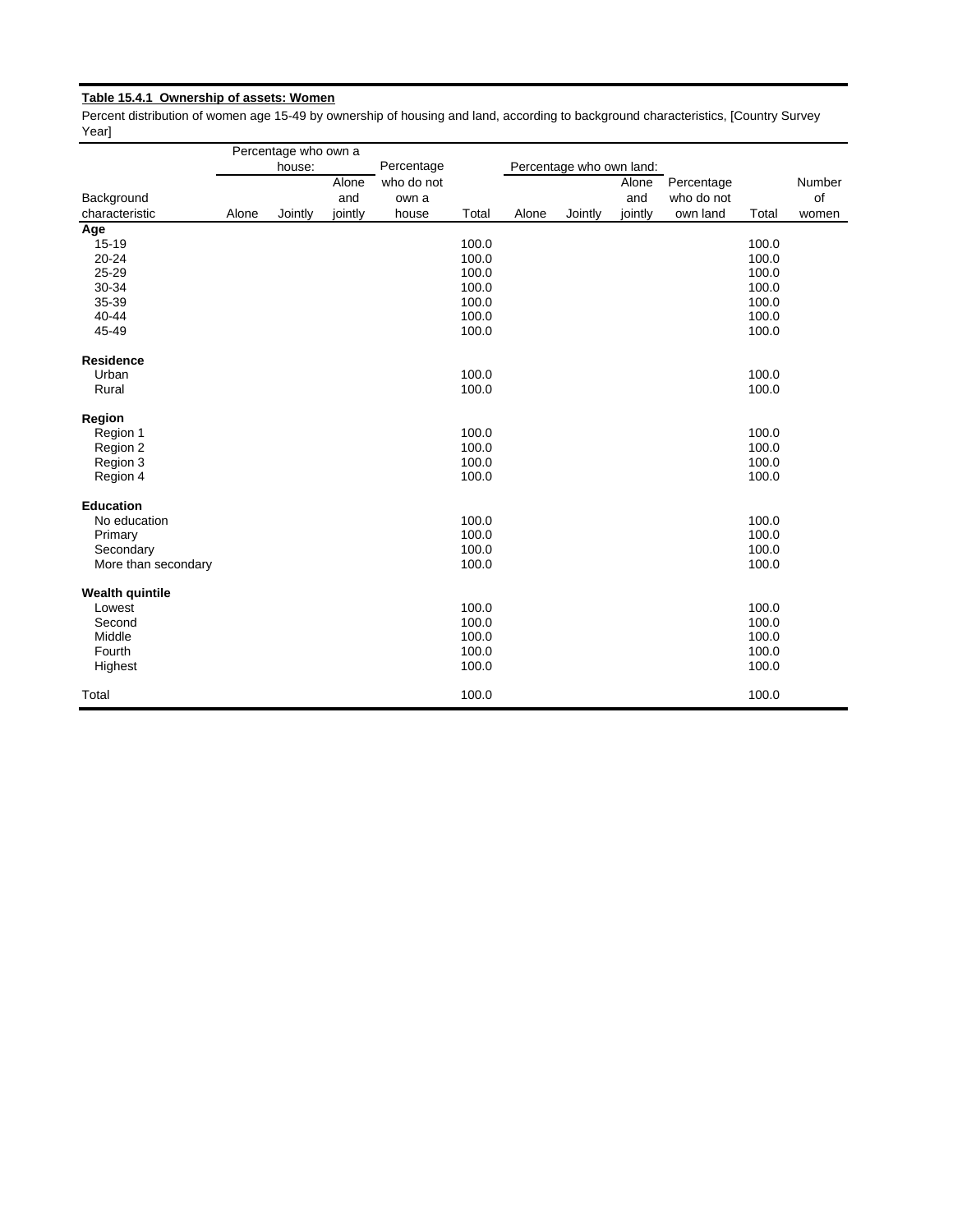# **Table 15.4.2 Ownership of assets: Men**

Percent distribution of men age 15-49 by ownership of housing and land, according to background characteristics, [Country Survey Year]

|                        |       | Percentage who own a |         |            |       |       |                          |         |            |       |        |
|------------------------|-------|----------------------|---------|------------|-------|-------|--------------------------|---------|------------|-------|--------|
|                        |       | house:               |         | Percentage |       |       | Percentage who own land: |         |            |       |        |
|                        |       |                      | Alone   | who do not |       |       |                          | Alone   | Percentage |       |        |
| Background             |       |                      | and     | own a      |       |       |                          | and     | who do not |       | Number |
| characteristic         | Alone | Jointly              | jointly | house      | Total | Alone | Jointly                  | jointly | own land   | Total | of men |
| Age                    |       |                      |         |            |       |       |                          |         |            |       |        |
| 15-19                  |       |                      |         |            | 100.0 |       |                          |         |            | 100.0 |        |
| 20-24                  |       |                      |         |            | 100.0 |       |                          |         |            | 100.0 |        |
| 25-29                  |       |                      |         |            | 100.0 |       |                          |         |            | 100.0 |        |
| 30-34                  |       |                      |         |            | 100.0 |       |                          |         |            | 100.0 |        |
| 35-39                  |       |                      |         |            | 100.0 |       |                          |         |            | 100.0 |        |
| 40-44                  |       |                      |         |            | 100.0 |       |                          |         |            | 100.0 |        |
| 45-49                  |       |                      |         |            | 100.0 |       |                          |         |            | 100.0 |        |
| <b>Residence</b>       |       |                      |         |            |       |       |                          |         |            |       |        |
| Urban                  |       |                      |         |            | 100.0 |       |                          |         |            | 100.0 |        |
| Rural                  |       |                      |         |            | 100.0 |       |                          |         |            | 100.0 |        |
| Region                 |       |                      |         |            |       |       |                          |         |            |       |        |
| Region 1               |       |                      |         |            | 100.0 |       |                          |         |            | 100.0 |        |
| Region 2               |       |                      |         |            | 100.0 |       |                          |         |            | 100.0 |        |
| Region 3               |       |                      |         |            | 100.0 |       |                          |         |            | 100.0 |        |
| Region 4               |       |                      |         |            | 100.0 |       |                          |         |            | 100.0 |        |
| <b>Education</b>       |       |                      |         |            |       |       |                          |         |            |       |        |
| No education           |       |                      |         |            | 100.0 |       |                          |         |            | 100.0 |        |
| Primary                |       |                      |         |            | 100.0 |       |                          |         |            | 100.0 |        |
| Secondary              |       |                      |         |            | 100.0 |       |                          |         |            | 100.0 |        |
| More than secondary    |       |                      |         |            | 100.0 |       |                          |         |            | 100.0 |        |
| <b>Wealth quintile</b> |       |                      |         |            |       |       |                          |         |            |       |        |
| Lowest                 |       |                      |         |            | 100.0 |       |                          |         |            | 100.0 |        |
| Second                 |       |                      |         |            | 100.0 |       |                          |         |            | 100.0 |        |
| Middle                 |       |                      |         |            | 100.0 |       |                          |         |            | 100.0 |        |
| Fourth                 |       |                      |         |            | 100.0 |       |                          |         |            | 100.0 |        |
| Highest                |       |                      |         |            | 100.0 |       |                          |         |            | 100.0 |        |
| <b>Total 15-49</b>     |       |                      |         |            | 100.0 |       |                          |         |            | 100.0 |        |
| 50-54[59]              |       |                      |         |            | 100.0 |       |                          |         |            | 100.0 |        |
| Total 15-54[59]        |       |                      |         |            | 100.0 |       |                          |         |            | 100.0 |        |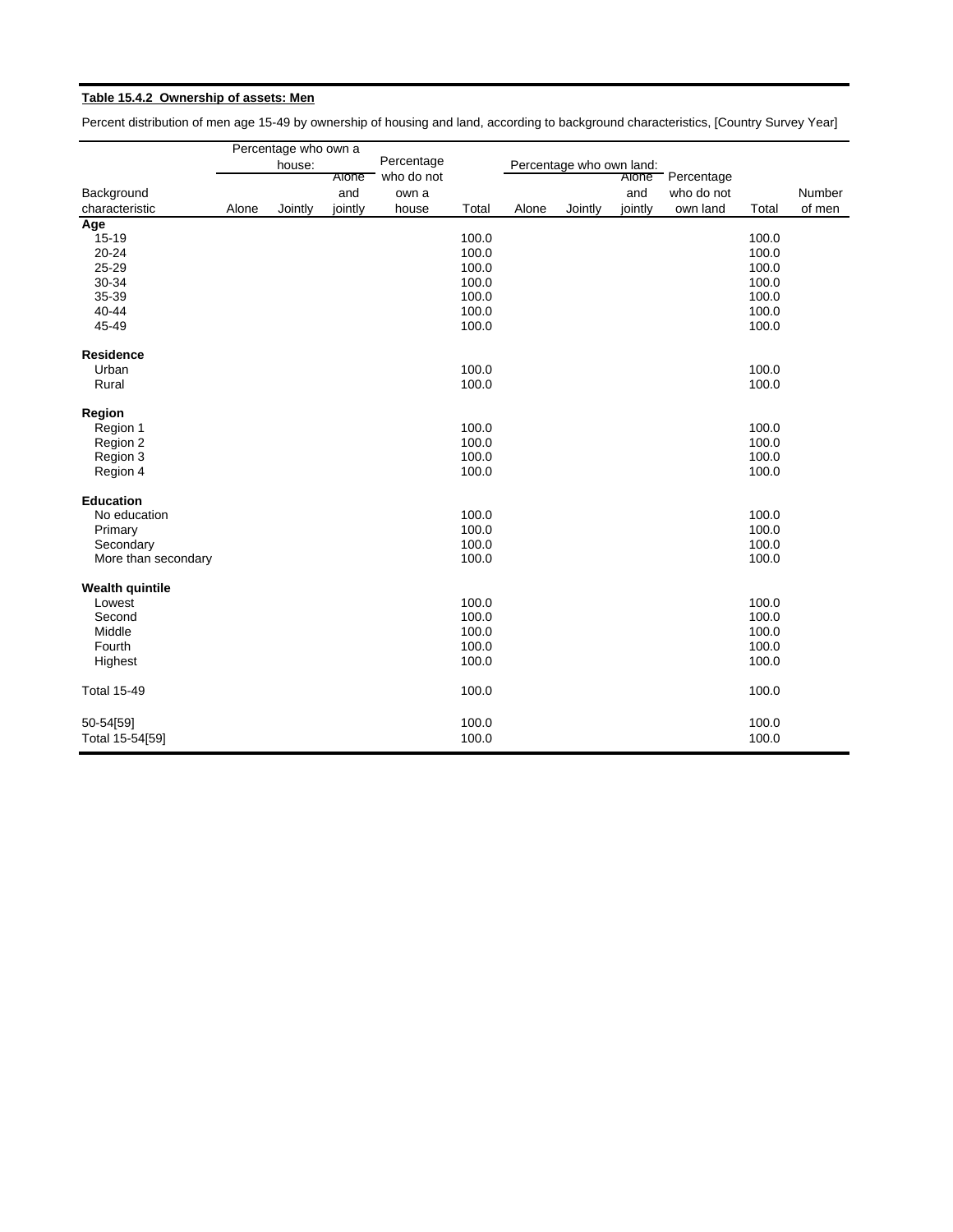#### **Table 15.5.1 Ownership of title or deed for house: Women**

Among women age 15-49 who own a house, percent distribution by whether the house owned has a title or deed and whether or not the woman's name appears on the title or deed, according to background characteristics, [Country Survey Year] ÷,

| <u>unarautunutuu</u>   | $\sim$     | House has a title or deed and: |            |                      |       | Number of          |
|------------------------|------------|--------------------------------|------------|----------------------|-------|--------------------|
|                        | Woman's    | Woman's                        | Does not   |                      |       | women who          |
| Background             | name is on | name is not on                 | have a     | Don't know/          |       | own a              |
| characteristic         | title/deed | title/deed                     | title/deed | missing <sup>1</sup> | Total | house <sup>2</sup> |
| Age                    |            |                                |            |                      |       |                    |
| $15 - 19$              |            |                                |            |                      | 100.0 |                    |
| $20 - 24$              |            |                                |            |                      | 100.0 |                    |
| 25-29                  |            |                                |            |                      | 100.0 |                    |
| 30-34                  |            |                                |            |                      | 100.0 |                    |
| 35-39                  |            |                                |            |                      | 100.0 |                    |
| 40-44                  |            |                                |            |                      | 100.0 |                    |
| 45-49                  |            |                                |            |                      | 100.0 |                    |
| <b>Residence</b>       |            |                                |            |                      |       |                    |
| Urban                  |            |                                |            |                      | 100.0 |                    |
| Rural                  |            |                                |            |                      | 100.0 |                    |
| Region                 |            |                                |            |                      |       |                    |
| Region 1               |            |                                |            |                      | 100.0 |                    |
| Region 2               |            |                                |            |                      | 100.0 |                    |
| Region 3               |            |                                |            |                      | 100.0 |                    |
| Region 4               |            |                                |            |                      | 100.0 |                    |
| <b>Education</b>       |            |                                |            |                      |       |                    |
| No education           |            |                                |            |                      | 100.0 |                    |
| Primary                |            |                                |            |                      | 100.0 |                    |
| Secondary              |            |                                |            |                      | 100.0 |                    |
| More than secondary    |            |                                |            |                      | 100.0 |                    |
| <b>Wealth quintile</b> |            |                                |            |                      |       |                    |
| Lowest                 |            |                                |            |                      | 100.0 |                    |
| Second                 |            |                                |            |                      | 100.0 |                    |
| Middle                 |            |                                |            |                      | 100.0 |                    |
| Fourth                 |            |                                |            |                      | 100.0 |                    |
| Highest                |            |                                |            |                      | 100.0 |                    |
| Total                  |            |                                |            |                      | 100.0 |                    |

<sup>1</sup> Includes women who have a house with a title/deed, but they do not know if their name is on it (or this information is missing), and women who do not know if there is a title/deed for the house (or this information is missing)

 $2$  Includes alone, joint, or alone and joint ownership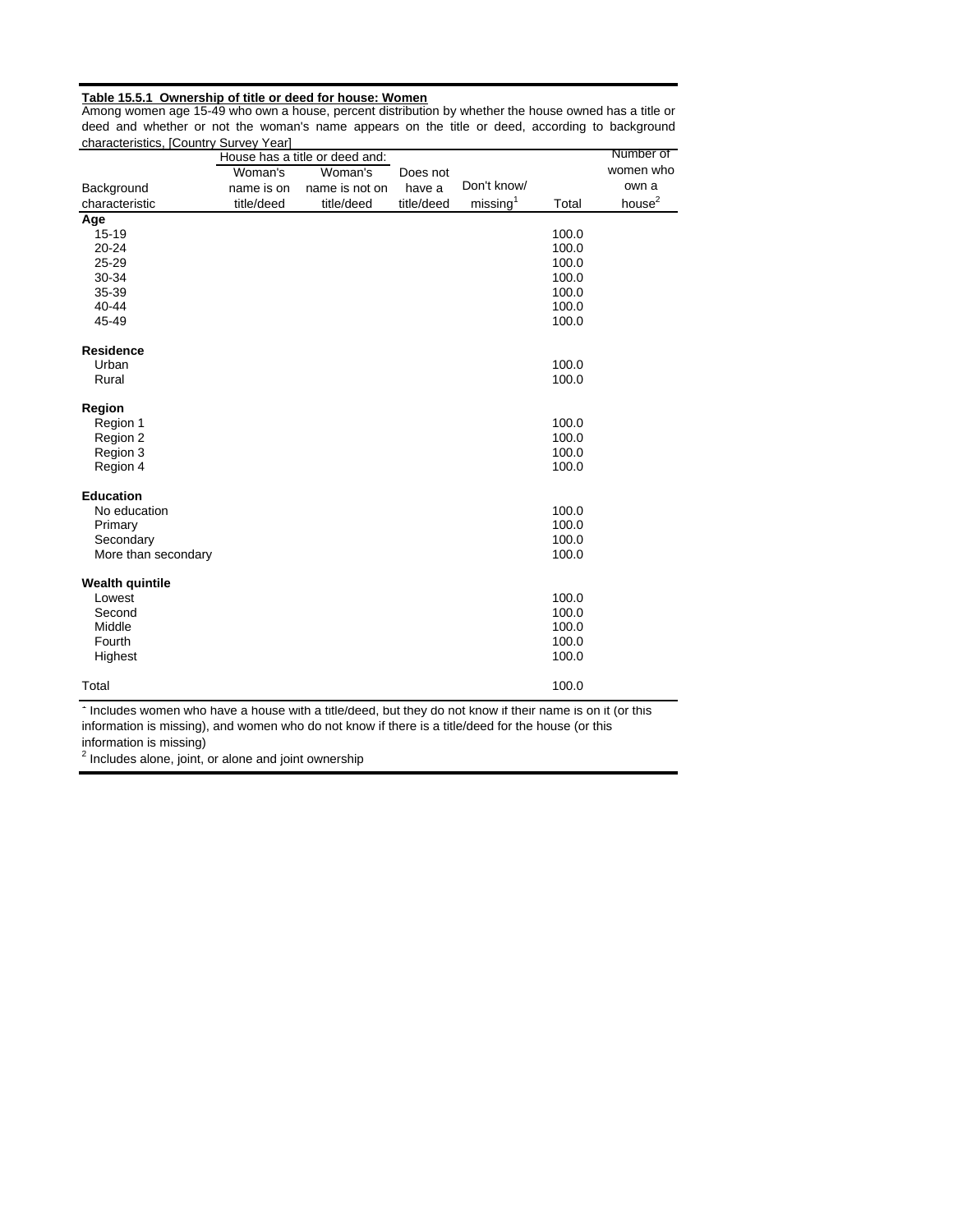#### **Table 15.5.2 Ownership of title or deed for house: Men**

Among men age 15-49 who own a house, percent distribution by whether the house owned has a title or deed and whether or not the man's name appears on the title or deed, according to background characteristics, [Country Survey Year]

| characteristics, journtry survey rear |               | House has a title or deed and: |            |                      |       | Number of          |
|---------------------------------------|---------------|--------------------------------|------------|----------------------|-------|--------------------|
|                                       |               | Man's name is                  | Does not   |                      |       | men who            |
| Background                            | Man's name is | not on                         | have a     | Don't know/          |       | own a              |
| characteristic                        | on title/deed | title/deed                     | title/deed | missing <sup>1</sup> | Total | house <sup>2</sup> |
| Age                                   |               |                                |            |                      |       |                    |
| 15-19                                 |               |                                |            |                      | 100.0 |                    |
| $20 - 24$                             |               |                                |            |                      | 100.0 |                    |
| 25-29                                 |               |                                |            |                      | 100.0 |                    |
| 30-34                                 |               |                                |            |                      | 100.0 |                    |
| 35-39                                 |               |                                |            |                      | 100.0 |                    |
| 40-44                                 |               |                                |            |                      | 100.0 |                    |
| 45-49                                 |               |                                |            |                      | 100.0 |                    |
|                                       |               |                                |            |                      |       |                    |
| <b>Residence</b>                      |               |                                |            |                      |       |                    |
| Urban                                 |               |                                |            |                      | 100.0 |                    |
| Rural                                 |               |                                |            |                      | 100.0 |                    |
| Region                                |               |                                |            |                      |       |                    |
| Region 1                              |               |                                |            |                      | 100.0 |                    |
| Region 2                              |               |                                |            |                      | 100.0 |                    |
| Region 3                              |               |                                |            |                      | 100.0 |                    |
| Region 4                              |               |                                |            |                      | 100.0 |                    |
|                                       |               |                                |            |                      |       |                    |
| <b>Education</b>                      |               |                                |            |                      |       |                    |
| No education                          |               |                                |            |                      | 100.0 |                    |
| Primary                               |               |                                |            |                      | 100.0 |                    |
| Secondary                             |               |                                |            |                      | 100.0 |                    |
| More than secondary                   |               |                                |            |                      | 100.0 |                    |
|                                       |               |                                |            |                      |       |                    |
| <b>Wealth quintile</b>                |               |                                |            |                      |       |                    |
| Lowest                                |               |                                |            |                      | 100.0 |                    |
| Second                                |               |                                |            |                      | 100.0 |                    |
| Middle                                |               |                                |            |                      | 100.0 |                    |
| Fourth                                |               |                                |            |                      | 100.0 |                    |
| Highest                               |               |                                |            |                      | 100.0 |                    |
| <b>Total 15-49</b>                    |               |                                |            |                      | 100.0 |                    |
|                                       |               |                                |            |                      |       |                    |
| 50-54[59]                             |               |                                |            |                      | 100.0 |                    |
| Total 15-54[59]                       |               |                                |            |                      | 100.0 |                    |

<sup>1</sup> Includes men who have a house with a title/deed, but they do not know if their name is on it (or this information is missing), and men who do not know if there is a title/deed for the house (or this information is missing)

 $2$  Includes alone, joint, or alone and joint ownership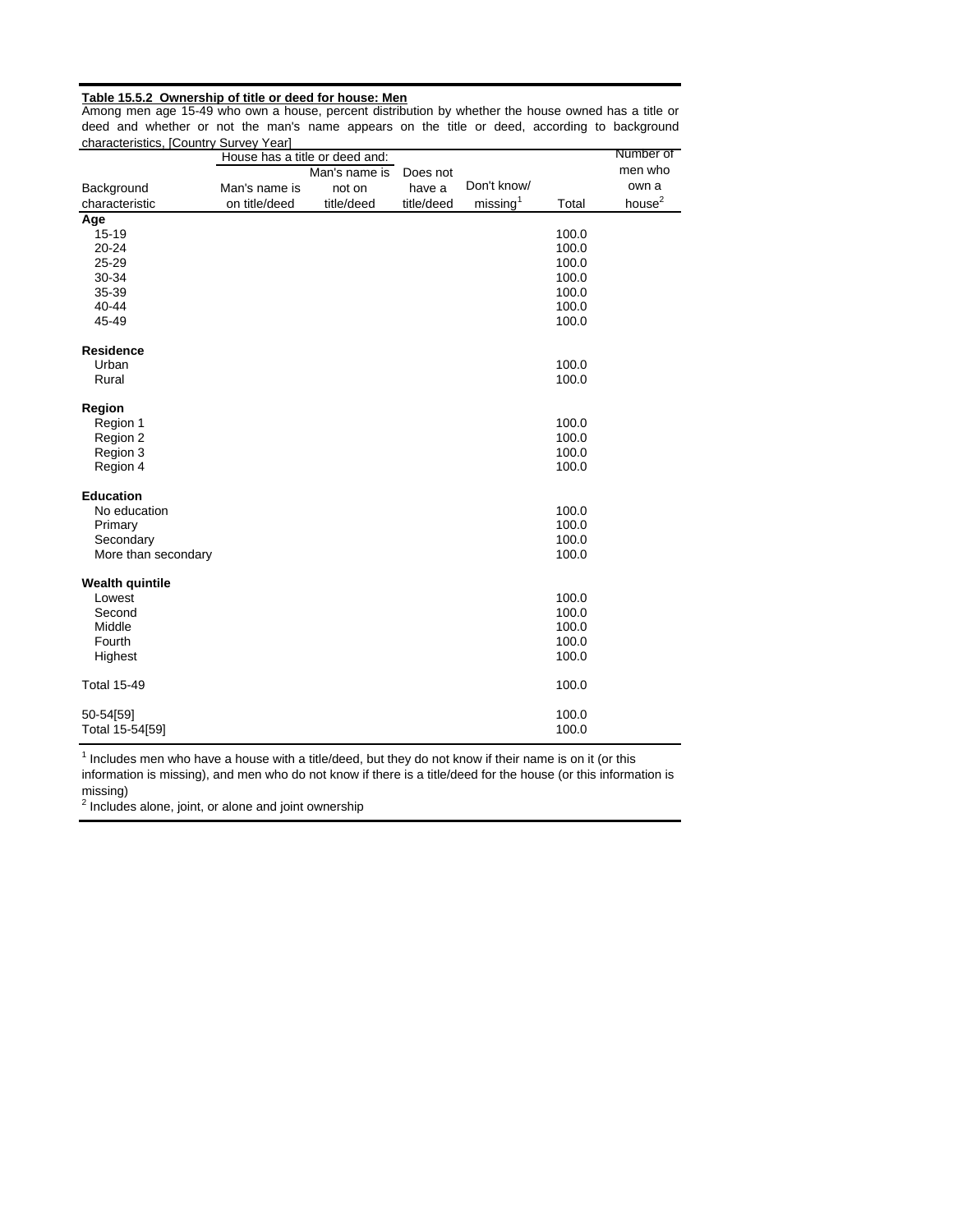#### **Table 15.6.1 Ownership of title or deed for land: Women**

Among women age 15-49 who own land, percent distribution by whether the land owned has a title or deed and whether or not the woman's name appears on the title or deed, according to background characteristics, [Country Survey Year] ÷,

|                        |            | Land has a title or deed and: |            |                      |       |                       |
|------------------------|------------|-------------------------------|------------|----------------------|-------|-----------------------|
|                        | Woman's    | Woman's                       | Does not   |                      |       | Number of             |
| Background             | name is on | name is not                   | have a     | Don't know/          |       | women who             |
| characteristic         | title/deed | on title/deed                 | title/deed | missing <sup>1</sup> | Total | own land <sup>2</sup> |
| Age                    |            |                               |            |                      |       |                       |
| $15 - 19$              |            |                               |            |                      | 100.0 |                       |
| $20 - 24$              |            |                               |            |                      | 100.0 |                       |
| 25-29                  |            |                               |            |                      | 100.0 |                       |
| 30-34                  |            |                               |            |                      | 100.0 |                       |
| 35-39                  |            |                               |            |                      | 100.0 |                       |
| 40-44                  |            |                               |            |                      | 100.0 |                       |
| 45-49                  |            |                               |            |                      | 100.0 |                       |
| <b>Residence</b>       |            |                               |            |                      |       |                       |
| Urban                  |            |                               |            |                      | 100.0 |                       |
| Rural                  |            |                               |            |                      | 100.0 |                       |
| Region                 |            |                               |            |                      |       |                       |
| Region 1               |            |                               |            |                      | 100.0 |                       |
| Region 2               |            |                               |            |                      | 100.0 |                       |
| Region 3               |            |                               |            |                      | 100.0 |                       |
| Region 4               |            |                               |            |                      | 100.0 |                       |
| <b>Education</b>       |            |                               |            |                      |       |                       |
| No education           |            |                               |            |                      | 100.0 |                       |
| Primary                |            |                               |            |                      | 100.0 |                       |
| Secondary              |            |                               |            |                      | 100.0 |                       |
| More than secondary    |            |                               |            |                      | 100.0 |                       |
|                        |            |                               |            |                      |       |                       |
| <b>Wealth quintile</b> |            |                               |            |                      |       |                       |
| Lowest                 |            |                               |            |                      | 100.0 |                       |
| Second                 |            |                               |            |                      | 100.0 |                       |
| Middle                 |            |                               |            |                      | 100.0 |                       |
| Fourth                 |            |                               |            |                      | 100.0 |                       |
| Highest                |            |                               |            |                      | 100.0 |                       |
| Total                  |            |                               |            |                      | 100.0 |                       |

<sup>1</sup> Includes women who have land with a title/deed, but they do not know if their name is on it (or this information is missing), and women who do not know if there is a title/deed for the land (or this information is missing)

 $2$  Includes alone, joint, or alone and joint ownership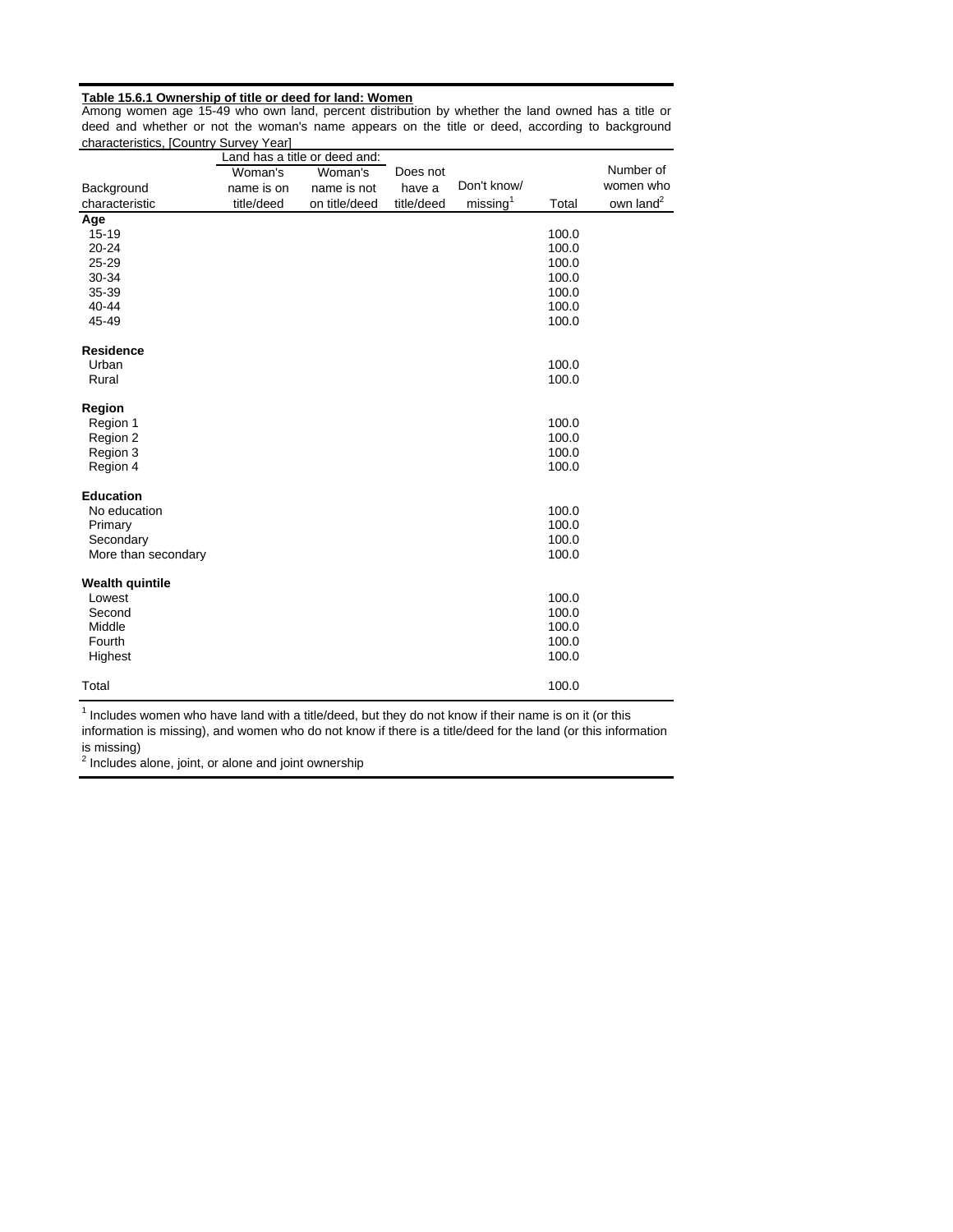#### **Table 15.6.2 Ownership of title or deed for land: Men**

Among men age 15-49 who own land, percent distribution by whether the land owned has a title or deed and whether or not the man's name appears on the title or deed, according to background characteristics, [Country Survey Year]

|                        | Land has a title or deed and: |               |            |                      |       |                       |
|------------------------|-------------------------------|---------------|------------|----------------------|-------|-----------------------|
|                        |                               | Man's name is | Does not   |                      |       | Number of             |
| Background             | Man's name is                 | not on        | have a     | Don't know/          |       | men who               |
| characteristic         | on title/deed                 | title/deed    | title/deed | missing <sup>1</sup> | Total | own land <sup>2</sup> |
| Age                    |                               |               |            |                      |       |                       |
| $15 - 19$              |                               |               |            |                      | 100.0 |                       |
| $20 - 24$              |                               |               |            |                      | 100.0 |                       |
| 25-29                  |                               |               |            |                      | 100.0 |                       |
| 30-34                  |                               |               |            |                      | 100.0 |                       |
| 35-39                  |                               |               |            |                      | 100.0 |                       |
| 40-44                  |                               |               |            |                      | 100.0 |                       |
| 45-49                  |                               |               |            |                      | 100.0 |                       |
| <b>Residence</b>       |                               |               |            |                      |       |                       |
| Urban                  |                               |               |            |                      | 100.0 |                       |
| Rural                  |                               |               |            |                      | 100.0 |                       |
| Region                 |                               |               |            |                      |       |                       |
| Region 1               |                               |               |            |                      | 100.0 |                       |
| Region 2               |                               |               |            |                      | 100.0 |                       |
| Region 3               |                               |               |            |                      | 100.0 |                       |
| Region 4               |                               |               |            |                      | 100.0 |                       |
| <b>Education</b>       |                               |               |            |                      |       |                       |
| No education           |                               |               |            |                      | 100.0 |                       |
| Primary                |                               |               |            |                      | 100.0 |                       |
| Secondary              |                               |               |            |                      | 100.0 |                       |
| More than secondary    |                               |               |            |                      | 100.0 |                       |
| <b>Wealth quintile</b> |                               |               |            |                      |       |                       |
| Lowest                 |                               |               |            |                      | 100.0 |                       |
| Second                 |                               |               |            |                      | 100.0 |                       |
| Middle                 |                               |               |            |                      | 100.0 |                       |
| Fourth                 |                               |               |            |                      | 100.0 |                       |
| Highest                |                               |               |            |                      | 100.0 |                       |
|                        |                               |               |            |                      |       |                       |
| <b>Total 15-49</b>     |                               |               |            |                      | 100.0 |                       |
| 50-54[59]              |                               |               |            |                      | 100.0 |                       |
| Total 15-54[59]        |                               |               |            |                      | 100.0 |                       |

 $1$  Includes men who have land with a title/deed, but they do not know if their name is on it (or this information is missing), and men who do not know if there is a title/deed for the land (or this information is missing)

 $2$  Includes alone, joint, or alone and joint ownership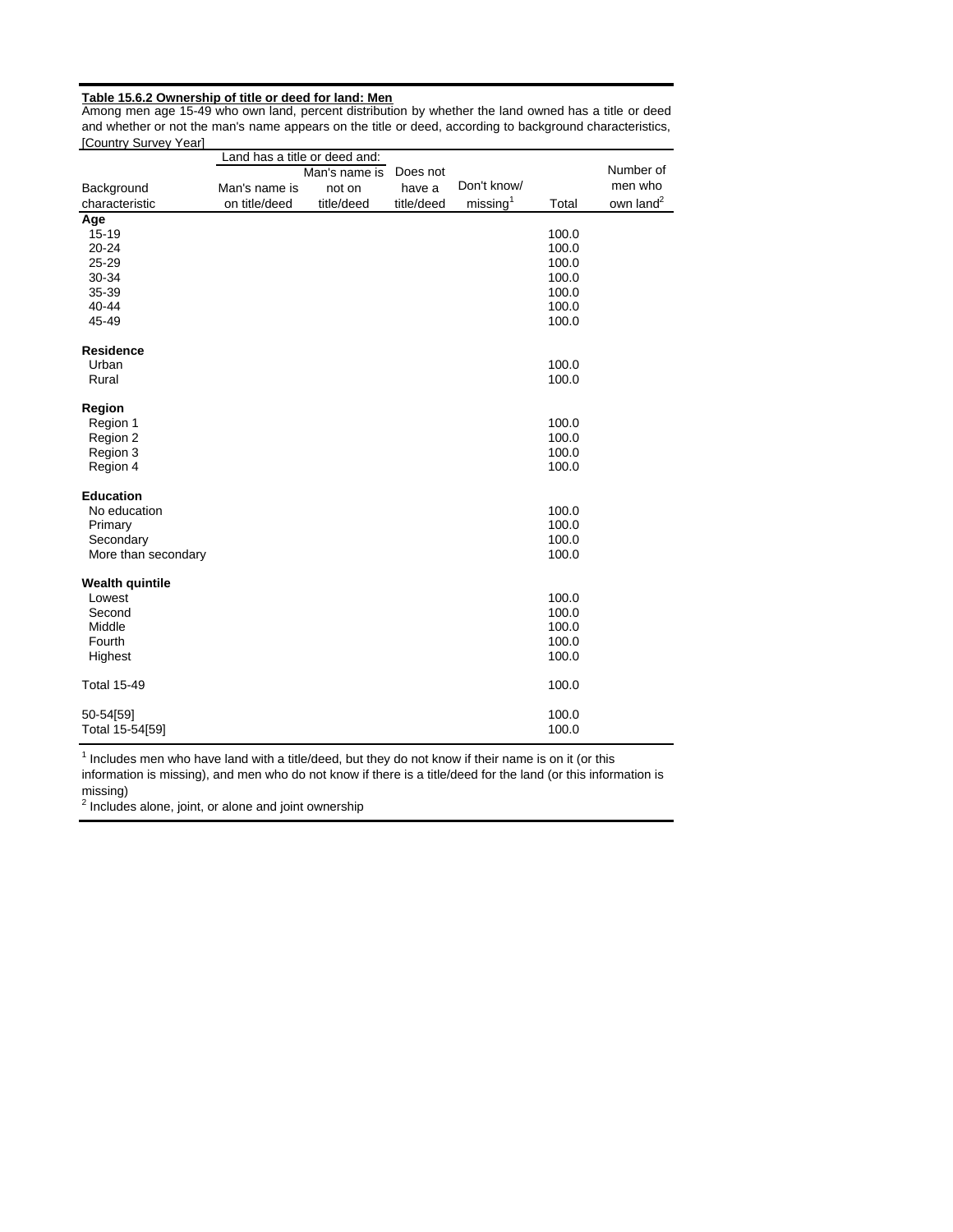#### **Table 15.7.1 Ownership and use of bank accounts and mobile phones: Women**

Percentage of women age 15-49 who use an account in a bank or other financial institution and percentage who own a mobile phone; among women who own a mobile phone, percentage who use it for financial transactions, according to background characteristics, [Country Survey Year]

| <u>It for imancial transactions, according to background characteristics, [Country Survey Teal]</u> |            |              |           |              |              |
|-----------------------------------------------------------------------------------------------------|------------|--------------|-----------|--------------|--------------|
|                                                                                                     |            |              |           | Use mobile   | Number of    |
|                                                                                                     | Have and   |              |           | phone for    | women who    |
| Background                                                                                          | use a bank | Own a        | Number of | financial    | own a mobile |
| characteristic                                                                                      | account    | mobile phone | women     | transactions | phone        |
| Age                                                                                                 |            |              |           |              |              |
| 15-19                                                                                               |            |              |           |              |              |
| 20-24                                                                                               |            |              |           |              |              |
| 25-29                                                                                               |            |              |           |              |              |
| 30-34                                                                                               |            |              |           |              |              |
| 35-39                                                                                               |            |              |           |              |              |
| 40-44                                                                                               |            |              |           |              |              |
| 45-49                                                                                               |            |              |           |              |              |
| <b>Residence</b>                                                                                    |            |              |           |              |              |
| Urban                                                                                               |            |              |           |              |              |
| Rural                                                                                               |            |              |           |              |              |
|                                                                                                     |            |              |           |              |              |
| Region                                                                                              |            |              |           |              |              |
| Region 1                                                                                            |            |              |           |              |              |
| Region 2                                                                                            |            |              |           |              |              |
| Region 3                                                                                            |            |              |           |              |              |
| Region 4                                                                                            |            |              |           |              |              |
| <b>Education</b>                                                                                    |            |              |           |              |              |
| No education                                                                                        |            |              |           |              |              |
| Primary                                                                                             |            |              |           |              |              |
| Secondary                                                                                           |            |              |           |              |              |
| More than secondary                                                                                 |            |              |           |              |              |
|                                                                                                     |            |              |           |              |              |
| <b>Wealth quintile</b>                                                                              |            |              |           |              |              |
| Lowest                                                                                              |            |              |           |              |              |
| Second                                                                                              |            |              |           |              |              |
| Middle                                                                                              |            |              |           |              |              |
| Fourth                                                                                              |            |              |           |              |              |
| Highest                                                                                             |            |              |           |              |              |
| Total                                                                                               |            |              |           |              |              |
|                                                                                                     |            |              |           |              |              |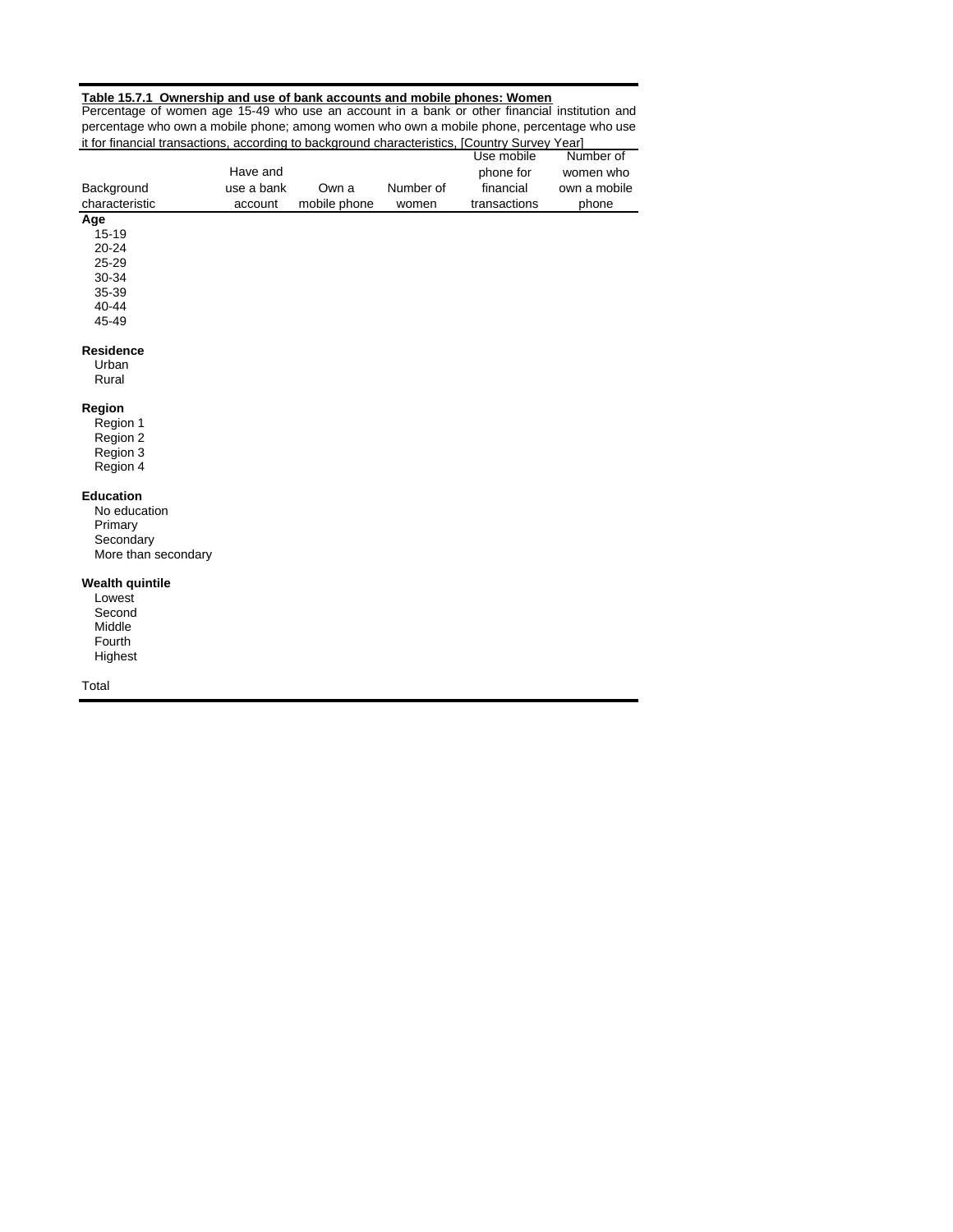#### **Table 15.7.2 Ownership and use of bank accounts and mobile phones: Men**

Percentage of men age 15-49 who have and use an account in a bank or other financial institution and percentage who own a mobile phone; among men who own a mobile phone, percentage who use it for financial transactions, according to background characteristics, [Country Survey Year]

|                                  |            |              |           | Use mobile   | Number of   |
|----------------------------------|------------|--------------|-----------|--------------|-------------|
|                                  | Have and   |              |           | phone for    | men who own |
| Background                       | use a bank | Own a        | Number of | financial    | a mobile    |
| characteristic                   | account    | mobile phone | men       | transactions | phone       |
| Age                              |            |              |           |              |             |
| $15 - 19$                        |            |              |           |              |             |
| $20 - 24$                        |            |              |           |              |             |
| 25-29                            |            |              |           |              |             |
| 30-34                            |            |              |           |              |             |
| 35-39                            |            |              |           |              |             |
| 40-44                            |            |              |           |              |             |
| 45-49                            |            |              |           |              |             |
| <b>Residence</b>                 |            |              |           |              |             |
| Urban                            |            |              |           |              |             |
| Rural                            |            |              |           |              |             |
|                                  |            |              |           |              |             |
| Region                           |            |              |           |              |             |
| Region 1                         |            |              |           |              |             |
| Region 2                         |            |              |           |              |             |
| Region 3                         |            |              |           |              |             |
| Region 4                         |            |              |           |              |             |
|                                  |            |              |           |              |             |
| <b>Education</b>                 |            |              |           |              |             |
| No education                     |            |              |           |              |             |
| Primary                          |            |              |           |              |             |
| Secondary                        |            |              |           |              |             |
| More than secondary              |            |              |           |              |             |
|                                  |            |              |           |              |             |
| <b>Wealth quintile</b><br>Lowest |            |              |           |              |             |
| Second                           |            |              |           |              |             |
| Middle                           |            |              |           |              |             |
| Fourth                           |            |              |           |              |             |
| Highest                          |            |              |           |              |             |
|                                  |            |              |           |              |             |
| <b>Total 15-49</b>               |            |              |           |              |             |
| 50-54[59]                        |            |              |           |              |             |
| Total 15-54[59]                  |            |              |           |              |             |
|                                  |            |              |           |              |             |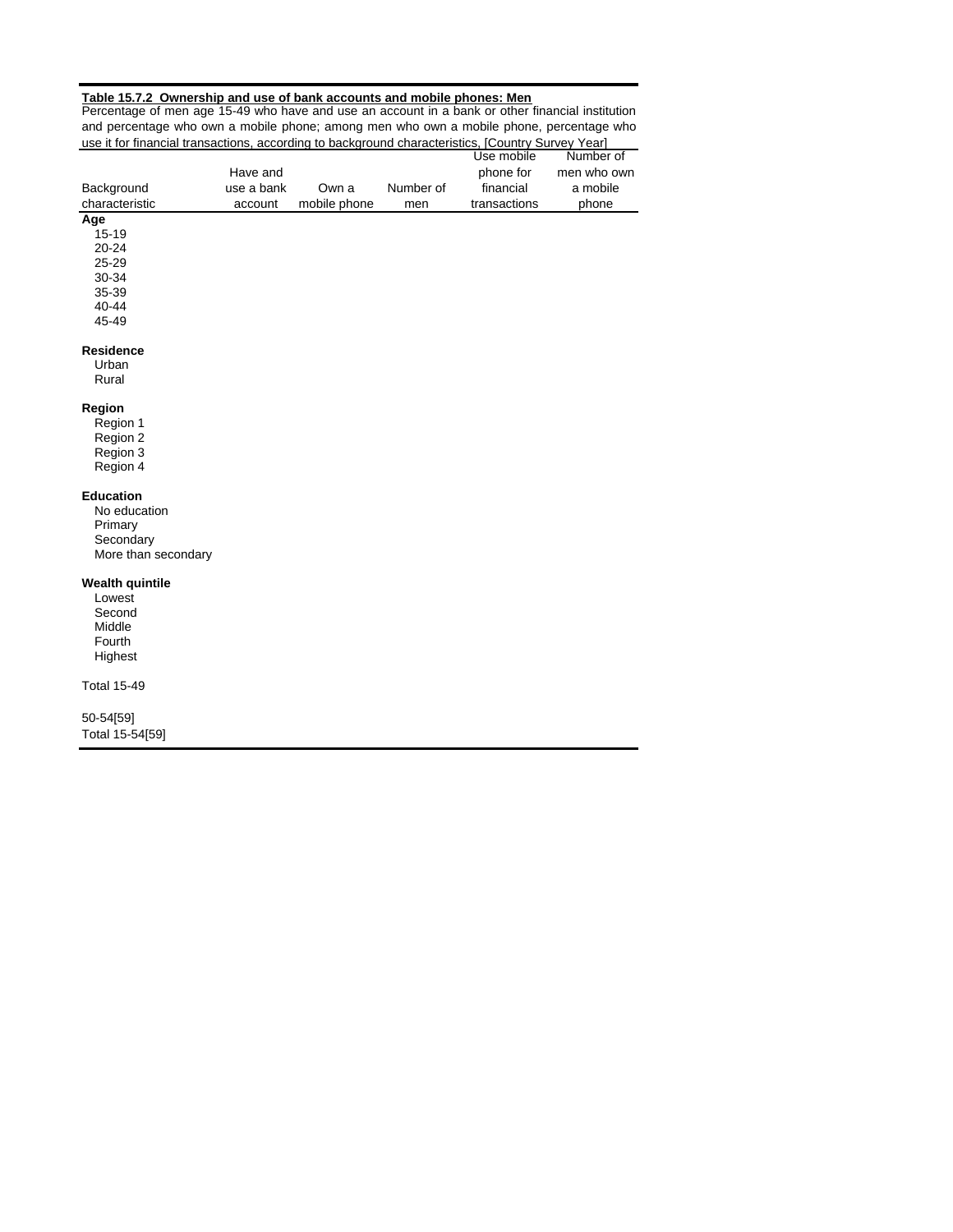#### **Table 15.8 Participation in decision making**

Percent distribution of currently married women and currently married men age 15-49 by person who usually makes decisions about various issues, [Country Survey Year]

|                                   | Wife and                    | Mainly       | Someone |       |       |        |
|-----------------------------------|-----------------------------|--------------|---------|-------|-------|--------|
| Decision                          | Mainly wife husband jointly | husband      | else    | Other | Total | Number |
|                                   |                             | <b>WOMEN</b> |         |       |       |        |
| Own health care                   |                             |              |         |       | 100.0 |        |
| Major household purchases         |                             |              |         |       | 100.0 |        |
| Visits to her family or relatives |                             |              |         |       | 100.0 |        |
|                                   |                             | <b>MEN</b>   |         |       |       |        |
| Man's own health care             |                             |              |         |       | 100.0 |        |
| Major household purchases         |                             |              |         |       | 100.0 |        |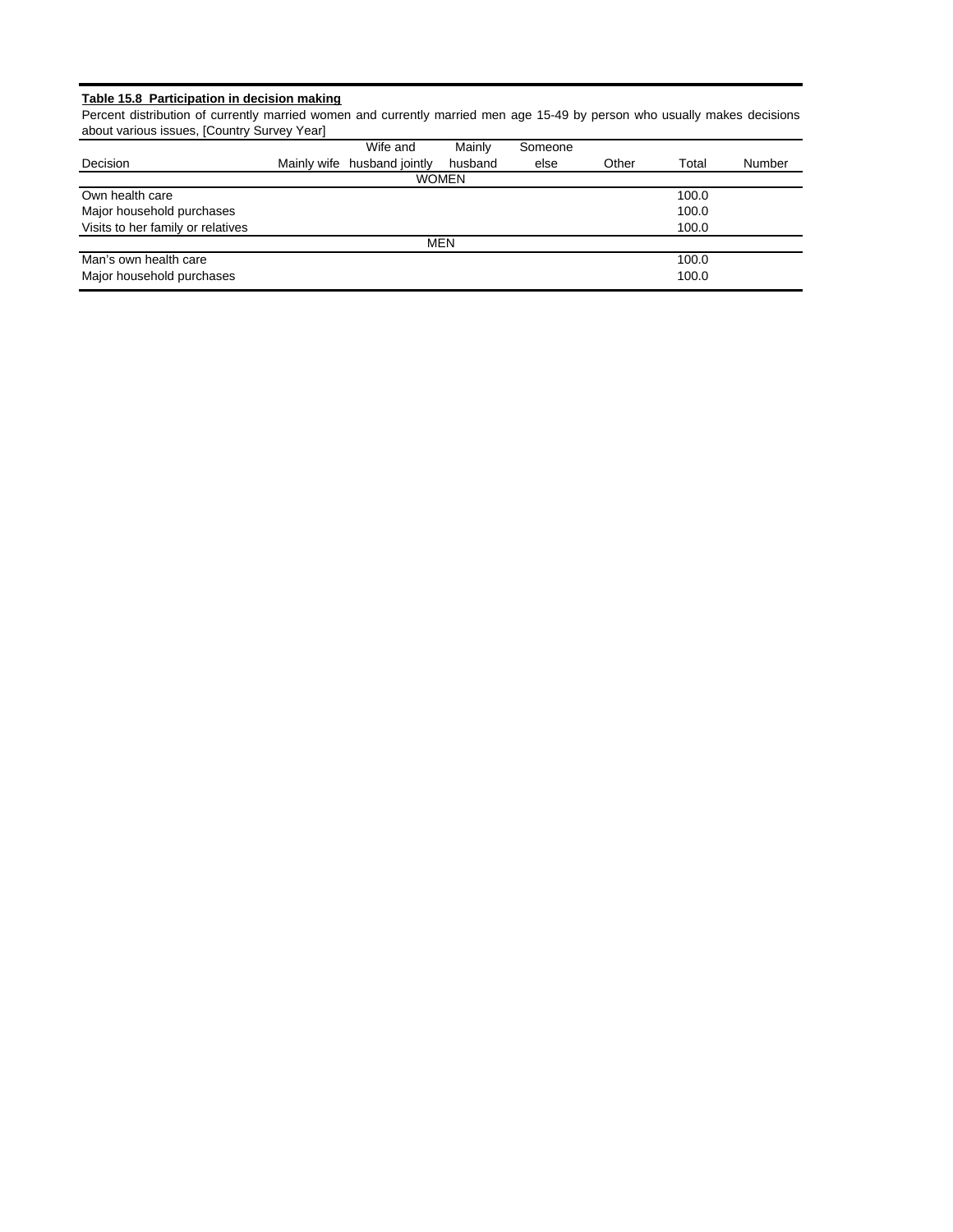#### **Table 15.9.1 Women's participation in decision making by background characteristics**

Percentage of currently married women age 15-49 who usually make specific decisions either alone or jointly with their husband, according to background characteristics, [Country Survey Year]

|                                       |             | Specific decisions |               |           |             |           |
|---------------------------------------|-------------|--------------------|---------------|-----------|-------------|-----------|
|                                       |             | Making             |               |           |             |           |
|                                       |             | major              | Visits to her |           | None of the |           |
|                                       | Woman's own | household          | family or     | All three | three       | Number of |
| Background characteristic             | health care | purchases          | relatives     | decisions | decisions   | women     |
| Age                                   |             |                    |               |           |             |           |
| $15 - 19$                             |             |                    |               |           |             |           |
| $20 - 24$                             |             |                    |               |           |             |           |
| $25 - 29$                             |             |                    |               |           |             |           |
| 30-34                                 |             |                    |               |           |             |           |
| 35-39                                 |             |                    |               |           |             |           |
| 40-44                                 |             |                    |               |           |             |           |
| 45-49                                 |             |                    |               |           |             |           |
| <b>Employment (past 12</b><br>months) |             |                    |               |           |             |           |

Not employed Employed for cash Employed, not for cash

#### **Number of living**

0 1-2 3-4 **children**

Ĭ.

5+

## **Residence**

Urban Rural

## **Region**

Region 1 Region 2 Region 3

Region 4

# **Education**

No education Primary Secondary More than secondary

#### **Wealth quintile**

Lowest Second Middle Fourth Highest

Total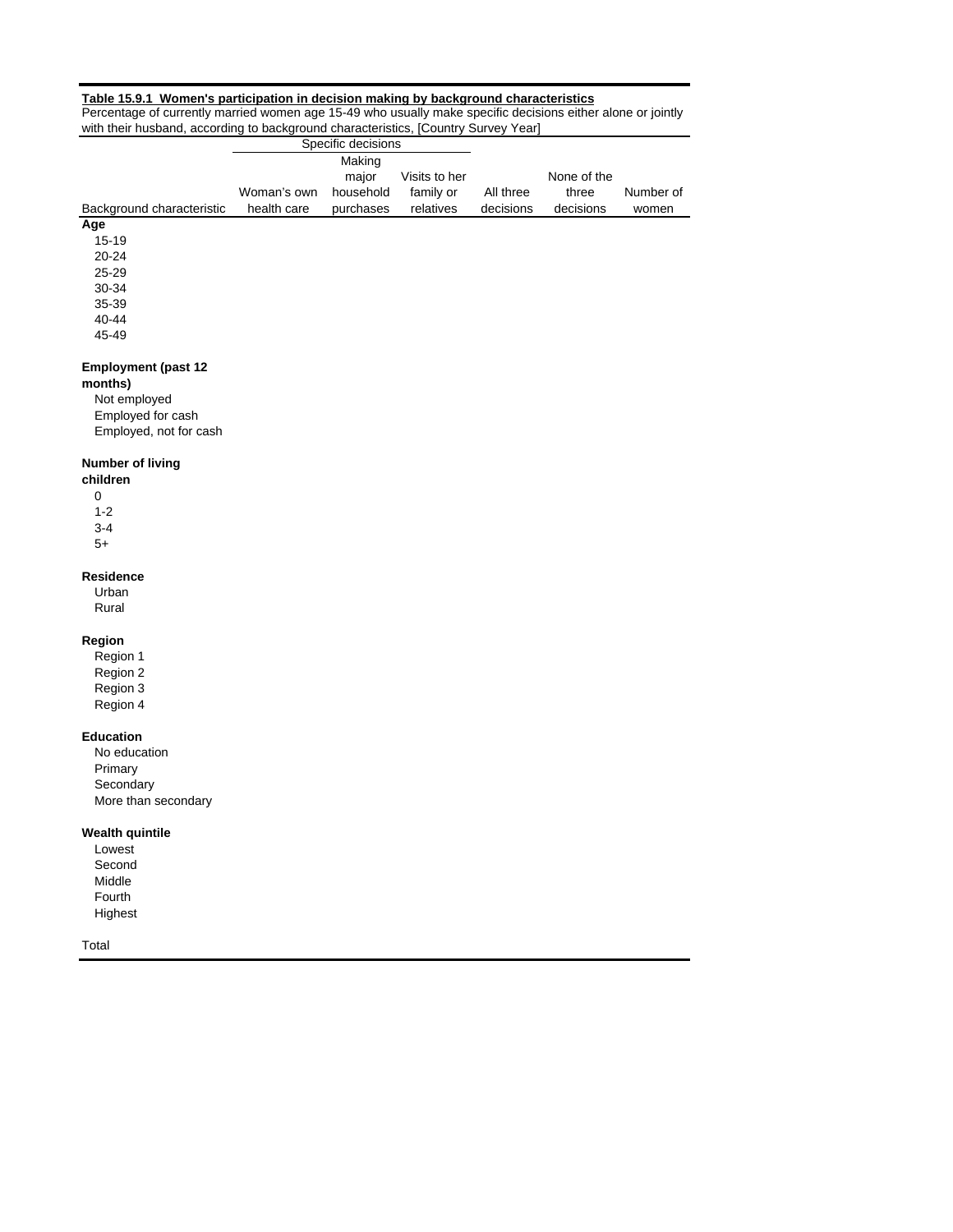## **Figure 15.1W Number of decisions in which currently married women participate (WORKING TABLE ONLY)**

Percent of women by number of decisions in which they participate, either alone or jointly with their husband [Country Survey Year] Percent distribution of currently married

0 1 2 -3<br>Total 100.0 Number Number of household decisions women

Old template: Keep as Figure 15.1 New template: Delete working table. See chapter 15 figures template, Figure 15.4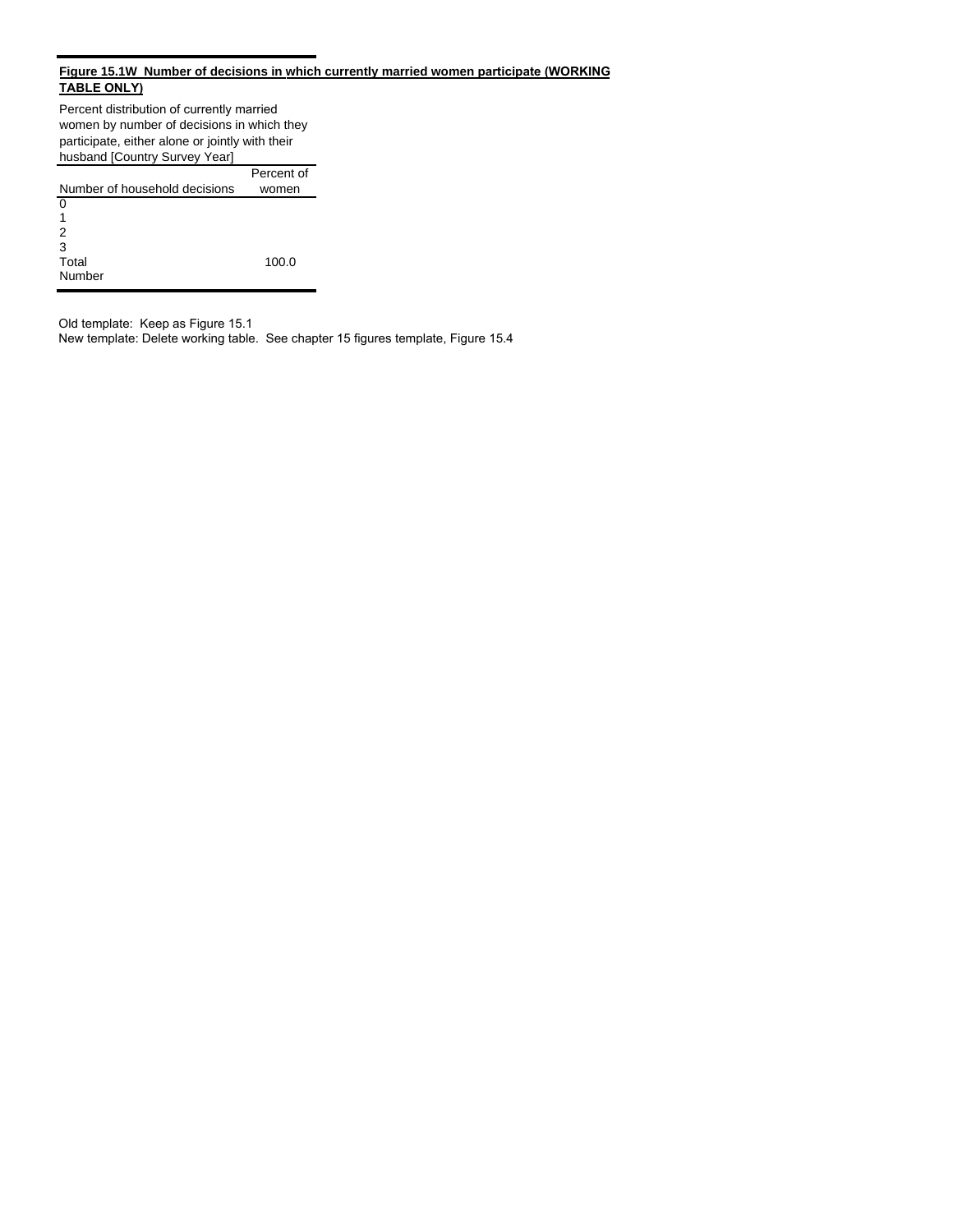## **Table 15.9.2 Men's participation in decision making by background characteristics**

| alone or jointly with their wife, according to background characteristics, [Country Survey Year] | Specific decisions |           |             |            |           |
|--------------------------------------------------------------------------------------------------|--------------------|-----------|-------------|------------|-----------|
|                                                                                                  |                    | Making    |             |            |           |
|                                                                                                  |                    | major     |             | Neither of |           |
|                                                                                                  | Men's own          | household | <b>Both</b> | the two    | Number of |
| Background characteristic                                                                        | health care        | purchases | decisions   | decisions  | men       |
| Age                                                                                              |                    |           |             |            |           |
| 15-19                                                                                            |                    |           |             |            |           |
| 20-24                                                                                            |                    |           |             |            |           |
| 25-29                                                                                            |                    |           |             |            |           |
| 30-34<br>35-39                                                                                   |                    |           |             |            |           |
| 40-44                                                                                            |                    |           |             |            |           |
| 45-49                                                                                            |                    |           |             |            |           |
|                                                                                                  |                    |           |             |            |           |
| <b>Employment (past 12</b>                                                                       |                    |           |             |            |           |
| months)                                                                                          |                    |           |             |            |           |
| Not employed                                                                                     |                    |           |             |            |           |
| Employed for cash                                                                                |                    |           |             |            |           |
| Employed, not for cash                                                                           |                    |           |             |            |           |
| <b>Number of living</b>                                                                          |                    |           |             |            |           |
| children                                                                                         |                    |           |             |            |           |
| 0                                                                                                |                    |           |             |            |           |
| $1 - 2$                                                                                          |                    |           |             |            |           |
| $3-4$                                                                                            |                    |           |             |            |           |
| 5+                                                                                               |                    |           |             |            |           |
|                                                                                                  |                    |           |             |            |           |
| <b>Residence</b>                                                                                 |                    |           |             |            |           |
| Urban                                                                                            |                    |           |             |            |           |
| Rural                                                                                            |                    |           |             |            |           |
|                                                                                                  |                    |           |             |            |           |
| Region                                                                                           |                    |           |             |            |           |
| Region 1<br>Region 2                                                                             |                    |           |             |            |           |
| Region 3                                                                                         |                    |           |             |            |           |
| Region 4                                                                                         |                    |           |             |            |           |
|                                                                                                  |                    |           |             |            |           |
| <b>Education</b>                                                                                 |                    |           |             |            |           |
| No education                                                                                     |                    |           |             |            |           |
| Primary                                                                                          |                    |           |             |            |           |
| Secondary                                                                                        |                    |           |             |            |           |
| More than secondary                                                                              |                    |           |             |            |           |
| <b>Wealth quintile</b>                                                                           |                    |           |             |            |           |
| Lowest                                                                                           |                    |           |             |            |           |
| Second                                                                                           |                    |           |             |            |           |
| Middle                                                                                           |                    |           |             |            |           |
| Fourth                                                                                           |                    |           |             |            |           |
| Highest                                                                                          |                    |           |             |            |           |
| <b>Total 15-49</b>                                                                               |                    |           |             |            |           |
|                                                                                                  |                    |           |             |            |           |
| 50-54[59]                                                                                        |                    |           |             |            |           |
| Total 15-54[59]                                                                                  |                    |           |             |            |           |
|                                                                                                  |                    |           |             |            |           |

Percentage of currently married men age 15-49 who usually make specific decisions either alone or jointly with their wife, according to background characteristics, [Country Survey Year]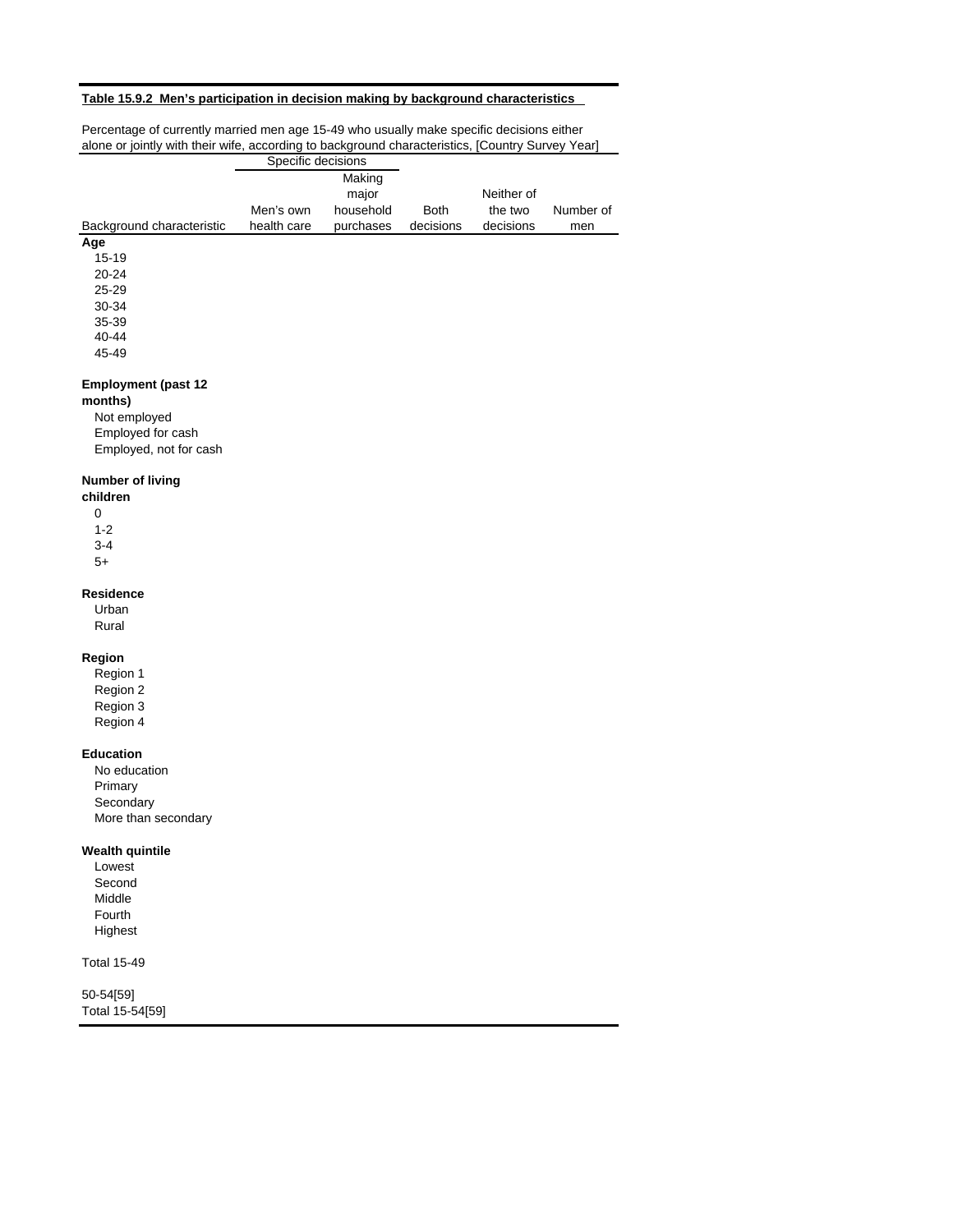#### **Table 15.10.1 Attitude toward wife beating: Women**

Percentage of all women age 15-49 who agree that a husband is justified in hitting or beating his wife for specific reasons, according to background characteristics, [Country Survey Year]

|                           |           | Husband is justified in hitting or beating his wife if she: |                     |              |                                          |                                              |           |
|---------------------------|-----------|-------------------------------------------------------------|---------------------|--------------|------------------------------------------|----------------------------------------------|-----------|
|                           | Burns the | Argues with                                                 | Goes out<br>without | Neglects     | Refuses to<br>have sexual<br>intercourse | Percentage who<br>agree with at<br>least one | Number of |
| Background characteristic | food      | him                                                         | telling him         | the children | with him                                 | specified reason                             | women     |
| Age                       |           |                                                             |                     |              |                                          |                                              |           |
| $15 - 19$                 |           |                                                             |                     |              |                                          |                                              |           |
| $20 - 24$                 |           |                                                             |                     |              |                                          |                                              |           |
| $25 - 29$                 |           |                                                             |                     |              |                                          |                                              |           |
| 30-34                     |           |                                                             |                     |              |                                          |                                              |           |
| 35-39                     |           |                                                             |                     |              |                                          |                                              |           |
| 40-44                     |           |                                                             |                     |              |                                          |                                              |           |
| 45-49                     |           |                                                             |                     |              |                                          |                                              |           |

# **Employment (past 12**

#### **months)**

Not employed Employed for cash Employed, not for cash

## **Number of living children**

| O   |  |
|-----|--|
| 1-2 |  |
| 3-4 |  |
| 5+  |  |

## **Marital status**

Never married Married or living together Divorced/separated/ widowed

## **Residence**

Urban Rural

## **Region**

Region 1 Region 2 Region 3 Region 4

## **Education**

No education Primary **Secondary** More than secondary

#### **Wealth quintile**

Lowest Second Middle Fourth Highest

Total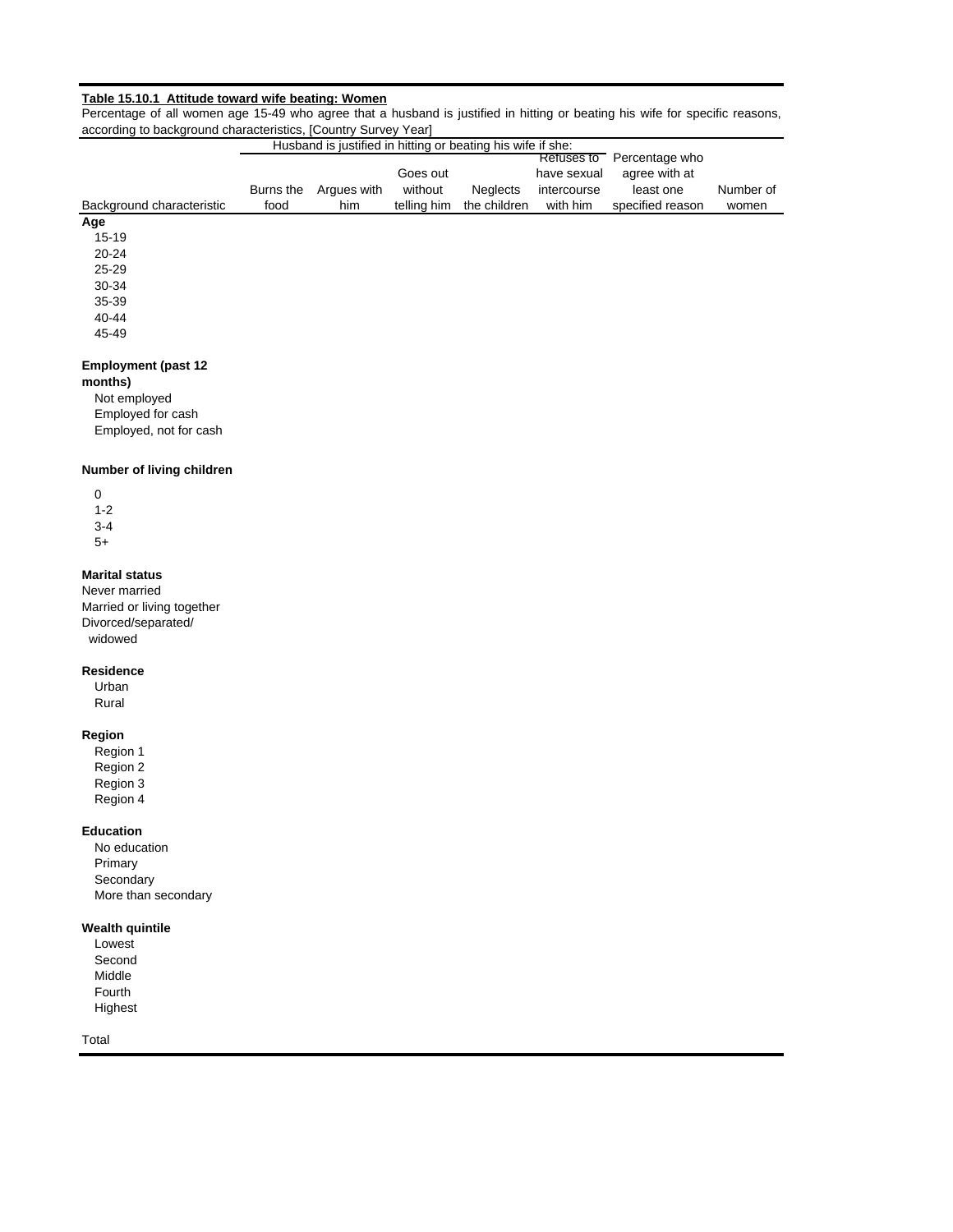## **Table 15.10.2 Attitude toward wife beating: Men**

Percentage of all men age 15-49 who agree that a husband is justified in hitting or beating his wife for specific reasons, according to background characteristics, [Country Survey Year]

|                            |           | Husband is justified in hitting or beating his wife if she: |             |                 |             |                           |           |
|----------------------------|-----------|-------------------------------------------------------------|-------------|-----------------|-------------|---------------------------|-----------|
|                            |           |                                                             |             |                 |             | Refuses to Percentage who |           |
|                            |           |                                                             | Goes out    |                 | have sexual | agree with at             |           |
|                            | Burns the | Argues with                                                 | without     | <b>Neglects</b> | intercourse | least one                 | Number of |
| Background characteristic  | food      | him                                                         | telling him | the children    | with him    | specified reason          | men       |
| Age                        |           |                                                             |             |                 |             |                           |           |
| $15 - 19$                  |           |                                                             |             |                 |             |                           |           |
| 20-24                      |           |                                                             |             |                 |             |                           |           |
| 25-29                      |           |                                                             |             |                 |             |                           |           |
| 30-34                      |           |                                                             |             |                 |             |                           |           |
| 35-39                      |           |                                                             |             |                 |             |                           |           |
| 40-44                      |           |                                                             |             |                 |             |                           |           |
| 45-49                      |           |                                                             |             |                 |             |                           |           |
|                            |           |                                                             |             |                 |             |                           |           |
| <b>Employment (past 12</b> |           |                                                             |             |                 |             |                           |           |
| months)                    |           |                                                             |             |                 |             |                           |           |
| Not employed               |           |                                                             |             |                 |             |                           |           |
| Employed for cash          |           |                                                             |             |                 |             |                           |           |
| Employed, not for cash     |           |                                                             |             |                 |             |                           |           |
|                            |           |                                                             |             |                 |             |                           |           |
| <b>Number of living</b>    |           |                                                             |             |                 |             |                           |           |
| children                   |           |                                                             |             |                 |             |                           |           |
| 0                          |           |                                                             |             |                 |             |                           |           |
| $1 - 2$                    |           |                                                             |             |                 |             |                           |           |
| $3 - 4$                    |           |                                                             |             |                 |             |                           |           |
| $5+$                       |           |                                                             |             |                 |             |                           |           |
|                            |           |                                                             |             |                 |             |                           |           |
| <b>Marital status</b>      |           |                                                             |             |                 |             |                           |           |
| Never married              |           |                                                             |             |                 |             |                           |           |
| Married or living together |           |                                                             |             |                 |             |                           |           |
|                            |           |                                                             |             |                 |             |                           |           |

Divorced/separated/ widowed

## **Residence**

Urban Rural

## **Region**

Region 1 Region 2 Region 3 Region 4

## **Education**

No education Primary **Secondary** More than secondary

#### **Wealth quintile**

Lowest Second Middle Fourth Highest

Total 15-49

50-54[59] Total 15-54[59]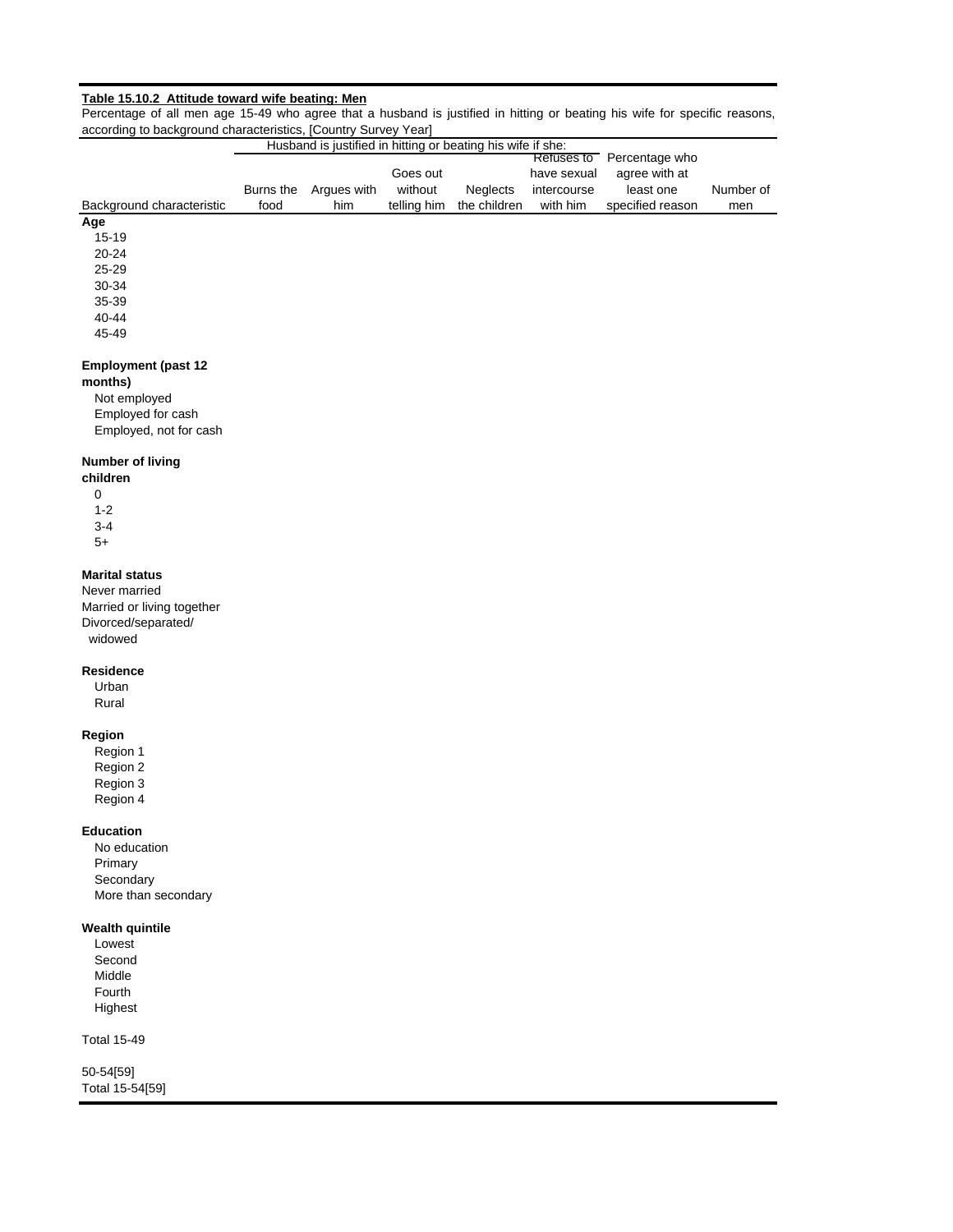#### **Table 15.11 Attitudes toward negotiating safer sexual relations with husband**

Percentage of women and men age 15-49 who believe that a woman is justified in refusing to have sexual intercourse with her husband if she knows that he has sexual intercourse with other women, and percentage who believe that a woman is justified in asking that they use a condom if she knows that her husband has a sexually transmitted infection (STI), according to background characteristics, [Country Survey Year]

|                                                                                                                                      |                                                                                                                            | Women                                                          |                       |                                                                                                           | Men                                                                                |                  |
|--------------------------------------------------------------------------------------------------------------------------------------|----------------------------------------------------------------------------------------------------------------------------|----------------------------------------------------------------|-----------------------|-----------------------------------------------------------------------------------------------------------|------------------------------------------------------------------------------------|------------------|
|                                                                                                                                      | Woman is justified in:                                                                                                     |                                                                |                       | Woman is justified in:                                                                                    |                                                                                    |                  |
| Background characteristic                                                                                                            | Refusing to have sexual Asking that they<br>intercourse with her<br>husband if she knows<br>he has sex with other<br>women | use a condom if<br>she knows that<br>her husband has<br>an STI | Number<br>of<br>women | Refusing to have sexual<br>intercourse with her<br>husband if she knows<br>he has sex with other<br>women | Asking that they<br>use a condom if<br>she knows that<br>her husband has<br>an STI | Number<br>of men |
| Age                                                                                                                                  |                                                                                                                            |                                                                |                       |                                                                                                           |                                                                                    |                  |
| 15-24<br>15-19<br>20-24<br>25-29                                                                                                     |                                                                                                                            |                                                                |                       |                                                                                                           |                                                                                    |                  |
| 30-39                                                                                                                                |                                                                                                                            |                                                                |                       |                                                                                                           |                                                                                    |                  |
| 40-49                                                                                                                                |                                                                                                                            |                                                                |                       |                                                                                                           |                                                                                    |                  |
|                                                                                                                                      |                                                                                                                            |                                                                |                       |                                                                                                           |                                                                                    |                  |
| <b>Marital status</b><br>Never married<br>Ever had sex<br>Never had sex<br>Married/living together<br>Divorced/separated/<br>widowed |                                                                                                                            |                                                                |                       |                                                                                                           |                                                                                    |                  |
| <b>Residence</b><br>Urban<br>Rural                                                                                                   |                                                                                                                            |                                                                |                       |                                                                                                           |                                                                                    |                  |
| Region<br>Region 1<br>Region 2<br>Region 3<br>Region 4                                                                               |                                                                                                                            |                                                                |                       |                                                                                                           |                                                                                    |                  |
| <b>Education</b><br>No education<br>Primary<br>Secondary<br>More than secondary                                                      |                                                                                                                            |                                                                |                       |                                                                                                           |                                                                                    |                  |
| <b>Wealth quintile</b><br>Lowest<br>Second<br>Middle<br>Fourth<br>Highest                                                            |                                                                                                                            |                                                                |                       |                                                                                                           |                                                                                    |                  |
| <b>Total 15-49</b>                                                                                                                   |                                                                                                                            |                                                                |                       |                                                                                                           |                                                                                    |                  |
| 50-54[59]<br>Total 15-54[59]                                                                                                         | na<br>na                                                                                                                   | na<br>na                                                       | na<br>na              |                                                                                                           |                                                                                    |                  |
| na = Not applicable                                                                                                                  |                                                                                                                            |                                                                |                       |                                                                                                           |                                                                                    |                  |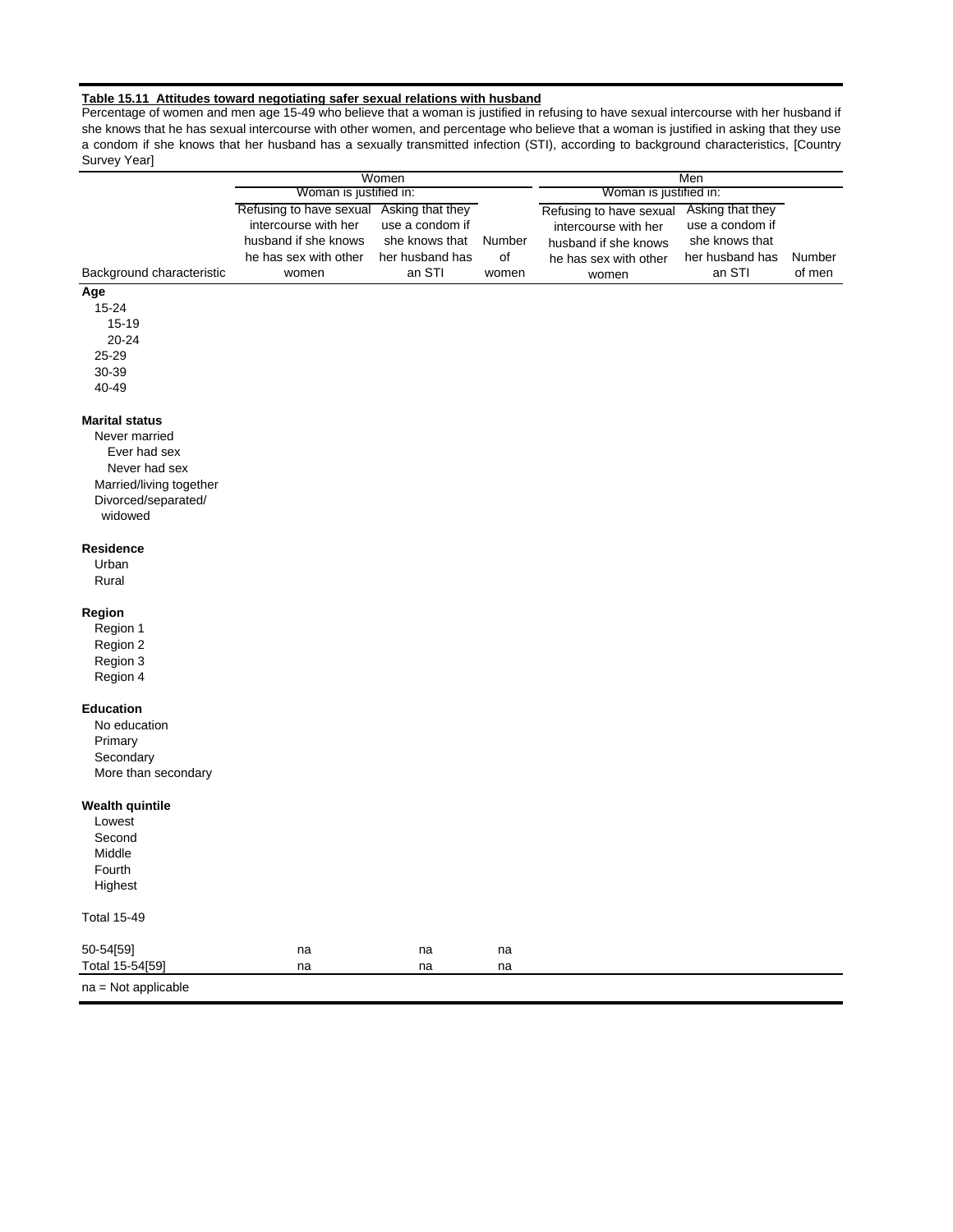#### **Table 15.12 Ability to negotiate sexual relations with husband**

Percentage of currently married women age 15-49 who can say no to their husband if they do not want to have sexual intercourse, and percentage who can ask their husband to use a condom, according to background characteristics, [Country Survey Year]

|                        | Percentage who can say   |                      |           |
|------------------------|--------------------------|----------------------|-----------|
|                        | no to their husband if   | Percentage who can   |           |
| Background             | they do not want to have | ask their husband to | Number of |
| characteristic         | sexual intercourse       | use a condom         | women     |
| Age                    |                          |                      |           |
| 15-24                  |                          |                      |           |
| 15-19                  |                          |                      |           |
| 20-24                  |                          |                      |           |
| 25-29                  |                          |                      |           |
| 30-39                  |                          |                      |           |
| 40-49                  |                          |                      |           |
| <b>Residence</b>       |                          |                      |           |
| Urban                  |                          |                      |           |
| Rural                  |                          |                      |           |
| Region                 |                          |                      |           |
| Region 1               |                          |                      |           |
| Region 2               |                          |                      |           |
| Region 3               |                          |                      |           |
| Region 4               |                          |                      |           |
| <b>Education</b>       |                          |                      |           |
| No education           |                          |                      |           |
| Primary                |                          |                      |           |
| Secondary              |                          |                      |           |
| More than secondary    |                          |                      |           |
| <b>Wealth quintile</b> |                          |                      |           |
| Lowest                 |                          |                      |           |
| Second                 |                          |                      |           |
| Middle                 |                          |                      |           |
| Fourth                 |                          |                      |           |
| Highest                |                          |                      |           |
| <b>Total 15-49</b>     |                          |                      |           |
|                        |                          |                      |           |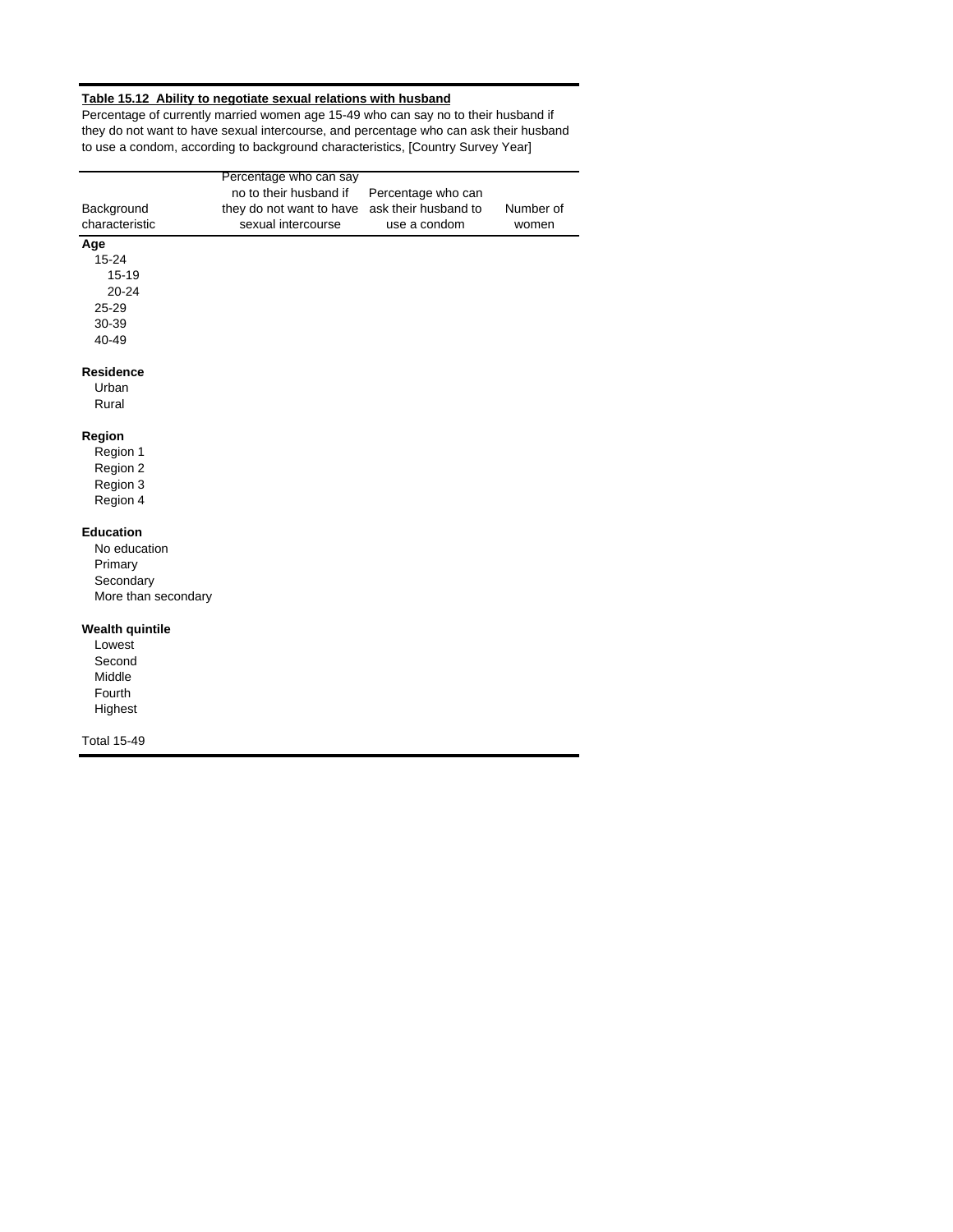#### **Table 15.13 Indicators of women's empowerment**

Percentage of currently married women age 15-49 who participate in all decision making and percentage who disagree with all of the reasons justifying wife-beating, according to value on each of the indicators of women's empowerment, [Country Survey Year]

|                                        |                    | Percentage who        |           |
|----------------------------------------|--------------------|-----------------------|-----------|
|                                        | Percentage who     | disagree with all the |           |
|                                        | participate in all | reasons justifying    | Number of |
| Empowerment indicator                  | decision making    | wife beating          | women     |
| Number of decisions in which           |                    |                       |           |
| women participate <sup>1</sup>         |                    |                       |           |
| 0                                      | na                 |                       |           |
| $1 - 2$                                | na                 |                       |           |
| 3                                      | na                 |                       |           |
| Number of reasons for which            |                    |                       |           |
| wife beating is justified <sup>2</sup> |                    |                       |           |
| 0                                      |                    | na                    |           |
| $1 - 2$                                |                    | na                    |           |
| $3-4$                                  |                    | na                    |           |
| 5                                      |                    | na                    |           |

na = Not applicable

 $1$  See Table 15.9.1 for the list of decisions.

 $2$  See Table 15.10.1 for the list of reasons.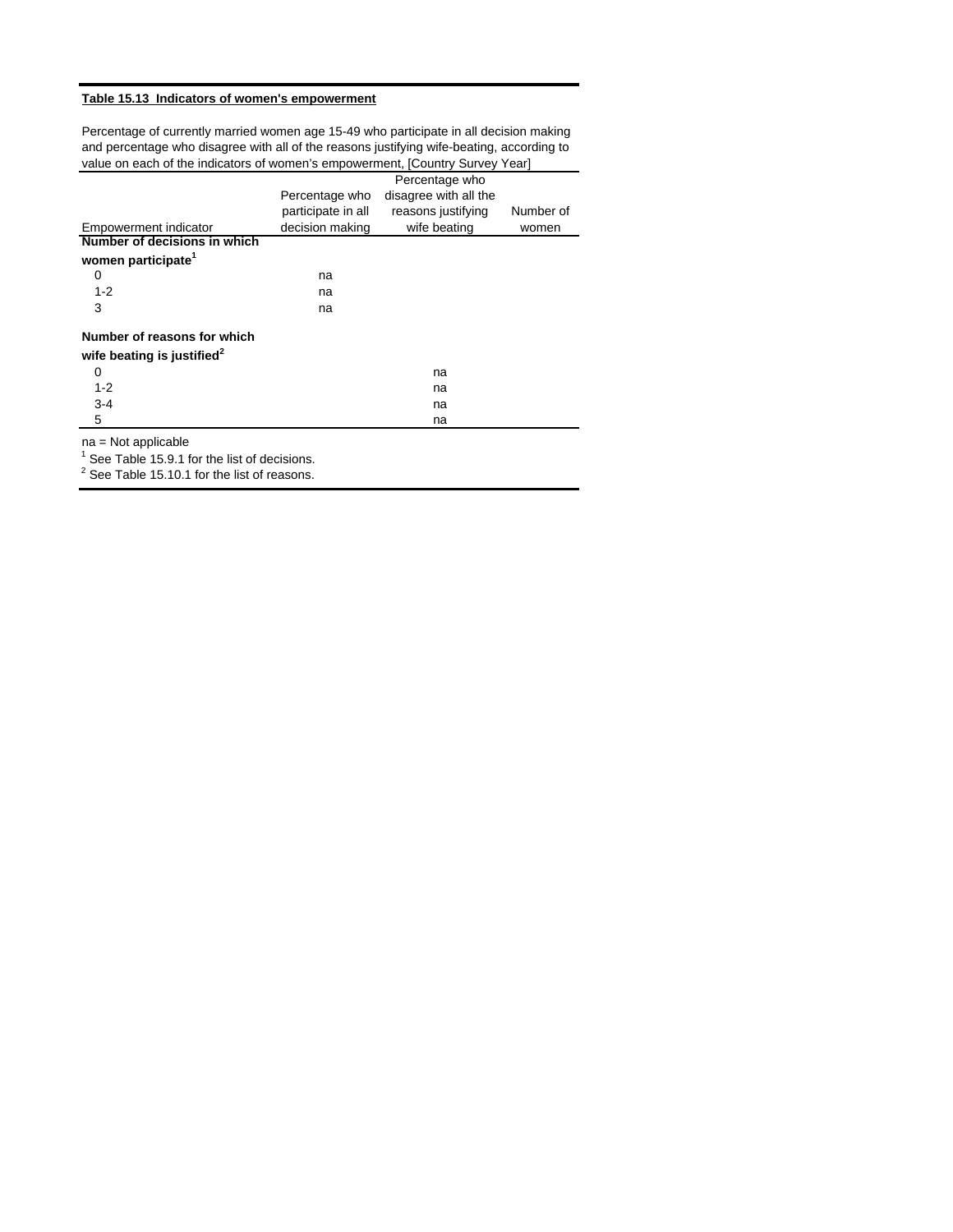#### **Table 15.14 Current use of contraception by women's empowerment**

Percent distribution of currently married women age 15-49 by current contraceptive method, according to selected indicators of women's status, [Country Survey Year]

|                                        |        |                     |          |          | Modern methods       |        |             |           |       |           |
|----------------------------------------|--------|---------------------|----------|----------|----------------------|--------|-------------|-----------|-------|-----------|
|                                        |        |                     |          |          | Temporary            |        |             |           |       |           |
|                                        |        | Any                 | Female   | Male     | modern               |        | Any         | Not       |       |           |
|                                        | Any    | modern              | sterili- | sterili- | female               | Male   | traditional | currently |       | Number of |
| Empowerment indicator                  | method | method <sup>1</sup> | zation   | zation   | methods <sup>2</sup> | condom | method      | using     | Total | women     |
| Number of decisions in which           |        |                     |          |          |                      |        |             |           |       |           |
| women participate <sup>3</sup>         |        |                     |          |          |                      |        |             |           |       |           |
| 0                                      |        |                     |          |          |                      |        |             |           | 100.0 |           |
| $1 - 2$                                |        |                     |          |          |                      |        |             |           | 100.0 |           |
| 3                                      |        |                     |          |          |                      |        |             |           | 100.0 |           |
| Number of reasons for which            |        |                     |          |          |                      |        |             |           |       |           |
| wife beating is justified <sup>4</sup> |        |                     |          |          |                      |        |             |           |       |           |
| 0                                      |        |                     |          |          |                      |        |             |           | 100.0 |           |
| $1 - 2$                                |        |                     |          |          |                      |        |             |           | 100.0 |           |
| $3 - 4$                                |        |                     |          |          |                      |        |             |           | 100.0 |           |
| 5                                      |        |                     |          |          |                      |        |             |           | 100.0 |           |
| Total                                  |        |                     |          |          |                      |        |             |           | 100.0 |           |

Note: If more than one method is used, only the most effective method is considered in this tabulation.

<sup>1</sup> Female sterilization, male sterilization, pill, IUD, injectables, implants, male condom, female condom, emergency contraception,

standard days method (SDM), lactational amenorrhea method (LAM), and other modern methods

<sup>2</sup> Pill, IUD, injectables, implants, female condom, emergency contraception, standard days method, lactational amenorrhea method, and other modern methods

 $3$  See Table 15.9.1 for the list of decisions.

 $<sup>4</sup>$  See Table 15.10.1 for the list of reasons.</sup>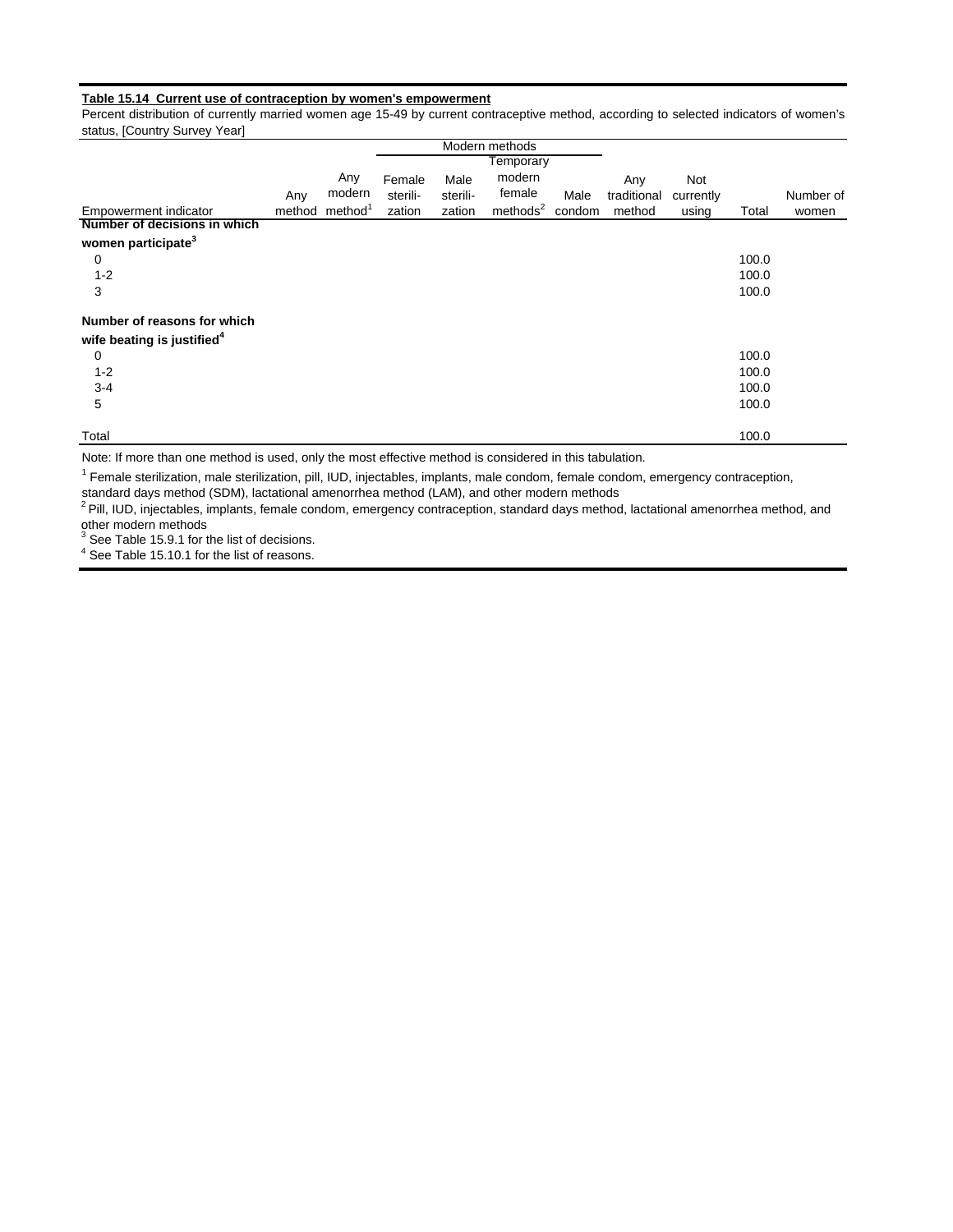## **Table 15.15 Ideal number of children and unmet need for family planning by women's empowerment**

Mean ideal number of children for women age 15-49, and percentage of currently married women age 15-49 with an unmet need for family planning, according to indicators of women's empowerment, [Country Survey Year]

|                                                                                                                                                                                      |                       |        |                      | Percentage of currently married women               |       | Number of |
|--------------------------------------------------------------------------------------------------------------------------------------------------------------------------------------|-----------------------|--------|----------------------|-----------------------------------------------------|-------|-----------|
|                                                                                                                                                                                      | Mean ideal            |        |                      | with an unmet need for family planning <sup>2</sup> |       | currently |
|                                                                                                                                                                                      | number of             | Number |                      |                                                     |       | married   |
| Empowerment indicator                                                                                                                                                                | children <sup>1</sup> |        | of women For spacing | For limiting                                        | Total | women     |
| Number of decisions in which                                                                                                                                                         |                       |        |                      |                                                     |       |           |
| women participate <sup>3</sup>                                                                                                                                                       |                       |        |                      |                                                     |       |           |
| 0                                                                                                                                                                                    |                       |        |                      |                                                     |       |           |
| $1 - 2$                                                                                                                                                                              |                       |        |                      |                                                     |       |           |
| 3                                                                                                                                                                                    |                       |        |                      |                                                     |       |           |
| Number of reasons for which                                                                                                                                                          |                       |        |                      |                                                     |       |           |
| wife beating is justified <sup>4</sup>                                                                                                                                               |                       |        |                      |                                                     |       |           |
| 0                                                                                                                                                                                    |                       |        |                      |                                                     |       |           |
| $1 - 2$                                                                                                                                                                              |                       |        |                      |                                                     |       |           |
| $3-4$                                                                                                                                                                                |                       |        |                      |                                                     |       |           |
| 5                                                                                                                                                                                    |                       |        |                      |                                                     |       |           |
| Total                                                                                                                                                                                |                       |        |                      |                                                     |       |           |
| <sup>1</sup> Mean excludes respondents who gave non-numeric responses.<br><sup>2</sup> Figures for unmet need correspond to the revised definition described in Bradley et al., 2012 |                       |        |                      |                                                     |       |           |
|                                                                                                                                                                                      |                       |        |                      |                                                     |       |           |

<sup>3</sup> Restricted to currently married women. See Table 15.9.1 for the list of decisions.

 $<sup>4</sup>$  See Table 15.10.1 for the list of reasons.</sup>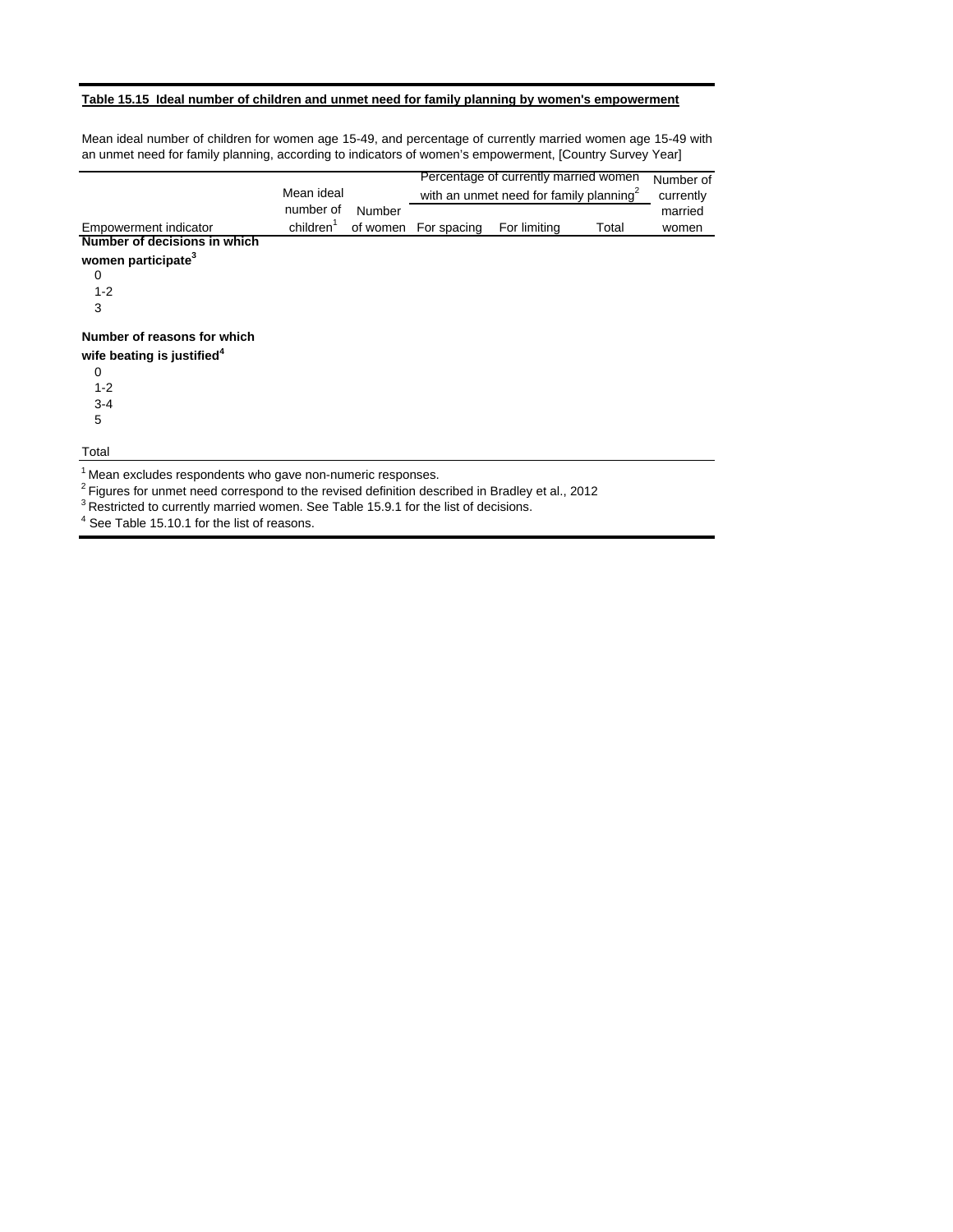#### **Table 15.16 Reproductive health care by women's empowerment**

Percentage of women age 15-49 with a live birth in the 5 years preceding the survey who received antenatal care, delivery assistance, and postnatal care from health personnel for the most recent birth, according to indicators of women's empowerment, [Country Survey Year]

|                                                                                                                                     |                                           | Percentage            | Percentage with a      |                      |
|-------------------------------------------------------------------------------------------------------------------------------------|-------------------------------------------|-----------------------|------------------------|----------------------|
|                                                                                                                                     | Percentage receiving                      | receiving delivery    | postnatal check during | Number of women      |
|                                                                                                                                     | antenatal care from a care from a skilled |                       | the first 2 days after | with a live birth in |
| Empowerment indicator                                                                                                               | skilled provider <sup>1</sup>             | provider <sup>1</sup> | birth <sup>2</sup>     | the past 5 years     |
| Number of decisions in which                                                                                                        |                                           |                       |                        |                      |
| women participate <sup>3</sup>                                                                                                      |                                           |                       |                        |                      |
| $\Omega$                                                                                                                            |                                           |                       |                        |                      |
| $1 - 2$                                                                                                                             |                                           |                       |                        |                      |
| 3                                                                                                                                   |                                           |                       |                        |                      |
| Number of reasons for which                                                                                                         |                                           |                       |                        |                      |
| wife beating is justified <sup>4</sup>                                                                                              |                                           |                       |                        |                      |
| $\Omega$                                                                                                                            |                                           |                       |                        |                      |
| $1 - 2$                                                                                                                             |                                           |                       |                        |                      |
| $3 - 4$                                                                                                                             |                                           |                       |                        |                      |
| 5                                                                                                                                   |                                           |                       |                        |                      |
| Total                                                                                                                               |                                           |                       |                        |                      |
| <sup>1</sup> "Skilled provider" includes doctor, nurse, midwife, or auxiliary nurse/midwife                                         |                                           |                       |                        |                      |
| <sup>2</sup> Includes women who received a postnatal checkup from a doctor, nurse, midwife, community health worker, or traditional |                                           |                       |                        |                      |

did not give birth in a health facility.<br><sup>3</sup> Restricted to currently married women. See Table 15.9.1 for the list of decisions. birth attendant (TBA) in the first two days after the birth. Includes women who gave birth in a health facility and those who

<sup>4</sup> See Table 15.10.1 for the list of reasons.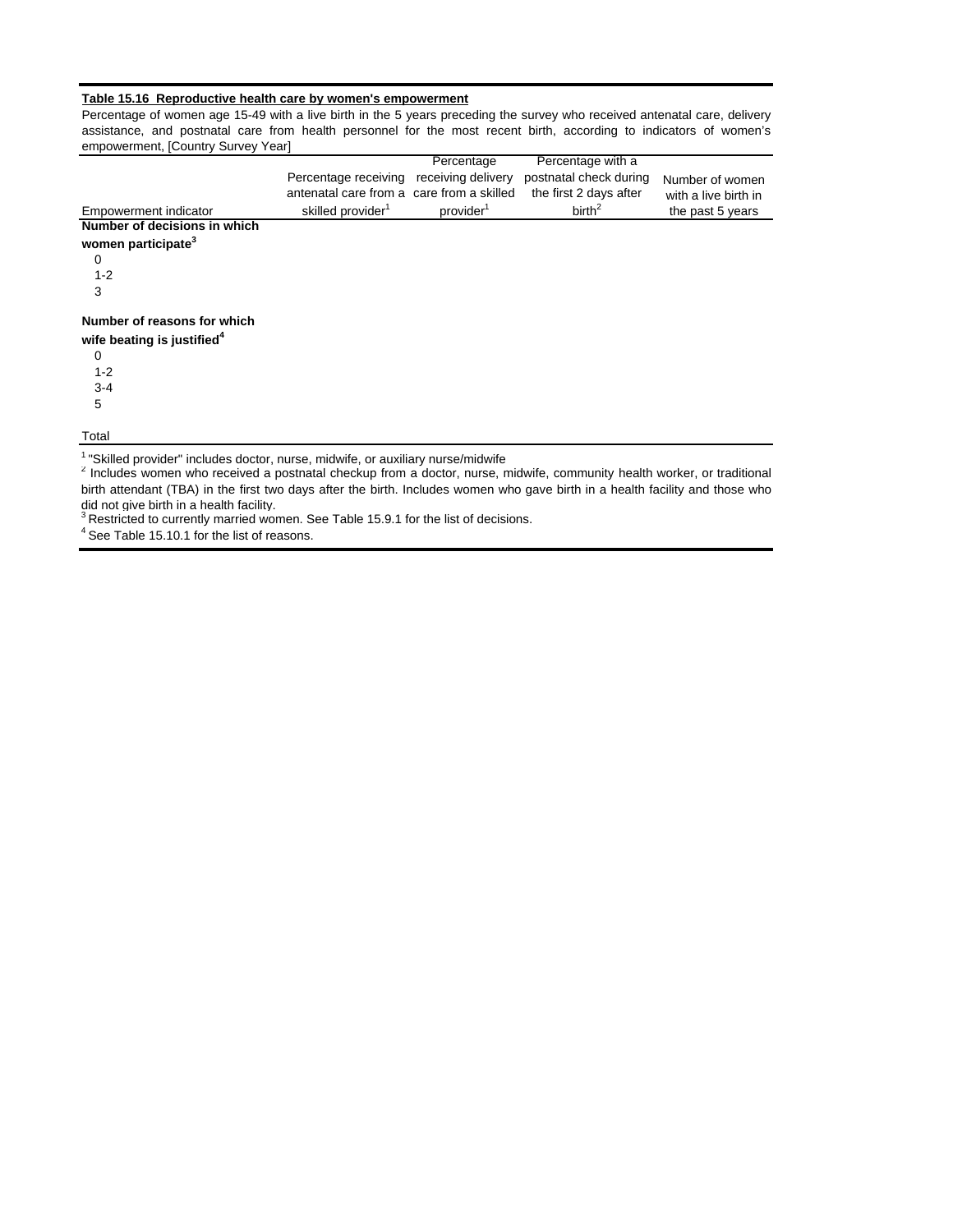## **Table 15.17 Early childhood mortality rates by indicators of women's empowerment**

Infant, child, and under-5 mortality rates for the 10-year period preceding the survey, according to indicators of women's empowerment, [Country Survey Year]

| <b>JUIVEY LEALL</b>            |                 |           |             |
|--------------------------------|-----------------|-----------|-------------|
|                                | Infant          | Child     | Under-5     |
|                                | mortality       | mortality | mortality   |
| Empowerment indicator          | $({}_{1}q_{0})$ | $(4q_1)$  | $({}_5q_0)$ |
| Number of decisions in which   |                 |           |             |
| women participate <sup>1</sup> |                 |           |             |
| 0                              |                 |           |             |
| $1 - 2$                        |                 |           |             |
| 3                              |                 |           |             |
| Number of reasons for which    |                 |           |             |

**wife beating is justified<sup>2</sup>**

0 1-2 3-4

5

**Total** 

<sup>1</sup> Restricted to currently married women. See Table 15.9.1 for the list of decisions.

 $2$  See Table 15.10.1 for the list of reasons.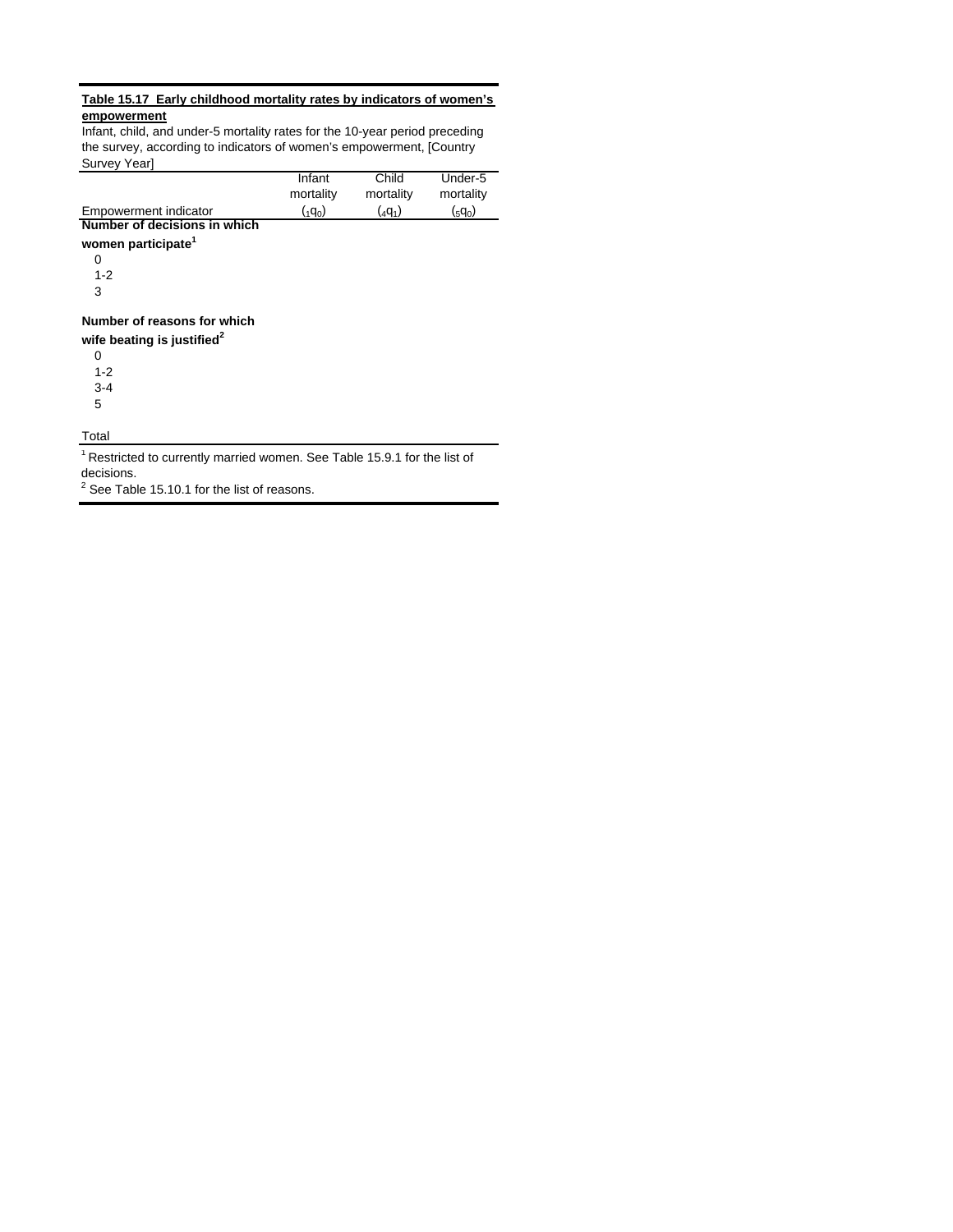#### **Table 15W Table to produce SDG indicator 5.6.1 (WORKING TABLE ONLY)**

Proportion of women aged 15-49 years who make their own informed decisions regarding sexual relations, contraceptive use and reproductive health care, [Country Survey Year]

|                                    | Percentage who<br>make own decision<br>about sexual<br>relations | Percentage who<br>make decisions<br>about own<br>contraceptive use | Percentage who<br>make decisions<br>about own health<br>care | Percentage who make their<br>own informed decisions<br>regarding sexual relations,<br>contraceptive use and<br>reproductive health care | Total number of<br>currently married<br>women who are not<br>pregnant |
|------------------------------------|------------------------------------------------------------------|--------------------------------------------------------------------|--------------------------------------------------------------|-----------------------------------------------------------------------------------------------------------------------------------------|-----------------------------------------------------------------------|
|                                    | $1054 = 1$                                                       | $819 = 1$ or 3 OR                                                  | $922 = 1$ or 3                                               |                                                                                                                                         |                                                                       |
|                                    |                                                                  | $820 = 1$ or 3                                                     |                                                              | $1054 = 1$ AND (819 = 1 or 3)                                                                                                           |                                                                       |
|                                    |                                                                  |                                                                    |                                                              | OR 820=1 or 3) AND 922                                                                                                                  |                                                                       |
|                                    |                                                                  |                                                                    |                                                              | $=1$ or 3                                                                                                                               |                                                                       |
| Total                              |                                                                  |                                                                    |                                                              |                                                                                                                                         |                                                                       |
| Corresponds to SDG indicator 5.6.1 |                                                                  |                                                                    |                                                              |                                                                                                                                         |                                                                       |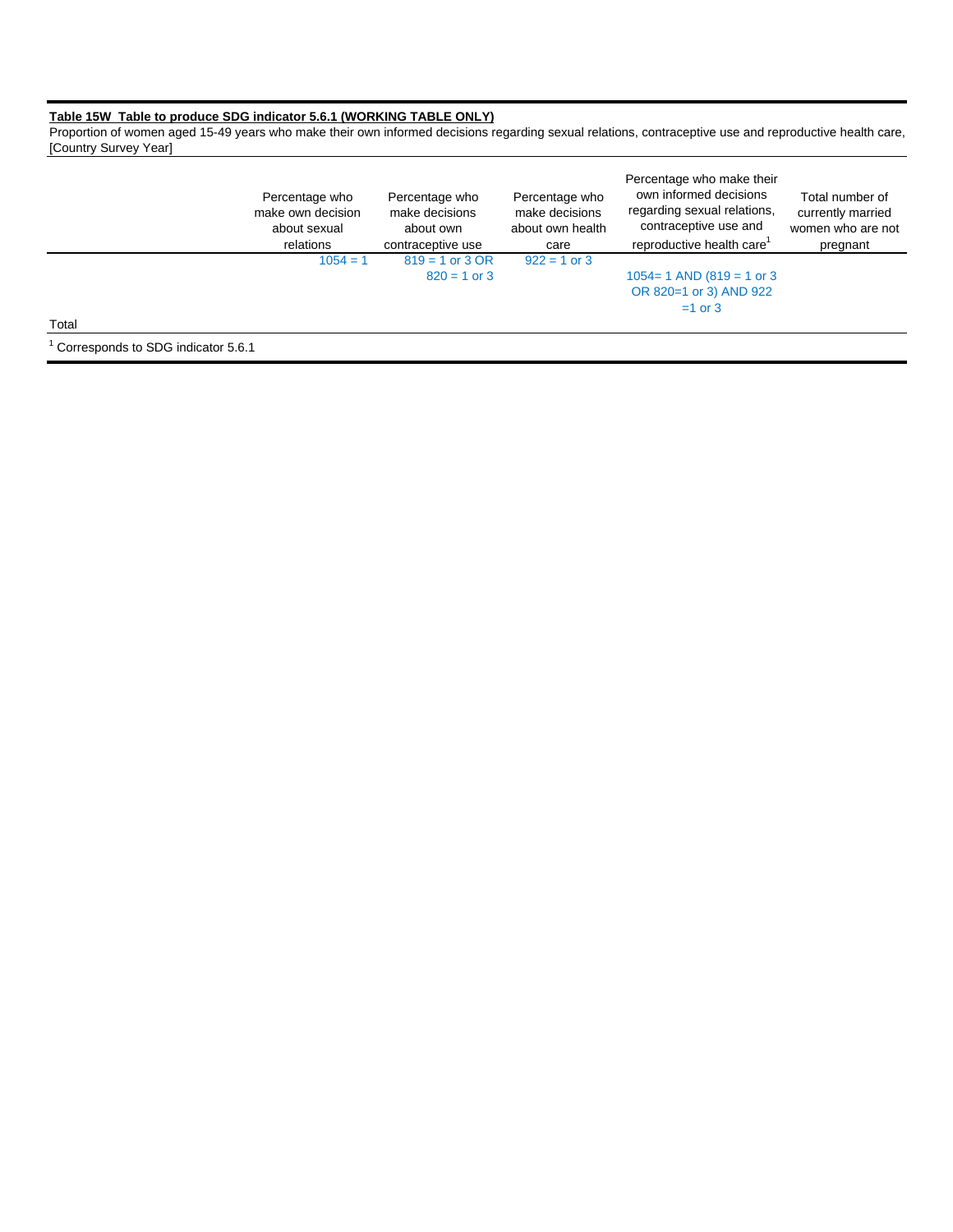# **Table of Contents version: 5Sept2019**

Table A.1 Enumeration areas and households

Table A.2 Population

Table A.3 Sample allocation of clusters and households

Table A.4 Sample allocation of completed interviews with women and men

Table A.5 Sample implementation: Women

Table A.6 Sample implementation: Men

Table A.7 Coverage of HIV testing by social and demographic characteristics: Women

Table A.8 Coverage of HIV testing by social and demographic characteristics: Men

Table A.9 Coverage of HIV testing by sexual behavior characteristics: Women

Table A.10 Coverage of HIV testing by sexual behavior characteristics: Men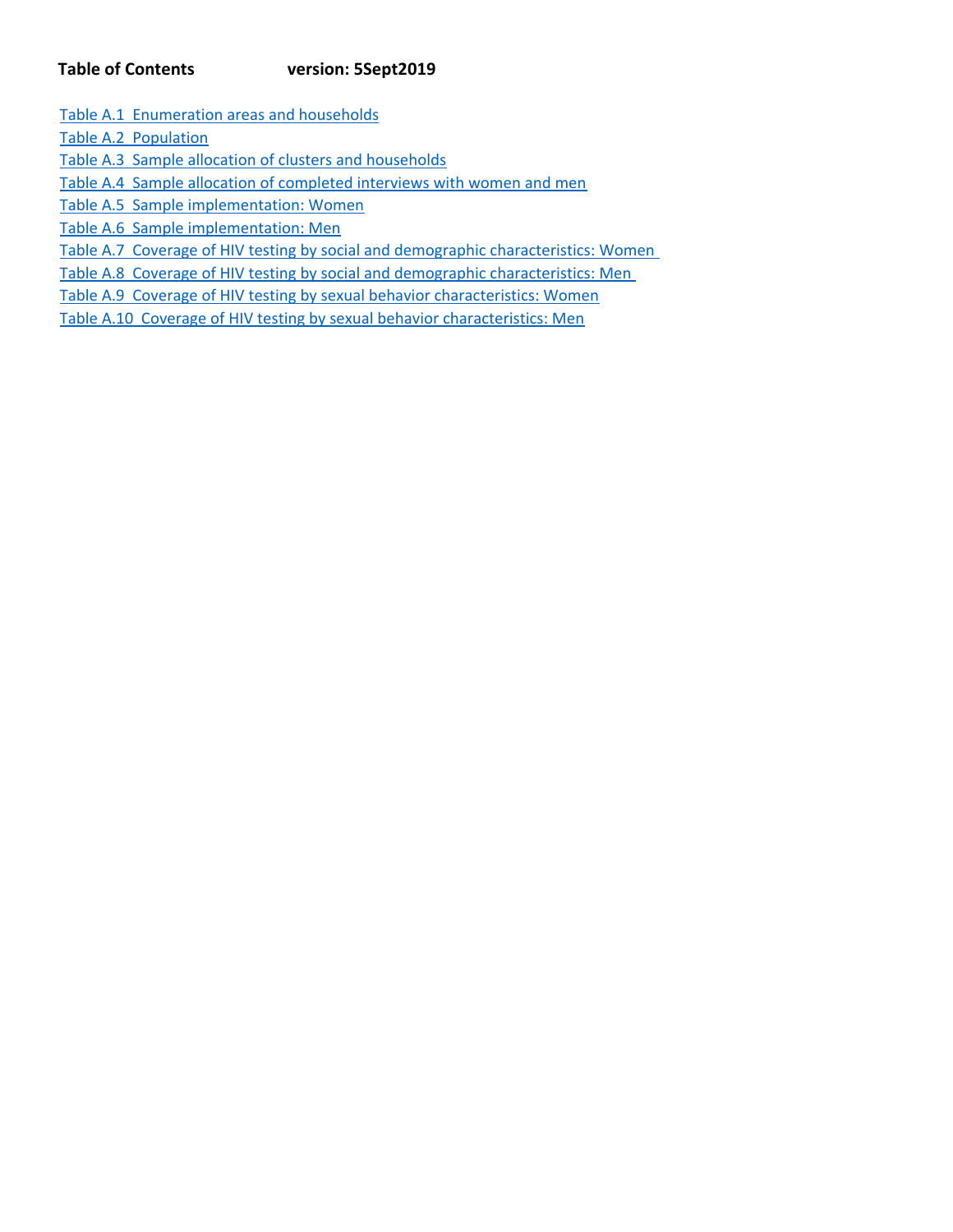# **Table A.1 Enumeration areas and households**

Distribution of the enumeration areas and households in the sampling frame by region and residence, [Country Survey Year]

|                |       | Number of enumeration areas in frame |       | Number of households in frame |       |       |  |
|----------------|-------|--------------------------------------|-------|-------------------------------|-------|-------|--|
| Region         | Urban | Rural                                | Total | Urban                         | Rural | Total |  |
| Region 1       |       |                                      |       |                               |       |       |  |
| Region 2       |       |                                      |       |                               |       |       |  |
| $\blacksquare$ |       |                                      |       |                               |       |       |  |
|                |       |                                      |       |                               |       |       |  |
| $\blacksquare$ |       |                                      |       |                               |       |       |  |
|                |       |                                      |       |                               |       |       |  |
| [Country]      |       |                                      |       |                               |       |       |  |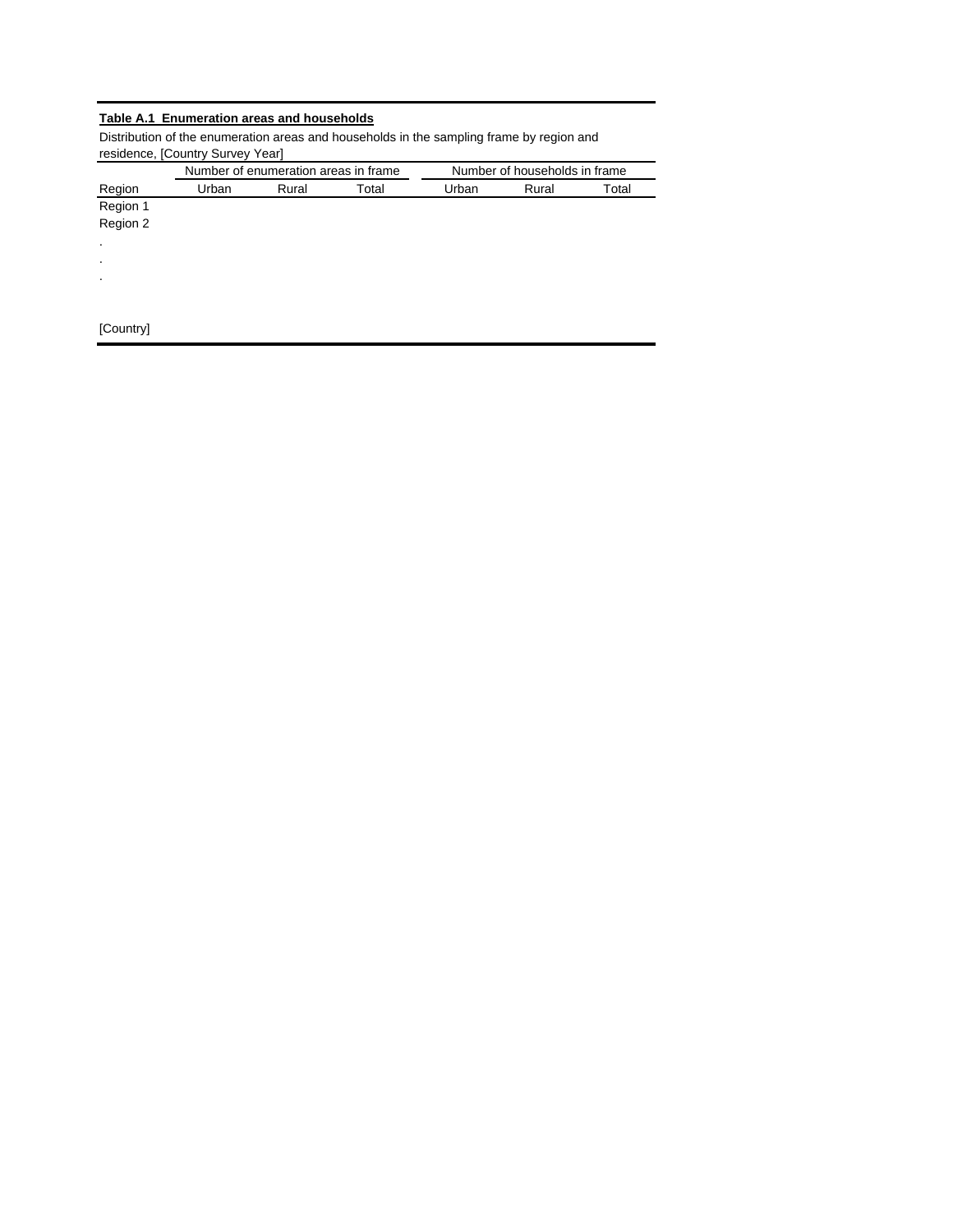## **Table A.2 Population**

Distribution of the population in the sampling frame by region and residence, [Country Survey Year]

|           |       | Population in frame | Percentage<br>of total | Percent    |       |
|-----------|-------|---------------------|------------------------|------------|-------|
| Region    | Urban | Rural               | Total                  | population | urban |
| Region 1  |       |                     |                        |            |       |
| Region 2  |       |                     |                        |            |       |
| $\bullet$ |       |                     |                        |            |       |
| $\bullet$ |       |                     |                        |            |       |
| $\bullet$ |       |                     |                        |            |       |
|           |       |                     |                        |            |       |
|           |       |                     |                        |            |       |
| [Country] |       |                     |                        |            |       |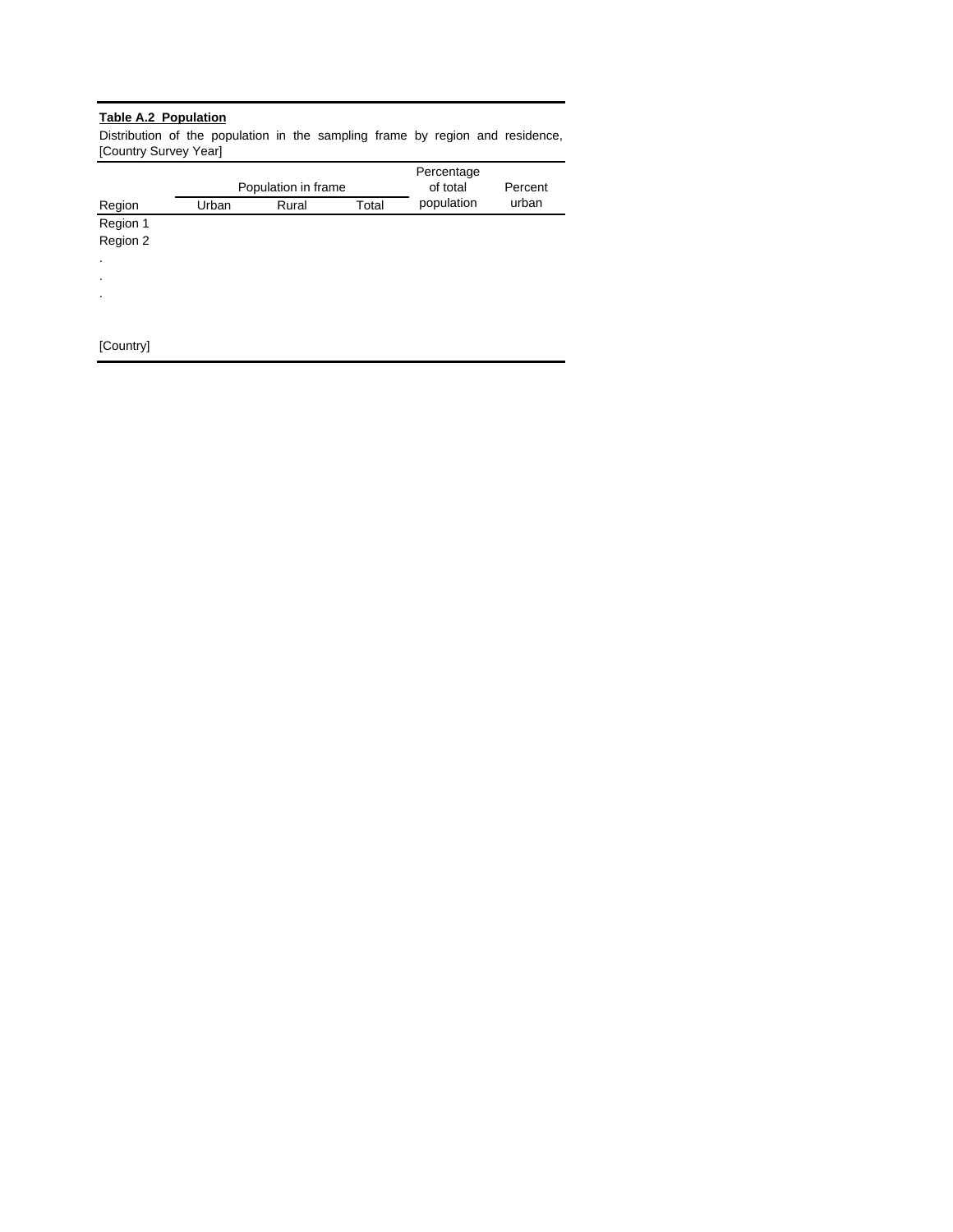# **Table A.3 Sample allocation of clusters and households**

Sample allocation of clusters and households by region, according to residence, [Country Survey Year]

|           |       | Allocation of clusters |       |       | Allocation of households |       |
|-----------|-------|------------------------|-------|-------|--------------------------|-------|
| Region    | Urban | Rural                  | Total | Urban | Rural                    | Total |
| Region 1  |       |                        |       |       |                          |       |
| Region 2  |       |                        |       |       |                          |       |
| $\cdot$   |       |                        |       |       |                          |       |
| $\bullet$ |       |                        |       |       |                          |       |
| $\bullet$ |       |                        |       |       |                          |       |
|           |       |                        |       |       |                          |       |
| [Country] |       |                        |       |       |                          |       |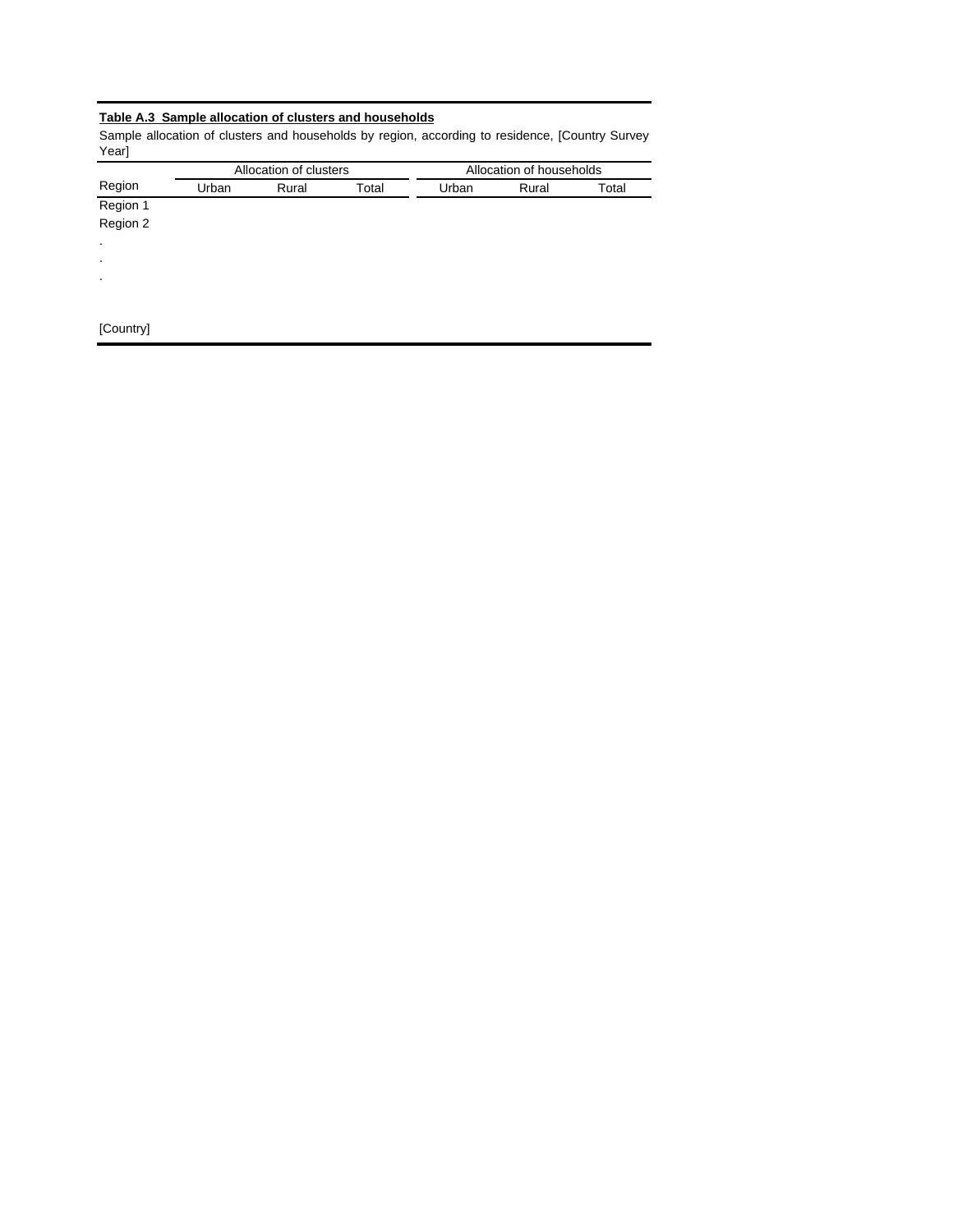## **Table A.4 Sample allocation of completed interviews with women and men**

Sample allocation of expected number of completed interviews with women and men by region, according to residence, [Country Survey Year]

|                |       | Women 15-49 |       |       | Men 15-54[59] |       |
|----------------|-------|-------------|-------|-------|---------------|-------|
| Region         | Urban | Rural       | Total | Urban | Rural         | Total |
| Region 1       |       |             |       |       |               |       |
| Region 2       |       |             |       |       |               |       |
| $\cdot$        |       |             |       |       |               |       |
| $\bullet$      |       |             |       |       |               |       |
| $\blacksquare$ |       |             |       |       |               |       |
|                |       |             |       |       |               |       |
| [Country]      |       |             |       |       |               |       |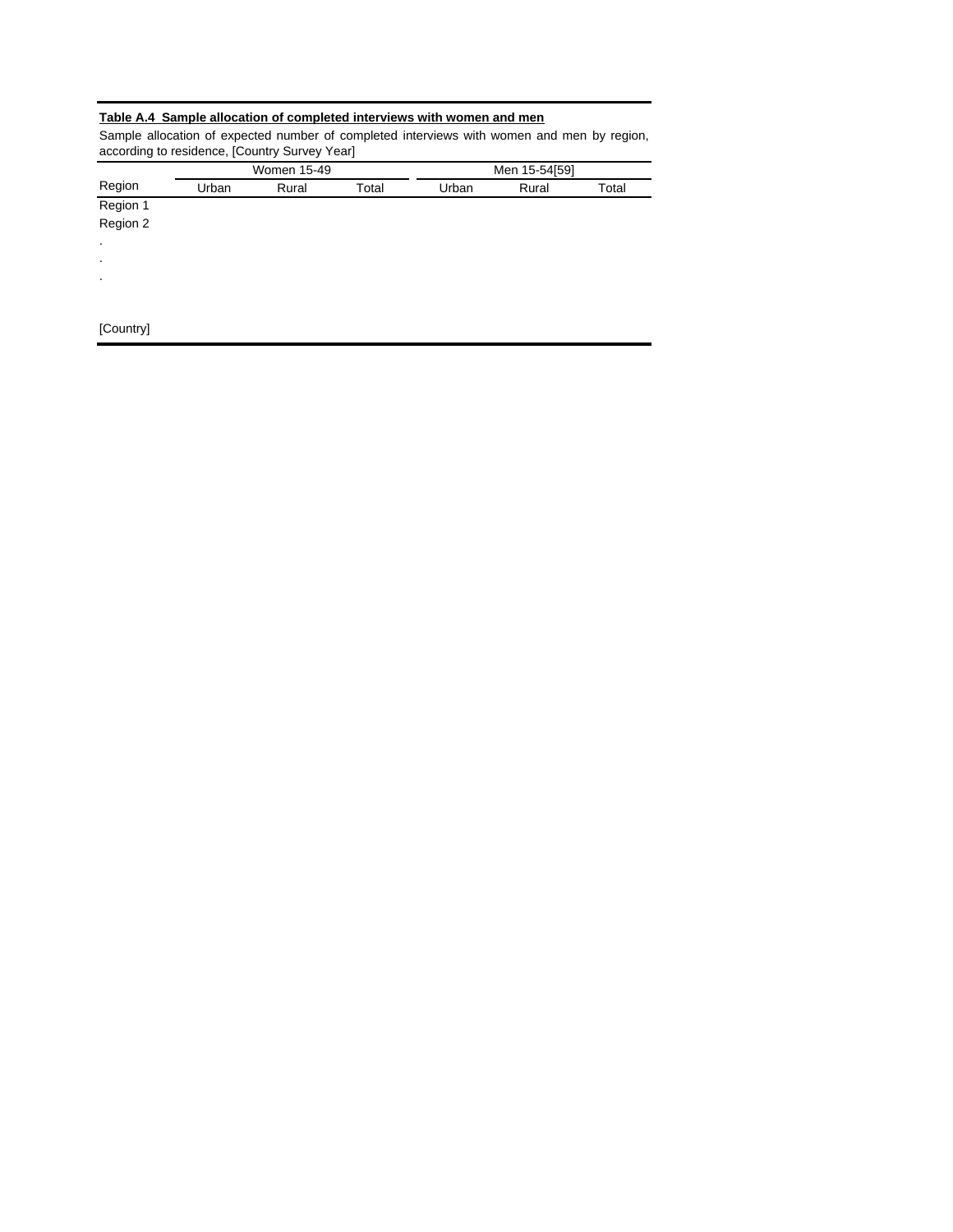## **Table A.5 Sample implementation: Women**

Percent distribution of households and eligible women by results of the household and individual interviews, and household, eligible women and overall women response rates, according to urban-rural residence and region (unweighted), [Country Survey Year]

|                                                 | Residence |       |          | Region   |          |          |       |
|-------------------------------------------------|-----------|-------|----------|----------|----------|----------|-------|
| Result                                          | Urban     | Rural | Region 1 | Region 2 | Region 3 | Region 4 | Total |
| <b>Selected households</b>                      |           |       |          |          |          |          |       |
| Completed (C)                                   |           |       |          |          |          |          |       |
| Household present but no competent              |           |       |          |          |          |          |       |
| respondent at home (HP)                         |           |       |          |          |          |          |       |
| Postponed (P)                                   |           |       |          |          |          |          |       |
| Refused (R)                                     |           |       |          |          |          |          |       |
| Dwelling not found (DNF)                        |           |       |          |          |          |          |       |
| Household absent (HA)                           |           |       |          |          |          |          |       |
| Dwelling vacant/address not a dwelling (DV)     |           |       |          |          |          |          |       |
| Dwelling destroyed (DD)                         |           |       |          |          |          |          |       |
| Other (O)                                       |           |       |          |          |          |          |       |
| Total                                           | 100.0     | 100.0 | 100.0    | 100.0    | 100.0    | 100.0    | 100.0 |
| Number of sampled households                    |           |       |          |          |          |          |       |
| Household response rate (HRR) <sup>1</sup>      |           |       |          |          |          |          |       |
| Eligible women                                  |           |       |          |          |          |          |       |
| Completed (EWC)                                 |           |       |          |          |          |          |       |
| Not at home (EWNH)                              |           |       |          |          |          |          |       |
| Postponed (EWP)                                 |           |       |          |          |          |          |       |
| Refused (EWR)                                   |           |       |          |          |          |          |       |
| Partly completed (EWPC)                         |           |       |          |          |          |          |       |
| Incapacitated (EWI)                             |           |       |          |          |          |          |       |
| Other (EWO)                                     |           |       |          |          |          |          |       |
| Total                                           | 100.0     | 100.0 | 100.0    | 100.0    | 100.0    | 100.0    | 100.0 |
| Number of women                                 |           |       |          |          |          |          |       |
| Eligible women response rate $(EWRR)^2$         |           |       |          |          |          |          |       |
|                                                 |           |       |          |          |          |          |       |
| Overall women response rate (OWRR) <sup>3</sup> |           |       |          |          |          |          |       |

 $1$  Using the number of households falling into specific response categories, the household response rate (HRR) is calculated as:

C + HP + P + R + DNF 100 \* C

 $2$  The eligible women response rate (EWRR) is equivalent to the percentage of interviews completed (EWC).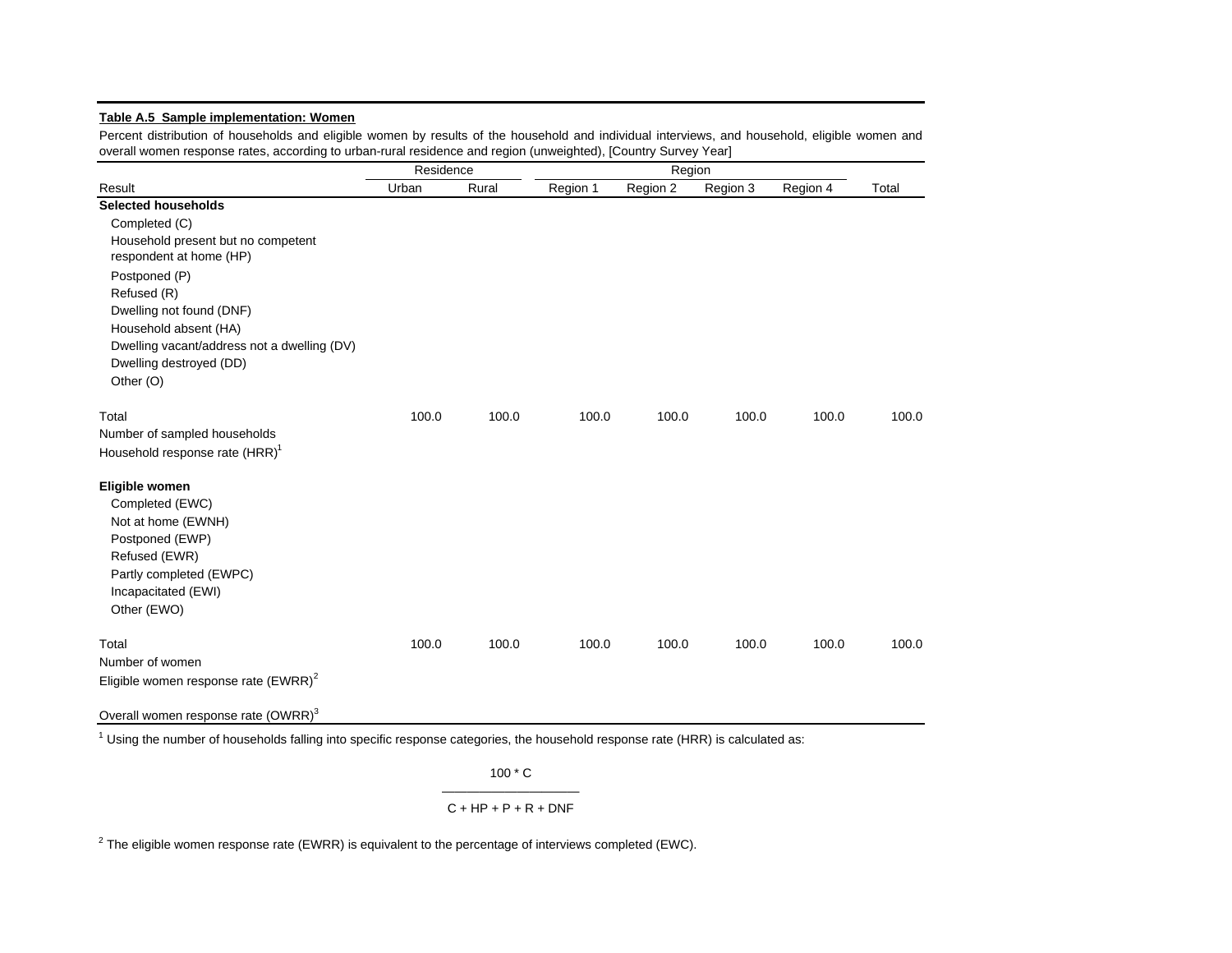$3$  The overall women response rate (OWRR) is calculated as:

OWRR = HRR \* EWRR/100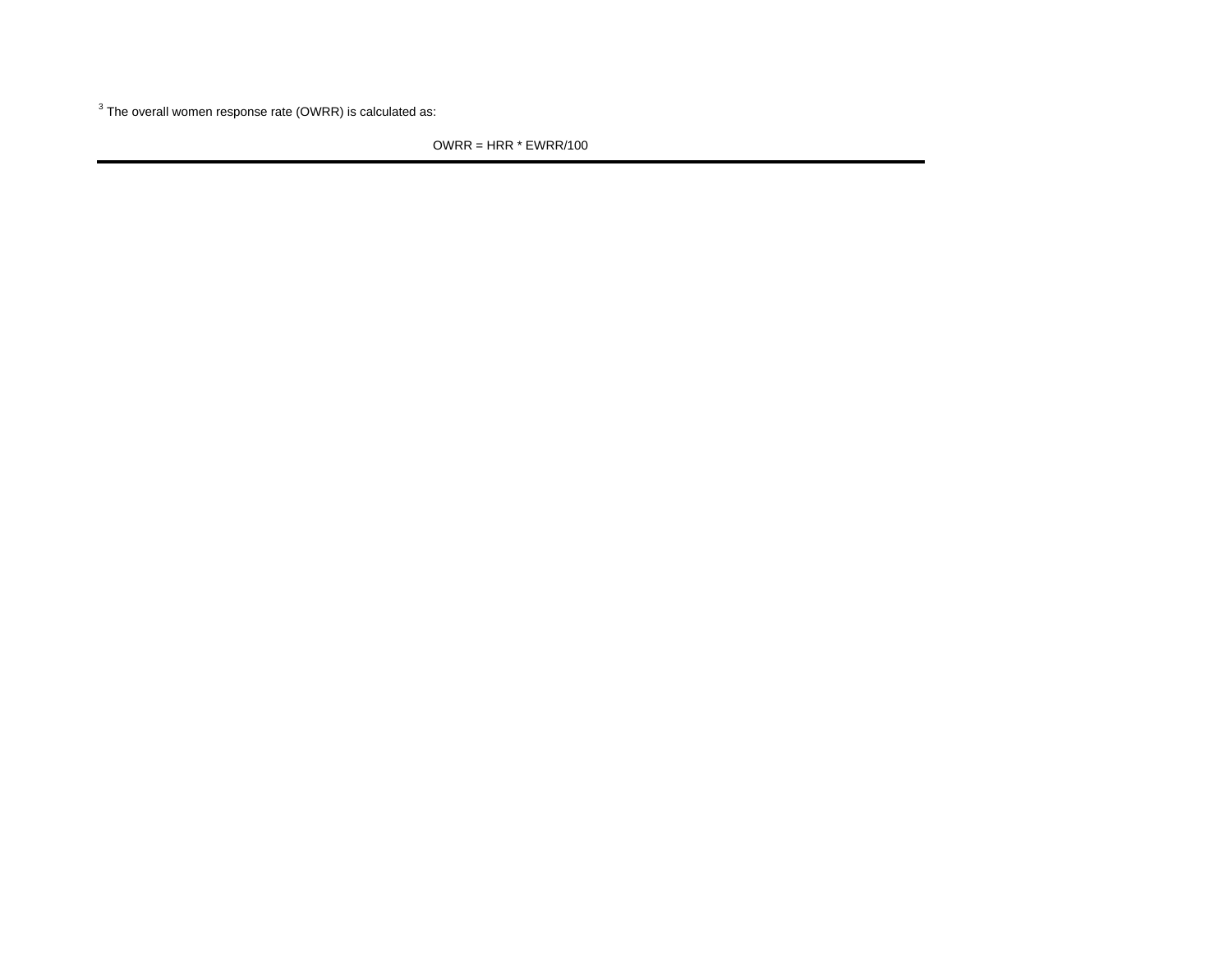## **Table A.6 Sample implementation: Men**

Percent distribution of households and eligible men by results of the household and individual interviews, and household, eligible men and overall men response rates, according to urban-rural residence and region (unweighted), [Country Survey Year]

|                                               | Residence |       |          | Region   |          |          |       |  |
|-----------------------------------------------|-----------|-------|----------|----------|----------|----------|-------|--|
| Result                                        | Urban     | Rural | Region 1 | Region 2 | Region 3 | Region 4 | Total |  |
| <b>Selected households</b>                    |           |       |          |          |          |          |       |  |
| Completed (C)                                 |           |       |          |          |          |          |       |  |
| Household present but no competent            |           |       |          |          |          |          |       |  |
| respondent at home (HP)                       |           |       |          |          |          |          |       |  |
| Postponed (P)                                 |           |       |          |          |          |          |       |  |
| Refused (R)                                   |           |       |          |          |          |          |       |  |
| Dwelling not found (DNF)                      |           |       |          |          |          |          |       |  |
| Household absent (HA)                         |           |       |          |          |          |          |       |  |
| Dwelling vacant/address not a dwelling (DV)   |           |       |          |          |          |          |       |  |
| Dwelling destroyed (DD)                       |           |       |          |          |          |          |       |  |
| Other (O)                                     |           |       |          |          |          |          |       |  |
| Total                                         | 100.0     | 100.0 | 100.0    | 100.0    | 100.0    | 100.0    | 100.0 |  |
| Number of sampled households                  |           |       |          |          |          |          |       |  |
| Household response rate (HRR) <sup>1</sup>    |           |       |          |          |          |          |       |  |
| Eligible men                                  |           |       |          |          |          |          |       |  |
| Completed (EMC)                               |           |       |          |          |          |          |       |  |
| Not at home (EMNH)                            |           |       |          |          |          |          |       |  |
| Postponed (EMP)                               |           |       |          |          |          |          |       |  |
| Refused (EMR)                                 |           |       |          |          |          |          |       |  |
| Partly completed (EMPC)                       |           |       |          |          |          |          |       |  |
| Incapacitated (EMI)                           |           |       |          |          |          |          |       |  |
| Other (EMO)                                   |           |       |          |          |          |          |       |  |
| Total                                         | 100.0     | 100.0 | 100.0    | 100.0    | 100.0    | 100.0    | 100.0 |  |
| Number of men                                 |           |       |          |          |          |          |       |  |
| Eligible men response rate $(EMRR)^2$         |           |       |          |          |          |          |       |  |
|                                               |           |       |          |          |          |          |       |  |
| Overall men response rate (OMRR) <sup>3</sup> |           |       |          |          |          |          |       |  |

 $1$  Using the number of households falling into specific response categories, the household response rate (HRR) is calculated as:

100 \* C

## $C + HP + P + R + DNF$

 $2$  The eligible men response rate (EMRR) is equivalent to the percentage of interviews completed (EMC).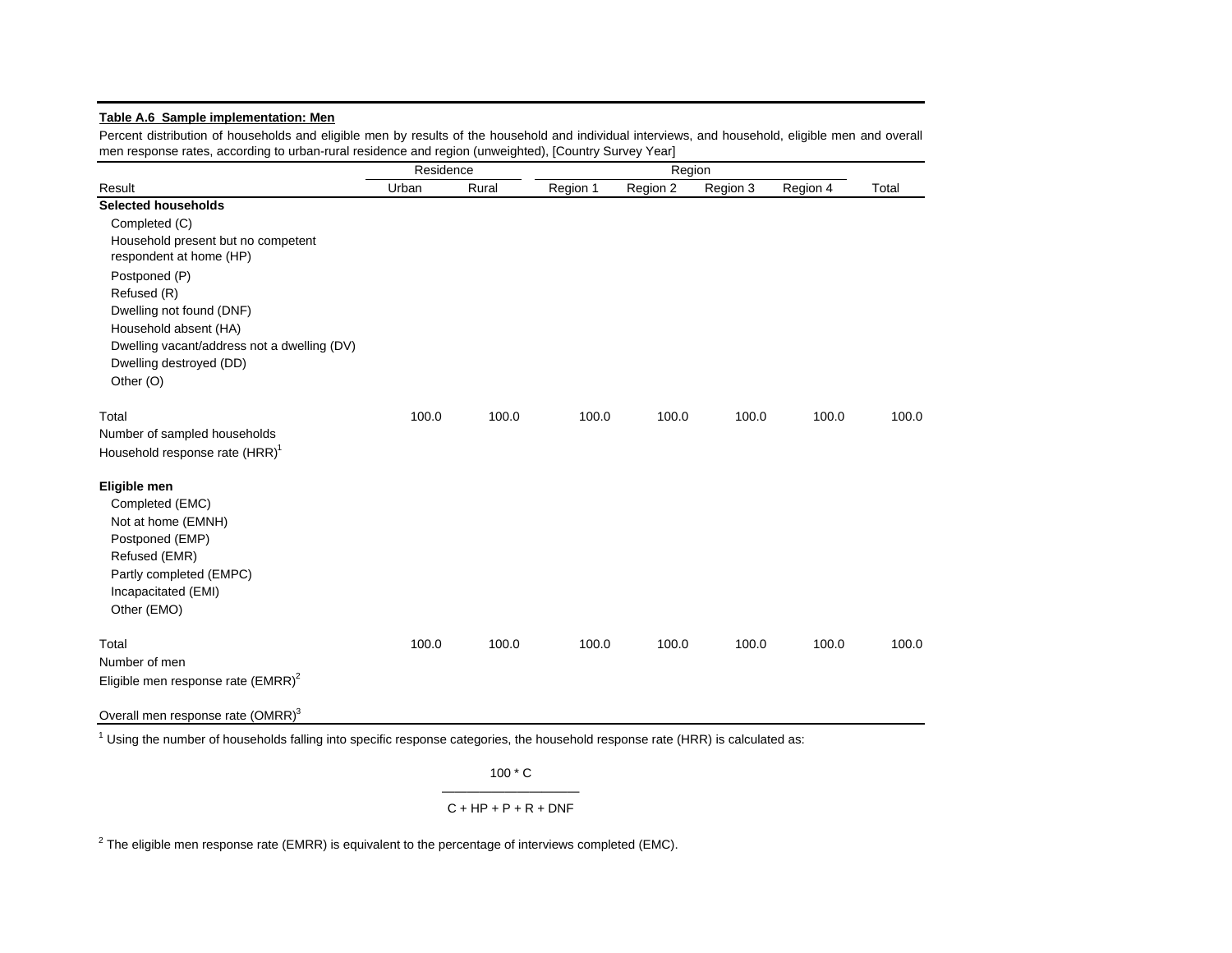$3$  The overall men response rate (OMRR) is calculated as:

OMRR = HRR \* EMRR/100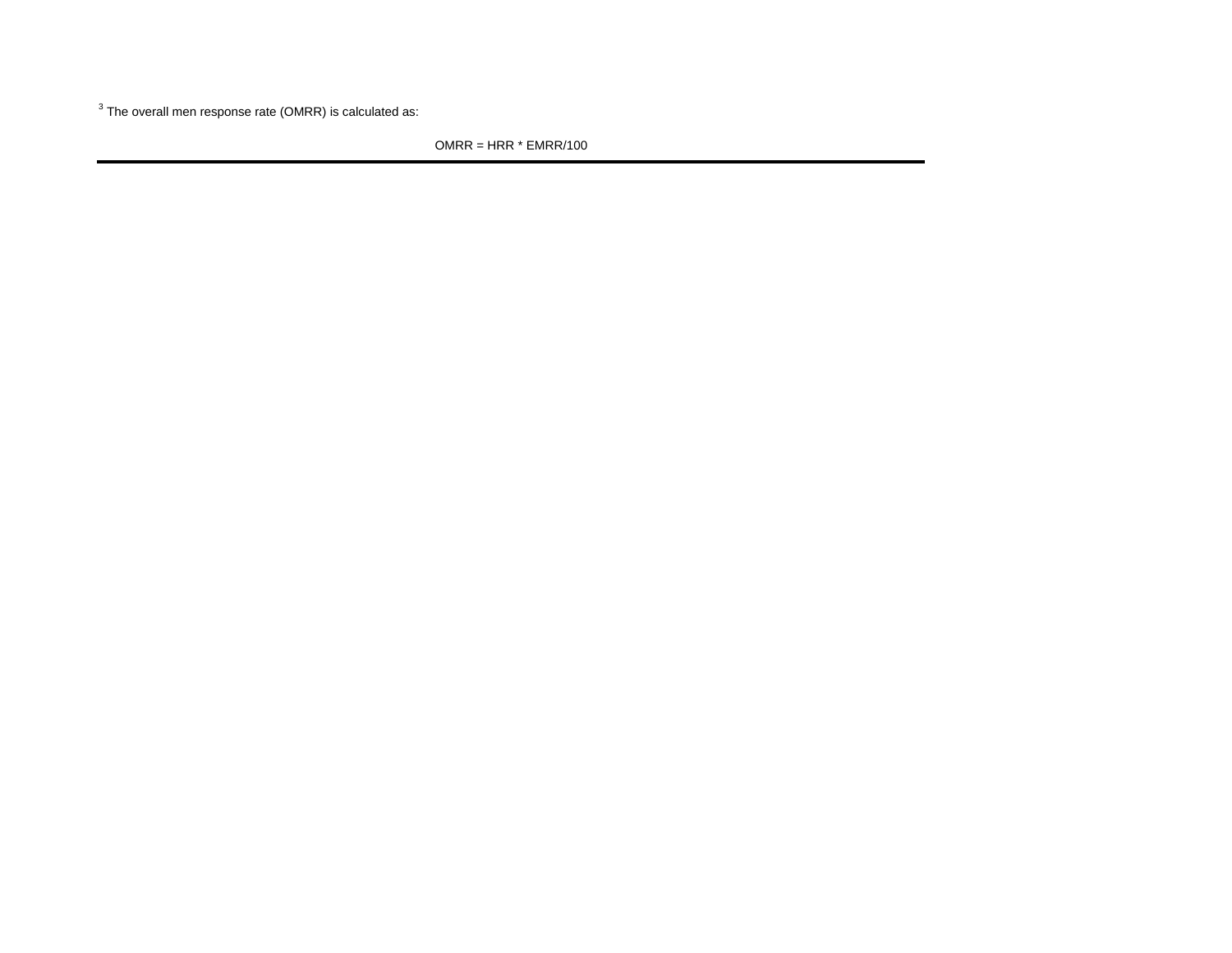## **Table A.7 Coverage of HIV testing by social and demographic characteristics: Women**

Percent distribution of interviewed women age 15-49 by HIV testing status, according to social and demographic characteristics (unweighted), [Country Survey Year]

|                                    |                           | HIV test status                |                                                 |                                |       |                    |
|------------------------------------|---------------------------|--------------------------------|-------------------------------------------------|--------------------------------|-------|--------------------|
| Characteristic                     | $DBS$ tested <sup>1</sup> | Refused to<br>provide<br>blood | Absent at<br>the time of<br>blood<br>collection | Other/<br>missing <sup>2</sup> | Total | Number of<br>women |
| <b>Marital status</b>              |                           |                                |                                                 |                                |       |                    |
| Never married                      |                           |                                |                                                 |                                | 100.0 |                    |
| Ever had sexual intercourse        |                           |                                |                                                 |                                | 100.0 |                    |
| Never had sexual intercourse       |                           |                                |                                                 |                                | 100.0 |                    |
| Married/living together            |                           |                                |                                                 |                                | 100.0 |                    |
| Divorced/separated                 |                           |                                |                                                 |                                | 100.0 |                    |
| Widowed                            |                           |                                |                                                 |                                | 100.0 |                    |
| Type of union                      |                           |                                |                                                 |                                |       |                    |
| In polygynous union                |                           |                                |                                                 |                                | 100.0 |                    |
| In non-polygynous union            |                           |                                |                                                 |                                | 100.0 |                    |
| Not currently in union             |                           |                                |                                                 |                                | 100.0 |                    |
| Ever had sexual intercourse        |                           |                                |                                                 |                                |       |                    |
| Yes                                |                           |                                |                                                 |                                | 100.0 |                    |
| <b>No</b>                          |                           |                                |                                                 |                                | 100.0 |                    |
| <b>Currently pregnant</b>          |                           |                                |                                                 |                                |       |                    |
| Pregnant                           |                           |                                |                                                 |                                | 100.0 |                    |
| Not pregnant or not sure           |                           |                                |                                                 |                                | 100.0 |                    |
| Times slept away from home in past |                           |                                |                                                 |                                |       |                    |
| 12 months                          |                           |                                |                                                 |                                |       |                    |
| None                               |                           |                                |                                                 |                                | 100.0 |                    |
| $1 - 2$                            |                           |                                |                                                 |                                | 100.0 |                    |
| $3-5$                              |                           |                                |                                                 |                                | 100.0 |                    |
| $5+$                               |                           |                                |                                                 |                                | 100.0 |                    |
| Time away in past 12 months        |                           |                                |                                                 |                                |       |                    |
| Away more than 1 month at a time   |                           |                                |                                                 |                                | 100.0 |                    |
| Away less than 1 month at a time   |                           |                                |                                                 |                                | 100.0 |                    |
| Not away                           |                           |                                |                                                 |                                | 100.0 |                    |
| <b>Ethnicity</b>                   |                           |                                |                                                 |                                |       |                    |
|                                    |                           |                                |                                                 |                                | 100.0 |                    |
|                                    |                           |                                |                                                 |                                | 100.0 |                    |
| $- - - -$                          |                           |                                |                                                 |                                | 100.0 |                    |
| Religion                           |                           |                                |                                                 |                                |       |                    |
| $\frac{1}{2}$                      |                           |                                |                                                 |                                | 100.0 |                    |
| ----                               |                           |                                |                                                 |                                | 100.0 |                    |
|                                    |                           |                                |                                                 |                                | 100.0 |                    |
| No religion                        |                           |                                |                                                 |                                | 100.0 |                    |
| <b>Total 15-49</b>                 |                           |                                |                                                 |                                | 100.0 |                    |

<sup>1</sup> Includes all Dried Blood Spot (DBS) specimens tested at the lab and for which there is a final result, i.e., positive, negative, or inconclusive

 $2$  Includes: 1) other results of blood collection (e.g., technical problem in the field), 2) lost specimens, 3) noncorresponding bar codes, and 4) lab results such as blood not tested for technical reason, not enough blood to complete the algorithm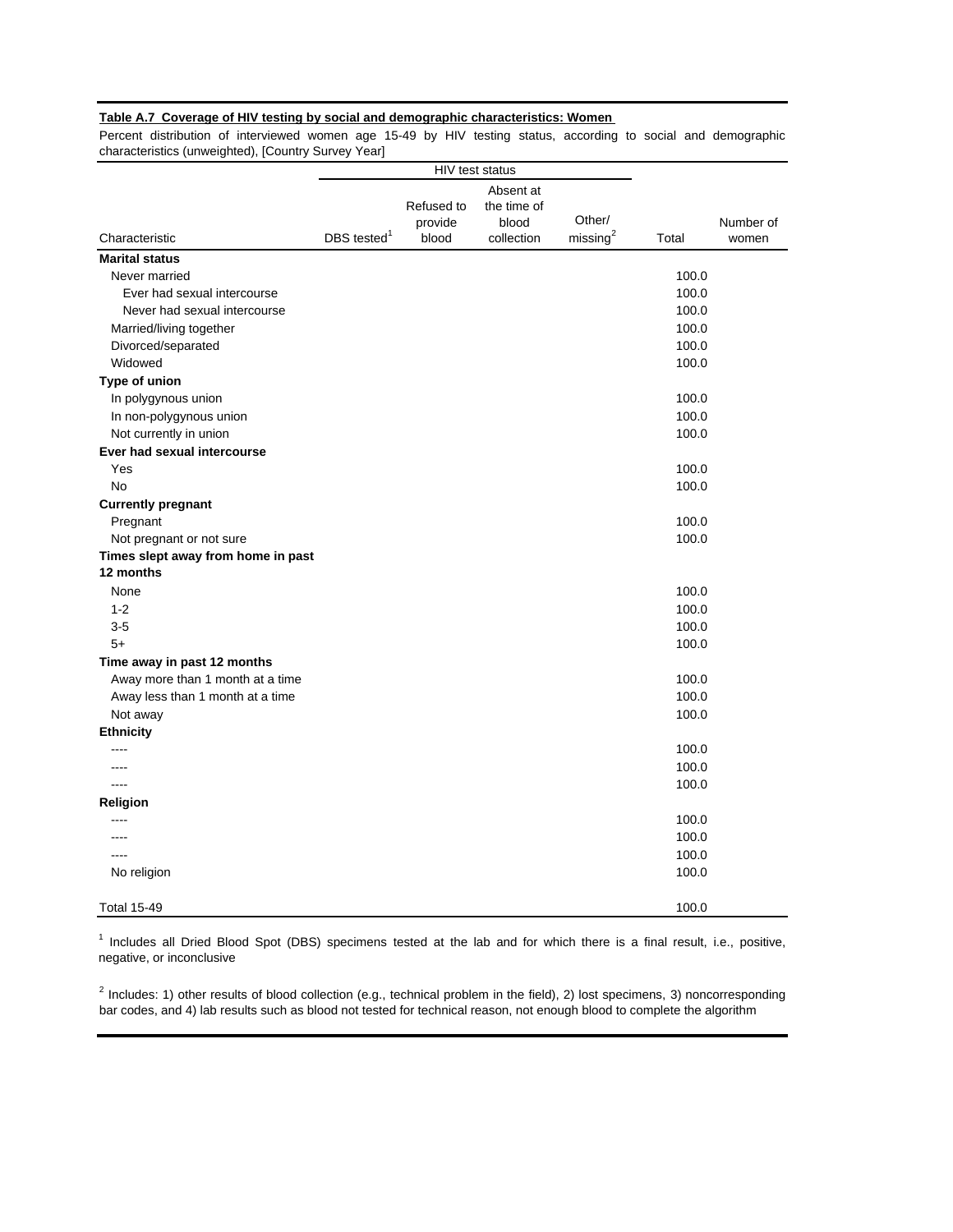## **Table A.8 Coverage of HIV testing by social and demographic characteristics: Men**

Percent distribution of interviewed men age 15-49 by HIV testing status, according to social and demographic characteristics (unweighted), [Country Survey Year]

|                                    |                         | HIV test status |             |                      |       |           |
|------------------------------------|-------------------------|-----------------|-------------|----------------------|-------|-----------|
|                                    |                         |                 | Absent at   |                      |       |           |
|                                    |                         | Refused to      | the time of |                      |       |           |
|                                    |                         | provide         | blood       | Other/               |       | Number of |
| Characteristic                     | DBS tested <sup>1</sup> | blood           | collection  | missing <sup>2</sup> | Total | men       |
| <b>Marital status</b>              |                         |                 |             |                      |       |           |
| Never married                      |                         |                 |             |                      | 100.0 |           |
| Ever had sexual intercourse        |                         |                 |             |                      | 100.0 |           |
| Never had sexual intercourse       |                         |                 |             |                      | 100.0 |           |
| Married/living together            |                         |                 |             |                      | 100.0 |           |
| Divorced/separated                 |                         |                 |             |                      | 100.0 |           |
| Widowed                            |                         |                 |             |                      | 100.0 |           |
| Type of union                      |                         |                 |             |                      |       |           |
| In polygynous union                |                         |                 |             |                      | 100.0 |           |
| In non-polygynous union            |                         |                 |             |                      | 100.0 |           |
| Not currently in union             |                         |                 |             |                      | 100.0 |           |
| Ever had sexual intercourse        |                         |                 |             |                      |       |           |
| Yes                                |                         |                 |             |                      | 100.0 |           |
| <b>No</b>                          |                         |                 |             |                      | 100.0 |           |
| <b>Circumcision status</b>         |                         |                 |             |                      |       |           |
| Circumcised                        |                         |                 |             |                      | 100.0 |           |
| Not circumcised                    |                         |                 |             |                      | 100.0 |           |
| Times slept away from home in past |                         |                 |             |                      |       |           |
| 12 months                          |                         |                 |             |                      |       |           |
| None                               |                         |                 |             |                      | 100.0 |           |
| $1 - 2$                            |                         |                 |             |                      | 100.0 |           |
| $3-5$                              |                         |                 |             |                      | 100.0 |           |
| $5+$                               |                         |                 |             |                      | 100.0 |           |
| Time away in past 12 months        |                         |                 |             |                      |       |           |
| Away more than 1 month at a time   |                         |                 |             |                      | 100.0 |           |
| Away less than 1 month at a time   |                         |                 |             |                      | 100.0 |           |
| Not away                           |                         |                 |             |                      | 100.0 |           |
| <b>Ethnicity</b>                   |                         |                 |             |                      |       |           |
|                                    |                         |                 |             |                      | 100.0 |           |
| $- - - -$                          |                         |                 |             |                      | 100.0 |           |
| $\overline{a}$                     |                         |                 |             |                      | 100.0 |           |
| Religion                           |                         |                 |             |                      |       |           |
|                                    |                         |                 |             |                      | 100.0 |           |
| ----                               |                         |                 |             |                      | 100.0 |           |
|                                    |                         |                 |             |                      | 100.0 |           |
| No religion                        |                         |                 |             |                      | 100.0 |           |
| <b>Total 15-49</b>                 |                         |                 |             |                      | 100.0 |           |
| 50-54[59]                          |                         |                 |             |                      | 100.0 |           |
| Total 15-54[59]                    |                         |                 |             |                      | 100.0 |           |

 $1$  Includes all Dried Blood Spot (DBS) specimens tested at the lab and for which there is a final result, i.e., positive, negative, or inconclusive

 $2$  Includes: 1) other results of blood collection (e.g., technical problem in the field), 2) lost specimens, 3) noncorresponding bar codes, and 4) lab results such as blood not tested for technical reason or not enough blood to complete the algorithm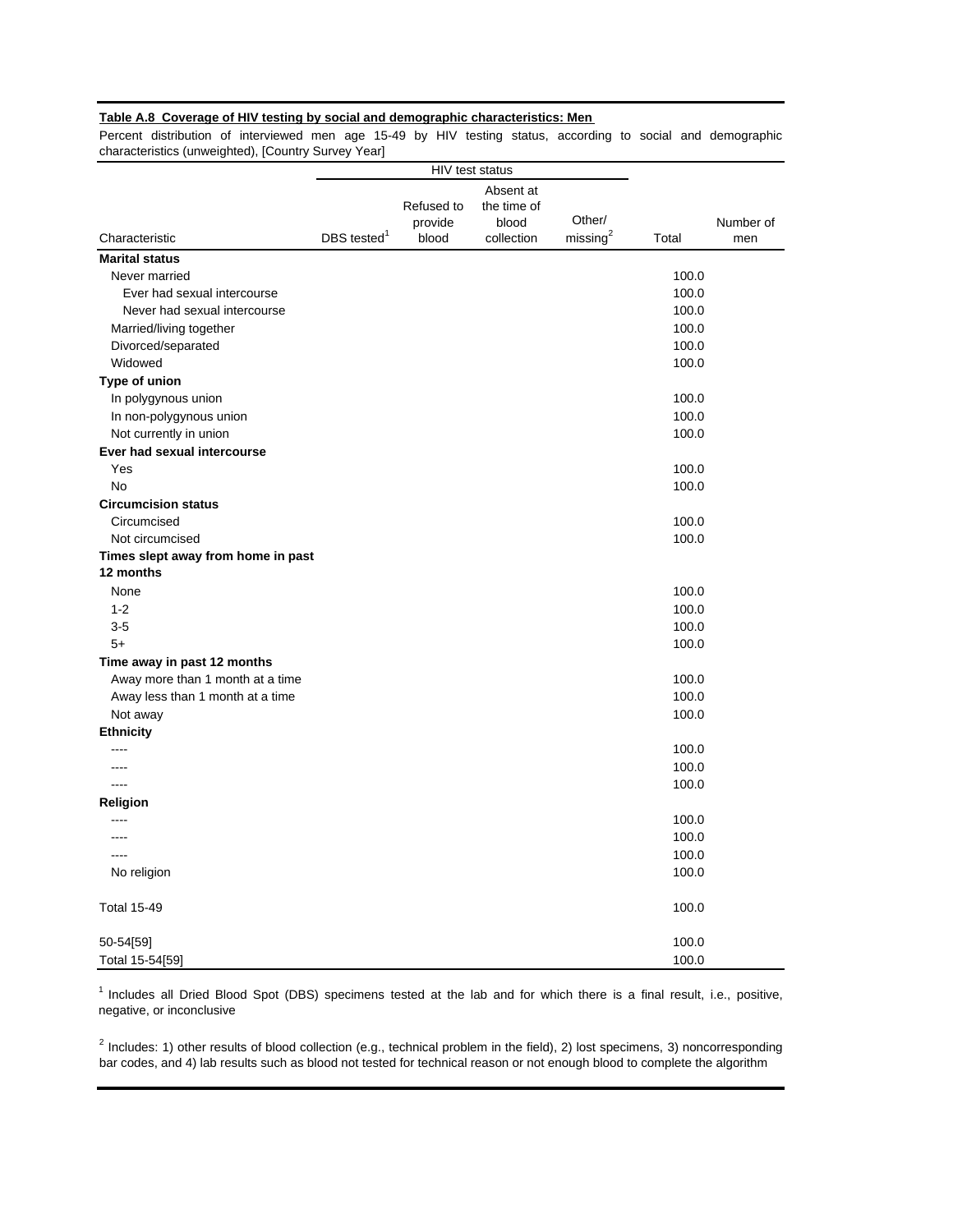## **Table A.9 Coverage of HIV testing by sexual behavior characteristics: Women**

Percent distribution of interviewed women age 15-49 who ever had sexual intercourse by HIV test status, according to sexual behavior characteristics (unweighted), [Country Survey Year]

|                                             |                           | HIV test status |             |                      |       |           |
|---------------------------------------------|---------------------------|-----------------|-------------|----------------------|-------|-----------|
|                                             |                           |                 | Absent at   |                      |       |           |
|                                             |                           | Refused to      | the time of |                      |       |           |
|                                             |                           | provide         | blood       | Other/               |       | Number of |
| Sexual behavior characteristic              | $DBS$ tested <sup>1</sup> | blood           | collection  | missing <sup>2</sup> | Total | women     |
| Age at first sexual intercourse             |                           |                 |             |                      |       |           |
| < 16                                        |                           |                 |             |                      | 100.0 |           |
| $16 - 17$                                   |                           |                 |             |                      | 100.0 |           |
| 18-19                                       |                           |                 |             |                      | 100.0 |           |
| $20+$                                       |                           |                 |             |                      | 100.0 |           |
| <b>Number of lifetime partners</b>          |                           |                 |             |                      |       |           |
| 1                                           |                           |                 |             |                      | 100.0 |           |
| 2                                           |                           |                 |             |                      | 100.0 |           |
| $3 - 4$                                     |                           |                 |             |                      | 100.0 |           |
| $5-9$                                       |                           |                 |             |                      | 100.0 |           |
| $10+$                                       |                           |                 |             |                      | 100.0 |           |
| Multiple sexual partners in past 12         |                           |                 |             |                      |       |           |
| months                                      |                           |                 |             |                      |       |           |
| 0                                           |                           |                 |             |                      | 100.0 |           |
| $\mathbf{1}$                                |                           |                 |             |                      | 100.0 |           |
| $2+$                                        |                           |                 |             |                      | 100.0 |           |
| Non-marital, non-cohabiting partners in     |                           |                 |             |                      |       |           |
| past 12 months <sup>3</sup>                 |                           |                 |             |                      |       |           |
| $\mathbf 0$                                 |                           |                 |             |                      | 100.0 |           |
| $\mathbf{1}$                                |                           |                 |             |                      | 100.0 |           |
| $2+$                                        |                           |                 |             |                      | 100.0 |           |
| Condom use at last sexual intercourse in    |                           |                 |             |                      |       |           |
| past 12 months                              |                           |                 |             |                      |       |           |
| Used condom                                 |                           |                 |             |                      | 100.0 |           |
| Did not use condom                          |                           |                 |             |                      | 100.0 |           |
| No sexual intercourse in past 12 months     |                           |                 |             |                      | 100.0 |           |
| Condom use at last sexual intercourse       |                           |                 |             |                      |       |           |
| with a non-marital, non-cohabiting partner  |                           |                 |             |                      |       |           |
| in past 12 months <sup>3</sup>              |                           |                 |             |                      |       |           |
| Used condom                                 |                           |                 |             |                      | 100.0 |           |
| Did not use condom                          |                           |                 |             |                      | 100.0 |           |
| No sexual intercourse with any non-marital, |                           |                 |             |                      |       |           |
| non-cohabiting partners in past 12 months   |                           |                 |             |                      |       |           |
|                                             |                           |                 |             |                      | 100.0 |           |
| <b>Prior HIV testing</b>                    |                           |                 |             |                      |       |           |
| Ever tested                                 |                           |                 |             |                      | 100.0 |           |
| Received results                            |                           |                 |             |                      | 100.0 |           |
| Did not receive results                     |                           |                 |             |                      | 100.0 |           |
| Never tested                                |                           |                 |             |                      | 100.0 |           |
|                                             |                           |                 |             |                      |       |           |
| <b>Total 15-49</b>                          |                           |                 |             |                      | 100.0 |           |

<sup>1</sup> Includes all Dried Blood Spot (DBS) specimens tested at the lab and for which there is a final result, i.e.. positive, negative, or inconclusive

 $2$  Includes: 1) other results of blood collection (e.g., technical problem in the field), 2) lost specimens, 3) noncorresponding bar codes, and 4) lab results such as blood not tested for technical reason or not enough blood to complete the algorithm

 $3$  Any partner who was not a spouse and did not live with the respondent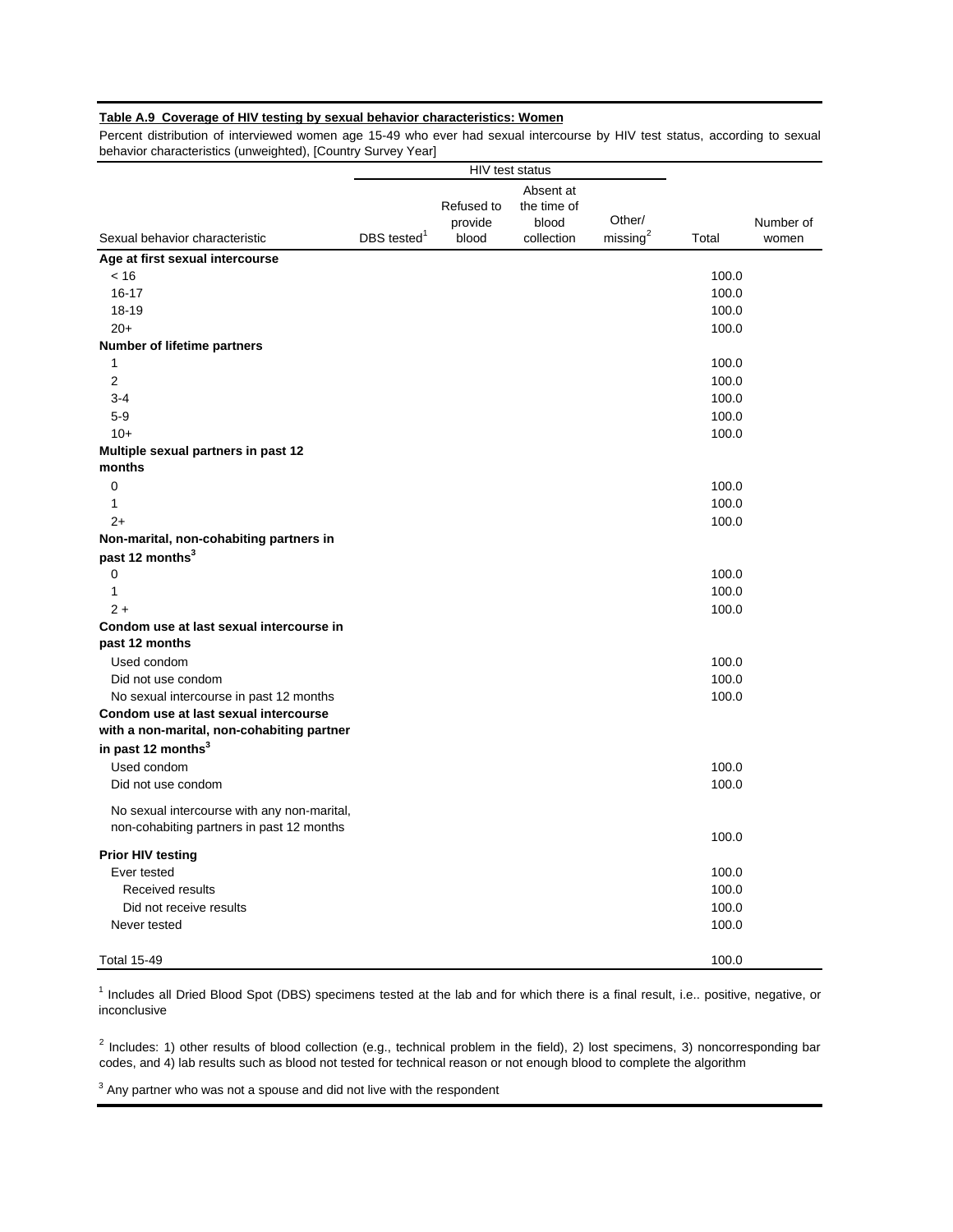## **Table A.10 Coverage of HIV testing by sexual behavior characteristics: Men**

Percent distribution of interviewed men age 15-49 who ever had sexual intercourse by HIV test status, according to sexual behavior characteristics (unweighted), [Country Survey Year]

|                                                  |                | HIV test status       |                                   |                      |                |           |
|--------------------------------------------------|----------------|-----------------------|-----------------------------------|----------------------|----------------|-----------|
|                                                  |                | Refused to<br>provide | Absent at<br>the time of<br>blood | Other/               |                | Number of |
| Sexual behavior characteristic                   | DBS tested $1$ | blood                 | collection                        | missing <sup>2</sup> | Total          | men       |
| Age at first sexual intercourse                  |                |                       |                                   |                      |                |           |
| ~< 16                                            |                |                       |                                   |                      | 100.0          |           |
| $16 - 17$                                        |                |                       |                                   |                      | 100.0          |           |
| 18-19                                            |                |                       |                                   |                      | 100.0          |           |
| $20+$                                            |                |                       |                                   |                      | 100.0          |           |
| Number of lifetime partners                      |                |                       |                                   |                      |                |           |
| 1                                                |                |                       |                                   |                      | 100.0          |           |
| $\overline{2}$                                   |                |                       |                                   |                      | 100.0          |           |
| $3 - 4$                                          |                |                       |                                   |                      | 100.0          |           |
| $5-9$                                            |                |                       |                                   |                      | 100.0          |           |
| $10+$                                            |                |                       |                                   |                      | 100.0          |           |
| Multiple sexual partners in past 12<br>months    |                |                       |                                   |                      |                |           |
| $\mathbf 0$                                      |                |                       |                                   |                      |                |           |
|                                                  |                |                       |                                   |                      | 100.0          |           |
| 1<br>$2+$                                        |                |                       |                                   |                      | 100.0<br>100.0 |           |
| Non-marital, non-cohabiting partners in          |                |                       |                                   |                      |                |           |
| past 12 months <sup>3</sup>                      |                |                       |                                   |                      |                |           |
| 0                                                |                |                       |                                   |                      | 100.0          |           |
| 1                                                |                |                       |                                   |                      | 100.0          |           |
| $2+$                                             |                |                       |                                   |                      | 100.0          |           |
| Condom use at last sexual intercourse in         |                |                       |                                   |                      |                |           |
| past 12 months                                   |                |                       |                                   |                      |                |           |
| Used condom                                      |                |                       |                                   |                      | 100.0          |           |
| Did not use condom                               |                |                       |                                   |                      | 100.0          |           |
| No sexual intercourse in past 12 months          |                |                       |                                   |                      | 100.0          |           |
| Condom use at last sexual intercourse            |                |                       |                                   |                      |                |           |
| with a non-marital, non-cohabiting partner       |                |                       |                                   |                      |                |           |
| in past 12 months <sup>3</sup>                   |                |                       |                                   |                      |                |           |
| Used condom                                      |                |                       |                                   |                      | 100.0          |           |
| Did not use condom                               |                |                       |                                   |                      | 100.0          |           |
|                                                  |                |                       |                                   |                      |                |           |
| No sexual intercourse with any non-marital,      |                |                       |                                   |                      |                |           |
| non-cohabiting partners in past 12 months        |                |                       |                                   |                      | 100.0          |           |
| Paid for sexual intercourse in past 12<br>months |                |                       |                                   |                      |                |           |
| Yes                                              |                |                       |                                   |                      | 100.0          |           |
| Used condom                                      |                |                       |                                   |                      | 100.0          |           |
| Did not use condom                               |                |                       |                                   |                      | 100.0          |           |
|                                                  |                |                       |                                   |                      | 100.0          |           |
| No                                               |                |                       |                                   |                      |                |           |
| <b>Prior HIV testing</b><br>Ever tested          |                |                       |                                   |                      | 100.0          |           |
| Received results                                 |                |                       |                                   |                      | 100.0          |           |
| Did not receive results                          |                |                       |                                   |                      | 100.0          |           |
| Never tested                                     |                |                       |                                   |                      | 100.0          |           |
|                                                  |                |                       |                                   |                      |                |           |
| <b>Total 15-49</b>                               |                |                       |                                   |                      | 100.0          |           |
| 50-54[59]                                        |                |                       |                                   |                      | 100.0          |           |
| Total 15-54[59]                                  |                |                       |                                   |                      | 100.0          |           |
|                                                  |                |                       |                                   |                      |                |           |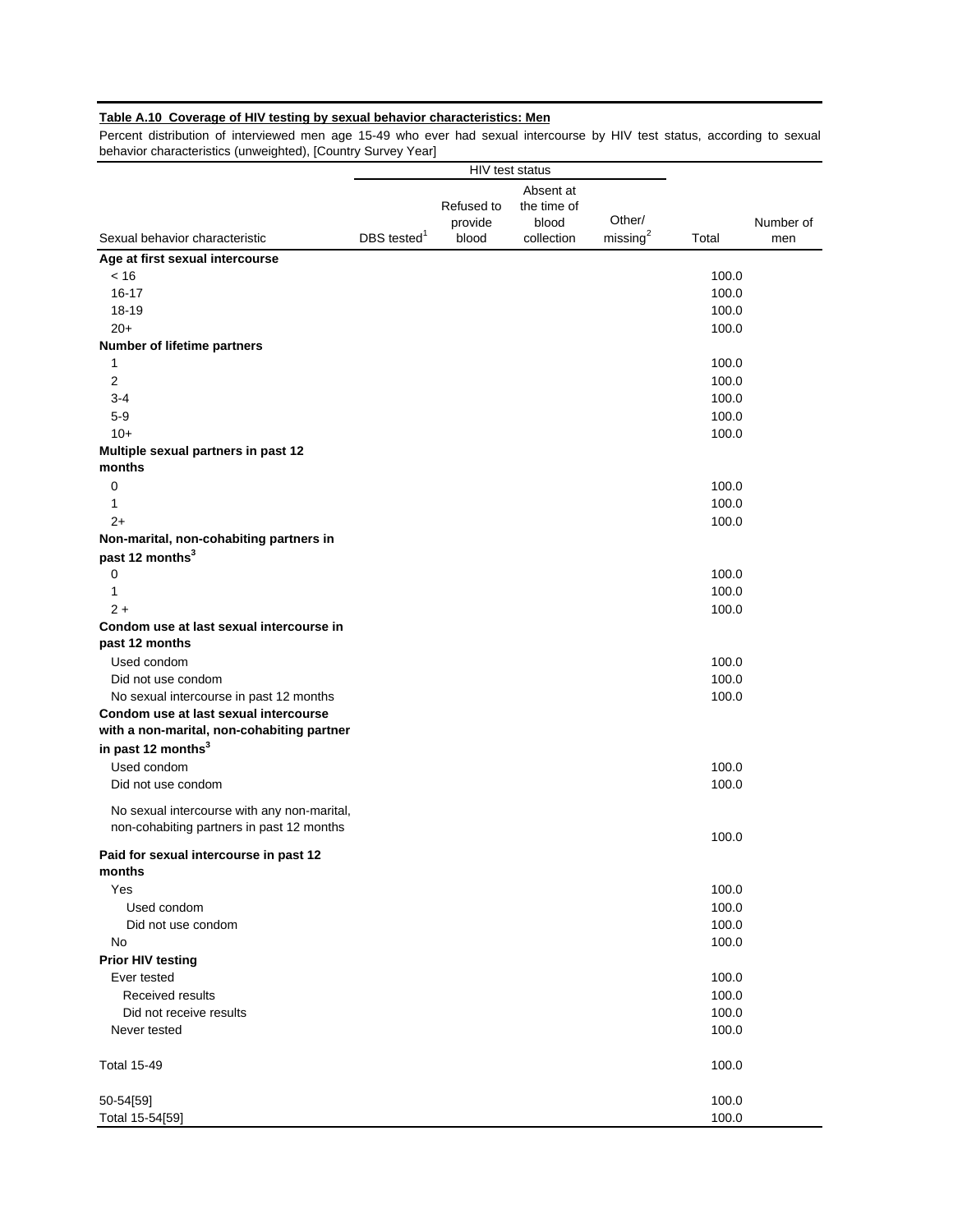<sup>1</sup> Includes all Dried Blood Spot (DBS) specimens tested at the lab and for which there is a final result, i.e., positive, negative, or inconclusive

 $^2$  Includes: 1) other results of blood collection (e.g., technical problem in the field), 2) lost specimens, 3) noncorresponding bar codes, and 4) lab results such as blood not tested for technical reason or not enough blood to complete the algorithm

 $3$  Any partner who was not a spouse and did not live with the respondent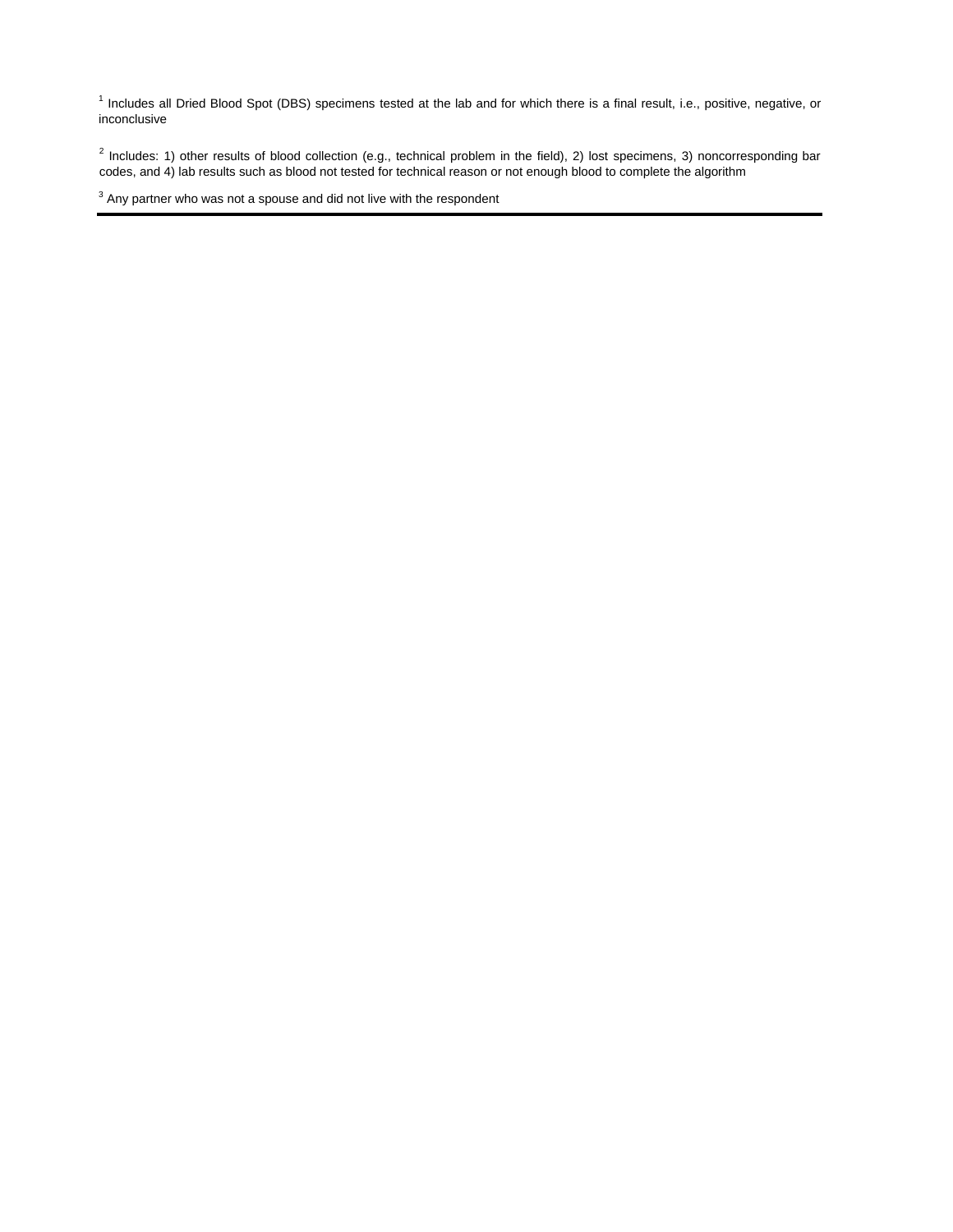Table B.1 List of selected variables for sampling errors, [Country Survey Year] Table B.2 Sampling errors for national sample, [Country Survey Year]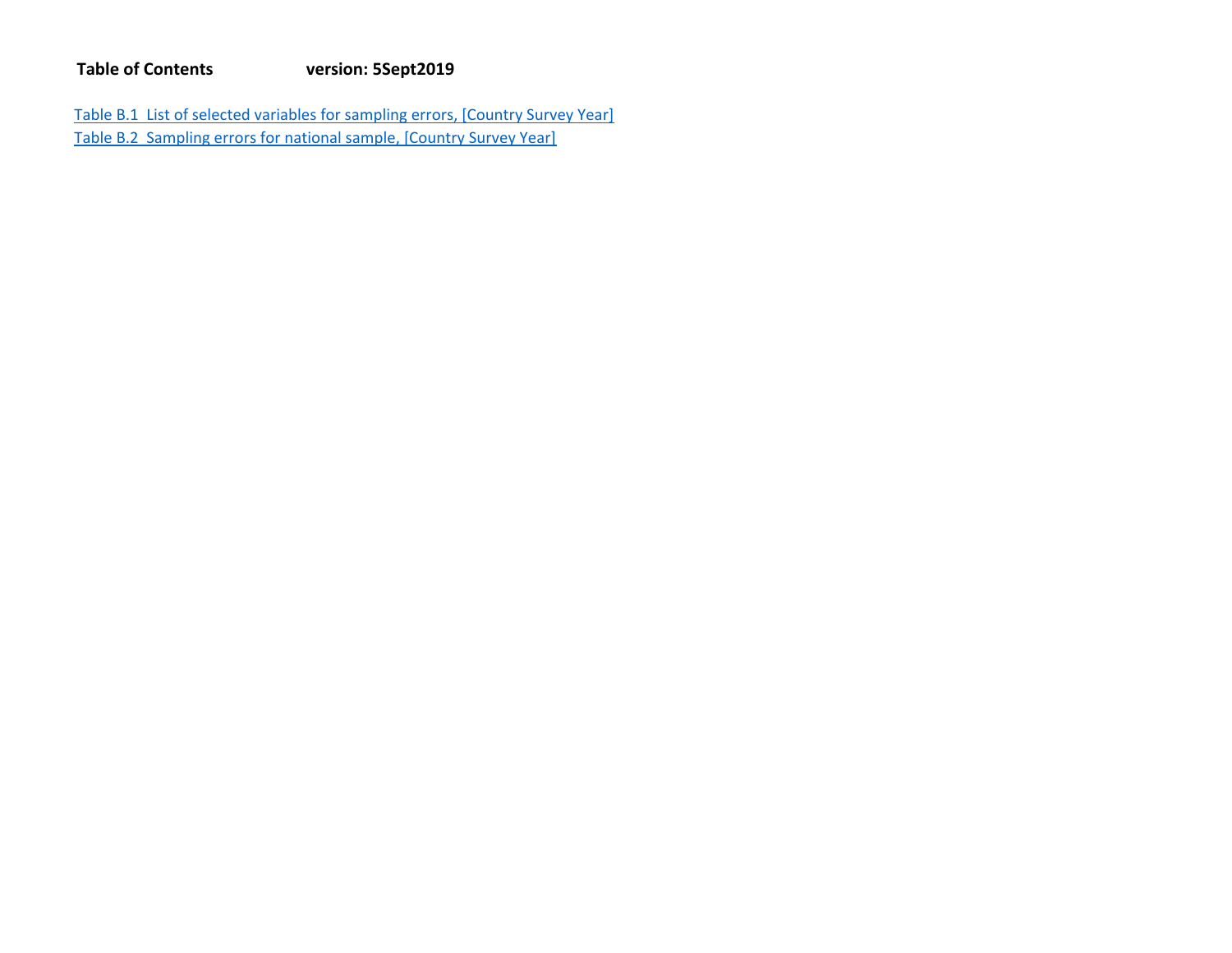| Variable                                                                                                                                                                                                                                                                                                                                                                                                                                                                                                   |                                               | Table B.1 List of selected variables for sampling errors, [Country Survey Year]                                  |
|------------------------------------------------------------------------------------------------------------------------------------------------------------------------------------------------------------------------------------------------------------------------------------------------------------------------------------------------------------------------------------------------------------------------------------------------------------------------------------------------------------|-----------------------------------------------|------------------------------------------------------------------------------------------------------------------|
|                                                                                                                                                                                                                                                                                                                                                                                                                                                                                                            | Estimate<br>HOUSEHOLDS AND POPULATION         | <b>Base population</b>                                                                                           |
| Ownership of at least one ITN                                                                                                                                                                                                                                                                                                                                                                                                                                                                              | Proportion                                    | Households                                                                                                       |
| Access to an ITN                                                                                                                                                                                                                                                                                                                                                                                                                                                                                           | Proportion                                    | De facto household population                                                                                    |
| Use of an ITN                                                                                                                                                                                                                                                                                                                                                                                                                                                                                              | Proportion<br><b>WOMEN</b>                    | De facto household population                                                                                    |
| Urban residence                                                                                                                                                                                                                                                                                                                                                                                                                                                                                            | Proportion                                    | Women 15-49                                                                                                      |
| Literacy                                                                                                                                                                                                                                                                                                                                                                                                                                                                                                   | Proportion                                    | Women 15-49                                                                                                      |
| No education                                                                                                                                                                                                                                                                                                                                                                                                                                                                                               | Proportion                                    | Women 15-49                                                                                                      |
| Secondary education or higher<br>Never married/never in union                                                                                                                                                                                                                                                                                                                                                                                                                                              | Proportion<br>Proportion                      | <b>Women 15-49</b><br><b>Women 15-49</b>                                                                         |
| Currently married/in union                                                                                                                                                                                                                                                                                                                                                                                                                                                                                 | Proportion                                    | Women 15-49                                                                                                      |
| Married before age 18                                                                                                                                                                                                                                                                                                                                                                                                                                                                                      | Proportion                                    | Women 20-49                                                                                                      |
| Had sexual intercourse before age 18                                                                                                                                                                                                                                                                                                                                                                                                                                                                       | Proportion                                    | Women 20-49                                                                                                      |
| Currently pregnant<br>Know any contraceptive method                                                                                                                                                                                                                                                                                                                                                                                                                                                        | Proportion<br>Proportion                      | Women 15-49<br>Currently married women 15-49                                                                     |
| Know a modern method                                                                                                                                                                                                                                                                                                                                                                                                                                                                                       | Proportion                                    | Currently married women 15-49                                                                                    |
| Currently using any method                                                                                                                                                                                                                                                                                                                                                                                                                                                                                 | Proportion                                    | Currently married women 15-49                                                                                    |
| Currently using a modern method                                                                                                                                                                                                                                                                                                                                                                                                                                                                            | Proportion                                    | Currently married women 15-49                                                                                    |
| Currently using pill                                                                                                                                                                                                                                                                                                                                                                                                                                                                                       | Proportion                                    | Currently married women 15-49                                                                                    |
| Currently using male condome<br>Currently using injectables                                                                                                                                                                                                                                                                                                                                                                                                                                                | Proportion<br>Proportion                      | Currently married women 15-49<br>Currently married women 15-49                                                   |
| Currently using implants                                                                                                                                                                                                                                                                                                                                                                                                                                                                                   | Proportion                                    | Currently married women 15-49                                                                                    |
| Currently using female sterilization                                                                                                                                                                                                                                                                                                                                                                                                                                                                       | Proportion                                    | Currently married women 15-49                                                                                    |
| Currently using withdrawal                                                                                                                                                                                                                                                                                                                                                                                                                                                                                 | Proportion                                    | Currently married women 15-49                                                                                    |
| Currently using rhythm                                                                                                                                                                                                                                                                                                                                                                                                                                                                                     | Proportion                                    | Currently married women 15-49                                                                                    |
| Used public sector source<br>Want no more children                                                                                                                                                                                                                                                                                                                                                                                                                                                         | Proportion<br>Proportion                      | Current users of modern method<br>Currently married women 15-49                                                  |
| Want to delay next birth at least 2 years                                                                                                                                                                                                                                                                                                                                                                                                                                                                  | Proportion                                    | Currently married women 15-49                                                                                    |
| Ideal number of children                                                                                                                                                                                                                                                                                                                                                                                                                                                                                   | Mean                                          | Women 15-49                                                                                                      |
| Mothers protected against tetanus for last birth                                                                                                                                                                                                                                                                                                                                                                                                                                                           | Proportion                                    | Women with a live birth in last 5 years                                                                          |
| Births with skilled attendant at delivery                                                                                                                                                                                                                                                                                                                                                                                                                                                                  | Proportion                                    | Births occurring 1-59 months before survey                                                                       |
| Received 3+ doses of SP/Fansidar<br>Treated with ORS                                                                                                                                                                                                                                                                                                                                                                                                                                                       | Proportion<br>Proportion                      | Last birth of women 15-49 with live births in the last 2 years<br>Children under 5 with diarrhea in past 2 weeks |
| Sought treatment                                                                                                                                                                                                                                                                                                                                                                                                                                                                                           | Proportion                                    | Children under 5 with diarrhea in past 2 weeks                                                                   |
| Ever had vaccination card                                                                                                                                                                                                                                                                                                                                                                                                                                                                                  | Proportion                                    | Children 12-23 months                                                                                            |
| Received BCG vaccination                                                                                                                                                                                                                                                                                                                                                                                                                                                                                   | Proportion                                    | Children 12-23 months                                                                                            |
| Received birth dose HeoB vaccination<br>Received [DPT-HepB-Hib] vaccination (3 doses)                                                                                                                                                                                                                                                                                                                                                                                                                      | Proportion<br>Proportion                      | Children 12-23 months<br>Children 12-23 months                                                                   |
| Received birth dose polio 0 vaccination                                                                                                                                                                                                                                                                                                                                                                                                                                                                    | Proportion                                    | Children 12-23 months                                                                                            |
| Received polio vaccination (3 doses)                                                                                                                                                                                                                                                                                                                                                                                                                                                                       | Proportion                                    | Children 12-23 months                                                                                            |
| Received pneumococcal vaccination ([3] doses)                                                                                                                                                                                                                                                                                                                                                                                                                                                              | Proportion                                    | Children 12-23 months                                                                                            |
| Received rotavirus vaccination ([3] doses)                                                                                                                                                                                                                                                                                                                                                                                                                                                                 | Proportion                                    | Children 12-23 months                                                                                            |
| Received [MEASLES CONTAINING VACCINE 1] vaccination<br>Received all basic vaccinations                                                                                                                                                                                                                                                                                                                                                                                                                     | Proportion<br>Proportion                      | Children 12-23 months<br>Children 12-23 months                                                                   |
| Received all age appropriate vaccinations (12-23 months)                                                                                                                                                                                                                                                                                                                                                                                                                                                   | Proportion                                    | Children 12-23 months                                                                                            |
| Received [MEASLES CONTAINING VACCINE 2] vaccination                                                                                                                                                                                                                                                                                                                                                                                                                                                        | Proportion                                    | Children 24-35 months                                                                                            |
| Received all age appropriate vaccinations (24-35 months)                                                                                                                                                                                                                                                                                                                                                                                                                                                   | Proportion                                    | Children 24-35 months                                                                                            |
| Height-for-age (-2SD)                                                                                                                                                                                                                                                                                                                                                                                                                                                                                      | Proportion<br>Proportion                      | Children under 5 who are measured<br>Children under 5 who are measured                                           |
| Weight-for-height (-2SD)<br>Weight-for-age (-2SD)                                                                                                                                                                                                                                                                                                                                                                                                                                                          | Proportion                                    | Children under 5 who are measured                                                                                |
| Body Mass Index (BMI) <18.5                                                                                                                                                                                                                                                                                                                                                                                                                                                                                | Proportion                                    | Women 15-49 who were measured                                                                                    |
| Body Mass Index (BMI) ≥25                                                                                                                                                                                                                                                                                                                                                                                                                                                                                  | Proportion                                    | Women 15-49 who were measured                                                                                    |
| Prevalence of anemia (children 6-59 months)                                                                                                                                                                                                                                                                                                                                                                                                                                                                | Proportion                                    | Children 6-59 months who were tested                                                                             |
| Prevalence of malaria (based on microscopy test)<br>Prevalence of malaria (based on rapid test)                                                                                                                                                                                                                                                                                                                                                                                                            | Proportion<br>Proportion                      | Children 6-59 months tested (on microscopy) for malaria<br>Children 6-59 months tested (rapid test) for malaria  |
| Prevalence of anemia (women 15-49)                                                                                                                                                                                                                                                                                                                                                                                                                                                                         | Proportion                                    | Women 15-49 who were tested                                                                                      |
| Had 2+ sexual partners in past 12 months                                                                                                                                                                                                                                                                                                                                                                                                                                                                   | Proportion                                    | Women 15-49                                                                                                      |
| Condom use at last sex                                                                                                                                                                                                                                                                                                                                                                                                                                                                                     | Proportion                                    | Women 15-49 with non-marital, non-cohabiting-partner-in past 12 months                                           |
| Abstinence among young people (never had sex)                                                                                                                                                                                                                                                                                                                                                                                                                                                              | Proportion                                    | Never-married women 15-24<br>Women 15-49                                                                         |
| Had an HIV test and received results in past 12 months<br>Discriminatory attitudes towards people with HIV                                                                                                                                                                                                                                                                                                                                                                                                 | Proportion<br>Proportion                      | Women who have heard of HIV/AIDS                                                                                 |
| HIV prevalence among women 15-49                                                                                                                                                                                                                                                                                                                                                                                                                                                                           | Proportion                                    | Interviewed women with Dried Blood Spot (DBS) specimen tested at the lab                                         |
| HIV prevalence among pregnant women 15-49                                                                                                                                                                                                                                                                                                                                                                                                                                                                  | Proportion                                    | Interviewed pregnant women 15-49 with DBS tested at the lab                                                      |
| HIV prevalence among young women 15-24                                                                                                                                                                                                                                                                                                                                                                                                                                                                     | Proportion                                    | Interviewed women 15-24 with DBS tested at the lab                                                               |
| Total fertility rate (3 years)                                                                                                                                                                                                                                                                                                                                                                                                                                                                             | Rate<br>Rate                                  | Women-years of exposure to childbearing                                                                          |
| Neonatal mortality rate*<br>Post-neonatal mortality rate <sup>1</sup>                                                                                                                                                                                                                                                                                                                                                                                                                                      | Rate                                          | Children exposed to the risk of mortality<br>Children exposed to the risk of mortality                           |
| Infant mortality rate <sup>*</sup>                                                                                                                                                                                                                                                                                                                                                                                                                                                                         | Rate                                          | Children exposed to the risk of mortality                                                                        |
| Child mortality rate                                                                                                                                                                                                                                                                                                                                                                                                                                                                                       | Rate                                          | Children exposed to the risk of mortality                                                                        |
| Under-5 mortality rate'                                                                                                                                                                                                                                                                                                                                                                                                                                                                                    | Rate<br><b>MFN</b>                            | Children exposed to the risk of mortality                                                                        |
|                                                                                                                                                                                                                                                                                                                                                                                                                                                                                                            | Proportion                                    | Men 15-49                                                                                                        |
| Urban residence<br>Literacy                                                                                                                                                                                                                                                                                                                                                                                                                                                                                | Proportion                                    | Men 15-49                                                                                                        |
| No education                                                                                                                                                                                                                                                                                                                                                                                                                                                                                               | Proportion                                    | Men 15-49                                                                                                        |
| Secondary education or higher                                                                                                                                                                                                                                                                                                                                                                                                                                                                              | Proportion                                    | Men 15-49                                                                                                        |
| Never married/never in union                                                                                                                                                                                                                                                                                                                                                                                                                                                                               | Proportion                                    | Men 15-49                                                                                                        |
| Currently married/in union<br>Had sexual intercourse before age 18                                                                                                                                                                                                                                                                                                                                                                                                                                         | Proportion<br>Proportion                      | Men 15-49<br>Men 20-49                                                                                           |
| Know any contraceptive method                                                                                                                                                                                                                                                                                                                                                                                                                                                                              | Proportion                                    | Currently married men 15-49                                                                                      |
| Know a modern method                                                                                                                                                                                                                                                                                                                                                                                                                                                                                       | Proportion                                    | Currently married men 15-49                                                                                      |
|                                                                                                                                                                                                                                                                                                                                                                                                                                                                                                            | Proportion                                    | Currently married men 15-49                                                                                      |
|                                                                                                                                                                                                                                                                                                                                                                                                                                                                                                            | Proportion                                    | Currently married men 15-49                                                                                      |
|                                                                                                                                                                                                                                                                                                                                                                                                                                                                                                            |                                               |                                                                                                                  |
|                                                                                                                                                                                                                                                                                                                                                                                                                                                                                                            | Mean                                          | Men 15-49                                                                                                        |
|                                                                                                                                                                                                                                                                                                                                                                                                                                                                                                            | Proportion                                    | Men 15-49 who were measured<br>Men 15-49 who were measured                                                       |
|                                                                                                                                                                                                                                                                                                                                                                                                                                                                                                            | Proportion<br>Proportion                      | Men 15-49 who were tested                                                                                        |
|                                                                                                                                                                                                                                                                                                                                                                                                                                                                                                            | Proportion                                    | Men 15-49                                                                                                        |
|                                                                                                                                                                                                                                                                                                                                                                                                                                                                                                            | Proportion                                    | Men 15-49 with non-marital, non-cohabiting partners in past 12 months                                            |
|                                                                                                                                                                                                                                                                                                                                                                                                                                                                                                            | Proportion                                    | Never-married men 15-24                                                                                          |
|                                                                                                                                                                                                                                                                                                                                                                                                                                                                                                            | Proportion                                    | Men 15-49                                                                                                        |
|                                                                                                                                                                                                                                                                                                                                                                                                                                                                                                            | Proportion<br>Proportion                      | Men 15-49<br>Men who have heard of HIV/AIDS                                                                      |
| Want no more children<br>Want to delay next birth at least 2 years<br>Ideal number of children<br>Body Mass Index (BMI) <18.5<br>Body Mass Index (BMI) ≥25<br>Prevalence of anemia<br>Had 2+ sexual partners in past 12 months<br>Condom use at last sex<br>Abstinence among young people (never had sex)<br>Paid for sexual intercourse in past 12 months<br>Had an HIV test and received results in past 12 months<br>Discriminatory attitudes towards people with HIV<br>HIV prevalence among men 15-49 | Proportion                                    | Interviewed men with Dried Blood Spot (DBS) specimen tested at the lab                                           |
| HIV prevalence among men 15-54[59]                                                                                                                                                                                                                                                                                                                                                                                                                                                                         | Proportion                                    | Interviewed men 15-54[59] with (DBS) tested at the lab                                                           |
|                                                                                                                                                                                                                                                                                                                                                                                                                                                                                                            |                                               | Interviewed men 15-24 with DBS tested at the lab                                                                 |
|                                                                                                                                                                                                                                                                                                                                                                                                                                                                                                            | Proportion Int<br>WOMEN AND MEN<br>Proportion | Interviewed women and men 15-49 with DBS tested at the lab                                                       |
| HIV prevalence among young men 15-24<br>HIV prevalence among respondents 15-49<br>HIV prevalence among respondents 15-24                                                                                                                                                                                                                                                                                                                                                                                   | Proportion                                    | Interviewed women and men 15-24 with DBS tested at the lab                                                       |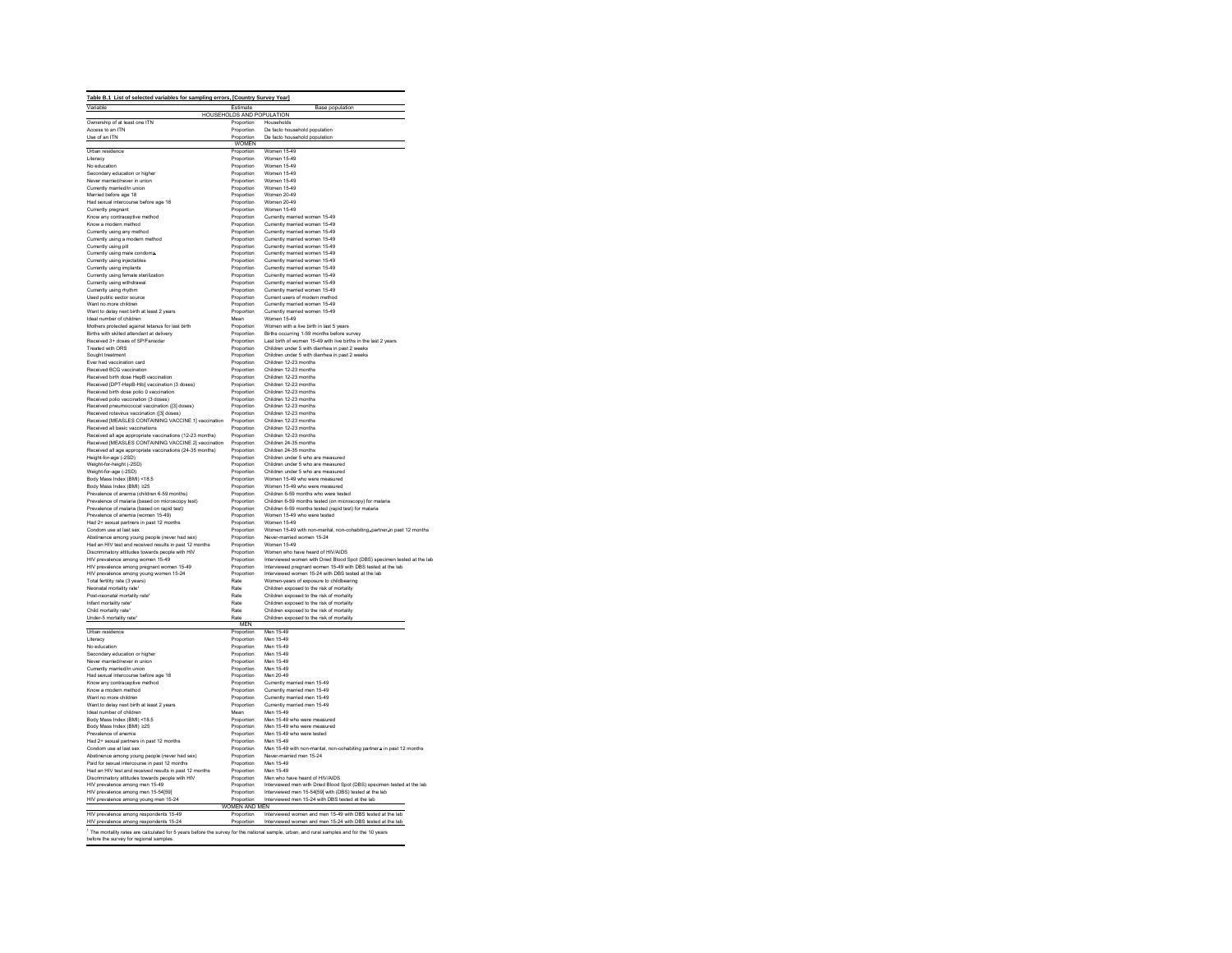|                       | Number of cases                                          |            |            |                                  |        |                                        |       |                   |  |
|-----------------------|----------------------------------------------------------|------------|------------|----------------------------------|--------|----------------------------------------|-------|-------------------|--|
| Variable              |                                                          | Standard   | Unweighted | Weighted                         |        | Design effect Relative error<br>(SE/R) |       | Confidence limits |  |
|                       | Value (R)                                                | error (SE) | (N)        | (WN)                             | (DEFT) |                                        | R-2SE | $R+2SE$           |  |
|                       |                                                          |            |            | <b>HOUSEHOLDS AND POPULATION</b> |        |                                        |       |                   |  |
|                       | Ownership of at least one ITN                            |            |            |                                  |        |                                        |       |                   |  |
| Access to an ITN      |                                                          |            |            |                                  |        |                                        |       |                   |  |
| Use of an ITN         |                                                          |            |            |                                  |        |                                        |       |                   |  |
|                       |                                                          |            |            | <b>WOMEN</b>                     |        |                                        |       |                   |  |
| Urban residence       |                                                          |            |            |                                  |        |                                        |       |                   |  |
| Literacy              |                                                          |            |            |                                  |        |                                        |       |                   |  |
| No education          |                                                          |            |            |                                  |        |                                        |       |                   |  |
|                       | Secondary education or higher                            |            |            |                                  |        |                                        |       |                   |  |
|                       | Never married/never in union                             |            |            |                                  |        |                                        |       |                   |  |
|                       | Currently married/in union                               |            |            |                                  |        |                                        |       |                   |  |
| Married before age 18 |                                                          |            |            |                                  |        |                                        |       |                   |  |
|                       | Had sexual intercourse before age 18                     |            |            |                                  |        |                                        |       |                   |  |
| Currently pregnant    |                                                          |            |            |                                  |        |                                        |       |                   |  |
|                       | Know any contraceptive method                            |            |            |                                  |        |                                        |       |                   |  |
|                       | Know a modern method                                     |            |            |                                  |        |                                        |       |                   |  |
|                       | Currently using any method                               |            |            |                                  |        |                                        |       |                   |  |
|                       | Currently using a modern method                          |            |            |                                  |        |                                        |       |                   |  |
| Currently using pill  |                                                          |            |            |                                  |        |                                        |       |                   |  |
|                       | Currently using male condoms                             |            |            |                                  |        |                                        |       |                   |  |
|                       | Currently using injectables                              |            |            |                                  |        |                                        |       |                   |  |
|                       | Currently using implants                                 |            |            |                                  |        |                                        |       |                   |  |
|                       | Currently using female sterilization                     |            |            |                                  |        |                                        |       |                   |  |
|                       | Currently using withdrawal                               |            |            |                                  |        |                                        |       |                   |  |
|                       | Currently using rhythm                                   |            |            |                                  |        |                                        |       |                   |  |
|                       | Used public sector source                                |            |            |                                  |        |                                        |       |                   |  |
|                       | Want no more children                                    |            |            |                                  |        |                                        |       |                   |  |
|                       | Want to delay next birth at least 2 years                |            |            |                                  |        |                                        |       |                   |  |
|                       | Ideal number of children                                 |            |            |                                  |        |                                        |       |                   |  |
|                       | Mothers protected against tetanus for last birth         |            |            |                                  |        |                                        |       |                   |  |
|                       | Births with skilled attendant at delivery                |            |            |                                  |        |                                        |       |                   |  |
|                       | Received 3+ doses of SP/Fansidar                         |            |            |                                  |        |                                        |       |                   |  |
| Treated with ORS      |                                                          |            |            |                                  |        |                                        |       |                   |  |
| Sought treatment      |                                                          |            |            |                                  |        |                                        |       |                   |  |
|                       | Ever had vaccination card                                |            |            |                                  |        |                                        |       |                   |  |
|                       | Received BCG vaccination                                 |            |            |                                  |        |                                        |       |                   |  |
|                       | Received birth dose HepB vaccination                     |            |            |                                  |        |                                        |       |                   |  |
|                       | Received [DPT-HepB-Hib] vaccination (3 doses)            |            |            |                                  |        |                                        |       |                   |  |
|                       | Received birth dose polio 0 vaccination                  |            |            |                                  |        |                                        |       |                   |  |
|                       | Received polio vaccination (3 doses)                     |            |            |                                  |        |                                        |       |                   |  |
|                       | Received pneumococcal vaccination ([3] doses)            |            |            |                                  |        |                                        |       |                   |  |
|                       | Received rotavirus vaccination ([3] doses)               |            |            |                                  |        |                                        |       |                   |  |
|                       | Received [MEASLES CONTAINING VACCINE 1] vaccination      |            |            |                                  |        |                                        |       |                   |  |
|                       | Received all basic vaccinations                          |            |            |                                  |        |                                        |       |                   |  |
|                       | Received all age appropriate vaccinations (12-23 months) |            |            |                                  |        |                                        |       |                   |  |
|                       | Received [MEASLES CONTAINING VACCINE 2] vaccination      |            |            |                                  |        |                                        |       |                   |  |
|                       | Received all age appropriate vaccinations (24-35 months) |            |            |                                  |        |                                        |       |                   |  |
| Height-for-age (-2SD) |                                                          |            |            |                                  |        |                                        |       |                   |  |
|                       | Weight-for-height (-2SD)                                 |            |            |                                  |        |                                        |       |                   |  |
| Weight-for-age (-2SD) |                                                          |            |            |                                  |        |                                        |       |                   |  |
|                       | Body Mass Index (BMI) <18.5                              |            |            |                                  |        |                                        |       |                   |  |
|                       | Body Mass Index (BMI) ≥25                                |            |            |                                  |        |                                        |       |                   |  |
|                       | Prevalence of anemia (children 6-59 months)              |            |            |                                  |        |                                        |       |                   |  |
|                       | Prevalence of malaria (based on microscopy test)         |            |            |                                  |        |                                        |       |                   |  |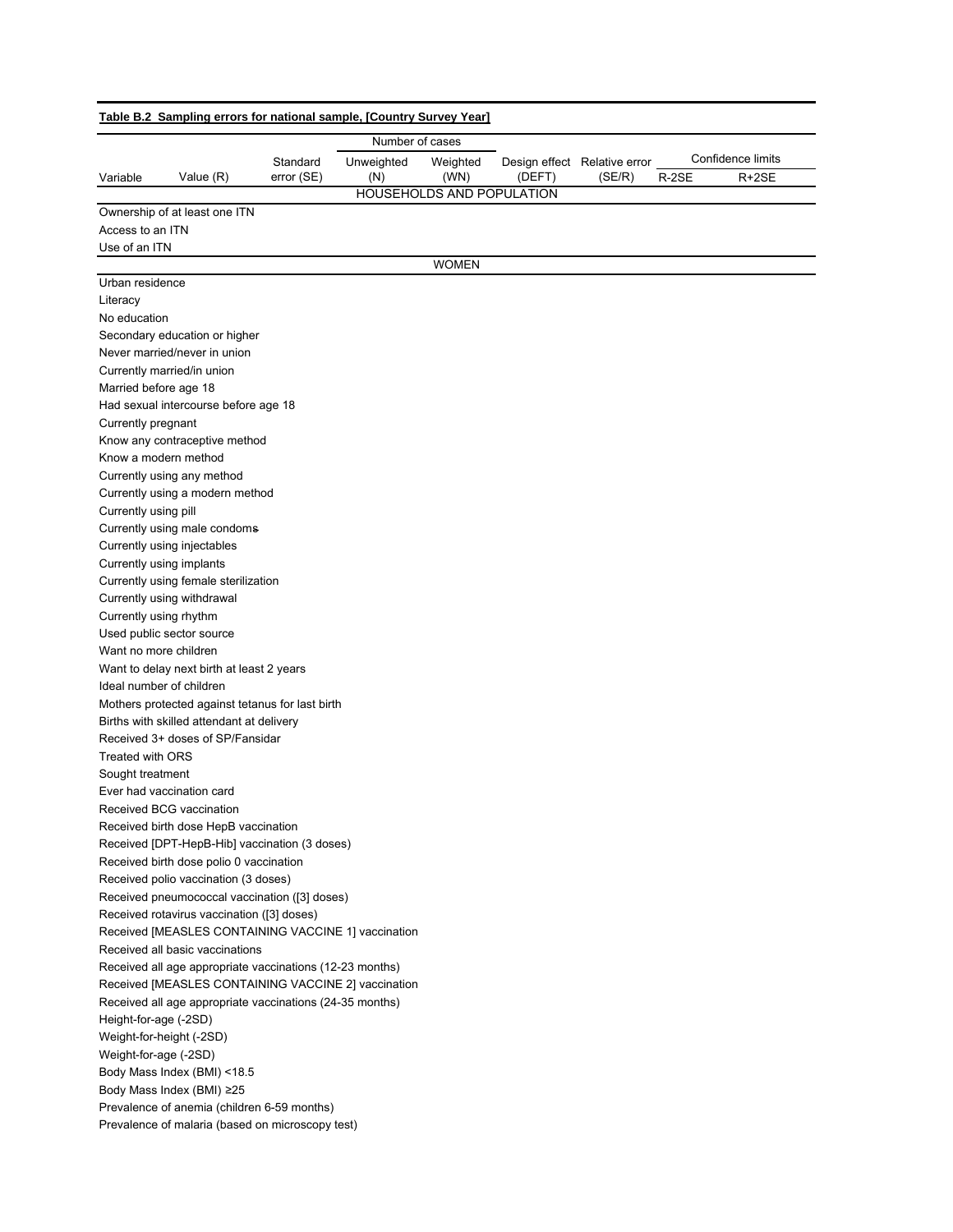Prevalence of malaria (based on rapid test) Prevalence of anemia (women 15-49) Had 2+ sexual partners in past 12 months Condom use at last sex Abstinence among young people (never had sex) Had an HIV test and received results in past 12 months Discriminatory attitudes towards people with HIV HIV prevalence among young women 15-24 Total fertility rate (3 years) Neonatal mortality rate (0-4 years) Post-neonatal mortality rate (0-4 years) Infant mortality rate (0-4 years) Child mortality rate (0-4 years) Under-5 mortality rate (0-4 years)

MEN

| Urban residence                                        |
|--------------------------------------------------------|
| Literacy                                               |
| No education                                           |
| Secondary education or higher                          |
| Never married/never in union                           |
| Currently married/in union                             |
| Had sexual intercourse before age 18                   |
| Know any contraceptive method                          |
| Know a modern method                                   |
| Want no more children                                  |
| Want to delay next birth at least 2 years              |
| Ideal number of children                               |
| Body Mass Index (BMI) <18.5                            |
| Body Mass Index (BMI) ≥25                              |
| Prevalence of anemia                                   |
| Had 2+ sexual partners in past 12 months               |
| Condom use at last sex                                 |
| Abstinence among young people (never had sex)          |
| Paid for sexual intercourse in past 12 months          |
| Had an HIV test and received results in past 12 months |
| Discriminatory attitudes towards people with HIV       |
| HIV prevalence among men 15-49                         |
| HIV prevalence among men 15-54[59]                     |
| HIV prevalence among young men 15-24                   |
| <b>WOMEN AND MEN</b>                                   |
| HIV prevalence among respondents 15-49                 |
| HIV prevalence among respondents 15-24                 |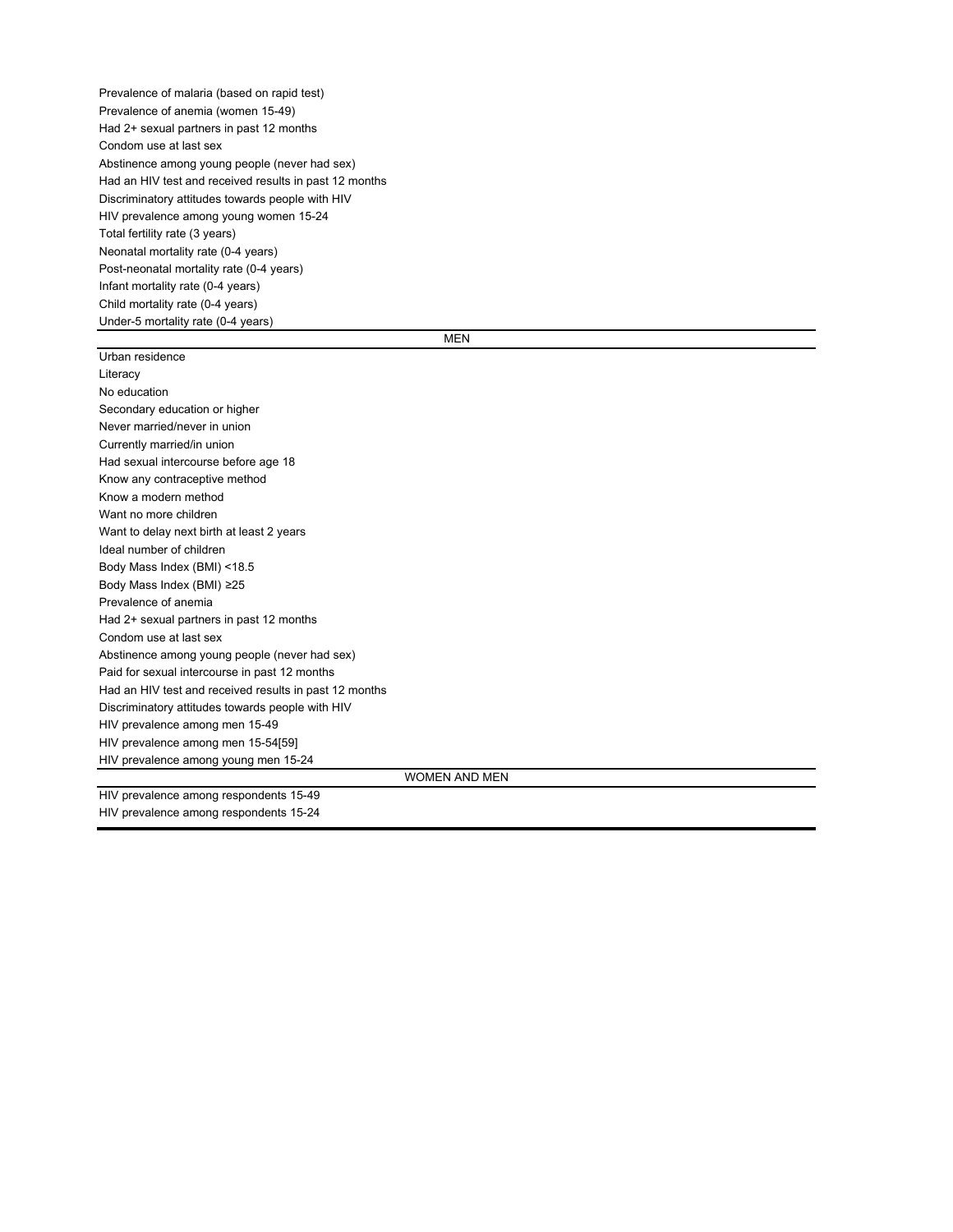# **Table of Contents version: 25Feb2020**

Table C.1 Household age distribution

Table C.2.1 Age distribution of eligible and interviewed women

Table C.2.2 Age distribution of eligible and interviewed men

Table C.3 Completeness of reporting

Table C.4 Births by calendar years

Table C.5 Reporting of age at death in days

Table C.6 Reporting of age at death in months

Table C.7 Standardization exercise results from anthropometry training

Table C.8 Height and weight data completeness and quality for children

Table C.9 Height measurements from random sub‐sample of measured children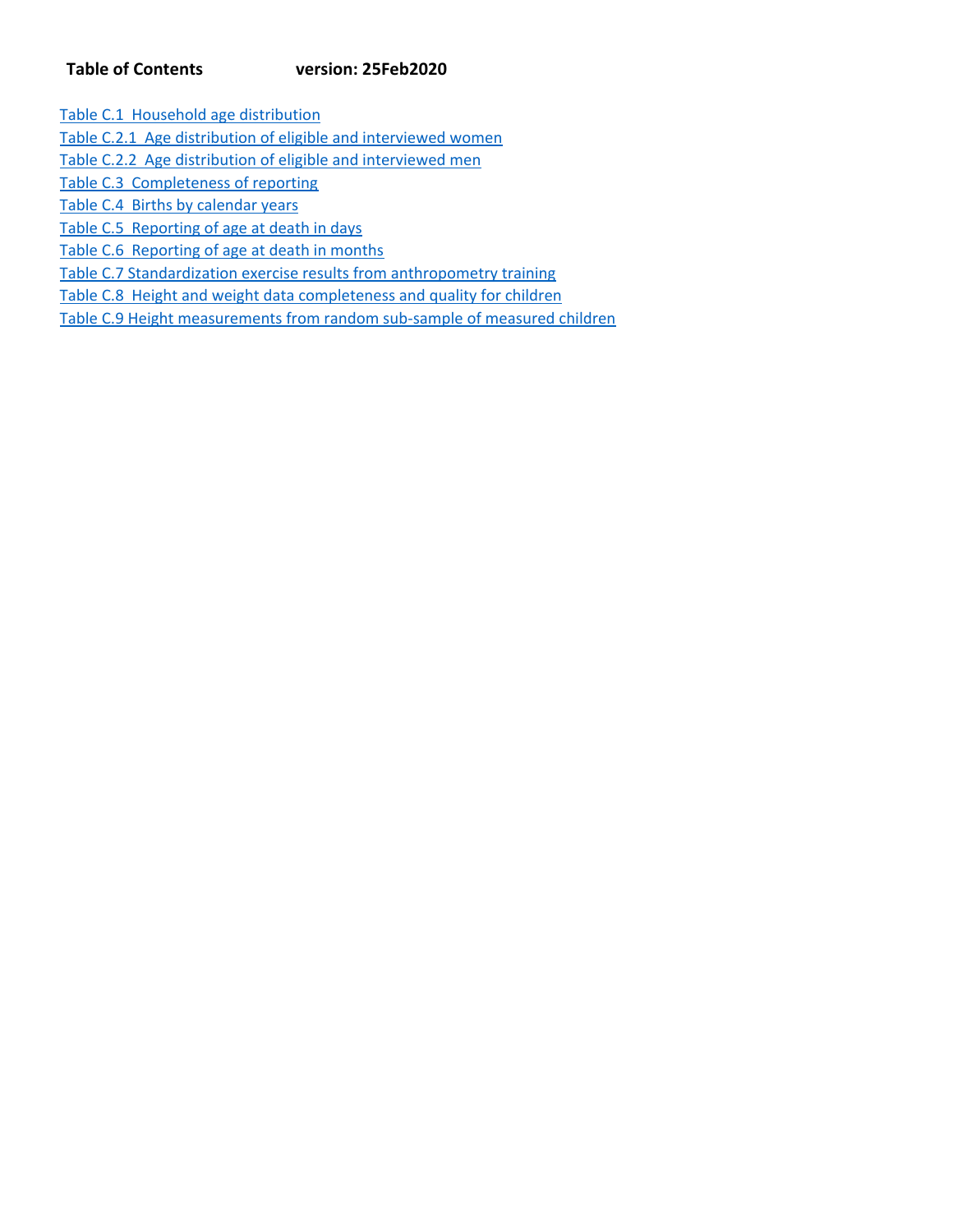|     |                           | Male    |        | Female  | Single-year age distribution of the de facto household population by sex (weighted), [Country Survey Year] | Male   |         | Female |         |  |
|-----|---------------------------|---------|--------|---------|------------------------------------------------------------------------------------------------------------|--------|---------|--------|---------|--|
| Age | Number                    | Percent | Number | Percent | Age                                                                                                        | Number | Percent | Number | Percent |  |
|     | $\pmb{0}$                 |         |        |         | 36                                                                                                         |        |         |        |         |  |
|     | $\mathbf{1}$              |         |        |         | 37                                                                                                         |        |         |        |         |  |
|     | $\overline{\mathbf{c}}$   |         |        |         | 38                                                                                                         |        |         |        |         |  |
|     | 3                         |         |        |         | 39                                                                                                         |        |         |        |         |  |
|     | 4                         |         |        |         | 40                                                                                                         |        |         |        |         |  |
|     | 5                         |         |        |         | 41                                                                                                         |        |         |        |         |  |
|     | 6                         |         |        |         | 42                                                                                                         |        |         |        |         |  |
|     | $\overline{\mathfrak{c}}$ |         |        |         | 43                                                                                                         |        |         |        |         |  |
|     | 8                         |         |        |         | 44                                                                                                         |        |         |        |         |  |
|     | 9                         |         |        |         | 45                                                                                                         |        |         |        |         |  |
|     | $10$                      |         |        |         | 46                                                                                                         |        |         |        |         |  |
|     | 11                        |         |        |         | 47                                                                                                         |        |         |        |         |  |
|     | 12                        |         |        |         | 48                                                                                                         |        |         |        |         |  |
|     | $13$                      |         |        |         | 49                                                                                                         |        |         |        |         |  |
|     | 14                        |         |        |         | 50                                                                                                         |        |         |        |         |  |
|     | 15                        |         |        |         | 51                                                                                                         |        |         |        |         |  |
|     | $16$                      |         |        |         | 52                                                                                                         |        |         |        |         |  |
|     | 17                        |         |        |         | 53                                                                                                         |        |         |        |         |  |
|     | $18$                      |         |        |         | 54                                                                                                         |        |         |        |         |  |
|     | 19                        |         |        |         | 55                                                                                                         |        |         |        |         |  |
|     | $20\,$                    |         |        |         | 56                                                                                                         |        |         |        |         |  |
|     | 21                        |         |        |         | 57                                                                                                         |        |         |        |         |  |
|     | 22                        |         |        |         | 58                                                                                                         |        |         |        |         |  |
|     | 23                        |         |        |         | 59                                                                                                         |        |         |        |         |  |
|     | 24                        |         |        |         | 60                                                                                                         |        |         |        |         |  |
|     | 25                        |         |        |         | 61                                                                                                         |        |         |        |         |  |
|     | 26                        |         |        |         | 62                                                                                                         |        |         |        |         |  |
|     | $27\,$                    |         |        |         | 63                                                                                                         |        |         |        |         |  |
|     | 28                        |         |        |         | 64                                                                                                         |        |         |        |         |  |
|     | 29                        |         |        |         | 65                                                                                                         |        |         |        |         |  |
|     | $30\,$                    |         |        |         | 66                                                                                                         |        |         |        |         |  |
|     | 31<br>32                  |         |        |         | 67<br>68                                                                                                   |        |         |        |         |  |
|     |                           |         |        |         |                                                                                                            |        |         |        |         |  |
|     | 33                        |         |        |         | 69<br>$70+$                                                                                                |        |         |        |         |  |
|     | 34<br>35                  |         |        |         | Don't know/                                                                                                |        |         |        |         |  |
|     |                           |         |        |         | missing                                                                                                    |        |         |        |         |  |
|     |                           |         |        |         | Total                                                                                                      |        |         |        |         |  |

**Table C.1 Household age distribution**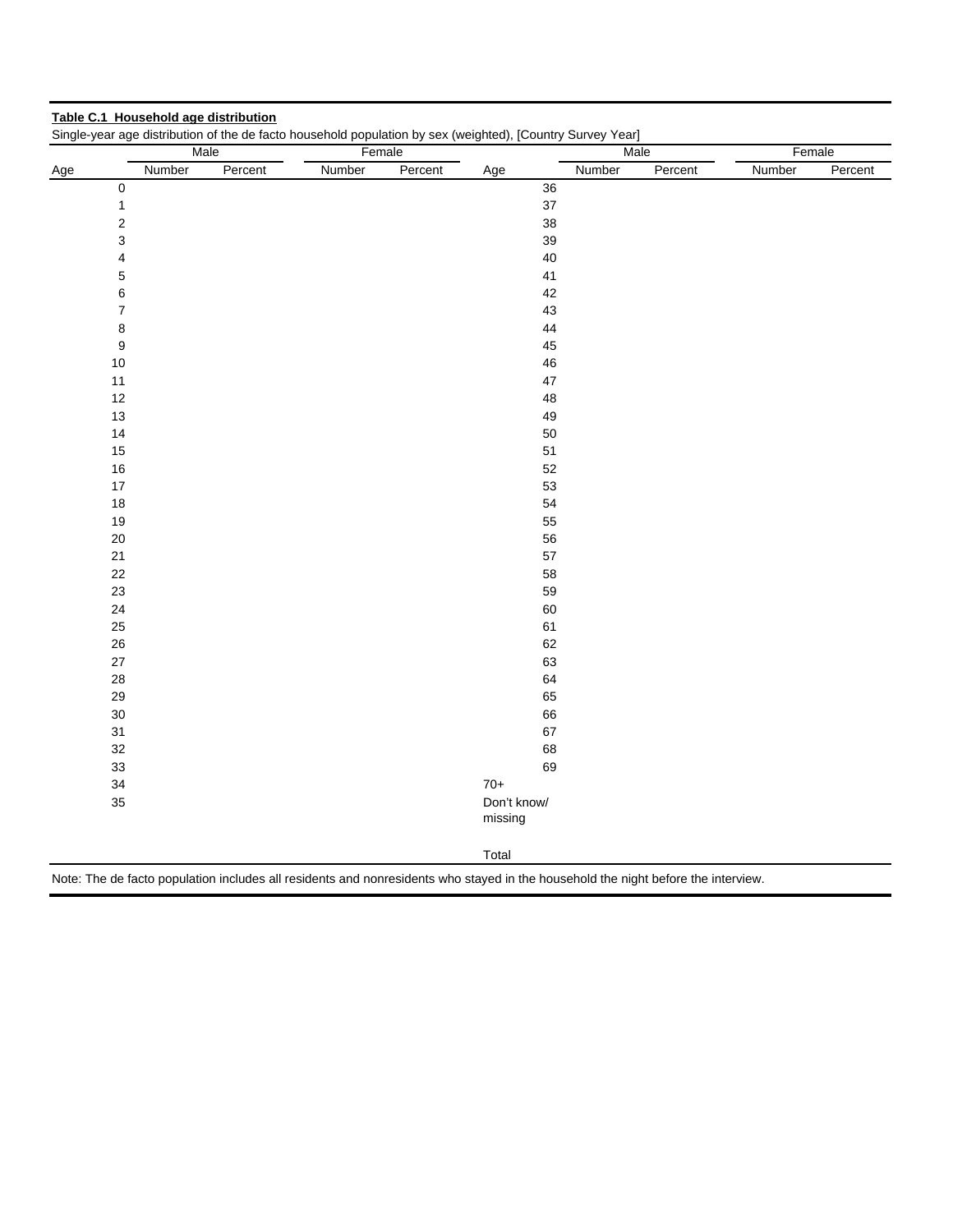# **Table C.2.1 Age distribution of eligible and interviewed women**

De facto household population of women age 10-54, number and percent distribution of interviewed women age 15-49, and percentage of eligible women who were interviewed (weighted), by 5-year age groups, [Country Survey Year]

|           | Household<br>population of<br>women age | Interviewed women<br>age 15-49 | Percentage<br>of eligible<br>women |             |  |
|-----------|-----------------------------------------|--------------------------------|------------------------------------|-------------|--|
| Age group | 10-54                                   | Number                         | Percentage                         | interviewed |  |
| $10 - 14$ |                                         | na                             | na                                 | na          |  |
| 15-19     |                                         |                                |                                    |             |  |
| $20 - 24$ |                                         |                                |                                    |             |  |
| $25 - 29$ |                                         |                                |                                    |             |  |
| 30-34     |                                         |                                |                                    |             |  |
| 35-39     |                                         |                                |                                    |             |  |
| 40-44     |                                         |                                |                                    |             |  |
| 45-49     |                                         |                                |                                    |             |  |
| 50-54     |                                         | na                             | na                                 | na          |  |
| 15-49     |                                         |                                | 100.0                              |             |  |

Note: The de facto population includes all residents and nonresidents who stayed in the household the night before the interview. Weights for both household population of women and interviewed women are household weights. Age is based on the Household Questionnaire.

na = Not applicable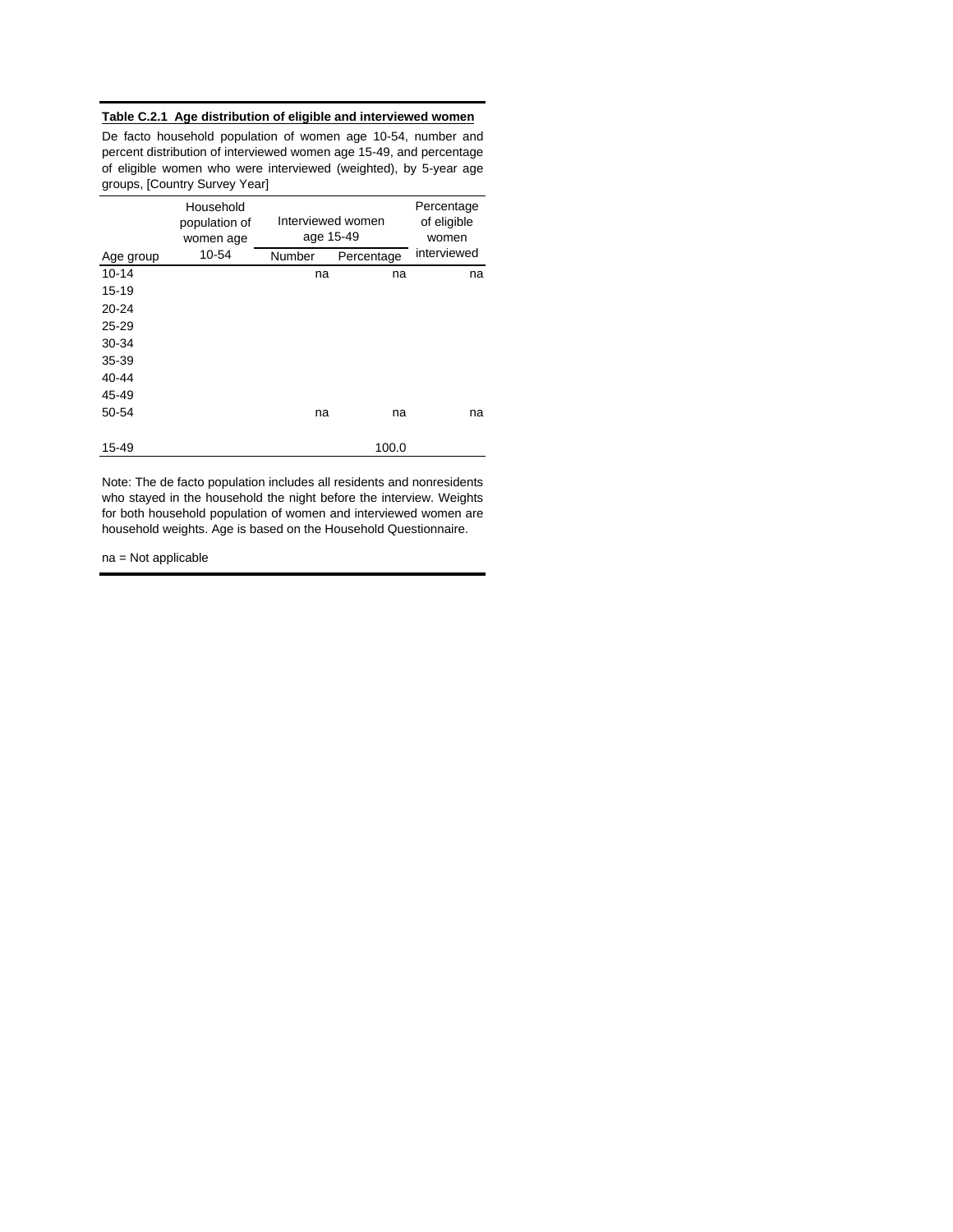## **Table C.2.2 Age distribution of eligible and interviewed men**

De facto household population of men age 10-59[64], number and percent distribution of interviewed men age 15-54[59]; and percentage of eligible men who were interviewed (weighted), by 5 year age groups, [Country Survey Year]

|             | Household<br>population of<br>men age 10- | Interviewed men age 15-<br>54[59] | Percentage<br>of eligible<br>men |             |  |
|-------------|-------------------------------------------|-----------------------------------|----------------------------------|-------------|--|
| Age group   | 59[64]                                    | Number                            | Percentage                       | interviewed |  |
| $10 - 14$   |                                           | na                                | na                               | na          |  |
| 15-19       |                                           |                                   |                                  |             |  |
| 20-24       |                                           |                                   |                                  |             |  |
| 25-29       |                                           |                                   |                                  |             |  |
| 30-34       |                                           |                                   |                                  |             |  |
| 35-39       |                                           |                                   |                                  |             |  |
| 40-44       |                                           |                                   |                                  |             |  |
| 45-49       |                                           |                                   |                                  |             |  |
| 50-54       |                                           |                                   |                                  |             |  |
| 55-59       |                                           | na                                | na                               | na          |  |
| $[60 - 64]$ |                                           | [na]                              | [na]                             | [na]        |  |
| 15-54[59]   |                                           |                                   | 100.0                            |             |  |

Note: The de facto population includes all residents and nonresidents who stayed in the household the night before the interview. Weights for both household population of men and interviewed men are household weights. Age is based on the Household Questionnaire.

na = Not applicable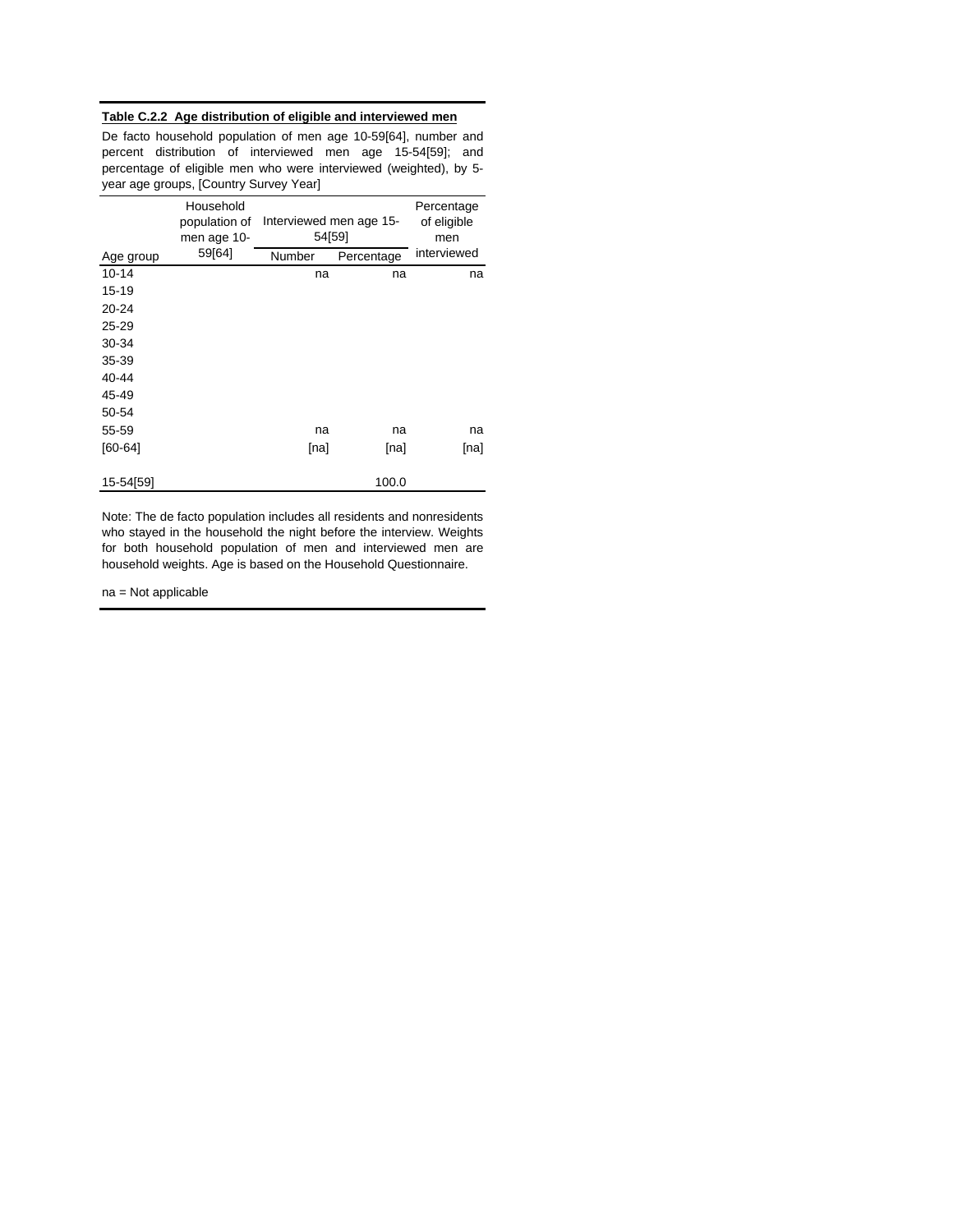## **Table C.3 Completeness of reporting**

Percentage of observations missing information for selected demographic and health questions (weighted), [Country Survey Year]

|                                        |                                                                    | Percentage with |           |
|----------------------------------------|--------------------------------------------------------------------|-----------------|-----------|
|                                        |                                                                    | information     | Number of |
| Subject<br><b>Birth date</b>           | Reference group<br>Births in the 15 years preceding the survey     | missing         | cases     |
| Day only                               |                                                                    |                 |           |
| Day and month                          |                                                                    |                 |           |
| Day, month, and year                   |                                                                    |                 |           |
|                                        |                                                                    |                 |           |
| Age at death                           | Deceased children born in the 15 years preceding the survey        |                 |           |
| Age/date at first union <sup>1</sup>   | Ever-married women age 15-49                                       |                 |           |
|                                        | Ever-married men age 15-54[59]                                     |                 |           |
|                                        |                                                                    |                 |           |
| <b>Respondent's education</b>          | Women age 15-49                                                    |                 |           |
|                                        | Men age 15-54[59]                                                  |                 |           |
| Diarrhea in past 2 weeks               | Living children age 0-59 months                                    |                 |           |
|                                        | Living children age 0-59 months (from the Biomarker Questionnaire) |                 |           |
| Anthropometry of children<br>Height    |                                                                    |                 |           |
| Weight                                 |                                                                    |                 |           |
| Height or weight                       |                                                                    |                 |           |
|                                        |                                                                    |                 |           |
| Anthropometry of women                 | Women age 15-49 (from the Biomarker Questionnaire)                 |                 |           |
| Height                                 |                                                                    |                 |           |
| Weight                                 |                                                                    |                 |           |
| Height or weight                       |                                                                    |                 |           |
| Anthropometry of men                   | Men age 15-49 (from the Biomarker Questionnaire)                   |                 |           |
| Height                                 |                                                                    |                 |           |
| Weight                                 |                                                                    |                 |           |
| Height or weight                       |                                                                    |                 |           |
| Anemia                                 |                                                                    |                 |           |
| Children                               | Living children age 6-59 months (from the Biomarker Questionnaire) |                 |           |
| Women                                  | All women (from the Biomarker Questionnaire)                       |                 |           |
| Men                                    | All men (from the Biomarker Questionnaire)                         |                 |           |
| <sup>1</sup> Both year and age missing |                                                                    |                 |           |

Note to survey managers: the row labeled "Day, month, and year" in the tab plan will appear as "Month and year" in the DP output. The recode file does not identify which cases are missing "day" (and are therefore imputed). However, as it is extremely unlikely that a day value is known when month and year **are missing, the "Day, month, and year" description of the row is appropriate. Therefore, manually change the row label from "Month and year" to "Day, month, and year".**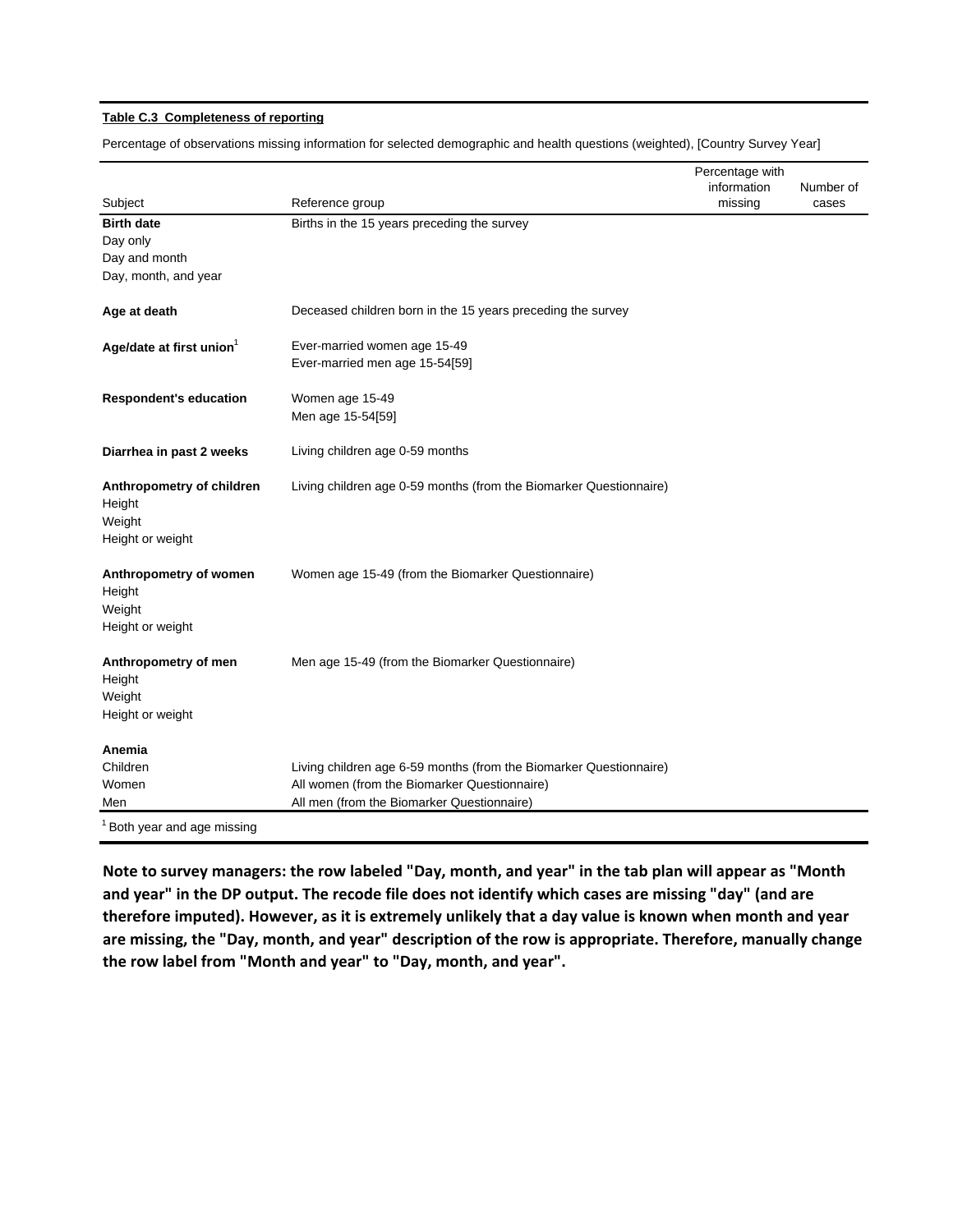# **Table C.4 Births by calendar years**

Number of births, percentage with complete birth date, sex ratio at birth, and calendar year ratio by calendar year, according to living, dead, and total children (weighted), [Country Survey Year]

|                    |                  |      |       |        | Percentage with year     |       |        |                                 |       |        |                                  |       |  |  |
|--------------------|------------------|------|-------|--------|--------------------------|-------|--------|---------------------------------|-------|--------|----------------------------------|-------|--|--|
|                    | Number of births |      |       |        | and month of birth given |       |        | Sex ratio at birth <sup>1</sup> |       |        | Calendar year ratio <sup>2</sup> |       |  |  |
| Calendar year      | Living           | Dead | Total | Living | Dead                     | Total | Living | Dead                            | Total | Living | Dead                             | Total |  |  |
| $\mathbf 0$        |                  |      |       |        |                          |       |        |                                 |       | na     | na                               | na    |  |  |
| 1                  |                  |      |       |        |                          |       |        |                                 |       | na     | na                               | na    |  |  |
| $\overline{c}$     |                  |      |       |        |                          |       |        |                                 |       |        |                                  |       |  |  |
| 3                  |                  |      |       |        |                          |       |        |                                 |       |        |                                  |       |  |  |
| 4                  |                  |      |       |        |                          |       |        |                                 |       |        |                                  |       |  |  |
| 5                  |                  |      |       |        |                          |       |        |                                 |       |        |                                  |       |  |  |
| 6                  |                  |      |       |        |                          |       |        |                                 |       |        |                                  |       |  |  |
| 7                  |                  |      |       |        |                          |       |        |                                 |       |        |                                  |       |  |  |
| 8                  |                  |      |       |        |                          |       |        |                                 |       |        |                                  |       |  |  |
| 9                  |                  |      |       |        |                          |       |        |                                 |       |        |                                  |       |  |  |
| $0 - 4$            |                  |      |       |        |                          |       |        |                                 |       | na     | na                               | na    |  |  |
| $5-9$              |                  |      |       |        |                          |       |        |                                 |       | na     | na                               | na    |  |  |
| $10 - 14$          |                  |      |       |        |                          |       |        |                                 |       | na     | na                               | na    |  |  |
| $15-19$            |                  |      |       |        |                          |       |        |                                 |       | na     | na                               | na    |  |  |
| $20+$              |                  |      |       |        |                          |       |        |                                 |       | na     | na                               | na    |  |  |
| All                |                  |      |       |        |                          |       |        |                                 |       | na     | na                               | na    |  |  |
| $no = Not$ opplies |                  |      |       |        |                          |       |        |                                 |       |        |                                  |       |  |  |

na = Not applicable

 $1$  (B<sub>m</sub>/B<sub>f</sub>)x100, where B<sub>m</sub> and B<sub>f</sub> are the numbers of male and female births, respectively

 $2 [2B_x/(B_{x-1}+B_{x+1})]x100$ , where  $B_x$  is the number of births in calendar year x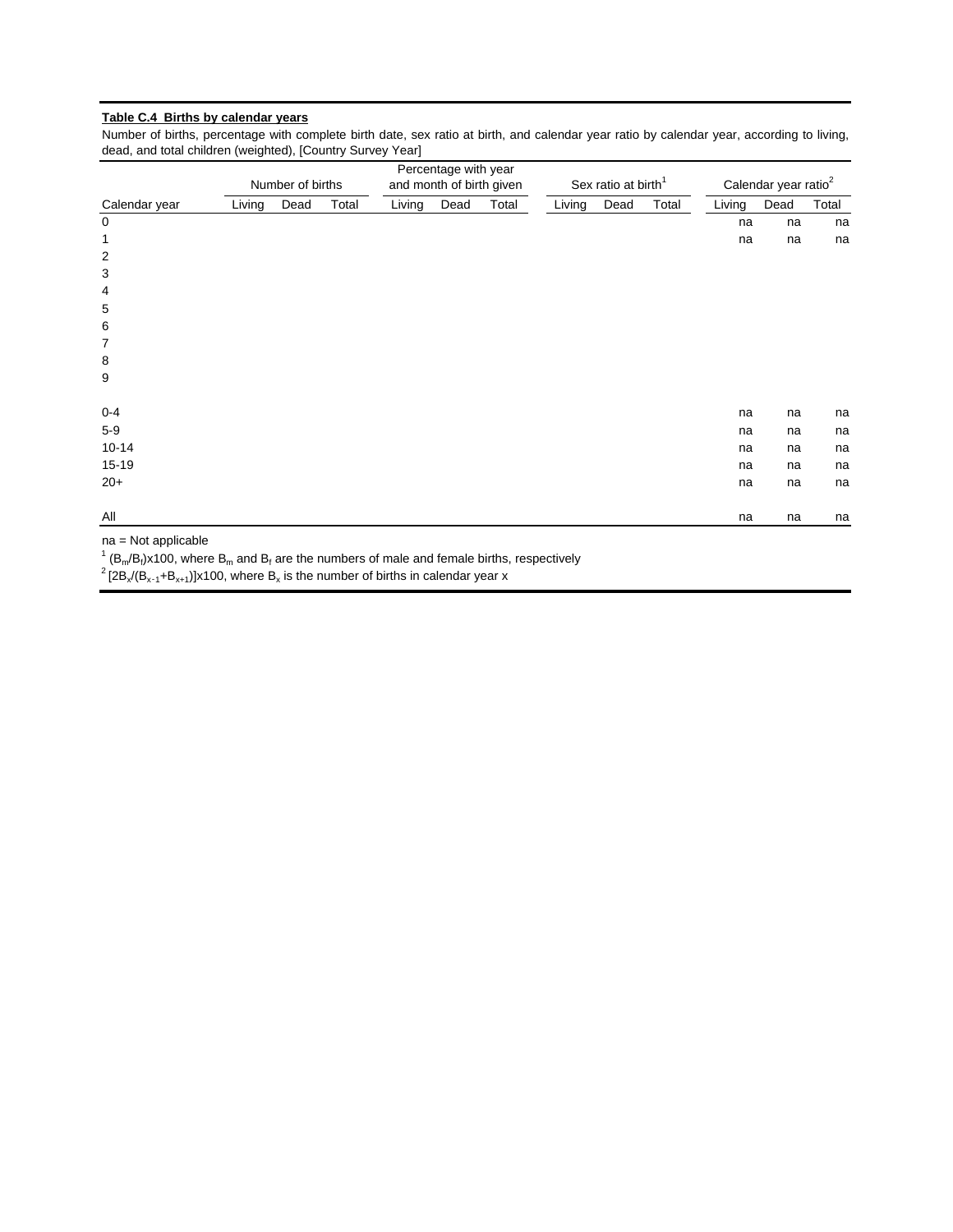# **Table C.5 Reporting of age at death in days**

Distribution of reported deaths under age 1 month by age at death in days and percentage of neonatal deaths reported to occur at ages 0‑6 days, for 5-year periods preceding the survey (weighted), [Country Survey Year]

|                                        |         | Number of years preceding the<br>survey |           |           |            |
|----------------------------------------|---------|-----------------------------------------|-----------|-----------|------------|
| Age at death (days)                    | $0 - 4$ | $5-9$                                   | $10 - 14$ | $15 - 19$ | Total 0-19 |
| $<$ 1                                  |         |                                         |           |           |            |
| 1                                      |         |                                         |           |           |            |
| 2                                      |         |                                         |           |           |            |
|                                        |         |                                         |           |           |            |
| 30                                     |         |                                         |           |           |            |
| Percentage early neonatal <sup>1</sup> |         |                                         |           |           |            |
| $1$ ≤6 days / ≤30 days                 |         |                                         |           |           |            |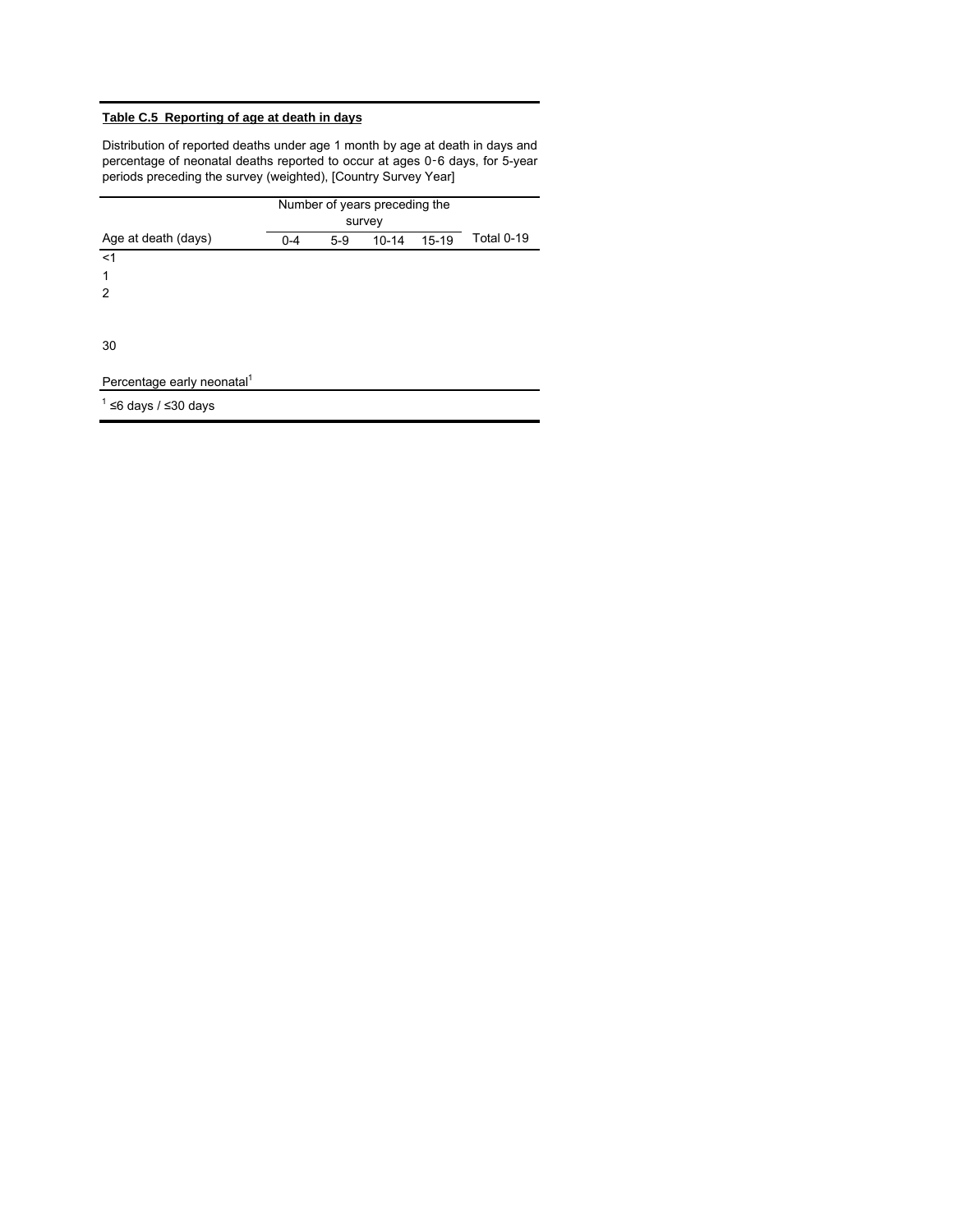# **Table C.6 Reporting of age at death in months**

Distribution of reported deaths under age 2 years by age at death in months and percentage of infant deaths reported to occur at age under 1 month, for 5-year periods preceding the survey (weighted), [Country Survey Year]

|                                                         | Number of years preceding the |       |           |           |            |
|---------------------------------------------------------|-------------------------------|-------|-----------|-----------|------------|
| Age at death (months)<br>$\leq 1^a$<br>$\mathbf 1$<br>2 | $0 - 4$                       | $5-9$ | $10 - 14$ | $15 - 19$ | Total 0-19 |
| 23                                                      |                               |       |           |           |            |
| Percentage neonatal <sup>1</sup>                        |                               |       |           |           |            |

<sup>a</sup> Includes deaths under one month reported in days

 $<sup>1</sup>$  Under one month / under one year</sup>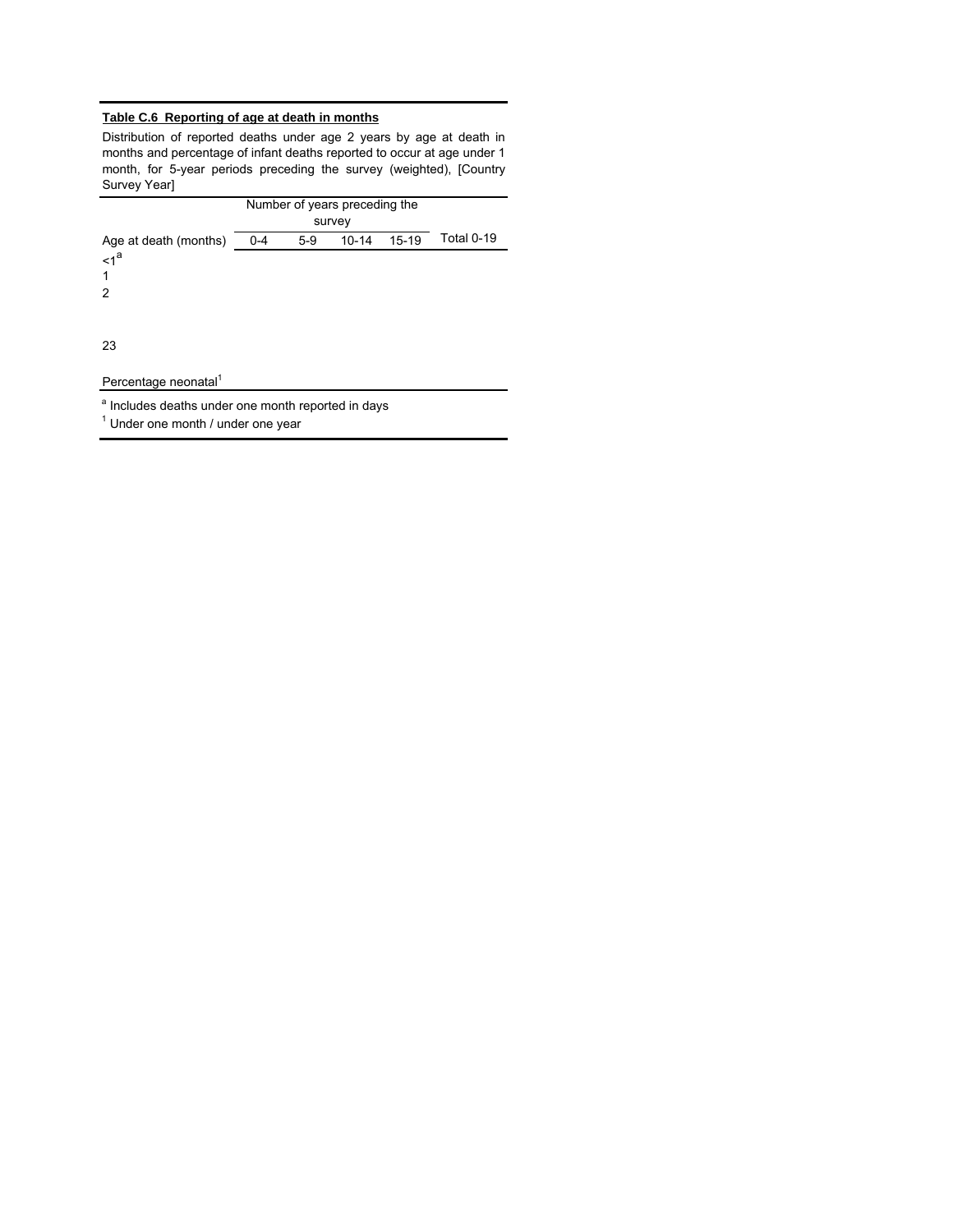## **Table C.7 Standardization exercise results from anthropometry training**

Trainees' precision and accuracy for height measurements taken during the standardization exercise for anthropometry, [Country Survey Year]

|            |                                  | Standardization exercise <sup>1</sup> |                                  | Re-standardization exercise <sup>1</sup> |
|------------|----------------------------------|---------------------------------------|----------------------------------|------------------------------------------|
| Measurer   | Trainees' precision <sup>2</sup> | Trainees' accuracy <sup>2</sup>       | Trainees' precision <sup>2</sup> | Trainees' accuracy <sup>2</sup>          |
| Trainee 1  |                                  |                                       |                                  |                                          |
| Trainee 2  |                                  |                                       |                                  |                                          |
| Trainee 3  |                                  |                                       |                                  |                                          |
| Trainee 4  |                                  |                                       |                                  |                                          |
| Trainee 5  |                                  |                                       |                                  |                                          |
| Trainee 6  |                                  |                                       |                                  |                                          |
| Trainee 7  |                                  |                                       |                                  |                                          |
| Trainee 8  |                                  |                                       |                                  |                                          |
| Trainee 9  |                                  |                                       |                                  |                                          |
| Trainee 10 |                                  |                                       |                                  |                                          |

Average

na = not applicable

 $1$ [10] children were measured twice for each standardization and re-standardization exercise.

<sup>2</sup> Trainees' precision and accuracy are defined in terms of a technical error of measurement (TEM), which is calculated as: √∑(D<sup>2</sup>)/(2N) where D is the difference in height and N is the number of repeat measurements. An acceptable TEM according to WHO-UNICEF is a TEM of <0.6 cm for precision and <0.8 cm for accuracy.

Note to survey managers: The data for this table comes for the standardization exercise(s) and is not provided by DP. If a standardization exercise was not peformed, the table should be dropped from the tab plan.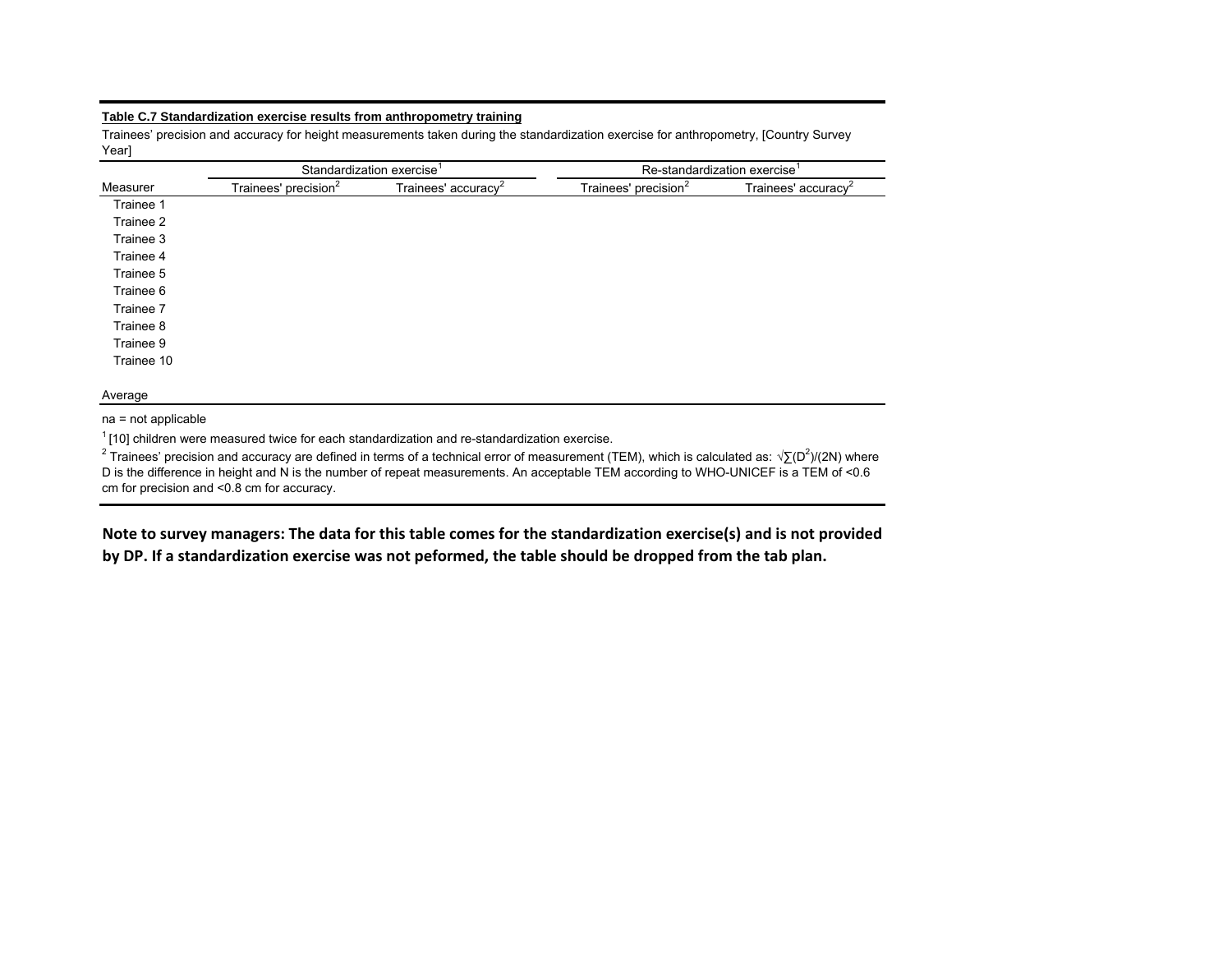## **Table C.8 Height and weight data completeness and quality for children**

Among children under age o-59 months) who were eigble for anthropometry, percentage with incomplete or missing data for height, weight, or month or year of birth; among children with complete height and among children with under age 5 who were eligible for anthropometry, percentage with valid data for height-for-age, weight-for-height, or weight-for-age, according to background characteristics (unweighted), [Country Survey Year]

|                           |        |                     | Percentage with data incomplete or missing for: |           |                    |                                |                       | Percentage with implausible data for |                    |                                |                    | Percentage with valid data for: |                              |          |  |
|---------------------------|--------|---------------------|-------------------------------------------------|-----------|--------------------|--------------------------------|-----------------------|--------------------------------------|--------------------|--------------------------------|--------------------|---------------------------------|------------------------------|----------|--|
|                           |        |                     |                                                 |           |                    | Number of<br>children<br>with  |                       | Number of<br>children                |                    | Number of<br>children<br>with  |                    |                                 |                              |          |  |
|                           |        |                     |                                                 |           |                    | complete                       |                       | with<br>complete                     |                    | complete                       |                    |                                 |                              |          |  |
| Background characteristic | Height | Weight <sup>2</sup> | Month or<br>vear of birth <sup>3</sup> children | Number of | Height-for-<br>age | height and<br>age <sup>-</sup> | Weight-for-<br>height | weight and<br>height                 | Weight-for-<br>age | weight and<br>age <sup>®</sup> | Height-for-<br>age | Weight-for-<br>height           | Weight-for- Number of<br>age | children |  |

## **Age in months**

<6 6-89-11

- 12-1718-23
- 24-35
- 36-47
- 48-59

### **Sex**

## Male

Female

#### **Mother's interview status**

Interviewed Not interviewed but in household

## Not interviewed and not in the household

### **Residence**

Urban Rural

**Region** Region 1

- Region 2 Region 3
- Region 4

**Mother's education** No education

### Primary Secondary

More than secondary

#### **Measurer**Measurer 1

Measurer 2 Measurer 3Measurer 4 Measurer 5 Measurer 6 Measurer 7 Measurer 8 Measurer 9Measurer 10

Measurer 11 Measurer 12 Measurer 13 Measurer 14Measurer 15

#### Total

<sup>1</sup> Child's height in centimeters is missing, child was not present, measurement of child was refused, and "other" result codes.

<sup>2</sup> Child's weight in kilograms is missing, child was not present, measurement of child was refused, and "other" result codes.<br><sup>3</sup> Incomplete date of birth: a complete date of birth is month/dav/vear or month/vear.

A maximum and the statement of the statement of the statement of the statement of the statement of the Statement of the Statement of the Statement of the Statement of the Statement of the Statement of the Statement of the

birth data.

 $<sup>5</sup>$  Complete age is calculated from month and year of birth.</sup>

<sup>6</sup> Implausible cases for weight-for-height are defined as more than 5 SD above or below the standard population median (Z-scores) based on the WHO Child Growth Standards among children with complete weight and height data

7 Implausible cases for weight-for-age are defined as more than 6 SD below or 5 SD above the standard population median (Z-scores) based on the WHO Child Growth Standards among children with complete weight and month/year

<sup>8</sup> No missing data, incomplete data, or implausible data

9 Includes children whose mothers are deceased

Note to DP: this is a tabulation of the de facto population of children under age 5 who were eligible for anthropometry.